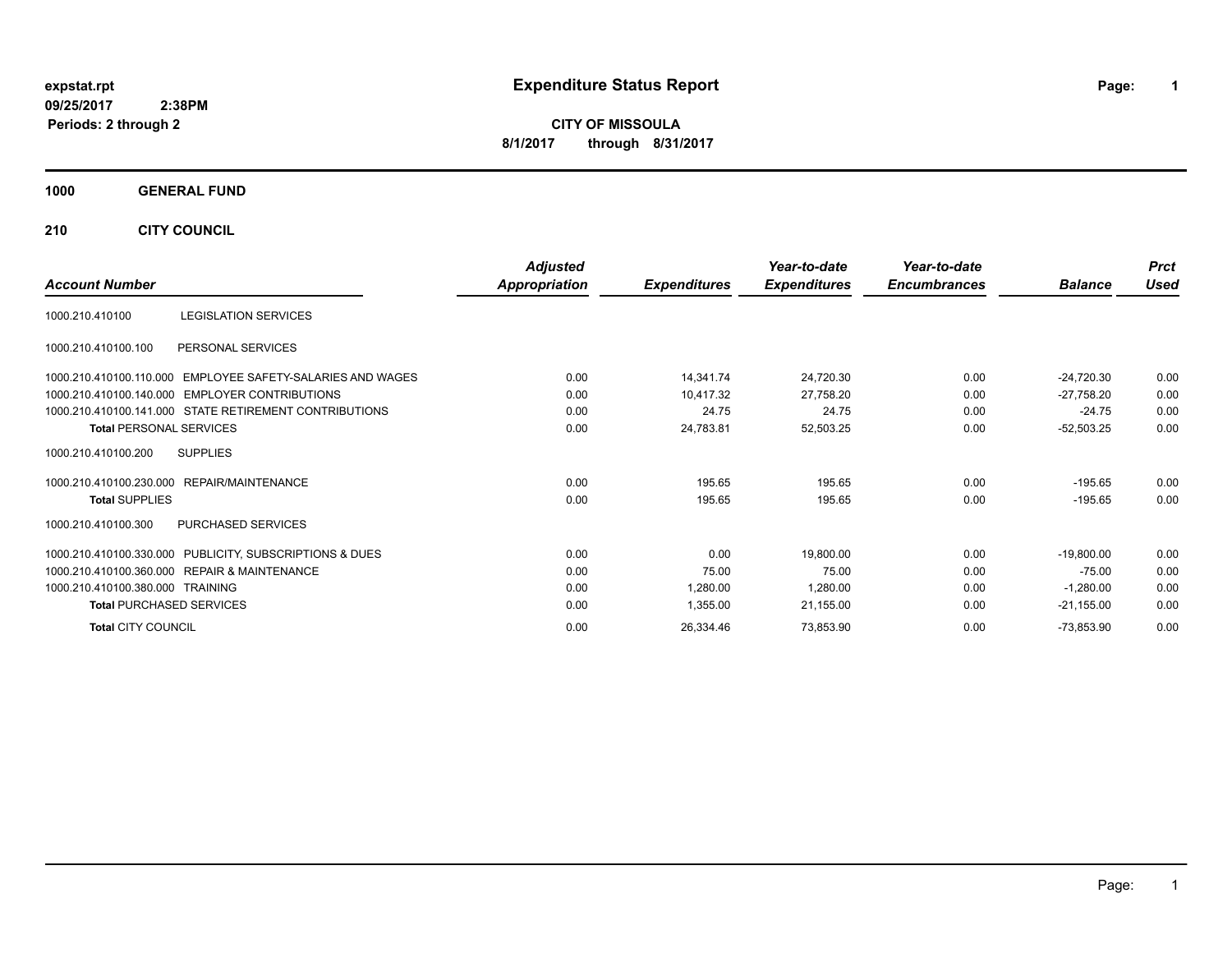**2**

**CITY OF MISSOULA 8/1/2017 through 8/31/2017**

**1000 GENERAL FUND**

**220 MAYOR**

| <b>Account Number</b>                                   | <b>Adjusted</b><br><b>Appropriation</b> | <b>Expenditures</b> | Year-to-date<br><b>Expenditures</b> | Year-to-date<br><b>Encumbrances</b> | <b>Balance</b> | <b>Prct</b><br><b>Used</b> |
|---------------------------------------------------------|-----------------------------------------|---------------------|-------------------------------------|-------------------------------------|----------------|----------------------------|
| <b>ADMINISTRATION</b><br>1000.220.410210                |                                         |                     |                                     |                                     |                |                            |
| 1000.220.410210.100<br>PERSONAL SERVICES                |                                         |                     |                                     |                                     |                |                            |
| 1000.220.410210.110.000 SALARIES AND WAGES              | 0.00                                    | 25,292.37           | 43.501.72                           | 0.00                                | $-43.501.72$   | 0.00                       |
| 1000.220.410210.140.000 EMPLOYER CONTRIBUTIONS          | 0.00                                    | 7,901.78            | 17,434.32                           | 0.00                                | $-17,434.32$   | 0.00                       |
| 1000.220.410210.141.000 STATE RETIREMENT CONTRIBUTIONS  | 0.00                                    | 53.63               | 53.63                               | 0.00                                | $-53.63$       | 0.00                       |
| <b>Total PERSONAL SERVICES</b>                          | 0.00                                    | 33,247.78           | 60,989.67                           | 0.00                                | $-60,989.67$   | 0.00                       |
| 1000.220.410210.200<br><b>SUPPLIES</b>                  |                                         |                     |                                     |                                     |                |                            |
| 1000.220.410210.210.000 OFFICE SUPPLIES                 | 0.00                                    | 170.10              | 170.10                              | 0.00                                | $-170.10$      | 0.00                       |
| <b>Total SUPPLIES</b>                                   | 0.00                                    | 170.10              | 170.10                              | 0.00                                | $-170.10$      | 0.00                       |
| PURCHASED SERVICES<br>1000.220.410210.300               |                                         |                     |                                     |                                     |                |                            |
| 1000.220.410210.310.000 COMMUNICATIONS                  | 0.00                                    | 12.70               | 12.70                               | 0.00                                | $-12.70$       | 0.00                       |
| 1000.220.410210.330.000 PUBLICITY, SUBSCRIPTIONS & DUES | 0.00                                    | 265.00              | 6,574.40                            | 0.00                                | $-6,574.40$    | 0.00                       |
| 1000.220.410210.344.000 TELEPHONE SERVICE               | 0.00                                    | 199.19              | 199.19                              | 0.00                                | $-199.19$      | 0.00                       |
| 1000.220.410210.360.000 REPAIR & MAINTENANCE            | 0.00                                    | 17.00               | 117.00                              | 0.00                                | $-117.00$      | 0.00                       |
| <b>Total PURCHASED SERVICES</b>                         | 0.00                                    | 493.89              | 6,903.29                            | 0.00                                | $-6,903.29$    | 0.00                       |
| <b>Total ADMINISTRATION</b>                             | 0.00                                    | 33,911.77           | 68,063.06                           | 0.00                                | $-68,063.06$   | 0.00                       |
| <b>PUBLIC RELATIONS</b><br>1000.220.410225              |                                         |                     |                                     |                                     |                |                            |
| PERSONAL SERVICES<br>1000.220.410225.100                |                                         |                     |                                     |                                     |                |                            |
| 1000.220.410225.110.000 SALARIES AND WAGES              | 0.00                                    | 516.17              | 887.78                              | 0.00                                | $-887.78$      | 0.00                       |
| 1000.220.410225.140.000 EMPLOYER CONTRIBUTIONS          | 0.00                                    | 161.26              | 355.84                              | 0.00                                | $-355.84$      | 0.00                       |
| <b>Total PERSONAL SERVICES</b>                          | 0.00                                    | 677.43              | 1,243.62                            | 0.00                                | $-1,243.62$    | 0.00                       |
| 1000.220.410225.200<br><b>SUPPLIES</b>                  |                                         |                     |                                     |                                     |                |                            |
| <b>Total SUPPLIES</b>                                   | 0.00                                    | 0.00                | 0.00                                | 0.00                                | 0.00           | 0.00                       |
| 1000.220.410225.300<br>PURCHASED SERVICES               |                                         |                     |                                     |                                     |                |                            |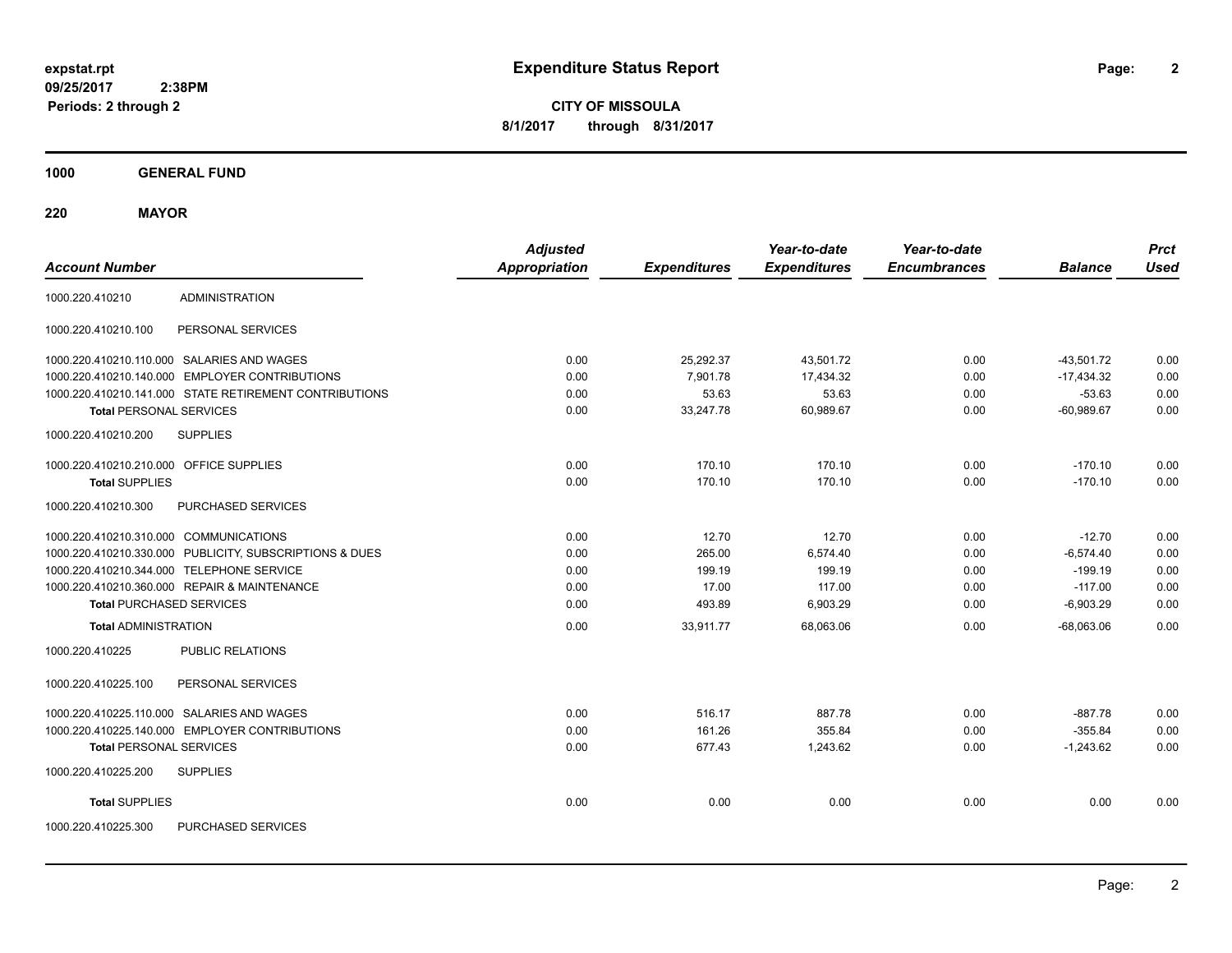**CITY OF MISSOULA 8/1/2017 through 8/31/2017**

**1000 GENERAL FUND**

# **220 MAYOR**

|                                                          | <b>Adjusted</b> |                     | Year-to-date        | Year-to-date        |                | <b>Prct</b> |
|----------------------------------------------------------|-----------------|---------------------|---------------------|---------------------|----------------|-------------|
| <b>Account Number</b>                                    | Appropriation   | <b>Expenditures</b> | <b>Expenditures</b> | <b>Encumbrances</b> | <b>Balance</b> | <b>Used</b> |
| 1000.220.410225.330.000 PUBLICITY, SUBSCRIPTIONS & DUES  | 0.00            | 0.00                | 290.00              | 0.00                | $-290.00$      | 0.00        |
| <b>Total PURCHASED SERVICES</b>                          | 0.00            | 0.00                | 290.00              | 0.00                | $-290.00$      | 0.00        |
| <b>Total PUBLIC RELATIONS</b>                            | 0.00            | 677.43              | 1,533.62            | 0.00                | $-1,533.62$    | 0.00        |
| <b>ADMINISTRATION</b><br>1000.220.410250                 |                 |                     |                     |                     |                |             |
| 1000.220.410250.100<br>PERSONAL SERVICES                 |                 |                     |                     |                     |                |             |
| SALARIES AND WAGES<br>1000.220.410250.110.000            | 0.00            | 6,168.94            | 10,575.42           | 0.00                | $-10,575.42$   | 0.00        |
| <b>EMPLOYER CONTRIBUTIONS</b><br>1000.220.410250.140.000 | 0.00            | 1,867.32            | 4,186.66            | 0.00                | $-4,186.66$    | 0.00        |
| <b>Total PERSONAL SERVICES</b>                           | 0.00            | 8,036.26            | 14,762.08           | 0.00                | $-14,762.08$   | 0.00        |
| PURCHASED SERVICES<br>1000.220.410250.300                |                 |                     |                     |                     |                |             |
| 1000.220.410250.344.000 TELEPHONE SERVICE                | 0.00            | 115.89              | 115.89              | 0.00                | $-115.89$      | 0.00        |
| <b>Total PURCHASED SERVICES</b>                          | 0.00            | 115.89              | 115.89              | 0.00                | $-115.89$      | 0.00        |
| <b>Total ADMINISTRATION</b>                              | 0.00            | 8,152.15            | 14,877.97           | 0.00                | $-14,877.97$   | 0.00        |
| <b>Total MAYOR</b>                                       | 0.00            | 42,741.35           | 84,474.65           | 0.00                | $-84,474.65$   | 0.00        |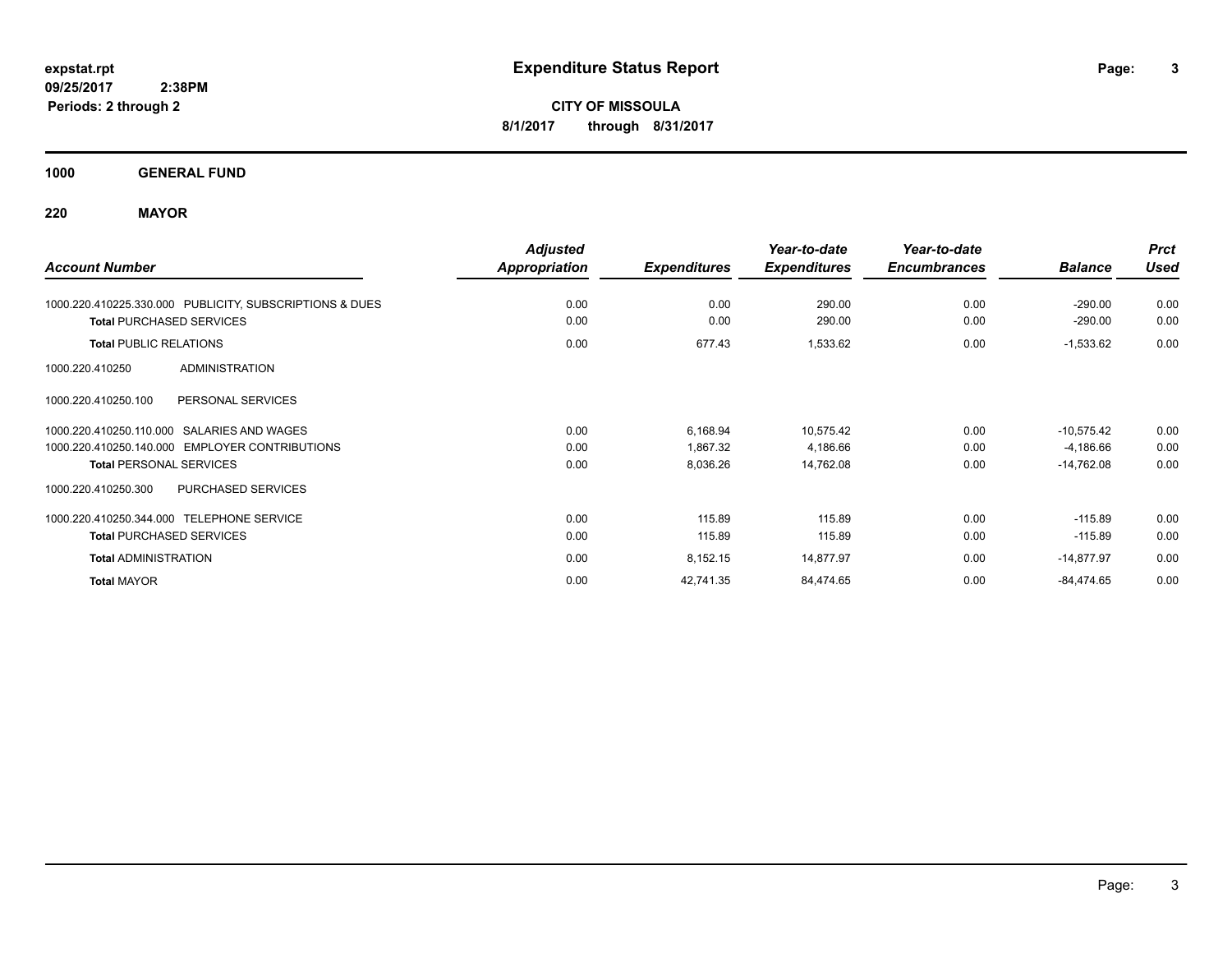**CITY OF MISSOULA 8/1/2017 through 8/31/2017**

**1000 GENERAL FUND**

| <b>Account Number</b>                   |                                                        | <b>Adjusted</b><br>Appropriation | <b>Expenditures</b> | Year-to-date<br><b>Expenditures</b> | Year-to-date<br><b>Encumbrances</b> | <b>Balance</b> | <b>Prct</b><br><b>Used</b> |
|-----------------------------------------|--------------------------------------------------------|----------------------------------|---------------------|-------------------------------------|-------------------------------------|----------------|----------------------------|
| 1000.221.410810                         | <b>ADMINISTRATION</b>                                  |                                  |                     |                                     |                                     |                |                            |
|                                         |                                                        |                                  |                     |                                     |                                     |                |                            |
| 1000.221.410810.100                     | PERSONAL SERVICES                                      |                                  |                     |                                     |                                     |                |                            |
|                                         | 1000.221.410810.110.000 SALARIES AND WAGES             | 0.00                             | 7,307.62            | 12.564.34                           | 0.00                                | $-12.564.34$   | 0.00                       |
|                                         | 1000.221.410810.140.000 EMPLOYER CONTRIBUTIONS         | 0.00                             | 2,637.47            | 6,116.03                            | 0.00                                | $-6,116.03$    | 0.00                       |
|                                         | 1000.221.410810.141.000 STATE RETIREMENT CONTRIBUTIONS | 0.00                             | 28.55               | 28.55                               | 0.00                                | $-28.55$       | 0.00                       |
| <b>Total PERSONAL SERVICES</b>          |                                                        | 0.00                             | 9,973.64            | 18,708.92                           | 0.00                                | $-18,708.92$   | 0.00                       |
| 1000.221.410810.200                     | <b>SUPPLIES</b>                                        |                                  |                     |                                     |                                     |                |                            |
| 1000.221.410810.210.000 OFFICE SUPPLIES |                                                        | 0.00                             | 830.69              | 830.69                              | 0.00                                | $-830.69$      | 0.00                       |
| <b>Total SUPPLIES</b>                   |                                                        | 0.00                             | 830.69              | 830.69                              | 0.00                                | $-830.69$      | 0.00                       |
| 1000.221.410810.300                     | PURCHASED SERVICES                                     |                                  |                     |                                     |                                     |                |                            |
| 1000.221.410810.310.000 COMMUNICATIONS  |                                                        | 0.00                             | 20.97               | 20.97                               | 0.00                                | $-20.97$       | 0.00                       |
|                                         | 1000.221.410810.344.000 TELEPHONE SERVICE              | 0.00                             | 2.67                | 2.67                                | 0.00                                | $-2.67$        | 0.00                       |
|                                         | 1000.221.410810.360.000 REPAIR & MAINTENANCE           | 0.00                             | 16.25               | 16.25                               | 0.00                                | $-16.25$       | 0.00                       |
| <b>Total PURCHASED SERVICES</b>         |                                                        | 0.00                             | 39.89               | 39.89                               | 0.00                                | $-39.89$       | 0.00                       |
| <b>Total ADMINISTRATION</b>             |                                                        | 0.00                             | 10,844.22           | 19,579.50                           | 0.00                                | $-19,579.50$   | 0.00                       |
| 1000.221.410820                         | <b>TRAINING</b>                                        |                                  |                     |                                     |                                     |                |                            |
| 1000.221.410820.100                     | PERSONAL SERVICES                                      |                                  |                     |                                     |                                     |                |                            |
|                                         | 1000.221.410820.110.000 SALARIES AND WAGES             | 0.00                             | 194.05              | 332.75                              | 0.00                                | $-332.75$      | 0.00                       |
|                                         | 1000.221.410820.140.000 EMPLOYER CONTRIBUTIONS         | 0.00                             | 73.67               | 175.59                              | 0.00                                | $-175.59$      | 0.00                       |
| <b>Total PERSONAL SERVICES</b>          |                                                        | 0.00                             | 267.72              | 508.34                              | 0.00                                | $-508.34$      | 0.00                       |
| 1000.221.410820.200                     | <b>SUPPLIES</b>                                        |                                  |                     |                                     |                                     |                |                            |
| <b>Total SUPPLIES</b>                   |                                                        | 0.00                             | 0.00                | 0.00                                | 0.00                                | 0.00           | 0.00                       |
| 1000.221.410820.300                     | PURCHASED SERVICES                                     |                                  |                     |                                     |                                     |                |                            |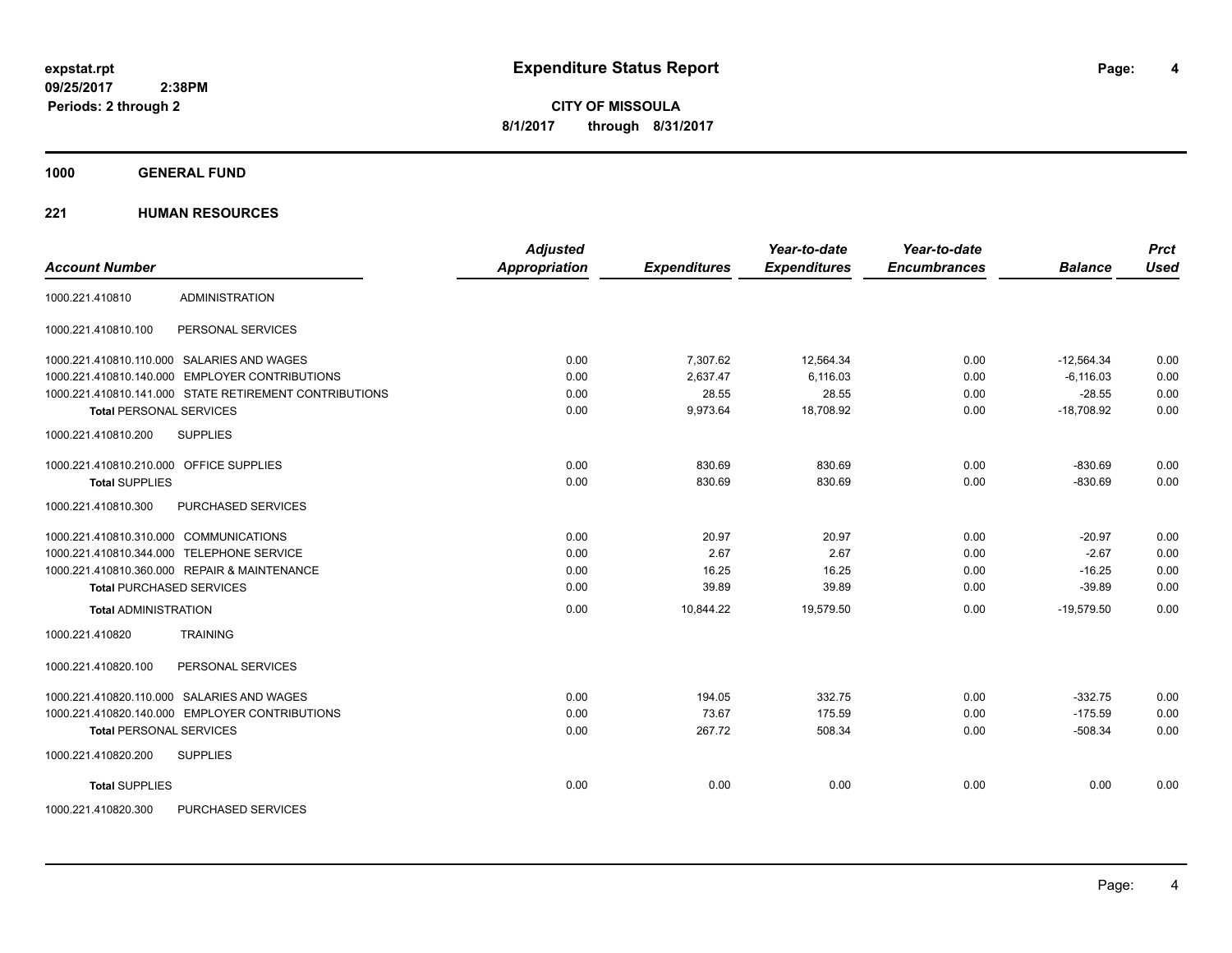**5**

**CITY OF MISSOULA 8/1/2017 through 8/31/2017**

**1000 GENERAL FUND**

| <b>Account Number</b>                          | <b>Adjusted</b><br><b>Appropriation</b> | <b>Expenditures</b> | Year-to-date<br><b>Expenditures</b> | Year-to-date<br><b>Encumbrances</b> | <b>Balance</b> | <b>Prct</b><br><b>Used</b> |
|------------------------------------------------|-----------------------------------------|---------------------|-------------------------------------|-------------------------------------|----------------|----------------------------|
| 1000.221.410820.360.000 REPAIR & MAINTENANCE   | 0.00                                    | 48.80               | 48.80                               | 0.00                                | $-48.80$       | 0.00                       |
| 1000.221.410820.370.000 TRAVEL                 | 0.00                                    | 101.58              | 101.58                              | 0.00                                | $-101.58$      | 0.00                       |
| 1000.221.410820.380.000 TRAINING               | 0.00                                    | 151.00              | 151.00                              | 0.00                                | $-151.00$      | 0.00                       |
| <b>Total PURCHASED SERVICES</b>                | 0.00                                    | 301.38              | 301.38                              | 0.00                                | $-301.38$      | 0.00                       |
| <b>Total TRAINING</b>                          | 0.00                                    | 569.10              | 809.72                              | 0.00                                | $-809.72$      | 0.00                       |
| 1000.221.410835<br><b>RISK MANAGEMENT</b>      |                                         |                     |                                     |                                     |                |                            |
| 1000.221.410835.100<br>PERSONAL SERVICES       |                                         |                     |                                     |                                     |                |                            |
| <b>Total PERSONAL SERVICES</b>                 | 0.00                                    | 0.00                | 0.00                                | 0.00                                | 0.00           | 0.00                       |
| <b>SUPPLIES</b><br>1000.221.410835.200         |                                         |                     |                                     |                                     |                |                            |
| <b>Total SUPPLIES</b>                          | 0.00                                    | 0.00                | 0.00                                | 0.00                                | 0.00           | 0.00                       |
| PURCHASED SERVICES<br>1000.221.410835.300      |                                         |                     |                                     |                                     |                |                            |
| <b>Total RISK MANAGEMENT</b>                   | 0.00                                    | 0.00                | 0.00                                | 0.00                                | 0.00           | 0.00                       |
| 1000.221.410840<br><b>LABOR RELATIONS</b>      |                                         |                     |                                     |                                     |                |                            |
| 1000.221.410840.100<br>PERSONAL SERVICES       |                                         |                     |                                     |                                     |                |                            |
| 1000.221.410840.110.000 SALARIES AND WAGES     | 0.00                                    | 3,332.35            | 5,712.30                            | 0.00                                | $-5,712.30$    | 0.00                       |
| 1000.221.410840.140.000 EMPLOYER CONTRIBUTIONS | 0.00                                    | 1,439.66            | 3,503.24                            | 0.00                                | $-3,503.24$    | 0.00                       |
| <b>Total PERSONAL SERVICES</b>                 | 0.00                                    | 4,772.01            | 9,215.54                            | 0.00                                | $-9,215.54$    | 0.00                       |
| 1000.221.410840.200<br><b>SUPPLIES</b>         |                                         |                     |                                     |                                     |                |                            |
| <b>Total SUPPLIES</b>                          | 0.00                                    | 0.00                | 0.00                                | 0.00                                | 0.00           | 0.00                       |
| PURCHASED SERVICES<br>1000.221.410840.300      |                                         |                     |                                     |                                     |                |                            |
| <b>Total PURCHASED SERVICES</b>                | 0.00                                    | 0.00                | 0.00                                | 0.00                                | 0.00           | 0.00                       |
| <b>Total LABOR RELATIONS</b>                   | 0.00                                    | 4,772.01            | 9,215.54                            | 0.00                                | $-9,215.54$    | 0.00                       |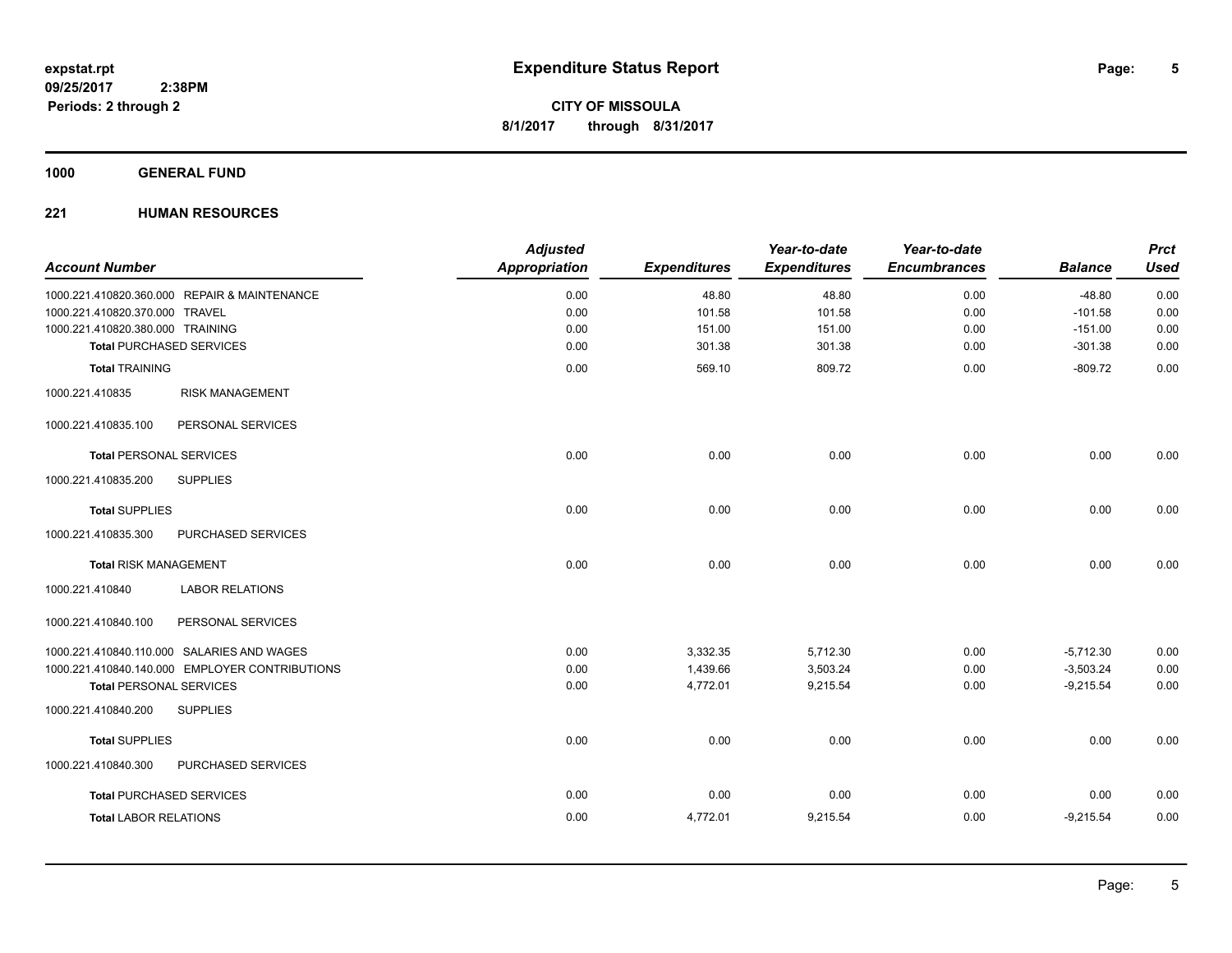**Periods: 2 through 2**

**6**

**CITY OF MISSOULA 8/1/2017 through 8/31/2017**

**1000 GENERAL FUND**

| <b>Account Number</b>                          | <b>Adjusted</b><br>Appropriation | <b>Expenditures</b> | Year-to-date<br><b>Expenditures</b> | Year-to-date<br><b>Encumbrances</b> | <b>Balance</b> | <b>Prct</b><br><b>Used</b> |
|------------------------------------------------|----------------------------------|---------------------|-------------------------------------|-------------------------------------|----------------|----------------------------|
| <b>EEO COMPLIANCE</b><br>1000.221.410850       |                                  |                     |                                     |                                     |                |                            |
|                                                |                                  |                     |                                     |                                     |                |                            |
| PERSONAL SERVICES<br>1000.221.410850.100       |                                  |                     |                                     |                                     |                |                            |
| 1000.221.410850.110.000 SALARIES AND WAGES     | 0.00                             | 3,285.06            | 5,632.22                            | 0.00                                | $-5,632.22$    | 0.00                       |
| 1000.221.410850.140.000 EMPLOYER CONTRIBUTIONS | 0.00                             | 1,178.92            | 2,721.50                            | 0.00                                | $-2,721.50$    | 0.00                       |
| <b>Total PERSONAL SERVICES</b>                 | 0.00                             | 4,463.98            | 8,353.72                            | 0.00                                | $-8,353.72$    | 0.00                       |
| <b>SUPPLIES</b><br>1000.221.410850.200         |                                  |                     |                                     |                                     |                |                            |
| <b>Total SUPPLIES</b>                          | 0.00                             | 0.00                | 0.00                                | 0.00                                | 0.00           | 0.00                       |
| 1000.221.410850.300<br>PURCHASED SERVICES      |                                  |                     |                                     |                                     |                |                            |
| <b>Total PURCHASED SERVICES</b>                | 0.00                             | 0.00                | 0.00                                | 0.00                                | 0.00           | 0.00                       |
| 1000.221.410850.900<br>CAPITAL OUTLAY          |                                  |                     |                                     |                                     |                |                            |
| <b>Total CAPITAL OUTLAY</b>                    | 0.00                             | 0.00                | 0.00                                | 0.00                                | 0.00           | 0.00                       |
| <b>Total EEO COMPLIANCE</b>                    | 0.00                             | 4,463.98            | 8,353.72                            | 0.00                                | $-8,353.72$    | 0.00                       |
| 1000.221.410860<br><b>EMPLOYEE BENEFITS</b>    |                                  |                     |                                     |                                     |                |                            |
| 1000.221.410860.100<br>PERSONAL SERVICES       |                                  |                     |                                     |                                     |                |                            |
| 1000.221.410860.110.000 SALARIES AND WAGES     | 0.00                             | 2,780.50            | 4,766.99                            | 0.00                                | $-4,766.99$    | 0.00                       |
| 1000.221.410860.140.000 EMPLOYER CONTRIBUTIONS | 0.00                             | 986.86              | 2,264.22                            | 0.00                                | $-2,264.22$    | 0.00                       |
| <b>Total PERSONAL SERVICES</b>                 | 0.00                             | 3,767.36            | 7,031.21                            | 0.00                                | $-7,031.21$    | 0.00                       |
| 1000.221.410860.200<br><b>SUPPLIES</b>         |                                  |                     |                                     |                                     |                |                            |
| <b>Total SUPPLIES</b>                          | 0.00                             | 0.00                | 0.00                                | 0.00                                | 0.00           | 0.00                       |
| PURCHASED SERVICES<br>1000.221.410860.300      |                                  |                     |                                     |                                     |                |                            |
| 1000.221.410860.370.000 TRAVEL                 | 0.00                             | 102.00              | 102.00                              | 0.00                                | $-102.00$      | 0.00                       |
| 1000.221.410860.380.000 TRAINING               | 0.00                             | $-0.36$             | $-0.36$                             | 0.00                                | 0.36           | 0.00                       |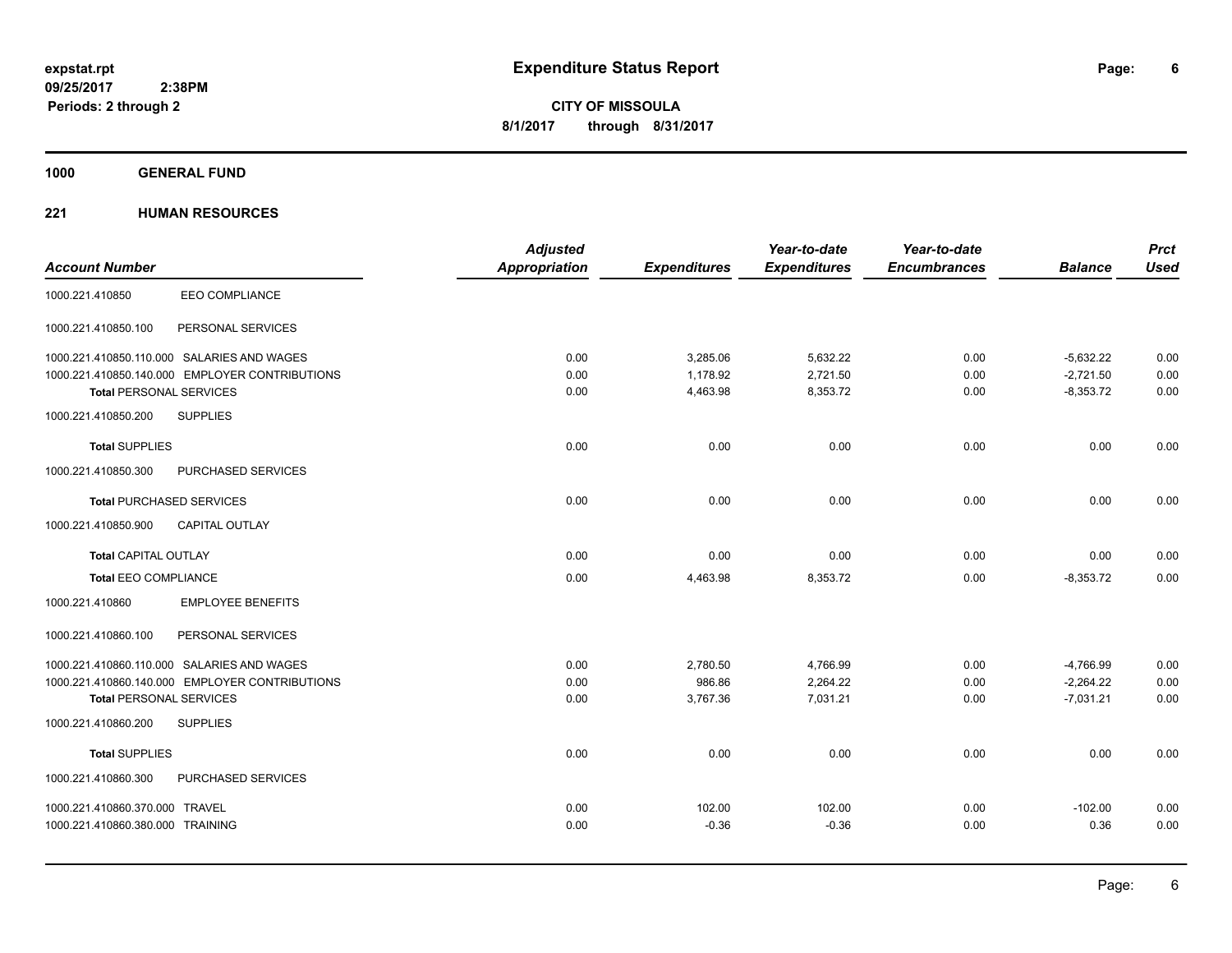**1000 GENERAL FUND**

|                                                  | <b>Adjusted</b> |                     | Year-to-date        | Year-to-date        |                | <b>Prct</b> |  |
|--------------------------------------------------|-----------------|---------------------|---------------------|---------------------|----------------|-------------|--|
| <b>Account Number</b>                            | Appropriation   | <b>Expenditures</b> | <b>Expenditures</b> | <b>Encumbrances</b> | <b>Balance</b> | Used        |  |
| 1000.221.410860.390.000 OTHER PURCHASED SERVICES | 0.00            | 25.00               | 4.169.14            | 0.00                | $-4.169.14$    | 0.00        |  |
| <b>Total PURCHASED SERVICES</b>                  | 0.00            | 126.64              | 4.270.78            | 0.00                | $-4.270.78$    | 0.00        |  |
| <b>Total EMPLOYEE BENEFITS</b>                   | 0.00            | 3.894.00            | 11.301.99           | 0.00                | $-11.301.99$   | 0.00        |  |
| <b>Total HUMAN RESOURCES</b>                     | 0.00            | 24,543.31           | 49.260.47           | 0.00                | -49.260.47     | 0.00        |  |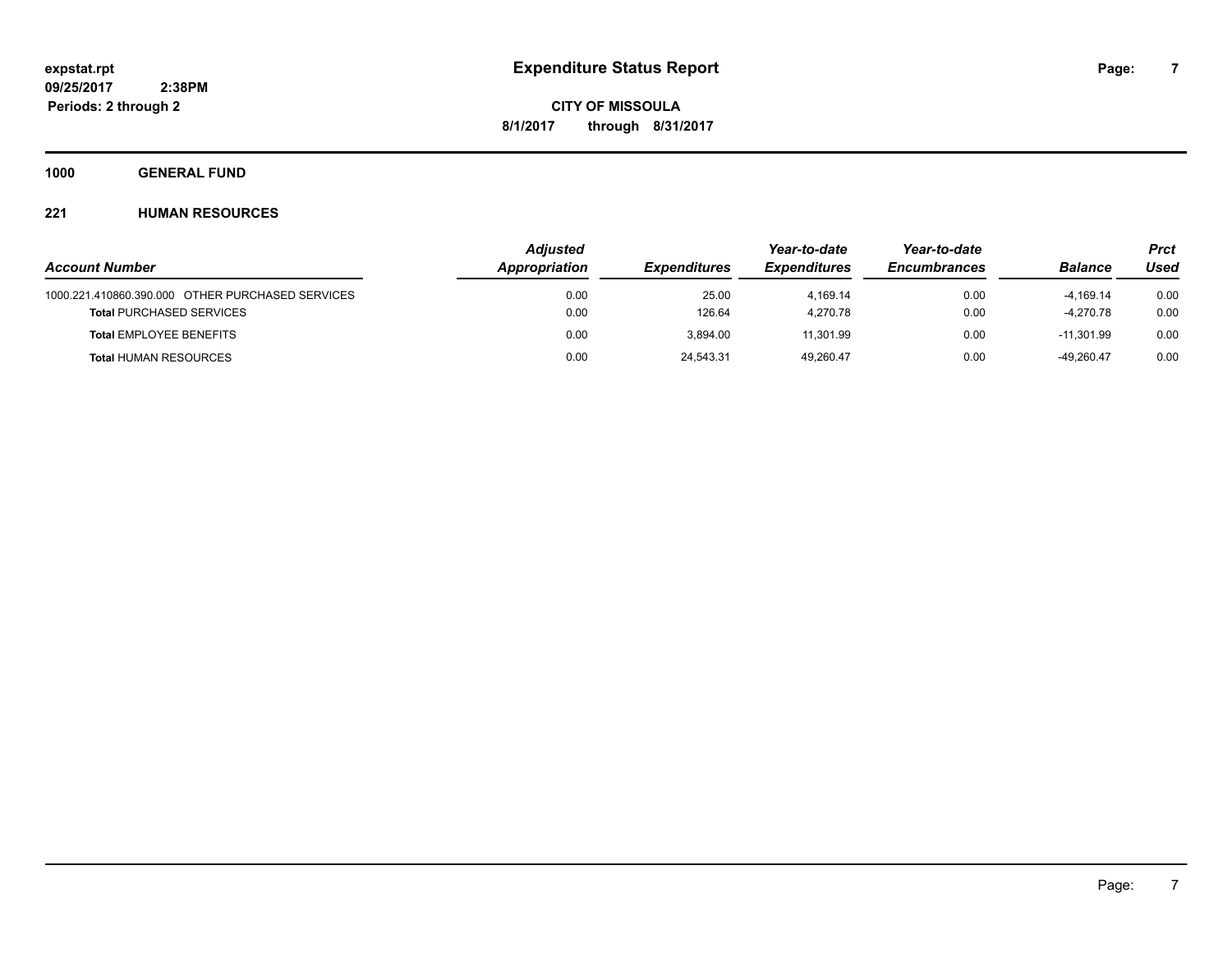**CITY OF MISSOULA 8/1/2017 through 8/31/2017**

**1000 GENERAL FUND**

| <b>Account Number</b>       |                                   | <b>Adjusted</b><br>Appropriation | <b>Expenditures</b> | Year-to-date<br><b>Expenditures</b> | Year-to-date<br><b>Encumbrances</b> | <b>Balance</b> | <b>Prct</b><br><b>Used</b> |
|-----------------------------|-----------------------------------|----------------------------------|---------------------|-------------------------------------|-------------------------------------|----------------|----------------------------|
| 1000.223.410101             | <b>NC-GRANT CREEK</b>             |                                  |                     |                                     |                                     |                |                            |
| 1000.223.410101.300         | PURCHASED SERVICES                |                                  |                     |                                     |                                     |                |                            |
|                             | <b>Total PURCHASED SERVICES</b>   | 0.00                             | 0.00                | 0.00                                | 0.00                                | 0.00           | 0.00                       |
| 1000.223.410101.700         | <b>GRANTS &amp; CONTRIBUTIONS</b> |                                  |                     |                                     |                                     |                |                            |
| <b>Total NC-GRANT CREEK</b> |                                   | 0.00                             | 0.00                | 0.00                                | 0.00                                | 0.00           | 0.00                       |
| 1000.223.410102             | NC-UPPER RATTLESNAKE              |                                  |                     |                                     |                                     |                |                            |
| 1000.223.410102.300         | PURCHASED SERVICES                |                                  |                     |                                     |                                     |                |                            |
|                             | <b>Total PURCHASED SERVICES</b>   | 0.00                             | 0.00                | 0.00                                | 0.00                                | 0.00           | 0.00                       |
| 1000.223.410102.700         | <b>GRANTS &amp; CONTRIBUTIONS</b> |                                  |                     |                                     |                                     |                |                            |
|                             | Total NC-UPPER RATTLESNAKE        | 0.00                             | 0.00                | 0.00                                | 0.00                                | 0.00           | 0.00                       |
| 1000.223.410103             | <b>NC-LOWER RATTLESNAKE</b>       |                                  |                     |                                     |                                     |                |                            |
| 1000.223.410103.300         | PURCHASED SERVICES                |                                  |                     |                                     |                                     |                |                            |
|                             | <b>Total PURCHASED SERVICES</b>   | 0.00                             | 0.00                | 0.00                                | 0.00                                | 0.00           | 0.00                       |
| 1000.223.410103.700         | <b>GRANTS &amp; CONTRIBUTIONS</b> |                                  |                     |                                     |                                     |                |                            |
|                             | Total NC-LOWER RATTLESNAKE        | 0.00                             | 0.00                | 0.00                                | 0.00                                | 0.00           | 0.00                       |
| 1000.223.410104             | NC-NORTHSIDE                      |                                  |                     |                                     |                                     |                |                            |
| 1000.223.410104.300         | PURCHASED SERVICES                |                                  |                     |                                     |                                     |                |                            |
|                             | <b>Total PURCHASED SERVICES</b>   | 0.00                             | 0.00                | 0.00                                | 0.00                                | 0.00           | 0.00                       |
| 1000.223.410104.700         | <b>GRANTS &amp; CONTRIBUTIONS</b> |                                  |                     |                                     |                                     |                |                            |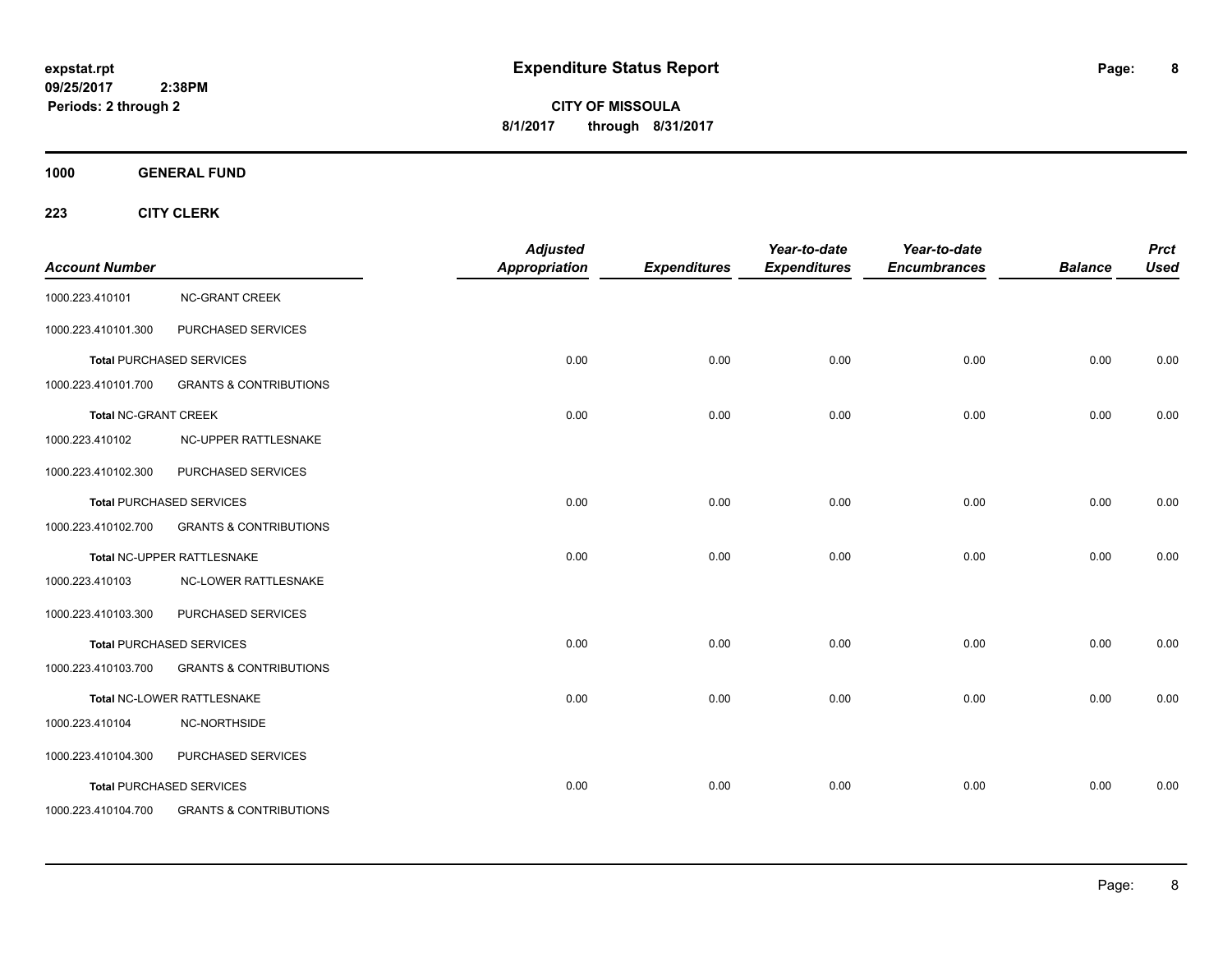**CITY OF MISSOULA 8/1/2017 through 8/31/2017**

**1000 GENERAL FUND**

| <b>Account Number</b>     |                                   | <b>Adjusted</b><br><b>Appropriation</b> | <b>Expenditures</b> | Year-to-date<br><b>Expenditures</b> | Year-to-date<br><b>Encumbrances</b> | <b>Balance</b> | <b>Prct</b><br><b>Used</b> |
|---------------------------|-----------------------------------|-----------------------------------------|---------------------|-------------------------------------|-------------------------------------|----------------|----------------------------|
| <b>Total NC-NORTHSIDE</b> |                                   | 0.00                                    | 0.00                | 0.00                                | 0.00                                | 0.00           | 0.00                       |
| 1000.223.410105           | NC-WESTSIDE                       |                                         |                     |                                     |                                     |                |                            |
| 1000.223.410105.300       | PURCHASED SERVICES                |                                         |                     |                                     |                                     |                |                            |
|                           | Total PURCHASED SERVICES          | 0.00                                    | 0.00                | 0.00                                | 0.00                                | 0.00           | 0.00                       |
| 1000.223.410105.700       | <b>GRANTS &amp; CONTRIBUTIONS</b> |                                         |                     |                                     |                                     |                |                            |
| Total NC-WESTSIDE         |                                   | 0.00                                    | 0.00                | 0.00                                | 0.00                                | 0.00           | 0.00                       |
| 1000.223.410106           | NC-HEART OF MISSOULA              |                                         |                     |                                     |                                     |                |                            |
| 1000.223.410106.300       | PURCHASED SERVICES                |                                         |                     |                                     |                                     |                |                            |
|                           | <b>Total PURCHASED SERVICES</b>   | 0.00                                    | 0.00                | 0.00                                | 0.00                                | 0.00           | 0.00                       |
| 1000.223.410106.700       | <b>GRANTS &amp; CONTRIBUTIONS</b> |                                         |                     |                                     |                                     |                |                            |
|                           | Total NC-HEART OF MISSOULA        | 0.00                                    | 0.00                | 0.00                                | 0.00                                | 0.00           | 0.00                       |
| 1000.223.410107           | NC-UNIVERSITY DISTRICT            |                                         |                     |                                     |                                     |                |                            |
| 1000.223.410107.300       | PURCHASED SERVICES                |                                         |                     |                                     |                                     |                |                            |
|                           | <b>Total PURCHASED SERVICES</b>   | 0.00                                    | 0.00                | 0.00                                | 0.00                                | 0.00           | 0.00                       |
| 1000.223.410107.700       | <b>GRANTS &amp; CONTRIBUTIONS</b> |                                         |                     |                                     |                                     |                |                            |
|                           | Total NC-UNIVERSITY DISTRICT      | 0.00                                    | 0.00                | 0.00                                | 0.00                                | 0.00           | 0.00                       |
| 1000.223.410108           | NC-RIVERFRONT                     |                                         |                     |                                     |                                     |                |                            |
| 1000.223.410108.300       | PURCHASED SERVICES                |                                         |                     |                                     |                                     |                |                            |
|                           | <b>Total PURCHASED SERVICES</b>   | 0.00                                    | 0.00                | 0.00                                | 0.00                                | 0.00           | 0.00                       |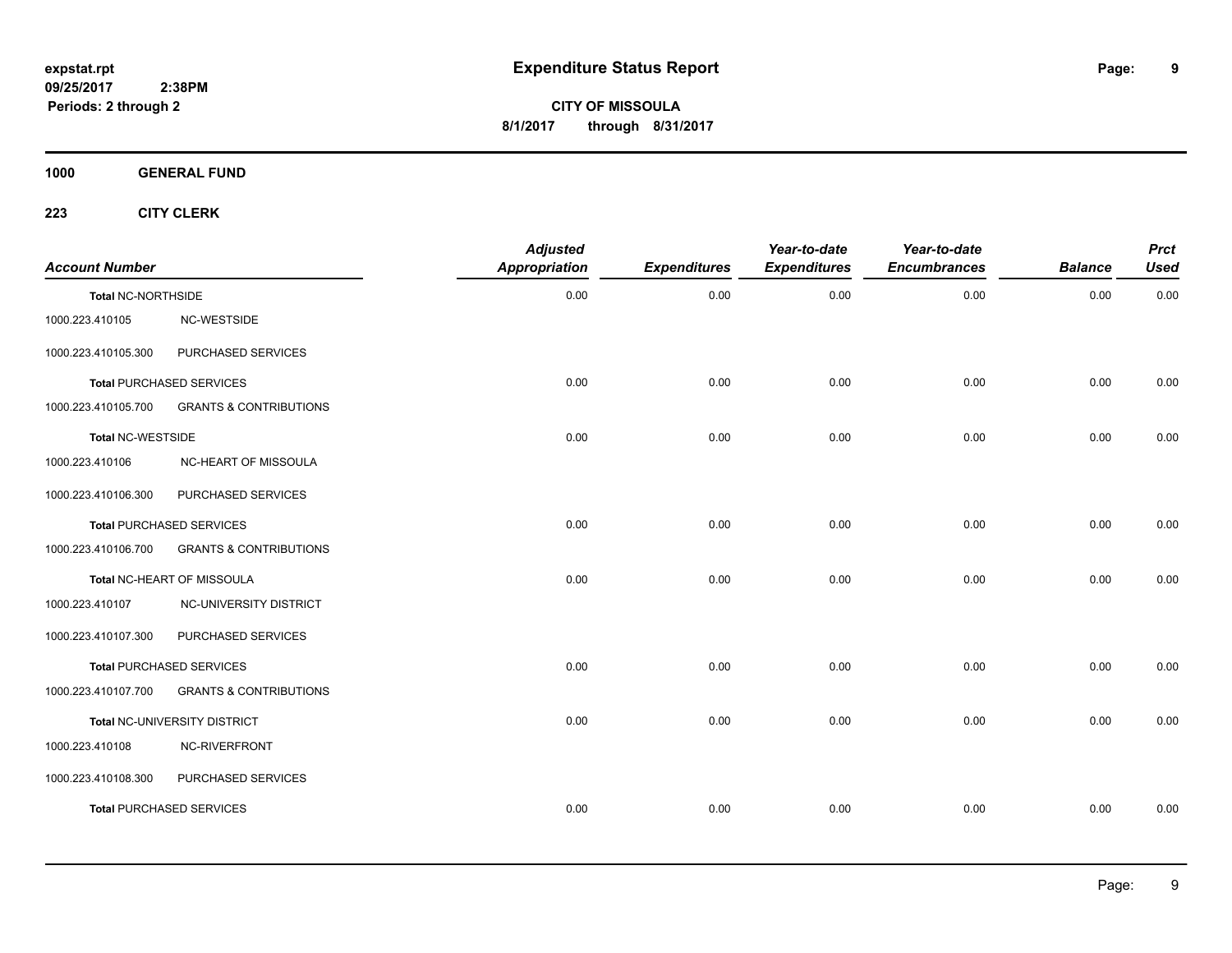**CITY OF MISSOULA 8/1/2017 through 8/31/2017**

**1000 GENERAL FUND**

| <b>Account Number</b>      |                                                | <b>Adjusted</b><br><b>Appropriation</b> | <b>Expenditures</b> | Year-to-date<br><b>Expenditures</b> | Year-to-date<br><b>Encumbrances</b> | <b>Balance</b> | <b>Prct</b><br><b>Used</b> |
|----------------------------|------------------------------------------------|-----------------------------------------|---------------------|-------------------------------------|-------------------------------------|----------------|----------------------------|
| 1000.223.410108.700        | <b>GRANTS &amp; CONTRIBUTIONS</b>              |                                         |                     |                                     |                                     |                |                            |
| <b>Total NC-RIVERFRONT</b> |                                                | 0.00                                    | 0.00                | 0.00                                | 0.00                                | 0.00           | 0.00                       |
| 1000.223.410109            | NC-EMMA DICKENSON & ORCHARD HOMES              |                                         |                     |                                     |                                     |                |                            |
| 1000.223.410109.300        | PURCHASED SERVICES                             |                                         |                     |                                     |                                     |                |                            |
|                            | <b>Total PURCHASED SERVICES</b>                | 0.00                                    | 0.00                | 0.00                                | 0.00                                | 0.00           | 0.00                       |
| 1000.223.410109.700        | <b>GRANTS &amp; CONTRIBUTIONS</b>              |                                         |                     |                                     |                                     |                |                            |
|                            | Total NC-EMMA DICKENSON & ORCHARD HOMES        | 0.00                                    | 0.00                | 0.00                                | 0.00                                | 0.00           | 0.00                       |
| 1000.223.410110            | <b>NC-FRANKLIN TO FORT</b>                     |                                         |                     |                                     |                                     |                |                            |
| 1000.223.410110.300        | PURCHASED SERVICES                             |                                         |                     |                                     |                                     |                |                            |
|                            | 1000.223.410110.310.000 COMMUNICATIONS         | 0.00                                    | 0.00                | 1,005.33                            | 0.00                                | $-1,005.33$    | 0.00                       |
|                            | <b>Total PURCHASED SERVICES</b>                | 0.00                                    | 0.00                | 1,005.33                            | 0.00                                | $-1,005.33$    | 0.00                       |
| 1000.223.410110.700        | <b>GRANTS &amp; CONTRIBUTIONS</b>              |                                         |                     |                                     |                                     |                |                            |
|                            | 1000.223.410110.700.000 GRANTS & CONTRIBUTIONS | 0.00                                    | 0.00                | 327.51                              | 0.00                                | $-327.51$      | 0.00                       |
|                            | <b>Total GRANTS &amp; CONTRIBUTIONS</b>        | 0.00                                    | 0.00                | 327.51                              | 0.00                                | $-327.51$      | 0.00                       |
|                            | Total NC-FRANKLIN TO FORT                      | 0.00                                    | 0.00                | 1,332.84                            | 0.00                                | $-1,332.84$    | 0.00                       |
| 1000.223.410111            | <b>NC-ROSE PARK</b>                            |                                         |                     |                                     |                                     |                |                            |
| 1000.223.410111.300        | PURCHASED SERVICES                             |                                         |                     |                                     |                                     |                |                            |
|                            | <b>Total PURCHASED SERVICES</b>                | 0.00                                    | 0.00                | 0.00                                | 0.00                                | 0.00           | 0.00                       |
| 1000.223.410111.700        | <b>GRANTS &amp; CONTRIBUTIONS</b>              |                                         |                     |                                     |                                     |                |                            |
| <b>Total NC-ROSE PARK</b>  |                                                | 0.00                                    | 0.00                | 0.00                                | 0.00                                | 0.00           | 0.00                       |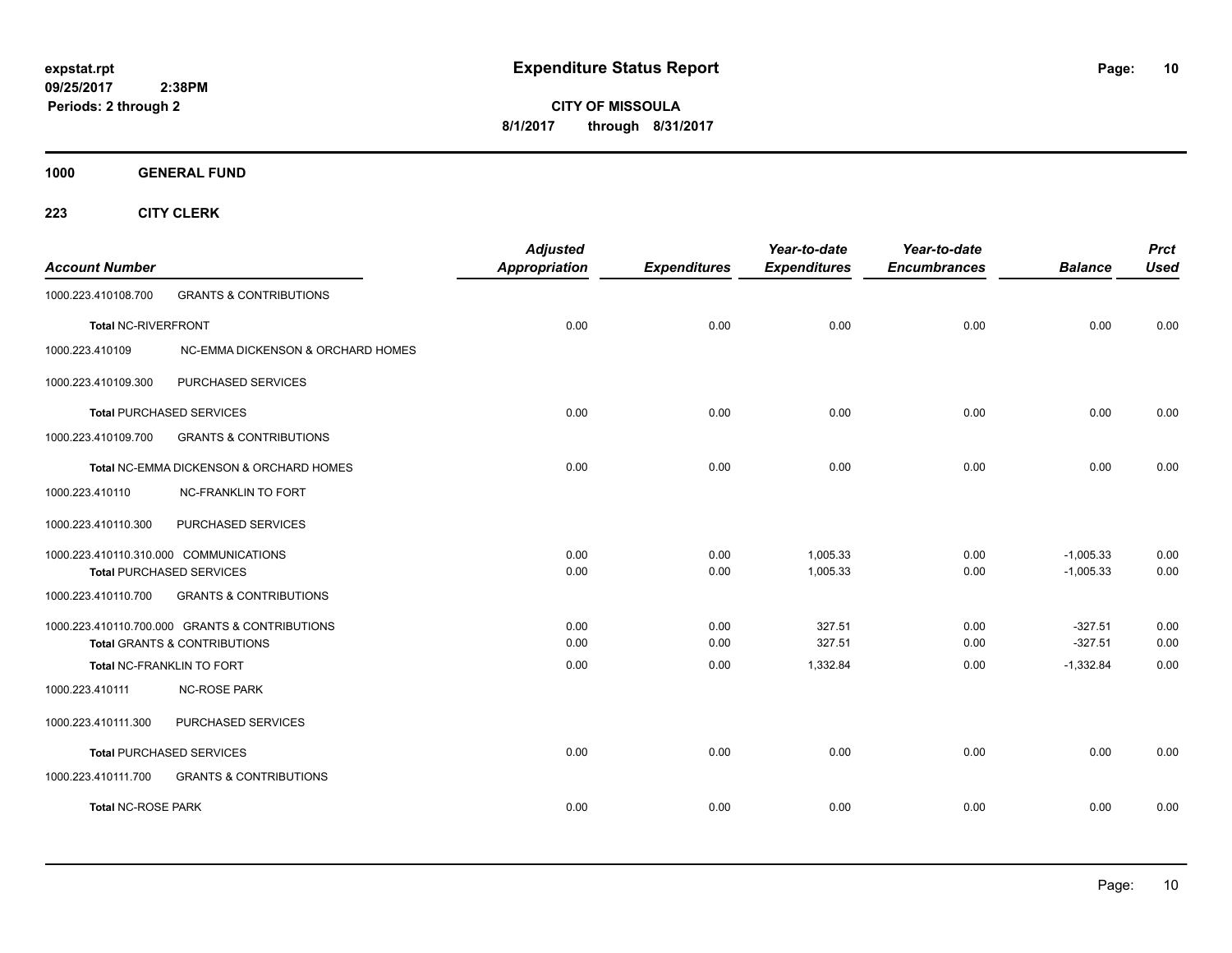**CITY OF MISSOULA 8/1/2017 through 8/31/2017**

**1000 GENERAL FUND**

| <b>Account Number</b>  |                                        | <b>Adjusted</b><br><b>Appropriation</b> | <b>Expenditures</b> | Year-to-date<br><b>Expenditures</b> | Year-to-date<br><b>Encumbrances</b> | <b>Balance</b> | <b>Prct</b><br><b>Used</b> |
|------------------------|----------------------------------------|-----------------------------------------|---------------------|-------------------------------------|-------------------------------------|----------------|----------------------------|
| 1000.223.410112        | <b>NC-FARVIEWS &amp; PATTEE CANYON</b> |                                         |                     |                                     |                                     |                |                            |
| 1000.223.410112.300    | PURCHASED SERVICES                     |                                         |                     |                                     |                                     |                |                            |
|                        | <b>Total PURCHASED SERVICES</b>        | 0.00                                    | 0.00                | 0.00                                | 0.00                                | 0.00           | 0.00                       |
| 1000.223.410112.700    | <b>GRANTS &amp; CONTRIBUTIONS</b>      |                                         |                     |                                     |                                     |                |                            |
|                        | Total NC-FARVIEWS & PATTEE CANYON      | 0.00                                    | 0.00                | 0.00                                | 0.00                                | 0.00           | 0.00                       |
| 1000.223.410113        | <b>NC-SOUTHGATE &amp; TRIANGLE</b>     |                                         |                     |                                     |                                     |                |                            |
| 1000.223.410113.300    | PURCHASED SERVICES                     |                                         |                     |                                     |                                     |                |                            |
|                        | <b>Total PURCHASED SERVICES</b>        | 0.00                                    | 0.00                | 0.00                                | 0.00                                | 0.00           | 0.00                       |
| 1000.223.410113.700    | <b>GRANTS &amp; CONTRIBUTIONS</b>      |                                         |                     |                                     |                                     |                |                            |
|                        | Total NC-SOUTHGATE & TRIANGLE          | 0.00                                    | 0.00                | 0.00                                | 0.00                                | 0.00           | 0.00                       |
| 1000.223.410114        | <b>NC-LEWIS &amp; CLARK</b>            |                                         |                     |                                     |                                     |                |                            |
| 1000.223.410114.300    | PURCHASED SERVICES                     |                                         |                     |                                     |                                     |                |                            |
|                        | <b>Total PURCHASED SERVICES</b>        | 0.00                                    | 0.00                | 0.00                                | 0.00                                | 0.00           | 0.00                       |
| 1000.223.410114.700    | <b>GRANTS &amp; CONTRIBUTIONS</b>      |                                         |                     |                                     |                                     |                |                            |
| Total NC-LEWIS & CLARK |                                        | 0.00                                    | 0.00                | 0.00                                | 0.00                                | 0.00           | 0.00                       |
| 1000.223.410115        | NC-S 39TH                              |                                         |                     |                                     |                                     |                |                            |
| 1000.223.410115.300    | PURCHASED SERVICES                     |                                         |                     |                                     |                                     |                |                            |
|                        | <b>Total PURCHASED SERVICES</b>        | 0.00                                    | 0.00                | 0.00                                | 0.00                                | 0.00           | 0.00                       |
| 1000.223.410115.700    | <b>GRANTS &amp; CONTRIBUTIONS</b>      |                                         |                     |                                     |                                     |                |                            |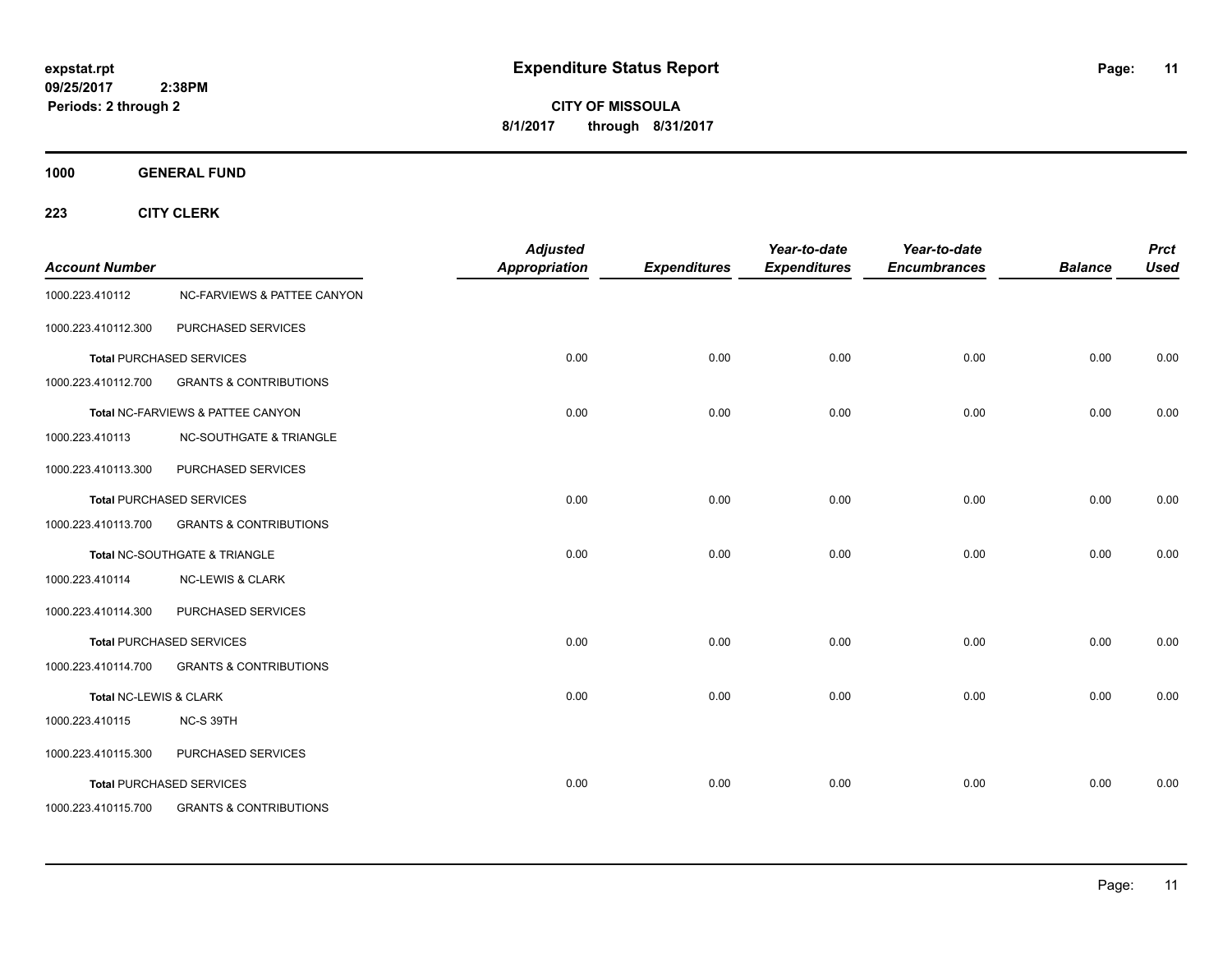**CITY OF MISSOULA 8/1/2017 through 8/31/2017**

**1000 GENERAL FUND**

| <b>Account Number</b>        |                                                | <b>Adjusted</b><br>Appropriation | <b>Expenditures</b> | Year-to-date<br><b>Expenditures</b> | Year-to-date<br><b>Encumbrances</b> | <b>Balance</b> | <b>Prct</b><br><b>Used</b> |
|------------------------------|------------------------------------------------|----------------------------------|---------------------|-------------------------------------|-------------------------------------|----------------|----------------------------|
| Total NC-S 39TH              |                                                | 0.00                             | 0.00                | 0.00                                | 0.00                                | 0.00           | 0.00                       |
| 1000.223.410116              | NC-MOOSE CAN GULLY                             |                                  |                     |                                     |                                     |                |                            |
| 1000.223.410116.300          | PURCHASED SERVICES                             |                                  |                     |                                     |                                     |                |                            |
|                              | <b>Total PURCHASED SERVICES</b>                | 0.00                             | 0.00                | 0.00                                | 0.00                                | 0.00           | 0.00                       |
| 1000.223.410116.700          | <b>GRANTS &amp; CONTRIBUTIONS</b>              |                                  |                     |                                     |                                     |                |                            |
|                              | Total NC-MOOSE CAN GULLY                       | 0.00                             | 0.00                | 0.00                                | 0.00                                | 0.00           | 0.00                       |
| 1000.223.410117              | <b>NC-MILLER CREEK</b>                         |                                  |                     |                                     |                                     |                |                            |
| 1000.223.410117.300          | PURCHASED SERVICES                             |                                  |                     |                                     |                                     |                |                            |
|                              | 1000.223.410117.310.000 COMMUNICATIONS         | 0.00                             | 328.26              | 787.00                              | 0.00                                | $-787.00$      | 0.00                       |
|                              | <b>Total PURCHASED SERVICES</b>                | 0.00                             | 328.26              | 787.00                              | 0.00                                | $-787.00$      | 0.00                       |
| 1000.223.410117.700          | <b>GRANTS &amp; CONTRIBUTIONS</b>              |                                  |                     |                                     |                                     |                |                            |
|                              | 1000.223.410117.700.000 GRANTS & CONTRIBUTIONS | 0.00                             | 238.26              | 280.24                              | 0.00                                | $-280.24$      | 0.00                       |
|                              | <b>Total GRANTS &amp; CONTRIBUTIONS</b>        | 0.00                             | 238.26              | 280.24                              | 0.00                                | $-280.24$      | 0.00                       |
| <b>Total NC-MILLER CREEK</b> |                                                | 0.00                             | 566.52              | 1,067.24                            | 0.00                                | $-1,067.24$    | 0.00                       |
| 1000.223.410118              | MULLAN ROAD NC                                 |                                  |                     |                                     |                                     |                |                            |
| 1000.223.410118.300          | PURCHASED SERVICES                             |                                  |                     |                                     |                                     |                |                            |
|                              | <b>Total PURCHASED SERVICES</b>                | 0.00                             | 0.00                | 0.00                                | 0.00                                | 0.00           | 0.00                       |
| 1000.223.410118.700          | <b>GRANTS &amp; CONTRIBUTIONS</b>              |                                  |                     |                                     |                                     |                |                            |
| <b>Total MULLAN ROAD NC</b>  |                                                | 0.00                             | 0.00                | 0.00                                | 0.00                                | 0.00           | 0.00                       |
| 1000.223.410119              | <b>EAST MISSOULA NC</b>                        |                                  |                     |                                     |                                     |                |                            |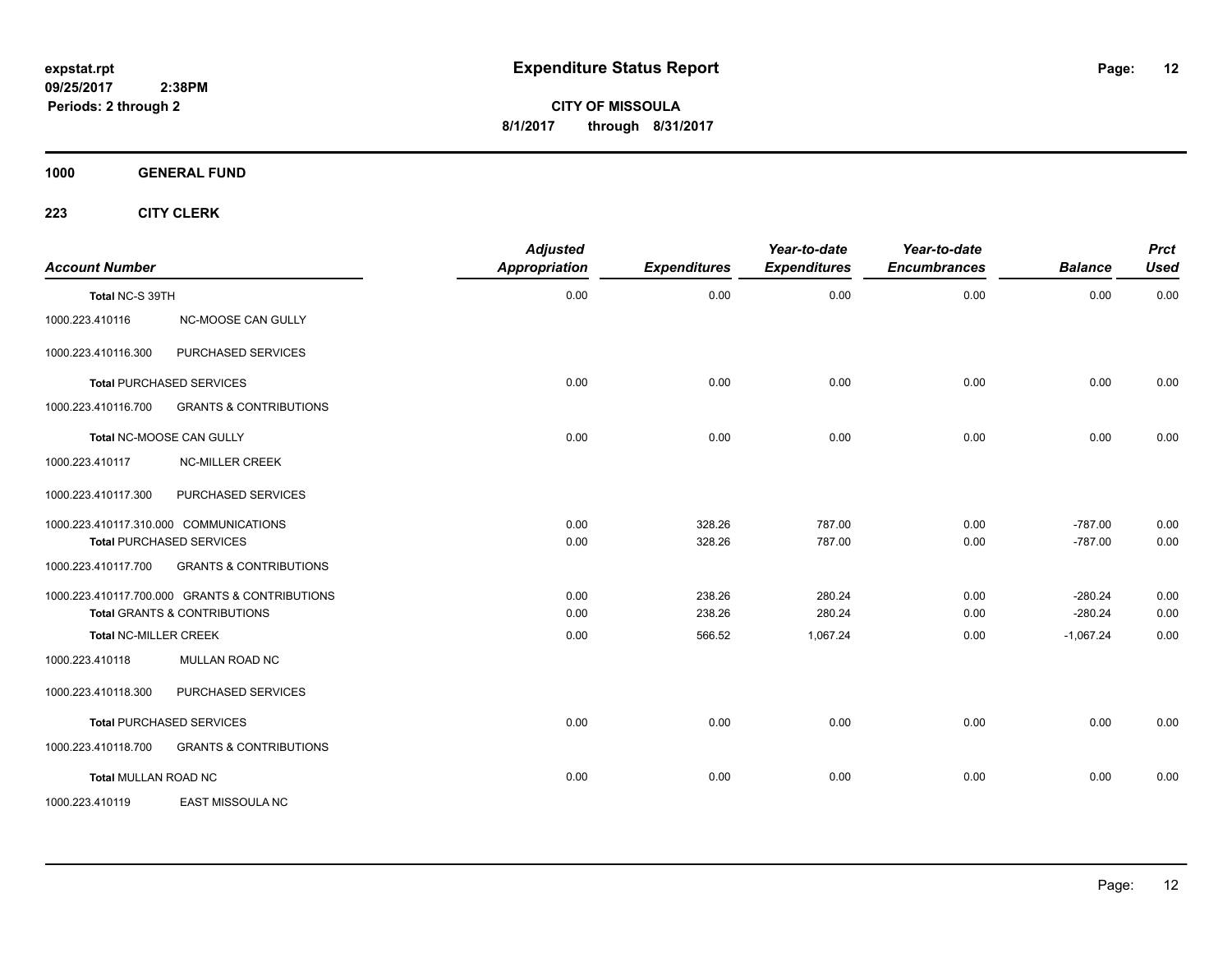**CITY OF MISSOULA 8/1/2017 through 8/31/2017**

**1000 GENERAL FUND**

| <b>Account Number</b>          |                                                                                                                                                                                                          | <b>Adjusted</b><br><b>Appropriation</b> | <b>Expenditures</b>              | Year-to-date<br><b>Expenditures</b>        | Year-to-date<br><b>Encumbrances</b> | <b>Balance</b>                                         | <b>Prct</b><br><b>Used</b>   |
|--------------------------------|----------------------------------------------------------------------------------------------------------------------------------------------------------------------------------------------------------|-----------------------------------------|----------------------------------|--------------------------------------------|-------------------------------------|--------------------------------------------------------|------------------------------|
| 1000.223.410119.300            | PURCHASED SERVICES                                                                                                                                                                                       |                                         |                                  |                                            |                                     |                                                        |                              |
|                                | <b>Total PURCHASED SERVICES</b>                                                                                                                                                                          | 0.00                                    | 0.00                             | 0.00                                       | 0.00                                | 0.00                                                   | 0.00                         |
| 1000.223.410119.700            | <b>GRANTS &amp; CONTRIBUTIONS</b>                                                                                                                                                                        |                                         |                                  |                                            |                                     |                                                        |                              |
| Total EAST MISSOULA NC         |                                                                                                                                                                                                          | 0.00                                    | 0.00                             | 0.00                                       | 0.00                                | 0.00                                                   | 0.00                         |
| 1000.223.410120                | <b>COMMUNITY FORUM/NC LIAISON</b>                                                                                                                                                                        |                                         |                                  |                                            |                                     |                                                        |                              |
| 1000.223.410120.100            | PERSONAL SERVICES                                                                                                                                                                                        |                                         |                                  |                                            |                                     |                                                        |                              |
| <b>Total PERSONAL SERVICES</b> |                                                                                                                                                                                                          | 0.00                                    | 0.00                             | 0.00                                       | 0.00                                | 0.00                                                   | 0.00                         |
| 1000.223.410120.300            | PURCHASED SERVICES                                                                                                                                                                                       |                                         |                                  |                                            |                                     |                                                        |                              |
|                                | <b>Total PURCHASED SERVICES</b>                                                                                                                                                                          | 0.00                                    | 0.00                             | 0.00                                       | 0.00                                | 0.00                                                   | 0.00                         |
| 1000.223.410120.700            | <b>GRANTS &amp; CONTRIBUTIONS</b>                                                                                                                                                                        |                                         |                                  |                                            |                                     |                                                        |                              |
|                                | 1000.223.410120.700.000 GRANTS & CONTRIBUTIONS<br>Total COMMUNITY FORUM/NC LIAISON                                                                                                                       | 0.00<br>0.00                            | 384.72<br>384.72                 | 384.72<br>384.72                           | 0.00<br>0.00                        | $-384.72$<br>$-384.72$                                 | 0.00<br>0.00                 |
| 1000.223.410121                | NEIGHBORHOOD PROJECT                                                                                                                                                                                     |                                         |                                  |                                            |                                     |                                                        |                              |
| 1000.223.410121.700            | <b>GRANTS &amp; CONTRIBUTIONS</b>                                                                                                                                                                        |                                         |                                  |                                            |                                     |                                                        |                              |
|                                | 1000.223.410121.700.810 NEIGHBORHOOD AMBASSADOR LAWN SIGNS<br>1000.223.410121.700.817 FY WMVC / GRANTS & CONTRIBUTIONS<br>1000.223.410121.700.826 EVELYN BORG JOHNSON PARK<br>Total NEIGHBORHOOD PROJECT | 0.00<br>0.00<br>0.00<br>0.00            | 0.00<br>0.00<br>170.50<br>170.50 | 1,750.00<br>1,500.00<br>235.69<br>3,485.69 | 0.00<br>0.00<br>0.00<br>0.00        | $-1,750.00$<br>$-1,500.00$<br>$-235.69$<br>$-3,485.69$ | 0.00<br>0.00<br>0.00<br>0.00 |
| 1000.223.410122                | ORCHARD HOMES NEIGHBORHOOD COUNCIL                                                                                                                                                                       |                                         |                                  |                                            |                                     |                                                        |                              |
| 1000.223.410122.300            | PURCHASED SERVICES                                                                                                                                                                                       |                                         |                                  |                                            |                                     |                                                        |                              |
|                                | <b>Total PURCHASED SERVICES</b>                                                                                                                                                                          | 0.00                                    | 0.00                             | 0.00                                       | 0.00                                | 0.00                                                   | 0.00                         |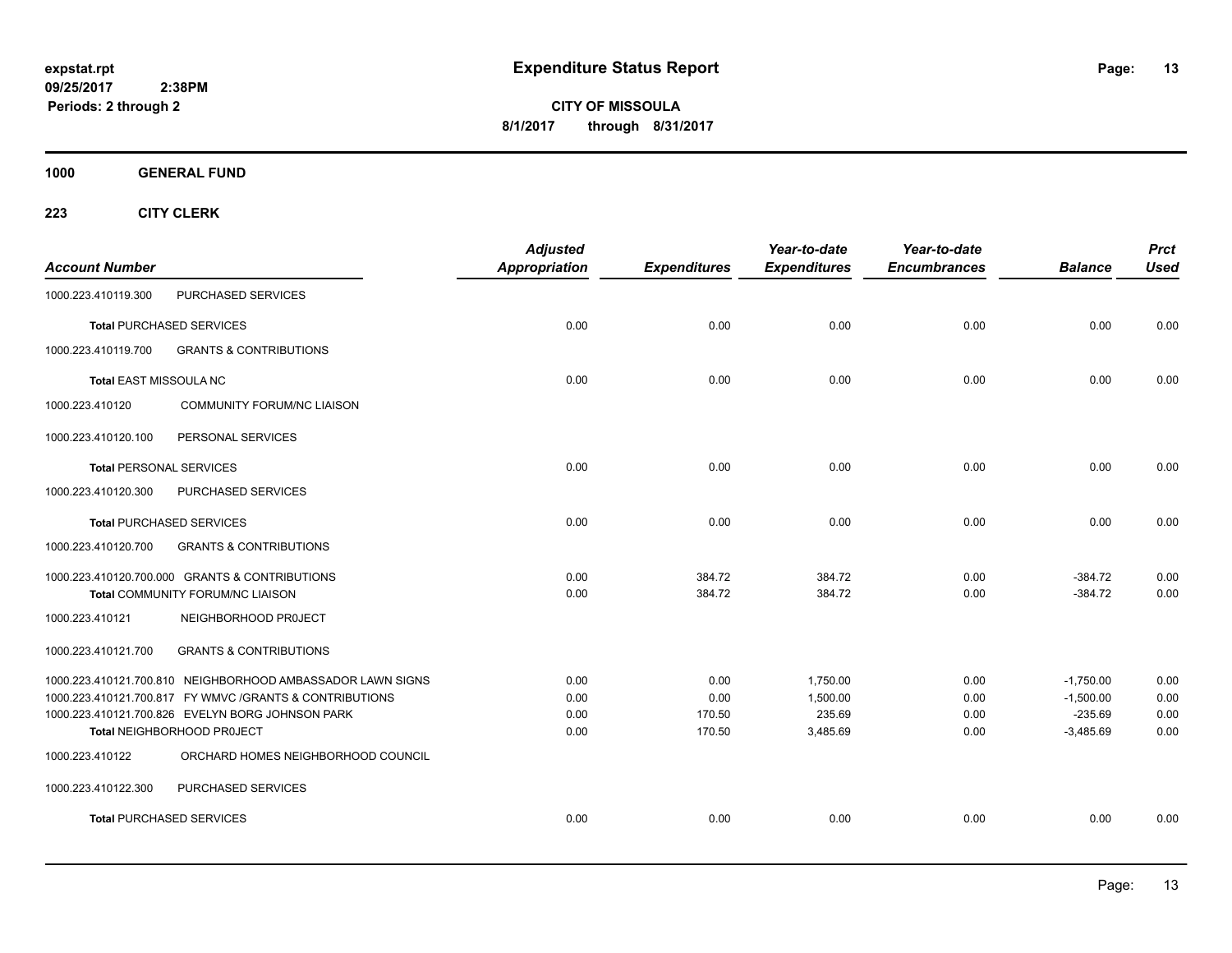**CITY OF MISSOULA 8/1/2017 through 8/31/2017**

**1000 GENERAL FUND**

| <b>Account Number</b>                   |                                                | <b>Adjusted</b><br><b>Appropriation</b> | <b>Expenditures</b> | Year-to-date<br><b>Expenditures</b> | Year-to-date<br><b>Encumbrances</b> | <b>Balance</b> | <b>Prct</b><br><b>Used</b> |
|-----------------------------------------|------------------------------------------------|-----------------------------------------|---------------------|-------------------------------------|-------------------------------------|----------------|----------------------------|
| 1000.223.410122.700                     | <b>GRANTS &amp; CONTRIBUTIONS</b>              |                                         |                     |                                     |                                     |                |                            |
|                                         | Total ORCHARD HOMES NEIGHBORHOOD COUNCIL       | 0.00                                    | 0.00                | 0.00                                | 0.00                                | 0.00           | 0.00                       |
| 1000.223.410125                         | NEIGHBORHOOD OFFICE                            |                                         |                     |                                     |                                     |                |                            |
| 1000.223.410125.100                     | PERSONAL SERVICES                              |                                         |                     |                                     |                                     |                |                            |
|                                         | 1000.223.410125.110.000 SALARIES AND WAGES     | 0.00                                    | 6,832.66            | 11,717.90                           | 0.00                                | $-11,717.90$   | 0.00                       |
|                                         | 1000.223.410125.140.000 EMPLOYER CONTRIBUTIONS | 0.00                                    | 2,821.17            | 6,809.76                            | 0.00                                | $-6,809.76$    | 0.00                       |
| <b>Total PERSONAL SERVICES</b>          |                                                | 0.00                                    | 9,653.83            | 18,527.66                           | 0.00                                | $-18,527.66$   | 0.00                       |
| 1000.223.410125.200                     | <b>SUPPLIES</b>                                |                                         |                     |                                     |                                     |                |                            |
| 1000.223.410125.210.000 OFFICE SUPPLIES |                                                | 0.00                                    | 0.00                | 152.57                              | 0.00                                | $-152.57$      | 0.00                       |
|                                         | 1000.223.410125.220.000 OPERATING SUPPLIES     | 0.00                                    | 0.00                | 34.30                               | 0.00                                | $-34.30$       | 0.00                       |
| <b>Total SUPPLIES</b>                   |                                                | 0.00                                    | 0.00                | 186.87                              | 0.00                                | $-186.87$      | 0.00                       |
| 1000.223.410125.300                     | PURCHASED SERVICES                             |                                         |                     |                                     |                                     |                |                            |
|                                         | 1000.223.410125.310.000 COMMUNICATIONS         | 0.00                                    | 3.78                | 3.78                                | 0.00                                | $-3.78$        | 0.00                       |
|                                         | <b>Total PURCHASED SERVICES</b>                | 0.00                                    | 3.78                | 3.78                                | 0.00                                | $-3.78$        | 0.00                       |
| 1000.223.410125.900                     | <b>CAPITAL OUTLAY</b>                          |                                         |                     |                                     |                                     |                |                            |
| <b>Total CAPITAL OUTLAY</b>             |                                                | 0.00                                    | 0.00                | 0.00                                | 0.00                                | 0.00           | 0.00                       |
|                                         | Total NEIGHBORHOOD OFFICE                      | 0.00                                    | 9,657.61            | 18.718.31                           | 0.00                                | $-18,718.31$   | 0.00                       |
| 1000.223.410600                         | <b>ELECTIONS</b>                               |                                         |                     |                                     |                                     |                |                            |
| 1000.223.410600.300                     | PURCHASED SERVICES                             |                                         |                     |                                     |                                     |                |                            |
| <b>Total ELECTIONS</b>                  |                                                | 0.00                                    | 0.00                | 0.00                                | 0.00                                | 0.00           | 0.00                       |
| 1000.223.410900                         | RECORDS ADMINISTRATION                         |                                         |                     |                                     |                                     |                |                            |
| 1000.223.410900.100                     | PERSONAL SERVICES                              |                                         |                     |                                     |                                     |                |                            |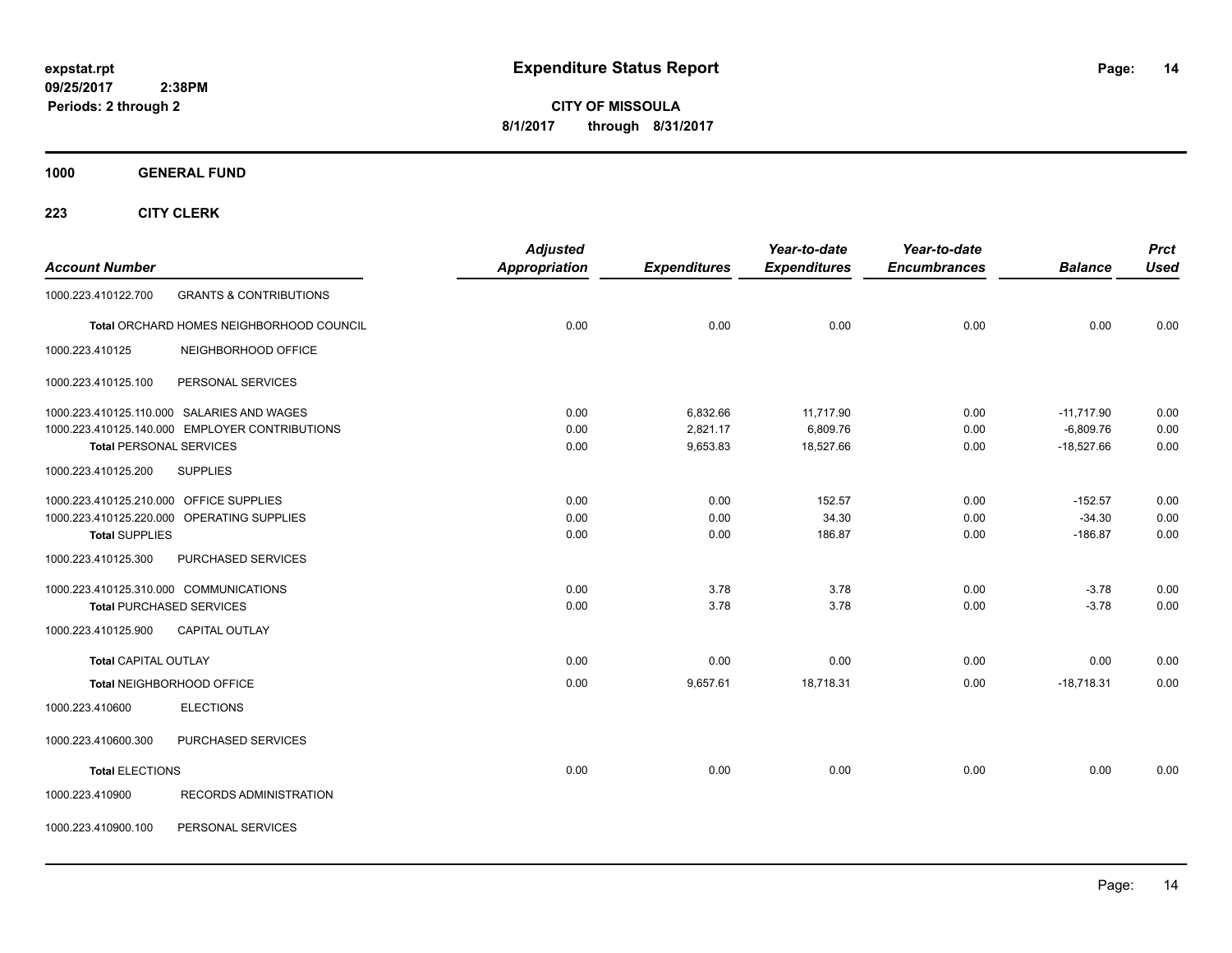**CITY OF MISSOULA 8/1/2017 through 8/31/2017**

**1000 GENERAL FUND**

| <b>Account Number</b>                                   | <b>Adjusted</b><br><b>Appropriation</b> | <b>Expenditures</b> | Year-to-date<br><b>Expenditures</b> | Year-to-date<br><b>Encumbrances</b> | <b>Balance</b> | <b>Prct</b><br><b>Used</b> |
|---------------------------------------------------------|-----------------------------------------|---------------------|-------------------------------------|-------------------------------------|----------------|----------------------------|
| 1000.223.410900.141.000 STATE RETIREMENT CONTRIBUTIONS  | 0.00                                    | 32.21               | 32.21                               | 0.00                                | $-32.21$       | 0.00                       |
| <b>Total RECORDS ADMINISTRATION</b>                     | 0.00                                    | 32.21               | 32.21                               | 0.00                                | $-32.21$       | 0.00                       |
| 1000.223.410910<br><b>ADMINISTRATION</b>                |                                         |                     |                                     |                                     |                |                            |
| 1000.223.410910.100<br>PERSONAL SERVICES                |                                         |                     |                                     |                                     |                |                            |
| 1000.223.410910.110.000 SALARIES AND WAGES              | 0.00                                    | 12,517.65           | 21,200.34                           | 0.00                                | $-21.200.34$   | 0.00                       |
| 1000.223.410910.140.000 EMPLOYER CONTRIBUTIONS          | 0.00                                    | 4,868.96            | 11,262.30                           | 0.00                                | $-11,262.30$   | 0.00                       |
| <b>Total PERSONAL SERVICES</b>                          | 0.00                                    | 17,386.61           | 32,462.64                           | 0.00                                | $-32,462.64$   | 0.00                       |
| 1000.223.410910.200<br><b>SUPPLIES</b>                  |                                         |                     |                                     |                                     |                |                            |
| 1000.223.410910.210.000 OFFICE SUPPLIES                 | 0.00                                    | 190.02              | 242.68                              | 0.00                                | $-242.68$      | 0.00                       |
| 1000.223.410910.240.000 OTHER SUPPLIES                  | 0.00                                    | 86.90               | 86.90                               | 0.00                                | $-86.90$       | 0.00                       |
| <b>Total SUPPLIES</b>                                   | 0.00                                    | 276.92              | 329.58                              | 0.00                                | $-329.58$      | 0.00                       |
| PURCHASED SERVICES<br>1000.223.410910.300               |                                         |                     |                                     |                                     |                |                            |
| 1000.223.410910.310.000 COMMUNICATIONS                  | 0.00                                    | 3,446.71            | 5,803.27                            | 0.00                                | $-5,803.27$    | 0.00                       |
| 1000.223.410910.330.000 PUBLICITY, SUBSCRIPTIONS & DUES | 0.00                                    | 475.48              | 475.48                              | 0.00                                | $-475.48$      | 0.00                       |
| 1000.223.410910.344.000 TELEPHONE SERVICE               | 0.00                                    | 4.05                | 4.05                                | 0.00                                | $-4.05$        | 0.00                       |
| 1000.223.410910.350.000 PROFESSIONAL SERVICES           | 0.00                                    | 755.25              | 1,263.75                            | 0.00                                | $-1,263.75$    | 0.00                       |
| 1000.223.410910.360.000 REPAIR & MAINTENANCE            | 0.00                                    | 60.72               | 160.72                              | 0.00                                | $-160.72$      | 0.00                       |
| 1000.223.410910.380.000 TRAINING                        | 0.00                                    | 160.00              | 160.00                              | 0.00                                | $-160.00$      | 0.00                       |
| 1000.223.410910.390.000 OTHER PURCHASED SERVICES        | 0.00                                    | 217.00              | 217.00                              | 0.00                                | $-217.00$      | 0.00                       |
| <b>Total PURCHASED SERVICES</b>                         | 0.00                                    | 5,119.21            | 8,084.27                            | 0.00                                | $-8,084.27$    | 0.00                       |
| 1000.223.410910.500<br><b>FIXED CHARGES</b>             |                                         |                     |                                     |                                     |                |                            |
| <b>Total FIXED CHARGES</b>                              | 0.00                                    | 0.00                | 0.00                                | 0.00                                | 0.00           | 0.00                       |
| 1000.223.410910.800<br>OTHER OBJECTS                    |                                         |                     |                                     |                                     |                |                            |
| <b>Total OTHER OBJECTS</b>                              | 0.00                                    | 0.00                | 0.00                                | 0.00                                | 0.00           | 0.00                       |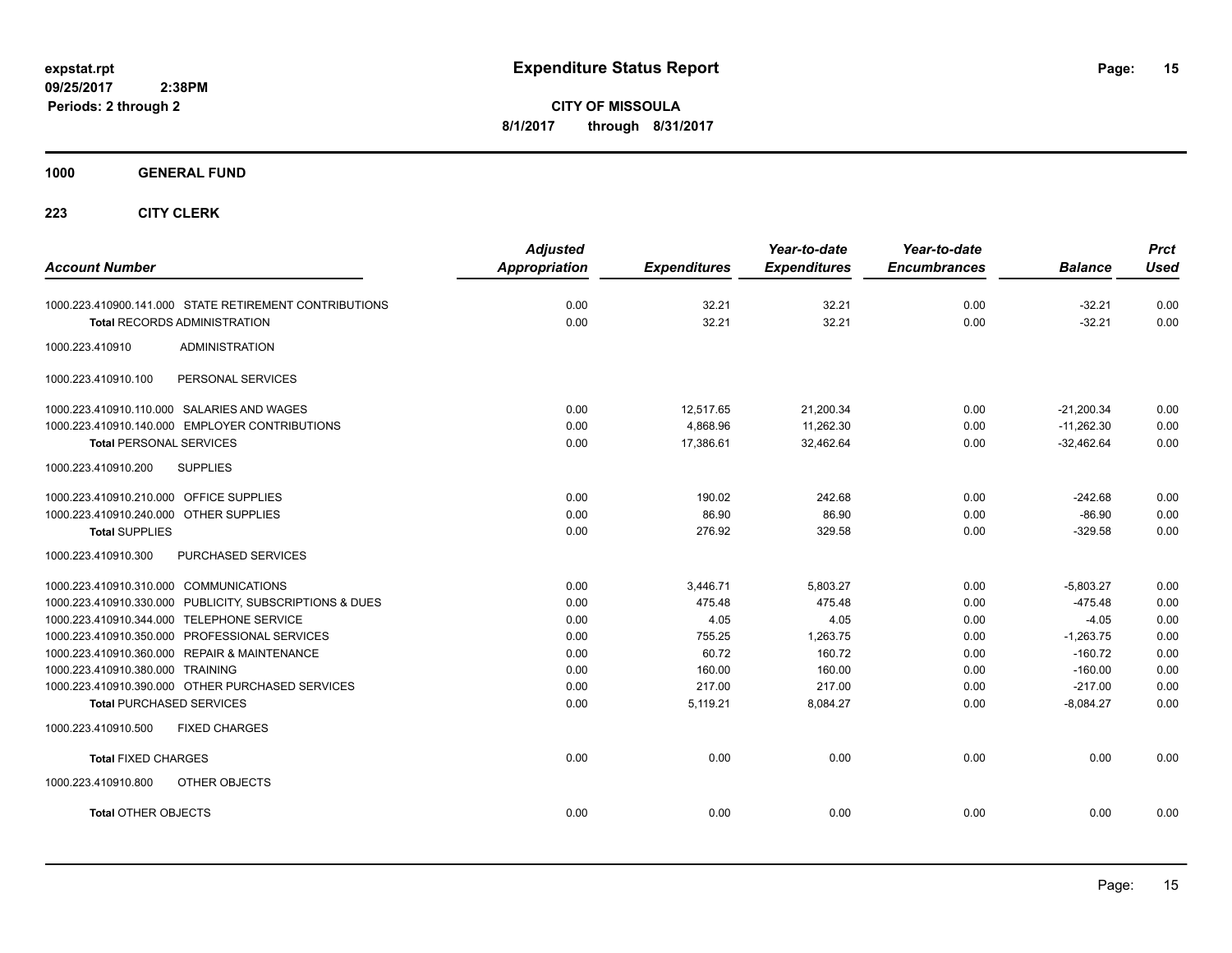**CITY OF MISSOULA 8/1/2017 through 8/31/2017**

**1000 GENERAL FUND**

| <b>Account Number</b>         |                                   | <b>Adjusted</b><br><b>Appropriation</b> | <b>Expenditures</b> | Year-to-date<br><b>Expenditures</b> | Year-to-date<br><b>Encumbrances</b> | <b>Balance</b> | <b>Prct</b><br><b>Used</b> |
|-------------------------------|-----------------------------------|-----------------------------------------|---------------------|-------------------------------------|-------------------------------------|----------------|----------------------------|
| 1000.223.410910.900           | <b>CAPITAL OUTLAY</b>             |                                         |                     |                                     |                                     |                |                            |
| <b>Total CAPITAL OUTLAY</b>   |                                   | 0.00                                    | 0.00                | 0.00                                | 0.00                                | 0.00           | 0.00                       |
| <b>Total ADMINISTRATION</b>   |                                   | 0.00                                    | 22,782.74           | 40,876.49                           | 0.00                                | $-40,876.49$   | 0.00                       |
| 1000.223.411802               | <b>VOLUNTEER MISSOULA</b>         |                                         |                     |                                     |                                     |                |                            |
| 1000.223.411802.700           | <b>GRANTS &amp; CONTRIBUTIONS</b> |                                         |                     |                                     |                                     |                |                            |
|                               | Total VOLUNTEER MISSOULA          | 0.00                                    | 0.00                | 0.00                                | 0.00                                | 0.00           | 0.00                       |
| 1000.223.411854               | NEIGHBORHOOD AMBASSADOR           |                                         |                     |                                     |                                     |                |                            |
| 1000.223.411854.700           | <b>GRANTS &amp; CONTRIBUTIONS</b> |                                         |                     |                                     |                                     |                |                            |
|                               | Total NEIGHBORHOOD AMBASSADOR     | 0.00                                    | 0.00                | 0.00                                | 0.00                                | 0.00           | 0.00                       |
| 1000.223.460451               | *** Title Not Found ***           |                                         |                     |                                     |                                     |                |                            |
| 1000.223.460451.700           | <b>GRANTS &amp; CONTRIBUTIONS</b> |                                         |                     |                                     |                                     |                |                            |
| Total *** Title Not Found *** |                                   | 0.00                                    | 0.00                | 0.00                                | 0.00                                | 0.00           | 0.00                       |
| <b>Total CITY CLERK</b>       |                                   | 0.00                                    | 33,594.30           | 65,897.50                           | 0.00                                | $-65,897.50$   | 0.00                       |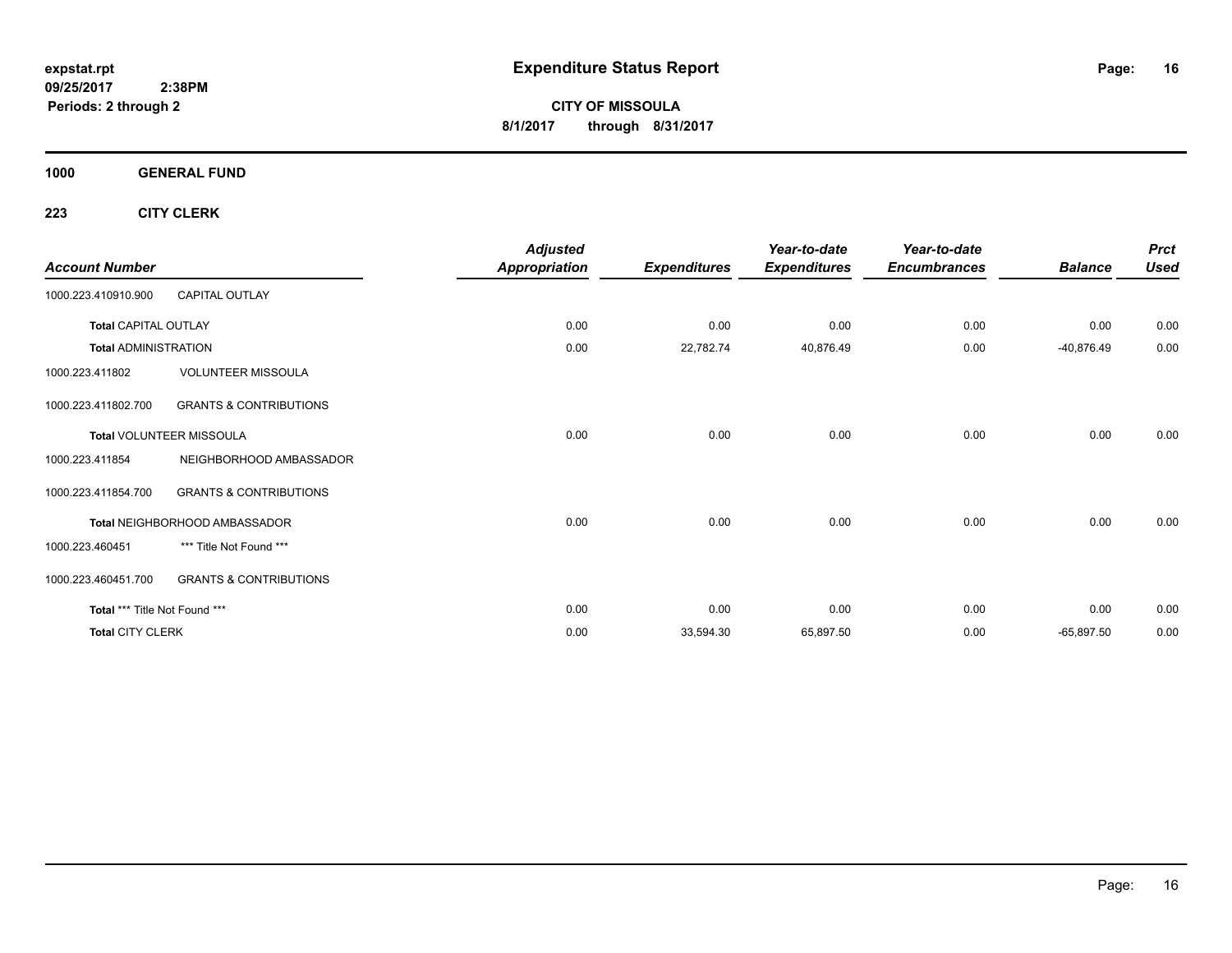**1000 GENERAL FUND**

### **224 INFORMATION SERVICES**

|                                         |                                                        | <b>Adjusted</b>      |                     | Year-to-date        | Year-to-date        |                | <b>Prct</b> |
|-----------------------------------------|--------------------------------------------------------|----------------------|---------------------|---------------------|---------------------|----------------|-------------|
| <b>Account Number</b>                   |                                                        | <b>Appropriation</b> | <b>Expenditures</b> | <b>Expenditures</b> | <b>Encumbrances</b> | <b>Balance</b> | <b>Used</b> |
| 1000.224.410580                         | <b>INFORMATION TECHNOLOGIES</b>                        |                      |                     |                     |                     |                |             |
| 1000.224.410580.100                     | PERSONAL SERVICES                                      |                      |                     |                     |                     |                |             |
|                                         | 1000.224.410580.110.000 SALARIES AND WAGES             | 0.00                 | 26,632.88           | 45,275.61           | 0.00                | $-45,275.61$   | 0.00        |
| 1000.224.410580.120.000 OVERTIME        |                                                        | 0.00                 | 0.00                | 442.05              | 0.00                | $-442.05$      | 0.00        |
|                                         | 1000.224.410580.140.000 EMPLOYER CONTRIBUTIONS         | 0.00                 | 8,855.24            | 19,326.14           | 0.00                | $-19,326.14$   | 0.00        |
|                                         | 1000.224.410580.141.000 STATE RETIREMENT CONTRIBUTIONS | 0.00                 | 54.32               | 54.32               | 0.00                | $-54.32$       | 0.00        |
| <b>Total PERSONAL SERVICES</b>          |                                                        | 0.00                 | 35,542.44           | 65,098.12           | 0.00                | $-65,098.12$   | 0.00        |
| 1000.224.410580.200                     | <b>SUPPLIES</b>                                        |                      |                     |                     |                     |                |             |
| 1000.224.410580.210.000 OFFICE SUPPLIES |                                                        | 0.00                 | 101.00              | 169.22              | 0.00                | $-169.22$      | 0.00        |
|                                         | 1000.224.410580.220.000 OPERATING SUPPLIES             | 0.00                 | 409.92              | 409.92              | 0.00                | $-409.92$      | 0.00        |
| <b>Total SUPPLIES</b>                   |                                                        | 0.00                 | 510.92              | 579.14              | 0.00                | $-579.14$      | 0.00        |
| 1000.224.410580.300                     | PURCHASED SERVICES                                     |                      |                     |                     |                     |                |             |
|                                         | 1000.224.410580.344.000 TELEPHONE SERVICE              | 0.00                 | 12,600.05           | 30,252.16           | 0.00                | $-30,252.16$   | 0.00        |
|                                         | 1000.224.410580.360.000 REPAIR & MAINTENANCE           | 0.00                 | 13,035.90           | 55,235.31           | 0.00                | $-55,235.31$   | 0.00        |
| 1000.224.410580.370.000 TRAVEL          |                                                        | 0.00                 | 2,063.50            | 2,063.50            | 0.00                | $-2,063.50$    | 0.00        |
| 1000.224.410580.380.000 TRAINING        |                                                        | 0.00                 | 3,195.00            | 3,195.00            | 0.00                | $-3,195.00$    | 0.00        |
|                                         | <b>Total PURCHASED SERVICES</b>                        | 0.00                 | 30,894.45           | 90,745.97           | 0.00                | $-90,745.97$   | 0.00        |
| 1000.224.410580.500                     | <b>FIXED CHARGES</b>                                   |                      |                     |                     |                     |                |             |
| <b>Total FIXED CHARGES</b>              |                                                        | 0.00                 | 0.00                | 0.00                | 0.00                | 0.00           | 0.00        |
| 1000.224.410580.900                     | <b>CAPITAL OUTLAY</b>                                  |                      |                     |                     |                     |                |             |
| <b>Total CAPITAL OUTLAY</b>             |                                                        | 0.00                 | 0.00                | 0.00                | 0.00                | 0.00           | 0.00        |
|                                         | Total INFORMATION TECHNOLOGIES                         | 0.00                 | 66,947.81           | 156,423.23          | 0.00                | $-156,423.23$  | 0.00        |
| 1000.224.411060                         | GIS                                                    |                      |                     |                     |                     |                |             |

1000.224.411060.100 PERSONAL SERVICES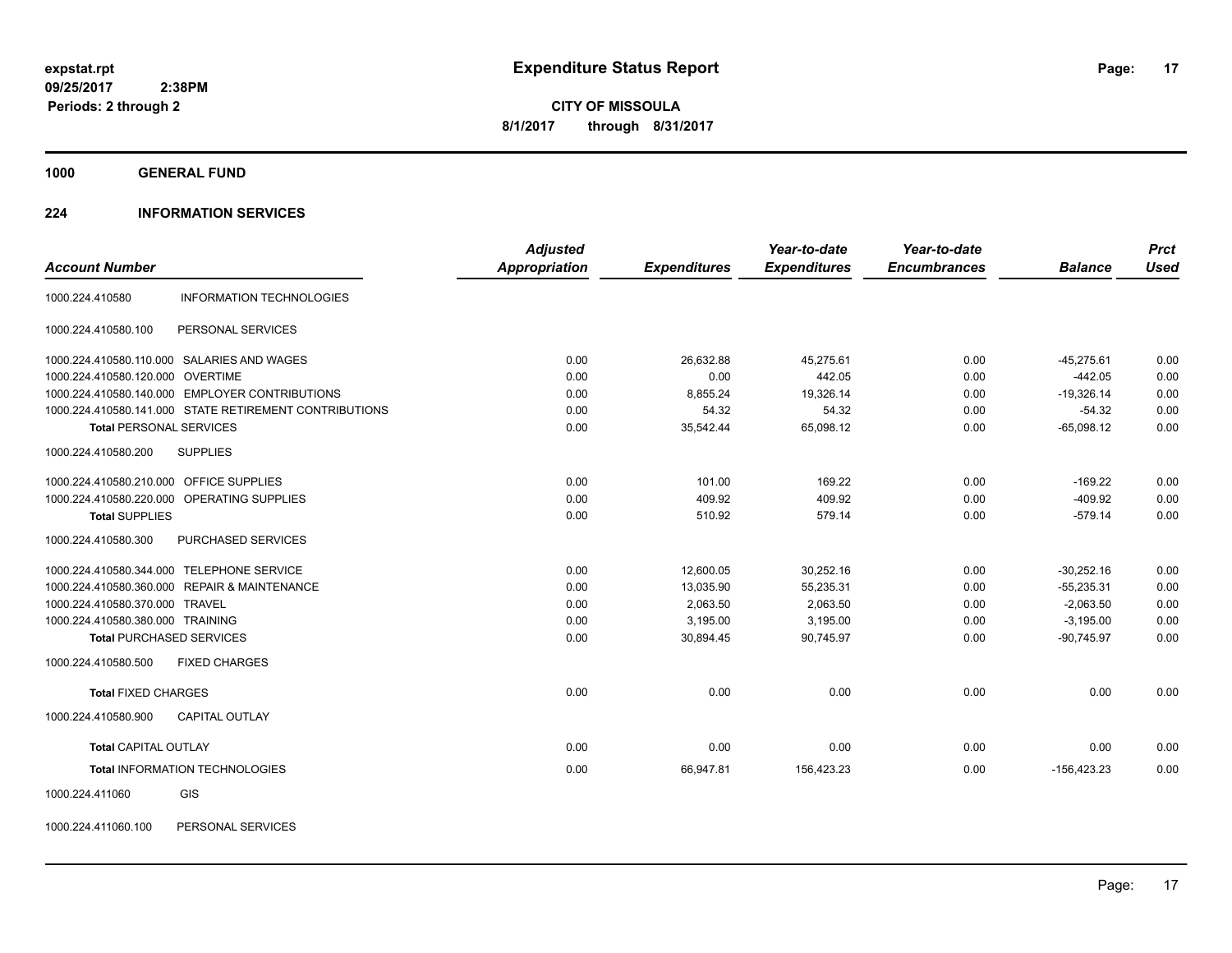**1000 GENERAL FUND**

### **224 INFORMATION SERVICES**

|                                                    | <b>Adjusted</b>      |                     | Year-to-date        | Year-to-date        |                | <b>Prct</b> |
|----------------------------------------------------|----------------------|---------------------|---------------------|---------------------|----------------|-------------|
| <b>Account Number</b>                              | <b>Appropriation</b> | <b>Expenditures</b> | <b>Expenditures</b> | <b>Encumbrances</b> | <b>Balance</b> | Used        |
| 1000.224.411060.110.000 SALARIES AND WAGES         | 0.00                 | 8,304.41            | 14,245.13           | 0.00                | $-14,245.13$   | 0.00        |
| 1000.224.411060.140.000 GIS-EMPLOYER CONTRIBUTIONS | 0.00                 | 3,269.89            | 7,579.43            | 0.00                | $-7,579.43$    | 0.00        |
| <b>Total PERSONAL SERVICES</b>                     | 0.00                 | 11,574.30           | 21,824.56           | 0.00                | $-21,824.56$   | 0.00        |
| <b>SUPPLIES</b><br>1000.224.411060.200             |                      |                     |                     |                     |                |             |
| <b>OFFICE SUPPLIES</b><br>1000.224.411060.210.000  | 0.00                 | 47.60               | 47.60               | 0.00                | $-47.60$       | 0.00        |
| <b>Total SUPPLIES</b>                              | 0.00                 | 47.60               | 47.60               | 0.00                | $-47.60$       | 0.00        |
| <b>PURCHASED SERVICES</b><br>1000.224.411060.300   |                      |                     |                     |                     |                |             |
| 1000.224.411060.344.000 TELEPHONE SERVICE          | 0.00                 | 111.53              | 166.53              | 0.00                | $-166.53$      | 0.00        |
| 1000.224.411060.360.000 REPAIR & MAINTENANCE       | 0.00                 | 80,672.73           | 80,672.73           | 0.00                | $-80.672.73$   | 0.00        |
| <b>Total PURCHASED SERVICES</b>                    | 0.00                 | 80,784.26           | 80,839.26           | 0.00                | $-80,839.26$   | 0.00        |
| <b>Total GIS</b>                                   | 0.00                 | 92,406.16           | 102,711.42          | 0.00                | $-102,711.42$  | 0.00        |
| <b>Total INFORMATION SERVICES</b>                  | 0.00                 | 159,353.97          | 259,134.65          | 0.00                | $-259, 134.65$ | 0.00        |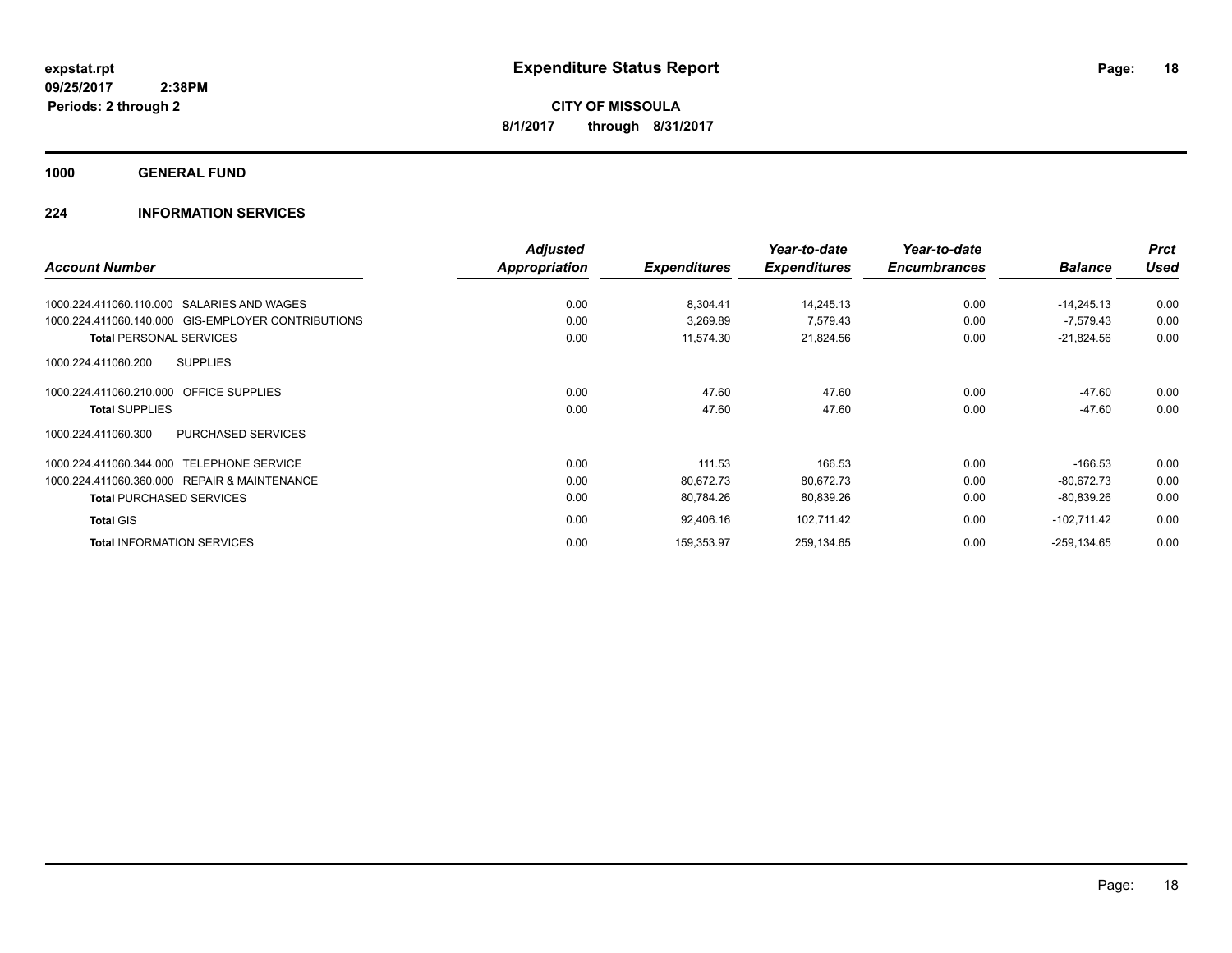**CITY OF MISSOULA 8/1/2017 through 8/31/2017**

**1000 GENERAL FUND**

**230 MUNICIPAL COURT**

| <b>Account Number</b>                                   | <b>Adjusted</b><br><b>Appropriation</b> | <b>Expenditures</b> | Year-to-date<br><b>Expenditures</b> | Year-to-date<br><b>Encumbrances</b> | <b>Balance</b> | <b>Prct</b><br><b>Used</b> |
|---------------------------------------------------------|-----------------------------------------|---------------------|-------------------------------------|-------------------------------------|----------------|----------------------------|
| CITY/MUNICIPAL COURT<br>1000.230.410360                 |                                         |                     |                                     |                                     |                |                            |
| 1000.230.410360.100<br>PERSONAL SERVICES                |                                         |                     |                                     |                                     |                |                            |
| 1000.230.410360.110.000 SALARIES AND WAGES              | 0.00                                    | 66,867.20           | 114,545.33                          | 0.00                                | $-114,545.33$  | 0.00                       |
| 1000.230.410360.120.000 OVERTIME                        | 0.00                                    | 267.63              | 527.94                              | 0.00                                | $-527.94$      | 0.00                       |
| 1000.230.410360.140.000 EMPLOYER CONTRIBUTIONS          | 0.00                                    | 26,637.00           | 63,405.85                           | 0.00                                | $-63.405.85$   | 0.00                       |
| 1000.230.410360.141.000 STATE RETIREMENT CONTRIBUTIONS  | 0.00                                    | 111.25              | 111.25                              | 0.00                                | $-111.25$      | 0.00                       |
| <b>Total PERSONAL SERVICES</b>                          | 0.00                                    | 93,883.08           | 178,590.37                          | 0.00                                | $-178,590.37$  | 0.00                       |
| 1000.230.410360.200<br><b>SUPPLIES</b>                  |                                         |                     |                                     |                                     |                |                            |
| 1000.230.410360.210.000 OFFICE SUPPLIES                 | 0.00                                    | 225.82              | 225.82                              | 0.00                                | $-225.82$      | 0.00                       |
| 1000.230.410360.240.000 OTHER SUPPLIES                  | 0.00                                    | 68.31               | 68.31                               | 0.00                                | $-68.31$       | 0.00                       |
| <b>Total SUPPLIES</b>                                   | 0.00                                    | 294.13              | 294.13                              | 0.00                                | $-294.13$      | 0.00                       |
| PURCHASED SERVICES<br>1000.230.410360.300               |                                         |                     |                                     |                                     |                |                            |
| 1000.230.410360.310.000 COMMUNICATIONS                  | 0.00                                    | 4,401.08            | 4,401.08                            | 0.00                                | $-4.401.08$    | 0.00                       |
| 1000.230.410360.330.000 PUBLICITY, SUBSCRIPTIONS & DUES | 0.00                                    | 979.00              | 2,239.00                            | 0.00                                | $-2,239.00$    | 0.00                       |
| 1000.230.410360.344.000 TELEPHONE SERVICE               | 0.00                                    | 160.57              | 160.57                              | 0.00                                | $-160.57$      | 0.00                       |
| 1000.230.410360.350.000 PROFESSIONAL SERVICES           | 0.00                                    | 0.00                | 1,000.00                            | 0.00                                | $-1,000.00$    | 0.00                       |
| 1000.230.410360.350.005 PROFESSIONAL SERVICES           | 0.00                                    | 2,394.65            | 2,788.05                            | 0.00                                | $-2,788.05$    | 0.00                       |
| 1000.230.410360.350.006 PROFESSIONAL SERVICES           | 0.00                                    | 282.00              | 282.00                              | 0.00                                | $-282.00$      | 0.00                       |
| 1000.230.410360.380.000 TRAINING                        | 0.00                                    | 199.00              | 348.25                              | 0.00                                | $-348.25$      | 0.00                       |
| 1000.230.410360.390.000 OTHER PURCHASED SERVICES        | 0.00                                    | 110.57              | 110.57                              | 0.00                                | $-110.57$      | 0.00                       |
| <b>Total PURCHASED SERVICES</b>                         | 0.00                                    | 8,526.87            | 11,329.52                           | 0.00                                | $-11,329.52$   | 0.00                       |
| 1000.230.410360.500<br><b>FIXED CHARGES</b>             |                                         |                     |                                     |                                     |                |                            |
| <b>Total FIXED CHARGES</b>                              | 0.00                                    | 0.00                | 0.00                                | 0.00                                | 0.00           | 0.00                       |
| <b>DEBT SERVICE</b><br>1000.230.410360.600              |                                         |                     |                                     |                                     |                |                            |
| <b>Total DEBT SERVICE</b>                               | 0.00                                    | 0.00                | 0.00                                | 0.00                                | 0.00           | 0.00                       |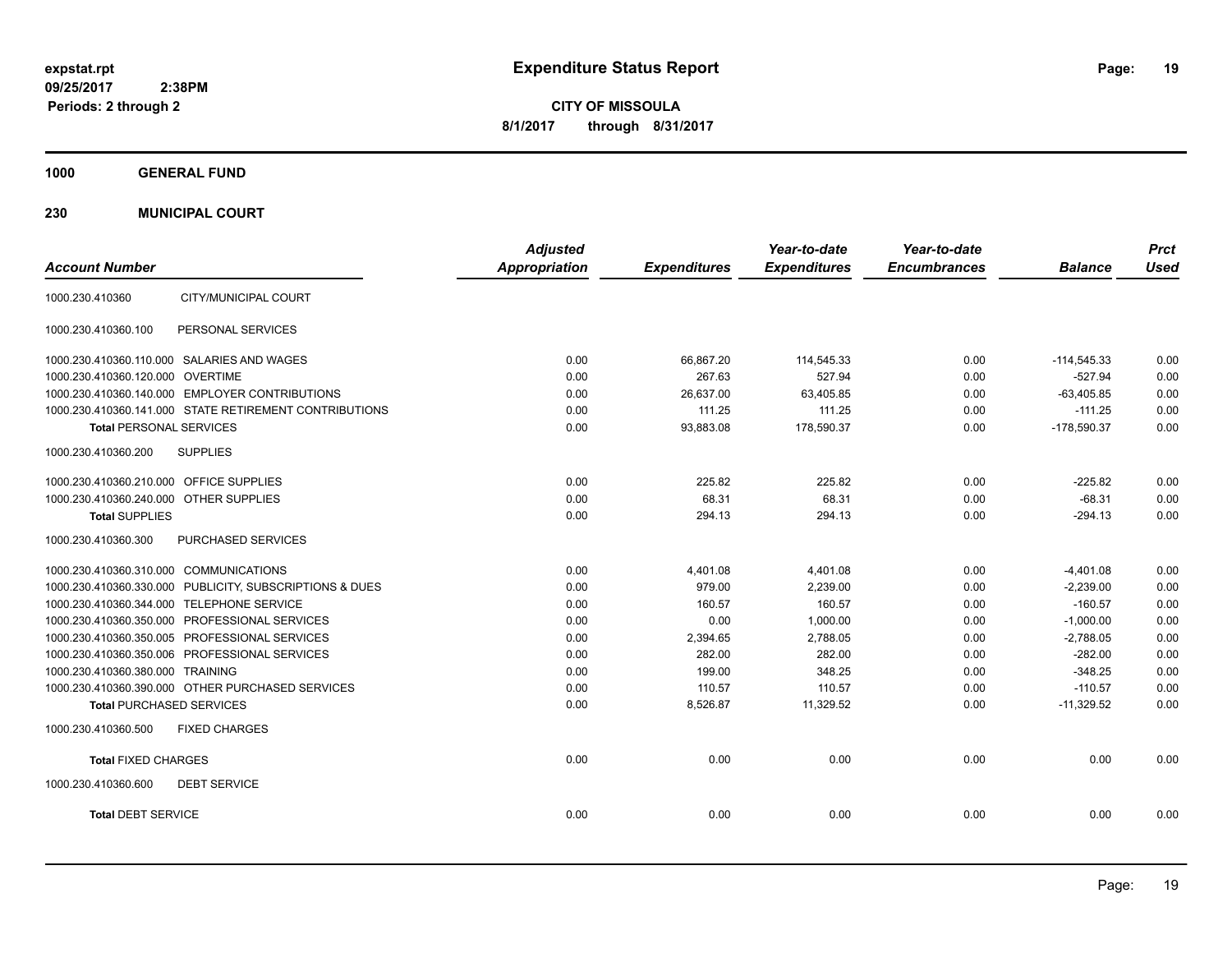**CITY OF MISSOULA 8/1/2017 through 8/31/2017**

**1000 GENERAL FUND**

**230 MUNICIPAL COURT**

| <b>Account Number</b>          |                                          | <b>Adjusted</b><br><b>Appropriation</b> | <b>Expenditures</b> | Year-to-date<br><b>Expenditures</b> | Year-to-date<br><b>Encumbrances</b> | <b>Balance</b> | <b>Prct</b><br><b>Used</b> |
|--------------------------------|------------------------------------------|-----------------------------------------|---------------------|-------------------------------------|-------------------------------------|----------------|----------------------------|
| 1000.230.410360.700            | <b>GRANTS &amp; CONTRIBUTIONS</b>        |                                         |                     |                                     |                                     |                |                            |
|                                | Total GRANTS & CONTRIBUTIONS             | 0.00                                    | 0.00                | 0.00                                | 0.00                                | 0.00           | 0.00                       |
| 1000.230.410360.800            | OTHER OBJECTS                            |                                         |                     |                                     |                                     |                |                            |
| <b>Total OTHER OBJECTS</b>     |                                          | 0.00                                    | 0.00                | 0.00                                | 0.00                                | 0.00           | 0.00                       |
| 1000.230.410360.900            | CAPITAL OUTLAY                           |                                         |                     |                                     |                                     |                |                            |
| <b>Total CAPITAL OUTLAY</b>    |                                          | 0.00                                    | 0.00                | 0.00                                | 0.00                                | 0.00           | 0.00                       |
|                                | Total CITY/MUNICIPAL COURT               | 0.00                                    | 102,704.08          | 190,214.02                          | 0.00                                | $-190,214.02$  | 0.00                       |
| 1000.230.411853                | <b>MCS</b>                               |                                         |                     |                                     |                                     |                |                            |
| 1000.230.411853.300            | PURCHASED SERVICES                       |                                         |                     |                                     |                                     |                |                            |
|                                | <b>Total PURCHASED SERVICES</b>          | 0.00                                    | 0.00                | 0.00                                | 0.00                                | 0.00           | 0.00                       |
| 1000.230.411853.700            | <b>GRANTS &amp; CONTRIBUTIONS</b>        |                                         |                     |                                     |                                     |                |                            |
| <b>Total MCS</b>               |                                          | 0.00                                    | 0.00                | 0.00                                | 0.00                                | 0.00           | 0.00                       |
| 1000.230.419000                | GENERAL GOV'T ONETIME EXPENDITURES       |                                         |                     |                                     |                                     |                |                            |
| 1000.230.419000.100            | PERSONAL SERVICES                        |                                         |                     |                                     |                                     |                |                            |
| <b>Total PERSONAL SERVICES</b> |                                          | 0.00                                    | 0.00                | 0.00                                | 0.00                                | 0.00           | 0.00                       |
| 1000.230.419000.200            | <b>SUPPLIES</b>                          |                                         |                     |                                     |                                     |                |                            |
| <b>Total SUPPLIES</b>          |                                          | 0.00                                    | 0.00                | 0.00                                | 0.00                                | 0.00           | 0.00                       |
| 1000.230.419000.300            | PURCHASED SERVICES                       |                                         |                     |                                     |                                     |                |                            |
|                                | Total GENERAL GOV'T ONETIME EXPENDITURES | 0.00                                    | 0.00                | 0.00                                | 0.00                                | 0.00           | 0.00                       |
| <b>Total MUNICIPAL COURT</b>   |                                          | 0.00                                    | 102,704.08          | 190,214.02                          | 0.00                                | $-190,214.02$  | 0.00                       |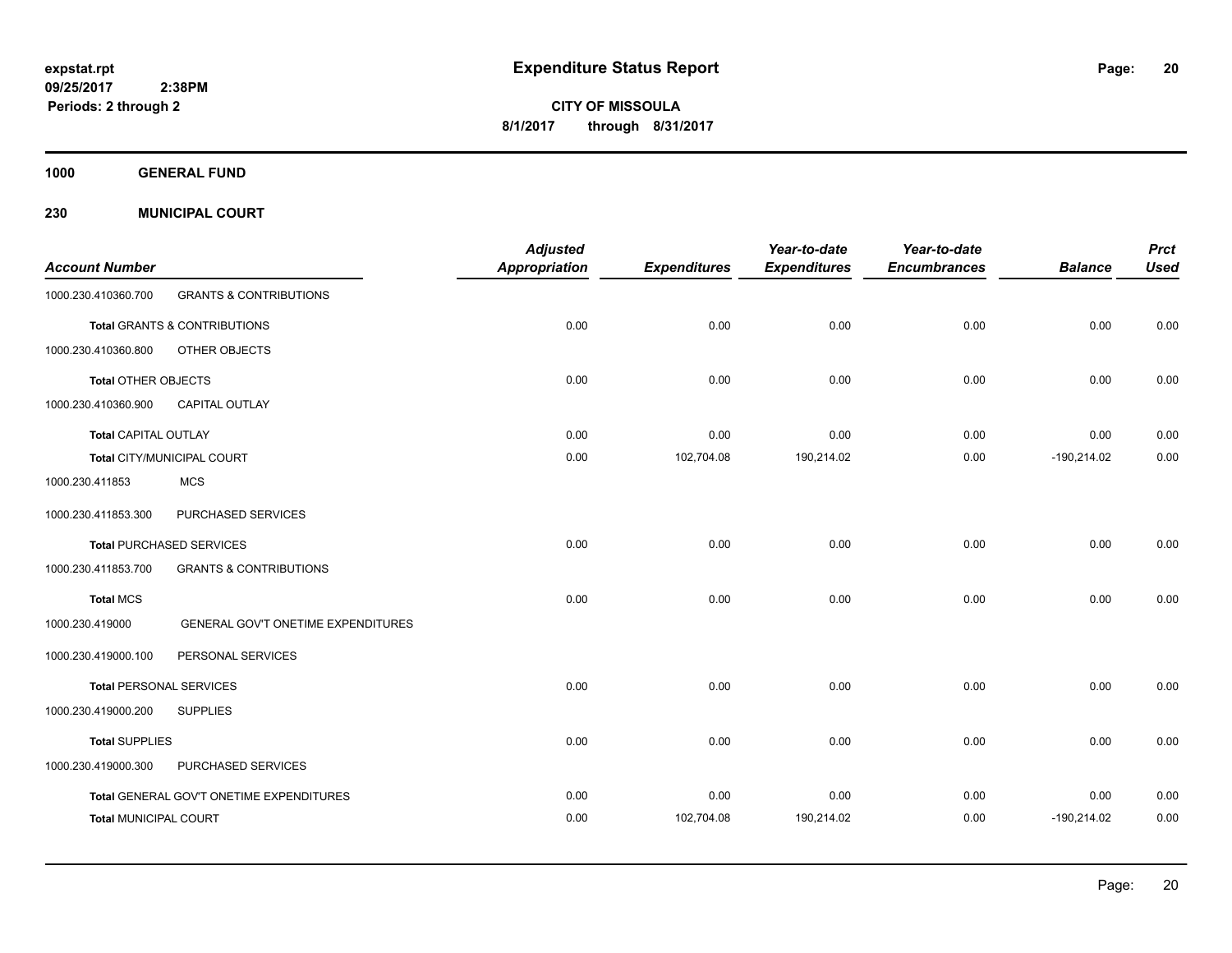**21**

**CITY OF MISSOULA 8/1/2017 through 8/31/2017**

**1000 GENERAL FUND**

**240 FINANCE**

| <b>Account Number</b>                                                                                                                                                    | <b>Adjusted</b><br><b>Appropriation</b> | <b>Expenditures</b>                | Year-to-date<br><b>Expenditures</b> | Year-to-date<br><b>Encumbrances</b> | <b>Balance</b>                               | <b>Prct</b><br><b>Used</b> |
|--------------------------------------------------------------------------------------------------------------------------------------------------------------------------|-----------------------------------------|------------------------------------|-------------------------------------|-------------------------------------|----------------------------------------------|----------------------------|
| <b>BUDGETING</b><br>1000.240.410520                                                                                                                                      |                                         |                                    |                                     |                                     |                                              |                            |
| PERSONAL SERVICES<br>1000.240.410520.100                                                                                                                                 |                                         |                                    |                                     |                                     |                                              |                            |
| 1000.240.410520.110.000 SALARIES AND WAGES<br>1000.240.410520.140.000 EMPLOYER CONTRIBUTIONS<br><b>Total PERSONAL SERVICES</b><br>1000.240.410520.200<br><b>SUPPLIES</b> | 0.00<br>0.00<br>0.00                    | 6,855.55<br>2.144.34<br>8,999.89   | 11,112.82<br>4.749.67<br>15,862.49  | 0.00<br>0.00<br>0.00                | $-11,112.82$<br>$-4.749.67$<br>$-15,862.49$  | 0.00<br>0.00<br>0.00       |
| <b>Total SUPPLIES</b><br>1000.240.410520.300<br>PURCHASED SERVICES                                                                                                       | 0.00                                    | 0.00                               | 0.00                                | 0.00                                | 0.00                                         | 0.00                       |
| 1000.240.410520.320.000 PRINTING & DUPLICATING<br><b>Total PURCHASED SERVICES</b><br><b>Total BUDGETING</b>                                                              | 0.00<br>0.00<br>0.00                    | 15.40<br>15.40<br>9,015.29         | 15.40<br>15.40<br>15.877.89         | 0.00<br>0.00<br>0.00                | $-15.40$<br>$-15.40$<br>$-15.877.89$         | 0.00<br>0.00<br>0.00       |
| 1000.240.410540<br><b>TREASURY</b>                                                                                                                                       |                                         |                                    |                                     |                                     |                                              |                            |
| 1000.240.410540.100<br>PERSONAL SERVICES                                                                                                                                 |                                         |                                    |                                     |                                     |                                              |                            |
| 1000.240.410540.110.000 SALARIES AND WAGES<br>1000.240.410540.140.000 EMPLOYER CONTRIBUTIONS<br><b>Total PERSONAL SERVICES</b><br>1000.240.410540.200<br><b>SUPPLIES</b> | 0.00<br>0.00<br>0.00                    | 16,977.19<br>6.167.30<br>23,144.49 | 27,400.68<br>14,454.39<br>41,855.07 | 0.00<br>0.00<br>0.00                | $-27,400.68$<br>$-14,454.39$<br>$-41,855.07$ | 0.00<br>0.00<br>0.00       |
| 1000.240.410540.210.000 OFFICE SUPPLIES<br>1000.240.410540.220.000<br>OPERATING SUPPLIES<br><b>Total SUPPLIES</b><br>1000.240.410540.300<br>PURCHASED SERVICES           | 0.00<br>0.00<br>0.00                    | 179.48<br>14.66<br>194.14          | 179.48<br>14.66<br>194.14           | 0.00<br>0.00<br>0.00                | $-179.48$<br>$-14.66$<br>$-194.14$           | 0.00<br>0.00<br>0.00       |
| 1000.240.410540.310.000 COMMUNICATIONS<br>1000.240.410540.330.000 PUBLICITY, SUBSCRIPTIONS & DUES                                                                        | 0.00<br>0.00                            | 601.24<br>4.80                     | 601.24<br>4.80                      | 0.00<br>0.00                        | $-601.24$<br>$-4.80$                         | 0.00<br>0.00               |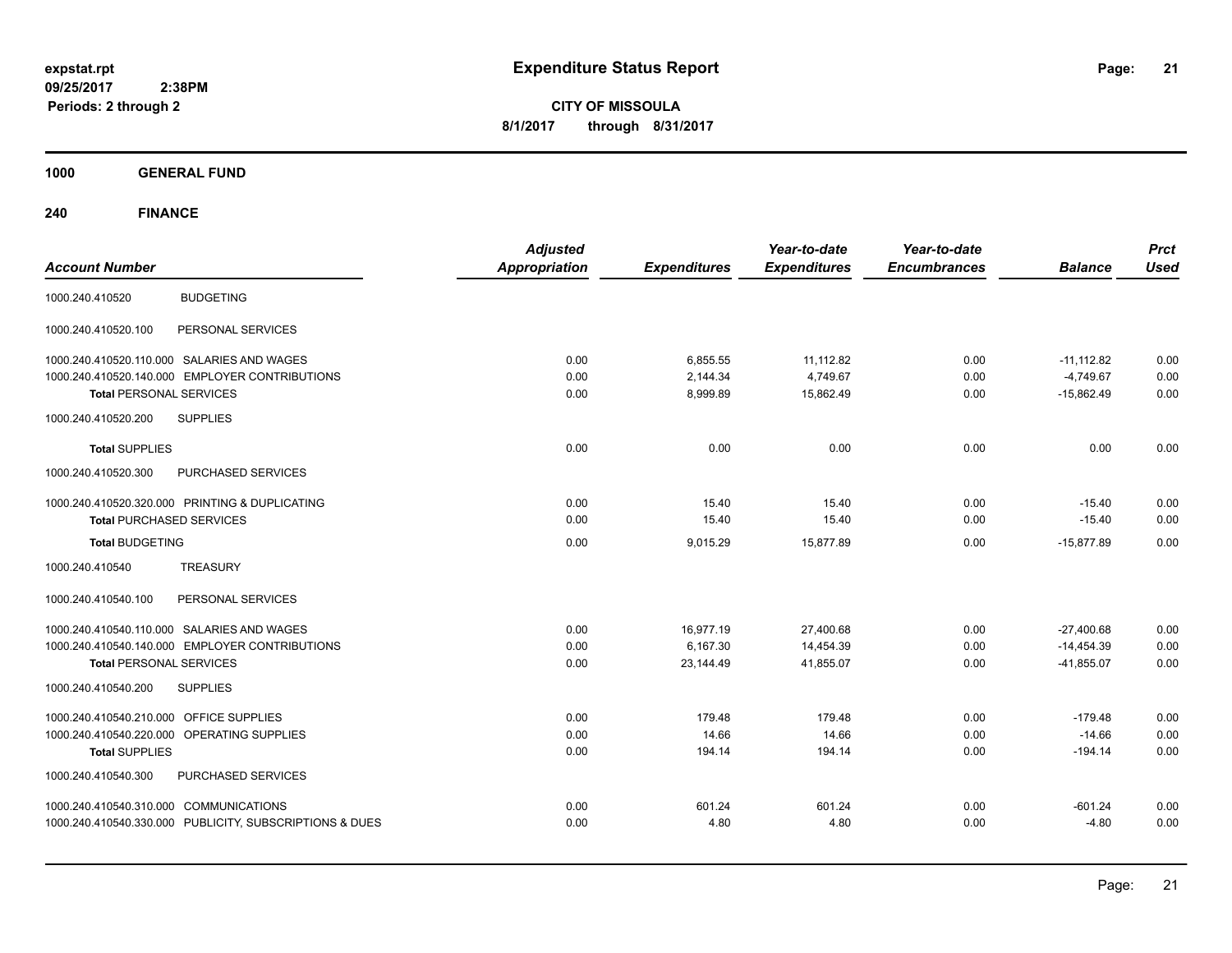**CITY OF MISSOULA 8/1/2017 through 8/31/2017**

**1000 GENERAL FUND**

**240 FINANCE**

| <b>Account Number</b>                   |                                                        | <b>Adjusted</b><br><b>Appropriation</b> | <b>Expenditures</b> | Year-to-date<br><b>Expenditures</b> | Year-to-date<br><b>Encumbrances</b> | <b>Balance</b>         | <b>Prct</b><br><b>Used</b> |
|-----------------------------------------|--------------------------------------------------------|-----------------------------------------|---------------------|-------------------------------------|-------------------------------------|------------------------|----------------------------|
|                                         | 1000.240.410540.350.000 PROFESSIONAL SERVICES          | 0.00<br>0.00                            | 300.00<br>906.04    | 300.00<br>906.04                    | 0.00                                | $-300.00$<br>$-906.04$ | 0.00                       |
|                                         | <b>Total PURCHASED SERVICES</b>                        |                                         |                     |                                     | 0.00                                |                        | 0.00                       |
| 1000.240.410540.500                     | <b>FIXED CHARGES</b>                                   |                                         |                     |                                     |                                     |                        |                            |
| <b>Total FIXED CHARGES</b>              |                                                        | 0.00                                    | 0.00                | 0.00                                | 0.00                                | 0.00                   | 0.00                       |
| 1000.240.410540.900                     | <b>CAPITAL OUTLAY</b>                                  |                                         |                     |                                     |                                     |                        |                            |
| Total CAPITAL OUTLAY                    |                                                        | 0.00                                    | 0.00                | 0.00                                | 0.00                                | 0.00                   | 0.00                       |
| <b>Total TREASURY</b>                   |                                                        | 0.00                                    | 24,244.67           | 42,955.25                           | 0.00                                | $-42,955.25$           | 0.00                       |
| 1000.240.410541                         | *** Title Not Found ***                                |                                         |                     |                                     |                                     |                        |                            |
| 1000.240.410541.100                     | PERSONAL SERVICES                                      |                                         |                     |                                     |                                     |                        |                            |
| Total *** Title Not Found ***           |                                                        | 0.00                                    | 0.00                | 0.00                                | 0.00                                | 0.00                   | 0.00                       |
| 1000.240.410550                         | <b>ACCOUNTING</b>                                      |                                         |                     |                                     |                                     |                        |                            |
| 1000.240.410550.100                     | PERSONAL SERVICES                                      |                                         |                     |                                     |                                     |                        |                            |
|                                         | 1000.240.410550.110.000 SALARIES AND WAGES             | 0.00                                    | 32,982.05           | 55,052.88                           | 0.00                                | $-55,052.88$           | 0.00                       |
|                                         | 1000.240.410550.140.000 EMPLOYER CONTRIBUTIONS         | 0.00                                    | 12,749.08           | 30,293.94                           | 0.00                                | $-30,293.94$           | 0.00                       |
|                                         | 1000.240.410550.141.000 STATE RETIREMENT CONTRIBUTIONS | 0.00                                    | 99.85               | 99.85                               | 0.00                                | $-99.85$               | 0.00                       |
| <b>Total PERSONAL SERVICES</b>          |                                                        | 0.00                                    | 45,830.98           | 85.446.67                           | 0.00                                | $-85.446.67$           | 0.00                       |
| 1000.240.410550.200                     | <b>SUPPLIES</b>                                        |                                         |                     |                                     |                                     |                        |                            |
| 1000.240.410550.210.000 OFFICE SUPPLIES |                                                        | 0.00                                    | 269.21              | 269.21                              | 0.00                                | $-269.21$              | 0.00                       |
|                                         | 1000.240.410550.220.000 OPERATING SUPPLIES             | 0.00                                    | 21.99               | 21.99                               | 0.00                                | $-21.99$               | 0.00                       |
| <b>Total SUPPLIES</b>                   |                                                        | 0.00                                    | 291.20              | 291.20                              | 0.00                                | $-291.20$              | 0.00                       |
| 1000.240.410550.300                     | PURCHASED SERVICES                                     |                                         |                     |                                     |                                     |                        |                            |
| 1000.240.410550.310.000 COMMUNICATIONS  |                                                        | 0.00                                    | 35.51               | 17,642.99                           | 0.00                                | $-17,642.99$           | 0.00                       |
|                                         | 1000.240.410550.320.000 PRINTING & DUPLICATING         | 0.00                                    | 458.20              | 458.20                              | 0.00                                | $-458.20$              | 0.00                       |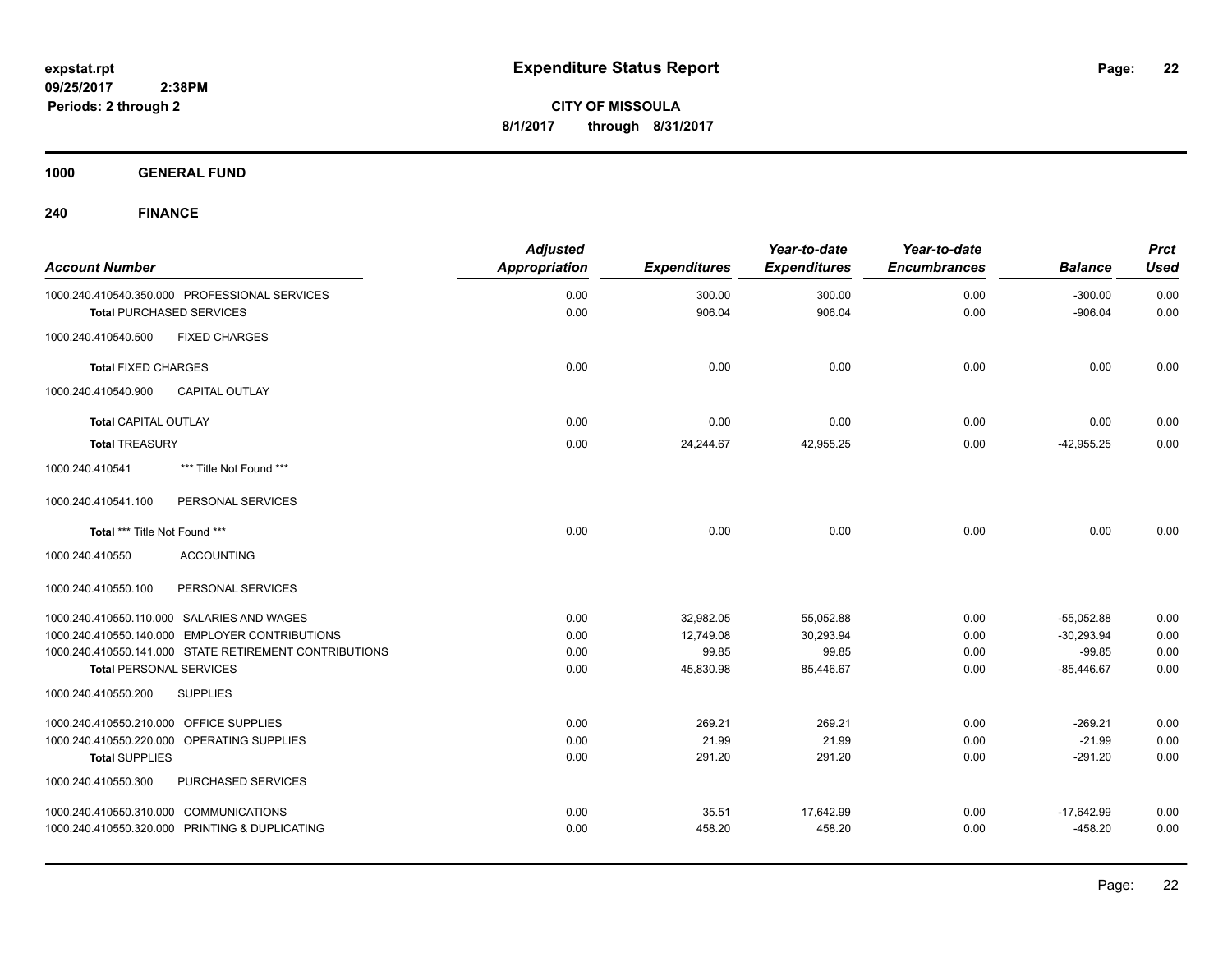**CITY OF MISSOULA 8/1/2017 through 8/31/2017**

**1000 GENERAL FUND**

**240 FINANCE**

| <b>Account Number</b>                                   | <b>Adjusted</b><br><b>Appropriation</b> | <b>Expenditures</b> | Year-to-date<br><b>Expenditures</b> | Year-to-date<br><b>Encumbrances</b> | <b>Balance</b> | <b>Prct</b><br><b>Used</b> |
|---------------------------------------------------------|-----------------------------------------|---------------------|-------------------------------------|-------------------------------------|----------------|----------------------------|
| 1000.240.410550.330.000 PUBLICITY, SUBSCRIPTIONS & DUES | 0.00                                    | 51.20               | 51.20                               | 0.00                                | $-51.20$       | 0.00                       |
| 1000.240.410550.344.000 TELEPHONE SERVICE               | 0.00                                    | 12.16               | 12.16                               | 0.00                                | $-12.16$       | 0.00                       |
| 1000.240.410550.350.000 PROFESSIONAL SERVICES           | 0.00                                    | 0.00                | 595.00                              | 0.00                                | $-595.00$      | 0.00                       |
| <b>Total PURCHASED SERVICES</b>                         | 0.00                                    | 557.07              | 18,759.55                           | 0.00                                | $-18,759.55$   | 0.00                       |
| 1000.240.410550.500<br><b>FIXED CHARGES</b>             |                                         |                     |                                     |                                     |                |                            |
| <b>Total FIXED CHARGES</b>                              | 0.00                                    | 0.00                | 0.00                                | 0.00                                | 0.00           | 0.00                       |
| 1000.240.410550.900<br><b>CAPITAL OUTLAY</b>            |                                         |                     |                                     |                                     |                |                            |
| <b>Total CAPITAL OUTLAY</b>                             | 0.00                                    | 0.00                | 0.00                                | 0.00                                | 0.00           | 0.00                       |
| <b>Total ACCOUNTING</b>                                 | 0.00                                    | 46,679.25           | 104,497.42                          | 0.00                                | $-104,497.42$  | 0.00                       |
| 1000.240.410552<br><b>FINANCIAL REPORTING</b>           |                                         |                     |                                     |                                     |                |                            |
| PERSONAL SERVICES<br>1000.240.410552.100                |                                         |                     |                                     |                                     |                |                            |
| 1000.240.410552.110.000 SALARIES AND WAGES              | 0.00                                    | 6,187.49            | 10,184.14                           | 0.00                                | $-10,184.14$   | 0.00                       |
| 1000.240.410552.140.000 EMPLOYER CONTRIBUTIONS          | 0.00                                    | 1,915.98            | 4,279.86                            | 0.00                                | $-4,279.86$    | 0.00                       |
| <b>Total PERSONAL SERVICES</b>                          | 0.00                                    | 8,103.47            | 14,464.00                           | 0.00                                | $-14,464.00$   | 0.00                       |
| <b>SUPPLIES</b><br>1000.240.410552.200                  |                                         |                     |                                     |                                     |                |                            |
| <b>Total SUPPLIES</b>                                   | 0.00                                    | 0.00                | 0.00                                | 0.00                                | 0.00           | 0.00                       |
| 1000.240.410552.300<br>PURCHASED SERVICES               |                                         |                     |                                     |                                     |                |                            |
| <b>Total PURCHASED SERVICES</b>                         | 0.00                                    | 0.00                | 0.00                                | 0.00                                | 0.00           | 0.00                       |
| 1000.240.410552.900<br><b>CAPITAL OUTLAY</b>            |                                         |                     |                                     |                                     |                |                            |
| <b>Total CAPITAL OUTLAY</b>                             | 0.00                                    | 0.00                | 0.00                                | 0.00                                | 0.00           | 0.00                       |
| <b>Total FINANCIAL REPORTING</b>                        | 0.00                                    | 8,103.47            | 14,464.00                           | 0.00                                | $-14,464.00$   | 0.00                       |
| <b>Total FINANCE</b>                                    | 0.00                                    | 88,042.68           | 177,794.56                          | 0.00                                | $-177,794.56$  | 0.00                       |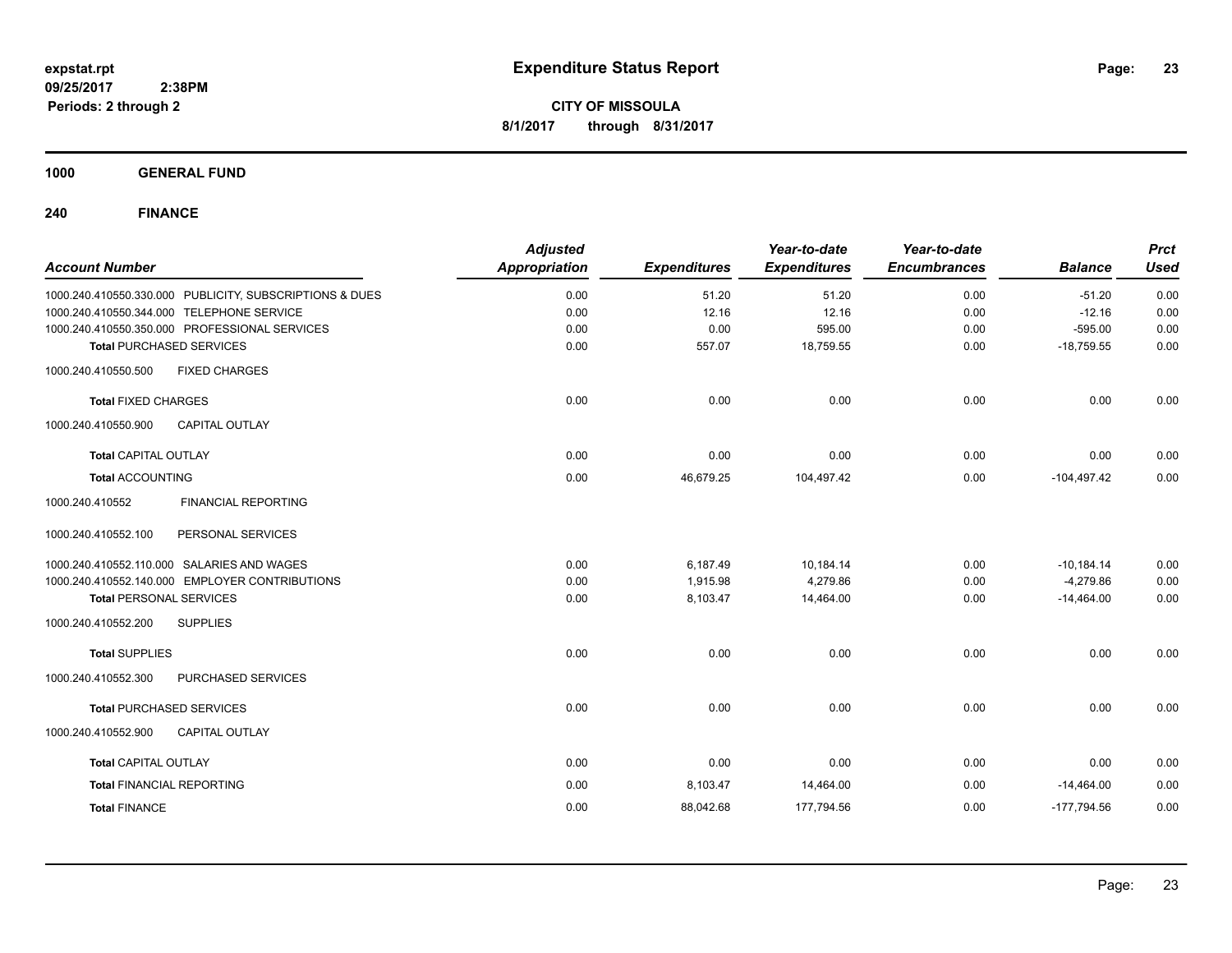**CITY OF MISSOULA 8/1/2017 through 8/31/2017**

**1000 GENERAL FUND**

### **245 CENTRALIZED SERVICES**

| <b>Account Number</b>          |                                                                 | <b>Adjusted</b><br><b>Appropriation</b> | <b>Expenditures</b> | Year-to-date<br><b>Expenditures</b> | Year-to-date<br><b>Encumbrances</b> | <b>Balance</b> | <b>Prct</b><br><b>Used</b> |
|--------------------------------|-----------------------------------------------------------------|-----------------------------------------|---------------------|-------------------------------------|-------------------------------------|----------------|----------------------------|
| 1000.245.410810                | <b>ADMINISTRATION</b>                                           |                                         |                     |                                     |                                     |                |                            |
| 1000.245.410810.100            | PERSONAL SERVICES                                               |                                         |                     |                                     |                                     |                |                            |
|                                | 1000.245.410810.110.000 CENTRALIZED SERVICES/SALARIES AND WAGES | 0.00                                    | 9,943.24            | 17,058.49                           | 0.00                                | $-17,058.49$   | 0.00                       |
|                                | 1000.245.410810.140.000 EMPLOYER CONTRIBUTIONS                  | 0.00                                    | 2,837.75            | 5,851.03                            | 0.00                                | $-5,851.03$    | 0.00                       |
|                                | 1000.245.410810.141.000 STATE RETIREMENT CONTRIBUTIONS          | 0.00                                    | 23.64               | 23.64                               | 0.00                                | $-23.64$       | 0.00                       |
| <b>Total PERSONAL SERVICES</b> |                                                                 | 0.00                                    | 12,804.63           | 22,933.16                           | 0.00                                | $-22,933.16$   | 0.00                       |
| 1000.245.410810.200            | <b>SUPPLIES</b>                                                 |                                         |                     |                                     |                                     |                |                            |
| <b>Total SUPPLIES</b>          |                                                                 | 0.00                                    | 0.00                | 0.00                                | 0.00                                | 0.00           | 0.00                       |
| 1000.245.410810.300            | PURCHASED SERVICES                                              |                                         |                     |                                     |                                     |                |                            |
|                                | 1000.245.410810.320.000 PRINTING & DUPLICATING                  | 0.00                                    | 31.06               | 31.06                               | 0.00                                | $-31.06$       | 0.00                       |
|                                | 1000.245.410810.344.000 TELEPHONE SERVICE                       | 0.00                                    | 10.61               | 10.61                               | 0.00                                | $-10.61$       | 0.00                       |
|                                | <b>Total PURCHASED SERVICES</b>                                 | 0.00                                    | 41.67               | 41.67                               | 0.00                                | $-41.67$       | 0.00                       |
| 1000.245.410810.700            | <b>GRANTS &amp; CONTRIBUTIONS</b>                               |                                         |                     |                                     |                                     |                |                            |
|                                | <b>Total GRANTS &amp; CONTRIBUTIONS</b>                         | 0.00                                    | 0.00                | 0.00                                | 0.00                                | 0.00           | 0.00                       |
| <b>Total ADMINISTRATION</b>    |                                                                 | 0.00                                    | 12,846.30           | 22,974.83                           | 0.00                                | $-22,974.83$   | 0.00                       |
| 1000.245.410835                | *** Title Not Found ***                                         |                                         |                     |                                     |                                     |                |                            |
| 1000.245.410835.100            | PERSONAL SERVICES                                               |                                         |                     |                                     |                                     |                |                            |
| <b>Total PERSONAL SERVICES</b> |                                                                 | 0.00                                    | 0.00                | 0.00                                | 0.00                                | 0.00           | 0.00                       |
| 1000.245.410835.200            | <b>SUPPLIES</b>                                                 |                                         |                     |                                     |                                     |                |                            |
| <b>Total SUPPLIES</b>          |                                                                 | 0.00                                    | 0.00                | 0.00                                | 0.00                                | 0.00           | 0.00                       |
| 1000.245.410835.300            | PURCHASED SERVICES                                              |                                         |                     |                                     |                                     |                |                            |
| Total *** Title Not Found ***  |                                                                 | 0.00                                    | 0.00                | 0.00                                | 0.00                                | 0.00           | 0.00                       |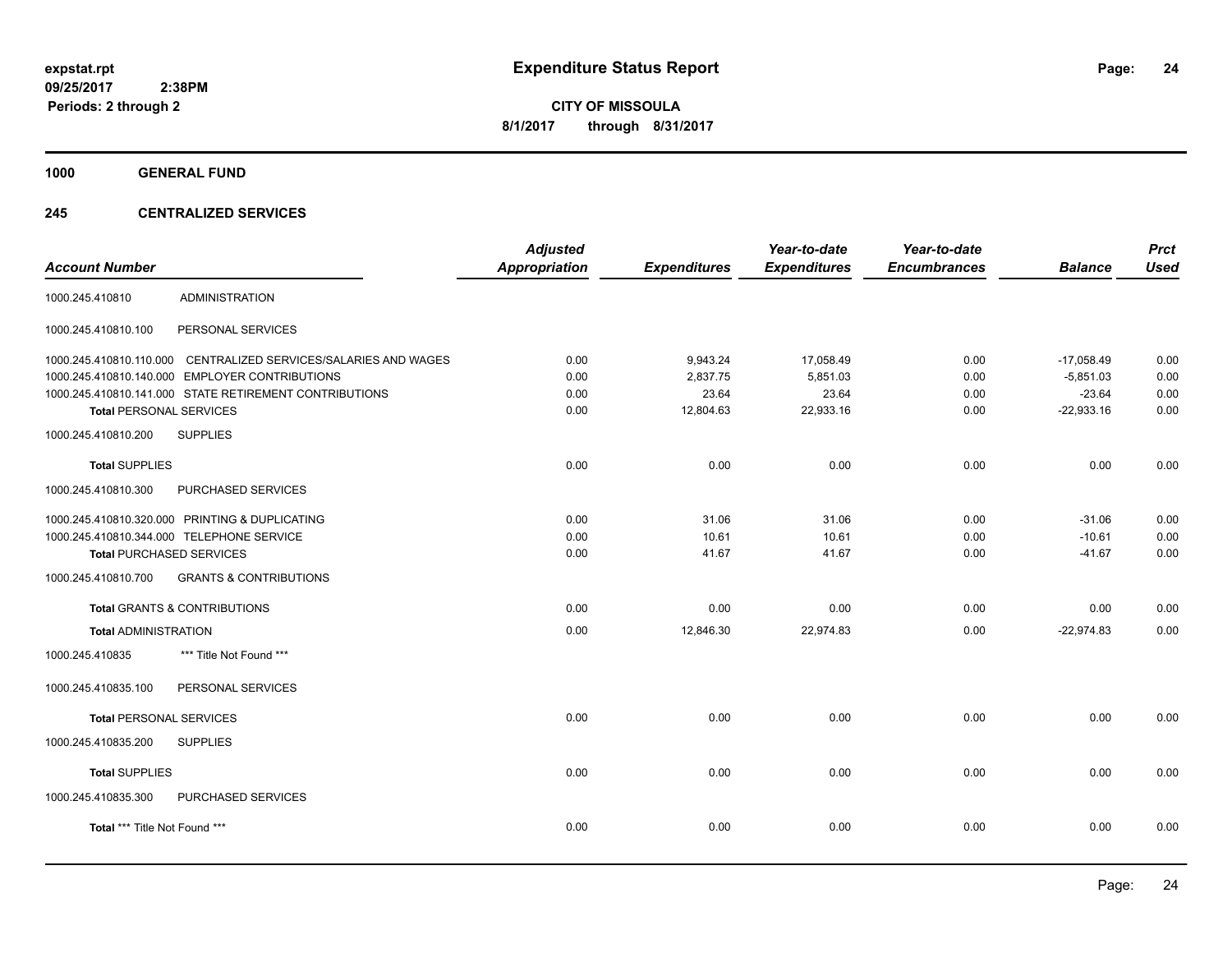**1000 GENERAL FUND**

### **245 CENTRALIZED SERVICES**

| <b>Account Number</b>          |                                                               | <b>Adjusted</b><br><b>Appropriation</b> | <b>Expenditures</b> | Year-to-date<br><b>Expenditures</b> | Year-to-date<br><b>Encumbrances</b> | <b>Balance</b> | <b>Prct</b><br><b>Used</b> |
|--------------------------------|---------------------------------------------------------------|-----------------------------------------|---------------------|-------------------------------------|-------------------------------------|----------------|----------------------------|
| 1000.245.411010                | *** Title Not Found ***                                       |                                         |                     |                                     |                                     |                |                            |
| 1000.245.411010.100            | PERSONAL SERVICES                                             |                                         |                     |                                     |                                     |                |                            |
| Total *** Title Not Found ***  |                                                               | 0.00                                    | 0.00                | 0.00                                | 0.00                                | 0.00           | 0.00                       |
| 1000.245.411231                | <b>ENERGY CONSERVATION</b>                                    |                                         |                     |                                     |                                     |                |                            |
| 1000.245.411231.100            | PERSONAL SERVICES                                             |                                         |                     |                                     |                                     |                |                            |
|                                | 1000.245.411231.110.000 ENERGY COORDINATOR/SALARIES AND WAGES | 0.00                                    | 4,216.22            | 7,230.95                            | 0.00                                | $-7,230.95$    | 0.00                       |
|                                | 1000.245.411231.140.000 EMPLOYER CONTRIBUTIONS                | 0.00                                    | 1,752.78            | 3,991.21                            | 0.00                                | $-3,991.21$    | 0.00                       |
| <b>Total PERSONAL SERVICES</b> |                                                               | 0.00                                    | 5,969.00            | 11,222.16                           | 0.00                                | $-11,222.16$   | 0.00                       |
| 1000.245.411231.200            | <b>SUPPLIES</b>                                               |                                         |                     |                                     |                                     |                |                            |
| <b>Total SUPPLIES</b>          |                                                               | 0.00                                    | 0.00                | 0.00                                | 0.00                                | 0.00           | 0.00                       |
| 1000.245.411231.300            | <b>PURCHASED SERVICES</b>                                     |                                         |                     |                                     |                                     |                |                            |
|                                | 1000.245.411231.320.000 PRINTING & DUPLICATING                | 0.00                                    | 13.21               | 13.21                               | 0.00                                | $-13.21$       | 0.00                       |
| 1000.245.411231.370.000 TRAVEL |                                                               | 0.00                                    | 651.06              | 651.06                              | 0.00                                | $-651.06$      | 0.00                       |
|                                | <b>Total PURCHASED SERVICES</b>                               | 0.00                                    | 664.27              | 664.27                              | 0.00                                | $-664.27$      | 0.00                       |
| 1000.245.411231.500            | <b>FIXED CHARGES</b>                                          |                                         |                     |                                     |                                     |                |                            |
| <b>Total FIXED CHARGES</b>     |                                                               | 0.00                                    | 0.00                | 0.00                                | 0.00                                | 0.00           | 0.00                       |
|                                | <b>Total ENERGY CONSERVATION</b>                              | 0.00                                    | 6,633.27            | 11,886.43                           | 0.00                                | $-11,886.43$   | 0.00                       |
|                                | <b>Total CENTRALIZED SERVICES</b>                             | 0.00                                    | 19,479.57           | 34,861.26                           | 0.00                                | $-34,861.26$   | 0.00                       |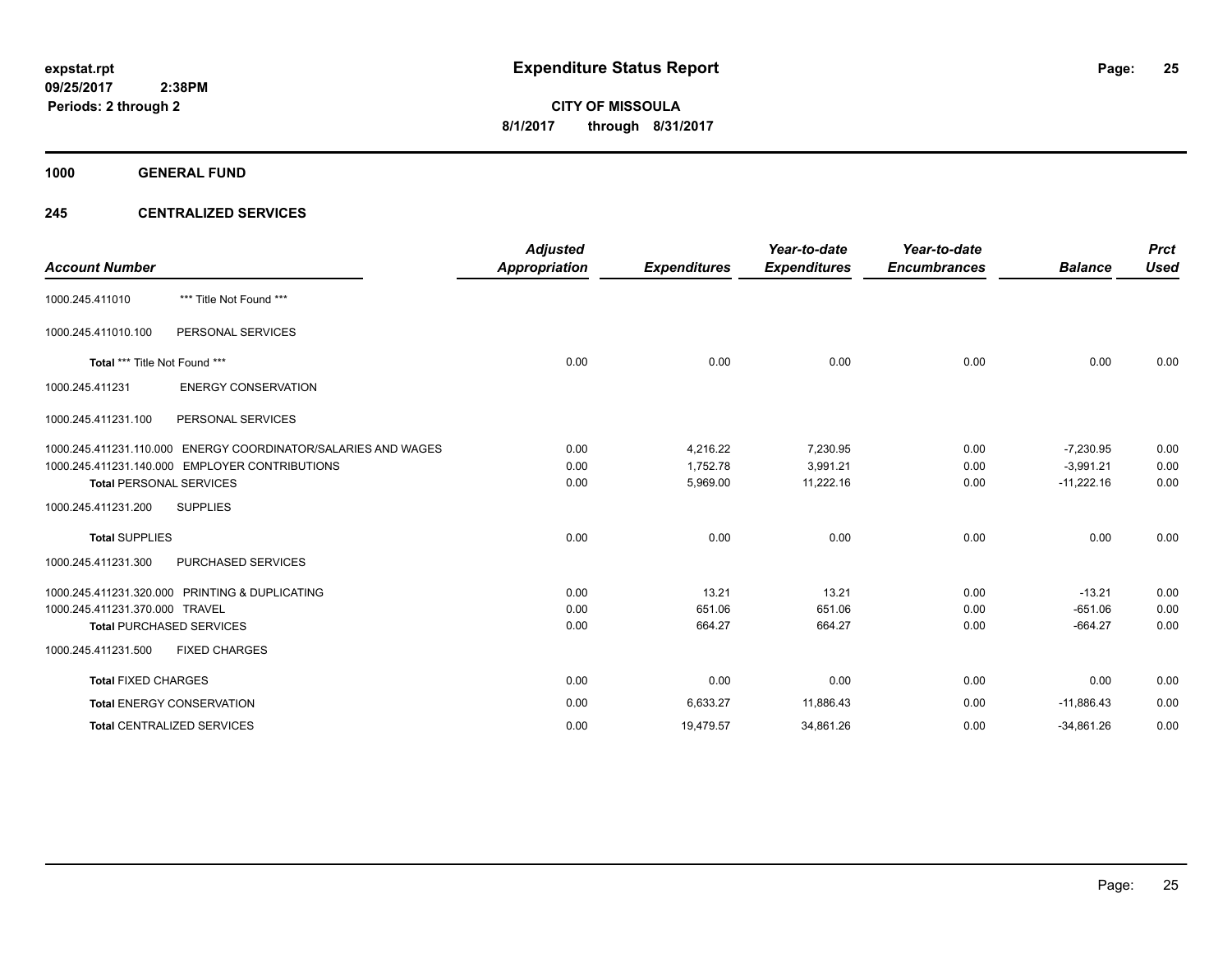**1000 GENERAL FUND**

### **246 FACILITY MAINTENANCE DEPARTMENT**

| <b>Account Number</b>                             | <b>Adjusted</b><br>Appropriation | <b>Expenditures</b> | Year-to-date<br><b>Expenditures</b> | Year-to-date<br><b>Encumbrances</b> | <b>Balance</b> | <b>Prct</b><br><b>Used</b> |
|---------------------------------------------------|----------------------------------|---------------------|-------------------------------------|-------------------------------------|----------------|----------------------------|
|                                                   |                                  |                     |                                     |                                     |                |                            |
| <b>FACILITY MAINTENANCE</b><br>1000.246.411810    |                                  |                     |                                     |                                     |                |                            |
| 1000.246.411810.100<br>PERSONAL SERVICES          |                                  |                     |                                     |                                     |                |                            |
| 1000.246.411810.110.000 SALARIES AND WAGES        | 0.00                             | 30.20               | 52.85                               | 0.00                                | $-52.85$       | 0.00                       |
| 1000.246.411810.140.000 EMPLOYER CONTRIBUTIONS    | 0.00                             | 836.73              | 1,631.77                            | 0.00                                | $-1,631.77$    | 0.00                       |
| <b>Total PERSONAL SERVICES</b>                    | 0.00                             | 866.93              | 1,684.62                            | 0.00                                | $-1,684.62$    | 0.00                       |
| 1000.246.411810.200<br><b>SUPPLIES</b>            |                                  |                     |                                     |                                     |                |                            |
| 1000.246.411810.220.000 OPERATING SUPPLIES        | 0.00                             | 156.85              | 156.85                              | 0.00                                | $-156.85$      | 0.00                       |
| <b>Total SUPPLIES</b>                             | 0.00                             | 156.85              | 156.85                              | 0.00                                | $-156.85$      | 0.00                       |
| 1000.246.411810.300<br>PURCHASED SERVICES         |                                  |                     |                                     |                                     |                |                            |
| 1000.246.411810.341.000 ELECTRICITY & NATURAL GAS | 0.00                             | 68.20               | 68.20                               | 0.00                                | $-68.20$       | 0.00                       |
| 1000.246.411810.344.000 TELEPHONE SERVICE         | 0.00                             | 59.15               | 59.15                               | 0.00                                | $-59.15$       | 0.00                       |
| <b>Total PURCHASED SERVICES</b>                   | 0.00                             | 127.35              | 127.35                              | 0.00                                | $-127.35$      | 0.00                       |
| <b>Total FACILITY MAINTENANCE</b>                 | 0.00                             | 1,151.13            | 1,968.82                            | 0.00                                | $-1,968.82$    | 0.00                       |
| <b>FACILITY</b><br>1000.246.430220                |                                  |                     |                                     |                                     |                |                            |
| <b>SUPPLIES</b><br>1000.246.430220.200            |                                  |                     |                                     |                                     |                |                            |
| 1000.246.430220.231.000 GASOLINE                  | 0.00                             | 443.85              | 443.85                              | 0.00                                | $-443.85$      | 0.00                       |
| 1000.246.430220.240.000 OTHER SUPPLIES            | 0.00                             | 53.56               | 53.56                               | 0.00                                | $-53.56$       | 0.00                       |
| <b>Total SUPPLIES</b>                             | 0.00                             | 497.41              | 497.41                              | 0.00                                | $-497.41$      | 0.00                       |
| 1000.246.430220.300<br>PURCHASED SERVICES         |                                  |                     |                                     |                                     |                |                            |
| 1000.246.430220.340.000 SEWER                     | 0.00                             | 633.23              | 633.23                              | 0.00                                | $-633.23$      | 0.00                       |
| 1000.246.430220.341.000 ELECTRICITY & NATURAL GAS | 0.00                             | 13,078.58           | 13,078.58                           | 0.00                                | $-13,078.58$   | 0.00                       |
| 1000.246.430220.343.000 WATER CHARGES             | 0.00                             | 438.96              | 438.96                              | 0.00                                | $-438.96$      | 0.00                       |
| 1000.246.430220.345.000 GARBAGE                   | 0.00                             | 896.68              | 952.93                              | 0.00                                | $-952.93$      | 0.00                       |
| 1000.246.430220.360.000 REPAIR & MAINTENANCE      | 0.00                             | 24,168.29           | 24,168.29                           | 0.00                                | $-24,168.29$   | 0.00                       |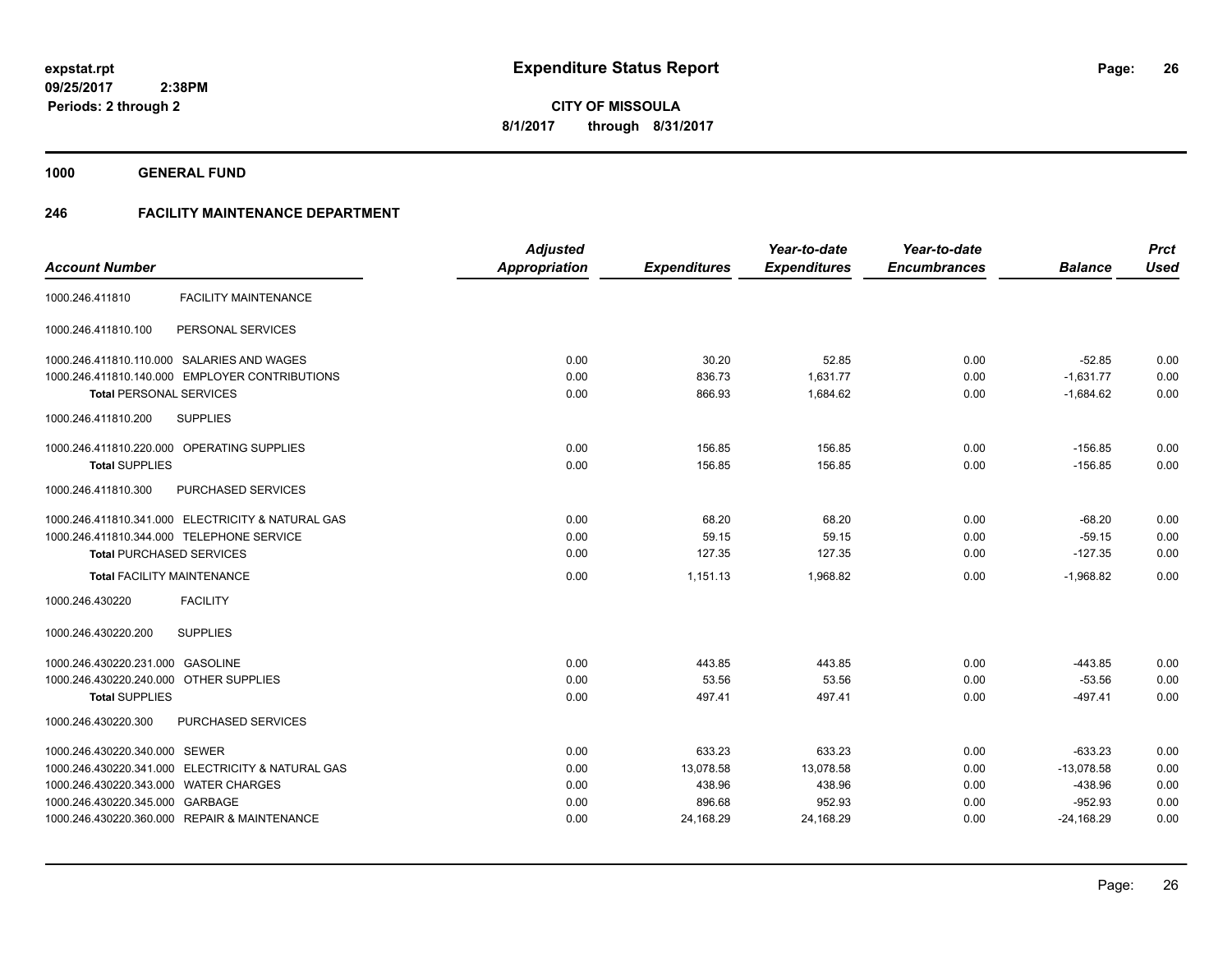**1000 GENERAL FUND**

## **246 FACILITY MAINTENANCE DEPARTMENT**

| <b>Account Number</b>                                    | <b>Adjusted</b><br><b>Appropriation</b> | <b>Expenditures</b> | Year-to-date<br><b>Expenditures</b> | Year-to-date<br><b>Encumbrances</b> | <b>Balance</b> | <b>Prct</b><br><b>Used</b> |
|----------------------------------------------------------|-----------------------------------------|---------------------|-------------------------------------|-------------------------------------|----------------|----------------------------|
| <b>Total PURCHASED SERVICES</b>                          | 0.00                                    | 39,215.74           | 39,271.99                           | 0.00                                | $-39,271.99$   | 0.00                       |
| <b>Total FACILITY</b>                                    | 0.00                                    | 39,713.15           | 39,769.40                           | 0.00                                | $-39,769.40$   | 0.00                       |
| <b>VEHICLE FACILITY</b><br>1000.246.431350               |                                         |                     |                                     |                                     |                |                            |
| <b>SUPPLIES</b><br>1000.246.431350.200                   |                                         |                     |                                     |                                     |                |                            |
| <b>Total SUPPLIES</b>                                    | 0.00                                    | 0.00                | 0.00                                | 0.00                                | 0.00           | 0.00                       |
| 1000.246.431350.300<br><b>PURCHASED SERVICES</b>         |                                         |                     |                                     |                                     |                |                            |
| 1000.246.431350.340.000 SEWER                            | 0.00                                    | 177.12              | 177.12                              | 0.00                                | $-177.12$      | 0.00                       |
| 1000.246.431350.341.000 ELECTRICITY & NATURAL GAS        | 0.00                                    | 2,855.57            | 2,855.57                            | 0.00                                | $-2,855.57$    | 0.00                       |
| 1000.246.431350.343.000 WATER CHARGES                    | 0.00                                    | 111.31              | 111.31                              | 0.00                                | $-111.31$      | 0.00                       |
| 1000.246.431350.345.000 GARBAGE                          | 0.00                                    | 298.40              | 616.30                              | 0.00                                | $-616.30$      | 0.00                       |
| 1000.246.431350.360.000 REPAIR & MAINTENANCE             | 0.00                                    | 4,489.57            | 4,489.57                            | 0.00                                | $-4,489.57$    | 0.00                       |
| <b>Total VEHICLE FACILITY</b>                            | 0.00                                    | 7,931.97            | 8,249.87                            | 0.00                                | $-8,249.87$    | 0.00                       |
| <b>ART MUSEUM</b><br>1000.246.460452                     |                                         |                     |                                     |                                     |                |                            |
| <b>GRANTS &amp; CONTRIBUTIONS</b><br>1000.246.460452.700 |                                         |                     |                                     |                                     |                |                            |
| 1000.246.460452.700.000 GRANTS & CONTRIBUTIONS           | 0.00                                    | 6,362.24            | 8,308.08                            | 0.00                                | $-8,308.08$    | 0.00                       |
| <b>Total ART MUSEUM</b>                                  | 0.00                                    | 6,362.24            | 8,308.08                            | 0.00                                | $-8,308.08$    | 0.00                       |
| <b>Total FACILITY MAINTENANCE DEPARTMENT</b>             | 0.00                                    | 55,158.49           | 58,296.17                           | 0.00                                | $-58,296.17$   | 0.00                       |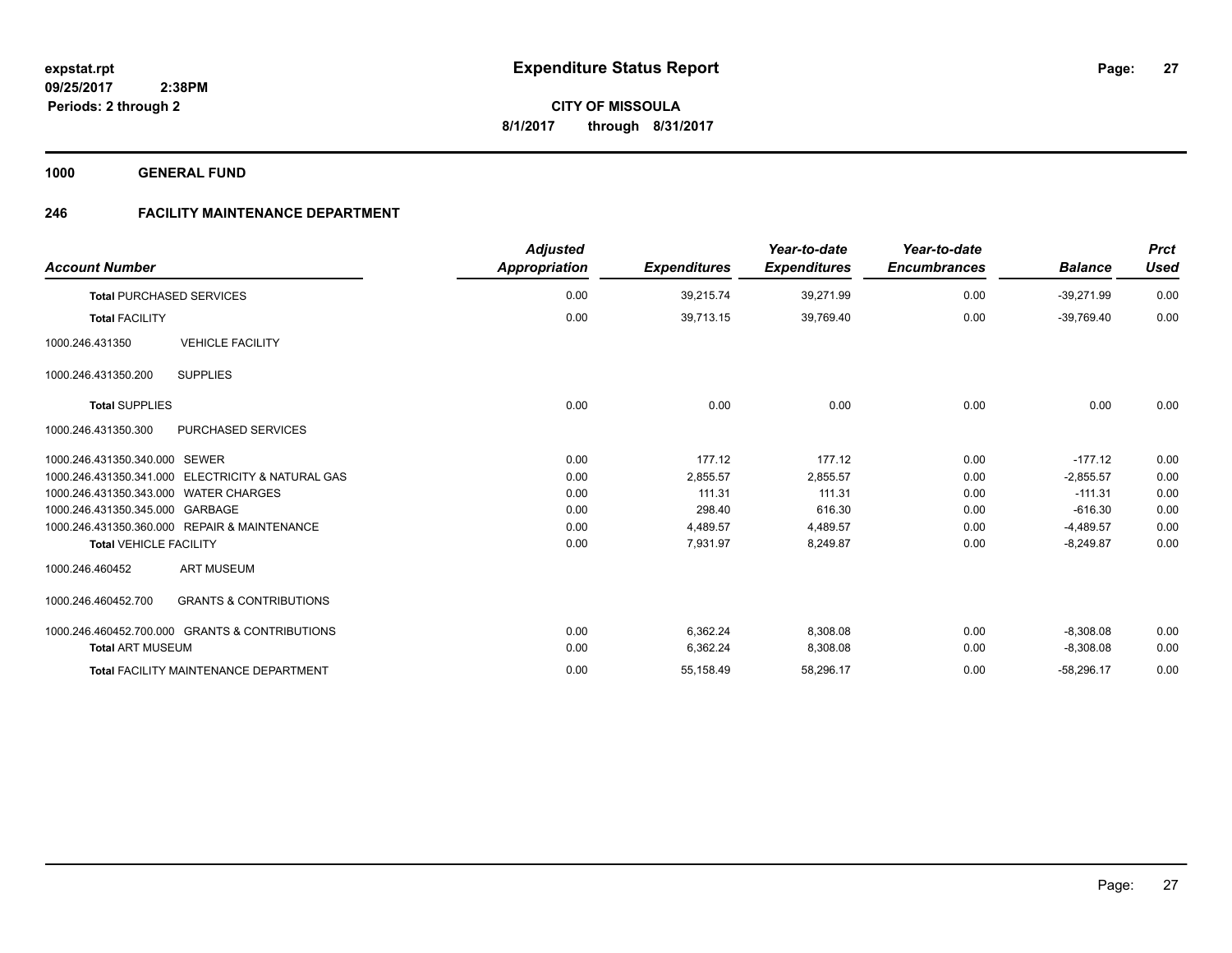**1000 GENERAL FUND**

| <b>Account Number</b>                   |                                                              | <b>Adjusted</b><br><b>Appropriation</b> | <b>Expenditures</b> | Year-to-date<br><b>Expenditures</b> | Year-to-date<br><b>Encumbrances</b> | <b>Balance</b> | <b>Prct</b><br><b>Used</b> |
|-----------------------------------------|--------------------------------------------------------------|-----------------------------------------|---------------------|-------------------------------------|-------------------------------------|----------------|----------------------------|
| 1000.250.411000                         | *** Title Not Found ***                                      |                                         |                     |                                     |                                     |                |                            |
| 1000.250.411000.700                     | <b>GRANTS &amp; CONTRIBUTIONS</b>                            |                                         |                     |                                     |                                     |                |                            |
| Total *** Title Not Found ***           |                                                              | 0.00                                    | 0.00                | 0.00                                | 0.00                                | 0.00           | 0.00                       |
| 1000.250.411010                         | <b>ADMINISTRATION</b>                                        |                                         |                     |                                     |                                     |                |                            |
| 1000.250.411010.100                     | PERSONAL SERVICES                                            |                                         |                     |                                     |                                     |                |                            |
|                                         | 1000.250.411010.110.000 ADMIN/SALARIES AND WAGES             | 0.00                                    | 16,816.50           | 28,640.94                           | 0.00                                | $-28.640.94$   | 0.00                       |
|                                         | 1000.250.411010.140.000 ADMIN/EMPLOYER CONTRIBUTIONS         | 0.00                                    | 7,015.75            | 16,447.40                           | 0.00                                | $-16,447.40$   | 0.00                       |
|                                         | 1000.250.411010.141.000 ADMIN-STATE RETIREMENT CONTRIBUTIONS | 0.00                                    | 102.48              | 102.48                              | 0.00                                | $-102.48$      | 0.00                       |
| <b>Total PERSONAL SERVICES</b>          |                                                              | 0.00                                    | 23,934.73           | 45,190.82                           | 0.00                                | $-45,190.82$   | 0.00                       |
| 1000.250.411010.200                     | <b>SUPPLIES</b>                                              |                                         |                     |                                     |                                     |                |                            |
| 1000.250.411010.210.000 OFFICE SUPPLIES |                                                              | 0.00                                    | 399.54              | 399.54                              | 0.00                                | $-399.54$      | 0.00                       |
| <b>Total SUPPLIES</b>                   |                                                              | 0.00                                    | 399.54              | 399.54                              | 0.00                                | $-399.54$      | 0.00                       |
| 1000.250.411010.300                     | <b>PURCHASED SERVICES</b>                                    |                                         |                     |                                     |                                     |                |                            |
|                                         | 1000.250.411010.320.000 PRINTING & DUPLICATING               | 0.00                                    | 26.27               | 26.27                               | 0.00                                | $-26.27$       | 0.00                       |
|                                         | 1000.250.411010.344.000 TELEPHONE SERVICE                    | 0.00                                    | 52.94               | 52.94                               | 0.00                                | $-52.94$       | 0.00                       |
|                                         | 1000.250.411010.350.000 PROFESSIONAL SERVICES                | 0.00                                    | $-3,000.00$         | $-3,000.00$                         | 0.00                                | 3,000.00       | 0.00                       |
|                                         | <b>Total PURCHASED SERVICES</b>                              | 0.00                                    | $-2,920.79$         | $-2,920.79$                         | 0.00                                | 2,920.79       | 0.00                       |
| <b>Total ADMINISTRATION</b>             |                                                              | 0.00                                    | 21,413.48           | 42,669.57                           | 0.00                                | $-42.669.57$   | 0.00                       |
| 1000.250.411030                         | <b>GRANTS &amp; COMMUNITY PROGRAM CONTRIBUTIONS</b>          |                                         |                     |                                     |                                     |                |                            |
| 1000.250.411030.300                     | PURCHASED SERVICES                                           |                                         |                     |                                     |                                     |                |                            |
|                                         | <b>Total GRANTS &amp; COMMUNITY PROGRAM CONTRIBUTIONS</b>    | 0.00                                    | 0.00                | 0.00                                | 0.00                                | 0.00           | 0.00                       |
| 1000.250.411031                         | <b>PLANNING SUBSIDY</b>                                      |                                         |                     |                                     |                                     |                |                            |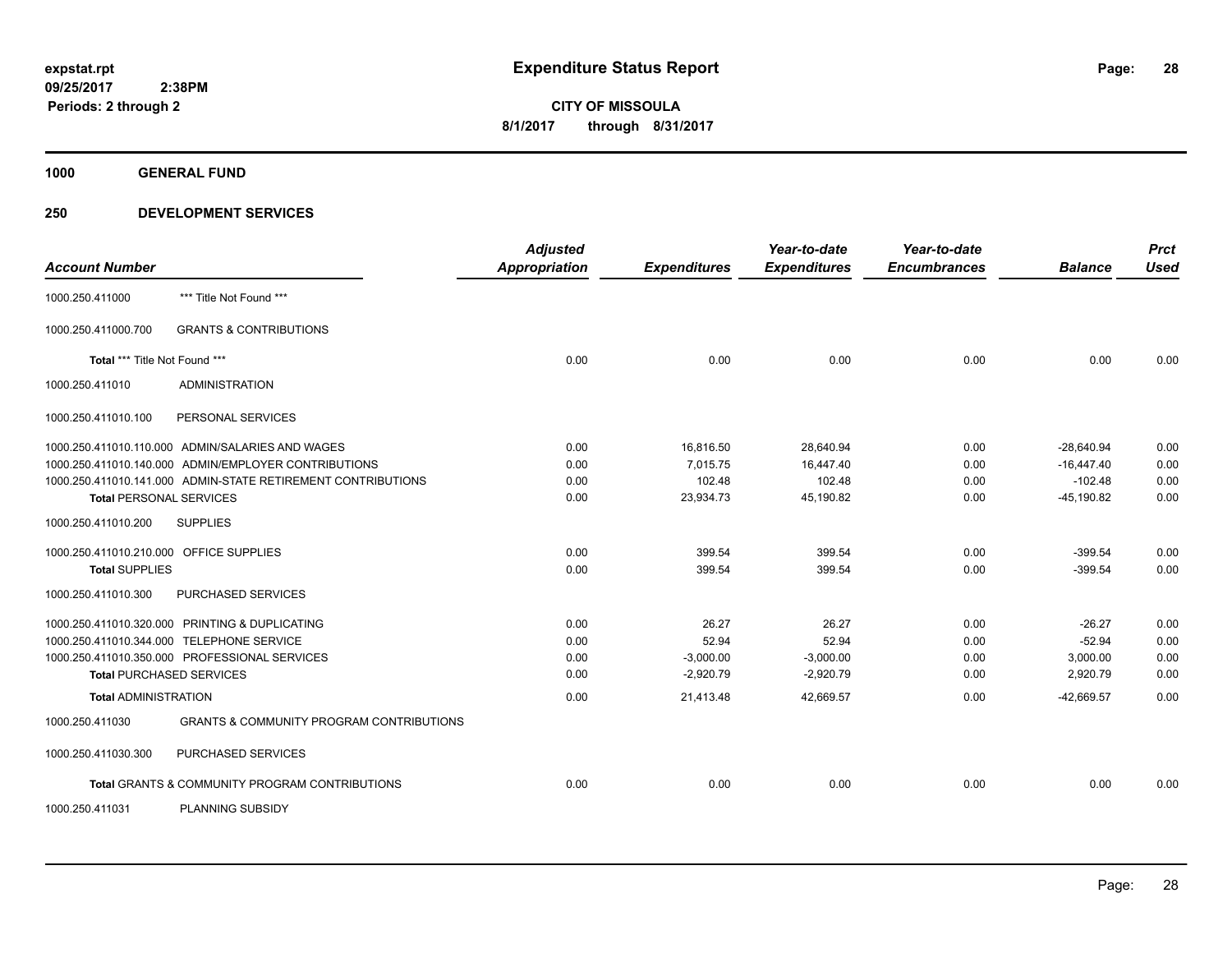**1000 GENERAL FUND**

|                                                                | <b>Adjusted</b>      |                     | Year-to-date        | Year-to-date        |                | <b>Prct</b> |
|----------------------------------------------------------------|----------------------|---------------------|---------------------|---------------------|----------------|-------------|
| <b>Account Number</b>                                          | <b>Appropriation</b> | <b>Expenditures</b> | <b>Expenditures</b> | <b>Encumbrances</b> | <b>Balance</b> | <b>Used</b> |
| OTHER OBJECTS<br>1000.250.411031.800                           |                      |                     |                     |                     |                |             |
| <b>Total PLANNING SUBSIDY</b>                                  | 0.00                 | 0.00                | 0.00                | 0.00                | 0.00           | 0.00        |
| DEVELOPMENT & PERMIT REVIEWS<br>1000.250.411050                |                      |                     |                     |                     |                |             |
| 1000.250.411050.100<br>PERSONAL SERVICES                       |                      |                     |                     |                     |                |             |
| 1000.250.411050.110.000 DEV & PERMIT REVIEW/SALARIES AND WAGES | 0.00                 | 65,281.15           | 111,911.51          | 0.00                | $-111,911.51$  | 0.00        |
| 1000.250.411050.140.000 EMPLOYER CONTRIBUTIONS                 | 0.00                 | 24,451.17           | 57,568.28           | 0.00                | $-57.568.28$   | 0.00        |
| <b>Total PERSONAL SERVICES</b>                                 | 0.00                 | 89,732.32           | 169,479.79          | 0.00                | -169,479.79    | 0.00        |
| 1000.250.411050.200<br><b>SUPPLIES</b>                         |                      |                     |                     |                     |                |             |
| 1000.250.411050.210.000 DEV & PERMIT REVIEW-OFFICE SUPPLIES    | 0.00                 | 715.88              | 717.44              | 0.00                | $-717.44$      | 0.00        |
| 1000.250.411050.220.000 OPERATING SUPPLIES                     | 0.00                 | 53.88               | 53.88               | 0.00                | $-53.88$       | 0.00        |
| <b>Total SUPPLIES</b>                                          | 0.00                 | 769.76              | 771.32              | 0.00                | $-771.32$      | 0.00        |
| 1000.250.411050.300<br>PURCHASED SERVICES                      |                      |                     |                     |                     |                |             |
| 1000.250.411050.310.351 COMMUNICATIONS                         | 0.00                 | 910.70              | 910.70              | 0.00                | $-910.70$      | 0.00        |
| 1000.250.411050.320.000 PRINTING & DUPLICATING                 | 0.00                 | 40.70               | 40.70               | 0.00                | $-40.70$       | 0.00        |
| 1000.250.411050.330.000 PUBLICITY, SUBSCRIPTIONS & DUES        | 0.00                 | 614.67              | 614.67              | 0.00                | $-614.67$      | 0.00        |
| 1000.250.411050.344.000 TELEPHONE SERVICE                      | 0.00                 | 512.64              | 512.64              | 0.00                | $-512.64$      | 0.00        |
| 1000.250.411050.360.000 REPAIR & MAINTENANCE                   | 0.00                 | 145.00              | 145.00              | 0.00                | $-145.00$      | 0.00        |
| 1000.250.411050.380.000 TRAINING                               | 0.00                 | 295.00              | 295.00              | 0.00                | $-295.00$      | 0.00        |
| <b>Total PURCHASED SERVICES</b>                                | 0.00                 | 2,518.71            | 2,518.71            | 0.00                | $-2,518.71$    | 0.00        |
| Total DEVELOPMENT & PERMIT REVIEWS                             | 0.00                 | 93,020.79           | 172,769.82          | 0.00                | $-172,769.82$  | 0.00        |
| 1000.250.411071<br><b>MOUNTAIN LINE SUBSIDY</b>                |                      |                     |                     |                     |                |             |
| 1000.250.411071.700<br><b>GRANTS &amp; CONTRIBUTIONS</b>       |                      |                     |                     |                     |                |             |
| Total MOUNTAIN LINE SUBSIDY                                    | 0.00                 | 0.00                | 0.00                | 0.00                | 0.00           | 0.00        |
| 1000.250.411080<br><b>MIM MDT</b>                              |                      |                     |                     |                     |                |             |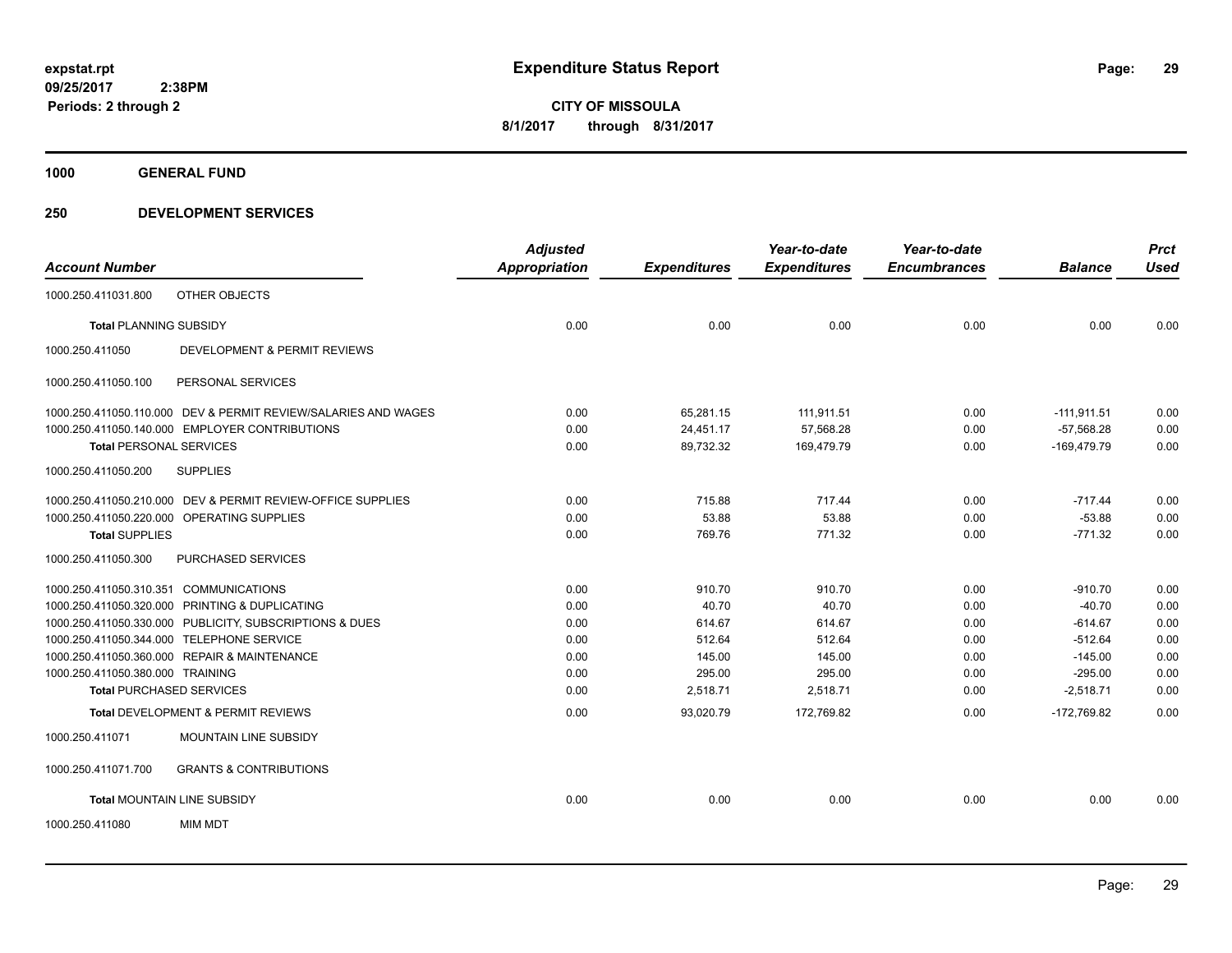**1000 GENERAL FUND**

| <b>Account Number</b>         |                                    | <b>Adjusted</b><br><b>Appropriation</b> | <b>Expenditures</b> | Year-to-date<br><b>Expenditures</b> | Year-to-date<br><b>Encumbrances</b> | <b>Balance</b> | <b>Prct</b><br><b>Used</b> |
|-------------------------------|------------------------------------|-----------------------------------------|---------------------|-------------------------------------|-------------------------------------|----------------|----------------------------|
| 1000.250.411080.800           | OTHER OBJECTS                      |                                         |                     |                                     |                                     |                |                            |
| <b>Total MIM MDT</b>          |                                    | 0.00                                    | 0.00                | 0.00                                | 0.00                                | 0.00           | 0.00                       |
| 1000.250.411081               | <b>MIM-TRANSIT</b>                 |                                         |                     |                                     |                                     |                |                            |
| 1000.250.411081.100           | PERSONAL SERVICES                  |                                         |                     |                                     |                                     |                |                            |
|                               | <b>Total PERSONAL SERVICES</b>     | 0.00                                    | 0.00                | 0.00                                | 0.00                                | 0.00           | 0.00                       |
| 1000.250.411081.200           | <b>SUPPLIES</b>                    |                                         |                     |                                     |                                     |                |                            |
| <b>Total SUPPLIES</b>         |                                    | 0.00                                    | 0.00                | 0.00                                | 0.00                                | 0.00           | 0.00                       |
| 1000.250.411081.300           | PURCHASED SERVICES                 |                                         |                     |                                     |                                     |                |                            |
|                               | <b>Total PURCHASED SERVICES</b>    | 0.00                                    | 0.00                | 0.00                                | 0.00                                | 0.00           | 0.00                       |
| 1000.250.411081.500           | <b>FIXED CHARGES</b>               |                                         |                     |                                     |                                     |                |                            |
| <b>Total FIXED CHARGES</b>    |                                    | 0.00                                    | 0.00                | 0.00                                | 0.00                                | 0.00           | 0.00                       |
| 1000.250.411081.700           | <b>GRANTS &amp; CONTRIBUTIONS</b>  |                                         |                     |                                     |                                     |                |                            |
|                               | Total GRANTS & CONTRIBUTIONS       | 0.00                                    | 0.00                | 0.00                                | 0.00                                | 0.00           | 0.00                       |
| 1000.250.411081.900           | <b>CAPITAL OUTLAY</b>              |                                         |                     |                                     |                                     |                |                            |
| <b>Total MIM-TRANSIT</b>      |                                    | 0.00                                    | 0.00                | 0.00                                | 0.00                                | 0.00           | 0.00                       |
| 1000.250.411084               | *** Title Not Found ***            |                                         |                     |                                     |                                     |                |                            |
| 1000.250.411084.800           | OTHER OBJECTS                      |                                         |                     |                                     |                                     |                |                            |
| Total *** Title Not Found *** |                                    | 0.00                                    | 0.00                | 0.00                                | 0.00                                | 0.00           | 0.00                       |
| 1000.250.419000               | GENERAL GOV'T ONETIME EXPENDITURES |                                         |                     |                                     |                                     |                |                            |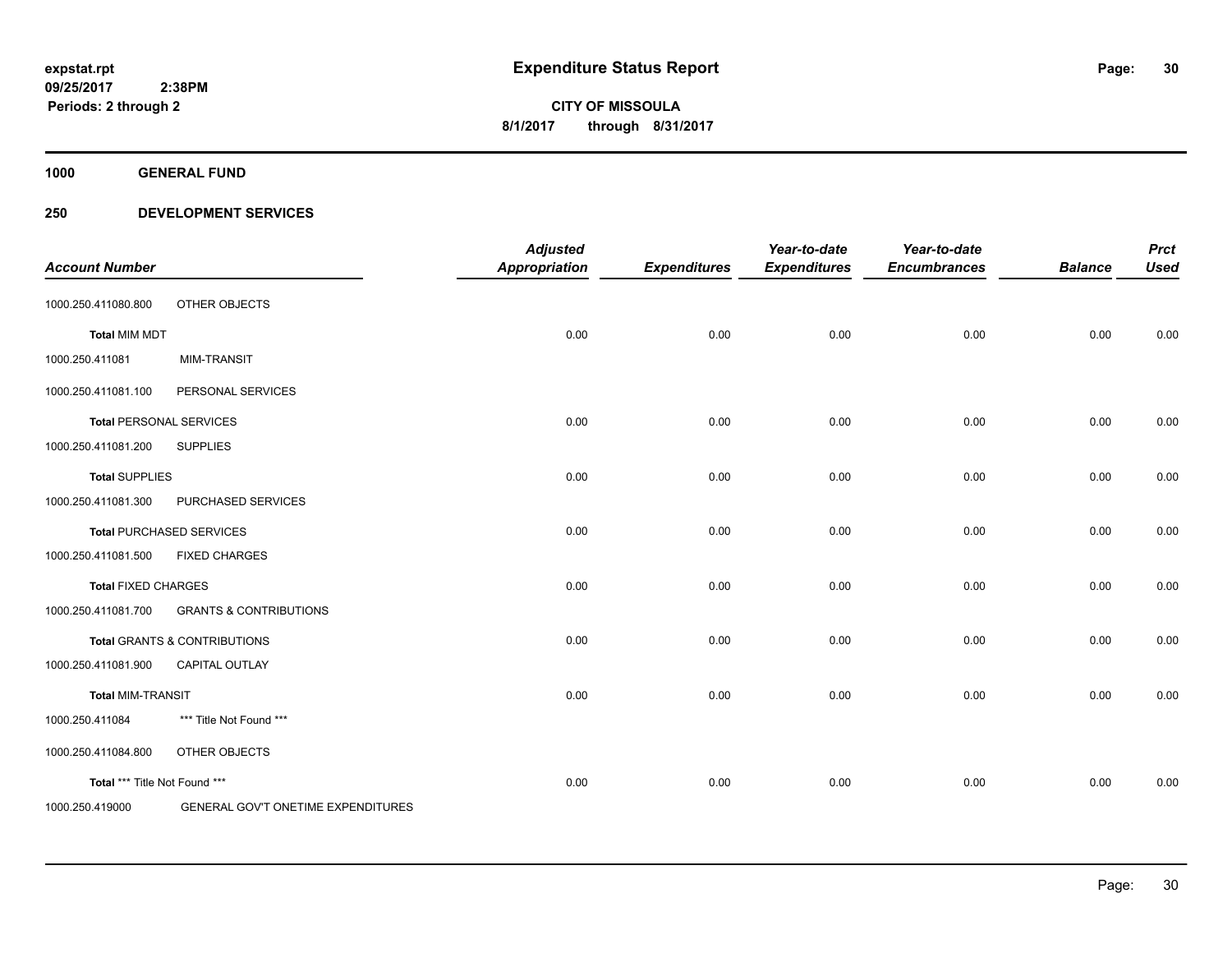**1000 GENERAL FUND**

| <b>Account Number</b>          |                                          | <b>Adjusted</b><br><b>Appropriation</b> | <b>Expenditures</b> | Year-to-date<br><b>Expenditures</b> | Year-to-date<br><b>Encumbrances</b> | <b>Balance</b> | <b>Prct</b><br><b>Used</b> |
|--------------------------------|------------------------------------------|-----------------------------------------|---------------------|-------------------------------------|-------------------------------------|----------------|----------------------------|
| 1000.250.419000.200            | <b>SUPPLIES</b>                          |                                         |                     |                                     |                                     |                |                            |
| <b>Total SUPPLIES</b>          |                                          | 0.00                                    | 0.00                | 0.00                                | 0.00                                | 0.00           | 0.00                       |
| 1000.250.419000.300            | PURCHASED SERVICES                       |                                         |                     |                                     |                                     |                |                            |
|                                | Total GENERAL GOV'T ONETIME EXPENDITURES | 0.00                                    | 0.00                | 0.00                                | 0.00                                | 0.00           | 0.00                       |
| 1000.250.430255                | BIKE-PED PROGRAM & TRAILS                |                                         |                     |                                     |                                     |                |                            |
| 1000.250.430255.100            | PERSONAL SERVICES                        |                                         |                     |                                     |                                     |                |                            |
| <b>Total PERSONAL SERVICES</b> |                                          | 0.00                                    | 0.00                | 0.00                                | 0.00                                | 0.00           | 0.00                       |
| 1000.250.430255.200            | <b>SUPPLIES</b>                          |                                         |                     |                                     |                                     |                |                            |
|                                | Total BIKE-PED PROGRAM & TRAILS          | 0.00                                    | 0.00                | 0.00                                | 0.00                                | 0.00           | 0.00                       |
| 1000.250.430256                | SAFE ROUTES TO SCHOOLS                   |                                         |                     |                                     |                                     |                |                            |
| 1000.250.430256.100            | PERSONAL SERVICES                        |                                         |                     |                                     |                                     |                |                            |
| <b>Total PERSONAL SERVICES</b> |                                          | 0.00                                    | 0.00                | 0.00                                | 0.00                                | 0.00           | 0.00                       |
| 1000.250.430256.300            | PURCHASED SERVICES                       |                                         |                     |                                     |                                     |                |                            |
|                                | Total SAFE ROUTES TO SCHOOLS             | 0.00                                    | 0.00                | 0.00                                | 0.00                                | 0.00           | 0.00                       |
| 1000.250.430262                | <b>SIDEWALKS</b>                         |                                         |                     |                                     |                                     |                |                            |
| 1000.250.430262.300            | PURCHASED SERVICES                       |                                         |                     |                                     |                                     |                |                            |
| <b>Total SIDEWALKS</b>         |                                          | 0.00                                    | 0.00                | 0.00                                | 0.00                                | 0.00           | 0.00                       |
| 1000.250.430267                | <b>CMAQ GRANT</b>                        |                                         |                     |                                     |                                     |                |                            |
| 1000.250.430267.100            | PERSONAL SERVICES                        |                                         |                     |                                     |                                     |                |                            |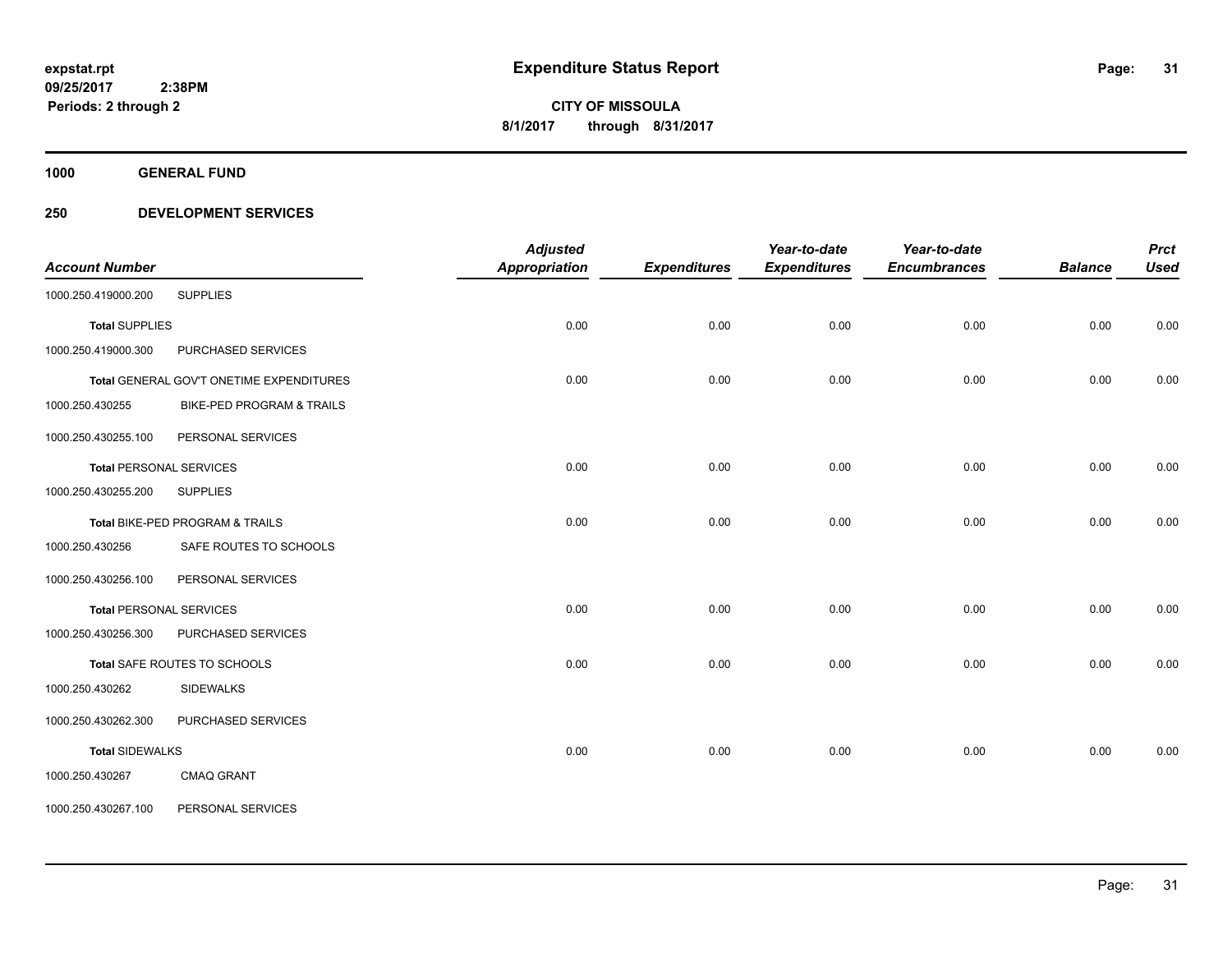**1000 GENERAL FUND**

| <b>Account Number</b>                                  | <b>Adjusted</b><br>Appropriation | <b>Expenditures</b> | Year-to-date<br><b>Expenditures</b> | Year-to-date<br><b>Encumbrances</b> | <b>Balance</b> | <b>Prct</b><br><b>Used</b> |
|--------------------------------------------------------|----------------------------------|---------------------|-------------------------------------|-------------------------------------|----------------|----------------------------|
| <b>Total PERSONAL SERVICES</b>                         | 0.00                             | 0.00                | 0.00                                | 0.00                                | 0.00           | 0.00                       |
| 1000.250.430267.200<br><b>SUPPLIES</b>                 |                                  |                     |                                     |                                     |                |                            |
| <b>Total SUPPLIES</b>                                  | 0.00                             | 0.00                | 0.00                                | 0.00                                | 0.00           | 0.00                       |
| PURCHASED SERVICES<br>1000.250.430267.300              |                                  |                     |                                     |                                     |                |                            |
| <b>Total PURCHASED SERVICES</b>                        | 0.00                             | 0.00                | 0.00                                | 0.00                                | 0.00           | 0.00                       |
| <b>FIXED CHARGES</b><br>1000.250.430267.500            |                                  |                     |                                     |                                     |                |                            |
| <b>Total CMAQ GRANT</b>                                | 0.00                             | 0.00                | 0.00                                | 0.00                                | 0.00           | 0.00                       |
| <b>ENGINEERING</b><br>1000.250.431400                  |                                  |                     |                                     |                                     |                |                            |
| PERSONAL SERVICES<br>1000.250.431400.100               |                                  |                     |                                     |                                     |                |                            |
| 1000.250.431400.110.000 ENGINEERING/SALARIES AND WAGES | 0.00                             | 80,415.66           | 110,613.84                          | 0.00                                | $-110.613.84$  | 0.00                       |
| 1000.250.431400.140.000 EMPLOYER CONTRIBUTIONS         | 0.00                             | 21,331.15           | 38.788.66                           | 0.00                                | $-38,788.66$   | 0.00                       |
| <b>Total PERSONAL SERVICES</b>                         | 0.00                             | 101,746.81          | 149,402.50                          | 0.00                                | $-149,402.50$  | 0.00                       |
| 1000.250.431400.200<br><b>SUPPLIES</b>                 |                                  |                     |                                     |                                     |                |                            |
| 1000.250.431400.210.000 ENGINEERING-OFFICE SUPPLIES    | 0.00                             | 212.49              | 657.49                              | 0.00                                | $-657.49$      | 0.00                       |
| 1000.250.431400.230.000 REPAIR/MAINTENANCE             | 0.00                             | 299.85              | 299.85                              | 0.00                                | $-299.85$      | 0.00                       |
| 1000.250.431400.240.000 OTHER SUPPLIES                 | 0.00                             | 26.58               | 26.58                               | 0.00                                | $-26.58$       | 0.00                       |
| <b>Total SUPPLIES</b>                                  | 0.00                             | 538.92              | 983.92                              | 0.00                                | $-983.92$      | 0.00                       |
| 1000.250.431400.300<br>PURCHASED SERVICES              |                                  |                     |                                     |                                     |                |                            |
| 1000.250.431400.310.351 COMMUNICATIONS                 | 0.00                             | 61.91               | 61.91                               | 0.00                                | $-61.91$       | 0.00                       |
| 1000.250.431400.320.000 PRINTING & DUPLICATING         | 0.00                             | 90.26               | 90.26                               | 0.00                                | $-90.26$       | 0.00                       |
| 1000.250.431400.344.000 TELEPHONE SERVICE              | 0.00                             | 224.42              | 224.42                              | 0.00                                | $-224.42$      | 0.00                       |
| 1000.250.431400.350.000 PROFESSIONAL SERVICES          | 0.00                             | 12,364.76           | 12,364.76                           | 0.00                                | $-12,364.76$   | 0.00                       |
| <b>Total PURCHASED SERVICES</b>                        | 0.00                             | 12,741.35           | 12,741.35                           | 0.00                                | $-12,741.35$   | 0.00                       |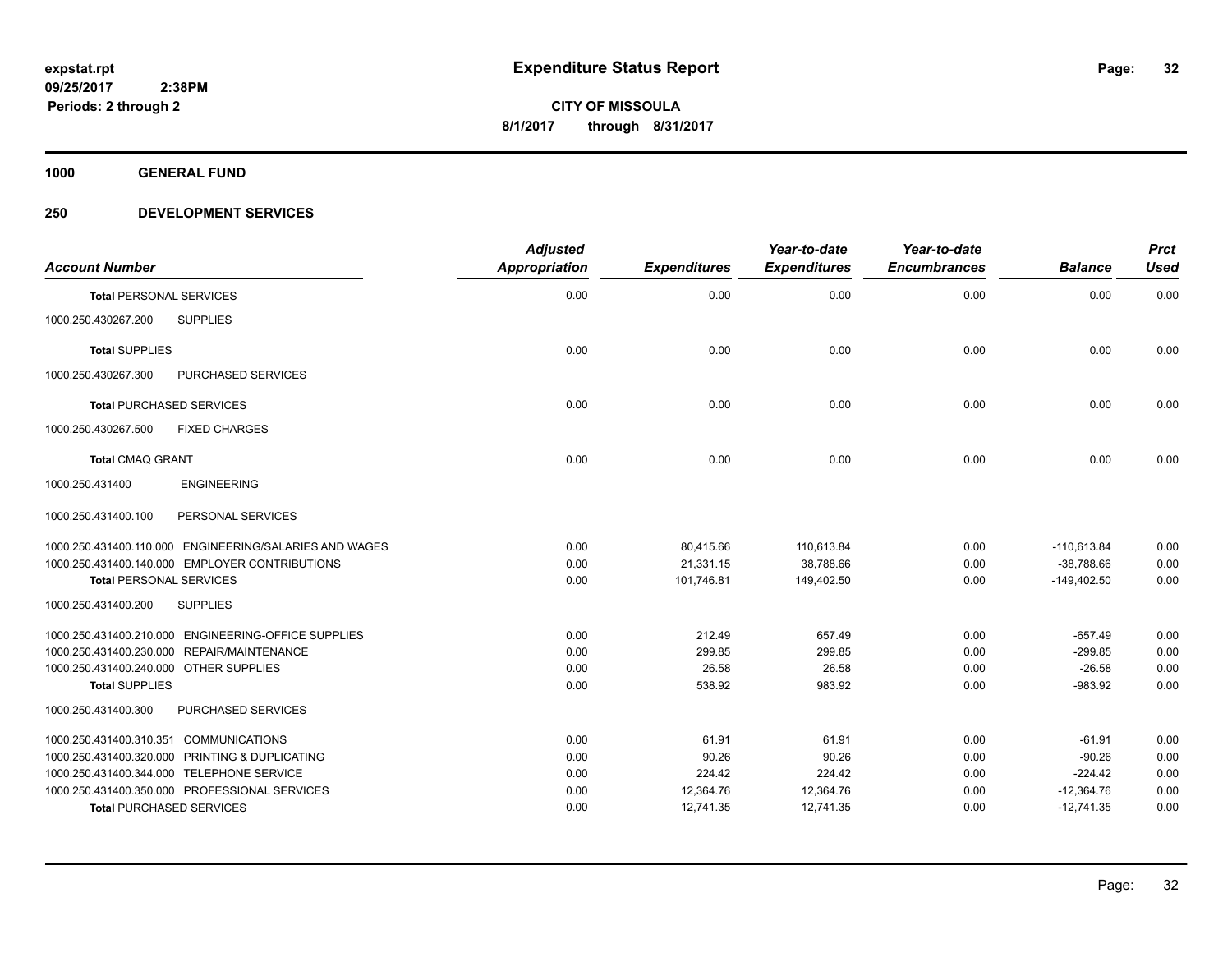**1000 GENERAL FUND**

| <b>Account Number</b>       |                                     | <b>Adjusted</b><br><b>Appropriation</b> | <b>Expenditures</b> | Year-to-date<br><b>Expenditures</b> | Year-to-date<br><b>Encumbrances</b> | <b>Balance</b> | <b>Prct</b><br><b>Used</b> |
|-----------------------------|-------------------------------------|-----------------------------------------|---------------------|-------------------------------------|-------------------------------------|----------------|----------------------------|
| 1000.250.431400.900         | <b>CAPITAL OUTLAY</b>               |                                         |                     |                                     |                                     |                |                            |
| <b>Total CAPITAL OUTLAY</b> |                                     | 0.00                                    | 0.00                | 0.00                                | 0.00                                | 0.00           | 0.00                       |
| <b>Total ENGINEERING</b>    |                                     | 0.00                                    | 115,027.08          | 163,127.77                          | 0.00                                | $-163, 127.77$ | 0.00                       |
| 1000.250.439000             | PUBLIC WORKS ONETIME EXPENSES       |                                         |                     |                                     |                                     |                |                            |
| 1000.250.439000.200         | <b>SUPPLIES</b>                     |                                         |                     |                                     |                                     |                |                            |
| <b>Total SUPPLIES</b>       |                                     | 0.00                                    | 0.00                | 0.00                                | 0.00                                | 0.00           | 0.00                       |
| 1000.250.439000.300         | PURCHASED SERVICES                  |                                         |                     |                                     |                                     |                |                            |
|                             | Total PUBLIC WORKS ONETIME EXPENSES | 0.00                                    | 0.00                | 0.00                                | 0.00                                | 0.00           | 0.00                       |
| 1000.250.460460             | <b>HISTORIC PRESERVATION</b>        |                                         |                     |                                     |                                     |                |                            |
| 1000.250.460460.800         | OTHER OBJECTS                       |                                         |                     |                                     |                                     |                |                            |
|                             | <b>Total HISTORIC PRESERVATION</b>  | 0.00                                    | 0.00                | 0.00                                | 0.00                                | 0.00           | 0.00                       |
| 1000.250.510110             | <b>MERCHANT SERVICES</b>            |                                         |                     |                                     |                                     |                |                            |
| 1000.250.510110.500         | <b>FIXED CHARGES</b>                |                                         |                     |                                     |                                     |                |                            |
|                             | <b>Total MERCHANT SERVICES</b>      | 0.00                                    | 0.00                | 0.00                                | 0.00                                | 0.00           | 0.00                       |
|                             | <b>Total DEVELOPMENT SERVICES</b>   | 0.00                                    | 229,461.35          | 378,567.16                          | 0.00                                | $-378,567.16$  | 0.00                       |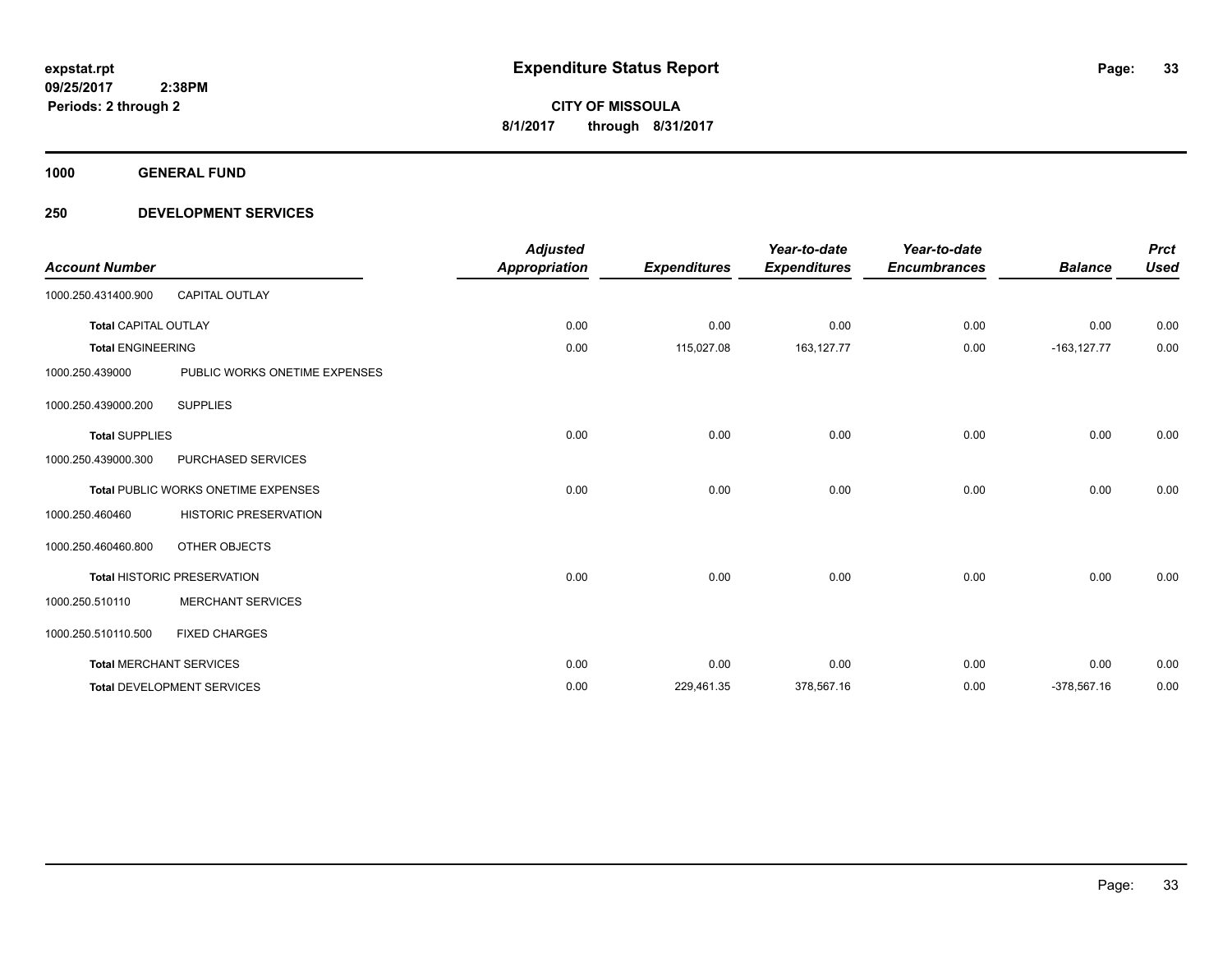**1000 GENERAL FUND**

### **255 HOUSING & COMMUNITY DEVELOPMENT**

|                                 |                                                                                                        | <b>Adjusted</b><br><b>Appropriation</b> |                          | Year-to-date             | Year-to-date        |                                | <b>Prct</b>  |
|---------------------------------|--------------------------------------------------------------------------------------------------------|-----------------------------------------|--------------------------|--------------------------|---------------------|--------------------------------|--------------|
| <b>Account Number</b>           |                                                                                                        |                                         | <b>Expenditures</b>      | <b>Expenditures</b>      | <b>Encumbrances</b> | <b>Balance</b>                 | <b>Used</b>  |
| 1000.255.411850                 | ECONOMIC DEVELOPMENT                                                                                   |                                         |                          |                          |                     |                                |              |
| 1000.255.411850.700             | <b>GRANTS &amp; CONTRIBUTIONS</b>                                                                      |                                         |                          |                          |                     |                                |              |
|                                 | 1000.255.411850.700.000 ECONOMIC PARTNERSHIP CONTRIBUTION<br>Total ECONOMIC DEVELOPMENT                | 0.00<br>0.00                            | 100,000.00<br>100,000.00 | 100,000.00<br>100,000.00 | 0.00<br>0.00        | $-100,000.00$<br>$-100,000.00$ | 0.00<br>0.00 |
|                                 |                                                                                                        |                                         |                          |                          |                     |                                |              |
| 1000.255.440191                 | PARTNERSHIP HEALTH                                                                                     |                                         |                          |                          |                     |                                |              |
| 1000.255.440191.700             | <b>GRANTS &amp; CONTRIBUTIONS</b>                                                                      |                                         |                          |                          |                     |                                |              |
| Total PARTNERSHIP HEALTH        |                                                                                                        | 0.00                                    | 0.00                     | 0.00                     | 0.00                | 0.00                           | 0.00         |
| 1000.255.450131                 | <b>GENERAL ASSISTANCE</b>                                                                              |                                         |                          |                          |                     |                                |              |
| 1000.255.450131.700             | <b>GRANTS &amp; CONTRIBUTIONS</b>                                                                      |                                         |                          |                          |                     |                                |              |
| <b>Total GENERAL ASSISTANCE</b> |                                                                                                        | 0.00                                    | 0.00                     | 0.00                     | 0.00                | 0.00                           | 0.00         |
| 1000.255.460300                 | OTHER COMMUNITY EVENTS                                                                                 |                                         |                          |                          |                     |                                |              |
| 1000.255.460300.700             | <b>GRANTS &amp; CONTRIBUTIONS</b>                                                                      |                                         |                          |                          |                     |                                |              |
|                                 | 1000.255.460300.700.000 CULTURAL COUNCIL/GRANTS & CONTRIBUTIONS<br><b>Total OTHER COMMUNITY EVENTS</b> | 0.00<br>0.00                            | 58,000.00<br>58,000.00   | 58,000.00<br>58,000.00   | 0.00<br>0.00        | $-58,000.00$<br>$-58,000.00$   | 0.00<br>0.00 |
|                                 |                                                                                                        |                                         |                          |                          |                     |                                |              |
| 1000.255.460453                 | <b>BANDS</b>                                                                                           |                                         |                          |                          |                     |                                |              |
| 1000.255.460453.700             | <b>GRANTS &amp; CONTRIBUTIONS</b>                                                                      |                                         |                          |                          |                     |                                |              |
| <b>Total BANDS</b>              |                                                                                                        | 0.00                                    | 0.00                     | 0.00                     | 0.00                | 0.00                           | 0.00         |
| 1000.255.470210                 | <b>ADMINISTRATION</b>                                                                                  |                                         |                          |                          |                     |                                |              |
| 1000.255.470210.100             | PERSONAL SERVICES                                                                                      |                                         |                          |                          |                     |                                |              |
|                                 | 1000.255.470210.110.000 SALARIES AND WAGES                                                             | 0.00                                    | 13,598.09                | 22,342.14                | 0.00                | $-22,342.14$                   | 0.00         |
|                                 |                                                                                                        |                                         |                          |                          |                     |                                |              |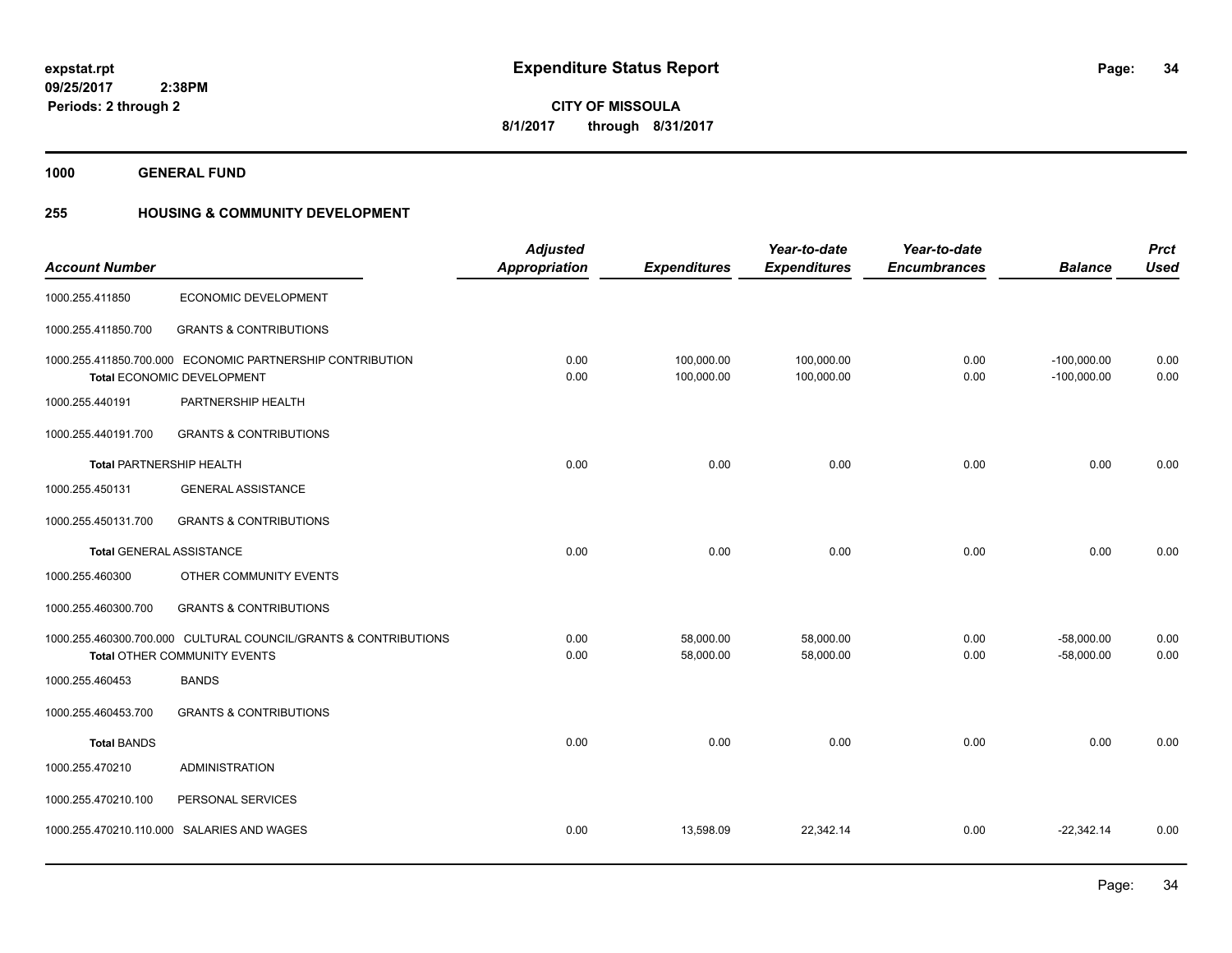**35**

**CITY OF MISSOULA 8/1/2017 through 8/31/2017**

**1000 GENERAL FUND**

### **255 HOUSING & COMMUNITY DEVELOPMENT**

| <b>Account Number</b>                                    | <b>Adjusted</b><br><b>Appropriation</b> | <b>Expenditures</b> | Year-to-date<br><b>Expenditures</b> | Year-to-date<br><b>Encumbrances</b> | <b>Balance</b> | <b>Prct</b><br><b>Used</b> |
|----------------------------------------------------------|-----------------------------------------|---------------------|-------------------------------------|-------------------------------------|----------------|----------------------------|
| 1000.255.470210.140.000 EMPLOYER CONTRIBUTIONS           | 0.00                                    | 3,934.04            | 8,519.59                            | 0.00                                | $-8.519.59$    | 0.00                       |
| 1000.255.470210.141.000 STATE RETIREMENT CONTRIBUTIONS   | 0.00                                    | 21.65               | 21.65                               | 0.00                                | $-21.65$       | 0.00                       |
| <b>Total PERSONAL SERVICES</b>                           | 0.00                                    | 17,553.78           | 30,883.38                           | 0.00                                | $-30,883.38$   | 0.00                       |
| 1000.255.470210.200<br><b>SUPPLIES</b>                   |                                         |                     |                                     |                                     |                |                            |
| 1000.255.470210.210.000 OFFICE SUPPLIES                  | 0.00                                    | 4,480.82            | 4,480.82                            | 0.00                                | $-4,480.82$    | 0.00                       |
| <b>Total SUPPLIES</b>                                    | 0.00                                    | 4,480.82            | 4,480.82                            | 0.00                                | $-4,480.82$    | 0.00                       |
| PURCHASED SERVICES<br>1000.255.470210.300                |                                         |                     |                                     |                                     |                |                            |
| 1000.255.470210.344.000 TELEPHONE SERVICE                | 0.00                                    | 118.18              | 118.18                              | 0.00                                | $-118.18$      | 0.00                       |
| 1000.255.470210.360.000 REPAIR & MAINTENANCE             | 0.00                                    | 529.25              | 529.25                              | 0.00                                | $-529.25$      | 0.00                       |
| 1000.255.470210.390.000 OTHER PURCHASED SERVICES         | 0.00                                    | 4,225.00            | 4,620.00                            | 0.00                                | $-4,620.00$    | 0.00                       |
| <b>Total PURCHASED SERVICES</b>                          | 0.00                                    | 4,872.43            | 5,267.43                            | 0.00                                | $-5,267.43$    | 0.00                       |
| <b>FIXED CHARGES</b><br>1000.255.470210.500              |                                         |                     |                                     |                                     |                |                            |
| 1000.255.470210.500.000 FIXED CHARGES                    | 0.00                                    | 4,950.00            | 14,050.00                           | 0.00                                | $-14.050.00$   | 0.00                       |
| <b>Total FIXED CHARGES</b>                               | 0.00                                    | 4,950.00            | 14,050.00                           | 0.00                                | $-14,050.00$   | 0.00                       |
| <b>GRANTS &amp; CONTRIBUTIONS</b><br>1000.255.470210.700 |                                         |                     |                                     |                                     |                |                            |
| <b>Total GRANTS &amp; CONTRIBUTIONS</b>                  | 0.00                                    | 0.00                | 0.00                                | 0.00                                | 0.00           | 0.00                       |
| 1000.255.470210.900<br><b>CAPITAL OUTLAY</b>             |                                         |                     |                                     |                                     |                |                            |
| <b>Total CAPITAL OUTLAY</b>                              | 0.00                                    | 0.00                | 0.00                                | 0.00                                | 0.00           | 0.00                       |
| <b>Total ADMINISTRATION</b>                              | 0.00                                    | 31,857.03           | 54,681.63                           | 0.00                                | $-54,681.63$   | 0.00                       |
| <b>Total HOUSING &amp; COMMUNITY DEVELOPMENT</b>         | 0.00                                    | 189,857.03          | 212,681.63                          | 0.00                                | $-212.681.63$  | 0.00                       |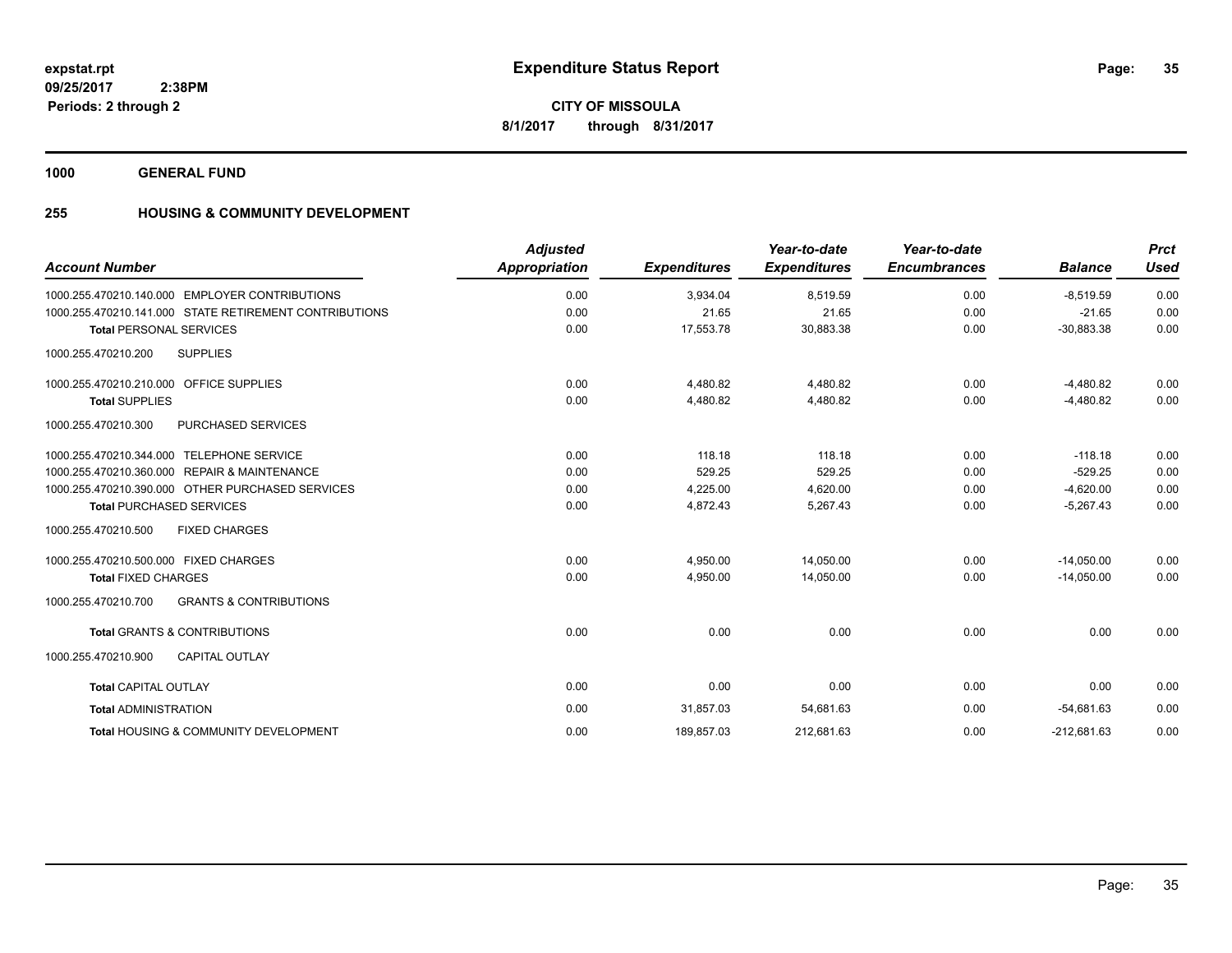**CITY OF MISSOULA 8/1/2017 through 8/31/2017**

**1000 GENERAL FUND**

**270 CITY ATTORNEY**

| <b>Account Number</b>            |                                                        | <b>Adjusted</b><br><b>Appropriation</b> | <b>Expenditures</b> | Year-to-date<br><b>Expenditures</b> | Year-to-date<br><b>Encumbrances</b> | <b>Balance</b> | <b>Prct</b><br><b>Used</b> |
|----------------------------------|--------------------------------------------------------|-----------------------------------------|---------------------|-------------------------------------|-------------------------------------|----------------|----------------------------|
| 1000.270.410360                  | ALTERNATIVE DISPUTE RESOLUTION                         |                                         |                     |                                     |                                     |                |                            |
| 1000.270.410360.700              | <b>GRANTS &amp; CONTRIBUTIONS</b>                      |                                         |                     |                                     |                                     |                |                            |
|                                  | Total ALTERNATIVE DISPUTE RESOLUTION                   | 0.00                                    | 0.00                | 0.00                                | 0.00                                | 0.00           | 0.00                       |
| 1000.270.410371                  | SEXUAL ASSUALT PREVENTION CAMPAIGN                     |                                         |                     |                                     |                                     |                |                            |
| 1000.270.410371.700              | <b>GRANTS &amp; CONTRIBUTIONS</b>                      |                                         |                     |                                     |                                     |                |                            |
|                                  | Total SEXUAL ASSUALT PREVENTION CAMPAIGN               | 0.00                                    | 0.00                | 0.00                                | 0.00                                | 0.00           | 0.00                       |
| 1000.270.411115                  | <b>VICTIM SERVICES</b>                                 |                                         |                     |                                     |                                     |                |                            |
| 1000.270.411115.100              | PERSONAL SERVICES                                      |                                         |                     |                                     |                                     |                |                            |
|                                  | 1000.270.411115.110.000 SALARIES AND WAGES             | 0.00                                    | 3,534.64            | 6,039.81                            | 0.00                                | $-6,039.81$    | 0.00                       |
|                                  | 1000.270.411115.140.000 EMPLOYER CONTRIBUTIONS         | 0.00                                    | 1,436.93            | 2,655.78                            | 0.00                                | $-2,655.78$    | 0.00                       |
|                                  | 1000.270.411115.141.000 STATE RETIREMENT CONTRIBUTIONS | 0.00                                    | 134.34              | 134.34                              | 0.00                                | $-134.34$      | 0.00                       |
| <b>Total PERSONAL SERVICES</b>   |                                                        | 0.00                                    | 5,105.91            | 8,829.93                            | 0.00                                | $-8,829.93$    | 0.00                       |
| 1000.270.411115.300              | PURCHASED SERVICES                                     |                                         |                     |                                     |                                     |                |                            |
|                                  | <b>Total PURCHASED SERVICES</b>                        | 0.00                                    | 0.00                | 0.00                                | 0.00                                | 0.00           | 0.00                       |
| 1000.270.411115.900              | <b>CAPITAL OUTLAY</b>                                  |                                         |                     |                                     |                                     |                |                            |
| <b>Total CAPITAL OUTLAY</b>      |                                                        | 0.00                                    | 0.00                | 0.00                                | 0.00                                | 0.00           | 0.00                       |
| <b>Total VICTIM SERVICES</b>     |                                                        | 0.00                                    | 5,105.91            | 8,829.93                            | 0.00                                | $-8,829.93$    | 0.00                       |
| 1000.270.411120                  | ADMINISTRATION & CIVIL LAW                             |                                         |                     |                                     |                                     |                |                            |
| 1000.270.411120.100              | PERSONAL SERVICES                                      |                                         |                     |                                     |                                     |                |                            |
|                                  | 1000.270.411120.110.000 SALARIES AND WAGES             | 0.00                                    | 42,902.21           | 72,326.38                           | 0.00                                | $-72,326.38$   | 0.00                       |
| 1000.270.411120.120.000 OVERTIME |                                                        | 0.00                                    | 495.97              | 710.75                              | 0.00                                | $-710.75$      | 0.00                       |
|                                  |                                                        |                                         |                     |                                     |                                     |                |                            |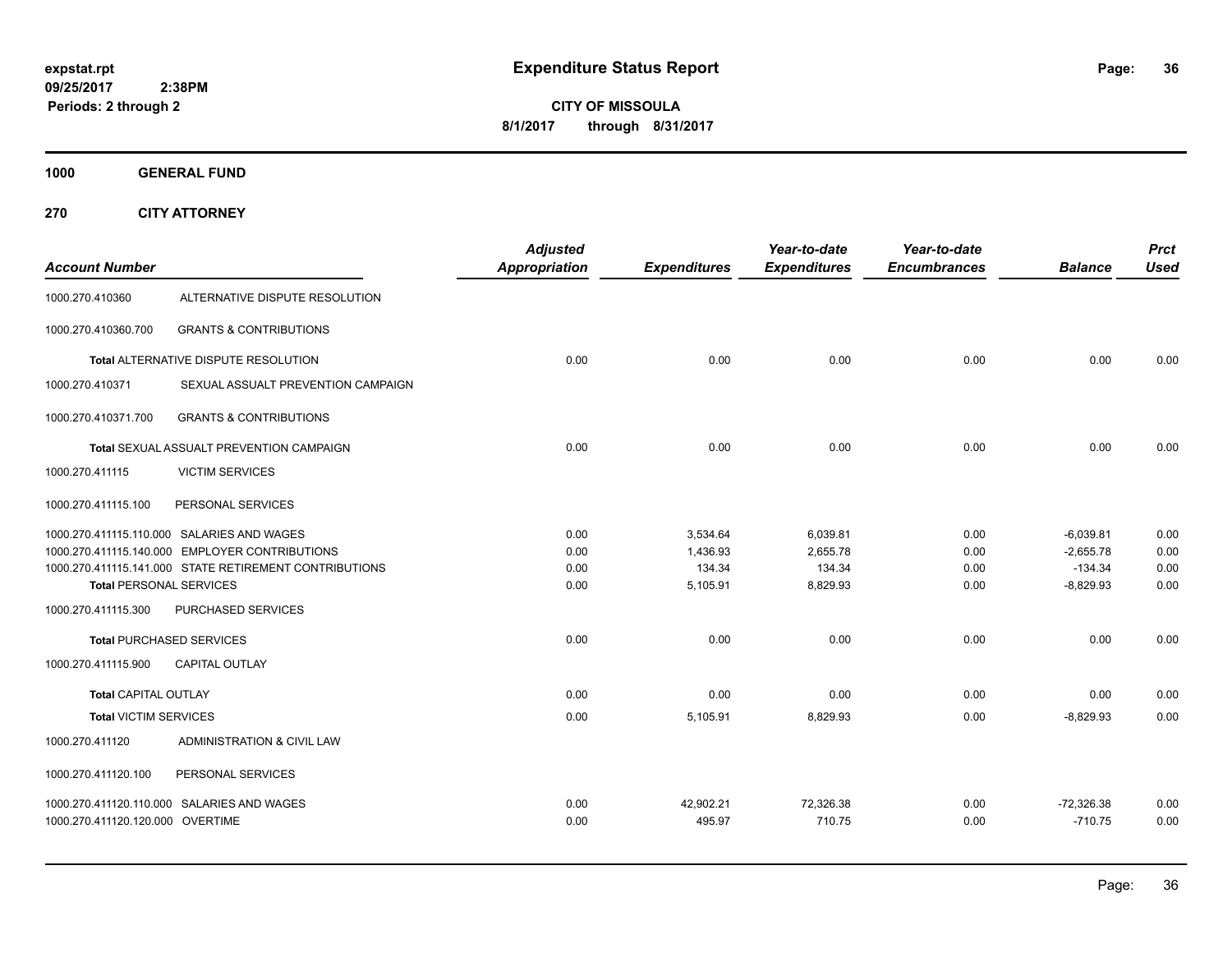**1000 GENERAL FUND**

**270 CITY ATTORNEY**

| <b>Account Number</b>                          |                                                         | <b>Adjusted</b><br>Appropriation | <b>Expenditures</b> | Year-to-date<br><b>Expenditures</b> | Year-to-date<br><b>Encumbrances</b> | <b>Balance</b> | <b>Prct</b><br><b>Used</b> |
|------------------------------------------------|---------------------------------------------------------|----------------------------------|---------------------|-------------------------------------|-------------------------------------|----------------|----------------------------|
| 1000.270.411120.140.000 EMPLOYER CONTRIBUTIONS |                                                         | 0.00                             | 13,273.12           | 29,218.73                           | 0.00                                | $-29.218.73$   | 0.00                       |
| <b>Total PERSONAL SERVICES</b>                 |                                                         | 0.00                             | 56,671.30           | 102,255.86                          | 0.00                                | $-102,255.86$  | 0.00                       |
| 1000.270.411120.200                            | <b>SUPPLIES</b>                                         |                                  |                     |                                     |                                     |                |                            |
| 1000.270.411120.210.000 OFFICE SUPPLIES        |                                                         | 0.00                             | 645.08              | 645.08                              | 0.00                                | $-645.08$      | 0.00                       |
| <b>Total SUPPLIES</b>                          |                                                         | 0.00                             | 645.08              | 645.08                              | 0.00                                | $-645.08$      | 0.00                       |
| 1000.270.411120.300                            | PURCHASED SERVICES                                      |                                  |                     |                                     |                                     |                |                            |
| 1000.270.411120.320.000 PRINTING & DUPLICATING |                                                         | 0.00                             | 139.80              | 139.80                              | 0.00                                | $-139.80$      | 0.00                       |
|                                                | 1000.270.411120.330.000 PUBLICITY, SUBSCRIPTIONS & DUES | 0.00                             | 3,741.00            | 3,741.00                            | 0.00                                | $-3,741.00$    | 0.00                       |
| 1000.270.411120.344.000 TELEPHONE SERVICE      |                                                         | 0.00                             | 18.21               | 18.21                               | 0.00                                | $-18.21$       | 0.00                       |
| 1000.270.411120.350.000 PROFESSIONAL SERVICES  |                                                         | 0.00                             | 630.00              | 630.00                              | 0.00                                | $-630.00$      | 0.00                       |
| 1000.270.411120.360.000 REPAIR & MAINTENANCE   |                                                         | 0.00                             | 43.00               | 43.00                               | 0.00                                | $-43.00$       | 0.00                       |
| 1000.270.411120.380.000 TRAINING               |                                                         | 0.00                             | 450.00              | 450.00                              | 0.00                                | $-450.00$      | 0.00                       |
| <b>Total PURCHASED SERVICES</b>                |                                                         | 0.00                             | 5,022.01            | 5,022.01                            | 0.00                                | $-5,022.01$    | 0.00                       |
| 1000.270.411120.800                            | OTHER OBJECTS                                           |                                  |                     |                                     |                                     |                |                            |
| <b>Total OTHER OBJECTS</b>                     |                                                         | 0.00                             | 0.00                | 0.00                                | 0.00                                | 0.00           | 0.00                       |
| 1000.270.411120.900                            | <b>CAPITAL OUTLAY</b>                                   |                                  |                     |                                     |                                     |                |                            |
| <b>Total CAPITAL OUTLAY</b>                    |                                                         | 0.00                             | 0.00                | 0.00                                | 0.00                                | 0.00           | 0.00                       |
| <b>Total ADMINISTRATION &amp; CIVIL LAW</b>    |                                                         | 0.00                             | 62,338.39           | 107.922.95                          | 0.00                                | $-107.922.95$  | 0.00                       |
| 1000.270.411125                                | <b>CRIMINAL LAW</b>                                     |                                  |                     |                                     |                                     |                |                            |
| 1000.270.411125.100                            | PERSONAL SERVICES                                       |                                  |                     |                                     |                                     |                |                            |
| 1000.270.411125.110.000 SALARIES AND WAGES     |                                                         | 0.00                             | 34,711.79           | 58,580.69                           | 0.00                                | $-58,580.69$   | 0.00                       |
| 1000.270.411125.120.000 OVERTIME               |                                                         | 0.00                             | 55.10               | 78.96                               | 0.00                                | $-78.96$       | 0.00                       |
| 1000.270.411125.140.000 EMPLOYER CONTRIBUTIONS |                                                         | 0.00                             | 12,756.97           | 30,576.97                           | 0.00                                | $-30,576.97$   | 0.00                       |
| <b>Total PERSONAL SERVICES</b>                 |                                                         | 0.00                             | 47,523.86           | 89,236.62                           | 0.00                                | $-89,236.62$   | 0.00                       |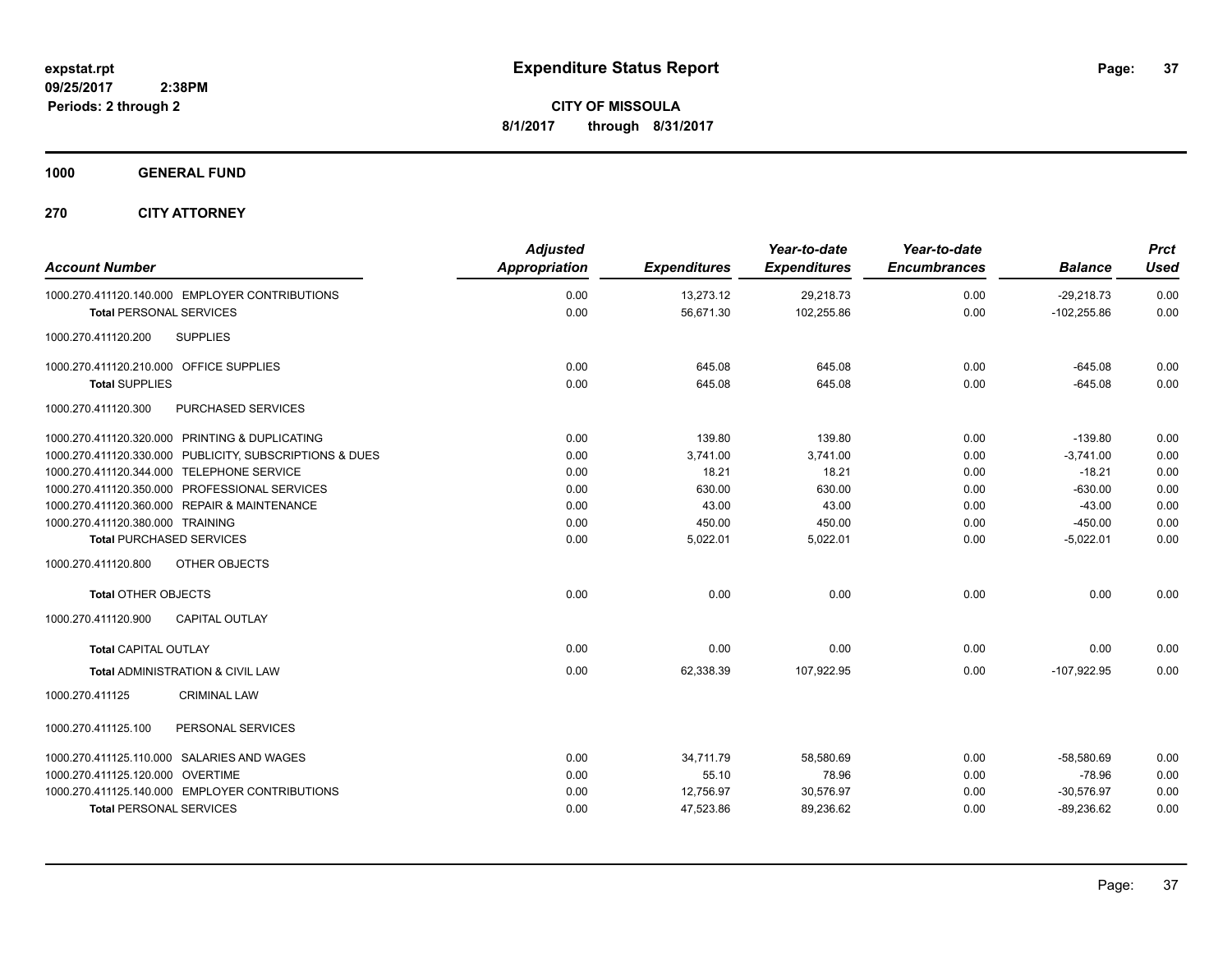**CITY OF MISSOULA 8/1/2017 through 8/31/2017**

**1000 GENERAL FUND**

**270 CITY ATTORNEY**

|                                                   | <b>Adjusted</b> |                     | Year-to-date        | Year-to-date        |                | <b>Prct</b> |
|---------------------------------------------------|-----------------|---------------------|---------------------|---------------------|----------------|-------------|
| <b>Account Number</b>                             | Appropriation   | <b>Expenditures</b> | <b>Expenditures</b> | <b>Encumbrances</b> | <b>Balance</b> | <b>Used</b> |
| 1000.270.411125.200<br><b>SUPPLIES</b>            |                 |                     |                     |                     |                |             |
| 1000.270.411125.210.000<br><b>OFFICE SUPPLIES</b> | 0.00            | 47.35               | 60.52               | 0.00                | $-60.52$       | 0.00        |
| <b>Total SUPPLIES</b>                             | 0.00            | 47.35               | 60.52               | 0.00                | $-60.52$       | 0.00        |
| PURCHASED SERVICES<br>1000.270.411125.300         |                 |                     |                     |                     |                |             |
| 1000.270.411125.310.000 COMMUNICATIONS            | 0.00            | 81.47               | 81.47               | 0.00                | $-81.47$       | 0.00        |
| 1000.270.411125.350.000 PROFESSIONAL SERVICES     | 0.00            | 66.26               | 66.26               | 0.00                | $-66.26$       | 0.00        |
| 1000.270.411125.360.000 REPAIR & MAINTENANCE      | 0.00            | 0.00                | 18,877.00           | 0.00                | $-18,877.00$   | 0.00        |
| 1000.270.411125.370.000<br>TRAVEL                 | 0.00            | 1,218.46            | 2,024.65            | 0.00                | $-2,024.65$    | 0.00        |
| <b>Total PURCHASED SERVICES</b>                   | 0.00            | 1,366.19            | 21,049.38           | 0.00                | $-21,049.38$   | 0.00        |
| 1000.270.411125.500<br><b>FIXED CHARGES</b>       |                 |                     |                     |                     |                |             |
| <b>Total FIXED CHARGES</b>                        | 0.00            | 0.00                | 0.00                | 0.00                | 0.00           | 0.00        |
| <b>CAPITAL OUTLAY</b><br>1000.270.411125.900      |                 |                     |                     |                     |                |             |
| <b>Total CAPITAL OUTLAY</b>                       | 0.00            | 0.00                | 0.00                | 0.00                | 0.00           | 0.00        |
| <b>Total CRIMINAL LAW</b>                         | 0.00            | 48,937.40           | 110,346.52          | 0.00                | $-110,346.52$  | 0.00        |
| <b>Total CITY ATTORNEY</b>                        | 0.00            | 116,381.70          | 227,099.40          | 0.00                | $-227,099.40$  | 0.00        |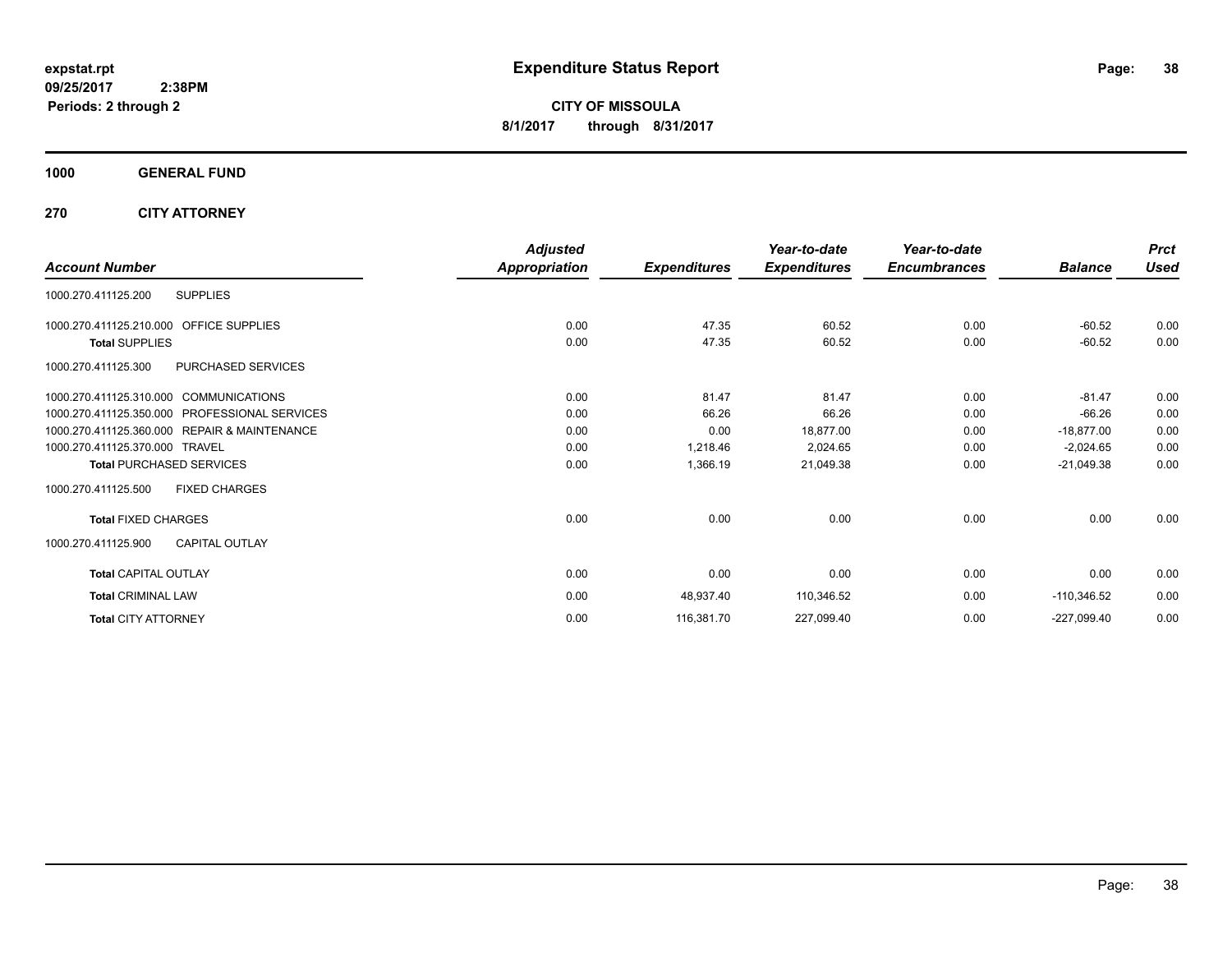**1000 GENERAL FUND**

|                                        |                                                        | <b>Adjusted</b>      |                     | Year-to-date        | Year-to-date        |                | <b>Prct</b> |
|----------------------------------------|--------------------------------------------------------|----------------------|---------------------|---------------------|---------------------|----------------|-------------|
| <b>Account Number</b>                  |                                                        | <b>Appropriation</b> | <b>Expenditures</b> | <b>Expenditures</b> | <b>Encumbrances</b> | <b>Balance</b> | <b>Used</b> |
| 1000.280.230270                        | *** Title Not Found ***                                |                      |                     |                     |                     |                |             |
| 1000.280.230270.100                    | PERSONAL SERVICES                                      |                      |                     |                     |                     |                |             |
| Total *** Title Not Found ***          |                                                        | 0.00                 | 0.00                | 0.00                | 0.00                | 0.00           | 0.00        |
| 1000.280.430100                        | PUBLIC WORKS ADMINISTRATION                            |                      |                     |                     |                     |                |             |
| 1000.280.430100.100                    | PERSONAL SERVICES                                      |                      |                     |                     |                     |                |             |
|                                        | 1000.280.430100.110.000 SALARIES AND WAGES             | 0.00                 | 9,893.15            | 17,276.73           | 0.00                | $-17,276.73$   | 0.00        |
|                                        | 1000.280.430100.140.000 EMPLOYER CONTRIBUTIONS         | 0.00                 | 2,830.91            | 5,890.39            | 0.00                | $-5,890.39$    | 0.00        |
|                                        | 1000.280.430100.141.000 STATE RETIREMENT CONTRIBUTIONS | 0.00                 | 77.65               | 77.65               | 0.00                | $-77.65$       | 0.00        |
| <b>Total PERSONAL SERVICES</b>         |                                                        | 0.00                 | 12,801.71           | 23,244.77           | 0.00                | $-23,244.77$   | 0.00        |
| 1000.280.430100.200                    | <b>SUPPLIES</b>                                        |                      |                     |                     |                     |                |             |
| <b>Total SUPPLIES</b>                  |                                                        | 0.00                 | 0.00                | 0.00                | 0.00                | 0.00           | 0.00        |
| 1000.280.430100.300                    | PURCHASED SERVICES                                     |                      |                     |                     |                     |                |             |
| 1000.280.430100.310.000 COMMUNICATIONS |                                                        | 0.00                 | 17.46               | 17.46               | 0.00                | $-17.46$       | 0.00        |
|                                        | 1000.280.430100.320.000 PRINTING & DUPLICATING         | 0.00                 | 19.01               | 19.01               | 0.00                | $-19.01$       | 0.00        |
|                                        | 1000.280.430100.344.000 TELEPHONE SERVICE              | 0.00                 | 32.48               | 32.48               | 0.00                | $-32.48$       | 0.00        |
|                                        | 1000.280.430100.344.391 TELEPHONE SERVICE              | 0.00                 | 5.29                | 5.29                | 0.00                | $-5.29$        | 0.00        |
|                                        | 1000.280.430100.344.395 TELEPHONE SERVICE              | 0.00                 | 60.34               | 60.34               | 0.00                | $-60.34$       | 0.00        |
| <b>Total PURCHASED SERVICES</b>        |                                                        | 0.00                 | 134.58              | 134.58              | 0.00                | $-134.58$      | 0.00        |
| 1000.280.430100.500                    | <b>FIXED CHARGES</b>                                   |                      |                     |                     |                     |                |             |
| <b>Total FIXED CHARGES</b>             |                                                        | 0.00                 | 0.00                | 0.00                | 0.00                | 0.00           | 0.00        |
| 1000.280.430100.800                    | OTHER OBJECTS                                          |                      |                     |                     |                     |                |             |
| <b>Total OTHER OBJECTS</b>             |                                                        | 0.00                 | 0.00                | 0.00                | 0.00                | 0.00           | 0.00        |
|                                        | <b>Total PUBLIC WORKS ADMINISTRATION</b>               | 0.00                 | 12,936.29           | 23,379.35           | 0.00                | $-23,379.35$   | 0.00        |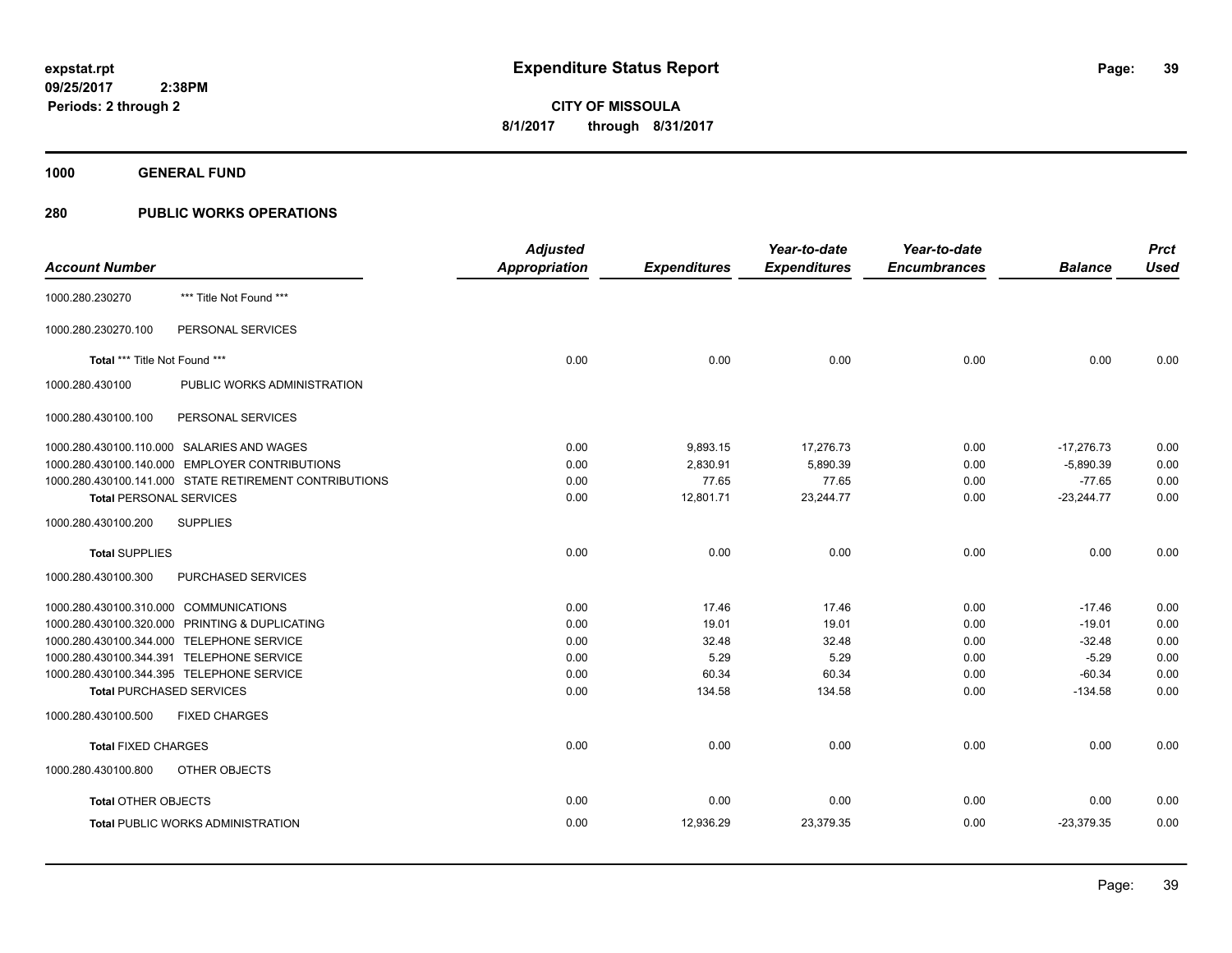**1000 GENERAL FUND**

|                                                   | <b>Adjusted</b> |                     | Year-to-date        | Year-to-date        |                | <b>Prct</b> |
|---------------------------------------------------|-----------------|---------------------|---------------------|---------------------|----------------|-------------|
| <b>Account Number</b>                             | Appropriation   | <b>Expenditures</b> | <b>Expenditures</b> | <b>Encumbrances</b> | <b>Balance</b> | <b>Used</b> |
| 1000.280.430250<br>REIMBURSABLE SERVICES          |                 |                     |                     |                     |                |             |
| <b>SUPPLIES</b><br>1000.280.430250.200            |                 |                     |                     |                     |                |             |
| 1000.280.430250.230.000 REPAIR/MAINTENANCE        | 0.00            | 2.541.08            | 2.541.08            | 0.00                | $-2,541.08$    | 0.00        |
| <b>Total SUPPLIES</b>                             | 0.00            | 2,541.08            | 2,541.08            | 0.00                | $-2,541.08$    | 0.00        |
| 1000.280.430250.300<br>PURCHASED SERVICES         |                 |                     |                     |                     |                |             |
| 1000.280.430250.360.300 REPAIR & MAINTENANCE      | 0.00            | 27.26               | 27.26               | 0.00                | $-27.26$       | 0.00        |
| <b>Total PURCHASED SERVICES</b>                   | 0.00            | 27.26               | 27.26               | 0.00                | $-27.26$       | 0.00        |
| <b>Total REIMBURSABLE SERVICES</b>                | 0.00            | 2,568.34            | 2,568.34            | 0.00                | $-2,568.34$    | 0.00        |
| 1000.280.430263<br><b>STREET LIGHTING</b>         |                 |                     |                     |                     |                |             |
| 1000.280.430263.100<br>PERSONAL SERVICES          |                 |                     |                     |                     |                |             |
| 1000.280.430263.110.000 SALARIES AND WAGES        | 0.00            | 268.45              | 466.48              | 0.00                | $-466.48$      | 0.00        |
| 1000.280.430263.140.000 EMPLOYER CONTRIBUTIONS    | 0.00            | 106.57              | 243.33              | 0.00                | $-243.33$      | 0.00        |
| <b>Total PERSONAL SERVICES</b>                    | 0.00            | 375.02              | 709.81              | 0.00                | $-709.81$      | 0.00        |
| 1000.280.430263.300<br>PURCHASED SERVICES         |                 |                     |                     |                     |                |             |
| 1000.280.430263.341.000 ELECTRICITY & NATURAL GAS | 0.00            | 10,587.71           | 10,587.71           | 0.00                | $-10,587.71$   | 0.00        |
| <b>Total PURCHASED SERVICES</b>                   | 0.00            | 10,587.71           | 10.587.71           | 0.00                | $-10.587.71$   | 0.00        |
| <b>Total STREET LIGHTING</b>                      | 0.00            | 10,962.73           | 11,297.52           | 0.00                | $-11,297.52$   | 0.00        |
| 1000.280.430264<br>TRAFFIC SIGNAL MAINTENANCE     |                 |                     |                     |                     |                |             |
| 1000.280.430264.100<br>PERSONAL SERVICES          |                 |                     |                     |                     |                |             |
| 1000.280.430264.110.000 SALARIES AND WAGES        | 0.00            | 6,041.11            | 10,497.22           | 0.00                | $-10,497.22$   | 0.00        |
| 1000.280.430264.140.000 EMPLOYER CONTRIBUTIONS    | 0.00            | 2,398.57            | 5,475.78            | 0.00                | $-5,475.78$    | 0.00        |
| <b>Total PERSONAL SERVICES</b>                    | 0.00            | 8,439.68            | 15,973.00           | 0.00                | $-15,973.00$   | 0.00        |
| 1000.280.430264.200<br><b>SUPPLIES</b>            |                 |                     |                     |                     |                |             |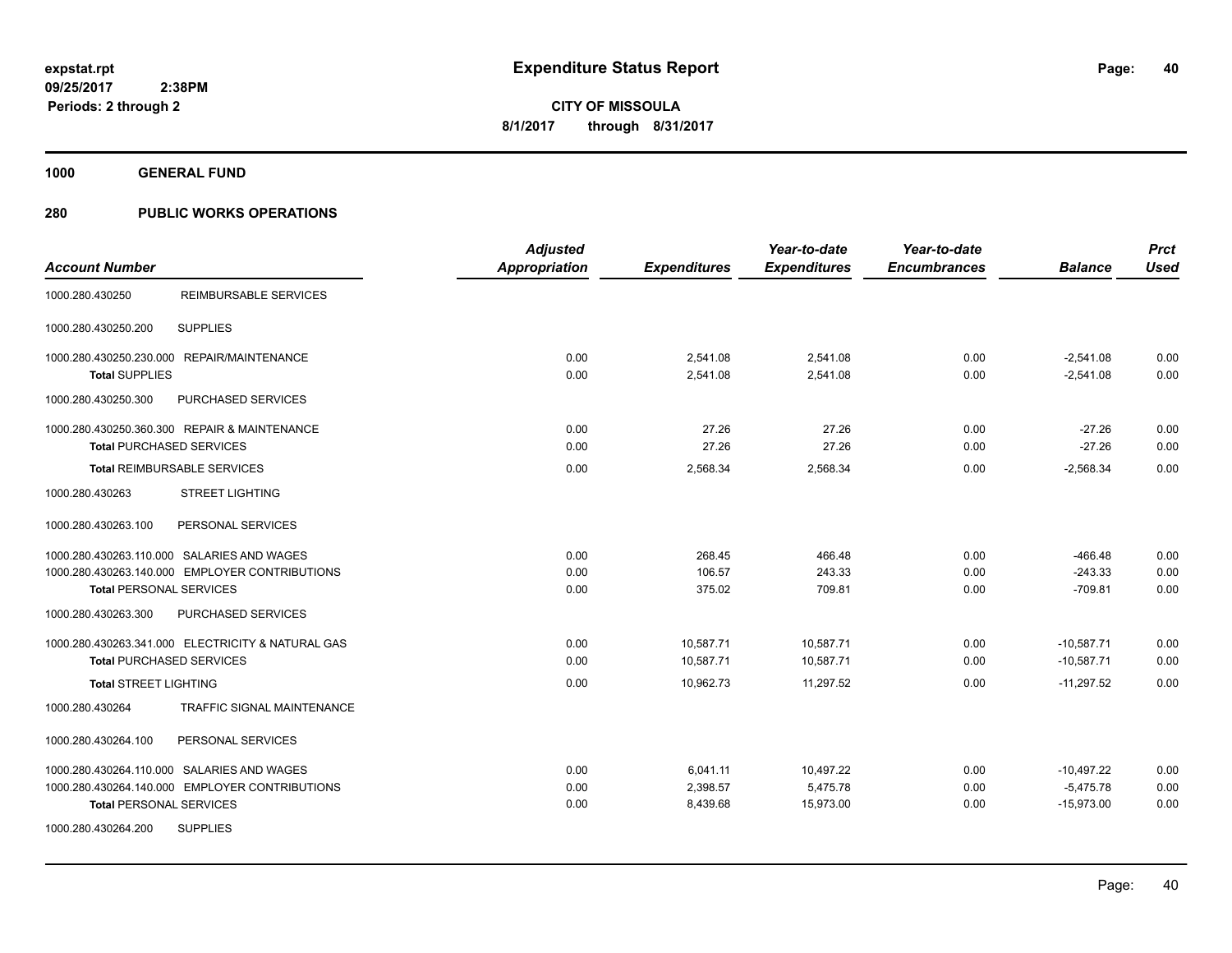**1000 GENERAL FUND**

| <b>Account Number</b>                                     | <b>Adjusted</b><br><b>Appropriation</b> | <b>Expenditures</b> | Year-to-date<br><b>Expenditures</b> | Year-to-date<br><b>Encumbrances</b> | <b>Balance</b> | <b>Prct</b><br><b>Used</b> |
|-----------------------------------------------------------|-----------------------------------------|---------------------|-------------------------------------|-------------------------------------|----------------|----------------------------|
|                                                           |                                         |                     |                                     |                                     |                |                            |
| 1000.280.430264.240.000 OTHER SUPPLIES                    | 0.00                                    | 463.19              | 1,179.11                            | 0.00                                | $-1,179.11$    | 0.00                       |
| <b>Total SUPPLIES</b>                                     | 0.00                                    | 463.19              | 1.179.11                            | 0.00                                | $-1,179.11$    | 0.00                       |
| PURCHASED SERVICES<br>1000.280.430264.300                 |                                         |                     |                                     |                                     |                |                            |
| 1000.280.430264.341.000 ELECTRICITY & NATURAL GAS         | 0.00                                    | 708.52              | 767.68                              | 0.00                                | $-767.68$      | 0.00                       |
| <b>Total PURCHASED SERVICES</b>                           | 0.00                                    | 708.52              | 767.68                              | 0.00                                | $-767.68$      | 0.00                       |
| <b>Total TRAFFIC SIGNAL MAINTENANCE</b>                   | 0.00                                    | 9,611.39            | 17,919.79                           | 0.00                                | $-17.919.79$   | 0.00                       |
| <b>SIGNING &amp; STRIPING</b><br>1000.280.430265          |                                         |                     |                                     |                                     |                |                            |
| 1000.280.430265.100<br>PERSONAL SERVICES                  |                                         |                     |                                     |                                     |                |                            |
| 1000.280.430265.110.000 SALARIES AND WAGES                | 0.00                                    | 15,531.03           | 31,373.92                           | 0.00                                | $-31,373.92$   | 0.00                       |
| 1000.280.430265.130.000 OTHER                             | 0.00                                    | 60.00               | 120.00                              | 0.00                                | $-120.00$      | 0.00                       |
| 1000.280.430265.140.000 EMPLOYER CONTRIBUTIONS            | 0.00                                    | 8,964.92            | 21,254.52                           | 0.00                                | $-21,254.52$   | 0.00                       |
| <b>Total PERSONAL SERVICES</b>                            | 0.00                                    | 24,555.95           | 52,748.44                           | 0.00                                | $-52,748.44$   | 0.00                       |
| 1000.280.430265.200<br><b>SUPPLIES</b>                    |                                         |                     |                                     |                                     |                |                            |
| 1000.280.430265.220.311 OPERATING SUPPLIES~CLOTHING ALLOW | 0.00                                    | 91.50               | 91.50                               | 0.00                                | $-91.50$       | 0.00                       |
| 1000.280.430265.230.000 REPAIR/MAINTENANCE                | 0.00                                    | 90.00               | 90.00                               | 0.00                                | $-90.00$       | 0.00                       |
| 1000.280.430265.240.000 OTHER SUPPLIES                    | 0.00                                    | 210.08              | 241.69                              | 0.00                                | $-241.69$      | 0.00                       |
| <b>Total SUPPLIES</b>                                     | 0.00                                    | 391.58              | 423.19                              | 0.00                                | $-423.19$      | 0.00                       |
| PURCHASED SERVICES<br>1000.280.430265.300                 |                                         |                     |                                     |                                     |                |                            |
| 1000.280.430265.344.000 TELEPHONE SERVICE                 | 0.00                                    | 0.09                | 0.09                                | 0.00                                | $-0.09$        | 0.00                       |
| 1000.280.430265.344.399 TELEPHONE SERVICE                 | 0.00                                    | 0.00                | 67.41                               | 0.00                                | $-67.41$       | 0.00                       |
| 1000.280.430265.345.000 GARBAGE                           | 0.00                                    | 31.20               | 31.20                               | 0.00                                | $-31.20$       | 0.00                       |
| 1000.280.430265.360.000 REPAIR & MAINTENANCE              | 0.00                                    | 35.68               | 35.68                               | 0.00                                | $-35.68$       | 0.00                       |
| <b>Total PURCHASED SERVICES</b>                           | 0.00                                    | 66.97               | 134.38                              | 0.00                                | $-134.38$      | 0.00                       |
| <b>CAPITAL OUTLAY</b><br>1000.280.430265.900              |                                         |                     |                                     |                                     |                |                            |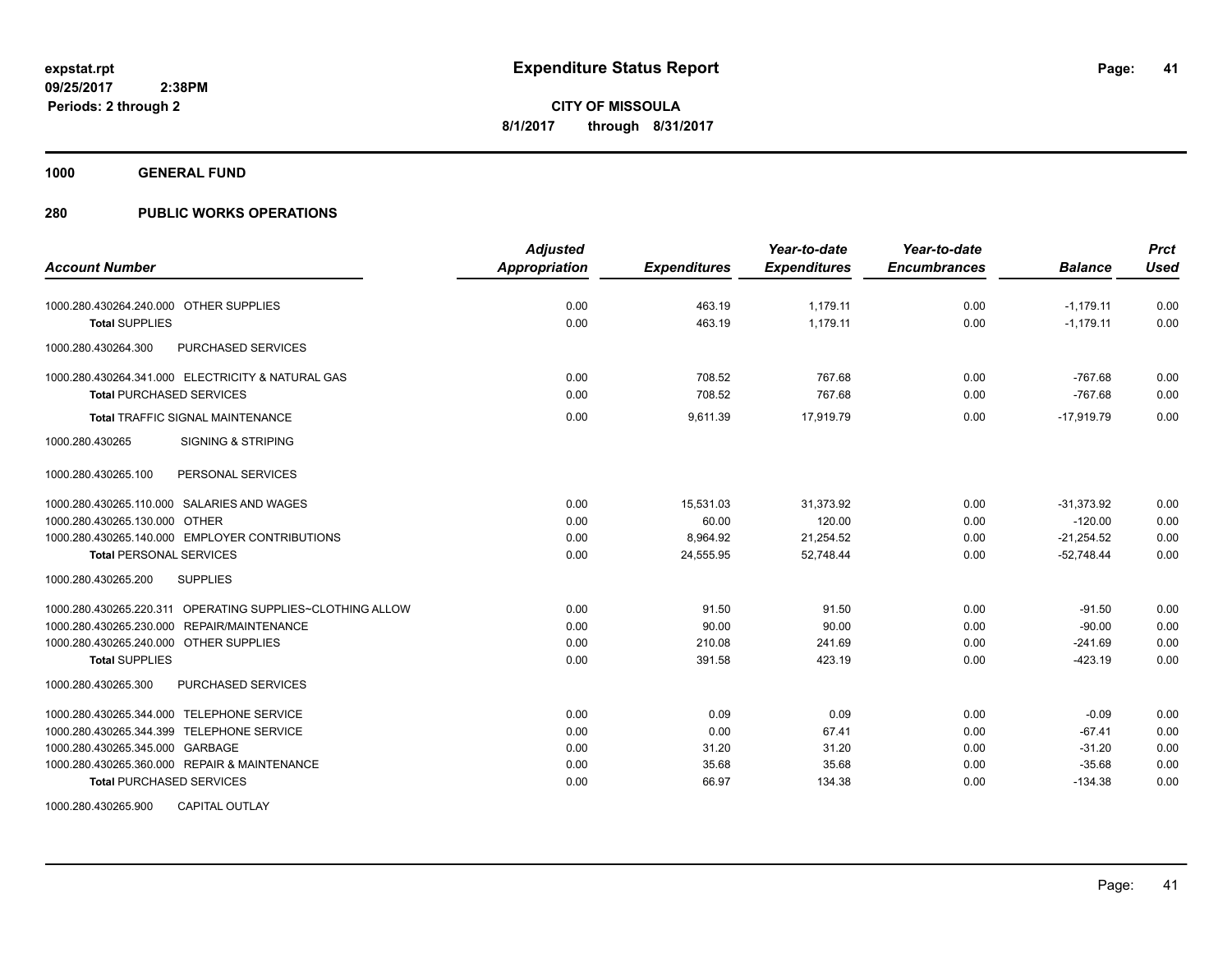**1000 GENERAL FUND**

| <b>Account Number</b>                             | <b>Adjusted</b><br><b>Appropriation</b> | <b>Expenditures</b> | Year-to-date<br><b>Expenditures</b> | Year-to-date<br><b>Encumbrances</b> | <b>Balance</b> | <b>Prct</b><br><b>Used</b> |
|---------------------------------------------------|-----------------------------------------|---------------------|-------------------------------------|-------------------------------------|----------------|----------------------------|
| <b>Total CAPITAL OUTLAY</b>                       | 0.00                                    | 0.00                | 0.00                                | 0.00                                | 0.00           | 0.00                       |
| <b>Total SIGNING &amp; STRIPING</b>               | 0.00                                    | 25,014.50           | 53,306.01                           | 0.00                                | $-53,306.01$   | 0.00                       |
| <b>COMMUNICATIONS</b><br>1000.280.430270          |                                         |                     |                                     |                                     |                |                            |
| 1000.280.430270.100<br>PERSONAL SERVICES          |                                         |                     |                                     |                                     |                |                            |
| 1000.280.430270.110.000 SALARIES AND WAGES        | 0.00                                    | 7.107.92            | 12.356.17                           | 0.00                                | $-12.356.17$   | 0.00                       |
| 1000.280.430270.140.000 EMPLOYER CONTRIBUTIONS    | 0.00                                    | 2.825.01            | 6.449.13                            | 0.00                                | $-6.449.13$    | 0.00                       |
| <b>Total PERSONAL SERVICES</b>                    | 0.00                                    | 9,932.93            | 18,805.30                           | 0.00                                | $-18.805.30$   | 0.00                       |
| 1000.280.430270.200<br><b>SUPPLIES</b>            |                                         |                     |                                     |                                     |                |                            |
| 1000.280.430270.230.000 REPAIR/MAINTENANCE        | 0.00                                    | 185.89              | 185.89                              | 0.00                                | $-185.89$      | 0.00                       |
| <b>Total SUPPLIES</b>                             | 0.00                                    | 185.89              | 185.89                              | 0.00                                | $-185.89$      | 0.00                       |
| PURCHASED SERVICES<br>1000.280.430270.300         |                                         |                     |                                     |                                     |                |                            |
| 1000.280.430270.341.000 ELECTRICITY & NATURAL GAS | 0.00                                    | 101.63              | 101.63                              | 0.00                                | $-101.63$      | 0.00                       |
| 1000.280.430270.344.000 TELEPHONE SERVICE         | 0.00                                    | 0.46                | 107.48                              | 0.00                                | $-107.48$      | 0.00                       |
| 1000.280.430270.360.000 REPAIR & MAINTENANCE      | 0.00                                    | 681.33              | 681.33                              | 0.00                                | $-681.33$      | 0.00                       |
| <b>Total PURCHASED SERVICES</b>                   | 0.00                                    | 783.42              | 890.44                              | 0.00                                | $-890.44$      | 0.00                       |
| <b>Total COMMUNICATIONS</b>                       | 0.00                                    | 10,902.24           | 19,881.63                           | 0.00                                | $-19.881.63$   | 0.00                       |
| <b>Total PUBLIC WORKS OPERATIONS</b>              | 0.00                                    | 71,995.49           | 128,352.64                          | 0.00                                | $-128,352.64$  | 0.00                       |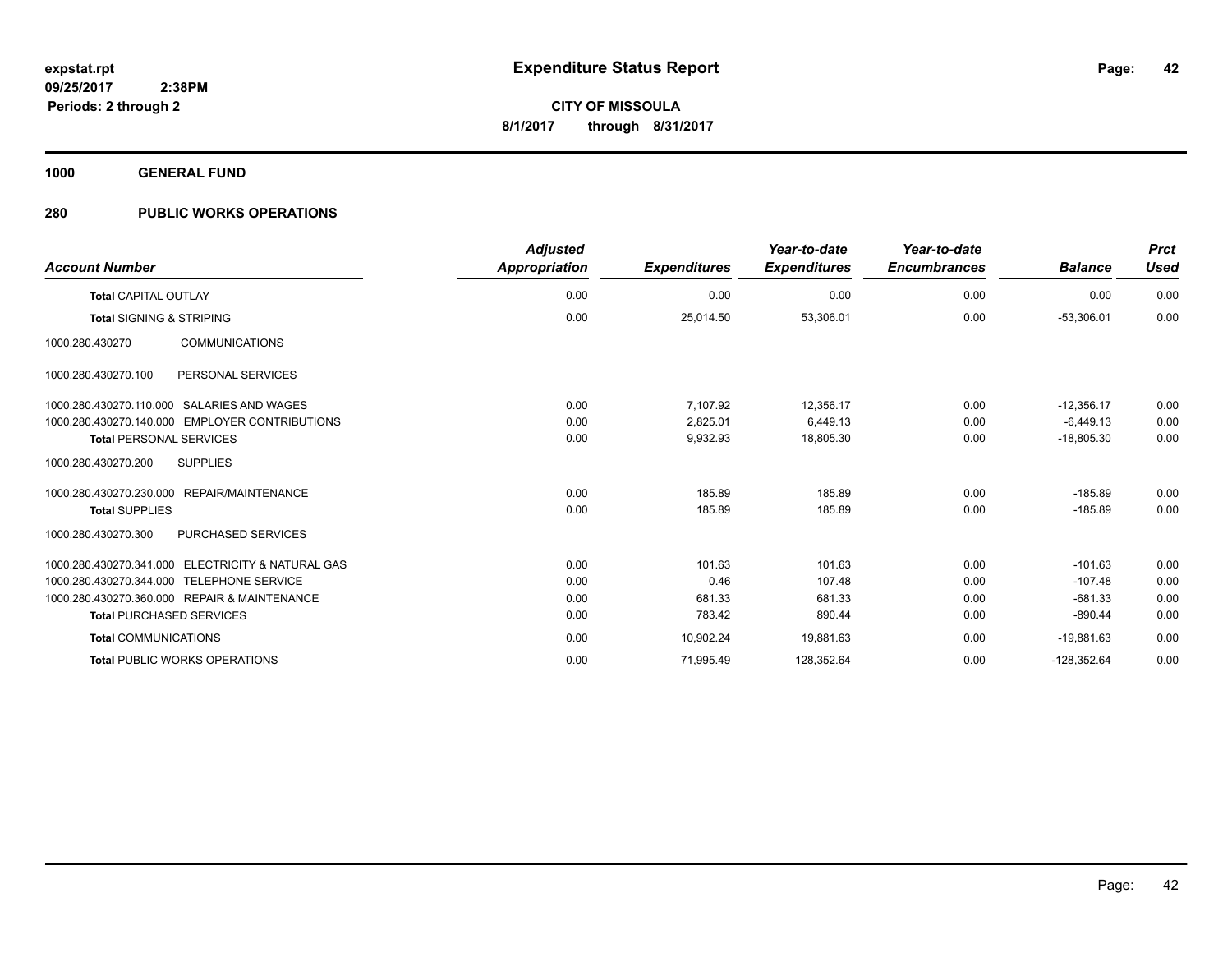**43**

**CITY OF MISSOULA 8/1/2017 through 8/31/2017**

**1000 GENERAL FUND**

| <b>Account Number</b>                   |                                                        | <b>Adjusted</b><br><b>Appropriation</b> | <b>Expenditures</b> | Year-to-date<br><b>Expenditures</b> | Year-to-date<br><b>Encumbrances</b> | <b>Balance</b> | <b>Prct</b><br><b>Used</b> |
|-----------------------------------------|--------------------------------------------------------|-----------------------------------------|---------------------|-------------------------------------|-------------------------------------|----------------|----------------------------|
| 1000.290.420110                         | <b>ADMINISTRATION</b>                                  |                                         |                     |                                     |                                     |                |                            |
| 1000.290.420110.100                     | PERSONAL SERVICES                                      |                                         |                     |                                     |                                     |                |                            |
|                                         | 1000.290.420110.110.000 SALARIES AND WAGES             | 0.00                                    | 57,291.67           | 99,123.33                           | 0.00                                | $-99, 123.33$  | 0.00                       |
| 1000.290.420110.115.000                 | SALARIES/HEALTH INSURANCE BENEFIT                      | 0.00                                    | 3,840.00            | 6,720.00                            | 0.00                                | $-6,720.00$    | 0.00                       |
| 1000.290.420110.120.000 OVERTIME        |                                                        | 0.00                                    | 759.76              | 872.63                              | 0.00                                | $-872.63$      | 0.00                       |
|                                         | 1000.290.420110.121.000 OUTSIDE HIRE OVERTIME          | 0.00                                    | 27,025.90           | 33,811.52                           | 0.00                                | $-33,811.52$   | 0.00                       |
|                                         | 1000.290.420110.123.000 CELL PHONE OVERTIME            | 0.00                                    | 0.00                | 719.93                              | 0.00                                | $-719.93$      | 0.00                       |
| 1000.290.420110.130.000 OTHER           |                                                        | 0.00                                    | 0.00                | 3.500.00                            | 0.00                                | $-3.500.00$    | 0.00                       |
| 1000.290.420110.133.000                 | EDUCATION COMPENSATION                                 | 0.00                                    | 50.00               | 87.50                               | 0.00                                | $-87.50$       | 0.00                       |
| 1000.290.420110.140.000                 | <b>EMPLOYER CONTRIBUTIONS</b>                          | 0.00                                    | 18,989.25           | 37,258.14                           | 0.00                                | $-37,258.14$   | 0.00                       |
|                                         | 1000.290.420110.141.000 STATE RETIREMENT CONTRIBUTIONS | 0.00                                    | 79.57               | 79.57                               | 0.00                                | $-79.57$       | 0.00                       |
| <b>Total PERSONAL SERVICES</b>          |                                                        | 0.00                                    | 108,036.15          | 182,172.62                          | 0.00                                | $-182, 172.62$ | 0.00                       |
| 1000.290.420110.200                     | <b>SUPPLIES</b>                                        |                                         |                     |                                     |                                     |                |                            |
| 1000.290.420110.210.000 OFFICE SUPPLIES |                                                        | 0.00                                    | 129.07              | 71.14                               | 0.00                                | $-71.14$       | 0.00                       |
| 1000.290.420110.220.000                 | <b>OPERATING SUPPLIES</b>                              | 0.00                                    | 2,264.21            | 2,264.21                            | 0.00                                | $-2.264.21$    | 0.00                       |
| 1000.290.420110.230.000                 | <b>REPAIR/MAINTENANCE</b>                              | 0.00                                    | 15.68               | 15.68                               | 0.00                                | $-15.68$       | 0.00                       |
| <b>Total SUPPLIES</b>                   |                                                        | 0.00                                    | 2.408.96            | 2,351.03                            | 0.00                                | $-2,351.03$    | 0.00                       |
| 1000.290.420110.300                     | PURCHASED SERVICES                                     |                                         |                     |                                     |                                     |                |                            |
| 1000.290.420110.310.000 COMMUNICATIONS  |                                                        | 0.00                                    | 383.04              | 383.04                              | 0.00                                | $-383.04$      | 0.00                       |
| 1000.290.420110.330.000                 | PUBLICITY, SUBSCRIPTIONS & DUES                        | 0.00                                    | 505.39              | 7,468.39                            | 0.00                                | $-7,468.39$    | 0.00                       |
| 1000.290.420110.344.000                 | <b>TELEPHONE SERVICE</b>                               | 0.00                                    | 3,930.71            | 3,930.71                            | 0.00                                | $-3,930.71$    | 0.00                       |
| 1000.290.420110.350.000                 | PROFESSIONAL SERVICES                                  | 0.00                                    | 196.50              | 918.00                              | 0.00                                | $-918.00$      | 0.00                       |
| 1000.290.420110.360.000                 | <b>REPAIR &amp; MAINTENANCE</b>                        | 0.00                                    | 6,049.90            | 12,637.90                           | 0.00                                | $-12,637.90$   | 0.00                       |
|                                         | 1000.290.420110.392.000 DONATIONS AND SALES            | 0.00                                    | 269.75              | 697.25                              | 0.00                                | $-697.25$      | 0.00                       |
| <b>Total PURCHASED SERVICES</b>         |                                                        | 0.00                                    | 11,335.29           | 26,035.29                           | 0.00                                | $-26,035.29$   | 0.00                       |
| 1000.290.420110.500                     | <b>FIXED CHARGES</b>                                   |                                         |                     |                                     |                                     |                |                            |
| 1000.290.420110.500.000 FIXED CHARGES   |                                                        | 0.00                                    | 5,904.97            | 17,714.91                           | 0.00                                | $-17,714.91$   | 0.00                       |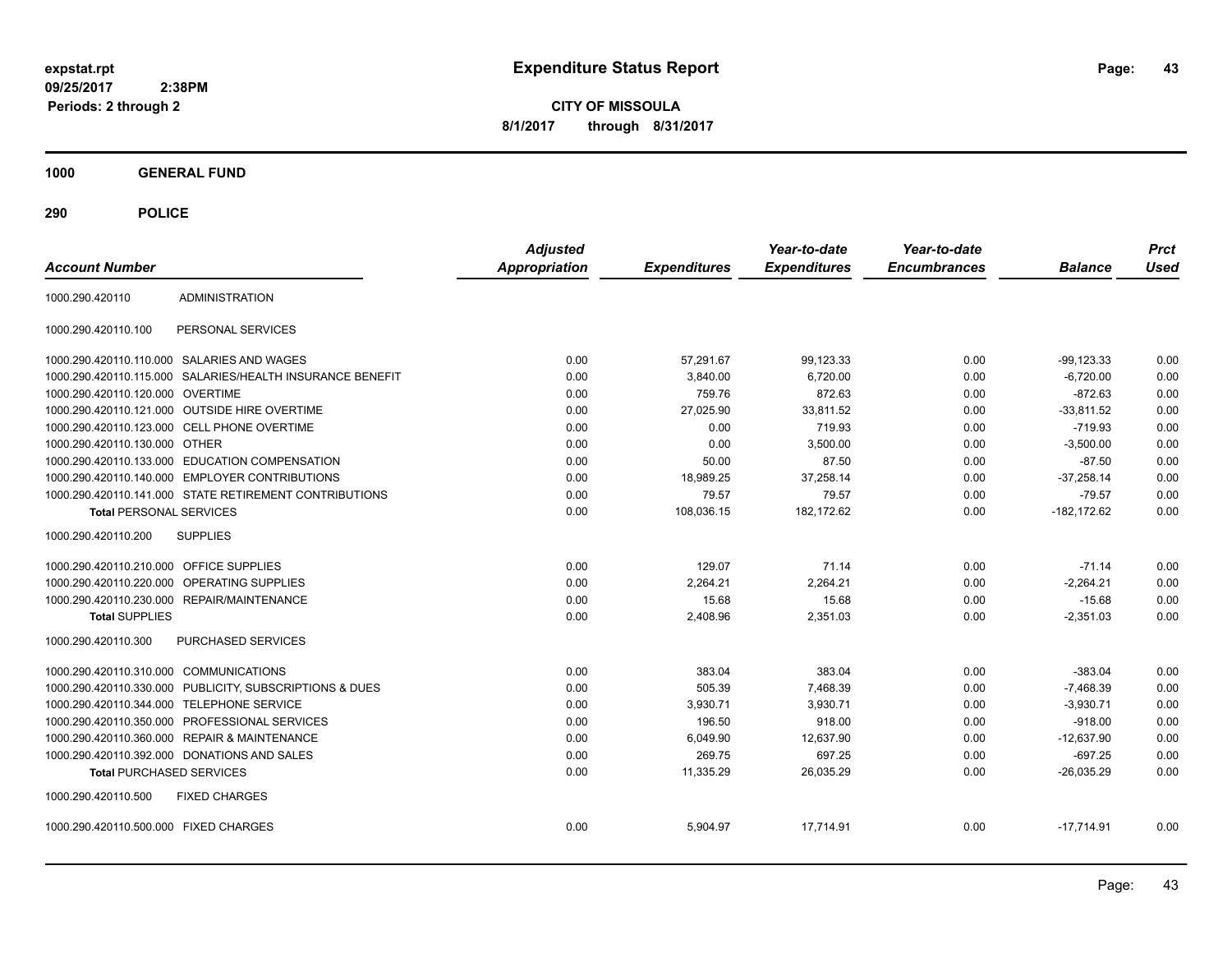**CITY OF MISSOULA 8/1/2017 through 8/31/2017**

**1000 GENERAL FUND**

| <b>Account Number</b>                                      |                                                           | <b>Adjusted</b><br><b>Appropriation</b> | <b>Expenditures</b>  | Year-to-date<br><b>Expenditures</b> | Year-to-date<br><b>Encumbrances</b> | <b>Balance</b>             | <b>Prct</b><br><b>Used</b> |
|------------------------------------------------------------|-----------------------------------------------------------|-----------------------------------------|----------------------|-------------------------------------|-------------------------------------|----------------------------|----------------------------|
| <b>Total FIXED CHARGES</b>                                 |                                                           | 0.00                                    | 5,904.97             | 17,714.91                           | 0.00                                | $-17,714.91$               | 0.00                       |
| 1000.290.420110.700                                        | <b>GRANTS &amp; CONTRIBUTIONS</b>                         |                                         |                      |                                     |                                     |                            |                            |
|                                                            | <b>Total GRANTS &amp; CONTRIBUTIONS</b>                   | 0.00                                    | 0.00                 | 0.00                                | 0.00                                | 0.00                       | 0.00                       |
| 1000.290.420110.800                                        | OTHER OBJECTS                                             |                                         |                      |                                     |                                     |                            |                            |
| <b>Total OTHER OBJECTS</b>                                 |                                                           | 0.00                                    | 0.00                 | 0.00                                | 0.00                                | 0.00                       | 0.00                       |
| 1000.290.420110.900                                        | <b>CAPITAL OUTLAY</b>                                     |                                         |                      |                                     |                                     |                            |                            |
|                                                            | 1000.290.420110.940.000 MACHINERY & EQUIPMENT             | 0.00                                    | 194.52               | 194.52                              | 0.00                                | $-194.52$                  | 0.00                       |
| <b>Total CAPITAL OUTLAY</b><br><b>Total ADMINISTRATION</b> |                                                           | 0.00<br>0.00                            | 194.52<br>127,879.89 | 194.52<br>228,468.37                | 0.00<br>0.00                        | $-194.52$<br>$-228,468.37$ | 0.00<br>0.00               |
| 1000.290.420130                                            | PERSONNEL TRAINING                                        |                                         |                      |                                     |                                     |                            |                            |
| 1000.290.420130.100                                        | PERSONAL SERVICES                                         |                                         |                      |                                     |                                     |                            |                            |
|                                                            | 1000.290.420130.110.000 SALARIES AND WAGES                | 0.00                                    | 5,543.33             | 9,665.21                            | 0.00                                | $-9,665.21$                | 0.00                       |
|                                                            | 1000.290.420130.115.000 SALARIES/HEALTH INSURANCE BENEFIT | 0.00                                    | 768.00               | 1.344.00                            | 0.00                                | $-1,344.00$                | 0.00                       |
| 1000.290.420130.130.000 OTHER                              |                                                           | 0.00                                    | 0.00                 | 700.00                              | 0.00                                | $-700.00$                  | 0.00                       |
|                                                            | 1000.290.420130.133.000 EDUCATION COMPENSATION            | 0.00                                    | 20.00                | 35.00                               | 0.00                                | $-35.00$                   | 0.00                       |
|                                                            | 1000.290.420130.140.000 EMPLOYER CONTRIBUTIONS            | 0.00                                    | 1,387.57             | 2,548.16                            | 0.00                                | $-2,548.16$                | 0.00                       |
| <b>Total PERSONAL SERVICES</b>                             |                                                           | 0.00                                    | 7,718.90             | 14,292.37                           | 0.00                                | $-14,292.37$               | 0.00                       |
| 1000.290.420130.200                                        | <b>SUPPLIES</b>                                           |                                         |                      |                                     |                                     |                            |                            |
|                                                            | 1000.290.420130.220.000 OPERATING SUPPLIES                | 0.00                                    | 29.95                | 91.95                               | 0.00                                | $-91.95$                   | 0.00                       |
| <b>Total SUPPLIES</b>                                      |                                                           | 0.00                                    | 29.95                | 91.95                               | 0.00                                | $-91.95$                   | 0.00                       |
| 1000.290.420130.300                                        | PURCHASED SERVICES                                        |                                         |                      |                                     |                                     |                            |                            |
| 1000.290.420130.370.000 TRAVEL                             |                                                           | 0.00                                    | 4,919.53             | 6,116.93                            | 0.00                                | $-6, 116.93$               | 0.00                       |
| 1000.290.420130.380.000 TRAINING                           |                                                           | 0.00                                    | 2,976.00             | 3,375.00                            | 0.00                                | $-3,375.00$                | 0.00                       |
|                                                            | 1000.290.420130.390.031 MISC TRAINING/TRAVEL EXPENSES     | 0.00                                    | 10,719.00            | 11,746.60                           | 0.00                                | $-11,746.60$               | 0.00                       |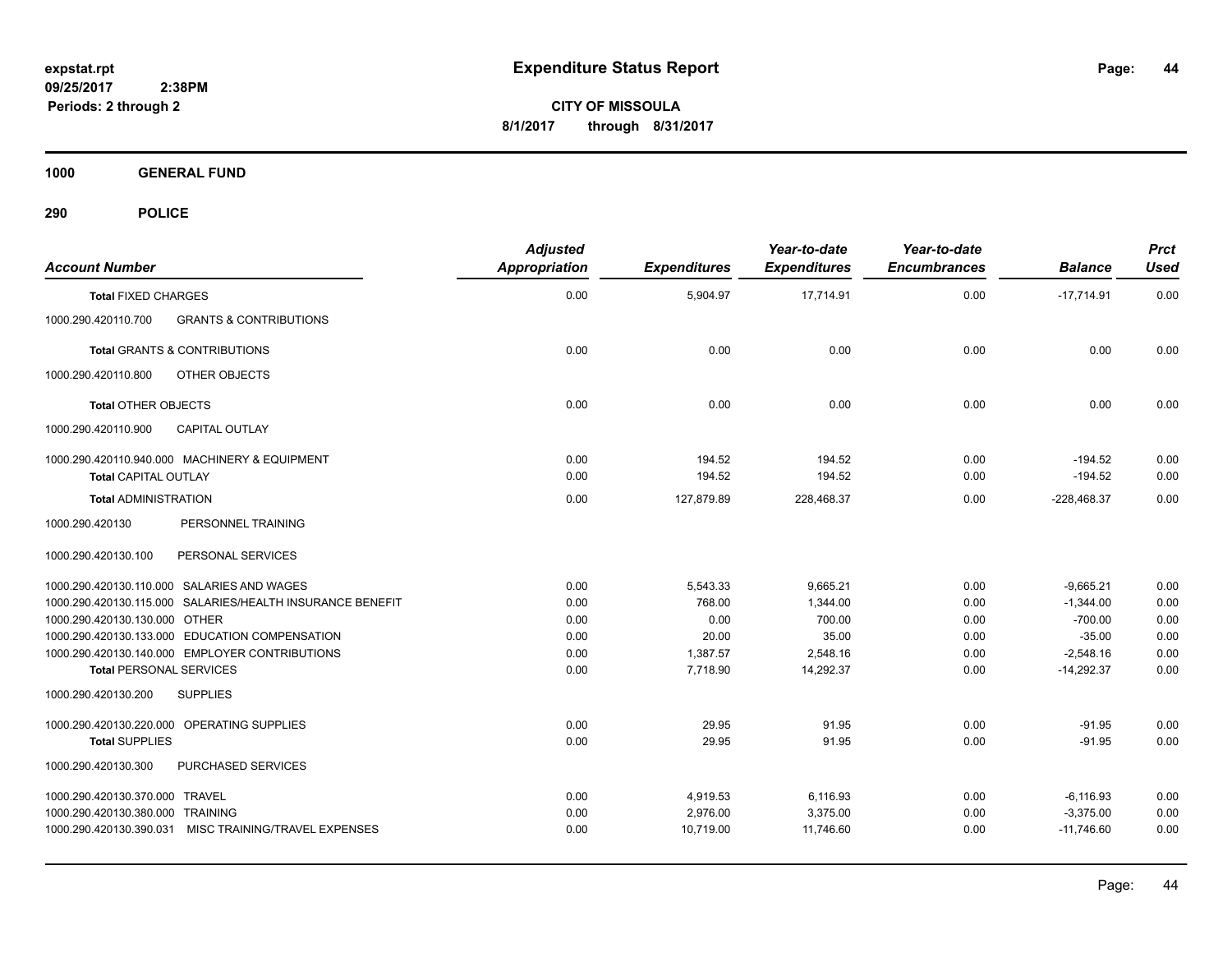**CITY OF MISSOULA 8/1/2017 through 8/31/2017**

**1000 GENERAL FUND**

| <b>Account Number</b>                                     | <b>Adjusted</b><br><b>Appropriation</b> | <b>Expenditures</b> | Year-to-date<br><b>Expenditures</b> | Year-to-date<br><b>Encumbrances</b> | <b>Balance</b> | <b>Prct</b><br><b>Used</b> |
|-----------------------------------------------------------|-----------------------------------------|---------------------|-------------------------------------|-------------------------------------|----------------|----------------------------|
| <b>Total PURCHASED SERVICES</b>                           | 0.00                                    | 18,614.53           | 21,238.53                           | 0.00                                | $-21,238.53$   | 0.00                       |
| <b>Total PERSONNEL TRAINING</b>                           | 0.00                                    | 26,363.38           | 35.622.85                           | 0.00                                | $-35.622.85$   | 0.00                       |
| CRIMINAL INVESTIGATION<br>1000.290.420141                 |                                         |                     |                                     |                                     |                |                            |
| PERSONAL SERVICES<br>1000.290.420141.100                  |                                         |                     |                                     |                                     |                |                            |
| 1000.290.420141.110.000 SALARIES AND WAGES                | 0.00                                    | 93,869.45           | 162,844.14                          | 0.00                                | $-162,844.14$  | 0.00                       |
| 1000.290.420141.115.000 SALARIES/HEALTH INSURANCE BENEFIT | 0.00                                    | 11,520.00           | 20,160.00                           | 0.00                                | $-20,160.00$   | 0.00                       |
| 1000.290.420141.120.000 OVERTIME                          | 0.00                                    | 16,241.14           | 18,997.37                           | 0.00                                | $-18,997.37$   | 0.00                       |
| 1000.290.420141.130.000 OTHER                             | 0.00                                    | 0.00                | 10,500.00                           | 0.00                                | $-10,500.00$   | 0.00                       |
| 1000.290.420141.133.000 EDUCATION COMPENSATION            | 0.00                                    | 260.00              | 455.00                              | 0.00                                | $-455.00$      | 0.00                       |
| 1000.290.420141.140.000 EMPLOYER CONTRIBUTIONS            | 0.00                                    | 24,883.87           | 46,486.74                           | 0.00                                | $-46,486.74$   | 0.00                       |
| <b>Total PERSONAL SERVICES</b>                            | 0.00                                    | 146,774.46          | 259,443.25                          | 0.00                                | $-259,443.25$  | 0.00                       |
| 1000.290.420141.200<br><b>SUPPLIES</b>                    |                                         |                     |                                     |                                     |                |                            |
| 1000.290.420141.210.000 OFFICE SUPPLIES                   | 0.00                                    | 446.92              | 446.92                              | 0.00                                | $-446.92$      | 0.00                       |
| 1000.290.420141.230.000 REPAIR/MAINTENANCE                | 0.00                                    | 462.01              | 462.01                              | 0.00                                | $-462.01$      | 0.00                       |
| <b>Total SUPPLIES</b>                                     | 0.00                                    | 908.93              | 908.93                              | 0.00                                | $-908.93$      | 0.00                       |
| PURCHASED SERVICES<br>1000.290.420141.300                 |                                         |                     |                                     |                                     |                |                            |
| 1000.290.420141.350.000 PROFESSIONAL SERVICES             | 0.00                                    | 538.83              | 613.83                              | 0.00                                | $-613.83$      | 0.00                       |
| <b>Total PURCHASED SERVICES</b>                           | 0.00                                    | 538.83              | 613.83                              | 0.00                                | $-613.83$      | 0.00                       |
| 1000.290.420141.900<br><b>CAPITAL OUTLAY</b>              |                                         |                     |                                     |                                     |                |                            |
| <b>Total CAPITAL OUTLAY</b>                               | 0.00                                    | 0.00                | 0.00                                | 0.00                                | 0.00           | 0.00                       |
| Total CRIMINAL INVESTIGATION                              | 0.00                                    | 148,222.22          | 260,966.01                          | 0.00                                | $-260.966.01$  | 0.00                       |
| 1000.290.420142<br><b>NARCOTICS</b>                       |                                         |                     |                                     |                                     |                |                            |
| 1000.290.420142.100<br>PERSONAL SERVICES                  |                                         |                     |                                     |                                     |                |                            |
| 1000.290.420142.110.000 SALARIES AND WAGES                | 0.00                                    | 23,084.06           | 40,265.72                           | 0.00                                | $-40,265.72$   | 0.00                       |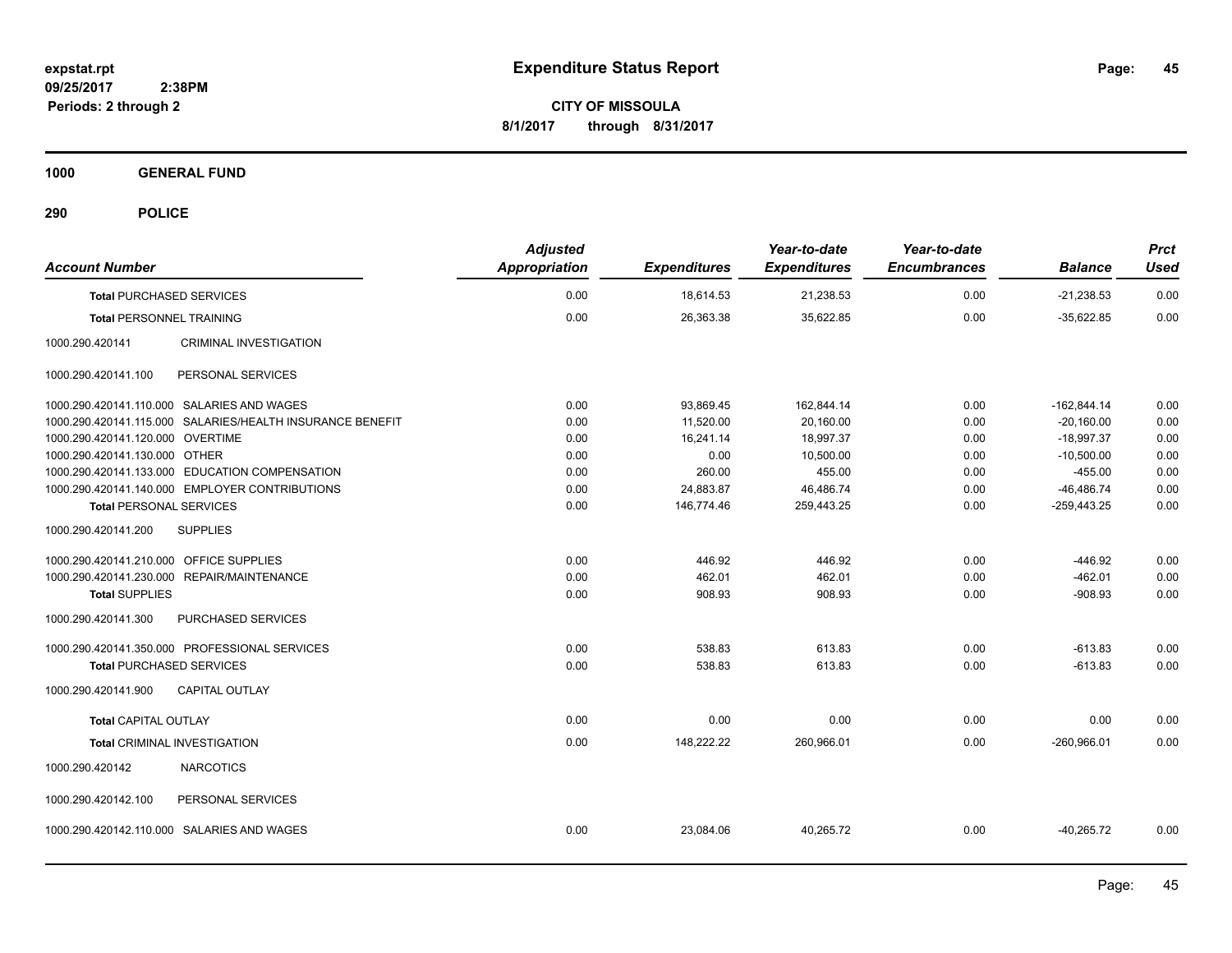**CITY OF MISSOULA 8/1/2017 through 8/31/2017**

**1000 GENERAL FUND**

| <b>Account Number</b>                                      | <b>Adjusted</b><br>Appropriation | <b>Expenditures</b> | Year-to-date<br><b>Expenditures</b> | Year-to-date<br><b>Encumbrances</b> | <b>Balance</b> | <b>Prct</b><br><b>Used</b> |
|------------------------------------------------------------|----------------------------------|---------------------|-------------------------------------|-------------------------------------|----------------|----------------------------|
| 1000.290.420142.115.000 SALARIES/HEALTH INSURANCE BENEFIT  | 0.00                             | 3,072.00            | 5,376.00                            | 0.00                                | $-5,376.00$    | 0.00                       |
| 1000.290.420142.120.000 OVERTIME                           | 0.00                             | 2,603.95            | 2,630.40                            | 0.00                                | $-2,630.40$    | 0.00                       |
| 1000.290.420142.130.000 OTHER                              | 0.00                             | 0.00                | 2,800.00                            | 0.00                                | $-2,800.00$    | 0.00                       |
| 1000.290.420142.140.000 EMPLOYER CONTRIBUTIONS             | 0.00                             | 5,785.42            | 10,213.67                           | 0.00                                | $-10,213.67$   | 0.00                       |
| <b>Total PERSONAL SERVICES</b>                             | 0.00                             | 34,545.43           | 61,285.79                           | 0.00                                | $-61,285.79$   | 0.00                       |
| 1000.290.420142.200<br><b>SUPPLIES</b>                     |                                  |                     |                                     |                                     |                |                            |
| 1000.290.420142.220.000 OPERATING SUPPLIES                 | 0.00                             | 1,220.40            | 1,220.40                            | 0.00                                | $-1,220.40$    | 0.00                       |
| <b>Total SUPPLIES</b>                                      | 0.00                             | 1,220.40            | 1,220.40                            | 0.00                                | $-1,220.40$    | 0.00                       |
| 1000.290.420142.300<br>PURCHASED SERVICES                  |                                  |                     |                                     |                                     |                |                            |
| <b>Total PURCHASED SERVICES</b>                            | 0.00                             | 0.00                | 0.00                                | 0.00                                | 0.00           | 0.00                       |
| <b>Total NARCOTICS</b>                                     | 0.00                             | 35,765.83           | 62,506.19                           | 0.00                                | $-62,506.19$   | 0.00                       |
| 1000.290.420143<br>REIMBURSABLE SERVICES/COMPLIANCE CHECKS |                                  |                     |                                     |                                     |                |                            |
| 1000.290.420143.100<br>PERSONAL SERVICES                   |                                  |                     |                                     |                                     |                |                            |
| <b>Total PERSONAL SERVICES</b>                             | 0.00                             | 0.00                | 0.00                                | 0.00                                | 0.00           | 0.00                       |
| 1000.290.420143.300<br>PURCHASED SERVICES                  |                                  |                     |                                     |                                     |                |                            |
| Total REIMBURSABLE SERVICES/COMPLIANCE CHECKS              | 0.00                             | 0.00                | 0.00                                | 0.00                                | 0.00           | 0.00                       |
| 1000.290.420150<br>TRAFFIC POLICING-UNIFORM                |                                  |                     |                                     |                                     |                |                            |
| 1000.290.420150.100<br>PERSONAL SERVICES                   |                                  |                     |                                     |                                     |                |                            |
| 1000.290.420150.110.000 SALARIES AND WAGES                 | 0.00                             | 327,495.14          | 571,987.80                          | 0.00                                | $-571,987.80$  | 0.00                       |
| 1000.290.420150.115.000 SALARIES/HEALTH INSURANCE BENEFIT  | 0.00                             | 47,616.00           | 83,328.00                           | 0.00                                | $-83,328.00$   | 0.00                       |
| 1000.290.420150.120.000 OVERTIME                           | 0.00                             | 19,948.87           | 30,387.91                           | 0.00                                | $-30,387.91$   | 0.00                       |
| 1000.290.420150.122.000 COURT OVERTIME                     | 0.00                             | 5,843.97            | 7,328.65                            | 0.00                                | $-7,328.65$    | 0.00                       |
| 1000.290.420150.130.000 OTHER                              | 0.00                             | 0.00                | 41,510.96                           | 0.00                                | $-41,510.96$   | 0.00                       |
| 1000.290.420150.133.000 EDUCATION COMPENSATION             | 0.00                             | 930.00              | 1.627.50                            | 0.00                                | $-1,627.50$    | 0.00                       |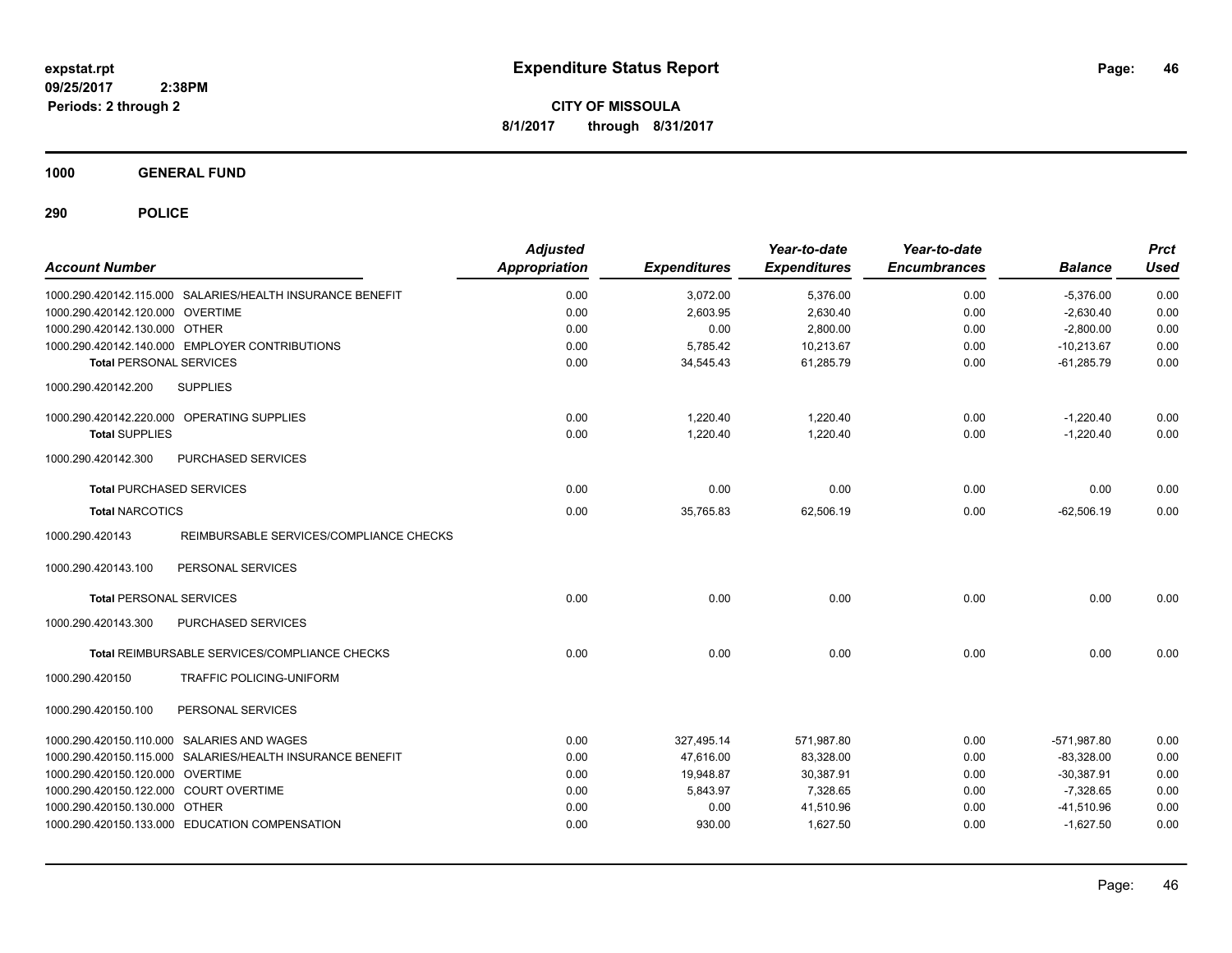**CITY OF MISSOULA 8/1/2017 through 8/31/2017**

**1000 GENERAL FUND**

| <b>Account Number</b>                                     | <b>Adjusted</b><br><b>Appropriation</b> | <b>Expenditures</b> | Year-to-date<br><b>Expenditures</b> | Year-to-date<br><b>Encumbrances</b> | <b>Balance</b> | <b>Prct</b><br><b>Used</b> |
|-----------------------------------------------------------|-----------------------------------------|---------------------|-------------------------------------|-------------------------------------|----------------|----------------------------|
| 1000.290.420150.140.000 EMPLOYER CONTRIBUTIONS            | 0.00                                    | 82,360.36           | 148,662.60                          | 0.00                                | $-148,662.60$  | 0.00                       |
| <b>Total PERSONAL SERVICES</b>                            | 0.00                                    | 484,194.34          | 884,833.42                          | 0.00                                | $-884,833.42$  | 0.00                       |
| <b>SUPPLIES</b><br>1000.290.420150.200                    |                                         |                     |                                     |                                     |                |                            |
| 1000.290.420150.210.000 OFFICE SUPPLIES                   | 0.00                                    | 48.60               | 48.60                               | 0.00                                | $-48.60$       | 0.00                       |
| 1000.290.420150.220.000 OPERATING SUPPLIES                | 0.00                                    | 217.95              | 217.95                              | 0.00                                | $-217.95$      | 0.00                       |
| 1000.290.420150.230.000 REPAIR/MAINTENANCE                | 0.00                                    | 4,755.07            | 5,168.13                            | 0.00                                | $-5,168.13$    | 0.00                       |
| <b>Total SUPPLIES</b>                                     | 0.00                                    | 5,021.62            | 5,434.68                            | 0.00                                | $-5,434.68$    | 0.00                       |
| PURCHASED SERVICES<br>1000.290.420150.300                 |                                         |                     |                                     |                                     |                |                            |
| 1000.290.420150.350.000 PROFESSIONAL SERVICES             | 0.00                                    | 97.50               | 147.50                              | 0.00                                | $-147.50$      | 0.00                       |
| 1000.290.420150.360.000 REPAIR & MAINTENANCE              | 0.00                                    | 2,660.49            | 2,660.49                            | 0.00                                | $-2,660.49$    | 0.00                       |
| <b>Total PURCHASED SERVICES</b>                           | 0.00                                    | 2,757.99            | 2,807.99                            | 0.00                                | $-2,807.99$    | 0.00                       |
| 1000.290.420150.900<br><b>CAPITAL OUTLAY</b>              |                                         |                     |                                     |                                     |                |                            |
| <b>Total CAPITAL OUTLAY</b>                               | 0.00                                    | 0.00                | 0.00                                | 0.00                                | 0.00           | 0.00                       |
| <b>Total TRAFFIC POLICING-UNIFORM</b>                     | 0.00                                    | 491,973.95          | 893,076.09                          | 0.00                                | $-893,076.09$  | 0.00                       |
| 1000.290.420151<br><b>ACCIDENT INVESTIGATION</b>          |                                         |                     |                                     |                                     |                |                            |
| 1000.290.420151.100<br>PERSONAL SERVICES                  |                                         |                     |                                     |                                     |                |                            |
| 1000.290.420151.110.000 SALARIES AND WAGES                | 0.00                                    | 38,344.37           | 66,434.24                           | 0.00                                | $-66,434.24$   | 0.00                       |
| 1000.290.420151.115.000 SALARIES/HEALTH INSURANCE BENEFIT | 0.00                                    | 3,840.00            | 6,720.00                            | 0.00                                | $-6,720.00$    | 0.00                       |
| 1000.290.420151.120.000 OVERTIME                          | 0.00                                    | 468.56              | 816.12                              | 0.00                                | $-816.12$      | 0.00                       |
| 1000.290.420151.130.000 OTHER                             | 0.00                                    | 0.00                | 3,500.00                            | 0.00                                | $-3,500.00$    | 0.00                       |
| 1000.290.420151.133.000 EDUCATION COMPENSATION            | 0.00                                    | 40.00               | 70.00                               | 0.00                                | $-70.00$       | 0.00                       |
| 1000.290.420151.140.000 EMPLOYER CONTRIBUTIONS            | 0.00                                    | 11,658.64           | 23,598.91                           | 0.00                                | $-23,598.91$   | 0.00                       |
| <b>Total PERSONAL SERVICES</b>                            | 0.00                                    | 54,351.57           | 101,139.27                          | 0.00                                | $-101, 139.27$ | 0.00                       |
| 1000.290.420151.200<br><b>SUPPLIES</b>                    |                                         |                     |                                     |                                     |                |                            |
| 1000.290.420151.220.000 OPERATING SUPPLIES                | 0.00                                    | 77.00               | 77.00                               | 0.00                                | $-77.00$       | 0.00                       |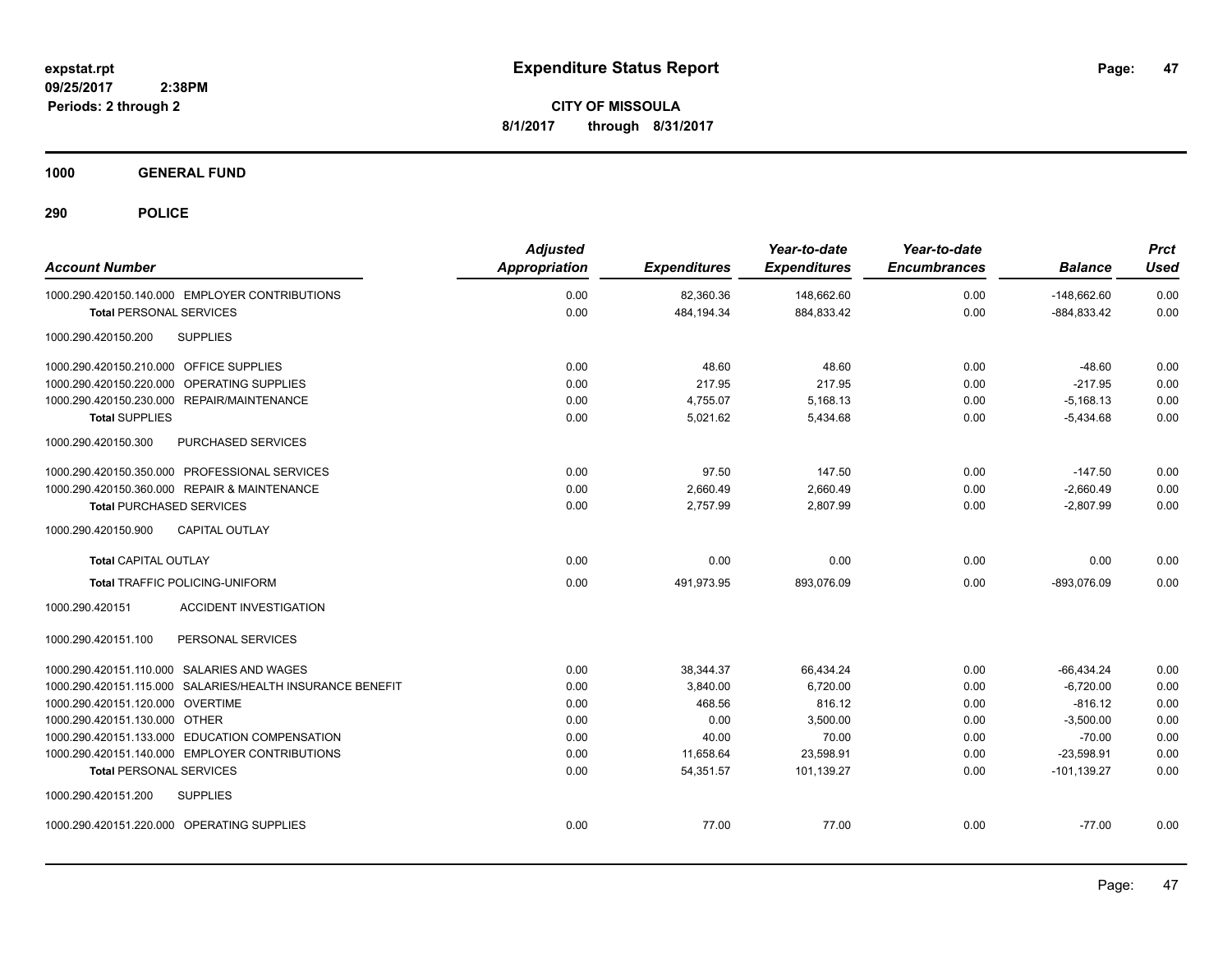**CITY OF MISSOULA 8/1/2017 through 8/31/2017**

**1000 GENERAL FUND**

| <b>Account Number</b>                                     | <b>Adjusted</b><br>Appropriation | <b>Expenditures</b> | Year-to-date<br><b>Expenditures</b> | Year-to-date<br><b>Encumbrances</b> | <b>Balance</b> | <b>Prct</b><br><b>Used</b> |
|-----------------------------------------------------------|----------------------------------|---------------------|-------------------------------------|-------------------------------------|----------------|----------------------------|
| 1000.290.420151.230.000 REPAIR/MAINTENANCE                | 0.00                             | 1,289.51            | 1,289.51                            | 0.00                                | $-1,289.51$    | 0.00                       |
| <b>Total SUPPLIES</b>                                     | 0.00                             | 1,366.51            | 1,366.51                            | 0.00                                | $-1,366.51$    | 0.00                       |
| 1000.290.420151.300<br>PURCHASED SERVICES                 |                                  |                     |                                     |                                     |                |                            |
| 1000.290.420151.350.000 PROFESSIONAL SERVICES             | 0.00                             | 205.00              | 205.00                              | 0.00                                | $-205.00$      | 0.00                       |
| 1000.290.420151.360.000 REPAIR & MAINTENANCE              | 0.00                             | 147.49              | 810.19                              | 0.00                                | $-810.19$      | 0.00                       |
| <b>Total PURCHASED SERVICES</b>                           | 0.00                             | 352.49              | 1,015.19                            | 0.00                                | $-1,015.19$    | 0.00                       |
| 1000.290.420151.900<br><b>CAPITAL OUTLAY</b>              |                                  |                     |                                     |                                     |                |                            |
| <b>Total CAPITAL OUTLAY</b>                               | 0.00                             | 0.00                | 0.00                                | 0.00                                | 0.00           | 0.00                       |
| <b>Total ACCIDENT INVESTIGATION</b>                       | 0.00                             | 56,070.57           | 103,520.97                          | 0.00                                | $-103,520.97$  | 0.00                       |
| 1000.290.420152<br><b>PLANS UNIT</b>                      |                                  |                     |                                     |                                     |                |                            |
| 1000.290.420152.100<br>PERSONAL SERVICES                  |                                  |                     |                                     |                                     |                |                            |
| 1000.290.420152.110.000 SALARIES AND WAGES                | 0.00                             | 17,725.28           | 30,962.80                           | 0.00                                | $-30,962.80$   | 0.00                       |
| 1000.290.420152.115.000 SALARIES/HEALTH INSURANCE BENEFIT | 0.00                             | 2,304.00            | 4,032.00                            | 0.00                                | $-4,032.00$    | 0.00                       |
| 1000.290.420152.120.000 OVERTIME                          | 0.00                             | 135.33              | 135.33                              | 0.00                                | $-135.33$      | 0.00                       |
| 1000.290.420152.130.000 OTHER                             | 0.00                             | 0.00                | 2,100.00                            | 0.00                                | $-2,100.00$    | 0.00                       |
| 1000.290.420152.133.000 EDUCATION COMPENSATION            | 0.00                             | 20.00               | 35.00                               | 0.00                                | $-35.00$       | 0.00                       |
| 1000.290.420152.140.000 EMPLOYER CONTRIBUTIONS            | 0.00                             | 4,353.46            | 7.755.04                            | 0.00                                | $-7.755.04$    | 0.00                       |
| <b>Total PERSONAL SERVICES</b>                            | 0.00                             | 24,538.07           | 45.020.17                           | 0.00                                | $-45.020.17$   | 0.00                       |
| 1000.290.420152.200<br><b>SUPPLIES</b>                    |                                  |                     |                                     |                                     |                |                            |
| <b>Total SUPPLIES</b>                                     | 0.00                             | 0.00                | 0.00                                | 0.00                                | 0.00           | 0.00                       |
| 1000.290.420152.300<br>PURCHASED SERVICES                 |                                  |                     |                                     |                                     |                |                            |
| <b>Total PURCHASED SERVICES</b>                           | 0.00                             | 0.00                | 0.00                                | 0.00                                | 0.00           | 0.00                       |
| <b>Total PLANS UNIT</b>                                   | 0.00                             | 24,538.07           | 45,020.17                           | 0.00                                | $-45,020.17$   | 0.00                       |
| 1000.290.420153<br><b>COMMUNITY RESOURCE</b>              |                                  |                     |                                     |                                     |                |                            |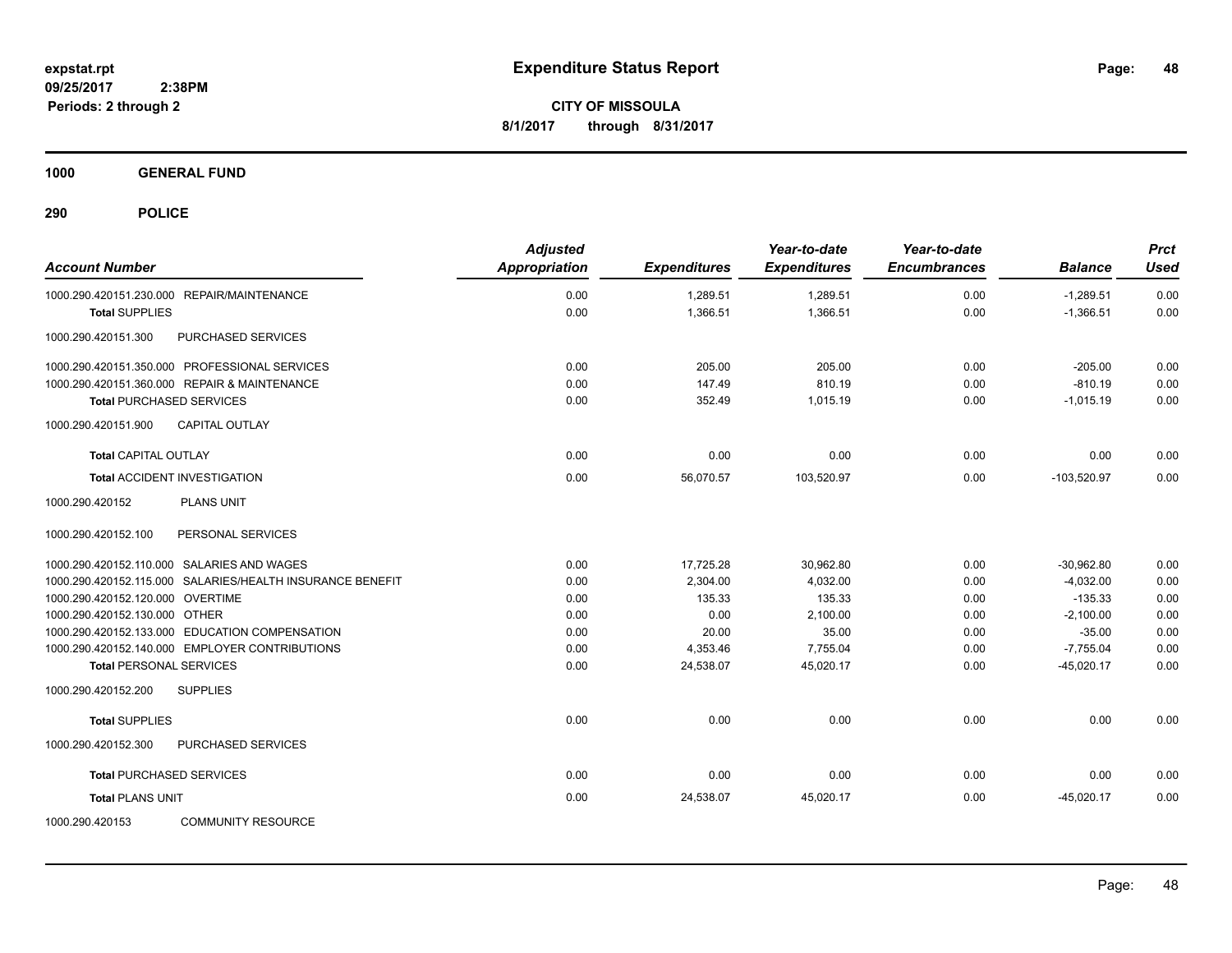**CITY OF MISSOULA 8/1/2017 through 8/31/2017**

**1000 GENERAL FUND**

| <b>Account Number</b>                                     | <b>Adjusted</b><br><b>Appropriation</b> | <b>Expenditures</b> | Year-to-date<br><b>Expenditures</b> | Year-to-date<br><b>Encumbrances</b> | <b>Balance</b> | <b>Prct</b><br><b>Used</b> |
|-----------------------------------------------------------|-----------------------------------------|---------------------|-------------------------------------|-------------------------------------|----------------|----------------------------|
| PERSONAL SERVICES<br>1000.290.420153.100                  |                                         |                     |                                     |                                     |                |                            |
| 1000.290.420153.110.000 CRO/SALARIES AND WAGES            | 0.00                                    | 46,321.40           | 80,625.50                           | 0.00                                | $-80,625.50$   | 0.00                       |
| 1000.290.420153.115.000 SALARIES/HEALTH INSURANCE BENEFIT | 0.00                                    | 5,376.00            | 9,408.00                            | 0.00                                | $-9,408.00$    | 0.00                       |
| 1000.290.420153.120.000 OVERTIME                          | 0.00                                    | 1,386.23            | 1,594.96                            | 0.00                                | $-1,594.96$    | 0.00                       |
| 1000.290.420153.130.000 OTHER                             | 0.00                                    | 0.00                | 4,900.00                            | 0.00                                | $-4,900.00$    | 0.00                       |
| 1000.290.420153.133.000 EDUCATION COMPENSATION            | 0.00                                    | 50.00               | 87.50                               | 0.00                                | $-87.50$       | 0.00                       |
| 1000.290.420153.140.000 EMPLOYER CONTRIBUTIONS            | 0.00                                    | 12,982.90           | 25,036.55                           | 0.00                                | $-25,036.55$   | 0.00                       |
| <b>Total PERSONAL SERVICES</b>                            | 0.00                                    | 66,116.53           | 121,652.51                          | 0.00                                | $-121,652.51$  | 0.00                       |
| 1000.290.420153.200<br><b>SUPPLIES</b>                    |                                         |                     |                                     |                                     |                |                            |
| 1000.290.420153.220.000 OPERATING SUPPLIES                | 0.00                                    | 40.00               | 40.00                               | 0.00                                | $-40.00$       | 0.00                       |
| <b>Total SUPPLIES</b>                                     | 0.00                                    | 40.00               | 40.00                               | 0.00                                | $-40.00$       | 0.00                       |
| 1000.290.420153.300<br>PURCHASED SERVICES                 |                                         |                     |                                     |                                     |                |                            |
| 1000.290.420153.360.000 REPAIR & MAINTENANCE              | 0.00                                    | 124.00              | 124.00                              | 0.00                                | $-124.00$      | 0.00                       |
| <b>Total PURCHASED SERVICES</b>                           | 0.00                                    | 124.00              | 124.00                              | 0.00                                | $-124.00$      | 0.00                       |
| 1000.290.420153.900<br><b>CAPITAL OUTLAY</b>              |                                         |                     |                                     |                                     |                |                            |
| <b>Total CAPITAL OUTLAY</b>                               | 0.00                                    | 0.00                | 0.00                                | 0.00                                | 0.00           | 0.00                       |
| <b>Total COMMUNITY RESOURCE</b>                           | 0.00                                    | 66.280.53           | 121,816.51                          | 0.00                                | $-121,816.51$  | 0.00                       |
| ABANDONED VEHICLE PROGRAM<br>1000.290.420154              |                                         |                     |                                     |                                     |                |                            |
| 1000.290.420154.100<br>PERSONAL SERVICES                  |                                         |                     |                                     |                                     |                |                            |
| 1000.290.420154.110.000 SALARIES AND WAGES                | 0.00                                    | 3,078.80            | 5,286.70                            | 0.00                                | $-5,286.70$    | 0.00                       |
| 1000.290.420154.140.000 EMPLOYER CONTRIBUTIONS            | 0.00                                    | 1,376.98            | 3,348.57                            | 0.00                                | $-3,348.57$    | 0.00                       |
| <b>Total PERSONAL SERVICES</b>                            | 0.00                                    | 4,455.78            | 8,635.27                            | 0.00                                | $-8,635.27$    | 0.00                       |
| 1000.290.420154.200<br><b>SUPPLIES</b>                    |                                         |                     |                                     |                                     |                |                            |
| <b>Total SUPPLIES</b>                                     | 0.00                                    | 0.00                | 0.00                                | 0.00                                | 0.00           | 0.00                       |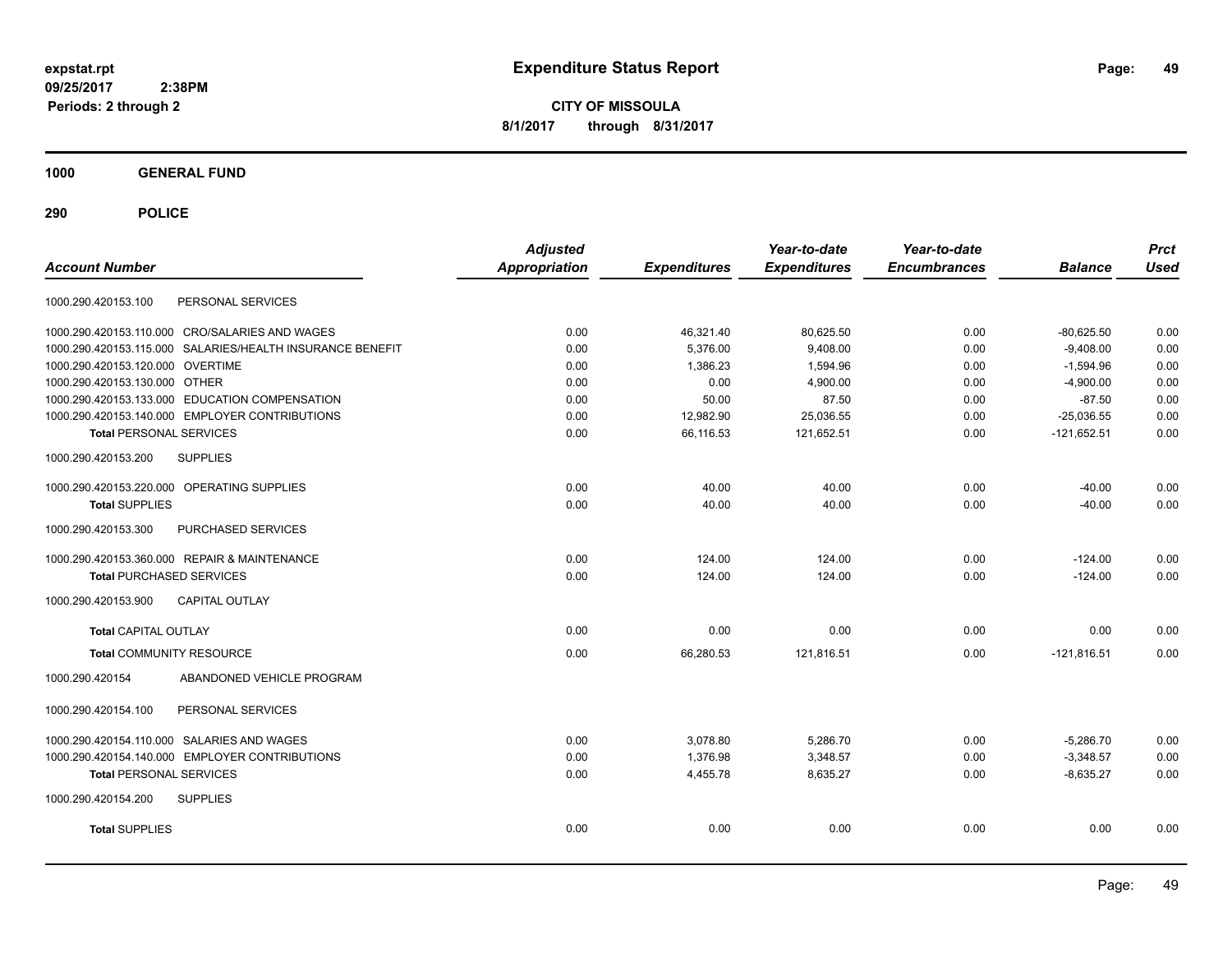**CITY OF MISSOULA 8/1/2017 through 8/31/2017**

**1000 GENERAL FUND**

| <b>Account Number</b>                          | <b>Adjusted</b><br><b>Appropriation</b> | <b>Expenditures</b> | Year-to-date<br><b>Expenditures</b> | Year-to-date<br><b>Encumbrances</b> | <b>Balance</b> | <b>Prct</b><br><b>Used</b> |
|------------------------------------------------|-----------------------------------------|---------------------|-------------------------------------|-------------------------------------|----------------|----------------------------|
| PURCHASED SERVICES<br>1000.290.420154.300      |                                         |                     |                                     |                                     |                |                            |
| 1000.290.420154.350.011 PROFESSIONAL SERVICES  | 0.00                                    | 15.00               | 15.00                               | 0.00                                | $-15.00$       | 0.00                       |
| 1000.290.420154.350.012 PROFESSIONAL SERVICES  | 0.00                                    | 500.00              | 500.00                              | 0.00                                | $-500.00$      | 0.00                       |
| <b>Total PURCHASED SERVICES</b>                | 0.00                                    | 515.00              | 515.00                              | 0.00                                | $-515.00$      | 0.00                       |
| <b>Total ABANDONED VEHICLE PROGRAM</b>         | 0.00                                    | 4,970.78            | 9,150.27                            | 0.00                                | $-9,150.27$    | 0.00                       |
| 1000.290.420160<br><b>COMMUNICATIONS</b>       |                                         |                     |                                     |                                     |                |                            |
| PERSONAL SERVICES<br>1000.290.420160.100       |                                         |                     |                                     |                                     |                |                            |
| 1000.290.420160.110.000 SALARIES AND WAGES     | 0.00                                    | 16,877.62           | 30,529.68                           | 0.00                                | $-30,529.68$   | 0.00                       |
| 1000.290.420160.120.000 OVERTIME               | 0.00                                    | 270.45              | 383.79                              | 0.00                                | $-383.79$      | 0.00                       |
| 1000.290.420160.140.000 EMPLOYER CONTRIBUTIONS | 0.00                                    | 5,985.07            | 14,352.20                           | 0.00                                | $-14,352.20$   | 0.00                       |
| <b>Total PERSONAL SERVICES</b>                 | 0.00                                    | 23,133.14           | 45,265.67                           | 0.00                                | $-45,265.67$   | 0.00                       |
| <b>SUPPLIES</b><br>1000.290.420160.200         |                                         |                     |                                     |                                     |                |                            |
| 1000.290.420160.210.000 OFFICE SUPPLIES        | 0.00                                    | 54.28               | 54.28                               | 0.00                                | $-54.28$       | 0.00                       |
| 1000.290.420160.220.000 OPERATING SUPPLIES     | 0.00                                    | 30.97               | 30.97                               | 0.00                                | $-30.97$       | 0.00                       |
| <b>Total SUPPLIES</b>                          | 0.00                                    | 85.25               | 85.25                               | 0.00                                | $-85.25$       | 0.00                       |
| PURCHASED SERVICES<br>1000.290.420160.300      |                                         |                     |                                     |                                     |                |                            |
| 1000.290.420160.310.000 COMMUNICATIONS         | 0.00                                    | 0.00                | 16,263.38                           | 0.00                                | $-16,263.38$   | 0.00                       |
| <b>Total PURCHASED SERVICES</b>                | 0.00                                    | 0.00                | 16,263.38                           | 0.00                                | $-16,263.38$   | 0.00                       |
| <b>Total COMMUNICATIONS</b>                    | 0.00                                    | 23,218.39           | 61,614.30                           | 0.00                                | $-61,614.30$   | 0.00                       |
| 1000.290.420170<br><b>RECORDS</b>              |                                         |                     |                                     |                                     |                |                            |
| 1000.290.420170.100<br>PERSONAL SERVICES       |                                         |                     |                                     |                                     |                |                            |
| 1000.290.420170.110.000 SALARIES AND WAGES     | 0.00                                    | 14,646.98           | 25,120.95                           | 0.00                                | $-25,120.95$   | 0.00                       |
| 1000.290.420170.120.000 OVERTIME               | 0.00                                    | 18.69               | 28.88                               | 0.00                                | $-28.88$       | 0.00                       |
| 1000.290.420170.140.000 EMPLOYER CONTRIBUTIONS | 0.00                                    | 6,737.15            | 16,483.46                           | 0.00                                | $-16,483.46$   | 0.00                       |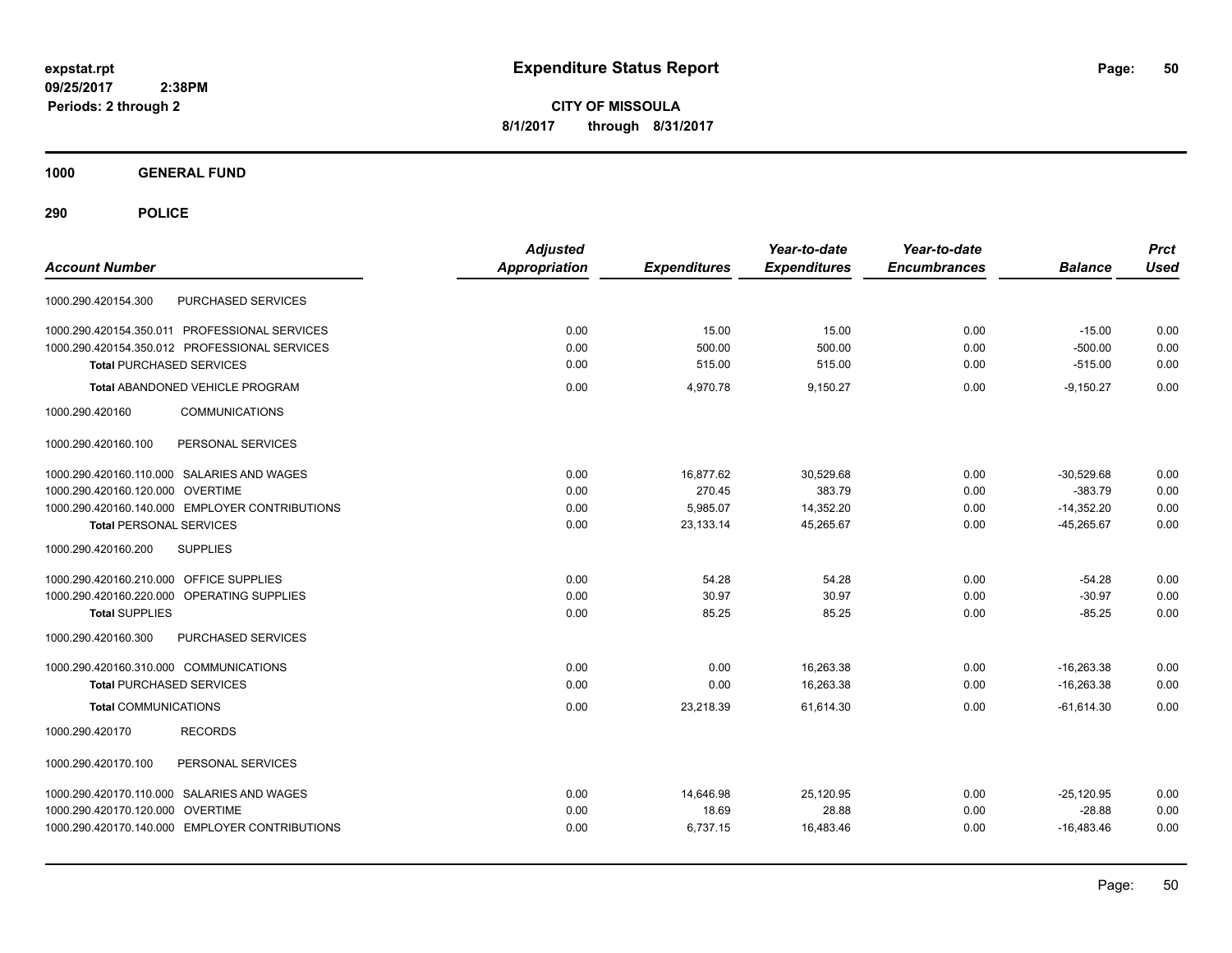**CITY OF MISSOULA 8/1/2017 through 8/31/2017**

**1000 GENERAL FUND**

| <b>Account Number</b>                                                          | <b>Adjusted</b><br><b>Appropriation</b> | <b>Expenditures</b> | Year-to-date<br><b>Expenditures</b> | Year-to-date<br><b>Encumbrances</b> | <b>Balance</b>            | <b>Prct</b><br><b>Used</b> |
|--------------------------------------------------------------------------------|-----------------------------------------|---------------------|-------------------------------------|-------------------------------------|---------------------------|----------------------------|
| <b>Total PERSONAL SERVICES</b>                                                 | 0.00                                    | 21,402.82           | 41,633.29                           | 0.00                                | $-41,633.29$              | 0.00                       |
| 1000.290.420170.200<br><b>SUPPLIES</b>                                         |                                         |                     |                                     |                                     |                           |                            |
| 1000.290.420170.210.000 OFFICE SUPPLIES<br><b>Total SUPPLIES</b>               | 0.00<br>0.00                            | 6.02<br>6.02        | 6.02<br>6.02                        | 0.00<br>0.00                        | $-6.02$<br>$-6.02$        | 0.00<br>0.00               |
| PURCHASED SERVICES<br>1000.290.420170.300                                      |                                         |                     |                                     |                                     |                           |                            |
| <b>Total PURCHASED SERVICES</b>                                                | 0.00                                    | 0.00                | 0.00                                | 0.00                                | 0.00                      | 0.00                       |
| 1000.290.420170.500<br><b>FIXED CHARGES</b>                                    |                                         |                     |                                     |                                     |                           |                            |
| <b>Total FIXED CHARGES</b>                                                     | 0.00                                    | 0.00                | 0.00                                | 0.00                                | 0.00                      | 0.00                       |
| <b>CAPITAL OUTLAY</b><br>1000.290.420170.900                                   |                                         |                     |                                     |                                     |                           |                            |
| <b>Total CAPITAL OUTLAY</b>                                                    | 0.00                                    | 0.00                | 0.00                                | 0.00                                | 0.00                      | 0.00                       |
| <b>Total RECORDS</b>                                                           | 0.00                                    | 21,408.84           | 41,639.31                           | 0.00                                | $-41,639.31$              | 0.00                       |
| <b>EVIDENCE</b><br>1000.290.420182                                             |                                         |                     |                                     |                                     |                           |                            |
| PERSONAL SERVICES<br>1000.290.420182.100                                       |                                         |                     |                                     |                                     |                           |                            |
| 1000.290.420182.110.000 SALARIES AND WAGES<br>1000.290.420182.120.000 OVERTIME | 0.00<br>0.00                            | 9,368.14<br>627.35  | 16,048.91<br>762.56                 | 0.00<br>0.00                        | $-16,048.91$<br>$-762.56$ | 0.00<br>0.00               |
| 1000.290.420182.140.000 EMPLOYER CONTRIBUTIONS                                 | 0.00                                    | 4,150.86            | 10,020.69                           | 0.00                                | $-10,020.69$              | 0.00                       |
| <b>Total PERSONAL SERVICES</b>                                                 | 0.00                                    | 14,146.35           | 26,832.16                           | 0.00                                | $-26,832.16$              | 0.00                       |
| <b>SUPPLIES</b><br>1000.290.420182.200                                         |                                         |                     |                                     |                                     |                           |                            |
| 1000.290.420182.220.000 OPERATING SUPPLIES                                     | 0.00                                    | 1,066.56            | 1,066.56                            | 0.00                                | $-1,066.56$               | 0.00                       |
| <b>Total SUPPLIES</b>                                                          | 0.00                                    | 1,066.56            | 1,066.56                            | 0.00                                | $-1,066.56$               | 0.00                       |
| 1000.290.420182.300<br>PURCHASED SERVICES                                      |                                         |                     |                                     |                                     |                           |                            |
| 1000.290.420182.350.000 PROFESSIONAL SERVICES                                  | 0.00                                    | 1,746.53            | 1,746.53                            | 0.00                                | $-1.746.53$               | 0.00                       |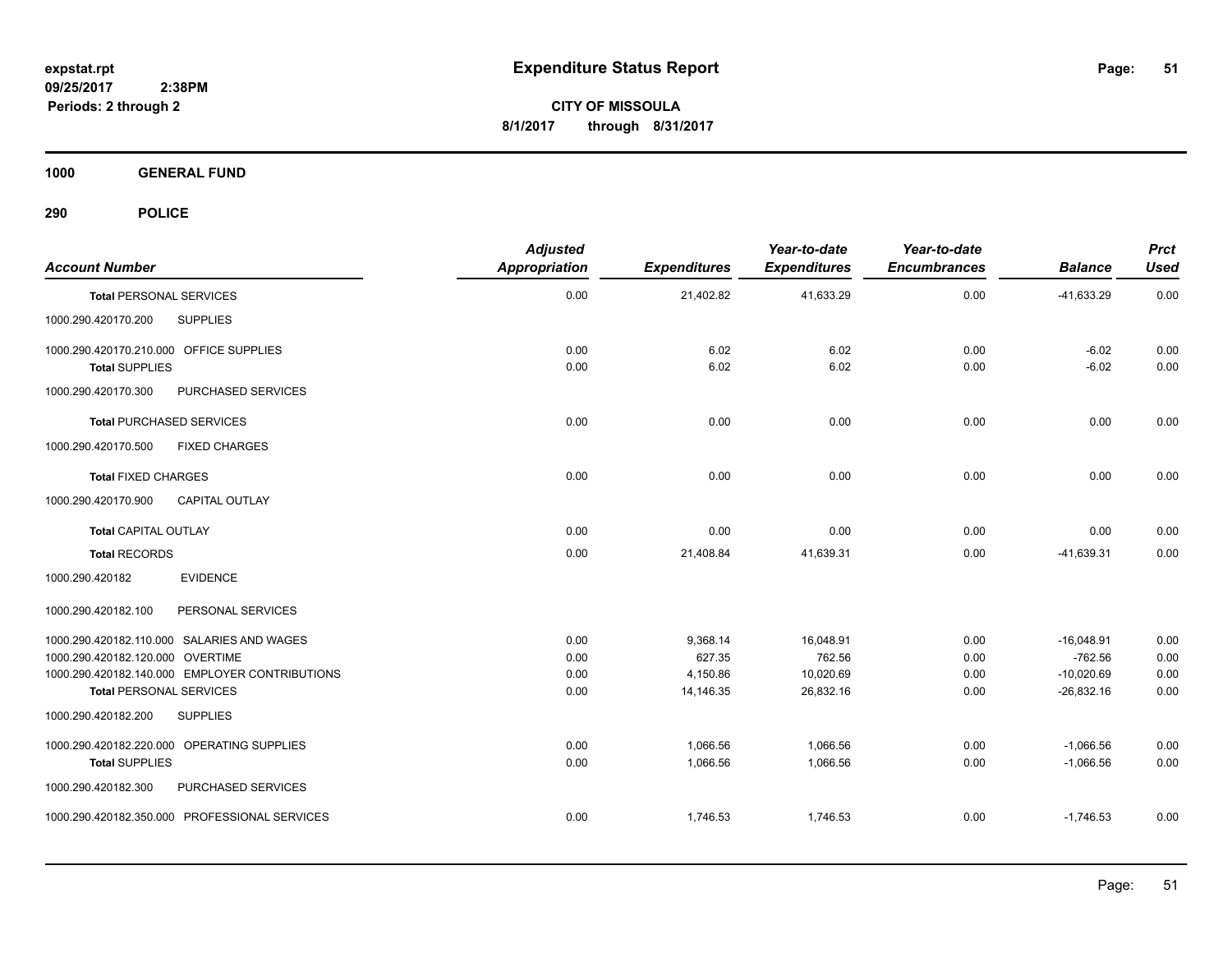**CITY OF MISSOULA 8/1/2017 through 8/31/2017**

**1000 GENERAL FUND**

| <b>Account Number</b>          |                                            | <b>Adjusted</b><br><b>Appropriation</b> | <b>Expenditures</b> | Year-to-date<br><b>Expenditures</b> | Year-to-date<br><b>Encumbrances</b> | <b>Balance</b> | <b>Prct</b><br><b>Used</b> |
|--------------------------------|--------------------------------------------|-----------------------------------------|---------------------|-------------------------------------|-------------------------------------|----------------|----------------------------|
|                                | <b>Total PURCHASED SERVICES</b>            | 0.00                                    | 1,746.53            | 1,746.53                            | 0.00                                | $-1,746.53$    | 0.00                       |
| 1000.290.420182.500            | <b>FIXED CHARGES</b>                       |                                         |                     |                                     |                                     |                |                            |
| <b>Total FIXED CHARGES</b>     |                                            | 0.00                                    | 0.00                | 0.00                                | 0.00                                | 0.00           | 0.00                       |
| <b>Total EVIDENCE</b>          |                                            | 0.00                                    | 16,959.44           | 29,645.25                           | 0.00                                | $-29,645.25$   | 0.00                       |
| 1000.290.420185                | <b>SPECIAL TEAMS</b>                       |                                         |                     |                                     |                                     |                |                            |
| 1000.290.420185.100            | PERSONAL SERVICES                          |                                         |                     |                                     |                                     |                |                            |
| <b>Total PERSONAL SERVICES</b> |                                            | 0.00                                    | 0.00                | 0.00                                | 0.00                                | 0.00           | 0.00                       |
| 1000.290.420185.200            | <b>SUPPLIES</b>                            |                                         |                     |                                     |                                     |                |                            |
| <b>Total SUPPLIES</b>          |                                            | 0.00                                    | 0.00                | 0.00                                | 0.00                                | 0.00           | 0.00                       |
| 1000.290.420185.300            | PURCHASED SERVICES                         |                                         |                     |                                     |                                     |                |                            |
| <b>Total SPECIAL TEAMS</b>     |                                            | 0.00                                    | 0.00                | 0.00                                | 0.00                                | 0.00           | 0.00                       |
| 1000.290.420199                | CONTINGENCY-NEW AWARD FUNDING              |                                         |                     |                                     |                                     |                |                            |
| 1000.290.420199.100            | PERSONAL SERVICES                          |                                         |                     |                                     |                                     |                |                            |
| <b>Total PERSONAL SERVICES</b> |                                            | 0.00                                    | 0.00                | 0.00                                | 0.00                                | 0.00           | 0.00                       |
| 1000.290.420199.200            | <b>SUPPLIES</b>                            |                                         |                     |                                     |                                     |                |                            |
| <b>Total SUPPLIES</b>          |                                            | 0.00                                    | 0.00                | 0.00                                | 0.00                                | 0.00           | 0.00                       |
| 1000.290.420199.300            | PURCHASED SERVICES                         |                                         |                     |                                     |                                     |                |                            |
|                                | <b>Total PURCHASED SERVICES</b>            | 0.00                                    | 0.00                | 0.00                                | 0.00                                | 0.00           | 0.00                       |
| 1000.290.420199.900            | CAPITAL OUTLAY                             |                                         |                     |                                     |                                     |                |                            |
|                                | <b>Total CONTINGENCY-NEW AWARD FUNDING</b> | 0.00                                    | 0.00                | 0.00                                | 0.00                                | 0.00           | 0.00                       |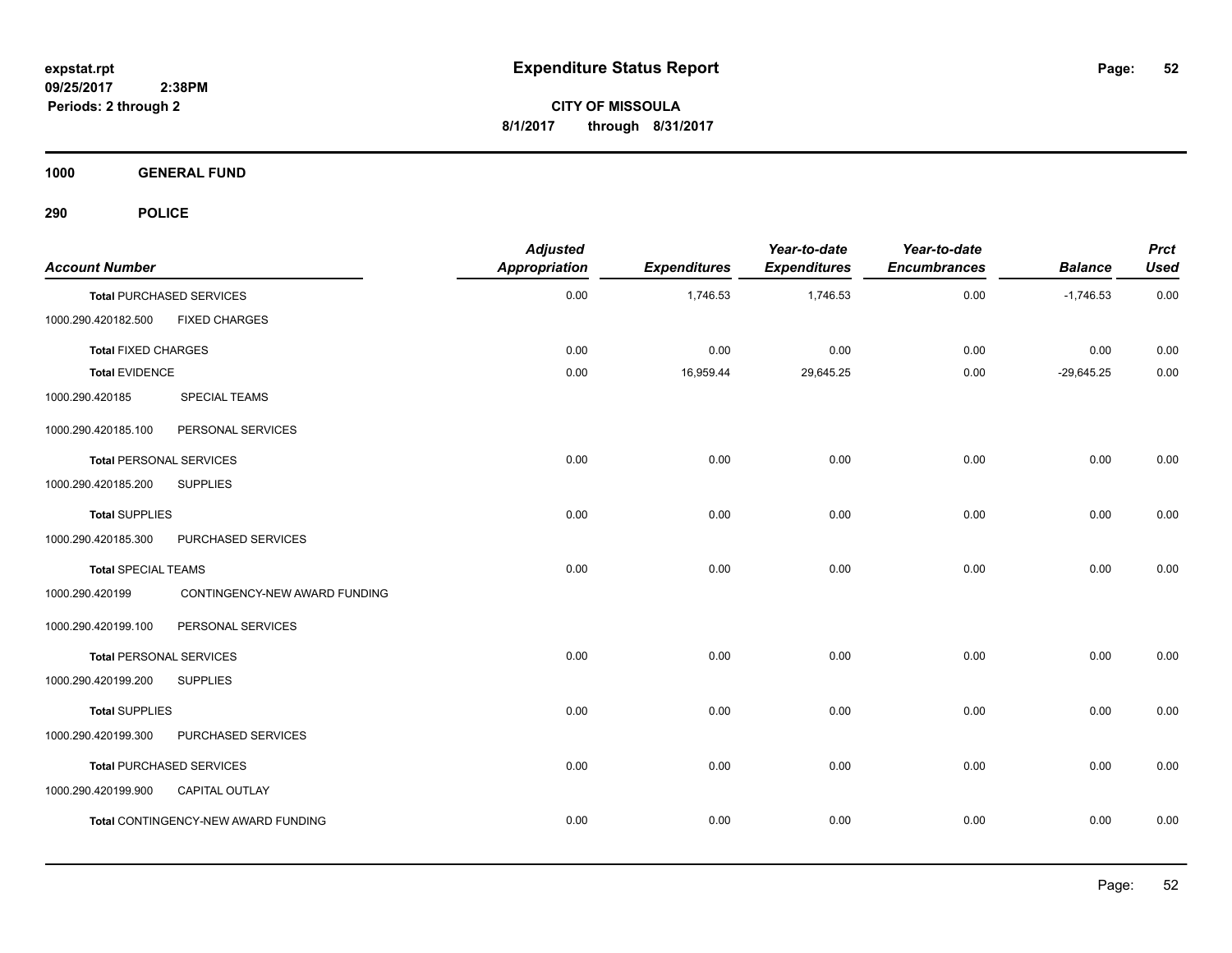**CITY OF MISSOULA 8/1/2017 through 8/31/2017**

**1000 GENERAL FUND**

| <b>Account Number</b>                |                         | <b>Adjusted</b><br><b>Appropriation</b> | <b>Expenditures</b> | Year-to-date<br><b>Expenditures</b> | Year-to-date<br><b>Encumbrances</b> | <b>Balance</b> | <b>Prct</b><br>Used |
|--------------------------------------|-------------------------|-----------------------------------------|---------------------|-------------------------------------|-------------------------------------|----------------|---------------------|
| 1000.290.420256                      | *** Title Not Found *** |                                         |                     |                                     |                                     |                |                     |
| 1000.290.420256.100                  | PERSONAL SERVICES       |                                         |                     |                                     |                                     |                |                     |
| <b>Total *** Title Not Found ***</b> |                         | 0.00                                    | 0.00                | 0.00                                | 0.00                                | 0.00           | 0.00                |
| <b>Total POLICE</b>                  |                         | 0.00                                    | 1,043,651.89        | 1,893,046.29                        | 0.00                                | -1,893,046.29  | 0.00                |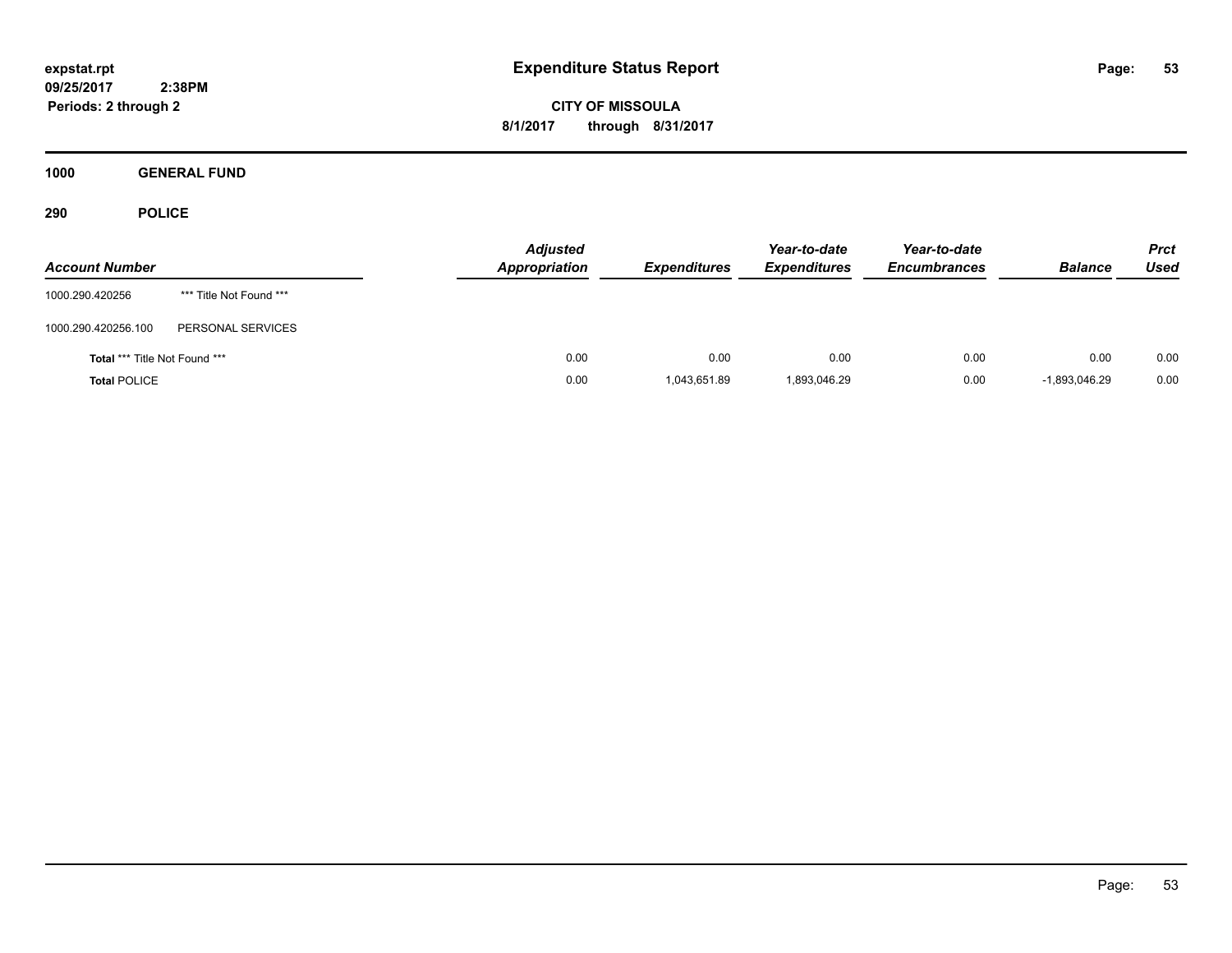**CITY OF MISSOULA 8/1/2017 through 8/31/2017**

**1000 GENERAL FUND**

**300 FIRE**

| <b>Account Number</b>                   |                                                           | <b>Adjusted</b><br><b>Appropriation</b> | <b>Expenditures</b> | Year-to-date<br><b>Expenditures</b> | Year-to-date<br><b>Encumbrances</b> | <b>Balance</b> | <b>Prct</b><br><b>Used</b> |
|-----------------------------------------|-----------------------------------------------------------|-----------------------------------------|---------------------|-------------------------------------|-------------------------------------|----------------|----------------------------|
| 1000.300.420410                         | <b>ADMINISTRATION</b>                                     |                                         |                     |                                     |                                     |                |                            |
| 1000.300.420410.100                     | PERSONAL SERVICES                                         |                                         |                     |                                     |                                     |                |                            |
|                                         | 1000.300.420410.110.000 SALARIES AND WAGES                | 0.00                                    | 37,484.60           | 64,034.97                           | 0.00                                | $-64,034.97$   | 0.00                       |
|                                         | 1000.300.420410.115.000 SALARIES/HEALTH INSURANCE BENEFIT | 0.00                                    | 2,304.00            | 4,032.00                            | 0.00                                | $-4,032.00$    | 0.00                       |
|                                         | 1000.300.420410.140.000 EMPLOYER CONTRIBUTIONS            | 0.00                                    | 10,410.33           | 20,880.34                           | 0.00                                | $-20,880.34$   | 0.00                       |
|                                         | 1000.300.420410.141.000 STATE RETIREMENT CONTRIBUTIONS    | 0.00                                    | 8.91                | 8.91                                | 0.00                                | $-8.91$        | 0.00                       |
| <b>Total PERSONAL SERVICES</b>          |                                                           | 0.00                                    | 50,207.84           | 88,956.22                           | 0.00                                | $-88,956.22$   | 0.00                       |
| 1000.300.420410.200                     | <b>SUPPLIES</b>                                           |                                         |                     |                                     |                                     |                |                            |
| 1000.300.420410.210.000 OFFICE SUPPLIES |                                                           | 0.00                                    | 404.10              | 434.48                              | 0.00                                | $-434.48$      | 0.00                       |
|                                         | 1000.300.420410.220.000 OPERATING SUPPLIES                | 0.00                                    | 168.62              | 168.62                              | 0.00                                | $-168.62$      | 0.00                       |
|                                         | 1000.300.420410.230.000 REPAIR/MAINTENANCE                | 0.00                                    | 165.23              | 165.23                              | 0.00                                | $-165.23$      | 0.00                       |
| <b>Total SUPPLIES</b>                   |                                                           | 0.00                                    | 737.95              | 768.33                              | 0.00                                | $-768.33$      | 0.00                       |
| 1000.300.420410.300                     | <b>PURCHASED SERVICES</b>                                 |                                         |                     |                                     |                                     |                |                            |
| 1000.300.420410.310.000 COMMUNICATIONS  |                                                           | 0.00                                    | 25.36               | 25.36                               | 0.00                                | $-25.36$       | 0.00                       |
|                                         | 1000.300.420410.350.000 PROFESSIONAL SERVICES             | 0.00                                    | 0.00                | 192.00                              | 0.00                                | $-192.00$      | 0.00                       |
| <b>Total PURCHASED SERVICES</b>         |                                                           | 0.00                                    | 25.36               | 217.36                              | 0.00                                | $-217.36$      | 0.00                       |
| 1000.300.420410.700                     | <b>GRANTS &amp; CONTRIBUTIONS</b>                         |                                         |                     |                                     |                                     |                |                            |
|                                         | Total GRANTS & CONTRIBUTIONS                              | 0.00                                    | 0.00                | 0.00                                | 0.00                                | 0.00           | 0.00                       |
| 1000.300.420410.800                     | OTHER OBJECTS                                             |                                         |                     |                                     |                                     |                |                            |
| <b>Total OTHER OBJECTS</b>              |                                                           | 0.00                                    | 0.00                | 0.00                                | 0.00                                | 0.00           | 0.00                       |
| <b>Total ADMINISTRATION</b>             |                                                           | 0.00                                    | 50,971.15           | 89,941.91                           | 0.00                                | $-89,941.91$   | 0.00                       |
| 1000.300.420420                         | <b>FACILITY</b>                                           |                                         |                     |                                     |                                     |                |                            |

1000.300.420420.100 PERSONAL SERVICES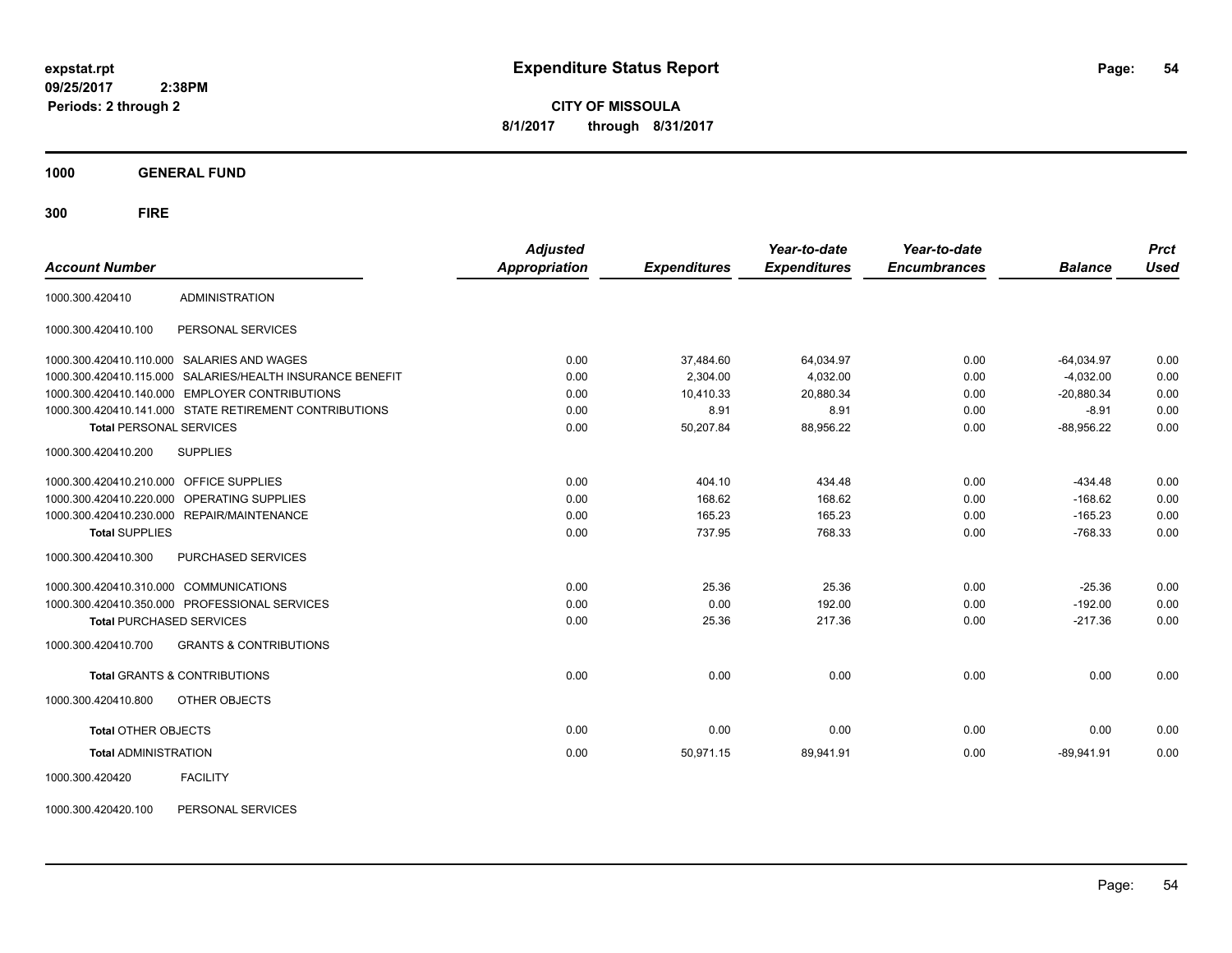**CITY OF MISSOULA 8/1/2017 through 8/31/2017**

**1000 GENERAL FUND**

| <b>Account Number</b>                                     | <b>Adjusted</b><br><b>Appropriation</b> | <b>Expenditures</b> | Year-to-date<br><b>Expenditures</b> | Year-to-date<br><b>Encumbrances</b> | <b>Balance</b> | <b>Prct</b><br><b>Used</b> |
|-----------------------------------------------------------|-----------------------------------------|---------------------|-------------------------------------|-------------------------------------|----------------|----------------------------|
| <b>Total PERSONAL SERVICES</b>                            | 0.00                                    | 0.00                | 0.00                                | 0.00                                | 0.00           | 0.00                       |
| 1000.300.420420.200<br><b>SUPPLIES</b>                    |                                         |                     |                                     |                                     |                |                            |
| 1000.300.420420.220.000 OPERATING SUPPLIES                | 0.00                                    | 25.95               | 25.95                               | 0.00                                | $-25.95$       | 0.00                       |
| 1000.300.420420.230.000 REPAIR/MAINTENANCE                | 0.00                                    | 67.91               | 141.32                              | 0.00                                | $-141.32$      | 0.00                       |
| <b>Total SUPPLIES</b>                                     | 0.00                                    | 93.86               | 167.27                              | 0.00                                | $-167.27$      | 0.00                       |
| PURCHASED SERVICES<br>1000.300.420420.300                 |                                         |                     |                                     |                                     |                |                            |
| 1000.300.420420.340.000 SEWER                             | 0.00                                    | 0.00                | 589.56                              | 0.00                                | $-589.56$      | 0.00                       |
| 1000.300.420420.341.000 ELECTRICITY & NATURAL GAS         | 0.00                                    | 5,188.04            | 5,188.04                            | 0.00                                | $-5,188.04$    | 0.00                       |
| 1000.300.420420.343.000 WATER CHARGES                     | 0.00                                    | 1,390.69            | 1,390.69                            | 0.00                                | $-1,390.69$    | 0.00                       |
| 1000.300.420420.344.000 TELEPHONE SERVICE                 | 0.00                                    | 1.431.36            | 1,431.36                            | 0.00                                | $-1.431.36$    | 0.00                       |
| 1000.300.420420.345.000 GARBAGE                           | 0.00                                    | 1,219.61            | 1,219.61                            | 0.00                                | $-1,219.61$    | 0.00                       |
| 1000.300.420420.360.000 REPAIR & MAINTENANCE              | 0.00                                    | 10,277.99           | 10,309.02                           | 0.00                                | $-10,309.02$   | 0.00                       |
| <b>Total PURCHASED SERVICES</b>                           | 0.00                                    | 19,507.69           | 20,128.28                           | 0.00                                | $-20,128.28$   | 0.00                       |
| <b>FIXED CHARGES</b><br>1000.300.420420.500               |                                         |                     |                                     |                                     |                |                            |
| <b>Total FIXED CHARGES</b>                                | 0.00                                    | 0.00                | 0.00                                | 0.00                                | 0.00           | 0.00                       |
| <b>Total FACILITY</b>                                     | 0.00                                    | 19,601.55           | 20,295.55                           | 0.00                                | $-20,295.55$   | 0.00                       |
| PERSONNEL TRAINING<br>1000.300.420430                     |                                         |                     |                                     |                                     |                |                            |
| 1000.300.420430.100<br>PERSONAL SERVICES                  |                                         |                     |                                     |                                     |                |                            |
| 1000.300.420430.110.000 SALARIES AND WAGES                | 0.00                                    | 7,193.94            | 12,832.16                           | 0.00                                | $-12,832.16$   | 0.00                       |
| 1000.300.420430.115.000 SALARIES/HEALTH INSURANCE BENEFIT | 0.00                                    | 768.00              | 1,536.00                            | 0.00                                | $-1,536.00$    | 0.00                       |
| 1000.300.420430.140.000 EMPLOYER CONTRIBUTIONS            | 0.00                                    | 1,273.91            | 2,481.23                            | 0.00                                | $-2,481.23$    | 0.00                       |
| <b>Total PERSONAL SERVICES</b>                            | 0.00                                    | 9,235.85            | 16,849.39                           | 0.00                                | $-16,849.39$   | 0.00                       |
| 1000.300.420430.200<br><b>SUPPLIES</b>                    |                                         |                     |                                     |                                     |                |                            |
| 1000.300.420430.220.000 OPERATING SUPPLIES                | 0.00                                    | 43.00               | 43.00                               | 0.00                                | $-43.00$       | 0.00                       |
| <b>Total SUPPLIES</b>                                     | 0.00                                    | 43.00               | 43.00                               | 0.00                                | $-43.00$       | 0.00                       |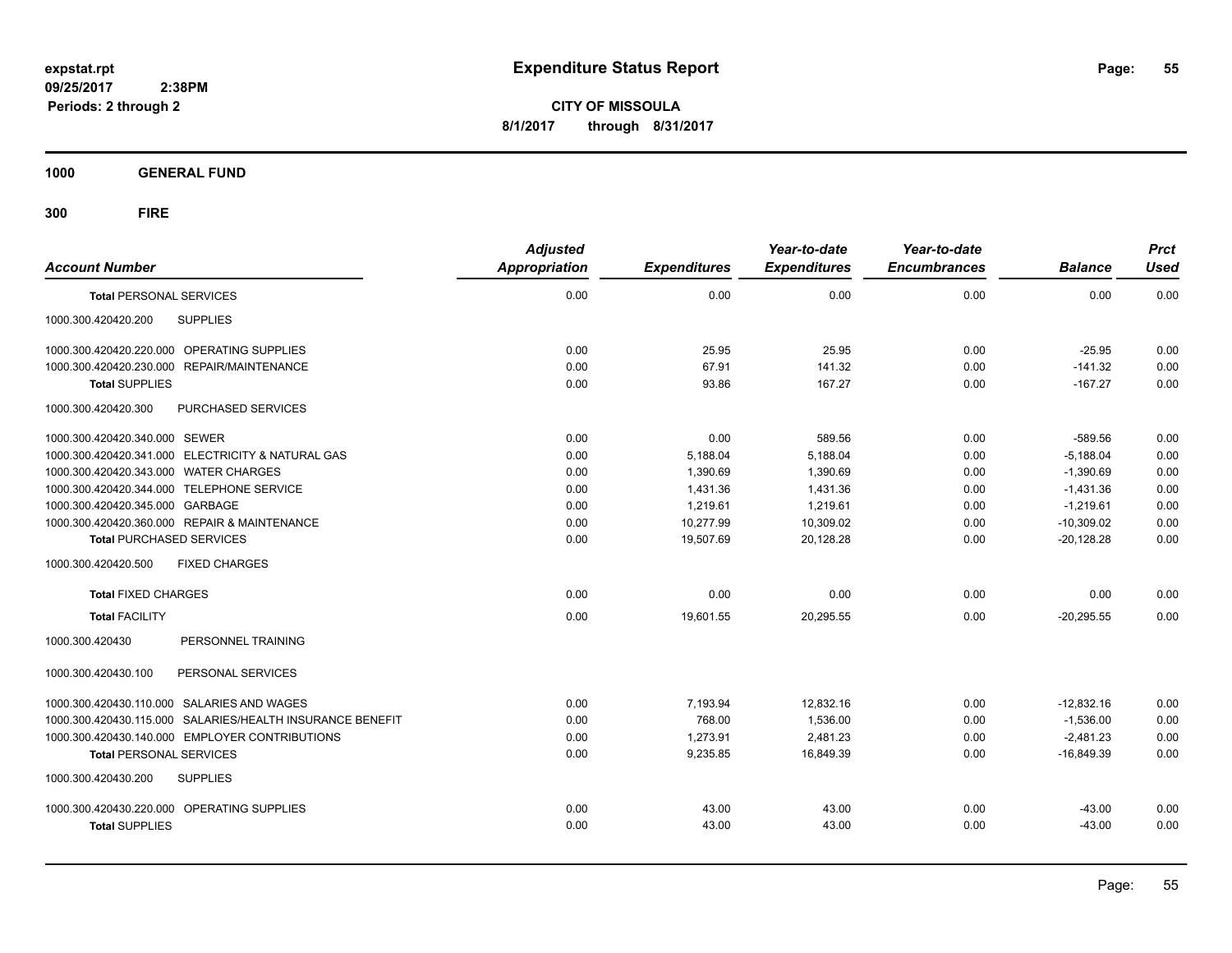**CITY OF MISSOULA 8/1/2017 through 8/31/2017**

**1000 GENERAL FUND**

| <b>Account Number</b>                                     | <b>Adjusted</b><br><b>Appropriation</b> | <b>Expenditures</b> | Year-to-date<br><b>Expenditures</b> | Year-to-date<br><b>Encumbrances</b> | <b>Balance</b> | <b>Prct</b><br><b>Used</b> |
|-----------------------------------------------------------|-----------------------------------------|---------------------|-------------------------------------|-------------------------------------|----------------|----------------------------|
| PURCHASED SERVICES<br>1000.300.420430.300                 |                                         |                     |                                     |                                     |                |                            |
| <b>Total PURCHASED SERVICES</b>                           | 0.00                                    | 0.00                | 0.00                                | 0.00                                | 0.00           | 0.00                       |
| <b>Total PERSONNEL TRAINING</b>                           | 0.00                                    | 9,278.85            | 16.892.39                           | 0.00                                | $-16.892.39$   | 0.00                       |
| 1000.300.420440<br><b>FIRE PREVENTION</b>                 |                                         |                     |                                     |                                     |                |                            |
| PERSONAL SERVICES<br>1000.300.420440.100                  |                                         |                     |                                     |                                     |                |                            |
| 1000.300.420440.110.000 SALARIES AND WAGES                | 0.00                                    | 25,646.54           | 45,756.02                           | 0.00                                | $-45,756.02$   | 0.00                       |
| 1000.300.420440.115.000 SALARIES/HEALTH INSURANCE BENEFIT | 0.00                                    | 3,072.00            | 6,144.00                            | 0.00                                | $-6,144.00$    | 0.00                       |
| 1000.300.420440.120.000 OVERTIME                          | 0.00                                    | 580.63              | 655.42                              | 0.00                                | $-655.42$      | 0.00                       |
| 1000.300.420440.140.000 EMPLOYER CONTRIBUTIONS            | 0.00                                    | 5.507.50            | 9,964.93                            | 0.00                                | $-9.964.93$    | 0.00                       |
| <b>Total PERSONAL SERVICES</b>                            | 0.00                                    | 34,806.67           | 62,520.37                           | 0.00                                | $-62.520.37$   | 0.00                       |
| <b>SUPPLIES</b><br>1000.300.420440.200                    |                                         |                     |                                     |                                     |                |                            |
| <b>Total SUPPLIES</b>                                     | 0.00                                    | 0.00                | 0.00                                | 0.00                                | 0.00           | 0.00                       |
| PURCHASED SERVICES<br>1000.300.420440.300                 |                                         |                     |                                     |                                     |                |                            |
| 1000.300.420440.330.000 PUBLICITY, SUBSCRIPTIONS & DUES   | 0.00                                    | 639.00              | 1,984.50                            | 0.00                                | $-1,984.50$    | 0.00                       |
| <b>Total PURCHASED SERVICES</b>                           | 0.00                                    | 639.00              | 1,984.50                            | 0.00                                | $-1,984.50$    | 0.00                       |
| <b>Total FIRE PREVENTION</b>                              | 0.00                                    | 35,445.67           | 64,504.87                           | 0.00                                | $-64,504.87$   | 0.00                       |
| <b>FIRE GRANTS</b><br>1000.300.420450                     |                                         |                     |                                     |                                     |                |                            |
| 1000.300.420450.300<br>PURCHASED SERVICES                 |                                         |                     |                                     |                                     |                |                            |
| <b>Total FIRE GRANTS</b>                                  | 0.00                                    | 0.00                | 0.00                                | 0.00                                | 0.00           | 0.00                       |
| <b>EMS</b><br>1000.300.420455                             |                                         |                     |                                     |                                     |                |                            |
| 1000.300.420455.100<br>PERSONAL SERVICES                  |                                         |                     |                                     |                                     |                |                            |
| 1000.300.420455.110.000 SALARIES AND WAGES                | 0.00                                    | 6,927.64            | 11,830.63                           | 0.00                                | $-11,830.63$   | 0.00                       |
|                                                           |                                         |                     |                                     |                                     |                |                            |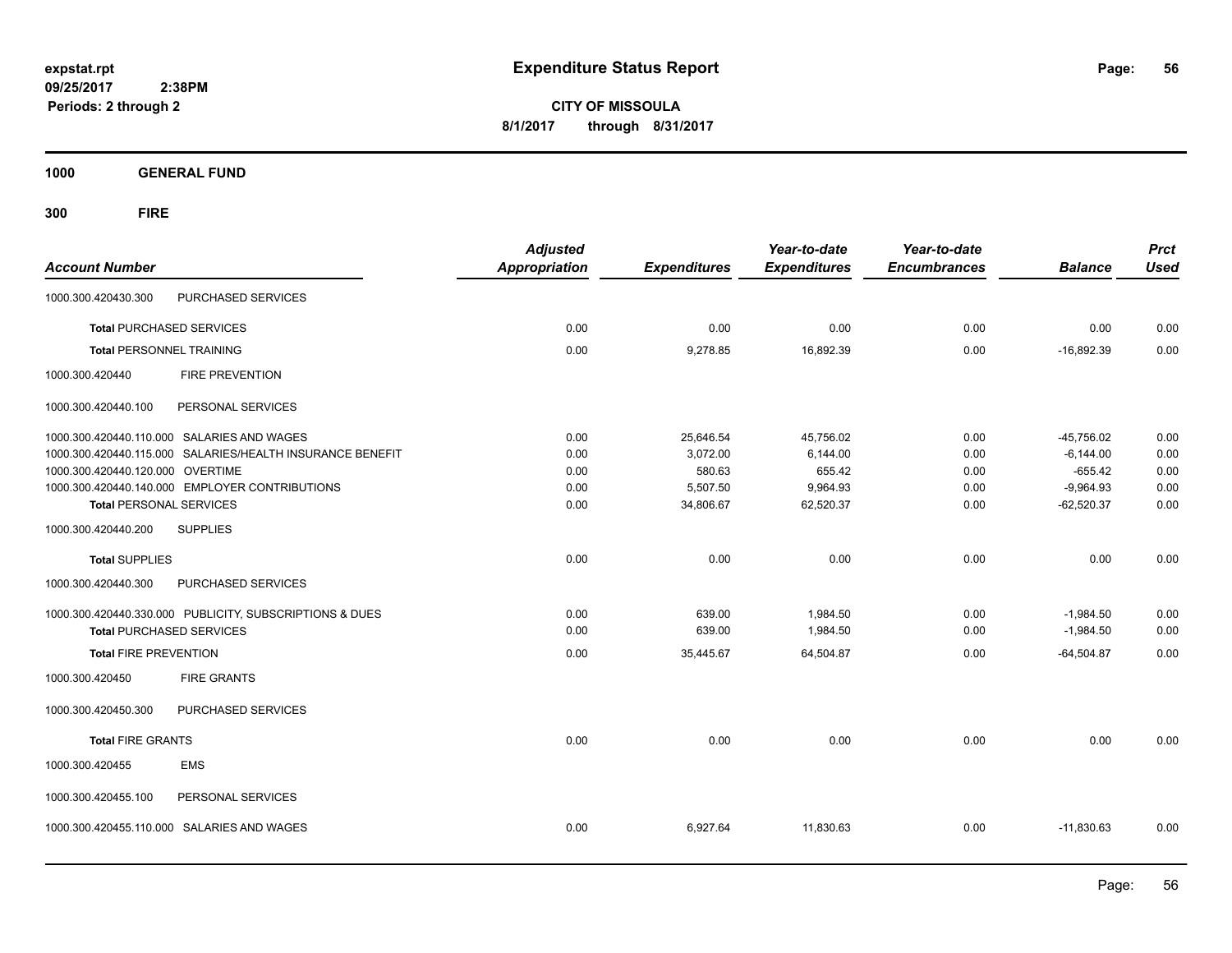**CITY OF MISSOULA 8/1/2017 through 8/31/2017**

**1000 GENERAL FUND**

| <b>Account Number</b>                                     | <b>Adjusted</b><br>Appropriation | <b>Expenditures</b> | Year-to-date<br><b>Expenditures</b> | Year-to-date<br><b>Encumbrances</b> | <b>Balance</b>  | <b>Prct</b><br><b>Used</b> |
|-----------------------------------------------------------|----------------------------------|---------------------|-------------------------------------|-------------------------------------|-----------------|----------------------------|
| 1000.300.420455.115.000 SALARIES/HEALTH INSURANCE BENEFIT | 0.00                             | 768.00              | 1,536.00                            | 0.00                                | $-1,536.00$     | 0.00                       |
| 1000.300.420455.140.000 EMPLOYER CONTRIBUTIONS            | 0.00                             | 1,112.92            | 2,386.35                            | 0.00                                | $-2,386.35$     | 0.00                       |
| <b>Total PERSONAL SERVICES</b>                            | 0.00                             | 8,808.56            | 15,752.98                           | 0.00                                | $-15,752.98$    | 0.00                       |
| 1000.300.420455.200<br><b>SUPPLIES</b>                    |                                  |                     |                                     |                                     |                 |                            |
| 1000.300.420455.220.000 OPERATING SUPPLIES                | 0.00                             | 3,303.46            | 3,968.76                            | 0.00                                | $-3,968.76$     | 0.00                       |
| <b>Total SUPPLIES</b>                                     | 0.00                             | 3,303.46            | 3.968.76                            | 0.00                                | $-3.968.76$     | 0.00                       |
| 1000.300.420455.300<br><b>PURCHASED SERVICES</b>          |                                  |                     |                                     |                                     |                 |                            |
| <b>Total PURCHASED SERVICES</b>                           | 0.00                             | 0.00                | 0.00                                | 0.00                                | 0.00            | 0.00                       |
| <b>Total EMS</b>                                          | 0.00                             | 12,112.02           | 19,721.74                           | 0.00                                | $-19,721.74$    | 0.00                       |
| 1000.300.420460<br><b>OPERATIONS</b>                      |                                  |                     |                                     |                                     |                 |                            |
| 1000.300.420460.100<br>PERSONAL SERVICES                  |                                  |                     |                                     |                                     |                 |                            |
| 1000.300.420460.110.000 SALARIES AND WAGES                | 0.00                             | 440,420.98          | 785.517.42                          | 0.00                                | $-785.517.42$   | 0.00                       |
| 1000.300.420460.115.000 SALARIES/HEALTH INSURANCE BENEFIT | 0.00                             | 59,136.00           | 117.570.00                          | 0.00                                | $-117.570.00$   | 0.00                       |
| 1000.300.420460.120.000 OVERTIME                          | 0.00                             | 183,962.89          | 306,445.02                          | 0.00                                | $-306,445.02$   | 0.00                       |
| 1000.300.420460.130.000 OTHER                             | 0.00                             | 0.00                | 58,962.50                           | 0.00                                | $-58,962.50$    | 0.00                       |
| 1000.300.420460.140.000 EMPLOYER CONTRIBUTIONS            | 0.00                             | 113,798.33          | 212.317.13                          | 0.00                                | $-212.317.13$   | 0.00                       |
| <b>Total PERSONAL SERVICES</b>                            | 0.00                             | 797,318.20          | 1,480,812.07                        | 0.00                                | $-1,480,812.07$ | 0.00                       |
| 1000.300.420460.200<br><b>SUPPLIES</b>                    |                                  |                     |                                     |                                     |                 |                            |
| 1000.300.420460.220.000 OPERATING SUPPLIES                | 0.00                             | 8,180.95            | 9,746.07                            | 0.00                                | $-9,746.07$     | 0.00                       |
| 1000.300.420460.230.000 REPAIR/MAINTENANCE                | 0.00                             | 4,644.63            | 4,798.04                            | 0.00                                | $-4,798.04$     | 0.00                       |
| 1000.300.420460.231.000 GASOLINE                          | 0.00                             | 2.555.52            | 4,346.72                            | 0.00                                | $-4.346.72$     | 0.00                       |
| <b>Total SUPPLIES</b>                                     | 0.00                             | 15,381.10           | 18,890.83                           | 0.00                                | $-18.890.83$    | 0.00                       |
| 1000.300.420460.300<br>PURCHASED SERVICES                 |                                  |                     |                                     |                                     |                 |                            |
| 1000.300.420460.360.000 REPAIR & MAINTENANCE              | 0.00                             | 2,518.06            | 2,518.06                            | 0.00                                | $-2,518.06$     | 0.00                       |
| <b>Total PURCHASED SERVICES</b>                           | 0.00                             | 2,518.06            | 2,518.06                            | 0.00                                | $-2,518.06$     | 0.00                       |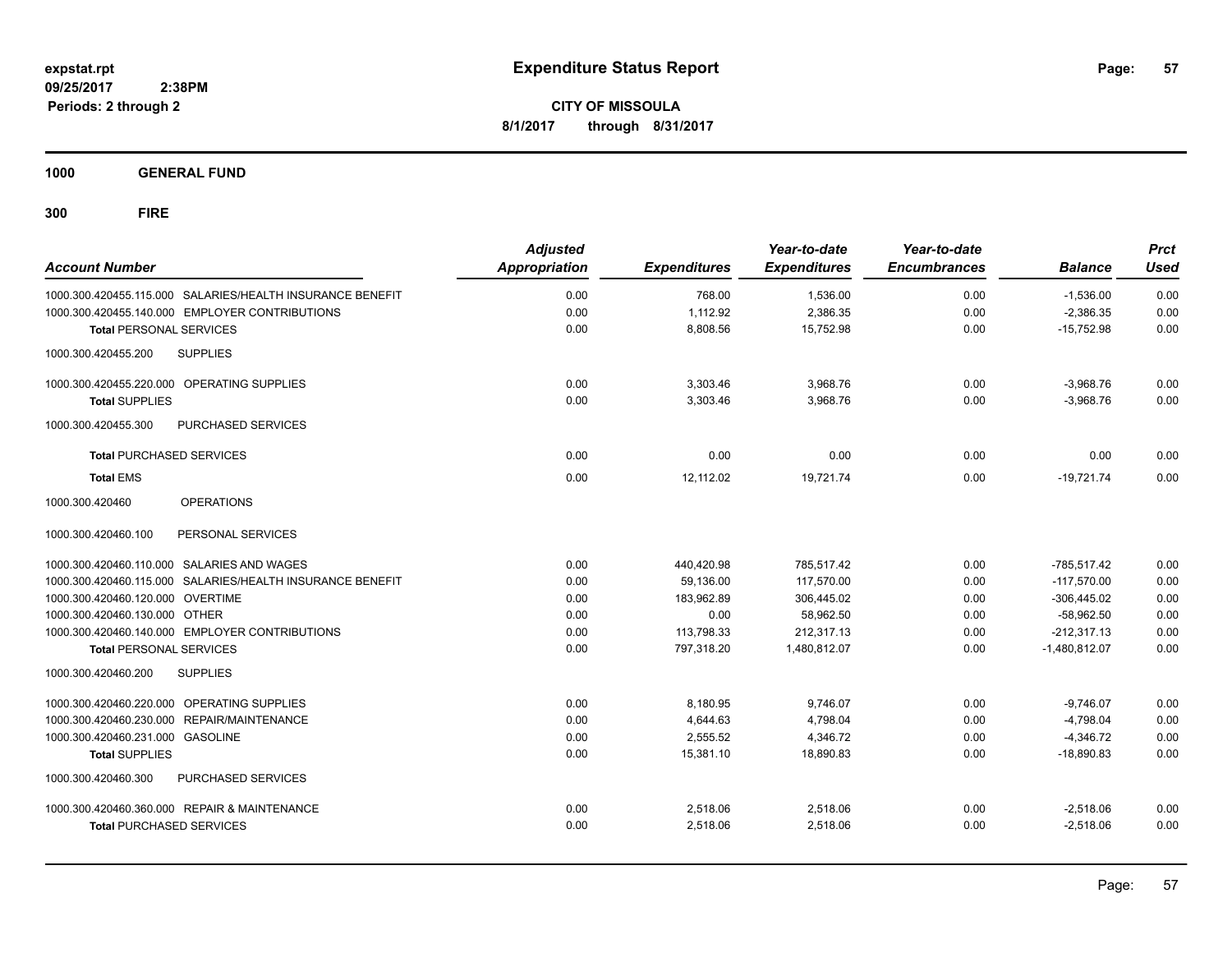**CITY OF MISSOULA 8/1/2017 through 8/31/2017**

**1000 GENERAL FUND**

| <b>Account Number</b>                                        | <b>Adjusted</b><br>Appropriation | <b>Expenditures</b> | Year-to-date<br><b>Expenditures</b> | Year-to-date<br><b>Encumbrances</b> | <b>Balance</b>  | <b>Prct</b><br><b>Used</b> |
|--------------------------------------------------------------|----------------------------------|---------------------|-------------------------------------|-------------------------------------|-----------------|----------------------------|
| <b>CAPITAL OUTLAY</b><br>1000.300.420460.900                 |                                  |                     |                                     |                                     |                 |                            |
| 1000.300.420460.940.000 MACHINERY & EQUIPMENT                | 0.00                             | 10.47               | 10.47                               | 0.00                                | $-10.47$        | 0.00                       |
| <b>Total CAPITAL OUTLAY</b>                                  | 0.00                             | 10.47               | 10.47                               | 0.00                                | $-10.47$        | 0.00                       |
| <b>Total OPERATIONS</b>                                      | 0.00                             | 815,227.83          | 1,502,231.43                        | 0.00                                | $-1,502,231.43$ | 0.00                       |
| <b>MAINTENANCE</b><br>1000.300.420490                        |                                  |                     |                                     |                                     |                 |                            |
| PERSONAL SERVICES<br>1000.300.420490.100                     |                                  |                     |                                     |                                     |                 |                            |
| SALARIES AND WAGES<br>1000.300.420490.110.000                | 0.00                             | 12.821.41           | 22.885.19                           | 0.00                                | $-22.885.19$    | 0.00                       |
| SALARIES/HEALTH INSURANCE BENEFIT<br>1000.300.420490.115.000 | 0.00                             | 1.536.00            | 3.072.00                            | 0.00                                | $-3.072.00$     | 0.00                       |
| 1000.300.420490.120.000 OVERTIME                             | 0.00                             | 228.16              | 810.80                              | 0.00                                | $-810.80$       | 0.00                       |
| 1000.300.420490.140.000 EMPLOYER CONTRIBUTIONS               | 0.00                             | 2,588.56            | 4.911.40                            | 0.00                                | $-4.911.40$     | 0.00                       |
| <b>Total PERSONAL SERVICES</b>                               | 0.00                             | 17,174.13           | 31,679.39                           | 0.00                                | $-31,679.39$    | 0.00                       |
| <b>SUPPLIES</b><br>1000.300.420490.200                       |                                  |                     |                                     |                                     |                 |                            |
| 1000.300.420490.230.000<br><b>REPAIR/MAINTENANCE</b>         | 0.00                             | 644.26              | 644.26                              | 0.00                                | $-644.26$       | 0.00                       |
| <b>Total SUPPLIES</b>                                        | 0.00                             | 644.26              | 644.26                              | 0.00                                | $-644.26$       | 0.00                       |
| 1000.300.420490.300<br><b>PURCHASED SERVICES</b>             |                                  |                     |                                     |                                     |                 |                            |
| 1000.300.420490.360.000 REPAIR & MAINTENANCE                 | 0.00                             | 2,995.00            | 2,995.00                            | 0.00                                | $-2,995.00$     | 0.00                       |
| <b>Total PURCHASED SERVICES</b>                              | 0.00                             | 2,995.00            | 2,995.00                            | 0.00                                | $-2,995.00$     | 0.00                       |
| <b>Total MAINTENANCE</b>                                     | 0.00                             | 20,813.39           | 35,318.65                           | 0.00                                | $-35.318.65$    | 0.00                       |
| <b>Total FIRE</b>                                            | 0.00                             | 963,450.46          | 1,748,906.54                        | 0.00                                | $-1,748,906.54$ | 0.00                       |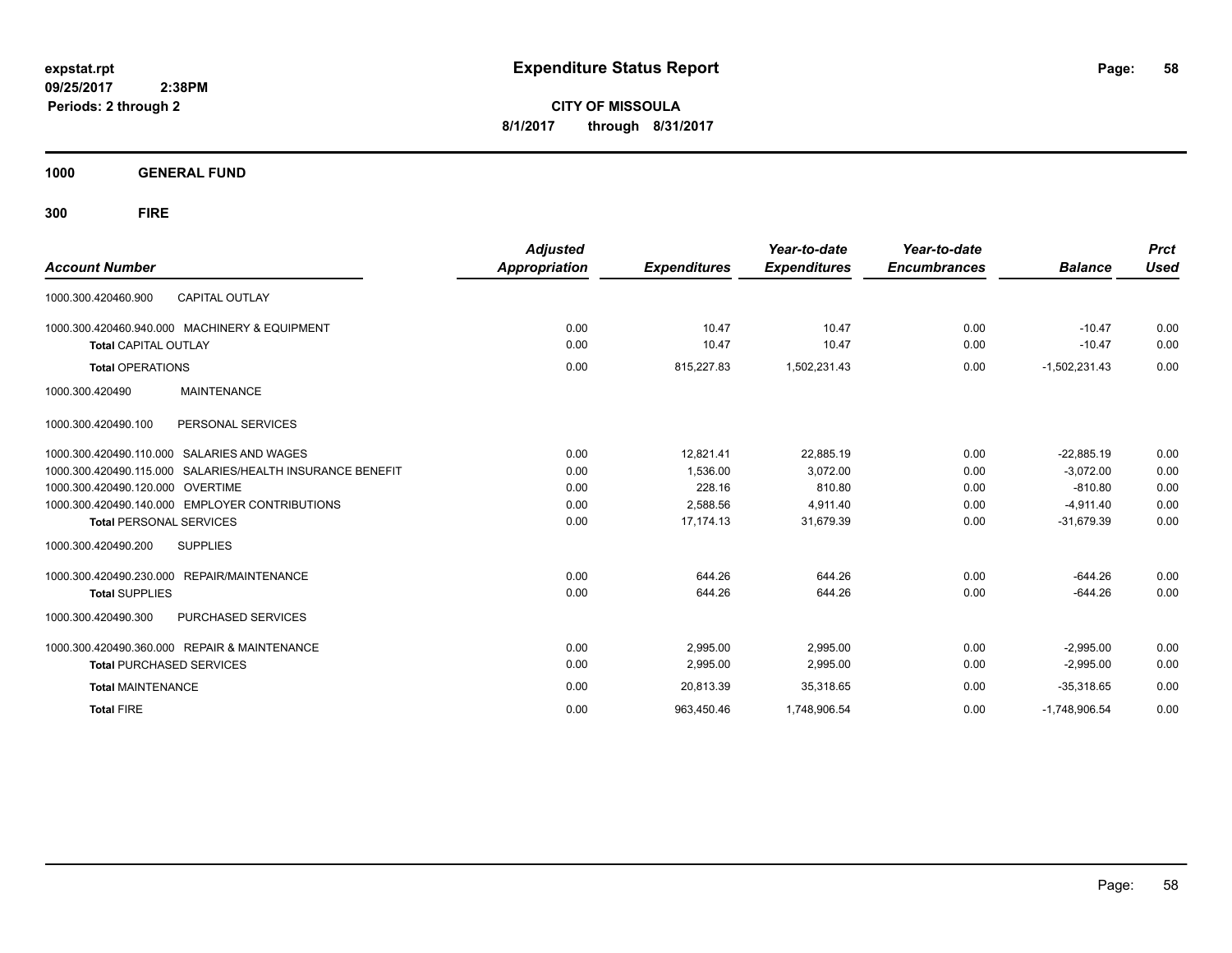**1000 GENERAL FUND**

### **320 STREET MAINTENANCE**

|                                         |                                                        | <b>Adjusted</b>      |                     | Year-to-date        | Year-to-date        |                | <b>Prct</b> |
|-----------------------------------------|--------------------------------------------------------|----------------------|---------------------|---------------------|---------------------|----------------|-------------|
| <b>Account Number</b>                   |                                                        | <b>Appropriation</b> | <b>Expenditures</b> | <b>Expenditures</b> | <b>Encumbrances</b> | <b>Balance</b> | <b>Used</b> |
| 1000.320.420460                         | <b>OPERATIONS</b>                                      |                      |                     |                     |                     |                |             |
| 1000.320.420460.100                     | PERSONAL SERVICES                                      |                      |                     |                     |                     |                |             |
| <b>Total OPERATIONS</b>                 |                                                        | 0.00                 | 0.00                | 0.00                | 0.00                | 0.00           | 0.00        |
| 1000.320.430210                         | <b>ADMINISTRATION</b>                                  |                      |                     |                     |                     |                |             |
| 1000.320.430210.100                     | PERSONAL SERVICES                                      |                      |                     |                     |                     |                |             |
|                                         | 1000.320.430210.110.000 SALARIES AND WAGES             | 0.00                 | 8,691.43            | 15,104.11           | 0.00                | $-15, 104.11$  | 0.00        |
| 1000.320.430210.120.000 OVERTIME        |                                                        | 0.00                 | 12.32               | 17.36               | 0.00                | $-17.36$       | 0.00        |
| 1000.320.430210.130.000 OTHER           |                                                        | 0.00                 | 40.06               | 80.13               | 0.00                | $-80.13$       | 0.00        |
|                                         | 1000.320.430210.140.000 EMPLOYER CONTRIBUTIONS         | 0.00                 | 4,995.22            | 10,759.15           | 0.00                | $-10,759.15$   | 0.00        |
|                                         | 1000.320.430210.141.000 STATE RETIREMENT CONTRIBUTIONS | 0.00                 | 195.37              | 195.37              | 0.00                | $-195.37$      | 0.00        |
| <b>Total PERSONAL SERVICES</b>          |                                                        | 0.00                 | 13.934.40           | 26,156.12           | 0.00                | $-26, 156.12$  | 0.00        |
| 1000.320.430210.200                     | <b>SUPPLIES</b>                                        |                      |                     |                     |                     |                |             |
| 1000.320.430210.210.000 OFFICE SUPPLIES |                                                        | 0.00                 | 0.00                | 312.57              | 0.00                | $-312.57$      | 0.00        |
|                                         | 1000.320.430210.220.000 OPERATING SUPPLIES             | 0.00                 | 1,545.07            | 1,747.02            | 0.00                | $-1,747.02$    | 0.00        |
| <b>Total SUPPLIES</b>                   |                                                        | 0.00                 | 1,545.07            | 2,059.59            | 0.00                | $-2.059.59$    | 0.00        |
| 1000.320.430210.300                     | PURCHASED SERVICES                                     |                      |                     |                     |                     |                |             |
|                                         | <b>Total PURCHASED SERVICES</b>                        | 0.00                 | 0.00                | 0.00                | 0.00                | 0.00           | 0.00        |
| 1000.320.430210.900                     | <b>CAPITAL OUTLAY</b>                                  |                      |                     |                     |                     |                |             |
| <b>Total CAPITAL OUTLAY</b>             |                                                        | 0.00                 | 0.00                | 0.00                | 0.00                | 0.00           | 0.00        |
| <b>Total ADMINISTRATION</b>             |                                                        | 0.00                 | 15,479.47           | 28,215.71           | 0.00                | $-28,215.71$   | 0.00        |
| 1000.320.430220                         | <b>FACILITY</b>                                        |                      |                     |                     |                     |                |             |

1000.320.430220.100 PERSONAL SERVICES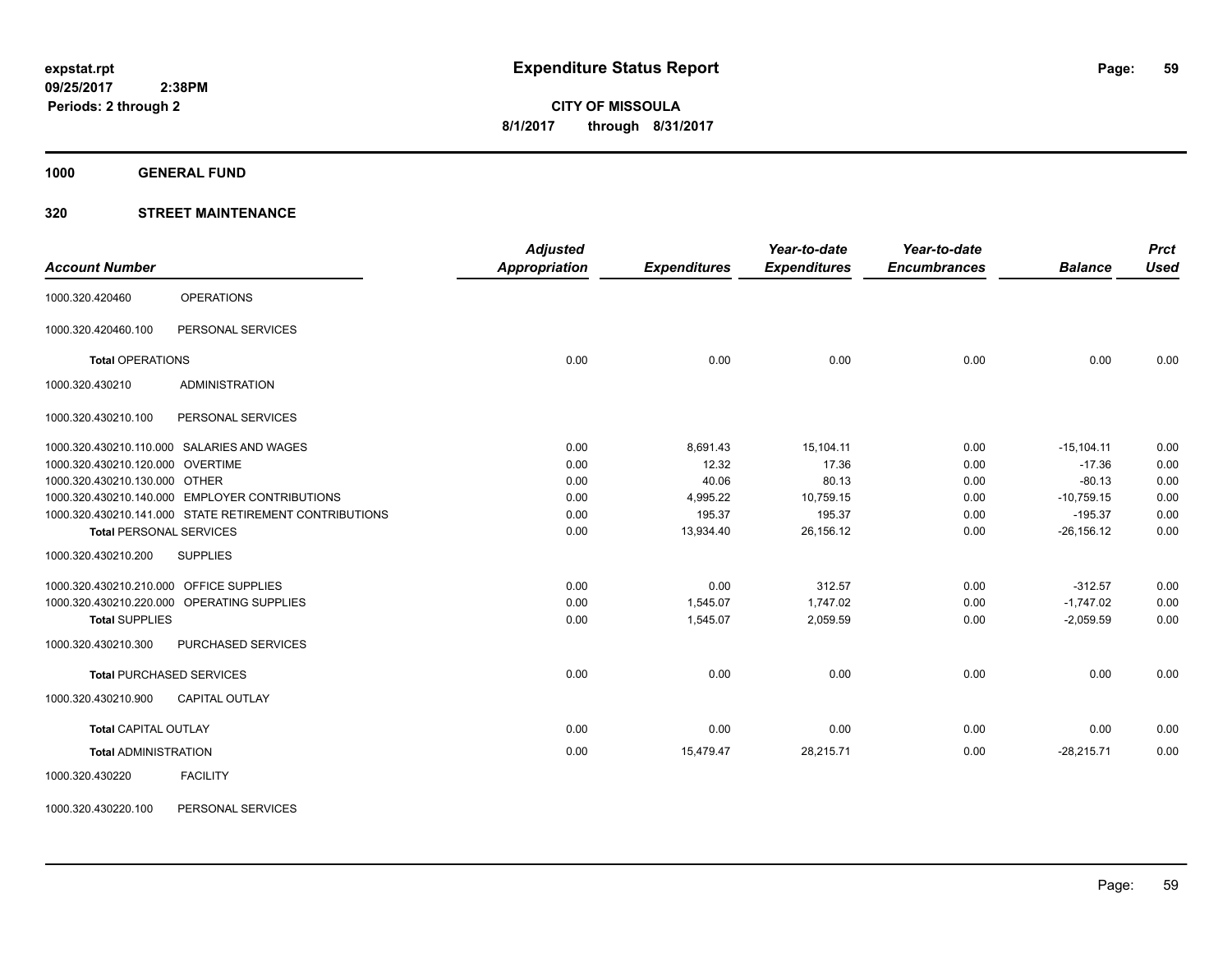**1000 GENERAL FUND**

| <b>Account Number</b>                               | <b>Adjusted</b><br><b>Appropriation</b> | <b>Expenditures</b> | Year-to-date<br><b>Expenditures</b> | Year-to-date<br><b>Encumbrances</b> | <b>Balance</b> | <b>Prct</b><br><b>Used</b> |
|-----------------------------------------------------|-----------------------------------------|---------------------|-------------------------------------|-------------------------------------|----------------|----------------------------|
| 1000.320.430220.110.000 SALARIES AND WAGES          | 0.00                                    | 3,999.73            | 6,951.08                            | 0.00                                | $-6,951.08$    | 0.00                       |
| 1000.320.430220.120.000 OVERTIME                    | 0.00                                    | 5.67                | 7.99                                | 0.00                                | $-7.99$        | 0.00                       |
| 1000.320.430220.130.000 OTHER                       | 0.00                                    | 18.37               | 36.74                               | 0.00                                | $-36.74$       | 0.00                       |
| 1000.320.430220.140.000 EMPLOYER CONTRIBUTIONS      | 0.00                                    | 2,298.67            | 4,951.38                            | 0.00                                | $-4,951.38$    | 0.00                       |
| <b>Total PERSONAL SERVICES</b>                      | 0.00                                    | 6,322.44            | 11,947.19                           | 0.00                                | $-11,947.19$   | 0.00                       |
| <b>SUPPLIES</b><br>1000.320.430220.200              |                                         |                     |                                     |                                     |                |                            |
| 1000.320.430220.220.000 OPERATING SUPPLIES          | 0.00                                    | 0.00                | 122.22                              | 0.00                                | $-122.22$      | 0.00                       |
| <b>Total SUPPLIES</b>                               | 0.00                                    | 0.00                | 122.22                              | 0.00                                | $-122.22$      | 0.00                       |
| 1000.320.430220.300<br>PURCHASED SERVICES           |                                         |                     |                                     |                                     |                |                            |
| 1000.320.430220.343.000 WATER CHARGES               | 0.00                                    | 1.951.08            | 1.951.08                            | 0.00                                | $-1.951.08$    | 0.00                       |
| 1000.320.430220.344.000 TELEPHONE SERVICE           | 0.00                                    | 0.31                | 0.31                                | 0.00                                | $-0.31$        | 0.00                       |
| 1000.320.430220.350.000 PROFESSIONAL SERVICES       | 0.00                                    | 36.00               | 36.00                               | 0.00                                | $-36.00$       | 0.00                       |
| <b>Total PURCHASED SERVICES</b>                     | 0.00                                    | 1,987.39            | 1,987.39                            | 0.00                                | $-1,987.39$    | 0.00                       |
| 1000.320.430220.500<br><b>FIXED CHARGES</b>         |                                         |                     |                                     |                                     |                |                            |
| 1000.320.430220.500.000 FIXED CHARGES               | 0.00                                    | 0.00                | 380.00                              | 0.00                                | $-380.00$      | 0.00                       |
| <b>Total FIXED CHARGES</b>                          | 0.00                                    | 0.00                | 380.00                              | 0.00                                | $-380.00$      | 0.00                       |
| <b>Total FACILITY</b>                               | 0.00                                    | 8,309.83            | 14,436.80                           | 0.00                                | $-14,436.80$   | 0.00                       |
| 1000.320.430221<br>CENTRALIZED MAINT, TOOLS & FENCE |                                         |                     |                                     |                                     |                |                            |
| 1000.320.430221.100<br>PERSONAL SERVICES            |                                         |                     |                                     |                                     |                |                            |
| Total CENTRALIZED MAINT, TOOLS & FENCE              | 0.00                                    | 0.00                | 0.00                                | 0.00                                | 0.00           | 0.00                       |
| 1000.320.430230<br>STREET RESTORATION               |                                         |                     |                                     |                                     |                |                            |
| 1000.320.430230.100<br>PERSONAL SERVICES            |                                         |                     |                                     |                                     |                |                            |
| 1000.320.430230.110.000 SALARIES AND WAGES          | 0.00                                    | 26,285.84           | 45,680.83                           | 0.00                                | $-45,680.83$   | 0.00                       |
| 1000.320.430230.120.000 OVERTIME                    | 0.00                                    | 37.28               | 52.52                               | 0.00                                | $-52.52$       | 0.00                       |
|                                                     |                                         |                     |                                     |                                     |                |                            |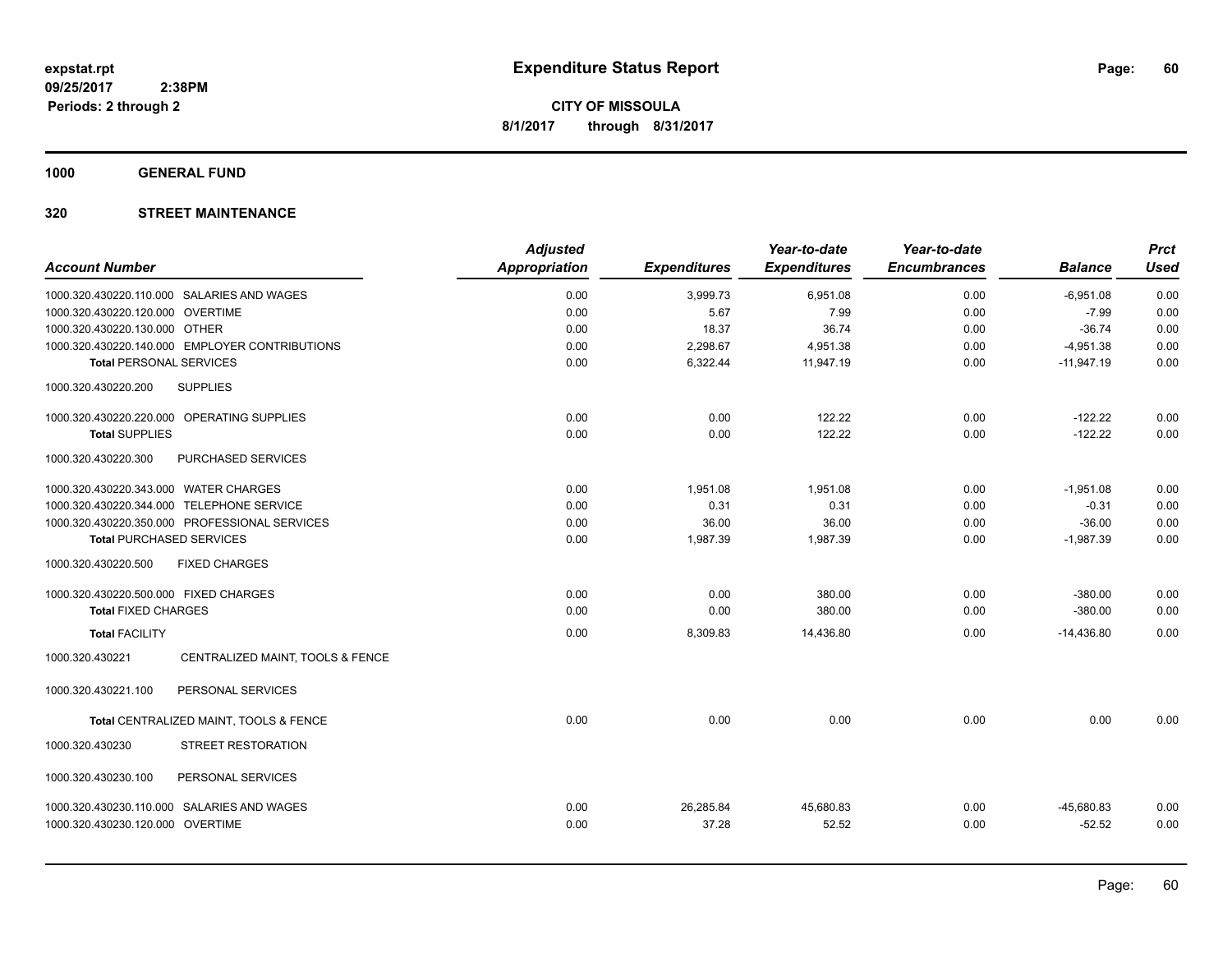**1000 GENERAL FUND**

| <b>Account Number</b>                            | <b>Adjusted</b><br>Appropriation | <b>Expenditures</b> | Year-to-date<br><b>Expenditures</b> | Year-to-date<br><b>Encumbrances</b> | <b>Balance</b> | <b>Prct</b><br><b>Used</b> |
|--------------------------------------------------|----------------------------------|---------------------|-------------------------------------|-------------------------------------|----------------|----------------------------|
| 1000.320.430230.130.000 OTHER                    | 0.00                             | 120.97              | 241.94                              | 0.00                                | $-241.94$      | 0.00                       |
| 1000.320.430230.140.000 EMPLOYER CONTRIBUTIONS   | 0.00                             | 15,105.30           | 32,535.58                           | 0.00                                | $-32,535.58$   | 0.00                       |
| <b>Total PERSONAL SERVICES</b>                   | 0.00                             | 41,549.39           | 78,510.87                           | 0.00                                | $-78,510.87$   | 0.00                       |
| <b>SUPPLIES</b><br>1000.320.430230.200           |                                  |                     |                                     |                                     |                |                            |
| <b>Total SUPPLIES</b>                            | 0.00                             | 0.00                | 0.00                                | 0.00                                | 0.00           | 0.00                       |
| 1000.320.430230.300<br>PURCHASED SERVICES        |                                  |                     |                                     |                                     |                |                            |
| <b>Total PURCHASED SERVICES</b>                  | 0.00                             | 0.00                | 0.00                                | 0.00                                | 0.00           | 0.00                       |
| 1000.320.430230.400<br><b>BUILDING MATERIALS</b> |                                  |                     |                                     |                                     |                |                            |
| <b>Total BUILDING MATERIALS</b>                  | 0.00                             | 0.00                | 0.00                                | 0.00                                | 0.00           | 0.00                       |
| <b>FIXED CHARGES</b><br>1000.320.430230.500      |                                  |                     |                                     |                                     |                |                            |
| 1000.320.430230.500.000 FIXED CHARGES            | 0.00                             | 2,470.00            | 2,470.00                            | 0.00                                | $-2,470.00$    | 0.00                       |
| <b>Total FIXED CHARGES</b>                       | 0.00                             | 2,470.00            | 2,470.00                            | 0.00                                | $-2,470.00$    | 0.00                       |
| CAPITAL OUTLAY<br>1000.320.430230.900            |                                  |                     |                                     |                                     |                |                            |
| <b>Total CAPITAL OUTLAY</b>                      | 0.00                             | 0.00                | 0.00                                | 0.00                                | 0.00           | 0.00                       |
| <b>Total STREET RESTORATION</b>                  | 0.00                             | 44,019.39           | 80,980.87                           | 0.00                                | $-80,980.87$   | 0.00                       |
| 1000.320.430240<br>STREET MAINTENANCE            |                                  |                     |                                     |                                     |                |                            |
| PERSONAL SERVICES<br>1000.320.430240.100         |                                  |                     |                                     |                                     |                |                            |
| 1000.320.430240.110.000 SALARIES AND WAGES       | 0.00                             | 35,681.38           | 62,008.79                           | 0.00                                | $-62,008.79$   | 0.00                       |
| 1000.320.430240.120.000 OVERTIME                 | 0.00                             | 50.60               | 71.29                               | 0.00                                | $-71.29$       | 0.00                       |
| 1000.320.430240.130.000 OTHER                    | 0.00                             | 164.17              | 328.33                              | 0.00                                | $-328.33$      | 0.00                       |
| 1000.320.430240.140.000 EMPLOYER CONTRIBUTIONS   | 0.00                             | 20,504.10           | 45,700.49                           | 0.00                                | $-45,700.49$   | 0.00                       |
| <b>Total PERSONAL SERVICES</b>                   | 0.00                             | 56,400.25           | 108,108.90                          | 0.00                                | $-108, 108.90$ | 0.00                       |
| <b>SUPPLIES</b><br>1000.320.430240.200           |                                  |                     |                                     |                                     |                |                            |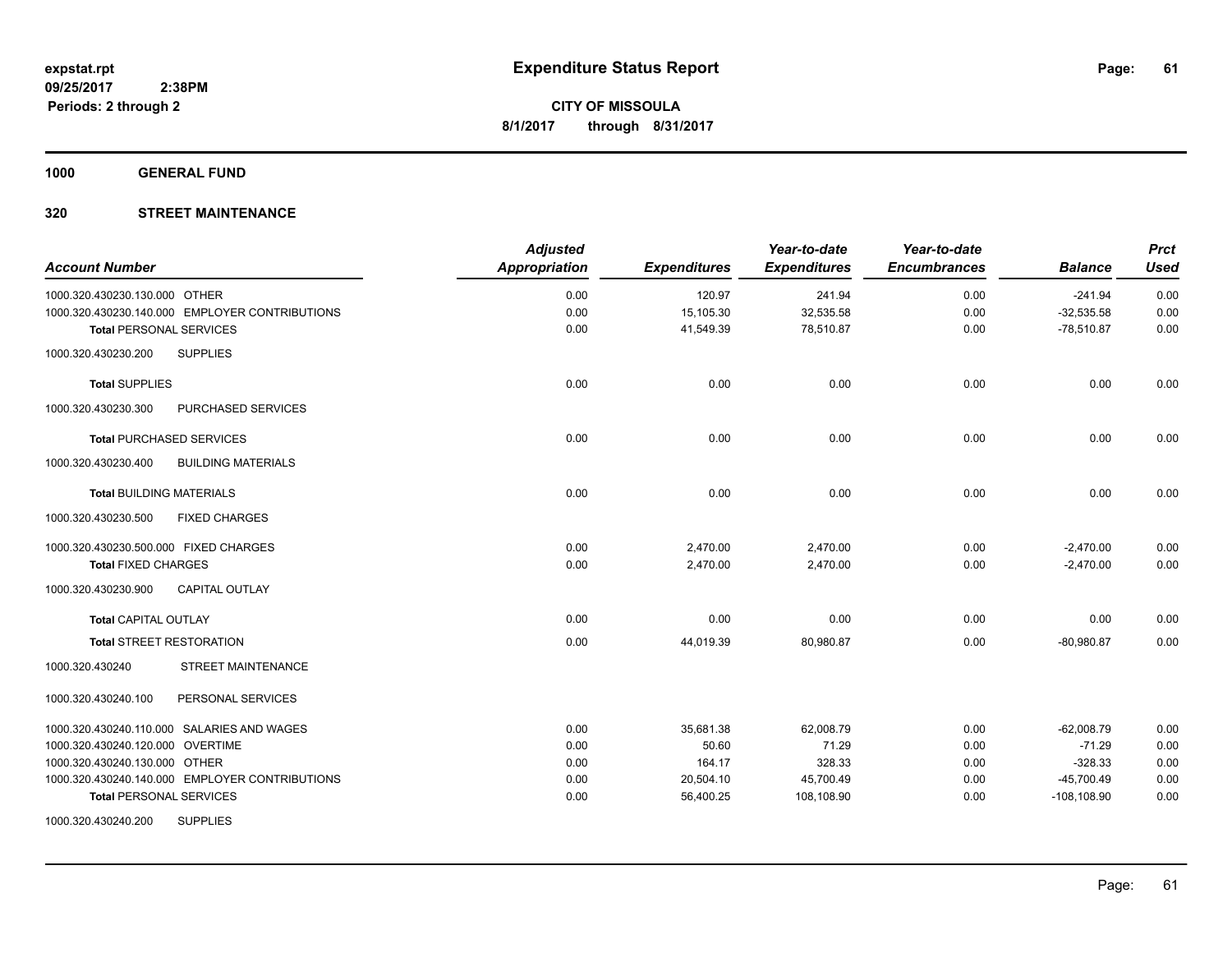**1000 GENERAL FUND**

| <b>Account Number</b>                            | <b>Adjusted</b><br><b>Appropriation</b> | <b>Expenditures</b> | Year-to-date<br><b>Expenditures</b> | Year-to-date<br><b>Encumbrances</b> | <b>Balance</b> | <b>Prct</b><br><b>Used</b> |
|--------------------------------------------------|-----------------------------------------|---------------------|-------------------------------------|-------------------------------------|----------------|----------------------------|
| 1000.320.430240.231.000 GASOLINE                 | 0.00                                    | 154.44              | 218.01                              | 0.00                                | $-218.01$      | 0.00                       |
| <b>Total SUPPLIES</b>                            | 0.00                                    | 154.44              | 218.01                              | 0.00                                | $-218.01$      | 0.00                       |
| 1000.320.430240.300<br>PURCHASED SERVICES        |                                         |                     |                                     |                                     |                |                            |
| 1000.320.430240.360.000 REPAIR & MAINTENANCE     | 0.00                                    | 190.00              | 190.00                              | 0.00                                | $-190.00$      | 0.00                       |
| <b>Total PURCHASED SERVICES</b>                  | 0.00                                    | 190.00              | 190.00                              | 0.00                                | $-190.00$      | 0.00                       |
| <b>BUILDING MATERIALS</b><br>1000.320.430240.400 |                                         |                     |                                     |                                     |                |                            |
| <b>Total BUILDING MATERIALS</b>                  | 0.00                                    | 0.00                | 0.00                                | 0.00                                | 0.00           | 0.00                       |
| 1000.320.430240.500<br><b>FIXED CHARGES</b>      |                                         |                     |                                     |                                     |                |                            |
| <b>Total FIXED CHARGES</b>                       | 0.00                                    | 0.00                | 0.00                                | 0.00                                | 0.00           | 0.00                       |
| <b>CAPITAL OUTLAY</b><br>1000.320.430240.900     |                                         |                     |                                     |                                     |                |                            |
| <b>Total CAPITAL OUTLAY</b>                      | 0.00                                    | 0.00                | 0.00                                | 0.00                                | 0.00           | 0.00                       |
| <b>Total STREET MAINTENANCE</b>                  | 0.00                                    | 56,744.69           | 108,516.91                          | 0.00                                | $-108,516.91$  | 0.00                       |
| ICE & SNOW REMOVAL<br>1000.320.430251            |                                         |                     |                                     |                                     |                |                            |
| 1000.320.430251.100<br>PERSONAL SERVICES         |                                         |                     |                                     |                                     |                |                            |
| 1000.320.430251.110.000 SALARIES AND WAGES       | 0.00                                    | 12,222.22           | 21,240.38                           | 0.00                                | $-21,240.38$   | 0.00                       |
| 1000.320.430251.120.000 OVERTIME                 | 0.00                                    | 17.33               | 24.42                               | 0.00                                | $-24.42$       | 0.00                       |
| 1000.320.430251.130.000 OTHER                    | 0.00                                    | 56.18               | 112.36                              | 0.00                                | $-112.36$      | 0.00                       |
| 1000.320.430251.140.000 EMPLOYER CONTRIBUTIONS   | 0.00                                    | 7,022.14            | 15,126.17                           | 0.00                                | $-15, 126.17$  | 0.00                       |
| <b>Total PERSONAL SERVICES</b>                   | 0.00                                    | 19,317.87           | 36,503.33                           | 0.00                                | $-36,503.33$   | 0.00                       |
| 1000.320.430251.200<br><b>SUPPLIES</b>           |                                         |                     |                                     |                                     |                |                            |
| <b>Total SUPPLIES</b>                            | 0.00                                    | 0.00                | 0.00                                | 0.00                                | 0.00           | 0.00                       |
| 1000.320.430251.300<br>PURCHASED SERVICES        |                                         |                     |                                     |                                     |                |                            |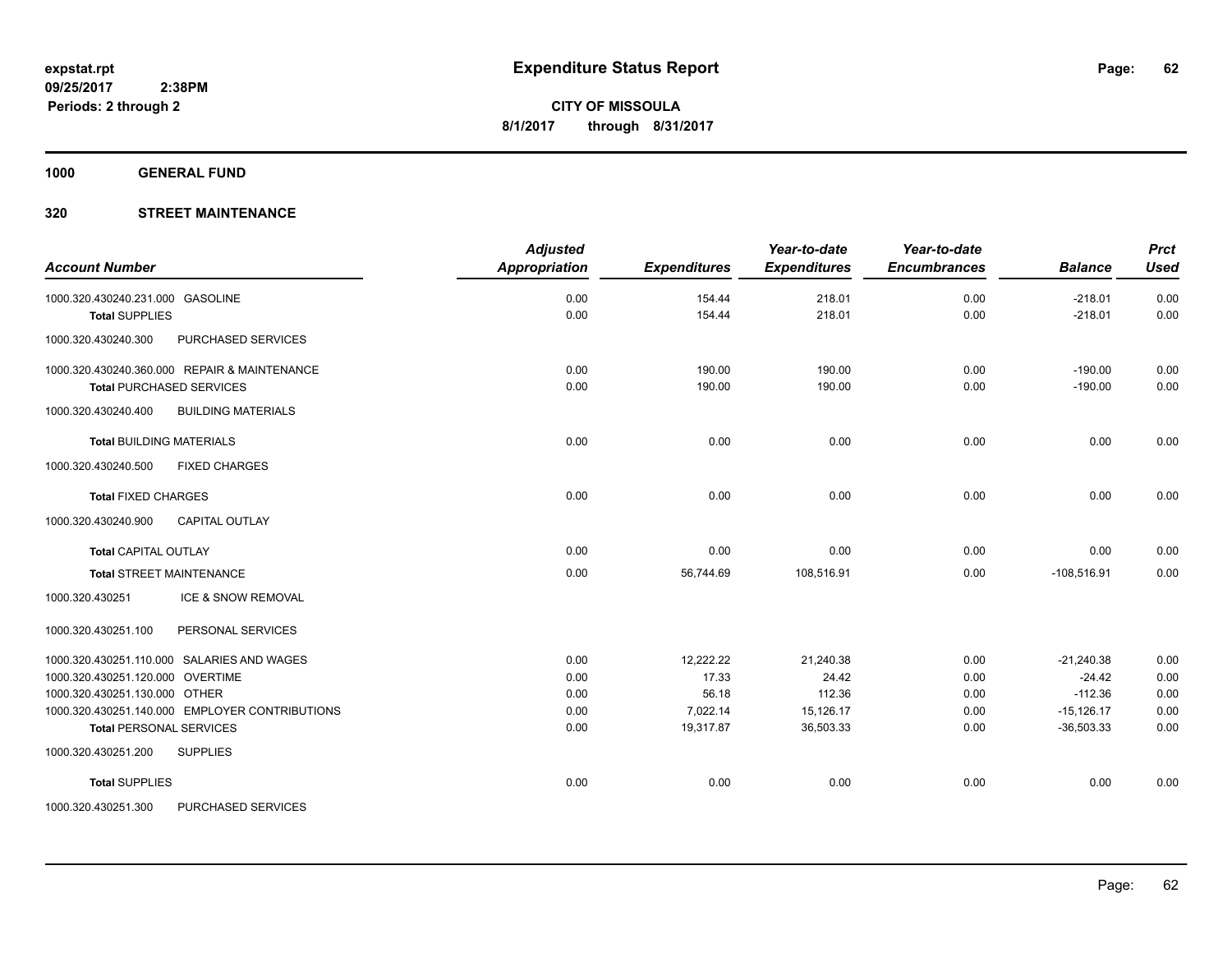**1000 GENERAL FUND**

| <b>Account Number</b>                                    | <b>Adjusted</b><br><b>Appropriation</b> | <b>Expenditures</b> | Year-to-date<br><b>Expenditures</b> | Year-to-date<br><b>Encumbrances</b> | <b>Balance</b> | <b>Prct</b><br><b>Used</b> |
|----------------------------------------------------------|-----------------------------------------|---------------------|-------------------------------------|-------------------------------------|----------------|----------------------------|
| <b>Total PURCHASED SERVICES</b>                          | 0.00                                    | 0.00                | 0.00                                | 0.00                                | 0.00           | 0.00                       |
| <b>FIXED CHARGES</b><br>1000.320.430251.500              |                                         |                     |                                     |                                     |                |                            |
| <b>Total FIXED CHARGES</b>                               | 0.00                                    | 0.00                | 0.00                                | 0.00                                | 0.00           | 0.00                       |
| 1000.320.430251.900<br><b>CAPITAL OUTLAY</b>             |                                         |                     |                                     |                                     |                |                            |
| <b>Total CAPITAL OUTLAY</b>                              | 0.00                                    | 0.00                | 0.00                                | 0.00                                | 0.00           | 0.00                       |
| Total ICE & SNOW REMOVAL                                 | 0.00                                    | 19,317.87           | 36,503.33                           | 0.00                                | $-36,503.33$   | 0.00                       |
| 1000.320.430252<br><b>STREET CLEANING</b>                |                                         |                     |                                     |                                     |                |                            |
| 1000.320.430252.100<br>PERSONAL SERVICES                 |                                         |                     |                                     |                                     |                |                            |
| 1000.320.430252.110.000 SALARIES AND WAGES               | 0.00                                    | 30,414.65           | 52,855.71                           | 0.00                                | $-52,855.71$   | 0.00                       |
| 1000.320.430252.120.000 OVERTIME                         | 0.00                                    | 43.12               | 60.76                               | 0.00                                | $-60.76$       | 0.00                       |
| 1000.320.430252.130.000 OTHER                            | 0.00                                    | 140.25              | 280.50                              | 0.00                                | $-280.50$      | 0.00                       |
| 1000.320.430252.140.000 EMPLOYER CONTRIBUTIONS           | 0.00                                    | 18,305.61           | 39,217.95                           | 0.00                                | $-39,217.95$   | 0.00                       |
| <b>Total PERSONAL SERVICES</b>                           | 0.00                                    | 48,903.63           | 92,414.92                           | 0.00                                | $-92,414.92$   | 0.00                       |
| <b>SUPPLIES</b><br>1000.320.430252.200                   |                                         |                     |                                     |                                     |                |                            |
| <b>Total SUPPLIES</b>                                    | 0.00                                    | 0.00                | 0.00                                | 0.00                                | 0.00           | 0.00                       |
| 1000.320.430252.300<br>PURCHASED SERVICES                |                                         |                     |                                     |                                     |                |                            |
| <b>Total PURCHASED SERVICES</b>                          | 0.00                                    | 0.00                | 0.00                                | 0.00                                | 0.00           | 0.00                       |
| 1000.320.430252.400<br><b>BUILDING MATERIALS</b>         |                                         |                     |                                     |                                     |                |                            |
| <b>Total BUILDING MATERIALS</b>                          | 0.00                                    | 0.00                | 0.00                                | 0.00                                | 0.00           | 0.00                       |
| 1000.320.430252.500<br><b>FIXED CHARGES</b>              |                                         |                     |                                     |                                     |                |                            |
| <b>Total FIXED CHARGES</b>                               | 0.00                                    | 0.00                | 0.00                                | 0.00                                | 0.00           | 0.00                       |
| <b>GRANTS &amp; CONTRIBUTIONS</b><br>1000.320.430252.700 |                                         |                     |                                     |                                     |                |                            |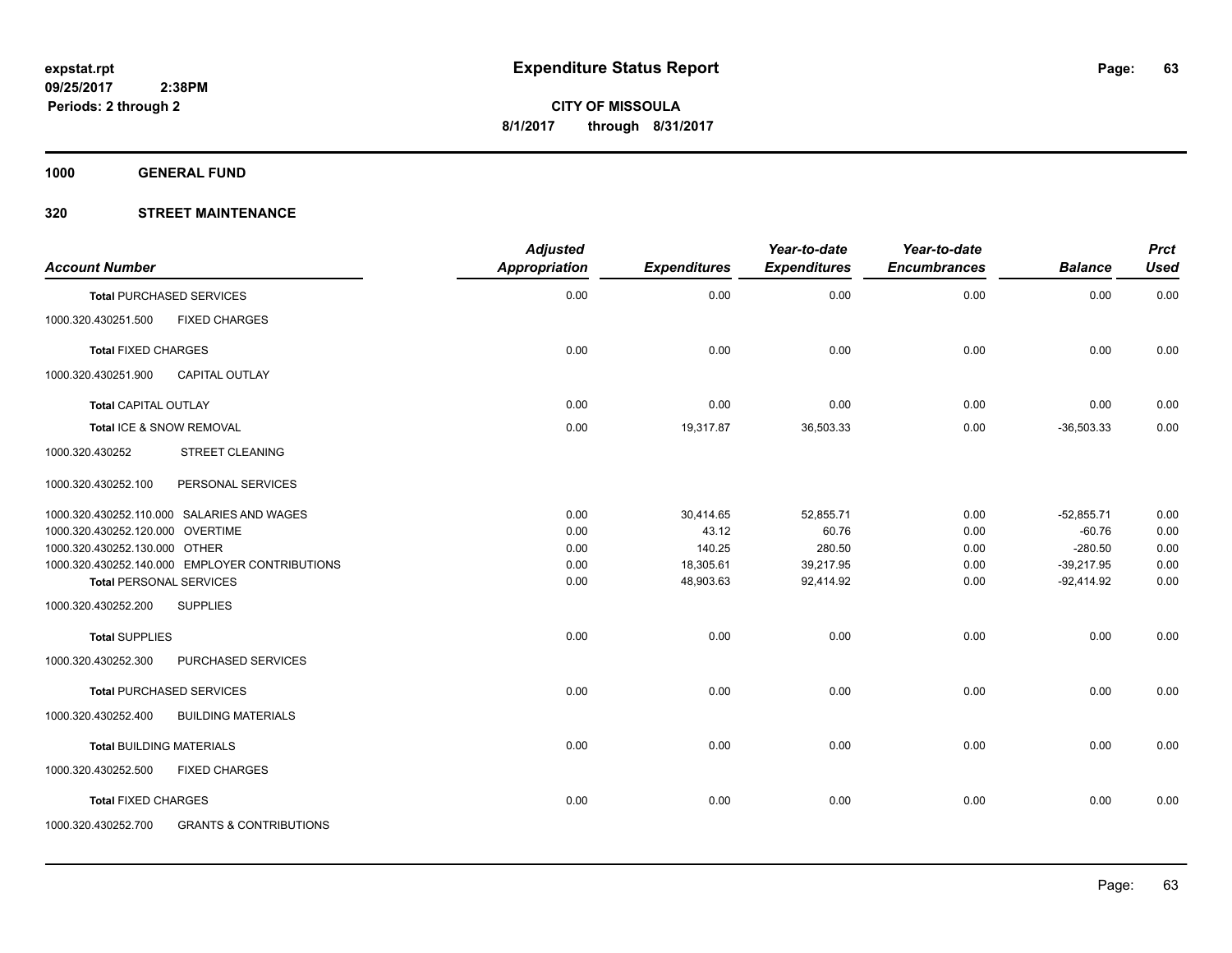**1000 GENERAL FUND**

| <b>Account Number</b>          |                                         | <b>Adjusted</b><br>Appropriation | <b>Expenditures</b> | Year-to-date<br><b>Expenditures</b> | Year-to-date<br><b>Encumbrances</b> | <b>Balance</b> | <b>Prct</b><br><b>Used</b> |
|--------------------------------|-----------------------------------------|----------------------------------|---------------------|-------------------------------------|-------------------------------------|----------------|----------------------------|
|                                | <b>Total GRANTS &amp; CONTRIBUTIONS</b> | 0.00                             | 0.00                | 0.00                                | 0.00                                | 0.00           | 0.00                       |
| <b>Total STREET CLEANING</b>   |                                         | 0.00                             | 48,903.63           | 92,414.92                           | 0.00                                | $-92,414.92$   | 0.00                       |
| 1000.320.430270                | <b>COMMUNICATIONS MAINTENANCE</b>       |                                  |                     |                                     |                                     |                |                            |
| 1000.320.430270.100            | PERSONAL SERVICES                       |                                  |                     |                                     |                                     |                |                            |
| <b>Total PERSONAL SERVICES</b> |                                         | 0.00                             | 0.00                | 0.00                                | 0.00                                | 0.00           | 0.00                       |
| 1000.320.430270.200            | <b>SUPPLIES</b>                         |                                  |                     |                                     |                                     |                |                            |
| <b>Total SUPPLIES</b>          |                                         | 0.00                             | 0.00                | 0.00                                | 0.00                                | 0.00           | 0.00                       |
| 1000.320.430270.900            | <b>CAPITAL OUTLAY</b>                   |                                  |                     |                                     |                                     |                |                            |
|                                | Total COMMUNICATIONS MAINTENANCE        | 0.00                             | 0.00                | 0.00                                | 0.00                                | 0.00           | 0.00                       |
| 1000.320.490504                | <b>DEBT SERVICE</b>                     |                                  |                     |                                     |                                     |                |                            |
| 1000.320.490504.600            | <b>DEBT SERVICE</b>                     |                                  |                     |                                     |                                     |                |                            |
| <b>Total DEBT SERVICE</b>      |                                         | 0.00                             | 0.00                | 0.00                                | 0.00                                | 0.00           | 0.00                       |
|                                | <b>Total STREET MAINTENANCE</b>         | 0.00                             | 192,774.88          | 361,068.54                          | 0.00                                | $-361,068.54$  | 0.00                       |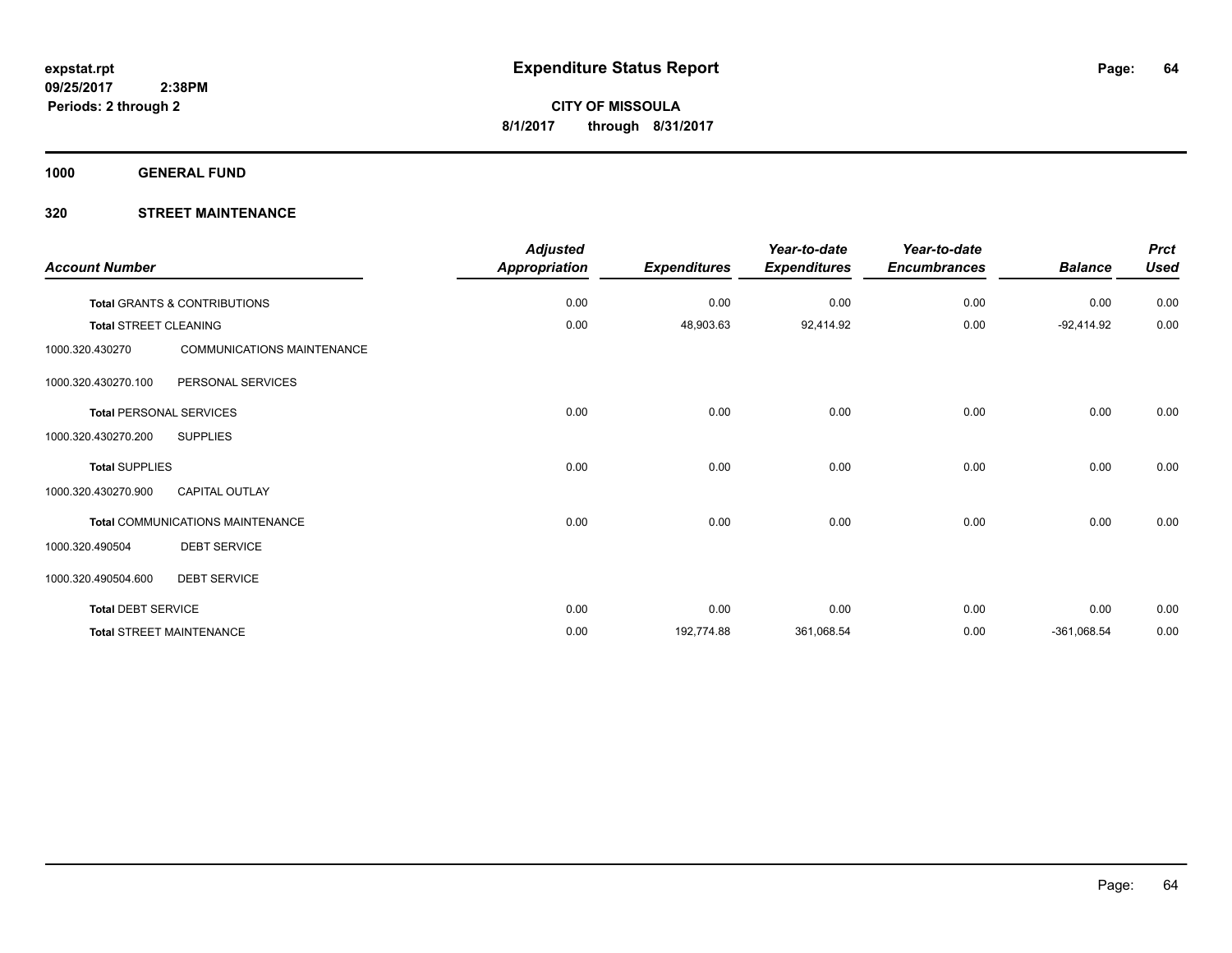**1000 GENERAL FUND**

### **321 FACIITIES MAINTENANCE**

|                                        |                                                | <b>Adjusted</b>      |                     | Year-to-date        | Year-to-date        |                | <b>Prct</b> |
|----------------------------------------|------------------------------------------------|----------------------|---------------------|---------------------|---------------------|----------------|-------------|
| <b>Account Number</b>                  |                                                | <b>Appropriation</b> | <b>Expenditures</b> | <b>Expenditures</b> | <b>Encumbrances</b> | <b>Balance</b> | <b>Used</b> |
| 1000.321.411810                        | <b>FACILITY MAINTENANCE</b>                    |                      |                     |                     |                     |                |             |
| 1000.321.411810.100                    | PERSONAL SERVICES                              |                      |                     |                     |                     |                |             |
|                                        | 1000.321.411810.110.000 SALARIES AND WAGES     | 0.00                 | 7,798.54            | 13,458.35           | 0.00                | $-13,458.35$   | 0.00        |
| 1000.321.411810.120.000 OVERTIME       |                                                | 0.00                 | 0.00                | 6.34                | 0.00                | $-6.34$        | 0.00        |
| 1000.321.411810.130.000 OTHER          |                                                | 0.00                 | 9.80                | 19.60               | 0.00                | $-19.60$       | 0.00        |
|                                        | 1000.321.411810.140.000 EMPLOYER CONTRIBUTIONS | 0.00                 | 2,386.78            | 4,725.90            | 0.00                | $-4,725.90$    | 0.00        |
|                                        | <b>Total FACILITY MAINTENANCE</b>              | 0.00                 | 10,195.12           | 18,210.19           | 0.00                | $-18,210.19$   | 0.00        |
| 1000.321.431310                        | <b>ADMINISTRATION</b>                          |                      |                     |                     |                     |                |             |
| 1000.321.431310.100                    | PERSONAL SERVICES                              |                      |                     |                     |                     |                |             |
|                                        | 1000.321.431310.110.000 SALARIES AND WAGES     | 0.00                 | 6,332.01            | 10,993.40           | 0.00                | $-10,993.40$   | 0.00        |
| 1000.321.431310.120.000 OVERTIME       |                                                | 0.00                 | 0.00                | 14.49               | 0.00                | $-14.49$       | 0.00        |
| 1000.321.431310.130.000 OTHER          |                                                | 0.00                 | 22.40               | 44.80               | 0.00                | $-44.80$       | 0.00        |
|                                        | 1000.321.431310.140.000 EMPLOYER CONTRIBUTIONS | 0.00                 | 2,896.91            | 6,403.45            | 0.00                | $-6,403.45$    | 0.00        |
| <b>Total PERSONAL SERVICES</b>         |                                                | 0.00                 | 9,251.32            | 17,456.14           | 0.00                | $-17,456.14$   | 0.00        |
| 1000.321.431310.200                    | <b>SUPPLIES</b>                                |                      |                     |                     |                     |                |             |
| <b>Total SUPPLIES</b>                  |                                                | 0.00                 | 0.00                | 0.00                | 0.00                | 0.00           | 0.00        |
| 1000.321.431310.300                    | PURCHASED SERVICES                             |                      |                     |                     |                     |                |             |
| 1000.321.431310.310.000 COMMUNICATIONS |                                                | 0.00                 | 30.10               | 30.10               | 0.00                | $-30.10$       | 0.00        |
|                                        | 1000.321.431310.344.000 TELEPHONE SERVICE      | 0.00                 | 69.40               | 69.40               | 0.00                | $-69.40$       | 0.00        |
| <b>Total PURCHASED SERVICES</b>        |                                                | 0.00                 | 99.50               | 99.50               | 0.00                | $-99.50$       | 0.00        |
| 1000.321.431310.800                    | OTHER OBJECTS                                  |                      |                     |                     |                     |                |             |
| <b>Total OTHER OBJECTS</b>             |                                                | 0.00                 | 0.00                | 0.00                | 0.00                | 0.00           | 0.00        |
| <b>Total ADMINISTRATION</b>            |                                                | 0.00                 | 9,350.82            | 17,555.64           | 0.00                | $-17,555.64$   | 0.00        |
| 1000.321.431330                        | <b>EQUIPMENT MAINTENANCE</b>                   |                      |                     |                     |                     |                |             |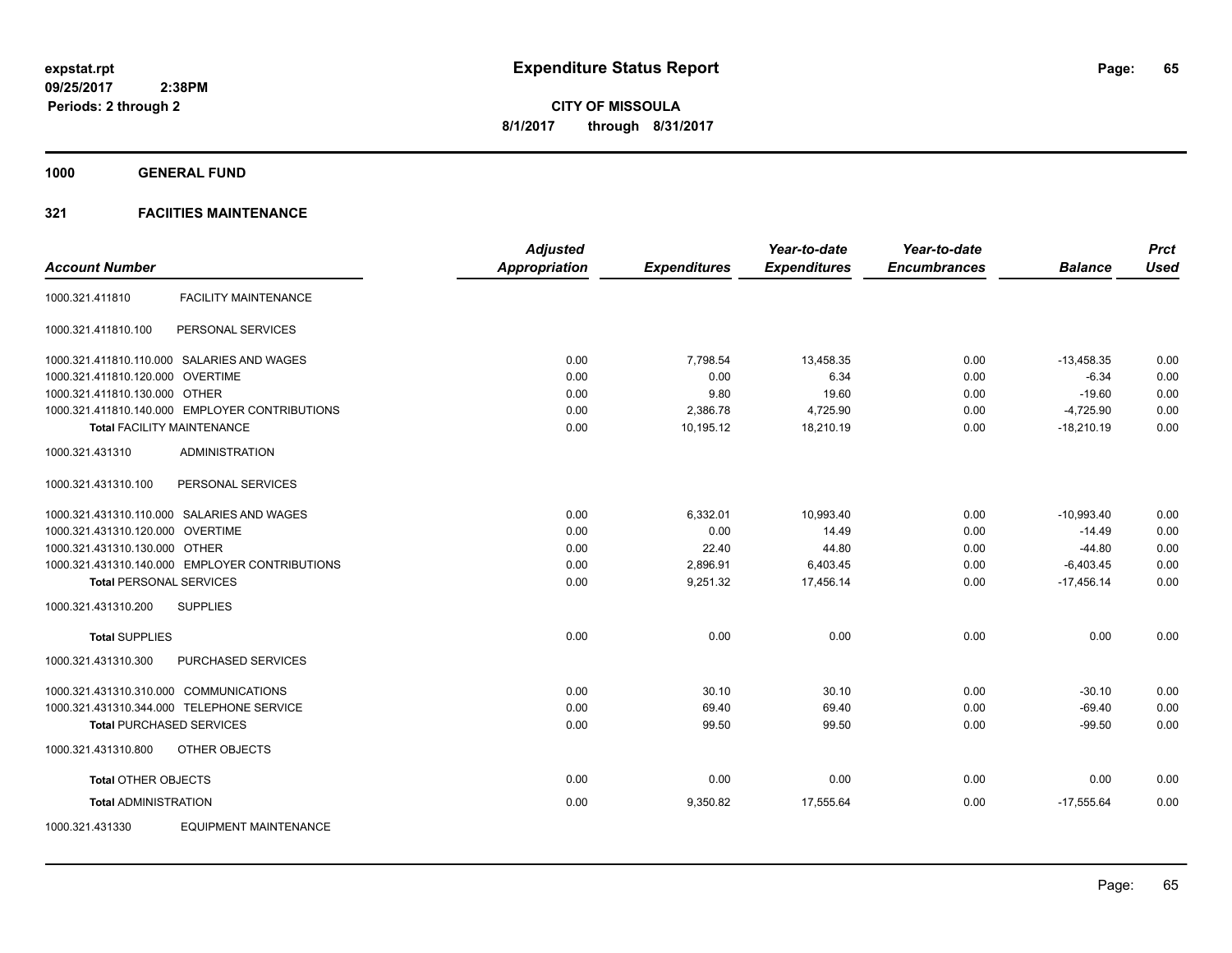**1000 GENERAL FUND**

### **321 FACIITIES MAINTENANCE**

| <b>Account Number</b>                                  | <b>Adjusted</b><br><b>Appropriation</b> | <b>Expenditures</b> | Year-to-date<br><b>Expenditures</b> | Year-to-date<br><b>Encumbrances</b> | <b>Balance</b> | <b>Prct</b><br><b>Used</b> |
|--------------------------------------------------------|-----------------------------------------|---------------------|-------------------------------------|-------------------------------------|----------------|----------------------------|
|                                                        |                                         |                     |                                     |                                     |                |                            |
| 1000.321.431330.100<br>PERSONAL SERVICES               |                                         |                     |                                     |                                     |                |                            |
| 1000.321.431330.110.000 SALARIES AND WAGES             | 0.00                                    | 30.473.13           | 52.905.80                           | 0.00                                | $-52.905.80$   | 0.00                       |
| 1000.321.431330.120.000 OVERTIME                       | 0.00                                    | 0.00                | 69.70                               | 0.00                                | $-69.70$       | 0.00                       |
| 1000.321.431330.130.000 OTHER                          | 0.00                                    | 107.80              | 215.60                              | 0.00                                | $-215.60$      | 0.00                       |
| 1000.321.431330.140.000 EMPLOYER CONTRIBUTIONS         | 0.00                                    | 13,941.15           | 30,815.38                           | 0.00                                | $-30.815.38$   | 0.00                       |
| 1000.321.431330.141.000 STATE RETIREMENT CONTRIBUTIONS | 0.00                                    | 74.64               | 74.64                               | 0.00                                | $-74.64$       | 0.00                       |
| <b>Total PERSONAL SERVICES</b>                         | 0.00                                    | 44,596.72           | 84,081.12                           | 0.00                                | $-84,081.12$   | 0.00                       |
| <b>SUPPLIES</b><br>1000.321.431330.200                 |                                         |                     |                                     |                                     |                |                            |
| 1000.321.431330.220.000 OPERATING SUPPLIES             | 0.00                                    | 5,520.66            | 5,520.66                            | 0.00                                | $-5.520.66$    | 0.00                       |
| 1000.321.431330.230.000 REPAIR/MAINTENANCE             | 0.00                                    | 7.383.37            | 7.383.37                            | 0.00                                | $-7.383.37$    | 0.00                       |
| 1000.321.431330.231.000 GASOLINE                       | 0.00                                    | 59.85               | 59.85                               | 0.00                                | $-59.85$       | 0.00                       |
| <b>Total SUPPLIES</b>                                  | 0.00                                    | 12,963.88           | 12,963.88                           | 0.00                                | $-12,963.88$   | 0.00                       |
| 1000.321.431330.300<br><b>PURCHASED SERVICES</b>       |                                         |                     |                                     |                                     |                |                            |
| 1000.321.431330.350.000 PROFESSIONAL SERVICES          | 0.00                                    | 1.500.00            | 1.500.00                            | 0.00                                | $-1.500.00$    | 0.00                       |
| <b>Total PURCHASED SERVICES</b>                        | 0.00                                    | 1,500.00            | 1,500.00                            | 0.00                                | $-1,500.00$    | 0.00                       |
| 1000.321.431330.900<br><b>CAPITAL OUTLAY</b>           |                                         |                     |                                     |                                     |                |                            |
| <b>Total CAPITAL OUTLAY</b>                            | 0.00                                    | 0.00                | 0.00                                | 0.00                                | 0.00           | 0.00                       |
| <b>Total EQUIPMENT MAINTENANCE</b>                     | 0.00                                    | 59,060.60           | 98,545.00                           | 0.00                                | $-98.545.00$   | 0.00                       |
| <b>Total FACIITIES MAINTENANCE</b>                     | 0.00                                    | 78,606.54           | 134,310.83                          | 0.00                                | $-134,310.83$  | 0.00                       |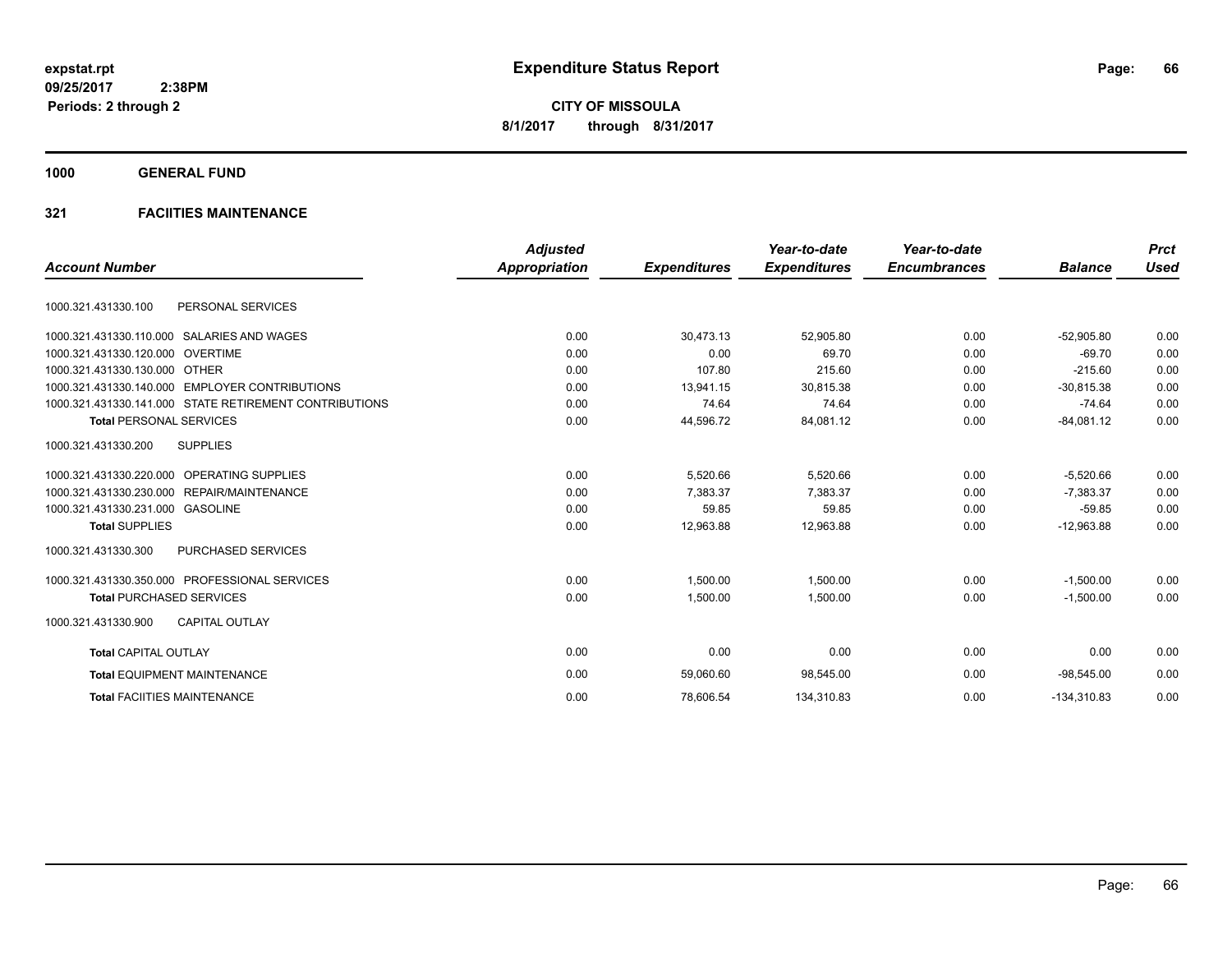**CITY OF MISSOULA 8/1/2017 through 8/31/2017**

**1000 GENERAL FUND**

| <b>Account Number</b>                                  | <b>Adjusted</b><br>Appropriation | <b>Expenditures</b> | Year-to-date<br><b>Expenditures</b> | Year-to-date<br><b>Encumbrances</b> | <b>Balance</b> | <b>Prct</b><br><b>Used</b> |
|--------------------------------------------------------|----------------------------------|---------------------|-------------------------------------|-------------------------------------|----------------|----------------------------|
| <b>ADMINISTRATION</b><br>1000.340.430910               |                                  |                     |                                     |                                     |                |                            |
| 1000.340.430910.100<br>PERSONAL SERVICES               |                                  |                     |                                     |                                     |                |                            |
| 1000.340.430910.110.000 SALARIES AND WAGES             | 0.00                             | 7,681.30            | 13,136.96                           | 0.00                                | $-13,136.96$   | 0.00                       |
| 1000.340.430910.120.000 OVERTIME                       | 0.00                             | 29.46               | 29.46                               | 0.00                                | $-29.46$       | 0.00                       |
| 1000.340.430910.140.000 EMPLOYER CONTRIBUTIONS         | 0.00                             | 2,938.59            | 6,921.62                            | 0.00                                | $-6,921.62$    | 0.00                       |
| 1000.340.430910.141.000 STATE RETIREMENT CONTRIBUTIONS | 0.00                             | 52.12               | 52.12                               | 0.00                                | $-52.12$       | 0.00                       |
| <b>Total PERSONAL SERVICES</b>                         | 0.00                             | 10,701.47           | 20,140.16                           | 0.00                                | $-20.140.16$   | 0.00                       |
| 1000.340.430910.200<br><b>SUPPLIES</b>                 |                                  |                     |                                     |                                     |                |                            |
| 1000.340.430910.210.000 OFFICE SUPPLIES                | 0.00                             | 38.04               | 141.11                              | 0.00                                | $-141.11$      | 0.00                       |
| <b>Total SUPPLIES</b>                                  | 0.00                             | 38.04               | 141.11                              | 0.00                                | $-141.11$      | 0.00                       |
| 1000.340.430910.300<br>PURCHASED SERVICES              |                                  |                     |                                     |                                     |                |                            |
| 1000.340.430910.310.000 COMMUNICATIONS                 | 0.00                             | 764.52              | 970.61                              | 0.00                                | $-970.61$      | 0.00                       |
| 1000.340.430910.344.000 TELEPHONE SERVICE              | 0.00                             | 62.32               | 62.32                               | 0.00                                | $-62.32$       | 0.00                       |
| 1000.340.430910.360.000 REPAIR & MAINTENANCE           | 0.00                             | 50.28               | 50.28                               | 0.00                                | $-50.28$       | 0.00                       |
| <b>Total PURCHASED SERVICES</b>                        | 0.00                             | 877.12              | 1,083.21                            | 0.00                                | $-1,083.21$    | 0.00                       |
| OTHER OBJECTS<br>1000.340.430910.800                   |                                  |                     |                                     |                                     |                |                            |
| <b>Total OTHER OBJECTS</b>                             | 0.00                             | 0.00                | 0.00                                | 0.00                                | 0.00           | 0.00                       |
| 1000.340.430910.900<br><b>CAPITAL OUTLAY</b>           |                                  |                     |                                     |                                     |                |                            |
| <b>Total CAPITAL OUTLAY</b>                            | 0.00                             | 0.00                | 0.00                                | 0.00                                | 0.00           | 0.00                       |
| <b>Total ADMINISTRATION</b>                            | 0.00                             | 11,616.63           | 21,364.48                           | 0.00                                | $-21,364.48$   | 0.00                       |
| <b>FACILITIES</b><br>1000.340.430920                   |                                  |                     |                                     |                                     |                |                            |
| 1000.340.430920.100<br>PERSONAL SERVICES               |                                  |                     |                                     |                                     |                |                            |
| 1000.340.430920.110.000 SALARIES AND WAGES             | 0.00                             | 876.57              | 1,501.08                            | 0.00                                | $-1,501.08$    | 0.00                       |
|                                                        |                                  |                     |                                     |                                     |                |                            |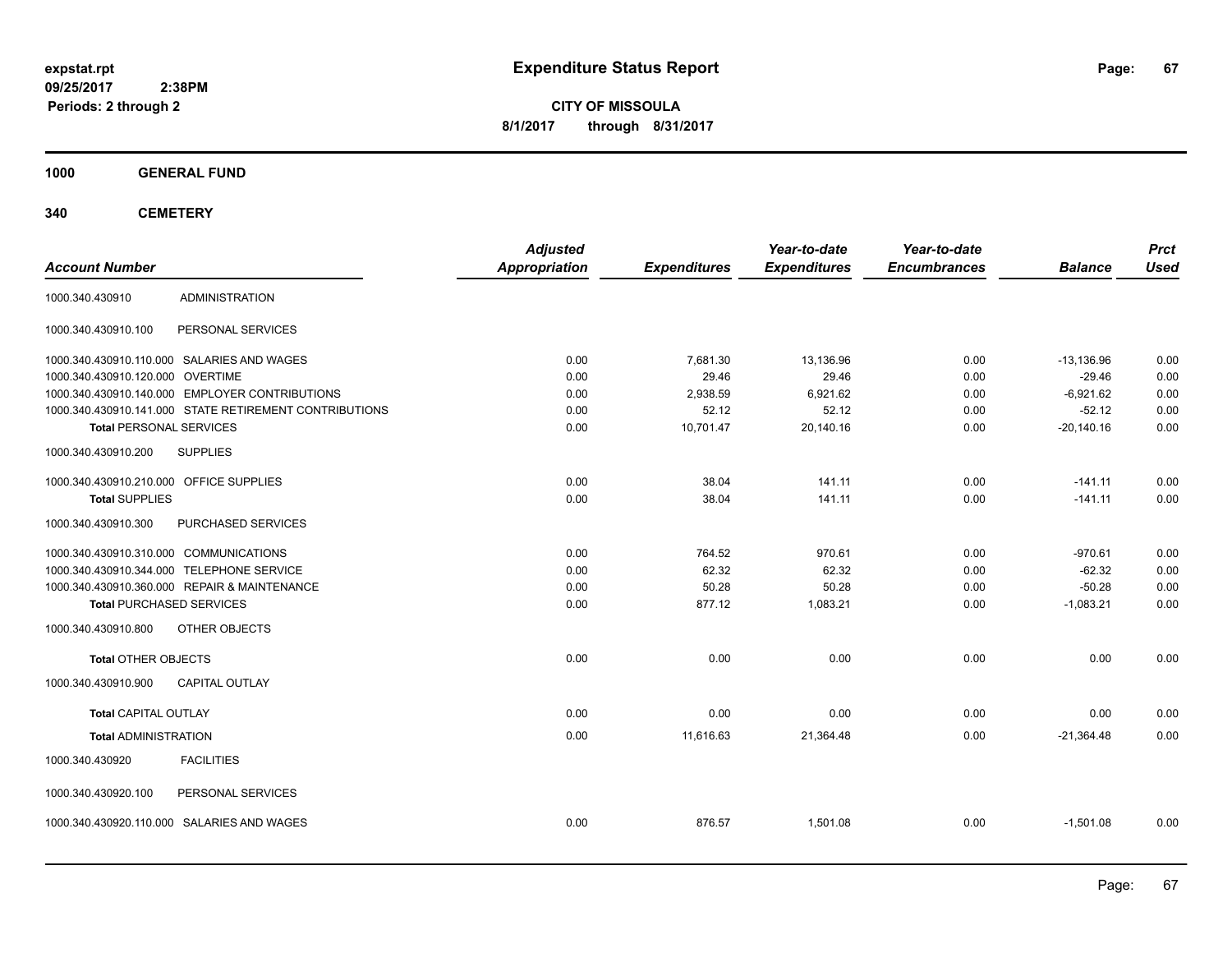**CITY OF MISSOULA 8/1/2017 through 8/31/2017**

**1000 GENERAL FUND**

| <b>Account Number</b>                             | <b>Adjusted</b><br>Appropriation | <b>Expenditures</b> | Year-to-date<br><b>Expenditures</b> | Year-to-date<br><b>Encumbrances</b> | <b>Balance</b> | <b>Prct</b><br><b>Used</b> |
|---------------------------------------------------|----------------------------------|---------------------|-------------------------------------|-------------------------------------|----------------|----------------------------|
| 1000.340.430920.120.000 OVERTIME                  | 0.00                             | 34.06               | 34.06                               | 0.00                                | $-34.06$       | 0.00                       |
| 1000.340.430920.140.000 EMPLOYER CONTRIBUTIONS    | 0.00                             | 382.46              | 892.97                              | 0.00                                | $-892.97$      | 0.00                       |
| <b>Total PERSONAL SERVICES</b>                    | 0.00                             | 1,293.09            | 2,428.11                            | 0.00                                | $-2,428.11$    | 0.00                       |
| <b>SUPPLIES</b><br>1000.340.430920.200            |                                  |                     |                                     |                                     |                |                            |
| <b>Total SUPPLIES</b>                             | 0.00                             | 0.00                | 0.00                                | 0.00                                | 0.00           | 0.00                       |
| 1000.340.430920.300<br>PURCHASED SERVICES         |                                  |                     |                                     |                                     |                |                            |
| 1000.340.430920.341.000 ELECTRICITY & NATURAL GAS | 0.00                             | 383.98              | 383.98                              | 0.00                                | $-383.98$      | 0.00                       |
| 1000.340.430920.343.000 WATER CHARGES             | 0.00                             | 61.40               | 61.40                               | 0.00                                | $-61.40$       | 0.00                       |
| 1000.340.430920.345.000 GARBAGE                   | 0.00                             | 167.20              | 167.20                              | 0.00                                | $-167.20$      | 0.00                       |
| <b>Total PURCHASED SERVICES</b>                   | 0.00                             | 612.58              | 612.58                              | 0.00                                | $-612.58$      | 0.00                       |
| 1000.340.430920.400<br><b>BUILDING MATERIALS</b>  |                                  |                     |                                     |                                     |                |                            |
| <b>Total BUILDING MATERIALS</b>                   | 0.00                             | 0.00                | 0.00                                | 0.00                                | 0.00           | 0.00                       |
| 1000.340.430920.900<br><b>CAPITAL OUTLAY</b>      |                                  |                     |                                     |                                     |                |                            |
| <b>Total CAPITAL OUTLAY</b>                       | 0.00                             | 0.00                | 0.00                                | 0.00                                | 0.00           | 0.00                       |
| <b>Total FACILITIES</b>                           | 0.00                             | 1,905.67            | 3,040.69                            | 0.00                                | $-3,040.69$    | 0.00                       |
| <b>GROUNDS MAINTENANCE</b><br>1000.340.430930     |                                  |                     |                                     |                                     |                |                            |
| 1000.340.430930.100<br>PERSONAL SERVICES          |                                  |                     |                                     |                                     |                |                            |
| 1000.340.430930.110.000 SALARIES AND WAGES        | 0.00                             | 14,791.53           | 25,294.84                           | 0.00                                | $-25,294.84$   | 0.00                       |
| 1000.340.430930.120.000 OVERTIME                  | 0.00                             | 289.94              | 289.94                              | 0.00                                | $-289.94$      | 0.00                       |
| 1000.340.430930.140.000 EMPLOYER CONTRIBUTIONS    | 0.00                             | 6,519.39            | 15,741.09                           | 0.00                                | $-15,741.09$   | 0.00                       |
| <b>Total PERSONAL SERVICES</b>                    | 0.00                             | 21,600.86           | 41,325.87                           | 0.00                                | $-41,325.87$   | 0.00                       |
| 1000.340.430930.200<br><b>SUPPLIES</b>            |                                  |                     |                                     |                                     |                |                            |
| 1000.340.430930.220.000 OPERATING SUPPLIES        | 0.00                             | 2,254.25            | 8,134.25                            | 0.00                                | $-8,134.25$    | 0.00                       |
| 1000.340.430930.230.000 REPAIR/MAINTENANCE        | 0.00                             | 3,767.61            | 4,063.31                            | 0.00                                | $-4,063.31$    | 0.00                       |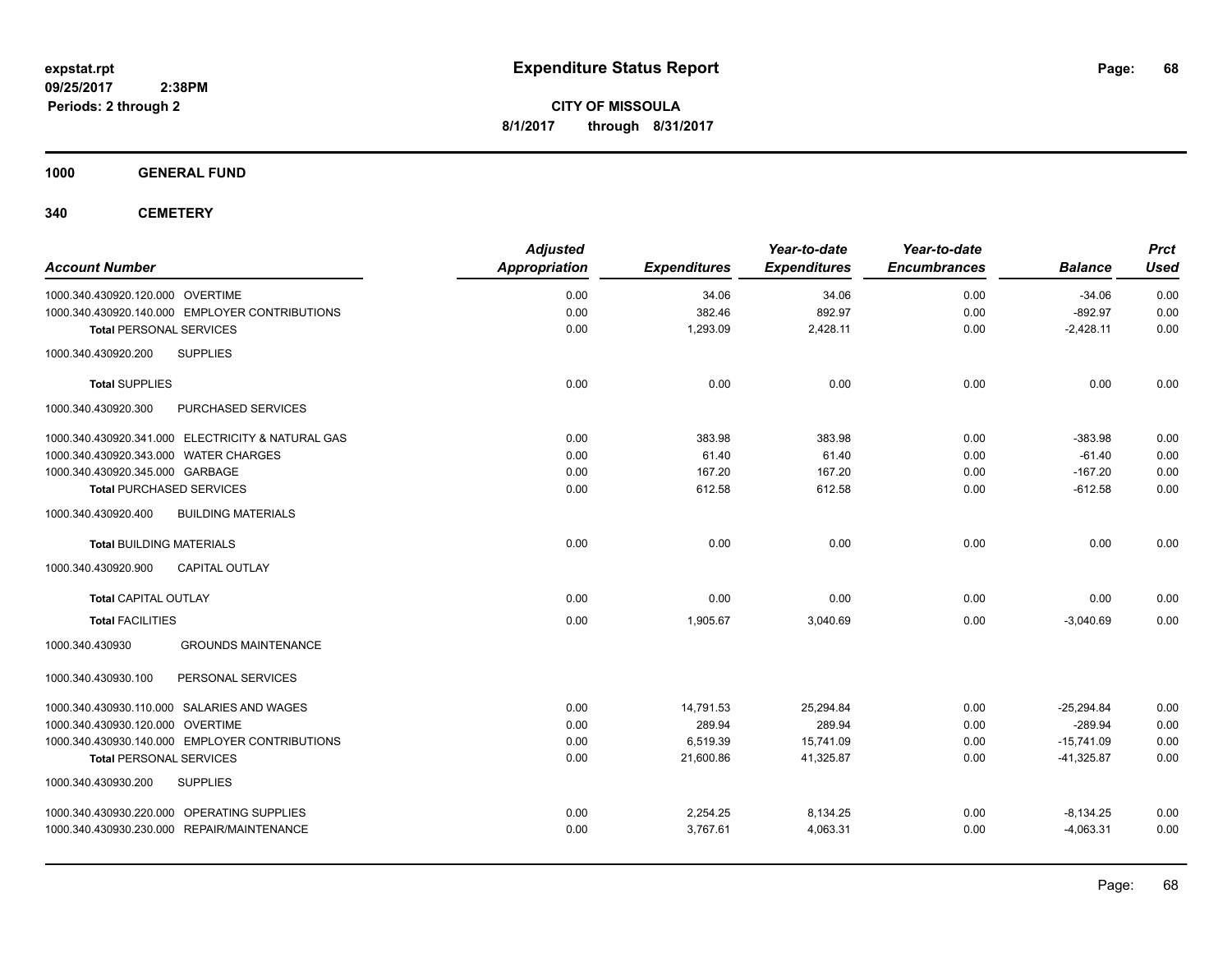**CITY OF MISSOULA 8/1/2017 through 8/31/2017**

**1000 GENERAL FUND**

| <b>Account Number</b>                                                                         | <b>Adjusted</b><br>Appropriation | <b>Expenditures</b> | Year-to-date<br><b>Expenditures</b> | Year-to-date<br><b>Encumbrances</b> | <b>Balance</b>        | <b>Prct</b><br>Used |
|-----------------------------------------------------------------------------------------------|----------------------------------|---------------------|-------------------------------------|-------------------------------------|-----------------------|---------------------|
| <b>Total SUPPLIES</b>                                                                         | 0.00                             | 6,021.86            | 12,197.56                           | 0.00                                | $-12,197.56$          | 0.00                |
| 1000.340.430930.300<br>PURCHASED SERVICES                                                     |                                  |                     |                                     |                                     |                       |                     |
| 1000.340.430930.341.000 ELECTRICITY & NATURAL GAS                                             | 0.00                             | 1,755.88<br>45.45   | 1,755.88<br>45.45                   | 0.00                                | $-1,755.88$           | 0.00                |
| 1000.340.430930.344.000 TELEPHONE SERVICE<br>1000.340.430930.390.000 OTHER PURCHASED SERVICES | 0.00<br>0.00                     | 78.65               | 180.05                              | 0.00<br>0.00                        | $-45.45$<br>$-180.05$ | 0.00<br>0.00        |
| <b>Total PURCHASED SERVICES</b>                                                               | 0.00                             | 1,879.98            | 1,981.38                            | 0.00                                | $-1,981.38$           | 0.00                |
| <b>BUILDING MATERIALS</b><br>1000.340.430930.400                                              |                                  |                     |                                     |                                     |                       |                     |
| <b>Total BUILDING MATERIALS</b>                                                               | 0.00                             | 0.00                | 0.00                                | 0.00                                | 0.00                  | 0.00                |
| <b>FIXED CHARGES</b><br>1000.340.430930.500                                                   |                                  |                     |                                     |                                     |                       |                     |
| 1000.340.430930.530.000 EQUIPMENT RENTAL                                                      | 0.00                             | 99.78               | 99.78                               | 0.00                                | $-99.78$              | 0.00                |
| <b>Total FIXED CHARGES</b>                                                                    | 0.00                             | 99.78               | 99.78                               | 0.00                                | $-99.78$              | 0.00                |
| <b>CAPITAL OUTLAY</b><br>1000.340.430930.900                                                  |                                  |                     |                                     |                                     |                       |                     |
| <b>Total CAPITAL OUTLAY</b>                                                                   | 0.00                             | 0.00                | 0.00                                | 0.00                                | 0.00                  | 0.00                |
| <b>Total GROUNDS MAINTENANCE</b>                                                              | 0.00                             | 29,602.48           | 55,604.59                           | 0.00                                | $-55,604.59$          | 0.00                |
| <b>BURIALS</b><br>1000.340.430940                                                             |                                  |                     |                                     |                                     |                       |                     |
| 1000.340.430940.100<br>PERSONAL SERVICES                                                      |                                  |                     |                                     |                                     |                       |                     |
| 1000.340.430940.110.000 SALARIES AND WAGES                                                    | 0.00                             | 6,714.29            | 11,492.40                           | 0.00                                | $-11,492.40$          | 0.00                |
| 1000.340.430940.120.000 OVERTIME                                                              | 0.00                             | 170.63              | 170.63                              | 0.00                                | $-170.63$             | 0.00                |
| 1000.340.430940.140.000 EMPLOYER CONTRIBUTIONS                                                | 0.00                             | 2,881.87            | 6,050.07                            | 0.00                                | $-6,050.07$           | 0.00                |
| <b>Total PERSONAL SERVICES</b>                                                                | 0.00                             | 9,766.79            | 17,713.10                           | 0.00                                | $-17,713.10$          | 0.00                |
| 1000.340.430940.200<br><b>SUPPLIES</b>                                                        |                                  |                     |                                     |                                     |                       |                     |
| <b>Total SUPPLIES</b>                                                                         | 0.00                             | 0.00                | 0.00                                | 0.00                                | 0.00                  | 0.00                |
| 1000.340.430940.300<br>PURCHASED SERVICES                                                     |                                  |                     |                                     |                                     |                       |                     |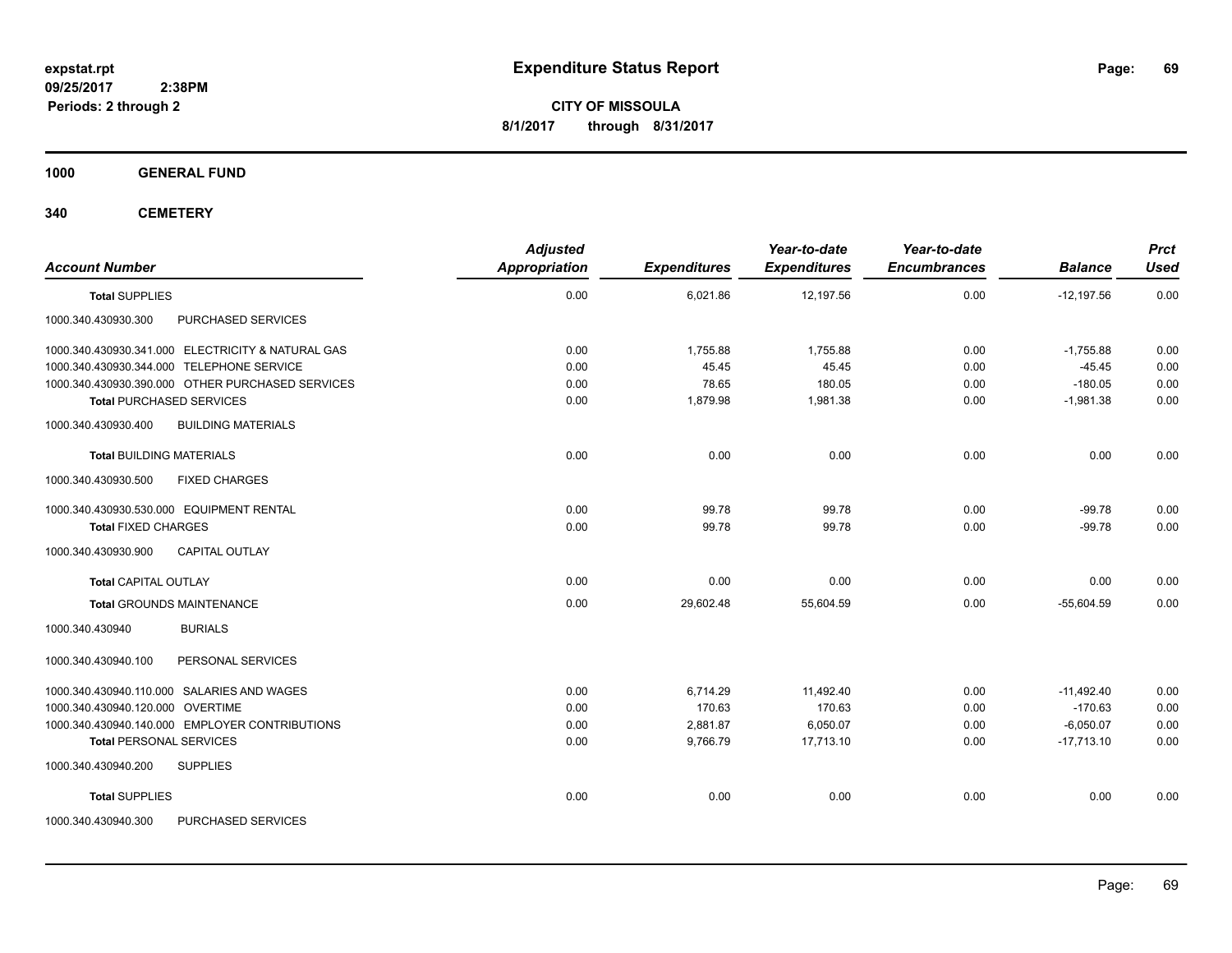**CITY OF MISSOULA 8/1/2017 through 8/31/2017**

**1000 GENERAL FUND**

| <b>Account Number</b>                            | <b>Adjusted</b><br><b>Appropriation</b> | <b>Expenditures</b> | Year-to-date<br><b>Expenditures</b> | Year-to-date<br><b>Encumbrances</b> | <b>Balance</b> | <b>Prct</b><br><b>Used</b> |
|--------------------------------------------------|-----------------------------------------|---------------------|-------------------------------------|-------------------------------------|----------------|----------------------------|
| <b>Total PURCHASED SERVICES</b>                  | 0.00                                    | 0.00                | 0.00                                | 0.00                                | 0.00           | 0.00                       |
| <b>BUILDING MATERIALS</b><br>1000.340.430940.400 |                                         |                     |                                     |                                     |                |                            |
| <b>Total BUILDING MATERIALS</b>                  | 0.00                                    | 0.00                | 0.00                                | 0.00                                | 0.00           | 0.00                       |
| OTHER OBJECTS<br>1000.340.430940.800             |                                         |                     |                                     |                                     |                |                            |
| 1000.340.430940.845.000 CONTINGENCY              | 0.00                                    | 2,692.00            | 2,692.00                            | 0.00                                | $-2,692.00$    | 0.00                       |
| <b>Total OTHER OBJECTS</b>                       | 0.00                                    | 2,692.00            | 2,692.00                            | 0.00                                | $-2,692.00$    | 0.00                       |
| <b>CAPITAL OUTLAY</b><br>1000.340.430940.900     |                                         |                     |                                     |                                     |                |                            |
| <b>Total CAPITAL OUTLAY</b>                      | 0.00                                    | 0.00                | 0.00                                | 0.00                                | 0.00           | 0.00                       |
| <b>Total BURIALS</b>                             | 0.00                                    | 12,458.79           | 20,405.10                           | 0.00                                | $-20,405.10$   | 0.00                       |
| <b>Total CEMETERY</b>                            | 0.00                                    | 55,583.57           | 100,414.86                          | 0.00                                | $-100.414.86$  | 0.00                       |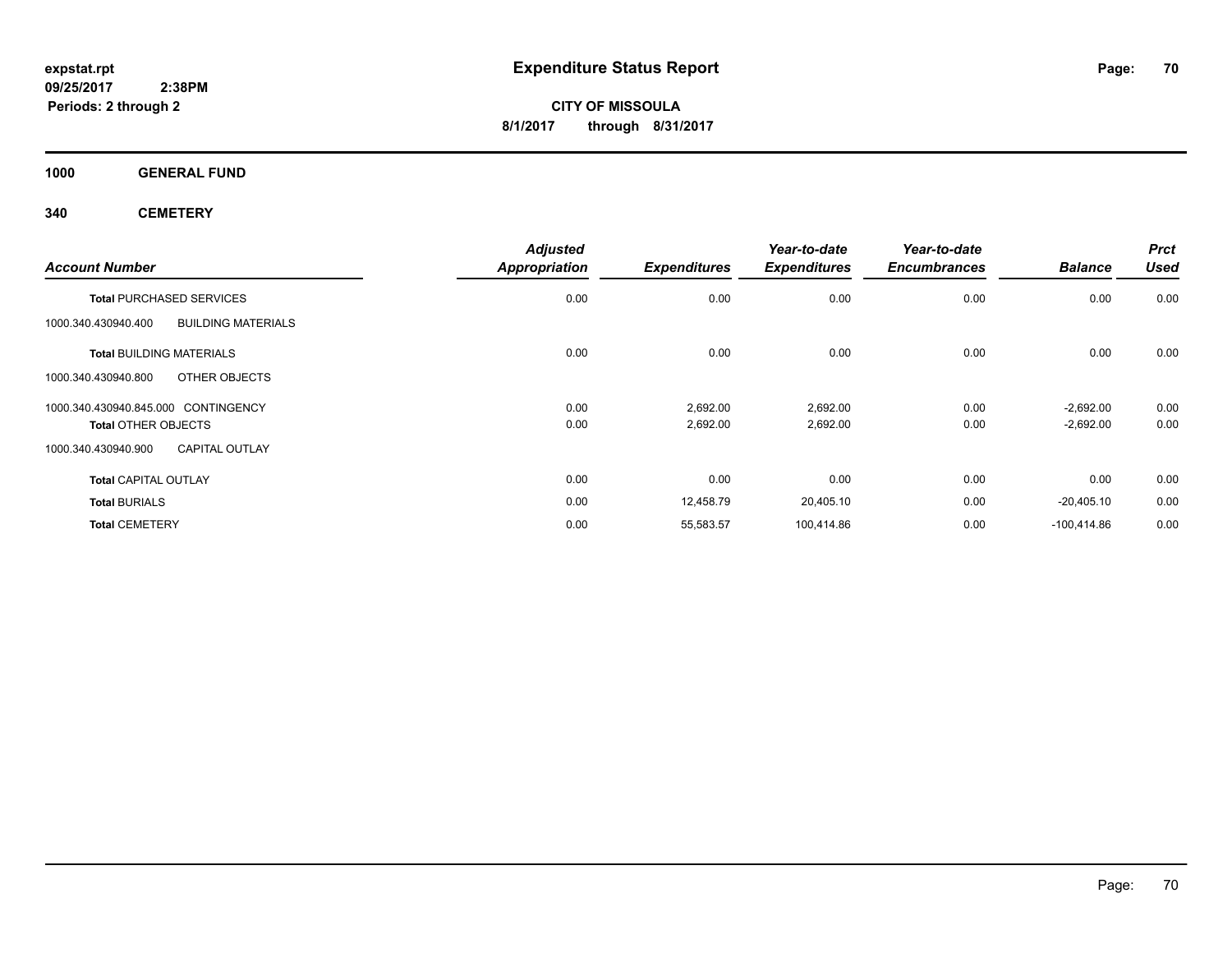**CITY OF MISSOULA 8/1/2017 through 8/31/2017**

**1000 GENERAL FUND**

### **370 PARKS & RECREATION**

| <b>Account Number</b>                  |                                                        | <b>Adjusted</b><br><b>Appropriation</b> | <b>Expenditures</b> | Year-to-date<br><b>Expenditures</b> | Year-to-date<br><b>Encumbrances</b> | <b>Balance</b> | <b>Prct</b><br><b>Used</b> |
|----------------------------------------|--------------------------------------------------------|-----------------------------------------|---------------------|-------------------------------------|-------------------------------------|----------------|----------------------------|
| 1000.370.460410                        | PARKS & RECREATION ADMINISTRATION                      |                                         |                     |                                     |                                     |                |                            |
| 1000.370.460410.100                    | PERSONAL SERVICES                                      |                                         |                     |                                     |                                     |                |                            |
|                                        | 1000.370.460410.110.000 SALARIES AND WAGES             | 0.00                                    | 23,289.74           | 40,072.09                           | 0.00                                | $-40,072.09$   | 0.00                       |
| 1000.370.460410.120.000 OVERTIME       |                                                        | 0.00                                    | 0.00                | 11.18                               | 0.00                                | $-11.18$       | 0.00                       |
|                                        | 1000.370.460410.140.000 EMPLOYER CONTRIBUTIONS         | 0.00                                    | 7,860.18            | 17,271.72                           | 0.00                                | $-17,271.72$   | 0.00                       |
|                                        | 1000.370.460410.141.000 STATE RETIREMENT CONTRIBUTIONS | 0.00                                    | 390.94              | 390.94                              | 0.00                                | $-390.94$      | 0.00                       |
| <b>Total PERSONAL SERVICES</b>         |                                                        | 0.00                                    | 31,540.86           | 57,745.93                           | 0.00                                | $-57,745.93$   | 0.00                       |
| 1000.370.460410.200                    | <b>SUPPLIES</b>                                        |                                         |                     |                                     |                                     |                |                            |
|                                        | 1000.370.460410.220.000 OPERATING SUPPLIES             | 0.00                                    | 88.00               | 88.00                               | 0.00                                | $-88.00$       | 0.00                       |
| <b>Total SUPPLIES</b>                  |                                                        | 0.00                                    | 88.00               | 88.00                               | 0.00                                | $-88.00$       | 0.00                       |
| 1000.370.460410.300                    | PURCHASED SERVICES                                     |                                         |                     |                                     |                                     |                |                            |
| 1000.370.460410.310.000 COMMUNICATIONS |                                                        | 0.00                                    | 261.61              | 261.61                              | 0.00                                | $-261.61$      | 0.00                       |
|                                        | 1000.370.460410.344.000 TELEPHONE SERVICE              | 0.00                                    | 15.83               | 15.83                               | 0.00                                | $-15.83$       | 0.00                       |
|                                        | 1000.370.460410.350.000 PROFESSIONAL SERVICES          | 0.00                                    | 15.00               | 1,115.00                            | 0.00                                | $-1,115.00$    | 0.00                       |
|                                        | 1000.370.460410.360.000 REPAIR & MAINTENANCE           | 0.00                                    | 272.70              | 272.70                              | 0.00                                | $-272.70$      | 0.00                       |
| <b>Total PURCHASED SERVICES</b>        |                                                        | 0.00                                    | 565.14              | 1,665.14                            | 0.00                                | $-1,665.14$    | 0.00                       |
| 1000.370.460410.800                    | OTHER OBJECTS                                          |                                         |                     |                                     |                                     |                |                            |
| <b>Total OTHER OBJECTS</b>             |                                                        | 0.00                                    | 0.00                | 0.00                                | 0.00                                | 0.00           | 0.00                       |
|                                        | Total PARKS & RECREATION ADMINISTRATION                | 0.00                                    | 32.194.00           | 59,499.07                           | 0.00                                | $-59.499.07$   | 0.00                       |
| 1000.370.460411                        | <b>NMT ADMIN</b>                                       |                                         |                     |                                     |                                     |                |                            |
| 1000.370.460411.100                    | PERSONAL SERVICES                                      |                                         |                     |                                     |                                     |                |                            |
|                                        | 1000.370.460411.110.000 SALARIES AND WAGES             | 0.00                                    | 4,391.46            | 7,524.63                            | 0.00                                | $-7,524.63$    | 0.00                       |
|                                        | 1000.370.460411.140.000 EMPLOYER CONTRIBUTIONS         | 0.00                                    | 1,543.07            | 3,630.27                            | 0.00                                | $-3,630.27$    | 0.00                       |
| <b>Total PERSONAL SERVICES</b>         |                                                        | 0.00                                    | 5,934.53            | 11,154.90                           | 0.00                                | $-11,154.90$   | 0.00                       |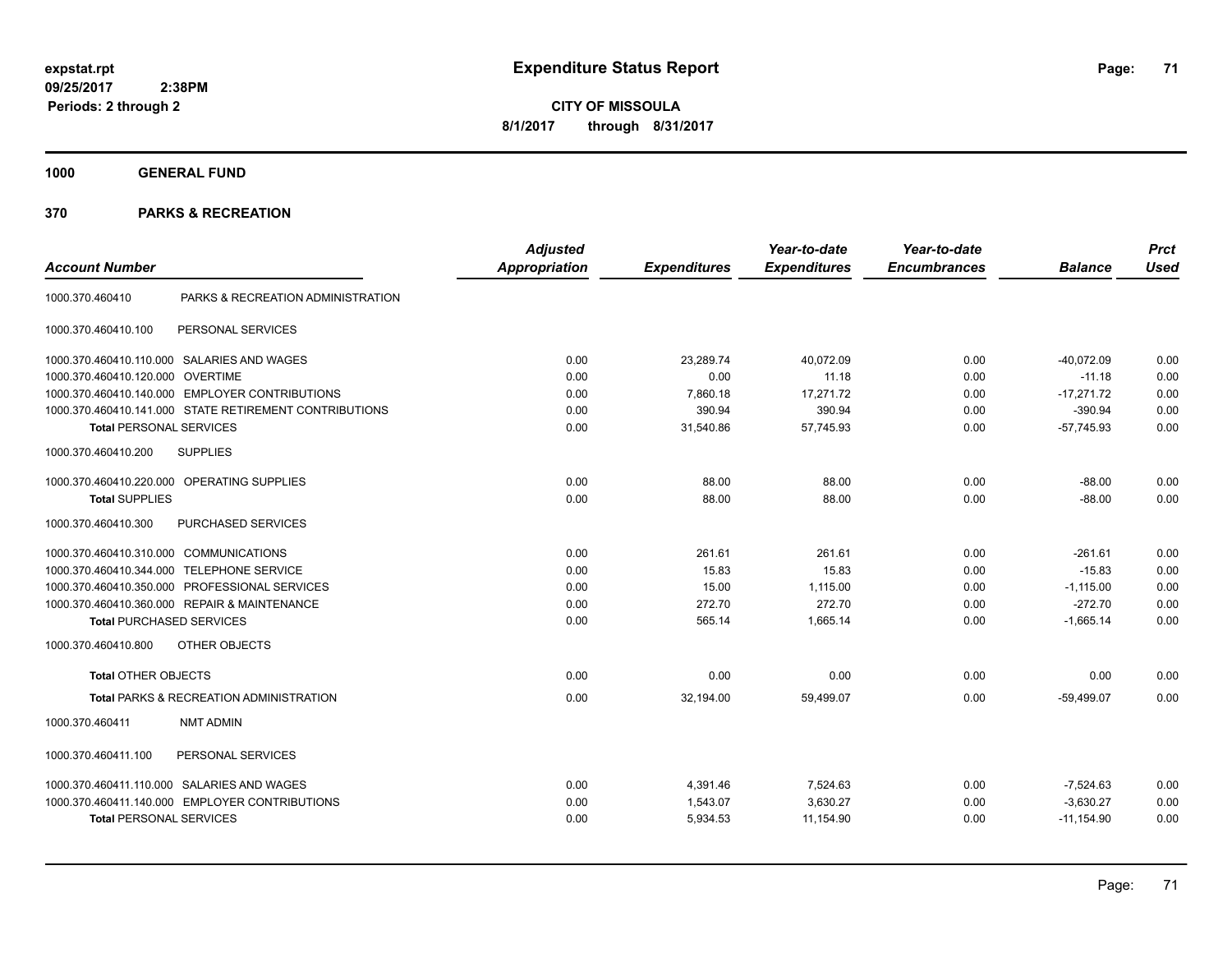**1000 GENERAL FUND**

### **370 PARKS & RECREATION**

|                                                          | <b>Adjusted</b>      |                     | Year-to-date        | Year-to-date        |                | <b>Prct</b> |
|----------------------------------------------------------|----------------------|---------------------|---------------------|---------------------|----------------|-------------|
| <b>Account Number</b>                                    | <b>Appropriation</b> | <b>Expenditures</b> | <b>Expenditures</b> | <b>Encumbrances</b> | <b>Balance</b> | <b>Used</b> |
| <b>SUPPLIES</b><br>1000.370.460411.200                   |                      |                     |                     |                     |                |             |
| 1000.370.460411.210.000 OFFICE SUPPLIES                  | 0.00                 | 107.74              | 107.74              | 0.00                | $-107.74$      | 0.00        |
| 1000.370.460411.220.000 OPERATING SUPPLIES               | 0.00                 | 300.41              | 300.41              | 0.00                | $-300.41$      | 0.00        |
| <b>Total SUPPLIES</b>                                    | 0.00                 | 408.15              | 408.15              | 0.00                | $-408.15$      | 0.00        |
| PURCHASED SERVICES<br>1000.370.460411.300                |                      |                     |                     |                     |                |             |
| 1000.370.460411.390.000 OTHER PURCHASED SERVICES         | 0.00                 | 1,495.00            | 1,495.00            | 0.00                | $-1,495.00$    | 0.00        |
| <b>Total PURCHASED SERVICES</b>                          | 0.00                 | 1,495.00            | 1,495.00            | 0.00                | $-1,495.00$    | 0.00        |
| 1000.370.460411.700<br><b>GRANTS &amp; CONTRIBUTIONS</b> |                      |                     |                     |                     |                |             |
| <b>Total GRANTS &amp; CONTRIBUTIONS</b>                  | 0.00                 | 0.00                | 0.00                | 0.00                | 0.00           | 0.00        |
| 1000.370.460411.800<br>OTHER OBJECTS                     |                      |                     |                     |                     |                |             |
| <b>Total OTHER OBJECTS</b>                               | 0.00                 | 0.00                | 0.00                | 0.00                | 0.00           | 0.00        |
| <b>Total NMT ADMIN</b>                                   | 0.00                 | 7,837.68            | 13,058.05           | 0.00                | $-13,058.05$   | 0.00        |
| 1000.370.460413<br>PARKS PROJECTS                        |                      |                     |                     |                     |                |             |
| 1000.370.460413.100<br>PERSONAL SERVICES                 |                      |                     |                     |                     |                |             |
| 1000.370.460413.110.000 SALARIES AND WAGES               | 0.00                 | 3,790.48            | 6,494.54            | 0.00                | $-6,494.54$    | 0.00        |
| 1000.370.460413.140.000 EMPLOYER CONTRIBUTIONS           | 0.00                 | 1,469.86            | 2,715.44            | 0.00                | $-2,715.44$    | 0.00        |
| <b>Total PERSONAL SERVICES</b>                           | 0.00                 | 5,260.34            | 9,209.98            | 0.00                | $-9,209.98$    | 0.00        |
| 1000.370.460413.200<br><b>SUPPLIES</b>                   |                      |                     |                     |                     |                |             |
| <b>Total SUPPLIES</b>                                    | 0.00                 | 0.00                | 0.00                | 0.00                | 0.00           | 0.00        |
| 1000.370.460413.300<br>PURCHASED SERVICES                |                      |                     |                     |                     |                |             |
| <b>Total PURCHASED SERVICES</b>                          | 0.00                 | 0.00                | 0.00                | 0.00                | 0.00           | 0.00        |
| <b>Total PARKS PROJECTS</b>                              | 0.00                 | 5,260.34            | 9,209.98            | 0.00                | $-9,209.98$    | 0.00        |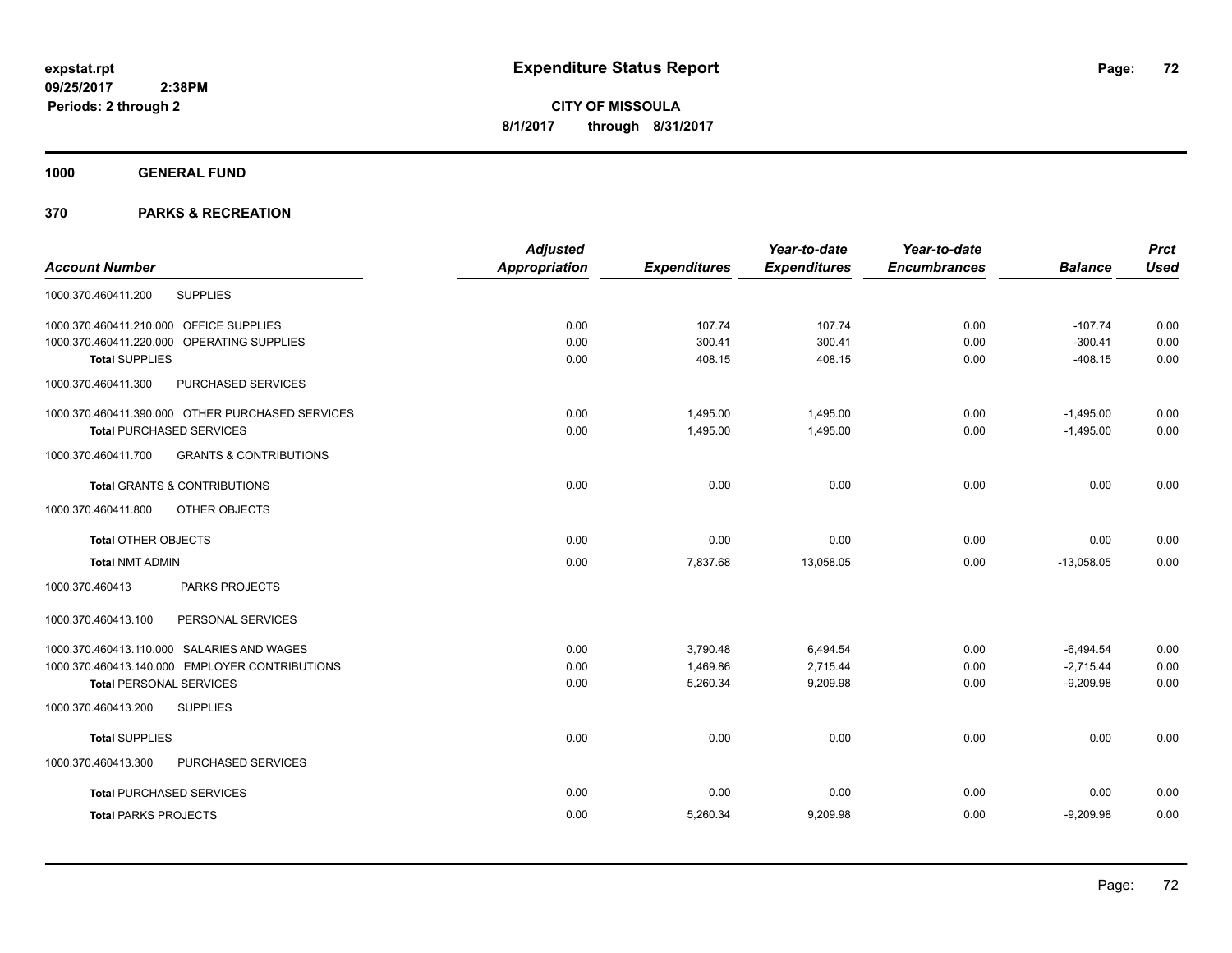**1000 GENERAL FUND**

|                                                | <b>Adjusted</b> |                     | Year-to-date        | Year-to-date        |                | <b>Prct</b> |
|------------------------------------------------|-----------------|---------------------|---------------------|---------------------|----------------|-------------|
| <b>Account Number</b>                          | Appropriation   | <b>Expenditures</b> | <b>Expenditures</b> | <b>Encumbrances</b> | <b>Balance</b> | Used        |
| <b>OPEN SPACE</b><br>1000.370.460431           |                 |                     |                     |                     |                |             |
| 1000.370.460431.100<br>PERSONAL SERVICES       |                 |                     |                     |                     |                |             |
| 1000.370.460431.110.000 SALARIES AND WAGES     | 0.00            | 4,691.05            | 8,042.25            | 0.00                | $-8,042.25$    | 0.00        |
| 1000.370.460431.140.000 EMPLOYER CONTRIBUTIONS | 0.00            | 1,619.39            | 3,762.14            | 0.00                | $-3.762.14$    | 0.00        |
| <b>Total PERSONAL SERVICES</b>                 | 0.00            | 6,310.44            | 11,804.39           | 0.00                | $-11,804.39$   | 0.00        |
| <b>SUPPLIES</b><br>1000.370.460431.200         |                 |                     |                     |                     |                |             |
| <b>Total SUPPLIES</b>                          | 0.00            | 0.00                | 0.00                | 0.00                | 0.00           | 0.00        |
| 1000.370.460431.300<br>PURCHASED SERVICES      |                 |                     |                     |                     |                |             |
| <b>Total PURCHASED SERVICES</b>                | 0.00            | 0.00                | 0.00                | 0.00                | 0.00           | 0.00        |
| <b>Total OPEN SPACE</b>                        | 0.00            | 6,310.44            | 11,804.39           | 0.00                | $-11,804.39$   | 0.00        |
| 1000.370.460432<br>PARK ADMIN                  |                 |                     |                     |                     |                |             |
| 1000.370.460432.100<br>PERSONAL SERVICES       |                 |                     |                     |                     |                |             |
| 1000.370.460432.110.000 SALARIES AND WAGES     | 0.00            | 9,134.12            | 15,654.01           | 0.00                | $-15,654.01$   | 0.00        |
| 1000.370.460432.120.000 OVERTIME               | 0.00            | 0.00                | 2.53                | 0.00                | $-2.53$        | 0.00        |
| 1000.370.460432.140.000 EMPLOYER CONTRIBUTIONS | 0.00            | 4,060.25            | 9,918.78            | 0.00                | $-9,918.78$    | 0.00        |
| <b>Total PERSONAL SERVICES</b>                 | 0.00            | 13,194.37           | 25,575.32           | 0.00                | $-25,575.32$   | 0.00        |
| 1000.370.460432.200<br><b>SUPPLIES</b>         |                 |                     |                     |                     |                |             |
| 1000.370.460432.210.000 OFFICE SUPPLIES        | 0.00            | 179.75              | 179.75              | 0.00                | $-179.75$      | 0.00        |
| 1000.370.460432.220.000 OPERATING SUPPLIES     | 0.00            | 780.93              | 940.79              | 0.00                | $-940.79$      | 0.00        |
| <b>Total SUPPLIES</b>                          | 0.00            | 960.68              | 1,120.54            | 0.00                | $-1,120.54$    | 0.00        |
| PURCHASED SERVICES<br>1000.370.460432.300      |                 |                     |                     |                     |                |             |
| 1000.370.460432.340.000 SEWER                  | 0.00            | 0.00                | 1,194.34            | 0.00                | $-1,194.34$    | 0.00        |
| 1000.370.460432.344.000 TELEPHONE SERVICE      | 0.00            | 1,400.53            | 1,400.53            | 0.00                | $-1,400.53$    | 0.00        |
|                                                |                 |                     |                     |                     |                |             |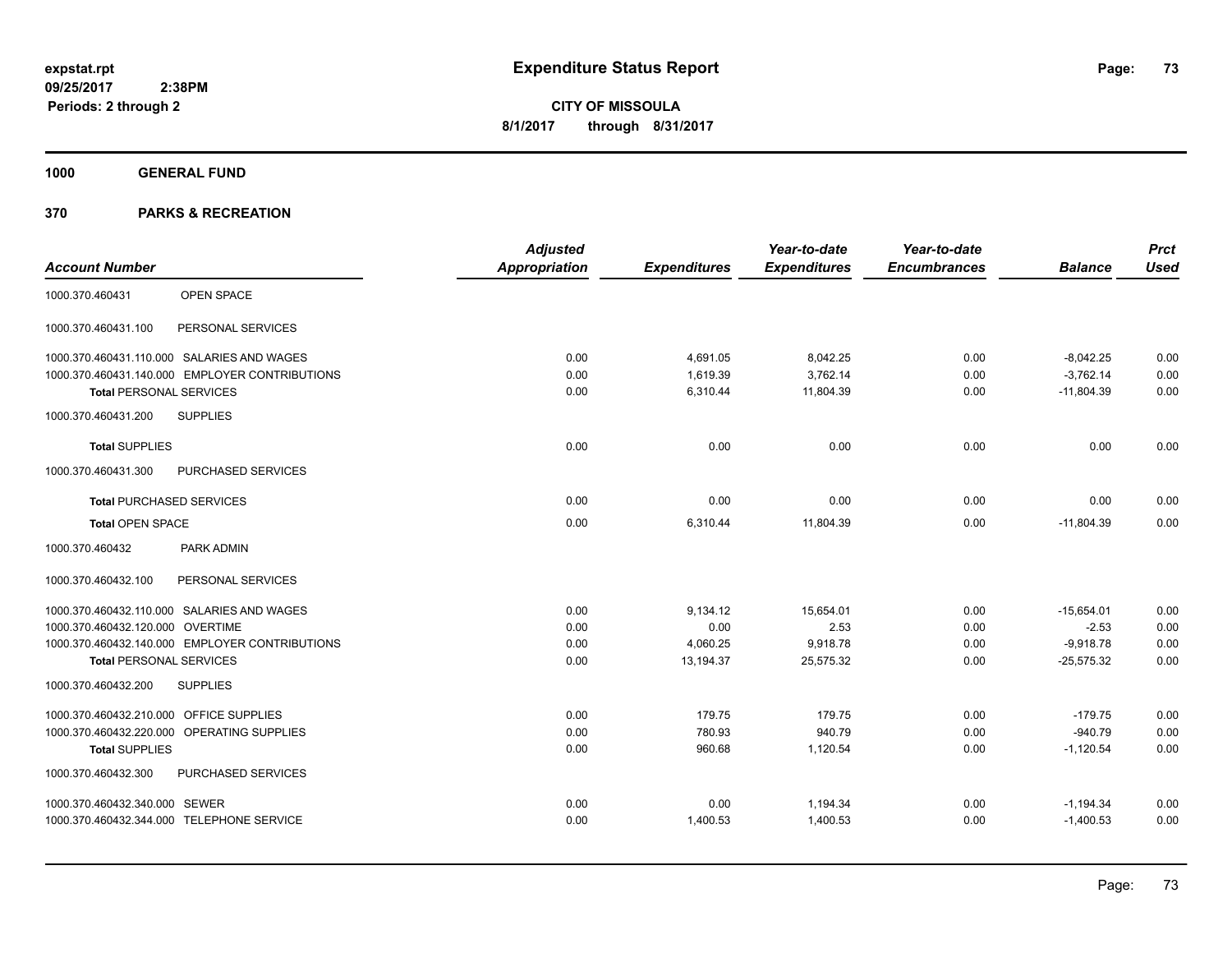**1000 GENERAL FUND**

| <b>Account Number</b>                                                            | <b>Adjusted</b><br><b>Appropriation</b> | <b>Expenditures</b>  | Year-to-date<br><b>Expenditures</b> | Year-to-date<br><b>Encumbrances</b> | <b>Balance</b>             | <b>Prct</b><br><b>Used</b> |
|----------------------------------------------------------------------------------|-----------------------------------------|----------------------|-------------------------------------|-------------------------------------|----------------------------|----------------------------|
| 1000.370.460432.350.000 PROFESSIONAL SERVICES<br><b>Total PURCHASED SERVICES</b> | 0.00<br>0.00                            | 2,335.00<br>3,735.53 | 2,438.55<br>5,033.42                | 0.00<br>0.00                        | $-2,438.55$<br>$-5,033.42$ | 0.00<br>0.00               |
| <b>CAPITAL OUTLAY</b><br>1000.370.460432.900                                     |                                         |                      |                                     |                                     |                            |                            |
| Total CAPITAL OUTLAY                                                             | 0.00                                    | 0.00                 | 0.00                                | 0.00                                | 0.00                       | 0.00                       |
| <b>Total PARK ADMIN</b>                                                          | 0.00                                    | 17,890.58            | 31,729.28                           | 0.00                                | $-31,729.28$               | 0.00                       |
| <b>GREENWAYS &amp; HORTICULTURE</b><br>1000.370.460434                           |                                         |                      |                                     |                                     |                            |                            |
| 1000.370.460434.100<br>PERSONAL SERVICES                                         |                                         |                      |                                     |                                     |                            |                            |
| 1000.370.460434.110.000 SALARIES AND WAGES                                       | 0.00                                    | 11,624.20            | 20,002.38                           | 0.00                                | $-20,002.38$               | 0.00                       |
| 1000.370.460434.140.000 EMPLOYER CONTRIBUTIONS                                   | 0.00                                    | 4,511.19             | 9,749.40                            | 0.00                                | $-9,749.40$                | 0.00                       |
| <b>Total PERSONAL SERVICES</b>                                                   | 0.00                                    | 16,135.39            | 29,751.78                           | 0.00                                | $-29,751.78$               | 0.00                       |
| 1000.370.460434.300<br>PURCHASED SERVICES                                        |                                         |                      |                                     |                                     |                            |                            |
| <b>Total PURCHASED SERVICES</b>                                                  | 0.00                                    | 0.00                 | 0.00                                | 0.00                                | 0.00                       | 0.00                       |
| Total GREENWAYS & HORTICULTURE                                                   | 0.00                                    | 16,135.39            | 29,751.78                           | 0.00                                | $-29,751.78$               | 0.00                       |
| <b>URBAN FORESTRY</b><br>1000.370.460439                                         |                                         |                      |                                     |                                     |                            |                            |
| 1000.370.460439.100<br>PERSONAL SERVICES                                         |                                         |                      |                                     |                                     |                            |                            |
| 1000.370.460439.110.000 SALARIES AND WAGES                                       | 0.00                                    | 14.740.90            | 25.423.75                           | 0.00                                | $-25.423.75$               | 0.00                       |
| 1000.370.460439.120.000 OVERTIME                                                 | 0.00                                    | 7.74                 | 7.74                                | 0.00                                | $-7.74$                    | 0.00                       |
| 1000.370.460439.140.000 EMPLOYER CONTRIBUTIONS                                   | 0.00                                    | 6,359.77             | 14,545.58                           | 0.00                                | $-14,545.58$               | 0.00                       |
| <b>Total PERSONAL SERVICES</b>                                                   | 0.00                                    | 21,108.41            | 39,977.07                           | 0.00                                | $-39,977.07$               | 0.00                       |
| <b>SUPPLIES</b><br>1000.370.460439.200                                           |                                         |                      |                                     |                                     |                            |                            |
| <b>Total SUPPLIES</b>                                                            | 0.00                                    | 0.00                 | 0.00                                | 0.00                                | 0.00                       | 0.00                       |
| 1000.370.460439.300<br>PURCHASED SERVICES                                        |                                         |                      |                                     |                                     |                            |                            |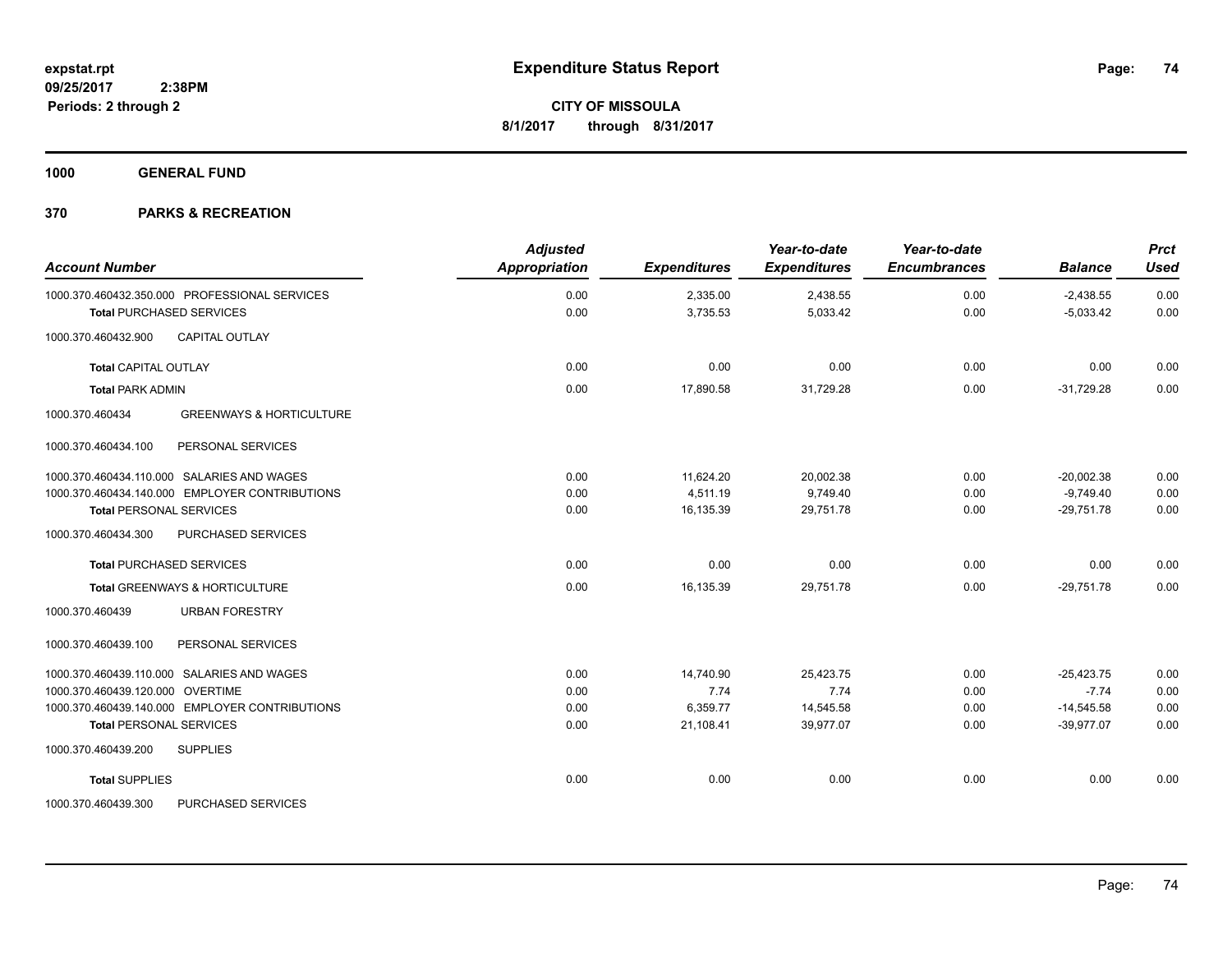**1000 GENERAL FUND**

| <b>Account Number</b>                                   | <b>Adjusted</b><br>Appropriation | <b>Expenditures</b> | Year-to-date<br><b>Expenditures</b> | Year-to-date<br><b>Encumbrances</b> | <b>Balance</b> | <b>Prct</b><br><b>Used</b> |
|---------------------------------------------------------|----------------------------------|---------------------|-------------------------------------|-------------------------------------|----------------|----------------------------|
| <b>Total PURCHASED SERVICES</b>                         | 0.00                             | 0.00                | 0.00                                | 0.00                                | 0.00           | 0.00                       |
| <b>Total URBAN FORESTRY</b>                             | 0.00                             | 21,108.41           | 39,977.07                           | 0.00                                | $-39,977.07$   | 0.00                       |
| 1000.370.460441<br><b>RECREATION</b>                    |                                  |                     |                                     |                                     |                |                            |
| 1000.370.460441.100<br>PERSONAL SERVICES                |                                  |                     |                                     |                                     |                |                            |
| 1000.370.460441.110.000 SALARIES AND WAGES              | 0.00                             | 11,541.33           | 19,822.07                           | 0.00                                | $-19,822.07$   | 0.00                       |
| 1000.370.460441.140.000 EMPLOYER CONTRIBUTIONS          | 0.00                             | 4,466.68            | 10,622.25                           | 0.00                                | $-10,622.25$   | 0.00                       |
| <b>Total PERSONAL SERVICES</b>                          | 0.00                             | 16,008.01           | 30,444.32                           | 0.00                                | $-30,444.32$   | 0.00                       |
| 1000.370.460441.200<br><b>SUPPLIES</b>                  |                                  |                     |                                     |                                     |                |                            |
| 1000.370.460441.220.000 OPERATING SUPPLIES              | 0.00                             | 213.37              | 213.37                              | 0.00                                | $-213.37$      | 0.00                       |
| <b>Total SUPPLIES</b>                                   | 0.00                             | 213.37              | 213.37                              | 0.00                                | $-213.37$      | 0.00                       |
| PURCHASED SERVICES<br>1000.370.460441.300               |                                  |                     |                                     |                                     |                |                            |
| 1000.370.460441.330.000 PUBLICITY, SUBSCRIPTIONS & DUES | 0.00                             | 0.00                | 363.00                              | 0.00                                | $-363.00$      | 0.00                       |
| 1000.370.460441.360.000 REPAIR & MAINTENANCE            | 0.00                             | 104.35              | 7,105.35                            | 0.00                                | $-7,105.35$    | 0.00                       |
| <b>Total PURCHASED SERVICES</b>                         | 0.00                             | 104.35              | 7,468.35                            | 0.00                                | $-7,468.35$    | 0.00                       |
| OTHER OBJECTS<br>1000.370.460441.800                    |                                  |                     |                                     |                                     |                |                            |
| <b>Total OTHER OBJECTS</b>                              | 0.00                             | 0.00                | 0.00                                | 0.00                                | 0.00           | 0.00                       |
| <b>Total RECREATION</b>                                 | 0.00                             | 16,325.73           | 38,126.04                           | 0.00                                | $-38,126.04$   | 0.00                       |
| 1000.370.460470<br><b>RECREATION MORE</b>               |                                  |                     |                                     |                                     |                |                            |
| 1000.370.460470.100<br>PERSONAL SERVICES                |                                  |                     |                                     |                                     |                |                            |
| 1000.370.460470.110.000 SALARIES AND WAGES              | 0.00                             | 34,287.63           | 62,381.50                           | 0.00                                | $-62,381.50$   | 0.00                       |
| 1000.370.460470.120.000 OVERTIME                        | 0.00                             | 720.61              | 1.118.18                            | 0.00                                | $-1,118.18$    | 0.00                       |
| 1000.370.460470.140.000 EMPLOYER CONTRIBUTIONS          | 0.00                             | 7,443.74            | 15,183.81                           | 0.00                                | $-15,183.81$   | 0.00                       |
| <b>Total PERSONAL SERVICES</b>                          | 0.00                             | 42,451.98           | 78,683.49                           | 0.00                                | $-78,683.49$   | 0.00                       |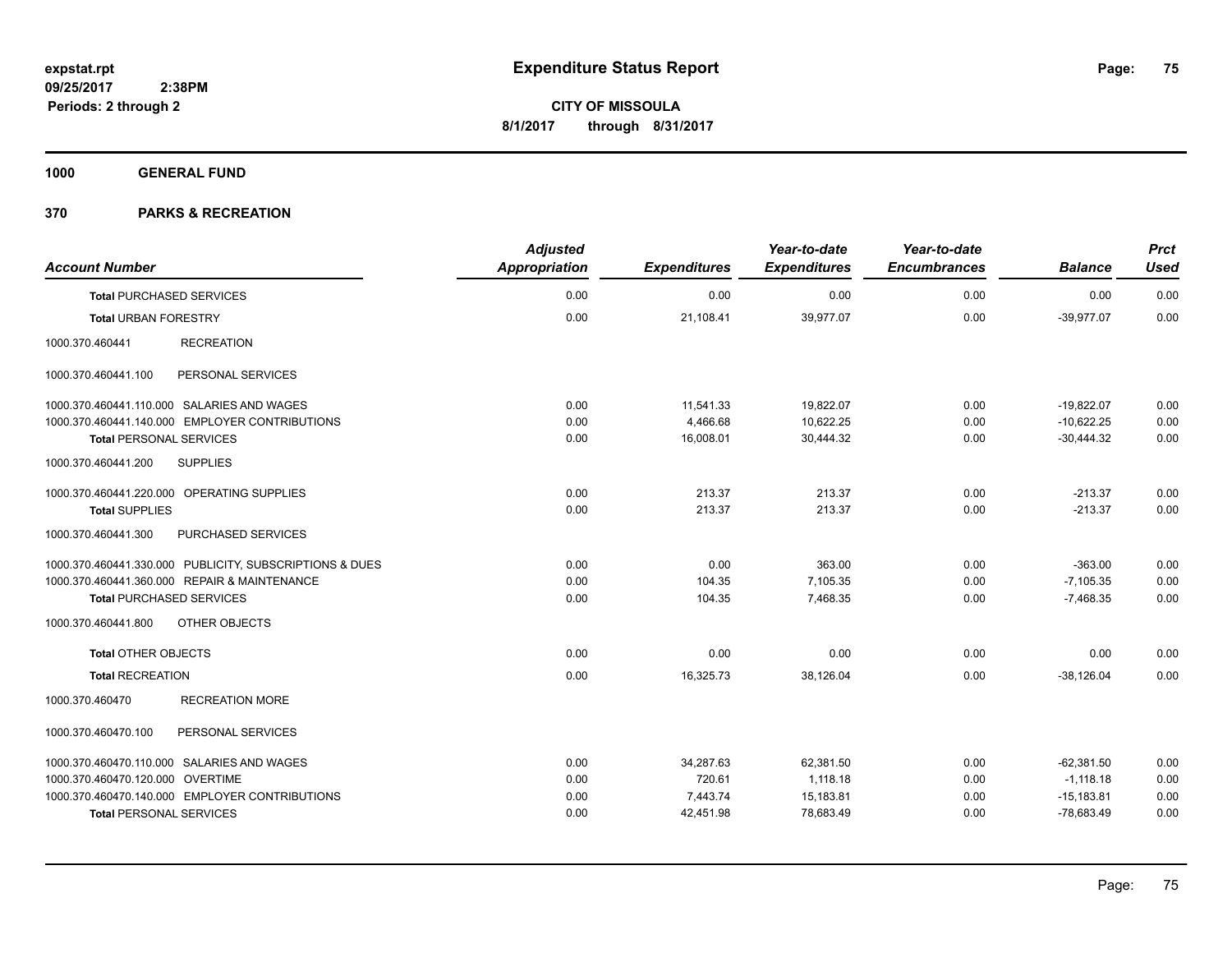**1000 GENERAL FUND**

|                                                   | <b>Adjusted</b>      |                     | Year-to-date        | Year-to-date        |                | <b>Prct</b> |
|---------------------------------------------------|----------------------|---------------------|---------------------|---------------------|----------------|-------------|
| <b>Account Number</b>                             | <b>Appropriation</b> | <b>Expenditures</b> | <b>Expenditures</b> | <b>Encumbrances</b> | <b>Balance</b> | <b>Used</b> |
| <b>SUPPLIES</b><br>1000.370.460470.200            |                      |                     |                     |                     |                |             |
| 1000.370.460470.220.000 OPERATING SUPPLIES        | 0.00                 | 2,303.88            | 3,062.43            | 0.00                | $-3,062.43$    | 0.00        |
| <b>Total SUPPLIES</b>                             | 0.00                 | 2,303.88            | 3,062.43            | 0.00                | $-3,062.43$    | 0.00        |
| 1000.370.460470.300<br>PURCHASED SERVICES         |                      |                     |                     |                     |                |             |
| 1000.370.460470.360.000 REPAIR & MAINTENANCE      | 0.00                 | 0.00                | 999.00              | 0.00                | $-999.00$      | 0.00        |
| 1000.370.460470.390.000 OTHER PURCHASED SERVICES  | 0.00                 | 7,373.32            | 7,868.32            | 0.00                | $-7,868.32$    | 0.00        |
| <b>Total PURCHASED SERVICES</b>                   | 0.00                 | 7,373.32            | 8,867.32            | 0.00                | $-8,867.32$    | 0.00        |
| <b>Total RECREATION MORE</b>                      | 0.00                 | 52,129.18           | 90,613.24           | 0.00                | $-90,613.24$   | 0.00        |
| <b>RECREATION ADULTS</b><br>1000.370.460471       |                      |                     |                     |                     |                |             |
| 1000.370.460471.100<br>PERSONAL SERVICES          |                      |                     |                     |                     |                |             |
| 1000.370.460471.110.000 SALARIES AND WAGES        | 0.00                 | 10,851.69           | 18,581.13           | 0.00                | $-18,581.13$   | 0.00        |
| 1000.370.460471.140.000 EMPLOYER CONTRIBUTIONS    | 0.00                 | 3,970.52            | 7,160.61            | 0.00                | $-7,160.61$    | 0.00        |
| <b>Total PERSONAL SERVICES</b>                    | 0.00                 | 14,822.21           | 25,741.74           | 0.00                | $-25,741.74$   | 0.00        |
| <b>SUPPLIES</b><br>1000.370.460471.200            |                      |                     |                     |                     |                |             |
| 1000.370.460471.210.147 OFFICE SUPPLIES           | 0.00                 | 100.89              | 100.89              | 0.00                | $-100.89$      | 0.00        |
| 1000.370.460471.210.192 OFFICE SUPPLIES           | 0.00                 | 19.00               | 19.00               | 0.00                | $-19.00$       | 0.00        |
| 1000.370.460471.220.147 OPERATING SUPPLIES        | 0.00                 | 1,546.46            | 1,546.46            | 0.00                | $-1,546.46$    | 0.00        |
| <b>Total SUPPLIES</b>                             | 0.00                 | 1,666.35            | 1,666.35            | 0.00                | $-1,666.35$    | 0.00        |
| PURCHASED SERVICES<br>1000.370.460471.300         |                      |                     |                     |                     |                |             |
| 1000.370.460471.320.000 PRINTING & DUPLICATING    | 0.00                 | 44.95               | 44.95               | 0.00                | $-44.95$       | 0.00        |
| PRINTING & DUPLICATING<br>1000.370.460471.320.147 | 0.00                 | 85.00               | 85.00               | 0.00                | $-85.00$       | 0.00        |
| 1000.370.460471.344.000 TELEPHONE SERVICE         | 0.00                 | 9.61                | 19.22               | 0.00                | $-19.22$       | 0.00        |
| 1000.370.460471.360.000 REPAIR & MAINTENANCE      | 0.00                 | 0.00                | 999.00              | 0.00                | $-999.00$      | 0.00        |
| 1000.370.460471.390.144 OTHER PURCHASED SERVICES  | 0.00                 | 460.00              | 460.00              | 0.00                | $-460.00$      | 0.00        |
| 1000.370.460471.390.147 OTHER PURCHASED SERVICES  | 0.00                 | 140.00              | 140.00              | 0.00                | $-140.00$      | 0.00        |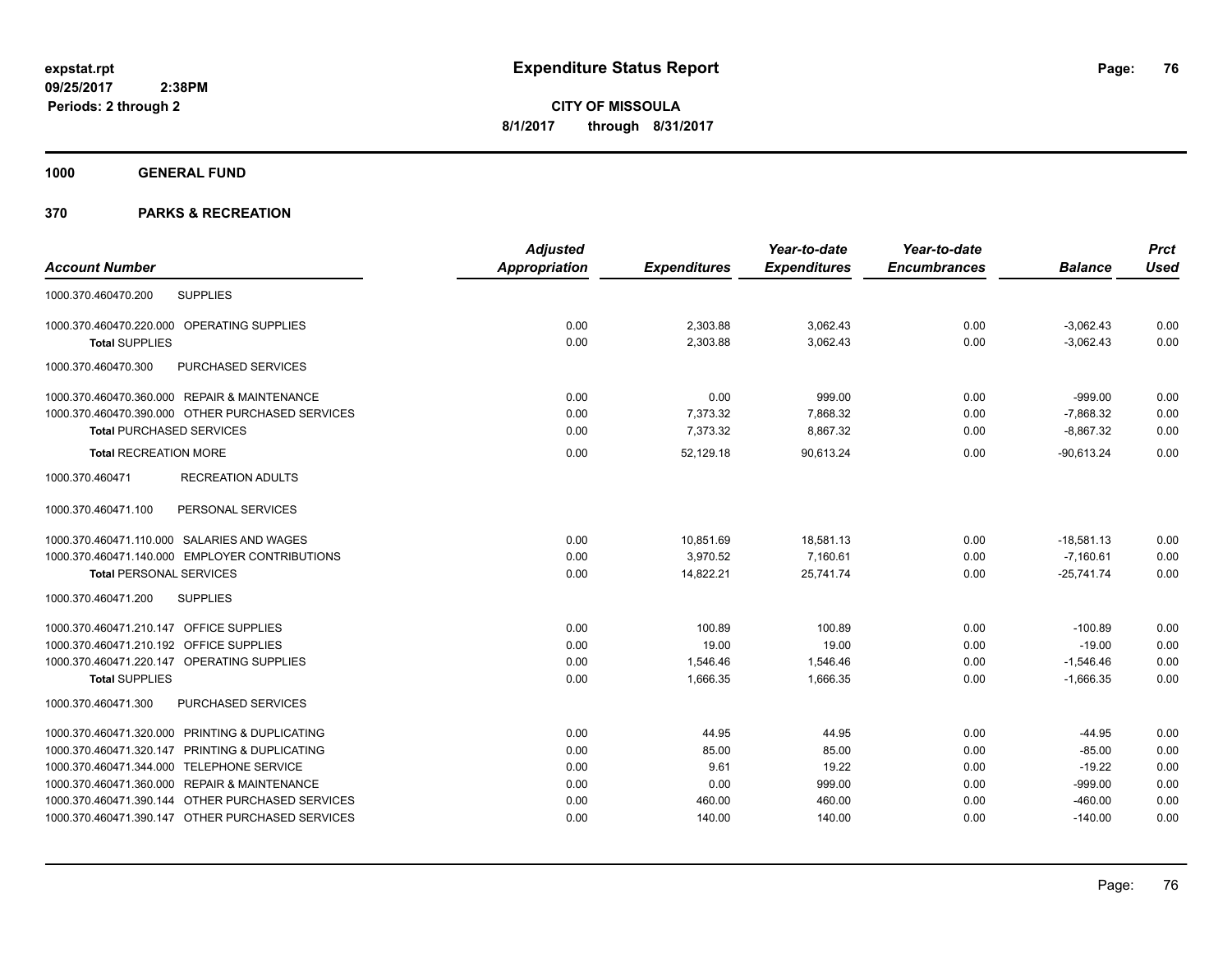**1000 GENERAL FUND**

| <b>Account Number</b>                            | <b>Adjusted</b><br>Appropriation | <b>Expenditures</b> | Year-to-date<br><b>Expenditures</b> | Year-to-date<br><b>Encumbrances</b> | <b>Balance</b> | <b>Prct</b><br><b>Used</b> |
|--------------------------------------------------|----------------------------------|---------------------|-------------------------------------|-------------------------------------|----------------|----------------------------|
| <b>Total PURCHASED SERVICES</b>                  | 0.00                             | 739.56              | 1,748.17                            | 0.00                                | $-1,748.17$    | 0.00                       |
| <b>Total RECREATION ADULTS</b>                   | 0.00                             | 17.228.12           | 29,156.26                           | 0.00                                | $-29.156.26$   | 0.00                       |
| 1000.370.460472<br><b>RECREATION YOUTH</b>       |                                  |                     |                                     |                                     |                |                            |
| PERSONAL SERVICES<br>1000.370.460472.100         |                                  |                     |                                     |                                     |                |                            |
| 1000.370.460472.110.000 SALARIES AND WAGES       | 0.00                             | 23,947.99           | 42,608.60                           | 0.00                                | $-42,608.60$   | 0.00                       |
| 1000.370.460472.120.000 OVERTIME                 | 0.00                             | 15.48               | 15.48                               | 0.00                                | $-15.48$       | 0.00                       |
| 1000.370.460472.140.000 EMPLOYER CONTRIBUTIONS   | 0.00                             | 4,577.15            | 9,141.19                            | 0.00                                | $-9,141.19$    | 0.00                       |
| <b>Total PERSONAL SERVICES</b>                   | 0.00                             | 28,540.62           | 51,765.27                           | 0.00                                | $-51,765.27$   | 0.00                       |
| 1000.370.460472.200<br><b>SUPPLIES</b>           |                                  |                     |                                     |                                     |                |                            |
| 1000.370.460472.210.147 OFFICE SUPPLIES          | 0.00                             | 181.45              | 181.45                              | 0.00                                | $-181.45$      | 0.00                       |
| 1000.370.460472.220.000 OPERATING SUPPLIES       | 0.00                             | 768.83              | 768.83                              | 0.00                                | $-768.83$      | 0.00                       |
| 1000.370.460472.220.190 OPERATING SUPPLIES       | 0.00                             | 597.76              | 1.485.87                            | 0.00                                | $-1,485.87$    | 0.00                       |
| 1000.370.460472.220.191 OPERATING SUPPLIES       | 0.00                             | 168.21              | 168.21                              | 0.00                                | $-168.21$      | 0.00                       |
| 1000.370.460472.220.192 OPERATING SUPPLIES       | 0.00                             | 26.75               | 26.75                               | 0.00                                | $-26.75$       | 0.00                       |
| <b>Total SUPPLIES</b>                            | 0.00                             | 1,743.00            | 2,631.11                            | 0.00                                | $-2,631.11$    | 0.00                       |
| PURCHASED SERVICES<br>1000.370.460472.300        |                                  |                     |                                     |                                     |                |                            |
| 1000.370.460472.345.000 GARBAGE                  | 0.00                             | 52.20               | 52.20                               | 0.00                                | $-52.20$       | 0.00                       |
| 1000.370.460472.350.190 PROFESSIONAL SERVICES    | 0.00                             | 1,846.45            | 2,456.90                            | 0.00                                | $-2,456.90$    | 0.00                       |
| 1000.370.460472.390.147 OTHER PURCHASED SERVICES | 0.00                             | 100.00              | 100.00                              | 0.00                                | $-100.00$      | 0.00                       |
| <b>Total PURCHASED SERVICES</b>                  | 0.00                             | 1,998.65            | 2,609.10                            | 0.00                                | $-2,609.10$    | 0.00                       |
| <b>Total RECREATION YOUTH</b>                    | 0.00                             | 32,282.27           | 57,005.48                           | 0.00                                | $-57,005.48$   | 0.00                       |
| RECREATION SPECIAL EVENTS<br>1000.370.460473     |                                  |                     |                                     |                                     |                |                            |
| 1000.370.460473.200<br><b>SUPPLIES</b>           |                                  |                     |                                     |                                     |                |                            |
| 1000.370.460473.220.000 OPERATING SUPPLIES       | 0.00                             | 66.22               | 66.22                               | 0.00                                | $-66.22$       | 0.00                       |
| <b>Total SUPPLIES</b>                            | 0.00                             | 66.22               | 66.22                               | 0.00                                | $-66.22$       | 0.00                       |
|                                                  |                                  |                     |                                     |                                     |                |                            |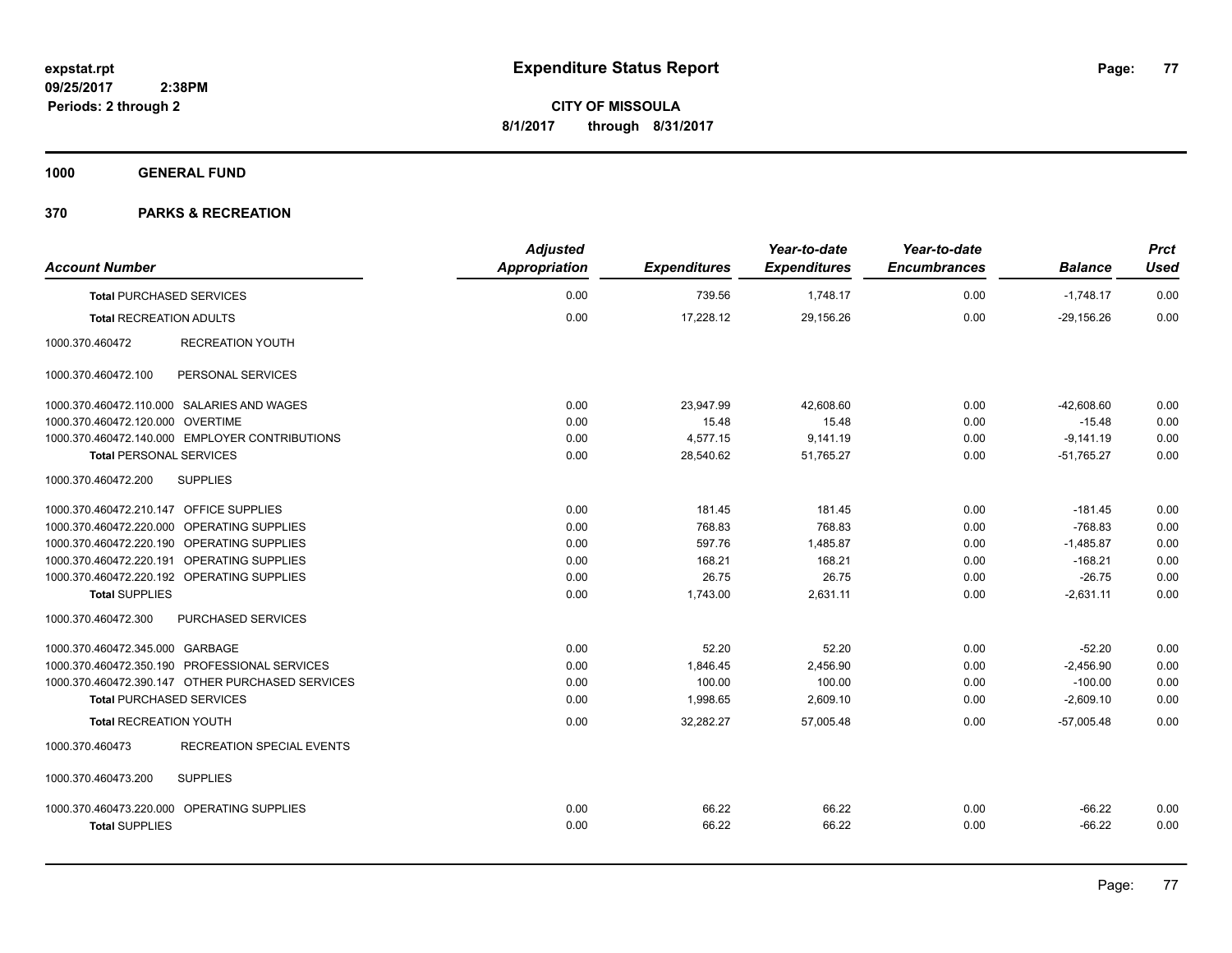**1000 GENERAL FUND**

|                                |                                              | <b>Adjusted</b> |                     | Year-to-date        | Year-to-date        |                | <b>Prct</b> |
|--------------------------------|----------------------------------------------|-----------------|---------------------|---------------------|---------------------|----------------|-------------|
| <b>Account Number</b>          |                                              | Appropriation   | <b>Expenditures</b> | <b>Expenditures</b> | <b>Encumbrances</b> | <b>Balance</b> | <b>Used</b> |
| 1000.370.460473.300            | PURCHASED SERVICES                           |                 |                     |                     |                     |                |             |
|                                | <b>Total PURCHASED SERVICES</b>              | 0.00            | 0.00                | 0.00                | 0.00                | 0.00           | 0.00        |
|                                | Total RECREATION SPECIAL EVENTS              | 0.00            | 66.22               | 66.22               | 0.00                | $-66.22$       | 0.00        |
| 1000.370.460474                | SPRAY DECKS                                  |                 |                     |                     |                     |                |             |
| 1000.370.460474.100            | PERSONAL SERVICES                            |                 |                     |                     |                     |                |             |
| <b>Total PERSONAL SERVICES</b> |                                              | 0.00            | 0.00                | 0.00                | 0.00                | 0.00           | 0.00        |
| 1000.370.460474.200            | <b>SUPPLIES</b>                              |                 |                     |                     |                     |                |             |
|                                | 1000.370.460474.230.000 REPAIR/MAINTENANCE   | 0.00            | 110.00              | 110.00              | 0.00                | $-110.00$      | 0.00        |
| <b>Total SUPPLIES</b>          |                                              | 0.00            | 110.00              | 110.00              | 0.00                | $-110.00$      | 0.00        |
| 1000.370.460474.300            | PURCHASED SERVICES                           |                 |                     |                     |                     |                |             |
|                                | 1000.370.460474.360.000 REPAIR & MAINTENANCE | 0.00            | 100.00              | 100.00              | 0.00                | $-100.00$      | 0.00        |
|                                | <b>Total PURCHASED SERVICES</b>              | 0.00            | 100.00              | 100.00              | 0.00                | $-100.00$      | 0.00        |
| 1000.370.460474.900            | <b>CAPITAL OUTLAY</b>                        |                 |                     |                     |                     |                |             |
| <b>Total CAPITAL OUTLAY</b>    |                                              | 0.00            | 0.00                | 0.00                | 0.00                | 0.00           | 0.00        |
| <b>Total SPRAY DECKS</b>       |                                              | 0.00            | 210.00              | 210.00              | 0.00                | $-210.00$      | 0.00        |
| 1000.370.460476                | YOUTH DRUG                                   |                 |                     |                     |                     |                |             |
| 1000.370.460476.100            | PERSONAL SERVICES                            |                 |                     |                     |                     |                |             |
| <b>Total PERSONAL SERVICES</b> |                                              | 0.00            | 0.00                | 0.00                | 0.00                | 0.00           | 0.00        |
| 1000.370.460476.200            | <b>SUPPLIES</b>                              |                 |                     |                     |                     |                |             |
| <b>Total SUPPLIES</b>          |                                              | 0.00            | 0.00                | 0.00                | 0.00                | 0.00           | 0.00        |
| 1000.370.460476.300            | PURCHASED SERVICES                           |                 |                     |                     |                     |                |             |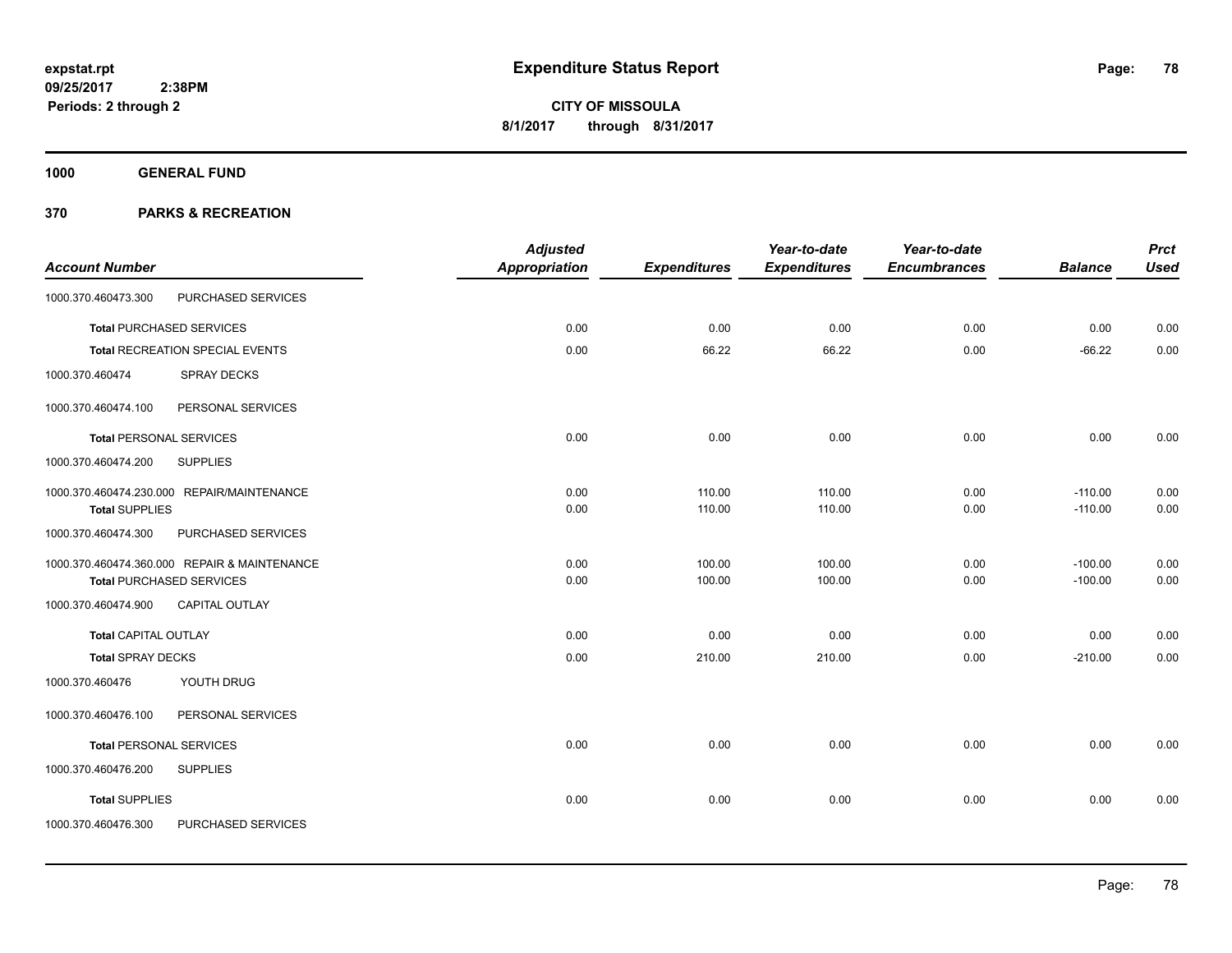**1000 GENERAL FUND**

# **370 PARKS & RECREATION**

|                                 |                                                | <b>Adjusted</b>      |                     | Year-to-date        | Year-to-date        |                | <b>Prct</b> |
|---------------------------------|------------------------------------------------|----------------------|---------------------|---------------------|---------------------|----------------|-------------|
| <b>Account Number</b>           |                                                | <b>Appropriation</b> | <b>Expenditures</b> | <b>Expenditures</b> | <b>Encumbrances</b> | <b>Balance</b> | <b>Used</b> |
|                                 | 1000.370.460476.360.000 REPAIR & MAINTENANCE   | 0.00                 | 0.00                | 999.00              | 0.00                | $-999.00$      | 0.00        |
| <b>Total YOUTH DRUG</b>         |                                                | 0.00                 | 0.00                | 999.00              | 0.00                | $-999.00$      | 0.00        |
| 1000.370.460477                 | <b>GRILL VAN</b>                               |                      |                     |                     |                     |                |             |
| 1000.370.460477.200             | <b>SUPPLIES</b>                                |                      |                     |                     |                     |                |             |
|                                 | 1000.370.460477.230.000 REPAIR/MAINTENANCE     | 0.00                 | 5,256.98            | 5,256.98            | 0.00                | $-5,256.98$    | 0.00        |
| <b>Total SUPPLIES</b>           |                                                | 0.00                 | 5,256.98            | 5,256.98            | 0.00                | $-5,256.98$    | 0.00        |
| 1000.370.460477.300             | PURCHASED SERVICES                             |                      |                     |                     |                     |                |             |
|                                 | 1000.370.460477.360.000 REPAIR & MAINTENANCE   | 0.00                 | 1,538.35            | 1,538.35            | 0.00                | $-1,538.35$    | 0.00        |
| <b>Total PURCHASED SERVICES</b> |                                                | 0.00                 | 1,538.35            | 1,538.35            | 0.00                | $-1,538.35$    | 0.00        |
| <b>Total GRILL VAN</b>          |                                                | 0.00                 | 6,795.33            | 6,795.33            | 0.00                | $-6,795.33$    | 0.00        |
| 1000.370.460484                 | <b>CONSERVATION LANDS MGMT</b>                 |                      |                     |                     |                     |                |             |
| 1000.370.460484.100             | PERSONAL SERVICES                              |                      |                     |                     |                     |                |             |
|                                 | 1000.370.460484.110.000 SALARIES AND WAGES     | 0.00                 | 16,688.12           | 29,044.35           | 0.00                | $-29,044.35$   | 0.00        |
|                                 | 1000.370.460484.140.000 EMPLOYER CONTRIBUTIONS | 0.00                 | 6,830.84            | 14,160.57           | 0.00                | $-14,160.57$   | 0.00        |
| <b>Total PERSONAL SERVICES</b>  |                                                | 0.00                 | 23,518.96           | 43,204.92           | 0.00                | $-43,204.92$   | 0.00        |
| 1000.370.460484.200             | <b>SUPPLIES</b>                                |                      |                     |                     |                     |                |             |
| <b>Total SUPPLIES</b>           |                                                | 0.00                 | 0.00                | 0.00                | 0.00                | 0.00           | 0.00        |
| 1000.370.460484.300             | PURCHASED SERVICES                             |                      |                     |                     |                     |                |             |
| <b>Total PURCHASED SERVICES</b> |                                                | 0.00                 | 0.00                | 0.00                | 0.00                | 0.00           | 0.00        |
|                                 | <b>Total CONSERVATION LANDS MGMT</b>           | 0.00                 | 23,518.96           | 43,204.92           | 0.00                | $-43,204.92$   | 0.00        |
| 1000.370.460485                 | <b>SAFETY &amp; TRAINING</b>                   |                      |                     |                     |                     |                |             |

1000.370.460485.200 SUPPLIES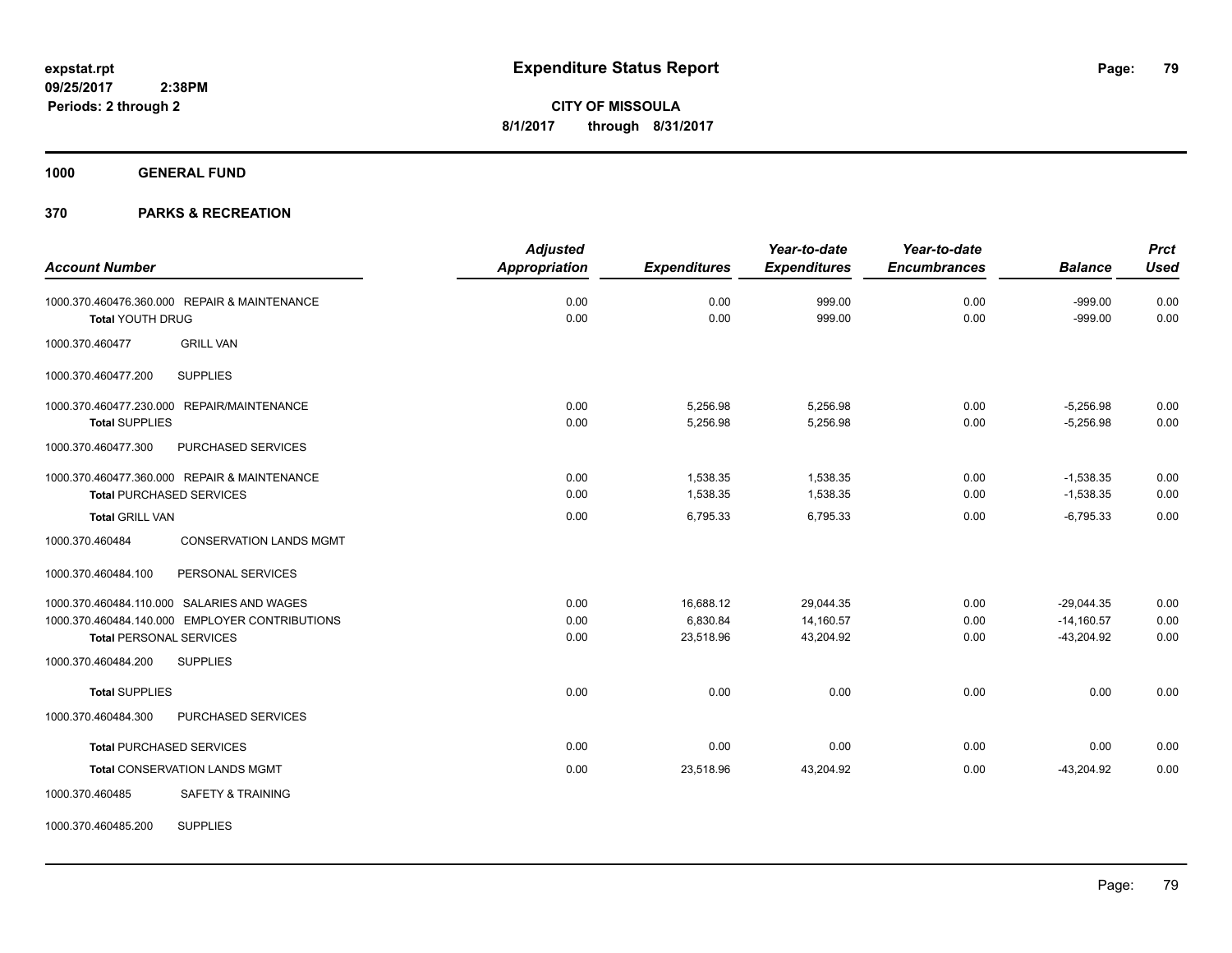**1000 GENERAL FUND**

|                                                  | <b>Adjusted</b>      |                     | Year-to-date        | Year-to-date        |                | <b>Prct</b> |
|--------------------------------------------------|----------------------|---------------------|---------------------|---------------------|----------------|-------------|
| <b>Account Number</b>                            | <b>Appropriation</b> | <b>Expenditures</b> | <b>Expenditures</b> | <b>Encumbrances</b> | <b>Balance</b> | <b>Used</b> |
| 1000.370.460485.220.000 OPERATING SUPPLIES       | 0.00                 | 1,760.33            | 1,760.33            | 0.00                | $-1,760.33$    | 0.00        |
| <b>Total SUPPLIES</b>                            | 0.00                 | 1,760.33            | 1,760.33            | 0.00                | $-1,760.33$    | 0.00        |
| PURCHASED SERVICES<br>1000.370.460485.300        |                      |                     |                     |                     |                |             |
| 1000.370.460485.350.000 PROFESSIONAL SERVICES    | 0.00                 | 0.00                | 118.72              | 0.00                | $-118.72$      | 0.00        |
| 1000.370.460485.370.000 TRAVEL                   | 0.00                 | 166.52              | 207.03              | 0.00                | $-207.03$      | 0.00        |
| <b>Total PURCHASED SERVICES</b>                  | 0.00                 | 166.52              | 325.75              | 0.00                | $-325.75$      | 0.00        |
| <b>Total SAFETY &amp; TRAINING</b>               | 0.00                 | 1,926.85            | 2,086.08            | 0.00                | $-2,086.08$    | 0.00        |
| <b>CURRENTS POOL EXPENSES</b><br>1000.370.460490 |                      |                     |                     |                     |                |             |
| 1000.370.460490.200<br><b>SUPPLIES</b>           |                      |                     |                     |                     |                |             |
| Total CURRENTS POOL EXPENSES                     | 0.00                 | 0.00                | 0.00                | 0.00                | 0.00           | 0.00        |
| 1000.370.460500<br>PARK MAINTENANCE CONTRACTS    |                      |                     |                     |                     |                |             |
| 1000.370.460500.200<br><b>SUPPLIES</b>           |                      |                     |                     |                     |                |             |
| <b>Total SUPPLIES</b>                            | 0.00                 | 0.00                | 0.00                | 0.00                | 0.00           | 0.00        |
| 1000.370.460500.300<br>PURCHASED SERVICES        |                      |                     |                     |                     |                |             |
| <b>Total PARK MAINTENANCE CONTRACTS</b>          | 0.00                 | 0.00                | 0.00                | 0.00                | 0.00           | 0.00        |
| PARK MAINTENANCE ROUTINE<br>1000.370.460501      |                      |                     |                     |                     |                |             |
| 1000.370.460501.100<br>PERSONAL SERVICES         |                      |                     |                     |                     |                |             |
| 1000.370.460501.110.000 SALARIES AND WAGES       | 0.00                 | 76,105.86           | 124,836.55          | 0.00                | $-124,836.55$  | 0.00        |
| 1000.370.460501.120.000 OVERTIME                 | 0.00                 | 385.90              | 393.14              | 0.00                | $-393.14$      | 0.00        |
| 1000.370.460501.140.000 EMPLOYER CONTRIBUTIONS   | 0.00                 | 25,615.35           | 57,645.29           | 0.00                | $-57,645.29$   | 0.00        |
| <b>Total PERSONAL SERVICES</b>                   | 0.00                 | 102,107.11          | 182,874.98          | 0.00                | $-182,874.98$  | 0.00        |
| <b>SUPPLIES</b><br>1000.370.460501.200           |                      |                     |                     |                     |                |             |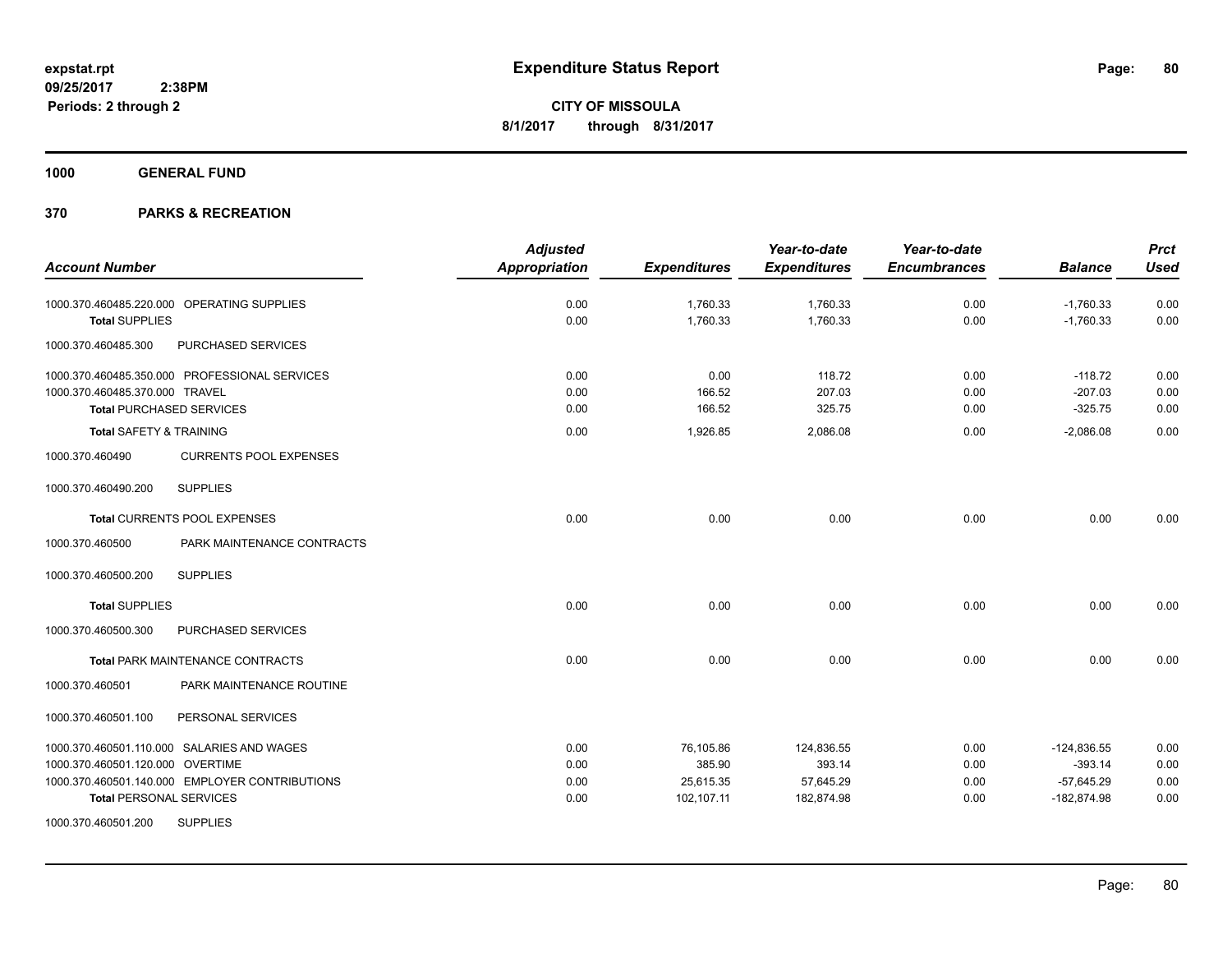**1000 GENERAL FUND**

# **370 PARKS & RECREATION**

| <b>Account Number</b>                            | <b>Adjusted</b><br><b>Appropriation</b> | <b>Expenditures</b> | Year-to-date<br><b>Expenditures</b> | Year-to-date<br><b>Encumbrances</b> | <b>Balance</b> | <b>Prct</b><br><b>Used</b> |
|--------------------------------------------------|-----------------------------------------|---------------------|-------------------------------------|-------------------------------------|----------------|----------------------------|
|                                                  |                                         |                     |                                     |                                     |                |                            |
| 1000.370.460501.220.000 OPERATING SUPPLIES       | 0.00                                    | 269.64              | 270.90                              | 0.00                                | $-270.90$      | 0.00                       |
| <b>Total SUPPLIES</b>                            | 0.00                                    | 269.64              | 270.90                              | 0.00                                | $-270.90$      | 0.00                       |
| 1000.370.460501.300<br>PURCHASED SERVICES        |                                         |                     |                                     |                                     |                |                            |
| 1000.370.460501.343.000 WATER CHARGES            | 0.00                                    | 4,766.58            | 4,766.58                            | 0.00                                | $-4,766.58$    | 0.00                       |
| 1000.370.460501.345.000 GARBAGE                  | 0.00                                    | 8,339.82            | 8,339.82                            | 0.00                                | $-8,339.82$    | 0.00                       |
| Total PURCHASED SERVICES                         | 0.00                                    | 13.106.40           | 13,106.40                           | 0.00                                | $-13,106.40$   | 0.00                       |
| 1000.370.460501.800<br>OTHER OBJECTS             |                                         |                     |                                     |                                     |                |                            |
| <b>Total OTHER OBJECTS</b>                       | 0.00                                    | 0.00                | 0.00                                | 0.00                                | 0.00           | 0.00                       |
| Total PARK MAINTENANCE ROUTINE                   | 0.00                                    | 115,483.15          | 196,252.28                          | 0.00                                | $-196,252.28$  | 0.00                       |
| HICKORY FACILITY MAINTENANCE<br>1000.370.460502  |                                         |                     |                                     |                                     |                |                            |
| PERSONAL SERVICES<br>1000.370.460502.100         |                                         |                     |                                     |                                     |                |                            |
| <b>Total PERSONAL SERVICES</b>                   | 0.00                                    | 0.00                | 0.00                                | 0.00                                | 0.00           | 0.00                       |
| 1000.370.460502.200<br><b>SUPPLIES</b>           |                                         |                     |                                     |                                     |                |                            |
| 1000.370.460502.220.000 OPERATING SUPPLIES       | 0.00                                    | 401.89              | 401.89                              | 0.00                                | $-401.89$      | 0.00                       |
| 1000.370.460502.230.000 REPAIR/MAINTENANCE       | 0.00                                    | 523.55              | 523.55                              | 0.00                                | $-523.55$      | 0.00                       |
| <b>Total SUPPLIES</b>                            | 0.00                                    | 925.44              | 925.44                              | 0.00                                | $-925.44$      | 0.00                       |
| PURCHASED SERVICES<br>1000.370.460502.300        |                                         |                     |                                     |                                     |                |                            |
| 1000.370.460502.360.000 REPAIR & MAINTENANCE     | 0.00                                    | 975.53              | 975.53                              | 0.00                                | $-975.53$      | 0.00                       |
| <b>Total PURCHASED SERVICES</b>                  | 0.00                                    | 975.53              | 975.53                              | 0.00                                | $-975.53$      | 0.00                       |
| Total HICKORY FACILITY MAINTENANCE               | 0.00                                    | 1,900.97            | 1,900.97                            | 0.00                                | $-1,900.97$    | 0.00                       |
| SPORTS FACILITIES MAINTENANCE<br>1000.370.460503 |                                         |                     |                                     |                                     |                |                            |

1000.370.460503.100 PERSONAL SERVICES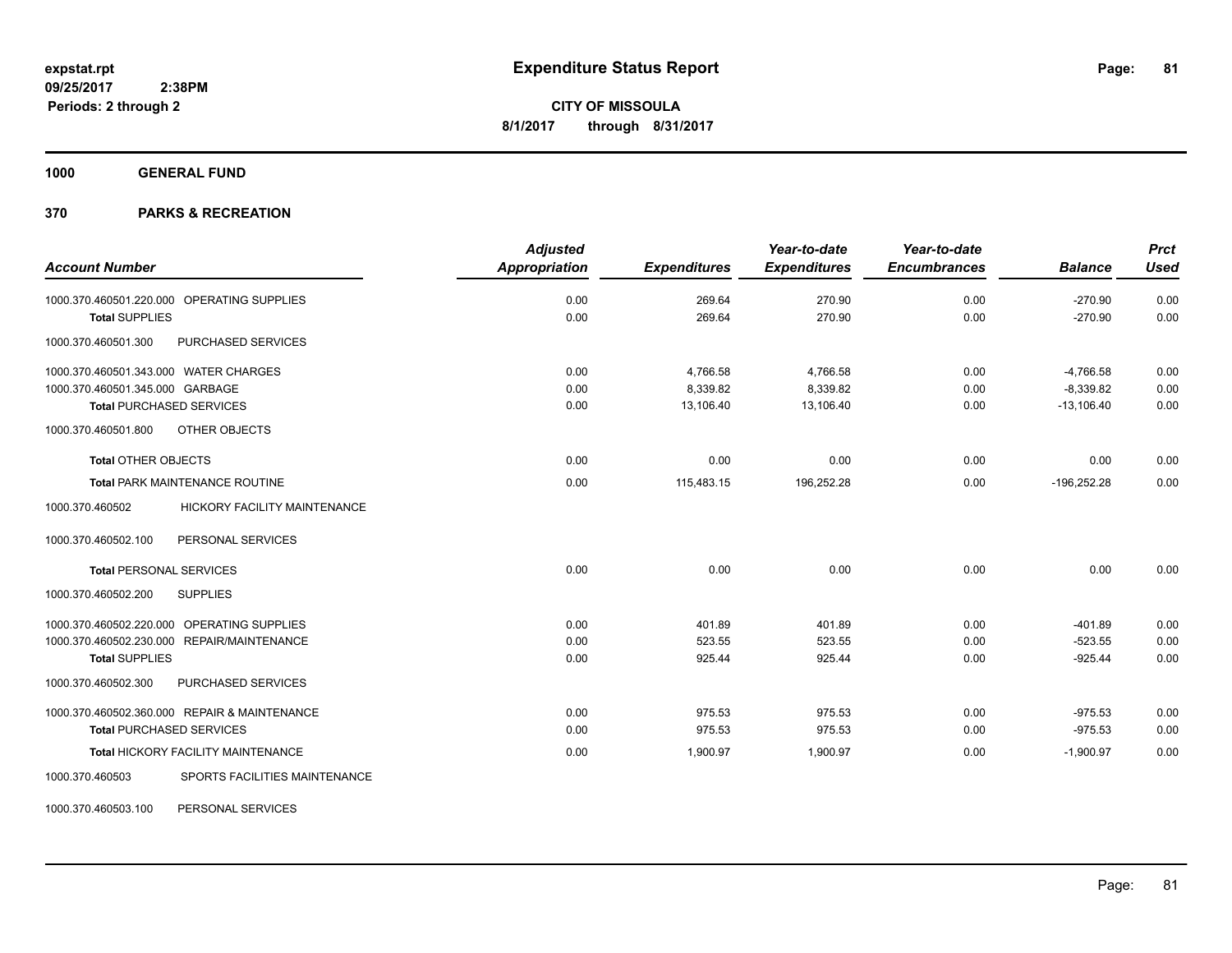**1000 GENERAL FUND**

| <b>Account Number</b>                      | <b>Adjusted</b><br>Appropriation | <b>Expenditures</b> | Year-to-date<br><b>Expenditures</b> | Year-to-date<br><b>Encumbrances</b> | <b>Balance</b> | <b>Prct</b><br><b>Used</b> |
|--------------------------------------------|----------------------------------|---------------------|-------------------------------------|-------------------------------------|----------------|----------------------------|
| <b>Total PERSONAL SERVICES</b>             | 0.00                             | 0.00                | 0.00                                | 0.00                                | 0.00           | 0.00                       |
| <b>SUPPLIES</b><br>1000.370.460503.200     |                                  |                     |                                     |                                     |                |                            |
| 1000.370.460503.220.000 OPERATING SUPPLIES | 0.00                             | 686.31              | 10,251.81                           | 0.00                                | $-10,251.81$   | 0.00                       |
| <b>Total SUPPLIES</b>                      | 0.00                             | 686.31              | 10,251.81                           | 0.00                                | $-10,251.81$   | 0.00                       |
| PURCHASED SERVICES<br>1000.370.460503.300  |                                  |                     |                                     |                                     |                |                            |
| <b>Total PURCHASED SERVICES</b>            | 0.00                             | 0.00                | 0.00                                | 0.00                                | 0.00           | 0.00                       |
| Total SPORTS FACILITIES MAINTENANCE        | 0.00                             | 686.31              | 10,251.81                           | 0.00                                | $-10,251.81$   | 0.00                       |
| PARK SPECIAL DISTRICTS<br>1000.370.460504  |                                  |                     |                                     |                                     |                |                            |
| 1000.370.460504.100<br>PERSONAL SERVICES   |                                  |                     |                                     |                                     |                |                            |
| <b>Total PERSONAL SERVICES</b>             | 0.00                             | 0.00                | 0.00                                | 0.00                                | 0.00           | 0.00                       |
| 1000.370.460504.200<br><b>SUPPLIES</b>     |                                  |                     |                                     |                                     |                |                            |
| <b>Total PARK SPECIAL DISTRICTS</b>        | 0.00                             | 0.00                | 0.00                                | 0.00                                | 0.00           | 0.00                       |
| <b>Total PARKS &amp; RECREATION</b>        | 0.00                             | 375,289.93          | 671,697.25                          | 0.00                                | $-671,697.25$  | 0.00                       |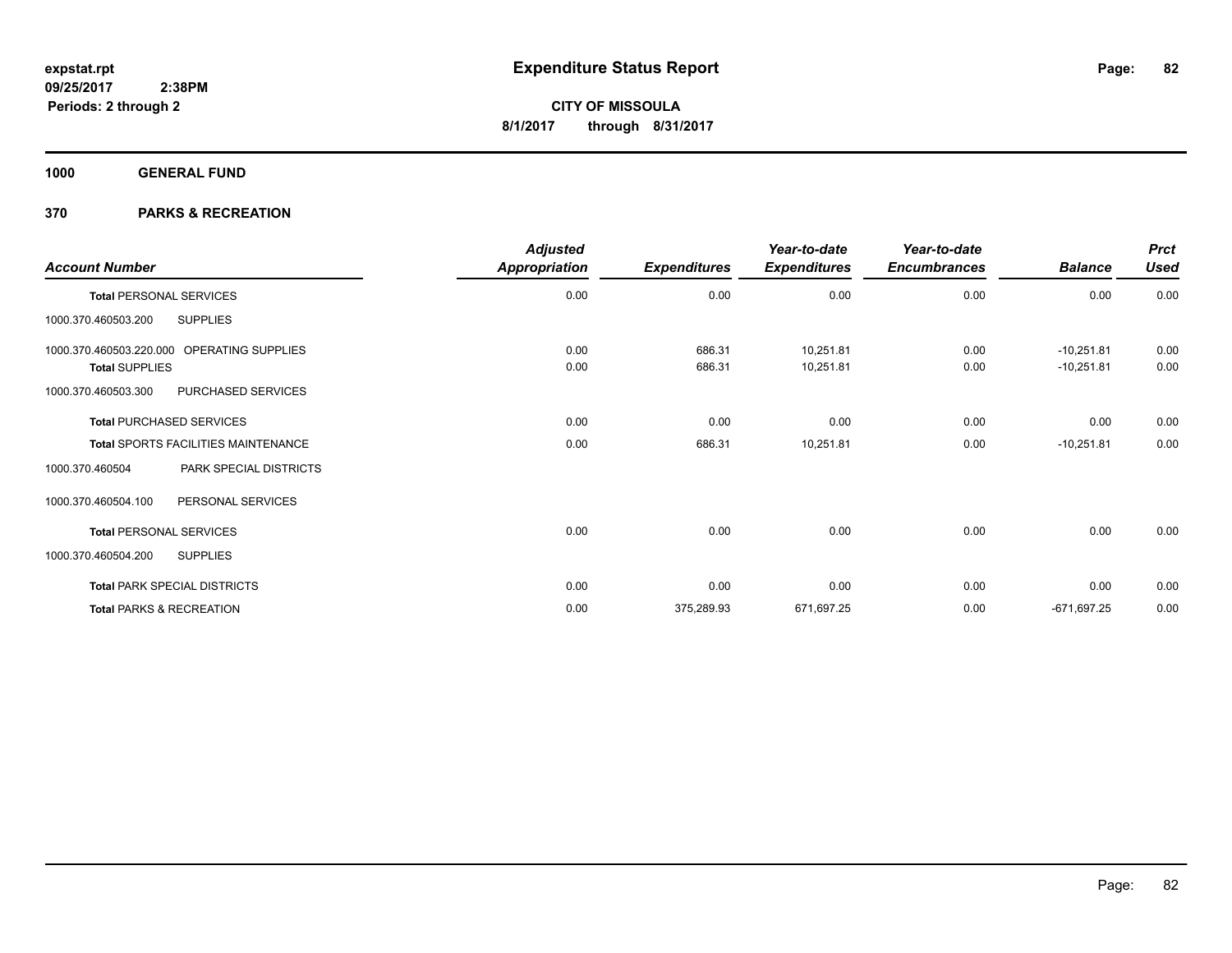**1000 GENERAL FUND**

| <b>Account Number</b>        |                                                | <b>Adjusted</b><br><b>Appropriation</b> | <b>Expenditures</b> | Year-to-date<br><b>Expenditures</b> | Year-to-date<br><b>Encumbrances</b> | <b>Balance</b> | <b>Prct</b><br><b>Used</b> |
|------------------------------|------------------------------------------------|-----------------------------------------|---------------------|-------------------------------------|-------------------------------------|----------------|----------------------------|
| 1000.390.410123              | <b>LEGISLATIVE PROGRAM</b>                     |                                         |                     |                                     |                                     |                |                            |
| 1000.390.410123.300          | PURCHASED SERVICES                             |                                         |                     |                                     |                                     |                |                            |
|                              | <b>Total LEGISLATIVE PROGRAM</b>               | 0.00                                    | 0.00                | 0.00                                | 0.00                                | 0.00           | 0.00                       |
| 1000.390.410550              | <b>ACCOUNTING</b>                              |                                         |                     |                                     |                                     |                |                            |
| 1000.390.410550.500          | <b>FIXED CHARGES</b>                           |                                         |                     |                                     |                                     |                |                            |
| <b>Total ACCOUNTING</b>      |                                                | 0.00                                    | 0.00                | 0.00                                | 0.00                                | 0.00           | 0.00                       |
| 1000.390.410551              | RESERVE FOR SALARY INCREASES                   |                                         |                     |                                     |                                     |                |                            |
| 1000.390.410551.100          | PERSONAL SERVICES                              |                                         |                     |                                     |                                     |                |                            |
|                              | 1000.390.410551.140.000 EMPLOYER CONTRIBUTIONS | 0.00                                    | 0.00                | 0.30                                | 0.00                                | $-0.30$        | 0.00                       |
|                              | Total RESERVE FOR SALARY INCREASES             | 0.00                                    | 0.00                | 0.30                                | 0.00                                | $-0.30$        | 0.00                       |
| 1000.390.411810              | <b>TERMINATION PAY</b>                         |                                         |                     |                                     |                                     |                |                            |
| 1000.390.411810.100          | PERSONAL SERVICES                              |                                         |                     |                                     |                                     |                |                            |
| <b>Total TERMINATION PAY</b> |                                                | 0.00                                    | 0.00                | 0.00                                | 0.00                                | 0.00           | 0.00                       |
| 1000.390.411860              | SPECIAL IMPROVEMENT ASSESSMENTS                |                                         |                     |                                     |                                     |                |                            |
| 1000.390.411860.500          | <b>FIXED CHARGES</b>                           |                                         |                     |                                     |                                     |                |                            |
|                              | Total SPECIAL IMPROVEMENT ASSESSMENTS          | 0.00                                    | 0.00                | 0.00                                | 0.00                                | 0.00           | 0.00                       |
| 1000.390.420183              | CELL PHONE EDUCATION CAMPAIGN                  |                                         |                     |                                     |                                     |                |                            |
| 1000.390.420183.200          | <b>SUPPLIES</b>                                |                                         |                     |                                     |                                     |                |                            |
|                              | Total CELL PHONE EDUCATION CAMPAIGN            | 0.00                                    | 0.00                | 0.00                                | 0.00                                | 0.00           | 0.00                       |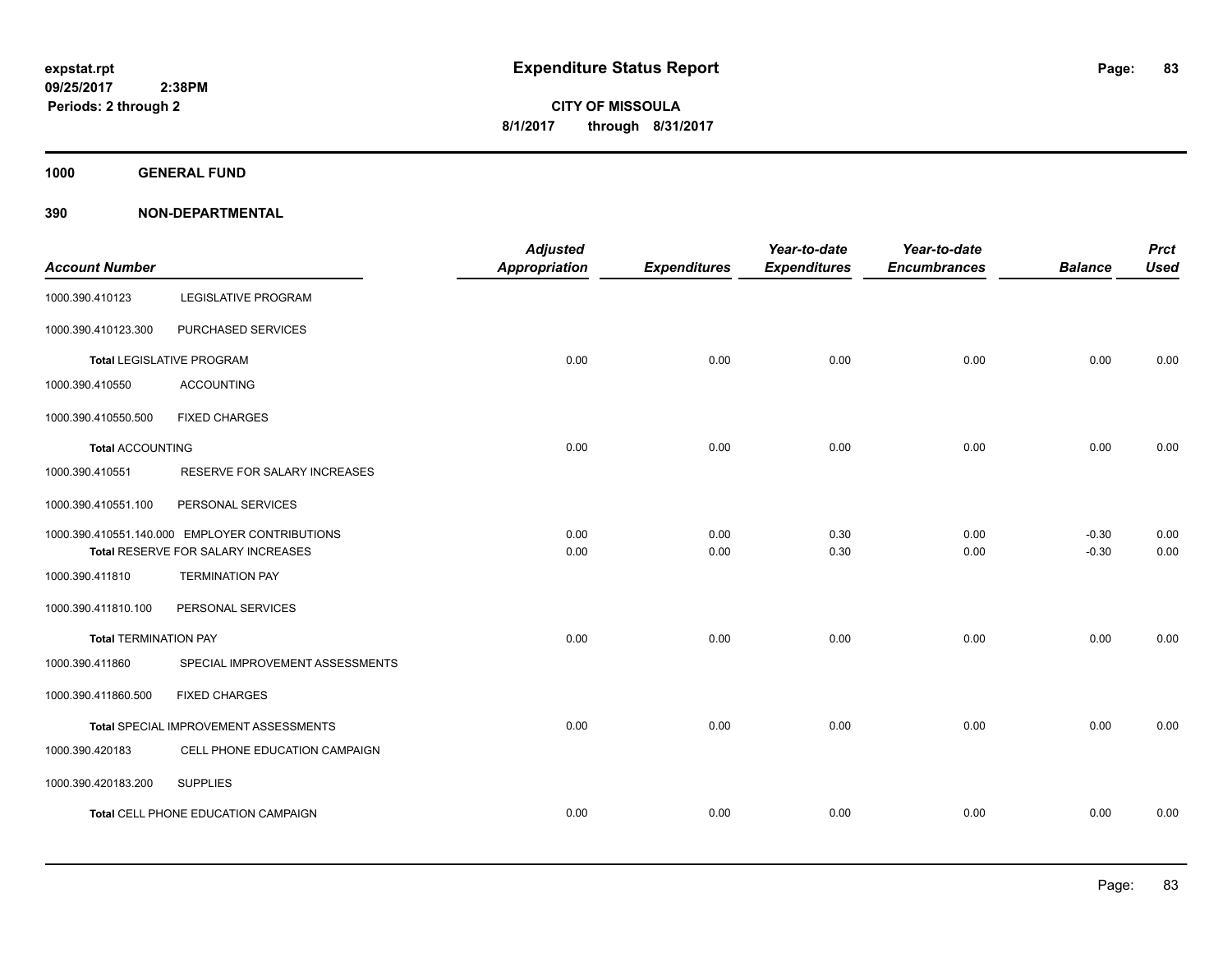**1000 GENERAL FUND**

|                               |                                   | <b>Adjusted</b>      |                     | Year-to-date        | Year-to-date        |                | <b>Prct</b> |
|-------------------------------|-----------------------------------|----------------------|---------------------|---------------------|---------------------|----------------|-------------|
| <b>Account Number</b>         |                                   | <b>Appropriation</b> | <b>Expenditures</b> | <b>Expenditures</b> | <b>Encumbrances</b> | <b>Balance</b> | <b>Used</b> |
| 1000.390.420500               | PROTECTIVE INSPECTIONS            |                      |                     |                     |                     |                |             |
| 1000.390.420500.500           | <b>FIXED CHARGES</b>              |                      |                     |                     |                     |                |             |
|                               | Total PROTECTIVE INSPECTIONS      | 0.00                 | 0.00                | 0.00                | 0.00                | 0.00           | 0.00        |
| 1000.390.440190               | HEALTH DEPT CONTRIBUTIONS         |                      |                     |                     |                     |                |             |
| 1000.390.440190.700           | <b>GRANTS &amp; CONTRIBUTIONS</b> |                      |                     |                     |                     |                |             |
|                               | Total HEALTH DEPT CONTRIBUTIONS   | 0.00                 | 0.00                | 0.00                | 0.00                | 0.00           | 0.00        |
| 1000.390.440600               | ANIMAL CONTROL SERVICES           |                      |                     |                     |                     |                |             |
| 1000.390.440600.700           | <b>GRANTS &amp; CONTRIBUTIONS</b> |                      |                     |                     |                     |                |             |
|                               | Total ANIMAL CONTROL SERVICES     | 0.00                 | 0.00                | 0.00                | 0.00                | 0.00           | 0.00        |
| 1000.390.450000               | <b>AGING SERVICES</b>             |                      |                     |                     |                     |                |             |
| 1000.390.450000.700           | <b>GRANTS &amp; CONTRIBUTIONS</b> |                      |                     |                     |                     |                |             |
| <b>Total AGING SERVICES</b>   |                                   | 0.00                 | 0.00                | 0.00                | 0.00                | 0.00           | 0.00        |
| 1000.390.460433               | <b>AQUATICS SUBSIDY</b>           |                      |                     |                     |                     |                |             |
| 1000.390.460433.800           | OTHER OBJECTS                     |                      |                     |                     |                     |                |             |
| <b>Total AQUATICS SUBSIDY</b> |                                   | 0.00                 | 0.00                | 0.00                | 0.00                | 0.00           | 0.00        |
| 1000.390.460451               | *** Title Not Found ***           |                      |                     |                     |                     |                |             |
| 1000.390.460451.700           | <b>GRANTS &amp; CONTRIBUTIONS</b> |                      |                     |                     |                     |                |             |
| Total *** Title Not Found *** |                                   | 0.00                 | 0.00                | 0.00                | 0.00                | 0.00           | 0.00        |
| 1000.390.460455               | <b>MUSIC RIGHTS</b>               |                      |                     |                     |                     |                |             |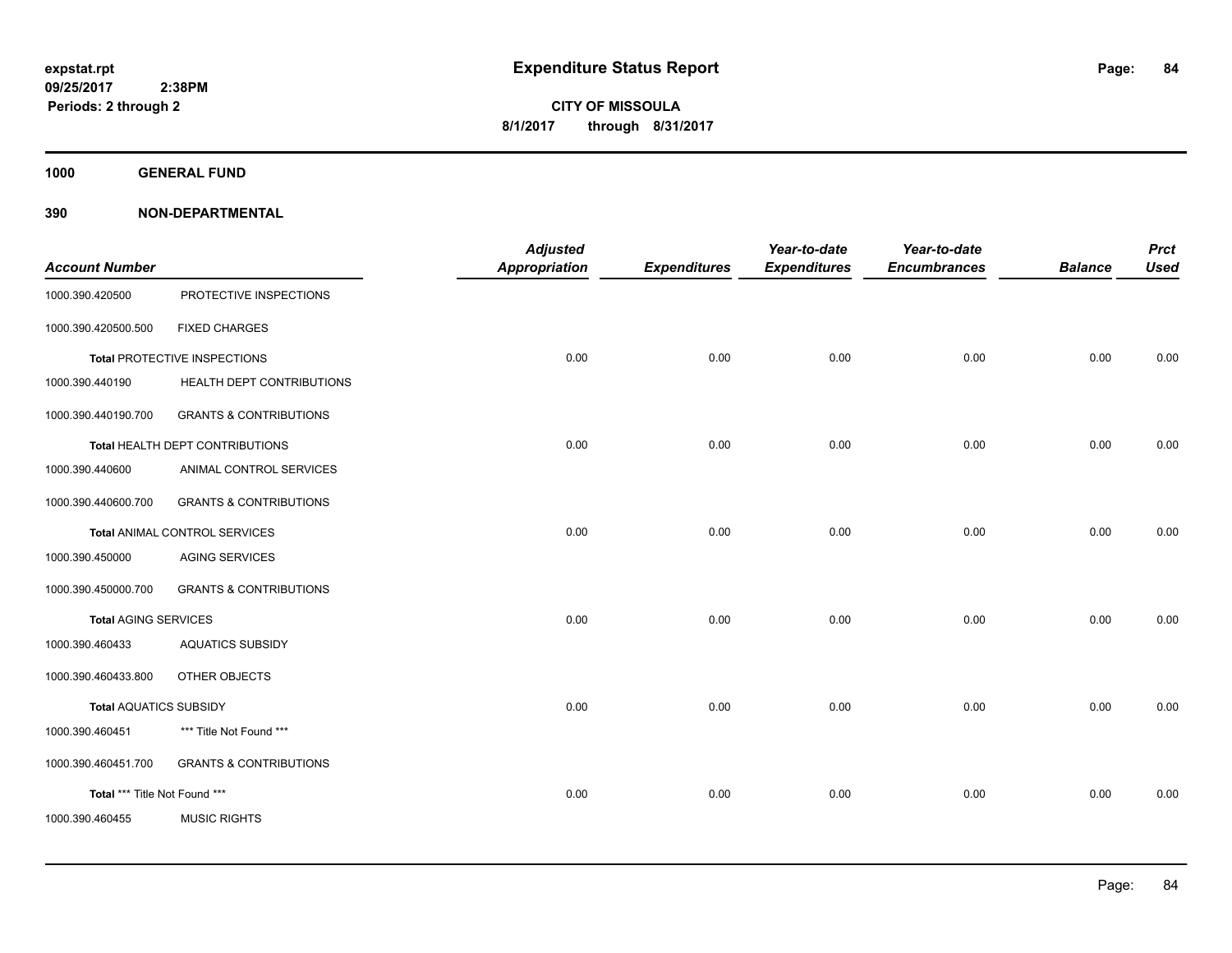**1000 GENERAL FUND**

|                           |                                                            | <b>Adjusted</b>      |                     | Year-to-date        | Year-to-date        |                | <b>Prct</b> |
|---------------------------|------------------------------------------------------------|----------------------|---------------------|---------------------|---------------------|----------------|-------------|
| <b>Account Number</b>     |                                                            | <b>Appropriation</b> | <b>Expenditures</b> | <b>Expenditures</b> | <b>Encumbrances</b> | <b>Balance</b> | <b>Used</b> |
| 1000.390.460455.500       | <b>FIXED CHARGES</b>                                       |                      |                     |                     |                     |                |             |
|                           | 1000.390.460455.500.000 MUSIC RIGHTS/MUSICAL VENUES        | 0.00                 | 0.00                | 685.50              | 0.00                | $-685.50$      | 0.00        |
| <b>Total MUSIC RIGHTS</b> |                                                            | 0.00                 | 0.00                | 685.50              | 0.00                | $-685.50$      | 0.00        |
| 1000.390.460460           | <b>HISTORIC PRESERVATION</b>                               |                      |                     |                     |                     |                |             |
| 1000.390.460460.800       | OTHER OBJECTS                                              |                      |                     |                     |                     |                |             |
|                           | <b>Total HISTORIC PRESERVATION</b>                         | 0.00                 | 0.00                | 0.00                | 0.00                | 0.00           | 0.00        |
| 1000.390.470324           | BIG SKY TRUST FUND SUPPORT                                 |                      |                     |                     |                     |                |             |
| 1000.390.470324.700       | <b>GRANTS &amp; CONTRIBUTIONS</b>                          |                      |                     |                     |                     |                |             |
|                           | Total BIG SKY TRUST FUND SUPPORT                           | 0.00                 | 0.00                | 0.00                | 0.00                | 0.00           | 0.00        |
| 1000.390.480400           | <b>REC/GREEN TAG PROGRAM</b>                               |                      |                     |                     |                     |                |             |
| 1000.390.480400.300       | PURCHASED SERVICES                                         |                      |                     |                     |                     |                |             |
|                           | Total REC/GREEN TAG PROGRAM                                | 0.00                 | 0.00                | 0.00                | 0.00                | 0.00           | 0.00        |
| 1000.390.490504           | OPERATING EQUIPMENT DEBT SERVICE                           |                      |                     |                     |                     |                |             |
| 1000.390.490504.600       | <b>DEBT SERVICE</b>                                        |                      |                     |                     |                     |                |             |
|                           | 1000.390.490504.610.000 OPERATING EQUIP DEBT SVS-PRINCIPAL | 0.00                 | 36,494.84           | 36,494.84           | 0.00                | $-36,494.84$   | 0.00        |
|                           | 1000.390.490504.620.000 OPERATING EQUIP DEBT SVS-INTEREST  | 0.00                 | 529.01              | 529.01              | 0.00                | $-529.01$      | 0.00        |
|                           | Total OPERATING EQUIPMENT DEBT SERVICE                     | 0.00                 | 37,023.85           | 37,023.85           | 0.00                | $-37,023.85$   | 0.00        |
| 1000.390.490505           | ACCELA LOAN DEBT SERVICE                                   |                      |                     |                     |                     |                |             |
| 1000.390.490505.600       | <b>DEBT SERVICE</b>                                        |                      |                     |                     |                     |                |             |
|                           | 1000.390.490505.610.000 ACCELA/PRINCIPAL                   | 0.00                 | 0.00                | 47,503.71           | 0.00                | $-47,503.71$   | 0.00        |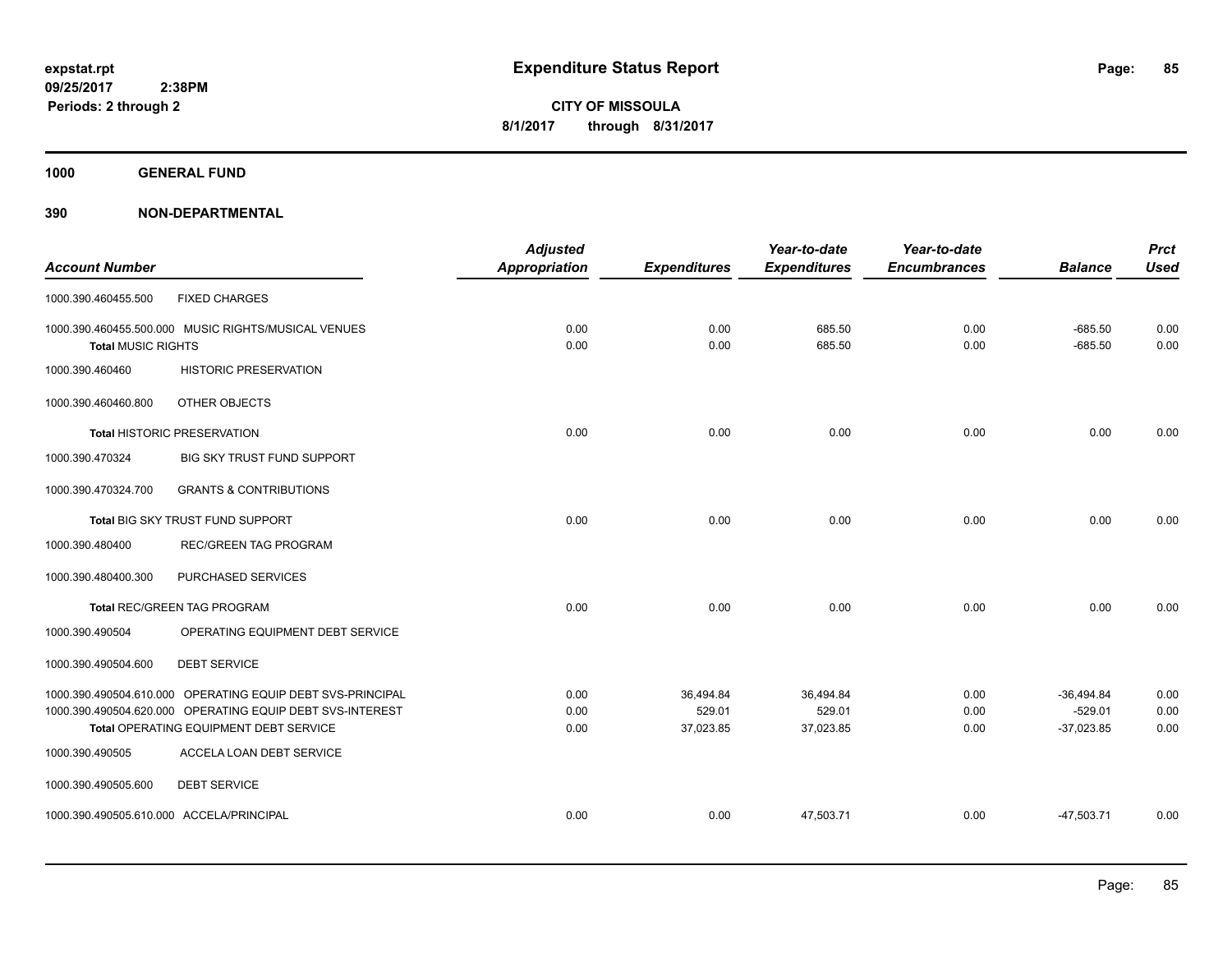**1000 GENERAL FUND**

| <b>Account Number</b>          |                                                                                   | <b>Adjusted</b><br><b>Appropriation</b> | <b>Expenditures</b> | Year-to-date<br><b>Expenditures</b> | Year-to-date<br><b>Encumbrances</b> | <b>Balance</b>              | <b>Prct</b><br><b>Used</b> |
|--------------------------------|-----------------------------------------------------------------------------------|-----------------------------------------|---------------------|-------------------------------------|-------------------------------------|-----------------------------|----------------------------|
|                                | 1000.390.490505.620.000 INTEREST / SERVICE FEES<br>Total ACCELA LOAN DEBT SERVICE | 0.00<br>0.00                            | 0.00<br>0.00        | 2,709.30<br>50,213.01               | 0.00<br>0.00                        | $-2,709.30$<br>$-50,213.01$ | 0.00<br>0.00               |
| 1000.390.510110                | <b>MERCHANT SERVICES</b>                                                          |                                         |                     |                                     |                                     |                             |                            |
| 1000.390.510110.500            | <b>FIXED CHARGES</b>                                                              |                                         |                     |                                     |                                     |                             |                            |
| <b>Total MERCHANT SERVICES</b> |                                                                                   | 0.00                                    | 0.00                | 0.00                                | 0.00                                | 0.00                        | 0.00                       |
| 1000.390.510210                | *** Title Not Found ***                                                           |                                         |                     |                                     |                                     |                             |                            |
| 1000.390.510210.200            | <b>SUPPLIES</b>                                                                   |                                         |                     |                                     |                                     |                             |                            |
| Total *** Title Not Found ***  |                                                                                   | 0.00                                    | 0.00                | 0.00                                | 0.00                                | 0.00                        | 0.00                       |
| 1000.390.510250                | REIMBURSABLE LOSSES                                                               |                                         |                     |                                     |                                     |                             |                            |
| 1000.390.510250.200            | <b>SUPPLIES</b>                                                                   |                                         |                     |                                     |                                     |                             |                            |
| <b>Total SUPPLIES</b>          |                                                                                   | 0.00                                    | 0.00                | 0.00                                | 0.00                                | 0.00                        | 0.00                       |
| 1000.390.510250.300            | PURCHASED SERVICES                                                                |                                         |                     |                                     |                                     |                             |                            |
|                                | Total REIMBURSABLE LOSSES                                                         | 0.00                                    | 0.00                | 0.00                                | 0.00                                | 0.00                        | 0.00                       |
| 1000.390.510300                | CONTINGENCY                                                                       |                                         |                     |                                     |                                     |                             |                            |
| 1000.390.510300.300            | PURCHASED SERVICES                                                                |                                         |                     |                                     |                                     |                             |                            |
|                                | <b>Total PURCHASED SERVICES</b>                                                   | 0.00                                    | 0.00                | 0.00                                | 0.00                                | 0.00                        | 0.00                       |
| 1000.390.510300.800            | OTHER OBJECTS                                                                     |                                         |                     |                                     |                                     |                             |                            |
| <b>Total CONTINGENCY</b>       |                                                                                   | 0.00                                    | 0.00                | 0.00                                | 0.00                                | 0.00                        | 0.00                       |
| 1000.390.510301                | <b>EMERGENCY RESPONSE OVERTIME</b>                                                |                                         |                     |                                     |                                     |                             |                            |
| 1000.390.510301.800            | OTHER OBJECTS                                                                     |                                         |                     |                                     |                                     |                             |                            |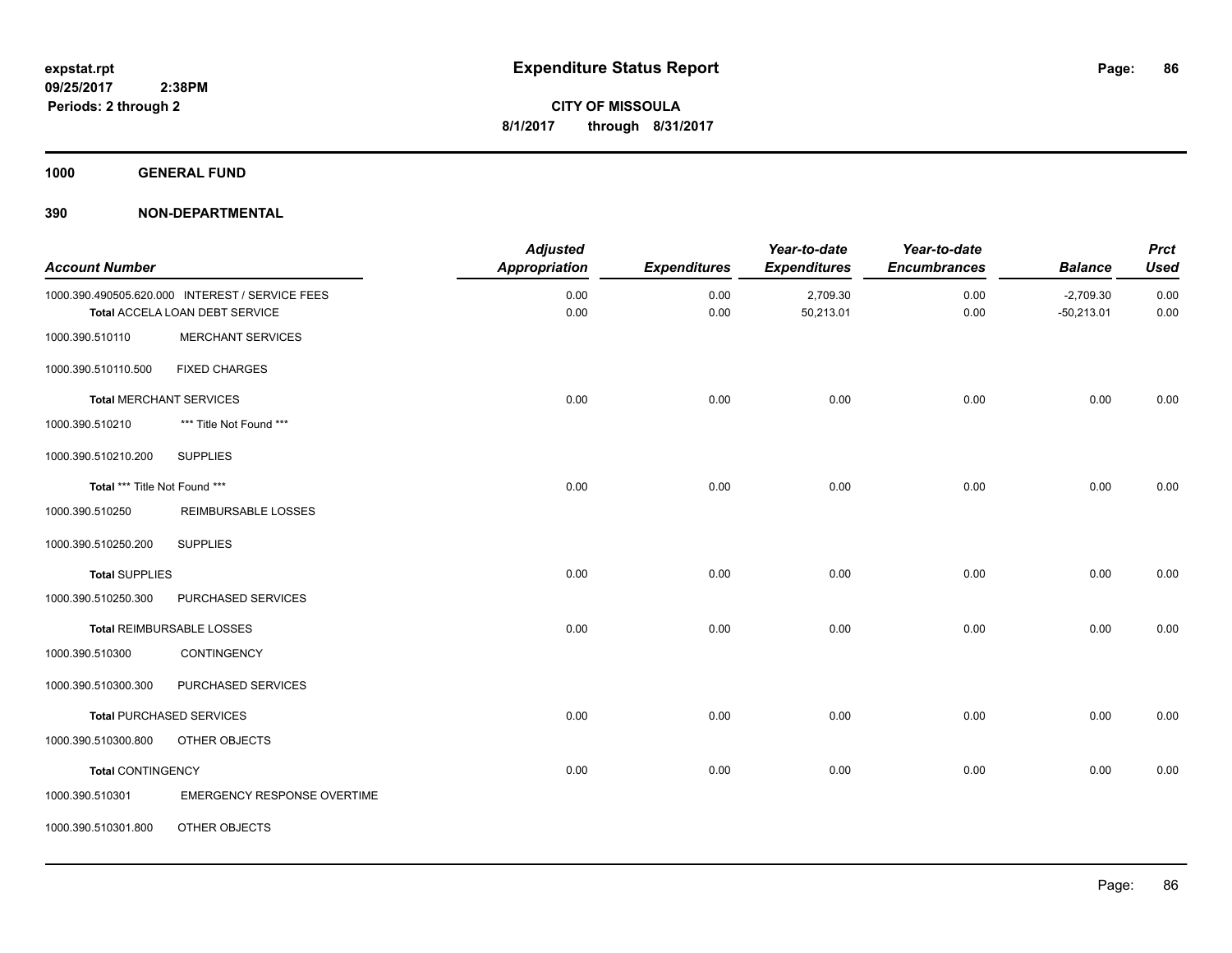**1000 GENERAL FUND**

| <b>Account Number</b>          |                                                                                                  | <b>Adjusted</b><br><b>Appropriation</b> | <b>Expenditures</b>      | Year-to-date<br><b>Expenditures</b> | Year-to-date<br><b>Encumbrances</b> | <b>Balance</b>                 | <b>Prct</b><br><b>Used</b> |
|--------------------------------|--------------------------------------------------------------------------------------------------|-----------------------------------------|--------------------------|-------------------------------------|-------------------------------------|--------------------------------|----------------------------|
|                                | Total EMERGENCY RESPONSE OVERTIME                                                                | 0.00                                    | 0.00                     | 0.00                                | 0.00                                | 0.00                           | 0.00                       |
| 1000.390.510303                | <b>VEHICLE TRANSFERS</b>                                                                         |                                         |                          |                                     |                                     |                                |                            |
| 1000.390.510303.900            | CAPITAL OUTLAY                                                                                   |                                         |                          |                                     |                                     |                                |                            |
| <b>Total VEHICLE TRANSFERS</b> |                                                                                                  | 0.00                                    | 0.00                     | 0.00                                | 0.00                                | 0.00                           | 0.00                       |
| 1000.390.510304                | RESERVE-INSURANCE PREMIUM SAVINGS                                                                |                                         |                          |                                     |                                     |                                |                            |
| 1000.390.510304.500            | <b>FIXED CHARGES</b>                                                                             |                                         |                          |                                     |                                     |                                |                            |
|                                | Total RESERVE-INSURANCE PREMIUM SAVINGS                                                          | 0.00                                    | 0.00                     | 0.00                                | 0.00                                | 0.00                           | 0.00                       |
| 1000.390.510305                | <b>BASELINE CUTS/CONTINGENCY</b>                                                                 |                                         |                          |                                     |                                     |                                |                            |
| 1000.390.510305.300            | PURCHASED SERVICES                                                                               |                                         |                          |                                     |                                     |                                |                            |
|                                | <b>Total PURCHASED SERVICES</b>                                                                  | 0.00                                    | 0.00                     | 0.00                                | 0.00                                | 0.00                           | 0.00                       |
| 1000.390.510305.800            | OTHER OBJECTS                                                                                    |                                         |                          |                                     |                                     |                                |                            |
|                                | Total BASELINE CUTS/CONTINGENCY                                                                  | 0.00                                    | 0.00                     | 0.00                                | 0.00                                | 0.00                           | 0.00                       |
| 1000.390.510311                | <b>BASELINE CUTS</b>                                                                             |                                         |                          |                                     |                                     |                                |                            |
| 1000.390.510311.800            | OTHER OBJECTS                                                                                    |                                         |                          |                                     |                                     |                                |                            |
| <b>Total BASELINE CUTS</b>     |                                                                                                  | 0.00                                    | 0.00                     | 0.00                                | 0.00                                | 0.00                           | 0.00                       |
| 1000.390.510330                | <b>COMPREHENSIVE LIABILITY INSURANCE</b>                                                         |                                         |                          |                                     |                                     |                                |                            |
| 1000.390.510330.500            | <b>FIXED CHARGES</b>                                                                             |                                         |                          |                                     |                                     |                                |                            |
|                                | 1000.390.510330.500.000 COMPREHENSIVE INSURANCE-FIXED<br>Total COMPREHENSIVE LIABILITY INSURANCE | 0.00<br>0.00                            | 176,663.77<br>176,663.77 | 347,125.77<br>347,125.77            | 0.00<br>0.00                        | $-347,125.77$<br>$-347,125.77$ | 0.00<br>0.00               |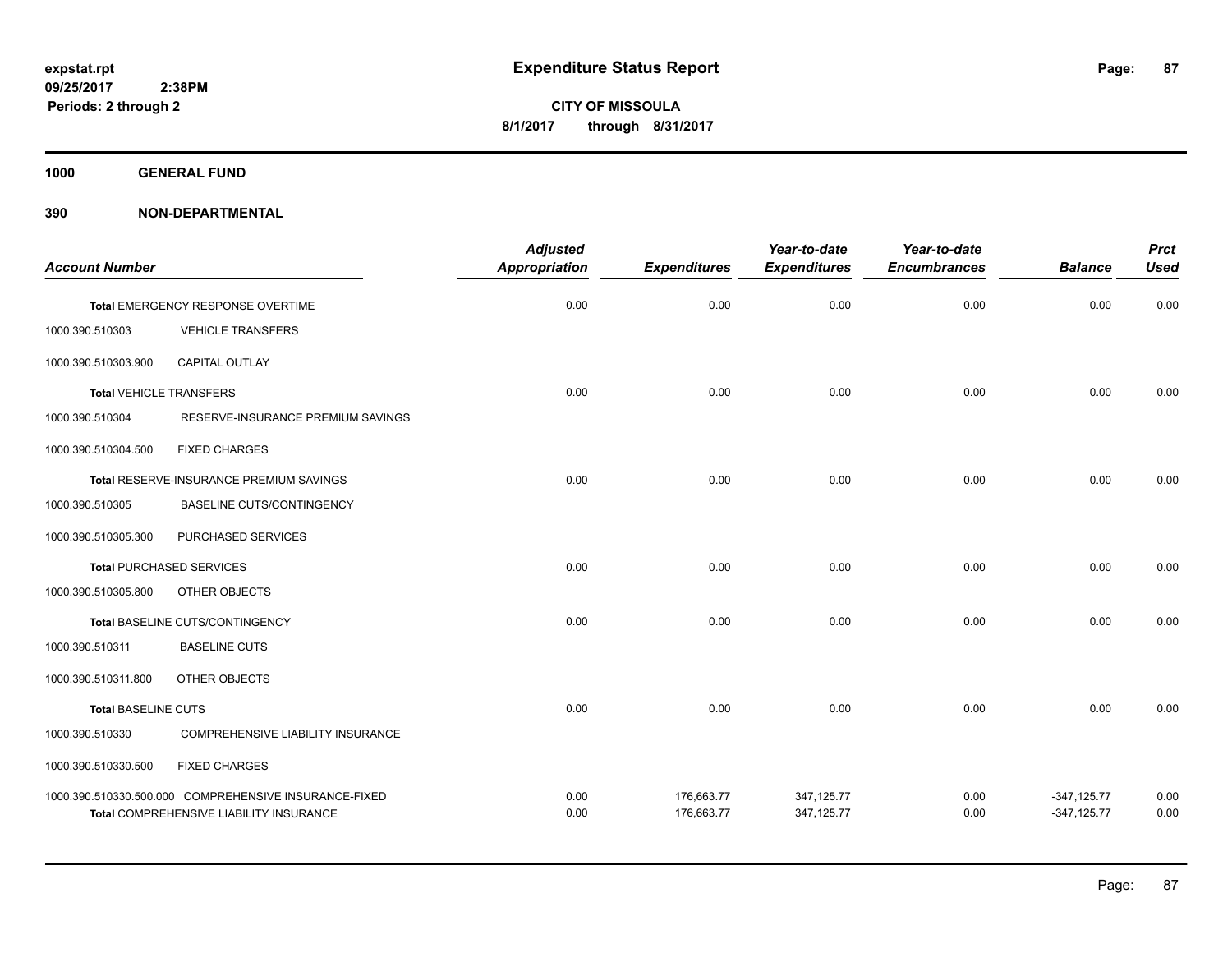**1000 GENERAL FUND**

| <b>Account Number</b>         |                                                   | <b>Adjusted</b><br><b>Appropriation</b> | <b>Expenditures</b> | Year-to-date<br><b>Expenditures</b> | Year-to-date<br><b>Encumbrances</b> | <b>Balance</b>  | <b>Prct</b><br><b>Used</b> |
|-------------------------------|---------------------------------------------------|-----------------------------------------|---------------------|-------------------------------------|-------------------------------------|-----------------|----------------------------|
| 1000.390.521000               | INTERFUND OPERATING TRANSFERS                     |                                         |                     |                                     |                                     |                 |                            |
| 1000.390.521000.800           | OTHER OBJECTS                                     |                                         |                     |                                     |                                     |                 |                            |
|                               | <b>Total INTERFUND OPERATING TRANSFERS</b>        | 0.00                                    | 0.00                | 0.00                                | 0.00                                | 0.00            | 0.00                       |
| 1000.390.521001               | <b>TRANSFER TO CIP</b>                            |                                         |                     |                                     |                                     |                 |                            |
| 1000.390.521001.800           | OTHER OBJECTS                                     |                                         |                     |                                     |                                     |                 |                            |
| Total TRANSFER TO CIP         |                                                   | 0.00                                    | 0.00                | 0.00                                | 0.00                                | 0.00            | 0.00                       |
| 1000.390.521006               | HEALTH INSURANCE TRANSFER                         |                                         |                     |                                     |                                     |                 |                            |
| 1000.390.521006.800           | OTHER OBJECTS                                     |                                         |                     |                                     |                                     |                 |                            |
|                               | 1000.390.521006.820.000 HEALTH INSURANCE TRANSFER | 0.00                                    | 6,686.82            | 18,941.30                           | 0.00                                | $-18,941.30$    | 0.00                       |
|                               | <b>Total HEALTH INSURANCE TRANSFER</b>            | 0.00                                    | 6,686.82            | 18,941.30                           | 0.00                                | $-18,941.30$    | 0.00                       |
| <b>Total NON-DEPARTMENTAL</b> |                                                   | 0.00                                    | 220,374.44          | 453,989.73                          | 0.00                                | -453,989.73     | 0.00                       |
| <b>Total GENERAL FUND</b>     |                                                   | 0.00                                    | 4,089,379.49        | 7,303,922.05                        | 0.00                                | $-7,303,922.05$ | 0.00                       |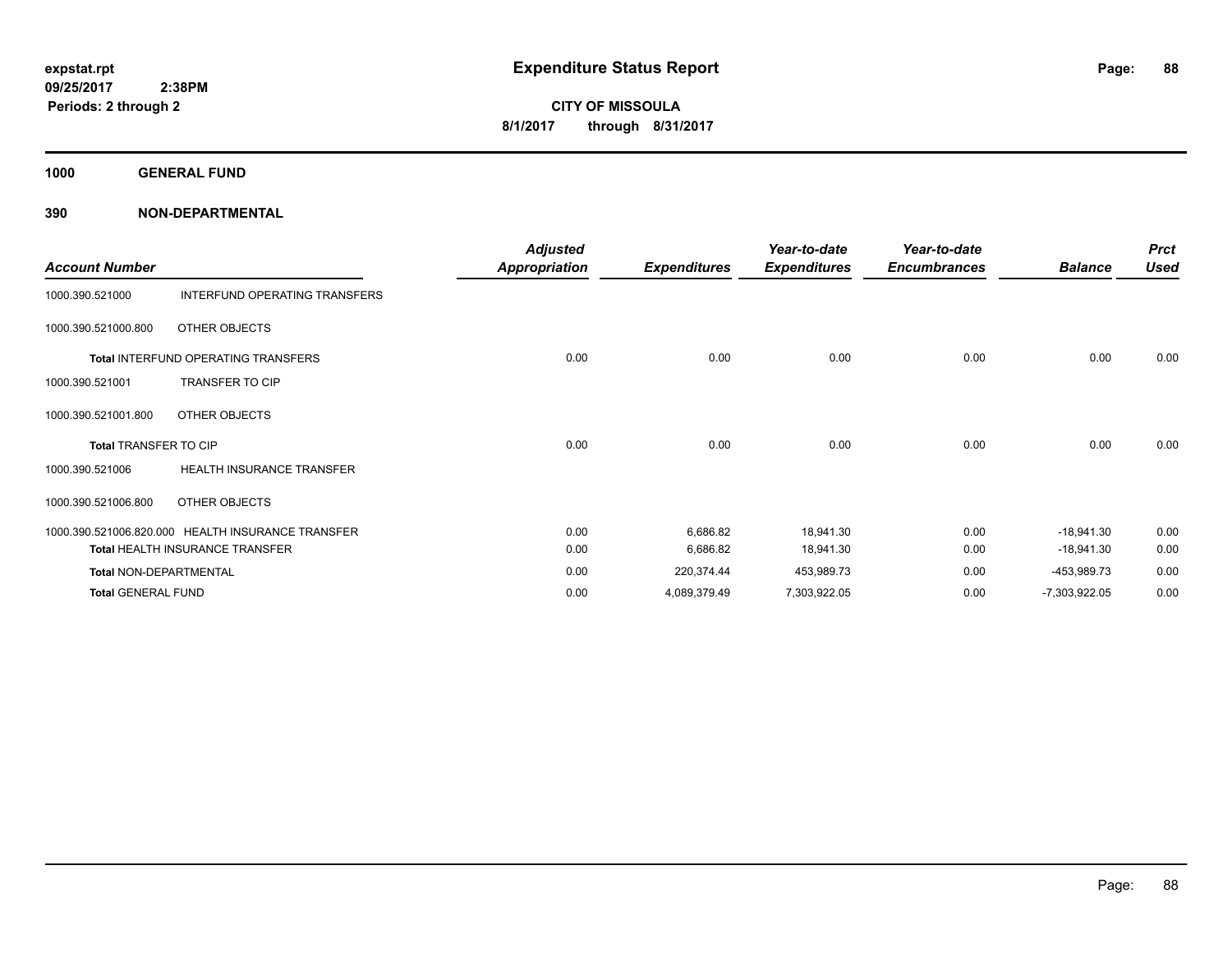# **1211 PARK ACQUISITION & DEVELOPMENT**

|                              |                                 | <b>Adjusted</b>      |                     | Year-to-date        | Year-to-date        |                | <b>Prct</b> |
|------------------------------|---------------------------------|----------------------|---------------------|---------------------|---------------------|----------------|-------------|
| <b>Account Number</b>        |                                 | <b>Appropriation</b> | <b>Expenditures</b> | <b>Expenditures</b> | <b>Encumbrances</b> | <b>Balance</b> | <b>Used</b> |
| 1211.370.460433              | PARK AREAS                      |                      |                     |                     |                     |                |             |
| 1211.370.460433.200          | <b>SUPPLIES</b>                 |                      |                     |                     |                     |                |             |
| <b>Total SUPPLIES</b>        |                                 | 0.00                 | 0.00                | 0.00                | 0.00                | 0.00           | 0.00        |
| 1211.370.460433.300          | PURCHASED SERVICES              |                      |                     |                     |                     |                |             |
| <b>Total PARK AREAS</b>      |                                 | 0.00                 | 0.00                | 0.00                | 0.00                | 0.00           | 0.00        |
| 1211.370.460510              | PARK ACQUISITION & DEV          |                      |                     |                     |                     |                |             |
| 1211.370.460510.200          | <b>SUPPLIES</b>                 |                      |                     |                     |                     |                |             |
| <b>Total SUPPLIES</b>        |                                 | 0.00                 | 0.00                | 0.00                | 0.00                | 0.00           | 0.00        |
| 1211.370.460510.300          | PURCHASED SERVICES              |                      |                     |                     |                     |                |             |
|                              | <b>Total PURCHASED SERVICES</b> | 0.00                 | 0.00                | 0.00                | 0.00                | 0.00           | 0.00        |
| 1211.370.460510.800          | OTHER OBJECTS                   |                      |                     |                     |                     |                |             |
| <b>Total OTHER OBJECTS</b>   |                                 | 0.00                 | 0.00                | 0.00                | 0.00                | 0.00           | 0.00        |
| 1211.370.460510.900          | CAPITAL OUTLAY                  |                      |                     |                     |                     |                |             |
|                              | Total PARK ACQUISITION & DEV    | 0.00                 | 0.00                | 0.00                | 0.00                | 0.00           | 0.00        |
| 1211.370.460511              | PARK ENTERPRISE                 |                      |                     |                     |                     |                |             |
| 1211.370.460511.900          | <b>CAPITAL OUTLAY</b>           |                      |                     |                     |                     |                |             |
| <b>Total PARK ENTERPRISE</b> |                                 | 0.00                 | 0.00                | 0.00                | 0.00                | 0.00           | 0.00        |
| 1211.370.510110              | <b>MERCHANT SERVICES</b>        |                      |                     |                     |                     |                |             |
| 1211.370.510110.500          | <b>FIXED CHARGES</b>            |                      |                     |                     |                     |                |             |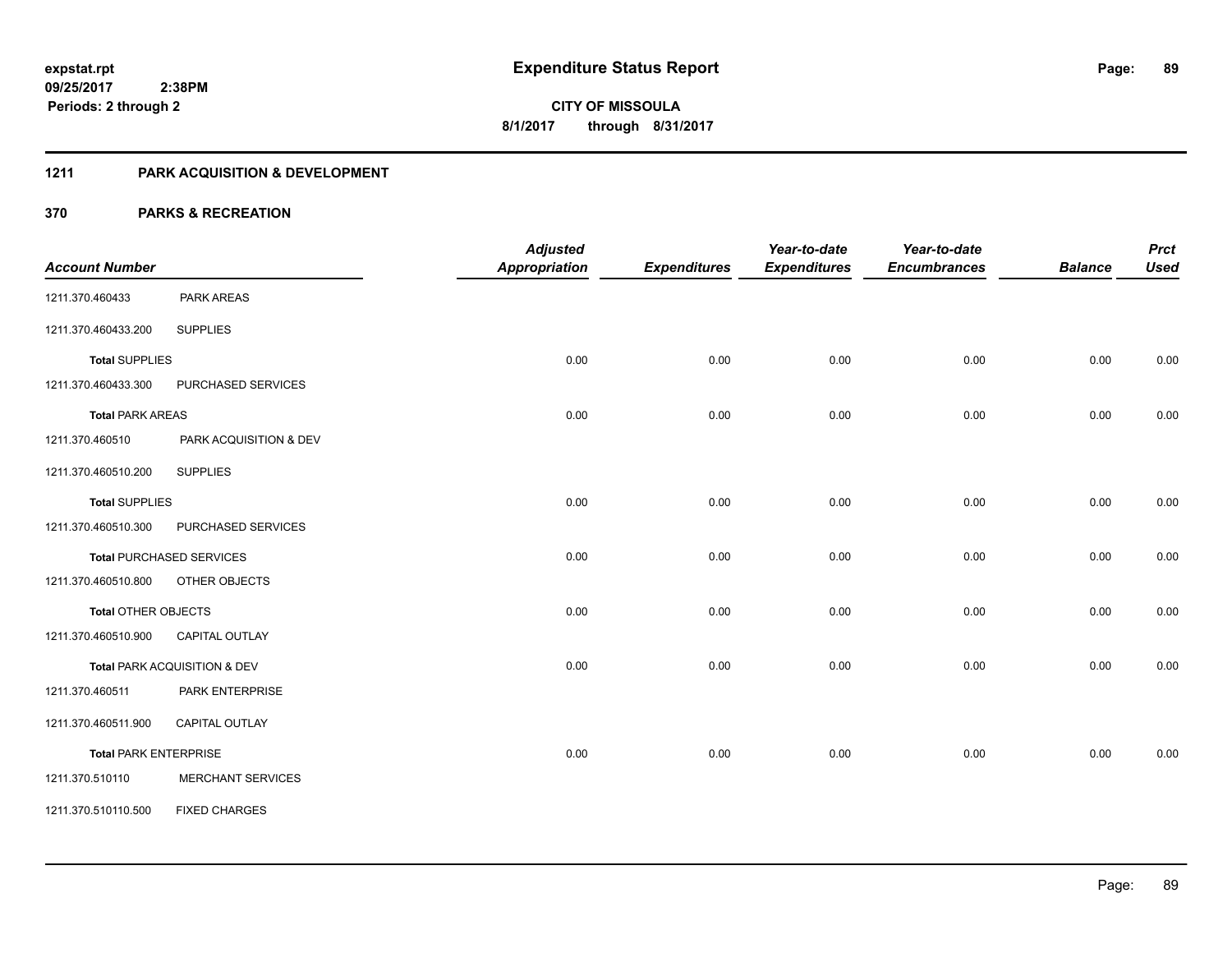# **09/25/2017 2:38PM Periods: 2 through 2**

**CITY OF MISSOULA 8/1/2017 through 8/31/2017**

# **1211 PARK ACQUISITION & DEVELOPMENT**

| <b>Account Number</b>                           | Adiusted<br>Appropriation | <b>Expenditures</b> | Year-to-date<br><b>Expenditures</b> | Year-to-date<br><b>Encumbrances</b> | Balance | Prct<br>Used |
|-------------------------------------------------|---------------------------|---------------------|-------------------------------------|-------------------------------------|---------|--------------|
| <b>Total MERCHANT SERVICES</b>                  | 0.00                      | 0.00                | 0.00                                | 0.00                                | 0.00    | 0.00         |
| <b>Total PARK ACQUISITION &amp; DEVELOPMENT</b> | 0.00                      | 0.00                | 0.00                                | 0.00                                | 0.00    | 0.00         |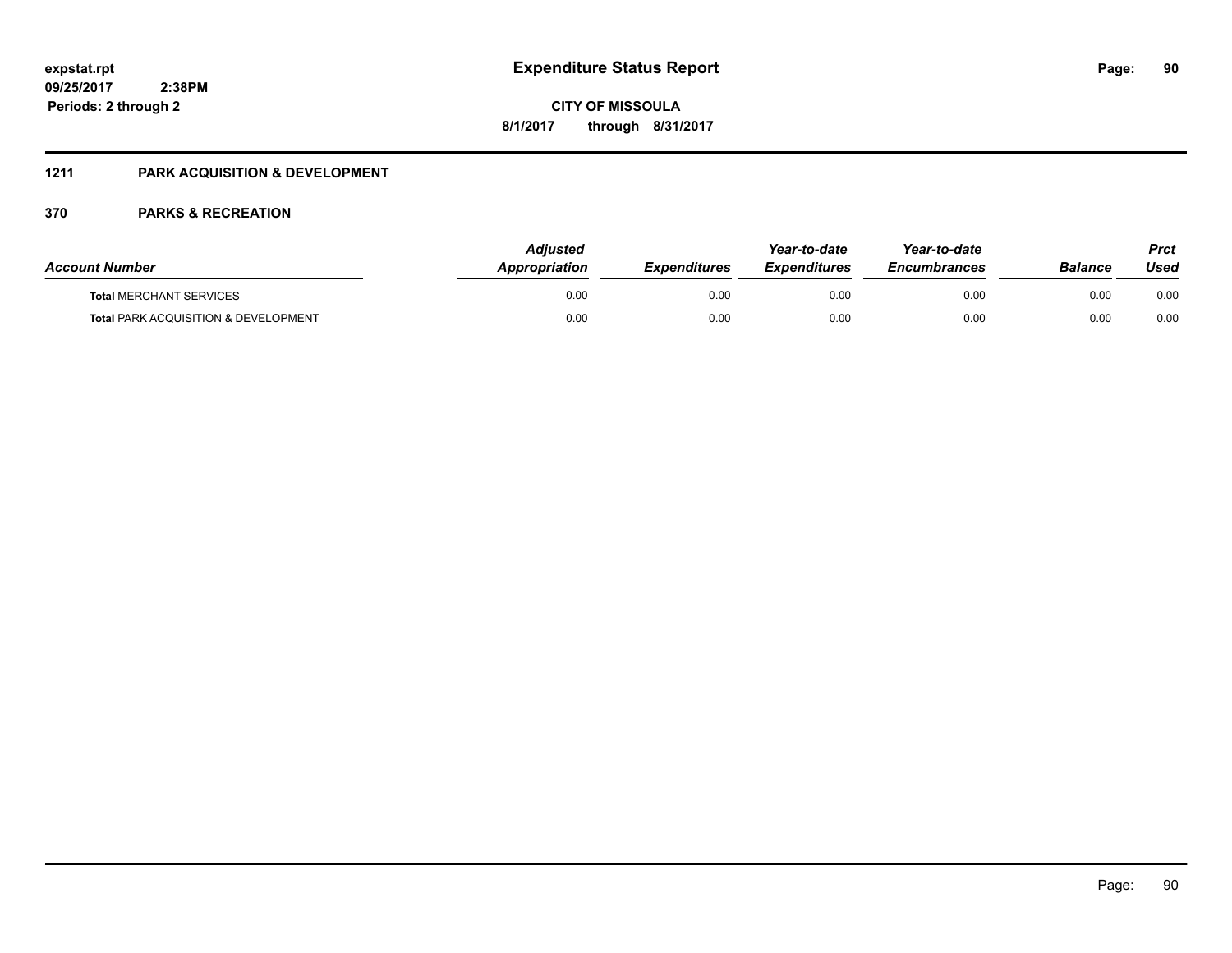#### **1212 PARK ENTERPRISE FUND**

|                         |                                            | <b>Adjusted</b>      |                     | Year-to-date        | Year-to-date        |                | <b>Prct</b> |
|-------------------------|--------------------------------------------|----------------------|---------------------|---------------------|---------------------|----------------|-------------|
| <b>Account Number</b>   |                                            | <b>Appropriation</b> | <b>Expenditures</b> | <b>Expenditures</b> | <b>Encumbrances</b> | <b>Balance</b> | <b>Used</b> |
| 1212.370.460433         | PARK AREAS                                 |                      |                     |                     |                     |                |             |
| 1212.370.460433.200     | <b>SUPPLIES</b>                            |                      |                     |                     |                     |                |             |
| <b>Total SUPPLIES</b>   |                                            | 0.00                 | 0.00                | 0.00                | 0.00                | 0.00           | 0.00        |
| 1212.370.460433.300     | PURCHASED SERVICES                         |                      |                     |                     |                     |                |             |
| <b>Total PARK AREAS</b> |                                            | 0.00                 | 0.00                | 0.00                | 0.00                | 0.00           | 0.00        |
| 1212.370.460443         | <b>TRAINING</b>                            |                      |                     |                     |                     |                |             |
| 1212.370.460443.200     | <b>SUPPLIES</b>                            |                      |                     |                     |                     |                |             |
| <b>Total TRAINING</b>   |                                            | 0.00                 | 0.00                | 0.00                | 0.00                | 0.00           | 0.00        |
| 1212.370.460510         | PARK ACQUISITION & DEV                     |                      |                     |                     |                     |                |             |
| 1212.370.460510.200     | <b>SUPPLIES</b>                            |                      |                     |                     |                     |                |             |
| <b>Total SUPPLIES</b>   |                                            | 0.00                 | 0.00                | 0.00                | 0.00                | 0.00           | 0.00        |
| 1212.370.460510.300     | PURCHASED SERVICES                         |                      |                     |                     |                     |                |             |
|                         | Total PARK ACQUISITION & DEV               | 0.00                 | 0.00                | 0.00                | 0.00                | 0.00           | 0.00        |
| 1212.370.460511         | PARK ENTERPRISE                            |                      |                     |                     |                     |                |             |
| 1212.370.460511.200     | <b>SUPPLIES</b>                            |                      |                     |                     |                     |                |             |
|                         | 1212.370.460511.220.000 OPERATING SUPPLIES | 0.00                 | 114.68              | 114.68              | 0.00                | $-114.68$      | 0.00        |
| <b>Total SUPPLIES</b>   |                                            | 0.00                 | 114.68              | 114.68              | 0.00                | $-114.68$      | 0.00        |
| 1212.370.460511.300     | PURCHASED SERVICES                         |                      |                     |                     |                     |                |             |
|                         | <b>Total PURCHASED SERVICES</b>            | 0.00                 | 0.00                | 0.00                | 0.00                | 0.00           | 0.00        |
| 1212.370.460511.800     | OTHER OBJECTS                              |                      |                     |                     |                     |                |             |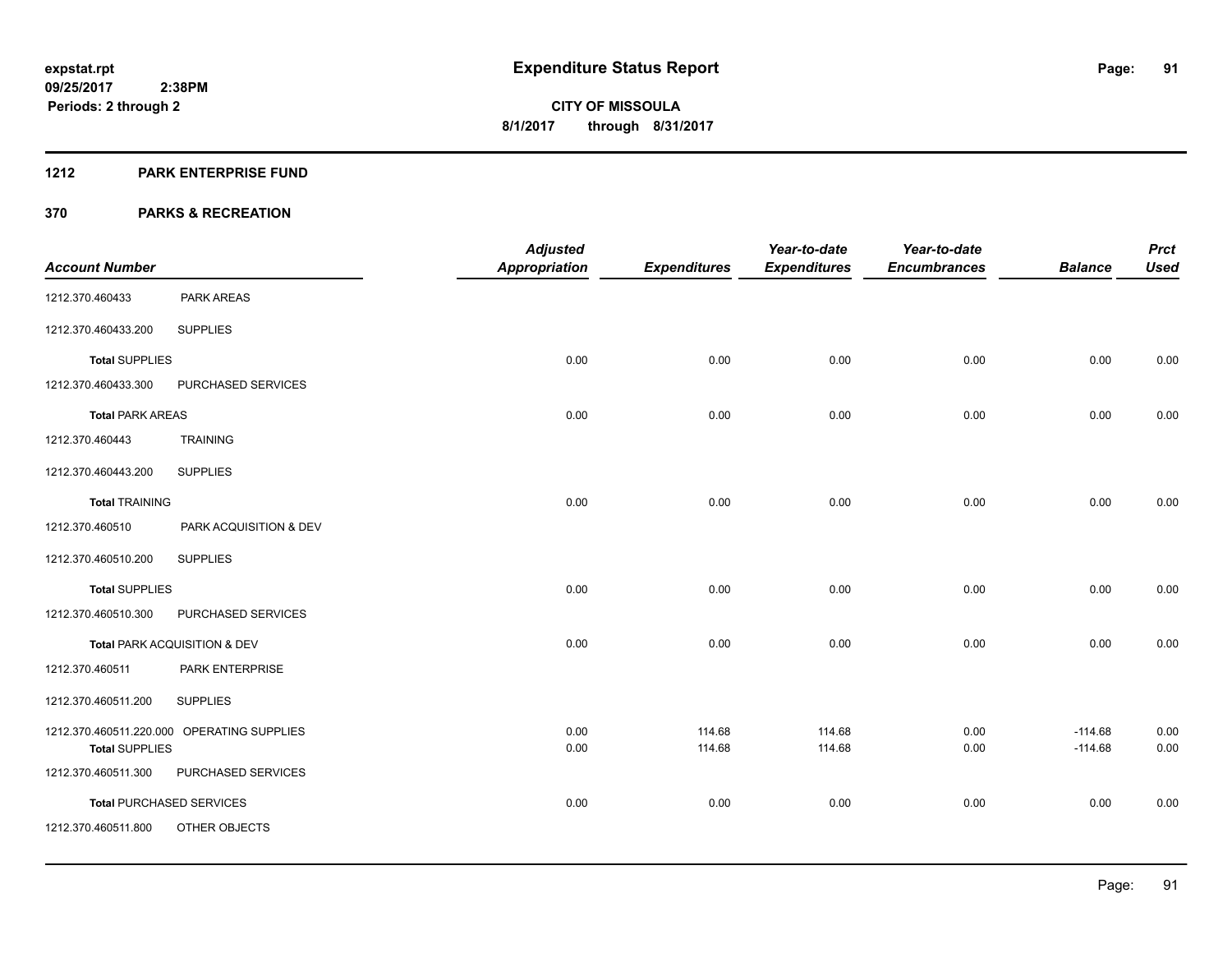# **1212 PARK ENTERPRISE FUND**

| <b>Account Number</b>        |                                   | <b>Adjusted</b><br><b>Appropriation</b> | <b>Expenditures</b> | Year-to-date<br><b>Expenditures</b> | Year-to-date<br><b>Encumbrances</b> | <b>Balance</b> | <b>Prct</b><br><b>Used</b> |
|------------------------------|-----------------------------------|-----------------------------------------|---------------------|-------------------------------------|-------------------------------------|----------------|----------------------------|
| <b>Total OTHER OBJECTS</b>   |                                   | 0.00                                    | 0.00                | 0.00                                | 0.00                                | 0.00           | 0.00                       |
| 1212.370.460511.900          | <b>CAPITAL OUTLAY</b>             |                                         |                     |                                     |                                     |                |                            |
| <b>Total CAPITAL OUTLAY</b>  |                                   | 0.00                                    | 0.00                | 0.00                                | 0.00                                | 0.00           | 0.00                       |
| <b>Total PARK ENTERPRISE</b> |                                   | 0.00                                    | 114.68              | 114.68                              | 0.00                                | $-114.68$      | 0.00                       |
| 1212.370.510110              | <b>MERCHANT SERVICES</b>          |                                         |                     |                                     |                                     |                |                            |
| 1212.370.510110.500          | <b>FIXED CHARGES</b>              |                                         |                     |                                     |                                     |                |                            |
|                              | <b>Total MERCHANT SERVICES</b>    | 0.00                                    | 0.00                | 0.00                                | 0.00                                | 0.00           | 0.00                       |
|                              | <b>Total PARK ENTERPRISE FUND</b> | 0.00                                    | 114.68              | 114.68                              | 0.00                                | $-114.68$      | 0.00                       |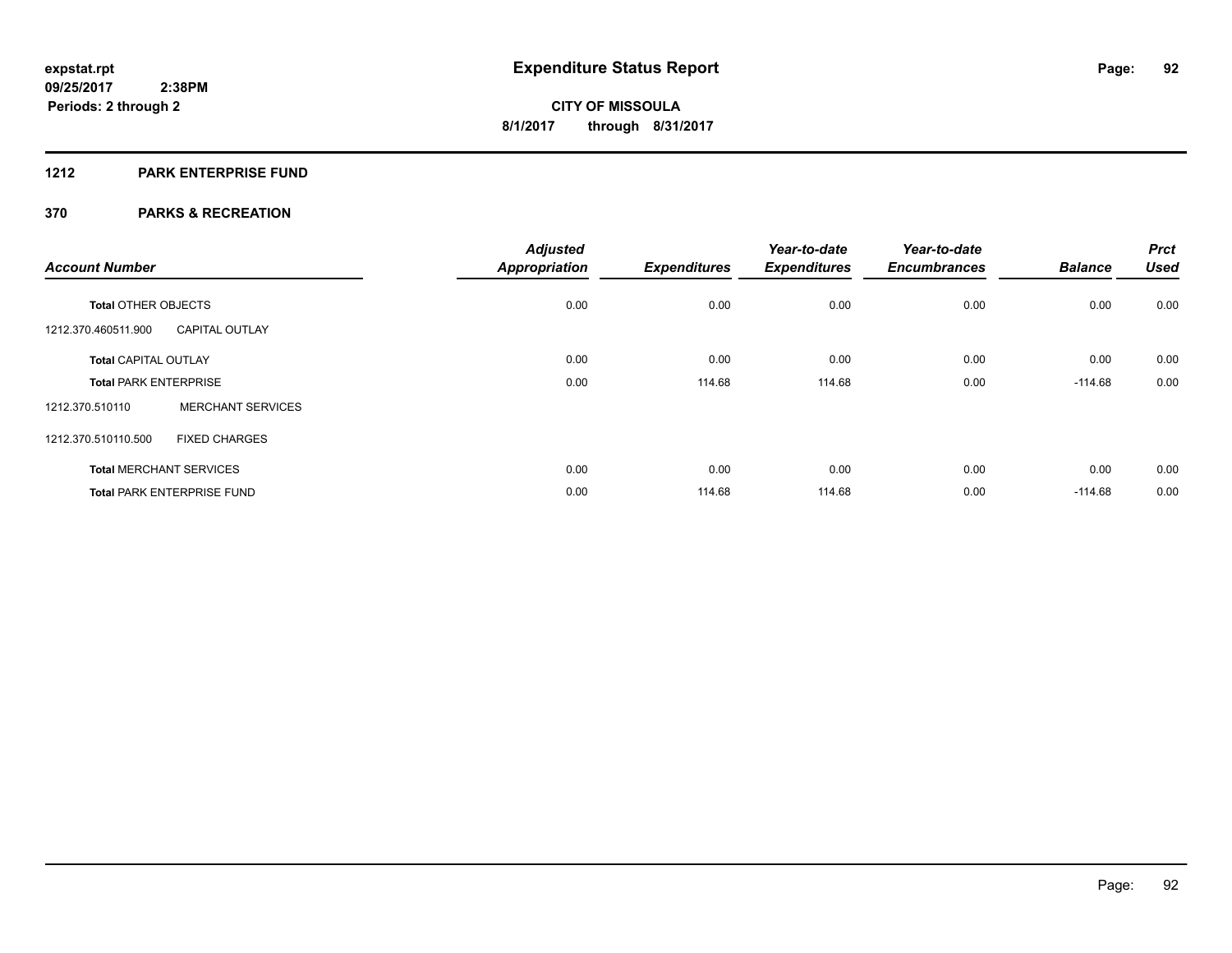# **1216 PARKS & REC TRAILS, DEV**

|                                |                                     | <b>Adjusted</b>      |                     | Year-to-date        | Year-to-date        |                | <b>Prct</b> |
|--------------------------------|-------------------------------------|----------------------|---------------------|---------------------|---------------------|----------------|-------------|
| <b>Account Number</b>          |                                     | <b>Appropriation</b> | <b>Expenditures</b> | <b>Expenditures</b> | <b>Encumbrances</b> | <b>Balance</b> | <b>Used</b> |
| 1216.370.460433                | PARK AREAS                          |                      |                     |                     |                     |                |             |
| 1216.370.460433.100            | PERSONAL SERVICES                   |                      |                     |                     |                     |                |             |
| <b>Total PERSONAL SERVICES</b> |                                     | 0.00                 | 0.00                | 0.00                | 0.00                | 0.00           | 0.00        |
| 1216.370.460433.200            | <b>SUPPLIES</b>                     |                      |                     |                     |                     |                |             |
| <b>Total SUPPLIES</b>          |                                     | 0.00                 | 0.00                | 0.00                | 0.00                | 0.00           | 0.00        |
| 1216.370.460433.300            | PURCHASED SERVICES                  |                      |                     |                     |                     |                |             |
|                                | <b>Total PURCHASED SERVICES</b>     | 0.00                 | 0.00                | 0.00                | 0.00                | 0.00           | 0.00        |
| 1216.370.460433.800            | OTHER OBJECTS                       |                      |                     |                     |                     |                |             |
| <b>Total OTHER OBJECTS</b>     |                                     | 0.00                 | 0.00                | 0.00                | 0.00                | 0.00           | 0.00        |
| 1216.370.460433.900            | CAPITAL OUTLAY                      |                      |                     |                     |                     |                |             |
| <b>Total PARK AREAS</b>        |                                     | 0.00                 | 0.00                | 0.00                | 0.00                | 0.00           | 0.00        |
| 1216.370.460434                | <b>GREENWAYS &amp; HORTICULTURE</b> |                      |                     |                     |                     |                |             |
| 1216.370.460434.200            | <b>SUPPLIES</b>                     |                      |                     |                     |                     |                |             |
| <b>Total SUPPLIES</b>          |                                     | 0.00                 | 0.00                | 0.00                | 0.00                | 0.00           | 0.00        |
| 1216.370.460434.300            | PURCHASED SERVICES                  |                      |                     |                     |                     |                |             |
|                                | <b>Total PURCHASED SERVICES</b>     | 0.00                 | 0.00                | 0.00                | 0.00                | 0.00           | 0.00        |
| 1216.370.460434.800            | OTHER OBJECTS                       |                      |                     |                     |                     |                |             |
| <b>Total OTHER OBJECTS</b>     |                                     | 0.00                 | 0.00                | 0.00                | 0.00                | 0.00           | 0.00        |
| 1216.370.460434.900            | CAPITAL OUTLAY                      |                      |                     |                     |                     |                |             |
|                                | Total GREENWAYS & HORTICULTURE      | 0.00                 | 0.00                | 0.00                | 0.00                | 0.00           | 0.00        |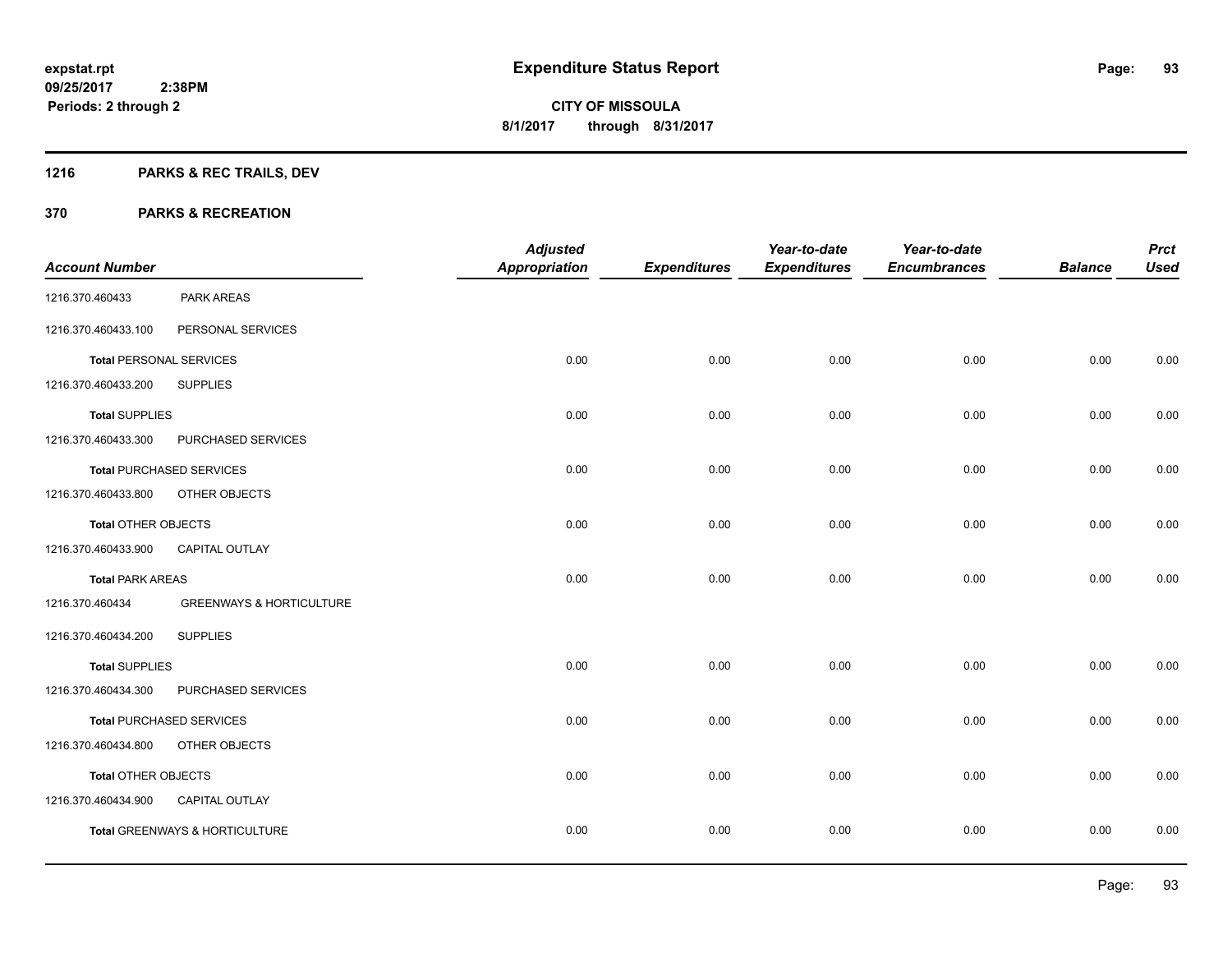# **1216 PARKS & REC TRAILS, DEV**

| <b>Account Number</b>        |                                                 | <b>Adjusted</b><br><b>Appropriation</b> | <b>Expenditures</b> | Year-to-date<br><b>Expenditures</b> | Year-to-date<br><b>Encumbrances</b> | <b>Balance</b>         | <b>Prct</b><br><b>Used</b> |
|------------------------------|-------------------------------------------------|-----------------------------------------|---------------------|-------------------------------------|-------------------------------------|------------------------|----------------------------|
| 1216.370.460438              | MCCORMICK PARK SITE PLAN                        |                                         |                     |                                     |                                     |                        |                            |
| 1216.370.460438.200          | <b>SUPPLIES</b>                                 |                                         |                     |                                     |                                     |                        |                            |
| <b>Total SUPPLIES</b>        |                                                 | 0.00                                    | 0.00                | 0.00                                | 0.00                                | 0.00                   | 0.00                       |
| 1216.370.460438.300          | PURCHASED SERVICES                              |                                         |                     |                                     |                                     |                        |                            |
|                              | Total MCCORMICK PARK SITE PLAN                  | 0.00                                    | 0.00                | 0.00                                | 0.00                                | 0.00                   | 0.00                       |
| 1216.370.460439              | CLARK FORK RIVER ACCESS GRANT                   |                                         |                     |                                     |                                     |                        |                            |
| 1216.370.460439.300          | PURCHASED SERVICES                              |                                         |                     |                                     |                                     |                        |                            |
|                              | Total CLARK FORK RIVER ACCESS GRANT             | 0.00                                    | 0.00                | 0.00                                | 0.00                                | 0.00                   | 0.00                       |
| 1216.370.460470              | <b>RECREATION MORE</b>                          |                                         |                     |                                     |                                     |                        |                            |
| 1216.370.460470.200          | <b>SUPPLIES</b>                                 |                                         |                     |                                     |                                     |                        |                            |
| <b>Total SUPPLIES</b>        | 1216.370.460470.220.000 MORE/OPERATING SUPPLIES | 0.00<br>0.00                            | 297.00<br>297.00    | 297.00<br>297.00                    | 0.00<br>0.00                        | $-297.00$<br>$-297.00$ | 0.00<br>0.00               |
| 1216.370.460470.300          | PURCHASED SERVICES                              |                                         |                     |                                     |                                     |                        |                            |
|                              | <b>Total PURCHASED SERVICES</b>                 | 0.00                                    | 0.00                | 0.00                                | 0.00                                | 0.00                   | 0.00                       |
| 1216.370.460470.900          | CAPITAL OUTLAY                                  |                                         |                     |                                     |                                     |                        |                            |
| <b>Total CAPITAL OUTLAY</b>  |                                                 | 0.00                                    | 0.00                | 0.00                                | 0.00                                | 0.00                   | 0.00                       |
| <b>Total RECREATION MORE</b> |                                                 | 0.00                                    | 297.00              | 297.00                              | 0.00                                | $-297.00$              | 0.00                       |
| 1216.370.460471              | <b>RECREATION ADULTS</b>                        |                                         |                     |                                     |                                     |                        |                            |
| 1216.370.460471.200          | <b>SUPPLIES</b>                                 |                                         |                     |                                     |                                     |                        |                            |
| <b>Total SUPPLIES</b>        |                                                 | 0.00                                    | 0.00                | 0.00                                | 0.00                                | 0.00                   | 0.00                       |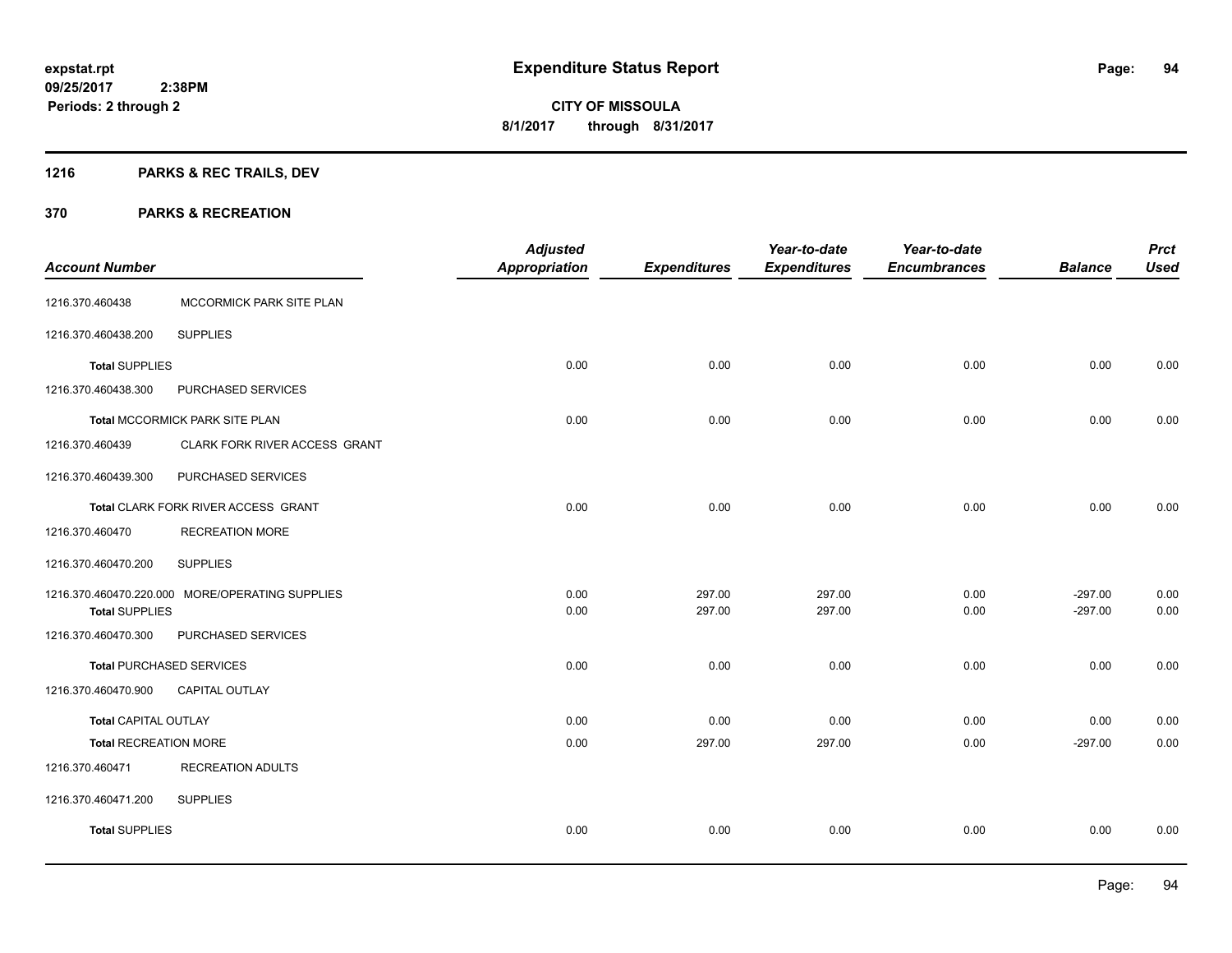# **1216 PARKS & REC TRAILS, DEV**

| <b>Account Number</b>          |                                         | <b>Adjusted</b><br>Appropriation | <b>Expenditures</b> | Year-to-date<br><b>Expenditures</b> | Year-to-date<br><b>Encumbrances</b> | <b>Balance</b> | <b>Prct</b><br><b>Used</b> |
|--------------------------------|-----------------------------------------|----------------------------------|---------------------|-------------------------------------|-------------------------------------|----------------|----------------------------|
|                                |                                         |                                  |                     |                                     |                                     |                |                            |
| 1216.370.460471.300            | PURCHASED SERVICES                      |                                  |                     |                                     |                                     |                |                            |
|                                | <b>Total PURCHASED SERVICES</b>         | 0.00                             | 0.00                | 0.00                                | 0.00                                | 0.00           | 0.00                       |
| 1216.370.460471.800            | OTHER OBJECTS                           |                                  |                     |                                     |                                     |                |                            |
| <b>Total OTHER OBJECTS</b>     |                                         | 0.00                             | 0.00                | 0.00                                | 0.00                                | 0.00           | 0.00                       |
| 1216.370.460471.900            | CAPITAL OUTLAY                          |                                  |                     |                                     |                                     |                |                            |
| <b>Total RECREATION ADULTS</b> |                                         | 0.00                             | 0.00                | 0.00                                | 0.00                                | 0.00           | 0.00                       |
| 1216.370.460472                | <b>RECREATION YOUTH</b>                 |                                  |                     |                                     |                                     |                |                            |
| 1216.370.460472.200            | <b>SUPPLIES</b>                         |                                  |                     |                                     |                                     |                |                            |
| <b>Total SUPPLIES</b>          |                                         | 0.00                             | 0.00                | 0.00                                | 0.00                                | 0.00           | 0.00                       |
| 1216.370.460472.300            | PURCHASED SERVICES                      |                                  |                     |                                     |                                     |                |                            |
|                                | <b>Total PURCHASED SERVICES</b>         | 0.00                             | 0.00                | 0.00                                | 0.00                                | 0.00           | 0.00                       |
| 1216.370.460472.700            | <b>GRANTS &amp; CONTRIBUTIONS</b>       |                                  |                     |                                     |                                     |                |                            |
|                                | <b>Total GRANTS &amp; CONTRIBUTIONS</b> | 0.00                             | 0.00                | 0.00                                | 0.00                                | 0.00           | 0.00                       |
| 1216.370.460472.800            | OTHER OBJECTS                           |                                  |                     |                                     |                                     |                |                            |
| Total OTHER OBJECTS            |                                         | 0.00                             | 0.00                | 0.00                                | 0.00                                | 0.00           | 0.00                       |
| 1216.370.460472.900            | <b>CAPITAL OUTLAY</b>                   |                                  |                     |                                     |                                     |                |                            |
| <b>Total RECREATION YOUTH</b>  |                                         | 0.00                             | 0.00                | 0.00                                | 0.00                                | 0.00           | 0.00                       |
| 1216.370.460506                | <b>CARAS PARK</b>                       |                                  |                     |                                     |                                     |                |                            |
| 1216.370.460506.200            | <b>SUPPLIES</b>                         |                                  |                     |                                     |                                     |                |                            |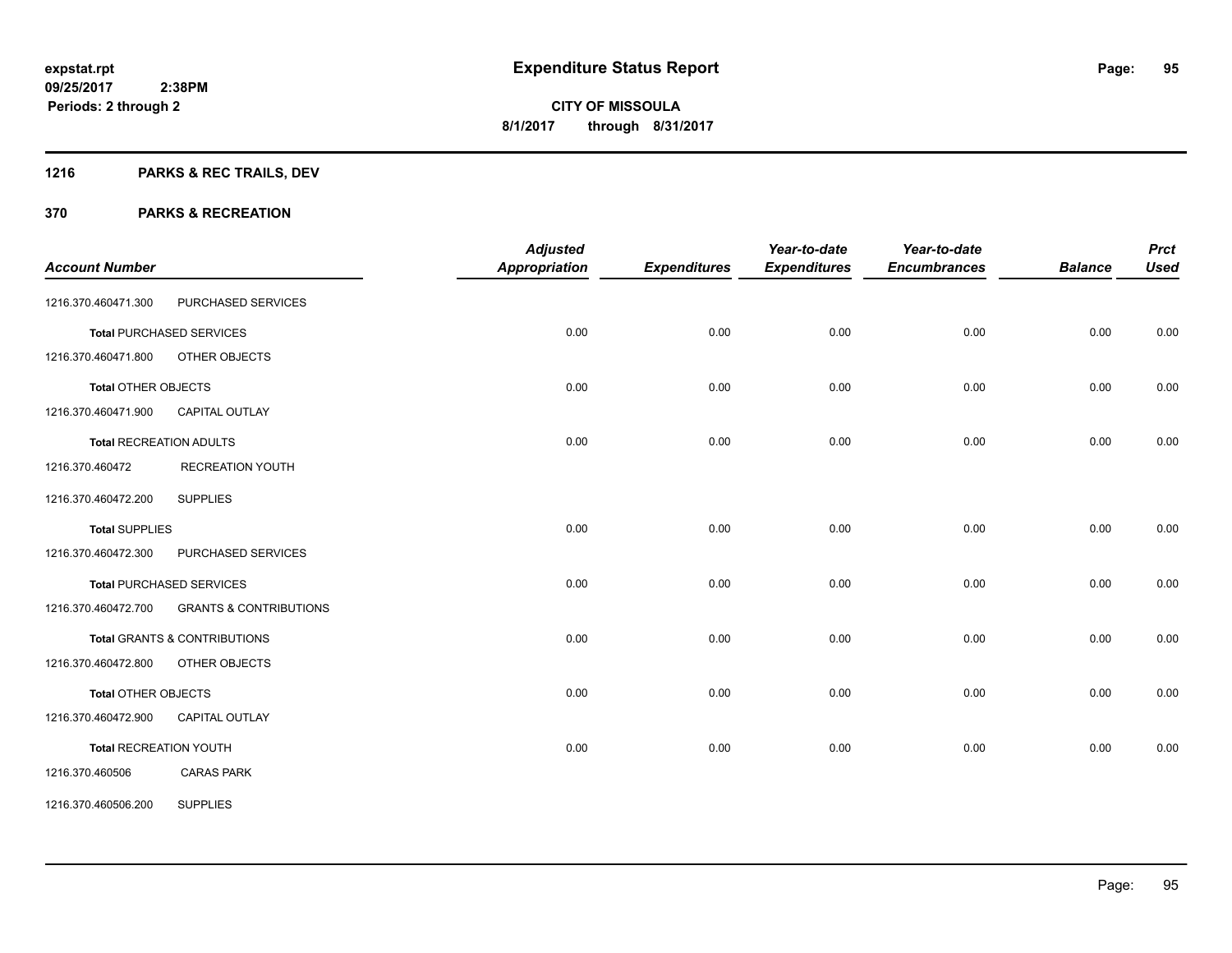# **1216 PARKS & REC TRAILS, DEV**

| <b>Account Number</b>         |                                 | <b>Adjusted</b><br><b>Appropriation</b> | <b>Expenditures</b> | Year-to-date<br><b>Expenditures</b> | Year-to-date<br><b>Encumbrances</b> | <b>Balance</b> | <b>Prct</b><br><b>Used</b> |
|-------------------------------|---------------------------------|-----------------------------------------|---------------------|-------------------------------------|-------------------------------------|----------------|----------------------------|
| <b>Total SUPPLIES</b>         |                                 | 0.00                                    | 0.00                | 0.00                                | 0.00                                | 0.00           | 0.00                       |
| 1216.370.460506.300           | PURCHASED SERVICES              |                                         |                     |                                     |                                     |                |                            |
|                               | <b>Total PURCHASED SERVICES</b> | 0.00                                    | 0.00                | 0.00                                | 0.00                                | 0.00           | 0.00                       |
| 1216.370.460506.900           | CAPITAL OUTLAY                  |                                         |                     |                                     |                                     |                |                            |
| <b>Total CARAS PARK</b>       |                                 | 0.00                                    | 0.00                | 0.00                                | 0.00                                | 0.00           | 0.00                       |
| 1216.370.460507               | <b>COMMUNITY TRAILS</b>         |                                         |                     |                                     |                                     |                |                            |
| 1216.370.460507.200           | <b>SUPPLIES</b>                 |                                         |                     |                                     |                                     |                |                            |
| <b>Total SUPPLIES</b>         |                                 | 0.00                                    | 0.00                | 0.00                                | 0.00                                | 0.00           | 0.00                       |
| 1216.370.460507.300           | PURCHASED SERVICES              |                                         |                     |                                     |                                     |                |                            |
|                               | <b>Total PURCHASED SERVICES</b> | 0.00                                    | 0.00                | 0.00                                | 0.00                                | 0.00           | 0.00                       |
| 1216.370.460507.900           | CAPITAL OUTLAY                  |                                         |                     |                                     |                                     |                |                            |
| <b>Total COMMUNITY TRAILS</b> |                                 | 0.00                                    | 0.00                | 0.00                                | 0.00                                | 0.00           | 0.00                       |
| 1216.370.460508               | <b>KIWANIS PARK</b>             |                                         |                     |                                     |                                     |                |                            |
| 1216.370.460508.900           | CAPITAL OUTLAY                  |                                         |                     |                                     |                                     |                |                            |
| <b>Total KIWANIS PARK</b>     |                                 | 0.00                                    | 0.00                | 0.00                                | 0.00                                | 0.00           | 0.00                       |
| 1216.370.460512               | <b>PARK MEMORIALS</b>           |                                         |                     |                                     |                                     |                |                            |
| 1216.370.460512.200           | <b>SUPPLIES</b>                 |                                         |                     |                                     |                                     |                |                            |
| <b>Total SUPPLIES</b>         |                                 | 0.00                                    | 0.00                | 0.00                                | 0.00                                | 0.00           | 0.00                       |
| 1216.370.460512.300           | PURCHASED SERVICES              |                                         |                     |                                     |                                     |                |                            |
|                               | <b>Total PURCHASED SERVICES</b> | 0.00                                    | 0.00                | 0.00                                | 0.00                                | 0.00           | 0.00                       |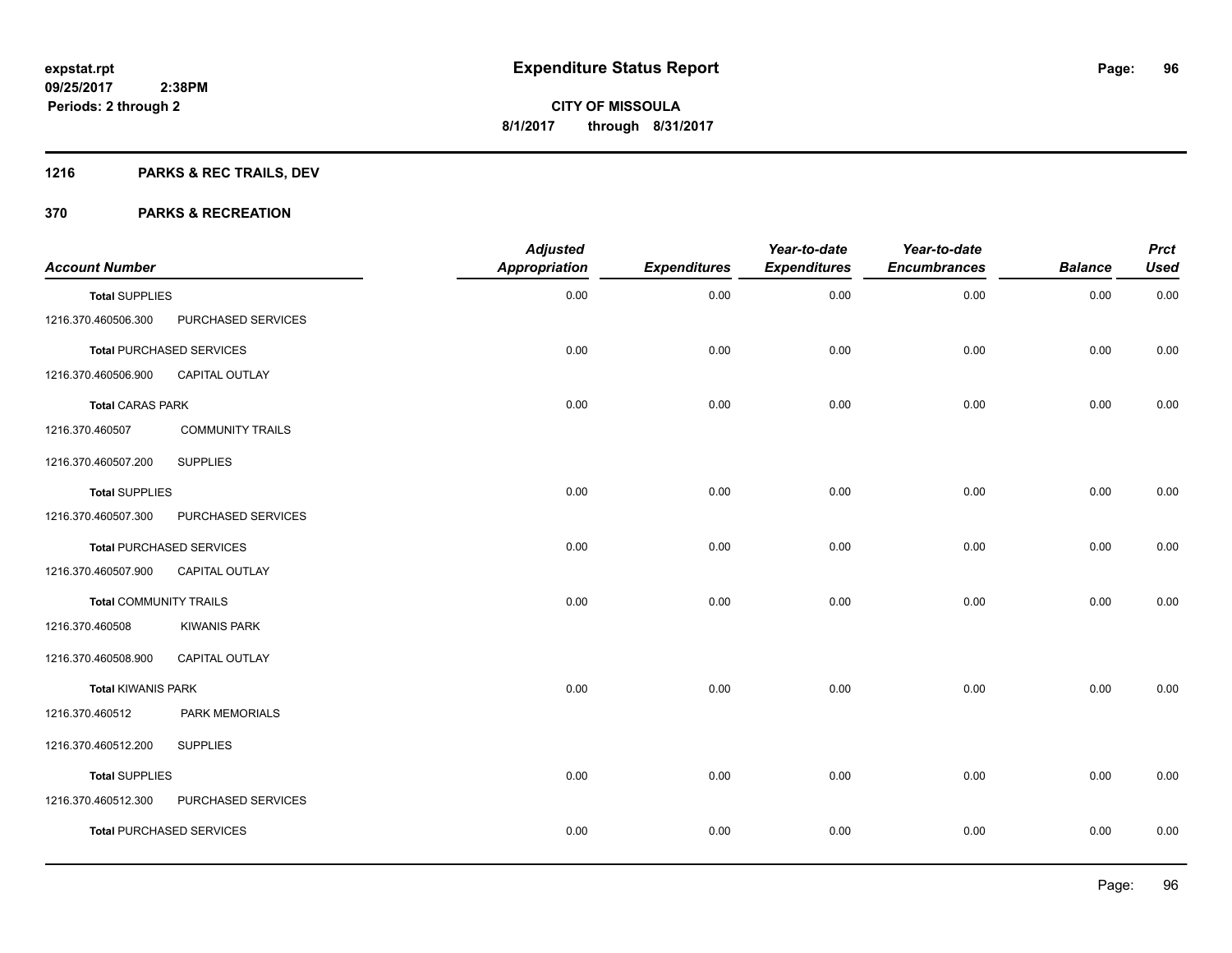# **1216 PARKS & REC TRAILS, DEV**

| <b>Account Number</b>           |                                                          | <b>Adjusted</b><br><b>Appropriation</b> | <b>Expenditures</b> | Year-to-date<br><b>Expenditures</b> | Year-to-date<br><b>Encumbrances</b> | <b>Balance</b> | <b>Prct</b><br><b>Used</b> |
|---------------------------------|----------------------------------------------------------|-----------------------------------------|---------------------|-------------------------------------|-------------------------------------|----------------|----------------------------|
|                                 |                                                          |                                         |                     |                                     |                                     |                |                            |
| 1216.370.460512.800             | OTHER OBJECTS                                            |                                         |                     |                                     |                                     |                |                            |
| <b>Total OTHER OBJECTS</b>      |                                                          | 0.00                                    | 0.00                | 0.00                                | 0.00                                | 0.00           | 0.00                       |
| 1216.370.460512.900             | <b>CAPITAL OUTLAY</b>                                    |                                         |                     |                                     |                                     |                |                            |
| <b>Total PARK MEMORIALS</b>     |                                                          | 0.00                                    | 0.00                | 0.00                                | 0.00                                | 0.00           | 0.00                       |
| 1216.370.460513                 | RECREATIONAL DONATIONS SPEC EVENTS                       |                                         |                     |                                     |                                     |                |                            |
| 1216.370.460513.200             | <b>SUPPLIES</b>                                          |                                         |                     |                                     |                                     |                |                            |
|                                 | 1216.370.460513.220.000 REC DONATIONS/OPERATING SUPPLIES | 0.00                                    | 2,847.00            | 2,847.00                            | 0.00                                | $-2,847.00$    | 0.00                       |
|                                 | 1216.370.460513.220.089 REC DONATIONS/OPERATING SUPPLIES | 0.00                                    | 215.58              | 1,015.58                            | 0.00                                | $-1,015.58$    | 0.00                       |
| <b>Total SUPPLIES</b>           |                                                          | 0.00                                    | 3,062.58            | 3,862.58                            | 0.00                                | $-3,862.58$    | 0.00                       |
| 1216.370.460513.300             | PURCHASED SERVICES                                       |                                         |                     |                                     |                                     |                |                            |
| <b>Total PURCHASED SERVICES</b> |                                                          | 0.00                                    | 0.00                | 0.00                                | 0.00                                | 0.00           | 0.00                       |
| 1216.370.460513.800             | OTHER OBJECTS                                            |                                         |                     |                                     |                                     |                |                            |
| <b>Total OTHER OBJECTS</b>      |                                                          | 0.00                                    | 0.00                | 0.00                                | 0.00                                | 0.00           | 0.00                       |
| 1216.370.460513.900             | <b>CAPITAL OUTLAY</b>                                    |                                         |                     |                                     |                                     |                |                            |
| <b>Total CAPITAL OUTLAY</b>     |                                                          | 0.00                                    | 0.00                | 0.00                                | 0.00                                | 0.00           | 0.00                       |
|                                 | Total RECREATIONAL DONATIONS SPEC EVENTS                 | 0.00                                    | 3,062.58            | 3,862.58                            | 0.00                                | $-3,862.58$    | 0.00                       |
| 1216.370.460514                 | <b>URBAN FORESTRY</b>                                    |                                         |                     |                                     |                                     |                |                            |
| 1216.370.460514.100             | PERSONAL SERVICES                                        |                                         |                     |                                     |                                     |                |                            |
| <b>Total PERSONAL SERVICES</b>  |                                                          | 0.00                                    | 0.00                | 0.00                                | 0.00                                | 0.00           | 0.00                       |
| 1216.370.460514.200             | <b>SUPPLIES</b>                                          |                                         |                     |                                     |                                     |                |                            |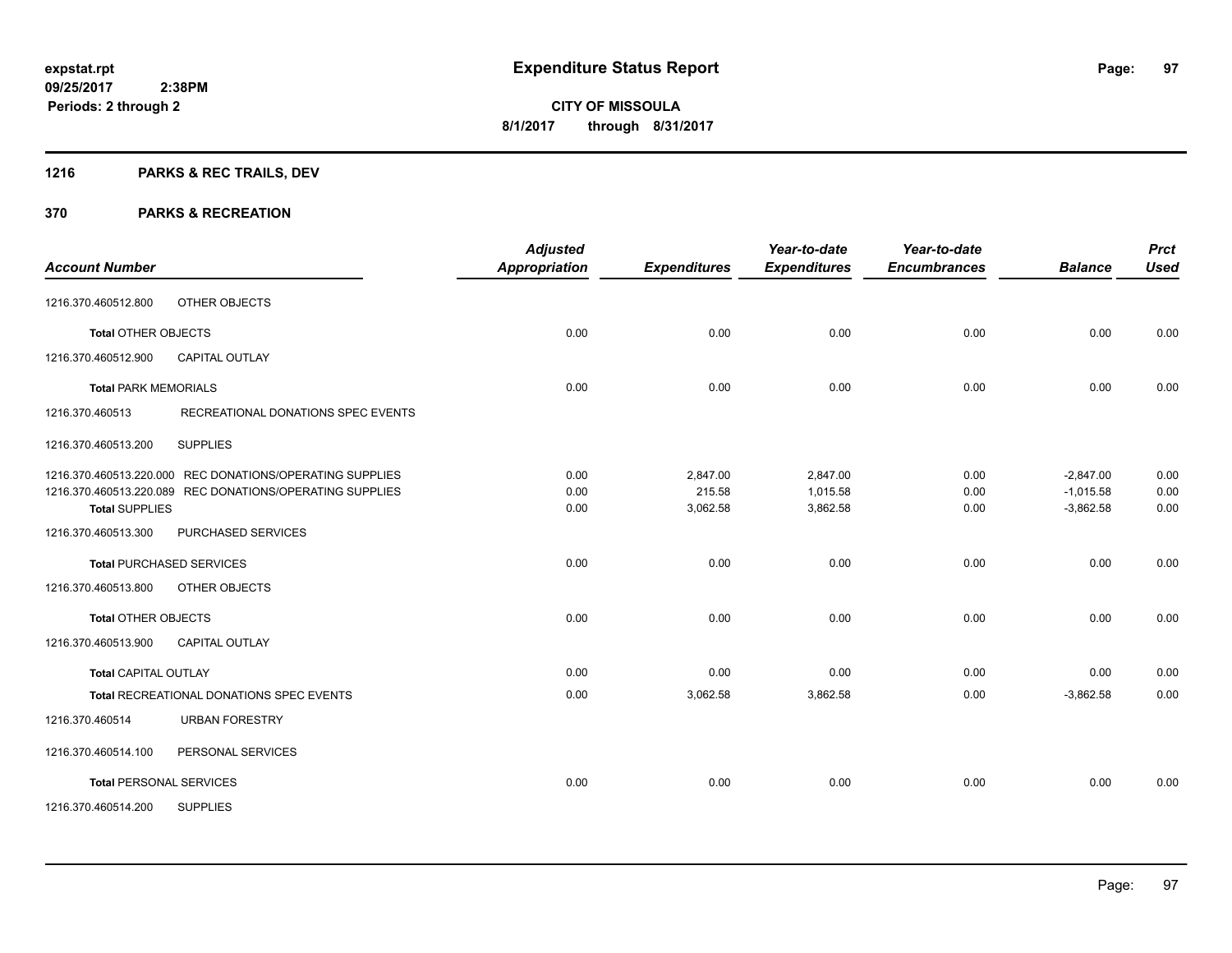# **1216 PARKS & REC TRAILS, DEV**

| <b>Account Number</b>          |                                                                                                 | <b>Adjusted</b><br><b>Appropriation</b> | <b>Expenditures</b>  | Year-to-date<br><b>Expenditures</b> | Year-to-date<br><b>Encumbrances</b> | <b>Balance</b>             | <b>Prct</b><br><b>Used</b> |
|--------------------------------|-------------------------------------------------------------------------------------------------|-----------------------------------------|----------------------|-------------------------------------|-------------------------------------|----------------------------|----------------------------|
| <b>Total SUPPLIES</b>          |                                                                                                 | 0.00                                    | 0.00                 | 0.00                                | 0.00                                | 0.00                       | 0.00                       |
| 1216.370.460514.300            | PURCHASED SERVICES                                                                              |                                         |                      |                                     |                                     |                            |                            |
|                                | 1216.370.460514.350.000 URBAN FORESTRY/PROFESSIONAL SERVICES<br><b>Total PURCHASED SERVICES</b> | 0.00<br>0.00                            | 4,190.60<br>4,190.60 | 4,190.60<br>4,190.60                | 0.00<br>0.00                        | $-4,190.60$<br>$-4,190.60$ | 0.00<br>0.00               |
| 1216.370.460514.900            | <b>CAPITAL OUTLAY</b>                                                                           |                                         |                      |                                     |                                     |                            |                            |
| <b>Total CAPITAL OUTLAY</b>    |                                                                                                 | 0.00                                    | 0.00                 | 0.00                                | 0.00                                | 0.00                       | 0.00                       |
| <b>Total URBAN FORESTRY</b>    |                                                                                                 | 0.00                                    | 4,190.60             | 4,190.60                            | 0.00                                | $-4,190.60$                | 0.00                       |
| 1216.370.460516                | PARK REVOLVING                                                                                  |                                         |                      |                                     |                                     |                            |                            |
| 1216.370.460516.800            | OTHER OBJECTS                                                                                   |                                         |                      |                                     |                                     |                            |                            |
| <b>Total PARK REVOLVING</b>    |                                                                                                 | 0.00                                    | 0.00                 | 0.00                                | 0.00                                | 0.00                       | 0.00                       |
| 1216.370.460517                | OPEN SPACE PURCHASE & DONATIONS                                                                 |                                         |                      |                                     |                                     |                            |                            |
| 1216.370.460517.200            | <b>SUPPLIES</b>                                                                                 |                                         |                      |                                     |                                     |                            |                            |
| <b>Total SUPPLIES</b>          |                                                                                                 | 0.00                                    | 0.00                 | 0.00                                | 0.00                                | 0.00                       | 0.00                       |
| 1216.370.460517.300            | PURCHASED SERVICES                                                                              |                                         |                      |                                     |                                     |                            |                            |
|                                | <b>Total PURCHASED SERVICES</b>                                                                 | 0.00                                    | 0.00                 | 0.00                                | 0.00                                | 0.00                       | 0.00                       |
| 1216.370.460517.900            | <b>CAPITAL OUTLAY</b>                                                                           |                                         |                      |                                     |                                     |                            |                            |
|                                | Total OPEN SPACE PURCHASE & DONATIONS                                                           | 0.00                                    | 0.00                 | 0.00                                | 0.00                                | 0.00                       | 0.00                       |
| 1216.370.460521                | <b>CONSERVATION LANDS DONATIONS</b>                                                             |                                         |                      |                                     |                                     |                            |                            |
| 1216.370.460521.100            | PERSONAL SERVICES                                                                               |                                         |                      |                                     |                                     |                            |                            |
| <b>Total PERSONAL SERVICES</b> |                                                                                                 | 0.00                                    | 0.00                 | 0.00                                | 0.00                                | 0.00                       | 0.00                       |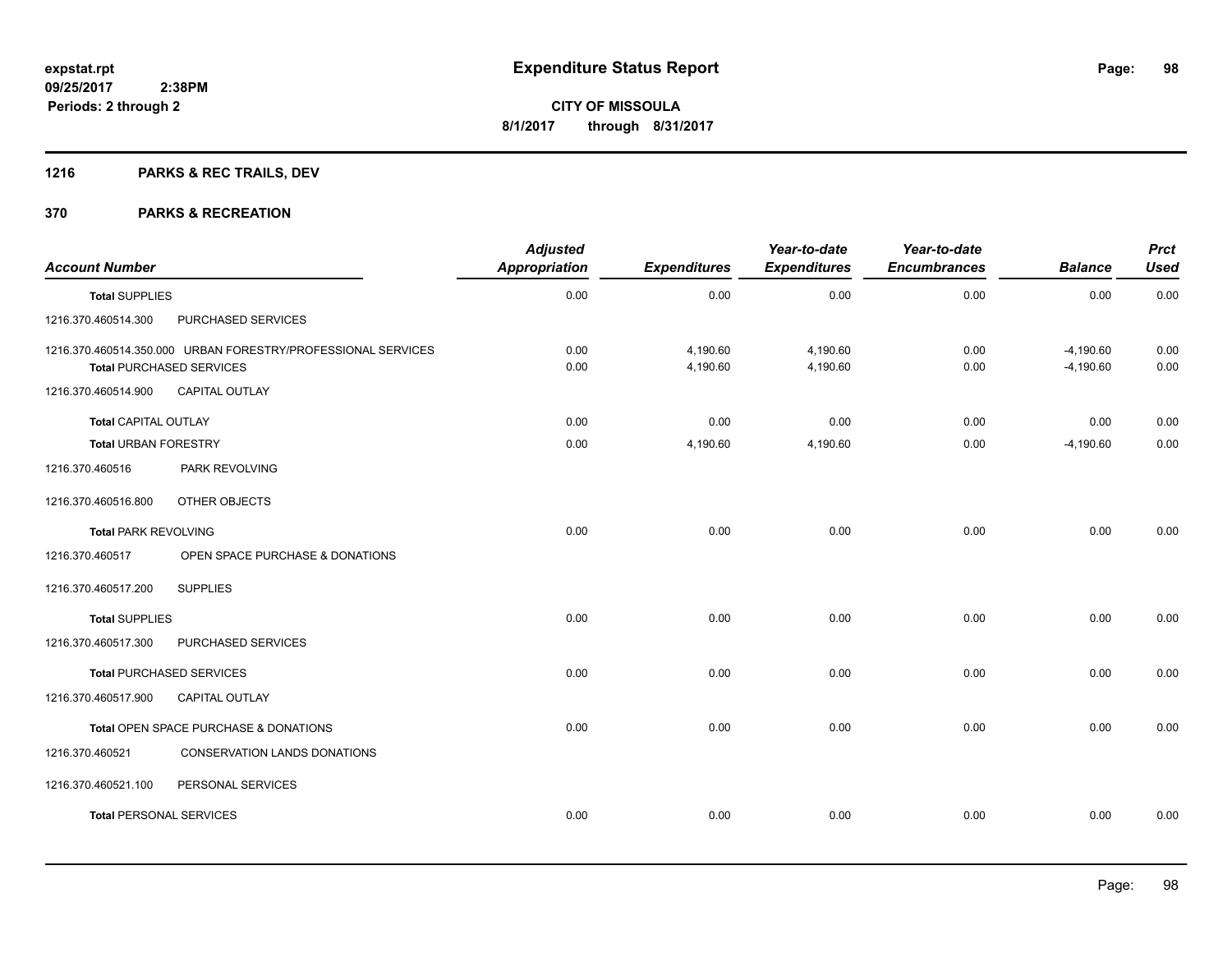# **1216 PARKS & REC TRAILS, DEV**

| <b>Account Number</b> |                                           | <b>Adjusted</b><br><b>Appropriation</b> | <b>Expenditures</b> | Year-to-date<br><b>Expenditures</b> | Year-to-date<br><b>Encumbrances</b> | <b>Balance</b> | <b>Prct</b><br><b>Used</b> |
|-----------------------|-------------------------------------------|-----------------------------------------|---------------------|-------------------------------------|-------------------------------------|----------------|----------------------------|
| 1216.370.460521.200   | <b>SUPPLIES</b>                           |                                         |                     |                                     |                                     |                |                            |
| <b>Total SUPPLIES</b> |                                           | 0.00                                    | 0.00                | 0.00                                | 0.00                                | 0.00           | 0.00                       |
| 1216.370.460521.300   | PURCHASED SERVICES                        |                                         |                     |                                     |                                     |                |                            |
|                       | <b>Total PURCHASED SERVICES</b>           | 0.00                                    | 0.00                | 0.00                                | 0.00                                | 0.00           | 0.00                       |
| 1216.370.460521.900   | <b>CAPITAL OUTLAY</b>                     |                                         |                     |                                     |                                     |                |                            |
|                       | <b>Total CONSERVATION LANDS DONATIONS</b> | 0.00                                    | 0.00                | 0.00                                | 0.00                                | 0.00           | 0.00                       |
| 1216.370.460522       | CONVERSATION LAND DONATIONS               |                                         |                     |                                     |                                     |                |                            |
| 1216.370.460522.200   | <b>SUPPLIES</b>                           |                                         |                     |                                     |                                     |                |                            |
| <b>Total SUPPLIES</b> |                                           | 0.00                                    | 0.00                | 0.00                                | 0.00                                | 0.00           | 0.00                       |
| 1216.370.460522.900   | <b>CAPITAL OUTLAY</b>                     |                                         |                     |                                     |                                     |                |                            |
|                       | Total CONVERSATION LAND DONATIONS         | 0.00                                    | 0.00                | 0.00                                | 0.00                                | 0.00           | 0.00                       |
| 1216.370.510110       | <b>MERCHANT SERVICES</b>                  |                                         |                     |                                     |                                     |                |                            |
| 1216.370.510110.500   | <b>FIXED CHARGES</b>                      |                                         |                     |                                     |                                     |                |                            |
|                       | <b>Total MERCHANT SERVICES</b>            | 0.00                                    | 0.00                | 0.00                                | 0.00                                | 0.00           | 0.00                       |
|                       | Total PARKS & REC TRAILS, DEV             | 0.00                                    | 7,550.18            | 8,350.18                            | 0.00                                | $-8,350.18$    | 0.00                       |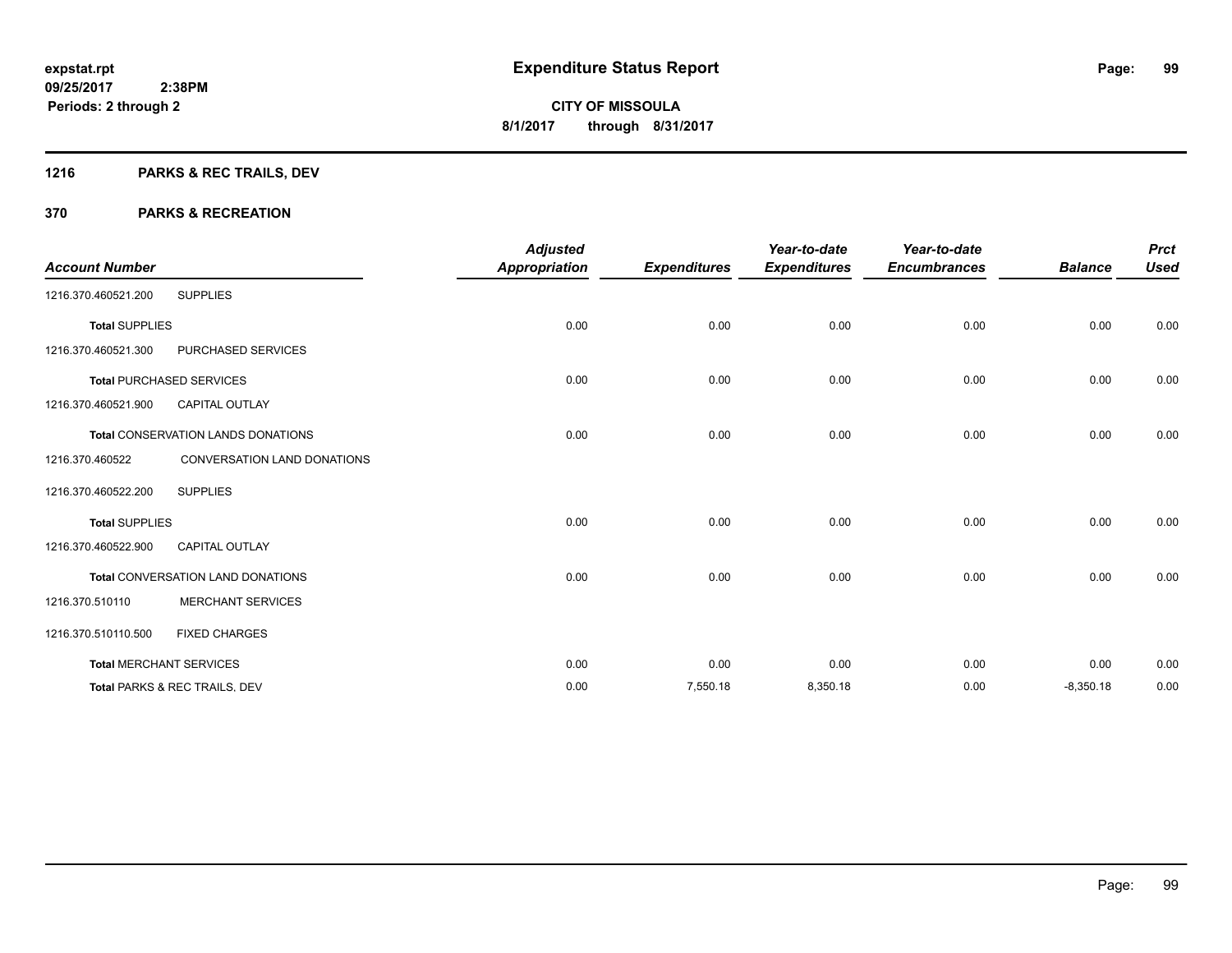# **1217 PARKS CITY LIFE GYM LEASE**

|                                |                                              | <b>Adjusted</b>      |                     | Year-to-date        | Year-to-date        |                | <b>Prct</b> |
|--------------------------------|----------------------------------------------|----------------------|---------------------|---------------------|---------------------|----------------|-------------|
| <b>Account Number</b>          |                                              | <b>Appropriation</b> | <b>Expenditures</b> | <b>Expenditures</b> | <b>Encumbrances</b> | <b>Balance</b> | <b>Used</b> |
| 1217.370.460440                | CITY LIFE GYM LEASE                          |                      |                     |                     |                     |                |             |
| 1217.370.460440.100            | PERSONAL SERVICES                            |                      |                     |                     |                     |                |             |
| <b>Total PERSONAL SERVICES</b> |                                              | 0.00                 | 0.00                | 0.00                | 0.00                | 0.00           | 0.00        |
| 1217.370.460440.200            | <b>SUPPLIES</b>                              |                      |                     |                     |                     |                |             |
| <b>Total SUPPLIES</b>          |                                              | 0.00                 | 0.00                | 0.00                | 0.00                | 0.00           | 0.00        |
| 1217.370.460440.300            | PURCHASED SERVICES                           |                      |                     |                     |                     |                |             |
|                                | 1217.370.460440.360.000 REPAIR & MAINTENANCE | 0.00                 | 0.00                | 1,002.00            | 0.00                | $-1,002.00$    | 0.00        |
|                                | <b>Total PURCHASED SERVICES</b>              | 0.00                 | 0.00                | 1,002.00            | 0.00                | $-1,002.00$    | 0.00        |
| 1217.370.460440.500            | <b>FIXED CHARGES</b>                         |                      |                     |                     |                     |                |             |
|                                | 1217.370.460440.500.000 LEASE/FIXED CHARGES  | 0.00                 | 4,400.00            | 6,600.00            | 0.00                | $-6,600.00$    | 0.00        |
| <b>Total FIXED CHARGES</b>     |                                              | 0.00                 | 4,400.00            | 6,600.00            | 0.00                | $-6,600.00$    | 0.00        |
| 1217.370.460440.900            | CAPITAL OUTLAY                               |                      |                     |                     |                     |                |             |
| <b>Total CAPITAL OUTLAY</b>    |                                              | 0.00                 | 0.00                | 0.00                | 0.00                | 0.00           | 0.00        |
| Total CITY LIFE GYM LEASE      |                                              | 0.00                 | 4,400.00            | 7,602.00            | 0.00                | $-7,602.00$    | 0.00        |
| 1217.370.460471                | <b>RECREATION ADULTS</b>                     |                      |                     |                     |                     |                |             |
| 1217.370.460471.200            | <b>SUPPLIES</b>                              |                      |                     |                     |                     |                |             |
| <b>Total RECREATION ADULTS</b> |                                              | 0.00                 | 0.00                | 0.00                | 0.00                | 0.00           | 0.00        |
| 1217.370.510110                | <b>MERCHANT SERVICES</b>                     |                      |                     |                     |                     |                |             |
| 1217.370.510110.500            | <b>FIXED CHARGES</b>                         |                      |                     |                     |                     |                |             |
| <b>Total MERCHANT SERVICES</b> |                                              | 0.00                 | 0.00                | 0.00                | 0.00                | 0.00           | 0.00        |
|                                | Total PARKS CITY LIFE GYM LEASE              | 0.00                 | 4,400.00            | 7,602.00            | 0.00                | $-7,602.00$    | 0.00        |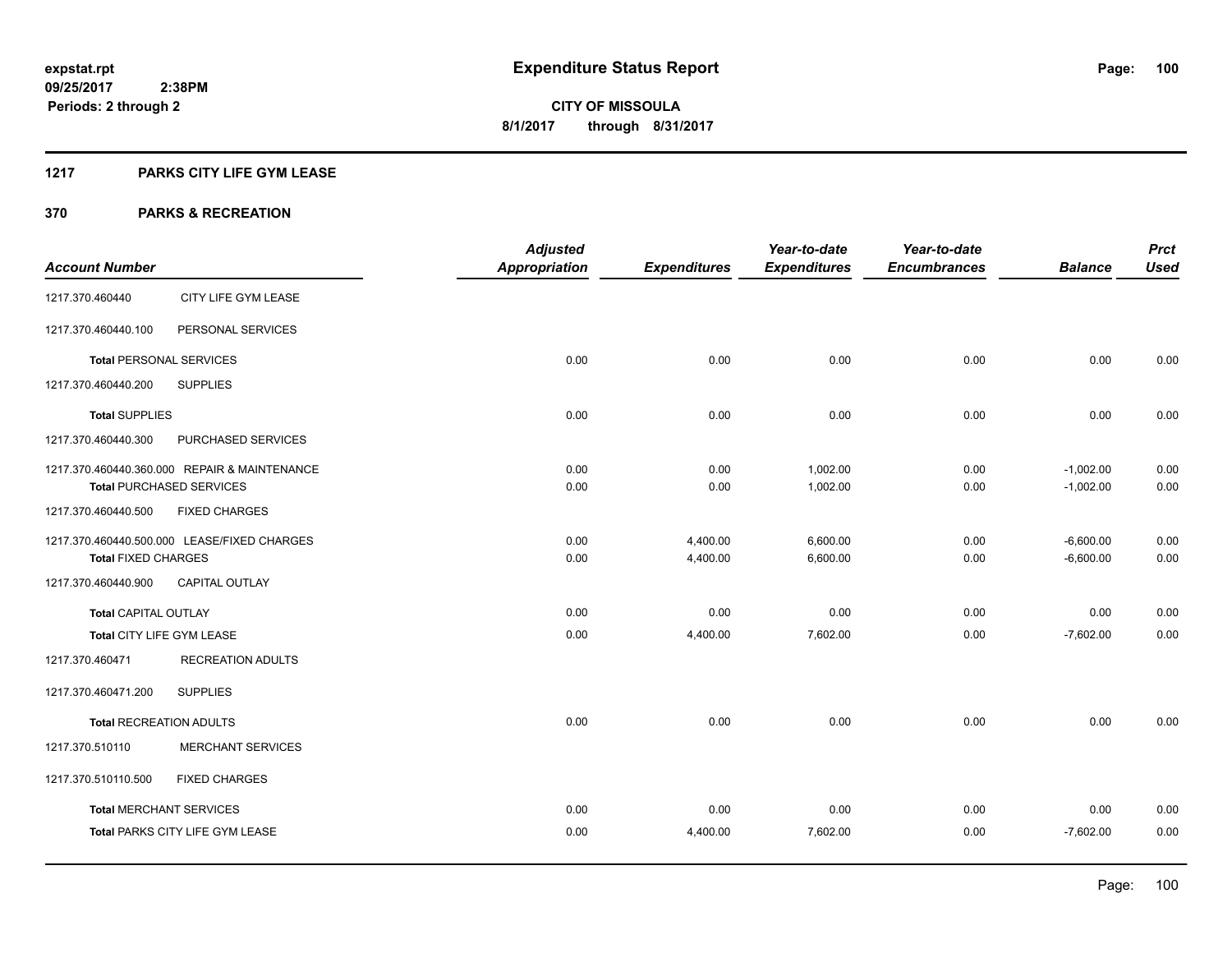# **1218 ALL ABILITIES PLAYGROUND**

| <b>Account Number</b>    |                                       | <b>Adjusted</b><br><b>Appropriation</b> | <b>Expenditures</b> | Year-to-date<br><b>Expenditures</b> | Year-to-date<br><b>Encumbrances</b> | <b>Balance</b> | <b>Prct</b><br><b>Used</b> |
|--------------------------|---------------------------------------|-----------------------------------------|---------------------|-------------------------------------|-------------------------------------|----------------|----------------------------|
| 1218.370.460444          | <b>PLAYGROUNDS</b>                    |                                         |                     |                                     |                                     |                |                            |
| 1218.370.460444.300      | PURCHASED SERVICES                    |                                         |                     |                                     |                                     |                |                            |
|                          | <b>Total PURCHASED SERVICES</b>       | 0.00                                    | 0.00                | 0.00                                | 0.00                                | 0.00           | 0.00                       |
| 1218.370.460444.900      | <b>CAPITAL OUTLAY</b>                 |                                         |                     |                                     |                                     |                |                            |
| <b>Total PLAYGROUNDS</b> |                                       | 0.00                                    | 0.00                | 0.00                                | 0.00                                | 0.00           | 0.00                       |
| 1218.370.510110          | <b>MERCHANT SERVICES</b>              |                                         |                     |                                     |                                     |                |                            |
| 1218.370.510110.500      | <b>FIXED CHARGES</b>                  |                                         |                     |                                     |                                     |                |                            |
|                          | <b>Total MERCHANT SERVICES</b>        | 0.00                                    | 0.00                | 0.00                                | 0.00                                | 0.00           | 0.00                       |
|                          | <b>Total ALL ABILITIES PLAYGROUND</b> | 0.00                                    | 0.00                | 0.00                                | 0.00                                | 0.00           | 0.00                       |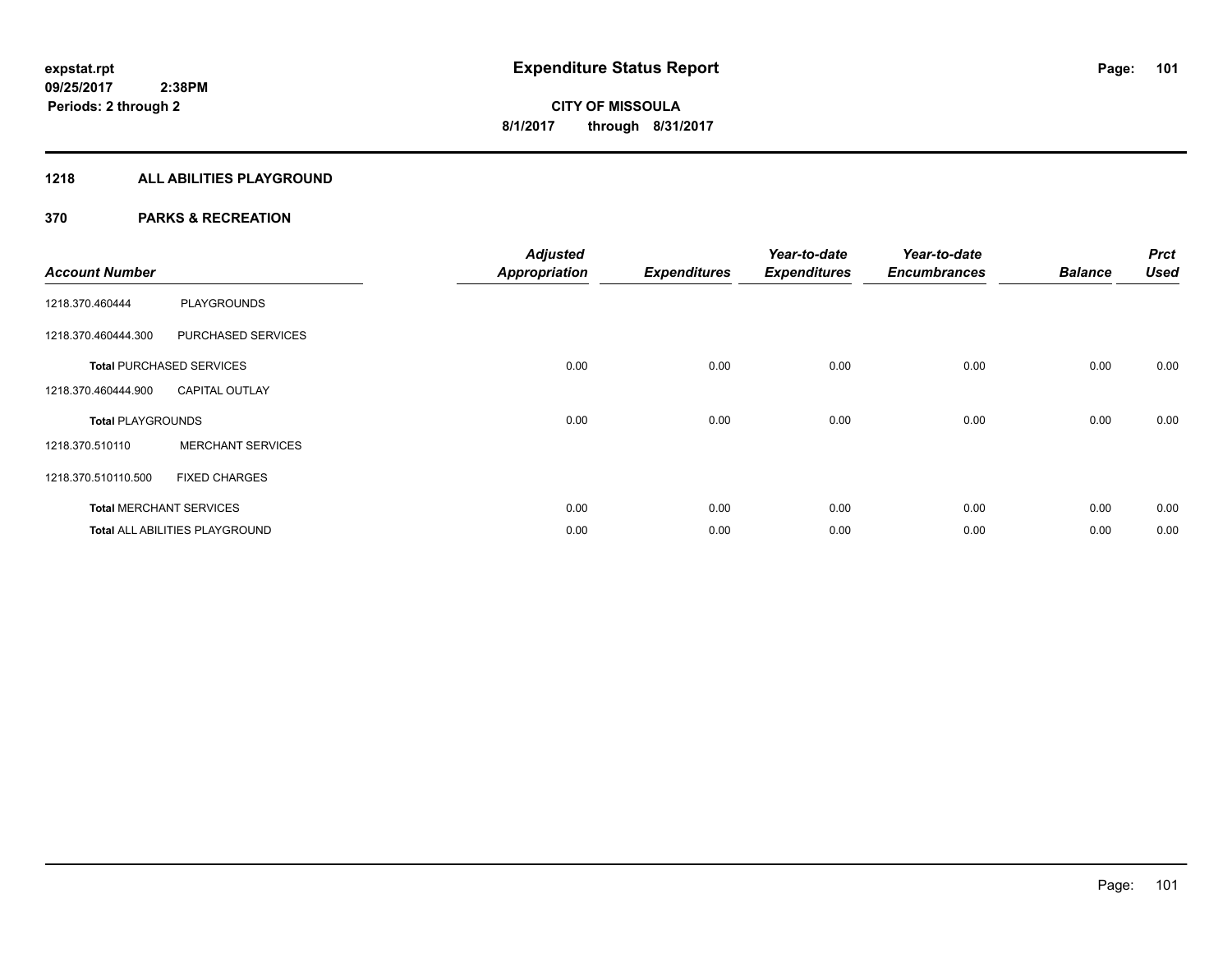# **1219 FT MISSOULA REGIONAL PARK**

|                                      |                                                        | <b>Adjusted</b>      |                     | Year-to-date        | Year-to-date        |                | <b>Prct</b> |
|--------------------------------------|--------------------------------------------------------|----------------------|---------------------|---------------------|---------------------|----------------|-------------|
| <b>Account Number</b>                |                                                        | <b>Appropriation</b> | <b>Expenditures</b> | <b>Expenditures</b> | <b>Encumbrances</b> | <b>Balance</b> | <b>Used</b> |
| 1219.370.460401                      | CONSTRUCTION                                           |                      |                     |                     |                     |                |             |
| 1219.370.460401.100                  | PERSONAL SERVICES                                      |                      |                     |                     |                     |                |             |
|                                      | 1219.370.460401.110.000 SALARIES AND WAGES             | 0.00                 | 3.649.05            | 6,409.02            | 0.00                | $-6,409.02$    | 0.00        |
|                                      | 1219.370.460401.140.000 EMPLOYER CONTRIBUTIONS         | 0.00                 | 1,135.60            | 2,946.14            | 0.00                | $-2,946.14$    | 0.00        |
|                                      | 1219.370.460401.141.000 STATE RETIREMENT CONTRIBUTIONS | 0.00                 | 34.18               | 34.18               | 0.00                | $-34.18$       | 0.00        |
| <b>Total PERSONAL SERVICES</b>       |                                                        | 0.00                 | 4,818.83            | 9,389.34            | 0.00                | $-9,389.34$    | 0.00        |
| 1219.370.460401.200                  | <b>SUPPLIES</b>                                        |                      |                     |                     |                     |                |             |
| <b>Total SUPPLIES</b>                |                                                        | 0.00                 | 0.00                | 0.00                | 0.00                | 0.00           | 0.00        |
| 1219.370.460401.300                  | PURCHASED SERVICES                                     |                      |                     |                     |                     |                |             |
| <b>Total PURCHASED SERVICES</b>      |                                                        | 0.00                 | 0.00                | 0.00                | 0.00                | 0.00           | 0.00        |
| 1219.370.460401.900                  | <b>CAPITAL OUTLAY</b>                                  |                      |                     |                     |                     |                |             |
| 1219.370.460401.930.000 IMPROVEMENTS |                                                        | 0.00                 | 40.00               | 496.70              | 0.00                | $-496.70$      | 0.00        |
| <b>Total CAPITAL OUTLAY</b>          |                                                        | 0.00                 | 40.00               | 496.70              | 0.00                | $-496.70$      | 0.00        |
| <b>Total CONSTRUCTION</b>            |                                                        | 0.00                 | 4,858.83            | 9,886.04            | 0.00                | $-9,886.04$    | 0.00        |
| 1219.370.460441                      | <b>RECREATION</b>                                      |                      |                     |                     |                     |                |             |
| 1219.370.460441.100                  | PERSONAL SERVICES                                      |                      |                     |                     |                     |                |             |
|                                      | 1219.370.460441.110.000 SALARIES AND WAGES             | 0.00                 | 6,972.41            | 12,282.37           | 0.00                | $-12.282.37$   | 0.00        |
|                                      | 1219.370.460441.140.000 EMPLOYER CONTRIBUTIONS         | 0.00                 | 4,319.91            | 8,153.88            | 0.00                | $-8.153.88$    | 0.00        |
| <b>Total PERSONAL SERVICES</b>       |                                                        | 0.00                 | 11,292.32           | 20,436.25           | 0.00                | $-20,436.25$   | 0.00        |
| 1219.370.460441.200                  | <b>SUPPLIES</b>                                        |                      |                     |                     |                     |                |             |
|                                      | 1219.370.460441.220.000 OPERATING SUPPLIES             | 0.00                 | 322.06              | 461.15              | 0.00                | $-461.15$      | 0.00        |
| <b>Total SUPPLIES</b>                |                                                        | 0.00                 | 322.06              | 461.15              | 0.00                | $-461.15$      | 0.00        |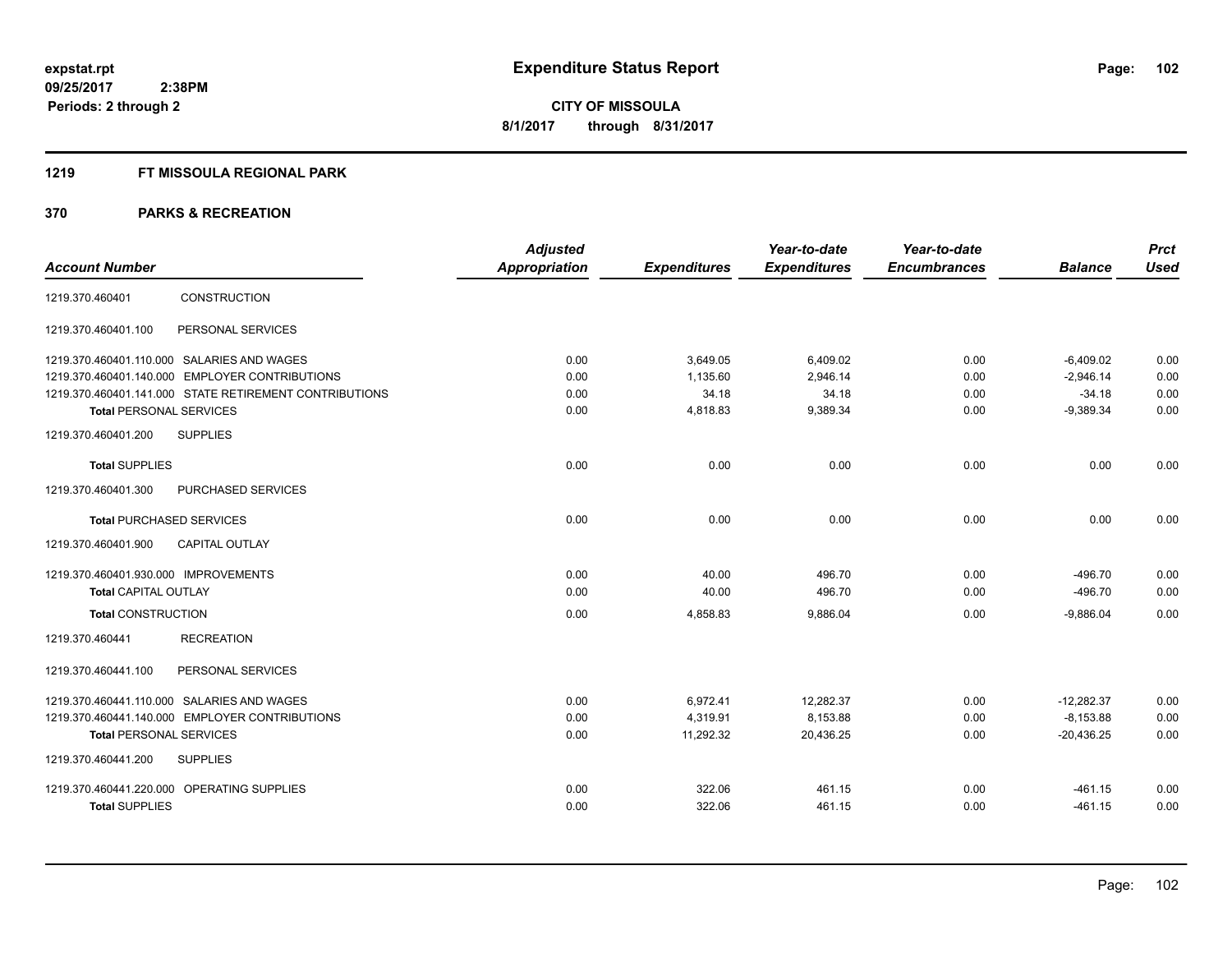#### **1219 FT MISSOULA REGIONAL PARK**

| <b>Adjusted</b>      |                      | Year-to-date               | Year-to-date                      |                      | <b>Prct</b>                                |
|----------------------|----------------------|----------------------------|-----------------------------------|----------------------|--------------------------------------------|
| <b>Appropriation</b> | <b>Expenditures</b>  | <b>Expenditures</b>        | <b>Encumbrances</b>               | <b>Balance</b>       | <b>Used</b>                                |
|                      |                      |                            |                                   |                      |                                            |
| 0.00                 | 0.00                 | 106.75                     | 0.00                              | $-106.75$            | 0.00                                       |
| 0.00                 | 416.50               | 416.50                     | 0.00                              | $-416.50$            | 0.00                                       |
|                      |                      |                            |                                   |                      | 0.00                                       |
|                      |                      |                            |                                   |                      | 0.00                                       |
| 0.00                 | 12,030.88            | 26,420.65                  | 0.00                              | $-26,420.65$         | 0.00                                       |
|                      |                      |                            |                                   |                      |                                            |
|                      |                      |                            |                                   |                      |                                            |
| 0.00                 | 77.24                | 77.24                      | 0.00                              | $-77.24$             | 0.00                                       |
| 0.00                 | 77.24                | 77.24                      | 0.00                              | $-77.24$             | 0.00                                       |
|                      |                      |                            |                                   |                      |                                            |
| 0.00                 | 0.00                 | 0.00                       | 0.00                              | 0.00                 | 0.00                                       |
|                      |                      |                            |                                   |                      |                                            |
| 0.00                 | 0.00                 | 0.00                       | 0.00                              | 0.00                 | 0.00                                       |
| 0.00                 | 77.24                | 77.24                      | 0.00                              | $-77.24$             | 0.00                                       |
|                      |                      |                            |                                   |                      |                                            |
|                      |                      |                            |                                   |                      |                                            |
| 0.00                 | 6,934.80             | 18,305.45                  | 0.00                              | $-18,305.45$         | 0.00                                       |
| 0.00                 | 5.32                 | 18.75                      | 0.00                              | $-18.75$             | 0.00                                       |
| 0.00                 | 1,569.89             | 4,471.34                   | 0.00                              | $-4,471.34$          | 0.00                                       |
|                      |                      |                            |                                   |                      | 0.00                                       |
|                      |                      |                            |                                   |                      |                                            |
| 0.00                 | 1,007.39             | 1,850.06                   | 0.00                              | $-1,850.06$          | 0.00                                       |
|                      | 0.00<br>0.00<br>0.00 | 0.00<br>416.50<br>8,510.01 | 5,000.00<br>5,523.25<br>22,795.54 | 0.00<br>0.00<br>0.00 | $-5,000.00$<br>$-5,523.25$<br>$-22,795.54$ |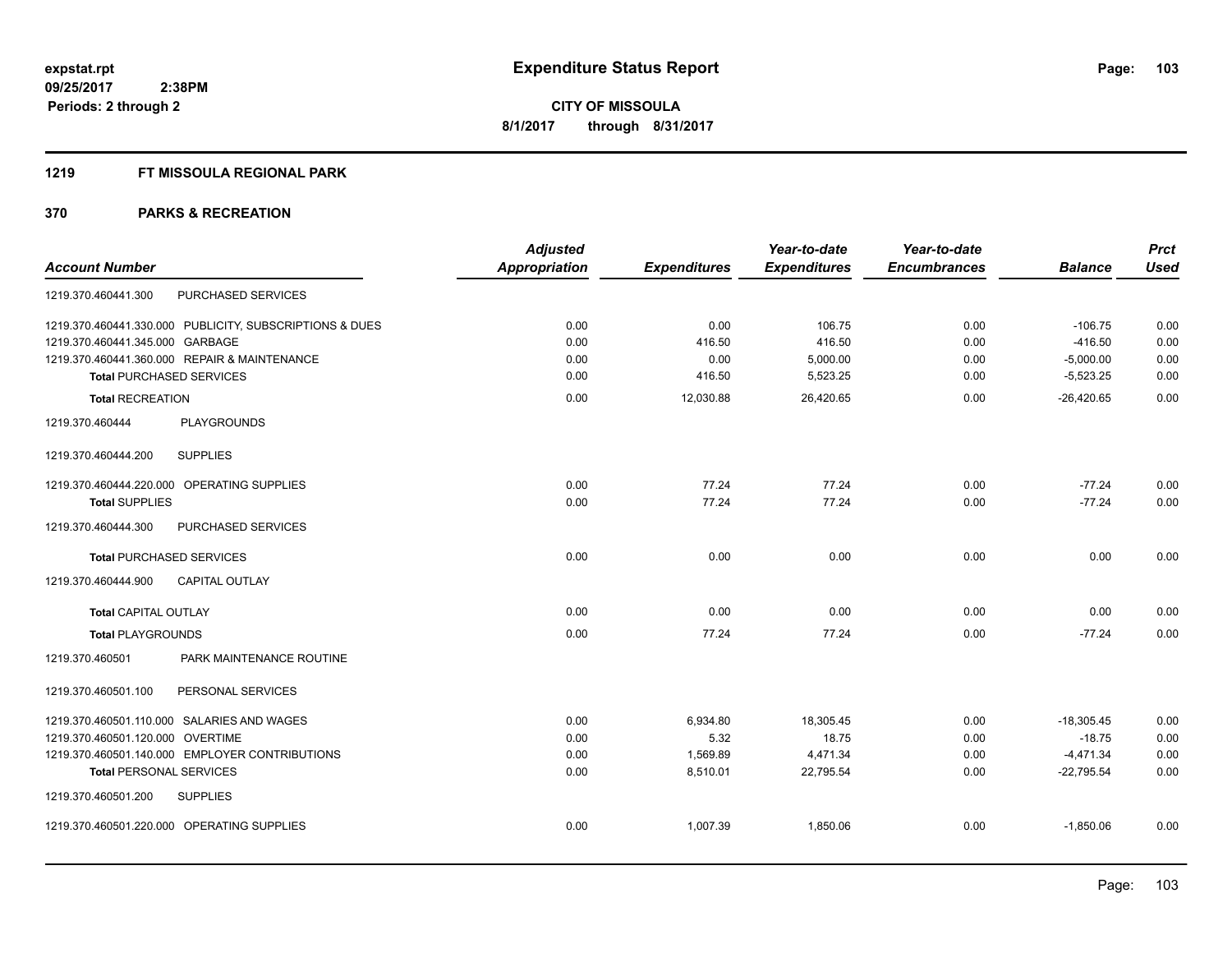# **1219 FT MISSOULA REGIONAL PARK**

| <b>Account Number</b>                             | <b>Adjusted</b><br><b>Appropriation</b> | <b>Expenditures</b> | Year-to-date<br><b>Expenditures</b> | Year-to-date<br><b>Encumbrances</b> | <b>Balance</b> | <b>Prct</b><br><b>Used</b> |
|---------------------------------------------------|-----------------------------------------|---------------------|-------------------------------------|-------------------------------------|----------------|----------------------------|
|                                                   |                                         |                     |                                     |                                     |                |                            |
| 1219.370.460501.230.000 REPAIR/MAINTENANCE        | 0.00                                    | 203.76              | 203.76                              | 0.00                                | $-203.76$      | 0.00                       |
| <b>Total SUPPLIES</b>                             | 0.00                                    | 1,211.15            | 2,053.82                            | 0.00                                | $-2,053.82$    | 0.00                       |
| 1219.370.460501.300<br><b>PURCHASED SERVICES</b>  |                                         |                     |                                     |                                     |                |                            |
| 1219.370.460501.341.000 ELECTRICITY & NATURAL GAS | 0.00                                    | 2.246.61            | 2.246.61                            | 0.00                                | $-2,246.61$    | 0.00                       |
| 1219.370.460501.343.000 WATER CHARGES             | 0.00                                    | 111.88              | 111.88                              | 0.00                                | $-111.88$      | 0.00                       |
| 1219.370.460501.345.000 GARBAGE                   | 0.00                                    | 876.27              | 2,016.74                            | 0.00                                | $-2,016.74$    | 0.00                       |
| 1219.370.460501.350.000 PROFESSIONAL SERVICES     | 0.00                                    | 325.01              | 325.01                              | 0.00                                | $-325.01$      | 0.00                       |
| 1219.370.460501.360.000 REPAIR & MAINTENANCE      | 0.00                                    | 386.95              | 386.95                              | 0.00                                | $-386.95$      | 0.00                       |
| <b>Total PURCHASED SERVICES</b>                   | 0.00                                    | 3,946.72            | 5,087.19                            | 0.00                                | $-5,087.19$    | 0.00                       |
| <b>Total PARK MAINTENANCE ROUTINE</b>             | 0.00                                    | 13,667.88           | 29,936.55                           | 0.00                                | $-29,936.55$   | 0.00                       |
| <b>MERCHANT SERVICES</b><br>1219.370.510110       |                                         |                     |                                     |                                     |                |                            |
| 1219.370.510110.500<br><b>FIXED CHARGES</b>       |                                         |                     |                                     |                                     |                |                            |
| <b>Total MERCHANT SERVICES</b>                    | 0.00                                    | 0.00                | 0.00                                | 0.00                                | 0.00           | 0.00                       |
| *** Title Not Found ***<br>1219.370.640444        |                                         |                     |                                     |                                     |                |                            |
| <b>SUPPLIES</b><br>1219.370.640444.200            |                                         |                     |                                     |                                     |                |                            |
| Total *** Title Not Found ***                     | 0.00                                    | 0.00                | 0.00                                | 0.00                                | 0.00           | 0.00                       |
| <b>Total FT MISSOULA REGIONAL PARK</b>            | 0.00                                    | 30,634.83           | 66,320.48                           | 0.00                                | $-66,320.48$   | 0.00                       |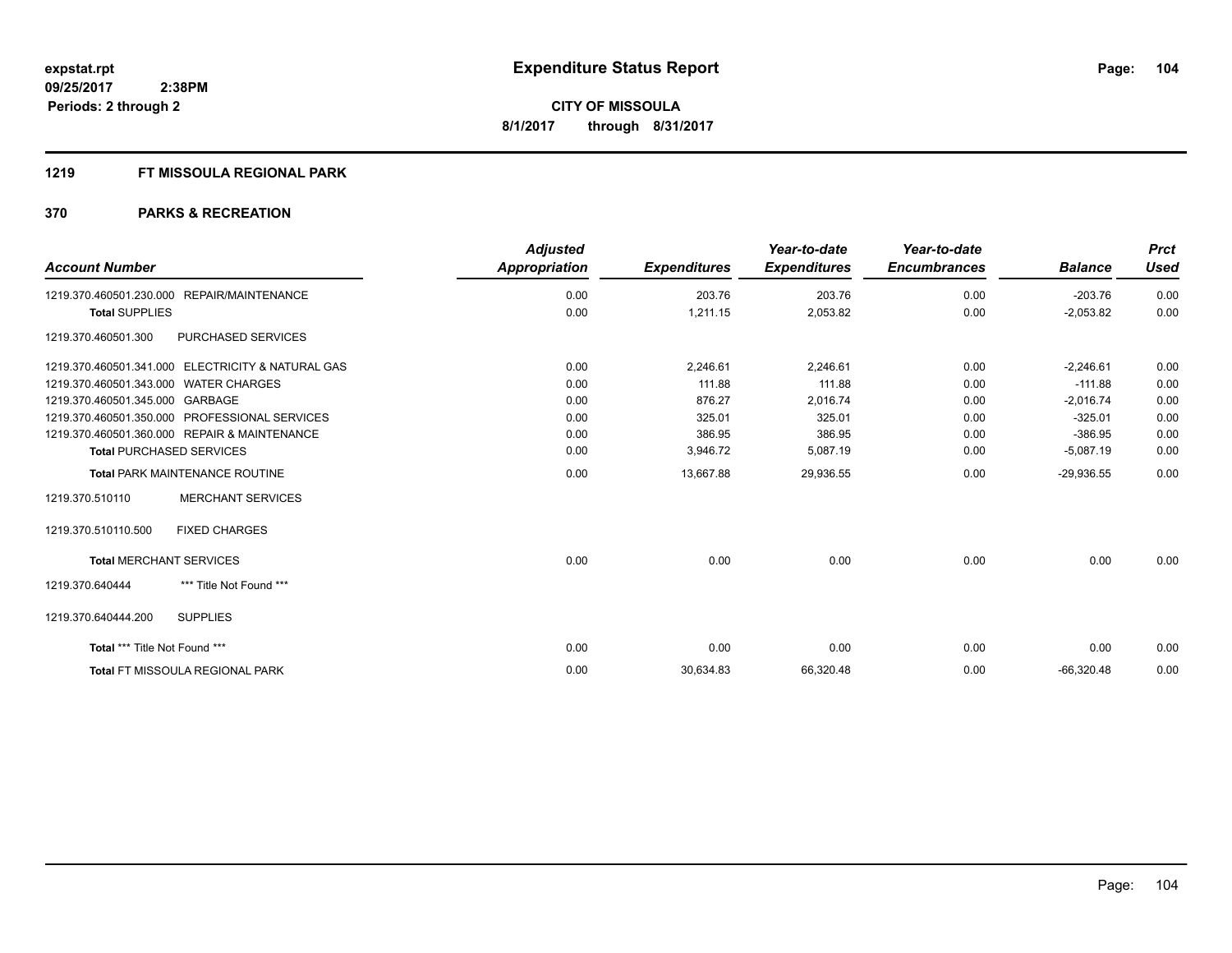**105**

**09/25/2017 2:38PM Periods: 2 through 2**

**CITY OF MISSOULA 8/1/2017 through 8/31/2017**

# **1241 CREMAIN WALL & CEMETERY DONATIONS FUND**

**340 CEMETERY**

| <b>Account Number</b>   |                                              | <b>Adjusted</b><br><b>Appropriation</b> | <b>Expenditures</b> | Year-to-date<br><b>Expenditures</b> | Year-to-date<br><b>Encumbrances</b> | <b>Balance</b> | <b>Prct</b><br><b>Used</b> |
|-------------------------|----------------------------------------------|-----------------------------------------|---------------------|-------------------------------------|-------------------------------------|----------------|----------------------------|
| 1241.340.430920         | <b>FACILITIES</b>                            |                                         |                     |                                     |                                     |                |                            |
| 1241.340.430920.900     | <b>CAPITAL OUTLAY</b>                        |                                         |                     |                                     |                                     |                |                            |
| <b>Total FACILITIES</b> |                                              | 0.00                                    | 0.00                | 0.00                                | 0.00                                | 0.00           | 0.00                       |
| 1241.340.430921         | <b>CEMETERY MEMORIAL</b>                     |                                         |                     |                                     |                                     |                |                            |
| 1241.340.430921.900     | <b>CAPITAL OUTLAY</b>                        |                                         |                     |                                     |                                     |                |                            |
|                         | <b>Total CEMETERY MEMORIAL</b>               | 0.00                                    | 0.00                | 0.00                                | 0.00                                | 0.00           | 0.00                       |
| 1241.340.430930         | <b>GROUNDS MAINTENANCE</b>                   |                                         |                     |                                     |                                     |                |                            |
| 1241.340.430930.900     | CAPITAL OUTLAY                               |                                         |                     |                                     |                                     |                |                            |
|                         | <b>Total GROUNDS MAINTENANCE</b>             | 0.00                                    | 0.00                | 0.00                                | 0.00                                | 0.00           | 0.00                       |
| 1241.340.510110         | <b>MERCHANT SERVICES</b>                     |                                         |                     |                                     |                                     |                |                            |
| 1241.340.510110.500     | <b>FIXED CHARGES</b>                         |                                         |                     |                                     |                                     |                |                            |
|                         | <b>Total MERCHANT SERVICES</b>               | 0.00                                    | 0.00                | 0.00                                | 0.00                                | 0.00           | 0.00                       |
|                         | Total CREMAIN WALL & CEMETERY DONATIONS FUND | 0.00                                    | 0.00                | 0.00                                | 0.00                                | 0.00           | 0.00                       |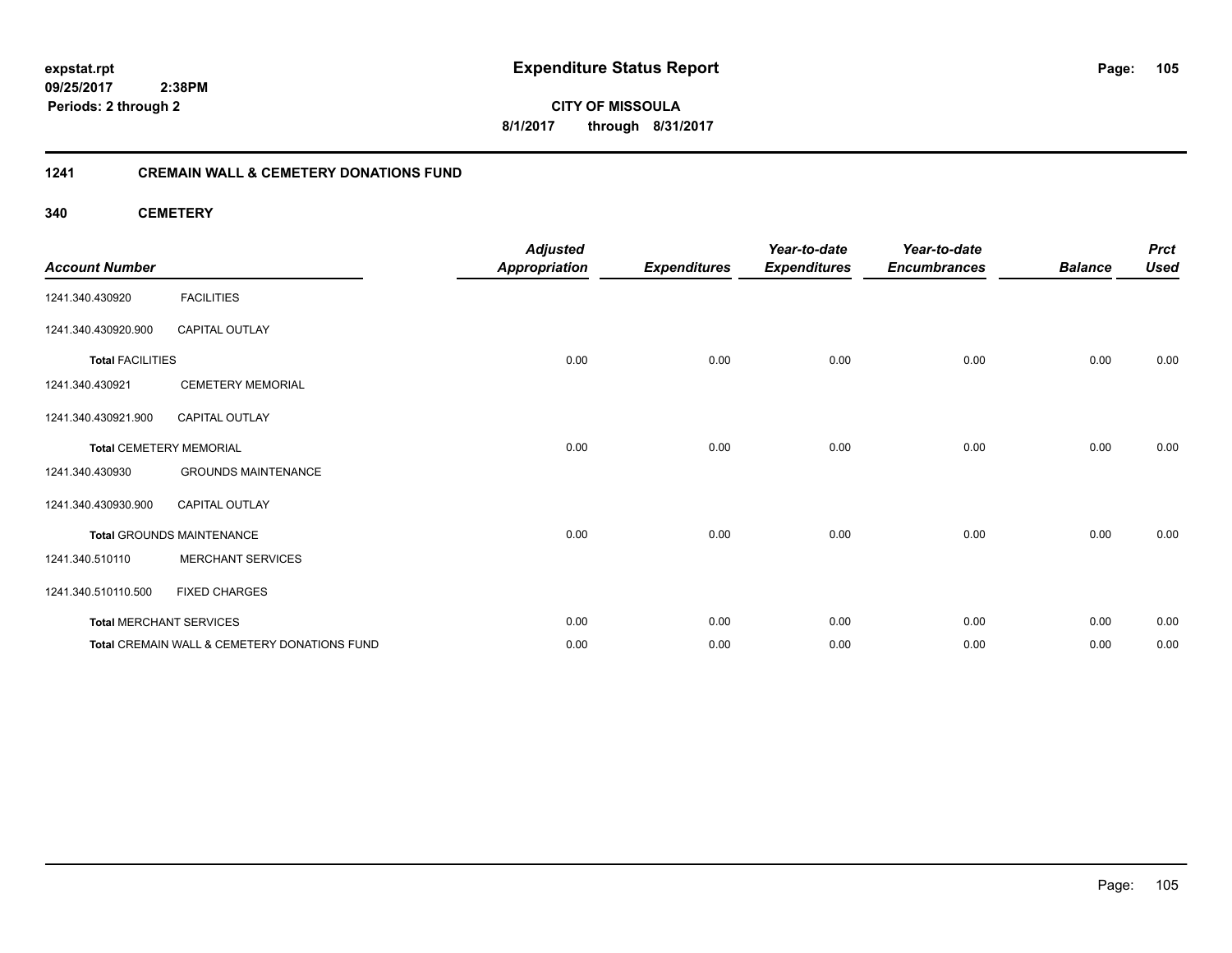# **1242 CEMETERY CARE FUND**

# **340 CEMETERY**

|                                      |                                  | <b>Adjusted</b>      |                     | Year-to-date        | Year-to-date        |                | <b>Prct</b> |
|--------------------------------------|----------------------------------|----------------------|---------------------|---------------------|---------------------|----------------|-------------|
| <b>Account Number</b>                |                                  | <b>Appropriation</b> | <b>Expenditures</b> | <b>Expenditures</b> | <b>Encumbrances</b> | <b>Balance</b> | <b>Used</b> |
| 1242.340.430920                      | <b>FACILITIES</b>                |                      |                     |                     |                     |                |             |
| 1242.340.430920.800                  | OTHER OBJECTS                    |                      |                     |                     |                     |                |             |
| <b>Total OTHER OBJECTS</b>           |                                  | 0.00                 | 0.00                | 0.00                | 0.00                | 0.00           | 0.00        |
| 1242.340.430920.900                  | <b>CAPITAL OUTLAY</b>            |                      |                     |                     |                     |                |             |
| <b>Total FACILITIES</b>              |                                  | 0.00                 | 0.00                | 0.00                | 0.00                | 0.00           | 0.00        |
| 1242.340.430930                      | <b>GROUNDS MAINTENANCE</b>       |                      |                     |                     |                     |                |             |
| 1242.340.430930.300                  | PURCHASED SERVICES               |                      |                     |                     |                     |                |             |
|                                      | <b>Total PURCHASED SERVICES</b>  | 0.00                 | 0.00                | 0.00                | 0.00                | 0.00           | 0.00        |
| 1242.340.430930.900                  | <b>CAPITAL OUTLAY</b>            |                      |                     |                     |                     |                |             |
| 1242.340.430930.930.000 IMPROVEMENTS |                                  | 0.00                 | 2,678.75            | 2,678.75            | 0.00                | $-2,678.75$    | 0.00        |
|                                      | <b>Total GROUNDS MAINTENANCE</b> | 0.00                 | 2,678.75            | 2,678.75            | 0.00                | $-2,678.75$    | 0.00        |
| 1242.340.510110                      | <b>MERCHANT SERVICES</b>         |                      |                     |                     |                     |                |             |
| 1242.340.510110.500                  | <b>FIXED CHARGES</b>             |                      |                     |                     |                     |                |             |
|                                      | <b>Total MERCHANT SERVICES</b>   | 0.00                 | 0.00                | 0.00                | 0.00                | 0.00           | 0.00        |
|                                      | <b>Total CEMETERY CARE FUND</b>  | 0.00                 | 2,678.75            | 2,678.75            | 0.00                | $-2,678.75$    | 0.00        |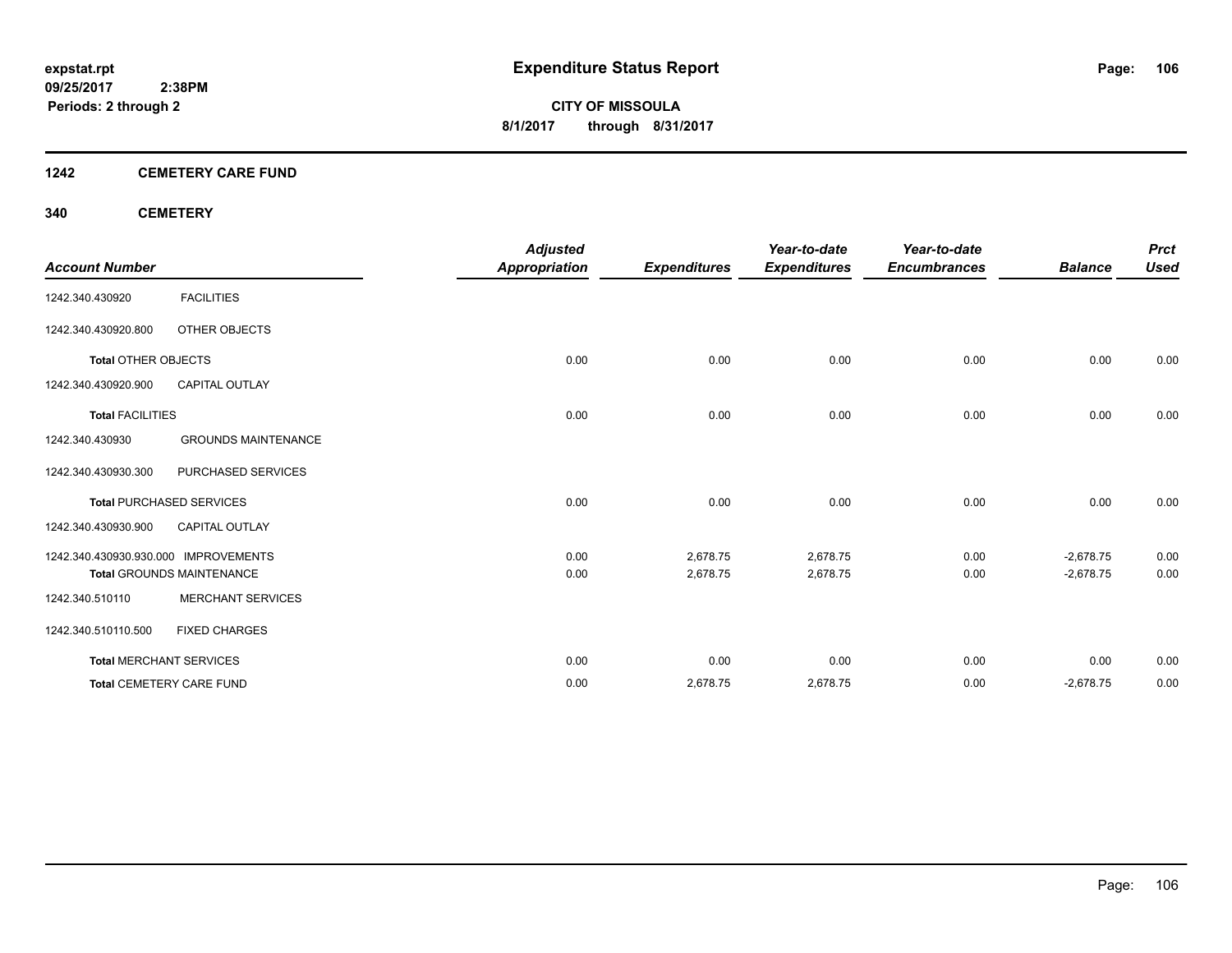# **1243 CEMETERY MEMORIAL FUND**

# **340 CEMETERY**

| <b>Account Number</b> |                                     | <b>Adjusted</b><br><b>Appropriation</b> | <b>Expenditures</b> | Year-to-date<br><b>Expenditures</b> | Year-to-date<br><b>Encumbrances</b> | <b>Balance</b> | <b>Prct</b><br><b>Used</b> |
|-----------------------|-------------------------------------|-----------------------------------------|---------------------|-------------------------------------|-------------------------------------|----------------|----------------------------|
| 1243.340.430921       | <b>CEMETERY MEMORIAL</b>            |                                         |                     |                                     |                                     |                |                            |
| 1243.340.430921.900   | <b>CAPITAL OUTLAY</b>               |                                         |                     |                                     |                                     |                |                            |
|                       | <b>Total CEMETERY MEMORIAL</b>      | 0.00                                    | 0.00                | 0.00                                | 0.00                                | 0.00           | 0.00                       |
| 1243.340.430930       | <b>GROUNDS MAINTENANCE</b>          |                                         |                     |                                     |                                     |                |                            |
| 1243.340.430930.900   | <b>CAPITAL OUTLAY</b>               |                                         |                     |                                     |                                     |                |                            |
|                       | <b>Total GROUNDS MAINTENANCE</b>    | 0.00                                    | 0.00                | 0.00                                | 0.00                                | 0.00           | 0.00                       |
| 1243.340.510110       | <b>MERCHANT SERVICES</b>            |                                         |                     |                                     |                                     |                |                            |
| 1243.340.510110.500   | <b>FIXED CHARGES</b>                |                                         |                     |                                     |                                     |                |                            |
|                       | <b>Total CEMETERY MEMORIAL FUND</b> | 0.00                                    | 0.00                | 0.00                                | 0.00                                | 0.00           | 0.00                       |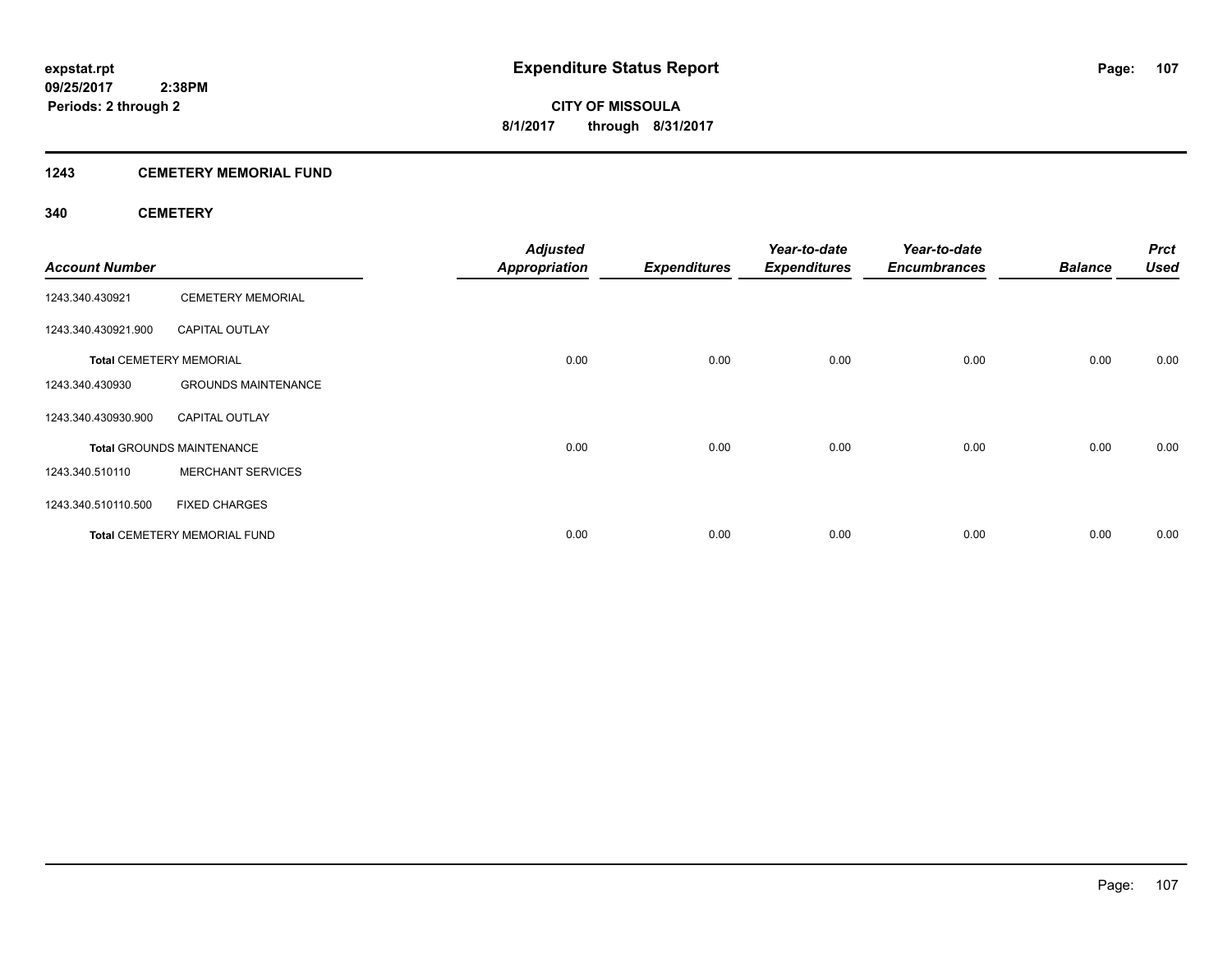# **1265 TITLE 1 PROJECTS FUND**

# **240 FINANCE**

| <b>Account Number</b>         |                                           | <b>Adjusted</b><br><b>Appropriation</b> | <b>Expenditures</b> | Year-to-date<br><b>Expenditures</b> | Year-to-date<br><b>Encumbrances</b> | <b>Balance</b> | <b>Prct</b><br><b>Used</b> |
|-------------------------------|-------------------------------------------|-----------------------------------------|---------------------|-------------------------------------|-------------------------------------|----------------|----------------------------|
| 1265.240.411850               | ECONOMIC DEVELOPMENT                      |                                         |                     |                                     |                                     |                |                            |
| 1265.240.411850.500           | <b>FIXED CHARGES</b>                      |                                         |                     |                                     |                                     |                |                            |
| <b>Total FIXED CHARGES</b>    |                                           | 0.00                                    | 0.00                | 0.00                                | 0.00                                | 0.00           | 0.00                       |
| 1265.240.411850.700           | <b>GRANTS &amp; CONTRIBUTIONS</b>         |                                         |                     |                                     |                                     |                |                            |
|                               | <b>Total GRANTS &amp; CONTRIBUTIONS</b>   | 0.00                                    | 0.00                | 0.00                                | 0.00                                | 0.00           | 0.00                       |
| 1265.240.411850.800           | <b>OTHER OBJECTS</b>                      |                                         |                     |                                     |                                     |                |                            |
|                               | Total ECONOMIC DEVELOPMENT                | 0.00                                    | 0.00                | 0.00                                | 0.00                                | 0.00           | 0.00                       |
| 1265.240.440150               | *** Title Not Found ***                   |                                         |                     |                                     |                                     |                |                            |
| 1265.240.440150.800           | OTHER OBJECTS                             |                                         |                     |                                     |                                     |                |                            |
| Total *** Title Not Found *** |                                           | 0.00                                    | 0.00                | 0.00                                | 0.00                                | 0.00           | 0.00                       |
| 1265.240.470343               | MISSOULA HOUSING CORPORATION              |                                         |                     |                                     |                                     |                |                            |
| 1265.240.470343.700           | <b>GRANTS &amp; CONTRIBUTIONS</b>         |                                         |                     |                                     |                                     |                |                            |
|                               | <b>Total MISSOULA HOUSING CORPORATION</b> | 0.00                                    | 0.00                | 0.00                                | 0.00                                | 0.00           | 0.00                       |
| 1265.240.510110               | <b>MERCHANT SERVICES</b>                  |                                         |                     |                                     |                                     |                |                            |
| 1265.240.510110.500           | <b>FIXED CHARGES</b>                      |                                         |                     |                                     |                                     |                |                            |
|                               | Total TITLE 1 PROJECTS FUND               | 0.00                                    | 0.00                | 0.00                                | 0.00                                | 0.00           | 0.00                       |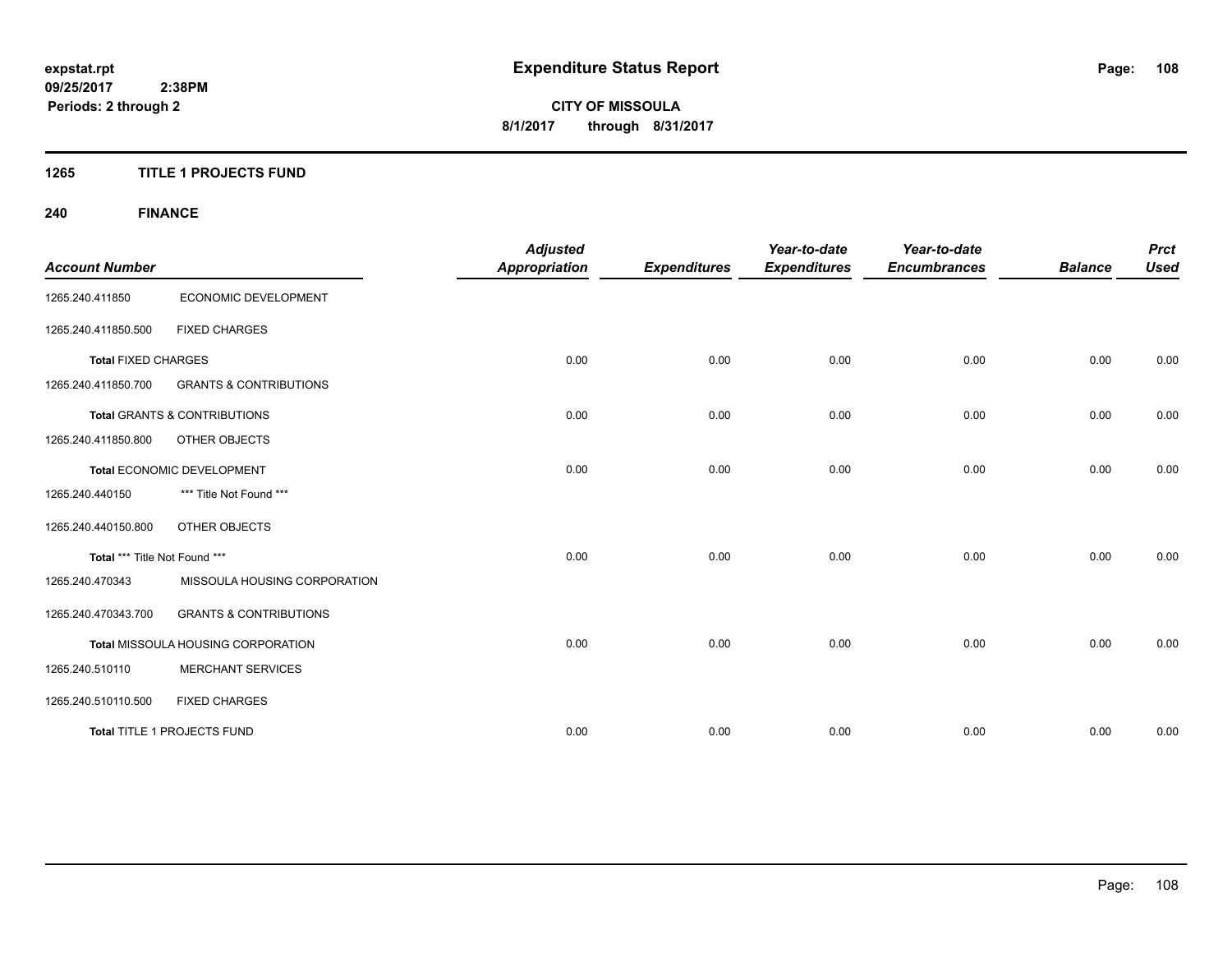**CITY OF MISSOULA 8/1/2017 through 8/31/2017**

## **1396 PROGRAM INCOME REVOLVING LOAN PROGRAM**

| <b>Account Number</b>      |                                                    | <b>Adjusted</b><br><b>Appropriation</b> | <b>Expenditures</b> | Year-to-date<br><b>Expenditures</b> | Year-to-date<br><b>Encumbrances</b> | <b>Balance</b> | <b>Prct</b><br><b>Used</b> |
|----------------------------|----------------------------------------------------|-----------------------------------------|---------------------|-------------------------------------|-------------------------------------|----------------|----------------------------|
| 1396.390.470200            | <b>HOUSING REHAB</b>                               |                                         |                     |                                     |                                     |                |                            |
| 1396.390.470200.700        | <b>GRANTS &amp; CONTRIBUTIONS</b>                  |                                         |                     |                                     |                                     |                |                            |
| <b>Total HOUSING REHAB</b> |                                                    | 0.00                                    | 0.00                | 0.00                                | 0.00                                | 0.00           | 0.00                       |
| 1396.390.470401            | <b>WORD GRANT</b>                                  |                                         |                     |                                     |                                     |                |                            |
| 1396.390.470401.300        | PURCHASED SERVICES                                 |                                         |                     |                                     |                                     |                |                            |
| <b>Total WORD GRANT</b>    |                                                    | 0.00                                    | 0.00                | 0.00                                | 0.00                                | 0.00           | 0.00                       |
| 1396.390.510110            | <b>MERCHANT SERVICES</b>                           |                                         |                     |                                     |                                     |                |                            |
| 1396.390.510110.500        | <b>FIXED CHARGES</b>                               |                                         |                     |                                     |                                     |                |                            |
|                            | <b>Total MERCHANT SERVICES</b>                     | 0.00                                    | 0.00                | 0.00                                | 0.00                                | 0.00           | 0.00                       |
|                            | <b>Total PROGRAM INCOME REVOLVING LOAN PROGRAM</b> | 0.00                                    | 0.00                | 0.00                                | 0.00                                | 0.00           | 0.00                       |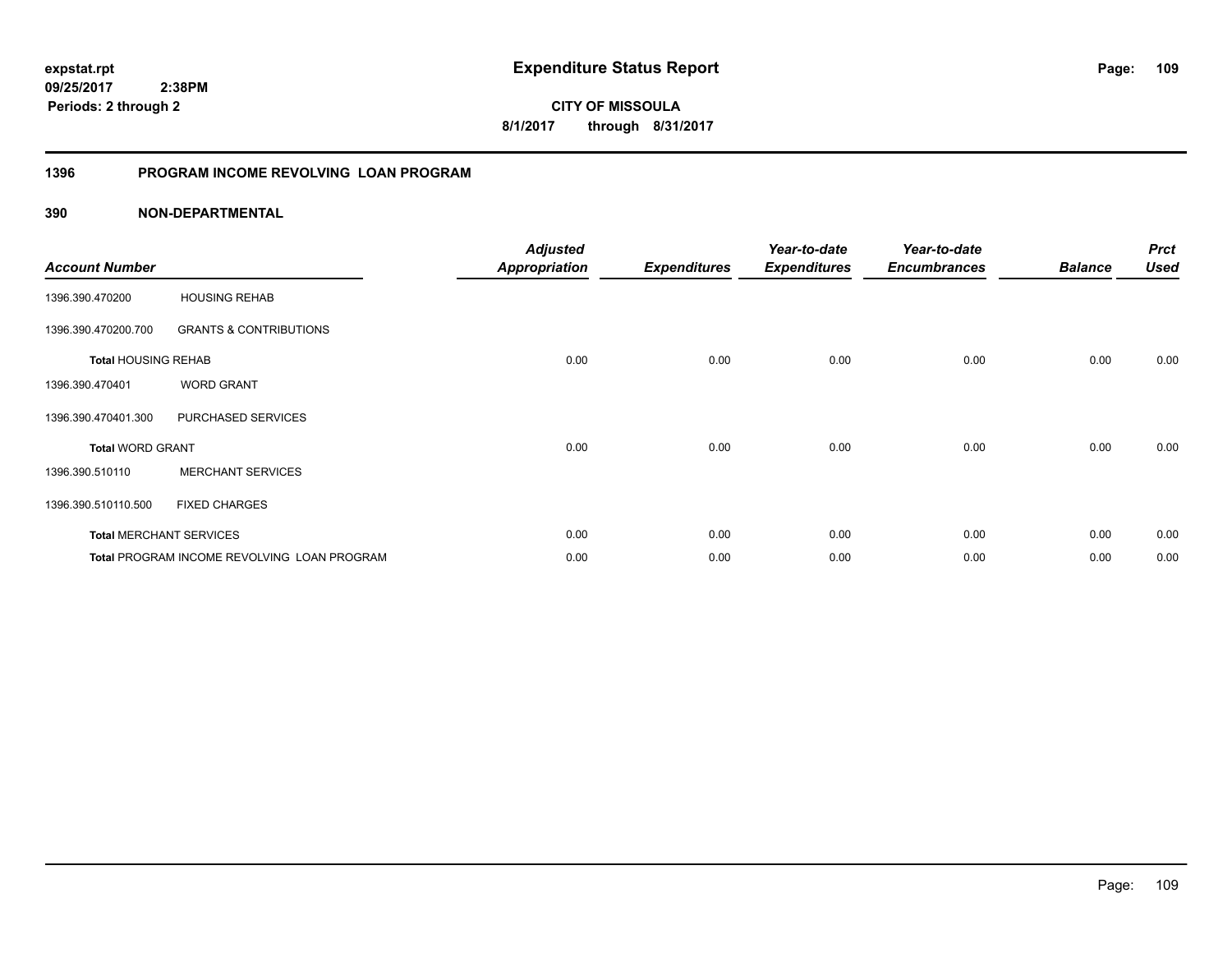## **1397 STATE HOME PROGRAM INCOME**

| <b>Account Number</b>      |                                   | <b>Adjusted</b><br><b>Appropriation</b> | <b>Expenditures</b> | Year-to-date<br><b>Expenditures</b> | Year-to-date<br><b>Encumbrances</b> | <b>Balance</b> | <b>Prct</b><br><b>Used</b> |
|----------------------------|-----------------------------------|-----------------------------------------|---------------------|-------------------------------------|-------------------------------------|----------------|----------------------------|
|                            |                                   |                                         |                     |                                     |                                     |                |                            |
| 1397.390.470200            | <b>HOUSING REHAB</b>              |                                         |                     |                                     |                                     |                |                            |
| 1397.390.470200.300        | PURCHASED SERVICES                |                                         |                     |                                     |                                     |                |                            |
|                            | <b>Total PURCHASED SERVICES</b>   | 0.00                                    | 0.00                | 0.00                                | 0.00                                | 0.00           | 0.00                       |
| 1397.390.470200.700        | <b>GRANTS &amp; CONTRIBUTIONS</b> |                                         |                     |                                     |                                     |                |                            |
| <b>Total HOUSING REHAB</b> |                                   | 0.00                                    | 0.00                | 0.00                                | 0.00                                | 0.00           | 0.00                       |
| 1397.390.510110            | <b>MERCHANT SERVICES</b>          |                                         |                     |                                     |                                     |                |                            |
| 1397.390.510110.500        | <b>FIXED CHARGES</b>              |                                         |                     |                                     |                                     |                |                            |
|                            | Total STATE HOME PROGRAM INCOME   | 0.00                                    | 0.00                | 0.00                                | 0.00                                | 0.00           | 0.00                       |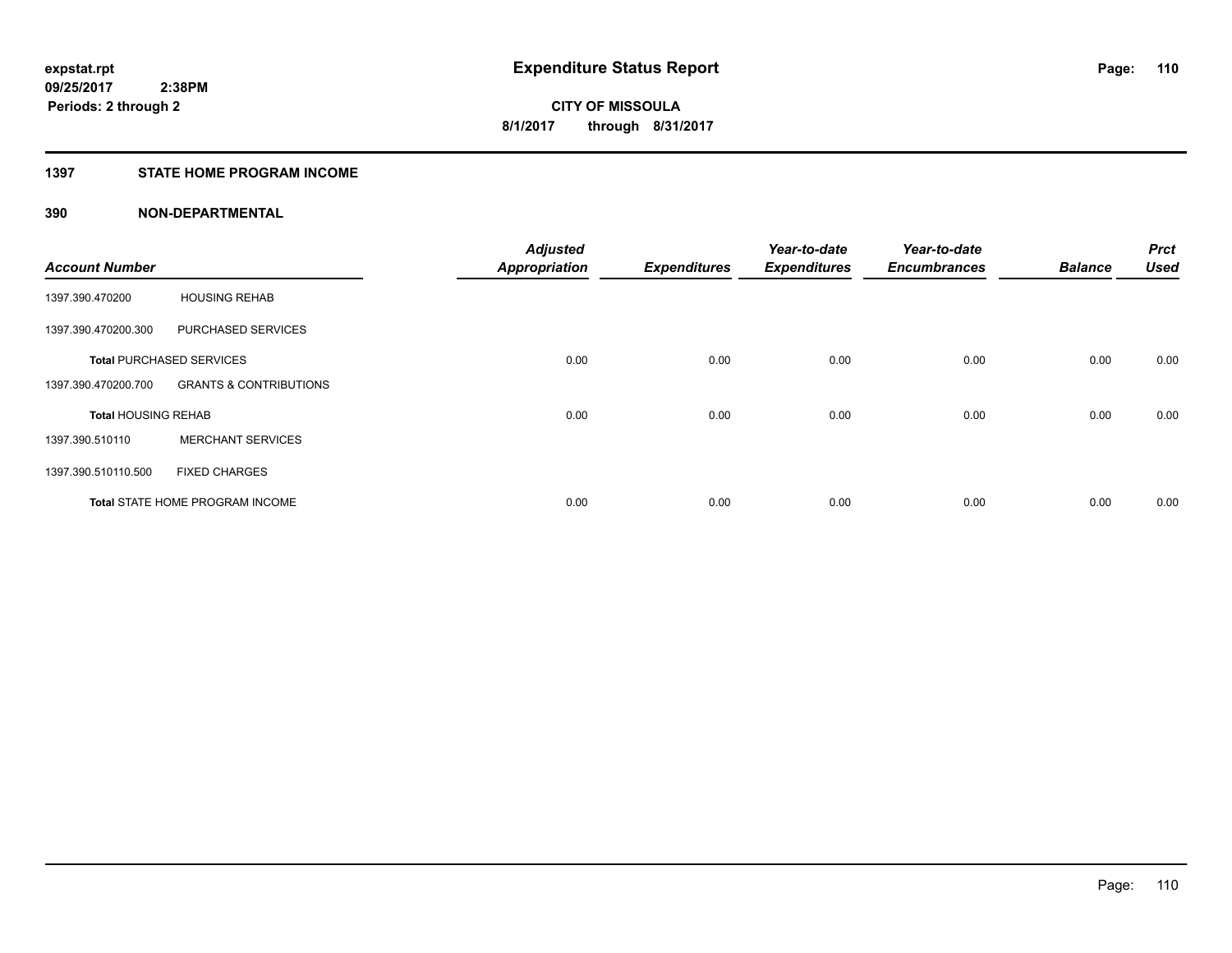**Periods: 2 through 2**

**CITY OF MISSOULA 8/1/2017 through 8/31/2017**

**2250 PLANNING FUND**

## **250 DEVELOPMENT SERVICES**

| <b>Account Number</b>                   |                                                        | <b>Adjusted</b><br><b>Appropriation</b> | <b>Expenditures</b> | Year-to-date<br><b>Expenditures</b> | Year-to-date<br><b>Encumbrances</b> | <b>Balance</b> | <b>Prct</b><br><b>Used</b> |
|-----------------------------------------|--------------------------------------------------------|-----------------------------------------|---------------------|-------------------------------------|-------------------------------------|----------------|----------------------------|
|                                         |                                                        |                                         |                     |                                     |                                     |                |                            |
| 2250.250.411030                         | <b>PLANNING</b>                                        |                                         |                     |                                     |                                     |                |                            |
| 2250.250.411030.100                     | PERSONAL SERVICES                                      |                                         |                     |                                     |                                     |                |                            |
|                                         | 2250.250.411030.110.000 SALARIES AND WAGES             | 0.00                                    | 21,407.14           | 36,504.88                           | 0.00                                | $-36,504.88$   | 0.00                       |
|                                         | 2250.250.411030.140.000 EMPLOYER CONTRIBUTIONS         | 0.00                                    | 7,924.93            | 17,691.21                           | 0.00                                | $-17,691.21$   | 0.00                       |
|                                         | 2250.250.411030.141.000 STATE RETIREMENT CONTRIBUTIONS | 0.00                                    | 34.96               | 34.96                               | 0.00                                | $-34.96$       | 0.00                       |
| <b>Total PERSONAL SERVICES</b>          |                                                        | 0.00                                    | 29,367.03           | 54,231.05                           | 0.00                                | $-54,231.05$   | 0.00                       |
| 2250.250.411030.200                     | <b>SUPPLIES</b>                                        |                                         |                     |                                     |                                     |                |                            |
| 2250.250.411030.210.000 OFFICE SUPPLIES |                                                        | 0.00                                    | 76.75               | 76.75                               | 0.00                                | $-76.75$       | 0.00                       |
| <b>Total SUPPLIES</b>                   |                                                        | 0.00                                    | 76.75               | 76.75                               | 0.00                                | $-76.75$       | 0.00                       |
| 2250.250.411030.300                     | <b>PURCHASED SERVICES</b>                              |                                         |                     |                                     |                                     |                |                            |
| 2250.250.411030.310.351 COMMUNICATIONS  |                                                        | 0.00                                    | 5.67                | 5.67                                | 0.00                                | $-5.67$        | 0.00                       |
|                                         | 2250.250.411030.320.000 PRINTING & DUPLICATING         | 0.00                                    | 89.99               | 89.99                               | 0.00                                | $-89.99$       | 0.00                       |
|                                         | 2250.250.411030.344.000 TELEPHONE SERVICE              | 0.00                                    | 1.55                | 1.55                                | 0.00                                | $-1.55$        | 0.00                       |
| <b>Total PURCHASED SERVICES</b>         |                                                        | 0.00                                    | 97.21               | 97.21                               | 0.00                                | $-97.21$       | 0.00                       |
| 2250.250.411030.500                     | <b>FIXED CHARGES</b>                                   |                                         |                     |                                     |                                     |                |                            |
| <b>Total FIXED CHARGES</b>              |                                                        | 0.00                                    | 0.00                | 0.00                                | 0.00                                | 0.00           | 0.00                       |
| 2250.250.411030.700                     | <b>GRANTS &amp; CONTRIBUTIONS</b>                      |                                         |                     |                                     |                                     |                |                            |
|                                         | 2250.250.411030.700.000 GRANTS & CONTRIBUTIONS         | 0.00                                    | 0.00                | 31,560.00                           | 0.00                                | $-31,560.00$   | 0.00                       |
|                                         | <b>Total GRANTS &amp; CONTRIBUTIONS</b>                | 0.00                                    | 0.00                | 31,560.00                           | 0.00                                | $-31,560.00$   | 0.00                       |
| 2250.250.411030.800                     | <b>OTHER OBJECTS</b>                                   |                                         |                     |                                     |                                     |                |                            |
| <b>Total OTHER OBJECTS</b>              |                                                        | 0.00                                    | 0.00                | 0.00                                | 0.00                                | 0.00           | 0.00                       |
| <b>Total PLANNING</b>                   |                                                        | 0.00                                    | 29,540.99           | 85,965.01                           | 0.00                                | $-85,965.01$   | 0.00                       |
| 2250.250.411050                         | DEVELOPMENT & PERMIT REVIEWS                           |                                         |                     |                                     |                                     |                |                            |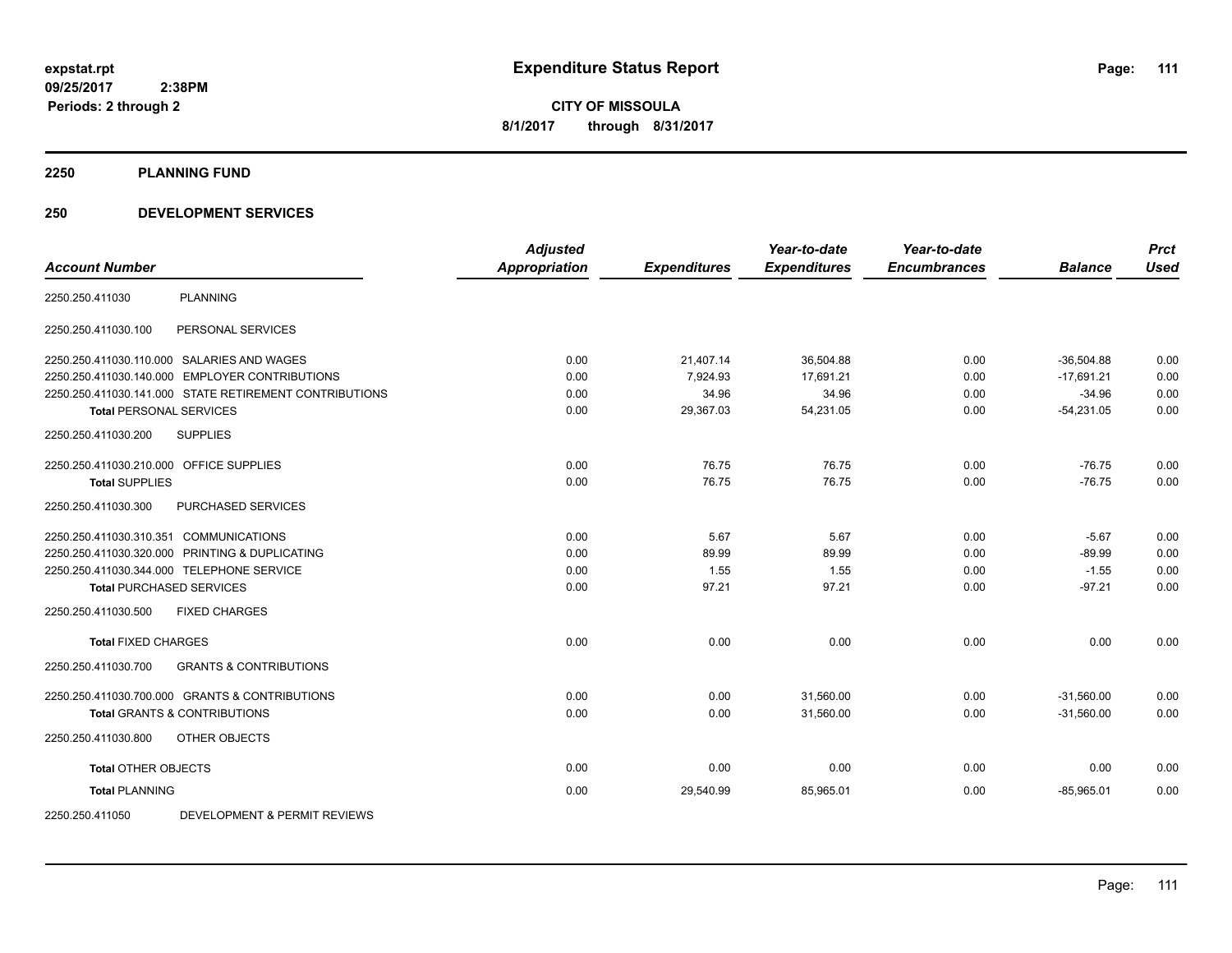**2250 PLANNING FUND**

## **250 DEVELOPMENT SERVICES**

| <b>Account Number</b>          |                                                | <b>Adjusted</b><br><b>Appropriation</b> | <b>Expenditures</b> | Year-to-date<br><b>Expenditures</b> | Year-to-date<br><b>Encumbrances</b> | <b>Balance</b> | <b>Prct</b><br><b>Used</b> |
|--------------------------------|------------------------------------------------|-----------------------------------------|---------------------|-------------------------------------|-------------------------------------|----------------|----------------------------|
| 2250.250.411050.200            | <b>SUPPLIES</b>                                |                                         |                     |                                     |                                     |                |                            |
|                                |                                                |                                         |                     |                                     |                                     |                |                            |
|                                | Total DEVELOPMENT & PERMIT REVIEWS             | 0.00                                    | 0.00                | 0.00                                | 0.00                                | 0.00           | 0.00                       |
| 2250.250.430255                | BIKE-PED PROGRAM & TRAILS                      |                                         |                     |                                     |                                     |                |                            |
| 2250.250.430255.300            | PURCHASED SERVICES                             |                                         |                     |                                     |                                     |                |                            |
|                                | Total BIKE-PED PROGRAM & TRAILS                | 0.00                                    | 0.00                | 0.00                                | 0.00                                | 0.00           | 0.00                       |
| 2250.250.460460                | <b>HISTORIC PRESERVATION</b>                   |                                         |                     |                                     |                                     |                |                            |
| 2250.250.460460.100            | PERSONAL SERVICES                              |                                         |                     |                                     |                                     |                |                            |
| <b>Total PERSONAL SERVICES</b> |                                                | 0.00                                    | 0.00                | 0.00                                | 0.00                                | 0.00           | 0.00                       |
| 2250.250.460460.200            | <b>SUPPLIES</b>                                |                                         |                     |                                     |                                     |                |                            |
| <b>Total SUPPLIES</b>          |                                                | 0.00                                    | 0.00                | 0.00                                | 0.00                                | 0.00           | 0.00                       |
| 2250.250.460460.300            | PURCHASED SERVICES                             |                                         |                     |                                     |                                     |                |                            |
|                                | 2250.250.460460.320.000 PRINTING & DUPLICATING | 0.00                                    | 14.99               | 14.99                               | 0.00                                | $-14.99$       | 0.00                       |
|                                | <b>Total HISTORIC PRESERVATION</b>             | 0.00                                    | 14.99               | 14.99                               | 0.00                                | $-14.99$       | 0.00                       |
| 2250.250.510110                | <b>MERCHANT SERVICES</b>                       |                                         |                     |                                     |                                     |                |                            |
| 2250.250.510110.500            | <b>FIXED CHARGES</b>                           |                                         |                     |                                     |                                     |                |                            |
| <b>Total MERCHANT SERVICES</b> |                                                | 0.00                                    | 0.00                | 0.00                                | 0.00                                | 0.00           | 0.00                       |
| 2250.250.510306                | <b>SALARY RESERVE</b>                          |                                         |                     |                                     |                                     |                |                            |
| 2250.250.510306.100            | PERSONAL SERVICES                              |                                         |                     |                                     |                                     |                |                            |
| <b>Total SALARY RESERVE</b>    |                                                | 0.00                                    | 0.00                | 0.00                                | 0.00                                | 0.00           | 0.00                       |
| 2250.250.521000                | INTERFUND OPERATING TRANSFERS                  |                                         |                     |                                     |                                     |                |                            |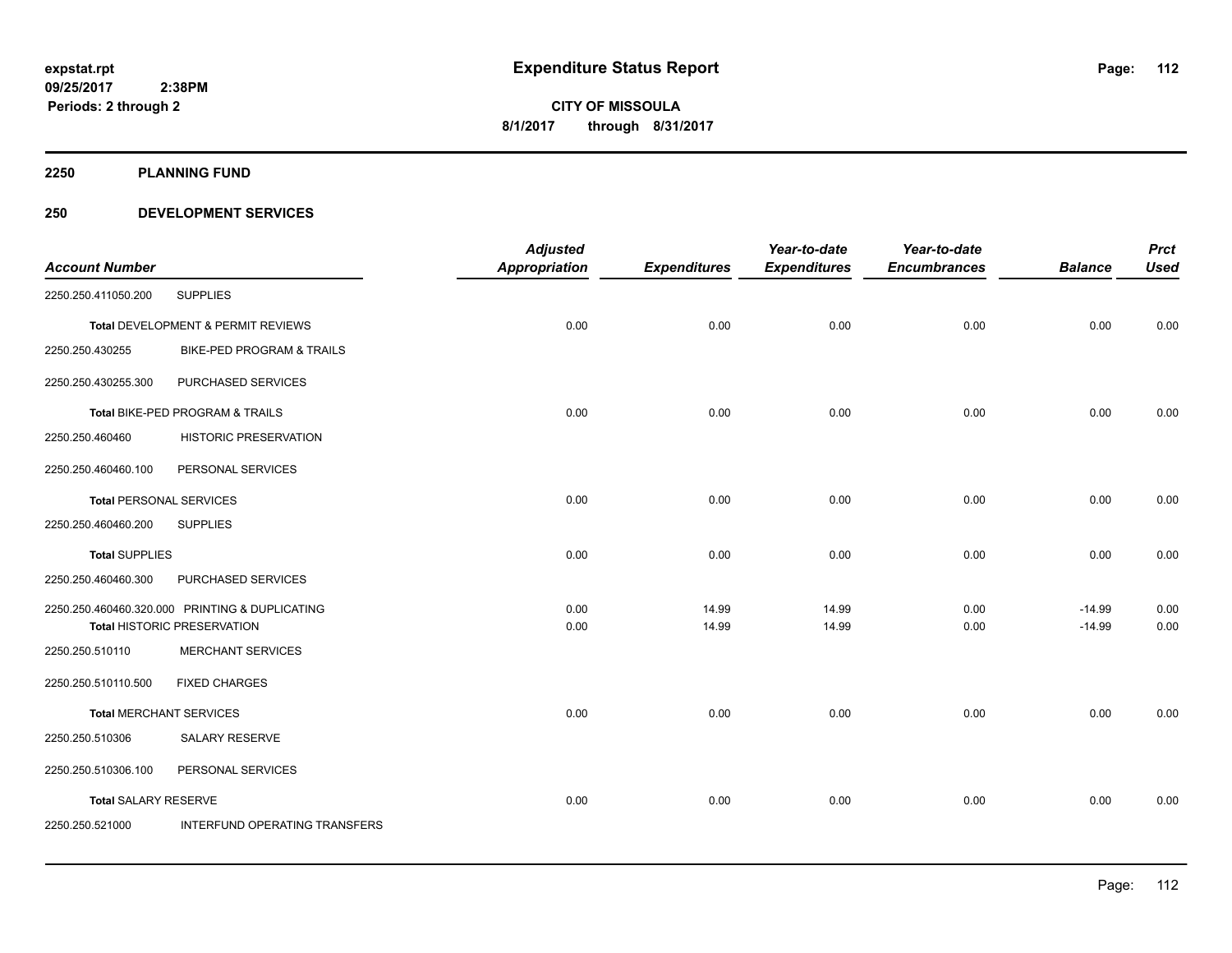## **2250 PLANNING FUND**

## **250 DEVELOPMENT SERVICES**

| <b>Account Number</b>      |                                            | <b>Adjusted</b><br><b>Appropriation</b> | <b>Expenditures</b> | Year-to-date<br><b>Expenditures</b> | Year-to-date<br><b>Encumbrances</b> | <b>Balance</b> | <b>Prct</b><br>Used |
|----------------------------|--------------------------------------------|-----------------------------------------|---------------------|-------------------------------------|-------------------------------------|----------------|---------------------|
| 2250.250.521000.800        | OTHER OBJECTS                              |                                         |                     |                                     |                                     |                |                     |
|                            | <b>Total INTERFUND OPERATING TRANSFERS</b> | 0.00                                    | 0.00                | 0.00                                | 0.00                                | 0.00           | 0.00                |
| <b>Total PLANNING FUND</b> |                                            | 0.00                                    | 29,555.98           | 85,980.00                           | 0.00                                | $-85.980.00$   | 0.00                |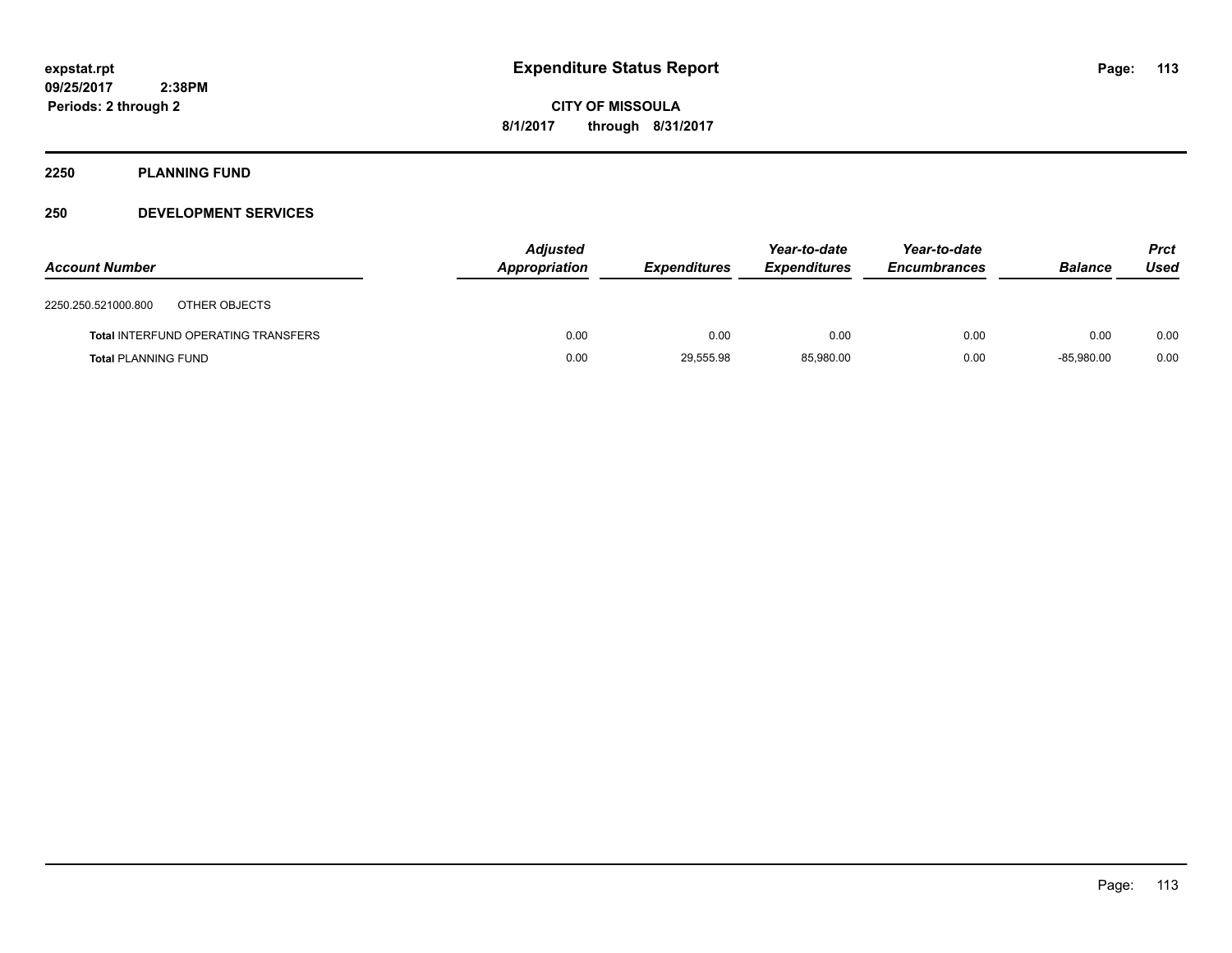#### **2310 PUBLIC SAFETY INFORMATION SYSTEMS**

## **310 BUILDING INSPECTION**

| <b>Account Number</b>       |                                                | <b>Adjusted</b><br><b>Appropriation</b> | <b>Expenditures</b> | Year-to-date<br><b>Expenditures</b> | Year-to-date<br><b>Encumbrances</b> | <b>Balance</b> | <b>Prct</b><br><b>Used</b> |
|-----------------------------|------------------------------------------------|-----------------------------------------|---------------------|-------------------------------------|-------------------------------------|----------------|----------------------------|
| 2310.310.420510             | <b>ADMINISTRATION</b>                          |                                         |                     |                                     |                                     |                |                            |
| 2310.310.420510.200         | <b>SUPPLIES</b>                                |                                         |                     |                                     |                                     |                |                            |
| <b>Total SUPPLIES</b>       |                                                | 0.00                                    | 0.00                | 0.00                                | 0.00                                | 0.00           | 0.00                       |
| 2310.310.420510.800         | OTHER OBJECTS                                  |                                         |                     |                                     |                                     |                |                            |
| <b>Total OTHER OBJECTS</b>  |                                                | 0.00                                    | 0.00                | 0.00                                | 0.00                                | 0.00           | 0.00                       |
| 2310.310.420510.900         | <b>CAPITAL OUTLAY</b>                          |                                         |                     |                                     |                                     |                |                            |
| <b>Total ADMINISTRATION</b> |                                                | 0.00                                    | 0.00                | 0.00                                | 0.00                                | 0.00           | 0.00                       |
| 2310.310.510110             | <b>MERCHANT SERVICES</b>                       |                                         |                     |                                     |                                     |                |                            |
| 2310.310.510110.500         | <b>FIXED CHARGES</b>                           |                                         |                     |                                     |                                     |                |                            |
|                             | <b>Total PUBLIC SAFETY INFORMATION SYSTEMS</b> | 0.00                                    | 0.00                | 0.00                                | 0.00                                | 0.00           | 0.00                       |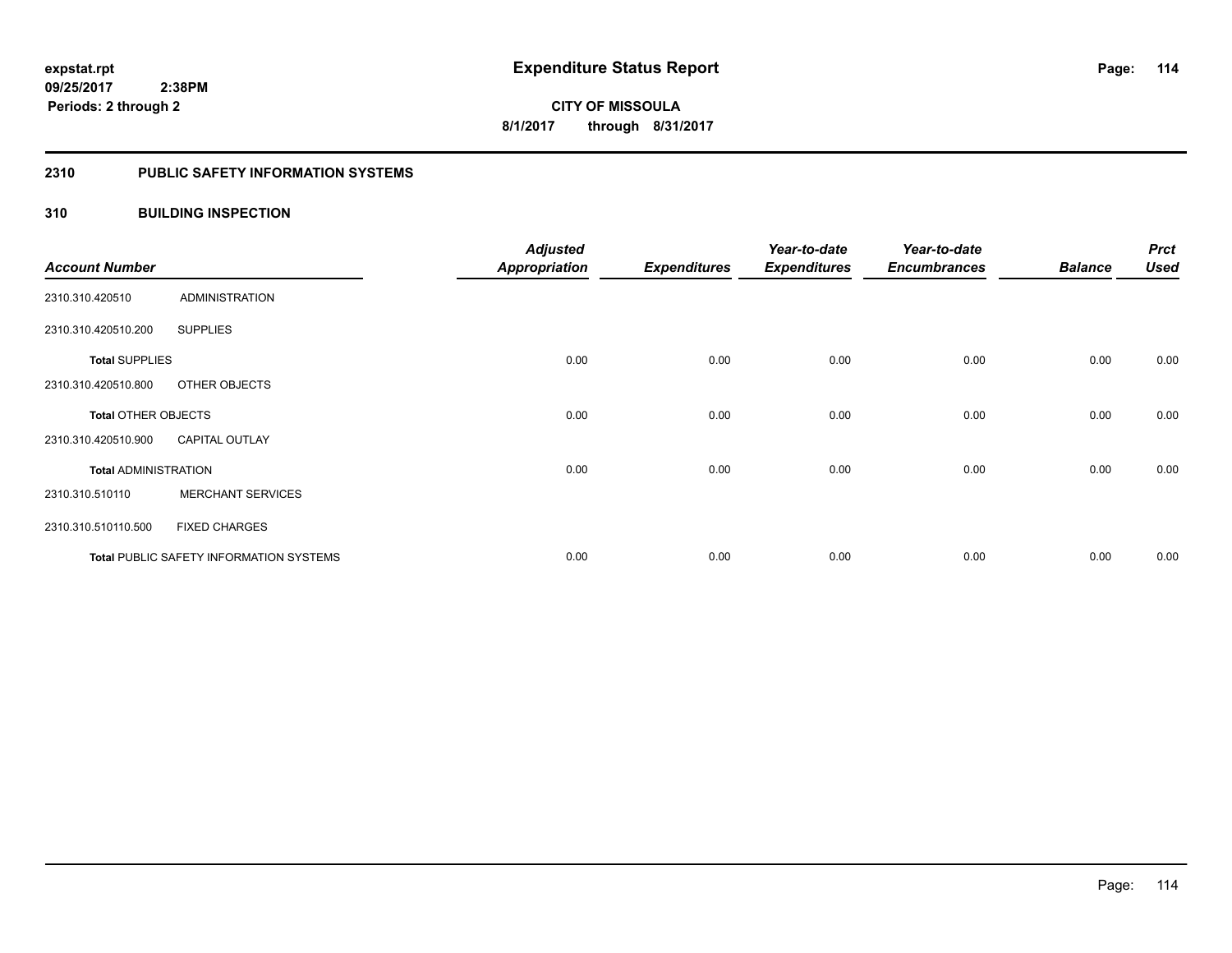**2321 IMPACT FEE FUND**

| <b>Account Number</b>   |                                                                                                           | <b>Adjusted</b><br><b>Appropriation</b> | <b>Expenditures</b> | Year-to-date<br><b>Expenditures</b> | Year-to-date<br><b>Encumbrances</b> | <b>Balance</b>         | <b>Prct</b><br><b>Used</b> |
|-------------------------|-----------------------------------------------------------------------------------------------------------|-----------------------------------------|---------------------|-------------------------------------|-------------------------------------|------------------------|----------------------------|
| 2321.390.410361         | <b>IMPACT FEE STUDY</b>                                                                                   |                                         |                     |                                     |                                     |                        |                            |
| 2321.390.410361.300     | PURCHASED SERVICES                                                                                        |                                         |                     |                                     |                                     |                        |                            |
|                         | <b>Total PURCHASED SERVICES</b>                                                                           | 0.00                                    | 0.00                | 0.00                                | 0.00                                | 0.00                   | 0.00                       |
| 2321.390.410361.800     | OTHER OBJECTS                                                                                             |                                         |                     |                                     |                                     |                        |                            |
| Total IMPACT FEE STUDY  |                                                                                                           | 0.00                                    | 0.00                | 0.00                                | 0.00                                | 0.00                   | 0.00                       |
| 2321.390.411240         | CITY HALL POLICE RESTROOMS                                                                                |                                         |                     |                                     |                                     |                        |                            |
| 2321.390.411240.900     | <b>CAPITAL OUTLAY</b>                                                                                     |                                         |                     |                                     |                                     |                        |                            |
|                         | Total CITY HALL POLICE RESTROOMS                                                                          | 0.00                                    | 0.00                | 0.00                                | 0.00                                | 0.00                   | 0.00                       |
| 2321.390.420002         | PUBLIC SAFETY CORE HEAVY EQUIP                                                                            |                                         |                     |                                     |                                     |                        |                            |
| 2321.390.420002.900     | <b>CAPITAL OUTLAY</b>                                                                                     |                                         |                     |                                     |                                     |                        |                            |
|                         | Total PUBLIC SAFETY CORE HEAVY EQUIP                                                                      | 0.00                                    | 0.00                | 0.00                                | 0.00                                | 0.00                   | 0.00                       |
| 2321.390.420120         | <b>FACILITIES</b>                                                                                         |                                         |                     |                                     |                                     |                        |                            |
| 2321.390.420120.900     | <b>CAPITAL OUTLAY</b>                                                                                     |                                         |                     |                                     |                                     |                        |                            |
| <b>Total FACILITIES</b> |                                                                                                           | 0.00                                    | 0.00                | 0.00                                | 0.00                                | 0.00                   | 0.00                       |
| 2321.390.420400         | FIRE PROTECTION & CONTROL                                                                                 |                                         |                     |                                     |                                     |                        |                            |
| 2321.390.420400.900     | CAPITAL OUTLAY                                                                                            |                                         |                     |                                     |                                     |                        |                            |
|                         | 2321.390.420400.940.000 CONFINED SPACE RESCUE TRAINING PROP<br><b>Total FIRE PROTECTION &amp; CONTROL</b> | 0.00<br>0.00                            | 237.02<br>237.02    | 237.02<br>237.02                    | 0.00<br>0.00                        | $-237.02$<br>$-237.02$ | 0.00<br>0.00               |
| 2321.390.430232         | RIGHT OF WAY ROAD CONSTRUCTION                                                                            |                                         |                     |                                     |                                     |                        |                            |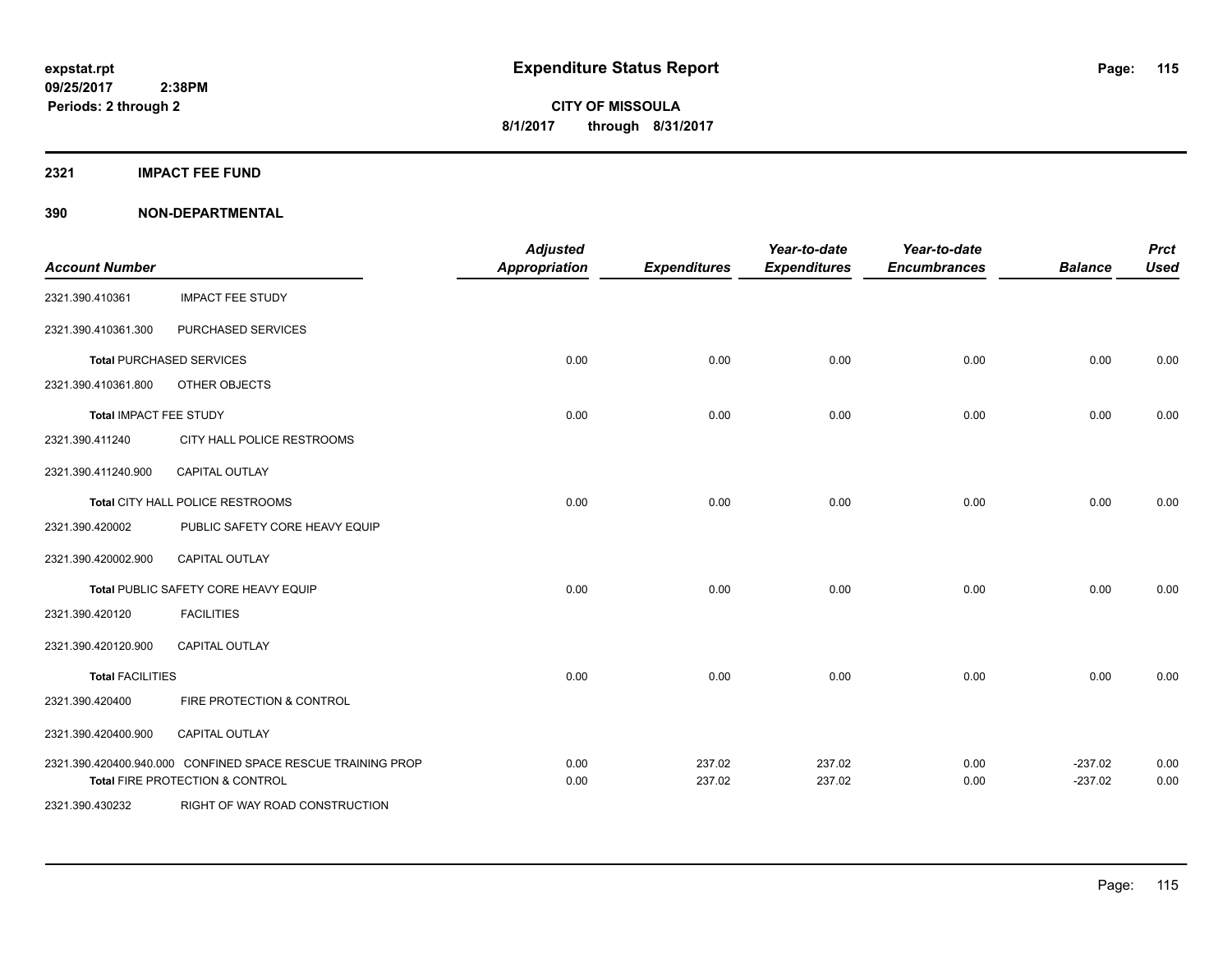#### **2321 IMPACT FEE FUND**

| <b>Account Number</b> |                                                                                                   | <b>Adjusted</b><br><b>Appropriation</b> | <b>Expenditures</b>          | Year-to-date<br><b>Expenditures</b> | Year-to-date<br><b>Encumbrances</b> | <b>Balance</b>         | <b>Prct</b><br><b>Used</b> |
|-----------------------|---------------------------------------------------------------------------------------------------|-----------------------------------------|------------------------------|-------------------------------------|-------------------------------------|------------------------|----------------------------|
| 2321.390.430232.900   | <b>CAPITAL OUTLAY</b>                                                                             |                                         |                              |                                     |                                     |                        |                            |
|                       | Total RIGHT OF WAY ROAD CONSTRUCTION                                                              | 0.00                                    | 0.00                         | 0.00                                | 0.00                                | 0.00                   | 0.00                       |
| 2321.390.430233       | <b>CLARK FORK LN IIMPROVEMENTS</b>                                                                |                                         |                              |                                     |                                     |                        |                            |
| 2321.390.430233.900   | CAPITAL OUTLAY                                                                                    |                                         |                              |                                     |                                     |                        |                            |
|                       | 2321.390.430233.930.000 Clark Fork Ln & South of Pacific Ave<br>Total CLARK FORK LN IIMPROVEMENTS | 0.00<br>0.00                            | $-22,858.40$<br>$-22,858.40$ | $-22,858.40$<br>$-22,858.40$        | 0.00<br>0.00                        | 22,858.40<br>22,858.40 | 0.00<br>0.00               |
| 2321.390.430236       | <b>BRIDGE CONSTUCTION</b>                                                                         |                                         |                              |                                     |                                     |                        |                            |
| 2321.390.430236.700   | <b>GRANTS &amp; CONTRIBUTIONS</b>                                                                 |                                         |                              |                                     |                                     |                        |                            |
|                       | <b>Total BRIDGE CONSTUCTION</b>                                                                   | 0.00                                    | 0.00                         | 0.00                                | 0.00                                | 0.00                   | 0.00                       |
| 2321.390.430248       | CREGG LN IMPROVEMENTS                                                                             |                                         |                              |                                     |                                     |                        |                            |
| 2321.390.430248.900   | <b>CAPITAL OUTLAY</b>                                                                             |                                         |                              |                                     |                                     |                        |                            |
|                       | Total CREGG LN IMPROVEMENTS                                                                       | 0.00                                    | 0.00                         | 0.00                                | 0.00                                | 0.00                   | 0.00                       |
| 2321.390.430255       | <b>BIKE-PED PROGRAM &amp; TRAILS</b>                                                              |                                         |                              |                                     |                                     |                        |                            |
| 2321.390.430255.900   | CAPITAL OUTLAY                                                                                    |                                         |                              |                                     |                                     |                        |                            |
|                       | Total BIKE-PED PROGRAM & TRAILS                                                                   | 0.00                                    | 0.00                         | 0.00                                | 0.00                                | 0.00                   | 0.00                       |
| 2321.390.430264       | MULLAN/GEO ELMER SIGNAL                                                                           |                                         |                              |                                     |                                     |                        |                            |
| 2321.390.430264.300   | PURCHASED SERVICES                                                                                |                                         |                              |                                     |                                     |                        |                            |
|                       | <b>Total PURCHASED SERVICES</b>                                                                   | 0.00                                    | 0.00                         | 0.00                                | 0.00                                | 0.00                   | 0.00                       |
| 2321.390.430264.900   | CAPITAL OUTLAY                                                                                    |                                         |                              |                                     |                                     |                        |                            |
|                       | Total MULLAN/GEO ELMER SIGNAL                                                                     | 0.00                                    | 0.00                         | 0.00                                | 0.00                                | 0.00                   | 0.00                       |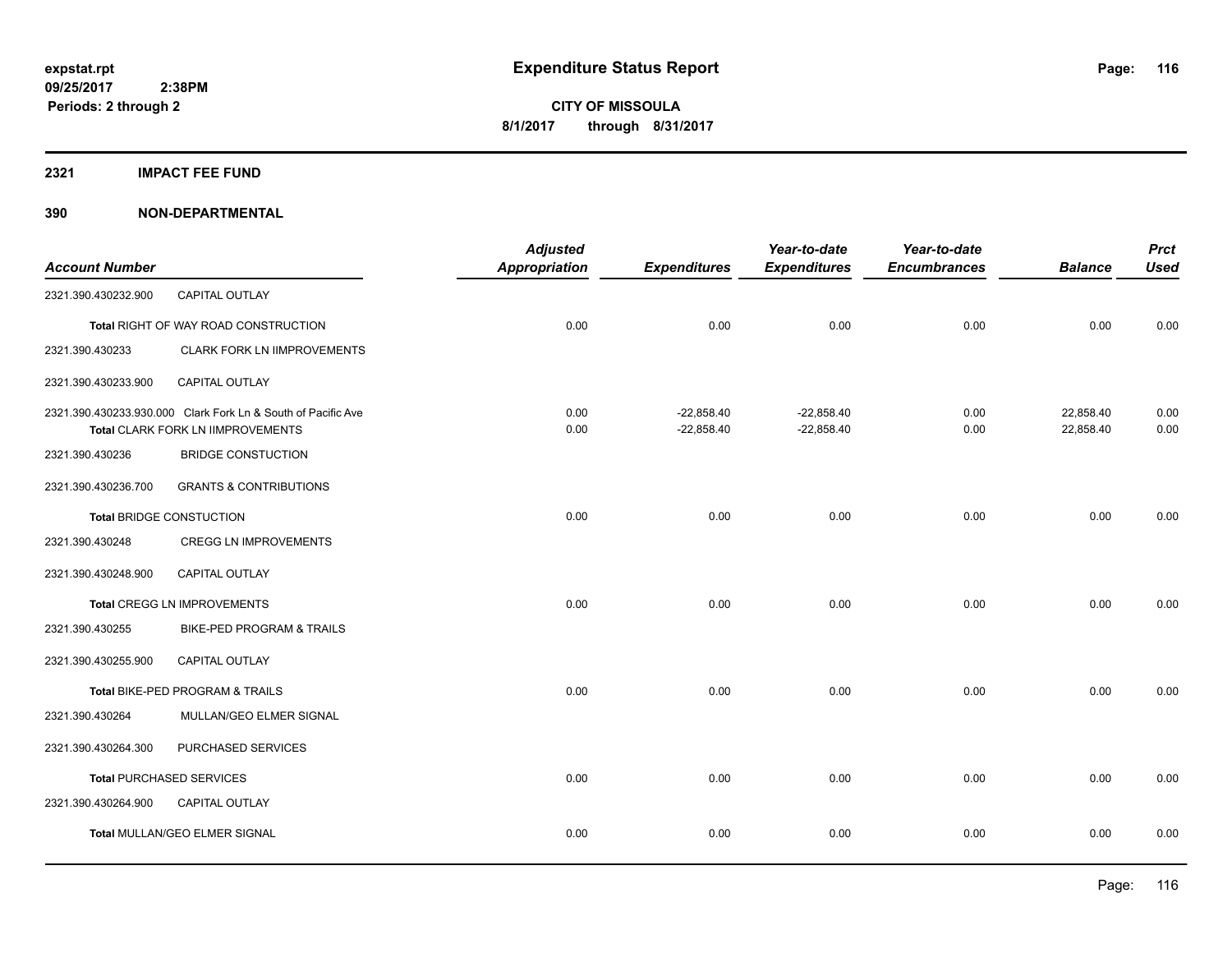## **2321 IMPACT FEE FUND**

| <b>Account Number</b>                 |                                                | <b>Adjusted</b><br><b>Appropriation</b> | <b>Expenditures</b> | Year-to-date<br><b>Expenditures</b> | Year-to-date<br><b>Encumbrances</b> | <b>Balance</b> | <b>Prct</b><br><b>Used</b> |
|---------------------------------------|------------------------------------------------|-----------------------------------------|---------------------|-------------------------------------|-------------------------------------|----------------|----------------------------|
| 2321.390.460305                       | <b>COMMUNITY CENTER</b>                        |                                         |                     |                                     |                                     |                |                            |
| 2321.390.460305.900                   | <b>CAPITAL OUTLAY</b>                          |                                         |                     |                                     |                                     |                |                            |
| <b>Total COMMUNITY CENTER</b>         |                                                | 0.00                                    | 0.00                | 0.00                                | 0.00                                | 0.00           | 0.00                       |
| 2321.390.460401                       | CONSTRUCTION                                   |                                         |                     |                                     |                                     |                |                            |
| 2321.390.460401.900                   | <b>CAPITAL OUTLAY</b>                          |                                         |                     |                                     |                                     |                |                            |
| 2321.390.460401.930.000 FORT MISSOULA |                                                | 0.00                                    | 231.00              | 231.00                              | 0.00                                | $-231.00$      | 0.00                       |
| <b>Total CONSTRUCTION</b>             |                                                | 0.00                                    | 231.00              | 231.00                              | 0.00                                | $-231.00$      | 0.00                       |
| 2321.390.460433                       | <b>PARK AREAS</b>                              |                                         |                     |                                     |                                     |                |                            |
| 2321.390.460433.900                   | <b>CAPITAL OUTLAY</b>                          |                                         |                     |                                     |                                     |                |                            |
| <b>Total PARK AREAS</b>               |                                                | 0.00                                    | 0.00                | 0.00                                | 0.00                                | 0.00           | 0.00                       |
| 2321.390.510000                       | Un-Allocated IFAC Approved Appropriation       |                                         |                     |                                     |                                     |                |                            |
| 2321.390.510000.800                   | OTHER OBJECTS                                  |                                         |                     |                                     |                                     |                |                            |
| <b>Total OTHER OBJECTS</b>            |                                                | 0.00                                    | 0.00                | 0.00                                | 0.00                                | 0.00           | 0.00                       |
| 2321.390.510000.900                   | CAPITAL OUTLAY                                 |                                         |                     |                                     |                                     |                |                            |
|                                       | Total Un-Allocated IFAC Approved Appropriation | 0.00                                    | 0.00                | 0.00                                | 0.00                                | 0.00           | $0.00\,$                   |
| 2321.390.510110                       | <b>MERCHANT SERVICES</b>                       |                                         |                     |                                     |                                     |                |                            |
| 2321.390.510110.500                   | <b>FIXED CHARGES</b>                           |                                         |                     |                                     |                                     |                |                            |
| <b>Total MERCHANT SERVICES</b>        |                                                | 0.00                                    | 0.00                | 0.00                                | 0.00                                | 0.00           | 0.00                       |
| Total IMPACT FEE FUND                 |                                                | 0.00                                    | $-22,390.38$        | $-22,390.38$                        | 0.00                                | 22,390.38      | 0.00                       |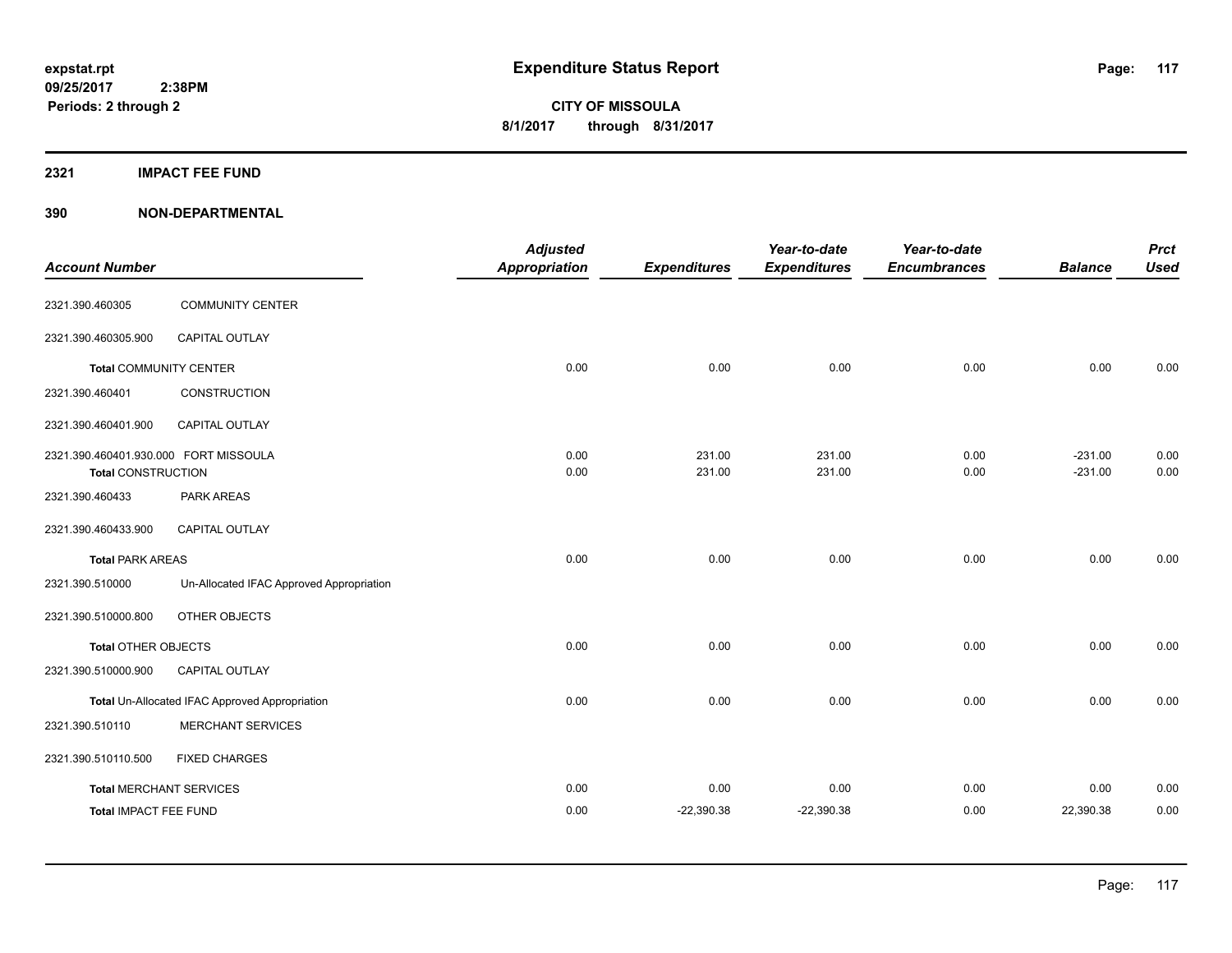**CITY OF MISSOULA 8/1/2017 through 8/31/2017**

## **2322 GEORGE ELMER/CATTLE DR INTERSECTION**

| <b>Account Number</b>      |                                           | <b>Adjusted</b><br><b>Appropriation</b> | <b>Expenditures</b> | Year-to-date<br><b>Expenditures</b> | Year-to-date<br><b>Encumbrances</b> | <b>Balance</b> | <b>Prct</b><br><b>Used</b> |
|----------------------------|-------------------------------------------|-----------------------------------------|---------------------|-------------------------------------|-------------------------------------|----------------|----------------------------|
|                            |                                           |                                         |                     |                                     |                                     |                |                            |
| 2322.390.510100            | SPECIAL ASSESSMENTS                       |                                         |                     |                                     |                                     |                |                            |
| 2322.390.510100.300        | PURCHASED SERVICES                        |                                         |                     |                                     |                                     |                |                            |
|                            | <b>Total PURCHASED SERVICES</b>           | 0.00                                    | 0.00                | 0.00                                | 0.00                                | 0.00           | 0.00                       |
| 2322.390.510100.800        | OTHER OBJECTS                             |                                         |                     |                                     |                                     |                |                            |
| <b>Total OTHER OBJECTS</b> |                                           | 0.00                                    | 0.00                | 0.00                                | 0.00                                | 0.00           | 0.00                       |
| 2322.390.510100.900        | <b>CAPITAL OUTLAY</b>                     |                                         |                     |                                     |                                     |                |                            |
|                            | <b>Total SPECIAL ASSESSMENTS</b>          | 0.00                                    | 0.00                | 0.00                                | 0.00                                | 0.00           | 0.00                       |
| 2322.390.510110            | <b>MERCHANT SERVICES</b>                  |                                         |                     |                                     |                                     |                |                            |
| 2322.390.510110.500        | <b>FIXED CHARGES</b>                      |                                         |                     |                                     |                                     |                |                            |
|                            | Total GEORGE ELMER/CATTLE DR INTERSECTION | 0.00                                    | 0.00                | 0.00                                | 0.00                                | 0.00           | 0.00                       |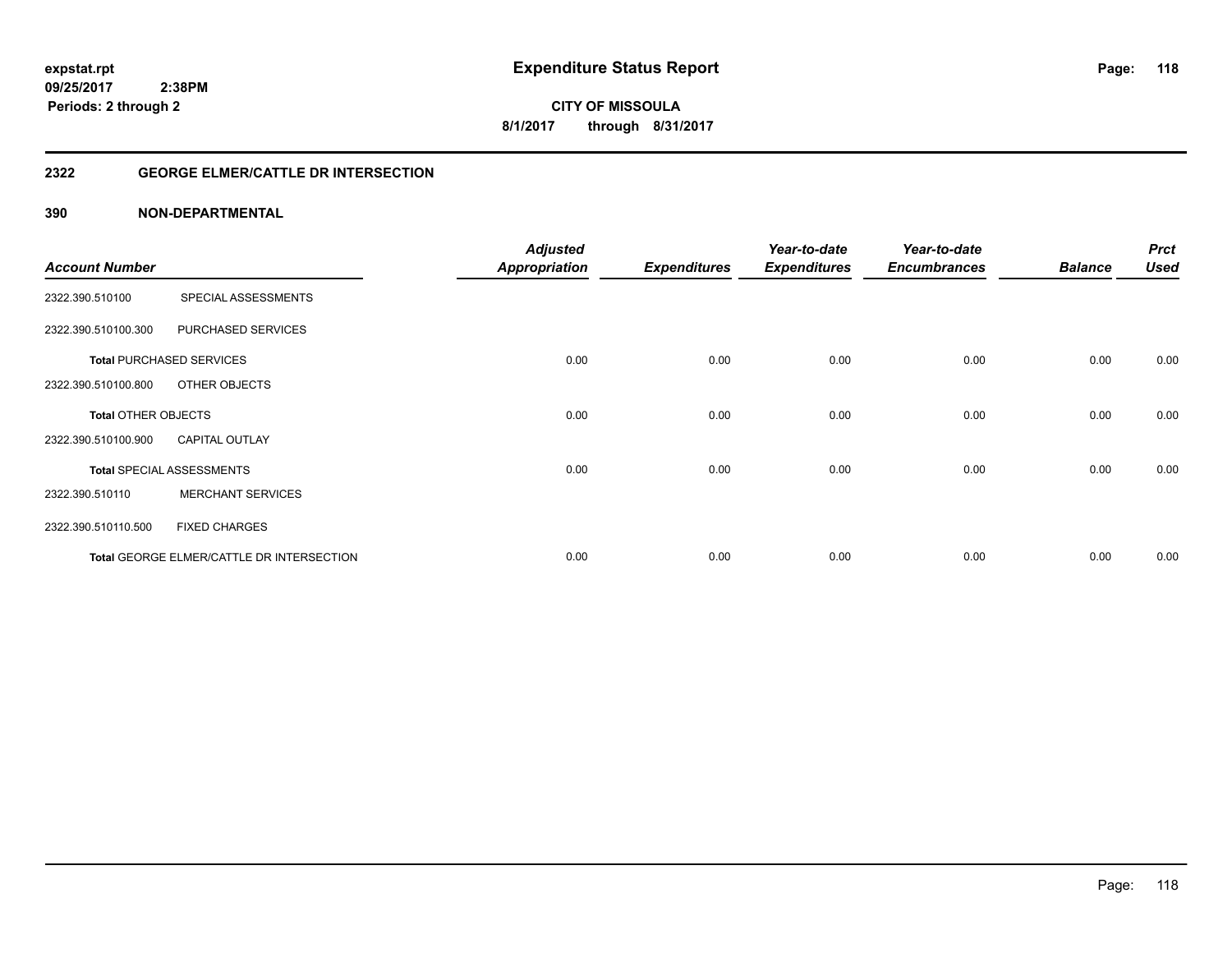**CITY OF MISSOULA 8/1/2017 through 8/31/2017**

**2365 PUBLIC ART FUND**

**220 MAYOR**

| <b>Account Number</b>       |                                                                                  | <b>Adjusted</b><br>Appropriation | <b>Expenditures</b>  | Year-to-date<br><b>Expenditures</b> | Year-to-date<br><b>Encumbrances</b> | <b>Balance</b>             | <b>Prct</b><br><b>Used</b> |
|-----------------------------|----------------------------------------------------------------------------------|----------------------------------|----------------------|-------------------------------------|-------------------------------------|----------------------------|----------------------------|
| 2365.220.460451             | <b>ADMINISTRATION</b>                                                            |                                  |                      |                                     |                                     |                            |                            |
| 2365.220.460451.300         | PURCHASED SERVICES                                                               |                                  |                      |                                     |                                     |                            |                            |
| <b>Total ADMINISTRATION</b> |                                                                                  | 0.00                             | 0.00                 | 0.00                                | 0.00                                | 0.00                       | 0.00                       |
| 2365.220.460457             | <b>PUBLIC ART</b>                                                                |                                  |                      |                                     |                                     |                            |                            |
| 2365.220.460457.300         | PURCHASED SERVICES                                                               |                                  |                      |                                     |                                     |                            |                            |
|                             | <b>Total PURCHASED SERVICES</b>                                                  | 0.00                             | 0.00                 | 0.00                                | 0.00                                | 0.00                       | 0.00                       |
| 2365.220.460457.900         | <b>CAPITAL OUTLAY</b>                                                            |                                  |                      |                                     |                                     |                            |                            |
| <b>Total PUBLIC ART</b>     |                                                                                  | 0.00                             | 0.00                 | 0.00                                | 0.00                                | 0.00                       | 0.00                       |
| 2365.220.460459             | <b>MAINTENANCE</b>                                                               |                                  |                      |                                     |                                     |                            |                            |
| 2365.220.460459.200         | <b>SUPPLIES</b>                                                                  |                                  |                      |                                     |                                     |                            |                            |
| <b>Total SUPPLIES</b>       |                                                                                  | 0.00                             | 0.00                 | 0.00                                | 0.00                                | 0.00                       | 0.00                       |
| 2365.220.460459.300         | PURCHASED SERVICES                                                               |                                  |                      |                                     |                                     |                            |                            |
|                             | <b>Total PURCHASED SERVICES</b>                                                  | 0.00                             | 0.00                 | 0.00                                | 0.00                                | 0.00                       | 0.00                       |
| 2365.220.460459.900         | <b>CAPITAL OUTLAY</b>                                                            |                                  |                      |                                     |                                     |                            |                            |
| <b>Total MAINTENANCE</b>    |                                                                                  | 0.00                             | 0.00                 | 0.00                                | 0.00                                | 0.00                       | 0.00                       |
| 2365.220.460518             | *** Title Not Found ***                                                          |                                  |                      |                                     |                                     |                            |                            |
| 2365.220.460518.300         | PURCHASED SERVICES                                                               |                                  |                      |                                     |                                     |                            |                            |
|                             | 2365.220.460518.350.000 PROFESSIONAL SERVICES<br><b>Total PURCHASED SERVICES</b> | 0.00<br>0.00                     | 4,500.00<br>4,500.00 | 4,500.00<br>4,500.00                | 0.00<br>0.00                        | $-4,500.00$<br>$-4,500.00$ | 0.00<br>0.00               |
| 2365.220.460518.800         | OTHER OBJECTS                                                                    |                                  |                      |                                     |                                     |                            |                            |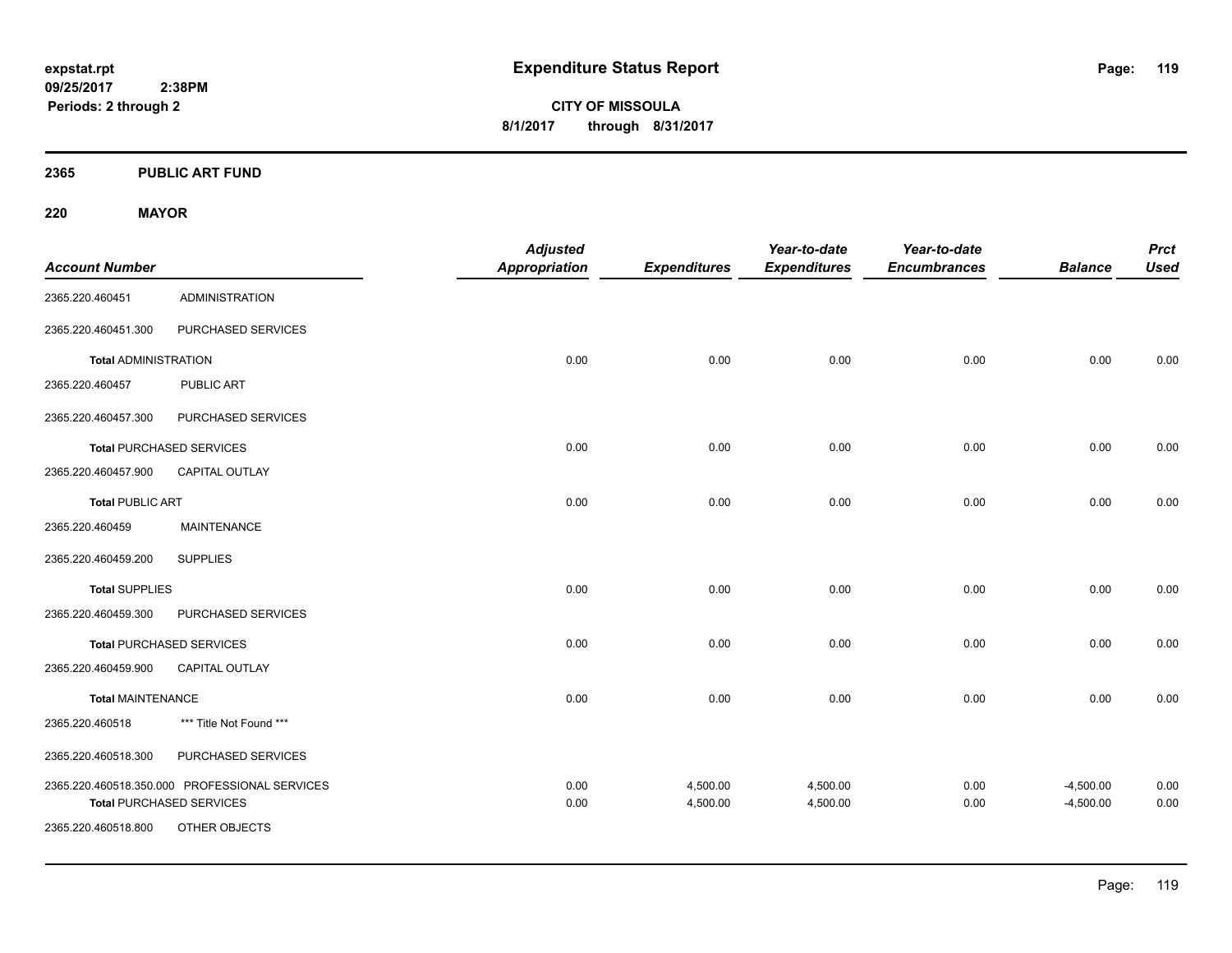**CITY OF MISSOULA 8/1/2017 through 8/31/2017**

## **2365 PUBLIC ART FUND**

## **220 MAYOR**

| <b>Account Number</b>         |                                | <b>Adjusted</b><br><b>Appropriation</b> | <b>Expenditures</b> | Year-to-date<br><b>Expenditures</b> | Year-to-date<br><b>Encumbrances</b> | <b>Balance</b> | <b>Prct</b><br><b>Used</b> |
|-------------------------------|--------------------------------|-----------------------------------------|---------------------|-------------------------------------|-------------------------------------|----------------|----------------------------|
|                               |                                |                                         |                     |                                     |                                     |                |                            |
| <b>Total OTHER OBJECTS</b>    |                                | 0.00                                    | 0.00                | 0.00                                | 0.00                                | 0.00           | 0.00                       |
| 2365.220.460518.900           | <b>CAPITAL OUTLAY</b>          |                                         |                     |                                     |                                     |                |                            |
| <b>Total CAPITAL OUTLAY</b>   |                                | 0.00                                    | 0.00                | 0.00                                | 0.00                                | 0.00           | 0.00                       |
| Total *** Title Not Found *** |                                | 0.00                                    | 4,500.00            | 4,500.00                            | 0.00                                | $-4,500.00$    | 0.00                       |
| 2365.220.510110               | <b>MERCHANT SERVICES</b>       |                                         |                     |                                     |                                     |                |                            |
| 2365.220.510110.500           | <b>FIXED CHARGES</b>           |                                         |                     |                                     |                                     |                |                            |
| <b>Total FIXED CHARGES</b>    |                                | 0.00                                    | 0.00                | 0.00                                | 0.00                                | 0.00           | 0.00                       |
|                               | <b>Total MERCHANT SERVICES</b> | 0.00                                    | 0.00                | 0.00                                | 0.00                                | 0.00           | 0.00                       |
| <b>Total PUBLIC ART FUND</b>  |                                | 0.00                                    | 4,500.00            | 4,500.00                            | 0.00                                | $-4,500.00$    | 0.00                       |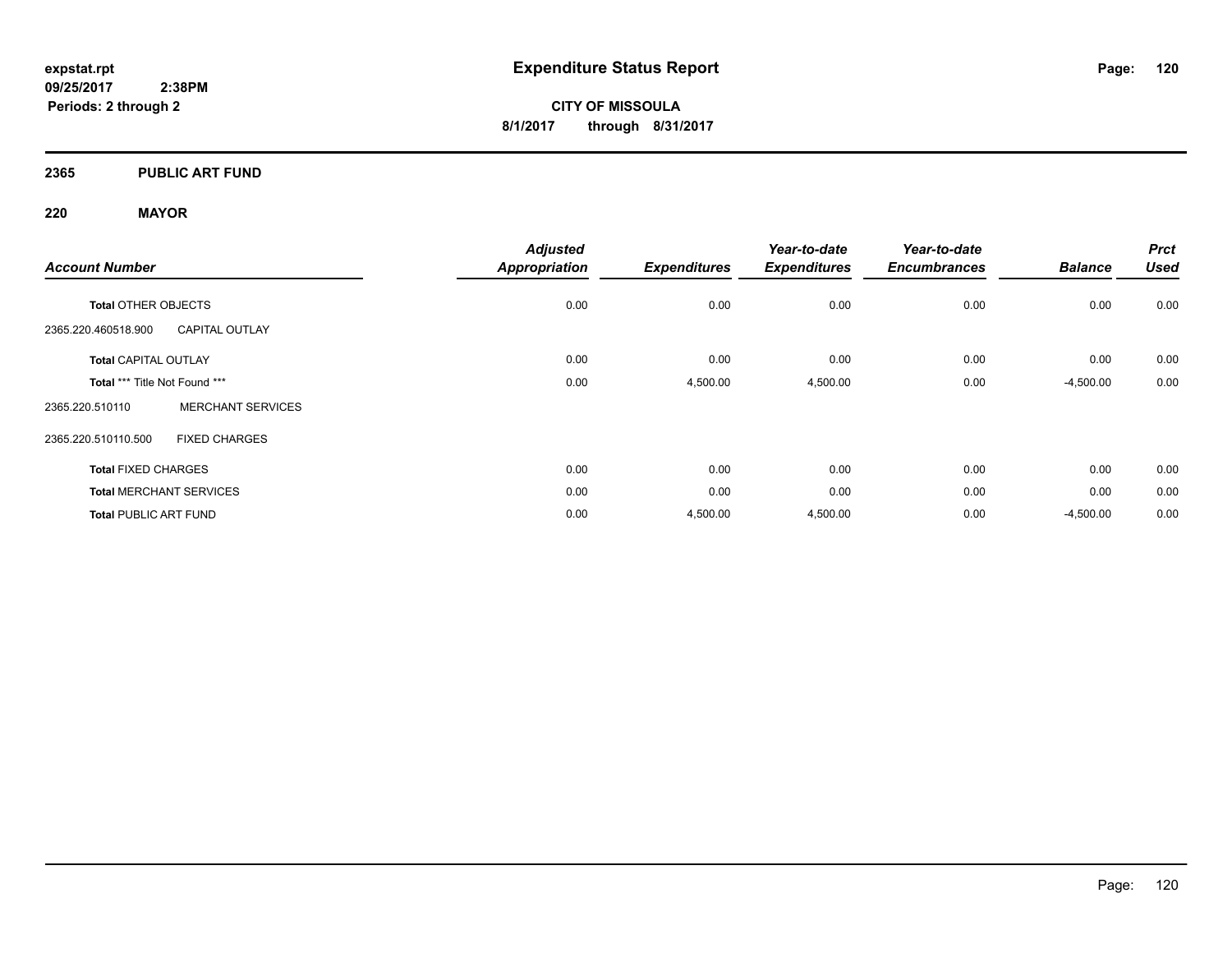**CITY OF MISSOULA 8/1/2017 through 8/31/2017**

#### **2371 EMPLOYEE HEALTH INSURANCE LEVY FUND**

| <b>Account Number</b> |                                            | <b>Adjusted</b><br><b>Appropriation</b> | <b>Expenditures</b> | Year-to-date<br><b>Expenditures</b> | Year-to-date<br><b>Encumbrances</b> | <b>Balance</b> | <b>Prct</b><br><b>Used</b> |
|-----------------------|--------------------------------------------|-----------------------------------------|---------------------|-------------------------------------|-------------------------------------|----------------|----------------------------|
| 2371.390.510110       | <b>MERCHANT SERVICES</b>                   |                                         |                     |                                     |                                     |                |                            |
| 2371.390.510110.500   | <b>FIXED CHARGES</b>                       |                                         |                     |                                     |                                     |                |                            |
|                       | <b>Total MERCHANT SERVICES</b>             | 0.00                                    | 0.00                | 0.00                                | 0.00                                | 0.00           | 0.00                       |
| 2371.390.521000       | INTERFUND OPERATING TRANSFERS              |                                         |                     |                                     |                                     |                |                            |
| 2371.390.521000.800   | OTHER OBJECTS                              |                                         |                     |                                     |                                     |                |                            |
|                       | <b>Total INTERFUND OPERATING TRANSFERS</b> | 0.00                                    | 0.00                | 0.00                                | 0.00                                | 0.00           | 0.00                       |
|                       | Total EMPLOYEE HEALTH INSURANCE LEVY FUND  | 0.00                                    | 0.00                | 0.00                                | 0.00                                | 0.00           | 0.00                       |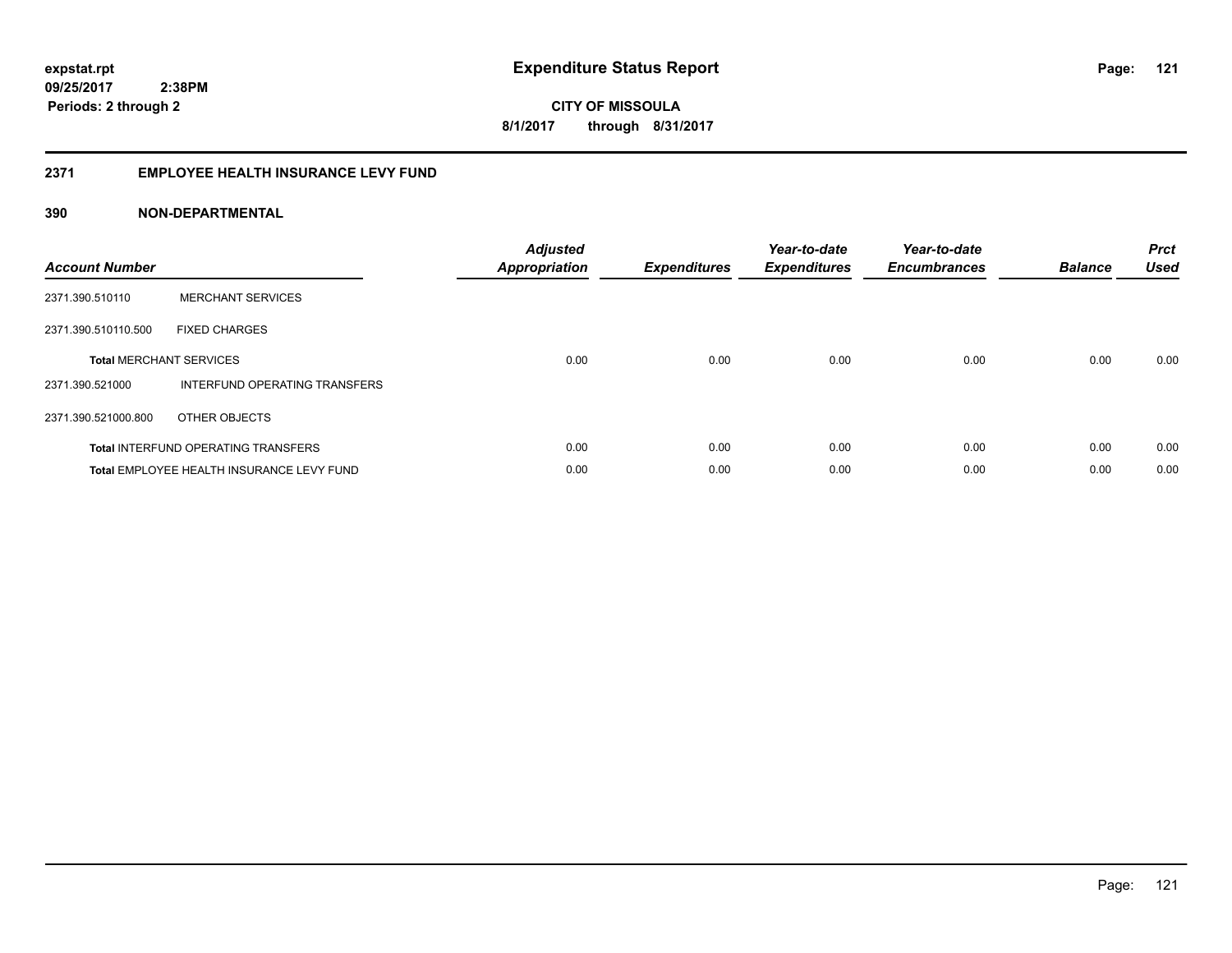#### **2372 PERMISSIVE MEDICAL LEVY**

| <b>Account Number</b> |                                            | <b>Adjusted</b><br>Appropriation | <b>Expenditures</b> | Year-to-date<br><b>Expenditures</b> | Year-to-date<br><b>Encumbrances</b> | <b>Balance</b> | <b>Prct</b><br><b>Used</b> |
|-----------------------|--------------------------------------------|----------------------------------|---------------------|-------------------------------------|-------------------------------------|----------------|----------------------------|
| 2372.390.510110       | <b>MERCHANT SERVICES</b>                   |                                  |                     |                                     |                                     |                |                            |
| 2372.390.510110.500   | <b>FIXED CHARGES</b>                       |                                  |                     |                                     |                                     |                |                            |
|                       | <b>Total MERCHANT SERVICES</b>             | 0.00                             | 0.00                | 0.00                                | 0.00                                | 0.00           | 0.00                       |
| 2372.390.521000       | INTERFUND OPERATING TRANSFERS              |                                  |                     |                                     |                                     |                |                            |
| 2372.390.521000.800   | OTHER OBJECTS                              |                                  |                     |                                     |                                     |                |                            |
|                       | <b>Total INTERFUND OPERATING TRANSFERS</b> | 0.00                             | 0.00                | 0.00                                | 0.00                                | 0.00           | 0.00                       |
|                       | <b>Total PERMISSIVE MEDICAL LEVY</b>       | 0.00                             | 0.00                | 0.00                                | 0.00                                | 0.00           | 0.00                       |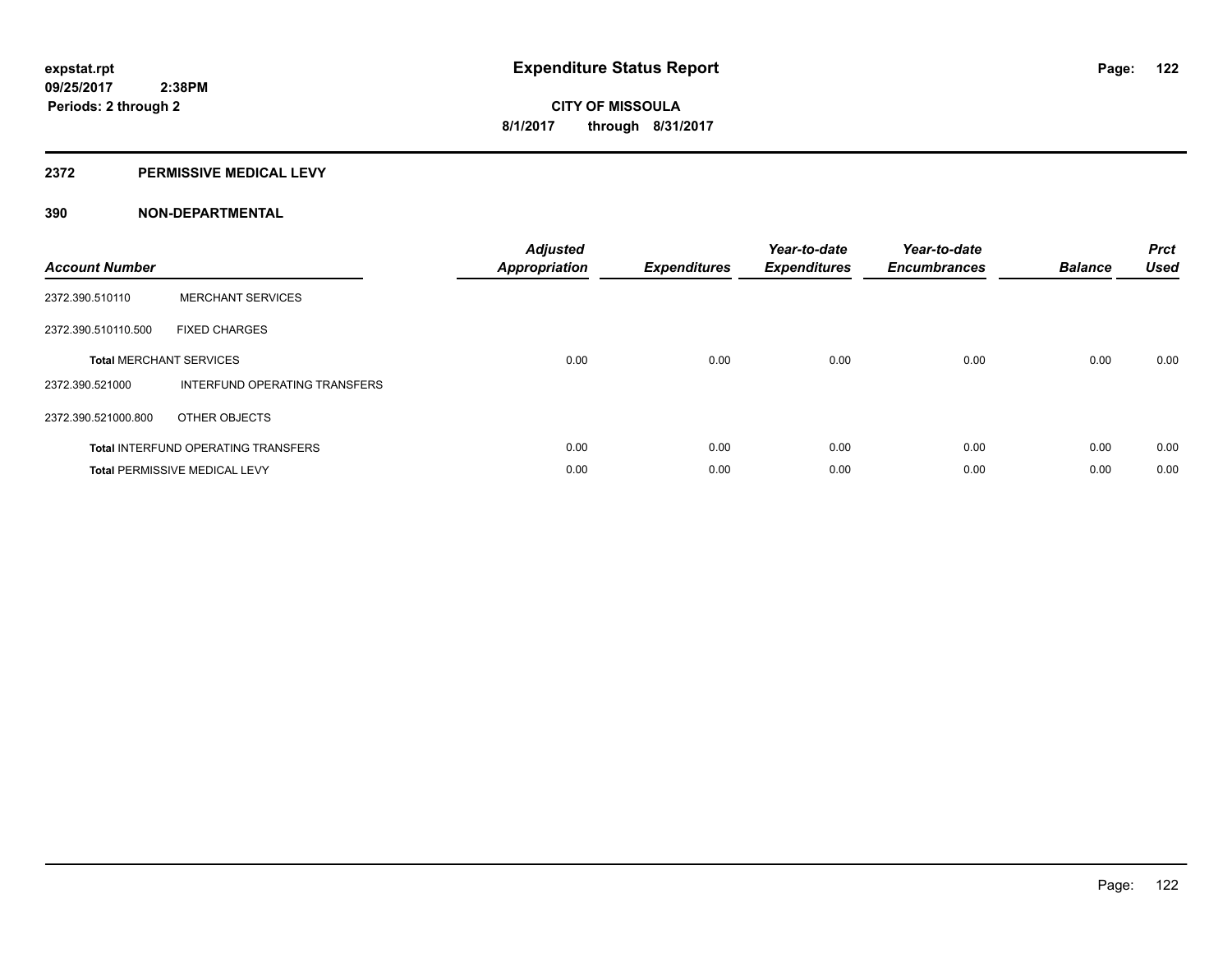## **2389 CABLE TELEVISION FRANCHISE FUND**

| <b>Account Number</b>      |                                       | <b>Adjusted</b><br><b>Appropriation</b> | <b>Expenditures</b> | Year-to-date<br><b>Expenditures</b> | Year-to-date<br><b>Encumbrances</b> | <b>Balance</b> | <b>Prct</b><br><b>Used</b> |
|----------------------------|---------------------------------------|-----------------------------------------|---------------------|-------------------------------------|-------------------------------------|----------------|----------------------------|
| 2389.390.411810            | <b>CABLE TV FRANCHISE</b>             |                                         |                     |                                     |                                     |                |                            |
| 2389.390.411810.300        | PURCHASED SERVICES                    |                                         |                     |                                     |                                     |                |                            |
|                            | <b>Total PURCHASED SERVICES</b>       | 0.00                                    | 0.00                | 0.00                                | 0.00                                | 0.00           | 0.00                       |
| 2389.390.411810.700        | <b>GRANTS &amp; CONTRIBUTIONS</b>     |                                         |                     |                                     |                                     |                |                            |
|                            | Total GRANTS & CONTRIBUTIONS          | 0.00                                    | 0.00                | 0.00                                | 0.00                                | 0.00           | 0.00                       |
| 2389.390.411810.800        | OTHER OBJECTS                         |                                         |                     |                                     |                                     |                |                            |
| <b>Total OTHER OBJECTS</b> |                                       | 0.00                                    | 0.00                | 0.00                                | 0.00                                | 0.00           | 0.00                       |
| 2389.390.411810.900        | <b>CAPITAL OUTLAY</b>                 |                                         |                     |                                     |                                     |                |                            |
|                            | <b>Total CABLE TV FRANCHISE</b>       | 0.00                                    | 0.00                | 0.00                                | 0.00                                | 0.00           | 0.00                       |
| 2389.390.510110            | <b>MERCHANT SERVICES</b>              |                                         |                     |                                     |                                     |                |                            |
| 2389.390.510110.500        | <b>FIXED CHARGES</b>                  |                                         |                     |                                     |                                     |                |                            |
|                            | Total CABLE TELEVISION FRANCHISE FUND | 0.00                                    | 0.00                | 0.00                                | 0.00                                | 0.00           | 0.00                       |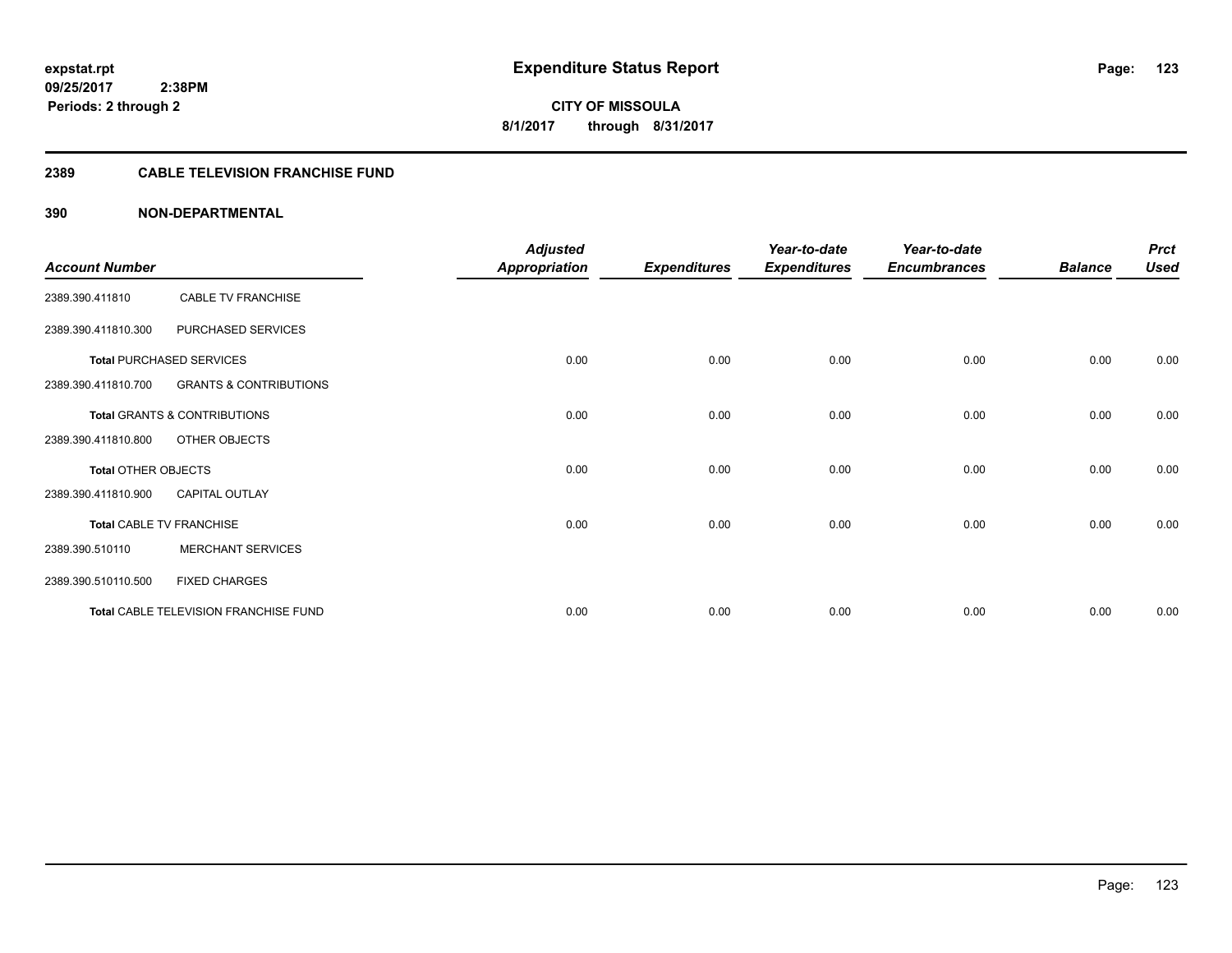## **2390 DRUG FORFEITURE FUND**

## **290 POLICE**

|                                |                                               | <b>Adjusted</b>      |                     | Year-to-date        | Year-to-date        |                | <b>Prct</b> |
|--------------------------------|-----------------------------------------------|----------------------|---------------------|---------------------|---------------------|----------------|-------------|
| <b>Account Number</b>          |                                               | <b>Appropriation</b> | <b>Expenditures</b> | <b>Expenditures</b> | <b>Encumbrances</b> | <b>Balance</b> | <b>Used</b> |
| 2390.290.420142                | <b>NARCOTICS</b>                              |                      |                     |                     |                     |                |             |
| 2390.290.420142.100            | PERSONAL SERVICES                             |                      |                     |                     |                     |                |             |
| <b>Total PERSONAL SERVICES</b> |                                               | 0.00                 | 0.00                | 0.00                | 0.00                | 0.00           | 0.00        |
| 2390.290.420142.200            | <b>SUPPLIES</b>                               |                      |                     |                     |                     |                |             |
|                                | 2390.290.420142.220.000 OPERATING SUPPLIES    | 0.00                 | 316.36              | 468.88              | 0.00                | $-468.88$      | 0.00        |
| <b>Total SUPPLIES</b>          |                                               | 0.00                 | 316.36              | 468.88              | 0.00                | $-468.88$      | 0.00        |
| 2390.290.420142.300            | PURCHASED SERVICES                            |                      |                     |                     |                     |                |             |
|                                | 2390.290.420142.350.000 PROFESSIONAL SERVICES | 0.00                 | 46.83               | 131.87              | 0.00                | $-131.87$      | 0.00        |
|                                | <b>Total PURCHASED SERVICES</b>               | 0.00                 | 46.83               | 131.87              | 0.00                | $-131.87$      | 0.00        |
| 2390.290.420142.500            | <b>FIXED CHARGES</b>                          |                      |                     |                     |                     |                |             |
| <b>Total FIXED CHARGES</b>     |                                               | 0.00                 | 0.00                | 0.00                | 0.00                | 0.00           | 0.00        |
| 2390.290.420142.700            | <b>GRANTS &amp; CONTRIBUTIONS</b>             |                      |                     |                     |                     |                |             |
|                                | Total GRANTS & CONTRIBUTIONS                  | 0.00                 | 0.00                | 0.00                | 0.00                | 0.00           | 0.00        |
| 2390.290.420142.800            | OTHER OBJECTS                                 |                      |                     |                     |                     |                |             |
| Total OTHER OBJECTS            |                                               | 0.00                 | 0.00                | 0.00                | 0.00                | 0.00           | 0.00        |
| 2390.290.420142.900            | CAPITAL OUTLAY                                |                      |                     |                     |                     |                |             |
| Total CAPITAL OUTLAY           |                                               | 0.00                 | 0.00                | 0.00                | 0.00                | 0.00           | 0.00        |
| <b>Total NARCOTICS</b>         |                                               | 0.00                 | 363.19              | 600.75              | 0.00                | $-600.75$      | 0.00        |
| 2390.290.510110                | <b>MERCHANT SERVICES</b>                      |                      |                     |                     |                     |                |             |
| 2390.290.510110.500            | <b>FIXED CHARGES</b>                          |                      |                     |                     |                     |                |             |
| <b>Total MERCHANT SERVICES</b> |                                               | 0.00                 | 0.00                | 0.00                | 0.00                | 0.00           | 0.00        |
|                                |                                               |                      |                     |                     |                     |                |             |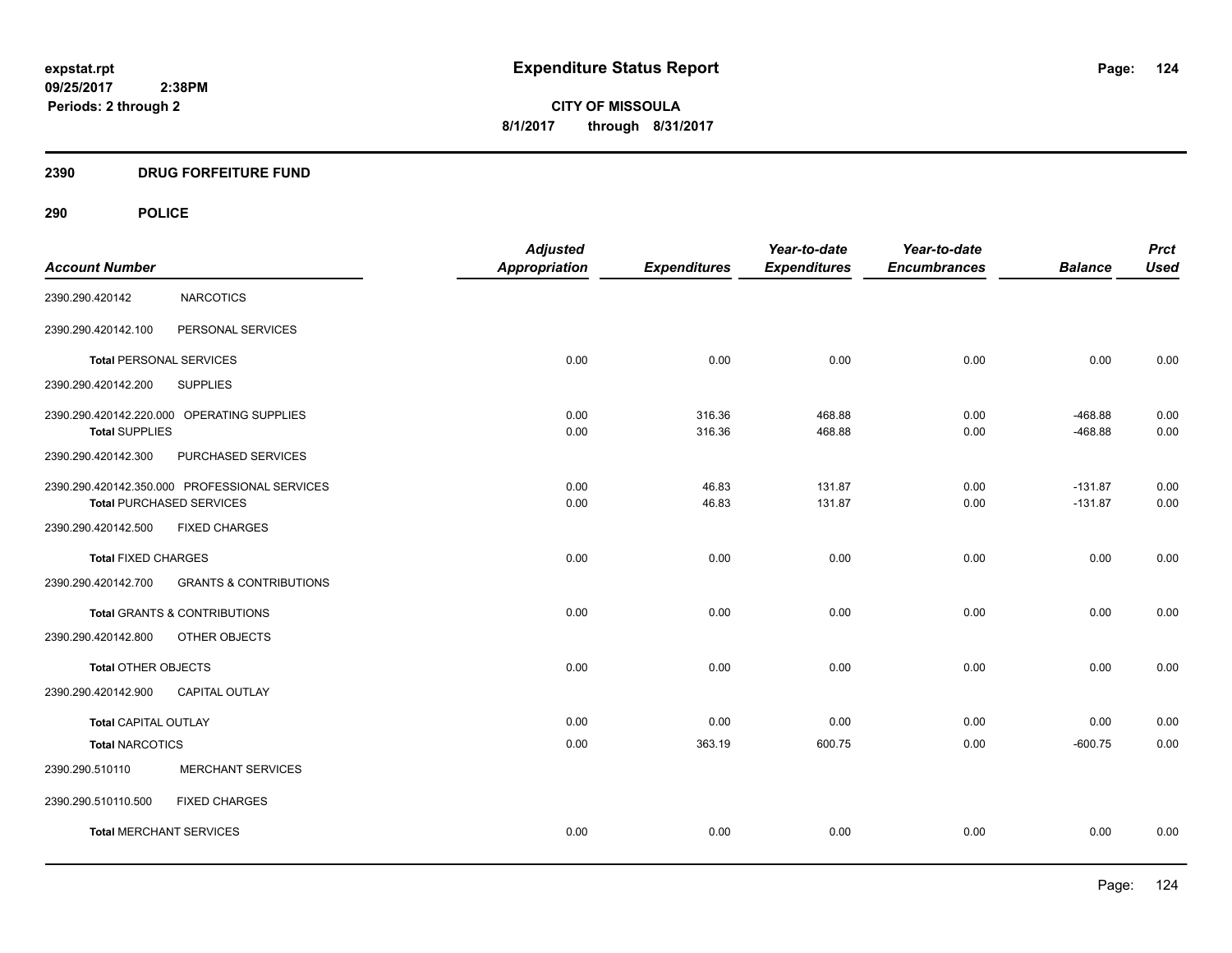**CITY OF MISSOULA 8/1/2017 through 8/31/2017**

## **2390 DRUG FORFEITURE FUND**

**290 POLICE**

| <b>Account Number</b>             | <b>Adiusted</b><br><b>Appropriation</b> | Expenditures | Year-to-date<br><b>Expenditures</b> | Year-to-date<br><i><b>Encumbrances</b></i> | <b>Balance</b> | Prct<br>Used |
|-----------------------------------|-----------------------------------------|--------------|-------------------------------------|--------------------------------------------|----------------|--------------|
| <b>Total DRUG FORFEITURE FUND</b> | 0.00                                    | 363.19       | 600.75                              | 0.00                                       | $-600.75$      | 0.00         |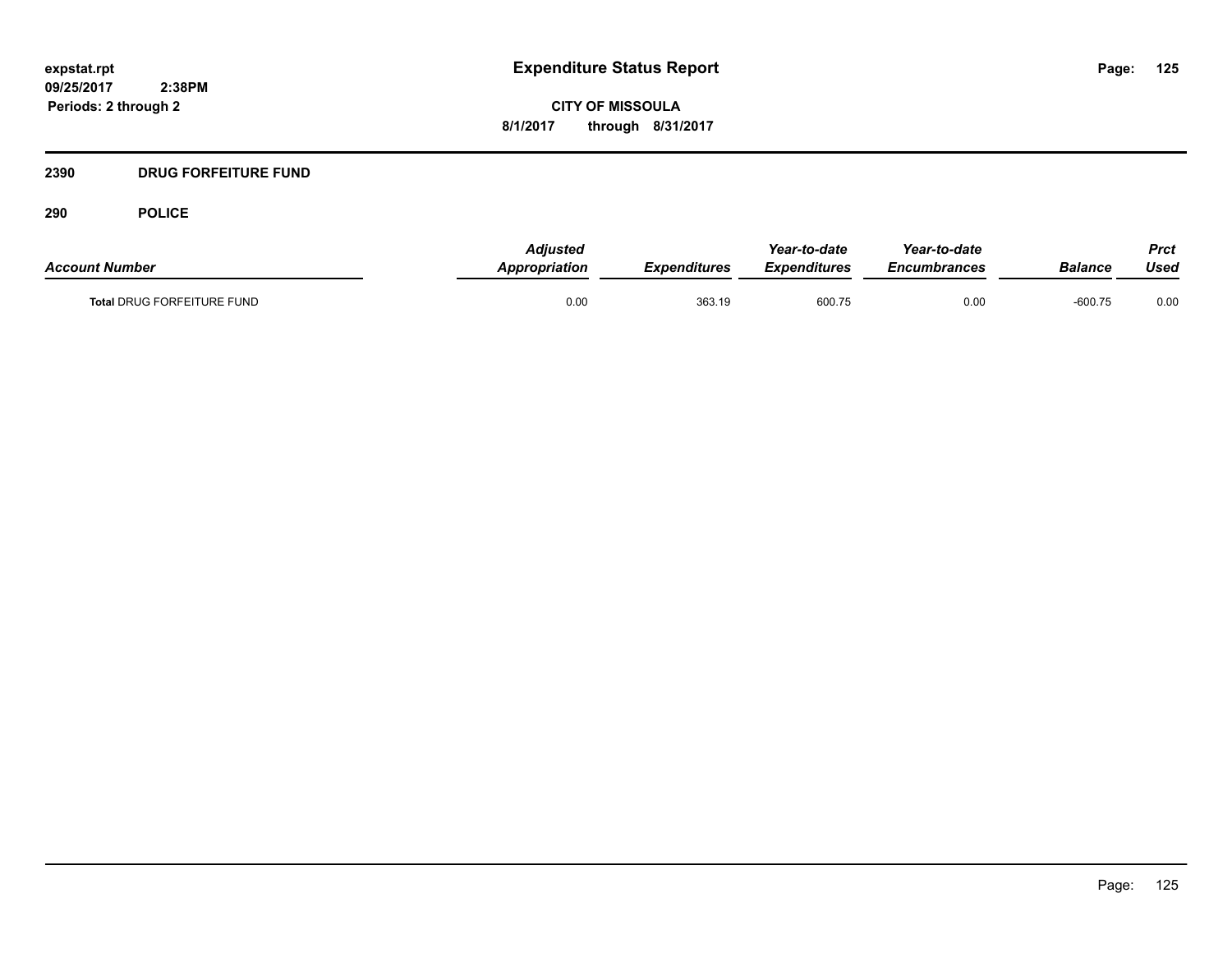#### **2394 BUILDING INSPECTION FUND**

## **310 BUILDING INSPECTION**

|                                                         | <b>Adjusted</b>      |                     | Year-to-date        | Year-to-date        |                | <b>Prct</b> |
|---------------------------------------------------------|----------------------|---------------------|---------------------|---------------------|----------------|-------------|
| <b>Account Number</b>                                   | <b>Appropriation</b> | <b>Expenditures</b> | <b>Expenditures</b> | <b>Encumbrances</b> | <b>Balance</b> | <b>Used</b> |
| PROTECTIVE INSPECTIONS<br>2394.310.420500               |                      |                     |                     |                     |                |             |
| PERSONAL SERVICES<br>2394.310.420500.100                |                      |                     |                     |                     |                |             |
| 2394.310.420500.110.000 SALARIES AND WAGES              | 0.00                 | 43,137.64           | 75,430.01           | 0.00                | $-75,430.01$   | 0.00        |
| 2394.310.420500.140.000 EMPLOYER CONTRIBUTIONS          | 0.00                 | 16,379.43           | 37,277.99           | 0.00                | $-37,277.99$   | 0.00        |
| 2394.310.420500.141.000 STATE RETIREMENT CONTRIBUTIONS  | 0.00                 | 170.37              | 170.37              | 0.00                | $-170.37$      | 0.00        |
| <b>Total PERSONAL SERVICES</b>                          | 0.00                 | 59,687.44           | 112,878.37          | 0.00                | $-112,878.37$  | 0.00        |
| 2394.310.420500.200<br><b>SUPPLIES</b>                  |                      |                     |                     |                     |                |             |
| 2394.310.420500.210.000 OFFICE SUPPLIES                 | 0.00                 | 78.89               | 102.84              | 0.00                | $-102.84$      | 0.00        |
| 2394.310.420500.220.000 OPERATING SUPPLIES              | 0.00                 | 793.80              | 793.80              | 0.00                | $-793.80$      | 0.00        |
| 2394.310.420500.230.000 REPAIR/MAINTENANCE              | 0.00                 | 145.00              | 145.00              | 0.00                | $-145.00$      | 0.00        |
| <b>Total SUPPLIES</b>                                   | 0.00                 | 1,017.69            | 1,041.64            | 0.00                | $-1,041.64$    | 0.00        |
| 2394.310.420500.300<br>PURCHASED SERVICES               |                      |                     |                     |                     |                |             |
| 2394.310.420500.310.000 COMMUNICATIONS                  | 0.00                 | 1.42                | 1.42                | 0.00                | $-1.42$        | 0.00        |
| 2394.310.420500.320.000 PRINTING & DUPLICATING          | 0.00                 | 12.22               | 12.22               | 0.00                | $-12.22$       | 0.00        |
| 2394.310.420500.330.000 PUBLICITY, SUBSCRIPTIONS & DUES | 0.00                 | 140.00              | 140.00              | 0.00                | $-140.00$      | 0.00        |
| 2394.310.420500.344.000 TELEPHONE SERVICE               | 0.00                 | 6.42                | 6.42                | 0.00                | $-6.42$        | 0.00        |
| 2394.310.420500.350.000 PROFESSIONAL SERVICES           | 0.00                 | 975.00              | 975.00              | 0.00                | $-975.00$      | 0.00        |
| 2394.310.420500.360.000 REPAIR & MAINTENANCE            | 0.00                 | 962.42              | 962.42              | 0.00                | $-962.42$      | 0.00        |
| 2394.310.420500.380.000 TRAINING                        | 0.00                 | 70.00               | 70.00               | 0.00                | $-70.00$       | 0.00        |
| <b>Total PURCHASED SERVICES</b>                         | 0.00                 | 2,167.48            | 2,167.48            | 0.00                | $-2,167.48$    | 0.00        |
| 2394.310.420500.500<br><b>FIXED CHARGES</b>             |                      |                     |                     |                     |                |             |
| <b>Total FIXED CHARGES</b>                              | 0.00                 | 0.00                | 0.00                | 0.00                | 0.00           | 0.00        |
| 2394.310.420500.600<br><b>DEBT SERVICE</b>              |                      |                     |                     |                     |                |             |
| <b>Total DEBT SERVICE</b>                               | 0.00                 | 0.00                | 0.00                | 0.00                | 0.00           | 0.00        |
| 2394.310.420500.900<br><b>CAPITAL OUTLAY</b>            |                      |                     |                     |                     |                |             |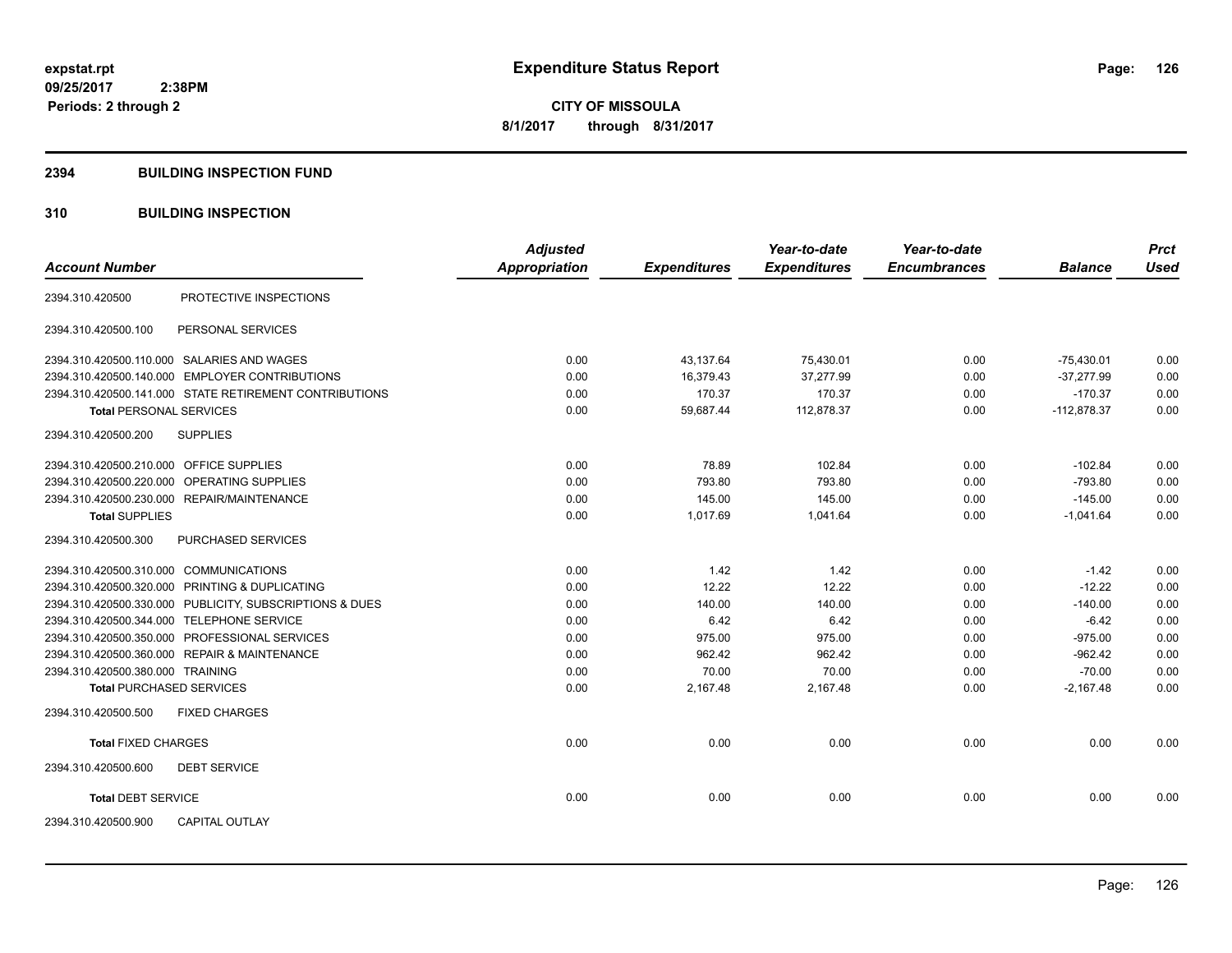## **2394 BUILDING INSPECTION FUND**

## **310 BUILDING INSPECTION**

| <b>Account Number</b>       |                                       | <b>Adjusted</b>      |                     | Year-to-date        | Year-to-date        | <b>Balance</b> | <b>Prct</b><br><b>Used</b> |
|-----------------------------|---------------------------------------|----------------------|---------------------|---------------------|---------------------|----------------|----------------------------|
|                             |                                       | <b>Appropriation</b> | <b>Expenditures</b> | <b>Expenditures</b> | <b>Encumbrances</b> |                |                            |
| <b>Total CAPITAL OUTLAY</b> |                                       | 0.00                 | 0.00                | 0.00                | 0.00                | 0.00           | 0.00                       |
|                             | <b>Total PROTECTIVE INSPECTIONS</b>   | 0.00                 | 62,872.61           | 116,087.49          | 0.00                | $-116,087.49$  | 0.00                       |
| 2394.310.510110             | <b>MERCHANT SERVICES</b>              |                      |                     |                     |                     |                |                            |
| 2394.310.510110.500         | <b>FIXED CHARGES</b>                  |                      |                     |                     |                     |                |                            |
|                             | <b>Total MERCHANT SERVICES</b>        | 0.00                 | 0.00                | 0.00                | 0.00                | 0.00           | 0.00                       |
| 2394.310.510306             | <b>SALARY RESERVE</b>                 |                      |                     |                     |                     |                |                            |
| 2394.310.510306.100         | PERSONAL SERVICES                     |                      |                     |                     |                     |                |                            |
| <b>Total SALARY RESERVE</b> |                                       | 0.00                 | 0.00                | 0.00                | 0.00                | 0.00           | 0.00                       |
|                             | <b>Total BUILDING INSPECTION FUND</b> | 0.00                 | 62,872.61           | 116,087.49          | 0.00                | $-116,087.49$  | 0.00                       |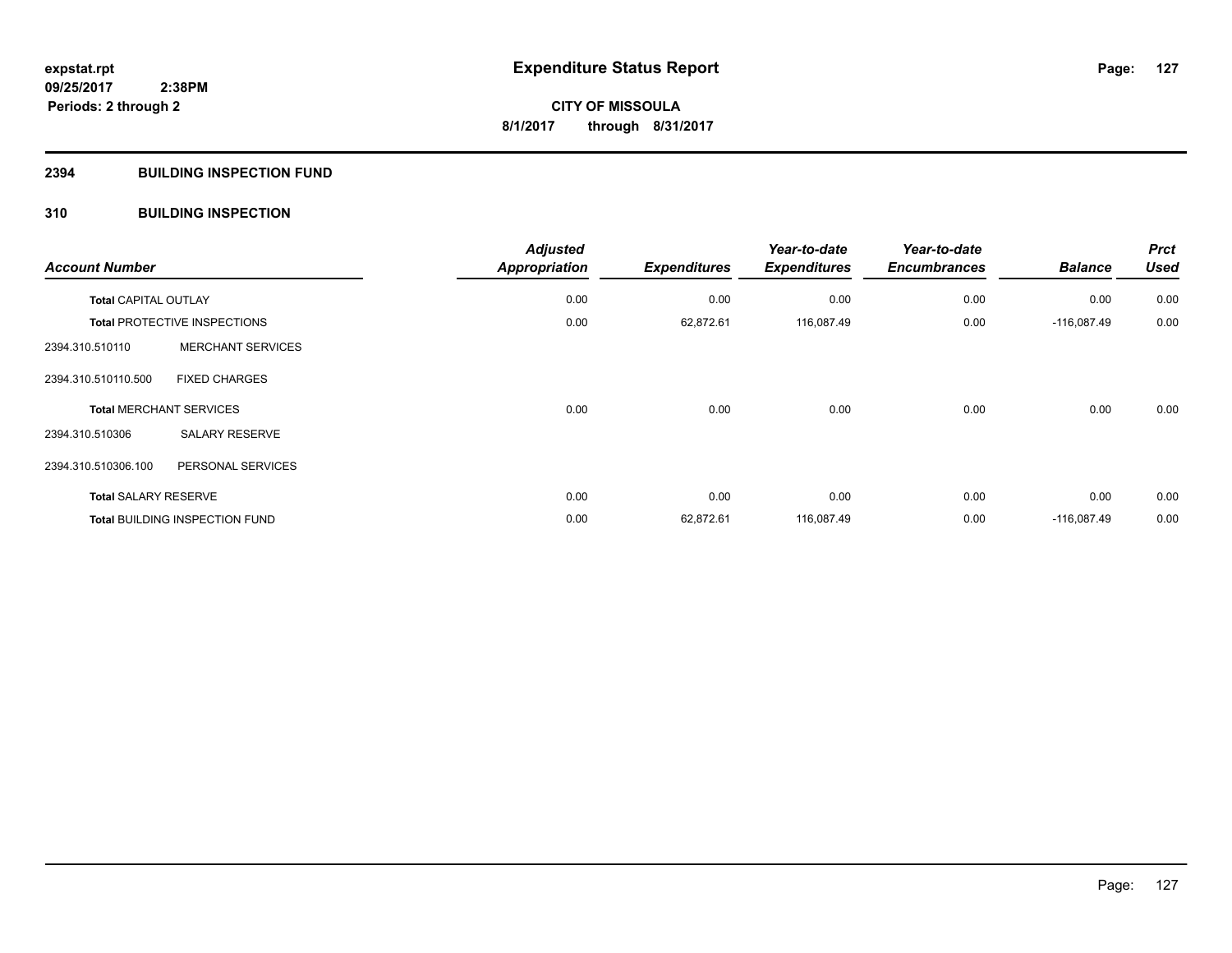**128**

**CITY OF MISSOULA 8/1/2017 through 8/31/2017**

## **2395 CITY GRANTS & PROGRAM INCOME FUND**

|                             |                                         | <b>Adjusted</b>      |                     | Year-to-date        | Year-to-date        |                | <b>Prct</b> |
|-----------------------------|-----------------------------------------|----------------------|---------------------|---------------------|---------------------|----------------|-------------|
| <b>Account Number</b>       |                                         | <b>Appropriation</b> | <b>Expenditures</b> | <b>Expenditures</b> | <b>Encumbrances</b> | <b>Balance</b> | <b>Used</b> |
| 2395.390.470200             | <b>HOUSING REHAB</b>                    |                      |                     |                     |                     |                |             |
| 2395.390.470200.700         | <b>GRANTS &amp; CONTRIBUTIONS</b>       |                      |                     |                     |                     |                |             |
|                             | <b>Total GRANTS &amp; CONTRIBUTIONS</b> | 0.00                 | 0.00                | 0.00                | 0.00                | 0.00           | 0.00        |
| 2395.390.470200.800         | OTHER OBJECTS                           |                      |                     |                     |                     |                |             |
| <b>Total HOUSING REHAB</b>  |                                         | 0.00                 | 0.00                | 0.00                | 0.00                | 0.00           | 0.00        |
| 2395.390.470210             | ADMINISTRATION                          |                      |                     |                     |                     |                |             |
| 2395.390.470210.300         | PURCHASED SERVICES                      |                      |                     |                     |                     |                |             |
|                             | <b>Total PURCHASED SERVICES</b>         | 0.00                 | 0.00                | 0.00                | 0.00                | 0.00           | 0.00        |
| 2395.390.470210.800         | OTHER OBJECTS                           |                      |                     |                     |                     |                |             |
| <b>Total ADMINISTRATION</b> |                                         | 0.00                 | 0.00                | 0.00                | 0.00                | 0.00           | 0.00        |
| 2395.390.470220             | PROPERTY ACQUISITION                    |                      |                     |                     |                     |                |             |
| 2395.390.470220.300         | PURCHASED SERVICES                      |                      |                     |                     |                     |                |             |
|                             | Total PROPERTY ACQUISITION              | 0.00                 | 0.00                | 0.00                | 0.00                | 0.00           | 0.00        |
| 2395.390.470300             | ECONOMIC DEVELOPMENT                    |                      |                     |                     |                     |                |             |
| 2395.390.470300.700         | <b>GRANTS &amp; CONTRIBUTIONS</b>       |                      |                     |                     |                     |                |             |
|                             | Total ECONOMIC DEVELOPMENT              | 0.00                 | 0.00                | 0.00                | 0.00                | 0.00           | 0.00        |
| 2395.390.510110             | <b>MERCHANT SERVICES</b>                |                      |                     |                     |                     |                |             |
| 2395.390.510110.500         | <b>FIXED CHARGES</b>                    |                      |                     |                     |                     |                |             |
|                             | <b>Total MERCHANT SERVICES</b>          | 0.00                 | 0.00                | 0.00                | 0.00                | 0.00           | 0.00        |
|                             |                                         |                      |                     |                     |                     |                |             |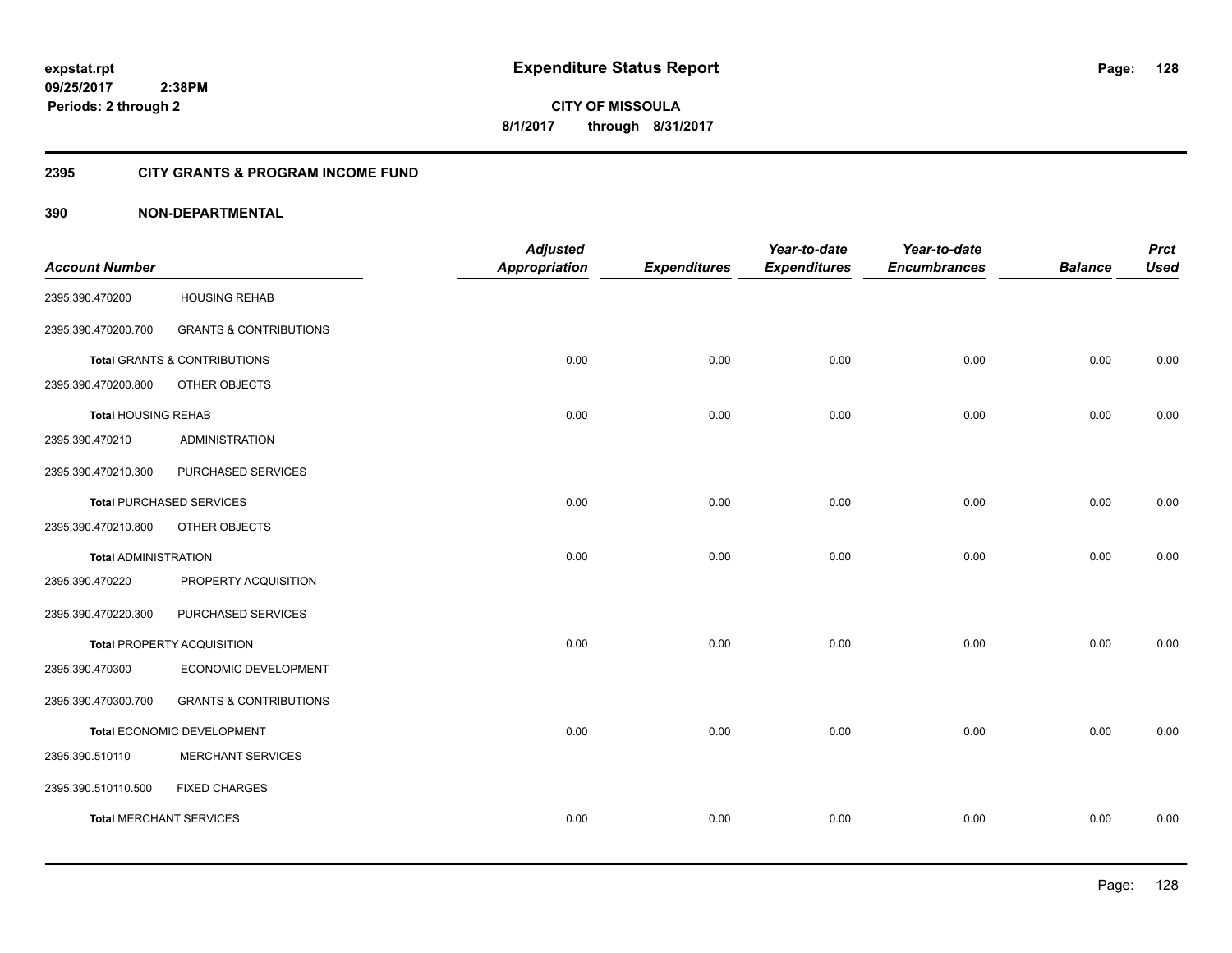| expstat.rpt<br>09/25/2017 | 2:38PM                                             | <b>Expenditure Status Report</b><br>Page: |                     |                     |                     |                | 129         |
|---------------------------|----------------------------------------------------|-------------------------------------------|---------------------|---------------------|---------------------|----------------|-------------|
| Periods: 2 through 2      |                                                    | <b>CITY OF MISSOULA</b><br>8/1/2017       | through 8/31/2017   |                     |                     |                |             |
|                           | <b>Total CITY GRANTS &amp; PROGRAM INCOME FUND</b> | 0.00                                      | 0.00                | 0.00                | 0.00                | 0.00           | 0.00        |
| 2396                      | <b>ENERGY EFFICIENCY REVOLVING LOAN FUND</b>       |                                           |                     |                     |                     |                |             |
| 390                       | <b>NON-DEPARTMENTAL</b>                            |                                           |                     |                     |                     |                |             |
|                           |                                                    | <b>Adjusted</b>                           |                     | Year-to-date        | Year-to-date        |                | <b>Prct</b> |
| <b>Account Number</b>     |                                                    | <b>Appropriation</b>                      | <b>Expenditures</b> | <b>Expenditures</b> | <b>Encumbrances</b> | <b>Balance</b> | <b>Used</b> |
| 2396.390.510001           | EECBG REVOLVING LOAN FUND                          |                                           |                     |                     |                     |                |             |
| 2396.390.510001.700       | <b>GRANTS &amp; CONTRIBUTIONS</b>                  |                                           |                     |                     |                     |                |             |

**Total** ENERGY EFFICIENCY REVOLVING LOAN FUND 0.00 0.00 0.00 0.00 0.00 0.00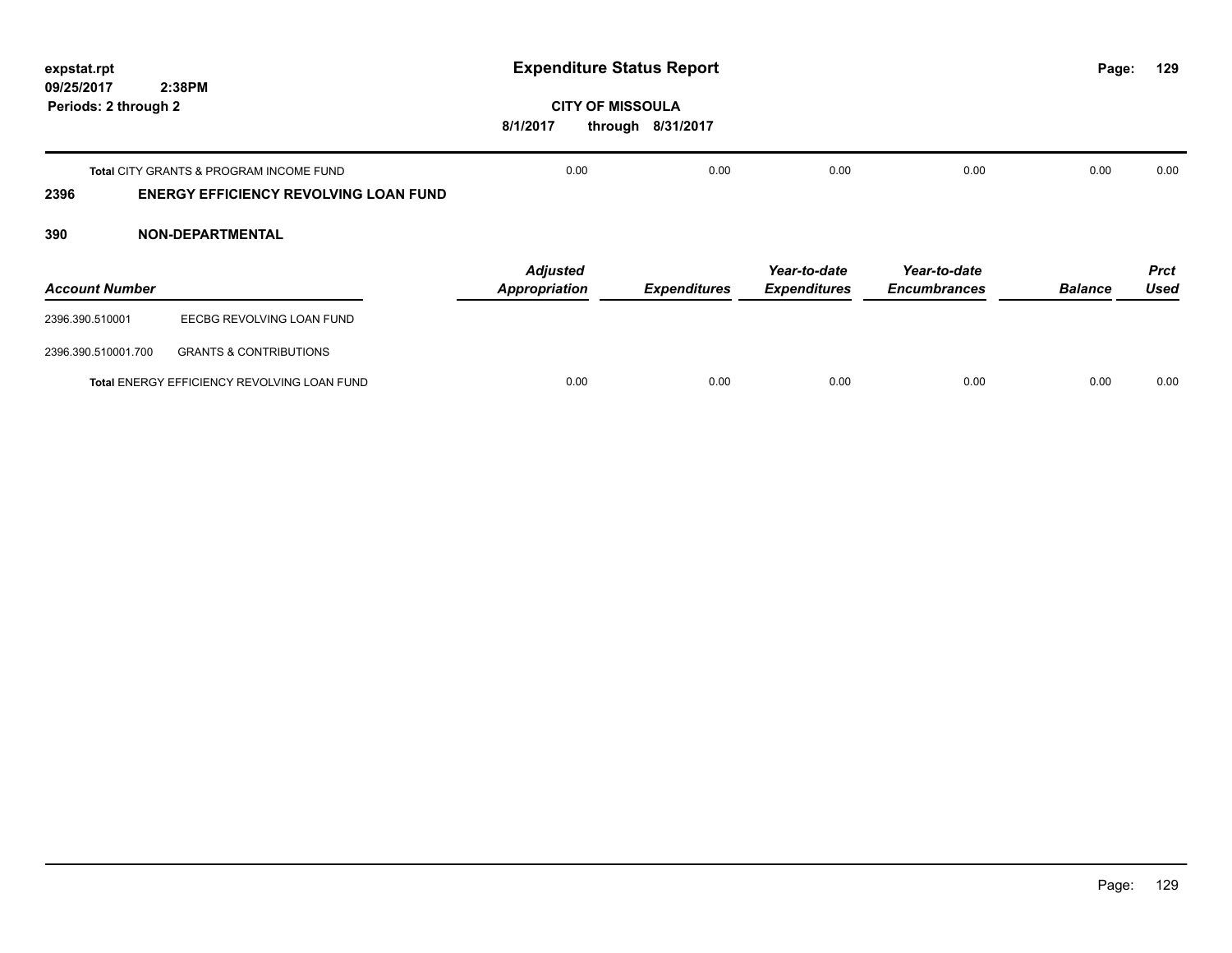**130**

**CITY OF MISSOULA 8/1/2017 through 8/31/2017**

## **2399 DANGEROUS BUILDING DEMOLITION & REPAIR F**

## **310 BUILDING INSPECTION**

| <b>Account Number</b>       |                                                           | <b>Adjusted</b><br>Appropriation | <b>Expenditures</b> | Year-to-date<br><b>Expenditures</b> | Year-to-date<br><b>Encumbrances</b> | <b>Balance</b> | <b>Prct</b><br><b>Used</b> |
|-----------------------------|-----------------------------------------------------------|----------------------------------|---------------------|-------------------------------------|-------------------------------------|----------------|----------------------------|
| 2399.310.420510             | ADMINISTRATION                                            |                                  |                     |                                     |                                     |                |                            |
| 2399.310.420510.800         | OTHER OBJECTS                                             |                                  |                     |                                     |                                     |                |                            |
| <b>Total ADMINISTRATION</b> |                                                           | 0.00                             | 0.00                | 0.00                                | 0.00                                | 0.00           | 0.00                       |
| 2399.310.510110             | <b>MERCHANT SERVICES</b>                                  |                                  |                     |                                     |                                     |                |                            |
| 2399.310.510110.500         | <b>FIXED CHARGES</b>                                      |                                  |                     |                                     |                                     |                |                            |
|                             | <b>Total DANGEROUS BUILDING DEMOLITION &amp; REPAIR F</b> | 0.00                             | 0.00                | 0.00                                | 0.00                                | 0.00           | 0.00                       |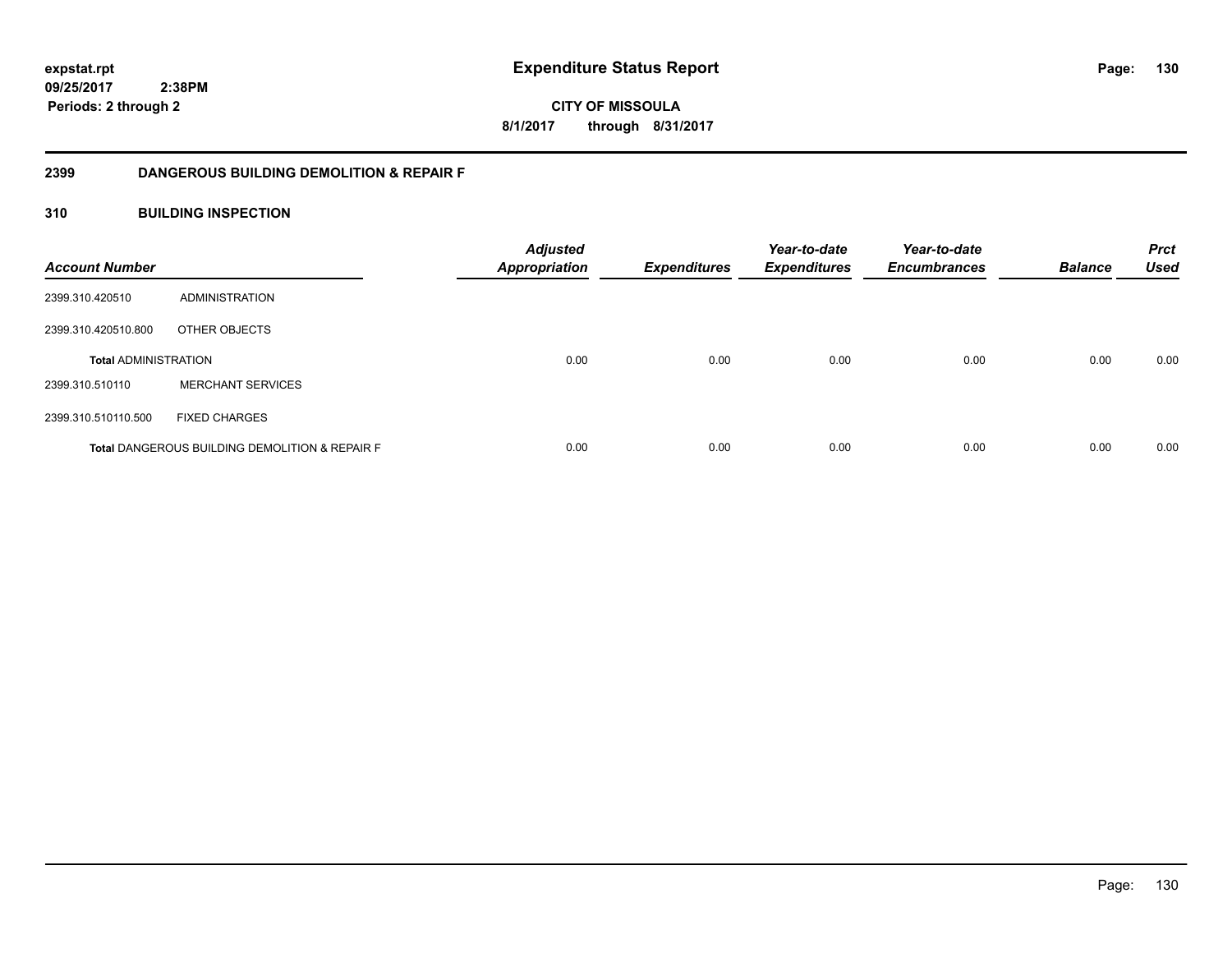**131**

**09/25/2017 2:38PM Periods: 2 through 2**

**CITY OF MISSOULA 8/1/2017 through 8/31/2017**

#### **2400 STREET LIGHTING ASSESSMENTS FUND**

## **280 PUBLIC WORKS OPERATIONS**

|                              |                                                   | <b>Adjusted</b>      |                     | Year-to-date        | Year-to-date        | <b>Balance</b> | <b>Prct</b><br><b>Used</b> |
|------------------------------|---------------------------------------------------|----------------------|---------------------|---------------------|---------------------|----------------|----------------------------|
| <b>Account Number</b>        |                                                   | <b>Appropriation</b> | <b>Expenditures</b> | <b>Expenditures</b> | <b>Encumbrances</b> |                |                            |
| 2400.280.430263              | <b>STREET LIGHTING</b>                            |                      |                     |                     |                     |                |                            |
| 2400.280.430263.300          | PURCHASED SERVICES                                |                      |                     |                     |                     |                |                            |
|                              | 2400.280.430263.341.000 ELECTRICITY & NATURAL GAS | 0.00                 | 27,873.29           | 27,873.29           | 0.00                | $-27.873.29$   | 0.00                       |
| <b>Total STREET LIGHTING</b> |                                                   | 0.00                 | 27,873.29           | 27,873.29           | 0.00                | $-27,873.29$   | 0.00                       |
| 2400.280.510110              | <b>MERCHANT SERVICES</b>                          |                      |                     |                     |                     |                |                            |
| 2400.280.510110.500          | <b>FIXED CHARGES</b>                              |                      |                     |                     |                     |                |                            |
| <b>Total FIXED CHARGES</b>   |                                                   | 0.00                 | 0.00                | 0.00                | 0.00                | 0.00           | 0.00                       |
|                              | <b>Total MERCHANT SERVICES</b>                    | 0.00                 | 0.00                | 0.00                | 0.00                | 0.00           | 0.00                       |
|                              | <b>Total STREET LIGHTING ASSESSMENTS FUND</b>     | 0.00                 | 27,873.29           | 27,873.29           | 0.00                | $-27.873.29$   | 0.00                       |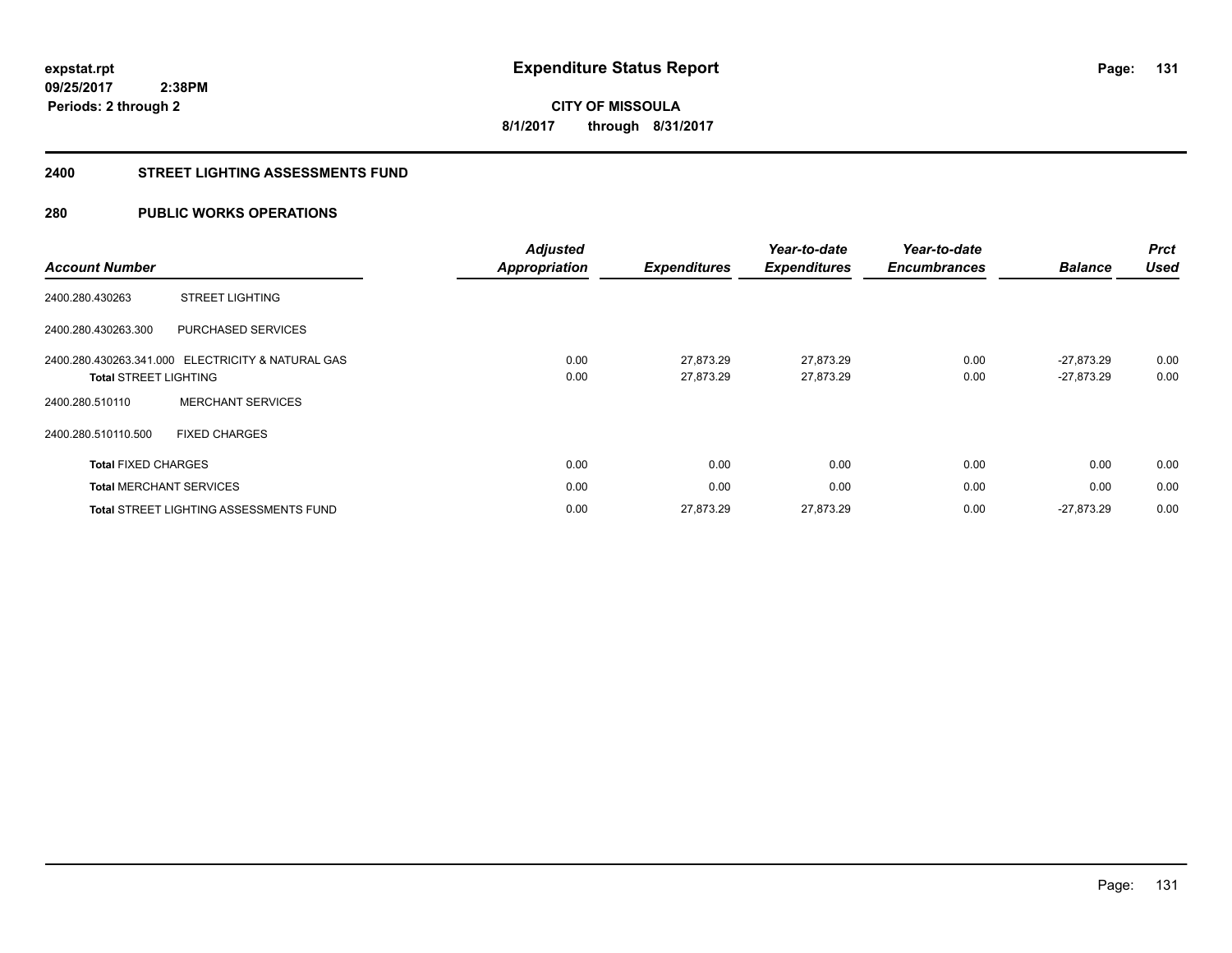**09/25/2017 2:38PM**

**Periods: 2 through 2**

**132**

**CITY OF MISSOULA 8/1/2017 through 8/31/2017**

#### **2500 STREET MAINTENANCE ASSESSMENT FUND**

| <b>Account Number</b>           |                                                 | <b>Adjusted</b><br><b>Appropriation</b> | <b>Expenditures</b> | Year-to-date<br><b>Expenditures</b> | Year-to-date<br><b>Encumbrances</b> | <b>Balance</b> | <b>Prct</b><br><b>Used</b> |
|---------------------------------|-------------------------------------------------|-----------------------------------------|---------------------|-------------------------------------|-------------------------------------|----------------|----------------------------|
| 2500.390.510110                 | <b>MERCHANT SERVICES</b>                        |                                         |                     |                                     |                                     |                |                            |
| 2500.390.510110.500             | <b>FIXED CHARGES</b>                            |                                         |                     |                                     |                                     |                |                            |
| <b>Total MERCHANT SERVICES</b>  |                                                 | 0.00                                    | 0.00                | 0.00                                | 0.00                                | 0.00           | 0.00                       |
| 2500.390.521000                 | INTERFUND OPERATING TRANSFERS                   |                                         |                     |                                     |                                     |                |                            |
| 2500.390.521000.300             | PURCHASED SERVICES                              |                                         |                     |                                     |                                     |                |                            |
| 2500.390.521000.345.000 GARBAGE |                                                 | 0.00                                    | 5,083.33            | 7,095.10                            | 0.00                                | $-7,095.10$    | 0.00                       |
| <b>Total PURCHASED SERVICES</b> |                                                 | 0.00                                    | 5,083.33            | 7,095.10                            | 0.00                                | $-7,095.10$    | 0.00                       |
| 2500.390.521000.800             | OTHER OBJECTS                                   |                                         |                     |                                     |                                     |                |                            |
| <b>Total OTHER OBJECTS</b>      |                                                 | 0.00                                    | 0.00                | 0.00                                | 0.00                                | 0.00           | 0.00                       |
|                                 | <b>Total STREET MAINTENANCE ASSESSMENT FUND</b> | 0.00                                    | 5,083.33            | 7,095.10                            | 0.00                                | $-7,095.10$    | 0.00                       |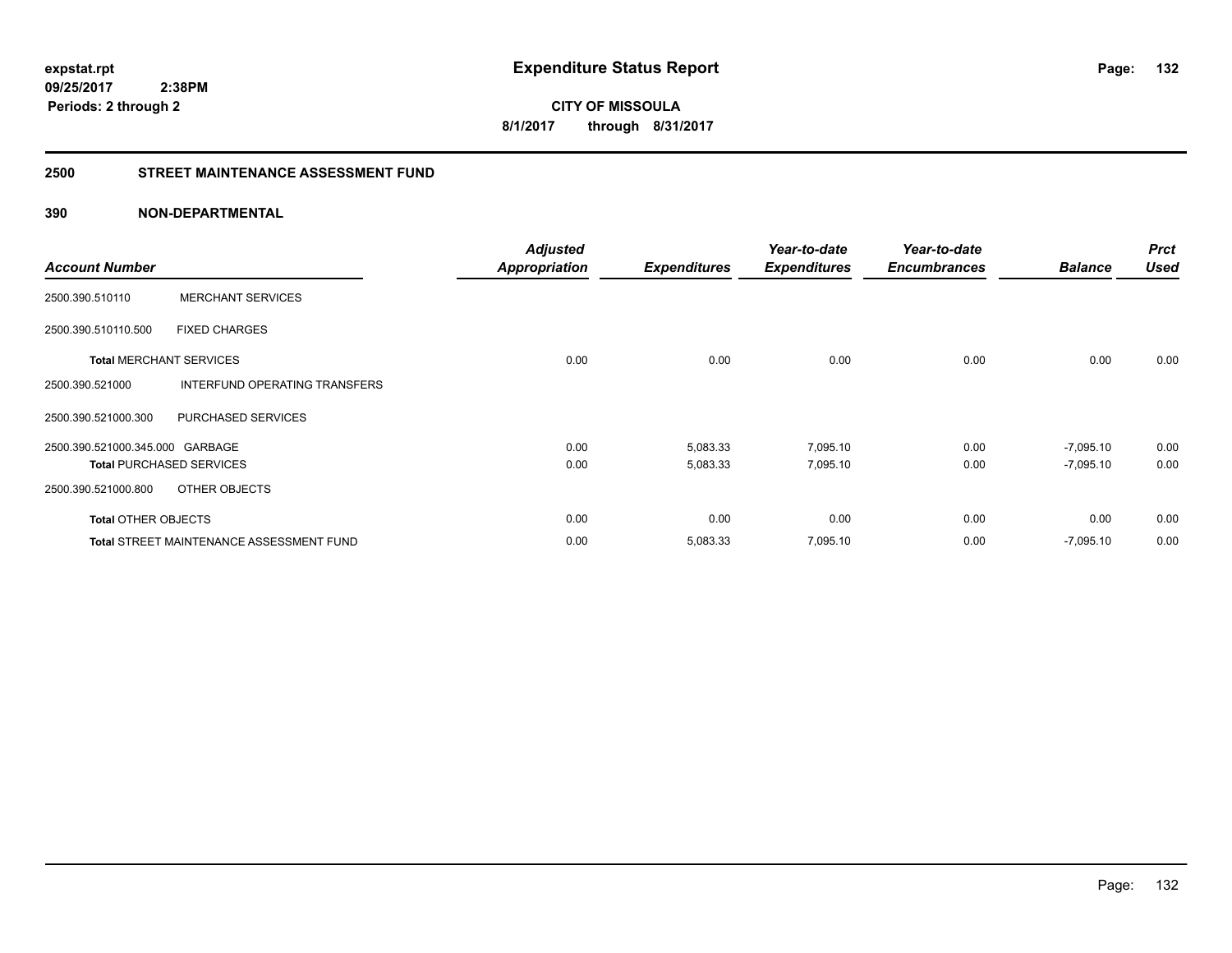## **2512 ROAD DISTRICT #1**

|                                         |                                                        | <b>Adjusted</b>      |                     | Year-to-date        | Year-to-date        |                | <b>Prct</b> |
|-----------------------------------------|--------------------------------------------------------|----------------------|---------------------|---------------------|---------------------|----------------|-------------|
| <b>Account Number</b>                   |                                                        | <b>Appropriation</b> | <b>Expenditures</b> | <b>Expenditures</b> | <b>Encumbrances</b> | <b>Balance</b> | <b>Used</b> |
| 2512.320.430100                         | PUBLIC WORKS ADMINISTRATION                            |                      |                     |                     |                     |                |             |
| 2512.320.430100.100                     | PERSONAL SERVICES                                      |                      |                     |                     |                     |                |             |
|                                         | 2512.320.430100.110.000 SALARIES AND WAGES             | 0.00                 | 3,880.13            | 6,159.47            | 0.00                | $-6,159.47$    | 0.00        |
|                                         | 2512.320.430100.140.000 EMPLOYER CONTRIBUTIONS         | 0.00                 | 668.90              | 1,060.88            | 0.00                | $-1,060.88$    | 0.00        |
|                                         | 2512.320.430100.141.000 STATE RETIREMENT CONTRIBUTIONS | 0.00                 | 2.25                | 2.25                | 0.00                | $-2.25$        | 0.00        |
| <b>Total PERSONAL SERVICES</b>          |                                                        | 0.00                 | 4,551.28            | 7,222.60            | 0.00                | $-7,222.60$    | 0.00        |
| 2512.320.430100.200                     | <b>SUPPLIES</b>                                        |                      |                     |                     |                     |                |             |
| 2512.320.430100.210.000 OFFICE SUPPLIES |                                                        | 0.00                 | 128.37              | 128.37              | 0.00                | $-128.37$      | 0.00        |
| <b>Total SUPPLIES</b>                   |                                                        | 0.00                 | 128.37              | 128.37              | 0.00                | $-128.37$      | 0.00        |
| 2512.320.430100.300                     | PURCHASED SERVICES                                     |                      |                     |                     |                     |                |             |
| <b>Total PURCHASED SERVICES</b>         |                                                        | 0.00                 | 0.00                | 0.00                | 0.00                | 0.00           | 0.00        |
| 2512.320.430100.500                     | <b>FIXED CHARGES</b>                                   |                      |                     |                     |                     |                |             |
| <b>Total FIXED CHARGES</b>              |                                                        | 0.00                 | 0.00                | 0.00                | 0.00                | 0.00           | 0.00        |
| 2512.320.430100.800                     | OTHER OBJECTS                                          |                      |                     |                     |                     |                |             |
| Total OTHER OBJECTS                     |                                                        | 0.00                 | 0.00                | 0.00                | 0.00                | 0.00           | 0.00        |
|                                         | <b>Total PUBLIC WORKS ADMINISTRATION</b>               | 0.00                 | 4,679.65            | 7,350.97            | 0.00                | $-7,350.97$    | 0.00        |
| 2512.320.430220                         | <b>FACILITY</b>                                        |                      |                     |                     |                     |                |             |
| 2512.320.430220.200                     | <b>SUPPLIES</b>                                        |                      |                     |                     |                     |                |             |
|                                         | 2512.320.430220.220.000 OPERATING SUPPLIES             | 0.00                 | 0.00                | 126.41              | 0.00                | $-126.41$      | 0.00        |
| <b>Total FACILITY</b>                   |                                                        | 0.00                 | 0.00                | 126.41              | 0.00                | $-126.41$      | 0.00        |
| 2512.320.430230                         | STREET RESTORATION                                     |                      |                     |                     |                     |                |             |
| 2512.320.430230.200                     | <b>SUPPLIES</b>                                        |                      |                     |                     |                     |                |             |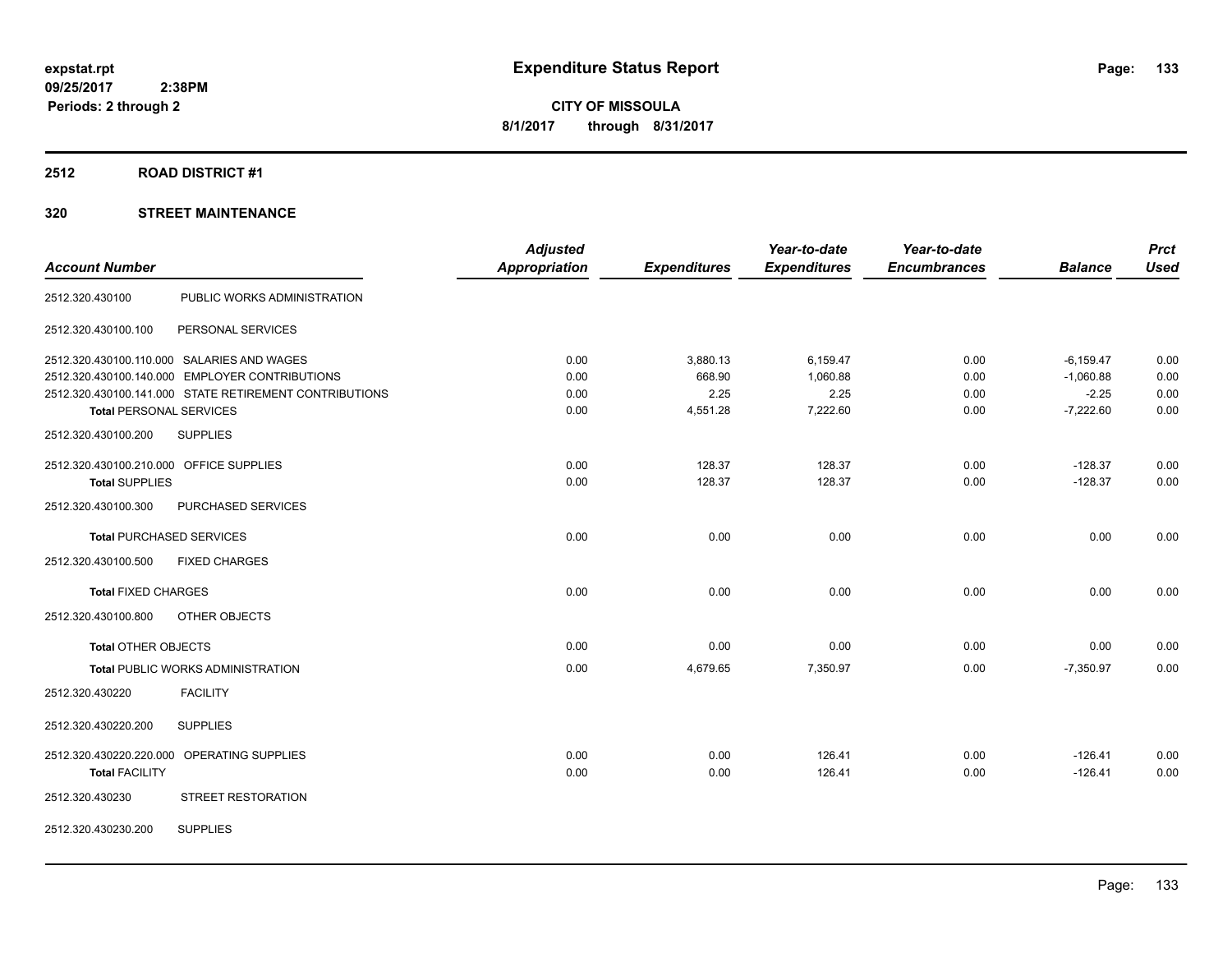#### **2512 ROAD DISTRICT #1**

|                                 |                                                           | <b>Adjusted</b>      |                     | Year-to-date        | Year-to-date        |                | <b>Prct</b> |
|---------------------------------|-----------------------------------------------------------|----------------------|---------------------|---------------------|---------------------|----------------|-------------|
| <b>Account Number</b>           |                                                           | <b>Appropriation</b> | <b>Expenditures</b> | <b>Expenditures</b> | <b>Encumbrances</b> | <b>Balance</b> | <b>Used</b> |
|                                 | 2512.320.430230.220.000 STREET RESTORATION/OPERATING SUPP | 0.00                 | 7,795.35            | 7,795.35            | 0.00                | $-7,795.35$    | 0.00        |
|                                 | 2512.320.430230.230.000 STREET RESTORATION/MAINT & REPAIR | 0.00                 | 6,402.15            | 6,402.15            | 0.00                | $-6,402.15$    | 0.00        |
| <b>Total SUPPLIES</b>           |                                                           | 0.00                 | 14,197.50           | 14,197.50           | 0.00                | $-14,197.50$   | 0.00        |
| 2512.320.430230.400             | <b>BUILDING MATERIALS</b>                                 |                      |                     |                     |                     |                |             |
|                                 | 2512.320.430230.400.000 BUILDING MATERIALS                | 0.00                 | 7,728.01            | 8,133.09            | 0.00                | $-8,133.09$    | 0.00        |
| <b>Total BUILDING MATERIALS</b> |                                                           | 0.00                 | 7,728.01            | 8,133.09            | 0.00                | $-8,133.09$    | 0.00        |
| 2512.320.430230.500             | <b>FIXED CHARGES</b>                                      |                      |                     |                     |                     |                |             |
| <b>Total FIXED CHARGES</b>      |                                                           | 0.00                 | 0.00                | 0.00                | 0.00                | 0.00           | 0.00        |
| 2512.320.430230.800             | OTHER OBJECTS                                             |                      |                     |                     |                     |                |             |
| <b>Total OTHER OBJECTS</b>      |                                                           | 0.00                 | 0.00                | 0.00                | 0.00                | 0.00           | 0.00        |
| 2512.320.430230.900             | <b>CAPITAL OUTLAY</b>                                     |                      |                     |                     |                     |                |             |
| <b>Total CAPITAL OUTLAY</b>     |                                                           | 0.00                 | 0.00                | 0.00                | 0.00                | 0.00           | 0.00        |
| <b>Total STREET RESTORATION</b> |                                                           | 0.00                 | 21,925.51           | 22,330.59           | 0.00                | $-22,330.59$   | 0.00        |
| 2512.320.430233                 | <b>CLARK FORK LN IMPROVEMENTS</b>                         |                      |                     |                     |                     |                |             |
| 2512.320.430233.900             | <b>CAPITAL OUTLAY</b>                                     |                      |                     |                     |                     |                |             |
|                                 | Total CLARK FORK LN IMPROVEMENTS                          | 0.00                 | 0.00                | 0.00                | 0.00                | 0.00           | 0.00        |
| 2512.320.430234                 | <b>CURB &amp; GUTTERS</b>                                 |                      |                     |                     |                     |                |             |
| 2512.320.430234.900             | <b>CAPITAL OUTLAY</b>                                     |                      |                     |                     |                     |                |             |
|                                 | 2512.320.430234.930.000 ADA SIDEWALK ASSISTANCE           | 0.00                 | 11,413.44           | 12,113.44           | 0.00                | $-12,113.44$   | 0.00        |
| <b>Total CURB &amp; GUTTERS</b> |                                                           | 0.00                 | 11,413.44           | 12,113.44           | 0.00                | $-12,113.44$   | 0.00        |
| 2512.320.430240                 | <b>STREET MAINTENANCE</b>                                 |                      |                     |                     |                     |                |             |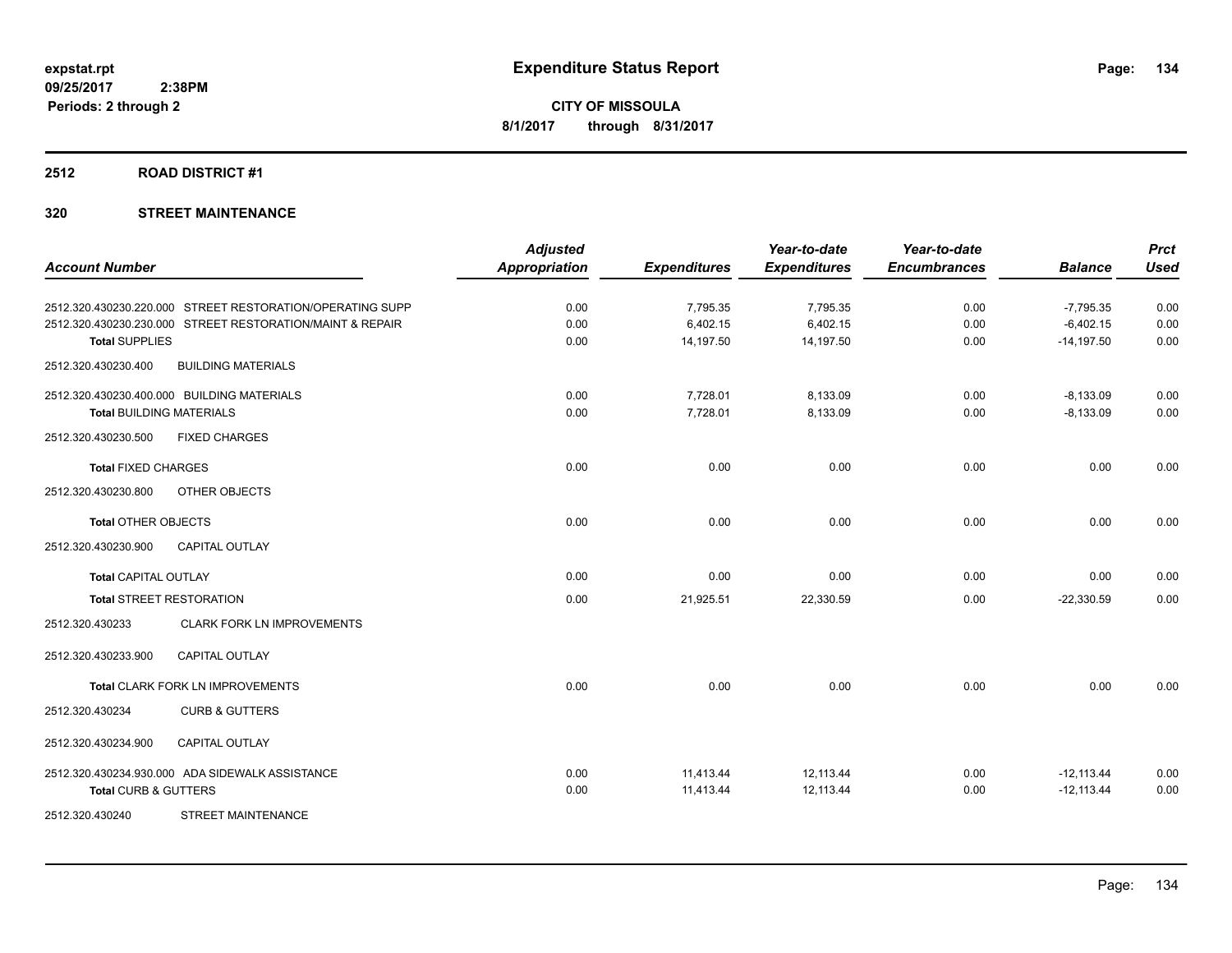#### **2512 ROAD DISTRICT #1**

|                                                            | <b>Adjusted</b>      |                     | Year-to-date        | Year-to-date        |                | <b>Prct</b> |
|------------------------------------------------------------|----------------------|---------------------|---------------------|---------------------|----------------|-------------|
| <b>Account Number</b>                                      | <b>Appropriation</b> | <b>Expenditures</b> | <b>Expenditures</b> | <b>Encumbrances</b> | <b>Balance</b> | <b>Used</b> |
| 2512.320.430240.100<br>PERSONAL SERVICES                   |                      |                     |                     |                     |                |             |
| <b>Total PERSONAL SERVICES</b>                             | 0.00                 | 0.00                | 0.00                | 0.00                | 0.00           | 0.00        |
| <b>SUPPLIES</b><br>2512.320.430240.200                     |                      |                     |                     |                     |                |             |
| 2512.320.430240.230.000 STREET MAINT/REPAIR & MAINT        | 0.00                 | 8,394.23            | 8,394.23            | 0.00                | $-8,394.23$    | 0.00        |
| <b>Total SUPPLIES</b>                                      | 0.00                 | 8,394.23            | 8,394.23            | 0.00                | $-8,394.23$    | 0.00        |
| 2512.320.430240.400<br><b>BUILDING MATERIALS</b>           |                      |                     |                     |                     |                |             |
| 2512.320.430240.400.000 BUILDING MATERIALS                 | 0.00                 | 13,029.30           | 14,078.99           | 0.00                | $-14,078.99$   | 0.00        |
| <b>Total BUILDING MATERIALS</b>                            | 0.00                 | 13,029.30           | 14,078.99           | 0.00                | $-14,078.99$   | 0.00        |
| <b>Total STREET MAINTENANCE</b>                            | 0.00                 | 21,423.53           | 22,473.22           | 0.00                | $-22,473.22$   | 0.00        |
| ICE & SNOW REMOVAL<br>2512.320.430251                      |                      |                     |                     |                     |                |             |
| 2512.320.430251.100<br>PERSONAL SERVICES                   |                      |                     |                     |                     |                |             |
| <b>Total PERSONAL SERVICES</b>                             | 0.00                 | 0.00                | 0.00                | 0.00                | 0.00           | 0.00        |
| 2512.320.430251.200<br><b>SUPPLIES</b>                     |                      |                     |                     |                     |                |             |
| 2512.320.430251.220.000 OPERATING SUPPLIES                 | 0.00                 | 327.43              | 327.43              | 0.00                | $-327.43$      | 0.00        |
| 2512.320.430251.230.000 SNOW/ICE CTRL REPAIR & MAINT       | 0.00                 | 118.21              | 118.21              | 0.00                | $-118.21$      | 0.00        |
| Total ICE & SNOW REMOVAL                                   | 0.00                 | 445.64              | 445.64              | 0.00                | $-445.64$      | 0.00        |
| <b>STREET CLEANING</b><br>2512.320.430252                  |                      |                     |                     |                     |                |             |
| 2512.320.430252.200<br><b>SUPPLIES</b>                     |                      |                     |                     |                     |                |             |
| 2512.320.430252.220.000 STREET CLEANING/OPERATING SUPPLIES | 0.00                 | 0.00                | 292.00              | 0.00                | $-292.00$      | 0.00        |
| 2512.320.430252.230.000 STREET CLEANING/REPAIR & MAINT     | 0.00                 | 7,459.92            | 7,459.92            | 0.00                | $-7.459.92$    | 0.00        |
| <b>Total SUPPLIES</b>                                      | 0.00                 | 7,459.92            | 7,751.92            | 0.00                | $-7,751.92$    | 0.00        |
| 2512.320.430252.500<br><b>FIXED CHARGES</b>                |                      |                     |                     |                     |                |             |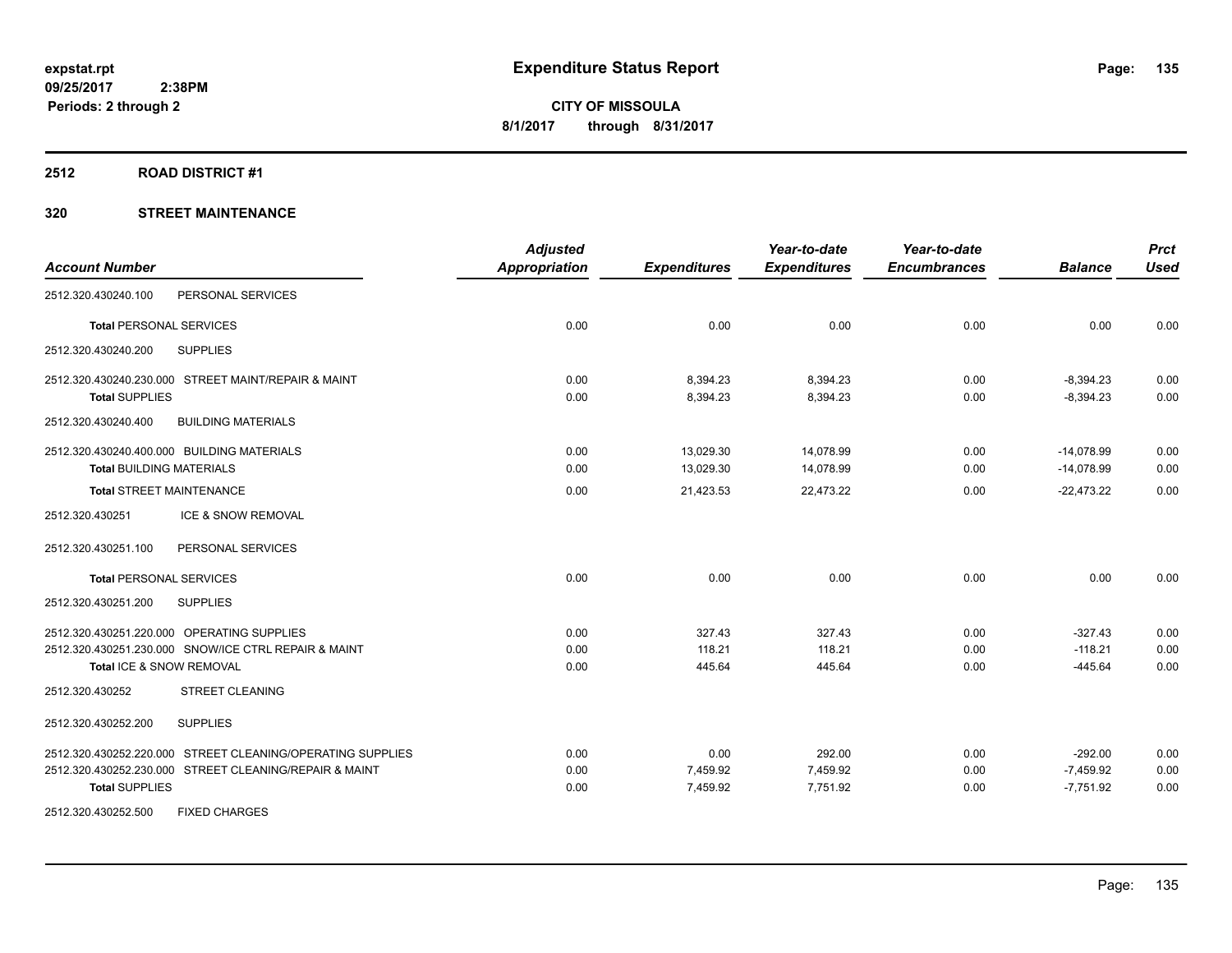#### **2512 ROAD DISTRICT #1**

| <b>Account Number</b>               |                                   | <b>Adjusted</b><br><b>Appropriation</b> | <b>Expenditures</b> | Year-to-date<br><b>Expenditures</b> | Year-to-date<br><b>Encumbrances</b> | <b>Balance</b> | <b>Prct</b><br><b>Used</b> |
|-------------------------------------|-----------------------------------|-----------------------------------------|---------------------|-------------------------------------|-------------------------------------|----------------|----------------------------|
| <b>Total FIXED CHARGES</b>          |                                   | 0.00                                    | 0.00                | 0.00                                | 0.00                                | 0.00           | 0.00                       |
| <b>Total STREET CLEANING</b>        |                                   | 0.00                                    | 7,459.92            | 7,751.92                            | 0.00                                | $-7,751.92$    | 0.00                       |
| 2512.320.430262                     | <b>SIDEWALKS</b>                  |                                         |                     |                                     |                                     |                |                            |
| 2512.320.430262.300                 | PURCHASED SERVICES                |                                         |                     |                                     |                                     |                |                            |
|                                     | <b>Total PURCHASED SERVICES</b>   | 0.00                                    | 0.00                | 0.00                                | 0.00                                | 0.00           | 0.00                       |
| 2512.320.430262.600                 | <b>DEBT SERVICE</b>               |                                         |                     |                                     |                                     |                |                            |
| <b>Total DEBT SERVICE</b>           |                                   | 0.00                                    | 0.00                | 0.00                                | 0.00                                | 0.00           | 0.00                       |
| 2512.320.430262.900                 | CAPITAL OUTLAY                    |                                         |                     |                                     |                                     |                |                            |
| <b>Total SIDEWALKS</b>              |                                   | 0.00                                    | 0.00                | 0.00                                | 0.00                                | 0.00           | 0.00                       |
| 2512.320.430264                     | TRAFFIC SIGNAL MAINTENANCE        |                                         |                     |                                     |                                     |                |                            |
| 2512.320.430264.700                 | <b>GRANTS &amp; CONTRIBUTIONS</b> |                                         |                     |                                     |                                     |                |                            |
|                                     | Total GRANTS & CONTRIBUTIONS      | 0.00                                    | 0.00                | 0.00                                | 0.00                                | 0.00           | 0.00                       |
| 2512.320.430264.900                 | <b>CAPITAL OUTLAY</b>             |                                         |                     |                                     |                                     |                |                            |
|                                     | Total TRAFFIC SIGNAL MAINTENANCE  | 0.00                                    | 0.00                | 0.00                                | 0.00                                | 0.00           | 0.00                       |
| 2512.320.430265                     | <b>SIGNING &amp; STRIPING</b>     |                                         |                     |                                     |                                     |                |                            |
| 2512.320.430265.100                 | PERSONAL SERVICES                 |                                         |                     |                                     |                                     |                |                            |
| <b>Total PERSONAL SERVICES</b>      |                                   | 0.00                                    | 0.00                | 0.00                                | 0.00                                | 0.00           | 0.00                       |
| 2512.320.430265.200                 | <b>SUPPLIES</b>                   |                                         |                     |                                     |                                     |                |                            |
| <b>Total SIGNING &amp; STRIPING</b> |                                   | 0.00                                    | 0.00                | 0.00                                | 0.00                                | 0.00           | 0.00                       |
| 2512.320.431200                     | FLOOD CONTROL                     |                                         |                     |                                     |                                     |                |                            |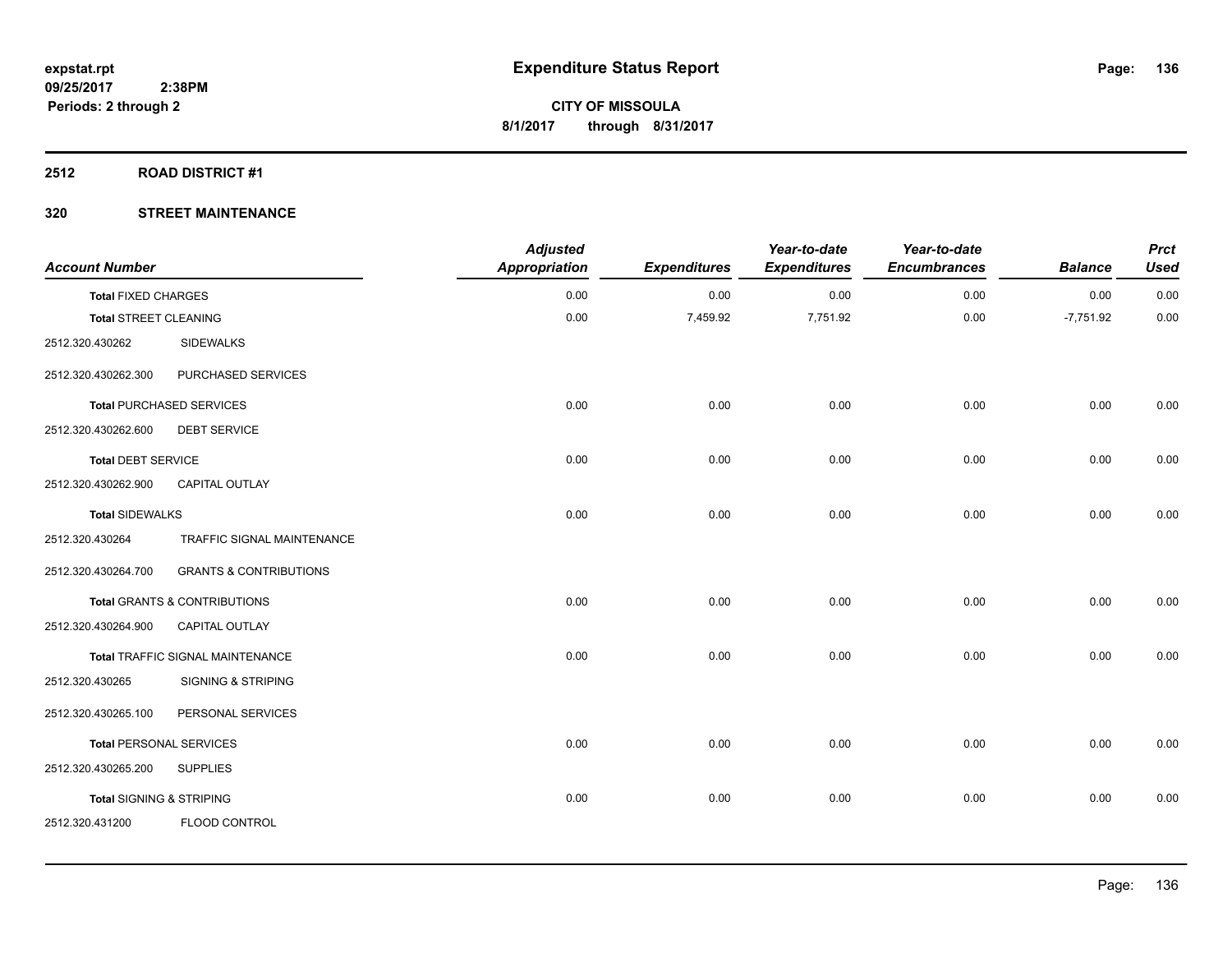## **2512 ROAD DISTRICT #1**

|                                   |                                                 | <b>Adjusted</b>      |                       | Year-to-date          | Year-to-date        |                             | <b>Prct</b>  |
|-----------------------------------|-------------------------------------------------|----------------------|-----------------------|-----------------------|---------------------|-----------------------------|--------------|
| <b>Account Number</b>             |                                                 | <b>Appropriation</b> | <b>Expenditures</b>   | <b>Expenditures</b>   | <b>Encumbrances</b> | <b>Balance</b>              | <b>Used</b>  |
| 2512.320.431200.100               | PERSONAL SERVICES                               |                      |                       |                       |                     |                             |              |
| <b>Total PERSONAL SERVICES</b>    |                                                 | 0.00                 | 0.00                  | 0.00                  | 0.00                | 0.00                        | 0.00         |
| 2512.320.431200.200               | <b>SUPPLIES</b>                                 |                      |                       |                       |                     |                             |              |
| <b>Total SUPPLIES</b>             |                                                 | 0.00                 | 0.00                  | 0.00                  | 0.00                | 0.00                        | 0.00         |
| 2512.320.431200.300               | PURCHASED SERVICES                              |                      |                       |                       |                     |                             |              |
| <b>Total PURCHASED SERVICES</b>   |                                                 | 0.00                 | 0.00                  | 0.00                  | 0.00                | 0.00                        | 0.00         |
| 2512.320.431200.900               | <b>CAPITAL OUTLAY</b>                           |                      |                       |                       |                     |                             |              |
| Total FLOOD CONTROL               |                                                 | 0.00                 | 0.00                  | 0.00                  | 0.00                | 0.00                        | 0.00         |
| 2512.320.460434                   | <b>GREENWAYS &amp; HORTICULTURE</b>             |                      |                       |                       |                     |                             |              |
| 2512.320.460434.200               | <b>SUPPLIES</b>                                 |                      |                       |                       |                     |                             |              |
|                                   | Total GREENWAYS & HORTICULTURE                  | 0.00                 | 0.00                  | 0.00                  | 0.00                | 0.00                        | 0.00         |
| 2512.320.490504                   | <b>DEBT SERVICE</b>                             |                      |                       |                       |                     |                             |              |
| 2512.320.490504.600               | <b>DEBT SERVICE</b>                             |                      |                       |                       |                     |                             |              |
| 2512.320.490504.610.000 PRINCIPAL |                                                 | 0.00                 | 91,117.02             | 91,117.02             | 0.00                | $-91,117.02$                | 0.00         |
| <b>Total DEBT SERVICE</b>         | 2512.320.490504.620.000 INTEREST / SERVICE FEES | 0.00<br>0.00         | 6,075.06<br>97,192.08 | 6,075.06<br>97,192.08 | 0.00<br>0.00        | $-6,075.06$<br>$-97,192.08$ | 0.00<br>0.00 |
| 2512.320.510110                   | <b>MERCHANT SERVICES</b>                        |                      |                       |                       |                     |                             |              |
| 2512.320.510110.500               | <b>FIXED CHARGES</b>                            |                      |                       |                       |                     |                             |              |
| <b>Total MERCHANT SERVICES</b>    |                                                 | 0.00                 | 0.00                  | 0.00                  | 0.00                | 0.00                        | 0.00         |
| 2512.320.510200                   | <b>JUDGMENT &amp; LOSSES</b>                    |                      |                       |                       |                     |                             |              |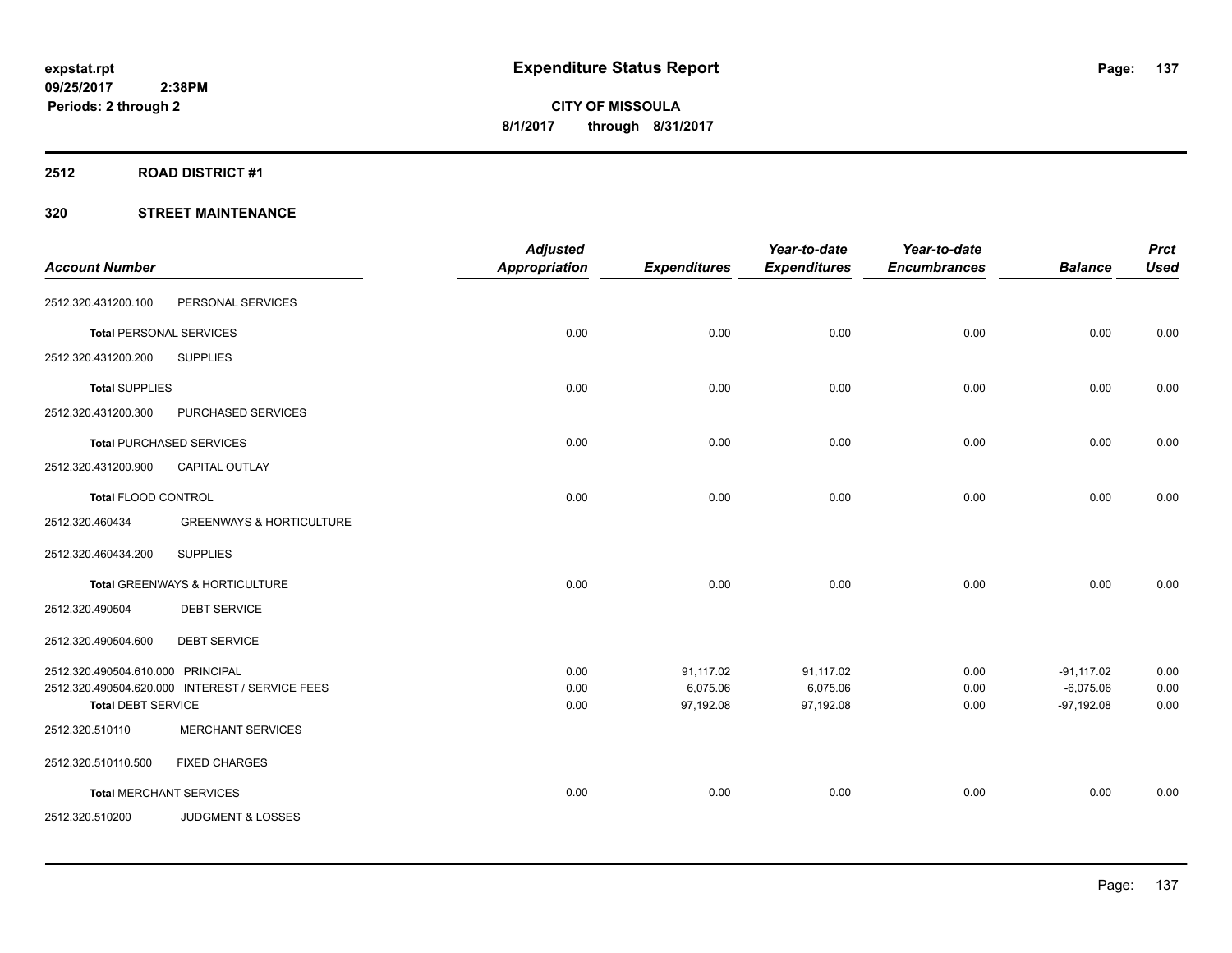#### **2512 ROAD DISTRICT #1**

|                                             | <b>Adjusted</b> |                     | Year-to-date        | Year-to-date        |                | <b>Prct</b> |
|---------------------------------------------|-----------------|---------------------|---------------------|---------------------|----------------|-------------|
| <b>Account Number</b>                       | Appropriation   | <b>Expenditures</b> | <b>Expenditures</b> | <b>Encumbrances</b> | <b>Balance</b> | Used        |
| 2512.320.510200.500<br><b>FIXED CHARGES</b> |                 |                     |                     |                     |                |             |
| <b>Total FIXED CHARGES</b>                  | 0.00            | 0.00                | 0.00                | 0.00                | 0.00           | 0.00        |
| <b>Total JUDGMENT &amp; LOSSES</b>          | 0.00            | 0.00                | 0.00                | 0.00                | 0.00           | 0.00        |
| <b>Total STREET MAINTENANCE</b>             | 0.00            | 164.539.77          | 169,784.27          | 0.00                | -169.784.27    | 0.00        |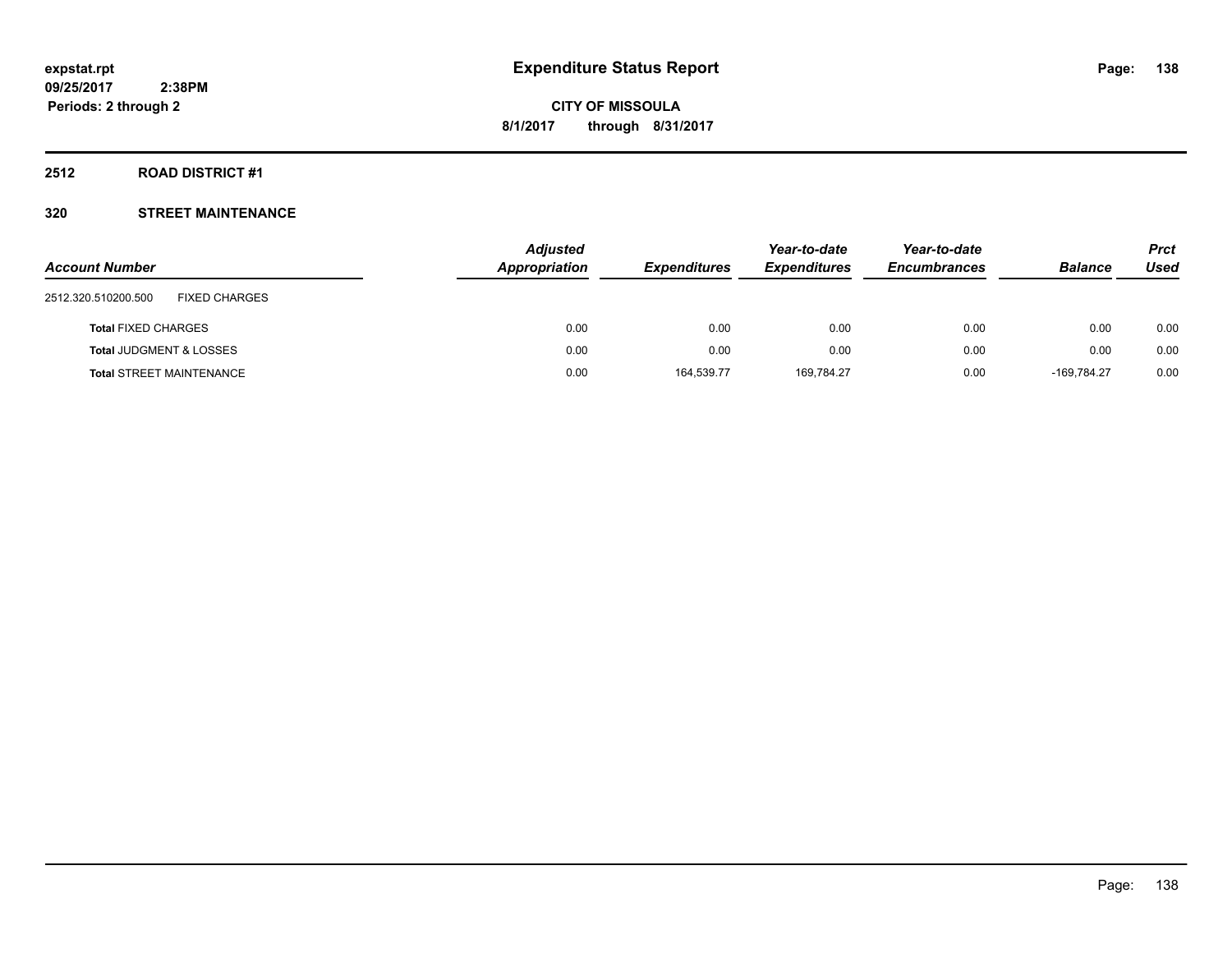## **2512 ROAD DISTRICT #1**

| <b>Account Number</b>         |                              | <b>Adjusted</b><br><b>Appropriation</b> | <b>Expenditures</b> | Year-to-date<br><b>Expenditures</b> | Year-to-date<br><b>Encumbrances</b> | <b>Balance</b> | <b>Prct</b><br>Used |
|-------------------------------|------------------------------|-----------------------------------------|---------------------|-------------------------------------|-------------------------------------|----------------|---------------------|
| 2512.390.510200               | <b>JUDGMENT &amp; LOSSES</b> |                                         |                     |                                     |                                     |                |                     |
| 2512.390.510200.500           | <b>FIXED CHARGES</b>         |                                         |                     |                                     |                                     |                |                     |
| <b>Total NON-DEPARTMENTAL</b> |                              | 0.00                                    | 0.00                | 0.00                                | 0.00                                | 0.00           | 0.00                |
| <b>Total ROAD DISTRICT #1</b> |                              | 0.00                                    | 164.539.77          | 169.784.27                          | 0.00                                | $-169.784.27$  | 0.00                |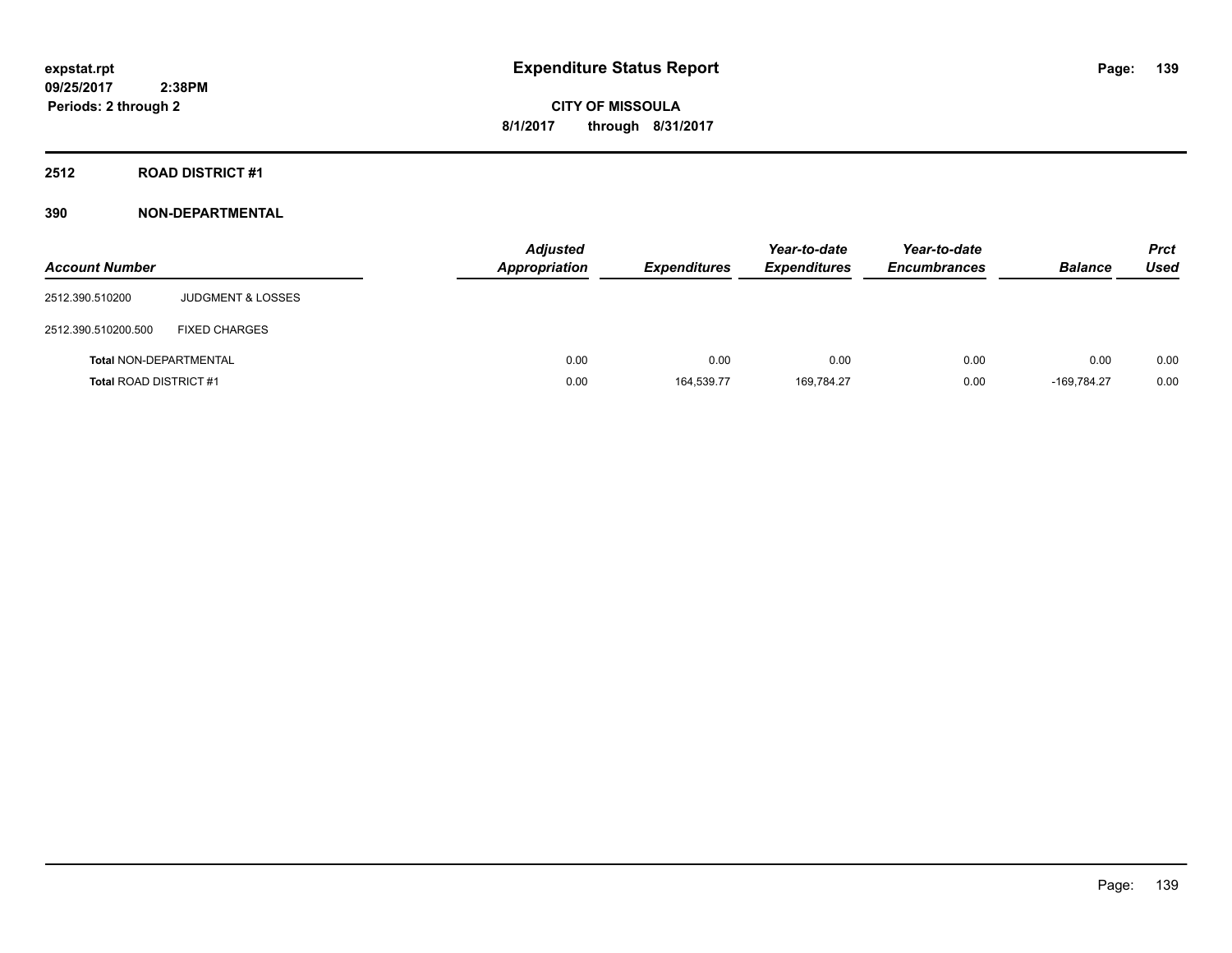#### **2513 PARK DISTRICT #1**

| <b>Account Number</b>          |                                                        | <b>Adjusted</b><br><b>Appropriation</b> | <b>Expenditures</b> | Year-to-date<br><b>Expenditures</b> | Year-to-date<br><b>Encumbrances</b> | <b>Balance</b> | <b>Prct</b><br><b>Used</b> |
|--------------------------------|--------------------------------------------------------|-----------------------------------------|---------------------|-------------------------------------|-------------------------------------|----------------|----------------------------|
| 2513.370.460400                | PARKS ASSET MANAGEMENT                                 |                                         |                     |                                     |                                     |                |                            |
| 2513.370.460400.300            | PURCHASED SERVICES                                     |                                         |                     |                                     |                                     |                |                            |
|                                | <b>Total PURCHASED SERVICES</b>                        | 0.00                                    | 0.00                | 0.00                                | 0.00                                | 0.00           | 0.00                       |
| 2513.370.460400.900            | CAPITAL OUTLAY                                         |                                         |                     |                                     |                                     |                |                            |
|                                | <b>Total PARKS ASSET MANAGEMENT</b>                    | 0.00                                    | 0.00                | 0.00                                | 0.00                                | 0.00           | 0.00                       |
| 2513.370.460432                | PARK ADMIN                                             |                                         |                     |                                     |                                     |                |                            |
| 2513.370.460432.100            | PERSONAL SERVICES                                      |                                         |                     |                                     |                                     |                |                            |
|                                | 2513.370.460432.110.000 SALARIES AND WAGES             | 0.00                                    | 4,630.07            | 7,936.63                            | 0.00                                | $-7,936.63$    | 0.00                       |
|                                | 2513.370.460432.140.000 EMPLOYER CONTRIBUTIONS         | 0.00                                    | 1,822.04            | 4,109.07                            | 0.00                                | $-4,109.07$    | 0.00                       |
|                                | 2513.370.460432.141.000 STATE RETIREMENT CONTRIBUTIONS | 0.00                                    | 37.96               | 37.96                               | 0.00                                | $-37.96$       | 0.00                       |
| <b>Total PERSONAL SERVICES</b> |                                                        | 0.00                                    | 6,490.07            | 12,083.66                           | 0.00                                | $-12,083.66$   | 0.00                       |
| 2513.370.460432.200            | <b>SUPPLIES</b>                                        |                                         |                     |                                     |                                     |                |                            |
| <b>Total SUPPLIES</b>          |                                                        | 0.00                                    | 0.00                | 0.00                                | 0.00                                | 0.00           | 0.00                       |
| 2513.370.460432.300            | PURCHASED SERVICES                                     |                                         |                     |                                     |                                     |                |                            |
|                                | 2513.370.460432.350.000 PROFESSIONAL SERVICES          | 0.00                                    | 1,140.82            | 1,940.82                            | 0.00                                | $-1,940.82$    | 0.00                       |
|                                | <b>Total PURCHASED SERVICES</b>                        | 0.00                                    | 1,140.82            | 1,940.82                            | 0.00                                | $-1,940.82$    | 0.00                       |
| 2513.370.460432.600            | <b>DEBT SERVICE</b>                                    |                                         |                     |                                     |                                     |                |                            |
| <b>Total DEBT SERVICE</b>      |                                                        | 0.00                                    | 0.00                | 0.00                                | 0.00                                | 0.00           | 0.00                       |
| 2513.370.460432.700            | <b>GRANTS &amp; CONTRIBUTIONS</b>                      |                                         |                     |                                     |                                     |                |                            |
|                                | <b>Total GRANTS &amp; CONTRIBUTIONS</b>                | 0.00                                    | 0.00                | 0.00                                | 0.00                                | 0.00           | 0.00                       |
| 2513.370.460432.900            | <b>CAPITAL OUTLAY</b>                                  |                                         |                     |                                     |                                     |                |                            |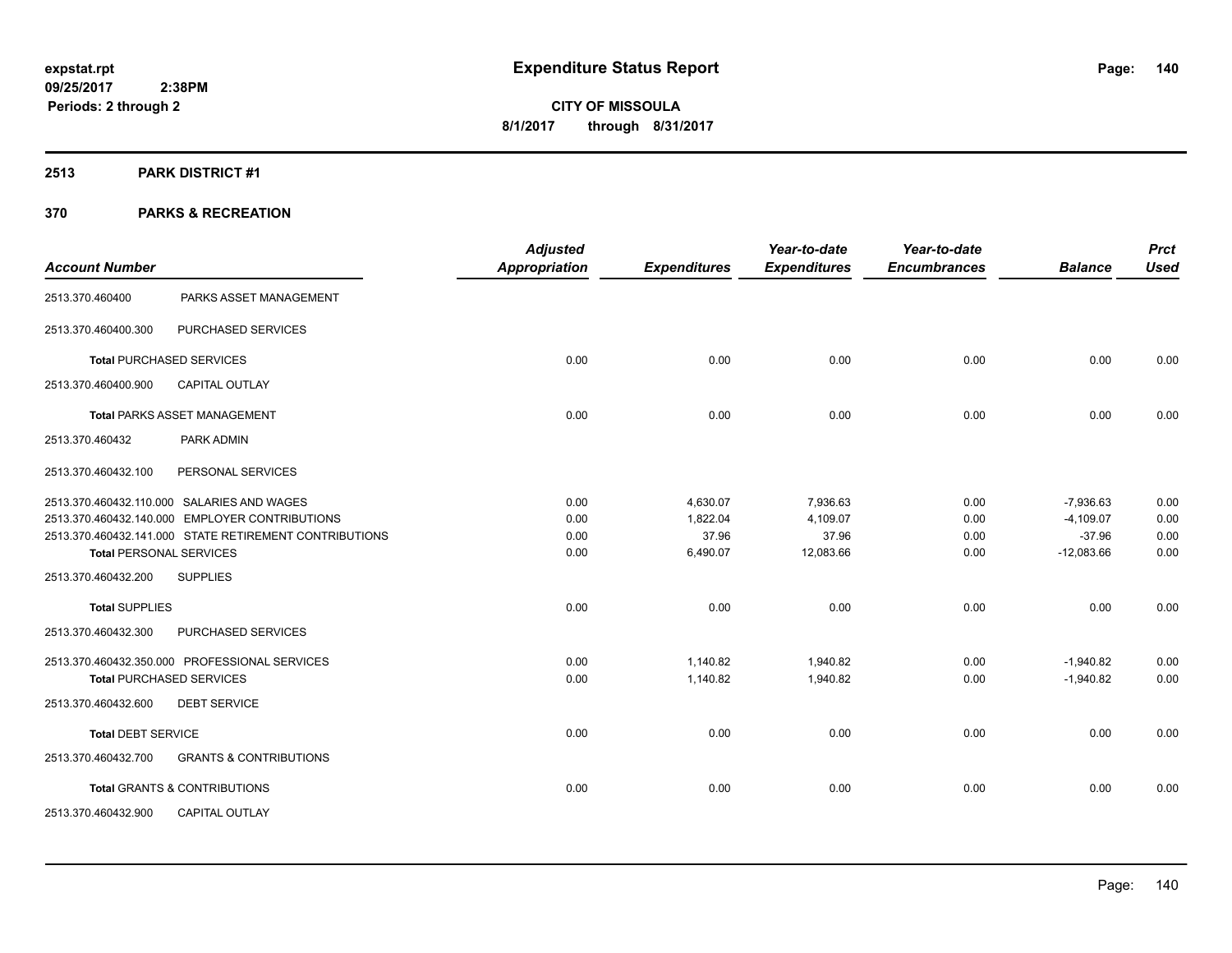#### **2513 PARK DISTRICT #1**

| <b>Account Number</b>                 |                                                             | <b>Adjusted</b><br>Appropriation | <b>Expenditures</b> | Year-to-date<br><b>Expenditures</b> | Year-to-date<br><b>Encumbrances</b> | <b>Balance</b> | <b>Prct</b><br><b>Used</b> |
|---------------------------------------|-------------------------------------------------------------|----------------------------------|---------------------|-------------------------------------|-------------------------------------|----------------|----------------------------|
| <b>Total CAPITAL OUTLAY</b>           |                                                             | 0.00                             | 0.00                | 0.00                                | 0.00                                | 0.00           | 0.00                       |
| <b>Total PARK ADMIN</b>               |                                                             | 0.00                             | 7,630.89            | 14,024.48                           | 0.00                                | $-14,024.48$   | 0.00                       |
| 2513.370.460434                       | <b>GREENWAYS &amp; HORTICULTURE</b>                         |                                  |                     |                                     |                                     |                |                            |
| 2513.370.460434.100                   | PERSONAL SERVICES                                           |                                  |                     |                                     |                                     |                |                            |
|                                       | 2513.370.460434.110.000 GREENWAYS & HORTCULTURE             | 0.00                             | 3,189.42            | 5,734.90                            | 0.00                                | $-5,734.90$    | 0.00                       |
|                                       | 2513.370.460434.140.000 GREENWAYS & HORTICLTURE-EMPL CONTRI | 0.00                             | 1,113.77            | 2,884.76                            | 0.00                                | $-2,884.76$    | 0.00                       |
| <b>Total PERSONAL SERVICES</b>        |                                                             | 0.00                             | 4,303.19            | 8,619.66                            | 0.00                                | $-8,619.66$    | 0.00                       |
| 2513.370.460434.200                   | <b>SUPPLIES</b>                                             |                                  |                     |                                     |                                     |                |                            |
|                                       | 2513.370.460434.220.000 OPERATING SUPPLIES                  | 0.00                             | 429.28              | 429.28                              | 0.00                                | $-429.28$      | 0.00                       |
| <b>Total SUPPLIES</b>                 |                                                             | 0.00                             | 429.28              | 429.28                              | 0.00                                | $-429.28$      | 0.00                       |
| 2513.370.460434.300                   | PURCHASED SERVICES                                          |                                  |                     |                                     |                                     |                |                            |
|                                       | 2513.370.460434.341.000 ELECTRICITY & NATURAL GAS           | 0.00                             | 281.72              | 281.72                              | 0.00                                | $-281.72$      | 0.00                       |
| 2513.370.460434.343.000 WATER CHARGES |                                                             | 0.00                             | 1,838.12            | 1,838.12                            | 0.00                                | $-1,838.12$    | 0.00                       |
|                                       | 2513.370.460434.350.000 PROFESSIONAL SERVICES               | 0.00                             | 1,200.00            | 1,200.00                            | 0.00                                | $-1,200.00$    | 0.00                       |
|                                       | 2513.370.460434.360.000 REPAIR & MAINTENANCE                | 0.00                             | 3,191.31            | 3,191.31                            | 0.00                                | $-3,191.31$    | 0.00                       |
| <b>Total PURCHASED SERVICES</b>       |                                                             | 0.00                             | 6,511.15            | 6,511.15                            | 0.00                                | $-6,511.15$    | 0.00                       |
|                                       | <b>Total GREENWAYS &amp; HORTICULTURE</b>                   | 0.00                             | 11.243.62           | 15.560.09                           | 0.00                                | $-15.560.09$   | 0.00                       |
| 2513.370.460439                       | <b>URBAN FORESTRY</b>                                       |                                  |                     |                                     |                                     |                |                            |
| 2513.370.460439.100                   | PERSONAL SERVICES                                           |                                  |                     |                                     |                                     |                |                            |
|                                       | 2513.370.460439.110.000 SALARIES AND WAGES                  | 0.00                             | 5,841.19            | 10,189.94                           | 0.00                                | $-10,189.94$   | 0.00                       |
|                                       | 2513.370.460439.140.000 EMPLOYER CONTRIBUTIONS              | 0.00                             | 3,249.14            | 7,918.46                            | 0.00                                | $-7,918.46$    | 0.00                       |
| <b>Total PERSONAL SERVICES</b>        |                                                             | 0.00                             | 9,090.33            | 18,108.40                           | 0.00                                | $-18.108.40$   | 0.00                       |
| 2513.370.460439.200                   | <b>SUPPLIES</b>                                             |                                  |                     |                                     |                                     |                |                            |
|                                       | 2513.370.460439.220.000 OPERATING SUPPLIES                  | 0.00                             | 126.62              | 126.62                              | 0.00                                | $-126.62$      | 0.00                       |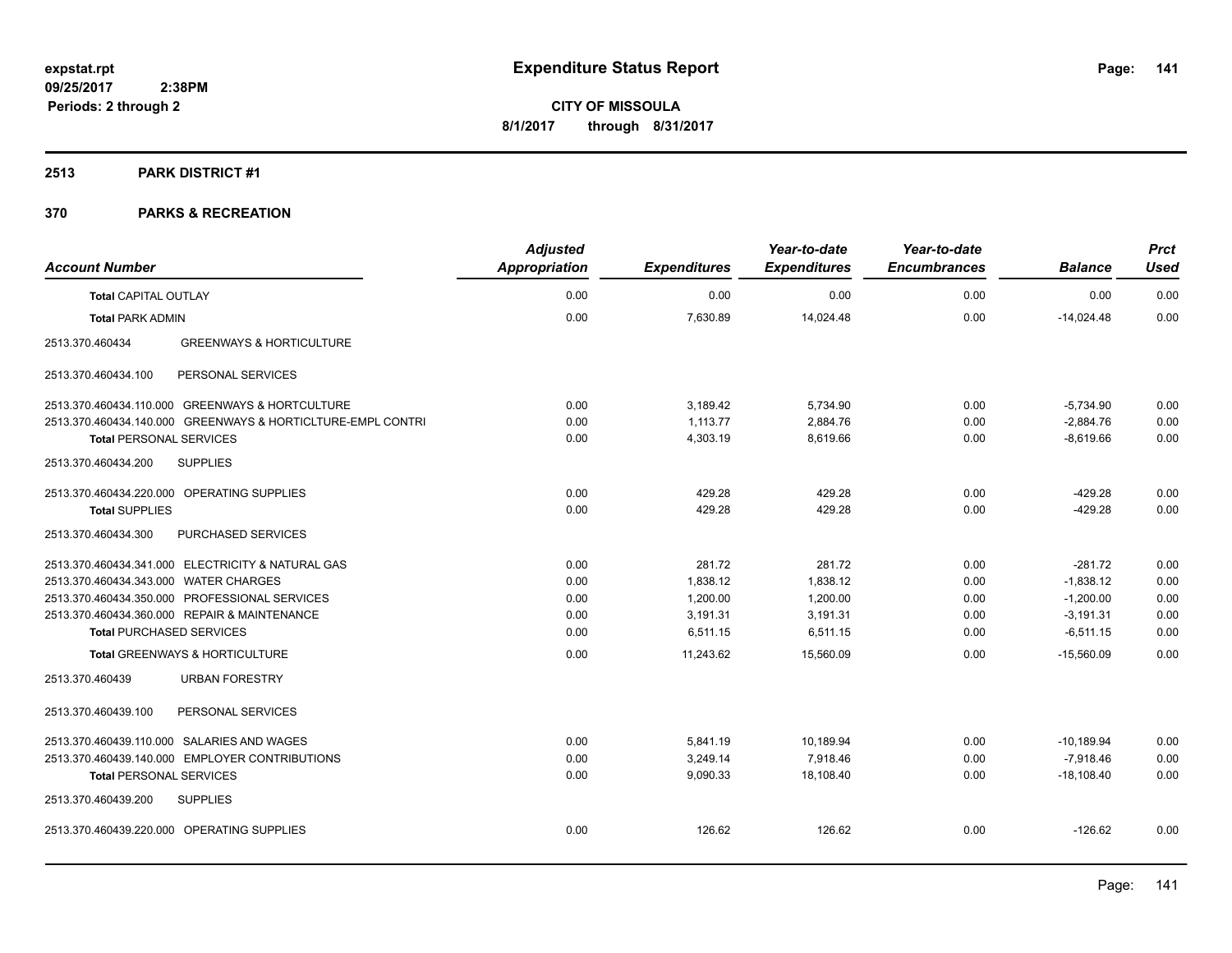## **2513 PARK DISTRICT #1**

|                                               | <b>Adjusted</b> |                     | Year-to-date        | Year-to-date        |                | <b>Prct</b> |
|-----------------------------------------------|-----------------|---------------------|---------------------|---------------------|----------------|-------------|
| <b>Account Number</b>                         | Appropriation   | <b>Expenditures</b> | <b>Expenditures</b> | <b>Encumbrances</b> | <b>Balance</b> | <b>Used</b> |
| <b>Total SUPPLIES</b>                         | 0.00            | 126.62              | 126.62              | 0.00                | $-126.62$      | 0.00        |
| 2513.370.460439.300<br>PURCHASED SERVICES     |                 |                     |                     |                     |                |             |
| 2513.370.460439.310.000 COMMUNICATIONS        | 0.00            | 65.60               | 65.60               | 0.00                | $-65.60$       | 0.00        |
| 2513.370.460439.350.000 PROFESSIONAL SERVICES | 0.00            | 160.00              | 8,426.00            | 0.00                | $-8,426.00$    | 0.00        |
| 2513.370.460439.360.000 REPAIR & MAINTENANCE  | 0.00            | 400.00              | 400.00              | 0.00                | $-400.00$      | 0.00        |
| 2513.370.460439.380.000 TRAINING              | 0.00            | 196.38              | 196.38              | 0.00                | $-196.38$      | 0.00        |
| <b>Total PURCHASED SERVICES</b>               | 0.00            | 821.98              | 9,087.98            | 0.00                | $-9,087.98$    | 0.00        |
| <b>Total URBAN FORESTRY</b>                   | 0.00            | 10,038.93           | 27,323.00           | 0.00                | $-27,323.00$   | 0.00        |
| <b>RECREATION MORE</b><br>2513.370.460470     |                 |                     |                     |                     |                |             |
| 2513.370.460470.100<br>PERSONAL SERVICES      |                 |                     |                     |                     |                |             |
| <b>Total PERSONAL SERVICES</b>                | 0.00            | 0.00                | 0.00                | 0.00                | 0.00           | 0.00        |
| 2513.370.460470.200<br><b>SUPPLIES</b>        |                 |                     |                     |                     |                |             |
| <b>Total SUPPLIES</b>                         | 0.00            | 0.00                | 0.00                | 0.00                | 0.00           | 0.00        |
| 2513.370.460470.300<br>PURCHASED SERVICES     |                 |                     |                     |                     |                |             |
| 2513.370.460470.360.000 REPAIR & MAINTENANCE  | 0.00            | 386.22              | 386.22              | 0.00                | $-386.22$      | 0.00        |
| <b>Total RECREATION MORE</b>                  | 0.00            | 386.22              | 386.22              | 0.00                | $-386.22$      | 0.00        |
| 2513.370.460474<br><b>SPRAY DECKS</b>         |                 |                     |                     |                     |                |             |
| <b>SUPPLIES</b><br>2513.370.460474.200        |                 |                     |                     |                     |                |             |
| <b>Total SUPPLIES</b>                         | 0.00            | 0.00                | 0.00                | 0.00                | 0.00           | 0.00        |
| 2513.370.460474.300<br>PURCHASED SERVICES     |                 |                     |                     |                     |                |             |
| 2513.370.460474.360.000 REPAIR & MAINTENANCE  | 0.00            | 0.00                | 746.17              | 0.00                | $-746.17$      | 0.00        |
| <b>Total SPRAY DECKS</b>                      | 0.00            | 0.00                | 746.17              | 0.00                | $-746.17$      | 0.00        |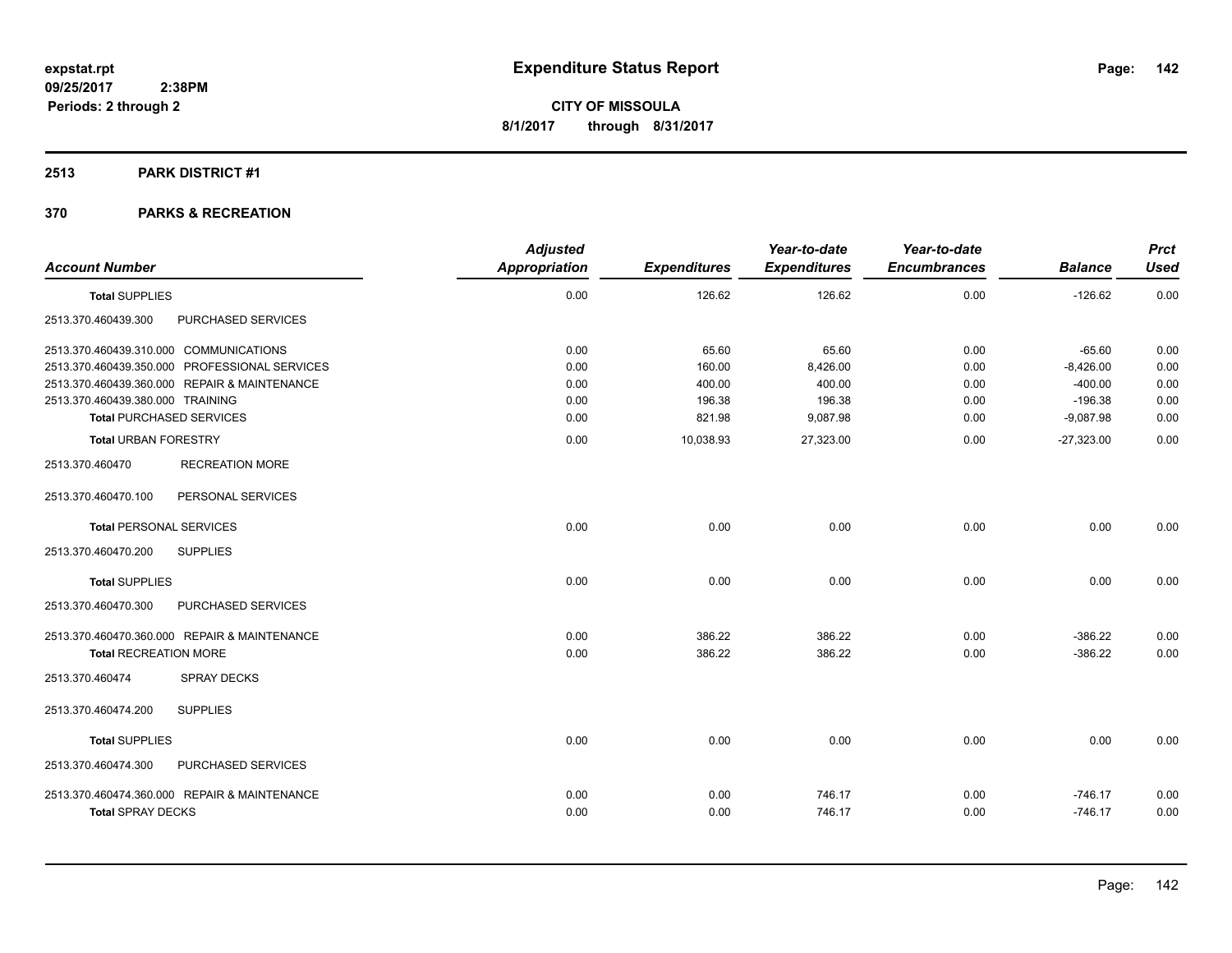#### **2513 PARK DISTRICT #1**

|                                 |                                                              | <b>Adjusted</b>      |                     | Year-to-date        | Year-to-date        |                | <b>Prct</b> |
|---------------------------------|--------------------------------------------------------------|----------------------|---------------------|---------------------|---------------------|----------------|-------------|
| <b>Account Number</b>           |                                                              | <b>Appropriation</b> | <b>Expenditures</b> | <b>Expenditures</b> | <b>Encumbrances</b> | <b>Balance</b> | <b>Used</b> |
| 2513.370.460477                 | <b>GRILL VAN</b>                                             |                      |                     |                     |                     |                |             |
| 2513.370.460477.200             | <b>SUPPLIES</b>                                              |                      |                     |                     |                     |                |             |
| <b>Total SUPPLIES</b>           |                                                              | 0.00                 | 0.00                | 0.00                | 0.00                | 0.00           | 0.00        |
| 2513.370.460477.300             | PURCHASED SERVICES                                           |                      |                     |                     |                     |                |             |
| <b>Total GRILL VAN</b>          |                                                              | 0.00                 | 0.00                | 0.00                | 0.00                | 0.00           | 0.00        |
| 2513.370.460484                 | <b>CONSERVATION LANDS MGMT</b>                               |                      |                     |                     |                     |                |             |
| 2513.370.460484.100             | PERSONAL SERVICES                                            |                      |                     |                     |                     |                |             |
|                                 | 2513.370.460484.110.000 CONSRVTN LAND MGMT/WAGES             | 0.00                 | 8,830.77            | 14,453.13           | 0.00                | $-14,453.13$   | 0.00        |
|                                 | 2513.370.460484.140.000 CONSRVTN LAND MGMT/EMP CONTRIBUTIONS | 0.00                 | 2,591.23            | 4,487.77            | 0.00                | $-4,487.77$    | 0.00        |
| <b>Total PERSONAL SERVICES</b>  |                                                              | 0.00                 | 11,422.00           | 18,940.90           | 0.00                | $-18,940.90$   | 0.00        |
| 2513.370.460484.200             | <b>SUPPLIES</b>                                              |                      |                     |                     |                     |                |             |
|                                 | 2513.370.460484.220.000 OPERATING SUPPLIES                   | 0.00                 | 2,800.87            | 2,800.87            | 0.00                | $-2,800.87$    | 0.00        |
|                                 | 2513.370.460484.230.000 REPAIR/MAINTENANCE                   | 0.00                 | 706.52              | 706.52              | 0.00                | $-706.52$      | 0.00        |
| <b>Total SUPPLIES</b>           |                                                              | 0.00                 | 3,507.39            | 3,507.39            | 0.00                | $-3,507.39$    | 0.00        |
| 2513.370.460484.300             | PURCHASED SERVICES                                           |                      |                     |                     |                     |                |             |
|                                 | 2513.370.460484.350.000 PROFESSIONAL SERVICES                | 0.00                 | 5,473.83            | 5,519.09            | 0.00                | $-5,519.09$    | 0.00        |
| <b>Total PURCHASED SERVICES</b> |                                                              | 0.00                 | 5,473.83            | 5,519.09            | 0.00                | $-5,519.09$    | 0.00        |
|                                 | <b>Total CONSERVATION LANDS MGMT</b>                         | 0.00                 | 20,403.22           | 27,967.38           | 0.00                | $-27,967.38$   | 0.00        |
| 2513.370.460485                 | SAFETY & TRAINING                                            |                      |                     |                     |                     |                |             |
| 2513.370.460485.100             | PERSONAL SERVICES                                            |                      |                     |                     |                     |                |             |
| <b>Total PERSONAL SERVICES</b>  |                                                              | 0.00                 | 0.00                | 0.00                | 0.00                | 0.00           | 0.00        |
| 2513.370.460485.300             | PURCHASED SERVICES                                           |                      |                     |                     |                     |                |             |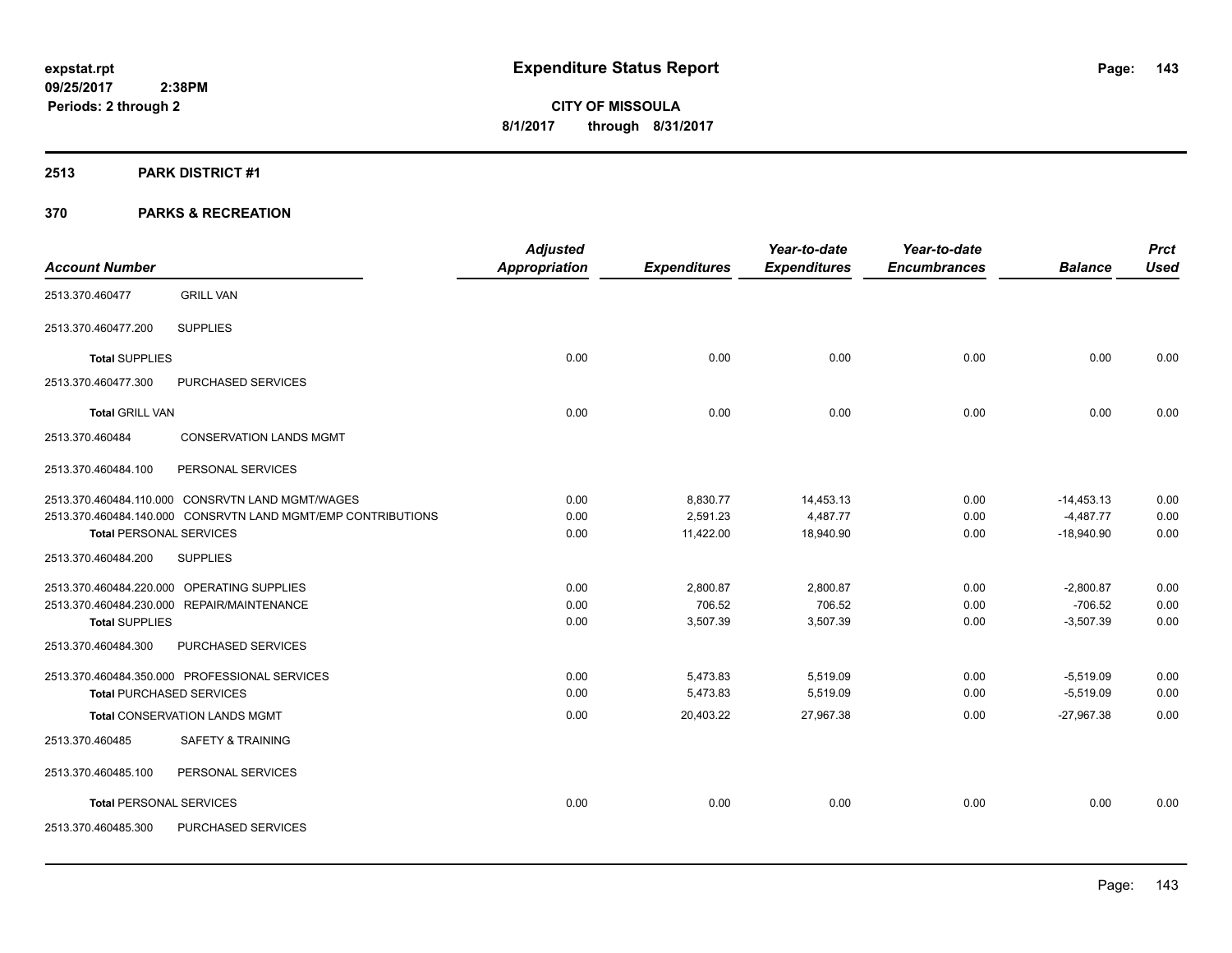#### **2513 PARK DISTRICT #1**

|                                       |                                                               | <b>Adjusted</b> |                     | Year-to-date        | Year-to-date        |                | <b>Prct</b> |
|---------------------------------------|---------------------------------------------------------------|-----------------|---------------------|---------------------|---------------------|----------------|-------------|
| <b>Account Number</b>                 |                                                               | Appropriation   | <b>Expenditures</b> | <b>Expenditures</b> | <b>Encumbrances</b> | <b>Balance</b> | <b>Used</b> |
| <b>Total SAFETY &amp; TRAINING</b>    |                                                               | 0.00            | 0.00                | 0.00                | 0.00                | 0.00           | 0.00        |
| 2513.370.460501                       | PARK MAINTENANCE ROUTINE                                      |                 |                     |                     |                     |                |             |
| 2513.370.460501.100                   | PERSONAL SERVICES                                             |                 |                     |                     |                     |                |             |
|                                       | 2513.370.460501.110.000 PARK MAINT ROUTINE/SALARIES AND WAGES | 0.00            | 1,476.80            | 2,582.07            | 0.00                | $-2,582.07$    | 0.00        |
|                                       | 2513.370.460501.140.000 PARK MAINT ROUTINE/WAGES              | 0.00            | 209.29              | 365.60              | 0.00                | $-365.60$      | 0.00        |
| <b>Total PERSONAL SERVICES</b>        |                                                               | 0.00            | 1,686.09            | 2,947.67            | 0.00                | $-2,947.67$    | 0.00        |
| 2513.370.460501.200                   | <b>SUPPLIES</b>                                               |                 |                     |                     |                     |                |             |
|                                       | 2513.370.460501.220.000 OPERATING SUPPLIES                    | 0.00            | 13,848.15           | 14,701.28           | 0.00                | $-14,701.28$   | 0.00        |
|                                       | 2513.370.460501.230.000 REPAIR/MAINTENANCE                    | 0.00            | 3,112.14            | 3,351.63            | 0.00                | $-3,351.63$    | 0.00        |
| <b>Total SUPPLIES</b>                 |                                                               | 0.00            | 16,960.29           | 18,052.91           | 0.00                | $-18,052.91$   | 0.00        |
| 2513.370.460501.300                   | PURCHASED SERVICES                                            |                 |                     |                     |                     |                |             |
|                                       | 2513.370.460501.341.000 ELECTRICITY & NATURAL GAS             | 0.00            | 10,281.42           | 10,329.14           | 0.00                | $-10,329.14$   | 0.00        |
| 2513.370.460501.343.000 WATER CHARGES |                                                               | 0.00            | 33,941.94           | 33,941.94           | 0.00                | $-33,941.94$   | 0.00        |
| 2513.370.460501.345.000 GARBAGE       |                                                               | 0.00            | 286.85              | 286.85              | 0.00                | $-286.85$      | 0.00        |
|                                       | 2513.370.460501.350.000 PROFESSIONAL SERVICES                 | 0.00            | 2,300.96            | 2,300.96            | 0.00                | $-2,300.96$    | 0.00        |
|                                       | 2513.370.460501.360.000 REPAIR & MAINTENANCE                  | 0.00            | 6,878.74            | 6,878.74            | 0.00                | $-6,878.74$    | 0.00        |
| <b>Total PURCHASED SERVICES</b>       |                                                               | 0.00            | 53.689.91           | 53,737.63           | 0.00                | $-53,737.63$   | 0.00        |
|                                       | <b>Total PARK MAINTENANCE ROUTINE</b>                         | 0.00            | 72,336.29           | 74,738.21           | 0.00                | $-74,738.21$   | 0.00        |
| 2513.370.460503                       | SPORTS FACILITIES MAINTENANCE                                 |                 |                     |                     |                     |                |             |
| 2513.370.460503.200                   | <b>SUPPLIES</b>                                               |                 |                     |                     |                     |                |             |
|                                       | Total SPORTS FACILITIES MAINTENANCE                           | 0.00            | 0.00                | 0.00                | 0.00                | 0.00           | 0.00        |
| 2513.370.460506                       | <b>CARAS PARK IMPROVEMENTS</b>                                |                 |                     |                     |                     |                |             |
| 2513.370.460506.900                   | <b>CAPITAL OUTLAY</b>                                         |                 |                     |                     |                     |                |             |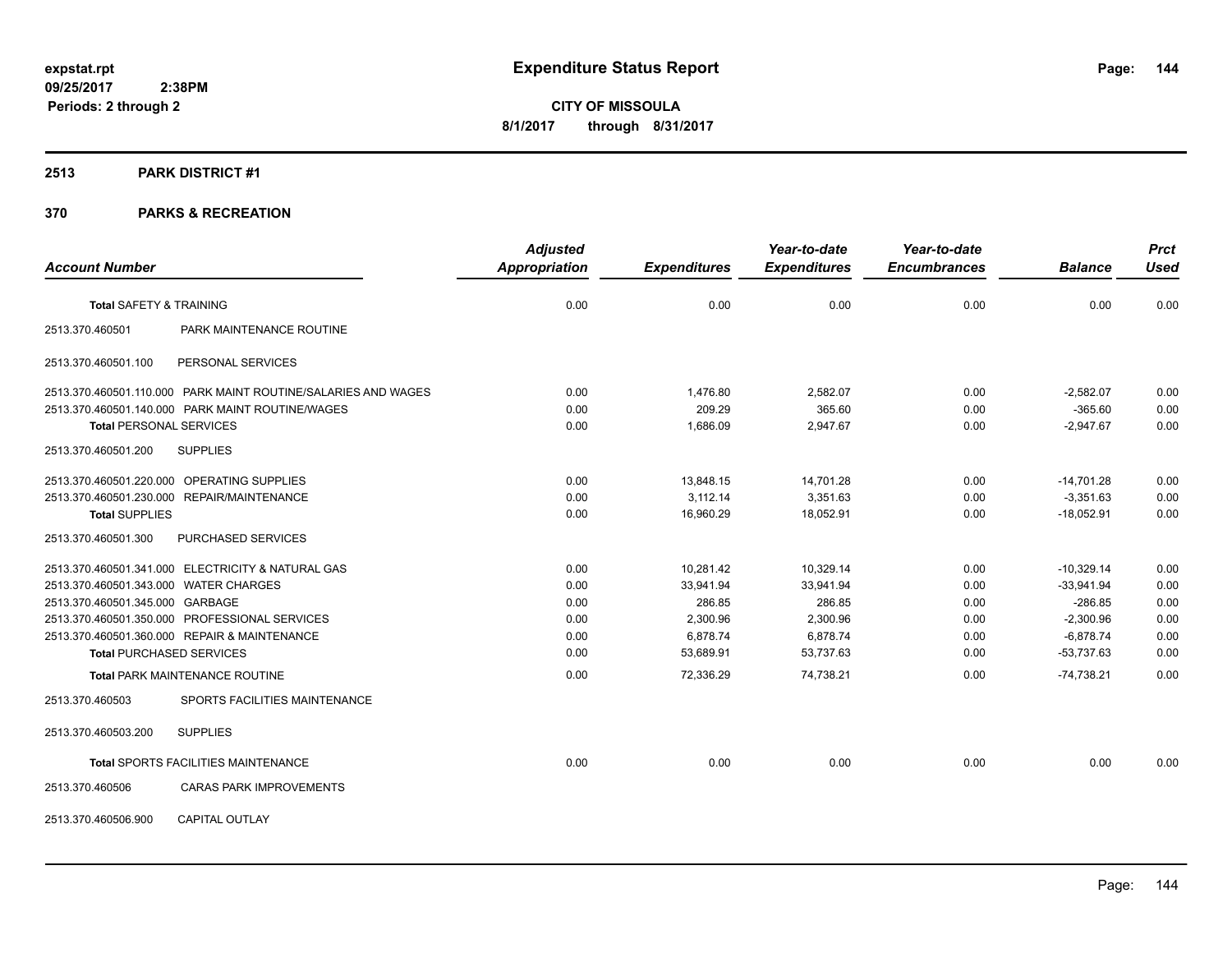# **2513 PARK DISTRICT #1**

# **370 PARKS & RECREATION**

| <b>Account Number</b>                                  | <b>Adjusted</b><br>Appropriation | <b>Expenditures</b> | Year-to-date<br><b>Expenditures</b> | Year-to-date<br><b>Encumbrances</b> | <b>Balance</b> | <b>Prct</b><br><b>Used</b> |
|--------------------------------------------------------|----------------------------------|---------------------|-------------------------------------|-------------------------------------|----------------|----------------------------|
| <b>Total CARAS PARK IMPROVEMENTS</b>                   | 0.00                             | 0.00                | 0.00                                | 0.00                                | 0.00           | 0.00                       |
| <b>DEBT SERVICE</b><br>2513.370.490504                 |                                  |                     |                                     |                                     |                |                            |
| 2513.370.490504.600<br><b>DEBT SERVICE</b>             |                                  |                     |                                     |                                     |                |                            |
| 2513.370.490504.610.000 PRINCIPAL                      | 0.00                             | 16,843.77           | 16,843.77                           | 0.00                                | $-16,843.77$   | 0.00                       |
| 2513.370.490504.620.000 INTEREST / SERVICE FEES        | 0.00                             | 244.16              | 244.16                              | 0.00                                | $-244.16$      | 0.00                       |
| <b>Total DEBT SERVICE</b>                              | 0.00                             | 17,087.93           | 17,087.93                           | 0.00                                | $-17,087.93$   | 0.00                       |
| <b>MERCHANT SERVICES</b><br>2513.370.510110            |                                  |                     |                                     |                                     |                |                            |
| <b>FIXED CHARGES</b><br>2513.370.510110.500            |                                  |                     |                                     |                                     |                |                            |
| <b>Total MERCHANT SERVICES</b>                         | 0.00                             | 0.00                | 0.00                                | 0.00                                | 0.00           | 0.00                       |
| FORT MISSOULA REGIONAL PARK SUBSIDY<br>2513.370.521003 |                                  |                     |                                     |                                     |                |                            |
| 2513.370.521003.800<br>OTHER OBJECTS                   |                                  |                     |                                     |                                     |                |                            |
| Total FORT MISSOULA REGIONAL PARK SUBSIDY              | 0.00                             | 0.00                | 0.00                                | 0.00                                | 0.00           | 0.00                       |
| Total PARK DISTRICT #1                                 | 0.00                             | 139,127.10          | 177,833.48                          | 0.00                                | $-177,833.48$  | 0.00                       |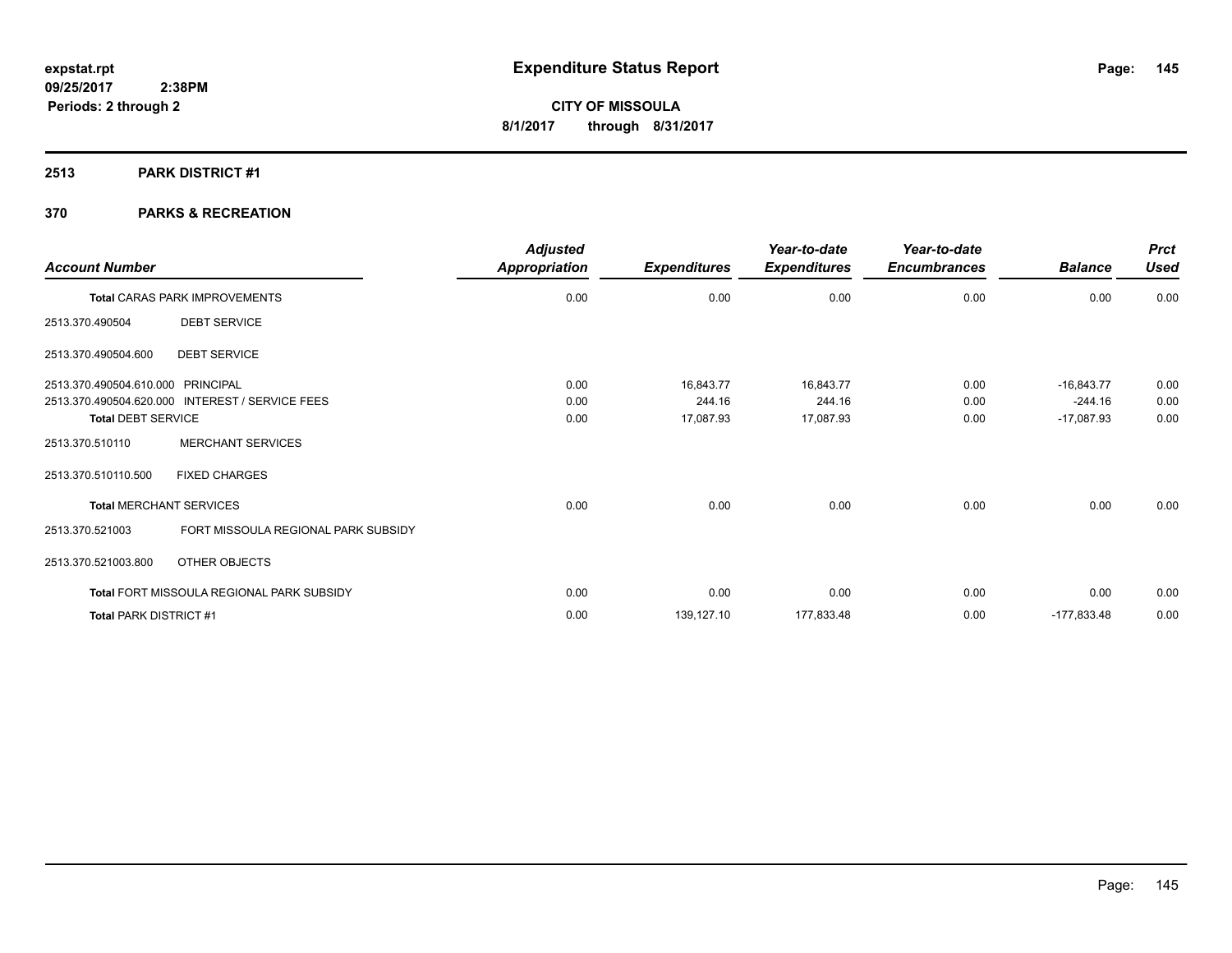#### **2820 STATE GAS TAX FUND**

# **280 PUBLIC WORKS OPERATIONS**

|                                      |                                 | <b>Adjusted</b>      |                     | Year-to-date        | Year-to-date        |                | <b>Prct</b> |
|--------------------------------------|---------------------------------|----------------------|---------------------|---------------------|---------------------|----------------|-------------|
| <b>Account Number</b>                |                                 | <b>Appropriation</b> | <b>Expenditures</b> | <b>Expenditures</b> | <b>Encumbrances</b> | <b>Balance</b> | <b>Used</b> |
| 2820.280.430230                      | STREET RESTORATION              |                      |                     |                     |                     |                |             |
| 2820.280.430230.300                  | PURCHASED SERVICES              |                      |                     |                     |                     |                |             |
|                                      | <b>Total PURCHASED SERVICES</b> | 0.00                 | 0.00                | 0.00                | 0.00                | 0.00           | 0.00        |
| 2820.280.430230.500                  | <b>FIXED CHARGES</b>            |                      |                     |                     |                     |                |             |
| <b>Total FIXED CHARGES</b>           |                                 | 0.00                 | 0.00                | 0.00                | 0.00                | 0.00           | 0.00        |
| 2820.280.430230.800                  | <b>OTHER OBJECTS</b>            |                      |                     |                     |                     |                |             |
| <b>Total OTHER OBJECTS</b>           |                                 | 0.00                 | 0.00                | 0.00                | 0.00                | 0.00           | 0.00        |
| 2820.280.430230.900                  | <b>CAPITAL OUTLAY</b>           |                      |                     |                     |                     |                |             |
| 2820.280.430230.930.000 IMPROVEMENTS |                                 | 0.00                 | 178,135.71          | 201,687.15          | 0.00                | $-201,687.15$  | 0.00        |
|                                      | <b>Total STREET RESTORATION</b> | 0.00                 | 178,135.71          | 201,687.15          | 0.00                | $-201,687.15$  | 0.00        |
| 2820.280.510110                      | <b>MERCHANT SERVICES</b>        |                      |                     |                     |                     |                |             |
| 2820.280.510110.500                  | <b>FIXED CHARGES</b>            |                      |                     |                     |                     |                |             |
| <b>Total FIXED CHARGES</b>           |                                 | 0.00                 | 0.00                | 0.00                | 0.00                | 0.00           | 0.00        |
|                                      | <b>Total MERCHANT SERVICES</b>  | 0.00                 | 0.00                | 0.00                | 0.00                | 0.00           | 0.00        |
|                                      | <b>Total STATE GAS TAX FUND</b> | 0.00                 | 178,135.71          | 201,687.15          | 0.00                | $-201,687.15$  | 0.00        |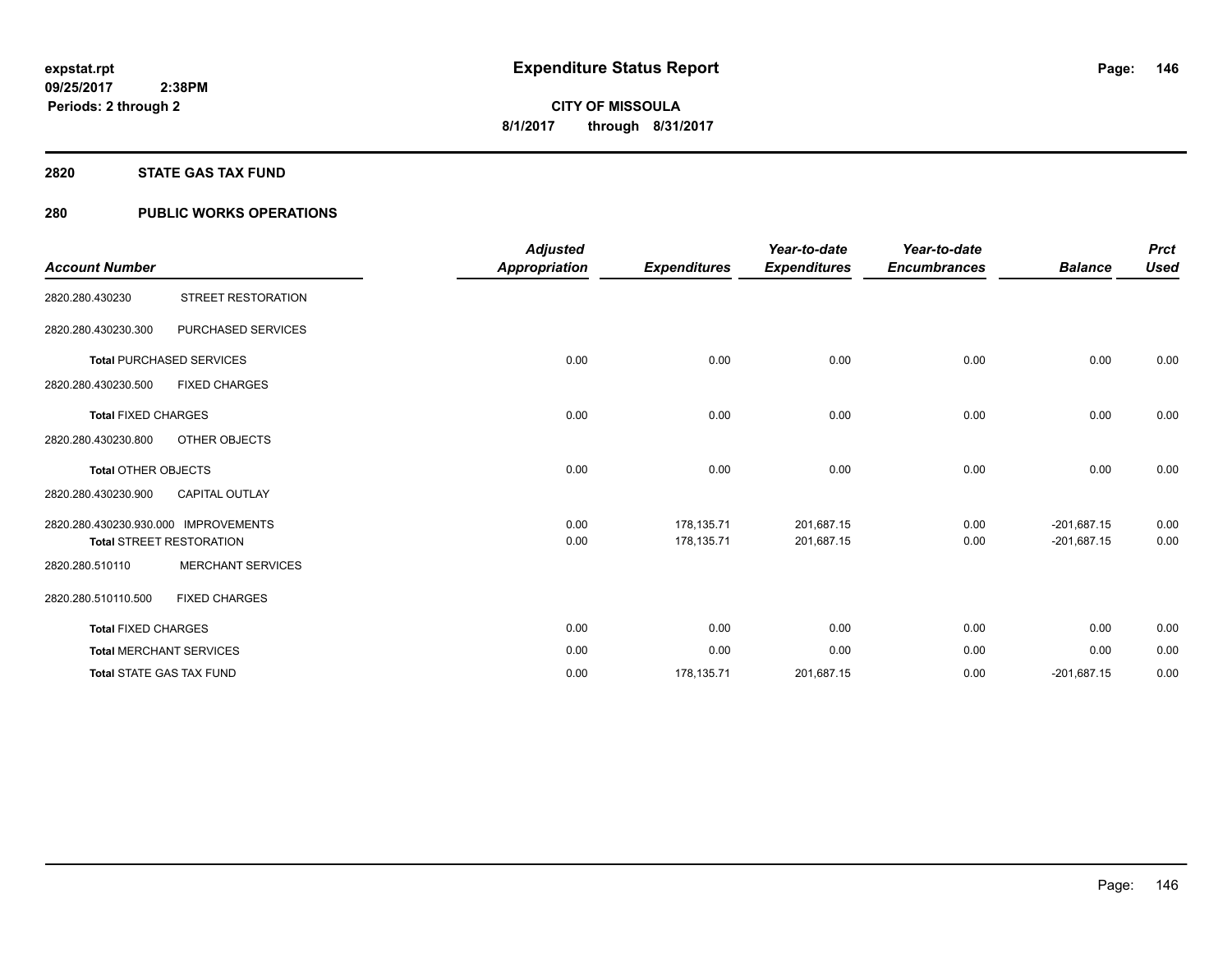#### **2917 CRIME VICTIM SURCHARGE**

| <b>Account Number</b> |                                     | Adjusted<br><b>Appropriation</b> | <b>Expenditures</b> | Year-to-date<br><b>Expenditures</b> | Year-to-date<br><b>Encumbrances</b> | <b>Balance</b> | <b>Prct</b><br><b>Used</b> |
|-----------------------|-------------------------------------|----------------------------------|---------------------|-------------------------------------|-------------------------------------|----------------|----------------------------|
| 2917.390.510110       | <b>MERCHANT SERVICES</b>            |                                  |                     |                                     |                                     |                |                            |
| 2917.390.510110.500   | <b>FIXED CHARGES</b>                |                                  |                     |                                     |                                     |                |                            |
|                       | <b>Total CRIME VICTIM SURCHARGE</b> | 0.00                             | 0.00                | 0.00                                | 0.00                                | 0.00           | 0.00                       |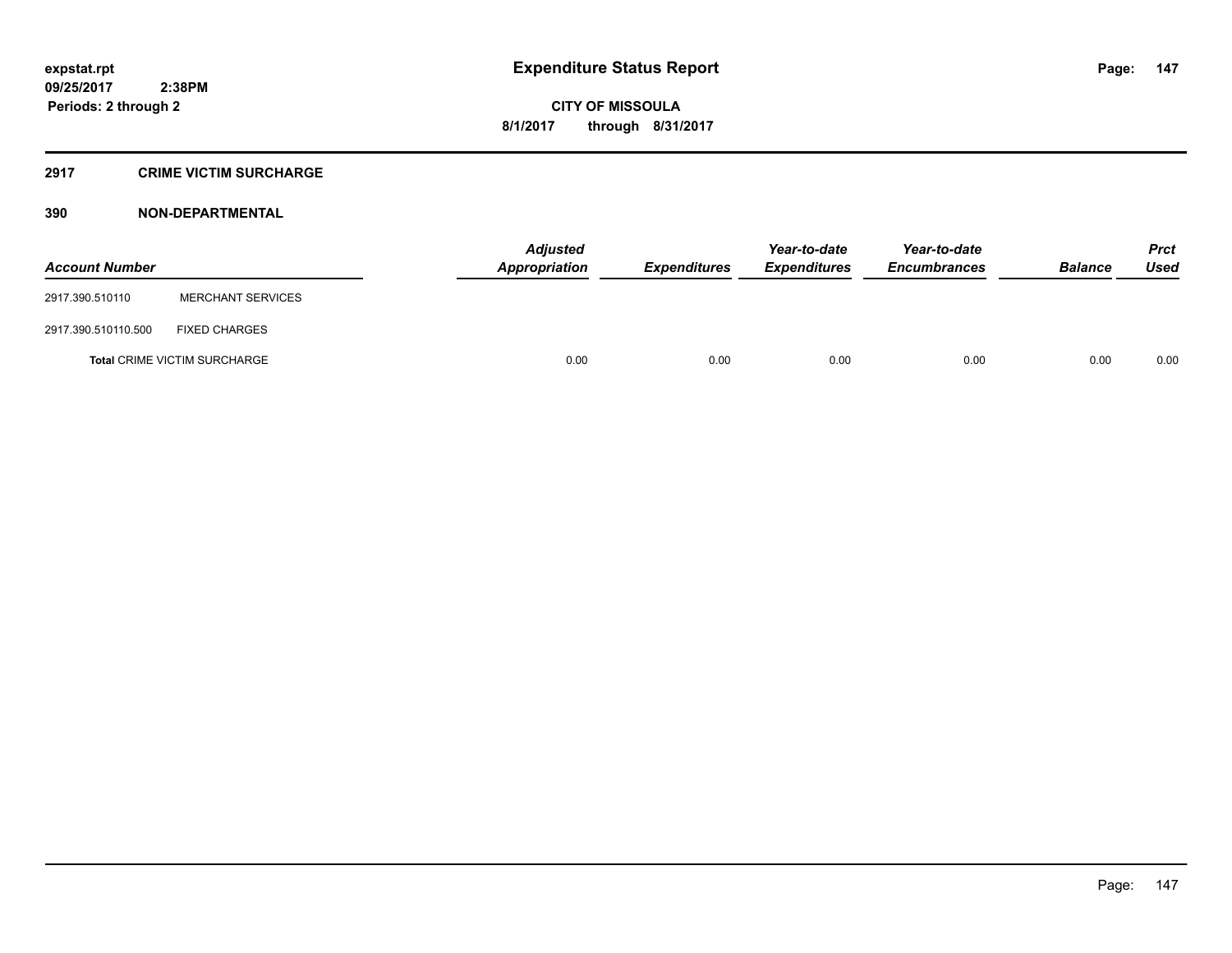**148**

**09/25/2017 2:38PM Periods: 2 through 2**

**CITY OF MISSOULA 8/1/2017 through 8/31/2017**

# **2918 LAW ENFORCEMENT BLOCK GRANT FUND**

| <b>Account Number</b> |                                   | <b>Adjusted</b><br>Appropriation | <b>Expenditures</b> | Year-to-date<br><b>Expenditures</b> | Year-to-date<br><b>Encumbrances</b> | <b>Balance</b> | <b>Prct</b><br><b>Used</b> |
|-----------------------|-----------------------------------|----------------------------------|---------------------|-------------------------------------|-------------------------------------|----------------|----------------------------|
| 2918.290.420170       | <b>JAG VIII GRANT</b>             |                                  |                     |                                     |                                     |                |                            |
| 2918.290.420170.200   | <b>SUPPLIES</b>                   |                                  |                     |                                     |                                     |                |                            |
| <b>Total SUPPLIES</b> |                                   | 0.00                             | 0.00                | 0.00                                | 0.00                                | 0.00           | 0.00                       |
| 2918.290.420170.300   | PURCHASED SERVICES                |                                  |                     |                                     |                                     |                |                            |
|                       | <b>Total PURCHASED SERVICES</b>   | 0.00                             | 0.00                | 0.00                                | 0.00                                | 0.00           | 0.00                       |
| 2918.290.420170.900   | CAPITAL OUTLAY                    |                                  |                     |                                     |                                     |                |                            |
| Total JAG VIII GRANT  |                                   | 0.00                             | 0.00                | 0.00                                | 0.00                                | 0.00           | 0.00                       |
| 2918.290.420171       | <b>JAG IX GRANT</b>               |                                  |                     |                                     |                                     |                |                            |
| 2918.290.420171.200   | <b>SUPPLIES</b>                   |                                  |                     |                                     |                                     |                |                            |
| <b>Total SUPPLIES</b> |                                   | 0.00                             | 0.00                | 0.00                                | 0.00                                | 0.00           | 0.00                       |
| 2918.290.420171.300   | PURCHASED SERVICES                |                                  |                     |                                     |                                     |                |                            |
|                       | <b>Total PURCHASED SERVICES</b>   | 0.00                             | 0.00                | 0.00                                | 0.00                                | 0.00           | 0.00                       |
| 2918.290.420171.700   | <b>GRANTS &amp; CONTRIBUTIONS</b> |                                  |                     |                                     |                                     |                |                            |
| Total JAG IX GRANT    |                                   | 0.00                             | 0.00                | 0.00                                | 0.00                                | 0.00           | 0.00                       |
| 2918.290.420172       | <b>JAG XII</b>                    |                                  |                     |                                     |                                     |                |                            |
| 2918.290.420172.300   | PURCHASED SERVICES                |                                  |                     |                                     |                                     |                |                            |
|                       | Total PURCHASED SERVICES          | 0.00                             | 0.00                | 0.00                                | 0.00                                | 0.00           | 0.00                       |
| 2918.290.420172.900   | CAPITAL OUTLAY                    |                                  |                     |                                     |                                     |                |                            |
| <b>Total JAG XII</b>  |                                   | 0.00                             | 0.00                | 0.00                                | 0.00                                | 0.00           | 0.00                       |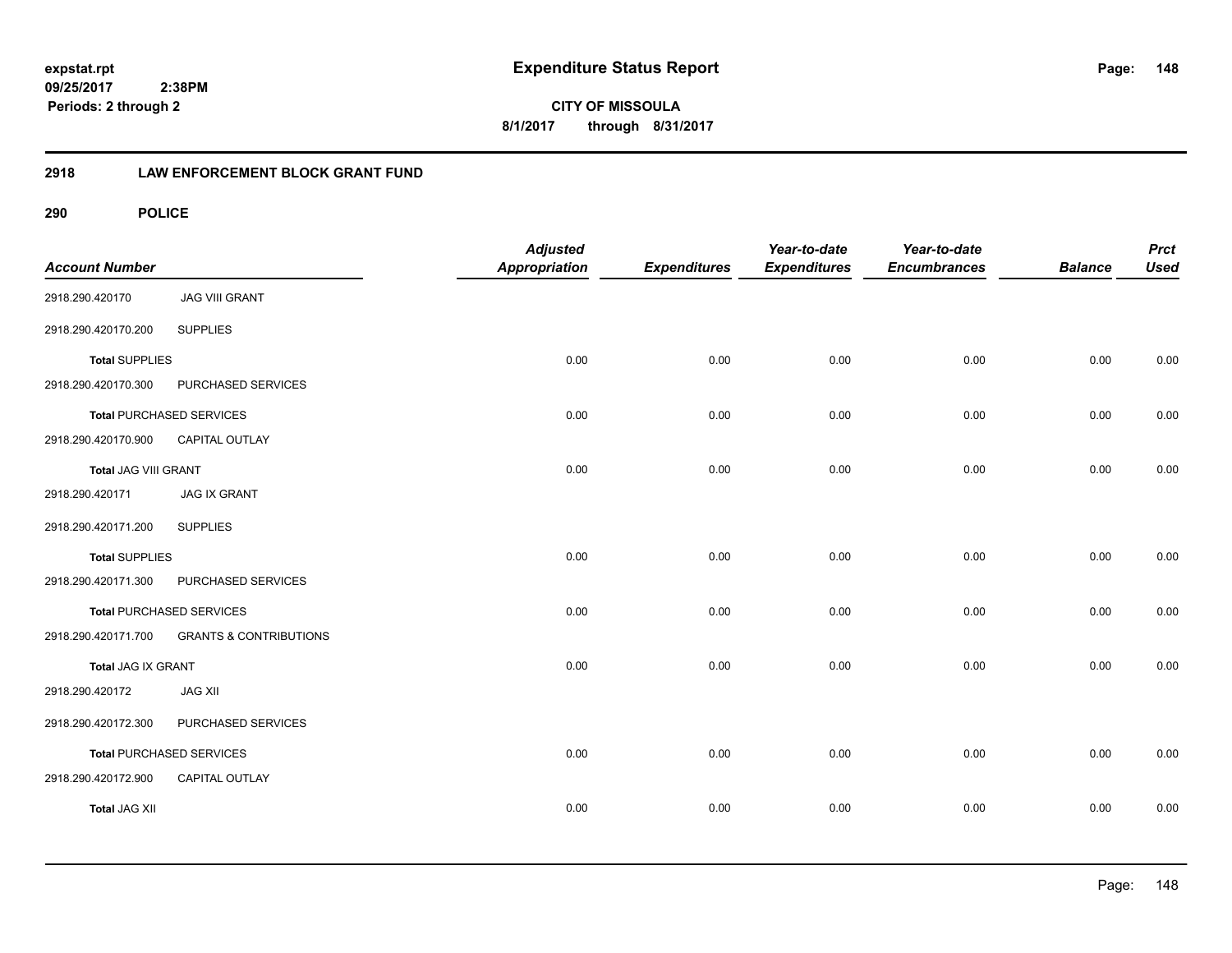**CITY OF MISSOULA 8/1/2017 through 8/31/2017**

# **2918 LAW ENFORCEMENT BLOCK GRANT FUND**

| <b>Account Number</b> |                                         | <b>Adjusted</b><br><b>Appropriation</b> | <b>Expenditures</b> | Year-to-date<br><b>Expenditures</b> | Year-to-date<br><b>Encumbrances</b> | <b>Balance</b> | <b>Prct</b><br><b>Used</b> |
|-----------------------|-----------------------------------------|-----------------------------------------|---------------------|-------------------------------------|-------------------------------------|----------------|----------------------------|
| 2918.290.420173       | <b>JAG XI</b>                           |                                         |                     |                                     |                                     |                |                            |
| 2918.290.420173.200   | <b>SUPPLIES</b>                         |                                         |                     |                                     |                                     |                |                            |
| <b>Total SUPPLIES</b> |                                         | 0.00                                    | 0.00                | 0.00                                | 0.00                                | 0.00           | 0.00                       |
| 2918.290.420173.300   | PURCHASED SERVICES                      |                                         |                     |                                     |                                     |                |                            |
|                       | <b>Total PURCHASED SERVICES</b>         | 0.00                                    | 0.00                | 0.00                                | 0.00                                | 0.00           | 0.00                       |
| 2918.290.420173.700   | <b>GRANTS &amp; CONTRIBUTIONS</b>       |                                         |                     |                                     |                                     |                |                            |
|                       | <b>Total GRANTS &amp; CONTRIBUTIONS</b> | 0.00                                    | 0.00                | 0.00                                | 0.00                                | 0.00           | 0.00                       |
| 2918.290.420173.900   | CAPITAL OUTLAY                          |                                         |                     |                                     |                                     |                |                            |
| <b>Total JAG XI</b>   |                                         | 0.00                                    | 0.00                | 0.00                                | 0.00                                | 0.00           | 0.00                       |
| 2918.290.420174       | <b>JAG V GRANT</b>                      |                                         |                     |                                     |                                     |                |                            |
| 2918.290.420174.200   | <b>SUPPLIES</b>                         |                                         |                     |                                     |                                     |                |                            |
| <b>Total SUPPLIES</b> |                                         | 0.00                                    | 0.00                | 0.00                                | 0.00                                | 0.00           | 0.00                       |
| 2918.290.420174.300   | PURCHASED SERVICES                      |                                         |                     |                                     |                                     |                |                            |
|                       | <b>Total PURCHASED SERVICES</b>         | 0.00                                    | 0.00                | 0.00                                | 0.00                                | 0.00           | 0.00                       |
| 2918.290.420174.700   | <b>GRANTS &amp; CONTRIBUTIONS</b>       |                                         |                     |                                     |                                     |                |                            |
|                       | <b>Total GRANTS &amp; CONTRIBUTIONS</b> | 0.00                                    | 0.00                | 0.00                                | 0.00                                | 0.00           | 0.00                       |
| 2918.290.420174.900   | <b>CAPITAL OUTLAY</b>                   |                                         |                     |                                     |                                     |                |                            |
| Total JAG V GRANT     |                                         | 0.00                                    | 0.00                | 0.00                                | 0.00                                | 0.00           | 0.00                       |
| 2918.290.420175       | <b>JAG X GRANT</b>                      |                                         |                     |                                     |                                     |                |                            |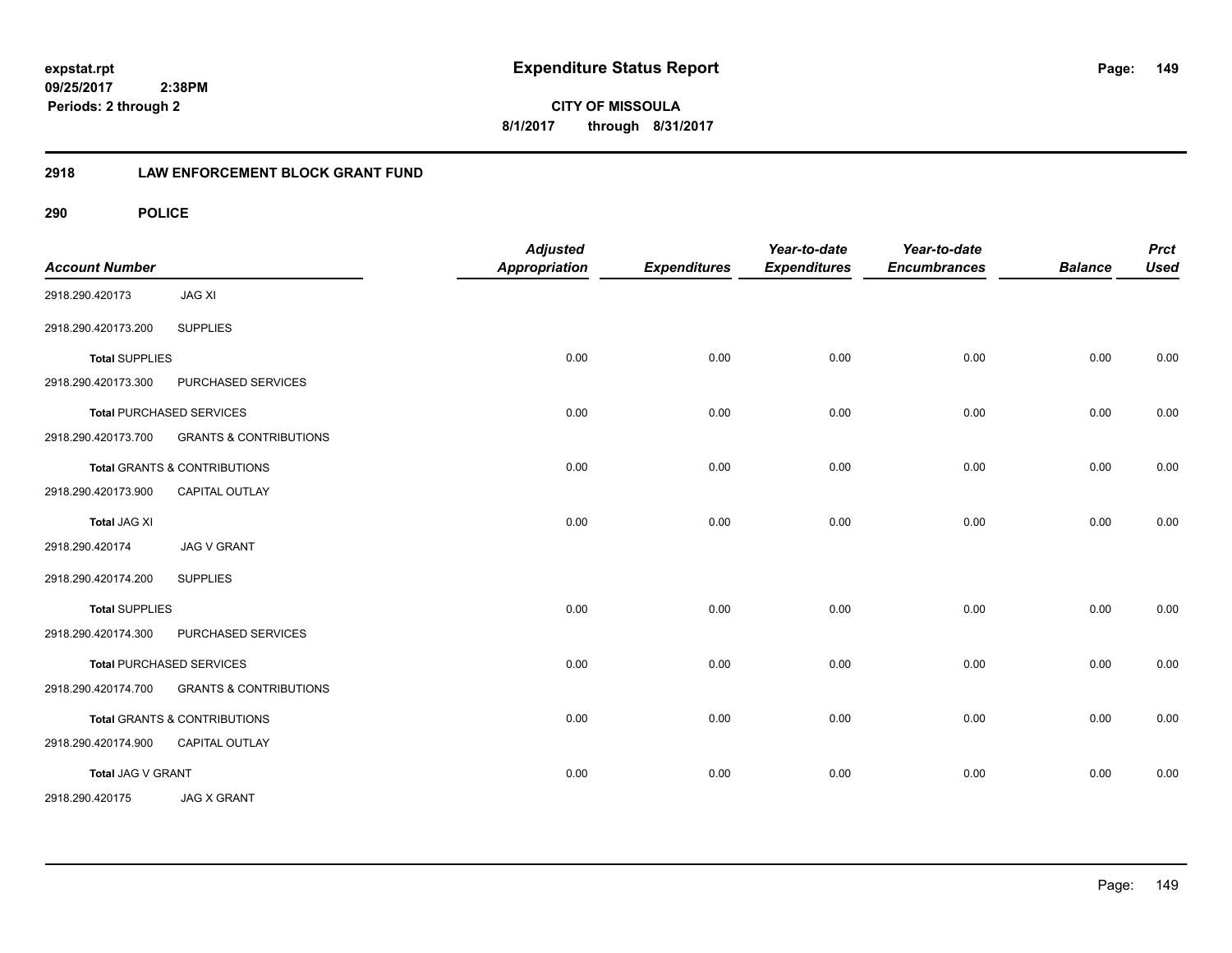**CITY OF MISSOULA 8/1/2017 through 8/31/2017**

# **2918 LAW ENFORCEMENT BLOCK GRANT FUND**

| <b>Account Number</b>       |                                   | <b>Adjusted</b><br><b>Appropriation</b> | <b>Expenditures</b> | Year-to-date<br><b>Expenditures</b> | Year-to-date<br><b>Encumbrances</b> | <b>Balance</b> | <b>Prct</b><br><b>Used</b> |
|-----------------------------|-----------------------------------|-----------------------------------------|---------------------|-------------------------------------|-------------------------------------|----------------|----------------------------|
| 2918.290.420175.200         | <b>SUPPLIES</b>                   |                                         |                     |                                     |                                     |                |                            |
| <b>Total SUPPLIES</b>       |                                   | 0.00                                    | 0.00                | 0.00                                | 0.00                                | 0.00           | 0.00                       |
| 2918.290.420175.300         | PURCHASED SERVICES                |                                         |                     |                                     |                                     |                |                            |
| Total JAG X GRANT           |                                   | 0.00                                    | 0.00                | 0.00                                | 0.00                                | 0.00           | 0.00                       |
| 2918.290.420176             | <b>JAG VII GRANT</b>              |                                         |                     |                                     |                                     |                |                            |
| 2918.290.420176.100         | PERSONAL SERVICES                 |                                         |                     |                                     |                                     |                |                            |
|                             | <b>Total PERSONAL SERVICES</b>    | 0.00                                    | 0.00                | 0.00                                | 0.00                                | 0.00           | 0.00                       |
| 2918.290.420176.200         | <b>SUPPLIES</b>                   |                                         |                     |                                     |                                     |                |                            |
| <b>Total SUPPLIES</b>       |                                   | 0.00                                    | 0.00                | 0.00                                | 0.00                                | 0.00           | 0.00                       |
| 2918.290.420176.300         | PURCHASED SERVICES                |                                         |                     |                                     |                                     |                |                            |
|                             | <b>Total PURCHASED SERVICES</b>   | 0.00                                    | 0.00                | 0.00                                | 0.00                                | 0.00           | 0.00                       |
| 2918.290.420176.700         | <b>GRANTS &amp; CONTRIBUTIONS</b> |                                         |                     |                                     |                                     |                |                            |
|                             | Total GRANTS & CONTRIBUTIONS      | 0.00                                    | 0.00                | 0.00                                | 0.00                                | 0.00           | 0.00                       |
| 2918.290.420176.900         | CAPITAL OUTLAY                    |                                         |                     |                                     |                                     |                |                            |
| Total JAG VII GRANT         |                                   | 0.00                                    | 0.00                | 0.00                                | 0.00                                | 0.00           | 0.00                       |
| 2918.290.420177             | <b>SMART POLICING</b>             |                                         |                     |                                     |                                     |                |                            |
| 2918.290.420177.700         | <b>GRANTS &amp; CONTRIBUTIONS</b> |                                         |                     |                                     |                                     |                |                            |
| <b>Total SMART POLICING</b> |                                   | 0.00                                    | 0.00                | 0.00                                | 0.00                                | 0.00           | 0.00                       |
| 2918.290.420178             | COPS HIRING FY2011                |                                         |                     |                                     |                                     |                |                            |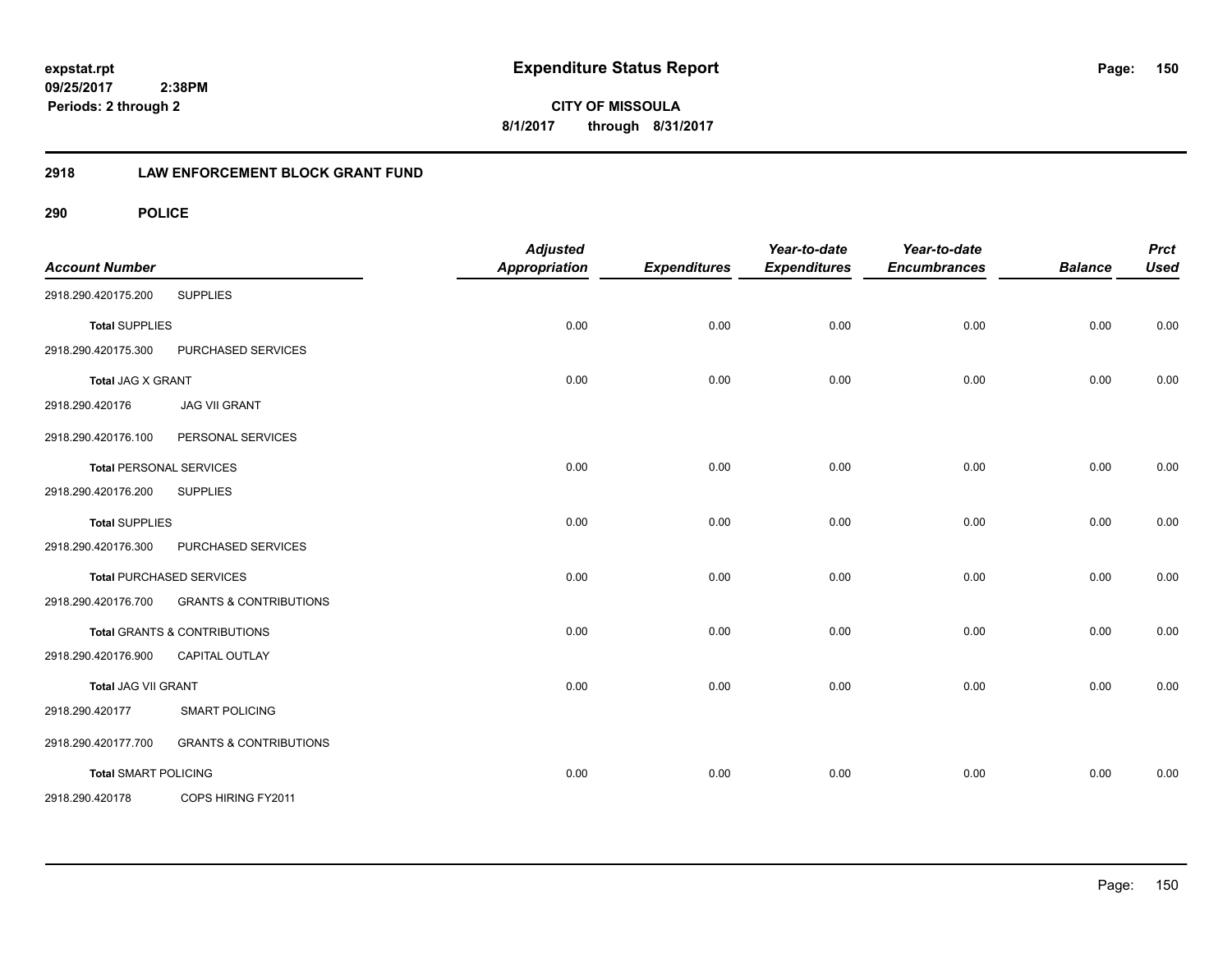**CITY OF MISSOULA 8/1/2017 through 8/31/2017**

# **2918 LAW ENFORCEMENT BLOCK GRANT FUND**

| <b>Account Number</b>          |                                   | <b>Adjusted</b><br><b>Appropriation</b> | <b>Expenditures</b> | Year-to-date<br><b>Expenditures</b> | Year-to-date<br><b>Encumbrances</b> | <b>Balance</b> | <b>Prct</b><br><b>Used</b> |
|--------------------------------|-----------------------------------|-----------------------------------------|---------------------|-------------------------------------|-------------------------------------|----------------|----------------------------|
| 2918.290.420178.100            | PERSONAL SERVICES                 |                                         |                     |                                     |                                     |                |                            |
| <b>Total PERSONAL SERVICES</b> |                                   | 0.00                                    | 0.00                | 0.00                                | 0.00                                | 0.00           | 0.00                       |
| 2918.290.420178.200            | <b>SUPPLIES</b>                   |                                         |                     |                                     |                                     |                |                            |
| <b>Total SUPPLIES</b>          |                                   | 0.00                                    | 0.00                | 0.00                                | 0.00                                | 0.00           | 0.00                       |
| 2918.290.420178.300            | PURCHASED SERVICES                |                                         |                     |                                     |                                     |                |                            |
|                                | <b>Total PURCHASED SERVICES</b>   | 0.00                                    | 0.00                | 0.00                                | 0.00                                | 0.00           | 0.00                       |
| 2918.290.420178.900            | <b>CAPITAL OUTLAY</b>             |                                         |                     |                                     |                                     |                |                            |
| Total COPS HIRING FY2011       |                                   | 0.00                                    | 0.00                | 0.00                                | 0.00                                | 0.00           | 0.00                       |
| 2918.290.420179                | FY14 COPS HIRING GRANT            |                                         |                     |                                     |                                     |                |                            |
| 2918.290.420179.100            | PERSONAL SERVICES                 |                                         |                     |                                     |                                     |                |                            |
|                                | Total FY14 COPS HIRING GRANT      | 0.00                                    | 0.00                | 0.00                                | 0.00                                | 0.00           | 0.00                       |
| 2918.290.420190                | LAW ENFORCEMENT BLOCK GRANT       |                                         |                     |                                     |                                     |                |                            |
| 2918.290.420190.900            | <b>CAPITAL OUTLAY</b>             |                                         |                     |                                     |                                     |                |                            |
|                                | Total LAW ENFORCEMENT BLOCK GRANT | 0.00                                    | 0.00                | 0.00                                | 0.00                                | 0.00           | 0.00                       |
| 2918.290.510110                | <b>MERCHANT SERVICES</b>          |                                         |                     |                                     |                                     |                |                            |
| 2918.290.510110.500            | <b>FIXED CHARGES</b>              |                                         |                     |                                     |                                     |                |                            |
| <b>Total POLICE</b>            |                                   | 0.00                                    | 0.00                | 0.00                                | 0.00                                | 0.00           | 0.00                       |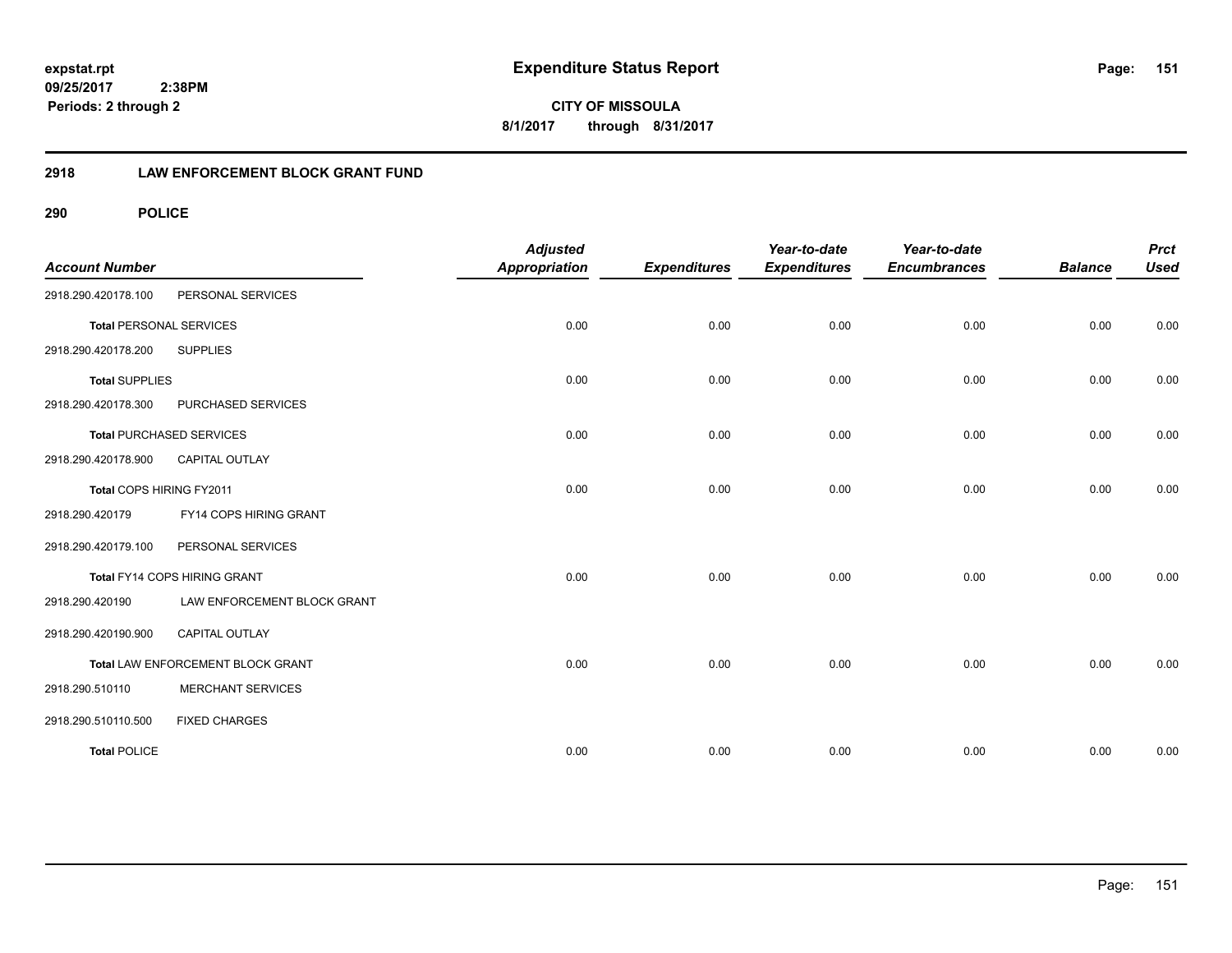**152**

**CITY OF MISSOULA 8/1/2017 through 8/31/2017**

# **2918 LAW ENFORCEMENT BLOCK GRANT FUND**

| <b>Account Number</b> |                                               | <b>Adjusted</b><br><b>Appropriation</b> | <b>Expenditures</b> | Year-to-date<br><b>Expenditures</b> | Year-to-date<br><b>Encumbrances</b> | <b>Balance</b> | <b>Prct</b><br><b>Used</b> |
|-----------------------|-----------------------------------------------|-----------------------------------------|---------------------|-------------------------------------|-------------------------------------|----------------|----------------------------|
| 2918.390.420172       | <b>JAG XII</b>                                |                                         |                     |                                     |                                     |                |                            |
| 2918.390.420172.300   | PURCHASED SERVICES                            |                                         |                     |                                     |                                     |                |                            |
| <b>Total JAG XII</b>  |                                               | 0.00                                    | 0.00                | 0.00                                | 0.00                                | 0.00           | 0.00                       |
| 2918.390.420191       | COPS TECHNOLOGY                               |                                         |                     |                                     |                                     |                |                            |
| 2918.390.420191.500   | <b>FIXED CHARGES</b>                          |                                         |                     |                                     |                                     |                |                            |
| Total COPS TECHNOLOGY |                                               | 0.00                                    | 0.00                | 0.00                                | 0.00                                | 0.00           | 0.00                       |
| 2918.390.510110       | <b>MERCHANT SERVICES</b>                      |                                         |                     |                                     |                                     |                |                            |
| 2918.390.510110.500   | <b>FIXED CHARGES</b>                          |                                         |                     |                                     |                                     |                |                            |
|                       | <b>Total LAW ENFORCEMENT BLOCK GRANT FUND</b> | 0.00                                    | 0.00                | 0.00                                | 0.00                                | 0.00           | 0.00                       |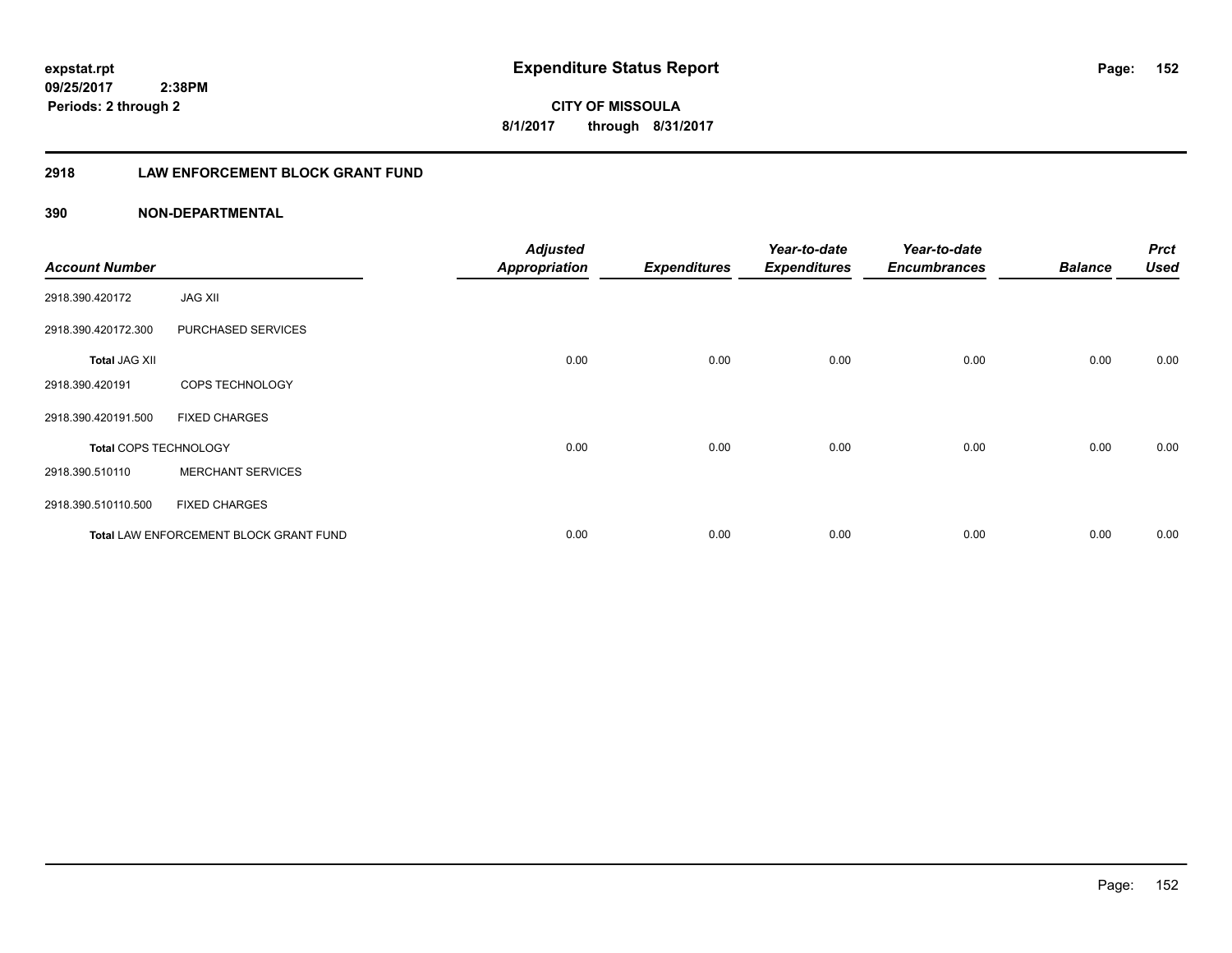**CITY OF MISSOULA 8/1/2017 through 8/31/2017**

**2919 HIDTA FUND**

| <b>Account Number</b>                 |                                                               | <b>Adjusted</b><br><b>Appropriation</b> | <b>Expenditures</b> | Year-to-date<br><b>Expenditures</b> | Year-to-date<br><b>Encumbrances</b> | <b>Balance</b> | <b>Prct</b><br><b>Used</b> |
|---------------------------------------|---------------------------------------------------------------|-----------------------------------------|---------------------|-------------------------------------|-------------------------------------|----------------|----------------------------|
| 2919.290.420142                       | <b>HIDTA STATE FORFEITURES</b>                                |                                         |                     |                                     |                                     |                |                            |
| 2919.290.420142.100                   | PERSONAL SERVICES                                             |                                         |                     |                                     |                                     |                |                            |
| <b>Total PERSONAL SERVICES</b>        |                                                               | 0.00                                    | 0.00                | 0.00                                | 0.00                                | 0.00           | 0.00                       |
| 2919.290.420142.200                   | <b>SUPPLIES</b>                                               |                                         |                     |                                     |                                     |                |                            |
|                                       | 2919.290.420142.220.000 OPERATING SUPPLIES                    | 0.00                                    | 89.25               | 89.25                               | 0.00                                | $-89.25$       | 0.00                       |
| <b>Total SUPPLIES</b>                 |                                                               | 0.00                                    | 89.25               | 89.25                               | 0.00                                | $-89.25$       | 0.00                       |
| 2919.290.420142.300                   | PURCHASED SERVICES                                            |                                         |                     |                                     |                                     |                |                            |
|                                       | 2919.290.420142.350.000 PROFESSIONAL SERVICES                 | 0.00                                    | 247.50              | 247.50                              | 0.00                                | $-247.50$      | 0.00                       |
|                                       | 2919.290.420142.350.011 TOWING/PROFESSIONAL SERVICES          | 0.00                                    | 110.00              | 110.00                              | 0.00                                | $-110.00$      | 0.00                       |
|                                       | 2919.290.420142.350.012 STORAGE PROJECT/PROFESSIONAL SERVICES | 0.00                                    | 172.05              | 412.14                              | 0.00                                | $-412.14$      | 0.00                       |
|                                       | <b>Total PURCHASED SERVICES</b>                               | 0.00                                    | 529.55              | 769.64                              | 0.00                                | $-769.64$      | 0.00                       |
| 2919.290.420142.500                   | <b>FIXED CHARGES</b>                                          |                                         |                     |                                     |                                     |                |                            |
| 2919.290.420142.500.000 FIXED CHARGES |                                                               | 0.00                                    | 1,900.36            | 5,701.06                            | 0.00                                | $-5,701.06$    | 0.00                       |
| <b>Total FIXED CHARGES</b>            |                                                               | 0.00                                    | 1,900.36            | 5,701.06                            | 0.00                                | $-5,701.06$    | 0.00                       |
| 2919.290.420142.700                   | <b>GRANTS &amp; CONTRIBUTIONS</b>                             |                                         |                     |                                     |                                     |                |                            |
|                                       | <b>Total GRANTS &amp; CONTRIBUTIONS</b>                       | 0.00                                    | 0.00                | 0.00                                | 0.00                                | 0.00           | 0.00                       |
| 2919.290.420142.900                   | CAPITAL OUTLAY                                                |                                         |                     |                                     |                                     |                |                            |
| <b>Total CAPITAL OUTLAY</b>           |                                                               | 0.00                                    | 0.00                | 0.00                                | 0.00                                | 0.00           | 0.00                       |
|                                       | Total HIDTA STATE FORFEITURES                                 | 0.00                                    | 2,519.16            | 6,559.95                            | 0.00                                | $-6,559.95$    | 0.00                       |
| 2919.290.510110                       | <b>MERCHANT SERVICES</b>                                      |                                         |                     |                                     |                                     |                |                            |
| 2919.290.510110.500                   | <b>FIXED CHARGES</b>                                          |                                         |                     |                                     |                                     |                |                            |
| <b>Total MERCHANT SERVICES</b>        |                                                               | 0.00                                    | 0.00                | 0.00                                | 0.00                                | 0.00           | 0.00                       |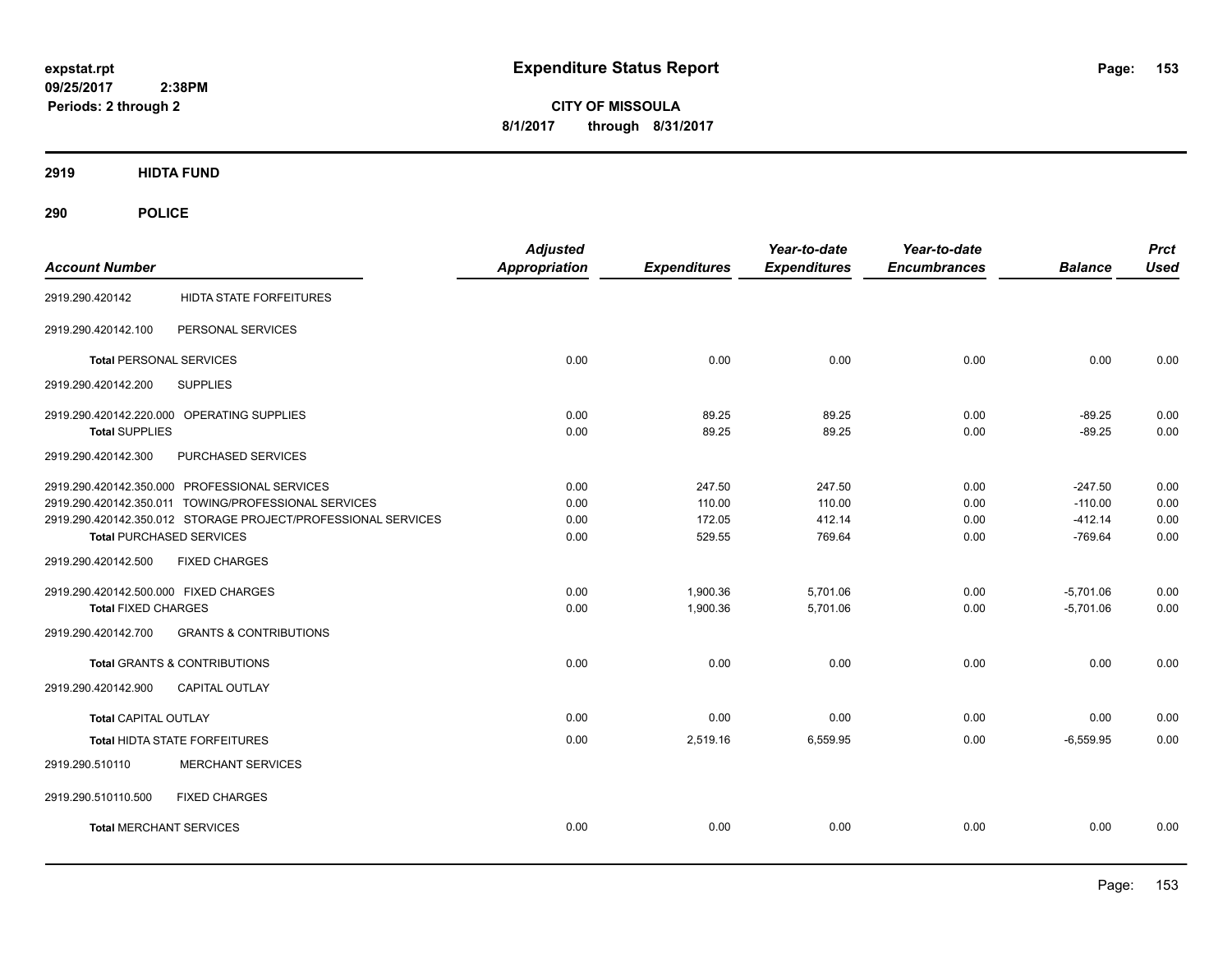**CITY OF MISSOULA 8/1/2017 through 8/31/2017**

**2919 HIDTA FUND**

| <b>Account Number</b>   | Adjusted<br>Appropriation | <b>Expenditures</b> | Year-to-date<br><b>Expenditures</b> | Year-to-date<br>Encumbrances | <b>Balance</b> | Prct<br>Used |
|-------------------------|---------------------------|---------------------|-------------------------------------|------------------------------|----------------|--------------|
| <b>Total HIDTA FUND</b> | 0.00                      | 2,519.16            | 6,559.95                            | 0.00                         | $-6,559.95$    | 0.00         |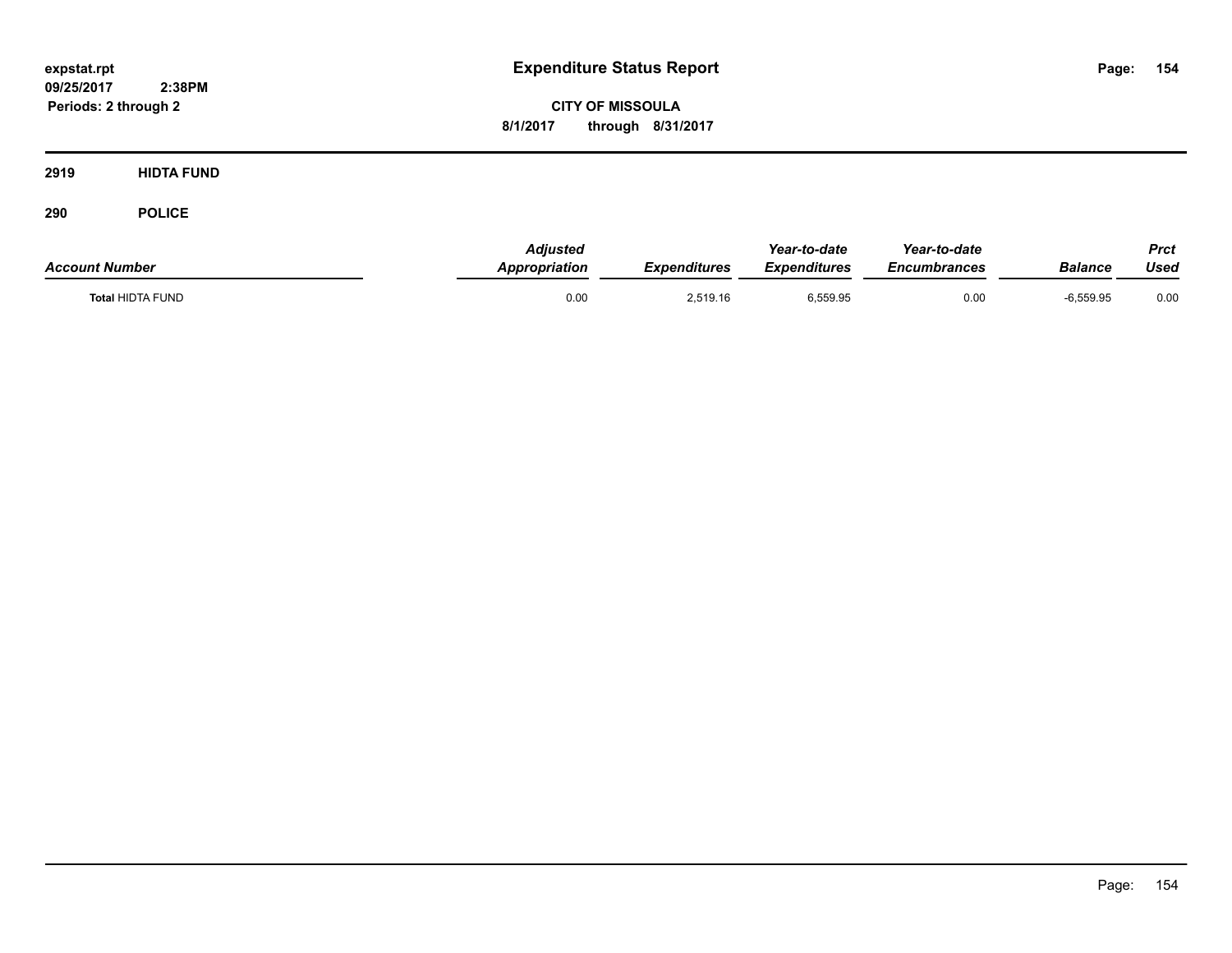**CITY OF MISSOULA 8/1/2017 through 8/31/2017**

#### **2939 CDBG PROGRAM INCOME ACCOUNT**

| <b>Account Number</b> |                                                  | <b>Adjusted</b><br><b>Appropriation</b> | <b>Expenditures</b> | Year-to-date<br><b>Expenditures</b> | Year-to-date<br><b>Encumbrances</b> | <b>Balance</b> | <b>Prct</b><br><b>Used</b> |
|-----------------------|--------------------------------------------------|-----------------------------------------|---------------------|-------------------------------------|-------------------------------------|----------------|----------------------------|
| 2939.400.470000       | <b>HOUSING &amp; COMMUNITY DEVELOPMENT</b>       |                                         |                     |                                     |                                     |                |                            |
| 2939.400.470000.300   | PURCHASED SERVICES                               |                                         |                     |                                     |                                     |                |                            |
|                       | <b>Total PURCHASED SERVICES</b>                  | 0.00                                    | 0.00                | 0.00                                | 0.00                                | 0.00           | 0.00                       |
| 2939.400.470000.800   | OTHER OBJECTS                                    |                                         |                     |                                     |                                     |                |                            |
|                       | <b>Total HOUSING &amp; COMMUNITY DEVELOPMENT</b> | 0.00                                    | 0.00                | 0.00                                | 0.00                                | 0.00           | 0.00                       |
| 2939.400.510110       | <b>MERCHANT SERVICES</b>                         |                                         |                     |                                     |                                     |                |                            |
| 2939.400.510110.500   | <b>FIXED CHARGES</b>                             |                                         |                     |                                     |                                     |                |                            |
|                       | <b>Total CDBG PROGRAM INCOME ACCOUNT</b>         | 0.00                                    | 0.00                | 0.00                                | 0.00                                | 0.00           | 0.00                       |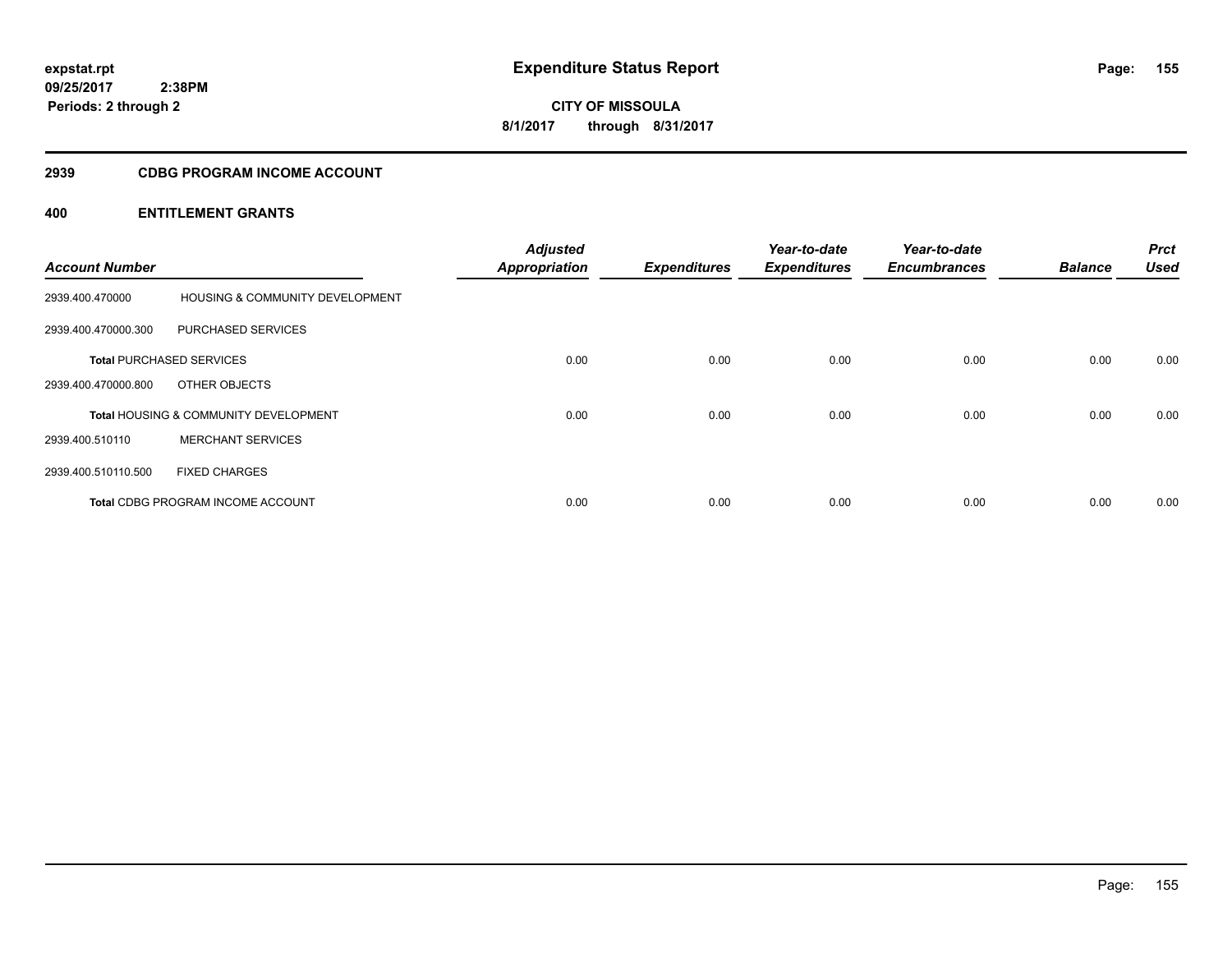**2940 CDBG FUND**

| <b>Account Number</b>         |                         | <b>Adjusted</b><br>Appropriation | <b>Expenditures</b> | Year-to-date<br><b>Expenditures</b> | Year-to-date<br><b>Encumbrances</b> | <b>Balance</b> | <b>Prct</b><br>Used |
|-------------------------------|-------------------------|----------------------------------|---------------------|-------------------------------------|-------------------------------------|----------------|---------------------|
| 2940.390.331010               | *** Title Not Found *** |                                  |                     |                                     |                                     |                |                     |
| 2940.390.331010.300           | PURCHASED SERVICES      |                                  |                     |                                     |                                     |                |                     |
| <b>Total NON-DEPARTMENTAL</b> |                         | 0.00                             | 0.00                | 0.00                                | 0.00                                | 0.00           | 0.00                |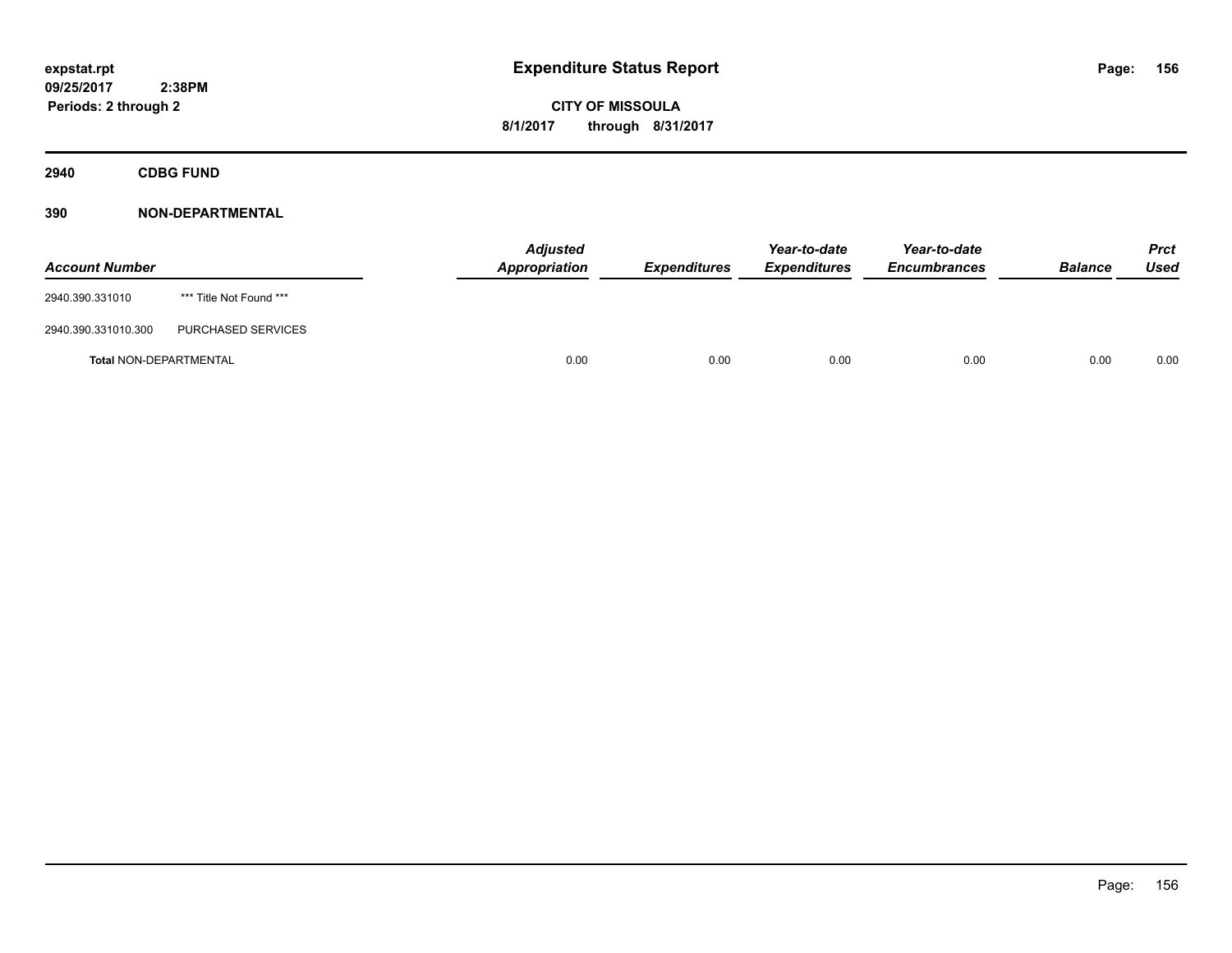**Periods: 2 through 2**

**157**

**CITY OF MISSOULA 8/1/2017 through 8/31/2017**

**2940 CDBG FUND**

# **400 ENTITLEMENT GRANTS**

 **2:38PM**

| <b>Account Number</b>    |                                       | <b>Adjusted</b><br><b>Appropriation</b> | <b>Expenditures</b> | Year-to-date<br><b>Expenditures</b> | Year-to-date<br><b>Encumbrances</b> | <b>Balance</b> | <b>Prct</b><br><b>Used</b> |
|--------------------------|---------------------------------------|-----------------------------------------|---------------------|-------------------------------------|-------------------------------------|----------------|----------------------------|
| 2940.400.470000          | HOUSING & COMMUNITY DEVELOPMENT       |                                         |                     |                                     |                                     |                |                            |
| 2940.400.470000.700      | <b>GRANTS &amp; CONTRIBUTIONS</b>     |                                         |                     |                                     |                                     |                |                            |
|                          | Total HOUSING & COMMUNITY DEVELOPMENT | 0.00                                    | 0.00                | 0.00                                | 0.00                                | 0.00           | 0.00                       |
| 2940.400.470001          | FAIR HOUSING STUDY                    |                                         |                     |                                     |                                     |                |                            |
| 2940.400.470001.700      | <b>GRANTS &amp; CONTRIBUTIONS</b>     |                                         |                     |                                     |                                     |                |                            |
| Total FAIR HOUSING STUDY |                                       | 0.00                                    | 0.00                | 0.00                                | 0.00                                | 0.00           | 0.00                       |
| 2940.400.470290          | PUBLIC SERVICE PROJECTS               |                                         |                     |                                     |                                     |                |                            |
| 2940.400.470290.700      | <b>GRANTS &amp; CONTRIBUTIONS</b>     |                                         |                     |                                     |                                     |                |                            |
|                          | Total PUBLIC SERVICE PROJECTS         | 0.00                                    | 0.00                | 0.00                                | 0.00                                | 0.00           | 0.00                       |
| 2940.400.470291          | <b>YWCA</b>                           |                                         |                     |                                     |                                     |                |                            |
| 2940.400.470291.700      | <b>GRANTS &amp; CONTRIBUTIONS</b>     |                                         |                     |                                     |                                     |                |                            |
| <b>Total YWCA</b>        |                                       | 0.00                                    | 0.00                | 0.00                                | 0.00                                | 0.00           | 0.00                       |
| 2940.400.470292          | FY12 homeWORD                         |                                         |                     |                                     |                                     |                |                            |
| 2940.400.470292.700      | <b>GRANTS &amp; CONTRIBUTIONS</b>     |                                         |                     |                                     |                                     |                |                            |
| Total FY12 homeWORD      |                                       | 0.00                                    | 0.00                | 0.00                                | 0.00                                | 0.00           | 0.00                       |
| 2940.400.470293          | MISSOULA FOOD BANK                    |                                         |                     |                                     |                                     |                |                            |
| 2940.400.470293.700      | <b>GRANTS &amp; CONTRIBUTIONS</b>     |                                         |                     |                                     |                                     |                |                            |
|                          | Total MISSOULA FOOD BANK              | 0.00                                    | 0.00                | 0.00                                | 0.00                                | 0.00           | 0.00                       |
| 2940.400.470294          | FY12 WORD                             |                                         |                     |                                     |                                     |                |                            |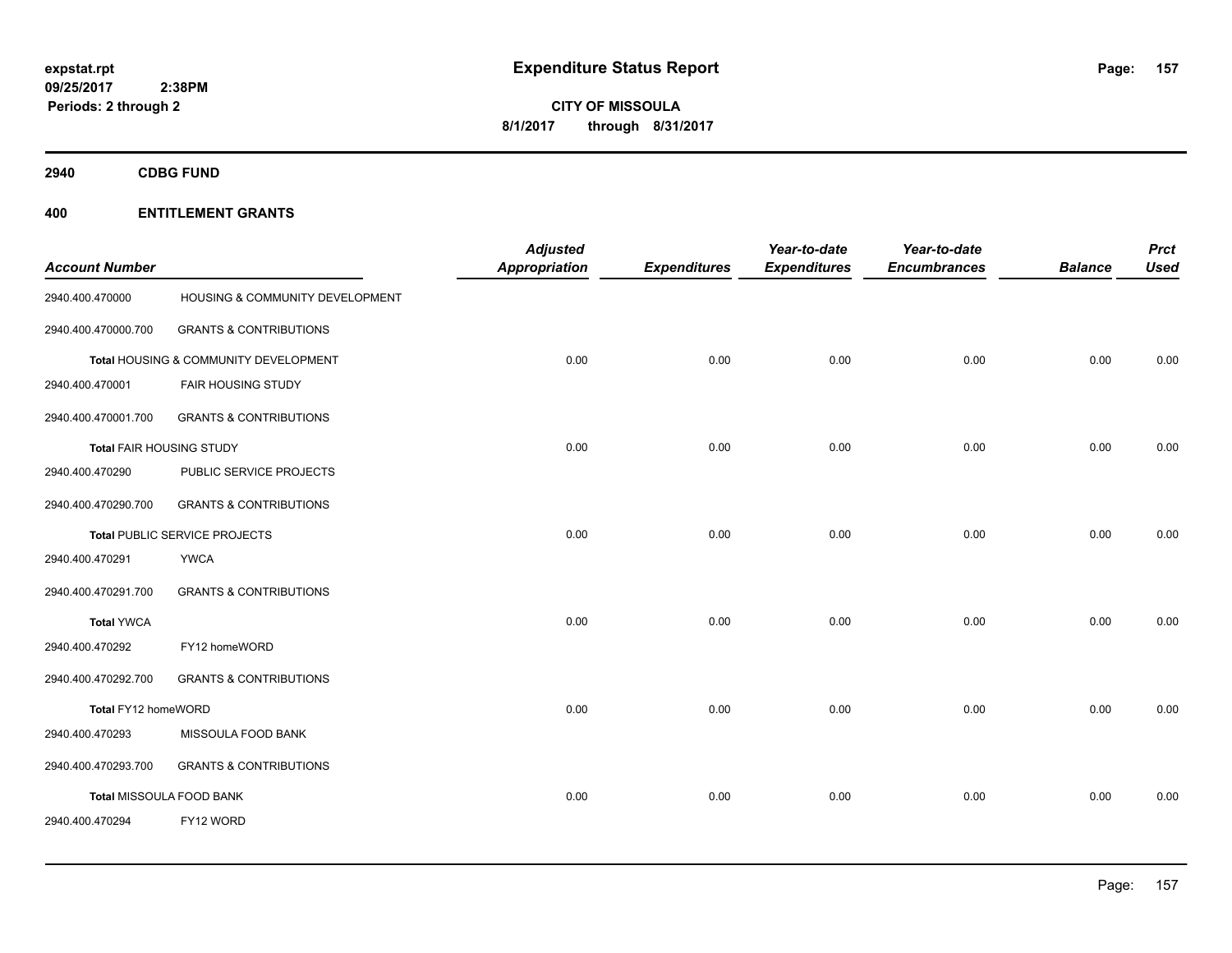**2940 CDBG FUND**

|                                                      |                                         | <b>Adjusted</b> |                      | Year-to-date         | Year-to-date        |                            | <b>Prct</b>  |
|------------------------------------------------------|-----------------------------------------|-----------------|----------------------|----------------------|---------------------|----------------------------|--------------|
| <b>Account Number</b>                                |                                         | Appropriation   | <b>Expenditures</b>  | <b>Expenditures</b>  | <b>Encumbrances</b> | <b>Balance</b>             | <b>Used</b>  |
| 2940.400.470294.700                                  | <b>GRANTS &amp; CONTRIBUTIONS</b>       |                 |                      |                      |                     |                            |              |
| Total FY12 WORD                                      |                                         | 0.00            | 0.00                 | 0.00                 | 0.00                | 0.00                       | 0.00         |
| 2940.400.470296                                      | MISSOULA AGING SERVICES                 |                 |                      |                      |                     |                            |              |
| 2940.400.470296.700                                  | <b>GRANTS &amp; CONTRIBUTIONS</b>       |                 |                      |                      |                     |                            |              |
|                                                      | Total MISSOULA AGING SERVICES           | 0.00            | 0.00                 | 0.00                 | 0.00                | 0.00                       | 0.00         |
| 2940.400.470298                                      | FY12 RAMP                               |                 |                      |                      |                     |                            |              |
| 2940.400.470298.700                                  | <b>GRANTS &amp; CONTRIBUTIONS</b>       |                 |                      |                      |                     |                            |              |
| 2940.400.470298.700.000 FY13 RAMP<br>Total FY12 RAMP |                                         | 0.00<br>0.00    | 1,549.57<br>1,549.57 | 1,549.57<br>1,549.57 | 0.00<br>0.00        | $-1,549.57$<br>$-1,549.57$ | 0.00<br>0.00 |
| 2940.400.470313                                      | MISSOULA SENIOR CENTER                  |                 |                      |                      |                     |                            |              |
| 2940.400.470313.700                                  | <b>GRANTS &amp; CONTRIBUTIONS</b>       |                 |                      |                      |                     |                            |              |
|                                                      | <b>Total MISSOULA SENIOR CENTER</b>     | 0.00            | 0.00                 | 0.00                 | 0.00                | 0.00                       | 0.00         |
| 2940.400.470315                                      | <b>MISSOULA PARKS &amp; REC</b>         |                 |                      |                      |                     |                            |              |
| 2940.400.470315.700                                  | <b>GRANTS &amp; CONTRIBUTIONS</b>       |                 |                      |                      |                     |                            |              |
|                                                      | <b>Total GRANTS &amp; CONTRIBUTIONS</b> | 0.00            | 0.00                 | 0.00                 | 0.00                | 0.00                       | 0.00         |
| 2940.400.470315.800                                  | OTHER OBJECTS                           |                 |                      |                      |                     |                            |              |
|                                                      | Total MISSOULA PARKS & REC              | 0.00            | 0.00                 | 0.00                 | 0.00                | 0.00                       | 0.00         |
| 2940.400.470318                                      | FY12 POVERELLO FACILITY REPAIRS         |                 |                      |                      |                     |                            |              |
| 2940.400.470318.700                                  | <b>GRANTS &amp; CONTRIBUTIONS</b>       |                 |                      |                      |                     |                            |              |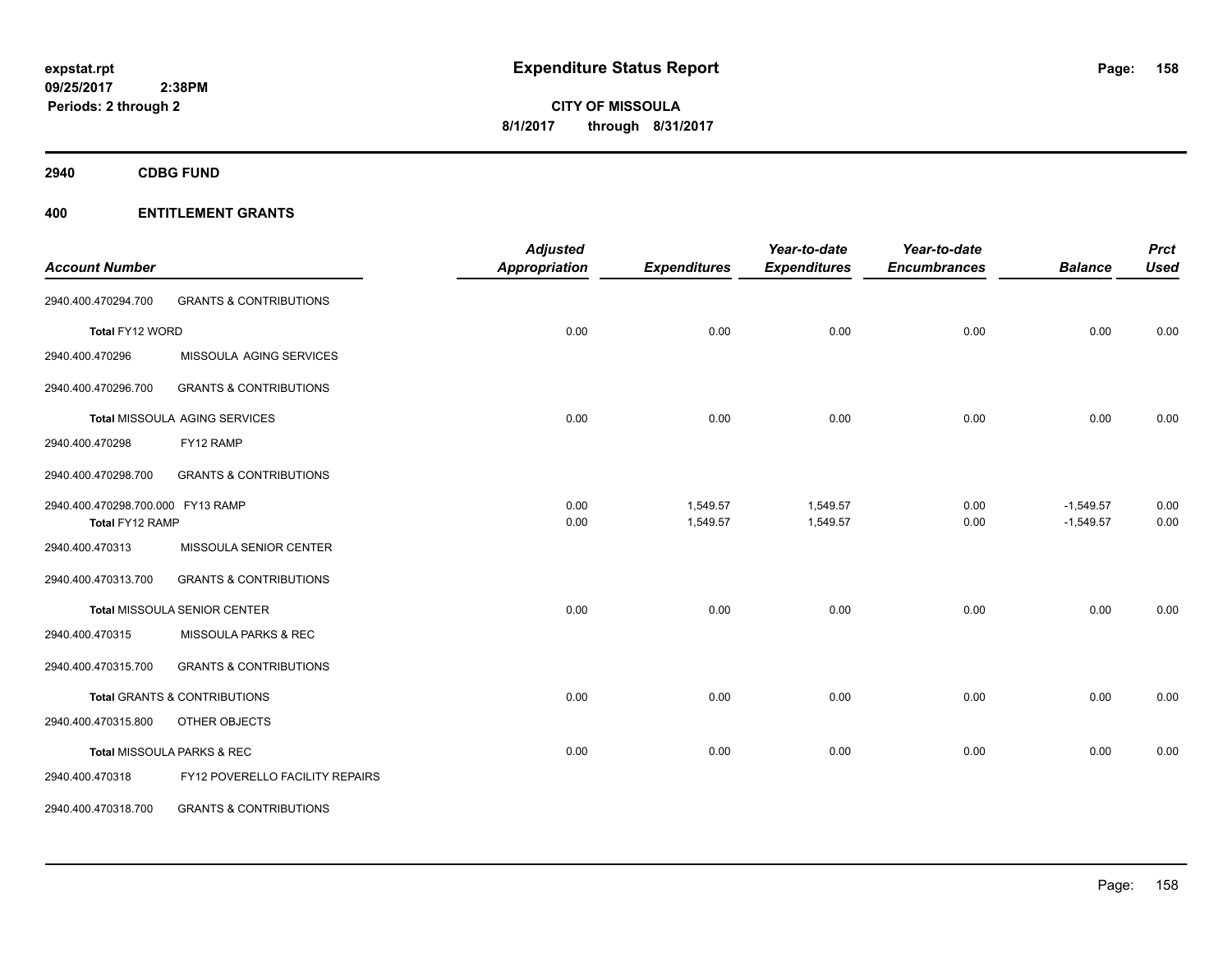**2940 CDBG FUND**

| <b>Account Number</b> |                                              | <b>Adjusted</b><br><b>Appropriation</b> | <b>Expenditures</b> | Year-to-date<br><b>Expenditures</b> | Year-to-date<br><b>Encumbrances</b> | <b>Balance</b> | <b>Prct</b><br><b>Used</b> |
|-----------------------|----------------------------------------------|-----------------------------------------|---------------------|-------------------------------------|-------------------------------------|----------------|----------------------------|
|                       | Total FY12 POVERELLO FACILITY REPAIRS        | 0.00                                    | 0.00                | 0.00                                | 0.00                                | 0.00           | 0.00                       |
| 2940.400.470335       | <b>GRANT &amp; COMMUNITY PROGRAMS</b>        |                                         |                     |                                     |                                     |                |                            |
| 2940.400.470335.300   | PURCHASED SERVICES                           |                                         |                     |                                     |                                     |                |                            |
|                       | <b>Total PURCHASED SERVICES</b>              | 0.00                                    | 0.00                | 0.00                                | 0.00                                | 0.00           | 0.00                       |
| 2940.400.470335.700   | <b>GRANTS &amp; CONTRIBUTIONS</b>            |                                         |                     |                                     |                                     |                |                            |
|                       | Total GRANT & COMMUNITY PROGRAMS             | 0.00                                    | 0.00                | 0.00                                | 0.00                                | 0.00           | 0.00                       |
| 2940.400.470372       | WESTERN MT MENTAL HEALTH CENTER              |                                         |                     |                                     |                                     |                |                            |
| 2940.400.470372.700   | <b>GRANTS &amp; CONTRIBUTIONS</b>            |                                         |                     |                                     |                                     |                |                            |
|                       | <b>Total WESTERN MT MENTAL HEALTH CENTER</b> | 0.00                                    | 0.00                | 0.00                                | 0.00                                | 0.00           | 0.00                       |
| 2940.400.470397       | FY12 GARDEN CITY HARVEST                     |                                         |                     |                                     |                                     |                |                            |
| 2940.400.470397.700   | <b>GRANTS &amp; CONTRIBUTIONS</b>            |                                         |                     |                                     |                                     |                |                            |
|                       | Total FY12 GARDEN CITY HARVEST               | 0.00                                    | 0.00                | 0.00                                | 0.00                                | 0.00           | 0.00                       |
| 2940.400.470403       | FY12 PARKS & RECREATION GRANTS               |                                         |                     |                                     |                                     |                |                            |
| 2940.400.470403.700   | <b>GRANTS &amp; CONTRIBUTIONS</b>            |                                         |                     |                                     |                                     |                |                            |
|                       | Total FY12 PARKS & RECREATION GRANTS         | 0.00                                    | 0.00                | 0.00                                | 0.00                                | 0.00           | 0.00                       |
| 2940.400.470409       | NMCDC FRONT STREET                           |                                         |                     |                                     |                                     |                |                            |
| 2940.400.470409.700   | <b>GRANTS &amp; CONTRIBUTIONS</b>            |                                         |                     |                                     |                                     |                |                            |
|                       | <b>Total NMCDC FRONT STREET</b>              | 0.00                                    | 0.00                | 0.00                                | 0.00                                | 0.00           | 0.00                       |
| 2940.400.470439       | FY16 HOMEWORD SWEETGRASS                     |                                         |                     |                                     |                                     |                |                            |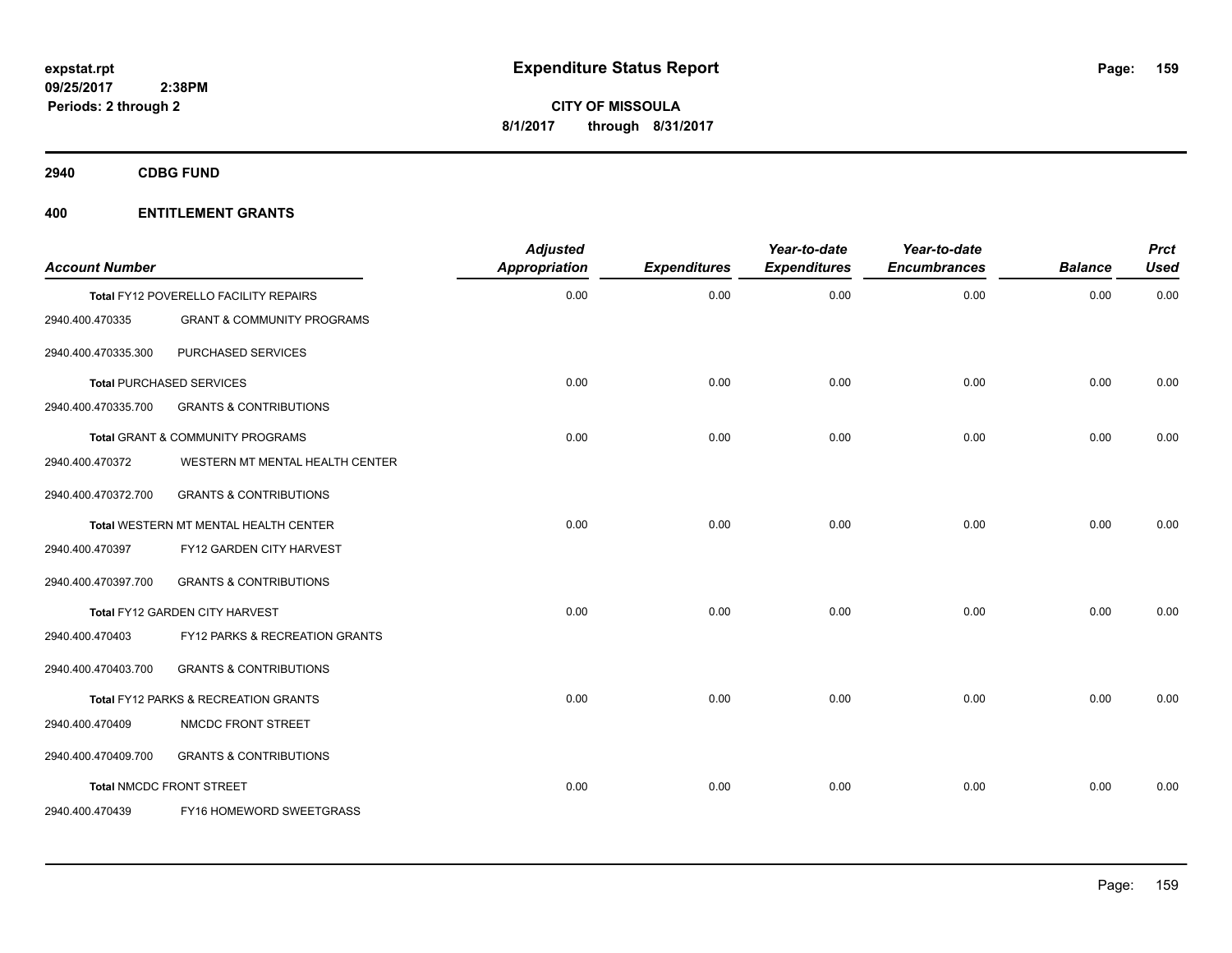**2940 CDBG FUND**

| <b>Account Number</b>  |                                                | <b>Adjusted</b><br><b>Appropriation</b> | <b>Expenditures</b> | Year-to-date<br><b>Expenditures</b> | Year-to-date<br><b>Encumbrances</b> | <b>Balance</b> | <b>Prct</b><br><b>Used</b> |
|------------------------|------------------------------------------------|-----------------------------------------|---------------------|-------------------------------------|-------------------------------------|----------------|----------------------------|
| 2940.400.470439.700    | <b>GRANTS &amp; CONTRIBUTIONS</b>              |                                         |                     |                                     |                                     |                |                            |
|                        | Total FY16 HOMEWORD SWEETGRASS                 | 0.00                                    | 0.00                | 0.00                                | 0.00                                | 0.00           | 0.00                       |
| 2940.400.470440        | FY10 DIST XI HRS/RESIDENCES REHAB              |                                         |                     |                                     |                                     |                |                            |
| 2940.400.470440.700    | <b>GRANTS &amp; CONTRIBUTIONS</b>              |                                         |                     |                                     |                                     |                |                            |
|                        | Total FY10 DIST XI HRS/RESIDENCES REHAB        | 0.00                                    | 0.00                | 0.00                                | 0.00                                | 0.00           | 0.00                       |
| 2940.400.470450        | <b>CONSTRUCTION PROJECTS</b>                   |                                         |                     |                                     |                                     |                |                            |
| 2940.400.470450.700    | <b>GRANTS &amp; CONTRIBUTIONS</b>              |                                         |                     |                                     |                                     |                |                            |
|                        | 2940.400.470450.700.000 GRANTS & CONTRIBUTIONS | 0.00                                    | 15,849.57           | 15,849.57                           | 0.00                                | $-15,849.57$   | 0.00                       |
|                        | <b>Total CONSTRUCTION PROJECTS</b>             | 0.00                                    | 15.849.57           | 15,849.57                           | 0.00                                | $-15.849.57$   | 0.00                       |
| 2940.400.510110        | <b>MERCHANT SERVICES</b>                       |                                         |                     |                                     |                                     |                |                            |
| 2940.400.510110.500    | <b>FIXED CHARGES</b>                           |                                         |                     |                                     |                                     |                |                            |
|                        | <b>Total MERCHANT SERVICES</b>                 | 0.00                                    | 0.00                | 0.00                                | 0.00                                | 0.00           | 0.00                       |
| 2940.400.521000        | <b>INTERFUND OPERATING TRANSFERS</b>           |                                         |                     |                                     |                                     |                |                            |
| 2940.400.521000.800    | OTHER OBJECTS                                  |                                         |                     |                                     |                                     |                |                            |
|                        | Total INTERFUND OPERATING TRANSFERS            | 0.00                                    | 0.00                | 0.00                                | 0.00                                | 0.00           | 0.00                       |
| <b>Total CDBG FUND</b> |                                                | 0.00                                    | 17,399.14           | 17,399.14                           | 0.00                                | $-17,399.14$   | 0.00                       |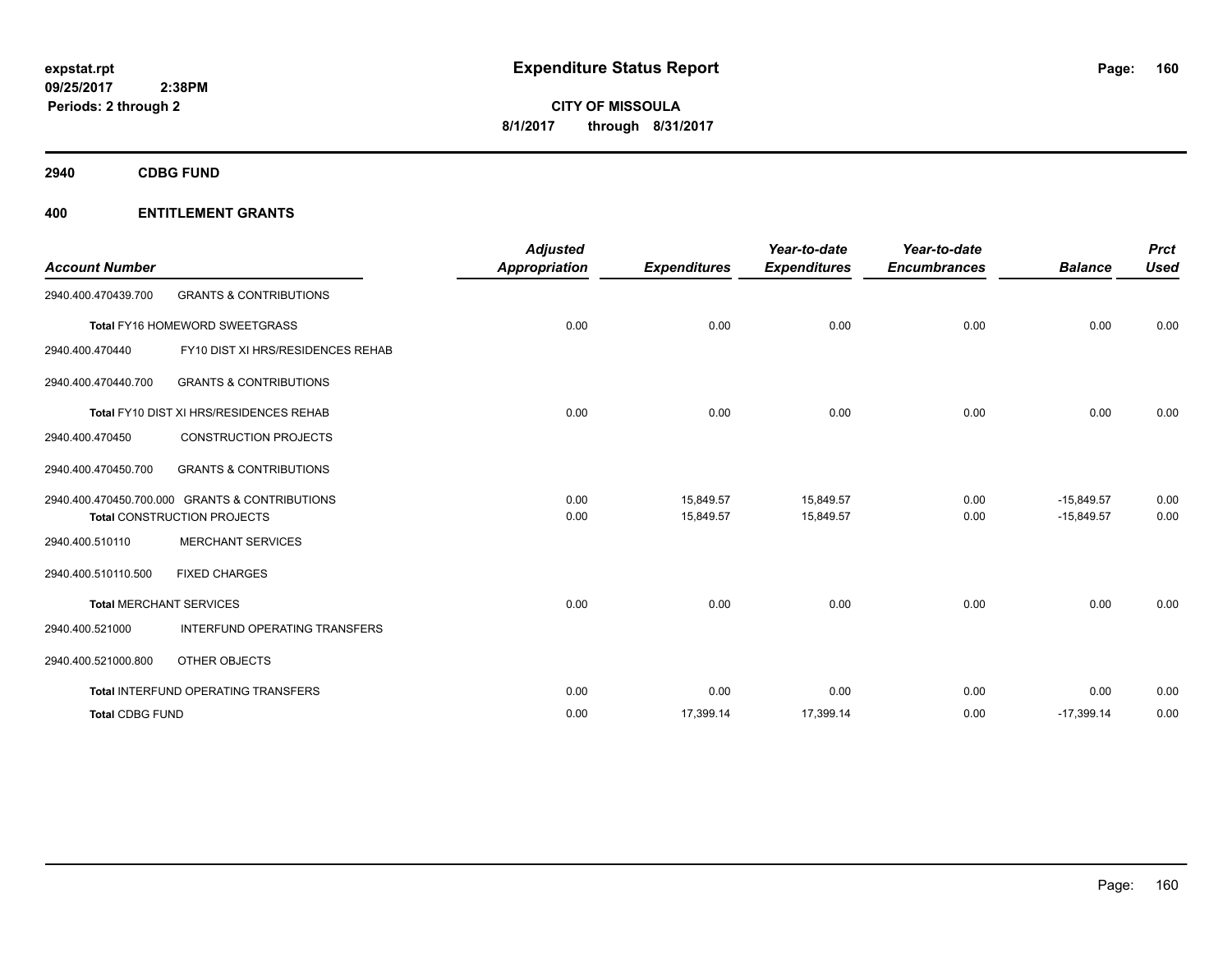**Periods: 2 through 2**

**CITY OF MISSOULA 8/1/2017 through 8/31/2017**

**2941 HOME FUND**

| <b>Account Number</b>         |                         | <b>Adjusted</b><br>Appropriation | <b>Expenditures</b> | Year-to-date<br><b>Expenditures</b> | Year-to-date<br><b>Encumbrances</b> | <b>Balance</b> | Prct<br>Used |
|-------------------------------|-------------------------|----------------------------------|---------------------|-------------------------------------|-------------------------------------|----------------|--------------|
| 2941.390.330000               | *** Title Not Found *** |                                  |                     |                                     |                                     |                |              |
| 2941.390.330000.300           | PURCHASED SERVICES      |                                  |                     |                                     |                                     |                |              |
| <b>Total NON-DEPARTMENTAL</b> |                         | 0.00                             | 0.00                | 0.00                                | 0.00                                | 0.00           | 0.00         |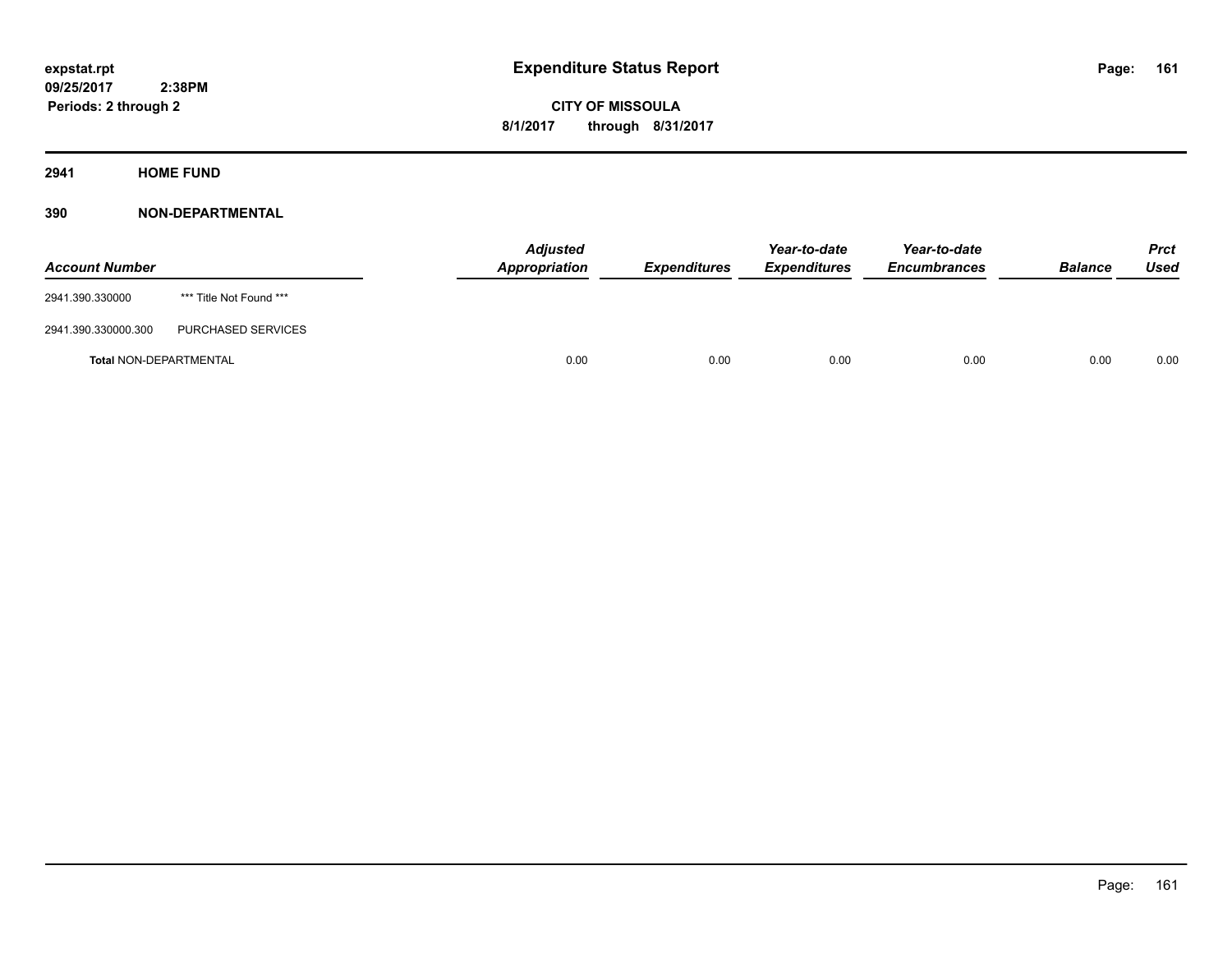**2941 HOME FUND**

|                        |                                       | <b>Adjusted</b> |                     | Year-to-date        | Year-to-date        |                | <b>Prct</b> |
|------------------------|---------------------------------------|-----------------|---------------------|---------------------|---------------------|----------------|-------------|
| <b>Account Number</b>  |                                       | Appropriation   | <b>Expenditures</b> | <b>Expenditures</b> | <b>Encumbrances</b> | <b>Balance</b> | <b>Used</b> |
| 2941.400.470290        | PUBLIC SERVICE PROJECTS               |                 |                     |                     |                     |                |             |
| 2941.400.470290.700    | <b>GRANTS &amp; CONTRIBUTIONS</b>     |                 |                     |                     |                     |                |             |
|                        | Total PUBLIC SERVICE PROJECTS         | 0.00            | 0.00                | 0.00                | 0.00                | 0.00           | 0.00        |
| 2941.400.470335        | <b>GRANT &amp; COMMUNITY PROGRAMS</b> |                 |                     |                     |                     |                |             |
| 2941.400.470335.300    | PURCHASED SERVICES                    |                 |                     |                     |                     |                |             |
|                        | <b>Total PURCHASED SERVICES</b>       | 0.00            | 0.00                | 0.00                | 0.00                | 0.00           | 0.00        |
| 2941.400.470335.800    | OTHER OBJECTS                         |                 |                     |                     |                     |                |             |
|                        | Total GRANT & COMMUNITY PROGRAMS      | 0.00            | 0.00                | 0.00                | 0.00                | 0.00           | 0.00        |
| 2941.400.470385        | FY16 DISTRICT XI HRC TBRA             |                 |                     |                     |                     |                |             |
| 2941.400.470385.700    | <b>GRANTS &amp; CONTRIBUTIONS</b>     |                 |                     |                     |                     |                |             |
|                        | Total FY16 DISTRICT XI HRC TBRA       | 0.00            | 0.00                | 0.00                | 0.00                | 0.00           | 0.00        |
| 2941.400.470405        | HOME PROGRAM INCOME                   |                 |                     |                     |                     |                |             |
| 2941.400.470405.700    | <b>GRANTS &amp; CONTRIBUTIONS</b>     |                 |                     |                     |                     |                |             |
|                        | Total HOME PROGRAM INCOME             | 0.00            | 0.00                | 0.00                | 0.00                | 0.00           | 0.00        |
| 2941.400.470407        | FY12 DIST XI HRC                      |                 |                     |                     |                     |                |             |
| 2941.400.470407.700    | <b>GRANTS &amp; CONTRIBUTIONS</b>     |                 |                     |                     |                     |                |             |
| Total FY12 DIST XI HRC |                                       | 0.00            | 0.00                | 0.00                | 0.00                | 0.00           | 0.00        |
| 2941.400.470439        | HOMEWORD SWEETGRASS                   |                 |                     |                     |                     |                |             |
| 2941.400.470439.700    | <b>GRANTS &amp; CONTRIBUTIONS</b>     |                 |                     |                     |                     |                |             |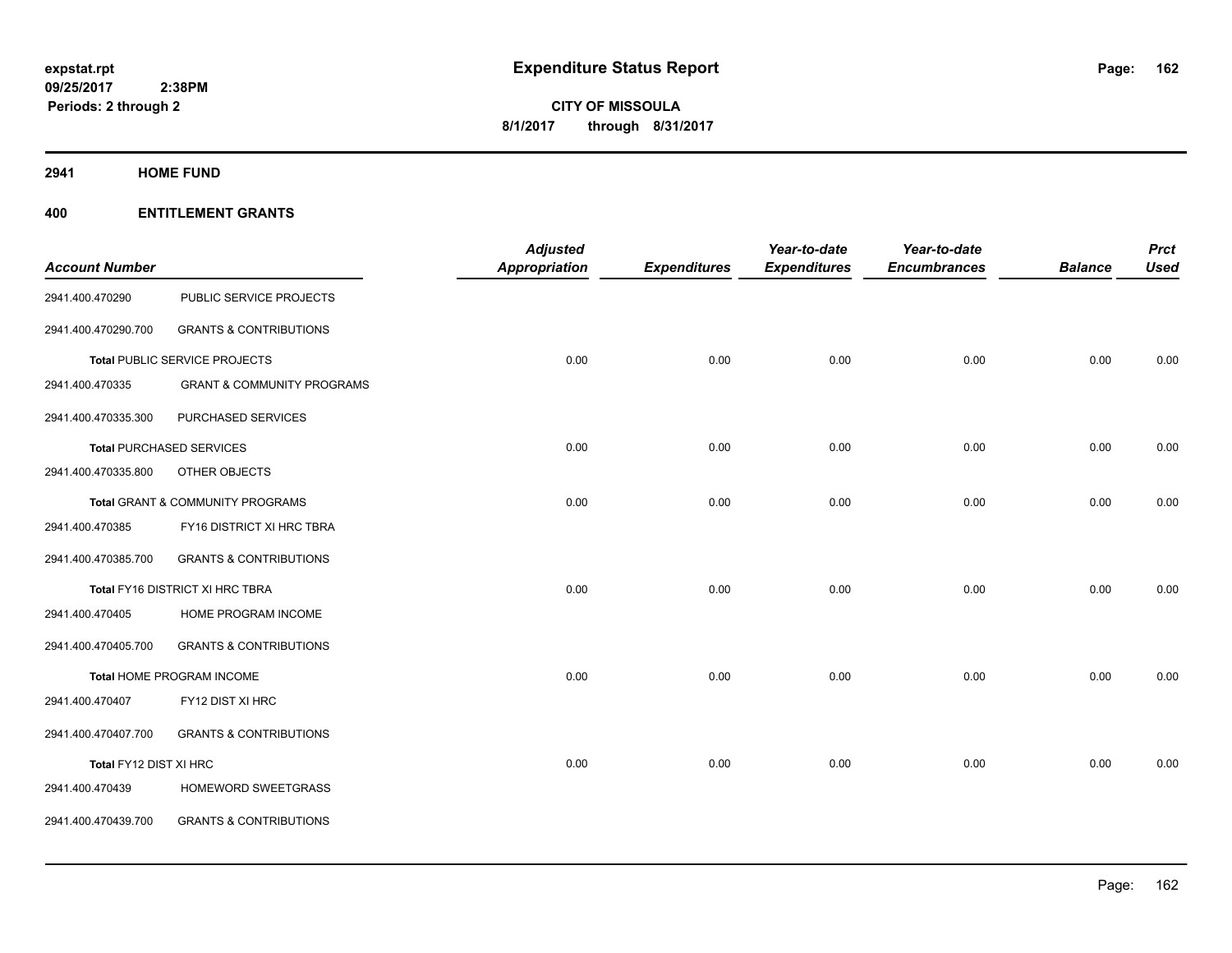**2941 HOME FUND**

| <b>Account Number</b>          |                                            | <b>Adjusted</b><br>Appropriation | <b>Expenditures</b> | Year-to-date<br><b>Expenditures</b> | Year-to-date<br><b>Encumbrances</b> | <b>Balance</b> | <b>Prct</b><br><b>Used</b> |
|--------------------------------|--------------------------------------------|----------------------------------|---------------------|-------------------------------------|-------------------------------------|----------------|----------------------------|
|                                | Total HOMEWORD SWEETGRASS                  | 0.00                             | 0.00                | 0.00                                | 0.00                                | 0.00           | 0.00                       |
| 2941.400.470450                | <b>CONSTRUCTION PROJECTS</b>               |                                  |                     |                                     |                                     |                |                            |
| 2941.400.470450.700            | <b>GRANTS &amp; CONTRIBUTIONS</b>          |                                  |                     |                                     |                                     |                |                            |
|                                | <b>Total CONSTRUCTION PROJECTS</b>         | 0.00                             | 0.00                | 0.00                                | 0.00                                | 0.00           | 0.00                       |
| 2941.400.470500                | <b>HOME GRANTS</b>                         |                                  |                     |                                     |                                     |                |                            |
| 2941.400.470500.700            | <b>GRANTS &amp; CONTRIBUTIONS</b>          |                                  |                     |                                     |                                     |                |                            |
| <b>Total HOME GRANTS</b>       |                                            | 0.00                             | 0.00                | 0.00                                | 0.00                                | 0.00           | 0.00                       |
| 2941.400.470520                | FY16 WORD TBRA                             |                                  |                     |                                     |                                     |                |                            |
| 2941.400.470520.700            | <b>GRANTS &amp; CONTRIBUTIONS</b>          |                                  |                     |                                     |                                     |                |                            |
| Total FY16 WORD TBRA           |                                            | 0.00                             | 0.00                | 0.00                                | 0.00                                | 0.00           | 0.00                       |
| 2941.400.510110                | <b>MERCHANT SERVICES</b>                   |                                  |                     |                                     |                                     |                |                            |
| 2941.400.510110.500            | <b>FIXED CHARGES</b>                       |                                  |                     |                                     |                                     |                |                            |
| <b>Total MERCHANT SERVICES</b> |                                            | 0.00                             | 0.00                | 0.00                                | 0.00                                | 0.00           | 0.00                       |
| 2941.400.521000                | INTERFUND OPERATING TRANSFERS              |                                  |                     |                                     |                                     |                |                            |
| 2941.400.521000.800            | OTHER OBJECTS                              |                                  |                     |                                     |                                     |                |                            |
|                                | <b>Total INTERFUND OPERATING TRANSFERS</b> | 0.00                             | 0.00                | 0.00                                | 0.00                                | 0.00           | 0.00                       |
| <b>Total HOME FUND</b>         |                                            | 0.00                             | 0.00                | 0.00                                | 0.00                                | 0.00           | 0.00                       |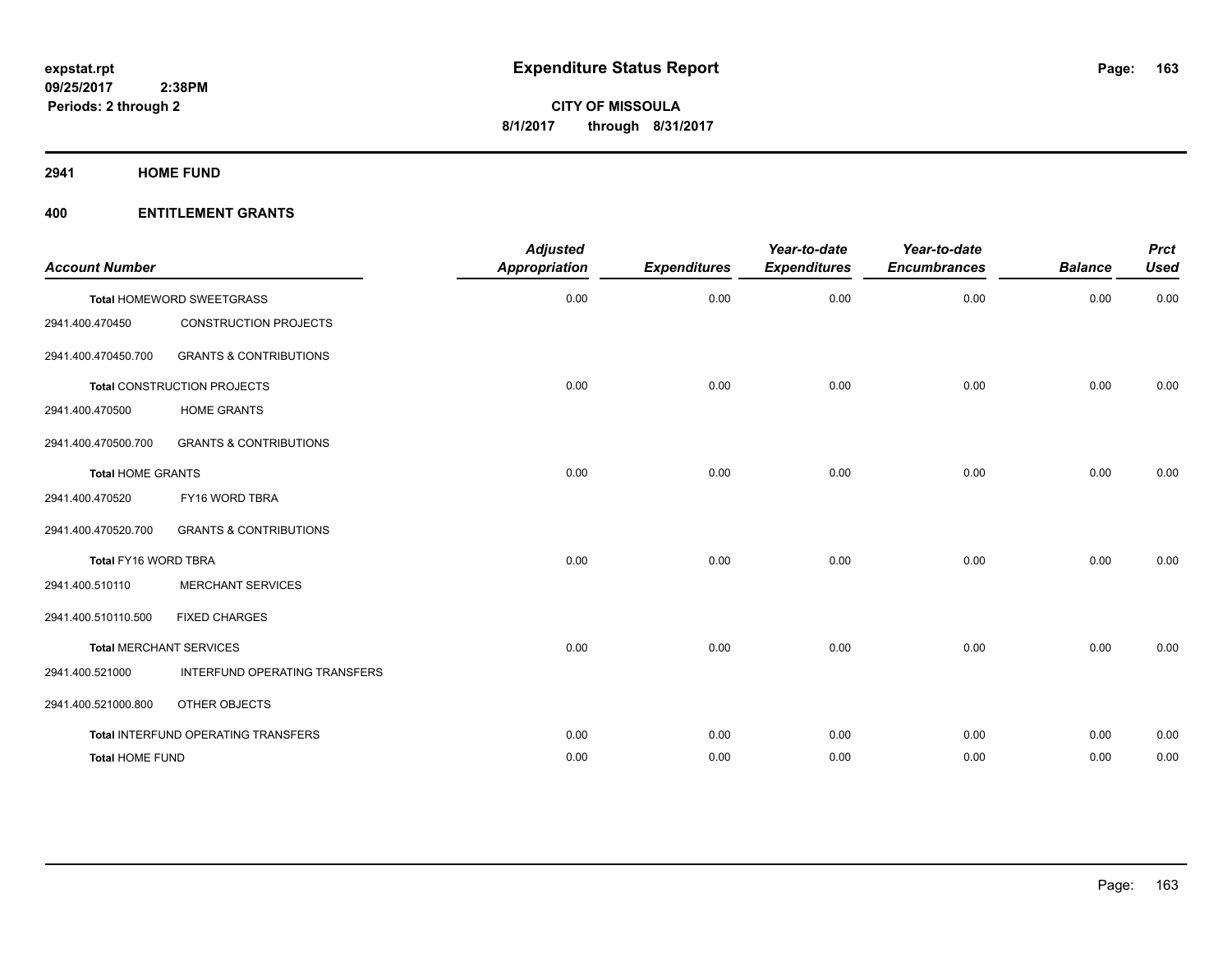# **2943 CITY HOME PROGRAM INCOME**

| <b>Account Number</b> |                                       | <b>Adjusted</b><br><b>Appropriation</b> | <b>Expenditures</b> | Year-to-date<br><b>Expenditures</b> | Year-to-date<br><b>Encumbrances</b> | <b>Balance</b> | <b>Prct</b><br>Used |
|-----------------------|---------------------------------------|-----------------------------------------|---------------------|-------------------------------------|-------------------------------------|----------------|---------------------|
| 2943.400.470405       | *** Title Not Found ***               |                                         |                     |                                     |                                     |                |                     |
| 2943.400.470405.300   | <b>PURCHASED SERVICES</b>             |                                         |                     |                                     |                                     |                |                     |
|                       | <b>Total PURCHASED SERVICES</b>       | 0.00                                    | 0.00                | 0.00                                | 0.00                                | 0.00           | 0.00                |
| 2943.400.470405.700   | <b>GRANTS &amp; CONTRIBUTIONS</b>     |                                         |                     |                                     |                                     |                |                     |
|                       | <b>Total CITY HOME PROGRAM INCOME</b> | 0.00                                    | 0.00                | 0.00                                | 0.00                                | 0.00           | 0.00                |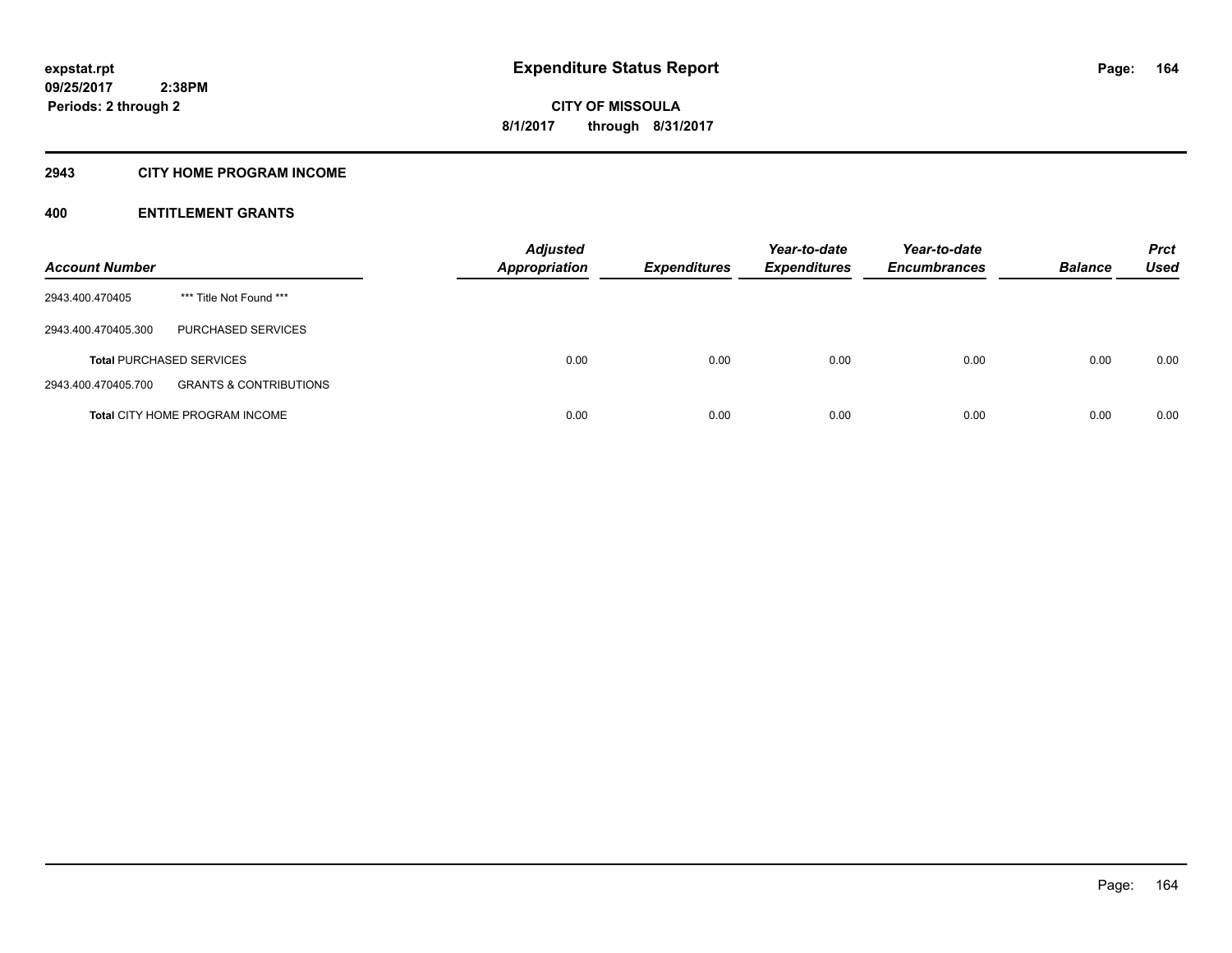#### **2955 TRANSPORTATION**

|                                                |                                                        | <b>Adjusted</b>      |                     | Year-to-date        | Year-to-date        |                | <b>Prct</b> |
|------------------------------------------------|--------------------------------------------------------|----------------------|---------------------|---------------------|---------------------|----------------|-------------|
| <b>Account Number</b>                          |                                                        | <b>Appropriation</b> | <b>Expenditures</b> | <b>Expenditures</b> | <b>Encumbrances</b> | <b>Balance</b> | <b>Used</b> |
| 2955.250.411070                                | <b>TRANSPORTATION</b>                                  |                      |                     |                     |                     |                |             |
| 2955.250.411070.100                            | PERSONAL SERVICES                                      |                      |                     |                     |                     |                |             |
| 2955.250.411070.110.000 SALARIES AND WAGES     |                                                        | 0.00                 | 18,956.76           | 33,282.93           | 0.00                | $-33,282.93$   | 0.00        |
|                                                | 2955.250.411070.140.000 EMPLOYER CONTRIBUTIONS         | 0.00                 | 6,568.74            | 15,362.09           | 0.00                | $-15,362.09$   | 0.00        |
|                                                | 2955.250.411070.141.000 STATE RETIREMENT CONTRIBUTIONS | 0.00                 | 59.64               | 59.64               | 0.00                | $-59.64$       | 0.00        |
| <b>Total PERSONAL SERVICES</b>                 |                                                        | 0.00                 | 25,585.14           | 48,704.66           | 0.00                | $-48,704.66$   | 0.00        |
| 2955.250.411070.200                            | <b>SUPPLIES</b>                                        |                      |                     |                     |                     |                |             |
| 2955.250.411070.210.000 OFFICE SUPPLIES        |                                                        | 0.00                 | 1,559.37            | 1,559.37            | 0.00                | $-1,559.37$    | 0.00        |
| <b>Total SUPPLIES</b>                          |                                                        | 0.00                 | 1,559.37            | 1,559.37            | 0.00                | $-1,559.37$    | 0.00        |
| 2955.250.411070.300                            | PURCHASED SERVICES                                     |                      |                     |                     |                     |                |             |
| 2955.250.411070.320.000 PRINTING & DUPLICATING |                                                        | 0.00                 | 38.88               | 38.88               | 0.00                | $-38.88$       | 0.00        |
| 2955.250.411070.344.000 TELEPHONE SERVICE      |                                                        | 0.00                 | 2.24                | 2.24                | 0.00                | $-2.24$        | 0.00        |
| 2955.250.411070.360.000 REPAIR & MAINTENANCE   |                                                        | 0.00                 | 55.79               | 55.79               | 0.00                | $-55.79$       | 0.00        |
| 2955.250.411070.370.000 TRAVEL                 |                                                        | 0.00                 | 1,056.95            | 1,056.95            | 0.00                | $-1,056.95$    | 0.00        |
| 2955.250.411070.380.000 TRAINING               |                                                        | 0.00                 | 320.00              | 320.00              | 0.00                | $-320.00$      | 0.00        |
| <b>Total PURCHASED SERVICES</b>                |                                                        | 0.00                 | 1,473.86            | 1,473.86            | 0.00                | $-1,473.86$    | 0.00        |
| 2955.250.411070.500                            | <b>FIXED CHARGES</b>                                   |                      |                     |                     |                     |                |             |
| <b>Total FIXED CHARGES</b>                     |                                                        | 0.00                 | 0.00                | 0.00                | 0.00                | 0.00           | 0.00        |
| 2955.250.411070.700                            | <b>GRANTS &amp; CONTRIBUTIONS</b>                      |                      |                     |                     |                     |                |             |
| <b>Total GRANTS &amp; CONTRIBUTIONS</b>        |                                                        | 0.00                 | 0.00                | 0.00                | 0.00                | 0.00           | 0.00        |
| 2955.250.411070.800                            | <b>OTHER OBJECTS</b>                                   |                      |                     |                     |                     |                |             |
| <b>Total OTHER OBJECTS</b>                     |                                                        | 0.00                 | 0.00                | 0.00                | 0.00                | 0.00           | 0.00        |
| <b>Total TRANSPORTATION</b>                    |                                                        | 0.00                 | 28,618.37           | 51,737.89           | 0.00                | $-51,737.89$   | 0.00        |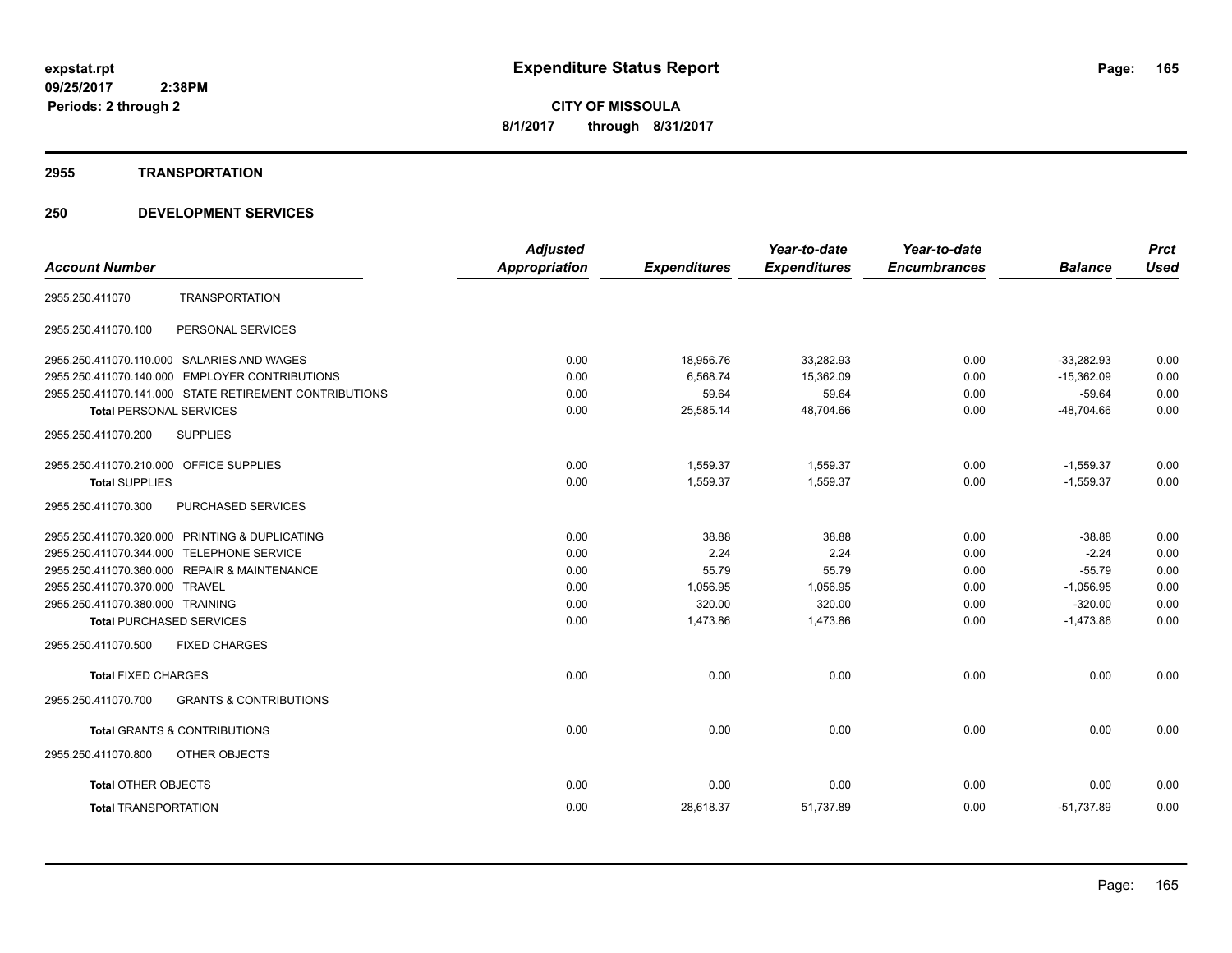#### **2955 TRANSPORTATION**

|                                         |                                                         | <b>Adjusted</b>      |                     | Year-to-date        | Year-to-date        |                | <b>Prct</b> |
|-----------------------------------------|---------------------------------------------------------|----------------------|---------------------|---------------------|---------------------|----------------|-------------|
| <b>Account Number</b>                   |                                                         | <b>Appropriation</b> | <b>Expenditures</b> | <b>Expenditures</b> | <b>Encumbrances</b> | <b>Balance</b> | <b>Used</b> |
| 2955.250.411079                         | <b>BIKE/PED MDT</b>                                     |                      |                     |                     |                     |                |             |
| 2955.250.411079.200                     | <b>SUPPLIES</b>                                         |                      |                     |                     |                     |                |             |
|                                         | 2955.250.411079.220.000 OPERATING SUPPLIES              | 0.00                 | 225.00              | 225.00              | 0.00                | $-225.00$      | 0.00        |
| <b>Total SUPPLIES</b>                   |                                                         | 0.00                 | 225.00              | 225.00              | 0.00                | $-225.00$      | 0.00        |
| 2955.250.411079.300                     | PURCHASED SERVICES                                      |                      |                     |                     |                     |                |             |
|                                         | <b>Total PURCHASED SERVICES</b>                         | 0.00                 | 0.00                | 0.00                | 0.00                | 0.00           | 0.00        |
| <b>Total BIKE/PED MDT</b>               |                                                         | 0.00                 | 225.00              | 225.00              | 0.00                | $-225.00$      | 0.00        |
| 2955.250.411080                         | <b>MIM MDT</b>                                          |                      |                     |                     |                     |                |             |
| 2955.250.411080.100                     | PERSONAL SERVICES                                       |                      |                     |                     |                     |                |             |
|                                         | 2955.250.411080.110.000 CMAQ/MIM-SALARIES AND WAGES     | 0.00                 | 11,125.15           | 19,112.21           | 0.00                | $-19,112.21$   | 0.00        |
| 2955.250.411080.120.000 OVERTIME        |                                                         | 0.00                 | 33.00               | 33.00               | 0.00                | $-33.00$       | 0.00        |
|                                         | 2955.250.411080.140.000 EMPLOYER CONTRIBUTIONS          | 0.00                 | 3,695.63            | 8,358.56            | 0.00                | $-8,358.56$    | 0.00        |
| <b>Total PERSONAL SERVICES</b>          |                                                         | 0.00                 | 14,853.78           | 27,503.77           | 0.00                | $-27,503.77$   | 0.00        |
| 2955.250.411080.200                     | <b>SUPPLIES</b>                                         |                      |                     |                     |                     |                |             |
| 2955.250.411080.210.000 OFFICE SUPPLIES |                                                         | 0.00                 | 0.00                | 2.24                | 0.00                | $-2.24$        | 0.00        |
|                                         | 2955.250.411080.220.000 OPERATING SUPPLIES              | 0.00                 | 162.53              | 162.53              | 0.00                | $-162.53$      | 0.00        |
| <b>Total SUPPLIES</b>                   |                                                         | 0.00                 | 162.53              | 164.77              | 0.00                | $-164.77$      | 0.00        |
| 2955.250.411080.300                     | <b>PURCHASED SERVICES</b>                               |                      |                     |                     |                     |                |             |
| 2955.250.411080.310.000 COMMUNICATIONS  |                                                         | 0.00                 | 185.21              | 185.21              | 0.00                | $-185.21$      | 0.00        |
|                                         | 2955.250.411080.320.000 PRINTING & DUPLICATING          | 0.00                 | 175.85              | 175.85              | 0.00                | $-175.85$      | 0.00        |
|                                         | 2955.250.411080.330.000 PUBLICITY, SUBSCRIPTIONS & DUES | 0.00                 | 770.00              | 380.00              | 0.00                | $-380.00$      | 0.00        |
|                                         | 2955.250.411080.344.000 TELEPHONE SERVICE               | 0.00                 | 3.14                | 3.14                | 0.00                | $-3.14$        | 0.00        |
|                                         | 2955.250.411080.350.000 PROFESSIONAL SERVICES           | 0.00                 | 0.00                | 150.00              | 0.00                | $-150.00$      | 0.00        |
| 2955.250.411080.370.000 TRAVEL          |                                                         | 0.00                 | 52.89               | 52.89               | 0.00                | $-52.89$       | 0.00        |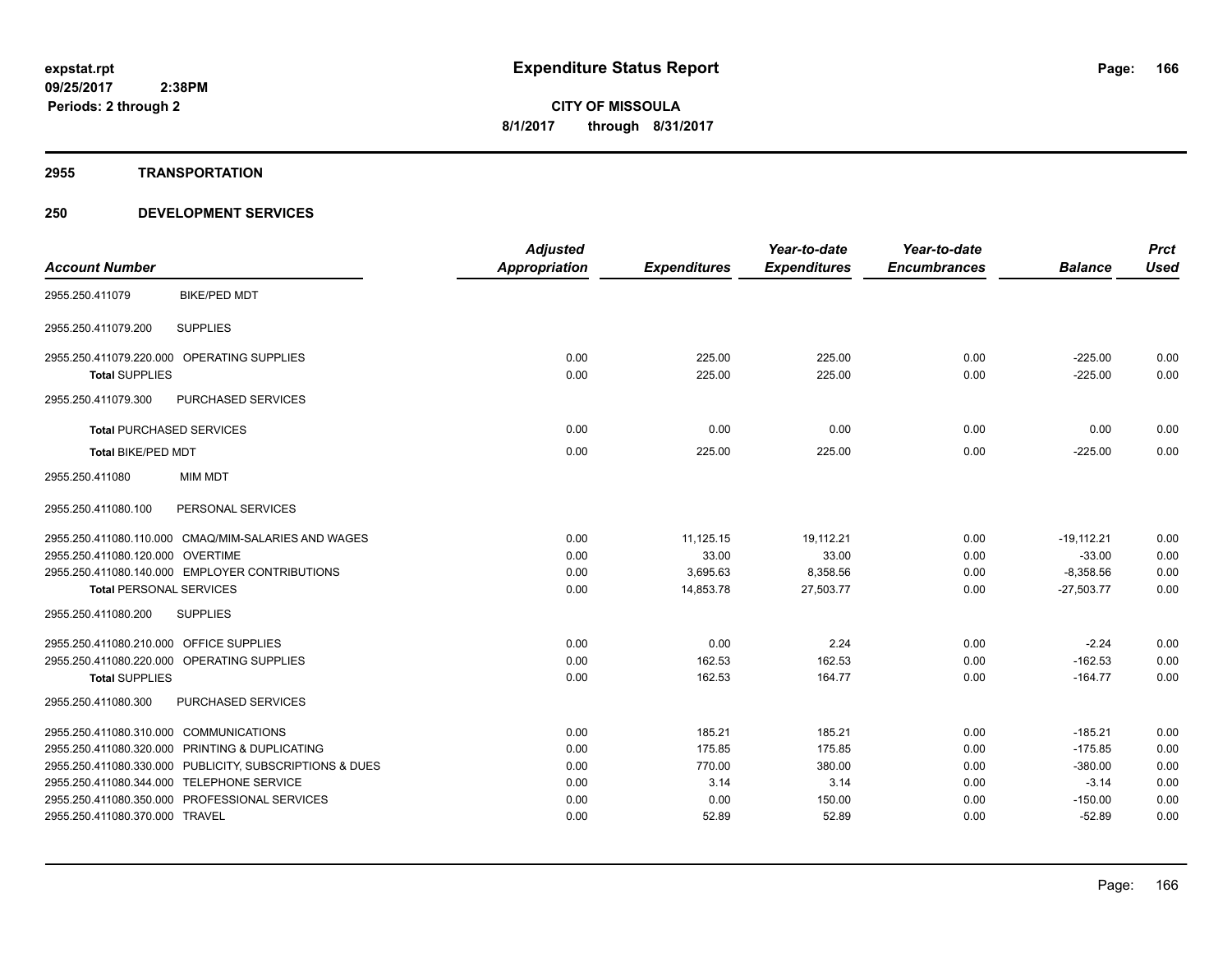#### **2955 TRANSPORTATION**

| <b>Account Number</b>                                    | <b>Adjusted</b><br>Appropriation | <b>Expenditures</b> | Year-to-date<br><b>Expenditures</b> | Year-to-date<br><b>Encumbrances</b> | <b>Balance</b> | <b>Prct</b><br><b>Used</b> |
|----------------------------------------------------------|----------------------------------|---------------------|-------------------------------------|-------------------------------------|----------------|----------------------------|
| 2955.250.411080.380.000 TRAINING                         | 0.00                             | 0.00                | $-630.00$                           | 0.00                                | 630.00         | 0.00                       |
| <b>Total PURCHASED SERVICES</b>                          | 0.00                             | 1,187.09            | 317.09                              | 0.00                                | $-317.09$      | 0.00                       |
| <b>FIXED CHARGES</b><br>2955.250.411080.500              |                                  |                     |                                     |                                     |                |                            |
| <b>Total FIXED CHARGES</b>                               | 0.00                             | 0.00                | 0.00                                | 0.00                                | 0.00           | 0.00                       |
| 2955.250.411080.700<br><b>GRANTS &amp; CONTRIBUTIONS</b> |                                  |                     |                                     |                                     |                |                            |
| 2955.250.411080.700.000 GRANTS & CONTRIBUTIONS           | 0.00                             | 1,850.00            | 1,850.00                            | 0.00                                | $-1,850.00$    | 0.00                       |
| <b>Total GRANTS &amp; CONTRIBUTIONS</b>                  | 0.00                             | 1,850.00            | 1,850.00                            | 0.00                                | $-1,850.00$    | 0.00                       |
| OTHER OBJECTS<br>2955.250.411080.800                     |                                  |                     |                                     |                                     |                |                            |
| <b>Total OTHER OBJECTS</b>                               | 0.00                             | 0.00                | 0.00                                | 0.00                                | 0.00           | 0.00                       |
| <b>Total MIM MDT</b>                                     | 0.00                             | 18,053.40           | 29,835.63                           | 0.00                                | $-29.835.63$   | 0.00                       |
| BIKE-PED PROGRAM & TRAILS<br>2955.250.430255             |                                  |                     |                                     |                                     |                |                            |
| 2955.250.430255.100<br>PERSONAL SERVICES                 |                                  |                     |                                     |                                     |                |                            |
| 2955.250.430255.110.000 SALARIES AND WAGES               | 0.00                             | 4,028.66            | 6,906.51                            | 0.00                                | $-6,906.51$    | 0.00                       |
| 2955.250.430255.140.000 EMPLOYER CONTRIBUTIONS           | 0.00                             | 1,510.18            | 3,575.19                            | 0.00                                | $-3,575.19$    | 0.00                       |
| <b>Total PERSONAL SERVICES</b>                           | 0.00                             | 5,538.84            | 10,481.70                           | 0.00                                | $-10,481.70$   | 0.00                       |
| <b>SUPPLIES</b><br>2955.250.430255.200                   |                                  |                     |                                     |                                     |                |                            |
| <b>Total SUPPLIES</b>                                    | 0.00                             | 0.00                | 0.00                                | 0.00                                | 0.00           | 0.00                       |
| 2955.250.430255.300<br>PURCHASED SERVICES                |                                  |                     |                                     |                                     |                |                            |
| 2955.250.430255.310.000 COMMUNICATIONS                   | 0.00                             | 12.76               | 12.76                               | 0.00                                | $-12.76$       | 0.00                       |
| 2955.250.430255.320.000 PRINTING & DUPLICATING           | 0.00                             | 3.59                | 3.59                                | 0.00                                | $-3.59$        | 0.00                       |
| 2955.250.430255.344.000 TELEPHONE SERVICE                | 0.00                             | 0.78                | 0.78                                | 0.00                                | $-0.78$        | 0.00                       |
| <b>Total PURCHASED SERVICES</b>                          | 0.00                             | 17.13               | 17.13                               | 0.00                                | $-17.13$       | 0.00                       |
| 2955.250.430255.500<br><b>FIXED CHARGES</b>              |                                  |                     |                                     |                                     |                |                            |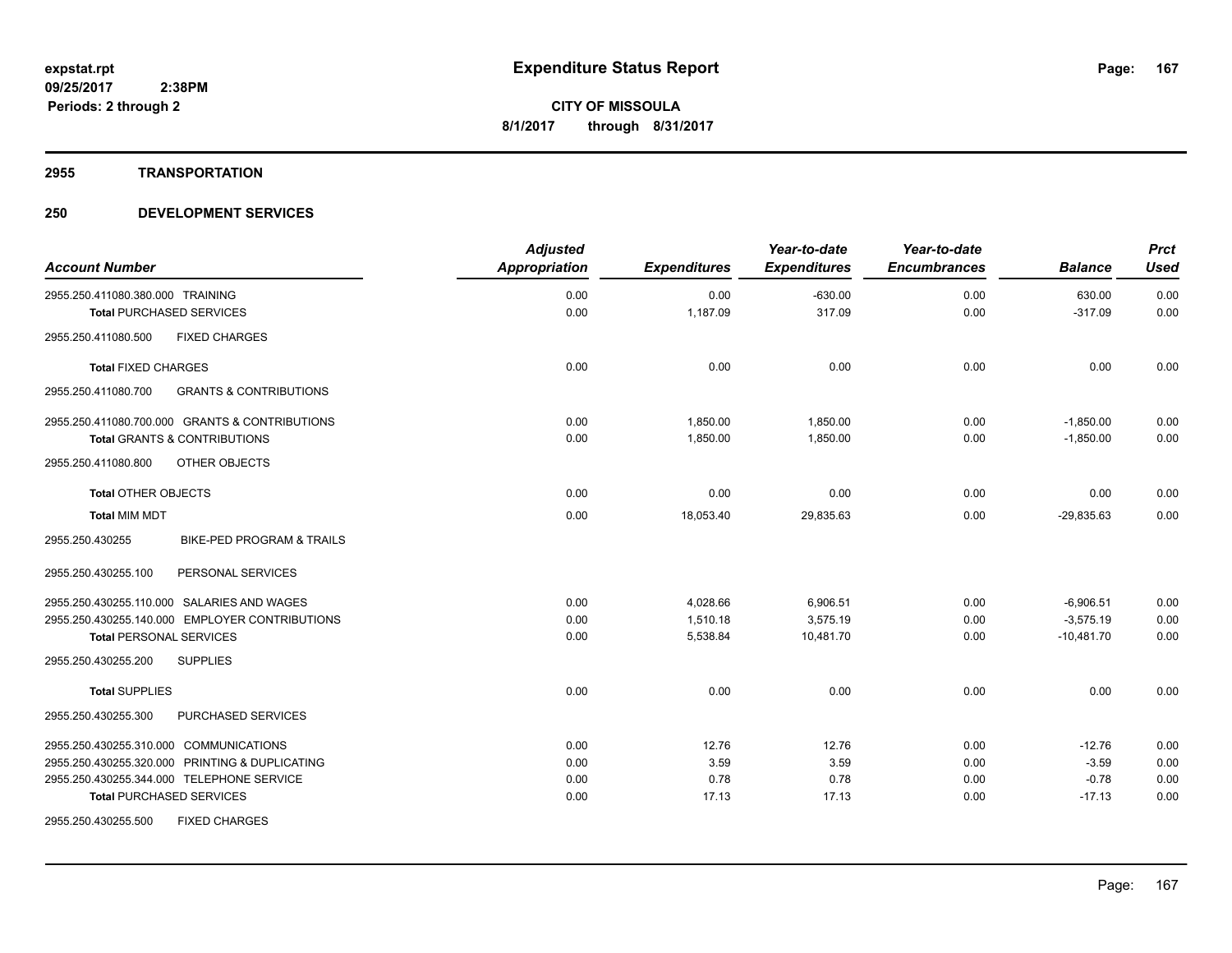#### **2955 TRANSPORTATION**

| <b>Account Number</b>       |                                                  | <b>Adjusted</b><br><b>Appropriation</b> | <b>Expenditures</b> | Year-to-date<br><b>Expenditures</b> | Year-to-date<br><b>Encumbrances</b> | <b>Balance</b> | <b>Prct</b><br><b>Used</b> |
|-----------------------------|--------------------------------------------------|-----------------------------------------|---------------------|-------------------------------------|-------------------------------------|----------------|----------------------------|
| <b>Total FIXED CHARGES</b>  |                                                  | 0.00                                    | 0.00                | 0.00                                | 0.00                                | 0.00           | 0.00                       |
| 2955.250.430255.700         | <b>GRANTS &amp; CONTRIBUTIONS</b>                |                                         |                     |                                     |                                     |                |                            |
|                             | Total GRANTS & CONTRIBUTIONS                     | 0.00                                    | 0.00                | 0.00                                | 0.00                                | 0.00           | 0.00                       |
| 2955.250.430255.800         | OTHER OBJECTS                                    |                                         |                     |                                     |                                     |                |                            |
| Total OTHER OBJECTS         |                                                  | 0.00                                    | 0.00                | 0.00                                | 0.00                                | 0.00           | 0.00                       |
| 2955.250.430255.900         | CAPITAL OUTLAY                                   |                                         |                     |                                     |                                     |                |                            |
| <b>Total CAPITAL OUTLAY</b> |                                                  | 0.00                                    | 0.00                | 0.00                                | 0.00                                | 0.00           | 0.00                       |
|                             | Total BIKE-PED PROGRAM & TRAILS                  | 0.00                                    | 5,555.97            | 10,498.83                           | 0.00                                | $-10,498.83$   | 0.00                       |
| 2955.250.430257             | Missoula Active Transportation Plan              |                                         |                     |                                     |                                     |                |                            |
| 2955.250.430257.200         | <b>SUPPLIES</b>                                  |                                         |                     |                                     |                                     |                |                            |
| <b>Total SUPPLIES</b>       |                                                  | 0.00                                    | 0.00                | 0.00                                | 0.00                                | 0.00           | 0.00                       |
| 2955.250.430257.300         | PURCHASED SERVICES                               |                                         |                     |                                     |                                     |                |                            |
|                             | <b>Total PURCHASED SERVICES</b>                  | 0.00                                    | 0.00                | 0.00                                | 0.00                                | 0.00           | 0.00                       |
| 2955.250.430257.900         | CAPITAL OUTLAY                                   |                                         |                     |                                     |                                     |                |                            |
|                             | <b>Total Missoula Active Transportation Plan</b> | 0.00                                    | 0.00                | 0.00                                | 0.00                                | 0.00           | 0.00                       |
| 2955.250.430267             | <b>CMAQ GRANT</b>                                |                                         |                     |                                     |                                     |                |                            |
| 2955.250.430267.200         | <b>SUPPLIES</b>                                  |                                         |                     |                                     |                                     |                |                            |
| <b>Total CMAQ GRANT</b>     |                                                  | 0.00                                    | 0.00                | 0.00                                | 0.00                                | 0.00           | 0.00                       |
| 2955.250.510110             | <b>MERCHANT SERVICES</b>                         |                                         |                     |                                     |                                     |                |                            |
| 2955.250.510110.500         | <b>FIXED CHARGES</b>                             |                                         |                     |                                     |                                     |                |                            |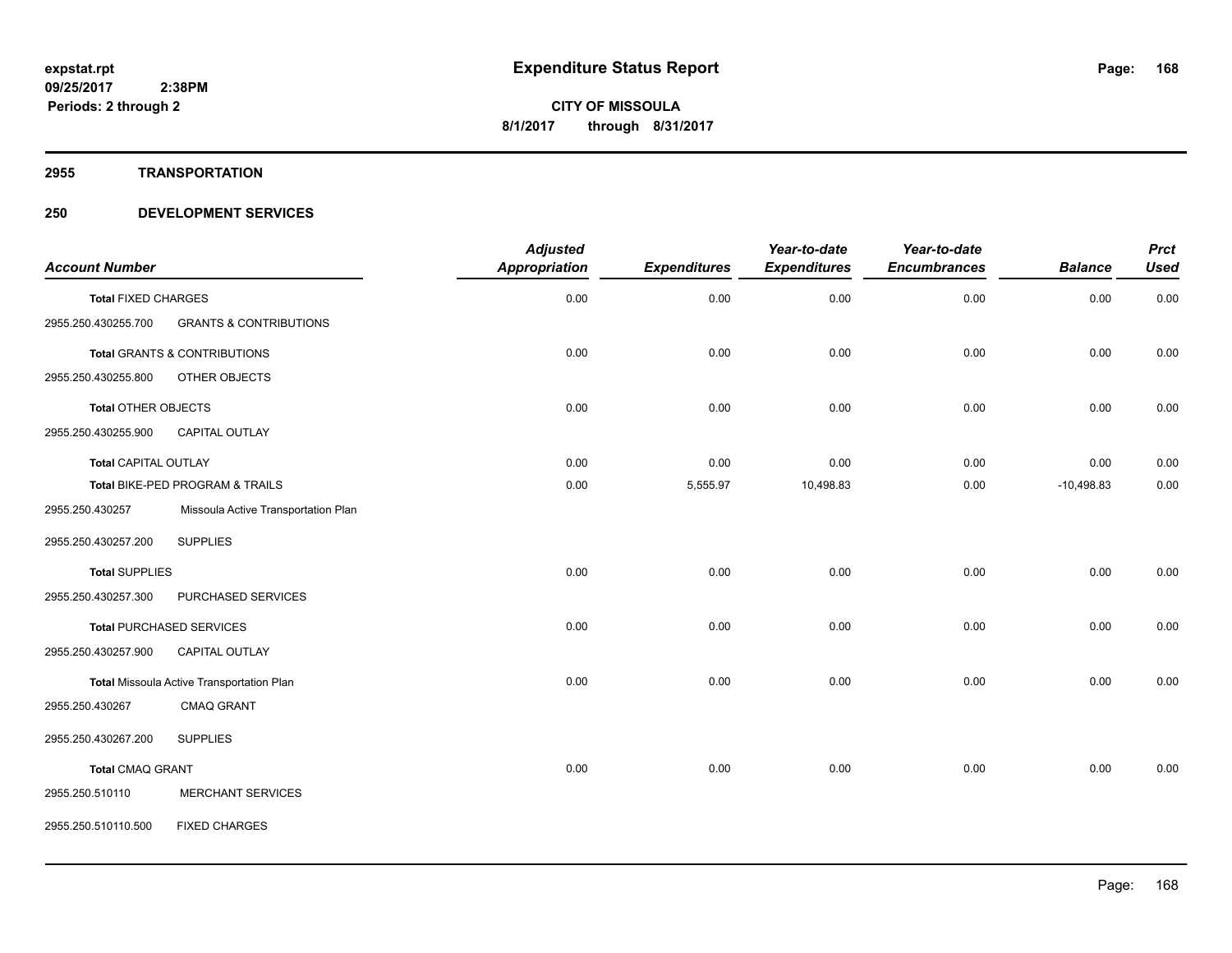**2955 TRANSPORTATION**

| <b>Account Number</b>          |                                            | <b>Adjusted</b><br><b>Appropriation</b> | <b>Expenditures</b> | Year-to-date<br><b>Expenditures</b> | Year-to-date<br><b>Encumbrances</b> | <b>Balance</b> | <b>Prct</b><br><b>Used</b> |
|--------------------------------|--------------------------------------------|-----------------------------------------|---------------------|-------------------------------------|-------------------------------------|----------------|----------------------------|
| <b>Total MERCHANT SERVICES</b> |                                            | 0.00                                    | 0.00                | 0.00                                | 0.00                                | 0.00           | 0.00                       |
| 2955.250.510306                | <b>SALARY RESERVE</b>                      |                                         |                     |                                     |                                     |                |                            |
| 2955.250.510306.100            | PERSONAL SERVICES                          |                                         |                     |                                     |                                     |                |                            |
| <b>Total SALARY RESERVE</b>    |                                            | 0.00                                    | 0.00                | 0.00                                | 0.00                                | 0.00           | 0.00                       |
| 2955.250.521000                | INTERFUND OPERATING TRANSFERS              |                                         |                     |                                     |                                     |                |                            |
| 2955.250.521000.800            | OTHER OBJECTS                              |                                         |                     |                                     |                                     |                |                            |
|                                | <b>Total INTERFUND OPERATING TRANSFERS</b> | 0.00                                    | 0.00                | 0.00                                | 0.00                                | 0.00           | 0.00                       |
| <b>Total TRANSPORTATION</b>    |                                            | 0.00                                    | 52,452.74           | 92,297.35                           | 0.00                                | $-92,297.35$   | 0.00                       |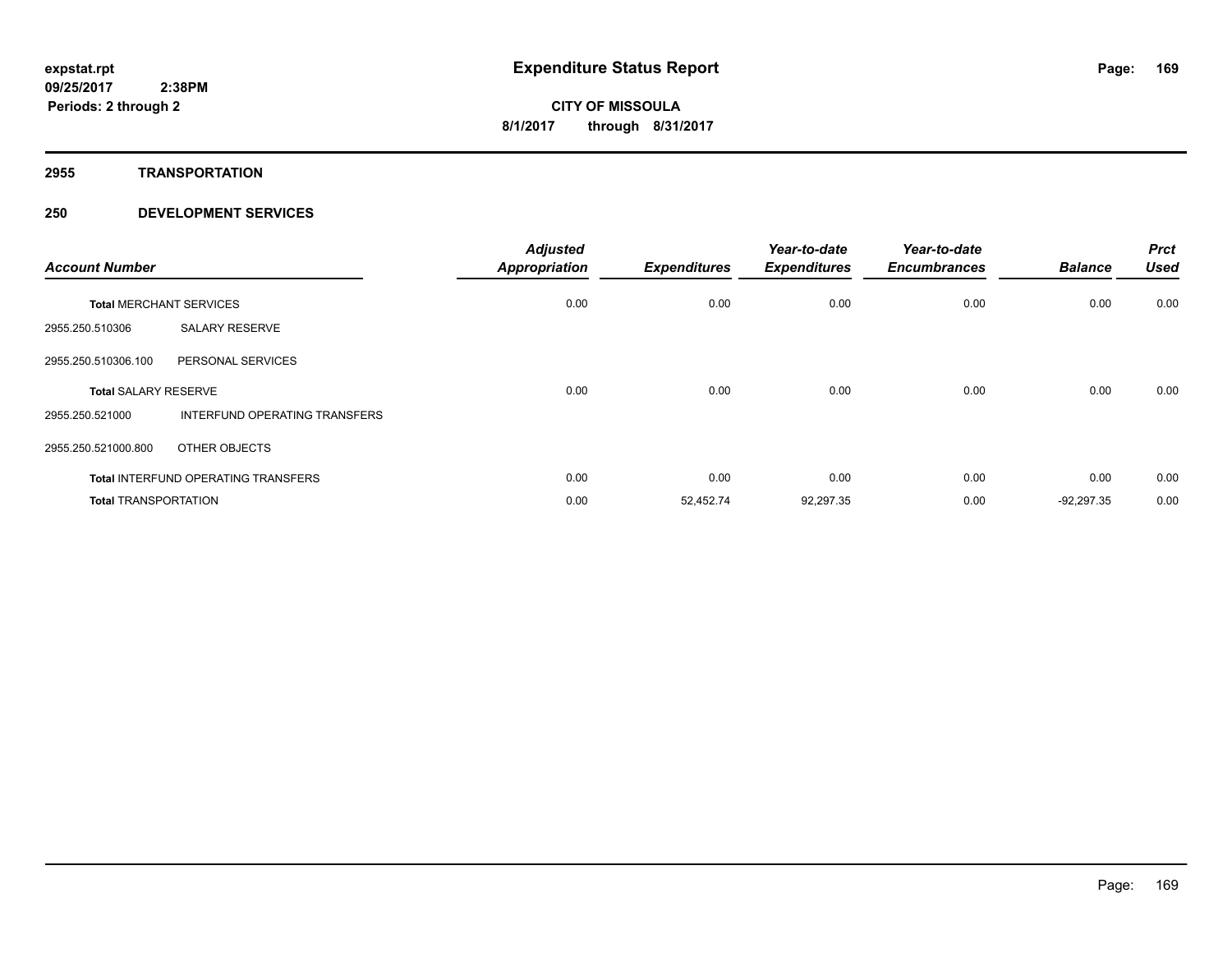# **2987 FEDERAL TRANSPORTATION FUND**

| <b>Account Number</b>           |                                                   | <b>Adjusted</b><br><b>Appropriation</b> | <b>Expenditures</b> | Year-to-date<br><b>Expenditures</b> | Year-to-date<br><b>Encumbrances</b> | <b>Balance</b> | <b>Prct</b><br><b>Used</b> |
|---------------------------------|---------------------------------------------------|-----------------------------------------|---------------------|-------------------------------------|-------------------------------------|----------------|----------------------------|
| 2987.390.430255                 | <b>Bitterroot Bike Trail Safe Crossings</b>       |                                         |                     |                                     |                                     |                |                            |
| 2987.390.430255.900             | CAPITAL OUTLAY                                    |                                         |                     |                                     |                                     |                |                            |
|                                 | <b>Total Bitterroot Bike Trail Safe Crossings</b> | 0.00                                    | 0.00                | 0.00                                | 0.00                                | 0.00           | 0.00                       |
| 2987.390.430257                 | BICYCLE COMMUTER NETWORK                          |                                         |                     |                                     |                                     |                |                            |
| 2987.390.430257.900             | <b>CAPITAL OUTLAY</b>                             |                                         |                     |                                     |                                     |                |                            |
|                                 | Total BICYCLE COMMUTER NETWORK                    | 0.00                                    | 0.00                | 0.00                                | 0.00                                | 0.00           | 0.00                       |
| 2987.390.460509                 | <b>KIM WILLIAMS TRAIL</b>                         |                                         |                     |                                     |                                     |                |                            |
| 2987.390.460509.900             | CAPITAL OUTLAY                                    |                                         |                     |                                     |                                     |                |                            |
| <b>Total KIM WILLIAMS TRAIL</b> |                                                   | 0.00                                    | 0.00                | 0.00                                | 0.00                                | 0.00           | 0.00                       |
| 2987.390.510000                 | <b>MISCELLANEOUS</b>                              |                                         |                     |                                     |                                     |                |                            |
| 2987.390.510000.800             | OTHER OBJECTS                                     |                                         |                     |                                     |                                     |                |                            |
|                                 | Total FEDERAL TRANSPORTATION FUND                 | 0.00                                    | 0.00                | 0.00                                | 0.00                                | 0.00           | 0.00                       |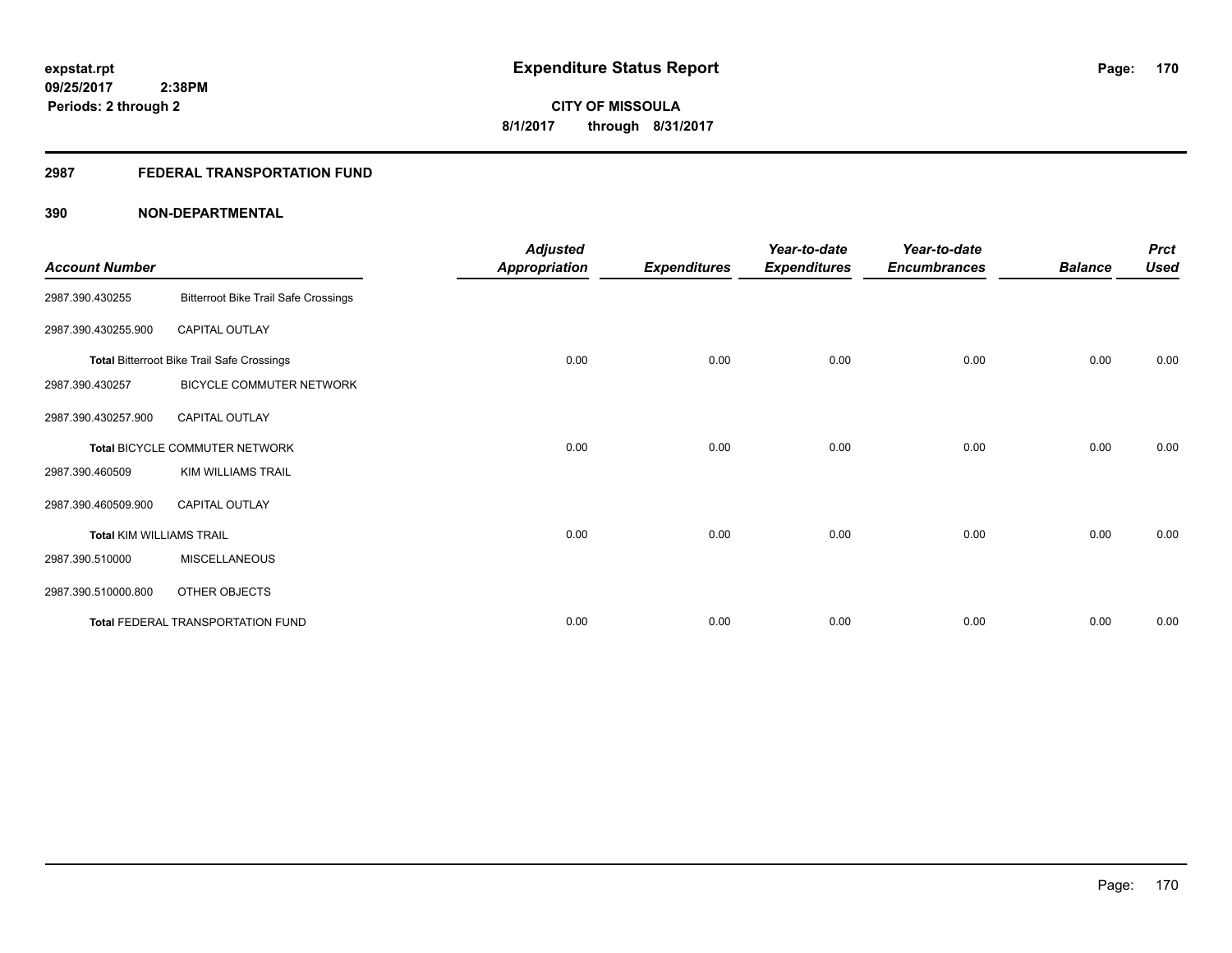#### **2988 GRANTS & DONATIONS FUND**

# **223 CITY CLERK**

| <b>Account Number</b>      |                          | <b>Adjusted</b><br><b>Appropriation</b> | <b>Expenditures</b> | Year-to-date<br><b>Expenditures</b> | Year-to-date<br><b>Encumbrances</b> | <b>Balance</b> | <b>Prct</b><br><b>Used</b> |
|----------------------------|--------------------------|-----------------------------------------|---------------------|-------------------------------------|-------------------------------------|----------------|----------------------------|
| 2988.223.420000            | <b>PUBLIC SAFETY</b>     |                                         |                     |                                     |                                     |                |                            |
| 2988.223.420000.200        | <b>SUPPLIES</b>          |                                         |                     |                                     |                                     |                |                            |
| <b>Total PUBLIC SAFETY</b> |                          | 0.00                                    | 0.00                | 0.00                                | 0.00                                | 0.00           | 0.00                       |
| 2988.223.510110            | <b>MERCHANT SERVICES</b> |                                         |                     |                                     |                                     |                |                            |
| 2988.223.510110.500        | <b>FIXED CHARGES</b>     |                                         |                     |                                     |                                     |                |                            |
| <b>Total CITY CLERK</b>    |                          | 0.00                                    | 0.00                | 0.00                                | 0.00                                | 0.00           | 0.00                       |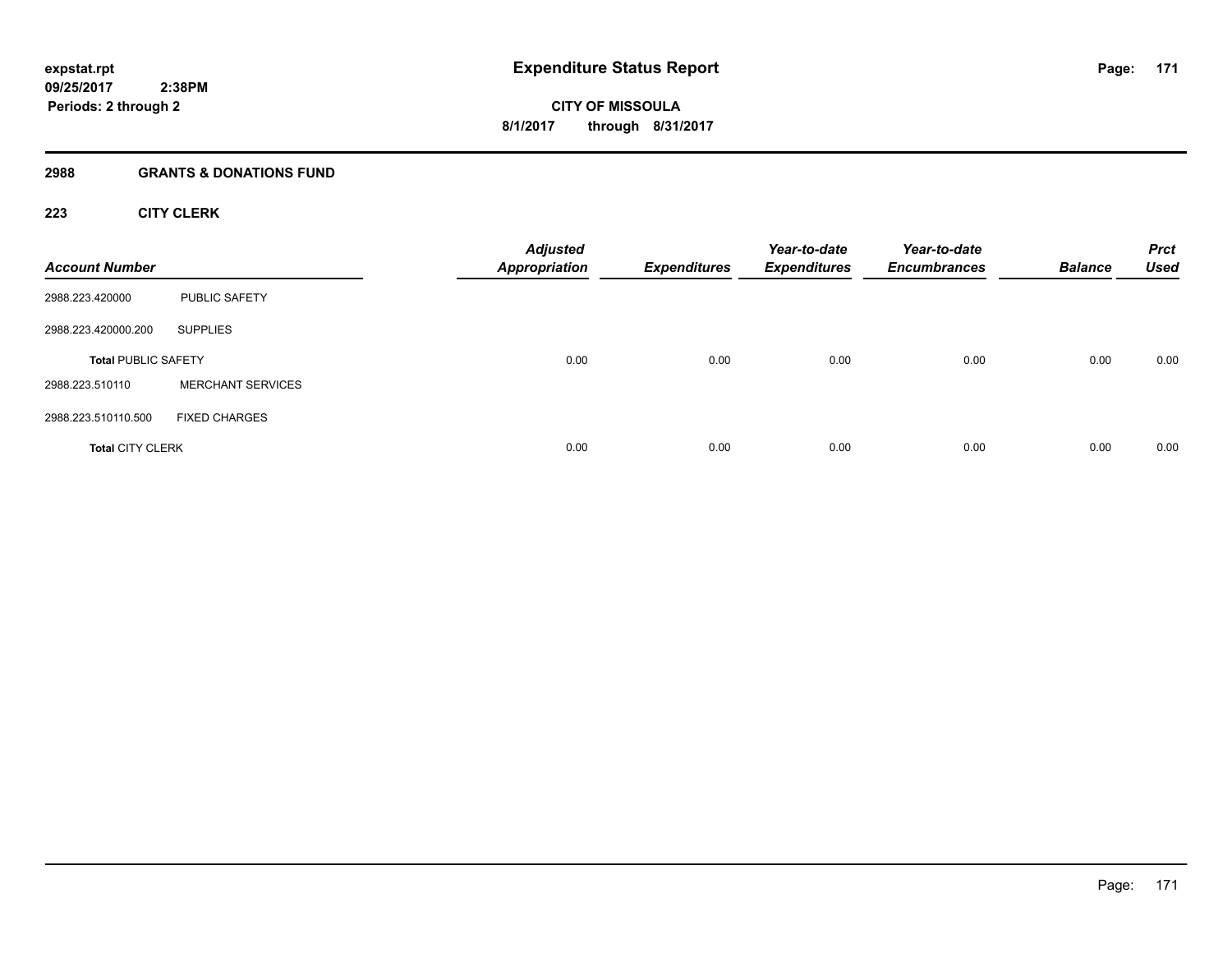#### **2988 GRANTS & DONATIONS FUND**

# **270 CITY ATTORNEY**

| <b>Account Number</b>      |                                | <b>Adjusted</b><br><b>Appropriation</b> | <b>Expenditures</b> | Year-to-date<br><b>Expenditures</b> | Year-to-date<br><b>Encumbrances</b> | <b>Balance</b> | <b>Prct</b><br>Used |
|----------------------------|--------------------------------|-----------------------------------------|---------------------|-------------------------------------|-------------------------------------|----------------|---------------------|
| 2988.270.411121            | DV ACCOUNTABILITY GRANT        |                                         |                     |                                     |                                     |                |                     |
| 2988.270.411121.100        | PERSONAL SERVICES              |                                         |                     |                                     |                                     |                |                     |
|                            | <b>Total PERSONAL SERVICES</b> | 0.00                                    | 0.00                | 0.00                                | 0.00                                | 0.00           | 0.00                |
| 2988.270.411121.300        | PURCHASED SERVICES             |                                         |                     |                                     |                                     |                |                     |
| <b>Total CITY ATTORNEY</b> |                                | 0.00                                    | 0.00                | 0.00                                | 0.00                                | 0.00           | 0.00                |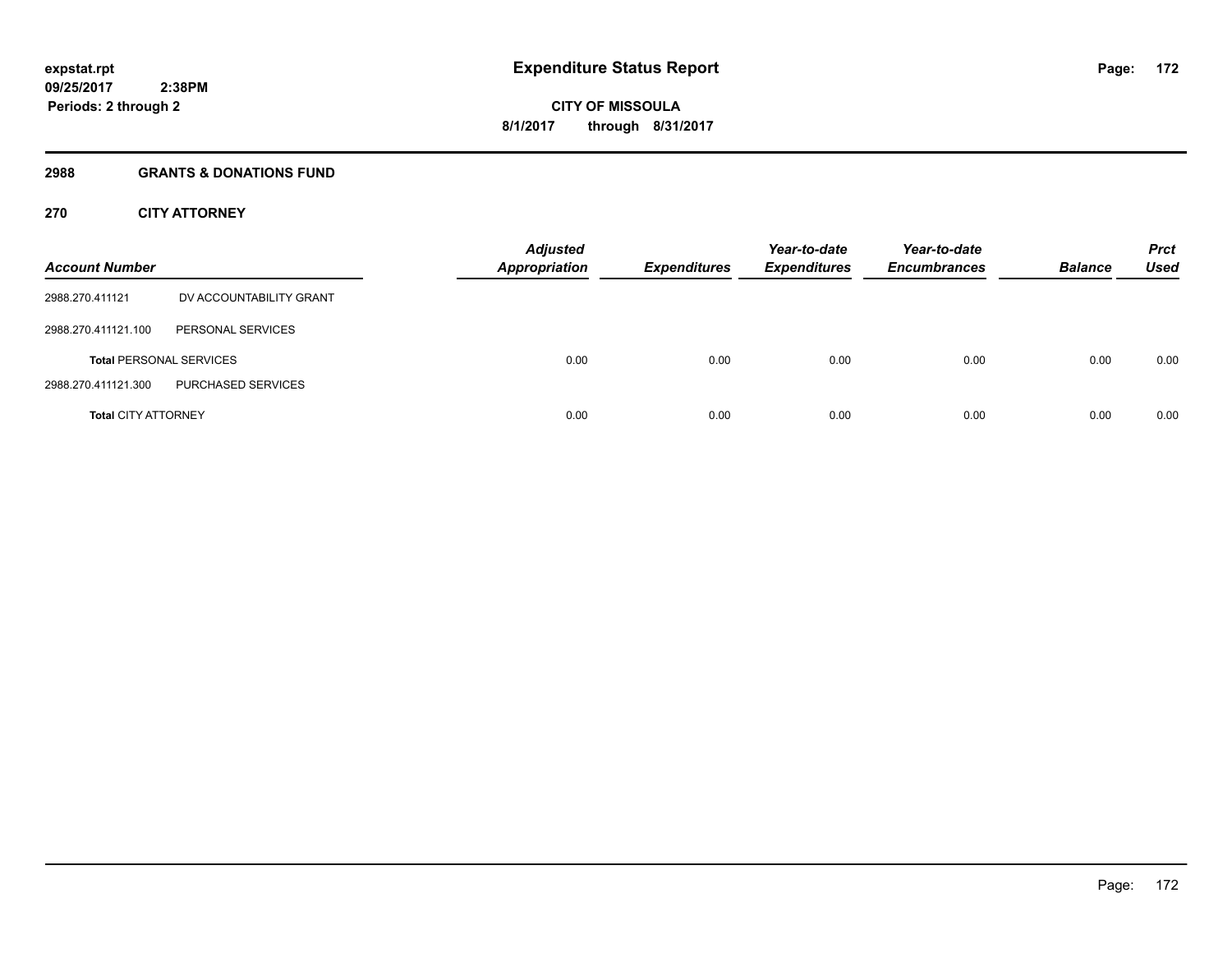# **2988 GRANTS & DONATIONS FUND**

| <b>Account Number</b>          |                             | <b>Adjusted</b><br><b>Appropriation</b> | <b>Expenditures</b> | Year-to-date<br><b>Expenditures</b> | Year-to-date<br><b>Encumbrances</b> | <b>Balance</b> | <b>Prct</b><br><b>Used</b> |
|--------------------------------|-----------------------------|-----------------------------------------|---------------------|-------------------------------------|-------------------------------------|----------------|----------------------------|
| 2988.290.420161                | <b>ICAC GOOGLE</b>          |                                         |                     |                                     |                                     |                |                            |
| 2988.290.420161.100            | PERSONAL SERVICES           |                                         |                     |                                     |                                     |                |                            |
| <b>Total PERSONAL SERVICES</b> |                             | 0.00                                    | 0.00                | 0.00                                | 0.00                                | 0.00           | 0.00                       |
| 2988.290.420161.900            | <b>CAPITAL OUTLAY</b>       |                                         |                     |                                     |                                     |                |                            |
| Total ICAC GOOGLE              |                             | 0.00                                    | 0.00                | 0.00                                | 0.00                                | 0.00           | 0.00                       |
| 2988.290.420186                | FY15 HITDA                  |                                         |                     |                                     |                                     |                |                            |
| 2988.290.420186.200            | <b>SUPPLIES</b>             |                                         |                     |                                     |                                     |                |                            |
| <b>Total SUPPLIES</b>          |                             | 0.00                                    | 0.00                | 0.00                                | 0.00                                | 0.00           | 0.00                       |
| 2988.290.420186.300            | PURCHASED SERVICES          |                                         |                     |                                     |                                     |                |                            |
| Total FY15 HITDA               |                             | 0.00                                    | 0.00                | 0.00                                | 0.00                                | 0.00           | 0.00                       |
| 2988.290.420190                | LAW ENFORCEMENT BLOCK GRANT |                                         |                     |                                     |                                     |                |                            |
| 2988.290.420190.100            | PERSONAL SERVICES           |                                         |                     |                                     |                                     |                |                            |
| <b>Total POLICE</b>            |                             | 0.00                                    | 0.00                | 0.00                                | 0.00                                | 0.00           | 0.00                       |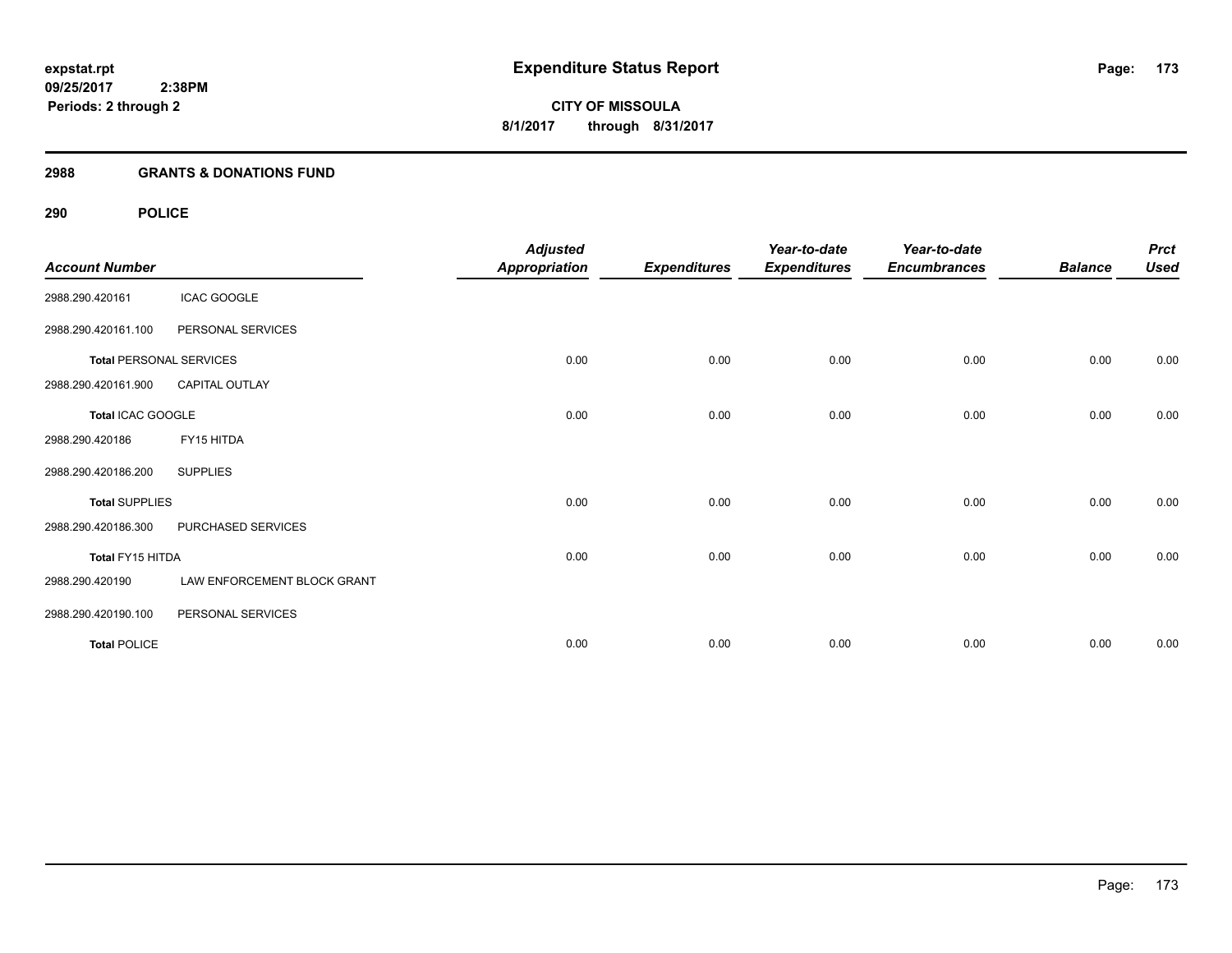**CITY OF MISSOULA 8/1/2017 through 8/31/2017**

#### **2988 GRANTS & DONATIONS FUND**

**300 FIRE**

| <b>Account Number</b>  |                         | <b>Adjusted</b><br><b>Appropriation</b> | <b>Expenditures</b> | Year-to-date<br><b>Expenditures</b> | Year-to-date<br><b>Encumbrances</b> | <b>Balance</b> | <b>Prct</b><br><b>Used</b> |
|------------------------|-------------------------|-----------------------------------------|---------------------|-------------------------------------|-------------------------------------|----------------|----------------------------|
| 2988.300.420731        | <b>AFG GRANT</b>        |                                         |                     |                                     |                                     |                |                            |
| 2988.300.420731.900    | <b>CAPITAL OUTLAY</b>   |                                         |                     |                                     |                                     |                |                            |
| <b>Total AFG GRANT</b> |                         | 0.00                                    | 0.00                | 0.00                                | 0.00                                | 0.00           | 0.00                       |
| 2988.300.720731        | *** Title Not Found *** |                                         |                     |                                     |                                     |                |                            |
| 2988.300.720731.900    | <b>CAPITAL OUTLAY</b>   |                                         |                     |                                     |                                     |                |                            |
| <b>Total FIRE</b>      |                         | 0.00                                    | 0.00                | 0.00                                | 0.00                                | 0.00           | 0.00                       |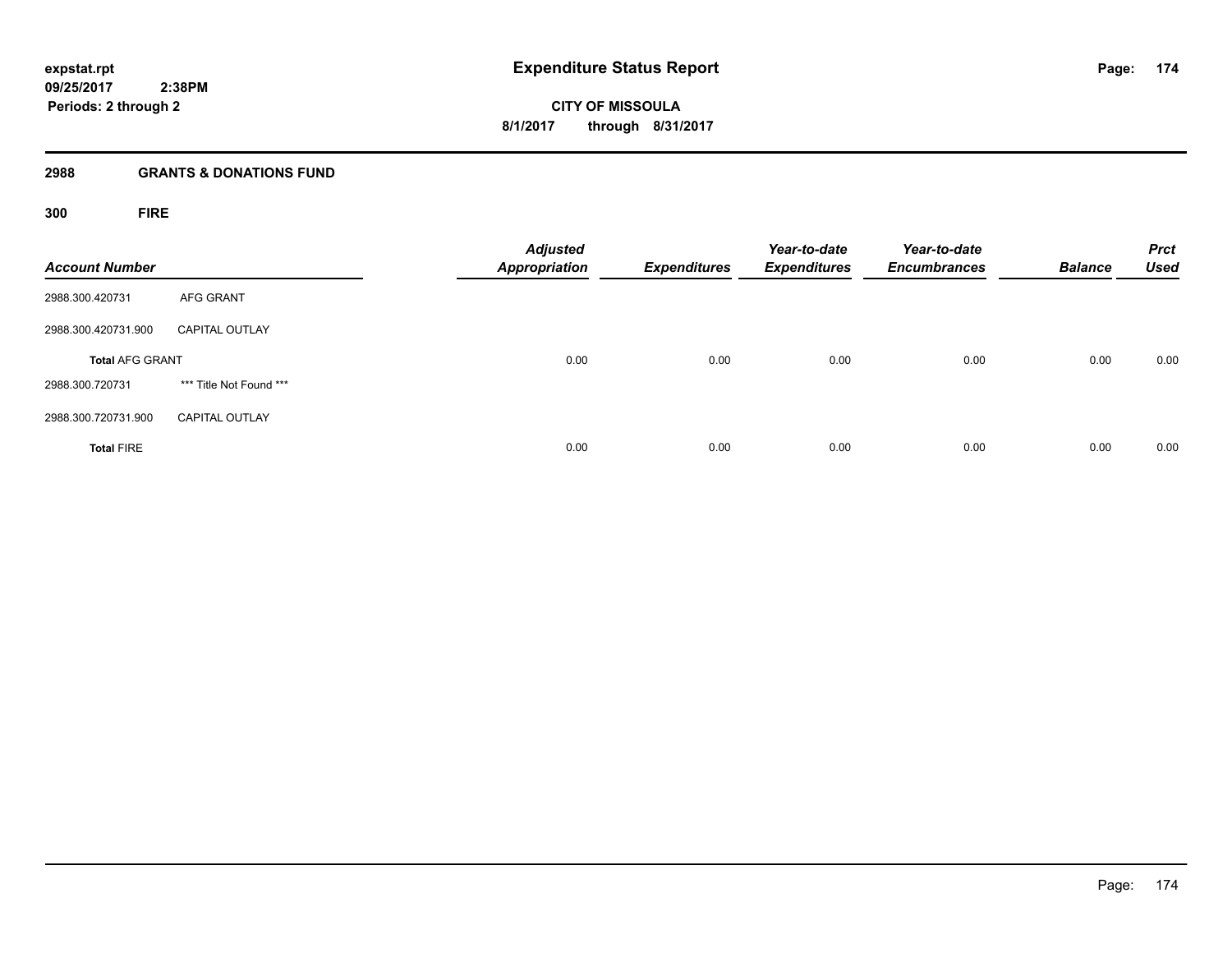#### **2988 GRANTS & DONATIONS FUND**

| <b>Account Number</b>    |                                      | <b>Adjusted</b><br><b>Appropriation</b> | <b>Expenditures</b> | Year-to-date<br><b>Expenditures</b> | Year-to-date<br><b>Encumbrances</b> | <b>Balance</b> | <b>Prct</b><br><b>Used</b> |
|--------------------------|--------------------------------------|-----------------------------------------|---------------------|-------------------------------------|-------------------------------------|----------------|----------------------------|
| 2988.390.410105          | WAPIKIYA HOMEOWNERS ASSN GRANT       |                                         |                     |                                     |                                     |                |                            |
| 2988.390.410105.200      | <b>SUPPLIES</b>                      |                                         |                     |                                     |                                     |                |                            |
|                          | Total WAPIKIYA HOMEOWNERS ASSN GRANT | 0.00                                    | 0.00                | 0.00                                | 0.00                                | 0.00           | 0.00                       |
| 2988.390.420000          | <b>MISC GRANTS</b>                   |                                         |                     |                                     |                                     |                |                            |
| 2988.390.420000.700      | <b>GRANTS &amp; CONTRIBUTIONS</b>    |                                         |                     |                                     |                                     |                |                            |
|                          | Total GRANTS & CONTRIBUTIONS         | 0.00                                    | 0.00                | 0.00                                | 0.00                                | 0.00           | 0.00                       |
| 2988.390.420000.800      | OTHER OBJECTS                        |                                         |                     |                                     |                                     |                |                            |
| <b>Total MISC GRANTS</b> |                                      | 0.00                                    | 0.00                | 0.00                                | 0.00                                | 0.00           | 0.00                       |
| 2988.390.420110          | COPS TECHNOLOGY GRANT(D0J)           |                                         |                     |                                     |                                     |                |                            |
| 2988.390.420110.900      | CAPITAL OUTLAY                       |                                         |                     |                                     |                                     |                |                            |
|                          | Total COPS TECHNOLOGY GRANT(D0J)     | 0.00                                    | 0.00                | 0.00                                | 0.00                                | 0.00           | 0.00                       |
| 2988.390.420112          | COPS TECH GRANT X2 \$750,000         |                                         |                     |                                     |                                     |                |                            |
| 2988.390.420112.300      | PURCHASED SERVICES                   |                                         |                     |                                     |                                     |                |                            |
|                          | <b>Total PURCHASED SERVICES</b>      | 0.00                                    | 0.00                | 0.00                                | 0.00                                | 0.00           | 0.00                       |
| 2988.390.420112.900      | <b>CAPITAL OUTLAY</b>                |                                         |                     |                                     |                                     |                |                            |
|                          | Total COPS TECH GRANT X2 \$750,000   | 0.00                                    | 0.00                | 0.00                                | 0.00                                | 0.00           | 0.00                       |
| 2988.390.420143          | ANTI-GRAFFITI PROJECT                |                                         |                     |                                     |                                     |                |                            |
| 2988.390.420143.200      | <b>SUPPLIES</b>                      |                                         |                     |                                     |                                     |                |                            |
|                          | Total ANTI-GRAFFITI PROJECT          | 0.00                                    | 0.00                | 0.00                                | 0.00                                | 0.00           | 0.00                       |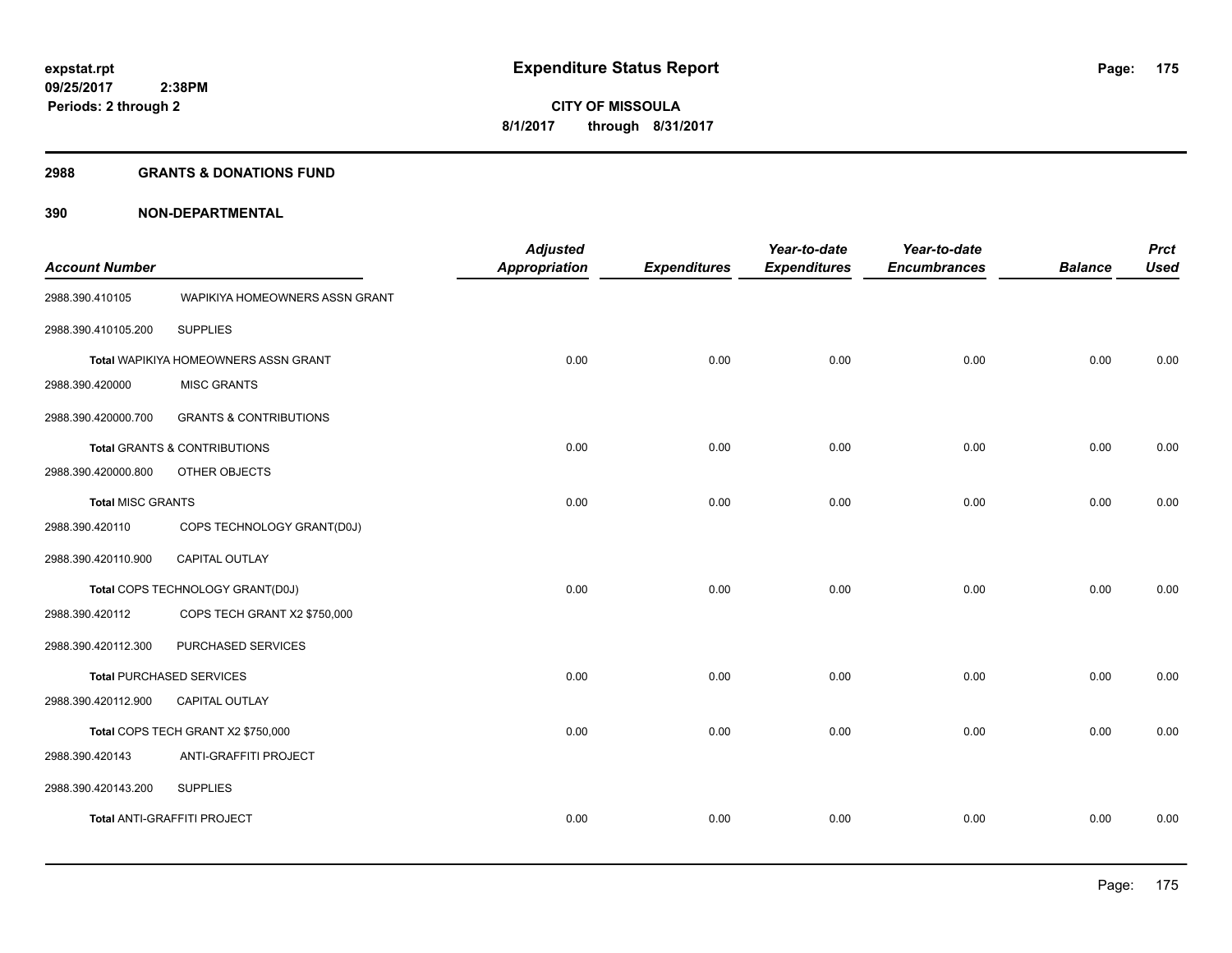#### **2988 GRANTS & DONATIONS FUND**

| <b>Account Number</b>          |                                       | <b>Adjusted</b><br><b>Appropriation</b> | <b>Expenditures</b> | Year-to-date<br><b>Expenditures</b> | Year-to-date<br><b>Encumbrances</b> | <b>Balance</b> | <b>Prct</b><br><b>Used</b> |
|--------------------------------|---------------------------------------|-----------------------------------------|---------------------|-------------------------------------|-------------------------------------|----------------|----------------------------|
| 2988.390.420144                | BIAS CRIME CONTROL CAMPAIGN           |                                         |                     |                                     |                                     |                |                            |
| 2988.390.420144.300            | PURCHASED SERVICES                    |                                         |                     |                                     |                                     |                |                            |
|                                | Total BIAS CRIME CONTROL CAMPAIGN     | 0.00                                    | 0.00                | 0.00                                | 0.00                                | 0.00           | 0.00                       |
| 2988.390.420145                | FY10 UNDERAGE DRINKING                |                                         |                     |                                     |                                     |                |                            |
| 2988.390.420145.100            | PERSONAL SERVICES                     |                                         |                     |                                     |                                     |                |                            |
|                                | <b>Total PERSONAL SERVICES</b>        | 0.00                                    | 0.00                | 0.00                                | 0.00                                | 0.00           | 0.00                       |
| 2988.390.420145.300            | PURCHASED SERVICES                    |                                         |                     |                                     |                                     |                |                            |
|                                | Total FY10 UNDERAGE DRINKING          | 0.00                                    | 0.00                | 0.00                                | 0.00                                | 0.00           | 0.00                       |
| 2988.390.420150                | TRAFFIC POLICING-UNIFORM              |                                         |                     |                                     |                                     |                |                            |
| 2988.390.420150.900            | <b>CAPITAL OUTLAY</b>                 |                                         |                     |                                     |                                     |                |                            |
|                                | <b>Total TRAFFIC POLICING-UNIFORM</b> | 0.00                                    | 0.00                | 0.00                                | 0.00                                | 0.00           | 0.00                       |
| 2988.390.420160                | FY09 POLICE ICAC FEDERAL GRANT        |                                         |                     |                                     |                                     |                |                            |
| 2988.390.420160.100            | PERSONAL SERVICES                     |                                         |                     |                                     |                                     |                |                            |
| <b>Total PERSONAL SERVICES</b> |                                       | 0.00                                    | 0.00                | 0.00                                | 0.00                                | 0.00           | 0.00                       |
| 2988.390.420160.200            | <b>SUPPLIES</b>                       |                                         |                     |                                     |                                     |                |                            |
| <b>Total SUPPLIES</b>          |                                       | 0.00                                    | 0.00                | 0.00                                | 0.00                                | 0.00           | 0.00                       |
| 2988.390.420160.300            | PURCHASED SERVICES                    |                                         |                     |                                     |                                     |                |                            |
|                                | <b>Total PURCHASED SERVICES</b>       | 0.00                                    | 0.00                | 0.00                                | 0.00                                | 0.00           | 0.00                       |
| 2988.390.420160.400            | <b>BUILDING MATERIALS</b>             |                                         |                     |                                     |                                     |                |                            |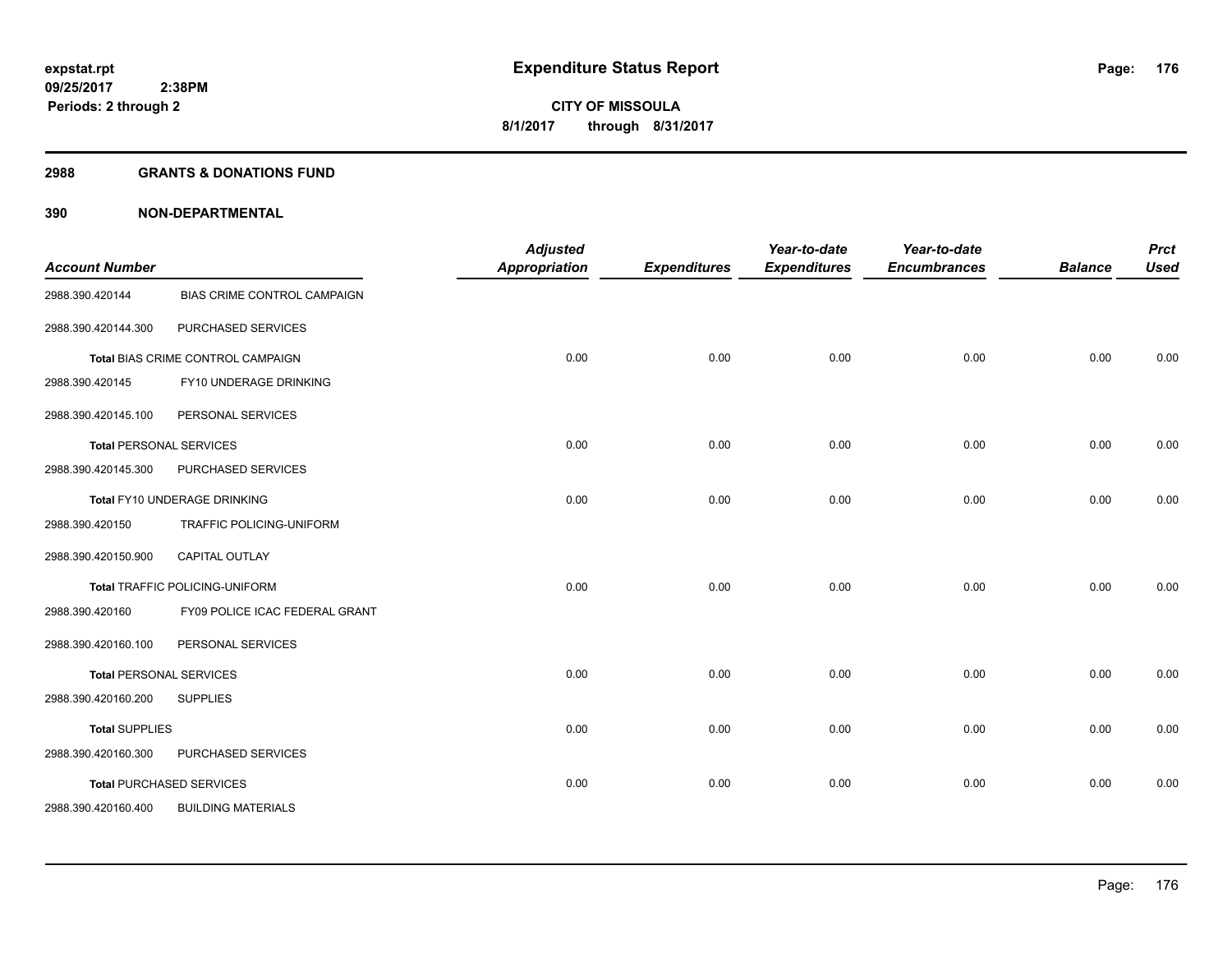#### **2988 GRANTS & DONATIONS FUND**

| <b>Account Number</b>           |                                            | <b>Adjusted</b><br><b>Appropriation</b> | <b>Expenditures</b> | Year-to-date<br><b>Expenditures</b> | Year-to-date<br><b>Encumbrances</b> | <b>Balance</b> | <b>Prct</b><br><b>Used</b> |
|---------------------------------|--------------------------------------------|-----------------------------------------|---------------------|-------------------------------------|-------------------------------------|----------------|----------------------------|
| <b>Total BUILDING MATERIALS</b> |                                            | 0.00                                    | 0.00                | 0.00                                | 0.00                                | 0.00           | 0.00                       |
| 2988.390.420160.500             | <b>FIXED CHARGES</b>                       |                                         |                     |                                     |                                     |                |                            |
| <b>Total FIXED CHARGES</b>      |                                            | 0.00                                    | 0.00                | 0.00                                | 0.00                                | 0.00           | 0.00                       |
| 2988.390.420160.800             | OTHER OBJECTS                              |                                         |                     |                                     |                                     |                |                            |
| Total OTHER OBJECTS             |                                            | 0.00                                    | 0.00                | 0.00                                | 0.00                                | 0.00           | 0.00                       |
| 2988.390.420160.900             | <b>CAPITAL OUTLAY</b>                      |                                         |                     |                                     |                                     |                |                            |
|                                 | Total FY09 POLICE ICAC FEDERAL GRANT       | 0.00                                    | 0.00                | 0.00                                | 0.00                                | 0.00           | 0.00                       |
| 2988.390.420161                 | FY09 POLICE TRAINING SIMULATOR GRANT       |                                         |                     |                                     |                                     |                |                            |
| 2988.390.420161.100             | PERSONAL SERVICES                          |                                         |                     |                                     |                                     |                |                            |
| <b>Total PERSONAL SERVICES</b>  |                                            | 0.00                                    | 0.00                | 0.00                                | 0.00                                | 0.00           | 0.00                       |
| 2988.390.420161.200             | <b>SUPPLIES</b>                            |                                         |                     |                                     |                                     |                |                            |
|                                 | Total FY09 POLICE TRAINING SIMULATOR GRANT | 0.00                                    | 0.00                | 0.00                                | 0.00                                | 0.00           | 0.00                       |
| 2988.390.420180                 | BULLETPROOF VEST PROGRAM                   |                                         |                     |                                     |                                     |                |                            |
| 2988.390.420180.200             | <b>SUPPLIES</b>                            |                                         |                     |                                     |                                     |                |                            |
|                                 | Total BULLETPROOF VEST PROGRAM             | 0.00                                    | 0.00                | 0.00                                | 0.00                                | 0.00           | 0.00                       |
| 2988.390.420181                 | FY16 HIDTA                                 |                                         |                     |                                     |                                     |                |                            |
| 2988.390.420181.100             | PERSONAL SERVICES                          |                                         |                     |                                     |                                     |                |                            |
| <b>Total PERSONAL SERVICES</b>  |                                            | 0.00                                    | 0.00                | 0.00                                | 0.00                                | 0.00           | 0.00                       |
| 2988.390.420181.200             | <b>SUPPLIES</b>                            |                                         |                     |                                     |                                     |                |                            |
| <b>Total SUPPLIES</b>           |                                            | 0.00                                    | 0.00                | 0.00                                | 0.00                                | 0.00           | 0.00                       |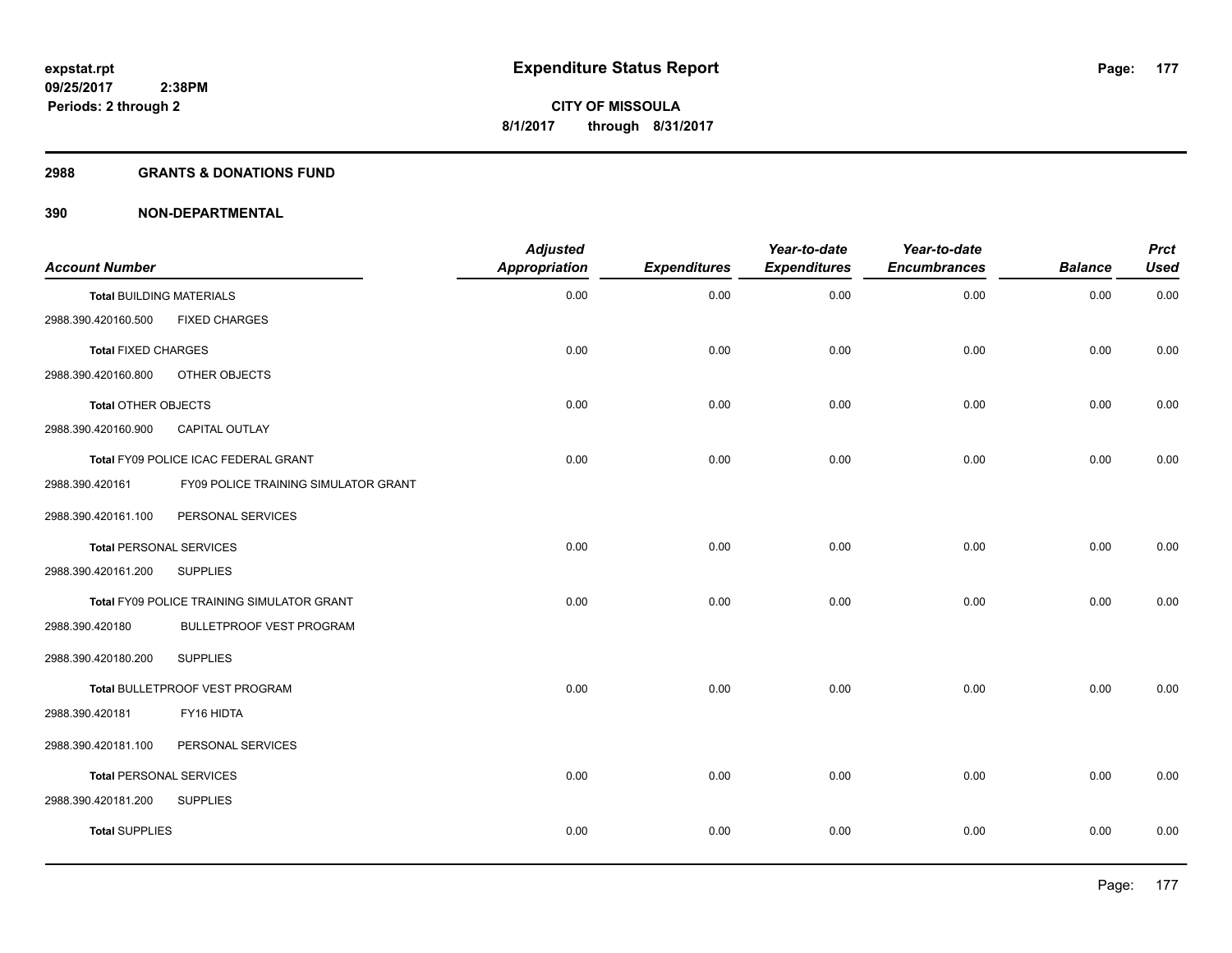#### **2988 GRANTS & DONATIONS FUND**

| <b>Account Number</b>          |                                 | <b>Adjusted</b><br><b>Appropriation</b> | <b>Expenditures</b> | Year-to-date<br><b>Expenditures</b> | Year-to-date<br><b>Encumbrances</b> | <b>Balance</b> | <b>Prct</b><br><b>Used</b> |
|--------------------------------|---------------------------------|-----------------------------------------|---------------------|-------------------------------------|-------------------------------------|----------------|----------------------------|
| 2988.390.420181.300            | PURCHASED SERVICES              |                                         |                     |                                     |                                     |                |                            |
|                                | <b>Total PURCHASED SERVICES</b> | 0.00                                    | 0.00                | 0.00                                | 0.00                                | 0.00           | 0.00                       |
| 2988.390.420181.500            | <b>FIXED CHARGES</b>            |                                         |                     |                                     |                                     |                |                            |
| <b>Total FIXED CHARGES</b>     |                                 | 0.00                                    | 0.00                | 0.00                                | 0.00                                | 0.00           | 0.00                       |
| 2988.390.420181.900            | <b>CAPITAL OUTLAY</b>           |                                         |                     |                                     |                                     |                |                            |
| Total FY16 HIDTA               |                                 | 0.00                                    | 0.00                | 0.00                                | 0.00                                | 0.00           | 0.00                       |
| 2988.390.420184                | DUI TASK FORCE GRANT            |                                         |                     |                                     |                                     |                |                            |
| 2988.390.420184.100            | PERSONAL SERVICES               |                                         |                     |                                     |                                     |                |                            |
| <b>Total PERSONAL SERVICES</b> |                                 | 0.00                                    | 0.00                | 0.00                                | 0.00                                | 0.00           | 0.00                       |
| 2988.390.420184.200            | <b>SUPPLIES</b>                 |                                         |                     |                                     |                                     |                |                            |
|                                | Total DUI TASK FORCE GRANT      | 0.00                                    | 0.00                | 0.00                                | 0.00                                | 0.00           | 0.00                       |
| 2988.390.420185                | DUI - COPS IN SHOPS             |                                         |                     |                                     |                                     |                |                            |
| 2988.390.420185.100            | PERSONAL SERVICES               |                                         |                     |                                     |                                     |                |                            |
| <b>Total PERSONAL SERVICES</b> |                                 | 0.00                                    | 0.00                | 0.00                                | 0.00                                | 0.00           | 0.00                       |
| 2988.390.420185.200            | <b>SUPPLIES</b>                 |                                         |                     |                                     |                                     |                |                            |
| Total DUI - COPS IN SHOPS      |                                 | 0.00                                    | 0.00                | 0.00                                | 0.00                                | 0.00           | 0.00                       |
| 2988.390.420186                | FY15 HITDA                      |                                         |                     |                                     |                                     |                |                            |
| 2988.390.420186.100            | PERSONAL SERVICES               |                                         |                     |                                     |                                     |                |                            |
| <b>Total PERSONAL SERVICES</b> |                                 | 0.00                                    | 0.00                | 0.00                                | 0.00                                | 0.00           | 0.00                       |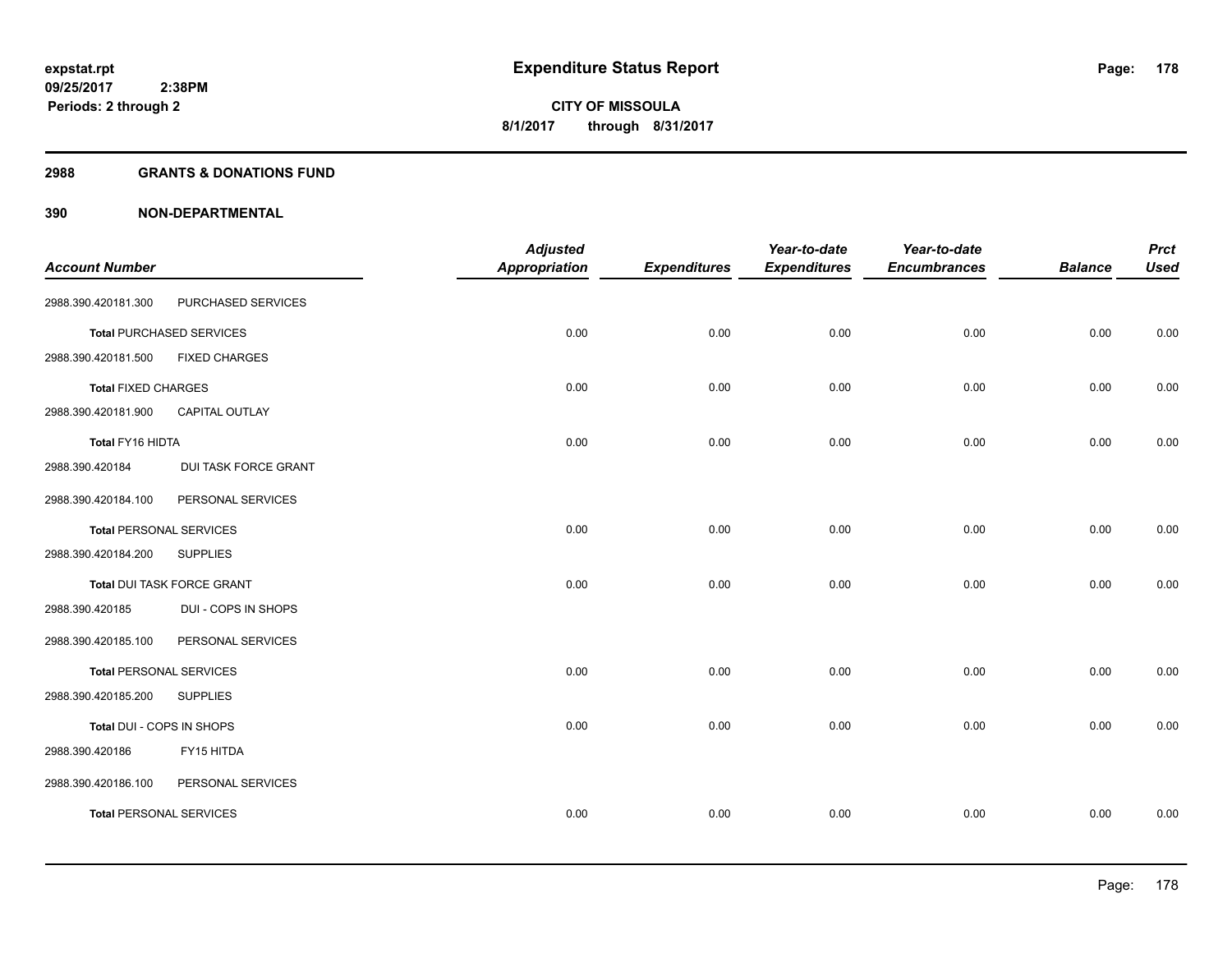#### **2988 GRANTS & DONATIONS FUND**

| <b>Account Number</b>          |                                 | <b>Adjusted</b><br><b>Appropriation</b> | <b>Expenditures</b> | Year-to-date<br><b>Expenditures</b> | Year-to-date<br><b>Encumbrances</b> | <b>Balance</b> | <b>Prct</b><br><b>Used</b> |
|--------------------------------|---------------------------------|-----------------------------------------|---------------------|-------------------------------------|-------------------------------------|----------------|----------------------------|
| 2988.390.420186.200            | <b>SUPPLIES</b>                 |                                         |                     |                                     |                                     |                |                            |
| <b>Total SUPPLIES</b>          |                                 | 0.00                                    | 0.00                | 0.00                                | 0.00                                | 0.00           | 0.00                       |
| 2988.390.420186.300            | PURCHASED SERVICES              |                                         |                     |                                     |                                     |                |                            |
|                                | <b>Total PURCHASED SERVICES</b> | 0.00                                    | 0.00                | 0.00                                | 0.00                                | 0.00           | 0.00                       |
| 2988.390.420186.500            | <b>FIXED CHARGES</b>            |                                         |                     |                                     |                                     |                |                            |
| Total FY15 HITDA               |                                 | 0.00                                    | 0.00                | 0.00                                | 0.00                                | 0.00           | 0.00                       |
| 2988.390.420190                | STATE OT SEAT BELT GRANT        |                                         |                     |                                     |                                     |                |                            |
| 2988.390.420190.100            | PERSONAL SERVICES               |                                         |                     |                                     |                                     |                |                            |
| <b>Total PERSONAL SERVICES</b> |                                 | 0.00                                    | 0.00                | 0.00                                | 0.00                                | 0.00           | 0.00                       |
| 2988.390.420190.200            | <b>SUPPLIES</b>                 |                                         |                     |                                     |                                     |                |                            |
| <b>Total SUPPLIES</b>          |                                 | 0.00                                    | 0.00                | 0.00                                | 0.00                                | 0.00           | 0.00                       |
| 2988.390.420190.300            | PURCHASED SERVICES              |                                         |                     |                                     |                                     |                |                            |
|                                | Total STATE OT SEAT BELT GRANT  | 0.00                                    | 0.00                | 0.00                                | 0.00                                | 0.00           | 0.00                       |
| 2988.390.420191                | <b>HIDTA INITIATIVE</b>         |                                         |                     |                                     |                                     |                |                            |
| 2988.390.420191.100            | PERSONAL SERVICES               |                                         |                     |                                     |                                     |                |                            |
| <b>Total HIDTA INITIATIVE</b>  |                                 | 0.00                                    | 0.00                | 0.00                                | 0.00                                | 0.00           | 0.00                       |
| 2988.390.420192                | UNDERAGE DRINKING GRANT         |                                         |                     |                                     |                                     |                |                            |
| 2988.390.420192.100            | PERSONAL SERVICES               |                                         |                     |                                     |                                     |                |                            |
|                                | Total UNDERAGE DRINKING GRANT   | 0.00                                    | 0.00                | 0.00                                | 0.00                                | 0.00           | 0.00                       |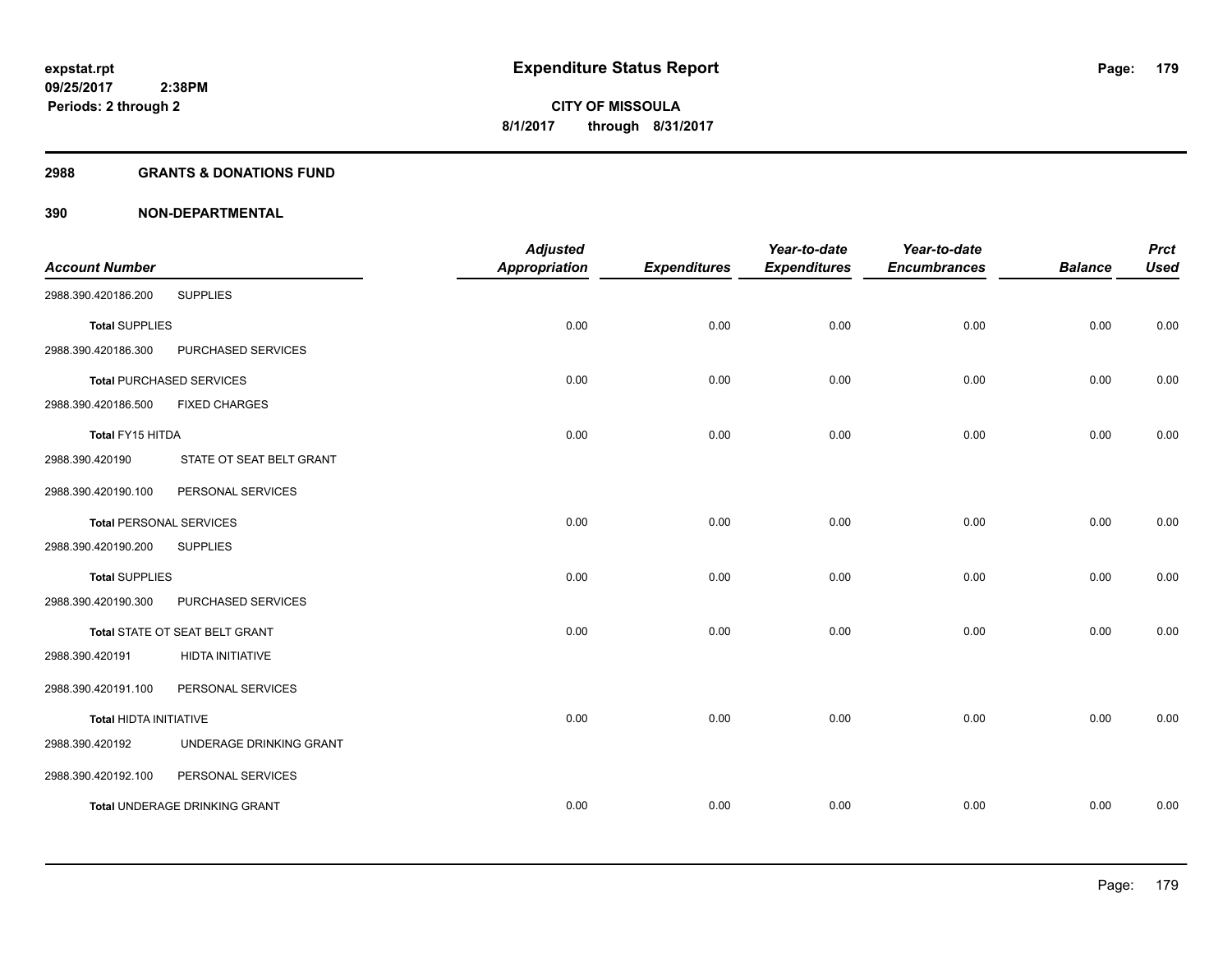#### **2988 GRANTS & DONATIONS FUND**

| <b>Account Number</b>          |                                 | <b>Adjusted</b><br><b>Appropriation</b> | <b>Expenditures</b> | Year-to-date<br><b>Expenditures</b> | Year-to-date<br><b>Encumbrances</b> | <b>Balance</b> | <b>Prct</b><br><b>Used</b> |
|--------------------------------|---------------------------------|-----------------------------------------|---------------------|-------------------------------------|-------------------------------------|----------------|----------------------------|
| 2988.390.420193                | FY13 HIDTA                      |                                         |                     |                                     |                                     |                |                            |
| 2988.390.420193.100            | PERSONAL SERVICES               |                                         |                     |                                     |                                     |                |                            |
| <b>Total PERSONAL SERVICES</b> |                                 | 0.00                                    | 0.00                | 0.00                                | 0.00                                | 0.00           | 0.00                       |
| 2988.390.420193.200            | <b>SUPPLIES</b>                 |                                         |                     |                                     |                                     |                |                            |
| <b>Total SUPPLIES</b>          |                                 | 0.00                                    | 0.00                | 0.00                                | 0.00                                | 0.00           | 0.00                       |
| 2988.390.420193.300            | PURCHASED SERVICES              |                                         |                     |                                     |                                     |                |                            |
|                                | <b>Total PURCHASED SERVICES</b> | 0.00                                    | 0.00                | 0.00                                | 0.00                                | 0.00           | 0.00                       |
| 2988.390.420193.500            | <b>FIXED CHARGES</b>            |                                         |                     |                                     |                                     |                |                            |
| Total FY13 HIDTA               |                                 | 0.00                                    | 0.00                | 0.00                                | 0.00                                | 0.00           | 0.00                       |
| 2988.390.420194                | UNDERAGE DRINKING GRANT         |                                         |                     |                                     |                                     |                |                            |
| 2988.390.420194.100            | PERSONAL SERVICES               |                                         |                     |                                     |                                     |                |                            |
|                                | Total UNDERAGE DRINKING GRANT   | 0.00                                    | 0.00                | 0.00                                | 0.00                                | 0.00           | 0.00                       |
| 2988.390.420195                | FY09 HIDTA                      |                                         |                     |                                     |                                     |                |                            |
| 2988.390.420195.100            | PERSONAL SERVICES               |                                         |                     |                                     |                                     |                |                            |
| <b>Total PERSONAL SERVICES</b> |                                 | 0.00                                    | 0.00                | 0.00                                | 0.00                                | 0.00           | 0.00                       |
| 2988.390.420195.200            | <b>SUPPLIES</b>                 |                                         |                     |                                     |                                     |                |                            |
| <b>Total SUPPLIES</b>          |                                 | 0.00                                    | 0.00                | 0.00                                | 0.00                                | 0.00           | 0.00                       |
| 2988.390.420195.300            | PURCHASED SERVICES              |                                         |                     |                                     |                                     |                |                            |
|                                | <b>Total PURCHASED SERVICES</b> | 0.00                                    | 0.00                | 0.00                                | 0.00                                | 0.00           | 0.00                       |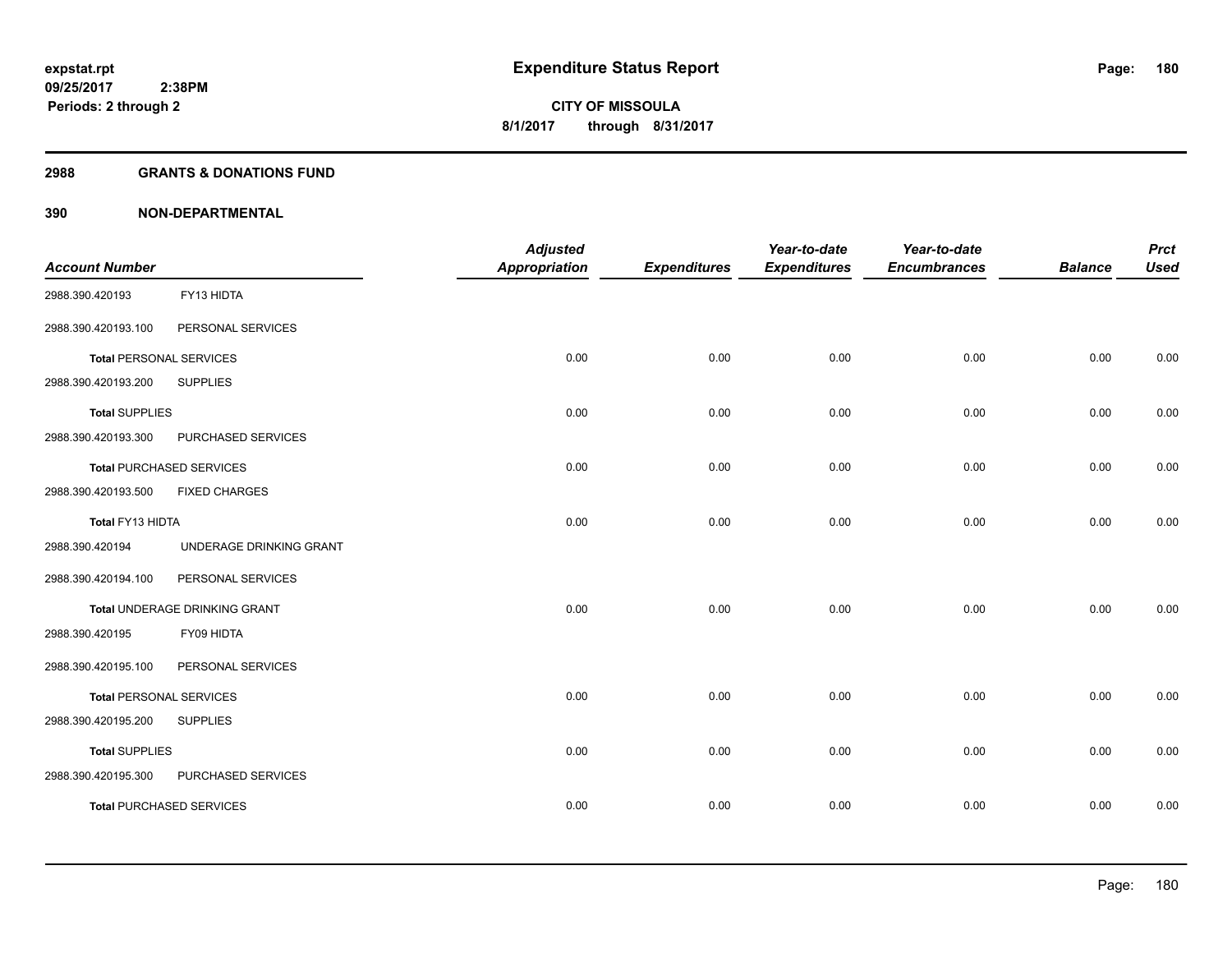### **2988 GRANTS & DONATIONS FUND**

| <b>Account Number</b>          |                                   | <b>Adjusted</b><br><b>Appropriation</b> | <b>Expenditures</b> | Year-to-date<br><b>Expenditures</b> | Year-to-date<br><b>Encumbrances</b> | <b>Balance</b> | <b>Prct</b><br><b>Used</b> |
|--------------------------------|-----------------------------------|-----------------------------------------|---------------------|-------------------------------------|-------------------------------------|----------------|----------------------------|
| 2988.390.420195.500            | <b>FIXED CHARGES</b>              |                                         |                     |                                     |                                     |                |                            |
| Total FY09 HIDTA               |                                   | 0.00                                    | 0.00                | 0.00                                | 0.00                                | 0.00           | 0.00                       |
| 2988.390.420196                | <b>HIDTA 2010</b>                 |                                         |                     |                                     |                                     |                |                            |
| 2988.390.420196.100            | PERSONAL SERVICES                 |                                         |                     |                                     |                                     |                |                            |
| <b>Total PERSONAL SERVICES</b> |                                   | 0.00                                    | 0.00                | 0.00                                | 0.00                                | 0.00           | 0.00                       |
| 2988.390.420196.200            | <b>SUPPLIES</b>                   |                                         |                     |                                     |                                     |                |                            |
| <b>Total SUPPLIES</b>          |                                   | 0.00                                    | 0.00                | 0.00                                | 0.00                                | 0.00           | 0.00                       |
| 2988.390.420196.300            | PURCHASED SERVICES                |                                         |                     |                                     |                                     |                |                            |
|                                | <b>Total PURCHASED SERVICES</b>   | 0.00                                    | 0.00                | 0.00                                | 0.00                                | 0.00           | 0.00                       |
| 2988.390.420196.500            | <b>FIXED CHARGES</b>              |                                         |                     |                                     |                                     |                |                            |
| <b>Total FIXED CHARGES</b>     |                                   | 0.00                                    | 0.00                | 0.00                                | 0.00                                | 0.00           | 0.00                       |
| 2988.390.420196.900            | CAPITAL OUTLAY                    |                                         |                     |                                     |                                     |                |                            |
| Total HIDTA 2010               |                                   | 0.00                                    | 0.00                | 0.00                                | 0.00                                | 0.00           | 0.00                       |
| 2988.390.420432                | FIRE EXPLORERS                    |                                         |                     |                                     |                                     |                |                            |
| 2988.390.420432.700            | <b>GRANTS &amp; CONTRIBUTIONS</b> |                                         |                     |                                     |                                     |                |                            |
| <b>Total FIRE EXPLORERS</b>    |                                   | 0.00                                    | 0.00                | 0.00                                | 0.00                                | 0.00           | 0.00                       |
| 2988.390.420433                | <b>COMBAT CHALLENGE</b>           |                                         |                     |                                     |                                     |                |                            |
| 2988.390.420433.200            | <b>SUPPLIES</b>                   |                                         |                     |                                     |                                     |                |                            |
| <b>Total SUPPLIES</b>          |                                   | 0.00                                    | 0.00                | 0.00                                | 0.00                                | 0.00           | 0.00                       |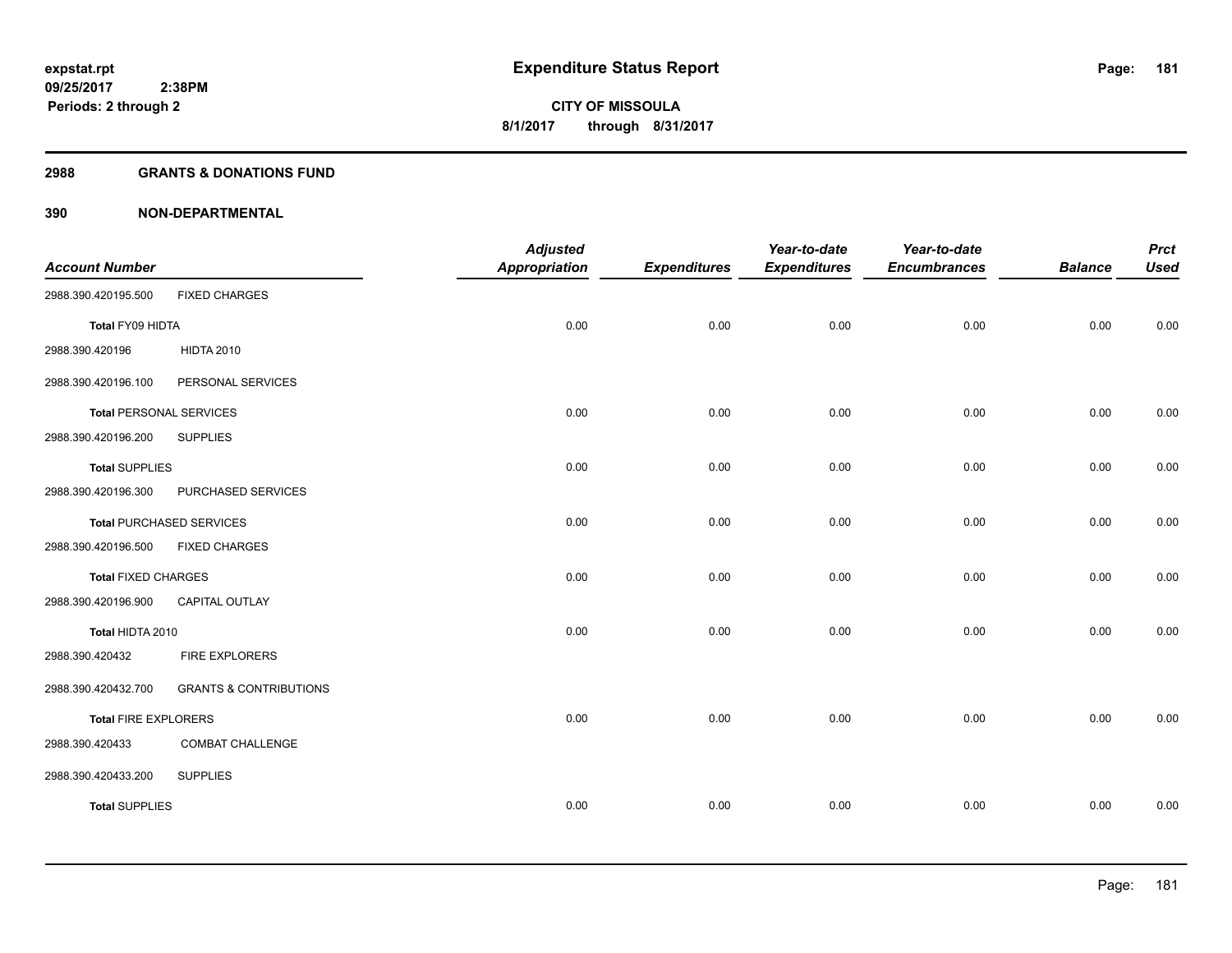#### **2988 GRANTS & DONATIONS FUND**

| <b>Account Number</b>         |                                   | <b>Adjusted</b><br><b>Appropriation</b> | <b>Expenditures</b> | Year-to-date<br><b>Expenditures</b> | Year-to-date<br><b>Encumbrances</b> | <b>Balance</b> | <b>Prct</b><br><b>Used</b> |
|-------------------------------|-----------------------------------|-----------------------------------------|---------------------|-------------------------------------|-------------------------------------|----------------|----------------------------|
| 2988.390.420433.300           | PURCHASED SERVICES                |                                         |                     |                                     |                                     |                |                            |
|                               | <b>Total PURCHASED SERVICES</b>   | 0.00                                    | 0.00                | 0.00                                | 0.00                                | 0.00           | 0.00                       |
| 2988.390.420433.700           | <b>GRANTS &amp; CONTRIBUTIONS</b> |                                         |                     |                                     |                                     |                |                            |
| <b>Total COMBAT CHALLENGE</b> |                                   | 0.00                                    | 0.00                | 0.00                                | 0.00                                | 0.00           | 0.00                       |
| 2988.390.430100               | <b>GREEN BLOCKS PILOT PROJECT</b> |                                         |                     |                                     |                                     |                |                            |
| 2988.390.430100.300           | PURCHASED SERVICES                |                                         |                     |                                     |                                     |                |                            |
|                               | <b>Total PURCHASED SERVICES</b>   | 0.00                                    | 0.00                | 0.00                                | 0.00                                | 0.00           | 0.00                       |
| 2988.390.430100.700           | <b>GRANTS &amp; CONTRIBUTIONS</b> |                                         |                     |                                     |                                     |                |                            |
|                               | Total GREEN BLOCKS PILOT PROJECT  | 0.00                                    | 0.00                | 0.00                                | 0.00                                | 0.00           | 0.00                       |
| 2988.390.430230               | STREET RESTORATION                |                                         |                     |                                     |                                     |                |                            |
| 2988.390.430230.900           | CAPITAL OUTLAY                    |                                         |                     |                                     |                                     |                |                            |
|                               | <b>Total STREET RESTORATION</b>   | 0.00                                    | 0.00                | 0.00                                | 0.00                                | 0.00           | 0.00                       |
| 2988.390.430243               | SCHILLING ST FOOT BRIDGE          |                                         |                     |                                     |                                     |                |                            |
| 2988.390.430243.200           | <b>SUPPLIES</b>                   |                                         |                     |                                     |                                     |                |                            |
|                               | Total SCHILLING ST FOOT BRIDGE    | 0.00                                    | 0.00                | 0.00                                | 0.00                                | 0.00           | 0.00                       |
| 2988.390.430300               | <b>EECBG</b>                      |                                         |                     |                                     |                                     |                |                            |
| 2988.390.430300.300           | PURCHASED SERVICES                |                                         |                     |                                     |                                     |                |                            |
| <b>Total EECBG</b>            |                                   | 0.00                                    | 0.00                | 0.00                                | 0.00                                | 0.00           | 0.00                       |
| 2988.390.470404               | BROWNFIELDS CLEANUP RLF           |                                         |                     |                                     |                                     |                |                            |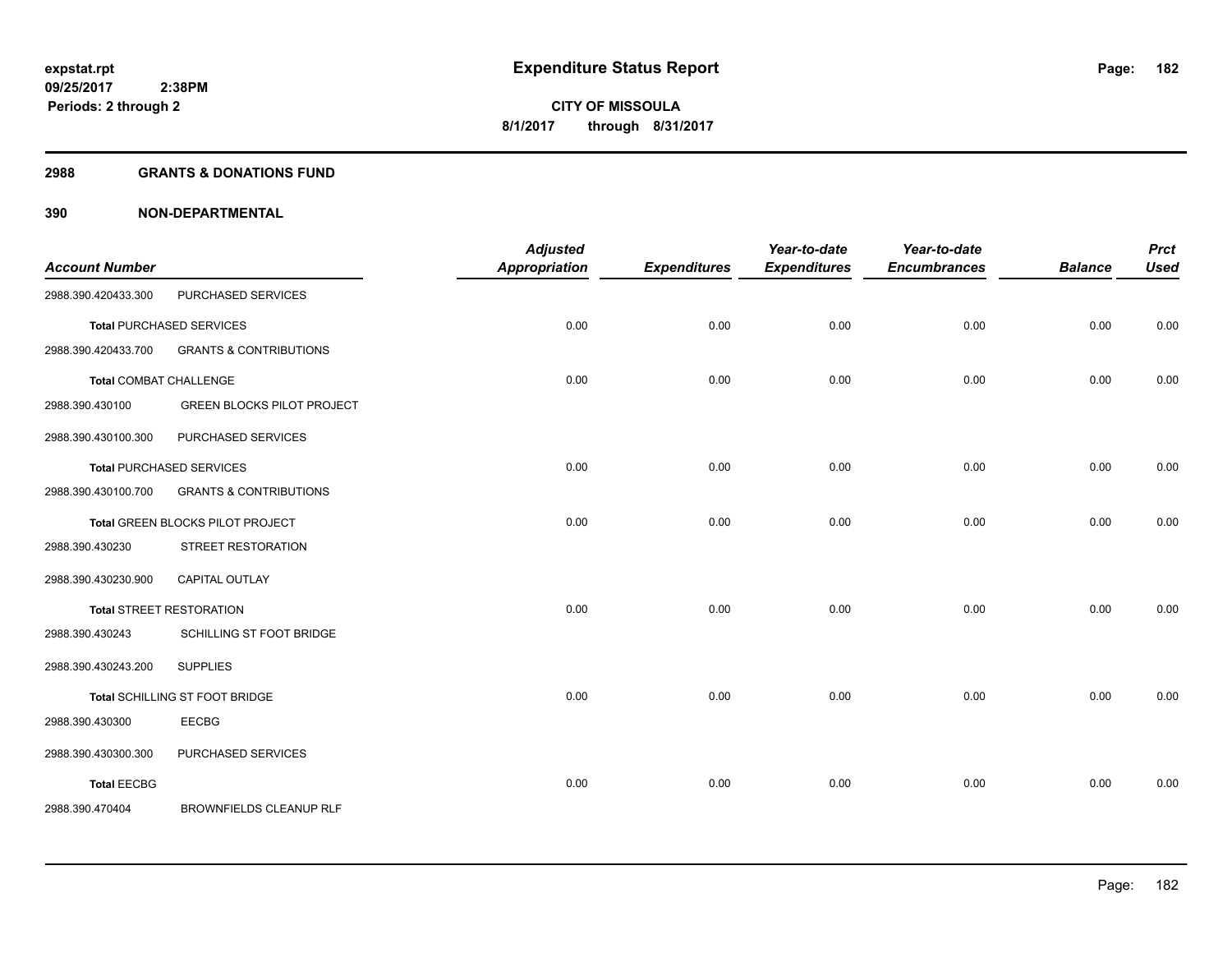#### **2988 GRANTS & DONATIONS FUND**

| <b>Account Number</b> |                                          | <b>Adjusted</b><br>Appropriation | <b>Expenditures</b> | Year-to-date<br><b>Expenditures</b> | Year-to-date<br><b>Encumbrances</b> | <b>Balance</b> | <b>Prct</b><br><b>Used</b> |
|-----------------------|------------------------------------------|----------------------------------|---------------------|-------------------------------------|-------------------------------------|----------------|----------------------------|
| 2988.390.470404.300   | PURCHASED SERVICES                       |                                  |                     |                                     |                                     |                |                            |
|                       | <b>Total PURCHASED SERVICES</b>          | 0.00                             | 0.00                | 0.00                                | 0.00                                | 0.00           | 0.00                       |
| 2988.390.470404.700   | <b>GRANTS &amp; CONTRIBUTIONS</b>        |                                  |                     |                                     |                                     |                |                            |
|                       | <b>Total GRANTS &amp; CONTRIBUTIONS</b>  | 0.00                             | 0.00                | 0.00                                | 0.00                                | 0.00           | 0.00                       |
| 2988.390.470404.800   | OTHER OBJECTS                            |                                  |                     |                                     |                                     |                |                            |
|                       | Total BROWNFIELDS CLEANUP RLF            | 0.00                             | 0.00                | 0.00                                | 0.00                                | 0.00           | 0.00                       |
| 2988.390.470405       | <b>BROWNFIELDS ASSESSMENT</b>            |                                  |                     |                                     |                                     |                |                            |
| 2988.390.470405.300   | PURCHASED SERVICES                       |                                  |                     |                                     |                                     |                |                            |
|                       | <b>Total PURCHASED SERVICES</b>          | 0.00                             | 0.00                | 0.00                                | 0.00                                | 0.00           | 0.00                       |
| 2988.390.470405.700   | <b>GRANTS &amp; CONTRIBUTIONS</b>        |                                  |                     |                                     |                                     |                |                            |
|                       | <b>Total GRANTS &amp; CONTRIBUTIONS</b>  | 0.00                             | 0.00                | 0.00                                | 0.00                                | 0.00           | 0.00                       |
| 2988.390.470405.800   | OTHER OBJECTS                            |                                  |                     |                                     |                                     |                |                            |
|                       | <b>Total GRANTS &amp; DONATIONS FUND</b> | 0.00                             | 0.00                | 0.00                                | 0.00                                | 0.00           | 0.00                       |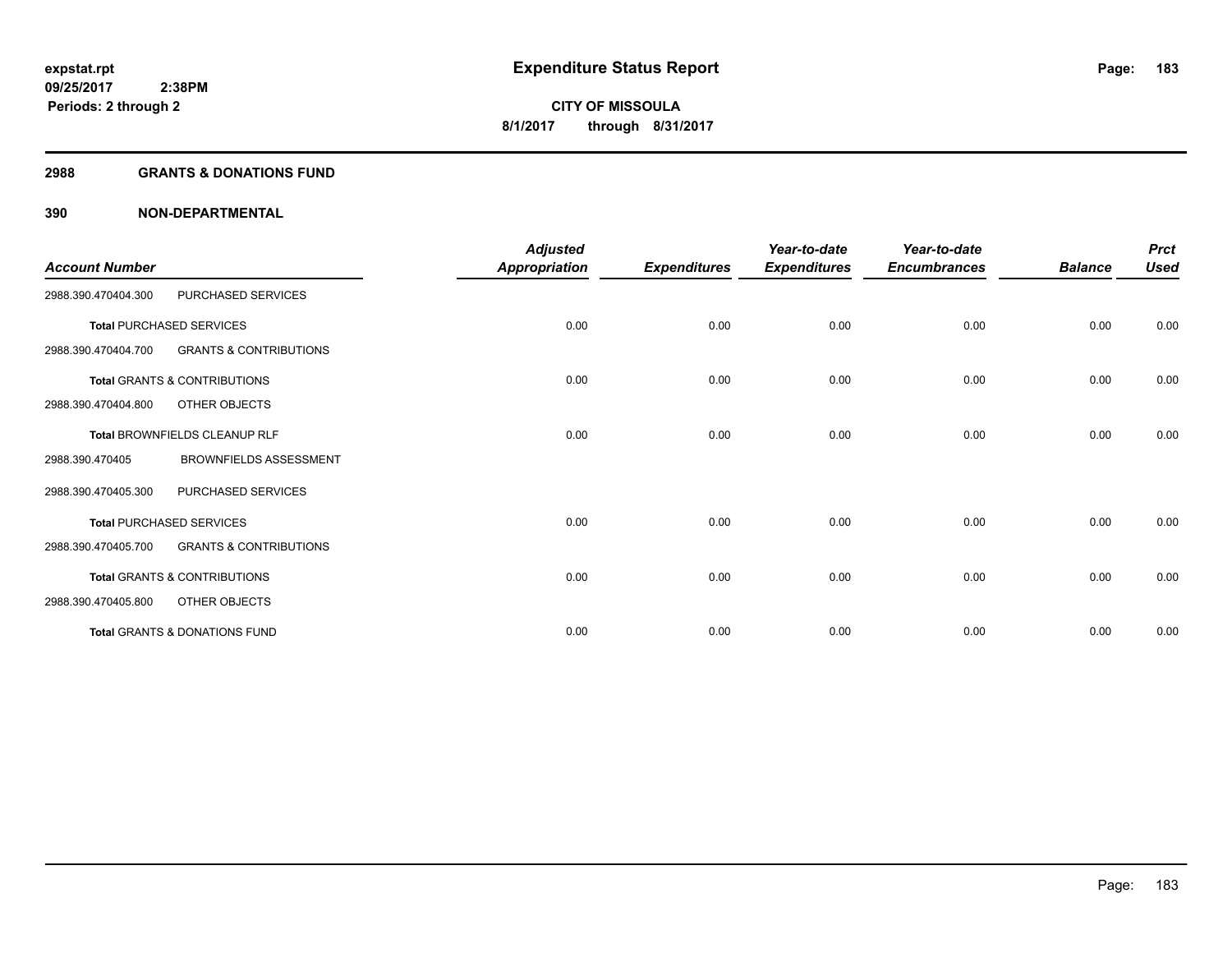# **2989 POLICE GRANTS & DONATIONS**

| <b>Account Number</b>            |                                                | <b>Adjusted</b><br><b>Appropriation</b> | <b>Expenditures</b> | Year-to-date<br><b>Expenditures</b> | Year-to-date<br><b>Encumbrances</b> | <b>Balance</b>         | <b>Prct</b><br><b>Used</b> |
|----------------------------------|------------------------------------------------|-----------------------------------------|---------------------|-------------------------------------|-------------------------------------|------------------------|----------------------------|
| 2989.290.420000                  | <b>PUBLIC SAFETY</b>                           |                                         |                     |                                     |                                     |                        |                            |
| 2989.290.420000.700              | <b>GRANTS &amp; CONTRIBUTIONS</b>              |                                         |                     |                                     |                                     |                        |                            |
| <b>Total PUBLIC SAFETY</b>       |                                                | 0.00                                    | 0.00                | 0.00                                | 0.00                                | 0.00                   | 0.00                       |
| 2989.290.420143                  | <b>ANTI-GRAFFITI</b>                           |                                         |                     |                                     |                                     |                        |                            |
| 2989.290.420143.200              | <b>SUPPLIES</b>                                |                                         |                     |                                     |                                     |                        |                            |
| <b>Total ANTI-GRAFFITI</b>       | 2989.290.420143.220.000 OPERATING SUPPLIES     | 0.00<br>0.00                            | 100.79<br>100.79    | 100.79<br>100.79                    | 0.00<br>0.00                        | $-100.79$<br>$-100.79$ | 0.00<br>0.00               |
| 2989.290.420144                  | <b>BIAS CRIME CAMPAIGN</b>                     |                                         |                     |                                     |                                     |                        |                            |
| 2989.290.420144.300              | PURCHASED SERVICES                             |                                         |                     |                                     |                                     |                        |                            |
| <b>Total BIAS CRIME CAMPAIGN</b> |                                                | 0.00                                    | 0.00                | 0.00                                | 0.00                                | 0.00                   | 0.00                       |
| 2989.290.420150                  | STATE EQUIPMENT GRANT                          |                                         |                     |                                     |                                     |                        |                            |
| 2989.290.420150.200              | <b>SUPPLIES</b>                                |                                         |                     |                                     |                                     |                        |                            |
|                                  | <b>Total STATE EQUIPMENT GRANT</b>             | 0.00                                    | 0.00                | 0.00                                | 0.00                                | 0.00                   | 0.00                       |
| 2989.290.420160                  | <b>ICAC</b>                                    |                                         |                     |                                     |                                     |                        |                            |
| 2989.290.420160.100              | PERSONAL SERVICES                              |                                         |                     |                                     |                                     |                        |                            |
| 2989.290.420160.120.000 OVERTIME |                                                | 0.00                                    | 761.68              | 1,214.84                            | 0.00                                | $-1,214.84$            | 0.00                       |
|                                  | 2989.290.420160.140.000 EMPLOYER CONTRIBUTIONS | 0.00                                    | 48.44               | 77.94                               | 0.00                                | $-77.94$               | 0.00                       |
| <b>Total PERSONAL SERVICES</b>   |                                                | 0.00                                    | 810.12              | 1,292.78                            | 0.00                                | $-1,292.78$            | 0.00                       |
| 2989.290.420160.200              | <b>SUPPLIES</b>                                |                                         |                     |                                     |                                     |                        |                            |
| <b>Total SUPPLIES</b>            |                                                | 0.00                                    | 0.00                | 0.00                                | 0.00                                | 0.00                   | 0.00                       |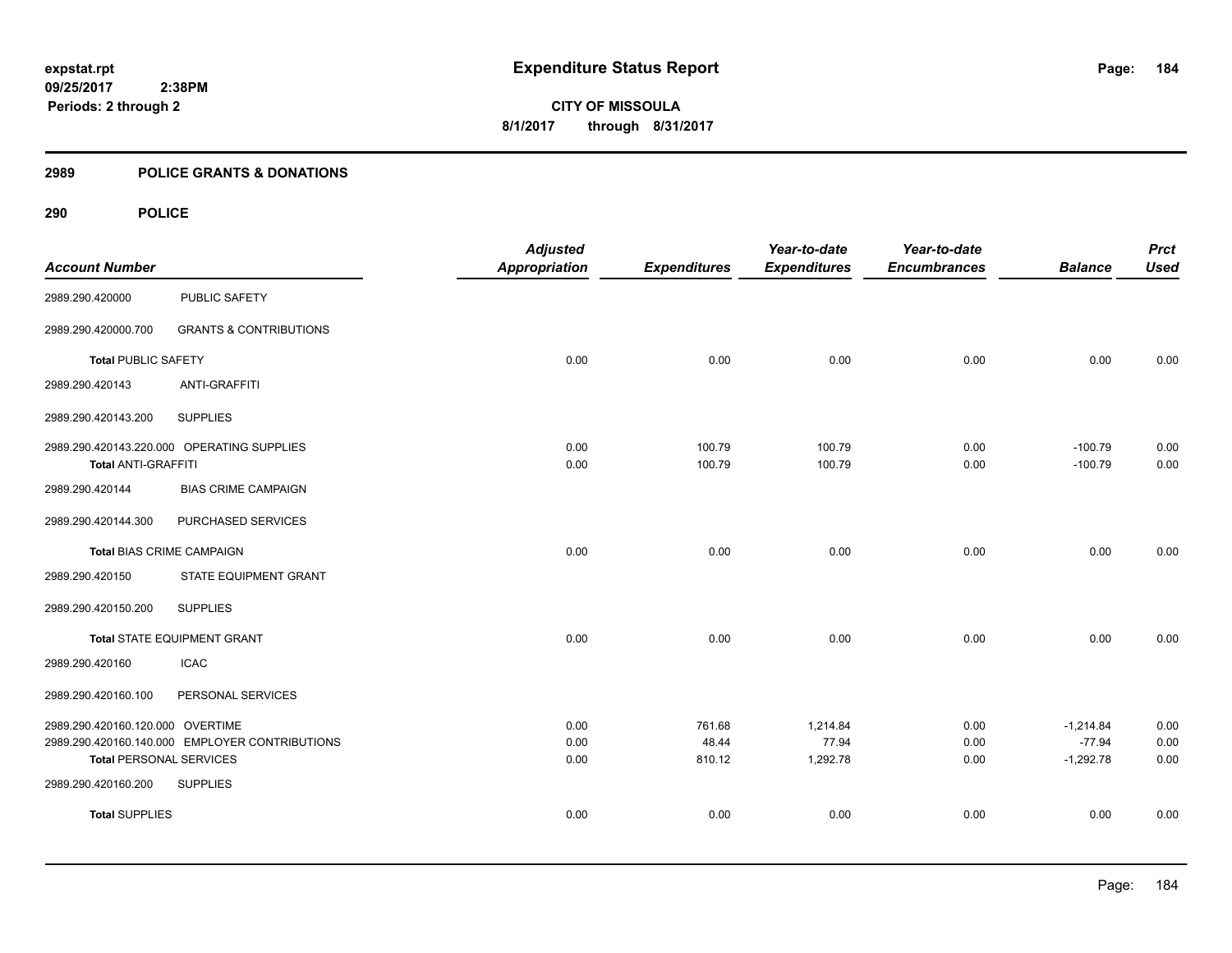## **2989 POLICE GRANTS & DONATIONS**

|                                 |                                                           | <b>Adjusted</b>      |                     | Year-to-date        | Year-to-date        |                | <b>Prct</b> |
|---------------------------------|-----------------------------------------------------------|----------------------|---------------------|---------------------|---------------------|----------------|-------------|
| <b>Account Number</b>           |                                                           | <b>Appropriation</b> | <b>Expenditures</b> | <b>Expenditures</b> | <b>Encumbrances</b> | <b>Balance</b> | <b>Used</b> |
| 2989.290.420160.300             | PURCHASED SERVICES                                        |                      |                     |                     |                     |                |             |
|                                 | 2989.290.420160.350.000 PROFESSIONAL SERVICES             | 0.00                 | 269.94              | 269.94              | 0.00                | $-269.94$      | 0.00        |
| <b>Total PURCHASED SERVICES</b> |                                                           | 0.00                 | 269.94              | 269.94              | 0.00                | $-269.94$      | 0.00        |
| <b>Total ICAC</b>               |                                                           | 0.00                 | 1,080.06            | 1,562.72            | 0.00                | $-1,562.72$    | 0.00        |
| 2989.290.420161                 | <b>ICAC GOOGLE</b>                                        |                      |                     |                     |                     |                |             |
| 2989.290.420161.100             | PERSONAL SERVICES                                         |                      |                     |                     |                     |                |             |
|                                 | 2989.290.420161.110.000 SALARIES AND WAGES                | 0.00                 | 5,630.24            | 9,764.58            | 0.00                | $-9.764.58$    | 0.00        |
|                                 | 2989.290.420161.115.000 SALARIES/HEALTH INSURANCE BENEFIT | 0.00                 | 768.00              | 1,344.00            | 0.00                | $-1,344.00$    | 0.00        |
| 2989.290.420161.130.000 OTHER   |                                                           | 0.00                 | 0.00                | 700.00              | 0.00                | $-700.00$      | 0.00        |
|                                 | 2989.290.420161.133.000 EDUCATION COMPENSATION            | 0.00                 | 20.00               | 35.00               | 0.00                | $-35.00$       | 0.00        |
|                                 | 2989.290.420161.140.000 EMPLOYER CONTRIBUTIONS            | 0.00                 | 1,365.87            | 2,515.87            | 0.00                | $-2,515.87$    | 0.00        |
| Total ICAC GOOGLE               |                                                           | 0.00                 | 7,784.11            | 14,359.45           | 0.00                | $-14,359.45$   | 0.00        |
| 2989.290.420180                 | <b>BULLETPROOF VEST PROGRAM</b>                           |                      |                     |                     |                     |                |             |
| 2989.290.420180.200             | <b>SUPPLIES</b>                                           |                      |                     |                     |                     |                |             |
|                                 | Total BULLETPROOF VEST PROGRAM                            | 0.00                 | 0.00                | 0.00                | 0.00                | 0.00           | 0.00        |
| 2989.290.420181                 | 2016 HIDTA                                                |                      |                     |                     |                     |                |             |
| 2989.290.420181.100             | PERSONAL SERVICES                                         |                      |                     |                     |                     |                |             |
| <b>Total PERSONAL SERVICES</b>  |                                                           | 0.00                 | 0.00                | 0.00                | 0.00                | 0.00           | 0.00        |
| 2989.290.420181.200             | <b>SUPPLIES</b>                                           |                      |                     |                     |                     |                |             |
| <b>Total SUPPLIES</b>           |                                                           | 0.00                 | 0.00                | 0.00                | 0.00                | 0.00           | 0.00        |
| 2989.290.420181.300             | PURCHASED SERVICES                                        |                      |                     |                     |                     |                |             |
| <b>Total PURCHASED SERVICES</b> |                                                           | 0.00                 | 0.00                | 0.00                | 0.00                | 0.00           | 0.00        |
|                                 |                                                           |                      |                     |                     |                     |                |             |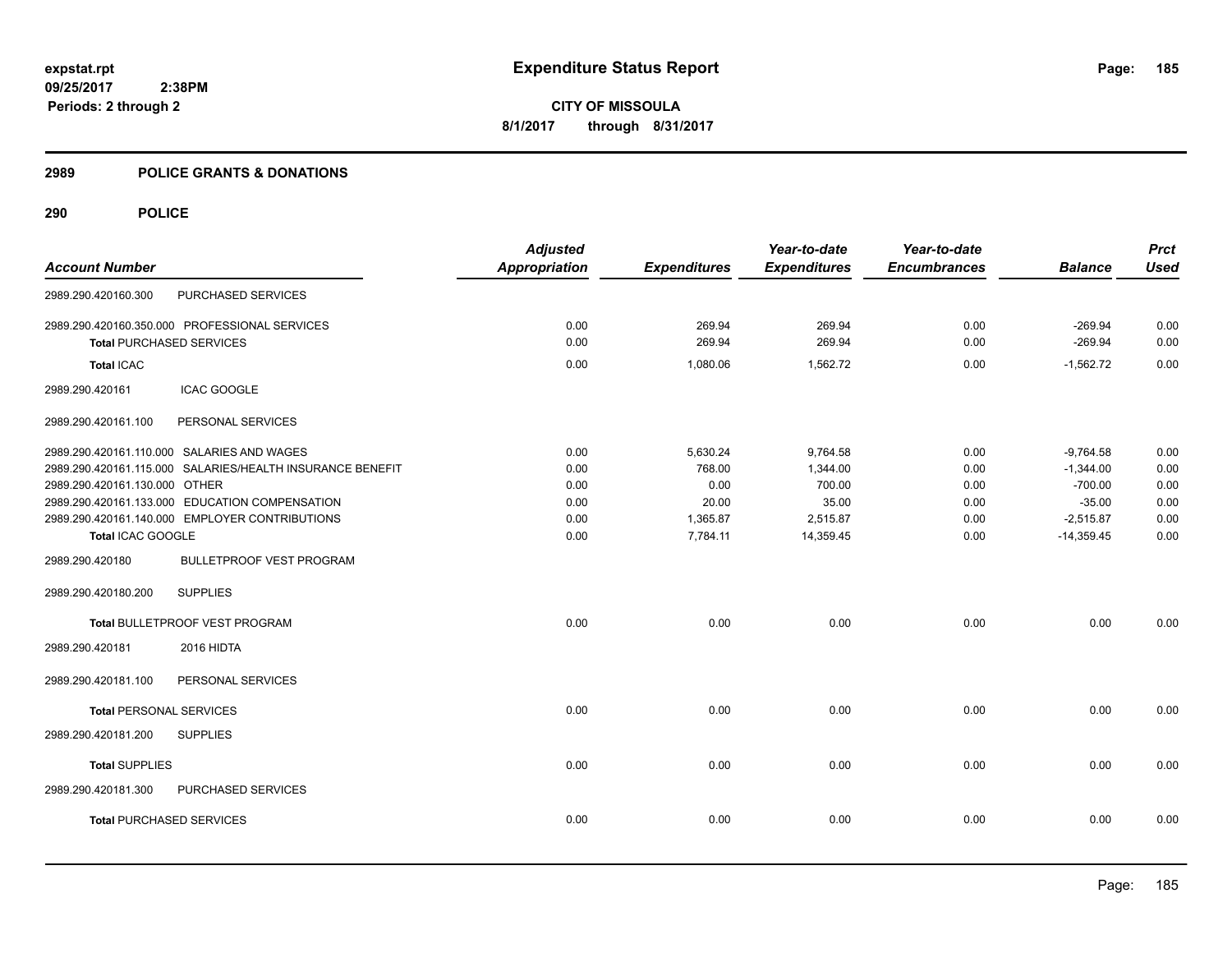# **2989 POLICE GRANTS & DONATIONS**

| <b>Account Number</b>            |                                                | <b>Adjusted</b><br><b>Appropriation</b> | <b>Expenditures</b> | Year-to-date<br><b>Expenditures</b> | Year-to-date<br><b>Encumbrances</b> | <b>Balance</b> | <b>Prct</b><br><b>Used</b> |
|----------------------------------|------------------------------------------------|-----------------------------------------|---------------------|-------------------------------------|-------------------------------------|----------------|----------------------------|
|                                  |                                                |                                         |                     |                                     |                                     |                |                            |
| 2989.290.420181.500              | <b>FIXED CHARGES</b>                           |                                         |                     |                                     |                                     |                |                            |
| Total 2016 HIDTA                 |                                                | 0.00                                    | 0.00                | 0.00                                | 0.00                                | 0.00           | 0.00                       |
| 2989.290.420184                  | <b>DUI TASK FORCES</b>                         |                                         |                     |                                     |                                     |                |                            |
| 2989.290.420184.100              | PERSONAL SERVICES                              |                                         |                     |                                     |                                     |                |                            |
| <b>Total DUI TASK FORCES</b>     |                                                | 0.00                                    | 0.00                | 0.00                                | 0.00                                | 0.00           | 0.00                       |
| 2989.290.420190                  | STATE OT SEAT BELT GRANT                       |                                         |                     |                                     |                                     |                |                            |
| 2989.290.420190.100              | PERSONAL SERVICES                              |                                         |                     |                                     |                                     |                |                            |
| 2989.290.420190.120.000 OVERTIME |                                                | 0.00                                    | 4,547.14            | 8,234.03                            | 0.00                                | $-8,234.03$    | 0.00                       |
|                                  | 2989.290.420190.140.000 EMPLOYER CONTRIBUTIONS | 0.00                                    | 301.51              | 538.04                              | 0.00                                | $-538.04$      | 0.00                       |
| <b>Total PERSONAL SERVICES</b>   |                                                | 0.00                                    | 4,848.65            | 8,772.07                            | 0.00                                | $-8,772.07$    | 0.00                       |
| 2989.290.420190.300              | PURCHASED SERVICES                             |                                         |                     |                                     |                                     |                |                            |
| <b>Total PURCHASED SERVICES</b>  |                                                | 0.00                                    | 0.00                | 0.00                                | 0.00                                | 0.00           | 0.00                       |
|                                  | Total STATE OT SEAT BELT GRANT                 | 0.00                                    | 4,848.65            | 8,772.07                            | 0.00                                | $-8,772.07$    | 0.00                       |
| 2989.290.420191                  | COPS TECHNOLOGY                                |                                         |                     |                                     |                                     |                |                            |
| 2989.290.420191.100              | PERSONAL SERVICES                              |                                         |                     |                                     |                                     |                |                            |
|                                  | 2989.290.420191.110.000 SALARIES AND WAGES     | 0.00                                    | 258.70              | 836.73                              | 0.00                                | $-836.73$      | 0.00                       |
|                                  | 2989.290.420191.140.000 EMPLOYER CONTRIBUTIONS | 0.00                                    | 17.60               | 54.25                               | 0.00                                | $-54.25$       | 0.00                       |
| <b>Total PERSONAL SERVICES</b>   |                                                | 0.00                                    | 276.30              | 890.98                              | 0.00                                | $-890.98$      | 0.00                       |
| 2989.290.420191.300              | PURCHASED SERVICES                             |                                         |                     |                                     |                                     |                |                            |
| <b>Total PURCHASED SERVICES</b>  |                                                | 0.00                                    | 0.00                | 0.00                                | 0.00                                | 0.00           | 0.00                       |
|                                  | Total SELECTIVE TRAFFIC ENF PROG (STEP) GRANT  | 0.00                                    | 276.30              | 890.98                              | 0.00                                | $-890.98$      | 0.00                       |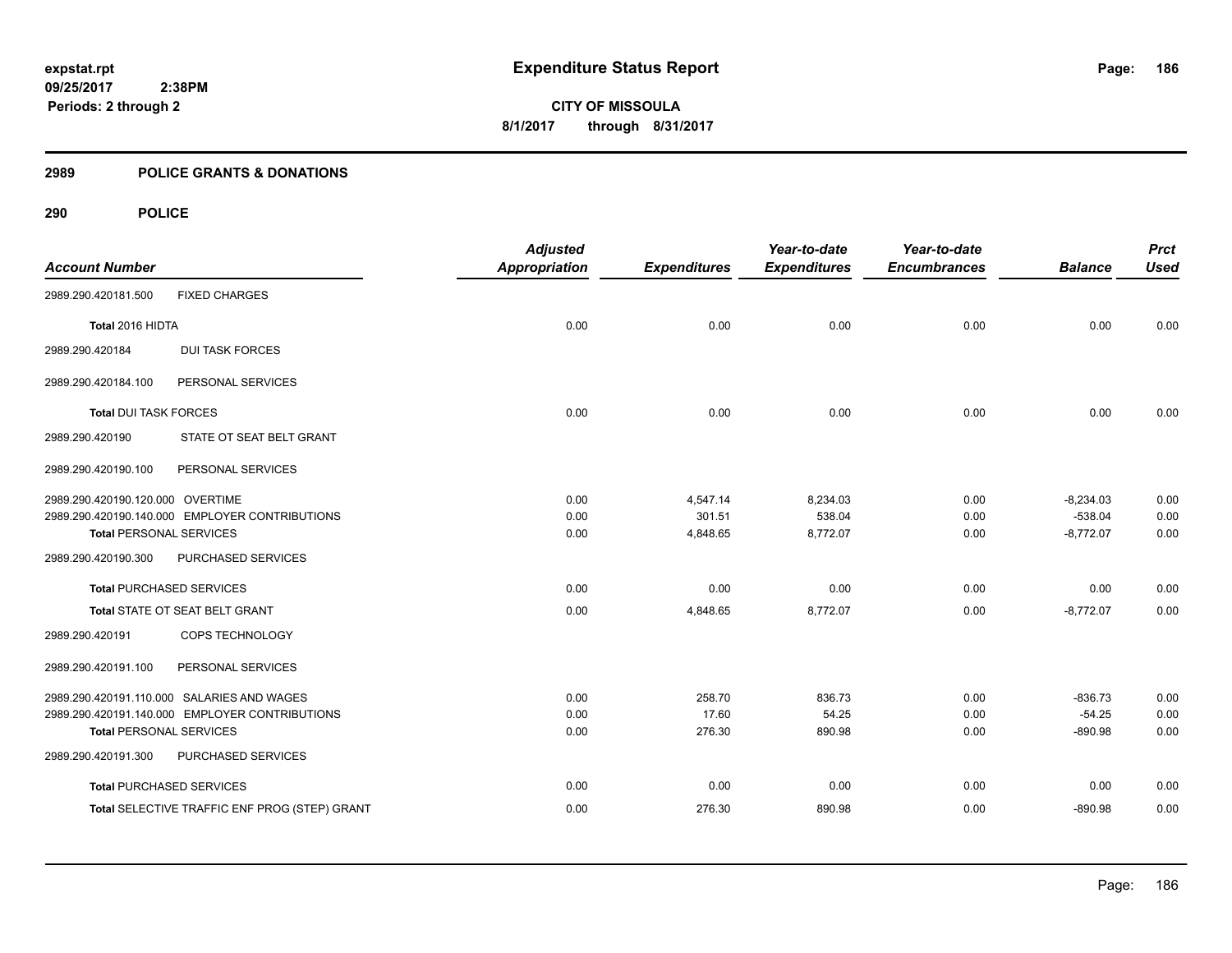**187**

**09/25/2017 2:38PM Periods: 2 through 2**

**CITY OF MISSOULA 8/1/2017 through 8/31/2017**

# **2989 POLICE GRANTS & DONATIONS**

|                                       |                                                | <b>Adjusted</b>      |                     | Year-to-date        | Year-to-date        |                | <b>Prct</b> |
|---------------------------------------|------------------------------------------------|----------------------|---------------------|---------------------|---------------------|----------------|-------------|
| <b>Account Number</b>                 |                                                | <b>Appropriation</b> | <b>Expenditures</b> | <b>Expenditures</b> | <b>Encumbrances</b> | <b>Balance</b> | <b>Used</b> |
| 2989.290.420195                       | 2017 HIDTA                                     |                      |                     |                     |                     |                |             |
| 2989.290.420195.100                   | PERSONAL SERVICES                              |                      |                     |                     |                     |                |             |
| 2989.290.420195.120.000 OVERTIME      |                                                | 0.00                 | 1.957.17            | 5.243.55            | 0.00                | $-5.243.55$    | 0.00        |
|                                       | 2989.290.420195.140.000 EMPLOYER CONTRIBUTIONS | 0.00                 | 128.26              | 334.41              | 0.00                | $-334.41$      | 0.00        |
| <b>Total PERSONAL SERVICES</b>        |                                                | 0.00                 | 2,085.43            | 5,577.96            | 0.00                | $-5,577.96$    | 0.00        |
| 2989.290.420195.200                   | <b>SUPPLIES</b>                                |                      |                     |                     |                     |                |             |
| 2989.290.420195.210.000               | <b>OFFICE SUPPLIES</b>                         | 0.00                 | 26.99               | 26.99               | 0.00                | $-26.99$       | 0.00        |
|                                       | 2989.290.420195.220.000 OPERATING SUPPLIES     | 0.00                 | 24.39               | 24.39               | 0.00                | $-24.39$       | 0.00        |
|                                       | 2989.290.420195.220.032 OPERATING SUPPLIES     | 0.00                 | 10,250.00           | 10,250.00           | 0.00                | $-10,250.00$   | 0.00        |
| <b>Total SUPPLIES</b>                 |                                                | 0.00                 | 10,301.38           | 10,301.38           | 0.00                | $-10,301.38$   | 0.00        |
| 2989.290.420195.300                   | PURCHASED SERVICES                             |                      |                     |                     |                     |                |             |
|                                       | 2989.290.420195.344.000 TELEPHONE SERVICE      | 0.00                 | 271.09              | 542.22              | 0.00                | $-542.22$      | 0.00        |
| 2989.290.420195.350.040 SO OVERTIME   |                                                | 0.00                 | 973.95              | 973.95              | 0.00                | $-973.95$      | 0.00        |
|                                       | <b>Total PURCHASED SERVICES</b>                | 0.00                 | 1,245.04            | 1,516.17            | 0.00                | $-1,516.17$    | 0.00        |
| 2989.290.420195.500                   | <b>FIXED CHARGES</b>                           |                      |                     |                     |                     |                |             |
| 2989.290.420195.500.000 FIXED CHARGES |                                                | 0.00                 | 6,857.64            | 19.670.94           | 0.00                | $-19.670.94$   | 0.00        |
| <b>Total FIXED CHARGES</b>            |                                                | 0.00                 | 6,857.64            | 19,670.94           | 0.00                | $-19,670.94$   | 0.00        |
| Total 2017 HIDTA                      |                                                | 0.00                 | 20,489.49           | 37,066.45           | 0.00                | $-37.066.45$   | 0.00        |
|                                       | <b>Total POLICE GRANTS &amp; DONATIONS</b>     | 0.00                 | 34,579.40           | 62,752.46           | 0.00                | $-62,752.46$   | 0.00        |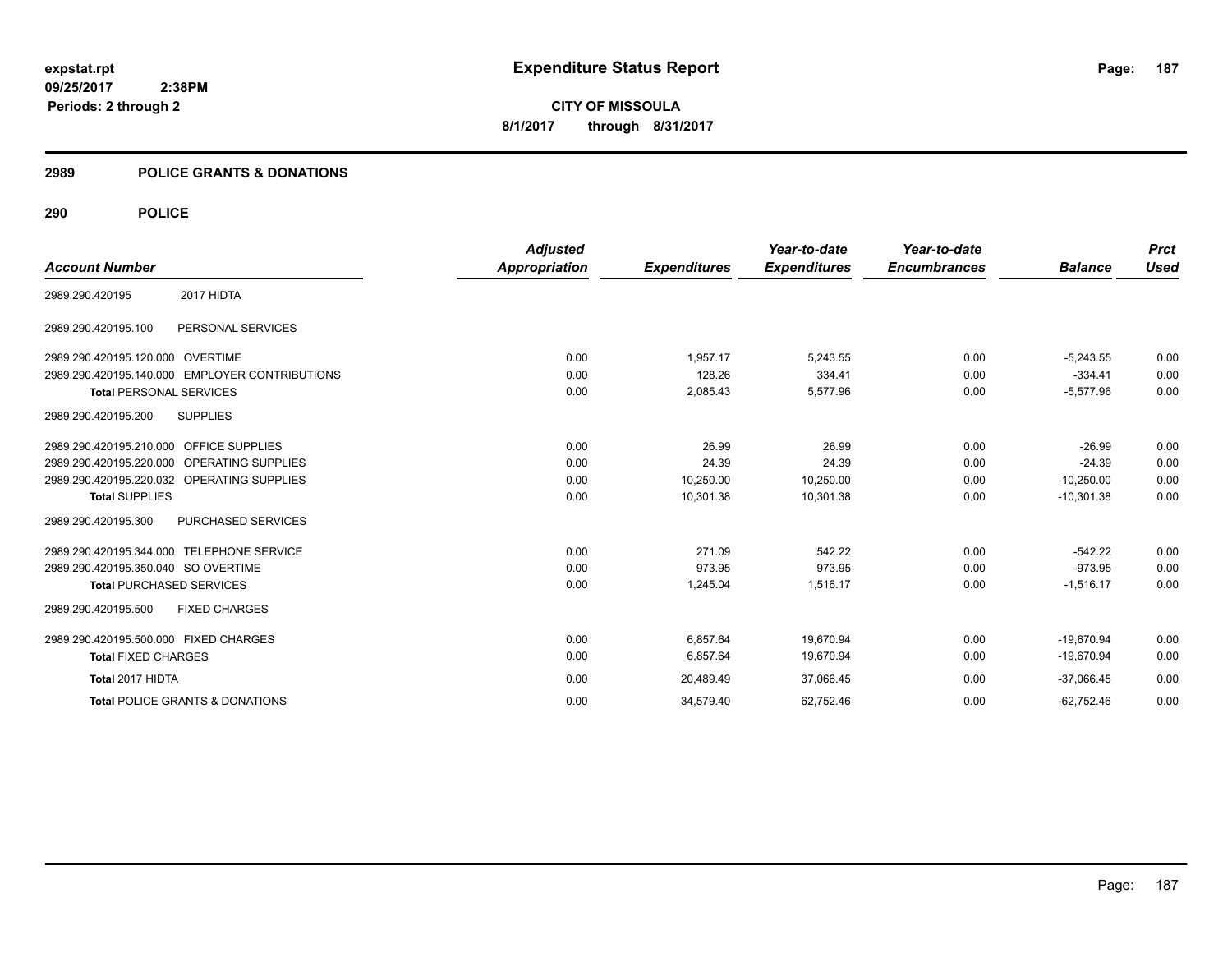**3000 SID REVOLVING FUND**

| <b>Account Number</b>           |                                            | <b>Adjusted</b><br><b>Appropriation</b> | <b>Expenditures</b> | Year-to-date<br><b>Expenditures</b> | Year-to-date<br><b>Encumbrances</b> | <b>Balance</b> | <b>Prct</b><br><b>Used</b> |
|---------------------------------|--------------------------------------------|-----------------------------------------|---------------------|-------------------------------------|-------------------------------------|----------------|----------------------------|
| 3000.390.510110                 | <b>MERCHANT SERVICES</b>                   |                                         |                     |                                     |                                     |                |                            |
| 3000.390.510110.500             | <b>FIXED CHARGES</b>                       |                                         |                     |                                     |                                     |                |                            |
|                                 | <b>Total MERCHANT SERVICES</b>             | 0.00                                    | 0.00                | 0.00                                | 0.00                                | 0.00           | 0.00                       |
| 3000.390.521000                 | INTERFUND OPERATING TRANSFERS              |                                         |                     |                                     |                                     |                |                            |
| 3000.390.521000.800             | OTHER OBJECTS                              |                                         |                     |                                     |                                     |                |                            |
|                                 | <b>Total INTERFUND OPERATING TRANSFERS</b> | 0.00                                    | 0.00                | 0.00                                | 0.00                                | 0.00           | 0.00                       |
| <b>Total SID REVOLVING FUND</b> |                                            | 0.00                                    | 0.00                | 0.00                                | 0.00                                | 0.00           | 0.00                       |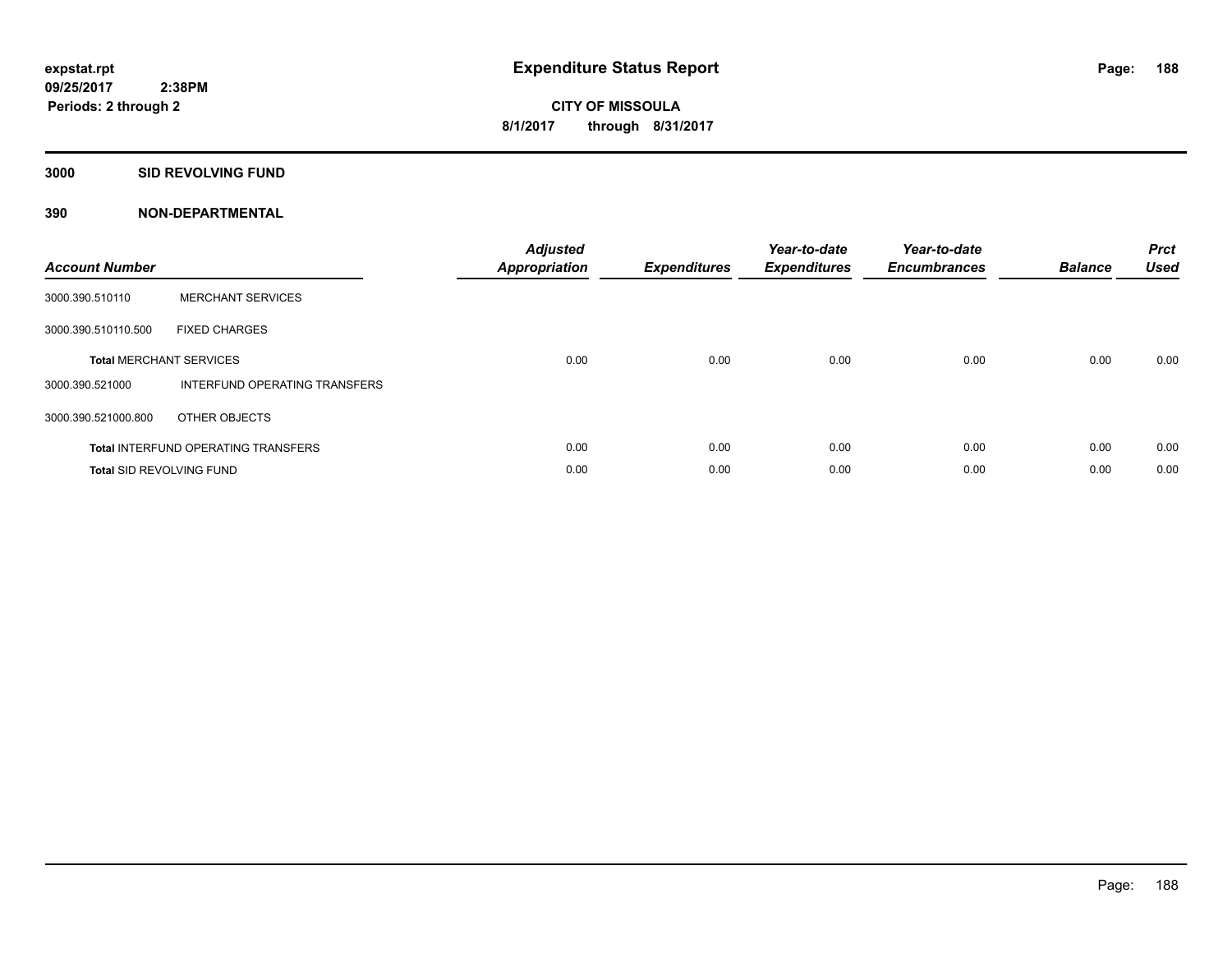**3005 SID REBATES**

| <b>Account Number</b>    |                          | <b>Adjusted</b><br>Appropriation | <b>Expenditures</b> | Year-to-date<br><b>Expenditures</b> | Year-to-date<br><b>Encumbrances</b> | <b>Balance</b> | Prct<br><b>Used</b> |
|--------------------------|--------------------------|----------------------------------|---------------------|-------------------------------------|-------------------------------------|----------------|---------------------|
| 3005.390.510110          | <b>MERCHANT SERVICES</b> |                                  |                     |                                     |                                     |                |                     |
| 3005.390.510110.500      | <b>FIXED CHARGES</b>     |                                  |                     |                                     |                                     |                |                     |
| <b>Total SID REBATES</b> |                          | 0.00                             | 0.00                | 0.00                                | 0.00                                | 0.00           | 0.00                |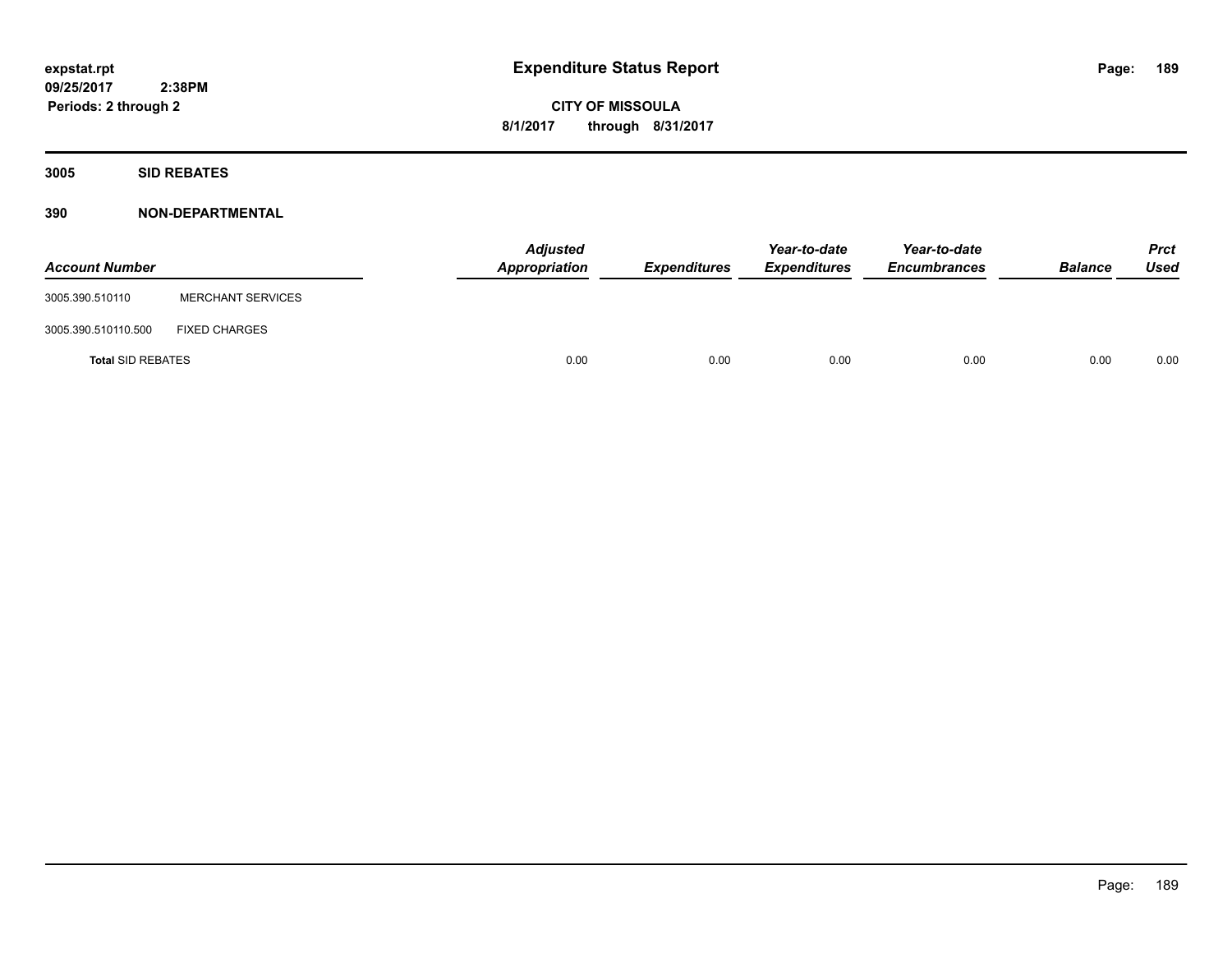**CITY OF MISSOULA 8/1/2017 through 8/31/2017**

# **3065 1998 PUBLIC SAFETY G O BONDS FUND**

**000 \*\*\* Title Not Found \*\*\***

| <b>Account Number</b>                |                         | <b>Adjusted</b><br>Appropriation | <b>Expenditures</b> | Year-to-date<br><b>Expenditures</b> | Year-to-date<br><b>Encumbrances</b> | <b>Balance</b> | <b>Prct</b><br><b>Used</b> |
|--------------------------------------|-------------------------|----------------------------------|---------------------|-------------------------------------|-------------------------------------|----------------|----------------------------|
| 3065.000.520100                      | *** Title Not Found *** |                                  |                     |                                     |                                     |                |                            |
| 3065.000.520100.800                  | OTHER OBJECTS           |                                  |                     |                                     |                                     |                |                            |
| <b>Total *** Title Not Found ***</b> |                         | 0.00                             | 0.00                | 0.00                                | 0.00                                | 0.00           | 0.00                       |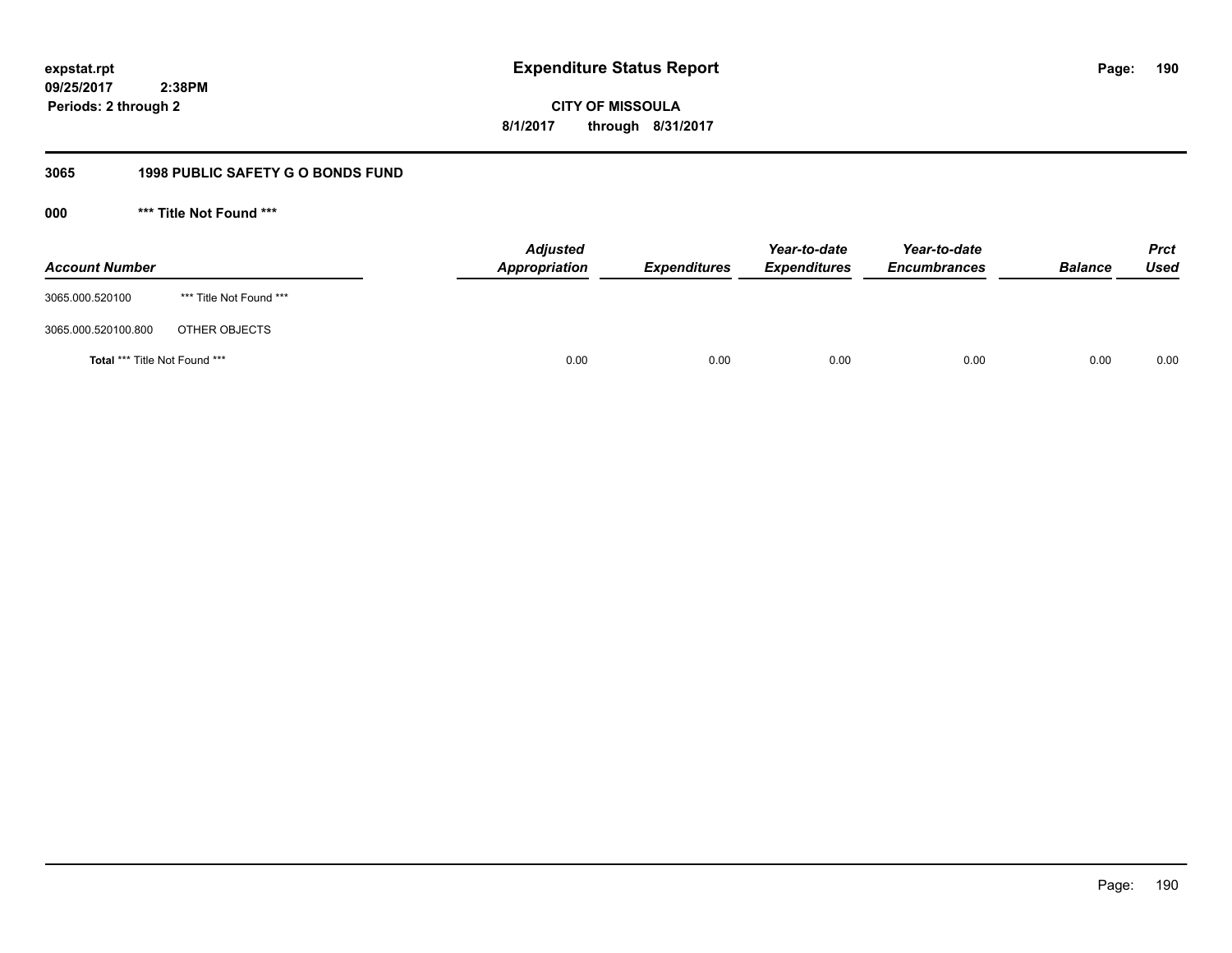**CITY OF MISSOULA 8/1/2017 through 8/31/2017**

# **3065 1998 PUBLIC SAFETY G O BONDS FUND**

| <b>Account Number</b>          |                                         | <b>Adjusted</b><br><b>Appropriation</b> | <b>Expenditures</b> | Year-to-date<br><b>Expenditures</b> | Year-to-date<br><b>Encumbrances</b> | <b>Balance</b> | <b>Prct</b><br>Used |
|--------------------------------|-----------------------------------------|-----------------------------------------|---------------------|-------------------------------------|-------------------------------------|----------------|---------------------|
| 3065.390.510110                | <b>MERCHANT SERVICES</b>                |                                         |                     |                                     |                                     |                |                     |
| 3065.390.510110.500            | <b>FIXED CHARGES</b>                    |                                         |                     |                                     |                                     |                |                     |
| <b>Total MERCHANT SERVICES</b> |                                         | 0.00                                    | 0.00                | 0.00                                | 0.00                                | 0.00           | 0.00                |
|                                | Total 1998 PUBLIC SAFETY G O BONDS FUND | 0.00                                    | 0.00                | 0.00                                | 0.00                                | 0.00           | 0.00                |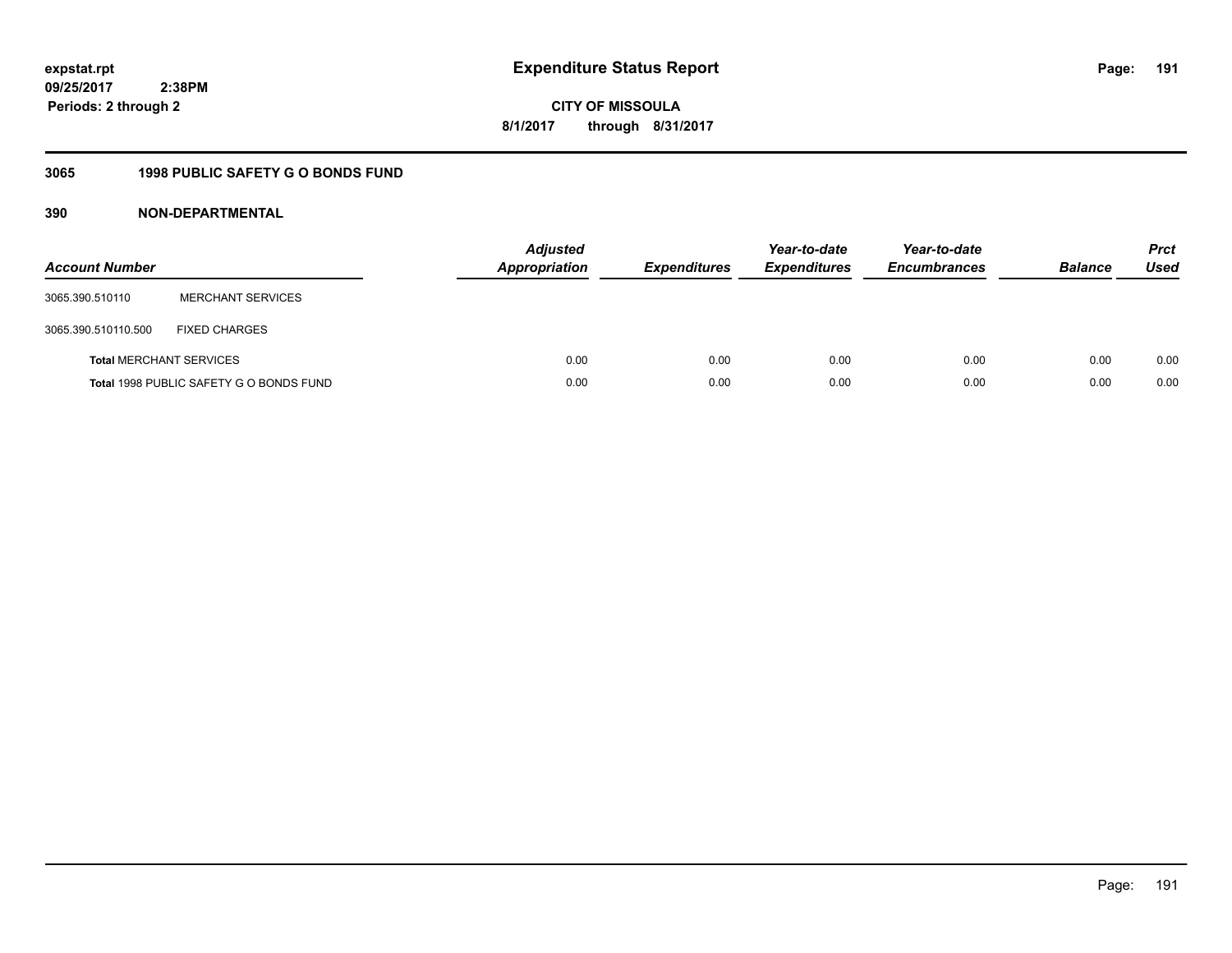# **3070 1996 OPEN SPACE GO BONDS**

| <b>Account Number</b> |                                | <b>Adjusted</b><br>Appropriation | <b>Expenditures</b> | Year-to-date<br><b>Expenditures</b> | Year-to-date<br><b>Encumbrances</b> | <b>Balance</b> | <b>Prct</b><br>Used |
|-----------------------|--------------------------------|----------------------------------|---------------------|-------------------------------------|-------------------------------------|----------------|---------------------|
| 3070.390.490100       | <b>GO BONDS</b>                |                                  |                     |                                     |                                     |                |                     |
| 3070.390.490100.800   | OTHER OBJECTS                  |                                  |                     |                                     |                                     |                |                     |
| <b>Total GO BONDS</b> |                                | 0.00                             | 0.00                | 0.00                                | 0.00                                | 0.00           | 0.00                |
| 3070.390.510110       | <b>MERCHANT SERVICES</b>       |                                  |                     |                                     |                                     |                |                     |
| 3070.390.510110.500   | <b>FIXED CHARGES</b>           |                                  |                     |                                     |                                     |                |                     |
|                       | <b>Total MERCHANT SERVICES</b> | 0.00                             | 0.00                | 0.00                                | 0.00                                | 0.00           | 0.00                |
|                       | Total 1996 OPEN SPACE GO BONDS | 0.00                             | 0.00                | 0.00                                | 0.00                                | 0.00           | 0.00                |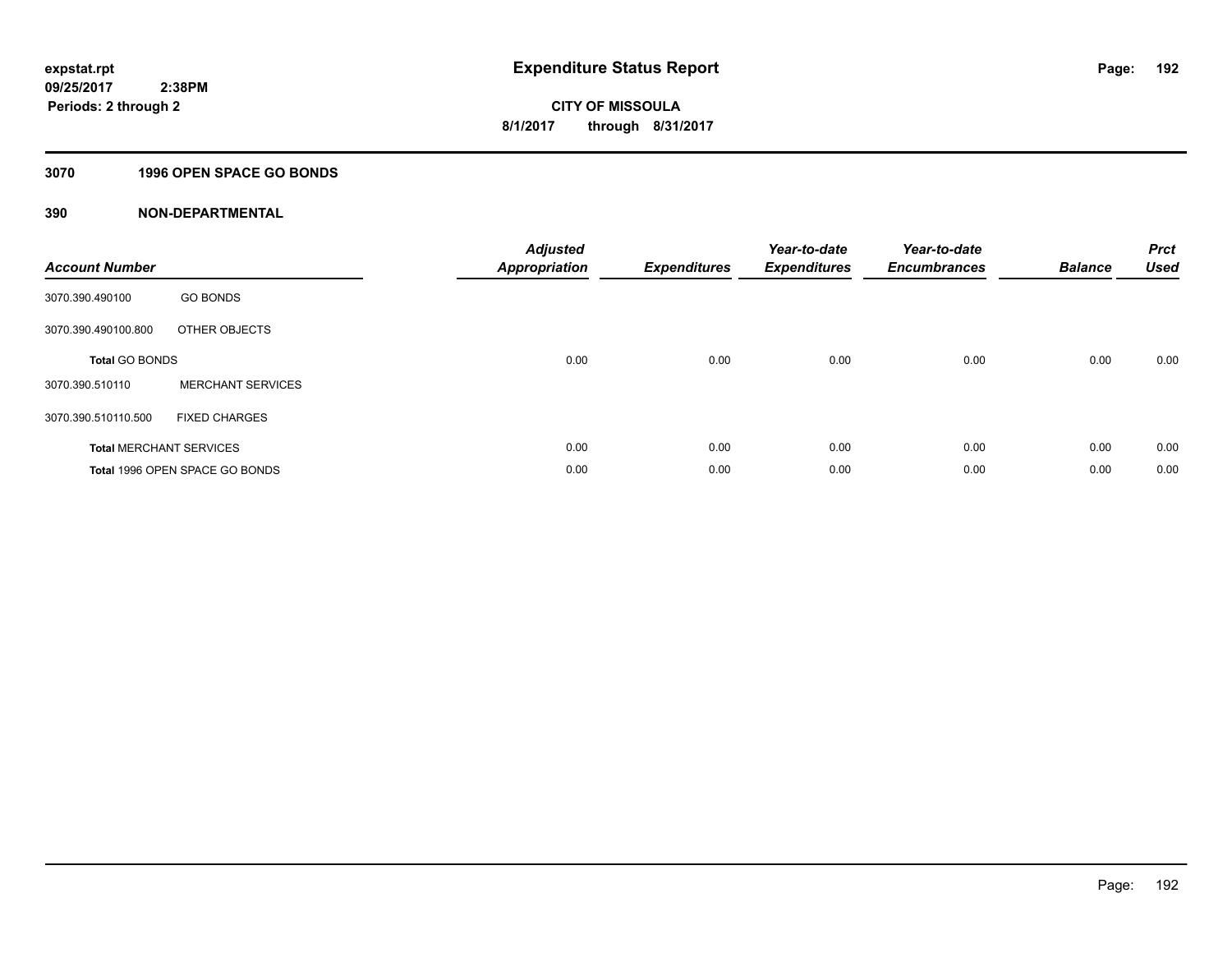# **3075 1997 OPEN SPACE G O BOND FUND**

| <b>Account Number</b> |                                     | <b>Adjusted</b><br>Appropriation | <b>Expenditures</b> | Year-to-date<br><b>Expenditures</b> | Year-to-date<br><b>Encumbrances</b> | <b>Balance</b> | <b>Prct</b><br><b>Used</b> |
|-----------------------|-------------------------------------|----------------------------------|---------------------|-------------------------------------|-------------------------------------|----------------|----------------------------|
| 3075.390.490100       | <b>GO BONDS</b>                     |                                  |                     |                                     |                                     |                |                            |
| 3075.390.490100.800   | OTHER OBJECTS                       |                                  |                     |                                     |                                     |                |                            |
| <b>Total GO BONDS</b> |                                     | 0.00                             | 0.00                | 0.00                                | 0.00                                | 0.00           | 0.00                       |
| 3075.390.510110       | <b>MERCHANT SERVICES</b>            |                                  |                     |                                     |                                     |                |                            |
| 3075.390.510110.500   | <b>FIXED CHARGES</b>                |                                  |                     |                                     |                                     |                |                            |
|                       | <b>Total MERCHANT SERVICES</b>      | 0.00                             | 0.00                | 0.00                                | 0.00                                | 0.00           | 0.00                       |
|                       | Total 1997 OPEN SPACE G O BOND FUND | 0.00                             | 0.00                | 0.00                                | 0.00                                | 0.00           | 0.00                       |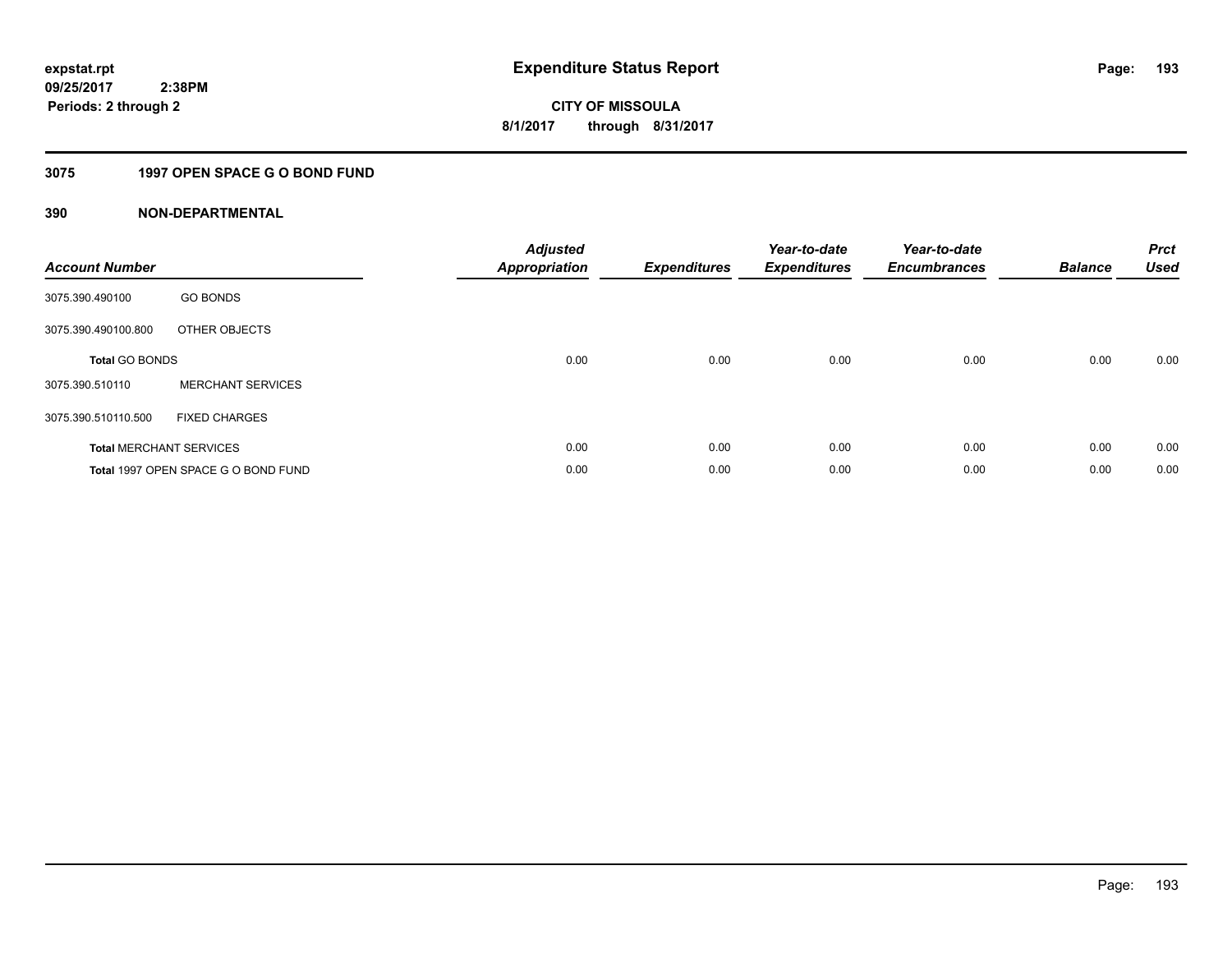**CITY OF MISSOULA 8/1/2017 through 8/31/2017**

# **3080 1994 FIRE EQUIP/CITY HALLS REFUND BOND F**

| <b>Account Number</b>     |                                                | <b>Adjusted</b><br><b>Appropriation</b> | <b>Expenditures</b> | Year-to-date<br><b>Expenditures</b> | Year-to-date<br><b>Encumbrances</b> | <b>Balance</b> | <b>Prct</b><br><b>Used</b> |
|---------------------------|------------------------------------------------|-----------------------------------------|---------------------|-------------------------------------|-------------------------------------|----------------|----------------------------|
| 3080.390.490100           | <b>GO BONDS</b>                                |                                         |                     |                                     |                                     |                |                            |
| 3080.390.490100.600       | <b>DEBT SERVICE</b>                            |                                         |                     |                                     |                                     |                |                            |
| <b>Total DEBT SERVICE</b> |                                                | 0.00                                    | 0.00                | 0.00                                | 0.00                                | 0.00           | 0.00                       |
| 3080.390.490100.800       | OTHER OBJECTS                                  |                                         |                     |                                     |                                     |                |                            |
| <b>Total GO BONDS</b>     |                                                | 0.00                                    | 0.00                | 0.00                                | 0.00                                | 0.00           | 0.00                       |
| 3080.390.510110           | <b>MERCHANT SERVICES</b>                       |                                         |                     |                                     |                                     |                |                            |
| 3080.390.510110.500       | <b>FIXED CHARGES</b>                           |                                         |                     |                                     |                                     |                |                            |
|                           | <b>Total MERCHANT SERVICES</b>                 | 0.00                                    | 0.00                | 0.00                                | 0.00                                | 0.00           | 0.00                       |
|                           | Total 1994 FIRE EQUIP/CITY HALLS REFUND BOND F | 0.00                                    | 0.00                | 0.00                                | 0.00                                | 0.00           | 0.00                       |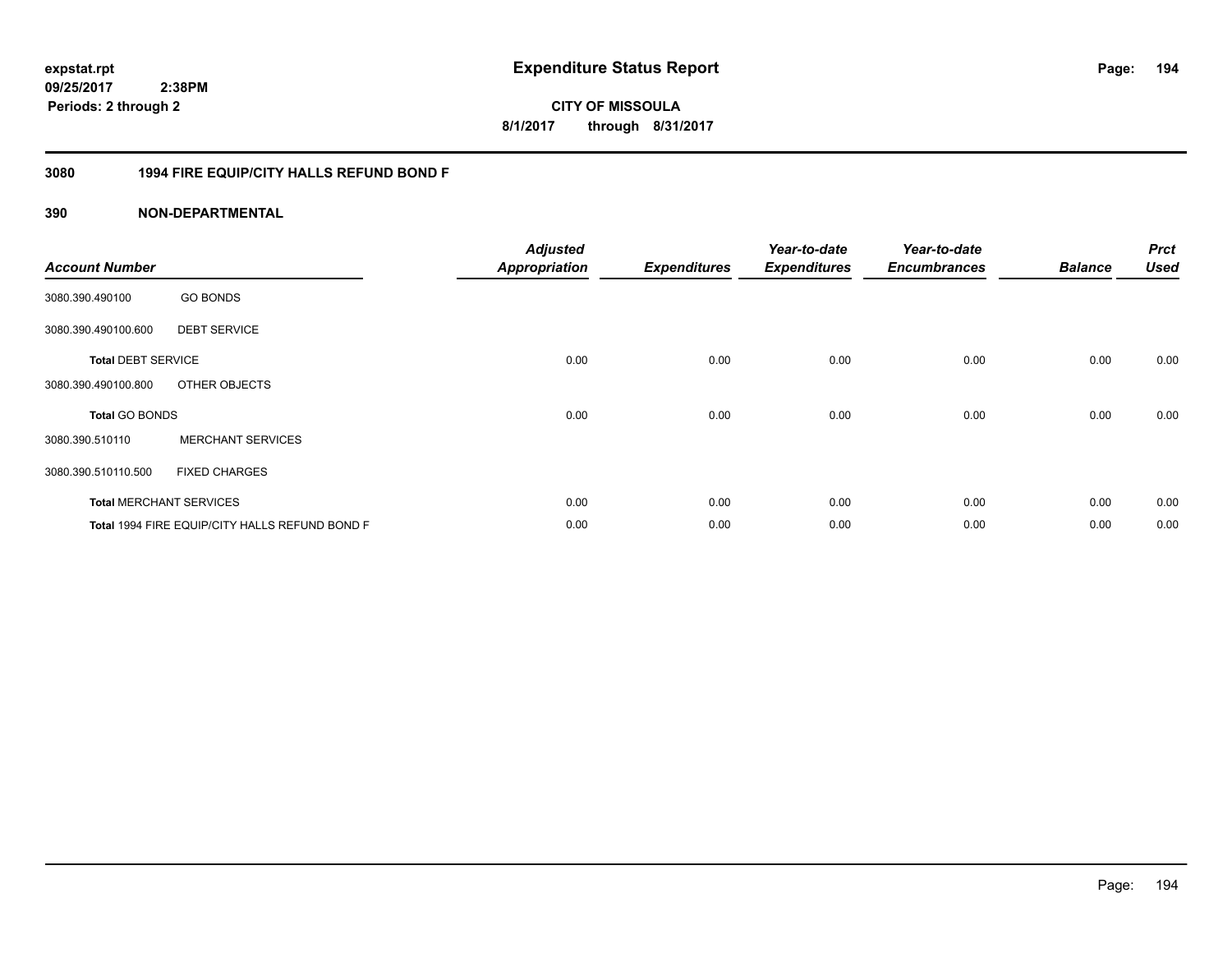# **3085 1993 FIRE STATION G O BOND FUND**

| <b>Account Number</b> |                                       | <b>Adjusted</b><br>Appropriation | <b>Expenditures</b> | Year-to-date<br><b>Expenditures</b> | Year-to-date<br><b>Encumbrances</b> | <b>Balance</b> | <b>Prct</b><br><b>Used</b> |
|-----------------------|---------------------------------------|----------------------------------|---------------------|-------------------------------------|-------------------------------------|----------------|----------------------------|
| 3085.390.490100       | <b>GO BONDS</b>                       |                                  |                     |                                     |                                     |                |                            |
| 3085.390.490100.800   | OTHER OBJECTS                         |                                  |                     |                                     |                                     |                |                            |
| <b>Total GO BONDS</b> |                                       | 0.00                             | 0.00                | 0.00                                | 0.00                                | 0.00           | 0.00                       |
| 3085.390.510110       | <b>MERCHANT SERVICES</b>              |                                  |                     |                                     |                                     |                |                            |
| 3085.390.510110.500   | <b>FIXED CHARGES</b>                  |                                  |                     |                                     |                                     |                |                            |
|                       | <b>Total MERCHANT SERVICES</b>        | 0.00                             | 0.00                | 0.00                                | 0.00                                | 0.00           | 0.00                       |
|                       | Total 1993 FIRE STATION G O BOND FUND | 0.00                             | 0.00                | 0.00                                | 0.00                                | 0.00           | 0.00                       |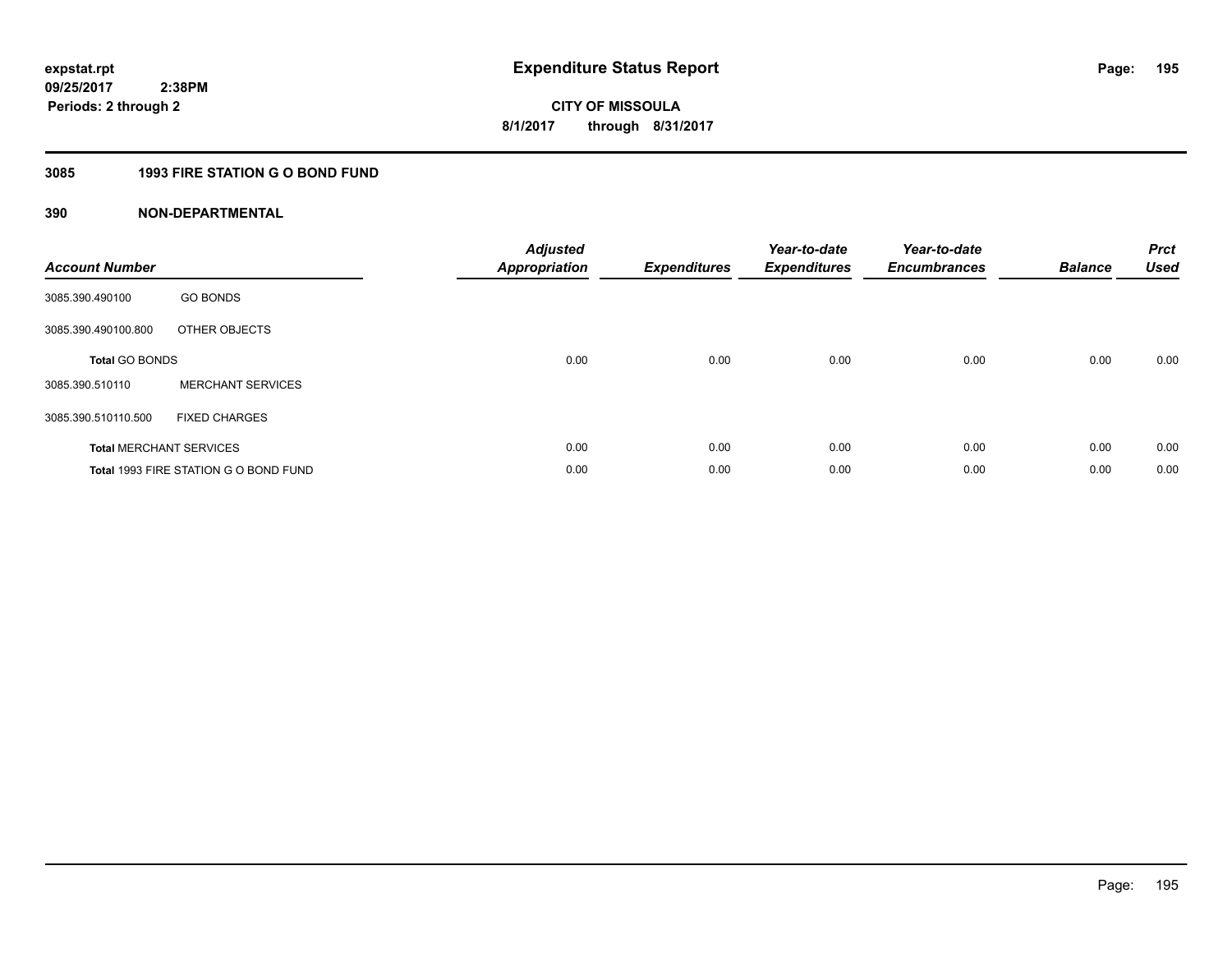# **3090 2004 AQUATICS BOND**

| <b>Account Number</b>     |                                | <b>Adjusted</b><br><b>Appropriation</b> | <b>Expenditures</b> | Year-to-date<br><b>Expenditures</b> | Year-to-date<br><b>Encumbrances</b> | <b>Balance</b> | <b>Prct</b><br><b>Used</b> |
|---------------------------|--------------------------------|-----------------------------------------|---------------------|-------------------------------------|-------------------------------------|----------------|----------------------------|
| 3090.390.490100           | <b>GO BONDS</b>                |                                         |                     |                                     |                                     |                |                            |
| 3090.390.490100.600       | <b>DEBT SERVICE</b>            |                                         |                     |                                     |                                     |                |                            |
| <b>Total DEBT SERVICE</b> |                                | 0.00                                    | 0.00                | 0.00                                | 0.00                                | 0.00           | 0.00                       |
| 3090.390.490100.800       | OTHER OBJECTS                  |                                         |                     |                                     |                                     |                |                            |
| <b>Total GO BONDS</b>     |                                | 0.00                                    | 0.00                | 0.00                                | 0.00                                | 0.00           | 0.00                       |
| 3090.390.510110           | <b>MERCHANT SERVICES</b>       |                                         |                     |                                     |                                     |                |                            |
| 3090.390.510110.500       | <b>FIXED CHARGES</b>           |                                         |                     |                                     |                                     |                |                            |
|                           | <b>Total MERCHANT SERVICES</b> | 0.00                                    | 0.00                | 0.00                                | 0.00                                | 0.00           | 0.00                       |
| Total 2004 AQUATICS BOND  |                                | 0.00                                    | 0.00                | 0.00                                | 0.00                                | 0.00           | 0.00                       |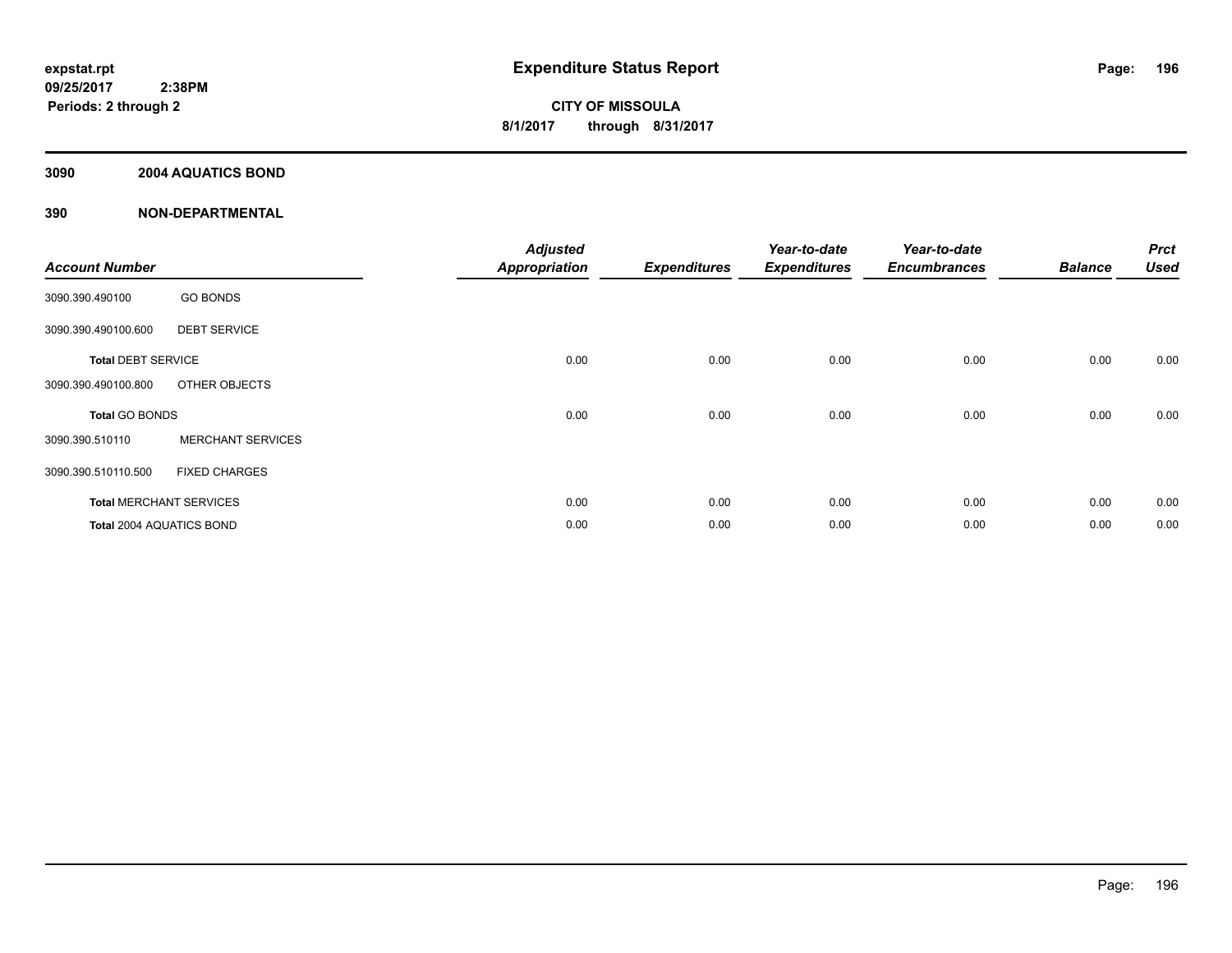**197**

**CITY OF MISSOULA 8/1/2017 through 8/31/2017**

# **3091 SERIES 2012A AQUATICS REFUNDING BOND**

| <b>Account Number</b>     |                                            | <b>Adjusted</b><br><b>Appropriation</b> | <b>Expenditures</b> | Year-to-date<br><b>Expenditures</b> | Year-to-date<br><b>Encumbrances</b> | <b>Balance</b> | <b>Prct</b><br><b>Used</b> |
|---------------------------|--------------------------------------------|-----------------------------------------|---------------------|-------------------------------------|-------------------------------------|----------------|----------------------------|
| 3091.390.490100           | <b>GO BONDS</b>                            |                                         |                     |                                     |                                     |                |                            |
| 3091.390.490100.600       | <b>DEBT SERVICE</b>                        |                                         |                     |                                     |                                     |                |                            |
| <b>Total DEBT SERVICE</b> |                                            | 0.00                                    | 0.00                | 0.00                                | 0.00                                | 0.00           | 0.00                       |
| 3091.390.490100.800       | OTHER OBJECTS                              |                                         |                     |                                     |                                     |                |                            |
| <b>Total GO BONDS</b>     |                                            | 0.00                                    | 0.00                | 0.00                                | 0.00                                | 0.00           | 0.00                       |
| 3091.390.510110           | <b>MERCHANT SERVICES</b>                   |                                         |                     |                                     |                                     |                |                            |
| 3091.390.510110.500       | <b>FIXED CHARGES</b>                       |                                         |                     |                                     |                                     |                |                            |
|                           | <b>Total MERCHANT SERVICES</b>             | 0.00                                    | 0.00                | 0.00                                | 0.00                                | 0.00           | 0.00                       |
|                           | Total SERIES 2012A AQUATICS REFUNDING BOND | 0.00                                    | 0.00                | 0.00                                | 0.00                                | 0.00           | 0.00                       |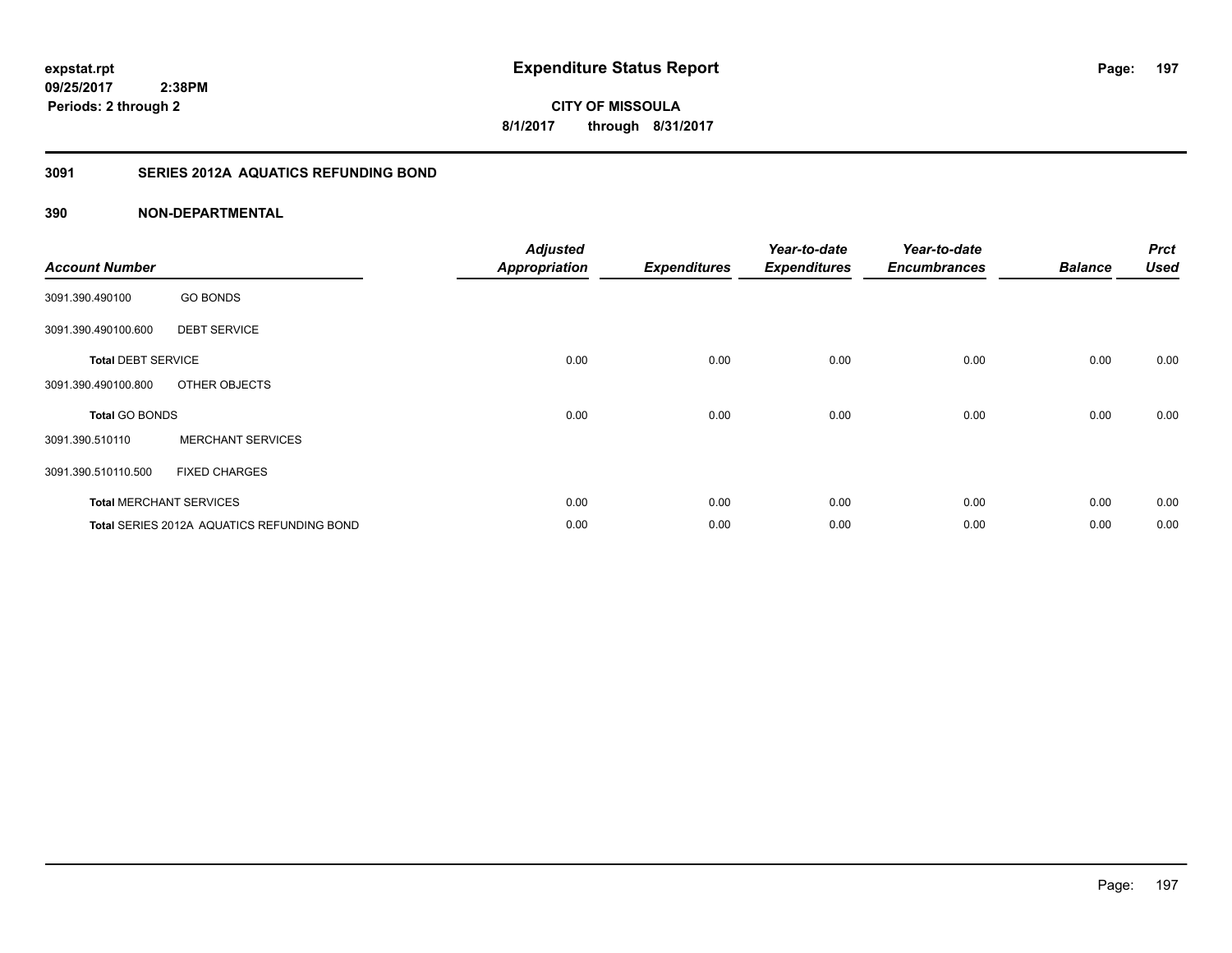# **3092 Series 2013A GO REFUNDING BONDS**

| <b>Account Number</b>          |                                              | <b>Adjusted</b><br><b>Appropriation</b> | <b>Expenditures</b> | Year-to-date<br><b>Expenditures</b> | Year-to-date<br><b>Encumbrances</b> | <b>Balance</b> | <b>Prct</b><br><b>Used</b> |
|--------------------------------|----------------------------------------------|-----------------------------------------|---------------------|-------------------------------------|-------------------------------------|----------------|----------------------------|
| 3092.390.490100                | <b>GO BONDS</b>                              |                                         |                     |                                     |                                     |                |                            |
| 3092.390.490100.600            | <b>DEBT SERVICE</b>                          |                                         |                     |                                     |                                     |                |                            |
| <b>Total GO BONDS</b>          |                                              | 0.00                                    | 0.00                | 0.00                                | 0.00                                | 0.00           | 0.00                       |
| 3092.390.510110                | <b>MERCHANT SERVICES</b>                     |                                         |                     |                                     |                                     |                |                            |
| 3092.390.510110.500            | <b>FIXED CHARGES</b>                         |                                         |                     |                                     |                                     |                |                            |
| <b>Total MERCHANT SERVICES</b> |                                              | 0.00                                    | 0.00                | 0.00                                | 0.00                                | 0.00           | 0.00                       |
| 3092.390.521000                | INTERFUND OPERATING TRANSFERS                |                                         |                     |                                     |                                     |                |                            |
| 3092.390.521000.800            | OTHER OBJECTS                                |                                         |                     |                                     |                                     |                |                            |
|                                | Total INTERFUND OPERATING TRANSFERS          | 0.00                                    | 0.00                | 0.00                                | 0.00                                | 0.00           | 0.00                       |
|                                | <b>Total Series 2013A GO REFUNDING BONDS</b> | 0.00                                    | 0.00                | 0.00                                | 0.00                                | 0.00           | 0.00                       |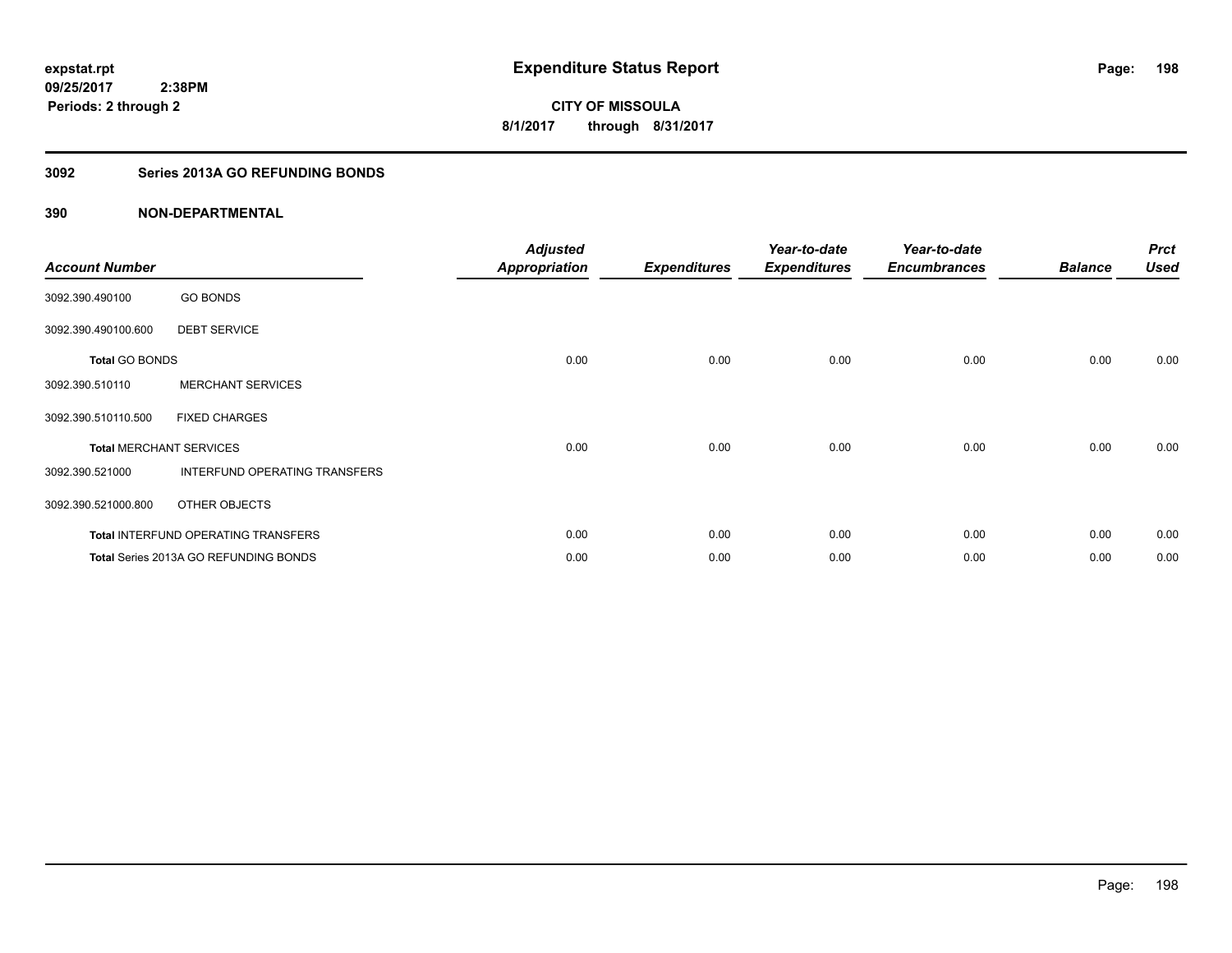**CITY OF MISSOULA 8/1/2017 through 8/31/2017**

#### **3095 2004 REFUNDING BONDS DEBT SERVICE**

| <b>Account Number</b> |                                                | <b>Adjusted</b><br>Appropriation | <b>Expenditures</b> | Year-to-date<br><b>Expenditures</b> | Year-to-date<br><b>Encumbrances</b> | <b>Balance</b> | <b>Prct</b><br>Used |
|-----------------------|------------------------------------------------|----------------------------------|---------------------|-------------------------------------|-------------------------------------|----------------|---------------------|
| 3095.390.490100       | <b>GO BONDS</b>                                |                                  |                     |                                     |                                     |                |                     |
| 3095.390.490100.600   | <b>DEBT SERVICE</b>                            |                                  |                     |                                     |                                     |                |                     |
| <b>Total GO BONDS</b> |                                                | 0.00                             | 0.00                | 0.00                                | 0.00                                | 0.00           | 0.00                |
| 3095.390.510110       | <b>MERCHANT SERVICES</b>                       |                                  |                     |                                     |                                     |                |                     |
| 3095.390.510110.500   | <b>FIXED CHARGES</b>                           |                                  |                     |                                     |                                     |                |                     |
|                       | <b>Total MERCHANT SERVICES</b>                 | 0.00                             | 0.00                | 0.00                                | 0.00                                | 0.00           | 0.00                |
|                       | <b>Total 2004 REFUNDING BONDS DEBT SERVICE</b> | 0.00                             | 0.00                | 0.00                                | 0.00                                | 0.00           | 0.00                |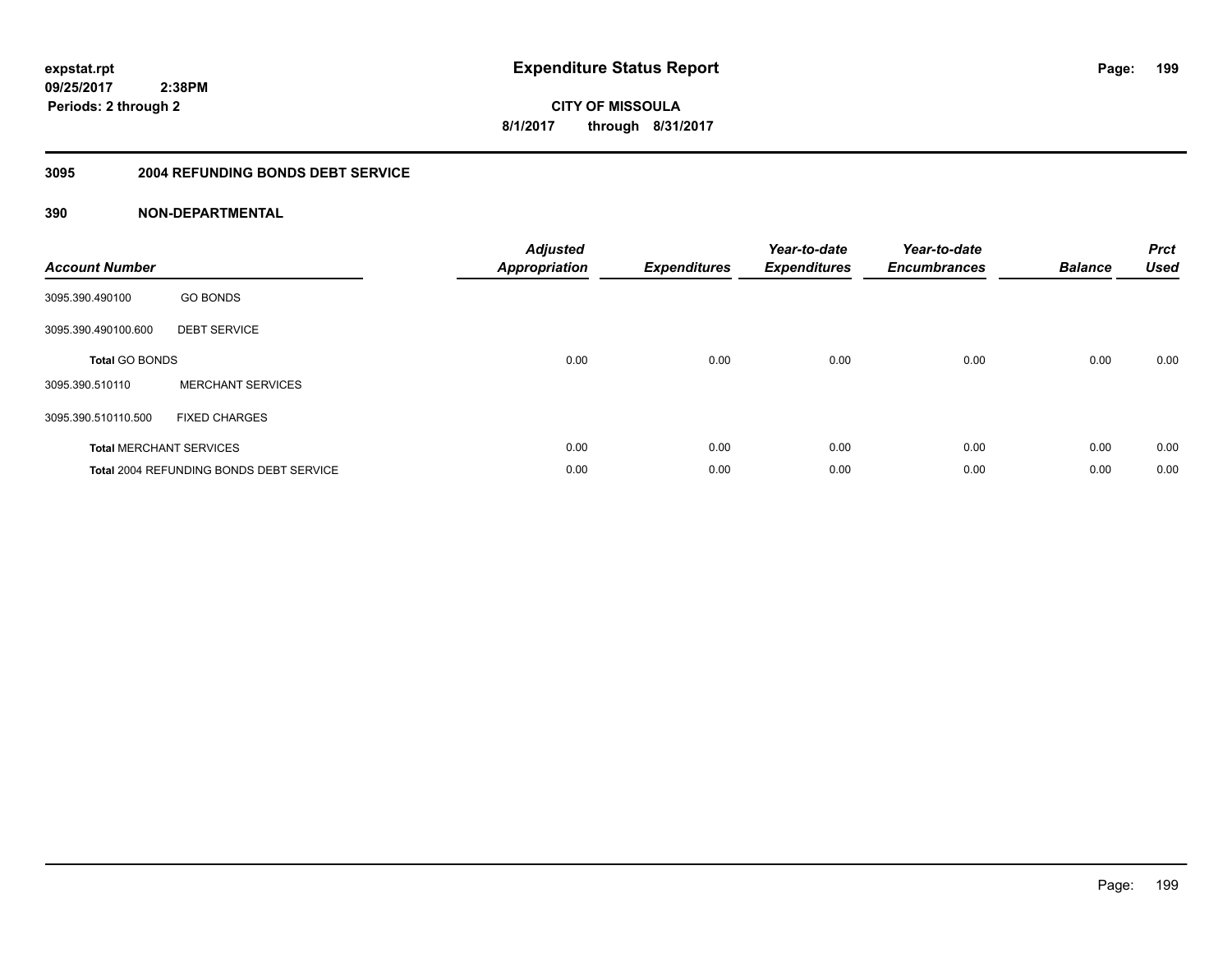# **3096 NEW FIRE STATION GO BOND**

| <b>Account Number</b>     |                                       | <b>Adjusted</b><br><b>Appropriation</b> | <b>Expenditures</b> | Year-to-date<br><b>Expenditures</b> | Year-to-date<br><b>Encumbrances</b> | <b>Balance</b> | <b>Prct</b><br><b>Used</b> |
|---------------------------|---------------------------------------|-----------------------------------------|---------------------|-------------------------------------|-------------------------------------|----------------|----------------------------|
| 3096.390.490100           | <b>GO BONDS</b>                       |                                         |                     |                                     |                                     |                |                            |
| 3096.390.490100.600       | <b>DEBT SERVICE</b>                   |                                         |                     |                                     |                                     |                |                            |
| <b>Total DEBT SERVICE</b> |                                       | 0.00                                    | 0.00                | 0.00                                | 0.00                                | 0.00           | 0.00                       |
| 3096.390.490100.800       | OTHER OBJECTS                         |                                         |                     |                                     |                                     |                |                            |
| <b>Total GO BONDS</b>     |                                       | 0.00                                    | 0.00                | 0.00                                | 0.00                                | 0.00           | 0.00                       |
| 3096.390.510110           | <b>MERCHANT SERVICES</b>              |                                         |                     |                                     |                                     |                |                            |
| 3096.390.510110.500       | <b>FIXED CHARGES</b>                  |                                         |                     |                                     |                                     |                |                            |
|                           | <b>Total MERCHANT SERVICES</b>        | 0.00                                    | 0.00                | 0.00                                | 0.00                                | 0.00           | 0.00                       |
|                           | <b>Total NEW FIRE STATION GO BOND</b> | 0.00                                    | 0.00                | 0.00                                | 0.00                                | 0.00           | 0.00                       |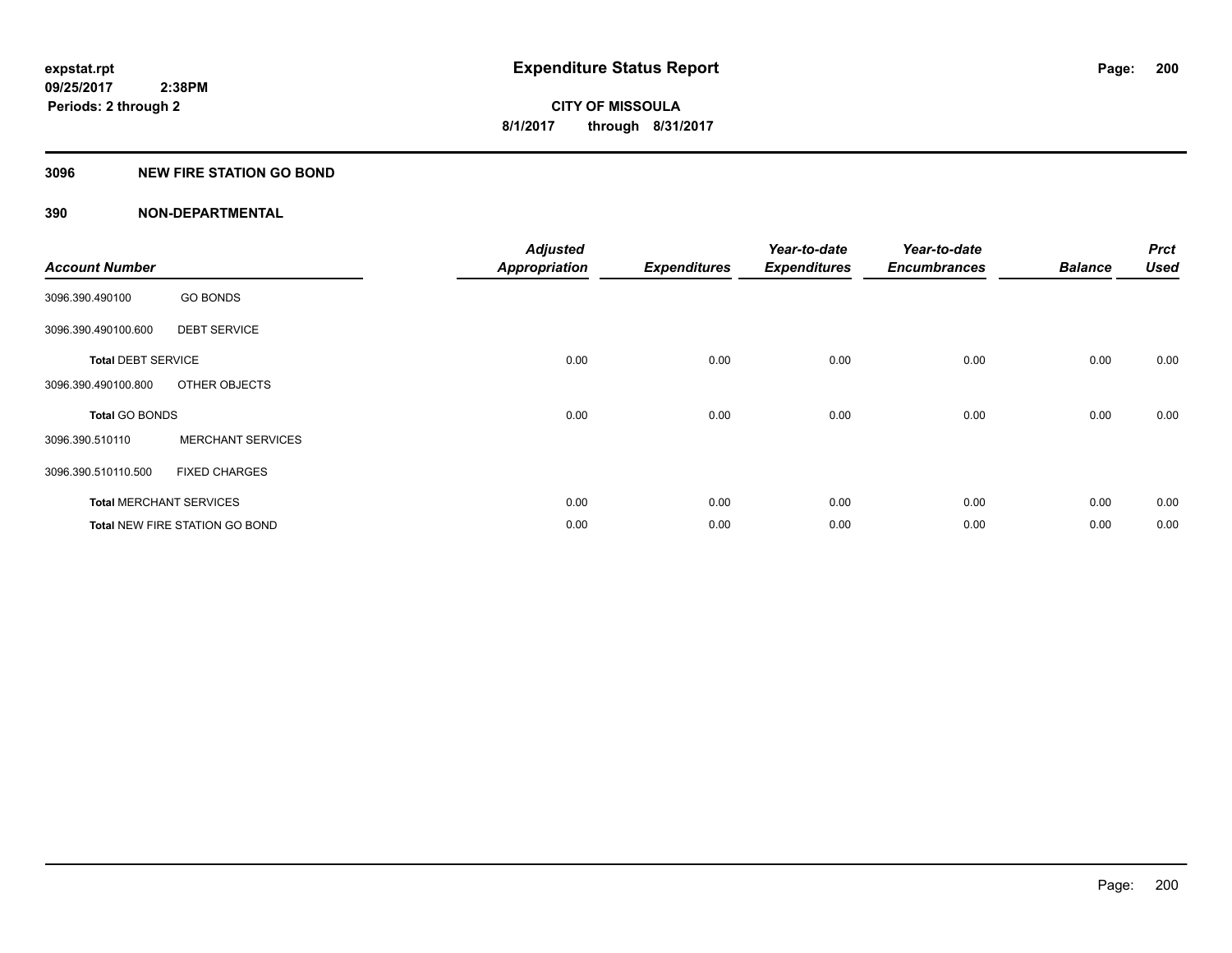# **3097 2007 REFUNDING BONDS**

| <b>Account Number</b>          |                            | <b>Adjusted</b><br><b>Appropriation</b> | <b>Expenditures</b> | Year-to-date<br><b>Expenditures</b> | Year-to-date<br><b>Encumbrances</b> | <b>Balance</b> | <b>Prct</b><br><b>Used</b> |
|--------------------------------|----------------------------|-----------------------------------------|---------------------|-------------------------------------|-------------------------------------|----------------|----------------------------|
| 3097.390.490100                | <b>GO BONDS</b>            |                                         |                     |                                     |                                     |                |                            |
| 3097.390.490100.600            | <b>DEBT SERVICE</b>        |                                         |                     |                                     |                                     |                |                            |
| <b>Total GO BONDS</b>          |                            | 0.00                                    | 0.00                | 0.00                                | 0.00                                | 0.00           | 0.00                       |
| 3097.390.490500                | <b>DEBT PAYMENTS</b>       |                                         |                     |                                     |                                     |                |                            |
| 3097.390.490500.500            | <b>FIXED CHARGES</b>       |                                         |                     |                                     |                                     |                |                            |
| <b>Total DEBT PAYMENTS</b>     |                            | 0.00                                    | 0.00                | 0.00                                | 0.00                                | 0.00           | 0.00                       |
| 3097.390.510110                | <b>MERCHANT SERVICES</b>   |                                         |                     |                                     |                                     |                |                            |
| 3097.390.510110.500            | <b>FIXED CHARGES</b>       |                                         |                     |                                     |                                     |                |                            |
| <b>Total MERCHANT SERVICES</b> |                            | 0.00                                    | 0.00                | 0.00                                | 0.00                                | 0.00           | 0.00                       |
|                                | Total 2007 REFUNDING BONDS | 0.00                                    | 0.00                | 0.00                                | 0.00                                | 0.00           | 0.00                       |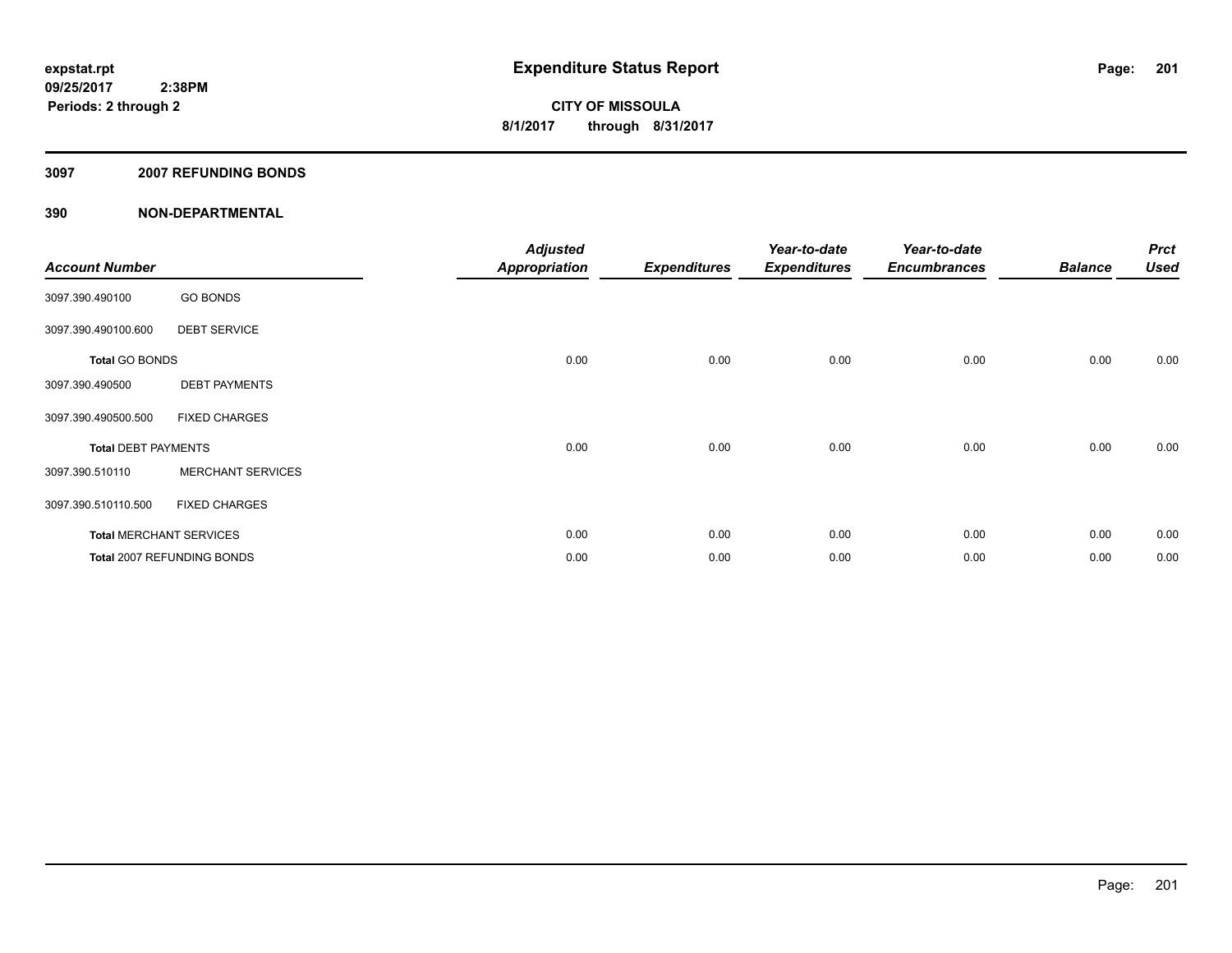**CITY OF MISSOULA 8/1/2017 through 8/31/2017**

# **3100 SIDEWALK & CURB WARRANTS FUND**

| <b>Account Number</b>          |                                                | <b>Adjusted</b><br><b>Appropriation</b> | <b>Expenditures</b> | Year-to-date<br><b>Expenditures</b> | Year-to-date<br><b>Encumbrances</b> | <b>Balance</b> | <b>Prct</b><br><b>Used</b> |
|--------------------------------|------------------------------------------------|-----------------------------------------|---------------------|-------------------------------------|-------------------------------------|----------------|----------------------------|
| 3100.390.490300                | SPECIAL IMPROVEMENTS BONDS                     |                                         |                     |                                     |                                     |                |                            |
| 3100.390.490300.600            | <b>DEBT SERVICE</b>                            |                                         |                     |                                     |                                     |                |                            |
|                                | <b>Total SPECIAL IMPROVEMENTS BONDS</b>        | 0.00                                    | 0.00                | 0.00                                | 0.00                                | 0.00           | 0.00                       |
| 3100.390.510110                | <b>MERCHANT SERVICES</b>                       |                                         |                     |                                     |                                     |                |                            |
| 3100.390.510110.500            | <b>FIXED CHARGES</b>                           |                                         |                     |                                     |                                     |                |                            |
| <b>Total MERCHANT SERVICES</b> |                                                | 0.00                                    | 0.00                | 0.00                                | 0.00                                | 0.00           | 0.00                       |
| 3100.390.521000                | INTERFUND OPERATING TRANSFERS                  |                                         |                     |                                     |                                     |                |                            |
| 3100.390.521000.800            | OTHER OBJECTS                                  |                                         |                     |                                     |                                     |                |                            |
|                                | <b>Total INTERFUND OPERATING TRANSFERS</b>     | 0.00                                    | 0.00                | 0.00                                | 0.00                                | 0.00           | 0.00                       |
|                                | <b>Total SIDEWALK &amp; CURB WARRANTS FUND</b> | 0.00                                    | 0.00                | 0.00                                | 0.00                                | 0.00           | 0.00                       |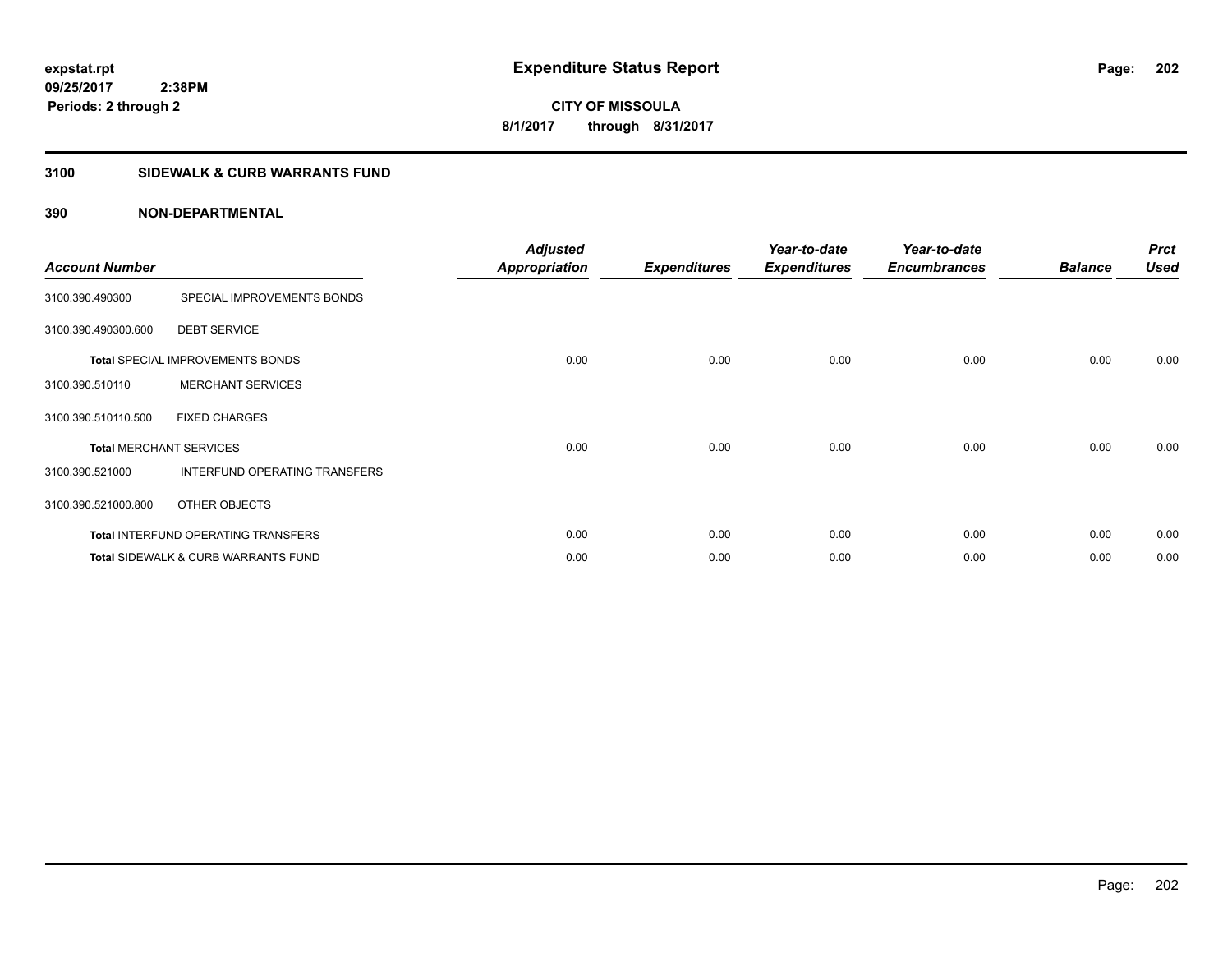**203**

**09/25/2017 2:38PM Periods: 2 through 2**

**CITY OF MISSOULA 8/1/2017 through 8/31/2017**

# **3200 FY99 SIDEWALK & CURB DEBT SERVICE FUND**

| <b>Account Number</b>     |                                              | <b>Adjusted</b><br><b>Appropriation</b> | <b>Expenditures</b> | Year-to-date<br><b>Expenditures</b> | Year-to-date<br><b>Encumbrances</b> | <b>Balance</b> | <b>Prct</b><br><b>Used</b> |
|---------------------------|----------------------------------------------|-----------------------------------------|---------------------|-------------------------------------|-------------------------------------|----------------|----------------------------|
| 3200.390.490300           | SPECIAL IMPROVEMENTS BONDS                   |                                         |                     |                                     |                                     |                |                            |
| 3200.390.490300.600       | <b>DEBT SERVICE</b>                          |                                         |                     |                                     |                                     |                |                            |
|                           | Total SPECIAL IMPROVEMENTS BONDS             | 0.00                                    | 0.00                | 0.00                                | 0.00                                | 0.00           | 0.00                       |
| 3200.390.510100           | SPECIAL ASSESSMENTS                          |                                         |                     |                                     |                                     |                |                            |
| 3200.390.510100.600       | <b>DEBT SERVICE</b>                          |                                         |                     |                                     |                                     |                |                            |
| <b>Total DEBT SERVICE</b> |                                              | 0.00                                    | 0.00                | 0.00                                | 0.00                                | 0.00           | 0.00                       |
| 3200.390.510100.800       | OTHER OBJECTS                                |                                         |                     |                                     |                                     |                |                            |
|                           | <b>Total SPECIAL ASSESSMENTS</b>             | 0.00                                    | 0.00                | 0.00                                | 0.00                                | 0.00           | 0.00                       |
| 3200.390.510110           | <b>MERCHANT SERVICES</b>                     |                                         |                     |                                     |                                     |                |                            |
| 3200.390.510110.500       | <b>FIXED CHARGES</b>                         |                                         |                     |                                     |                                     |                |                            |
|                           | <b>Total MERCHANT SERVICES</b>               | 0.00                                    | 0.00                | 0.00                                | 0.00                                | 0.00           | 0.00                       |
|                           | Total FY99 SIDEWALK & CURB DEBT SERVICE FUND | 0.00                                    | 0.00                | 0.00                                | 0.00                                | 0.00           | 0.00                       |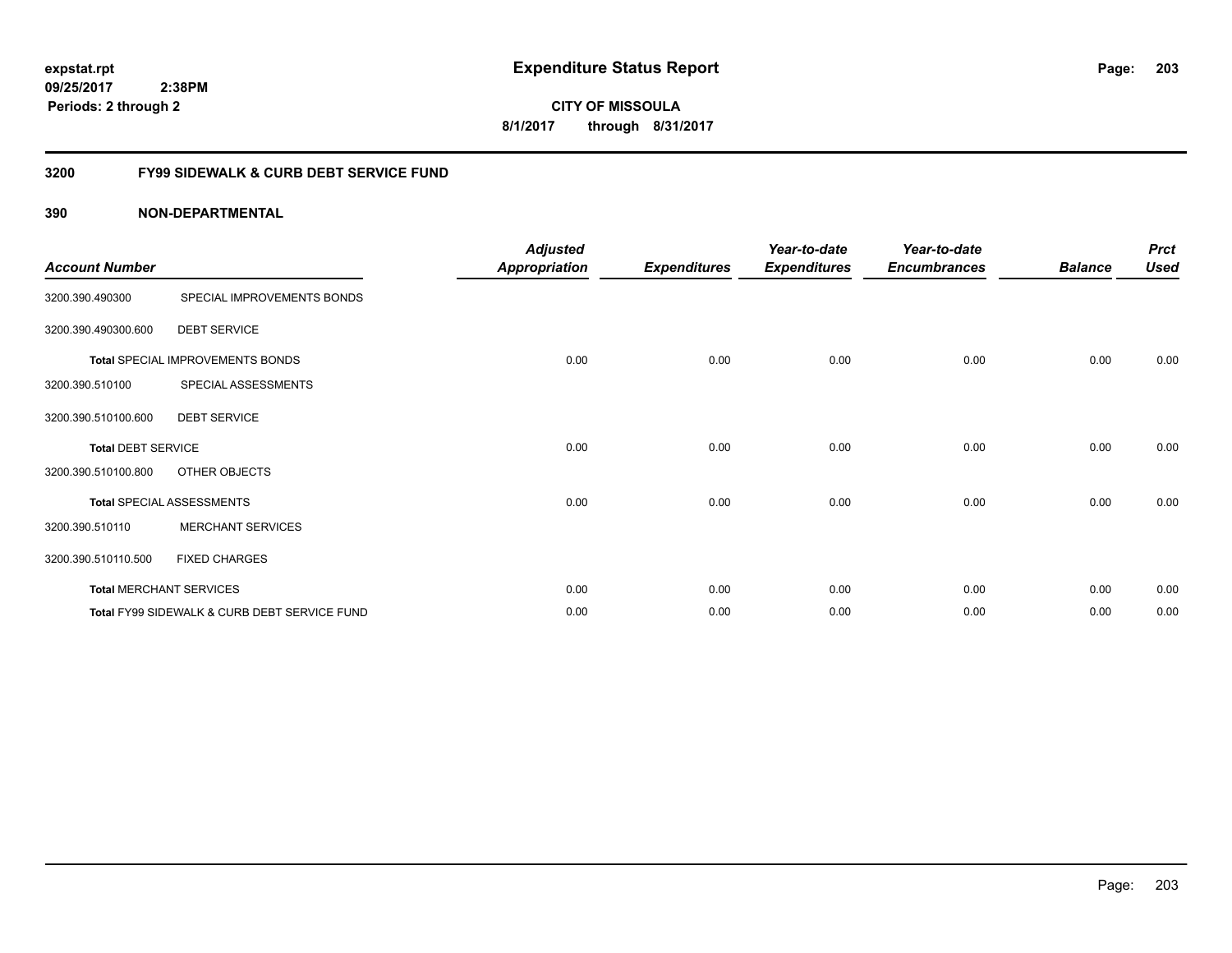**204**

**09/25/2017 2:38PM Periods: 2 through 2**

**CITY OF MISSOULA 8/1/2017 through 8/31/2017**

# **3300 FY00 SIDEWALK & CURB DEBT SERVICE FUND**

| <b>Account Number</b> |                                              | <b>Adjusted</b><br>Appropriation | <b>Expenditures</b> | Year-to-date<br><b>Expenditures</b> | Year-to-date<br><b>Encumbrances</b> | <b>Balance</b> | <b>Prct</b><br><b>Used</b> |
|-----------------------|----------------------------------------------|----------------------------------|---------------------|-------------------------------------|-------------------------------------|----------------|----------------------------|
| 3300.390.510100       | SPECIAL ASSESSMENTS                          |                                  |                     |                                     |                                     |                |                            |
| 3300.390.510100.600   | <b>DEBT SERVICE</b>                          |                                  |                     |                                     |                                     |                |                            |
|                       | <b>Total SPECIAL ASSESSMENTS</b>             | 0.00                             | 0.00                | 0.00                                | 0.00                                | 0.00           | 0.00                       |
| 3300.390.510110       | <b>MERCHANT SERVICES</b>                     |                                  |                     |                                     |                                     |                |                            |
| 3300.390.510110.500   | <b>FIXED CHARGES</b>                         |                                  |                     |                                     |                                     |                |                            |
|                       | <b>Total MERCHANT SERVICES</b>               | 0.00                             | 0.00                | 0.00                                | 0.00                                | 0.00           | 0.00                       |
|                       | Total FY00 SIDEWALK & CURB DEBT SERVICE FUND | 0.00                             | 0.00                | 0.00                                | 0.00                                | 0.00           | 0.00                       |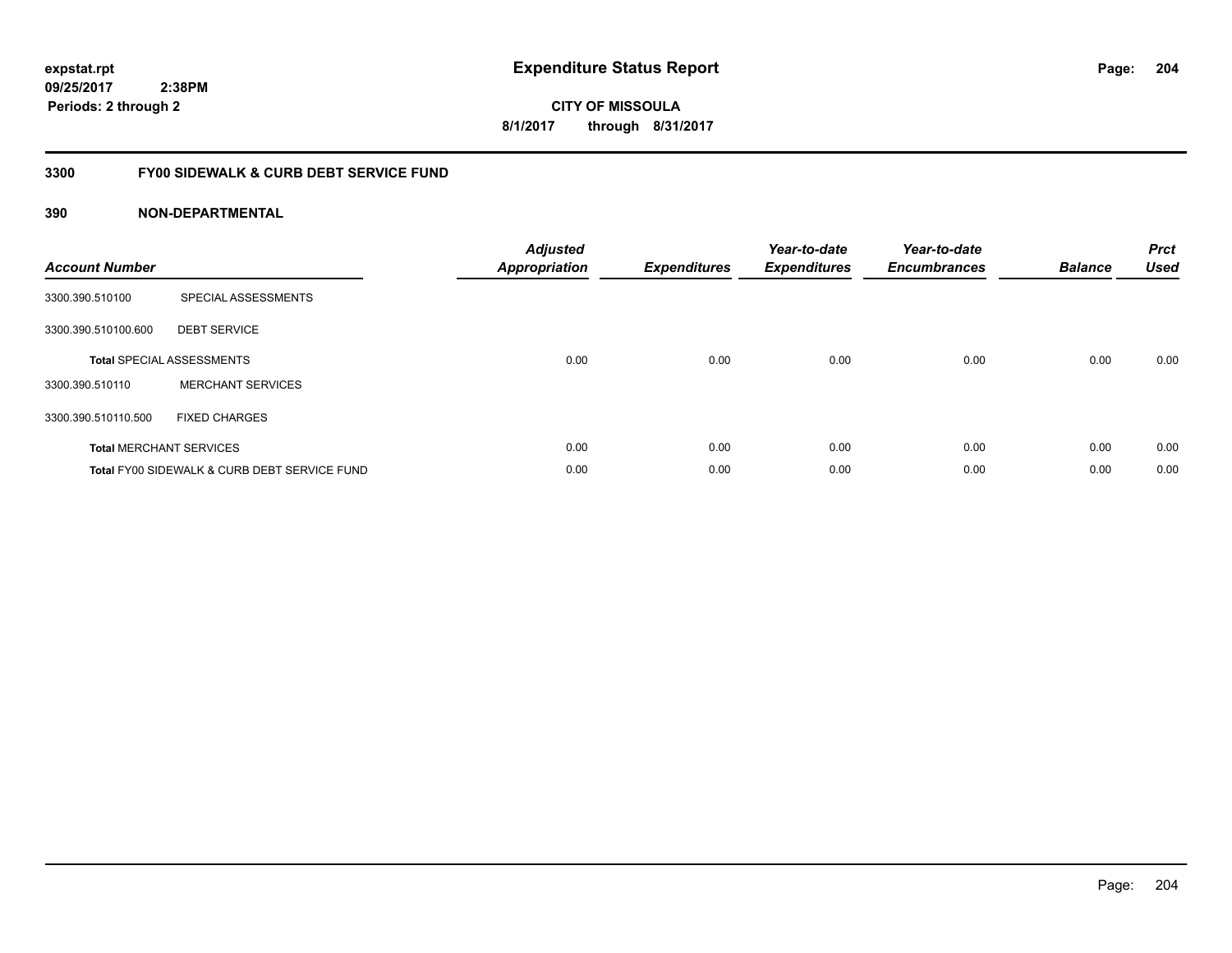**3305 JUDGMENT LEVIES**

| <b>Account Number</b>        |                     | <b>Adjusted</b><br><b>Appropriation</b> | <b>Expenditures</b> | Year-to-date<br><b>Expenditures</b> | Year-to-date<br><b>Encumbrances</b> | <b>Balance</b> | <b>Prct</b><br><b>Used</b> |
|------------------------------|---------------------|-----------------------------------------|---------------------|-------------------------------------|-------------------------------------|----------------|----------------------------|
| 3305.390.490550              | JUDGMENT LEVY DEBT  |                                         |                     |                                     |                                     |                |                            |
| 3305.390.490550.600          | <b>DEBT SERVICE</b> |                                         |                     |                                     |                                     |                |                            |
| <b>Total DEBT SERVICE</b>    |                     | 0.00                                    | 0.00                | 0.00                                | 0.00                                | 0.00           | 0.00                       |
| 3305.390.490550.800          | OTHER OBJECTS       |                                         |                     |                                     |                                     |                |                            |
| <b>Total JUDGMENT LEVIES</b> |                     | 0.00                                    | 0.00                | 0.00                                | 0.00                                | 0.00           | 0.00                       |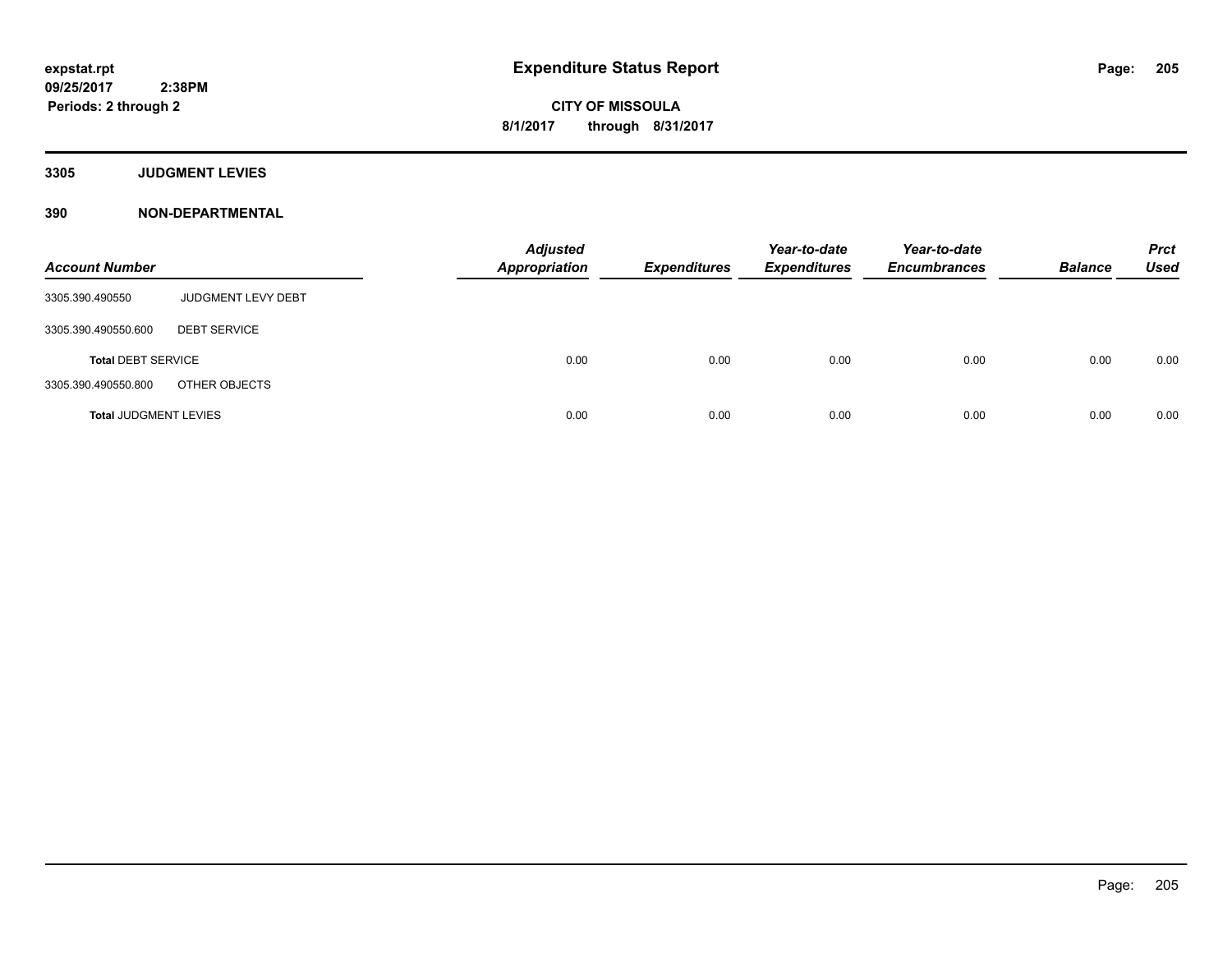**CITY OF MISSOULA 8/1/2017 through 8/31/2017**

# **3400 FY01 SIDEWALK & CURB DEBT SERVICE FUND**

**000 \*\*\* Title Not Found \*\*\***

| <b>Account Number</b>                |                         | <b>Adjusted</b><br>Appropriation | <b>Expenditures</b> | Year-to-date<br><b>Expenditures</b> | Year-to-date<br><b>Encumbrances</b> | <b>Balance</b> | <b>Prct</b><br><b>Used</b> |
|--------------------------------------|-------------------------|----------------------------------|---------------------|-------------------------------------|-------------------------------------|----------------|----------------------------|
| 3400.000.520100                      | *** Title Not Found *** |                                  |                     |                                     |                                     |                |                            |
| 3400.000.520100.800                  | OTHER OBJECTS           |                                  |                     |                                     |                                     |                |                            |
| <b>Total *** Title Not Found ***</b> |                         |                                  | 0.00<br>0.00        | 0.00                                | 0.00                                | 0.00           | 0.00                       |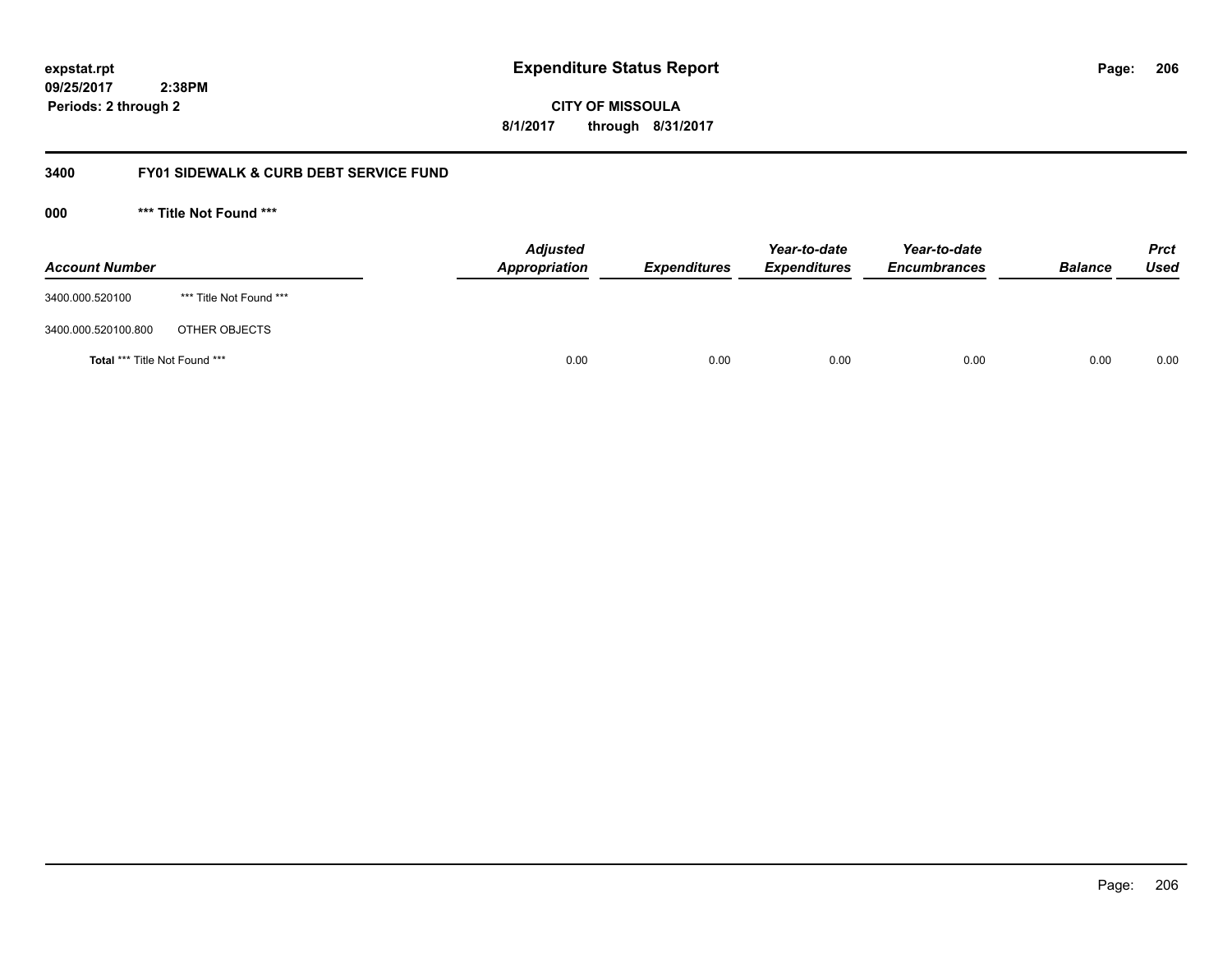**207**

**CITY OF MISSOULA 8/1/2017 through 8/31/2017**

# **3400 FY01 SIDEWALK & CURB DEBT SERVICE FUND**

| <b>Account Number</b>     |                                              | <b>Adjusted</b><br><b>Appropriation</b> | <b>Expenditures</b> | Year-to-date<br><b>Expenditures</b> | Year-to-date<br><b>Encumbrances</b> | <b>Balance</b> | <b>Prct</b><br><b>Used</b> |
|---------------------------|----------------------------------------------|-----------------------------------------|---------------------|-------------------------------------|-------------------------------------|----------------|----------------------------|
|                           |                                              |                                         |                     |                                     |                                     |                |                            |
| 3400.390.510100           | SPECIAL ASSESSMENTS                          |                                         |                     |                                     |                                     |                |                            |
| 3400.390.510100.600       | <b>DEBT SERVICE</b>                          |                                         |                     |                                     |                                     |                |                            |
| <b>Total DEBT SERVICE</b> |                                              | 0.00                                    | 0.00                | 0.00                                | 0.00                                | 0.00           | 0.00                       |
| 3400.390.510100.800       | OTHER OBJECTS                                |                                         |                     |                                     |                                     |                |                            |
|                           | <b>Total SPECIAL ASSESSMENTS</b>             | 0.00                                    | 0.00                | 0.00                                | 0.00                                | 0.00           | 0.00                       |
| 3400.390.510110           | <b>MERCHANT SERVICES</b>                     |                                         |                     |                                     |                                     |                |                            |
| 3400.390.510110.500       | <b>FIXED CHARGES</b>                         |                                         |                     |                                     |                                     |                |                            |
|                           | Total FY01 SIDEWALK & CURB DEBT SERVICE FUND | 0.00                                    | 0.00                | 0.00                                | 0.00                                | 0.00           | 0.00                       |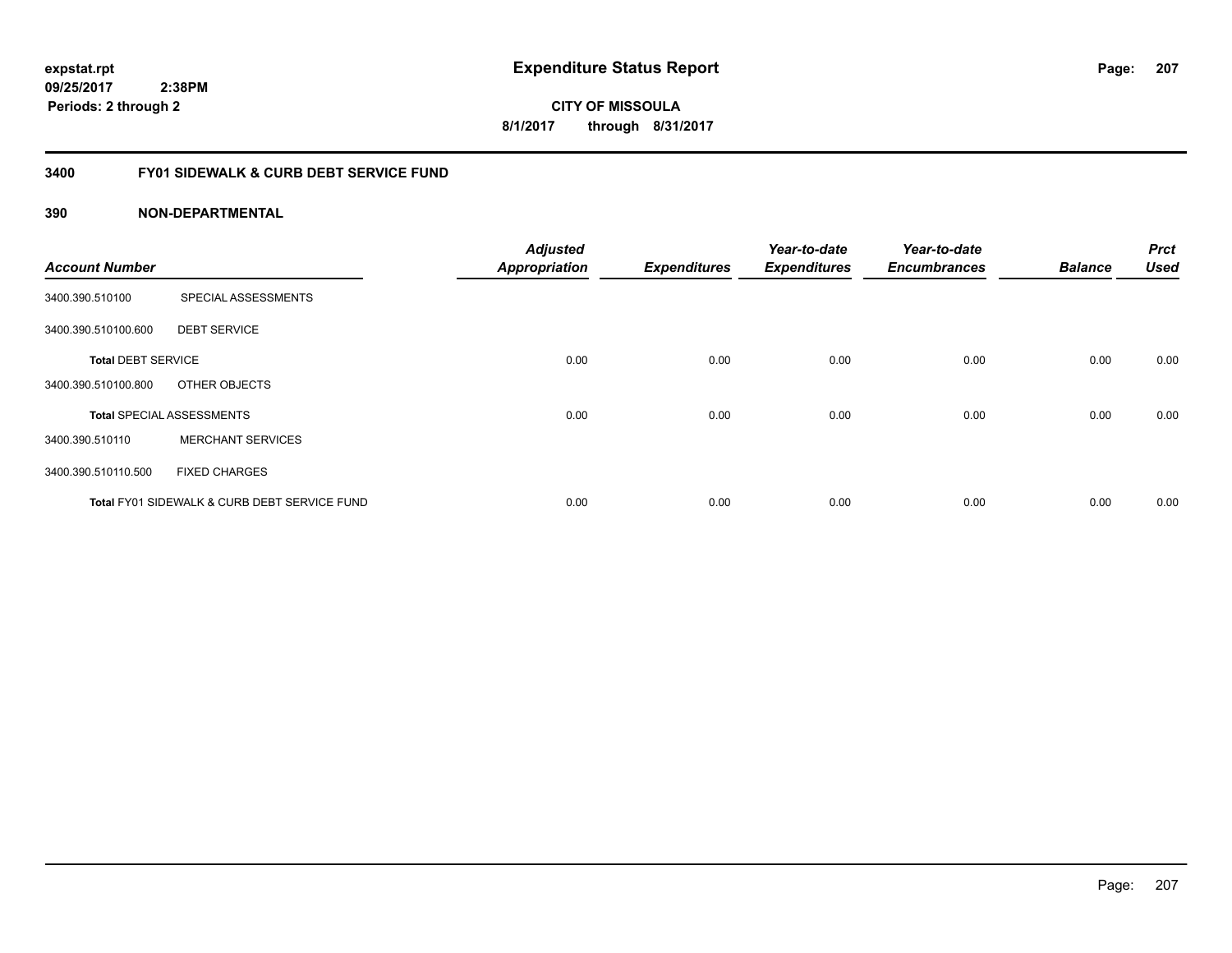**CITY OF MISSOULA 8/1/2017 through 8/31/2017**

# **3410 FY02 SIDEWALK & CURB DEBT SERVICE FUND**

**000 \*\*\* Title Not Found \*\*\***

| <b>Account Number</b>                |                         | <b>Adjusted</b><br>Appropriation | <b>Expenditures</b> | Year-to-date<br><b>Expenditures</b> | Year-to-date<br><b>Encumbrances</b> | <b>Balance</b> | Prct<br><b>Used</b> |
|--------------------------------------|-------------------------|----------------------------------|---------------------|-------------------------------------|-------------------------------------|----------------|---------------------|
| 3410.000.520100                      | *** Title Not Found *** |                                  |                     |                                     |                                     |                |                     |
| 3410.000.520100.800                  | OTHER OBJECTS           |                                  |                     |                                     |                                     |                |                     |
| <b>Total *** Title Not Found ***</b> |                         | 0.00                             | 0.00                | 0.00                                | 0.00                                | 0.00           | 0.00                |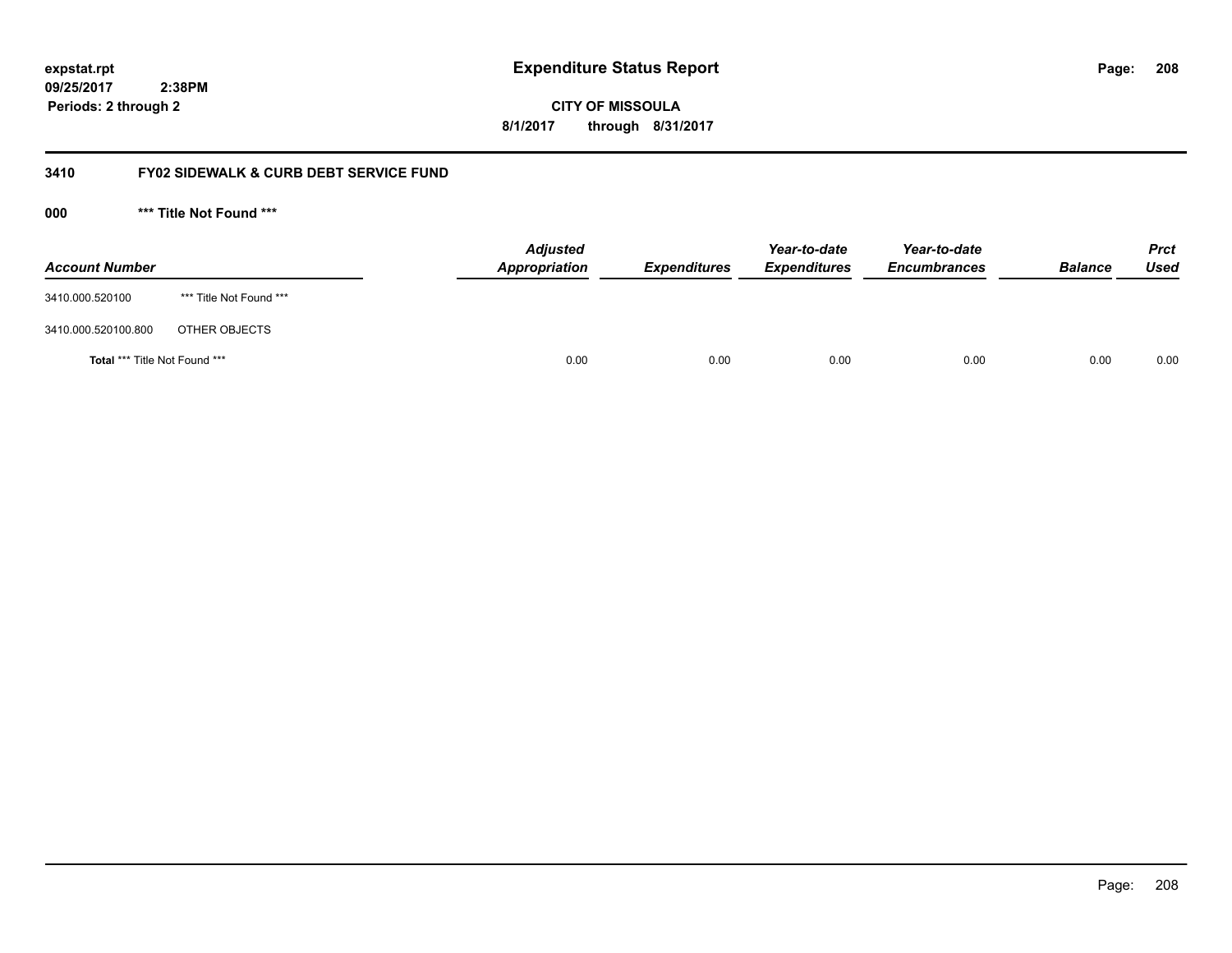**09/25/2017 2:38PM**

**Periods: 2 through 2**

**209**

**CITY OF MISSOULA 8/1/2017 through 8/31/2017**

# **3410 FY02 SIDEWALK & CURB DEBT SERVICE FUND**

| <b>Account Number</b> |                                              | <b>Adjusted</b><br><b>Appropriation</b> | <b>Expenditures</b> | Year-to-date<br><b>Expenditures</b> | Year-to-date<br><b>Encumbrances</b> | <b>Balance</b> | <b>Prct</b><br><b>Used</b> |
|-----------------------|----------------------------------------------|-----------------------------------------|---------------------|-------------------------------------|-------------------------------------|----------------|----------------------------|
| 3410.390.510100       | SPECIAL ASSESSMENTS                          |                                         |                     |                                     |                                     |                |                            |
| 3410.390.510100.600   | <b>DEBT SERVICE</b>                          |                                         |                     |                                     |                                     |                |                            |
|                       | <b>Total SPECIAL ASSESSMENTS</b>             | 0.00                                    | 0.00                | 0.00                                | 0.00                                | 0.00           | 0.00                       |
| 3410.390.510110       | <b>MERCHANT SERVICES</b>                     |                                         |                     |                                     |                                     |                |                            |
| 3410.390.510110.500   | <b>FIXED CHARGES</b>                         |                                         |                     |                                     |                                     |                |                            |
|                       | <b>Total MERCHANT SERVICES</b>               | 0.00                                    | 0.00                | 0.00                                | 0.00                                | 0.00           | 0.00                       |
|                       | Total FY02 SIDEWALK & CURB DEBT SERVICE FUND | 0.00                                    | 0.00                | 0.00                                | 0.00                                | 0.00           | 0.00                       |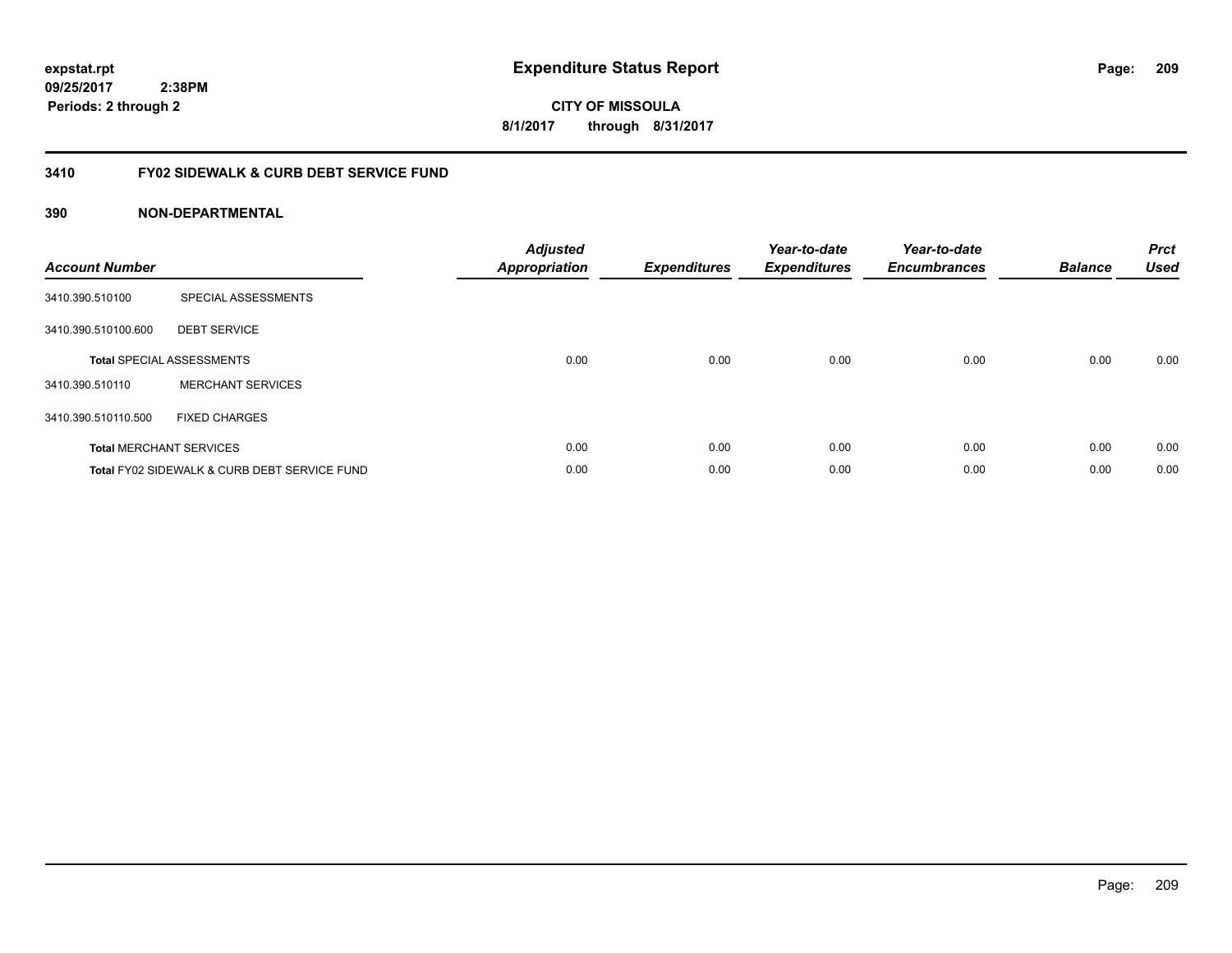# **CITY OF MISSOULA 8/1/2017 through 8/31/2017**

# **3420 FY03 SIDEWALK & CURB DEBT SERVICE**

| <b>Account Number</b> |                                                    | <b>Adjusted</b><br><b>Appropriation</b> | <b>Expenditures</b> | Year-to-date<br><b>Expenditures</b> | Year-to-date<br><b>Encumbrances</b> | <b>Balance</b> | <b>Prct</b><br><b>Used</b> |
|-----------------------|----------------------------------------------------|-----------------------------------------|---------------------|-------------------------------------|-------------------------------------|----------------|----------------------------|
| 3420.390.510100       | SPECIAL ASSESSMENTS                                |                                         |                     |                                     |                                     |                |                            |
| 3420.390.510100.600   | <b>DEBT SERVICE</b>                                |                                         |                     |                                     |                                     |                |                            |
|                       | <b>Total SPECIAL ASSESSMENTS</b>                   | 0.00                                    | 0.00                | 0.00                                | 0.00                                | 0.00           | 0.00                       |
| 3420.390.510110       | <b>MERCHANT SERVICES</b>                           |                                         |                     |                                     |                                     |                |                            |
| 3420.390.510110.500   | <b>FIXED CHARGES</b>                               |                                         |                     |                                     |                                     |                |                            |
|                       | <b>Total MERCHANT SERVICES</b>                     | 0.00                                    | 0.00                | 0.00                                | 0.00                                | 0.00           | 0.00                       |
|                       | <b>Total FY03 SIDEWALK &amp; CURB DEBT SERVICE</b> | 0.00                                    | 0.00                | 0.00                                | 0.00                                | 0.00           | 0.00                       |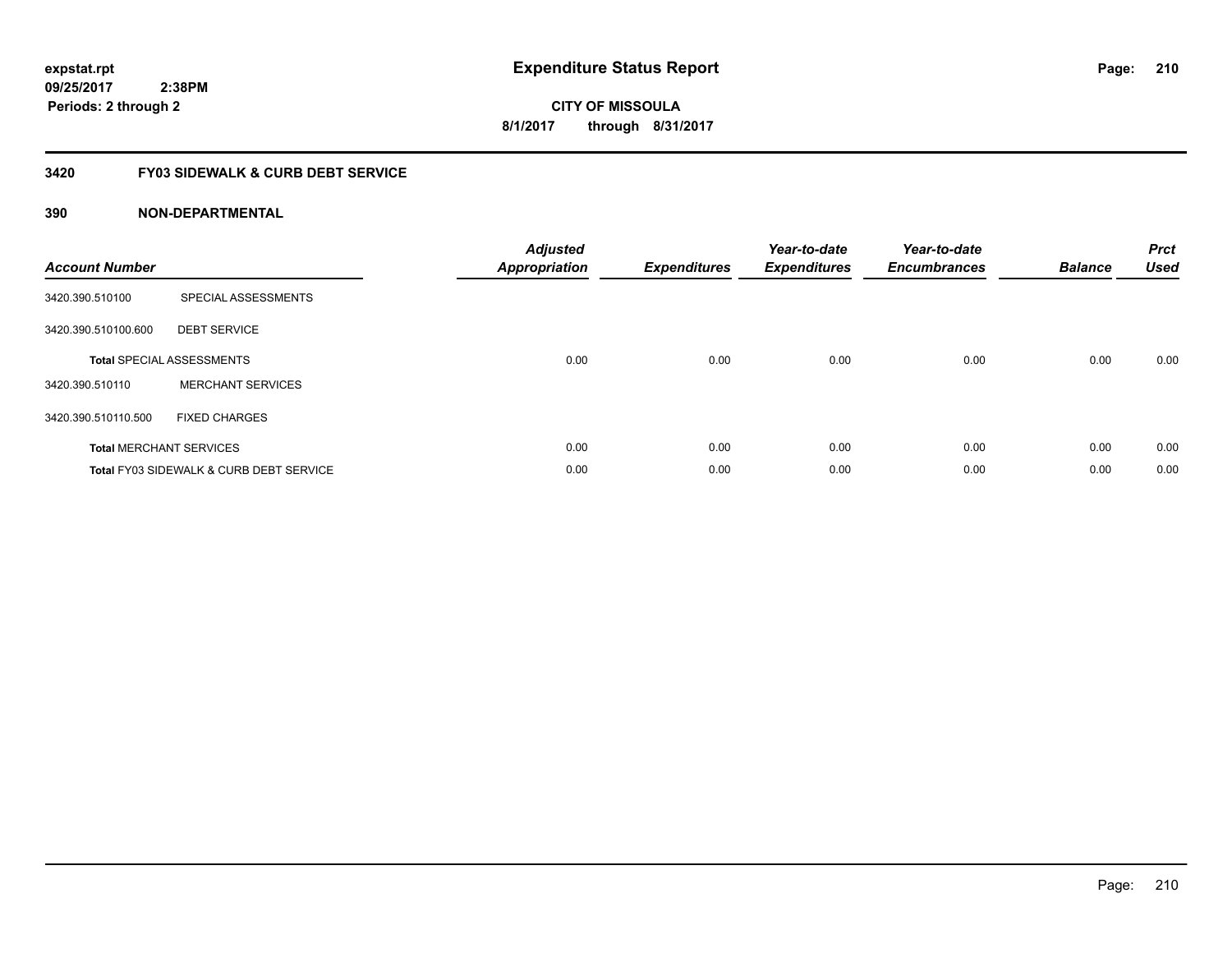# **CITY OF MISSOULA 8/1/2017 through 8/31/2017**

# **3430 FY04 SIDEWALK CURB DEBT SERVICE**

| <b>Account Number</b> |                                              | <b>Adjusted</b><br>Appropriation | <b>Expenditures</b> | Year-to-date<br><b>Expenditures</b> | Year-to-date<br><b>Encumbrances</b> | <b>Balance</b> | <b>Prct</b><br><b>Used</b> |
|-----------------------|----------------------------------------------|----------------------------------|---------------------|-------------------------------------|-------------------------------------|----------------|----------------------------|
| 3430.390.510100       | SPECIAL ASSESSMENTS                          |                                  |                     |                                     |                                     |                |                            |
| 3430.390.510100.600   | <b>DEBT SERVICE</b>                          |                                  |                     |                                     |                                     |                |                            |
|                       | <b>Total SPECIAL ASSESSMENTS</b>             | 0.00                             | 0.00                | 0.00                                | 0.00                                | 0.00           | 0.00                       |
| 3430.390.510110       | <b>MERCHANT SERVICES</b>                     |                                  |                     |                                     |                                     |                |                            |
| 3430.390.510110.500   | <b>FIXED CHARGES</b>                         |                                  |                     |                                     |                                     |                |                            |
|                       | <b>Total MERCHANT SERVICES</b>               | 0.00                             | 0.00                | 0.00                                | 0.00                                | 0.00           | 0.00                       |
|                       | <b>Total FY04 SIDEWALK CURB DEBT SERVICE</b> | 0.00                             | 0.00                | 0.00                                | 0.00                                | 0.00           | 0.00                       |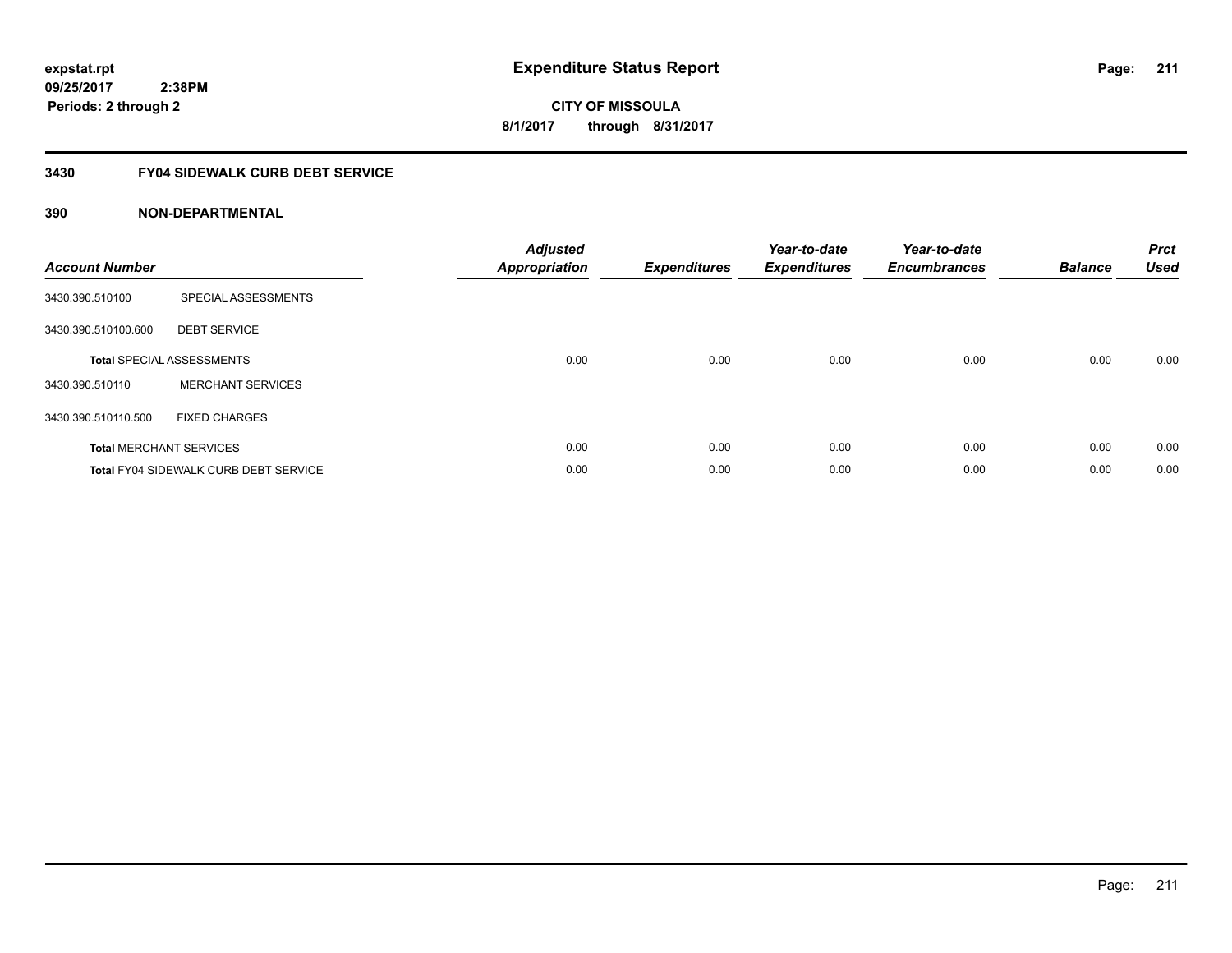### **3440 FY05 SIDEWALK AND CURB**

| <b>Account Number</b> |                                     | <b>Adjusted</b><br>Appropriation | <b>Expenditures</b> | Year-to-date<br><b>Expenditures</b> | Year-to-date<br><b>Encumbrances</b> | <b>Balance</b> | <b>Prct</b><br><b>Used</b> |
|-----------------------|-------------------------------------|----------------------------------|---------------------|-------------------------------------|-------------------------------------|----------------|----------------------------|
| 3440.390.510100       | SPECIAL ASSESSMENTS                 |                                  |                     |                                     |                                     |                |                            |
| 3440.390.510100.600   | <b>DEBT SERVICE</b>                 |                                  |                     |                                     |                                     |                |                            |
|                       | <b>Total SPECIAL ASSESSMENTS</b>    | 0.00                             | 0.00                | 0.00                                | 0.00                                | 0.00           | 0.00                       |
| 3440.390.510110       | <b>MERCHANT SERVICES</b>            |                                  |                     |                                     |                                     |                |                            |
| 3440.390.510110.500   | <b>FIXED CHARGES</b>                |                                  |                     |                                     |                                     |                |                            |
|                       | <b>Total MERCHANT SERVICES</b>      | 0.00                             | 0.00                | 0.00                                | 0.00                                | 0.00           | 0.00                       |
|                       | <b>Total FY05 SIDEWALK AND CURB</b> | 0.00                             | 0.00                | 0.00                                | 0.00                                | 0.00           | 0.00                       |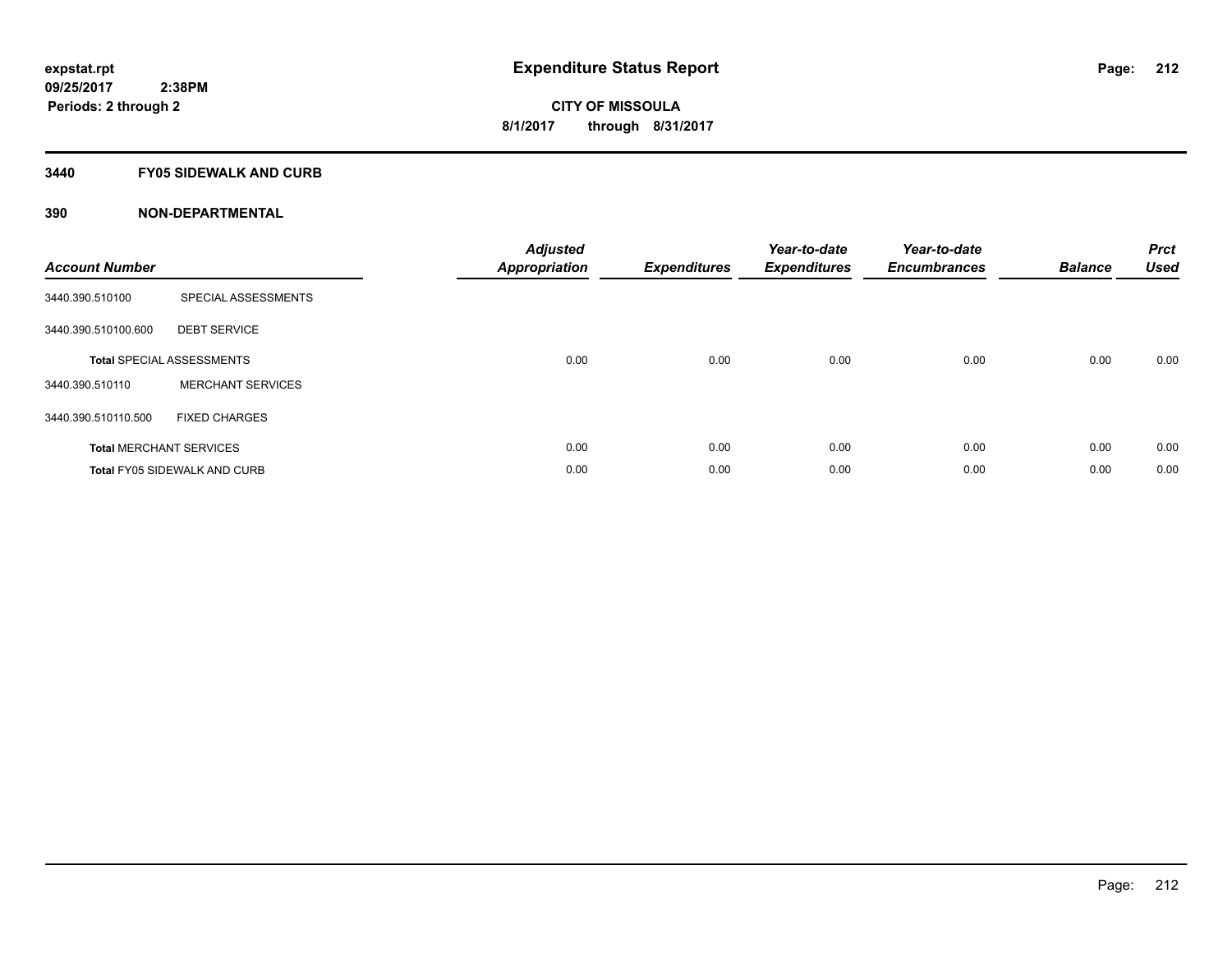### **3450 FY06 SIDEWALK AND CURB**

| <b>Account Number</b> |                                     | <b>Adjusted</b><br>Appropriation | <b>Expenditures</b> | Year-to-date<br><b>Expenditures</b> | Year-to-date<br><b>Encumbrances</b> | <b>Balance</b> | <b>Prct</b><br><b>Used</b> |
|-----------------------|-------------------------------------|----------------------------------|---------------------|-------------------------------------|-------------------------------------|----------------|----------------------------|
| 3450.390.510100       | SPECIAL ASSESSMENTS                 |                                  |                     |                                     |                                     |                |                            |
| 3450.390.510100.600   | <b>DEBT SERVICE</b>                 |                                  |                     |                                     |                                     |                |                            |
|                       | <b>Total SPECIAL ASSESSMENTS</b>    | 0.00                             | 0.00                | 0.00                                | 0.00                                | 0.00           | 0.00                       |
| 3450.390.510110       | <b>MERCHANT SERVICES</b>            |                                  |                     |                                     |                                     |                |                            |
| 3450.390.510110.500   | <b>FIXED CHARGES</b>                |                                  |                     |                                     |                                     |                |                            |
|                       | <b>Total MERCHANT SERVICES</b>      | 0.00                             | 0.00                | 0.00                                | 0.00                                | 0.00           | 0.00                       |
|                       | <b>Total FY06 SIDEWALK AND CURB</b> | 0.00                             | 0.00                | 0.00                                | 0.00                                | 0.00           | 0.00                       |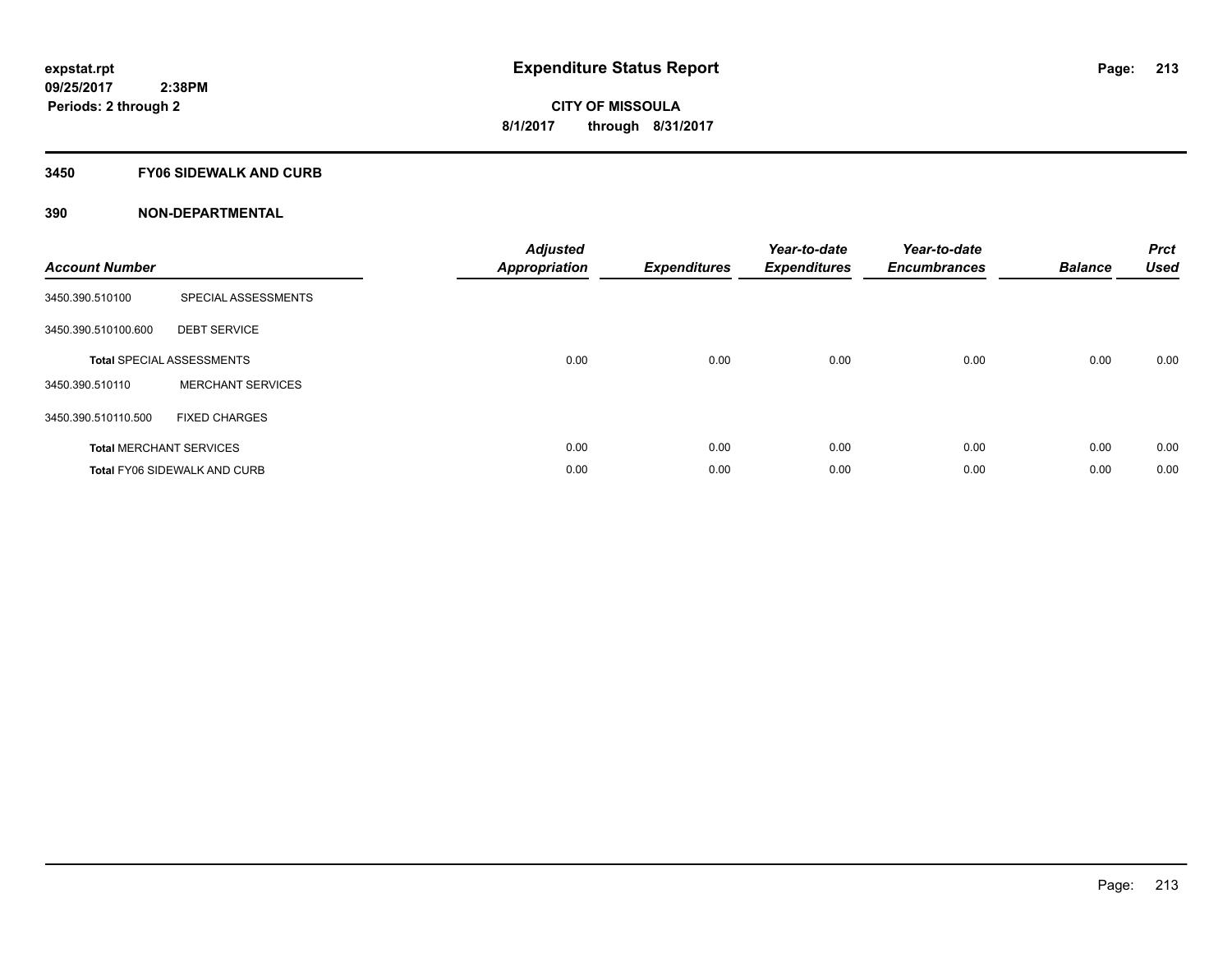# **3460 FY07 SIDEWALK AND CURB DEBT**

| <b>Account Number</b>      |                                          | <b>Adjusted</b><br><b>Appropriation</b> | <b>Expenditures</b> | Year-to-date<br><b>Expenditures</b> | Year-to-date<br><b>Encumbrances</b> | <b>Balance</b> | <b>Prct</b><br><b>Used</b> |
|----------------------------|------------------------------------------|-----------------------------------------|---------------------|-------------------------------------|-------------------------------------|----------------|----------------------------|
| 3460.390.510100            | SPECIAL ASSESSMENTS                      |                                         |                     |                                     |                                     |                |                            |
| 3460.390.510100.600        | <b>DEBT SERVICE</b>                      |                                         |                     |                                     |                                     |                |                            |
|                            | <b>Total SPECIAL ASSESSMENTS</b>         | 0.00                                    | 0.00                | 0.00                                | 0.00                                | 0.00           | 0.00                       |
| 3460.390.510110            | <b>MERCHANT SERVICES</b>                 |                                         |                     |                                     |                                     |                |                            |
| 3460.390.510110.500        | <b>FIXED CHARGES</b>                     |                                         |                     |                                     |                                     |                |                            |
| <b>Total FIXED CHARGES</b> |                                          | 0.00                                    | 0.00                | 0.00                                | 0.00                                | 0.00           | 0.00                       |
|                            | <b>Total FY07 SIDEWALK AND CURB DEBT</b> | 0.00                                    | 0.00                | 0.00                                | 0.00                                | 0.00           | 0.00                       |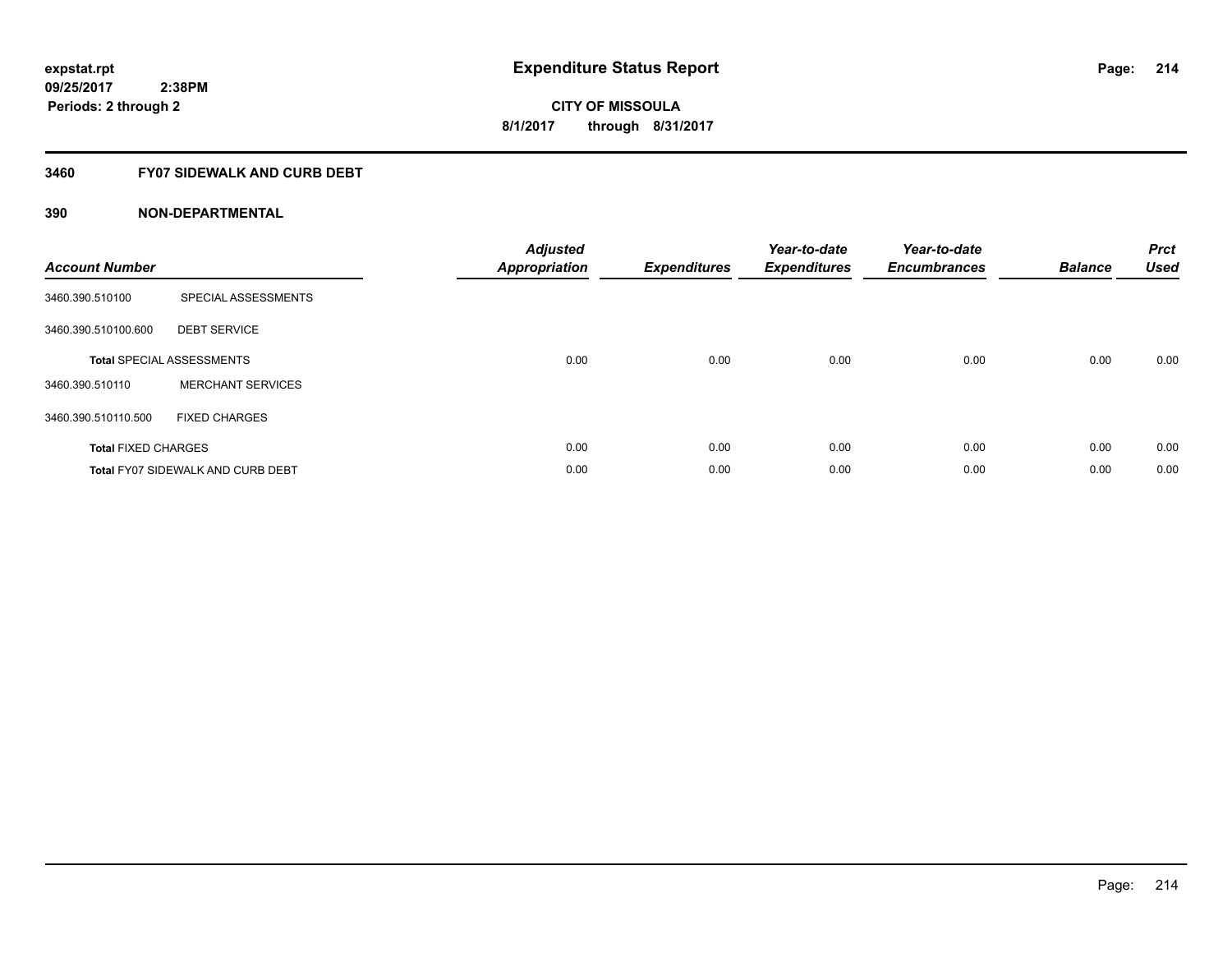**CITY OF MISSOULA 8/1/2017 through 8/31/2017**

# **3461 SERIES 2008A SIDEWALK AND CURB**

# **280 PUBLIC WORKS OPERATIONS**

| <b>Account Number</b>          |                                      | <b>Adjusted</b><br><b>Appropriation</b> | <b>Expenditures</b> | Year-to-date<br><b>Expenditures</b> | Year-to-date<br><b>Encumbrances</b> | <b>Balance</b> | <b>Prct</b><br><b>Used</b> |
|--------------------------------|--------------------------------------|-----------------------------------------|---------------------|-------------------------------------|-------------------------------------|----------------|----------------------------|
| 3461.280.510110                | <b>MERCHANT SERVICES</b>             |                                         |                     |                                     |                                     |                |                            |
| 3461.280.510110.500            | <b>FIXED CHARGES</b>                 |                                         |                     |                                     |                                     |                |                            |
| <b>Total MERCHANT SERVICES</b> |                                      | 0.00                                    | 0.00                | 0.00                                | 0.00                                | 0.00           | 0.00                       |
| 3461.280.521000                | INTERFUND OPERATING TRANSFERS        |                                         |                     |                                     |                                     |                |                            |
| 3461.280.521000.800            | OTHER OBJECTS                        |                                         |                     |                                     |                                     |                |                            |
|                                | <b>Total PUBLIC WORKS OPERATIONS</b> | 0.00                                    | 0.00                | 0.00                                | 0.00                                | 0.00           | 0.00                       |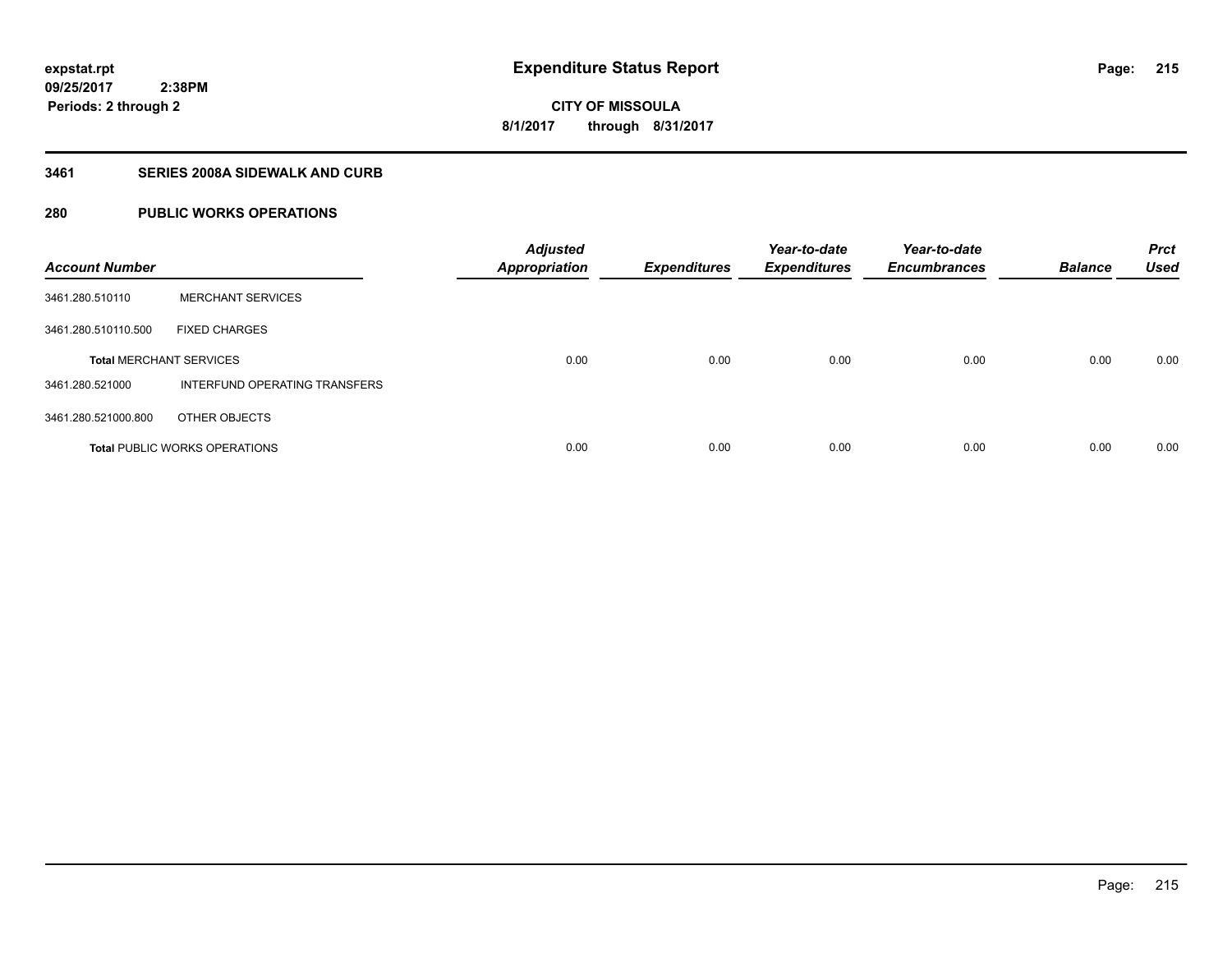# **3461 SERIES 2008A SIDEWALK AND CURB**

| <b>Account Number</b>          |                                            | <b>Adjusted</b><br><b>Appropriation</b> | <b>Expenditures</b> | Year-to-date<br><b>Expenditures</b> | Year-to-date<br><b>Encumbrances</b> | <b>Balance</b> | <b>Prct</b><br><b>Used</b> |
|--------------------------------|--------------------------------------------|-----------------------------------------|---------------------|-------------------------------------|-------------------------------------|----------------|----------------------------|
| 3461.390.510100                | SPECIAL ASSESSMENTS                        |                                         |                     |                                     |                                     |                |                            |
| 3461.390.510100.600            | <b>DEBT SERVICE</b>                        |                                         |                     |                                     |                                     |                |                            |
|                                | <b>Total SPECIAL ASSESSMENTS</b>           | 0.00                                    | 0.00                | 0.00                                | 0.00                                | 0.00           | 0.00                       |
| 3461.390.510110                | <b>MERCHANT SERVICES</b>                   |                                         |                     |                                     |                                     |                |                            |
| 3461.390.510110.500            | <b>FIXED CHARGES</b>                       |                                         |                     |                                     |                                     |                |                            |
| <b>Total MERCHANT SERVICES</b> |                                            | 0.00                                    | 0.00                | 0.00                                | 0.00                                | 0.00           | 0.00                       |
| 3461.390.521000                | INTERFUND OPERATING TRANSFERS              |                                         |                     |                                     |                                     |                |                            |
| 3461.390.521000.800            | OTHER OBJECTS                              |                                         |                     |                                     |                                     |                |                            |
|                                | <b>Total INTERFUND OPERATING TRANSFERS</b> | 0.00                                    | 0.00                | 0.00                                | 0.00                                | 0.00           | 0.00                       |
|                                | Total SERIES 2008A SIDEWALK AND CURB       | 0.00                                    | 0.00                | 0.00                                | 0.00                                | 0.00           | 0.00                       |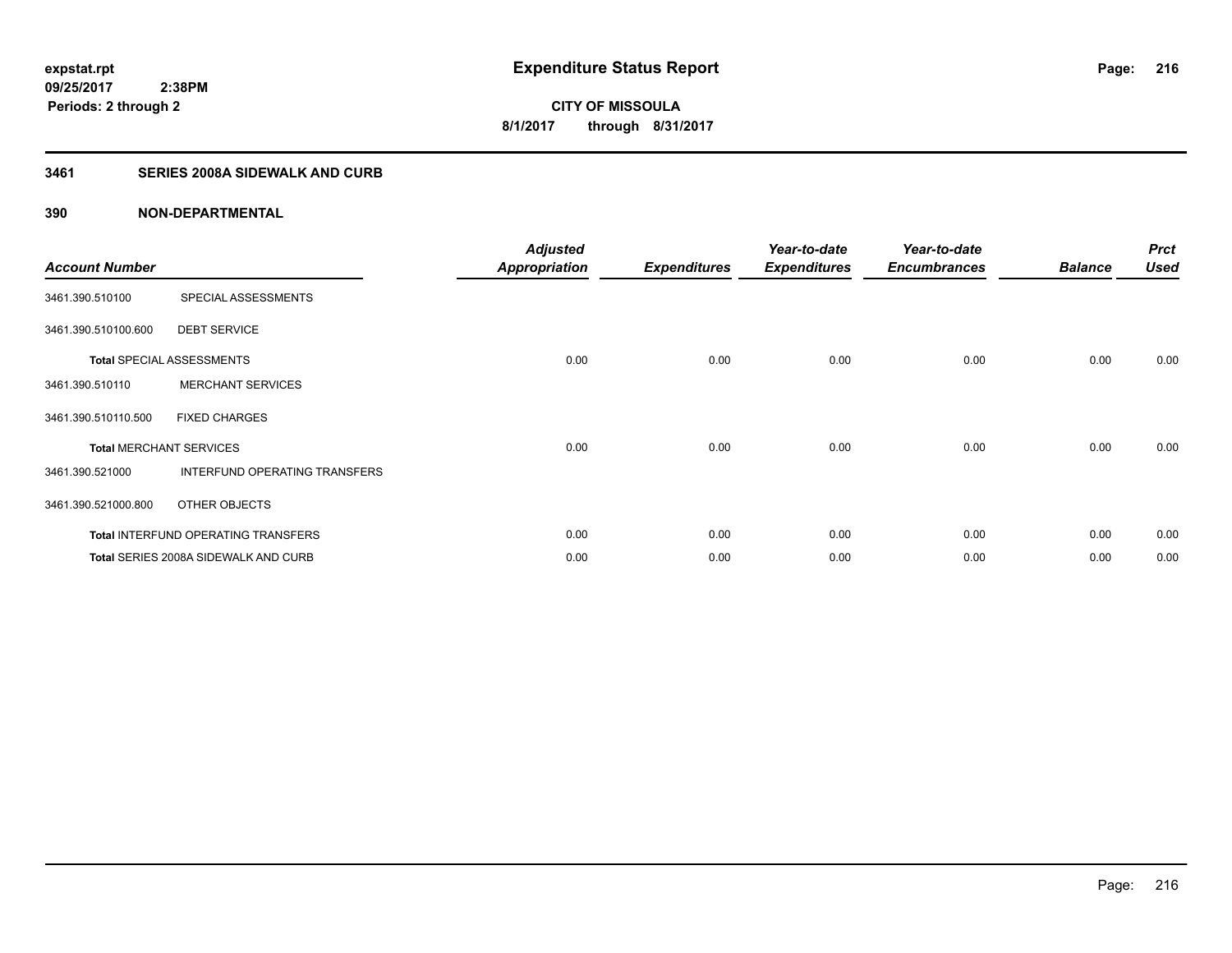## **3462 SERIES 2009 SIDEWALK AND CURB**

| <b>Account Number</b> |                                                                                     | <b>Adjusted</b><br><b>Appropriation</b> | <b>Expenditures</b> | Year-to-date<br><b>Expenditures</b> | Year-to-date<br><b>Encumbrances</b> | <b>Balance</b>         | <b>Prct</b><br><b>Used</b> |
|-----------------------|-------------------------------------------------------------------------------------|-----------------------------------------|---------------------|-------------------------------------|-------------------------------------|------------------------|----------------------------|
| 3462.390.510100       | SPECIAL ASSESSMENTS                                                                 |                                         |                     |                                     |                                     |                        |                            |
| 3462.390.510100.600   | <b>DEBT SERVICE</b>                                                                 |                                         |                     |                                     |                                     |                        |                            |
|                       | 3462.390.510100.620.000 INTEREST / SERVICE FEES<br><b>Total SPECIAL ASSESSMENTS</b> | 0.00<br>0.00                            | 300.00<br>300.00    | 300.00<br>300.00                    | 0.00<br>0.00                        | $-300.00$<br>$-300.00$ | 0.00<br>0.00               |
| 3462.390.510110       | <b>MERCHANT SERVICES</b>                                                            |                                         |                     |                                     |                                     |                        |                            |
| 3462.390.510110.500   | <b>FIXED CHARGES</b>                                                                |                                         |                     |                                     |                                     |                        |                            |
|                       | <b>Total MERCHANT SERVICES</b>                                                      | 0.00                                    | 0.00                | 0.00                                | 0.00                                | 0.00                   | 0.00                       |
| 3462.390.521000       | INTERFUND OPERATING TRANSFERS                                                       |                                         |                     |                                     |                                     |                        |                            |
| 3462.390.521000.800   | OTHER OBJECTS                                                                       |                                         |                     |                                     |                                     |                        |                            |
|                       | <b>Total INTERFUND OPERATING TRANSFERS</b>                                          | 0.00                                    | 0.00                | 0.00                                | 0.00                                | 0.00                   | 0.00                       |
|                       | Total SERIES 2009 SIDEWALK AND CURB                                                 | 0.00                                    | 300.00              | 300.00                              | 0.00                                | $-300.00$              | 0.00                       |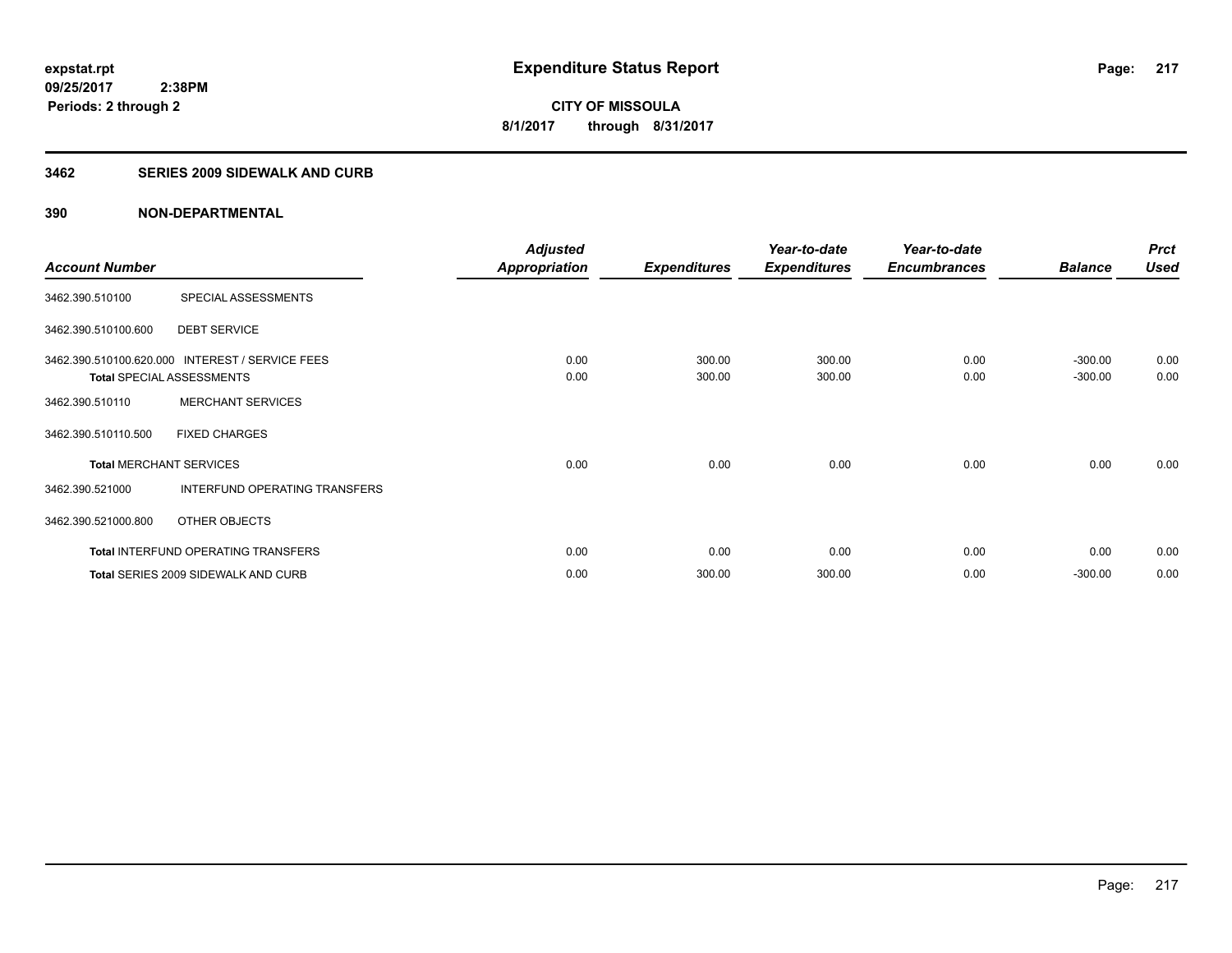# **3463 SERIES 2010 SIDEWALK AND CURB**

| <b>Account Number</b> |                                                                                     | <b>Adjusted</b><br><b>Appropriation</b> | <b>Expenditures</b> | Year-to-date<br><b>Expenditures</b> | Year-to-date<br><b>Encumbrances</b> | <b>Balance</b>         | <b>Prct</b><br><b>Used</b> |
|-----------------------|-------------------------------------------------------------------------------------|-----------------------------------------|---------------------|-------------------------------------|-------------------------------------|------------------------|----------------------------|
| 3463.390.510100       | SPECIAL ASSESSMENTS                                                                 |                                         |                     |                                     |                                     |                        |                            |
| 3463.390.510100.600   | <b>DEBT SERVICE</b>                                                                 |                                         |                     |                                     |                                     |                        |                            |
|                       | 3463.390.510100.620.000 INTEREST / SERVICE FEES<br><b>Total SPECIAL ASSESSMENTS</b> | 0.00<br>0.00                            | 350.00<br>350.00    | 350.00<br>350.00                    | 0.00<br>0.00                        | $-350.00$<br>$-350.00$ | 0.00<br>0.00               |
| 3463.390.510110       | <b>MERCHANT SERVICES</b>                                                            |                                         |                     |                                     |                                     |                        |                            |
| 3463.390.510110.500   | <b>FIXED CHARGES</b>                                                                |                                         |                     |                                     |                                     |                        |                            |
|                       | <b>Total MERCHANT SERVICES</b>                                                      | 0.00                                    | 0.00                | 0.00                                | 0.00                                | 0.00                   | 0.00                       |
|                       | Total SERIES 2010 SIDEWALK AND CURB                                                 | 0.00                                    | 350.00              | 350.00                              | 0.00                                | $-350.00$              | 0.00                       |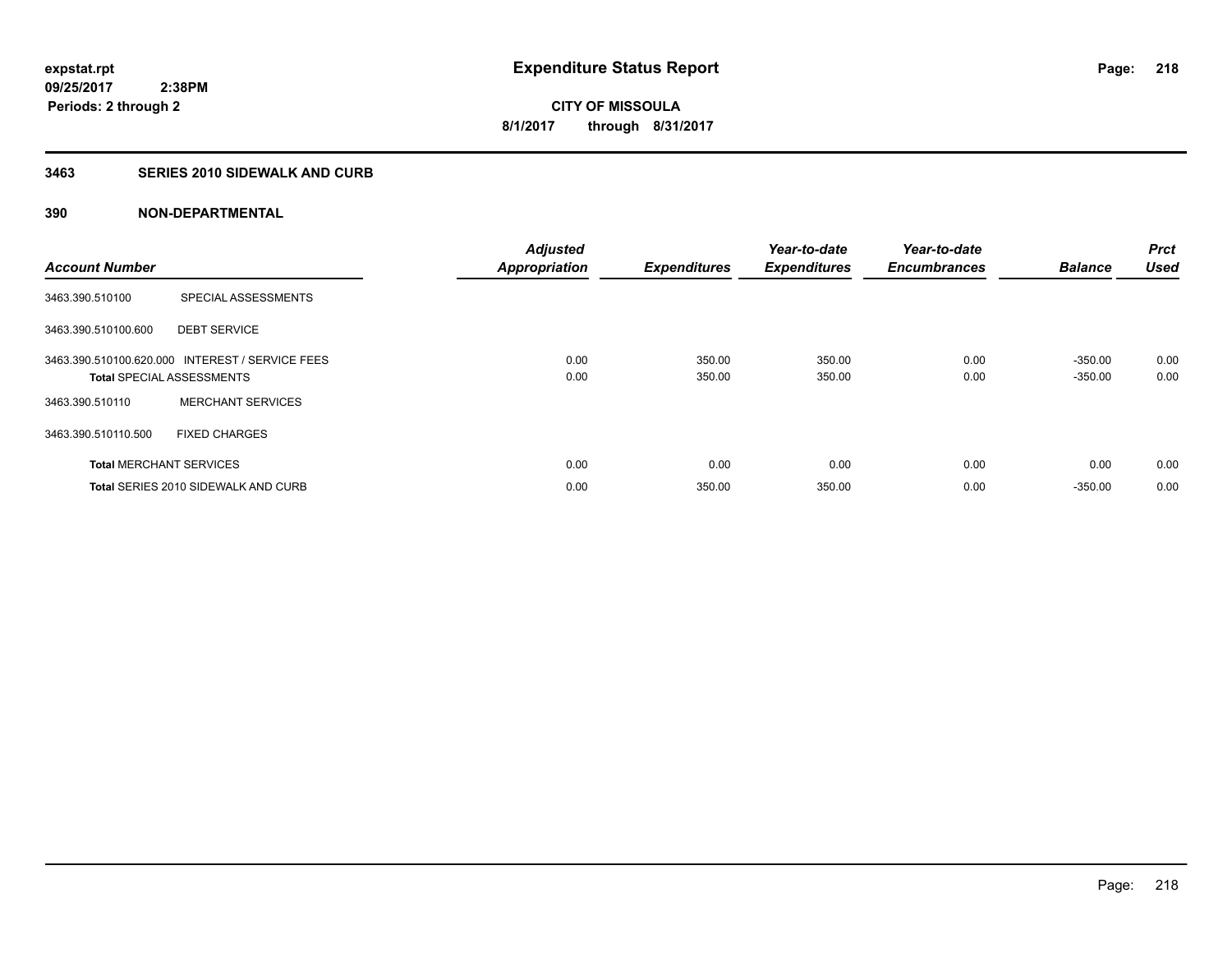## **3464 FY12 S/C DEBT SERVICE**

| <b>Account Number</b> |                                                                                     | <b>Adjusted</b><br><b>Appropriation</b> | <b>Expenditures</b> | Year-to-date<br><b>Expenditures</b> | Year-to-date<br><b>Encumbrances</b> | <b>Balance</b>         | <b>Prct</b><br><b>Used</b> |
|-----------------------|-------------------------------------------------------------------------------------|-----------------------------------------|---------------------|-------------------------------------|-------------------------------------|------------------------|----------------------------|
| 3464.390.510100       | SPECIAL ASSESSMENTS                                                                 |                                         |                     |                                     |                                     |                        |                            |
| 3464.390.510100.600   | <b>DEBT SERVICE</b>                                                                 |                                         |                     |                                     |                                     |                        |                            |
|                       | 3464.390.510100.620.000 INTEREST / SERVICE FEES<br><b>Total SPECIAL ASSESSMENTS</b> | 0.00<br>0.00                            | 350.00<br>350.00    | 350.00<br>350.00                    | 0.00<br>0.00                        | $-350.00$<br>$-350.00$ | 0.00<br>0.00               |
| 3464.390.510110       | <b>MERCHANT SERVICES</b>                                                            |                                         |                     |                                     |                                     |                        |                            |
| 3464.390.510110.500   | <b>FIXED CHARGES</b>                                                                |                                         |                     |                                     |                                     |                        |                            |
|                       | <b>Total MERCHANT SERVICES</b>                                                      | 0.00                                    | 0.00                | 0.00                                | 0.00                                | 0.00                   | 0.00                       |
|                       | Total FY12 S/C DEBT SERVICE                                                         | 0.00                                    | 350.00              | 350.00                              | 0.00                                | $-350.00$              | 0.00                       |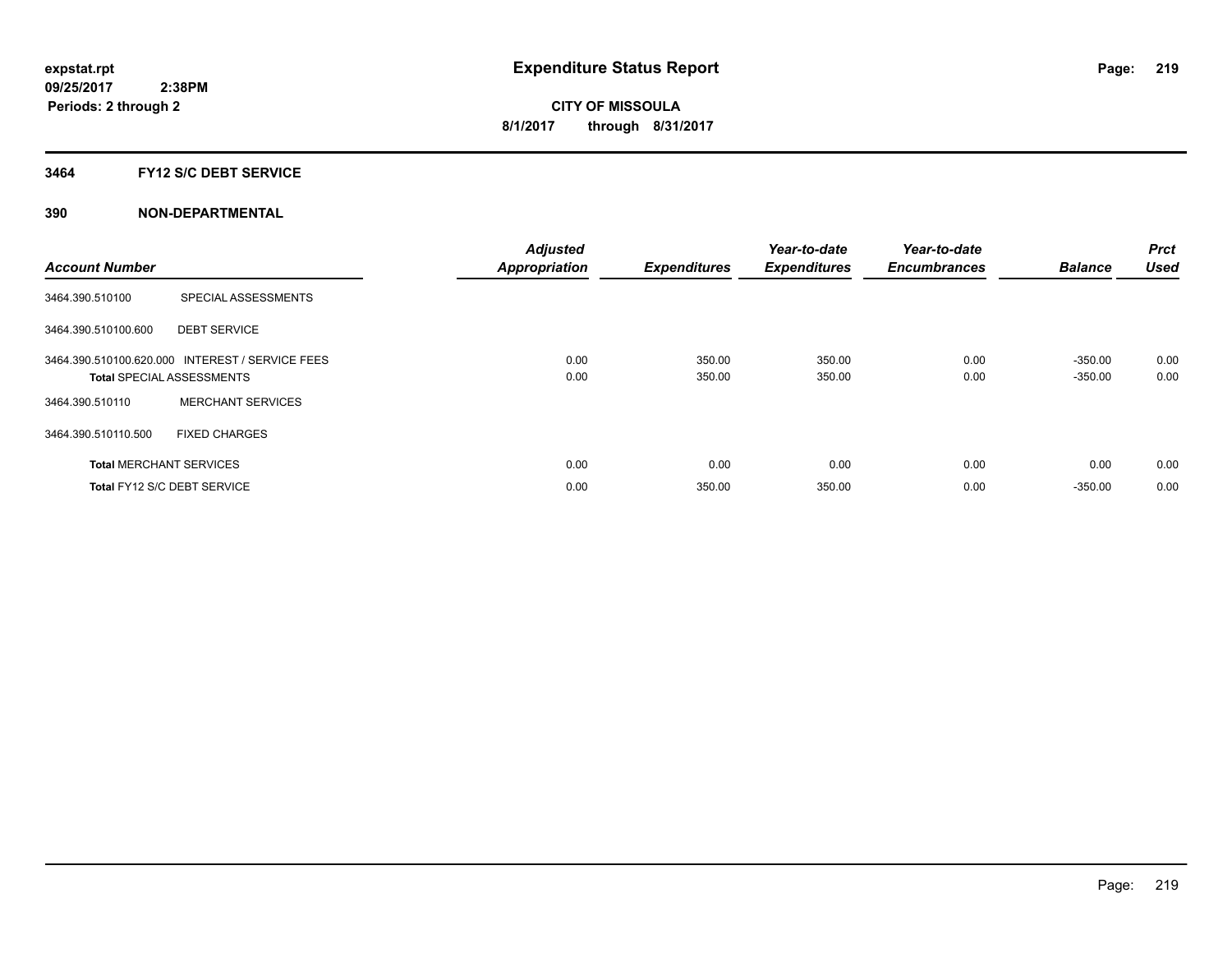**09/25/2017 2:38PM Periods: 2 through 2**

# **CITY OF MISSOULA 8/1/2017 through 8/31/2017**

## **3465 FY13 SIDEWALK/CURB DEBT SERVICE**

| <b>Account Number</b> |                                              | <b>Adjusted</b><br>Appropriation | <b>Expenditures</b> | Year-to-date<br><b>Expenditures</b> | Year-to-date<br><b>Encumbrances</b> | <b>Balance</b> | <b>Prct</b><br><b>Used</b> |
|-----------------------|----------------------------------------------|----------------------------------|---------------------|-------------------------------------|-------------------------------------|----------------|----------------------------|
| 3465.390.510100       | SPECIAL ASSESSMENTS                          |                                  |                     |                                     |                                     |                |                            |
| 3465.390.510100.600   | <b>DEBT SERVICE</b>                          |                                  |                     |                                     |                                     |                |                            |
|                       | <b>Total SPECIAL ASSESSMENTS</b>             | 0.00                             | 0.00                | 0.00                                | 0.00                                | 0.00           | 0.00                       |
| 3465.390.510110       | <b>MERCHANT SERVICES</b>                     |                                  |                     |                                     |                                     |                |                            |
| 3465.390.510110.500   | <b>FIXED CHARGES</b>                         |                                  |                     |                                     |                                     |                |                            |
|                       | <b>Total MERCHANT SERVICES</b>               | 0.00                             | 0.00                | 0.00                                | 0.00                                | 0.00           | 0.00                       |
|                       | <b>Total FY13 SIDEWALK/CURB DEBT SERVICE</b> | 0.00                             | 0.00                | 0.00                                | 0.00                                | 0.00           | 0.00                       |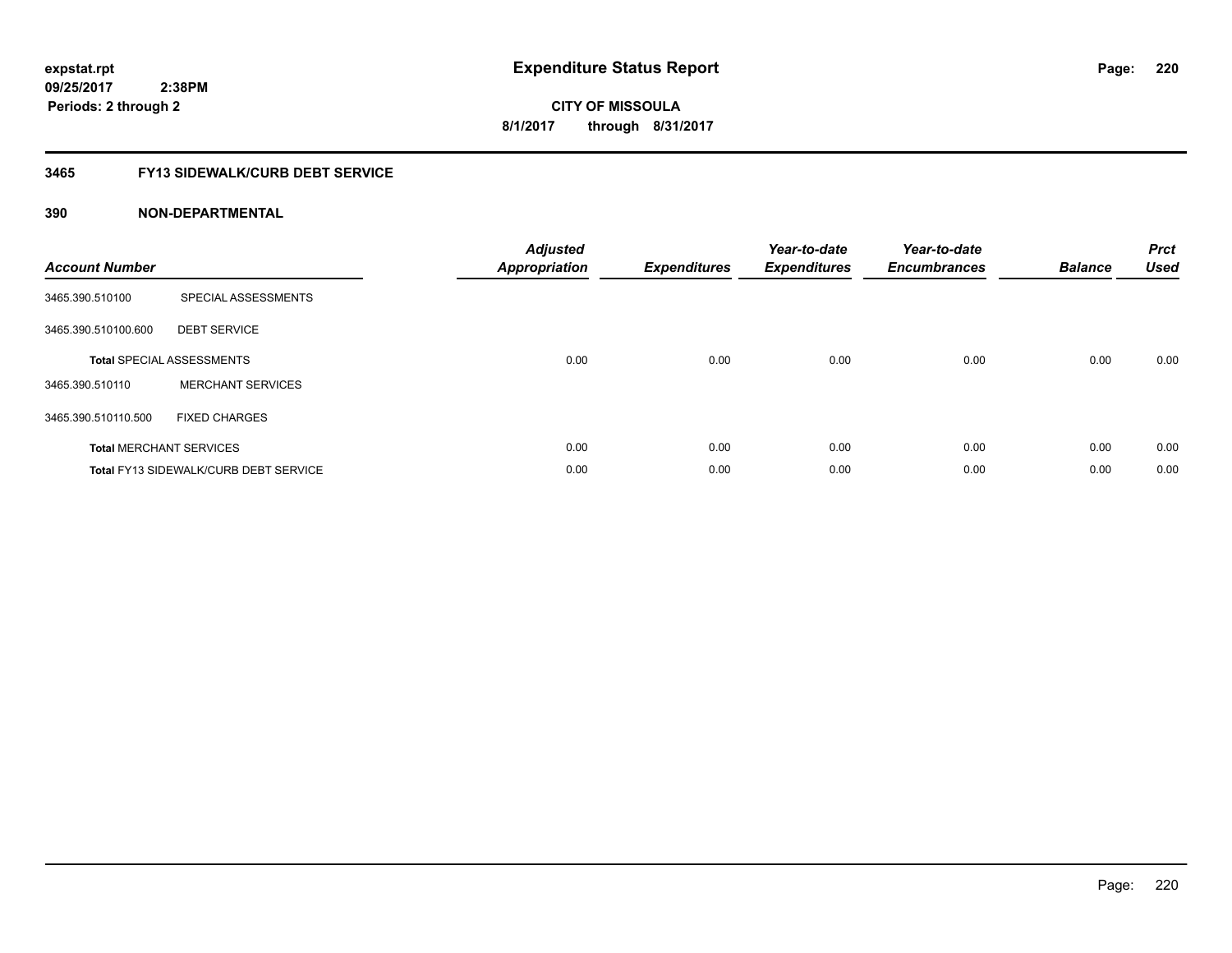**09/25/2017 2:38PM Periods: 2 through 2**

# **CITY OF MISSOULA 8/1/2017 through 8/31/2017**

# **3466 FY15 SIDEWALK/CURB DEBT SERVICE**

| <b>Account Number</b> |                                       | <b>Adjusted</b><br><b>Appropriation</b> | <b>Expenditures</b> | Year-to-date<br><b>Expenditures</b> | Year-to-date<br><b>Encumbrances</b> | <b>Balance</b> | <b>Prct</b><br><b>Used</b> |
|-----------------------|---------------------------------------|-----------------------------------------|---------------------|-------------------------------------|-------------------------------------|----------------|----------------------------|
| 3466.390.510100       | SPECIAL ASSESSMENTS                   |                                         |                     |                                     |                                     |                |                            |
| 3466.390.510100.300   | PURCHASED SERVICES                    |                                         |                     |                                     |                                     |                |                            |
|                       | <b>Total PURCHASED SERVICES</b>       | 0.00                                    | 0.00                | 0.00                                | 0.00                                | 0.00           | 0.00                       |
| 3466.390.510100.600   | <b>DEBT SERVICE</b>                   |                                         |                     |                                     |                                     |                |                            |
|                       | <b>Total SPECIAL ASSESSMENTS</b>      | 0.00                                    | 0.00                | 0.00                                | 0.00                                | 0.00           | 0.00                       |
| 3466.390.510110       | <b>MERCHANT SERVICES</b>              |                                         |                     |                                     |                                     |                |                            |
| 3466.390.510110.500   | <b>FIXED CHARGES</b>                  |                                         |                     |                                     |                                     |                |                            |
|                       | <b>Total MERCHANT SERVICES</b>        | 0.00                                    | 0.00                | 0.00                                | 0.00                                | 0.00           | 0.00                       |
|                       | Total FY15 SIDEWALK/CURB DEBT SERVICE | 0.00                                    | 0.00                | 0.00                                | 0.00                                | 0.00           | 0.00                       |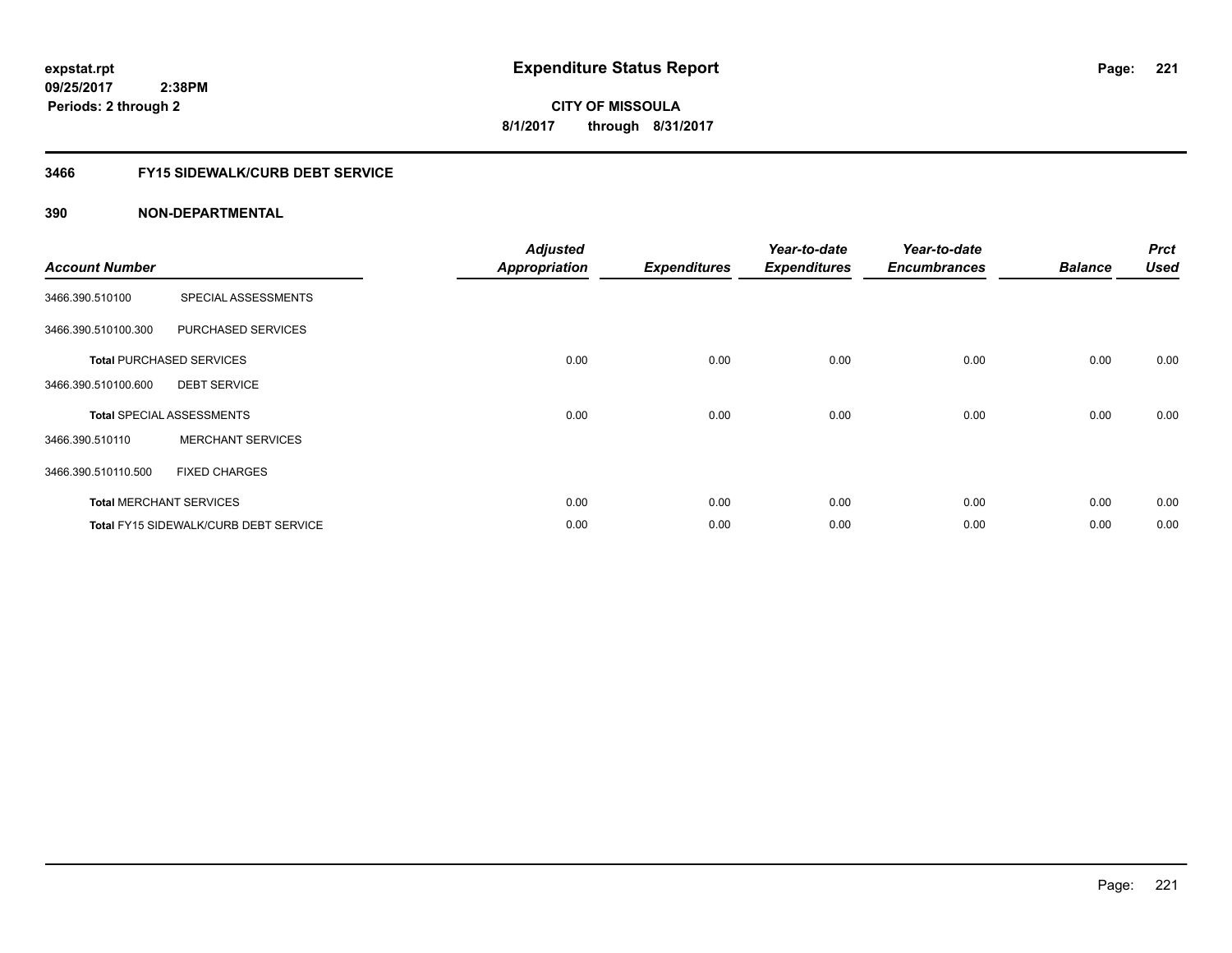# **3467 FY16 SIDEWALK/CURB DEBT SERVICE**

| <b>Account Number</b>      |                                       | <b>Adjusted</b><br><b>Appropriation</b> | <b>Expenditures</b> | Year-to-date<br><b>Expenditures</b> | Year-to-date<br><b>Encumbrances</b> | <b>Balance</b> | <b>Prct</b><br><b>Used</b> |
|----------------------------|---------------------------------------|-----------------------------------------|---------------------|-------------------------------------|-------------------------------------|----------------|----------------------------|
| 3467.390.510000            | <b>MISCELLANEOUS</b>                  |                                         |                     |                                     |                                     |                |                            |
| 3467.390.510000.600        | <b>DEBT SERVICE</b>                   |                                         |                     |                                     |                                     |                |                            |
| <b>Total MISCELLANEOUS</b> |                                       | 0.00                                    | 0.00                | 0.00                                | 0.00                                | 0.00           | 0.00                       |
| 3467.390.510100            | SPECIAL ASSESSMENTS                   |                                         |                     |                                     |                                     |                |                            |
| 3467.390.510100.300        | PURCHASED SERVICES                    |                                         |                     |                                     |                                     |                |                            |
|                            | <b>Total PURCHASED SERVICES</b>       | 0.00                                    | 0.00                | 0.00                                | 0.00                                | 0.00           | 0.00                       |
| 3467.390.510100.600        | <b>DEBT SERVICE</b>                   |                                         |                     |                                     |                                     |                |                            |
|                            | <b>Total SPECIAL ASSESSMENTS</b>      | 0.00                                    | 0.00                | 0.00                                | 0.00                                | 0.00           | 0.00                       |
| 3467.390.510110            | <b>MERCHANT SERVICES</b>              |                                         |                     |                                     |                                     |                |                            |
| 3467.390.510110.500        | <b>FIXED CHARGES</b>                  |                                         |                     |                                     |                                     |                |                            |
|                            | <b>Total MERCHANT SERVICES</b>        | 0.00                                    | 0.00                | 0.00                                | 0.00                                | 0.00           | 0.00                       |
|                            | Total FY16 SIDEWALK/CURB DEBT SERVICE | 0.00                                    | 0.00                | 0.00                                | 0.00                                | 0.00           | 0.00                       |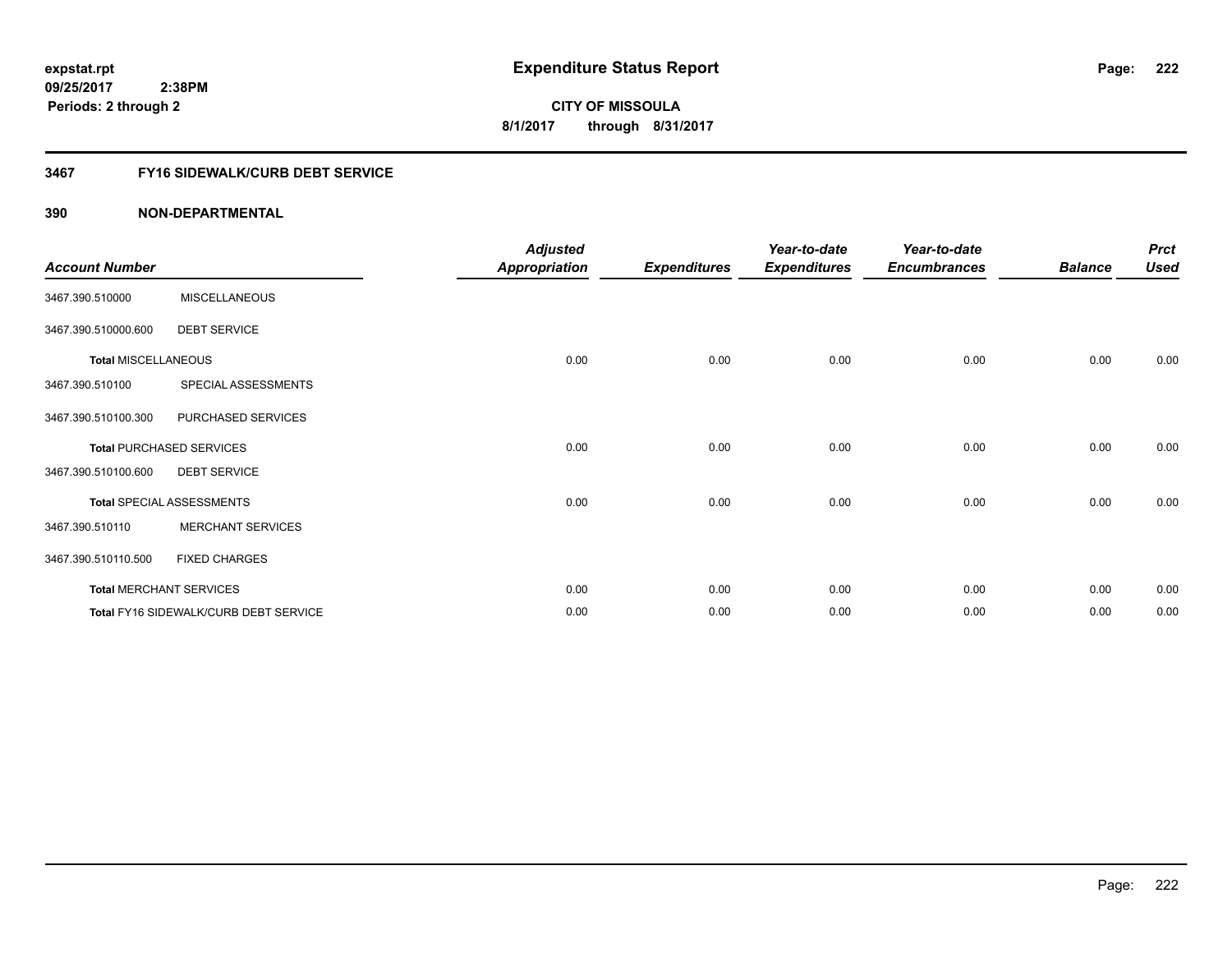**09/25/2017 2:38PM Periods: 2 through 2**

**223**

**CITY OF MISSOULA 8/1/2017 through 8/31/2017**

## **3468 FY17 SIDEWALK/CURB DEBT SERVICE**

| <b>Account Number</b>      |                                       | <b>Adjusted</b><br><b>Appropriation</b> | <b>Expenditures</b> | Year-to-date<br><b>Expenditures</b> | Year-to-date<br><b>Encumbrances</b> | <b>Balance</b> | <b>Prct</b><br><b>Used</b> |
|----------------------------|---------------------------------------|-----------------------------------------|---------------------|-------------------------------------|-------------------------------------|----------------|----------------------------|
| 3468.390.510000            | <b>MISCELLANEOUS</b>                  |                                         |                     |                                     |                                     |                |                            |
| 3468.390.510000.600        | <b>DEBT SERVICE</b>                   |                                         |                     |                                     |                                     |                |                            |
| <b>Total MISCELLANEOUS</b> |                                       | 0.00                                    | 0.00                | 0.00                                | 0.00                                | 0.00           | 0.00                       |
| 3468.390.510100            | SPECIAL ASSESSMENTS                   |                                         |                     |                                     |                                     |                |                            |
| 3468.390.510100.300        | PURCHASED SERVICES                    |                                         |                     |                                     |                                     |                |                            |
|                            | <b>Total PURCHASED SERVICES</b>       | 0.00                                    | 0.00                | 0.00                                | 0.00                                | 0.00           | 0.00                       |
| 3468.390.510100.600        | <b>DEBT SERVICE</b>                   |                                         |                     |                                     |                                     |                |                            |
|                            | <b>Total SPECIAL ASSESSMENTS</b>      | 0.00                                    | 0.00                | 0.00                                | 0.00                                | 0.00           | 0.00                       |
| 3468.390.510110            | <b>MERCHANT SERVICES</b>              |                                         |                     |                                     |                                     |                |                            |
| 3468.390.510110.500        | <b>FIXED CHARGES</b>                  |                                         |                     |                                     |                                     |                |                            |
|                            | <b>Total MERCHANT SERVICES</b>        | 0.00                                    | 0.00                | 0.00                                | 0.00                                | 0.00           | 0.00                       |
|                            | Total FY17 SIDEWALK/CURB DEBT SERVICE | 0.00                                    | 0.00                | 0.00                                | 0.00                                | 0.00           | 0.00                       |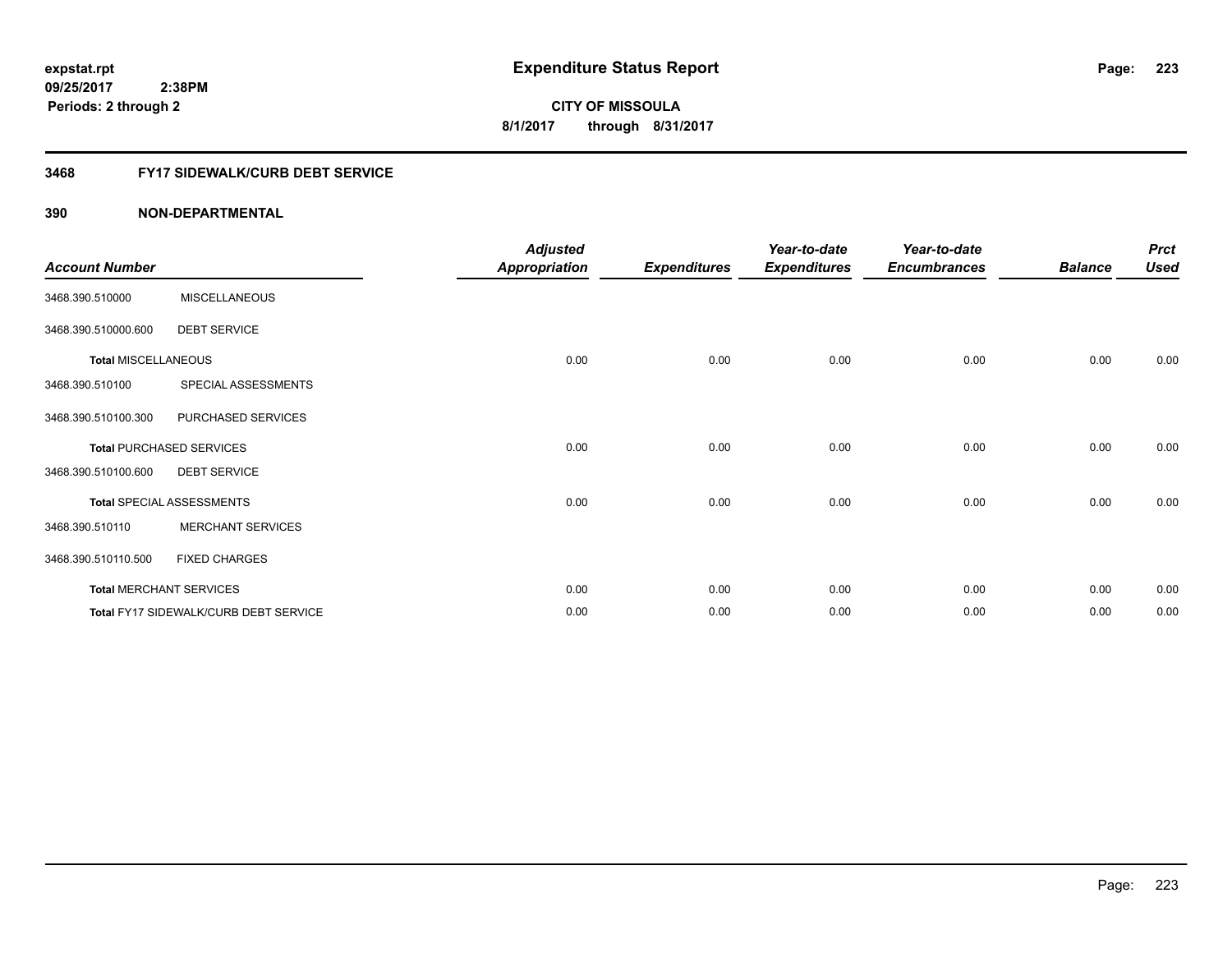## **3491 SID 491 DEBT SERVICE FUND**

| <b>Account Number</b> |                                 | <b>Adjusted</b><br><b>Appropriation</b> | <b>Expenditures</b> | Year-to-date<br><b>Expenditures</b> | Year-to-date<br><b>Encumbrances</b> | <b>Balance</b> | <b>Prct</b><br><b>Used</b> |
|-----------------------|---------------------------------|-----------------------------------------|---------------------|-------------------------------------|-------------------------------------|----------------|----------------------------|
| 3491.390.510100       | SPECIAL ASSESSMENTS             |                                         |                     |                                     |                                     |                |                            |
| 3491.390.510100.600   | <b>DEBT SERVICE</b>             |                                         |                     |                                     |                                     |                |                            |
|                       | Total SID 491 DEBT SERVICE FUND | 0.00                                    | 0.00                | 0.00                                | 0.00                                | 0.00           | 0.00                       |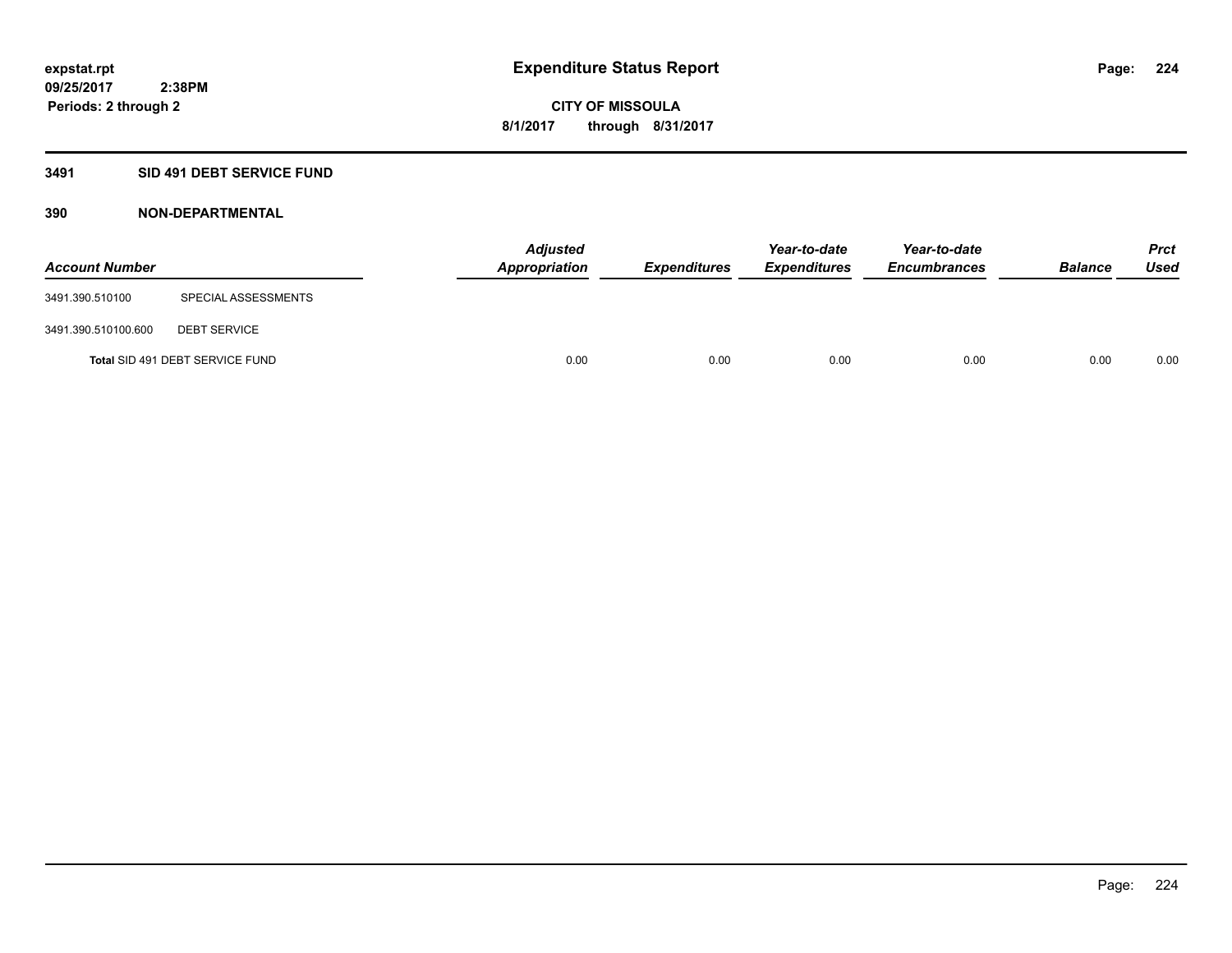#### **3495 SID 495 DEBT SERVICE FUND**

| <b>Account Number</b>                |                         | <b>Adjusted</b><br><b>Appropriation</b> | <b>Expenditures</b> | Year-to-date<br><i><b>Expenditures</b></i> | Year-to-date<br><b>Encumbrances</b> | <b>Balance</b> | <b>Prct</b><br>Used |
|--------------------------------------|-------------------------|-----------------------------------------|---------------------|--------------------------------------------|-------------------------------------|----------------|---------------------|
| 3495.000.520100                      | *** Title Not Found *** |                                         |                     |                                            |                                     |                |                     |
| 3495.000.520100.800                  | OTHER OBJECTS           |                                         |                     |                                            |                                     |                |                     |
| <b>Total *** Title Not Found ***</b> |                         | 0.00                                    | 0.00                | 0.00                                       | 0.00                                | 0.00           | 0.00                |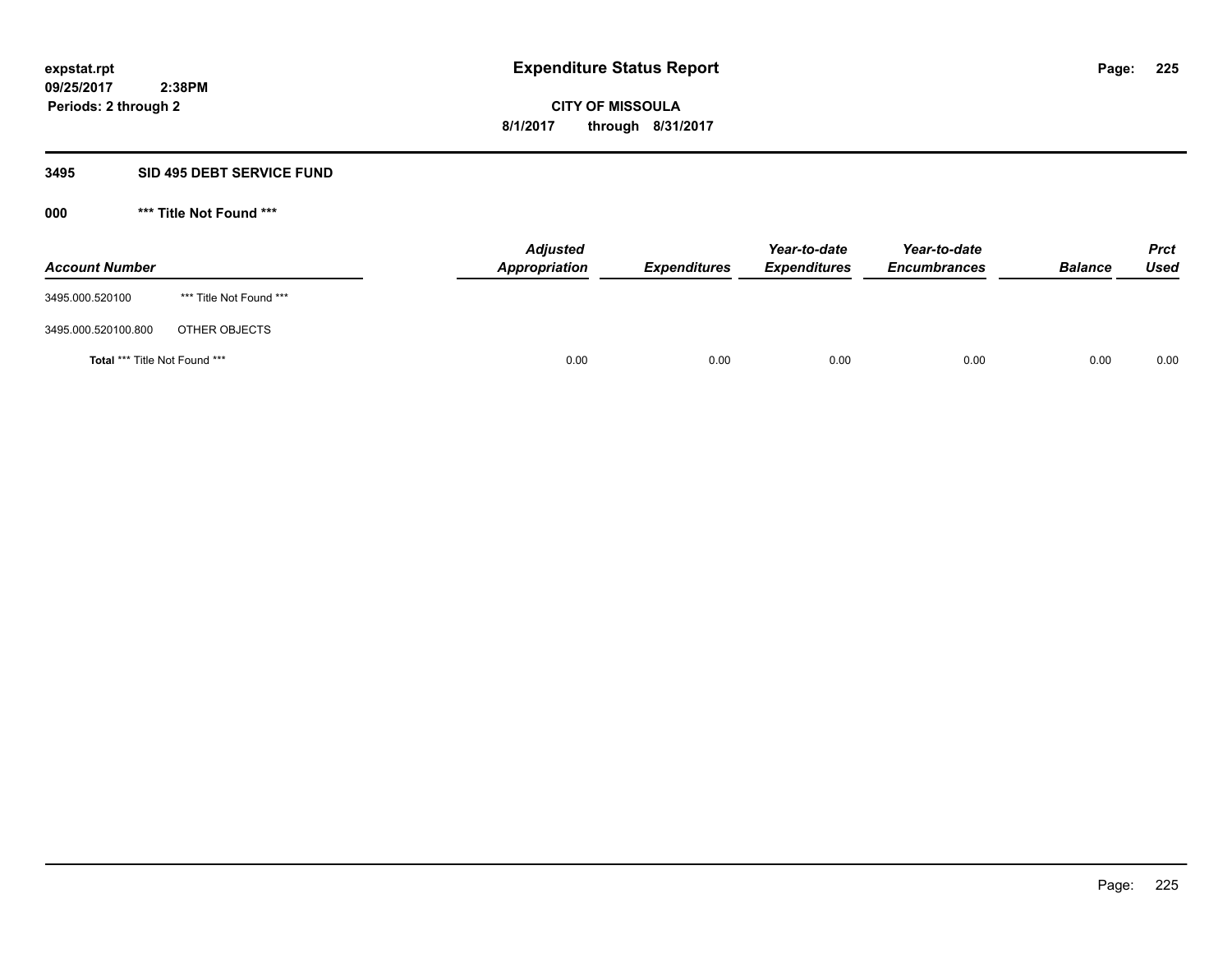#### **3495 SID 495 DEBT SERVICE FUND**

| <b>Account Number</b> |                                  | <b>Adjusted</b><br><b>Appropriation</b> | <b>Expenditures</b> | Year-to-date<br><b>Expenditures</b> | Year-to-date<br><b>Encumbrances</b> | <b>Balance</b> | <b>Prct</b><br><b>Used</b> |
|-----------------------|----------------------------------|-----------------------------------------|---------------------|-------------------------------------|-------------------------------------|----------------|----------------------------|
| 3495.390.510100       | SPECIAL ASSESSMENTS              |                                         |                     |                                     |                                     |                |                            |
| 3495.390.510100.800   | OTHER OBJECTS                    |                                         |                     |                                     |                                     |                |                            |
|                       | <b>Total SPECIAL ASSESSMENTS</b> | 0.00                                    | 0.00                | 0.00                                | 0.00                                | 0.00           | 0.00                       |
| 3495.390.510110       | <b>MERCHANT SERVICES</b>         |                                         |                     |                                     |                                     |                |                            |
| 3495.390.510110.500   | <b>FIXED CHARGES</b>             |                                         |                     |                                     |                                     |                |                            |
|                       | Total SID 495 DEBT SERVICE FUND  | 0.00                                    | 0.00                | 0.00                                | 0.00                                | 0.00           | 0.00                       |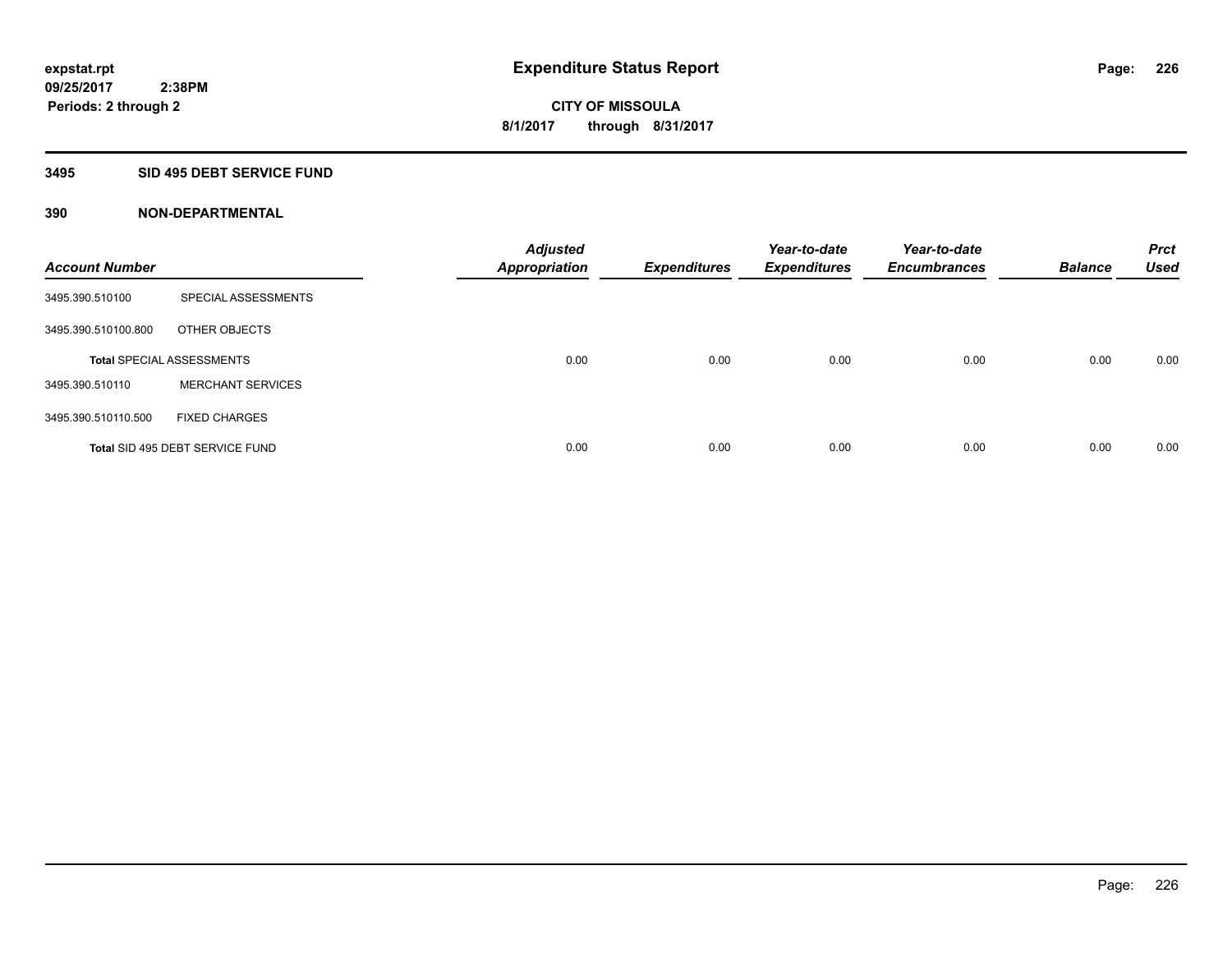### **3497 SID 497 DEBT SERVICE FUND**

| <b>Account Number</b>                |                         | <b>Adjusted</b><br><b>Appropriation</b> | <b>Expenditures</b> | Year-to-date<br><b>Expenditures</b> | Year-to-date<br><b>Encumbrances</b> | <b>Balance</b> | <b>Prct</b><br><b>Used</b> |
|--------------------------------------|-------------------------|-----------------------------------------|---------------------|-------------------------------------|-------------------------------------|----------------|----------------------------|
| 3497.000.520100                      | *** Title Not Found *** |                                         |                     |                                     |                                     |                |                            |
| 3497.000.520100.800                  | OTHER OBJECTS           |                                         |                     |                                     |                                     |                |                            |
| <b>Total *** Title Not Found ***</b> |                         | 0.00                                    | 0.00                | 0.00                                | 0.00                                | 0.00           | 0.00                       |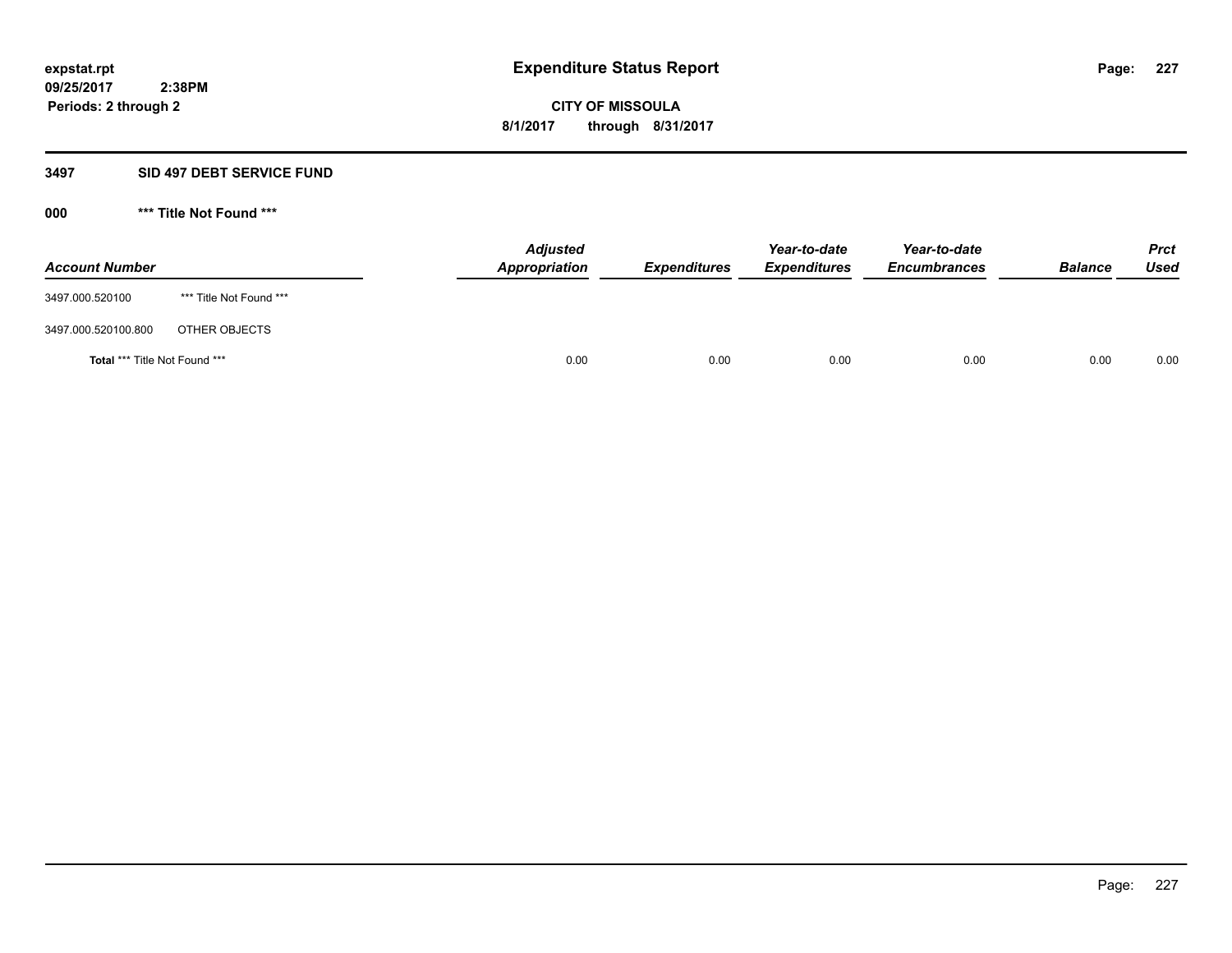### **3497 SID 497 DEBT SERVICE FUND**

|                            |                                  | <b>Adjusted</b>      |                     | Year-to-date        | Year-to-date        |                | <b>Prct</b> |
|----------------------------|----------------------------------|----------------------|---------------------|---------------------|---------------------|----------------|-------------|
| <b>Account Number</b>      |                                  | <b>Appropriation</b> | <b>Expenditures</b> | <b>Expenditures</b> | <b>Encumbrances</b> | <b>Balance</b> | <b>Used</b> |
| 3497.390.510000            | <b>MISCELLANEOUS</b>             |                      |                     |                     |                     |                |             |
| 3497.390.510000.800        | OTHER OBJECTS                    |                      |                     |                     |                     |                |             |
| <b>Total MISCELLANEOUS</b> |                                  | 0.00                 | 0.00                | 0.00                | 0.00                | 0.00           | 0.00        |
| 3497.390.510100            | SPECIAL ASSESSMENTS              |                      |                     |                     |                     |                |             |
| 3497.390.510100.600        | <b>DEBT SERVICE</b>              |                      |                     |                     |                     |                |             |
| <b>Total DEBT SERVICE</b>  |                                  | 0.00                 | 0.00                | 0.00                | 0.00                | 0.00           | 0.00        |
| 3497.390.510100.800        | OTHER OBJECTS                    |                      |                     |                     |                     |                |             |
|                            | <b>Total SPECIAL ASSESSMENTS</b> | 0.00                 | 0.00                | 0.00                | 0.00                | 0.00           | 0.00        |
| 3497.390.510110            | <b>MERCHANT SERVICES</b>         |                      |                     |                     |                     |                |             |
| 3497.390.510110.500        | <b>FIXED CHARGES</b>             |                      |                     |                     |                     |                |             |
|                            | Total SID 497 DEBT SERVICE FUND  | 0.00                 | 0.00                | 0.00                | 0.00                | 0.00           | 0.00        |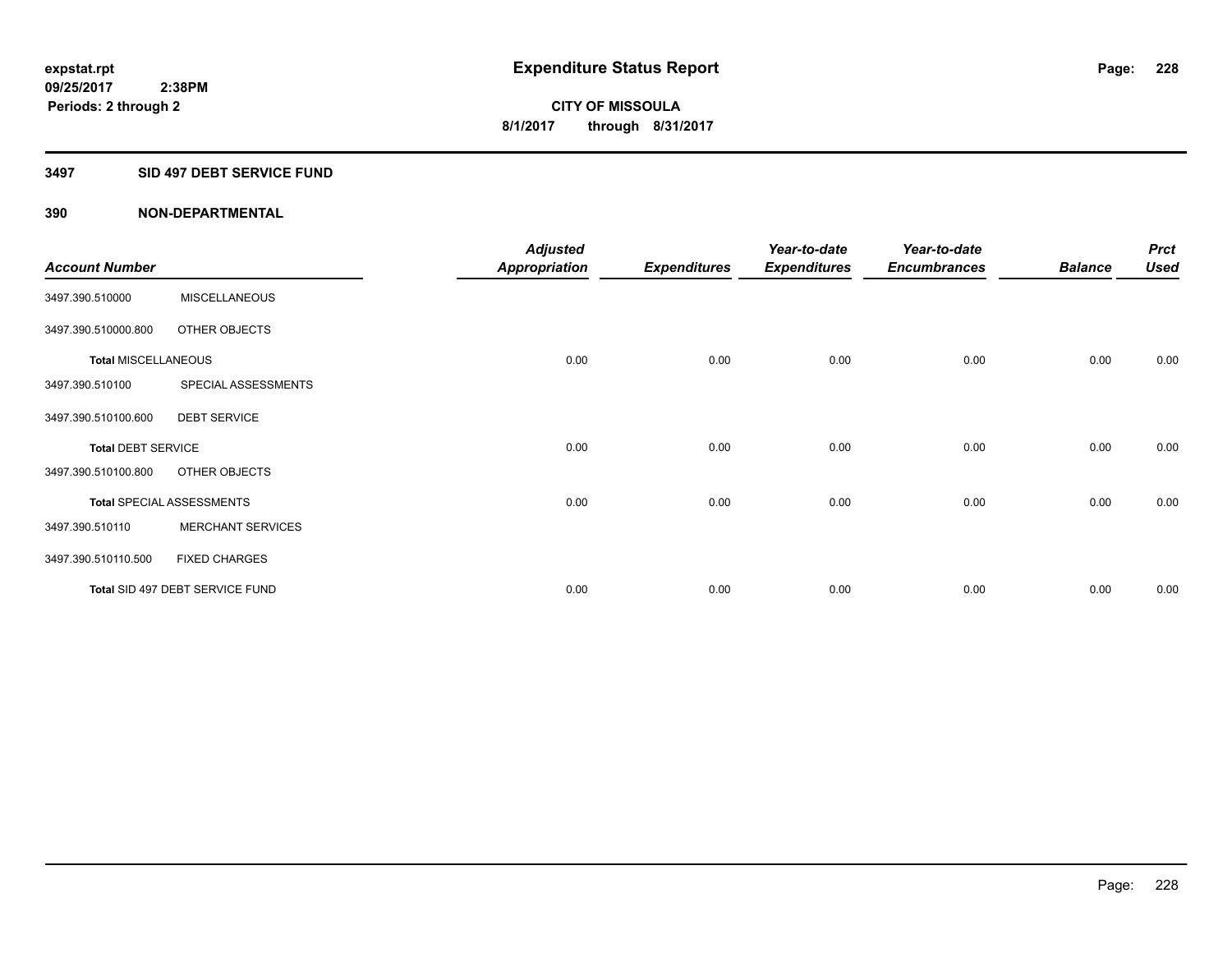### **3498 SID 498 DEBT SERVICE FUND**

| <b>Account Number</b>         |                         | <b>Adjusted</b><br>Appropriation | <b>Expenditures</b> | Year-to-date<br><b>Expenditures</b> | Year-to-date<br><b>Encumbrances</b> | <b>Balance</b> | <b>Prct</b><br>Used |
|-------------------------------|-------------------------|----------------------------------|---------------------|-------------------------------------|-------------------------------------|----------------|---------------------|
| 3498.000.520100               | *** Title Not Found *** |                                  |                     |                                     |                                     |                |                     |
| 3498.000.520100.800           | OTHER OBJECTS           |                                  |                     |                                     |                                     |                |                     |
| Total *** Title Not Found *** |                         | 0.00                             | 0.00                | 0.00                                | 0.00                                | 0.00           | 0.00                |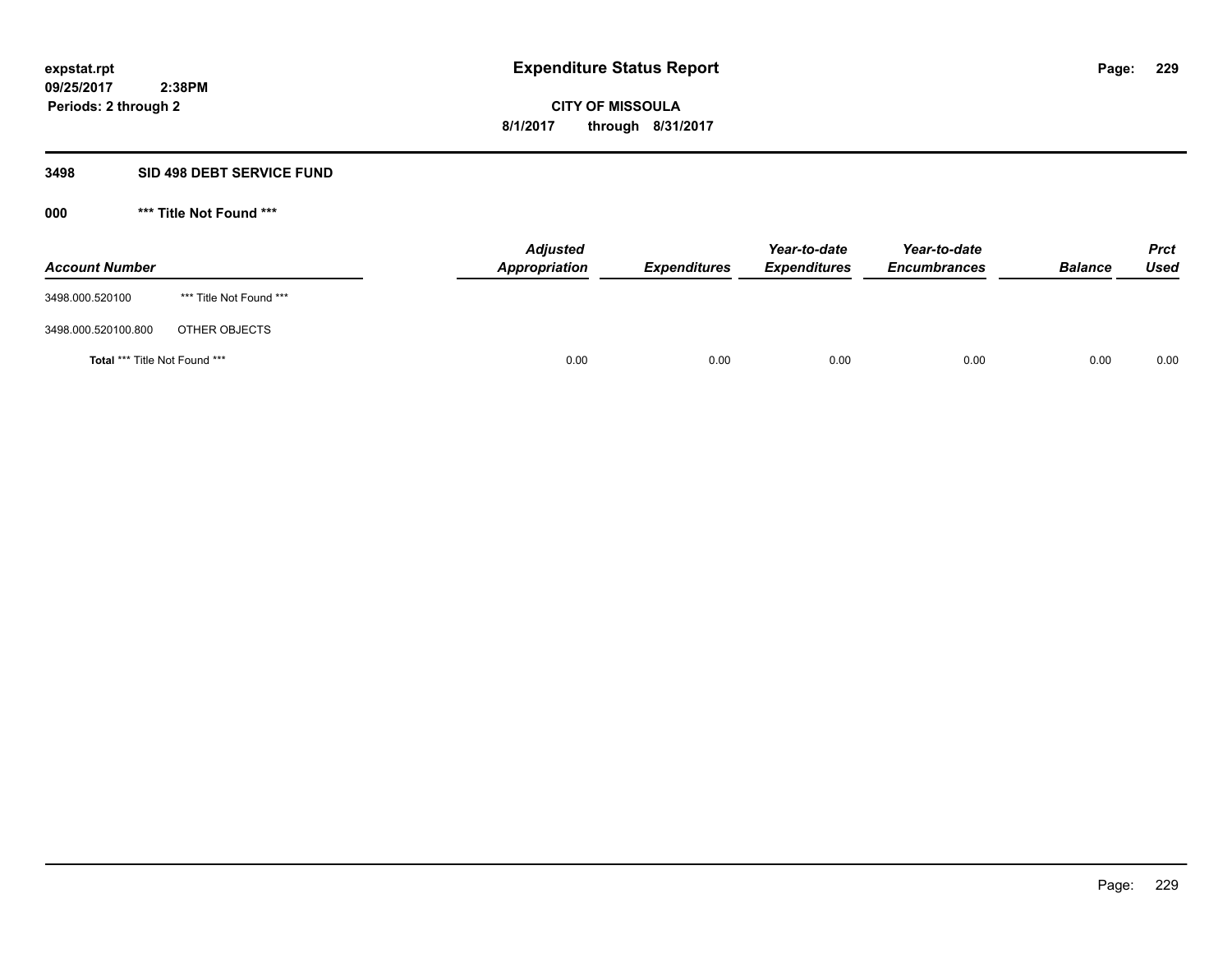### **3498 SID 498 DEBT SERVICE FUND**

| <b>Account Number</b> |                                  | <b>Adjusted</b><br>Appropriation | <b>Expenditures</b> | Year-to-date<br><b>Expenditures</b> | Year-to-date<br><b>Encumbrances</b> | <b>Balance</b> | <b>Prct</b><br><b>Used</b> |
|-----------------------|----------------------------------|----------------------------------|---------------------|-------------------------------------|-------------------------------------|----------------|----------------------------|
| 3498.390.510100       | SPECIAL ASSESSMENTS              |                                  |                     |                                     |                                     |                |                            |
| 3498.390.510100.600   | <b>DEBT SERVICE</b>              |                                  |                     |                                     |                                     |                |                            |
|                       | <b>Total SPECIAL ASSESSMENTS</b> | 0.00                             | 0.00                | 0.00                                | 0.00                                | 0.00           | 0.00                       |
| 3498.390.510110       | <b>MERCHANT SERVICES</b>         |                                  |                     |                                     |                                     |                |                            |
| 3498.390.510110.500   | <b>FIXED CHARGES</b>             |                                  |                     |                                     |                                     |                |                            |
|                       | <b>Total MERCHANT SERVICES</b>   | 0.00                             | 0.00                | 0.00                                | 0.00                                | 0.00           | 0.00                       |
|                       | Total SID 498 DEBT SERVICE FUND  | 0.00                             | 0.00                | 0.00                                | 0.00                                | 0.00           | 0.00                       |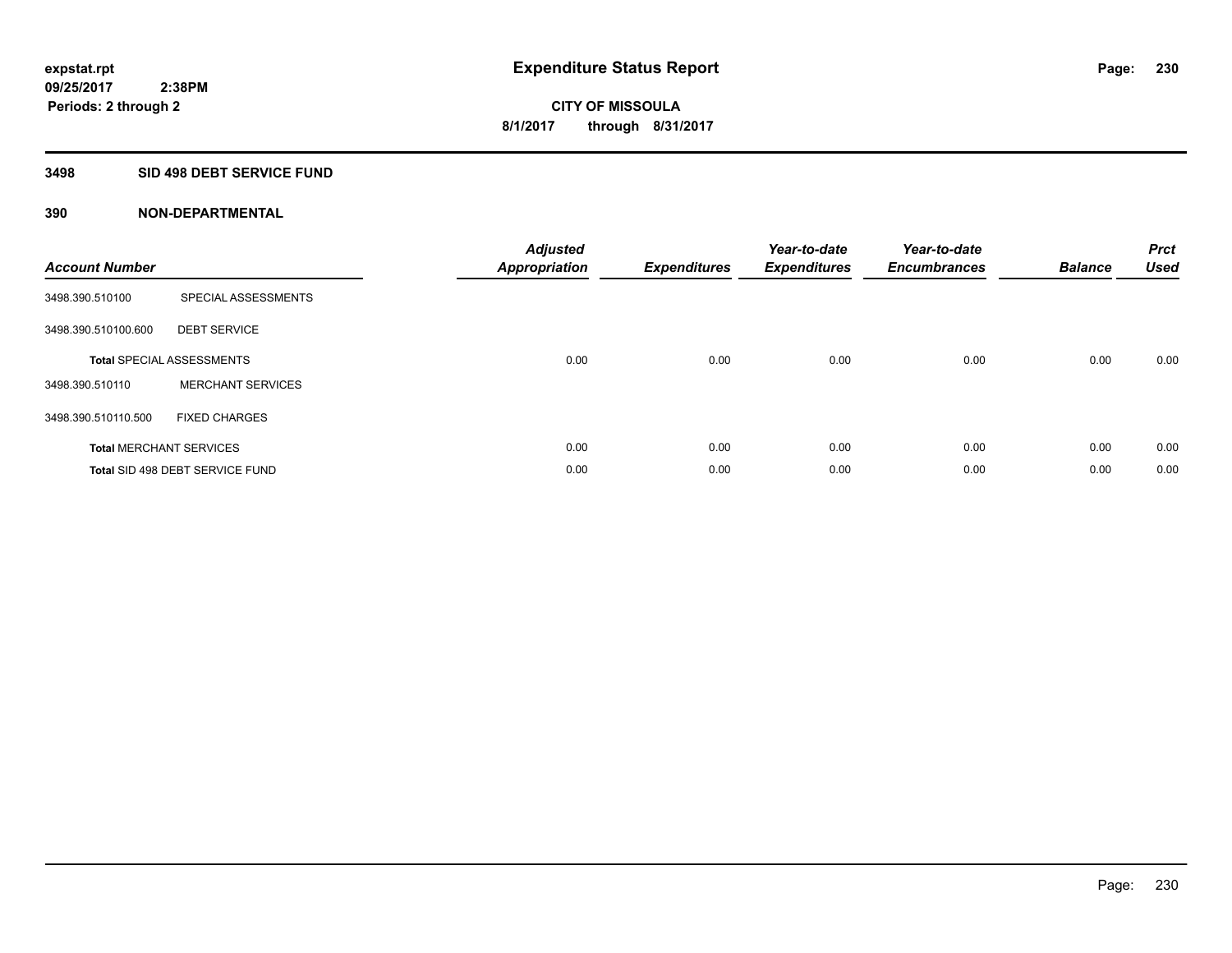### **3500 SID 500 DEBT SERVICE FUND**

| <b>Account Number</b>     |                                 | <b>Adjusted</b><br><b>Appropriation</b> | <b>Expenditures</b> | Year-to-date<br><b>Expenditures</b> | Year-to-date<br><b>Encumbrances</b> | <b>Balance</b> | <b>Prct</b><br>Used |
|---------------------------|---------------------------------|-----------------------------------------|---------------------|-------------------------------------|-------------------------------------|----------------|---------------------|
| 3500.390.510100           | SPECIAL ASSESSMENTS             |                                         |                     |                                     |                                     |                |                     |
| 3500.390.510100.600       | <b>DEBT SERVICE</b>             |                                         |                     |                                     |                                     |                |                     |
| <b>Total DEBT SERVICE</b> |                                 | 0.00                                    | 0.00                | 0.00                                | 0.00                                | 0.00           | 0.00                |
| 3500.390.510100.800       | OTHER OBJECTS                   |                                         |                     |                                     |                                     |                |                     |
|                           | Total SID 500 DEBT SERVICE FUND | 0.00                                    | 0.00                | 0.00                                | 0.00                                | 0.00           | 0.00                |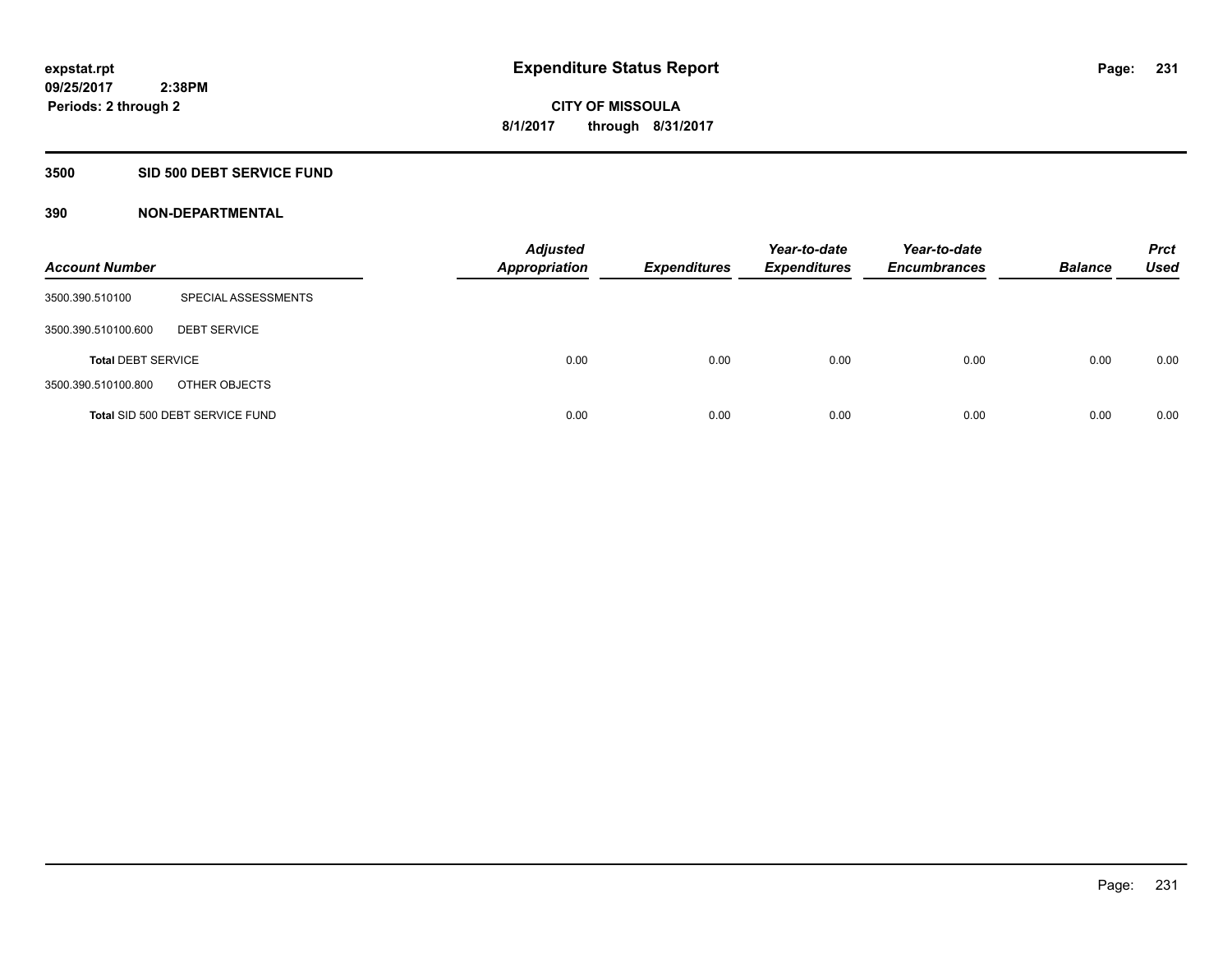### **3501 SID 501 DEBT SERVICE FUND**

| <b>Account Number</b>                |                         | <b>Adjusted</b><br><b>Appropriation</b> | <b>Expenditures</b> | Year-to-date<br><b>Expenditures</b> | Year-to-date<br><b>Encumbrances</b> | <b>Balance</b> | <b>Prct</b><br><b>Used</b> |
|--------------------------------------|-------------------------|-----------------------------------------|---------------------|-------------------------------------|-------------------------------------|----------------|----------------------------|
| 3501.000.520100                      | *** Title Not Found *** |                                         |                     |                                     |                                     |                |                            |
| 3501.000.520100.800                  | OTHER OBJECTS           |                                         |                     |                                     |                                     |                |                            |
| <b>Total *** Title Not Found ***</b> |                         | 0.00                                    | 0.00                | 0.00                                | 0.00                                | 0.00           | 0.00                       |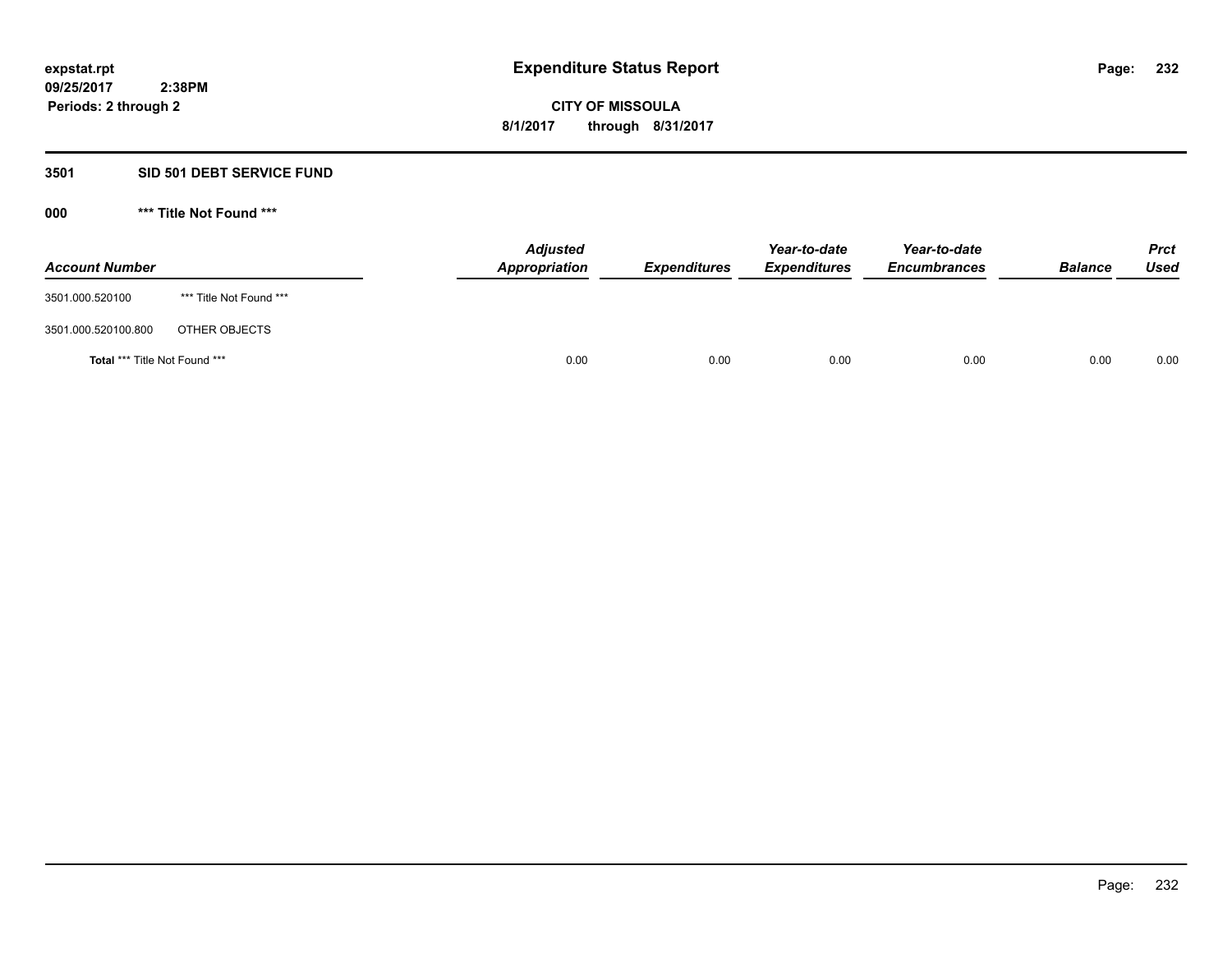## **3501 SID 501 DEBT SERVICE FUND**

| <b>Account Number</b> |                                  | <b>Adjusted</b><br><b>Appropriation</b> | <b>Expenditures</b> | Year-to-date<br><b>Expenditures</b> | Year-to-date<br><b>Encumbrances</b> | <b>Balance</b> | <b>Prct</b><br><b>Used</b> |
|-----------------------|----------------------------------|-----------------------------------------|---------------------|-------------------------------------|-------------------------------------|----------------|----------------------------|
| 3501.390.510100       | SPECIAL ASSESSMENTS              |                                         |                     |                                     |                                     |                |                            |
| 3501.390.510100.600   | <b>DEBT SERVICE</b>              |                                         |                     |                                     |                                     |                |                            |
|                       | <b>Total SPECIAL ASSESSMENTS</b> | 0.00                                    | 0.00                | 0.00                                | 0.00                                | 0.00           | 0.00                       |
| 3501.390.510110       | <b>MERCHANT SERVICES</b>         |                                         |                     |                                     |                                     |                |                            |
| 3501.390.510110.500   | <b>FIXED CHARGES</b>             |                                         |                     |                                     |                                     |                |                            |
|                       | Total SID 501 DEBT SERVICE FUND  | 0.00                                    | 0.00                | 0.00                                | 0.00                                | 0.00           | 0.00                       |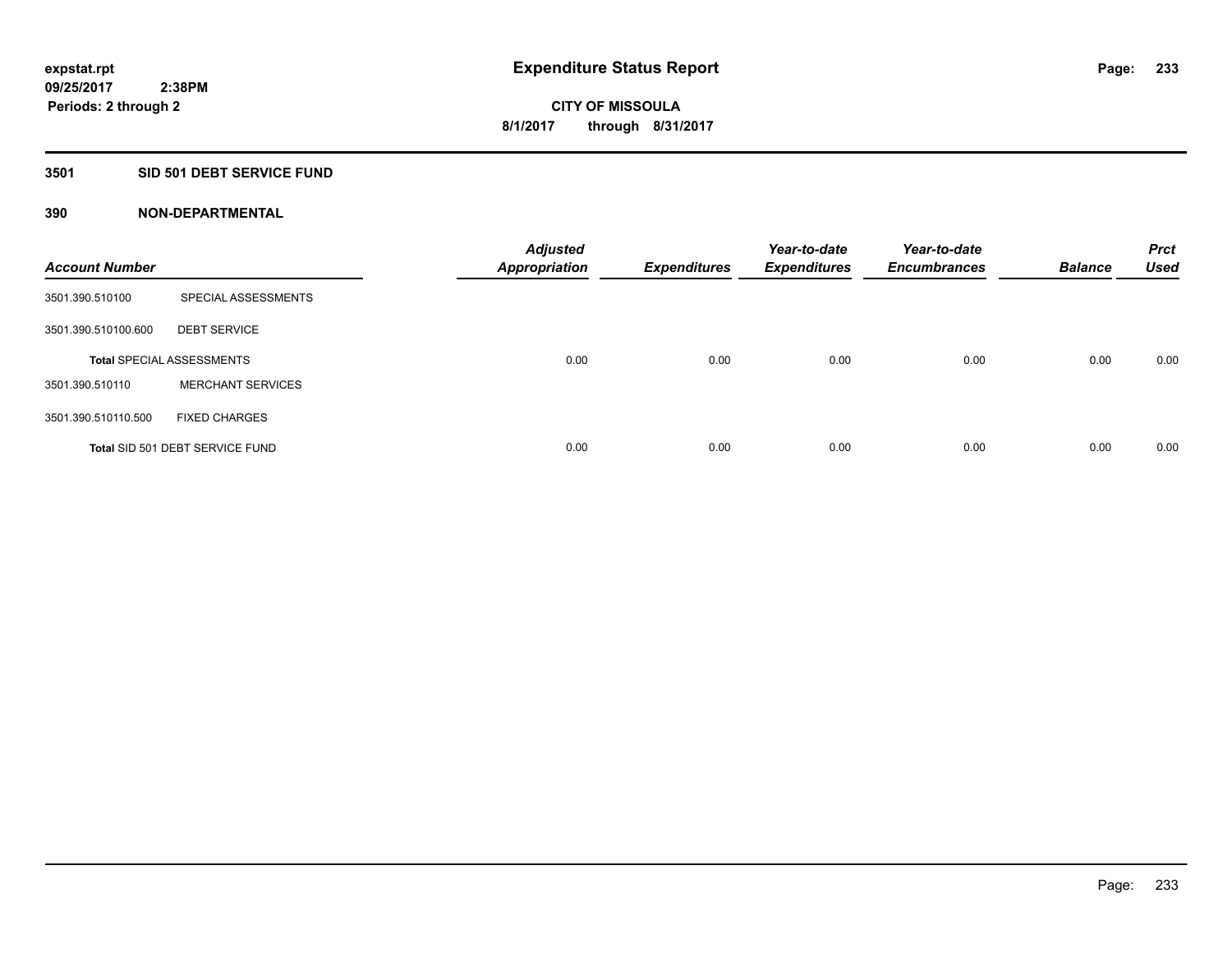## **3503 SID 503 DEBT SERVICE FUND**

| <b>Account Number</b>         |                         | <b>Adjusted</b><br>Appropriation | <b>Expenditures</b> | Year-to-date<br><b>Expenditures</b> | Year-to-date<br><b>Encumbrances</b> | <b>Balance</b> | <b>Prct</b><br>Used |
|-------------------------------|-------------------------|----------------------------------|---------------------|-------------------------------------|-------------------------------------|----------------|---------------------|
| 3503.000.520100               | *** Title Not Found *** |                                  |                     |                                     |                                     |                |                     |
| 3503.000.520100.800           | OTHER OBJECTS           |                                  |                     |                                     |                                     |                |                     |
| Total *** Title Not Found *** |                         | 0.00                             | 0.00                | 0.00                                | 0.00                                | 0.00           | 0.00                |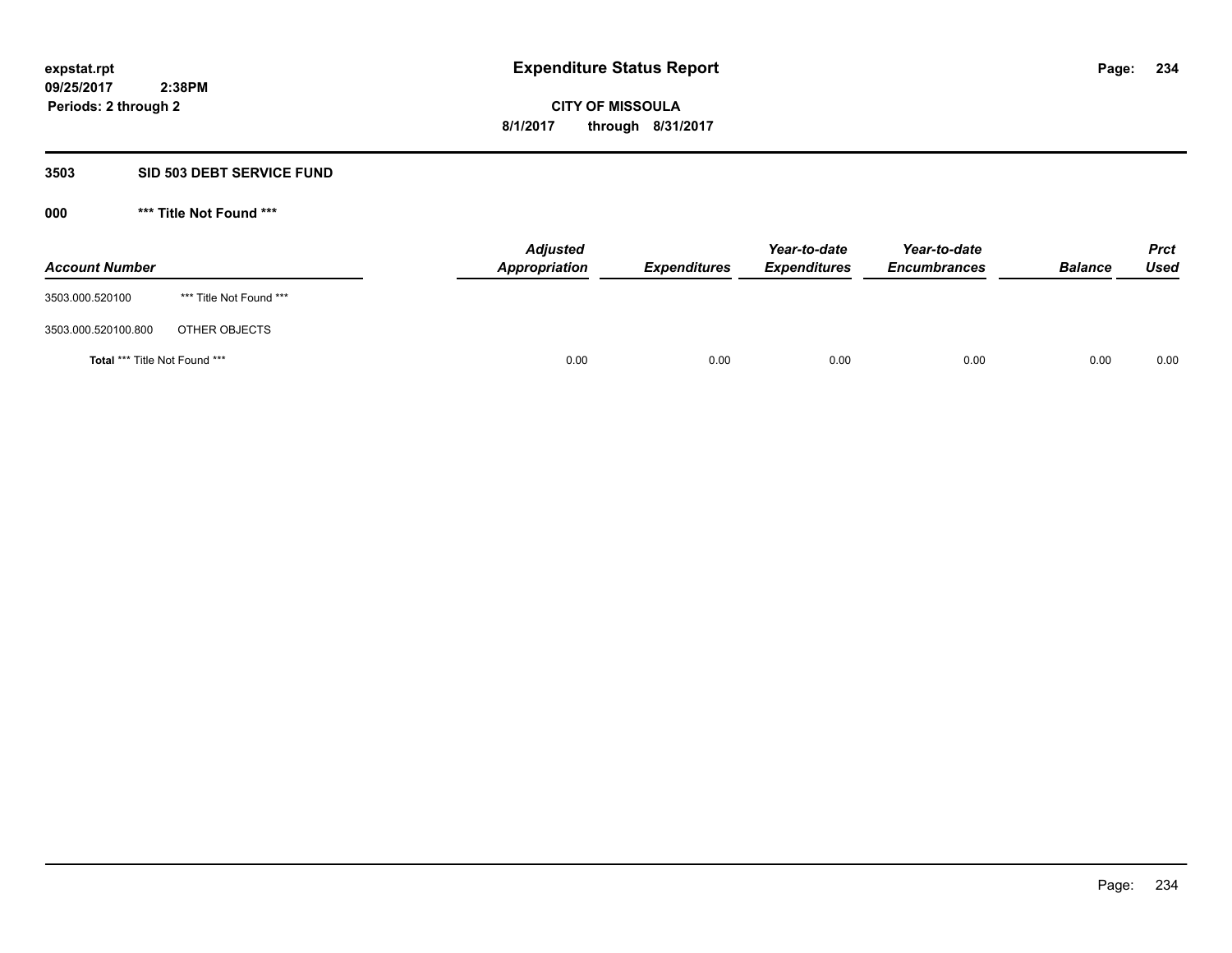#### **3503 SID 503 DEBT SERVICE FUND**

| <b>Account Number</b> |                                  | <b>Adjusted</b><br><b>Appropriation</b> | <b>Expenditures</b> | Year-to-date<br><b>Expenditures</b> | Year-to-date<br><b>Encumbrances</b> | <b>Balance</b> | <b>Prct</b><br><b>Used</b> |
|-----------------------|----------------------------------|-----------------------------------------|---------------------|-------------------------------------|-------------------------------------|----------------|----------------------------|
| 3503.390.510100       | SPECIAL ASSESSMENTS              |                                         |                     |                                     |                                     |                |                            |
| 3503.390.510100.600   | <b>DEBT SERVICE</b>              |                                         |                     |                                     |                                     |                |                            |
|                       | <b>Total SPECIAL ASSESSMENTS</b> | 0.00                                    | 0.00                | 0.00                                | 0.00                                | 0.00           | 0.00                       |
| 3503.390.510110       | <b>MERCHANT SERVICES</b>         |                                         |                     |                                     |                                     |                |                            |
| 3503.390.510110.500   | <b>FIXED CHARGES</b>             |                                         |                     |                                     |                                     |                |                            |
|                       | Total SID 503 DEBT SERVICE FUND  | 0.00                                    | 0.00                | 0.00                                | 0.00                                | 0.00           | 0.00                       |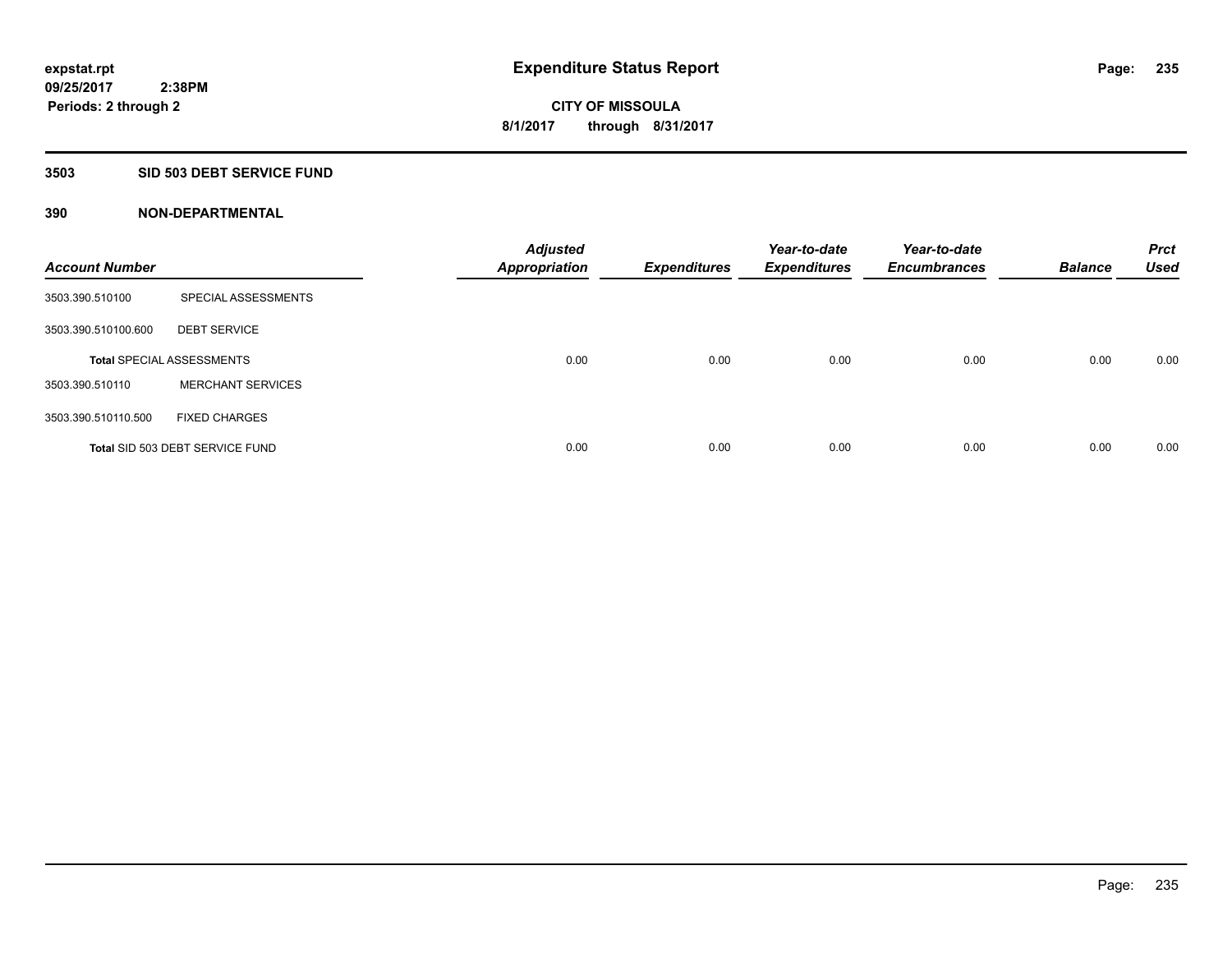### **3505 SID 505 DEBT SERVICE FUND**

| <b>Account Number</b>                |                         | <b>Adjusted</b><br>Appropriation | <b>Expenditures</b> | Year-to-date<br><b>Expenditures</b> | Year-to-date<br><b>Encumbrances</b> | <b>Balance</b> | <b>Prct</b><br>Used |
|--------------------------------------|-------------------------|----------------------------------|---------------------|-------------------------------------|-------------------------------------|----------------|---------------------|
| 3505.000.520100                      | *** Title Not Found *** |                                  |                     |                                     |                                     |                |                     |
| 3505.000.520100.800                  | OTHER OBJECTS           |                                  |                     |                                     |                                     |                |                     |
| <b>Total *** Title Not Found ***</b> |                         | 0.00                             | 0.00                | 0.00                                | 0.00                                | 0.00           | 0.00                |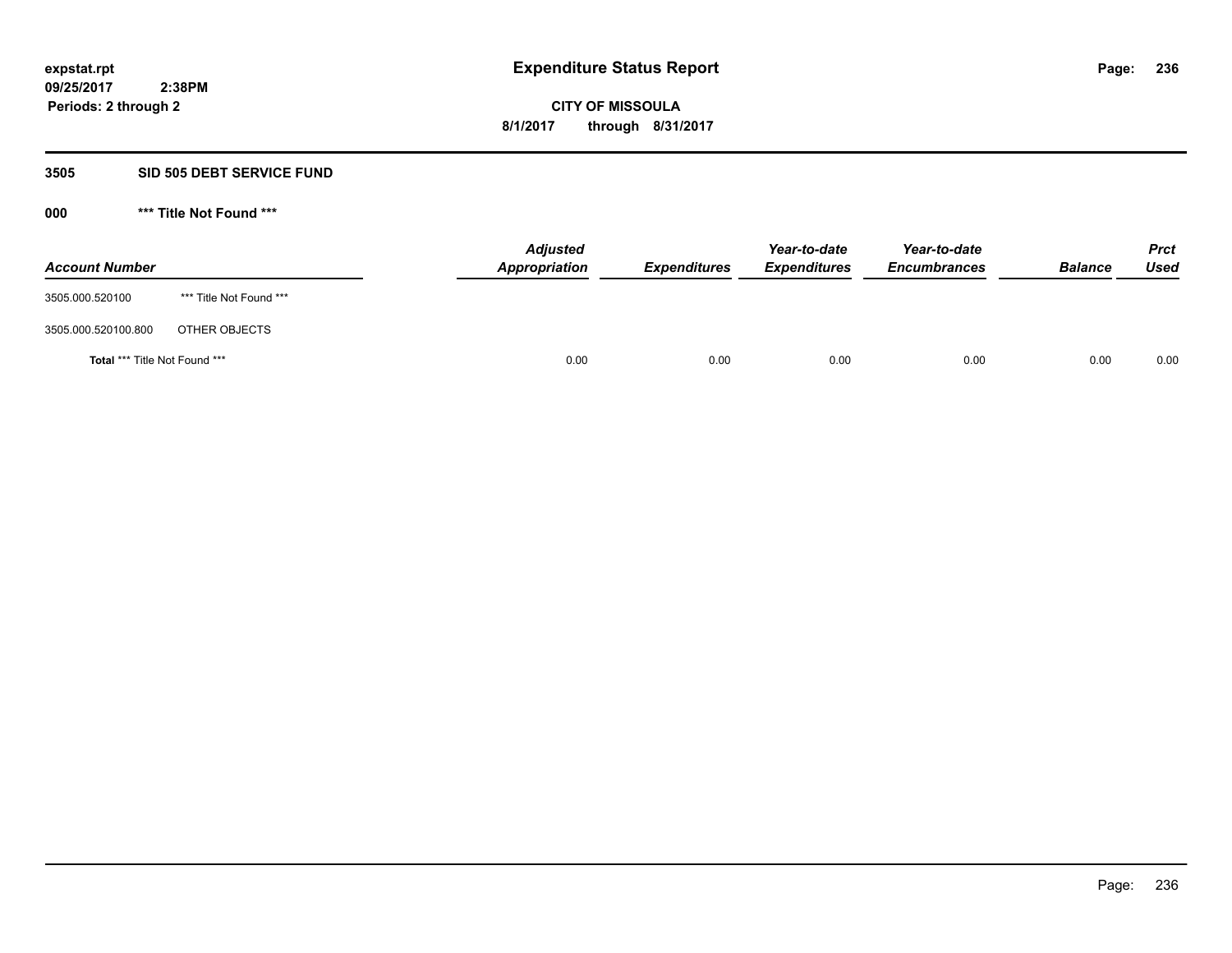### **3505 SID 505 DEBT SERVICE FUND**

| <b>Account Number</b> |                                  | <b>Adjusted</b><br><b>Appropriation</b> | <b>Expenditures</b> | Year-to-date<br><b>Expenditures</b> | Year-to-date<br><b>Encumbrances</b> | <b>Balance</b> | <b>Prct</b><br><b>Used</b> |
|-----------------------|----------------------------------|-----------------------------------------|---------------------|-------------------------------------|-------------------------------------|----------------|----------------------------|
| 3505.390.510100       | SPECIAL ASSESSMENTS              |                                         |                     |                                     |                                     |                |                            |
| 3505.390.510100.600   | <b>DEBT SERVICE</b>              |                                         |                     |                                     |                                     |                |                            |
|                       | <b>Total SPECIAL ASSESSMENTS</b> | 0.00                                    | 0.00                | 0.00                                | 0.00                                | 0.00           | 0.00                       |
| 3505.390.510110       | <b>MERCHANT SERVICES</b>         |                                         |                     |                                     |                                     |                |                            |
| 3505.390.510110.500   | <b>FIXED CHARGES</b>             |                                         |                     |                                     |                                     |                |                            |
|                       | Total SID 505 DEBT SERVICE FUND  | 0.00                                    | 0.00                | 0.00                                | 0.00                                | 0.00           | 0.00                       |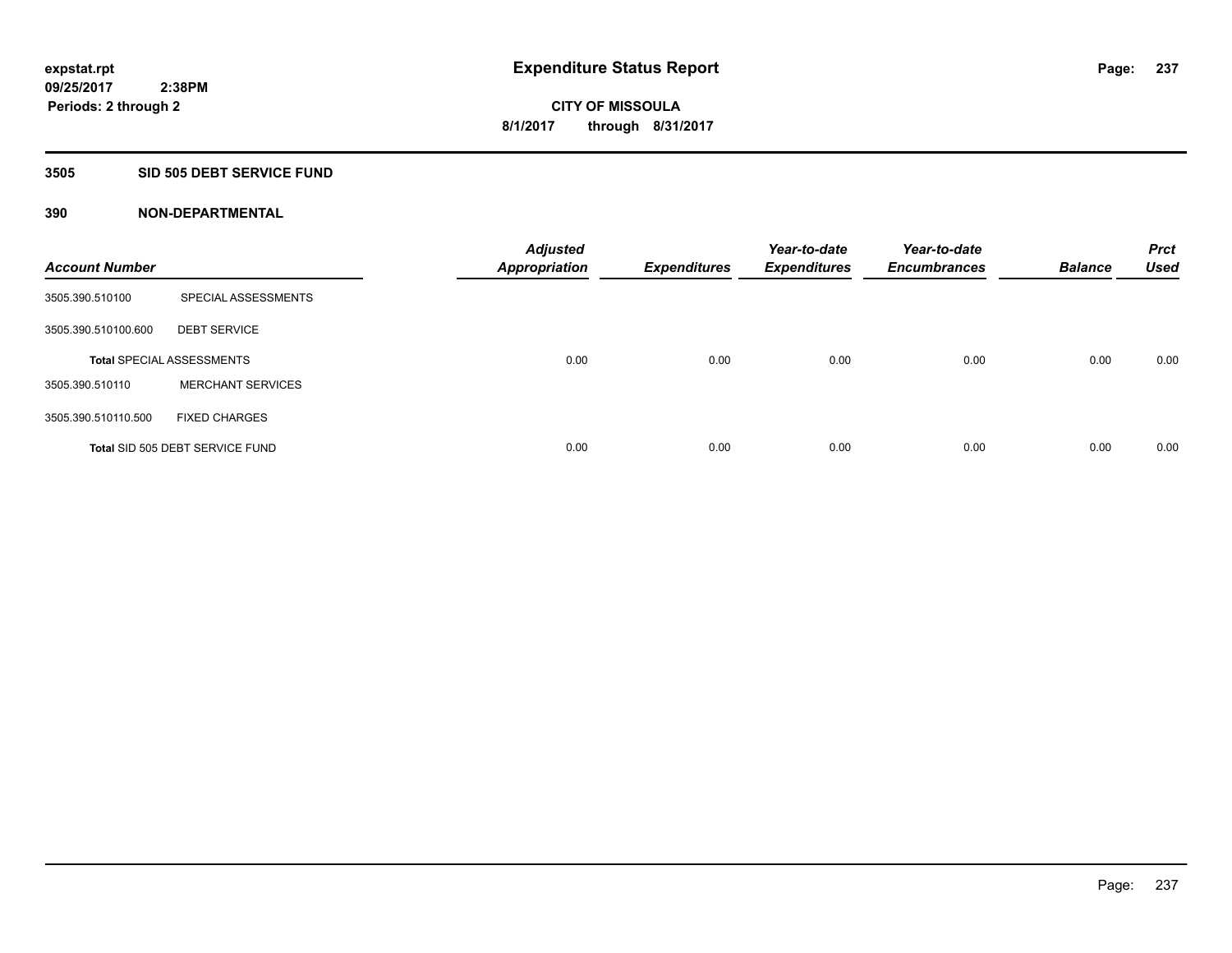#### **3506 SID 506 DEBT SERVICE FUND**

| <b>Account Number</b>         |                         | <b>Adjusted</b><br>Appropriation | <b>Expenditures</b> | Year-to-date<br><b>Expenditures</b> | Year-to-date<br><b>Encumbrances</b> | <b>Balance</b> | <b>Prct</b><br>Used |
|-------------------------------|-------------------------|----------------------------------|---------------------|-------------------------------------|-------------------------------------|----------------|---------------------|
| 3506.000.520100               | *** Title Not Found *** |                                  |                     |                                     |                                     |                |                     |
| 3506.000.520100.800           | OTHER OBJECTS           |                                  |                     |                                     |                                     |                |                     |
| Total *** Title Not Found *** |                         | 0.00                             | 0.00                | 0.00                                | 0.00                                | 0.00           | 0.00                |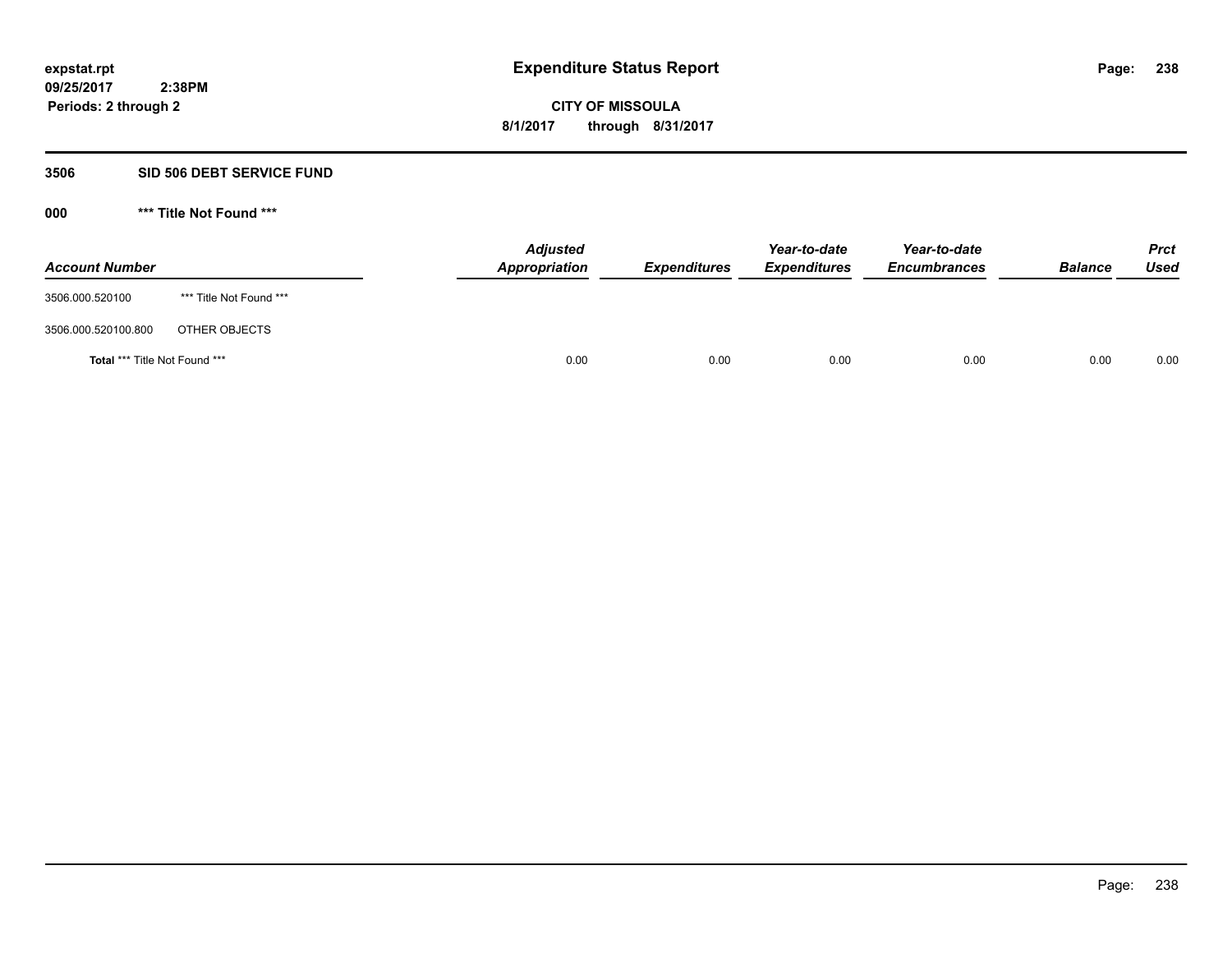#### **3506 SID 506 DEBT SERVICE FUND**

| <b>Account Number</b> |                                  | <b>Adjusted</b><br><b>Appropriation</b> | <b>Expenditures</b> | Year-to-date<br><b>Expenditures</b> | Year-to-date<br><b>Encumbrances</b> | <b>Balance</b> | <b>Prct</b><br><b>Used</b> |
|-----------------------|----------------------------------|-----------------------------------------|---------------------|-------------------------------------|-------------------------------------|----------------|----------------------------|
| 3506.390.510100       | SPECIAL ASSESSMENTS              |                                         |                     |                                     |                                     |                |                            |
| 3506.390.510100.600   | <b>DEBT SERVICE</b>              |                                         |                     |                                     |                                     |                |                            |
|                       | <b>Total SPECIAL ASSESSMENTS</b> | 0.00                                    | 0.00                | 0.00                                | 0.00                                | 0.00           | 0.00                       |
| 3506.390.510110       | <b>MERCHANT SERVICES</b>         |                                         |                     |                                     |                                     |                |                            |
| 3506.390.510110.500   | <b>FIXED CHARGES</b>             |                                         |                     |                                     |                                     |                |                            |
|                       | Total SID 506 DEBT SERVICE FUND  | 0.00                                    | 0.00                | 0.00                                | 0.00                                | 0.00           | 0.00                       |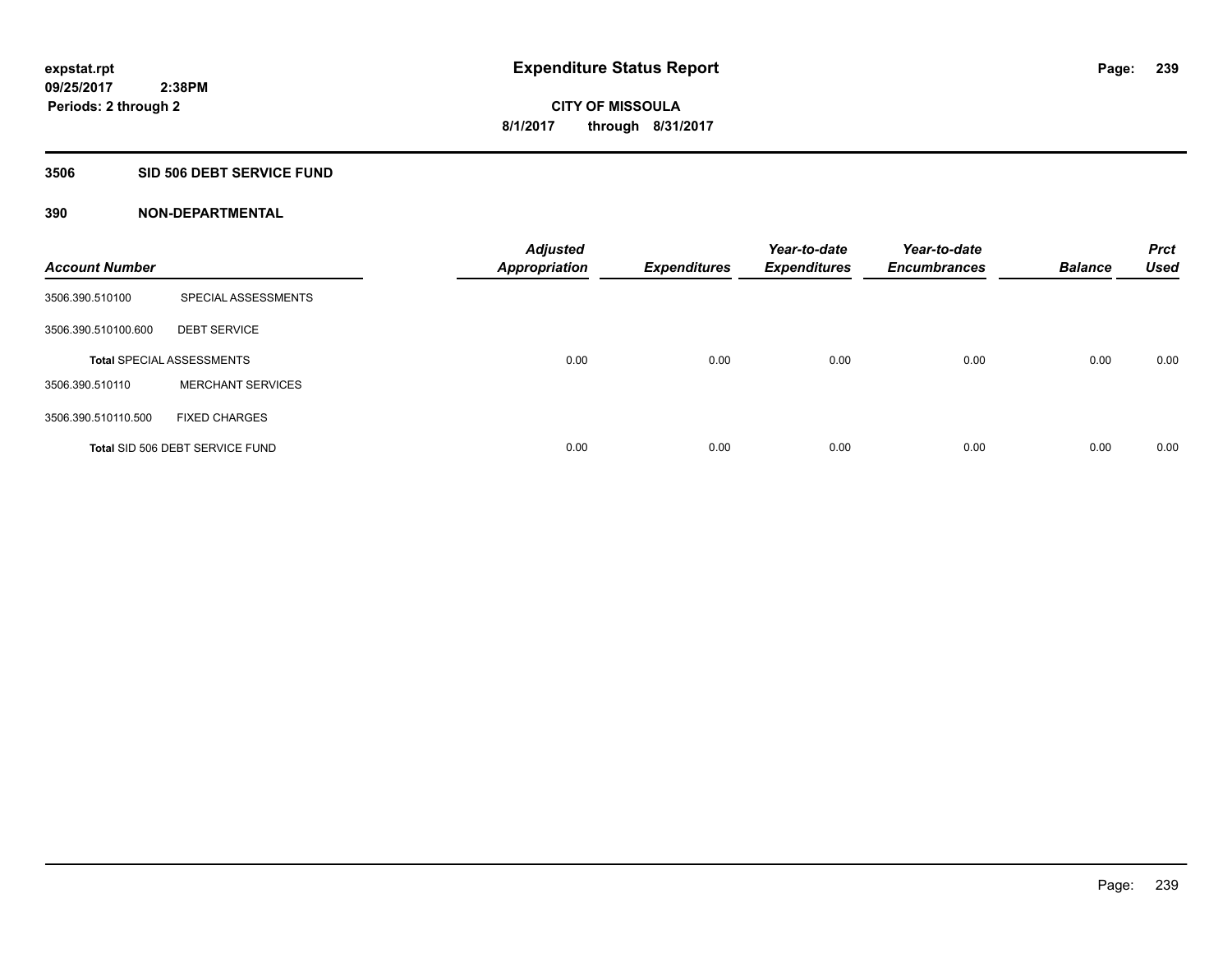#### **3507 SID 507 DEBT SERVICE FUND**

| <b>Account Number</b>                |                         | <b>Adjusted</b><br>Appropriation | <b>Expenditures</b> | Year-to-date<br><b>Expenditures</b> | Year-to-date<br><b>Encumbrances</b> | <b>Balance</b> | <b>Prct</b><br>Used |
|--------------------------------------|-------------------------|----------------------------------|---------------------|-------------------------------------|-------------------------------------|----------------|---------------------|
| 3507.000.520100                      | *** Title Not Found *** |                                  |                     |                                     |                                     |                |                     |
| 3507.000.520100.800                  | OTHER OBJECTS           |                                  |                     |                                     |                                     |                |                     |
| <b>Total *** Title Not Found ***</b> |                         | 0.00                             | 0.00                | 0.00                                | 0.00                                | 0.00           | 0.00                |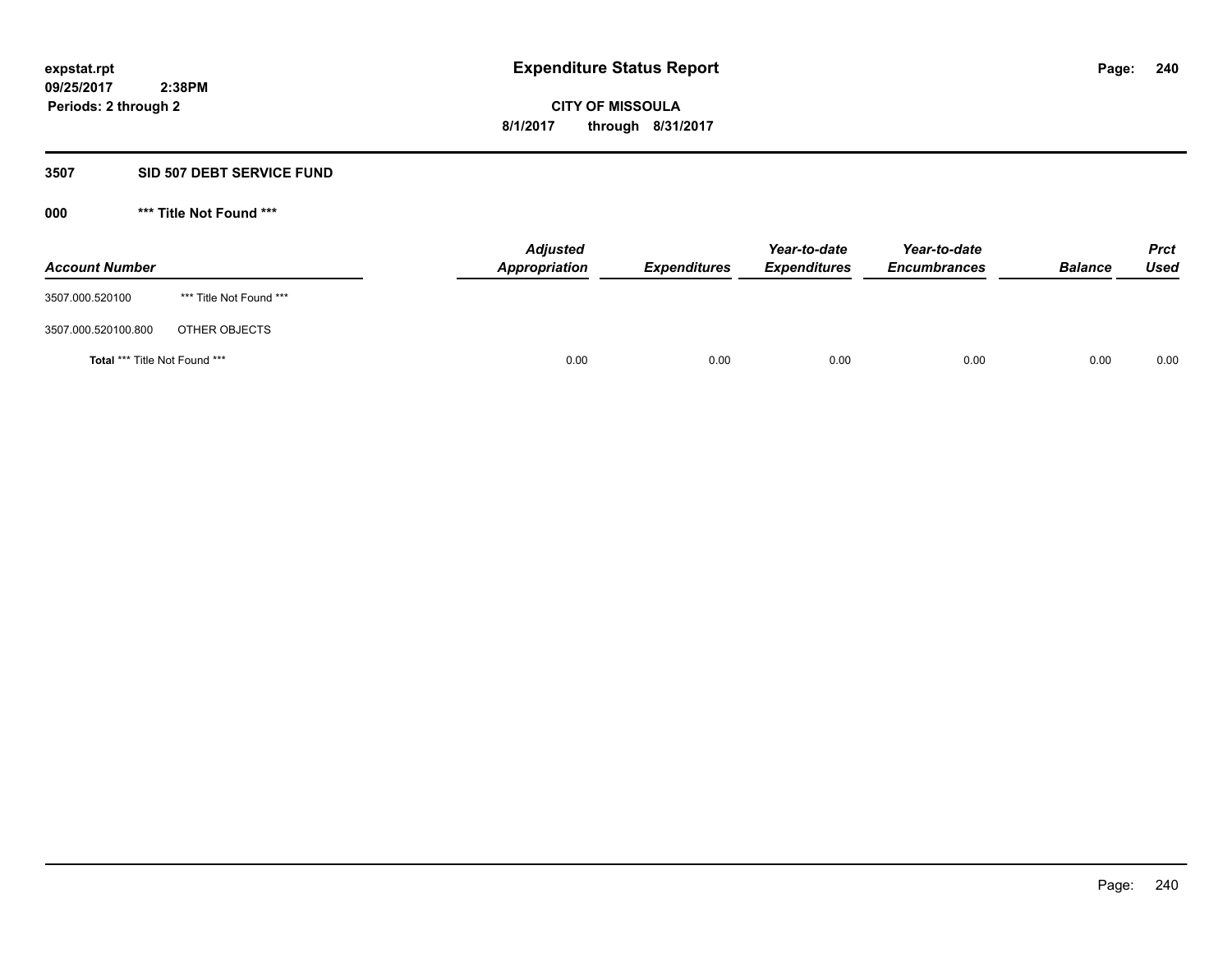## **3507 SID 507 DEBT SERVICE FUND**

| <b>Account Number</b> |                                 | <b>Adjusted</b><br>Appropriation | <b>Expenditures</b> | Year-to-date<br><b>Expenditures</b> | Year-to-date<br><b>Encumbrances</b> | <b>Balance</b> | <b>Prct</b><br><b>Used</b> |
|-----------------------|---------------------------------|----------------------------------|---------------------|-------------------------------------|-------------------------------------|----------------|----------------------------|
| 3507.390.510110       | <b>MERCHANT SERVICES</b>        |                                  |                     |                                     |                                     |                |                            |
| 3507.390.510110.500   | <b>FIXED CHARGES</b>            |                                  |                     |                                     |                                     |                |                            |
|                       | Total SID 507 DEBT SERVICE FUND | 0.00                             | 0.00                | 0.00                                | 0.00                                | 0.00           | 0.00                       |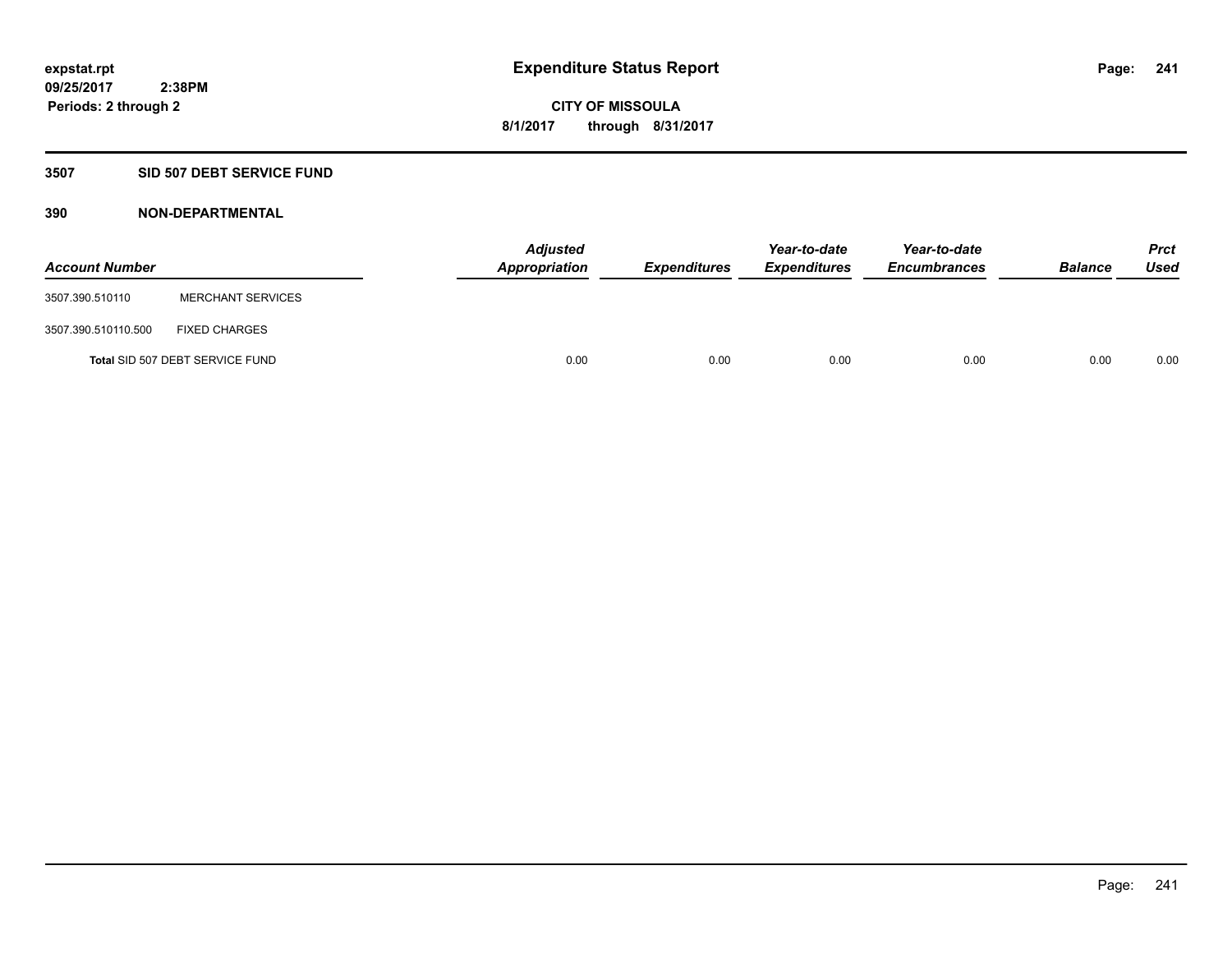#### **3508 SID 508 DEBT SERVICE FUND**

| <b>Account Number</b>                |                         | <b>Adjusted</b><br>Appropriation | <b>Expenditures</b> | Year-to-date<br><b>Expenditures</b> | Year-to-date<br><b>Encumbrances</b> | <b>Balance</b> | <b>Prct</b><br>Used |
|--------------------------------------|-------------------------|----------------------------------|---------------------|-------------------------------------|-------------------------------------|----------------|---------------------|
| 3508.000.520100                      | *** Title Not Found *** |                                  |                     |                                     |                                     |                |                     |
| 3508.000.520100.800                  | OTHER OBJECTS           |                                  |                     |                                     |                                     |                |                     |
| <b>Total *** Title Not Found ***</b> |                         | 0.00                             | 0.00                | 0.00                                | 0.00                                | 0.00           | 0.00                |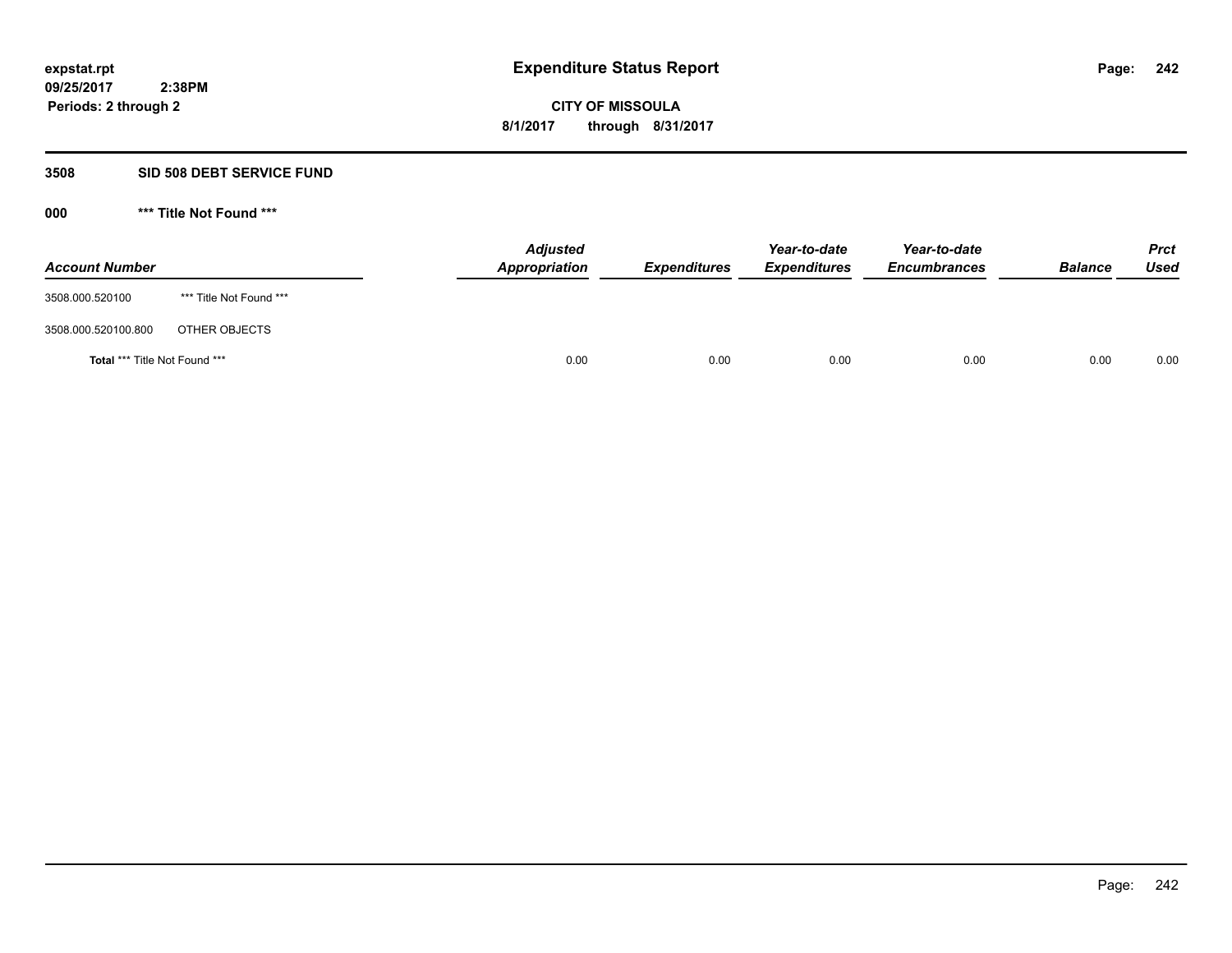### **3508 SID 508 DEBT SERVICE FUND**

| <b>Account Number</b> |                                 | <b>Adjusted</b><br><b>Appropriation</b> | <b>Expenditures</b> | Year-to-date<br><b>Expenditures</b> | Year-to-date<br><b>Encumbrances</b> | <b>Balance</b> | <b>Prct</b><br><b>Used</b> |
|-----------------------|---------------------------------|-----------------------------------------|---------------------|-------------------------------------|-------------------------------------|----------------|----------------------------|
| 3508.390.510110       | <b>MERCHANT SERVICES</b>        |                                         |                     |                                     |                                     |                |                            |
| 3508.390.510110.500   | <b>FIXED CHARGES</b>            |                                         |                     |                                     |                                     |                |                            |
|                       | Total SID 508 DEBT SERVICE FUND | 0.00                                    | 0.00                | 0.00                                | 0.00                                | 0.00           | 0.00                       |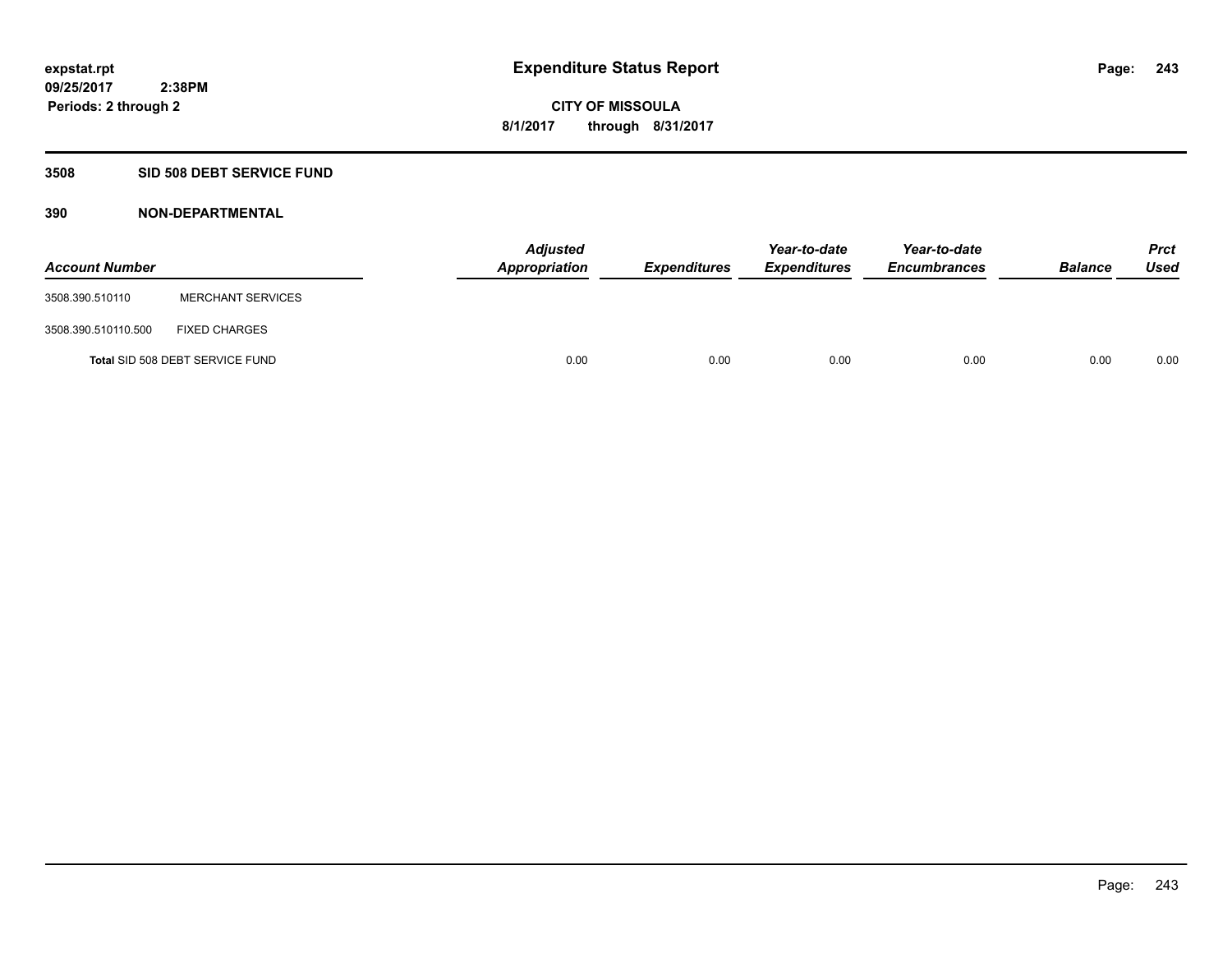# **3510 SID 510 DEBT SERVICE FUND**

| <b>Account Number</b>                |                         | <b>Adjusted</b><br>Appropriation | <b>Expenditures</b> | Year-to-date<br><b>Expenditures</b> | Year-to-date<br><b>Encumbrances</b> | <b>Balance</b> | <b>Prct</b><br>Used |
|--------------------------------------|-------------------------|----------------------------------|---------------------|-------------------------------------|-------------------------------------|----------------|---------------------|
| 3510.000.520100                      | *** Title Not Found *** |                                  |                     |                                     |                                     |                |                     |
| 3510.000.520100.800                  | OTHER OBJECTS           |                                  |                     |                                     |                                     |                |                     |
| <b>Total *** Title Not Found ***</b> |                         | 0.00                             | 0.00                | 0.00                                | 0.00                                | 0.00           | 0.00                |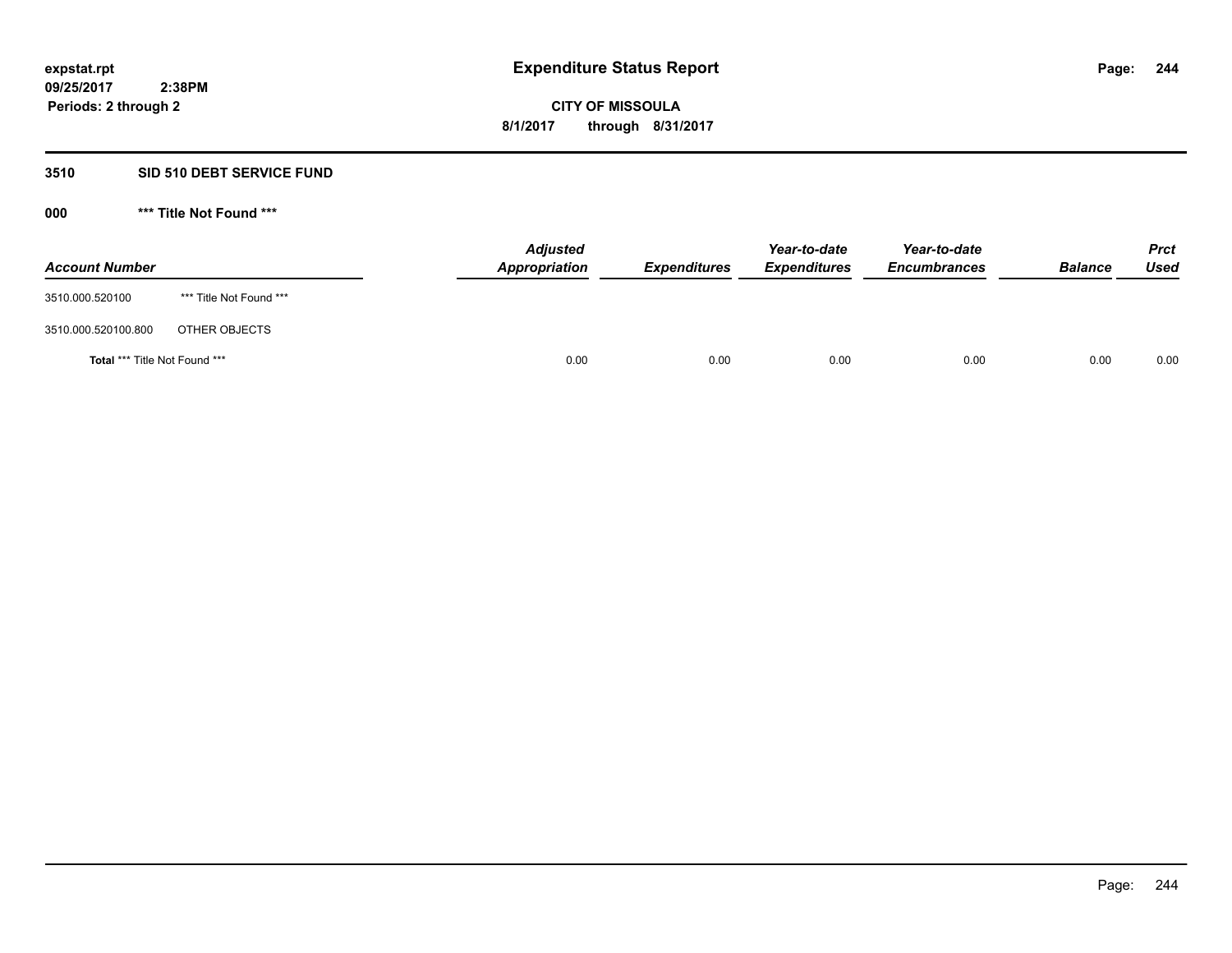### **3510 SID 510 DEBT SERVICE FUND**

| <b>Account Number</b> |                                  | <b>Adjusted</b><br><b>Appropriation</b> | <b>Expenditures</b> | Year-to-date<br><b>Expenditures</b> | Year-to-date<br><b>Encumbrances</b> | <b>Balance</b> | <b>Prct</b><br><b>Used</b> |
|-----------------------|----------------------------------|-----------------------------------------|---------------------|-------------------------------------|-------------------------------------|----------------|----------------------------|
| 3510.390.510100       | SPECIAL ASSESSMENTS              |                                         |                     |                                     |                                     |                |                            |
| 3510.390.510100.600   | <b>DEBT SERVICE</b>              |                                         |                     |                                     |                                     |                |                            |
|                       | <b>Total SPECIAL ASSESSMENTS</b> | 0.00                                    | 0.00                | 0.00                                | 0.00                                | 0.00           | 0.00                       |
| 3510.390.510110       | <b>MERCHANT SERVICES</b>         |                                         |                     |                                     |                                     |                |                            |
| 3510.390.510110.500   | <b>FIXED CHARGES</b>             |                                         |                     |                                     |                                     |                |                            |
|                       | Total SID 510 DEBT SERVICE FUND  | 0.00                                    | 0.00                | 0.00                                | 0.00                                | 0.00           | 0.00                       |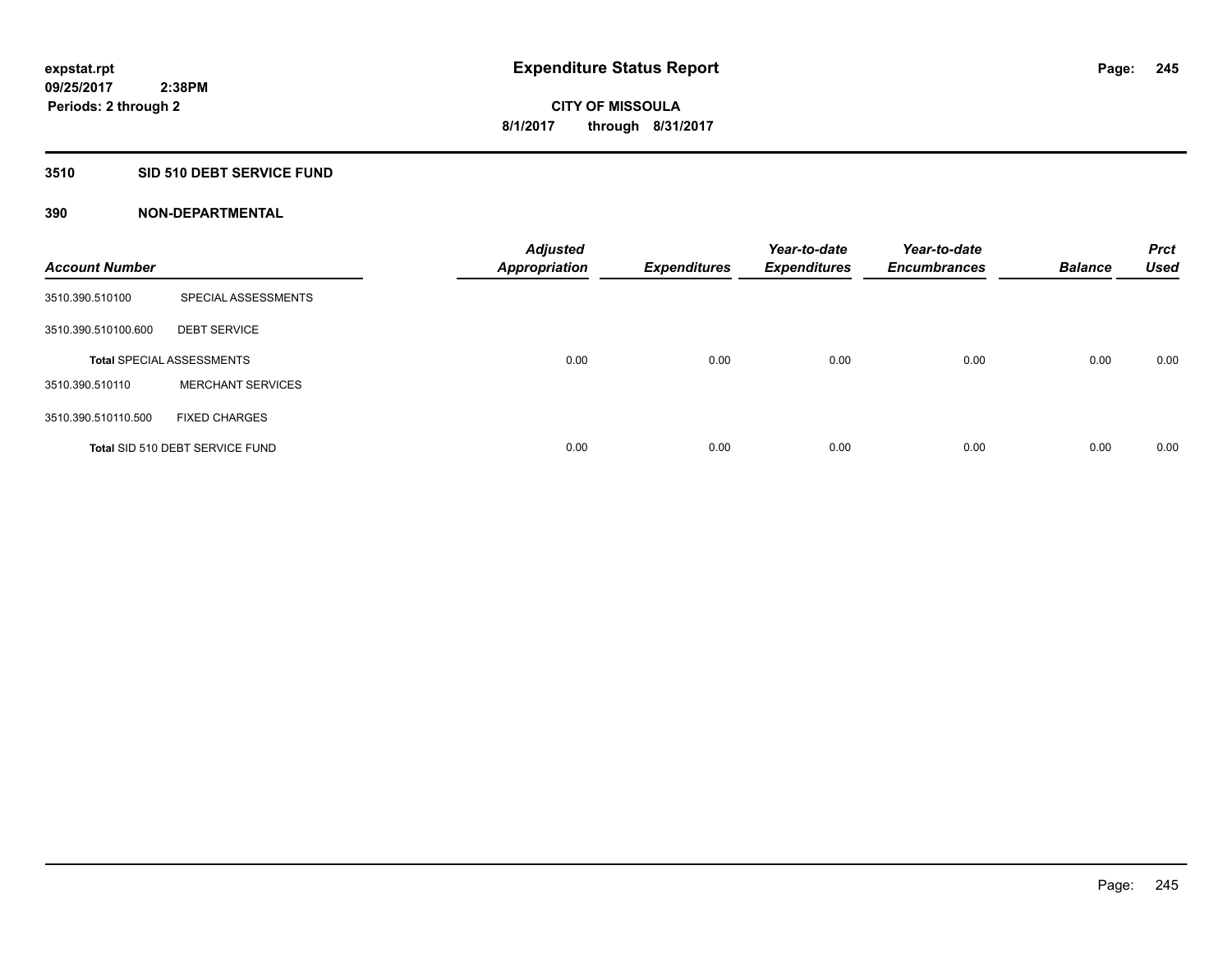# **3511 SID 511 DEBT SERVICE FUND**

| <b>Account Number</b>                |                         | <b>Adjusted</b><br>Appropriation | <b>Expenditures</b> | Year-to-date<br><i><b>Expenditures</b></i> | Year-to-date<br><b>Encumbrances</b> | <b>Balance</b> | <b>Prct</b><br>Used |
|--------------------------------------|-------------------------|----------------------------------|---------------------|--------------------------------------------|-------------------------------------|----------------|---------------------|
| 3511.000.520100                      | *** Title Not Found *** |                                  |                     |                                            |                                     |                |                     |
| 3511.000.520100.800                  | OTHER OBJECTS           |                                  |                     |                                            |                                     |                |                     |
| <b>Total *** Title Not Found ***</b> |                         | 0.00                             | 0.00                | 0.00                                       | 0.00                                | 0.00           | 0.00                |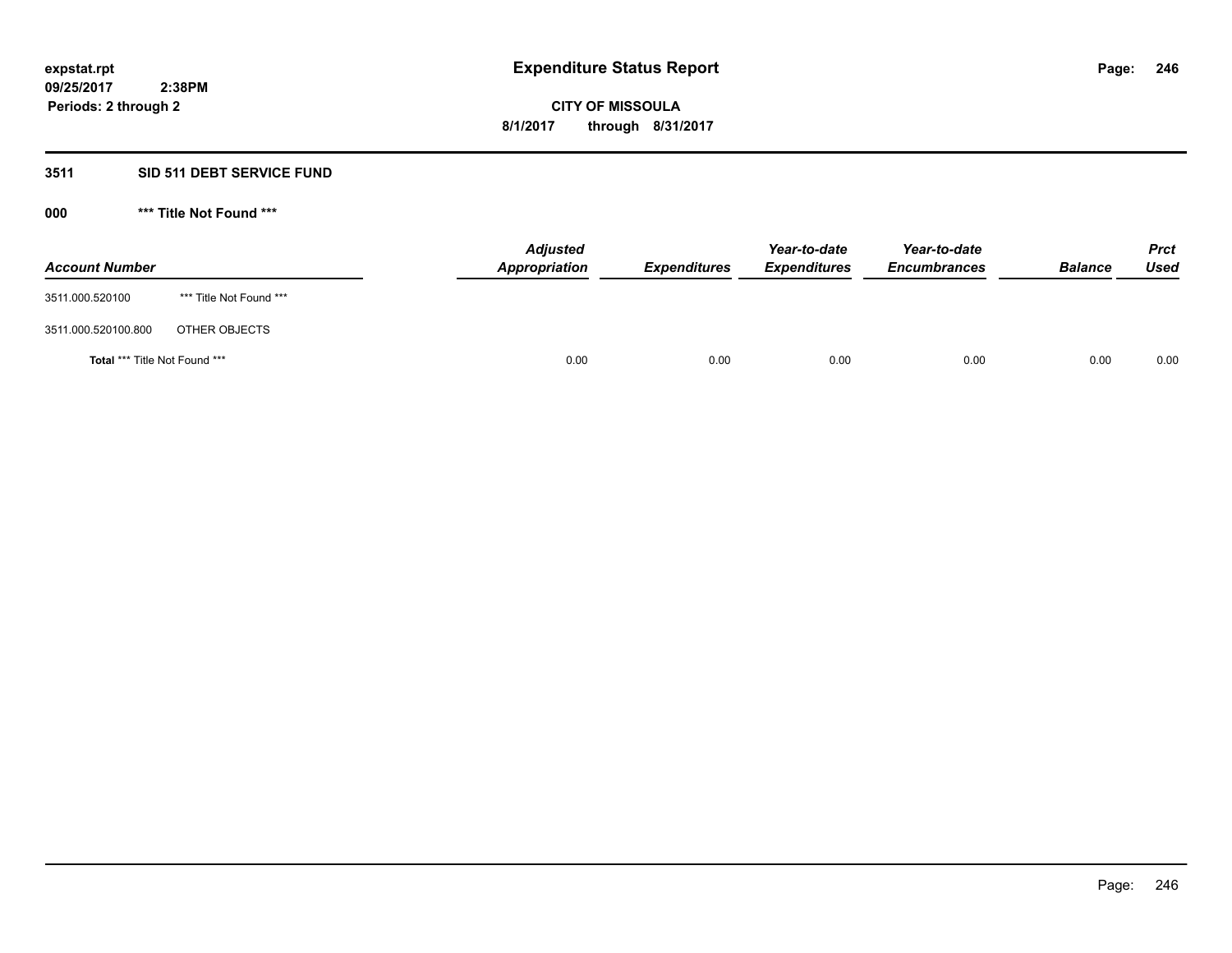## **3511 SID 511 DEBT SERVICE FUND**

| <b>Account Number</b> |                                  | <b>Adjusted</b><br><b>Appropriation</b> | <b>Expenditures</b> | Year-to-date<br><b>Expenditures</b> | Year-to-date<br><b>Encumbrances</b> | <b>Balance</b> | <b>Prct</b><br><b>Used</b> |
|-----------------------|----------------------------------|-----------------------------------------|---------------------|-------------------------------------|-------------------------------------|----------------|----------------------------|
| 3511.390.510100       | SPECIAL ASSESSMENTS              |                                         |                     |                                     |                                     |                |                            |
| 3511.390.510100.600   | <b>DEBT SERVICE</b>              |                                         |                     |                                     |                                     |                |                            |
|                       | <b>Total SPECIAL ASSESSMENTS</b> | 0.00                                    | 0.00                | 0.00                                | 0.00                                | 0.00           | 0.00                       |
| 3511.390.510110       | <b>MERCHANT SERVICES</b>         |                                         |                     |                                     |                                     |                |                            |
| 3511.390.510110.500   | <b>FIXED CHARGES</b>             |                                         |                     |                                     |                                     |                |                            |
|                       | <b>Total MERCHANT SERVICES</b>   | 0.00                                    | 0.00                | 0.00                                | 0.00                                | 0.00           | 0.00                       |
|                       | Total SID 511 DEBT SERVICE FUND  | 0.00                                    | 0.00                | 0.00                                | 0.00                                | 0.00           | 0.00                       |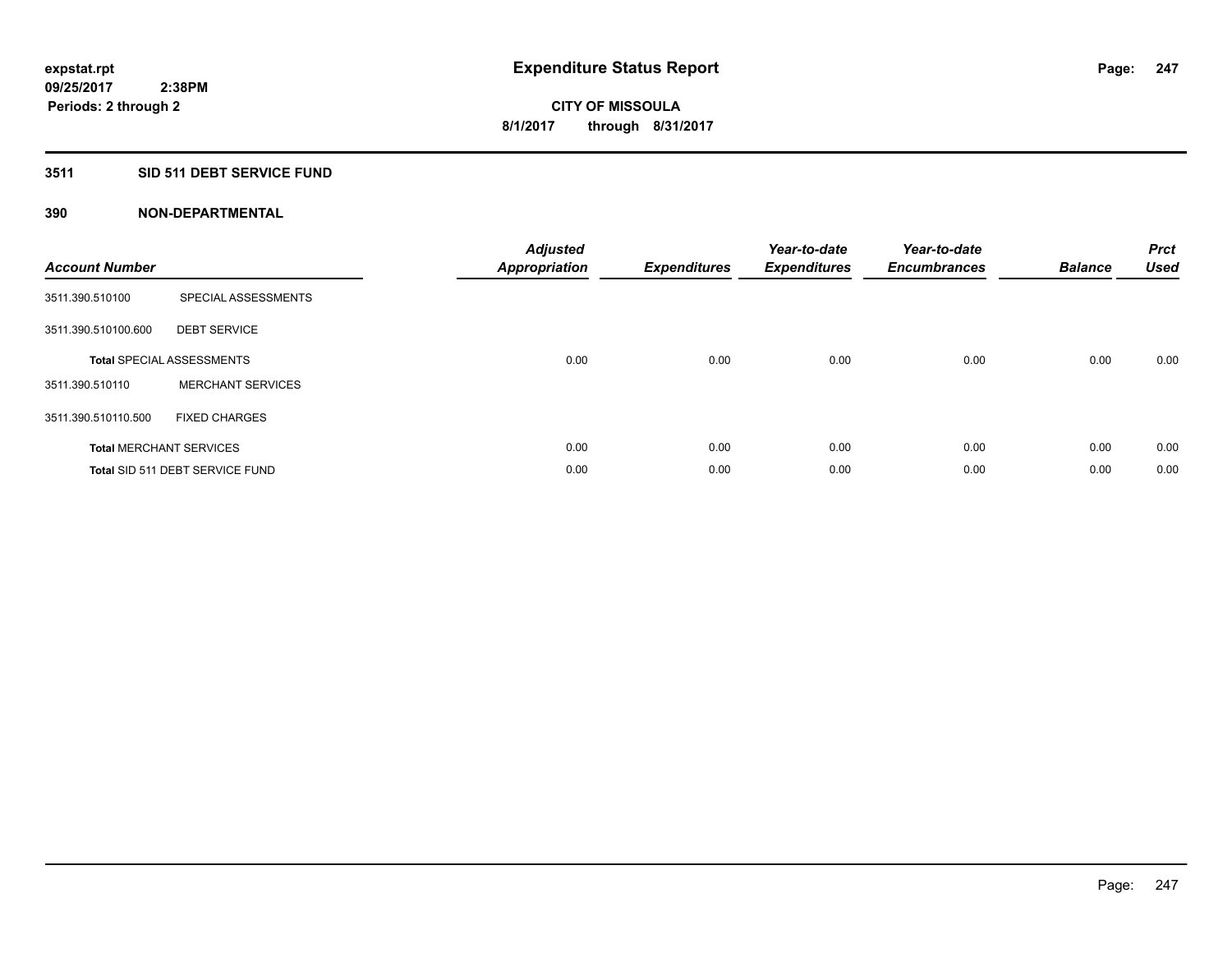### **3512 SID 512 DEBT SERVICE FUND**

| <b>Account Number</b>      |                                                                    | <b>Adjusted</b><br><b>Appropriation</b> | <b>Expenditures</b> | Year-to-date<br><b>Expenditures</b> | Year-to-date<br><b>Encumbrances</b> | <b>Balance</b>         | <b>Prct</b><br><b>Used</b> |
|----------------------------|--------------------------------------------------------------------|-----------------------------------------|---------------------|-------------------------------------|-------------------------------------|------------------------|----------------------------|
| 3512.390.510100            | SPECIAL ASSESSMENTS                                                |                                         |                     |                                     |                                     |                        |                            |
| 3512.390.510100.600        | <b>DEBT SERVICE</b>                                                |                                         |                     |                                     |                                     |                        |                            |
| 3512.390.510100.620.000    | <b>INTEREST / SERVICE FEES</b><br><b>Total SPECIAL ASSESSMENTS</b> | 0.00<br>0.00                            | 346.15<br>346.15    | 346.15<br>346.15                    | 0.00<br>0.00                        | $-346.15$<br>$-346.15$ | 0.00<br>0.00               |
| 3512.390.510110            | <b>MERCHANT SERVICES</b>                                           |                                         |                     |                                     |                                     |                        |                            |
| 3512.390.510110.500        | <b>FIXED CHARGES</b>                                               |                                         |                     |                                     |                                     |                        |                            |
| <b>Total FIXED CHARGES</b> |                                                                    | 0.00                                    | 0.00                | 0.00                                | 0.00                                | 0.00                   | 0.00                       |
|                            | <b>Total MERCHANT SERVICES</b>                                     | 0.00                                    | 0.00                | 0.00                                | 0.00                                | 0.00                   | 0.00                       |
|                            | Total SID 512 DEBT SERVICE FUND                                    | 0.00                                    | 346.15              | 346.15                              | 0.00                                | $-346.15$              | 0.00                       |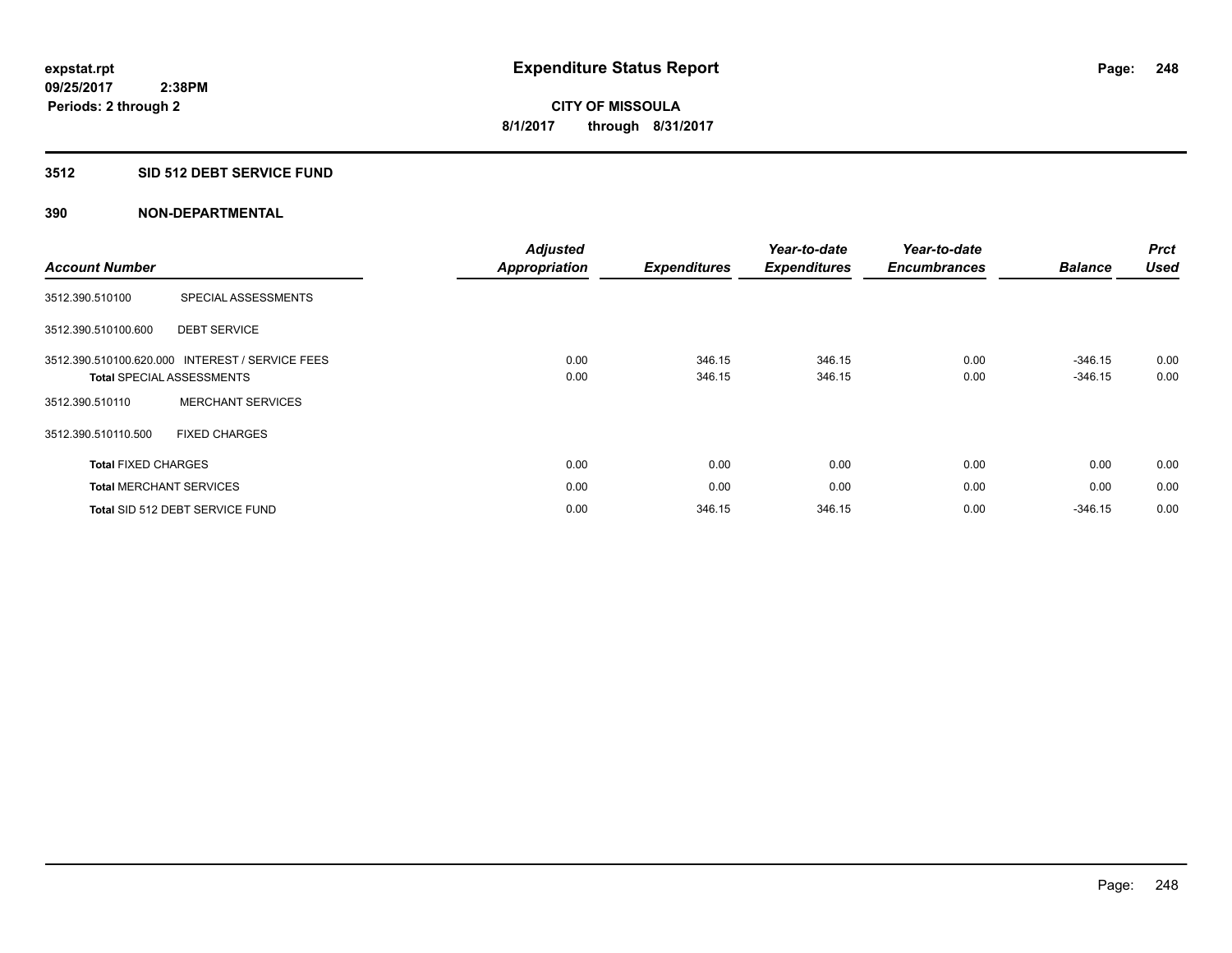### **3513 SID 513 DEBT SERVICE FUND**

# **280 PUBLIC WORKS OPERATIONS**

| <b>Account Number</b>          |                                      | <b>Adjusted</b><br><b>Appropriation</b> | <b>Expenditures</b> | Year-to-date<br><b>Expenditures</b> | Year-to-date<br><b>Encumbrances</b> | <b>Balance</b> | <b>Prct</b><br><b>Used</b> |
|--------------------------------|--------------------------------------|-----------------------------------------|---------------------|-------------------------------------|-------------------------------------|----------------|----------------------------|
| 3513.280.510110                | <b>MERCHANT SERVICES</b>             |                                         |                     |                                     |                                     |                |                            |
| 3513.280.510110.500            | <b>FIXED CHARGES</b>                 |                                         |                     |                                     |                                     |                |                            |
| <b>Total MERCHANT SERVICES</b> |                                      | 0.00                                    | 0.00                | 0.00                                | 0.00                                | 0.00           | 0.00                       |
| 3513.280.521000                | INTERFUND OPERATING TRANSFERS        |                                         |                     |                                     |                                     |                |                            |
| 3513.280.521000.800            | OTHER OBJECTS                        |                                         |                     |                                     |                                     |                |                            |
|                                | <b>Total PUBLIC WORKS OPERATIONS</b> | 0.00                                    | 0.00                | 0.00                                | 0.00                                | 0.00           | 0.00                       |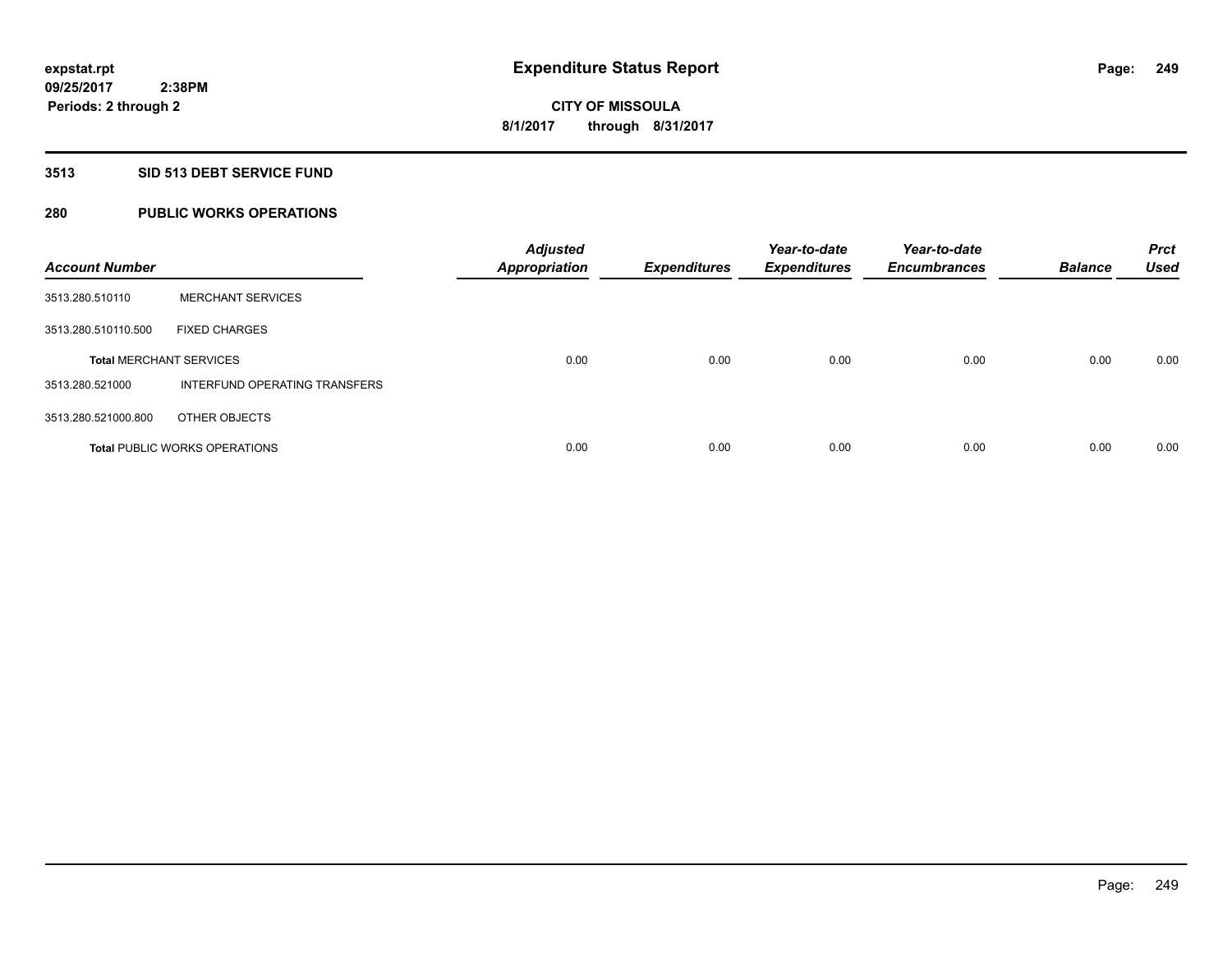### **3513 SID 513 DEBT SERVICE FUND**

| <b>Account Number</b>     |                                  | <b>Adjusted</b><br><b>Appropriation</b> | <b>Expenditures</b> | Year-to-date<br><b>Expenditures</b> | Year-to-date<br><b>Encumbrances</b> | <b>Balance</b> | <b>Prct</b><br><b>Used</b> |
|---------------------------|----------------------------------|-----------------------------------------|---------------------|-------------------------------------|-------------------------------------|----------------|----------------------------|
| 3513.390.510100           | SPECIAL ASSESSMENTS              |                                         |                     |                                     |                                     |                |                            |
| 3513.390.510100.600       | <b>DEBT SERVICE</b>              |                                         |                     |                                     |                                     |                |                            |
| <b>Total DEBT SERVICE</b> |                                  | 0.00                                    | 0.00                | 0.00                                | 0.00                                | 0.00           | 0.00                       |
| 3513.390.510100.800       | OTHER OBJECTS                    |                                         |                     |                                     |                                     |                |                            |
|                           | <b>Total SPECIAL ASSESSMENTS</b> | 0.00                                    | 0.00                | 0.00                                | 0.00                                | 0.00           | 0.00                       |
| 3513.390.510110           | <b>MERCHANT SERVICES</b>         |                                         |                     |                                     |                                     |                |                            |
| 3513.390.510110.500       | <b>FIXED CHARGES</b>             |                                         |                     |                                     |                                     |                |                            |
|                           | <b>Total MERCHANT SERVICES</b>   | 0.00                                    | 0.00                | 0.00                                | 0.00                                | 0.00           | 0.00                       |
| 3513.390.521000           | INTERFUND OPERATING TRANSFERS    |                                         |                     |                                     |                                     |                |                            |
| 3513.390.521000.800       | OTHER OBJECTS                    |                                         |                     |                                     |                                     |                |                            |
|                           | Total SID 513 DEBT SERVICE FUND  | 0.00                                    | 0.00                | 0.00                                | 0.00                                | 0.00           | 0.00                       |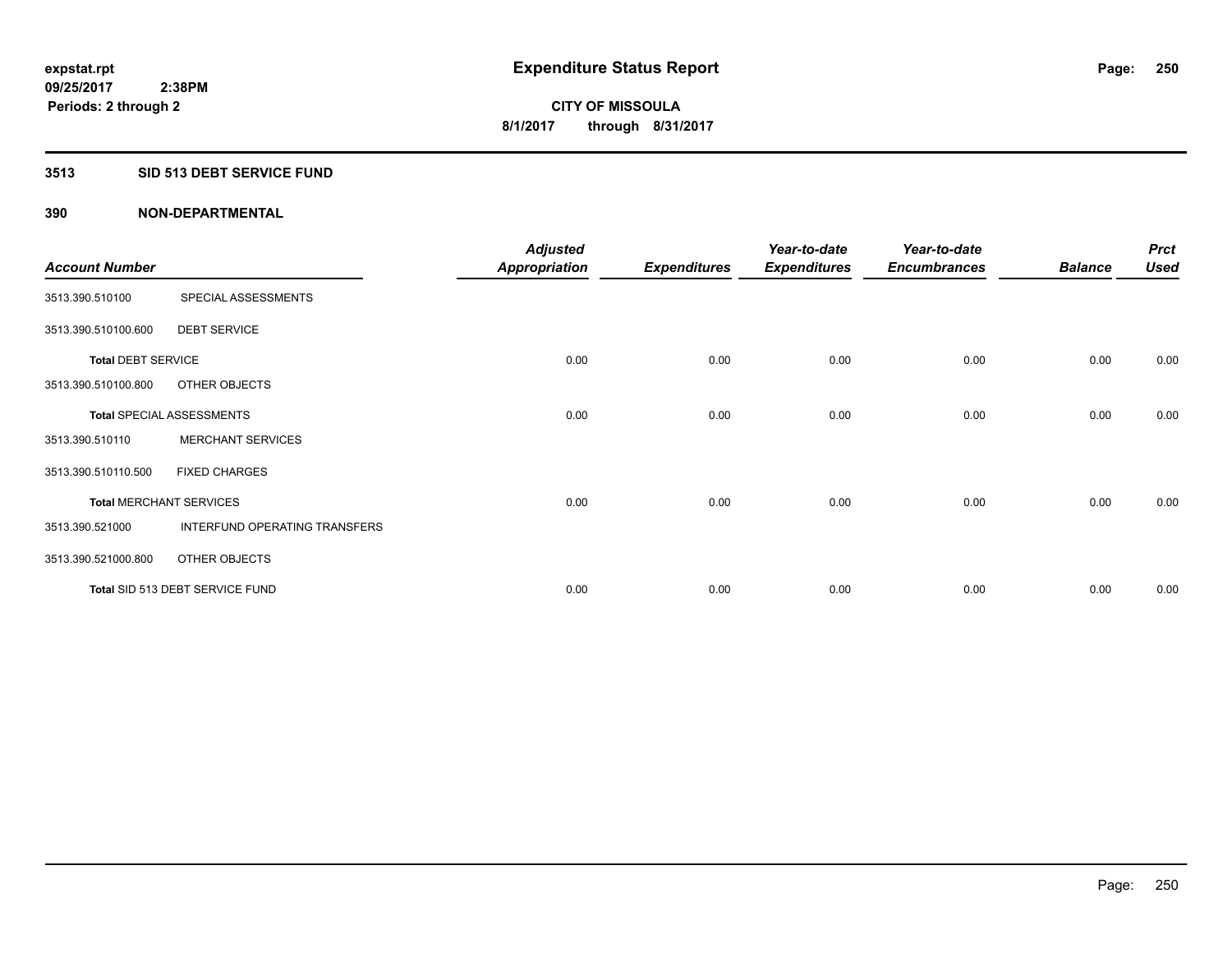## **3514 SID 514 DEBT SERVICE FUND**

| <b>Account Number</b>                |                         | <b>Adjusted</b><br>Appropriation | <b>Expenditures</b> | Year-to-date<br><b>Expenditures</b> | Year-to-date<br><b>Encumbrances</b> | <b>Balance</b> | <b>Prct</b><br>Used |
|--------------------------------------|-------------------------|----------------------------------|---------------------|-------------------------------------|-------------------------------------|----------------|---------------------|
| 3514.000.520100                      | *** Title Not Found *** |                                  |                     |                                     |                                     |                |                     |
| 3514.000.520100.800                  | OTHER OBJECTS           |                                  |                     |                                     |                                     |                |                     |
| <b>Total *** Title Not Found ***</b> |                         | 0.00                             | 0.00                | 0.00                                | 0.00                                | 0.00           | 0.00                |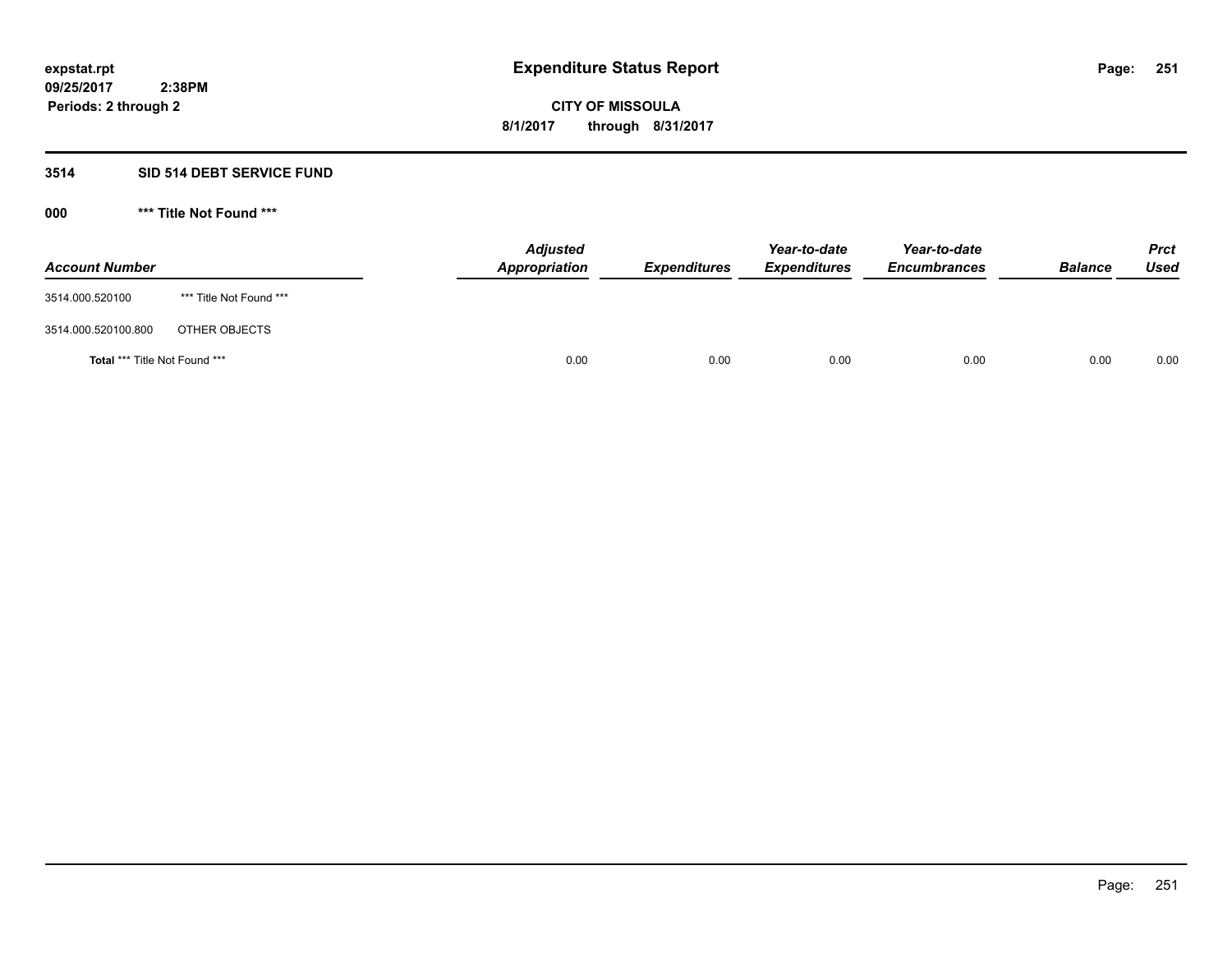## **3514 SID 514 DEBT SERVICE FUND**

| <b>Account Number</b> |                                  | <b>Adjusted</b><br><b>Appropriation</b> | <b>Expenditures</b> | Year-to-date<br><b>Expenditures</b> | Year-to-date<br><b>Encumbrances</b> | <b>Balance</b> | <b>Prct</b><br>Used |
|-----------------------|----------------------------------|-----------------------------------------|---------------------|-------------------------------------|-------------------------------------|----------------|---------------------|
| 3514.390.510100       | SPECIAL ASSESSMENTS              |                                         |                     |                                     |                                     |                |                     |
| 3514.390.510100.600   | <b>DEBT SERVICE</b>              |                                         |                     |                                     |                                     |                |                     |
|                       | <b>Total SPECIAL ASSESSMENTS</b> | 0.00                                    | 0.00                | 0.00                                | 0.00                                | 0.00           | 0.00                |
| 3514.390.510110       | <b>MERCHANT SERVICES</b>         |                                         |                     |                                     |                                     |                |                     |
| 3514.390.510110.500   | <b>FIXED CHARGES</b>             |                                         |                     |                                     |                                     |                |                     |
|                       | <b>Total MERCHANT SERVICES</b>   | 0.00                                    | 0.00                | 0.00                                | 0.00                                | 0.00           | 0.00                |
|                       | Total SID 514 DEBT SERVICE FUND  | 0.00                                    | 0.00                | 0.00                                | 0.00                                | 0.00           | 0.00                |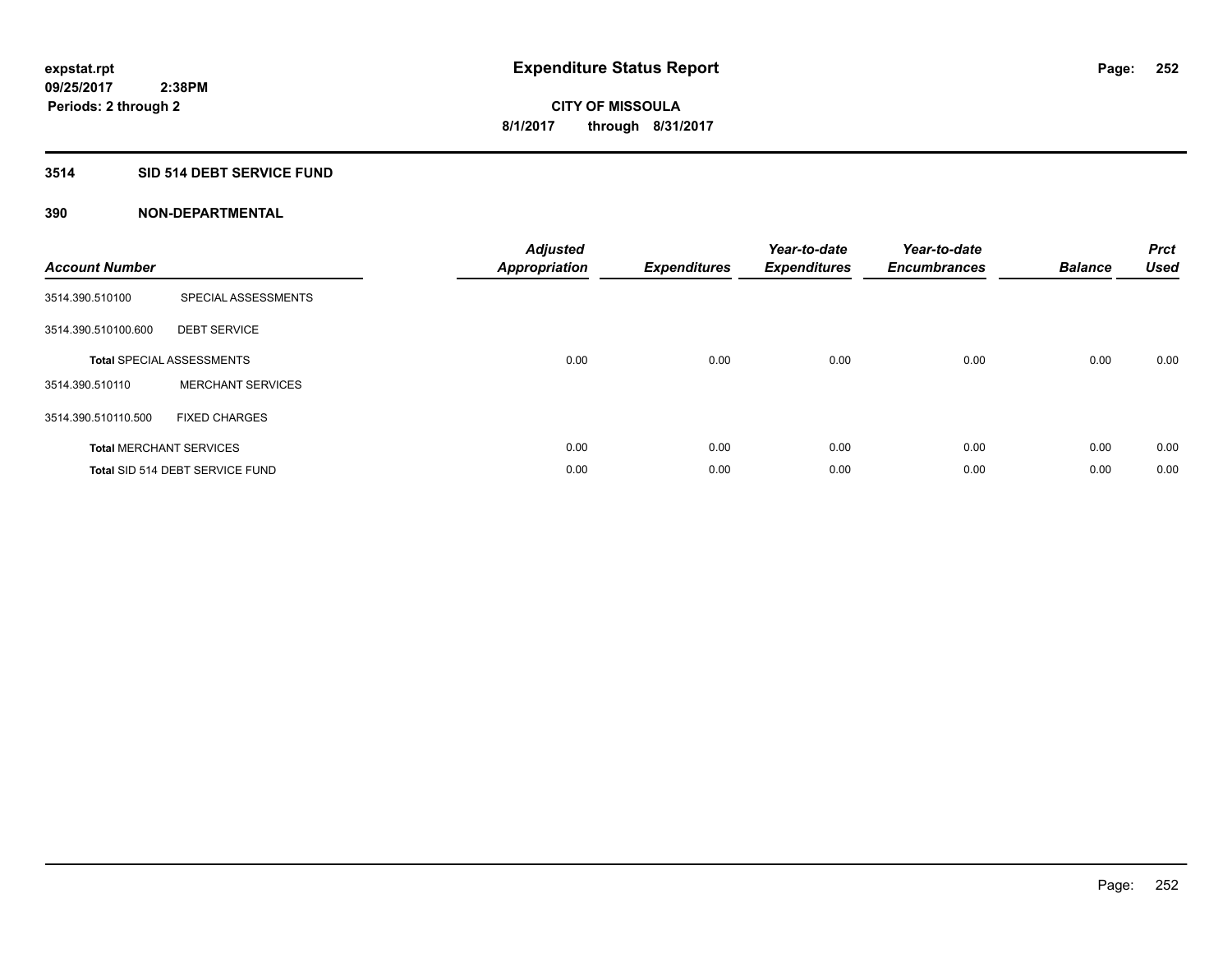#### **3515 SID 515 DEBT SERVICE FUND**

| <b>Account Number</b>     |                                  | <b>Adjusted</b>      |                     | Year-to-date        | Year-to-date<br><b>Encumbrances</b> | <b>Balance</b> | <b>Prct</b><br><b>Used</b> |
|---------------------------|----------------------------------|----------------------|---------------------|---------------------|-------------------------------------|----------------|----------------------------|
|                           |                                  | <b>Appropriation</b> | <b>Expenditures</b> | <b>Expenditures</b> |                                     |                |                            |
| 3515.390.510100           | SPECIAL ASSESSMENTS              |                      |                     |                     |                                     |                |                            |
| 3515.390.510100.600       | <b>DEBT SERVICE</b>              |                      |                     |                     |                                     |                |                            |
| <b>Total DEBT SERVICE</b> |                                  | 0.00                 | 0.00                | 0.00                | 0.00                                | 0.00           | 0.00                       |
| 3515.390.510100.800       | OTHER OBJECTS                    |                      |                     |                     |                                     |                |                            |
|                           | <b>Total SPECIAL ASSESSMENTS</b> | 0.00                 | 0.00                | 0.00                | 0.00                                | 0.00           | 0.00                       |
| 3515.390.510110           | <b>MERCHANT SERVICES</b>         |                      |                     |                     |                                     |                |                            |
| 3515.390.510110.500       | <b>FIXED CHARGES</b>             |                      |                     |                     |                                     |                |                            |
|                           | Total SID 515 DEBT SERVICE FUND  | 0.00                 | 0.00                | 0.00                | 0.00                                | 0.00           | 0.00                       |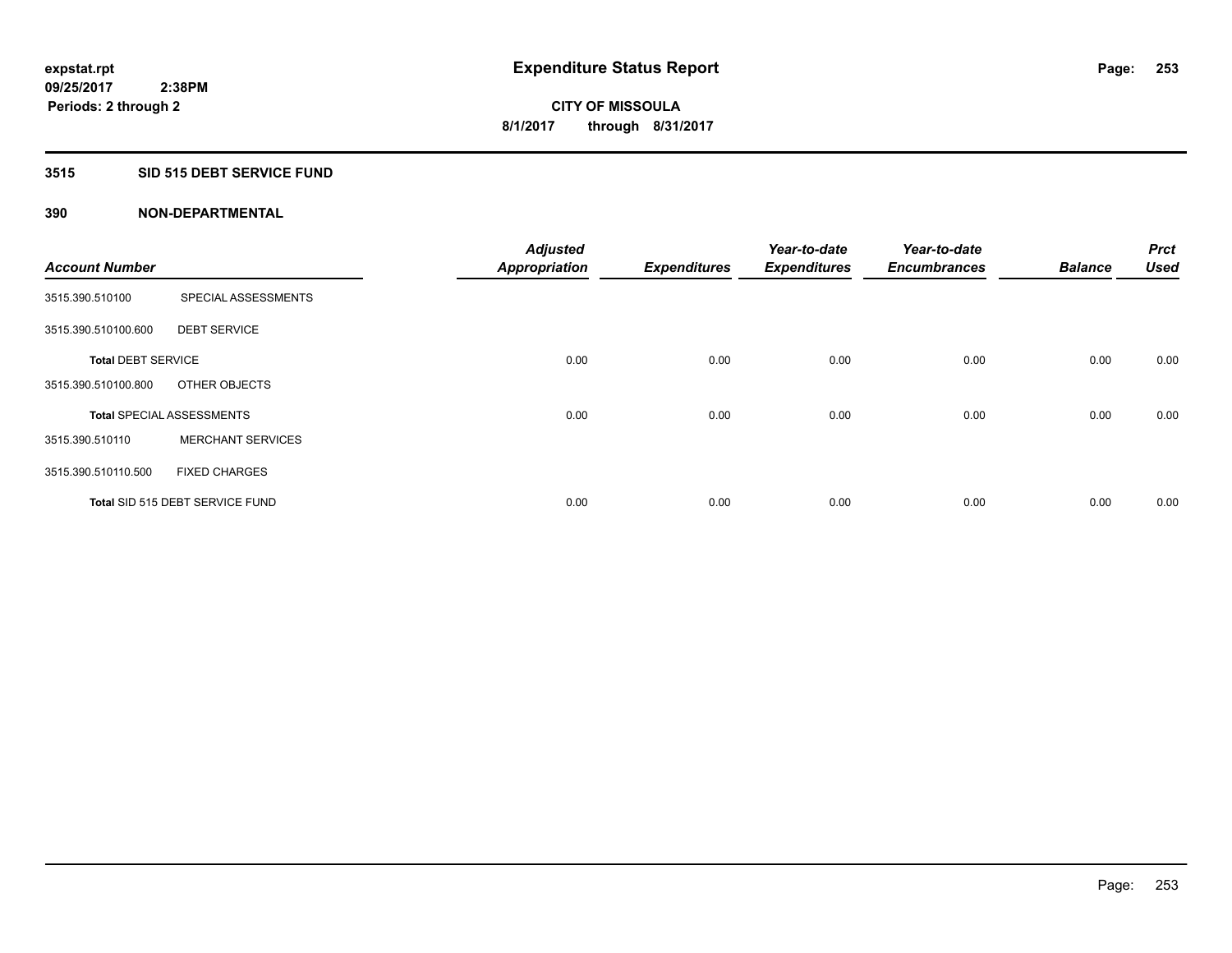#### **3517 SID 517 DEBT SERVICE FUND**

**000 \*\*\* Title Not Found \*\*\***

| <b>Account Number</b>                |                         | <b>Adjusted</b><br>Appropriation | <b>Expenditures</b> | Year-to-date<br><b>Expenditures</b> | Year-to-date<br><b>Encumbrances</b> | <b>Balance</b> | <b>Prct</b><br>Used |
|--------------------------------------|-------------------------|----------------------------------|---------------------|-------------------------------------|-------------------------------------|----------------|---------------------|
| 3517.000.520100                      | *** Title Not Found *** |                                  |                     |                                     |                                     |                |                     |
| 3517.000.520100.800                  | OTHER OBJECTS           |                                  |                     |                                     |                                     |                |                     |
| <b>Total *** Title Not Found ***</b> |                         | 0.00                             | 0.00                | 0.00                                | 0.00                                | 0.00           | 0.00                |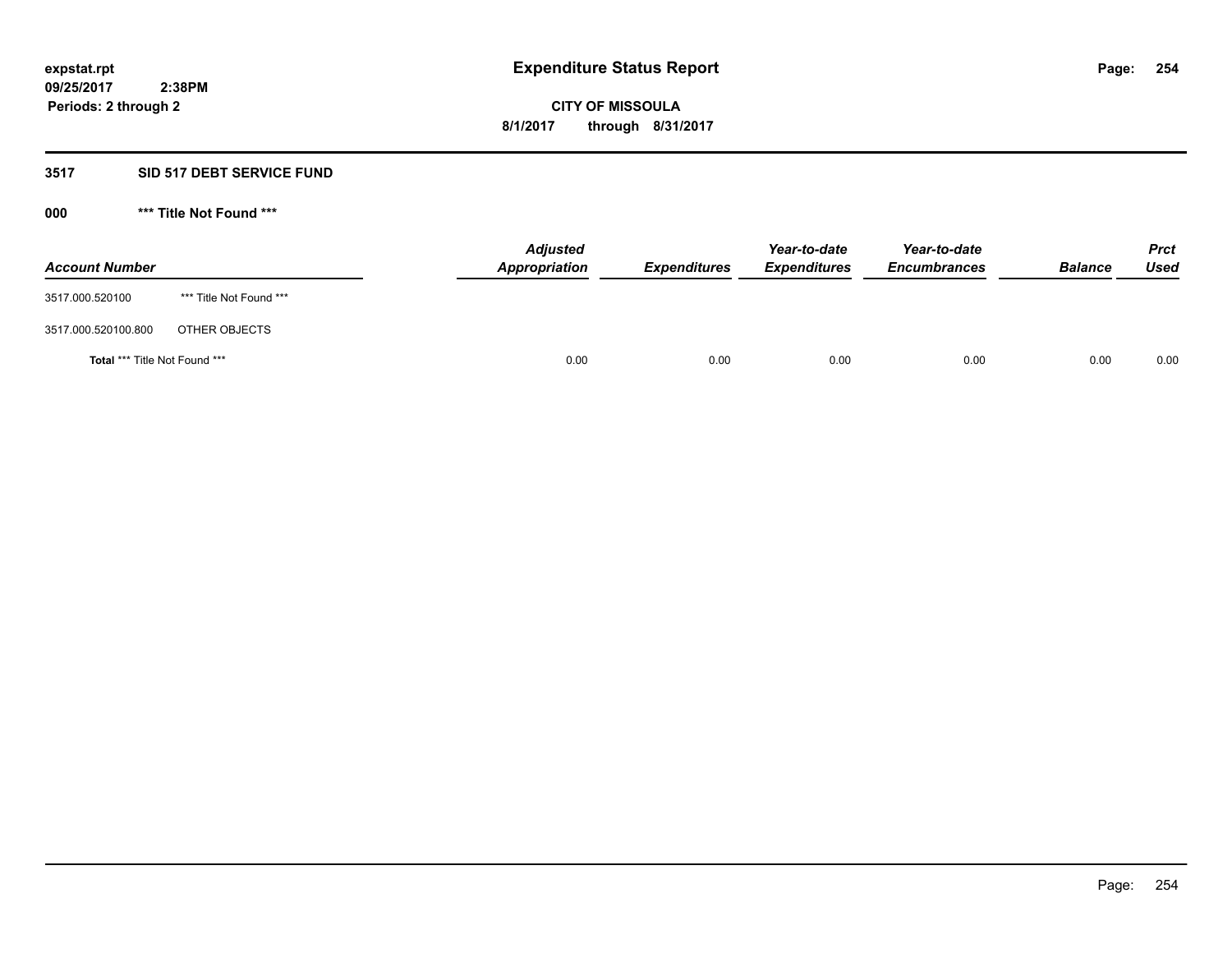#### **3517 SID 517 DEBT SERVICE FUND**

| <b>Account Number</b> |                                  | <b>Adjusted</b><br><b>Appropriation</b> | <b>Expenditures</b> | Year-to-date<br><b>Expenditures</b> | Year-to-date<br><b>Encumbrances</b> | <b>Balance</b> | <b>Prct</b><br><b>Used</b> |
|-----------------------|----------------------------------|-----------------------------------------|---------------------|-------------------------------------|-------------------------------------|----------------|----------------------------|
| 3517.390.510100       | SPECIAL ASSESSMENTS              |                                         |                     |                                     |                                     |                |                            |
| 3517.390.510100.600   | <b>DEBT SERVICE</b>              |                                         |                     |                                     |                                     |                |                            |
|                       | <b>Total SPECIAL ASSESSMENTS</b> | 0.00                                    | 0.00                | 0.00                                | 0.00                                | 0.00           | 0.00                       |
| 3517.390.510110       | <b>MERCHANT SERVICES</b>         |                                         |                     |                                     |                                     |                |                            |
| 3517.390.510110.500   | <b>FIXED CHARGES</b>             |                                         |                     |                                     |                                     |                |                            |
|                       | Total SID 517 DEBT SERVICE FUND  | 0.00                                    | 0.00                | 0.00                                | 0.00                                | 0.00           | 0.00                       |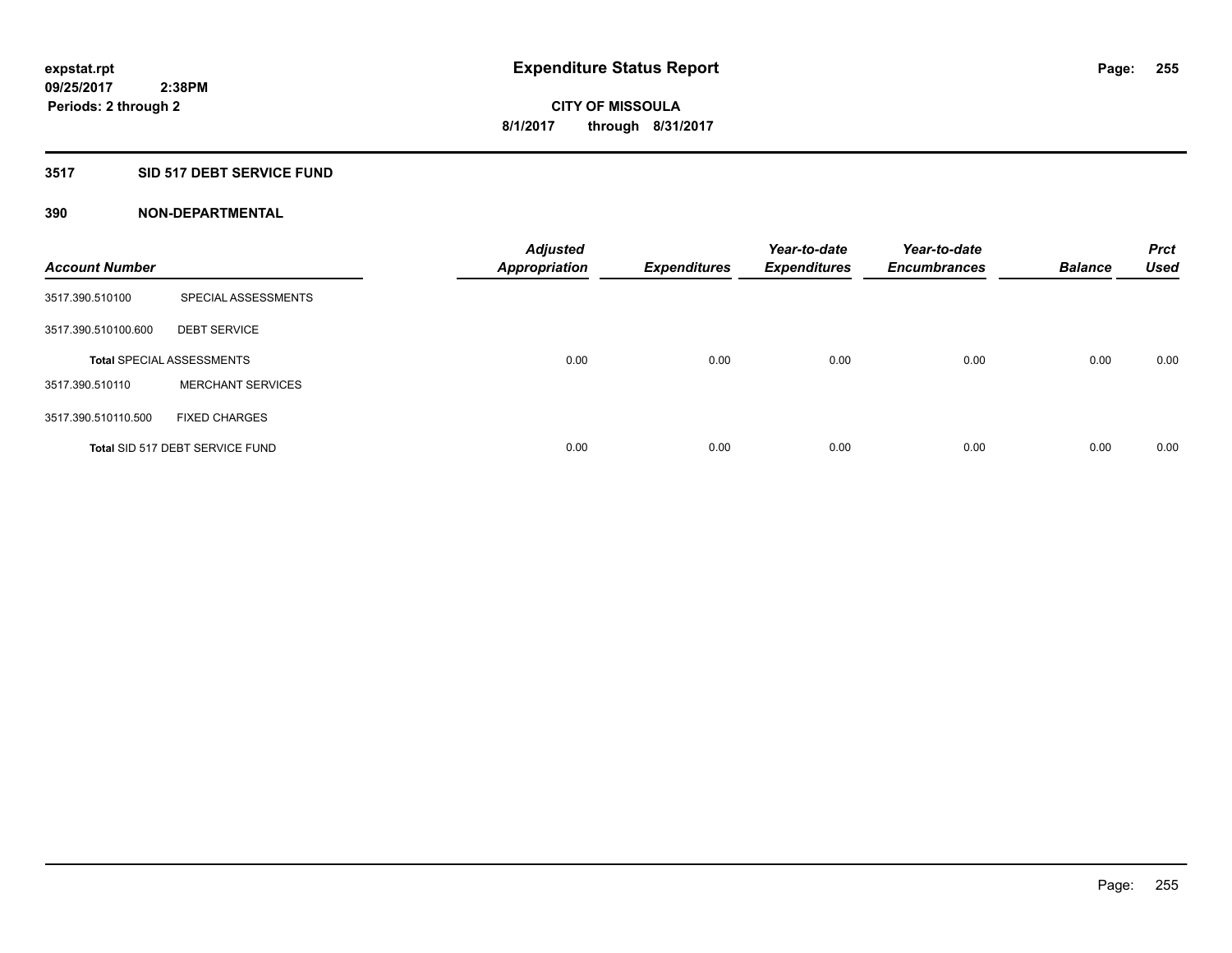#### **3518 SID 518 DEBT SERVICE FUND**

**000 \*\*\* Title Not Found \*\*\***

| <b>Account Number</b>                |                         | <b>Adjusted</b><br>Appropriation | <b>Expenditures</b> | Year-to-date<br><b>Expenditures</b> | Year-to-date<br><b>Encumbrances</b> | <b>Balance</b> | <b>Prct</b><br>Used |
|--------------------------------------|-------------------------|----------------------------------|---------------------|-------------------------------------|-------------------------------------|----------------|---------------------|
| 3518.000.520100                      | *** Title Not Found *** |                                  |                     |                                     |                                     |                |                     |
| 3518.000.520100.800                  | OTHER OBJECTS           |                                  |                     |                                     |                                     |                |                     |
| <b>Total *** Title Not Found ***</b> |                         | 0.00                             | 0.00                | 0.00                                | 0.00                                | 0.00           | 0.00                |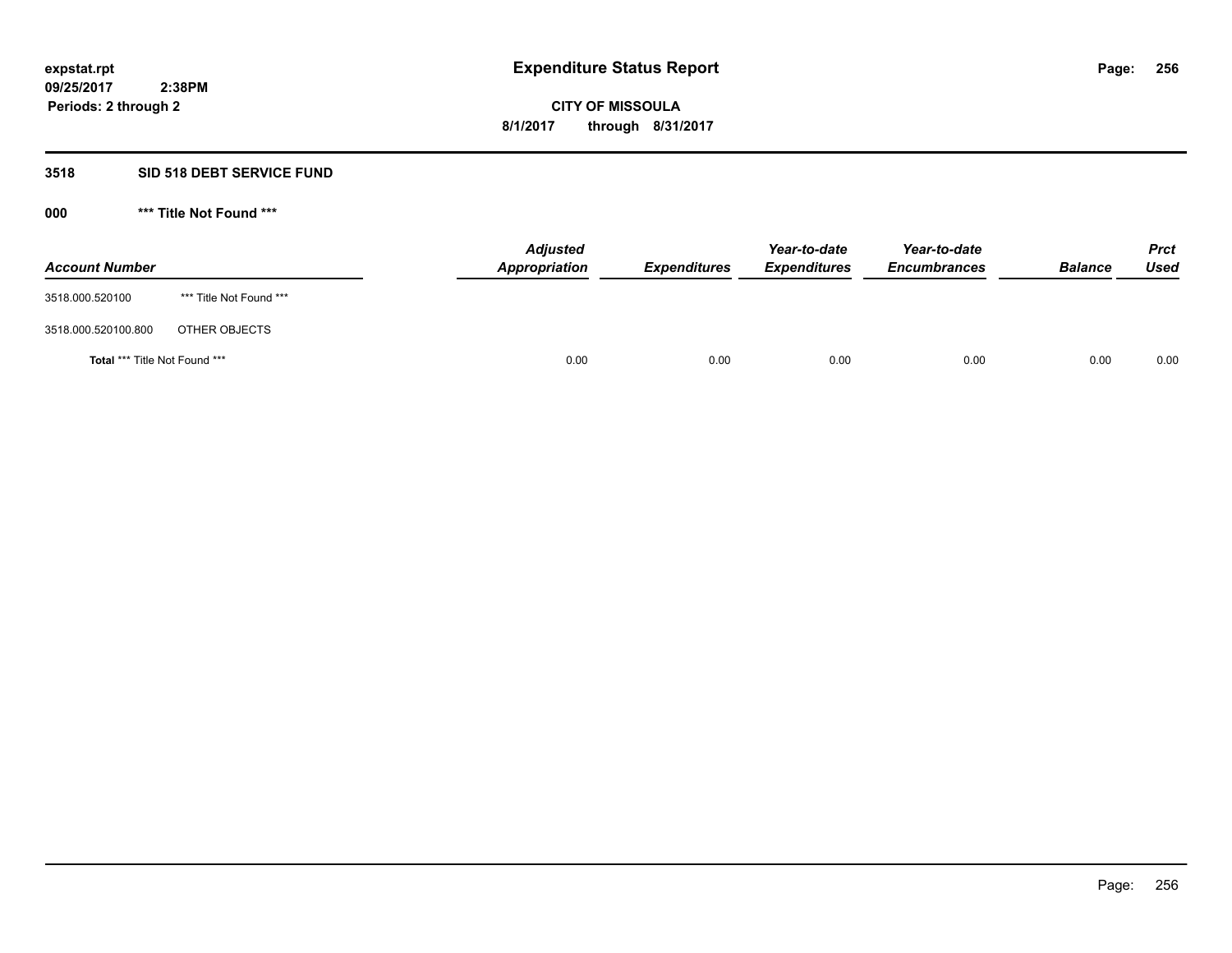#### **3518 SID 518 DEBT SERVICE FUND**

| <b>Account Number</b>          |                                            | <b>Adjusted</b><br>Appropriation | <b>Expenditures</b> | Year-to-date<br><b>Expenditures</b> | Year-to-date<br><b>Encumbrances</b> | <b>Balance</b> | <b>Prct</b><br><b>Used</b> |
|--------------------------------|--------------------------------------------|----------------------------------|---------------------|-------------------------------------|-------------------------------------|----------------|----------------------------|
| 3518.390.510100                | SPECIAL ASSESSMENTS                        |                                  |                     |                                     |                                     |                |                            |
| 3518.390.510100.600            | <b>DEBT SERVICE</b>                        |                                  |                     |                                     |                                     |                |                            |
|                                | <b>Total SPECIAL ASSESSMENTS</b>           | 0.00                             | 0.00                | 0.00                                | 0.00                                | 0.00           | 0.00                       |
| 3518.390.510110                | <b>MERCHANT SERVICES</b>                   |                                  |                     |                                     |                                     |                |                            |
| 3518.390.510110.500            | <b>FIXED CHARGES</b>                       |                                  |                     |                                     |                                     |                |                            |
| <b>Total MERCHANT SERVICES</b> |                                            | 0.00                             | 0.00                | 0.00                                | 0.00                                | 0.00           | 0.00                       |
| 3518.390.521000                | <b>INTERFUND OPERATING TRANSFERS</b>       |                                  |                     |                                     |                                     |                |                            |
| 3518.390.521000.800            | OTHER OBJECTS                              |                                  |                     |                                     |                                     |                |                            |
|                                | <b>Total INTERFUND OPERATING TRANSFERS</b> | 0.00                             | 0.00                | 0.00                                | 0.00                                | 0.00           | 0.00                       |
|                                | Total SID 518 DEBT SERVICE FUND            | 0.00                             | 0.00                | 0.00                                | 0.00                                | 0.00           | 0.00                       |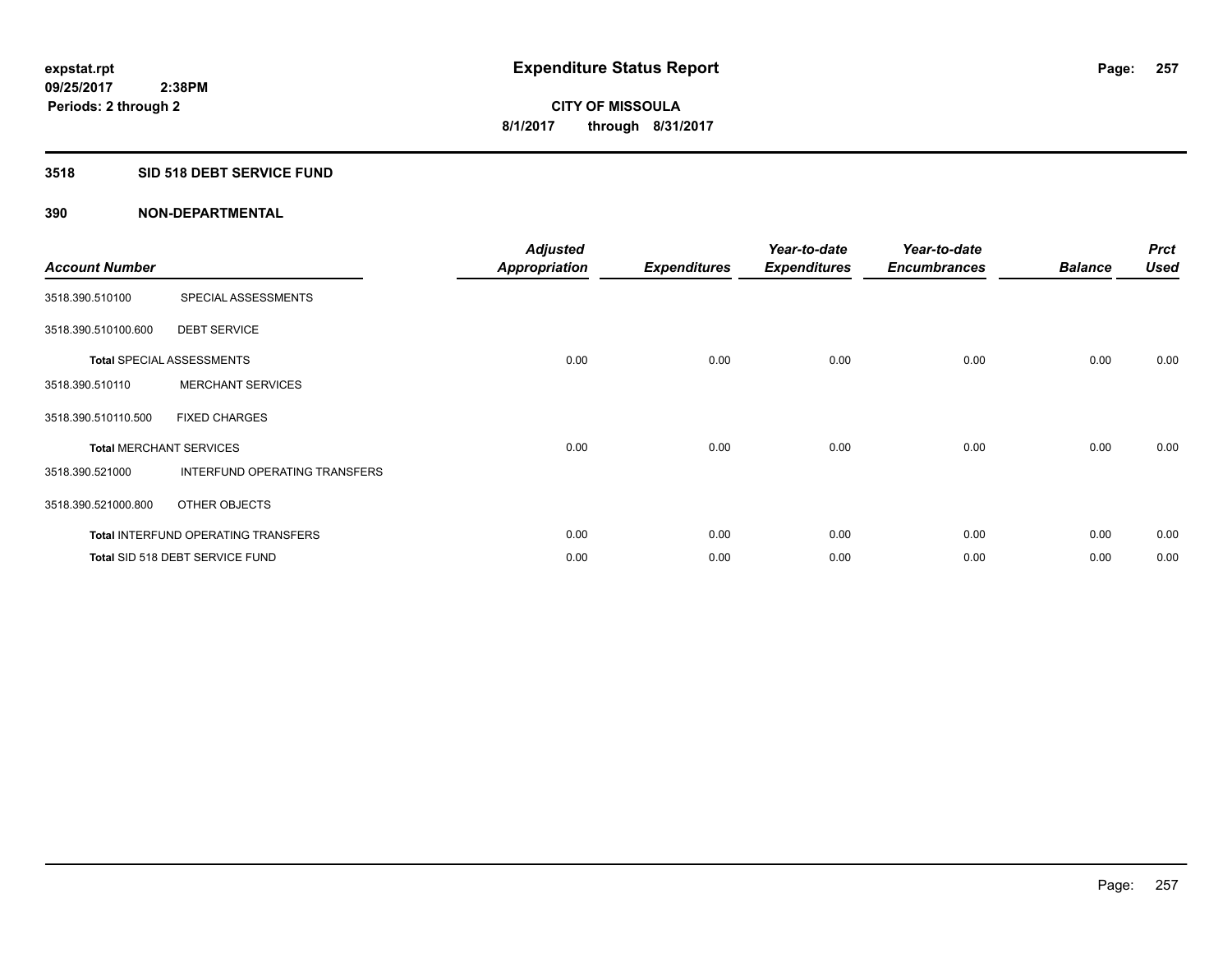#### **3519 SID 519 DEBT SERVICE FUND**

| <b>Account Number</b>          |                                            | <b>Adjusted</b><br><b>Appropriation</b> | <b>Expenditures</b> | Year-to-date<br><b>Expenditures</b> | Year-to-date<br><b>Encumbrances</b> | <b>Balance</b> | <b>Prct</b><br><b>Used</b> |
|--------------------------------|--------------------------------------------|-----------------------------------------|---------------------|-------------------------------------|-------------------------------------|----------------|----------------------------|
| 3519.390.510100                | SPECIAL ASSESSMENTS                        |                                         |                     |                                     |                                     |                |                            |
| 3519.390.510100.600            | <b>DEBT SERVICE</b>                        |                                         |                     |                                     |                                     |                |                            |
|                                | <b>Total SPECIAL ASSESSMENTS</b>           | 0.00                                    | 0.00                | 0.00                                | 0.00                                | 0.00           | 0.00                       |
| 3519.390.510110                | <b>MERCHANT SERVICES</b>                   |                                         |                     |                                     |                                     |                |                            |
| 3519.390.510110.500            | <b>FIXED CHARGES</b>                       |                                         |                     |                                     |                                     |                |                            |
| <b>Total MERCHANT SERVICES</b> |                                            | 0.00                                    | 0.00                | 0.00                                | 0.00                                | 0.00           | 0.00                       |
| 3519.390.521000                | INTERFUND OPERATING TRANSFERS              |                                         |                     |                                     |                                     |                |                            |
| 3519.390.521000.800            | OTHER OBJECTS                              |                                         |                     |                                     |                                     |                |                            |
|                                | <b>Total INTERFUND OPERATING TRANSFERS</b> | 0.00                                    | 0.00                | 0.00                                | 0.00                                | 0.00           | 0.00                       |
|                                | Total SID 519 DEBT SERVICE FUND            | 0.00                                    | 0.00                | 0.00                                | 0.00                                | 0.00           | 0.00                       |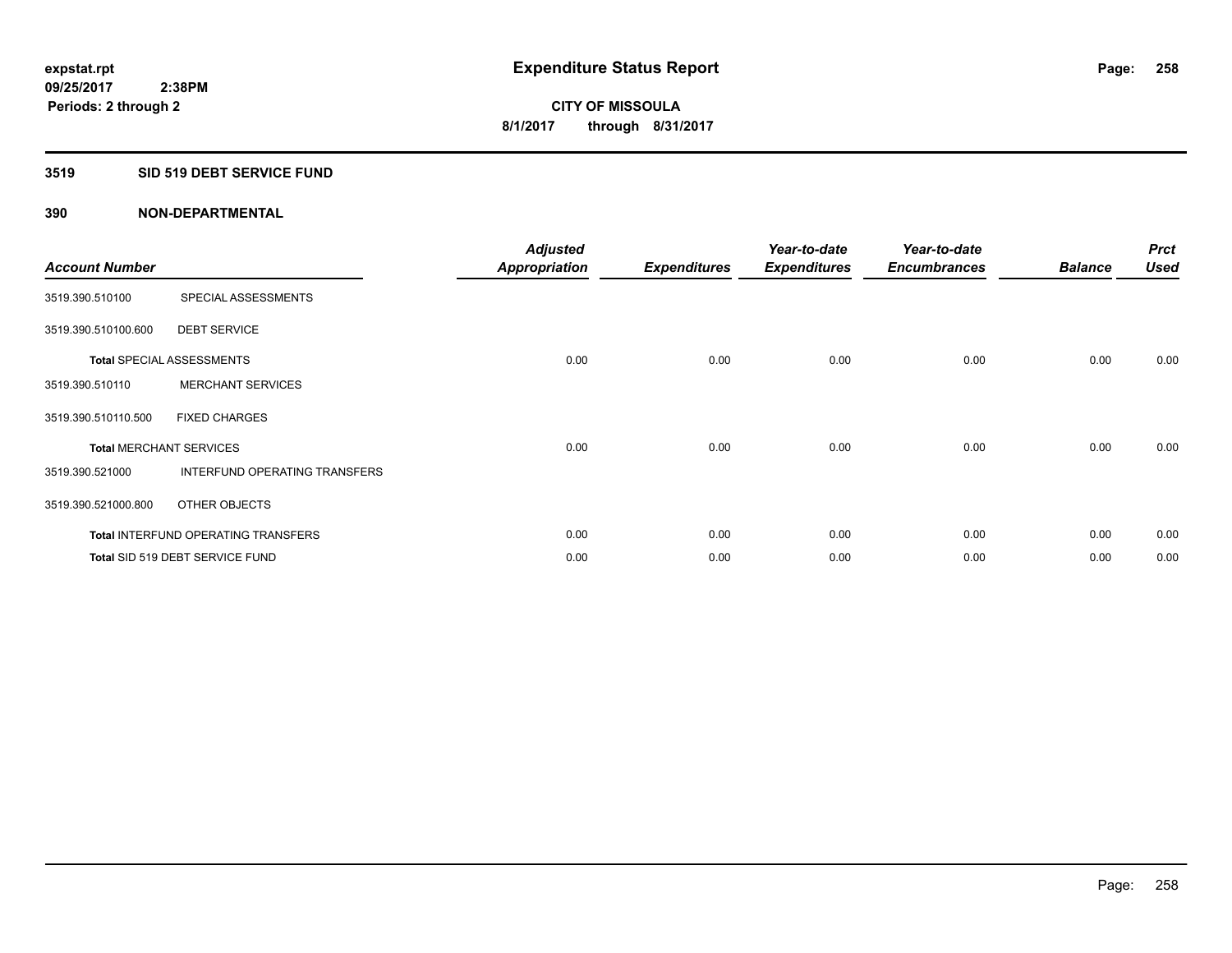#### **3520 SID 520 DEBT SERVICE FUND**

| <b>Account Number</b> |                                                                                     | <b>Adjusted</b><br><b>Appropriation</b> | <b>Expenditures</b> | Year-to-date<br><b>Expenditures</b> | Year-to-date<br><b>Encumbrances</b> | <b>Balance</b>     | <b>Prct</b><br><b>Used</b> |
|-----------------------|-------------------------------------------------------------------------------------|-----------------------------------------|---------------------|-------------------------------------|-------------------------------------|--------------------|----------------------------|
| 3520.390.510100       | SPECIAL ASSESSMENTS                                                                 |                                         |                     |                                     |                                     |                    |                            |
| 3520.390.510100.600   | <b>DEBT SERVICE</b>                                                                 |                                         |                     |                                     |                                     |                    |                            |
|                       | 3520.390.510100.620.000 INTEREST / SERVICE FEES<br><b>Total SPECIAL ASSESSMENTS</b> | 0.00<br>0.00                            | 1.56<br>1.56        | 1.56<br>1.56                        | 0.00<br>0.00                        | $-1.56$<br>$-1.56$ | 0.00<br>0.00               |
| 3520.390.510110       | <b>MERCHANT SERVICES</b>                                                            |                                         |                     |                                     |                                     |                    |                            |
| 3520.390.510110.500   | <b>FIXED CHARGES</b>                                                                |                                         |                     |                                     |                                     |                    |                            |
|                       | <b>Total MERCHANT SERVICES</b>                                                      | 0.00                                    | 0.00                | 0.00                                | 0.00                                | 0.00               | 0.00                       |
|                       | Total SID 520 DEBT SERVICE FUND                                                     | 0.00                                    | 1.56                | 1.56                                | 0.00                                | $-1.56$            | 0.00                       |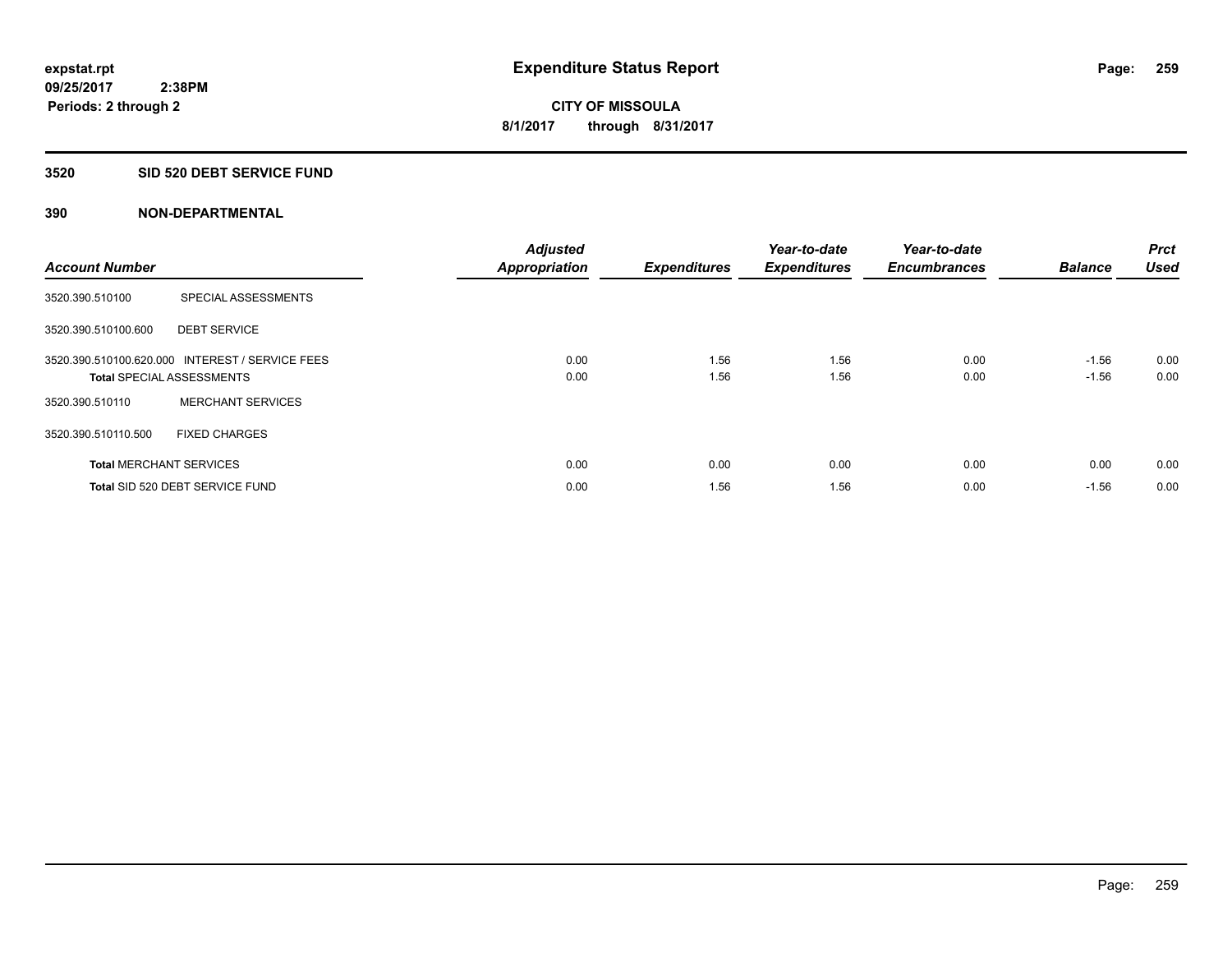## **3521 SID 521 DEBT SERVICE FUND**

| <b>Account Number</b> |                                  | <b>Adjusted</b><br><b>Appropriation</b> | <b>Expenditures</b> | Year-to-date<br><b>Expenditures</b> | Year-to-date<br><b>Encumbrances</b> | <b>Balance</b> | <b>Prct</b><br><b>Used</b> |
|-----------------------|----------------------------------|-----------------------------------------|---------------------|-------------------------------------|-------------------------------------|----------------|----------------------------|
| 3521.390.510100       | SPECIAL ASSESSMENTS              |                                         |                     |                                     |                                     |                |                            |
| 3521.390.510100.600   | <b>DEBT SERVICE</b>              |                                         |                     |                                     |                                     |                |                            |
|                       | <b>Total SPECIAL ASSESSMENTS</b> | 0.00                                    | 0.00                | 0.00                                | 0.00                                | 0.00           | 0.00                       |
| 3521.390.510110       | <b>MERCHANT SERVICES</b>         |                                         |                     |                                     |                                     |                |                            |
| 3521.390.510110.500   | <b>FIXED CHARGES</b>             |                                         |                     |                                     |                                     |                |                            |
|                       | <b>Total MERCHANT SERVICES</b>   | 0.00                                    | 0.00                | 0.00                                | 0.00                                | 0.00           | 0.00                       |
|                       | Total SID 521 DEBT SERVICE FUND  | 0.00                                    | 0.00                | 0.00                                | 0.00                                | 0.00           | 0.00                       |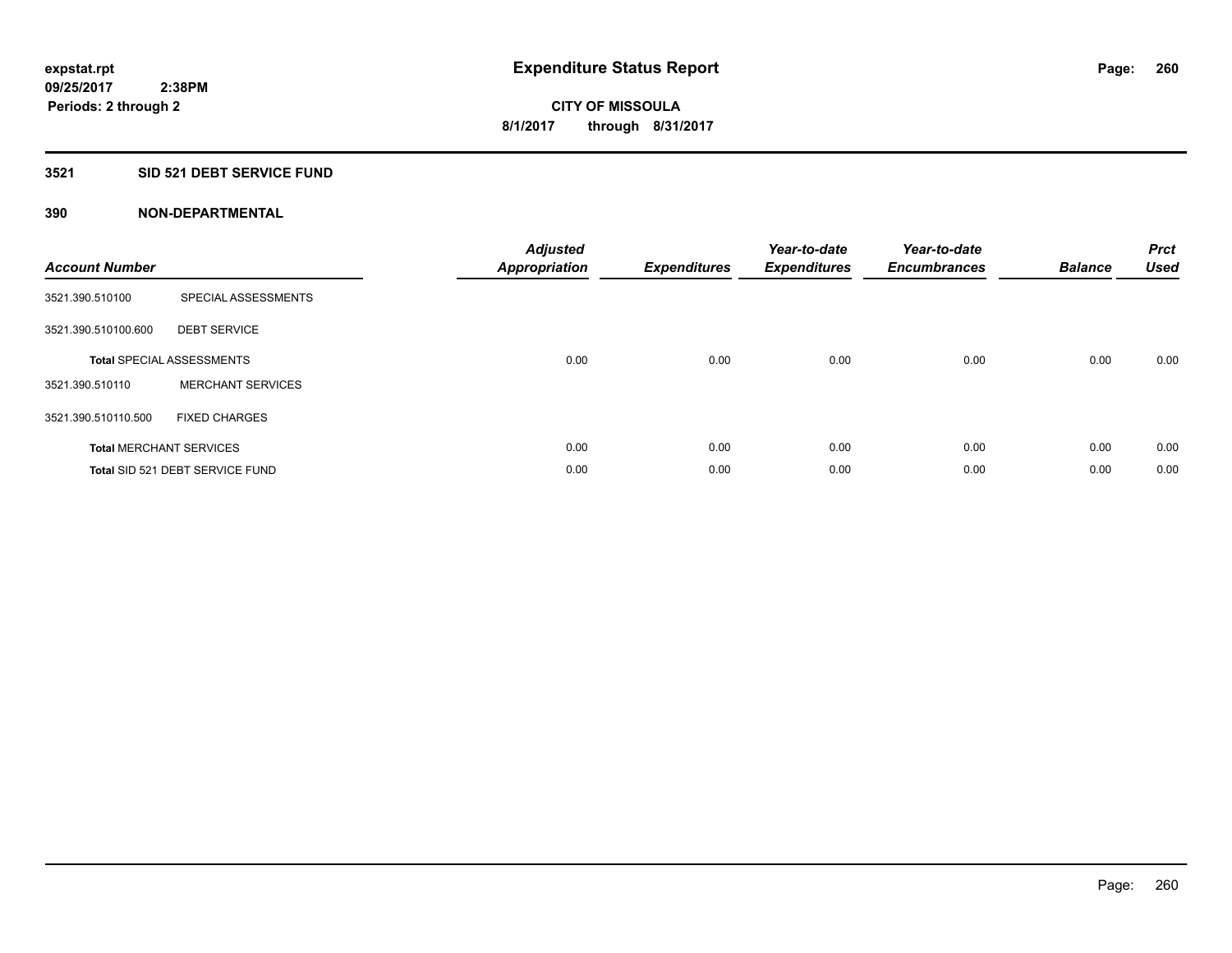#### **3522 SID 522 DEBT SERVICE FUND**

| <b>Account Number</b> |                                                                                     | <b>Adjusted</b><br><b>Appropriation</b> | <b>Expenditures</b> | Year-to-date<br><b>Expenditures</b> | Year-to-date<br><b>Encumbrances</b> | <b>Balance</b>     | <b>Prct</b><br><b>Used</b> |
|-----------------------|-------------------------------------------------------------------------------------|-----------------------------------------|---------------------|-------------------------------------|-------------------------------------|--------------------|----------------------------|
| 3522.390.510100       | SPECIAL ASSESSMENTS                                                                 |                                         |                     |                                     |                                     |                    |                            |
| 3522.390.510100.600   | <b>DEBT SERVICE</b>                                                                 |                                         |                     |                                     |                                     |                    |                            |
|                       | 3522.390.510100.620.000 INTEREST / SERVICE FEES<br><b>Total SPECIAL ASSESSMENTS</b> | 0.00<br>0.00                            | 2.29<br>2.29        | 2.29<br>2.29                        | 0.00<br>0.00                        | $-2.29$<br>$-2.29$ | 0.00<br>0.00               |
| 3522.390.510110       | <b>MERCHANT SERVICES</b>                                                            |                                         |                     |                                     |                                     |                    |                            |
| 3522.390.510110.500   | <b>FIXED CHARGES</b>                                                                |                                         |                     |                                     |                                     |                    |                            |
|                       | <b>Total MERCHANT SERVICES</b>                                                      | 0.00                                    | 0.00                | 0.00                                | 0.00                                | 0.00               | 0.00                       |
|                       | Total SID 522 DEBT SERVICE FUND                                                     | 0.00                                    | 2.29                | 2.29                                | 0.00                                | $-2.29$            | 0.00                       |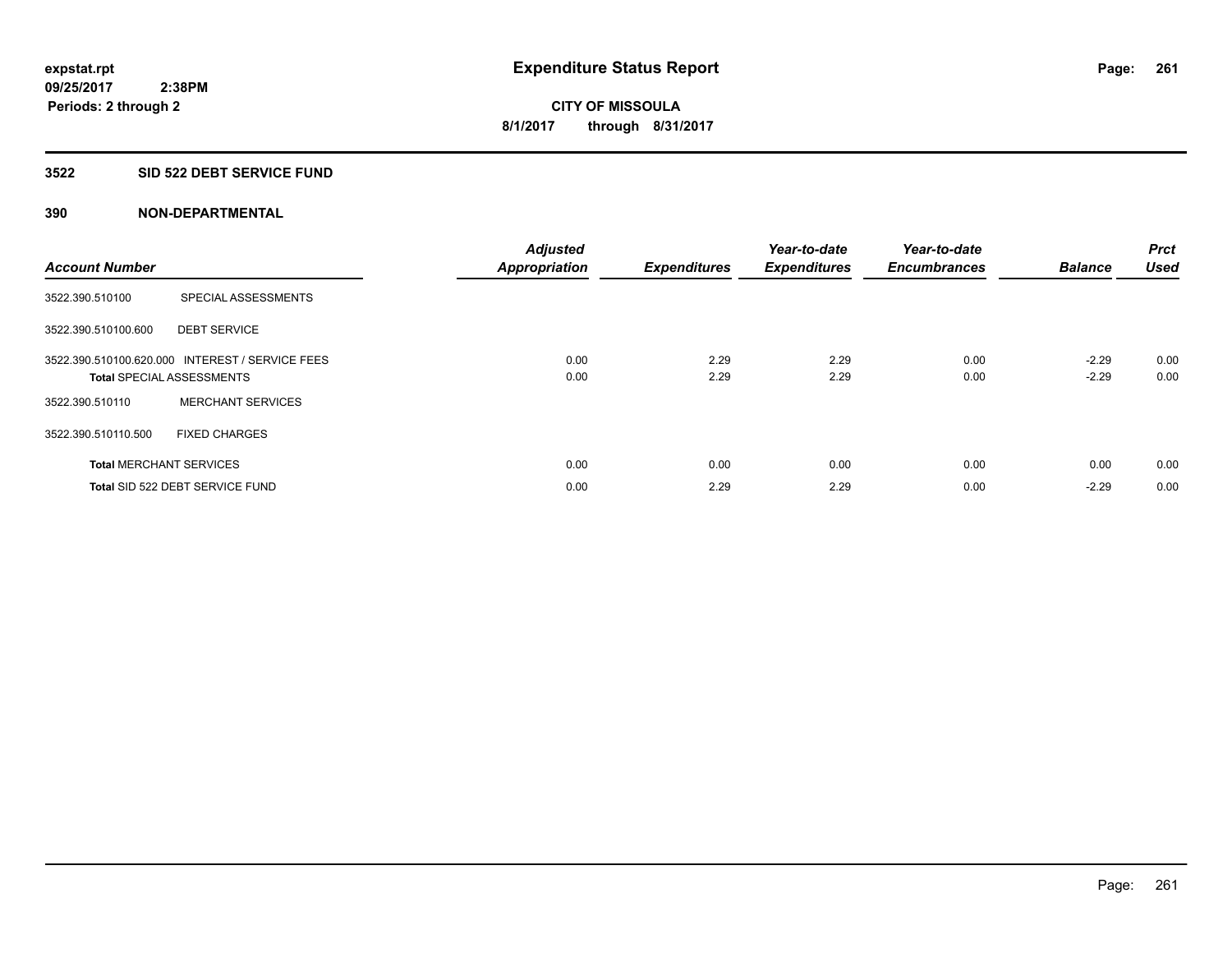## **3524 SID 524 DEBT SERVICE FUND**

| <b>Account Number</b> |                                  | <b>Adjusted</b><br><b>Appropriation</b> | <b>Expenditures</b> | Year-to-date<br><b>Expenditures</b> | Year-to-date<br><b>Encumbrances</b> | <b>Balance</b> | <b>Prct</b><br><b>Used</b> |
|-----------------------|----------------------------------|-----------------------------------------|---------------------|-------------------------------------|-------------------------------------|----------------|----------------------------|
| 3524.390.510100       | SPECIAL ASSESSMENTS              |                                         |                     |                                     |                                     |                |                            |
| 3524.390.510100.600   | <b>DEBT SERVICE</b>              |                                         |                     |                                     |                                     |                |                            |
|                       | <b>Total SPECIAL ASSESSMENTS</b> | 0.00                                    | 0.00                | 0.00                                | 0.00                                | 0.00           | 0.00                       |
| 3524.390.510110       | <b>MERCHANT SERVICES</b>         |                                         |                     |                                     |                                     |                |                            |
| 3524.390.510110.500   | <b>FIXED CHARGES</b>             |                                         |                     |                                     |                                     |                |                            |
|                       | <b>Total MERCHANT SERVICES</b>   | 0.00                                    | 0.00                | 0.00                                | 0.00                                | 0.00           | 0.00                       |
|                       | Total SID 524 DEBT SERVICE FUND  | 0.00                                    | 0.00                | 0.00                                | 0.00                                | 0.00           | 0.00                       |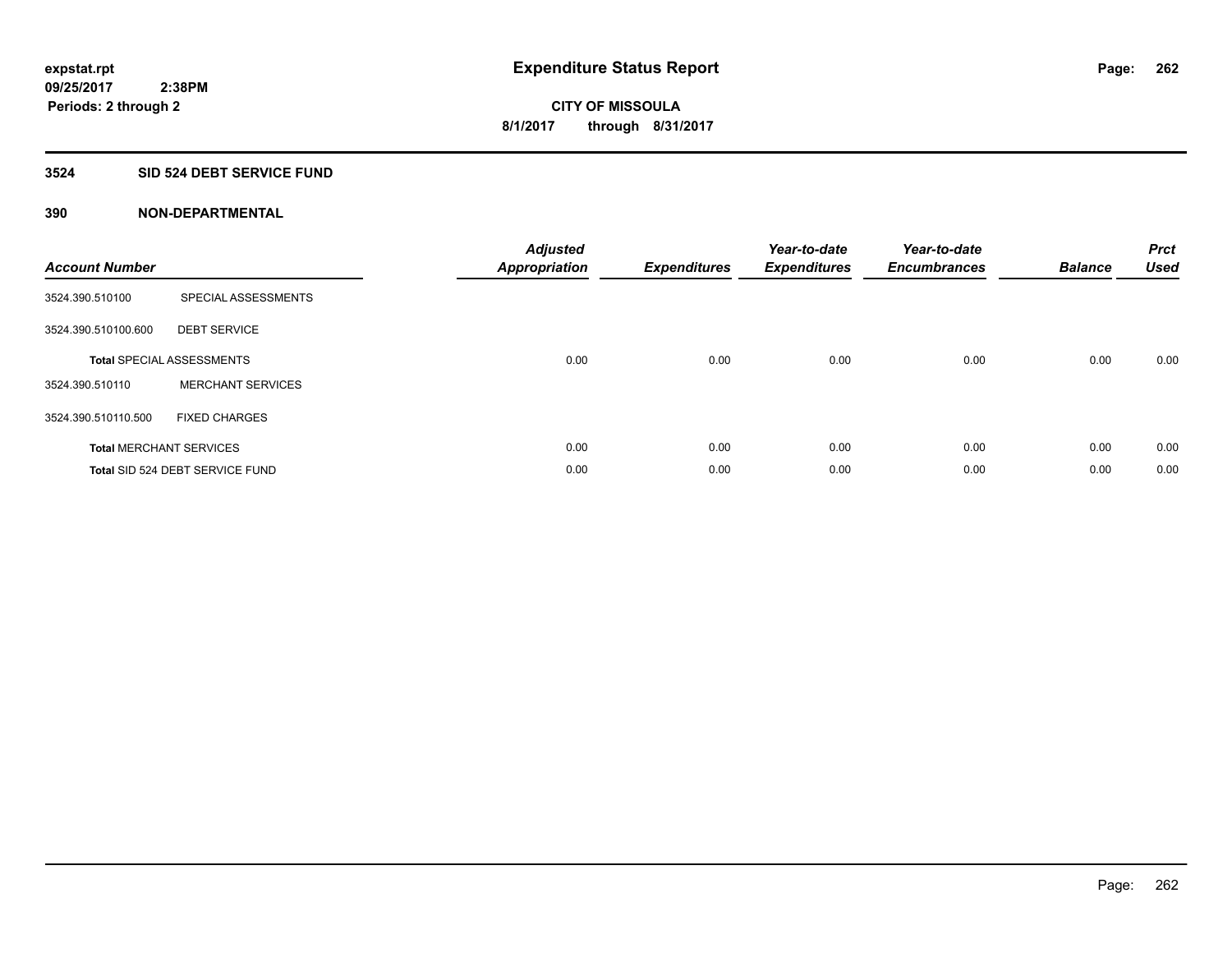#### **3525 SID 525 DEBT SERVICE FUND**

| <b>Account Number</b> |                                  | <b>Adjusted</b><br>Appropriation | <b>Expenditures</b> | Year-to-date<br><b>Expenditures</b> | Year-to-date<br><b>Encumbrances</b> | <b>Balance</b> | <b>Prct</b><br><b>Used</b> |
|-----------------------|----------------------------------|----------------------------------|---------------------|-------------------------------------|-------------------------------------|----------------|----------------------------|
| 3525.390.510100       | SPECIAL ASSESSMENTS              |                                  |                     |                                     |                                     |                |                            |
| 3525.390.510100.600   | <b>DEBT SERVICE</b>              |                                  |                     |                                     |                                     |                |                            |
|                       | <b>Total SPECIAL ASSESSMENTS</b> | 0.00                             | 0.00                | 0.00                                | 0.00                                | 0.00           | 0.00                       |
| 3525.390.510110       | <b>MERCHANT SERVICES</b>         |                                  |                     |                                     |                                     |                |                            |
| 3525.390.510110.500   | <b>FIXED CHARGES</b>             |                                  |                     |                                     |                                     |                |                            |
|                       | <b>Total MERCHANT SERVICES</b>   | 0.00                             | 0.00                | 0.00                                | 0.00                                | 0.00           | 0.00                       |
|                       | Total SID 525 DEBT SERVICE FUND  | 0.00                             | 0.00                | 0.00                                | 0.00                                | 0.00           | 0.00                       |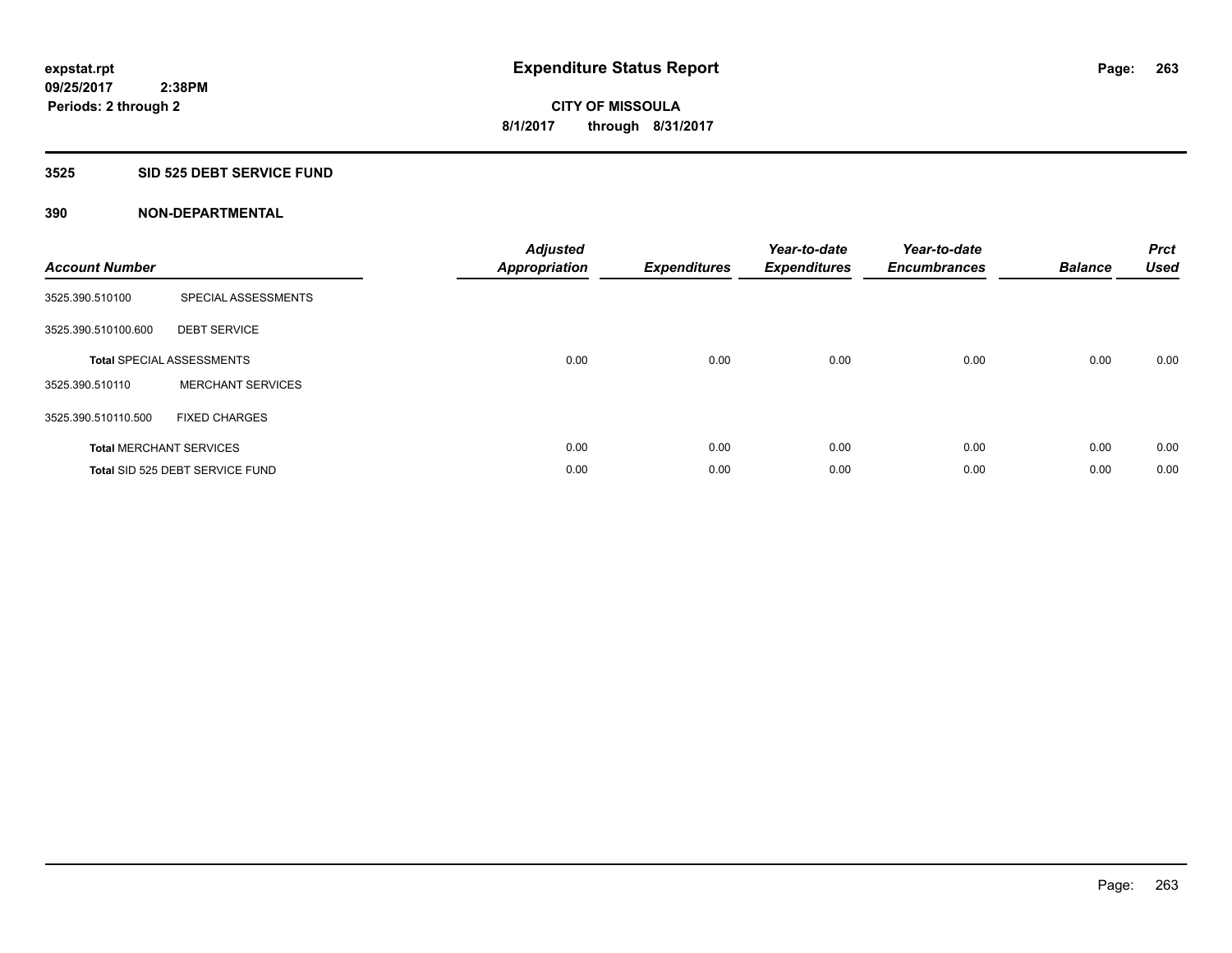#### **3526 SID 526 DEBT SERVICE FUND**

| <b>Account Number</b> |                                  | <b>Adjusted</b><br><b>Appropriation</b> | <b>Expenditures</b> | Year-to-date<br><b>Expenditures</b> | Year-to-date<br><b>Encumbrances</b> | <b>Balance</b> | <b>Prct</b><br><b>Used</b> |
|-----------------------|----------------------------------|-----------------------------------------|---------------------|-------------------------------------|-------------------------------------|----------------|----------------------------|
| 3526.390.510100       | SPECIAL ASSESSMENTS              |                                         |                     |                                     |                                     |                |                            |
| 3526.390.510100.600   | <b>DEBT SERVICE</b>              |                                         |                     |                                     |                                     |                |                            |
|                       | <b>Total SPECIAL ASSESSMENTS</b> | 0.00                                    | 0.00                | 0.00                                | 0.00                                | 0.00           | 0.00                       |
| 3526.390.510110       | <b>MERCHANT SERVICES</b>         |                                         |                     |                                     |                                     |                |                            |
| 3526.390.510110.500   | <b>FIXED CHARGES</b>             |                                         |                     |                                     |                                     |                |                            |
|                       | Total SID 526 DEBT SERVICE FUND  | 0.00                                    | 0.00                | 0.00                                | 0.00                                | 0.00           | 0.00                       |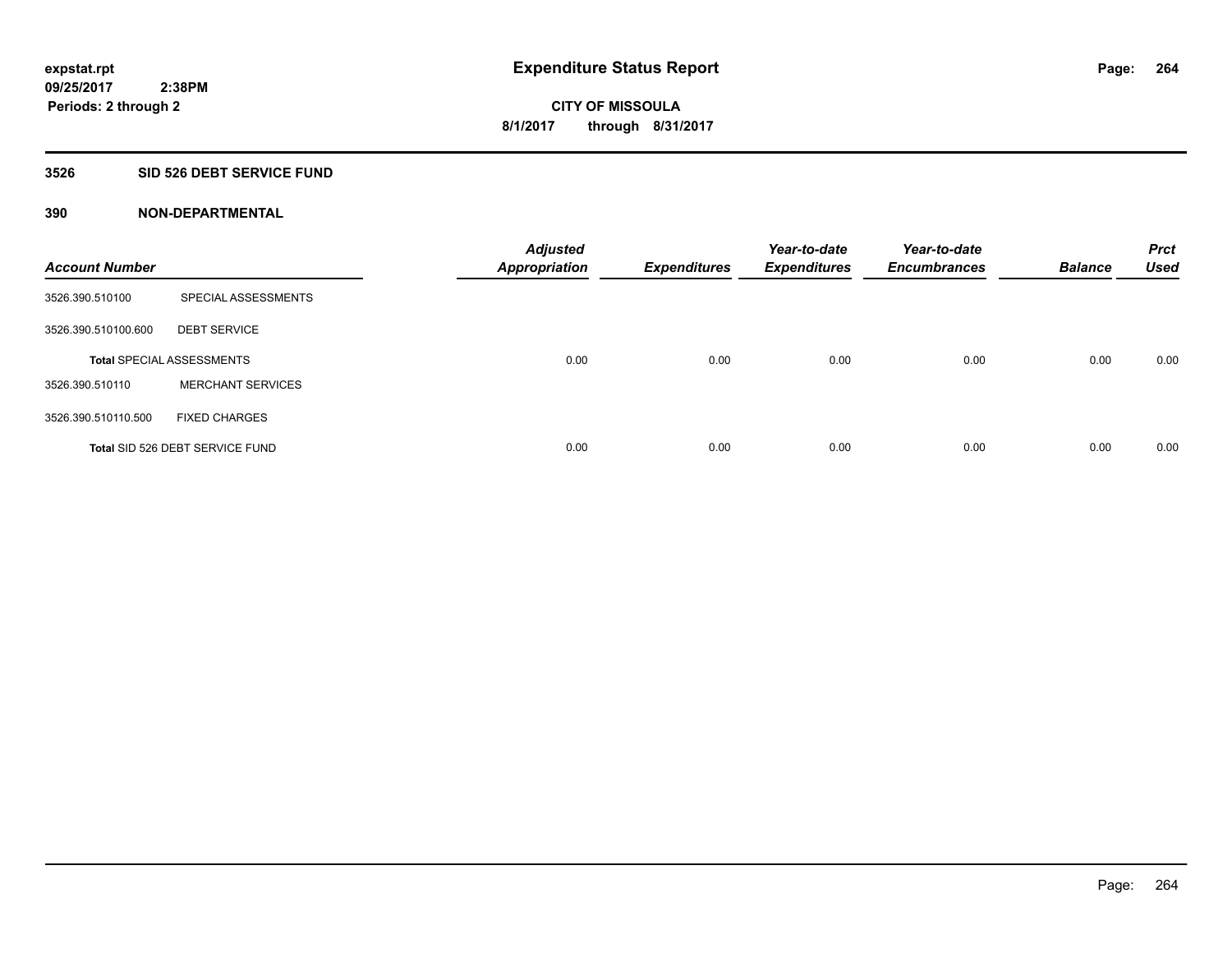#### **3527 SID 527 DEBT SERVICE FUND**

**000 \*\*\* Title Not Found \*\*\***

| <b>Account Number</b>         |                         | <b>Adjusted</b><br>Appropriation | <b>Expenditures</b> | Year-to-date<br><b>Expenditures</b> | Year-to-date<br><b>Encumbrances</b> | <b>Balance</b> | <b>Prct</b><br>Used |
|-------------------------------|-------------------------|----------------------------------|---------------------|-------------------------------------|-------------------------------------|----------------|---------------------|
| 3527.000.520100               | *** Title Not Found *** |                                  |                     |                                     |                                     |                |                     |
| 3527.000.520100.800           | OTHER OBJECTS           |                                  |                     |                                     |                                     |                |                     |
| Total *** Title Not Found *** |                         | 0.00                             | 0.00                | 0.00                                | 0.00                                | 0.00           | 0.00                |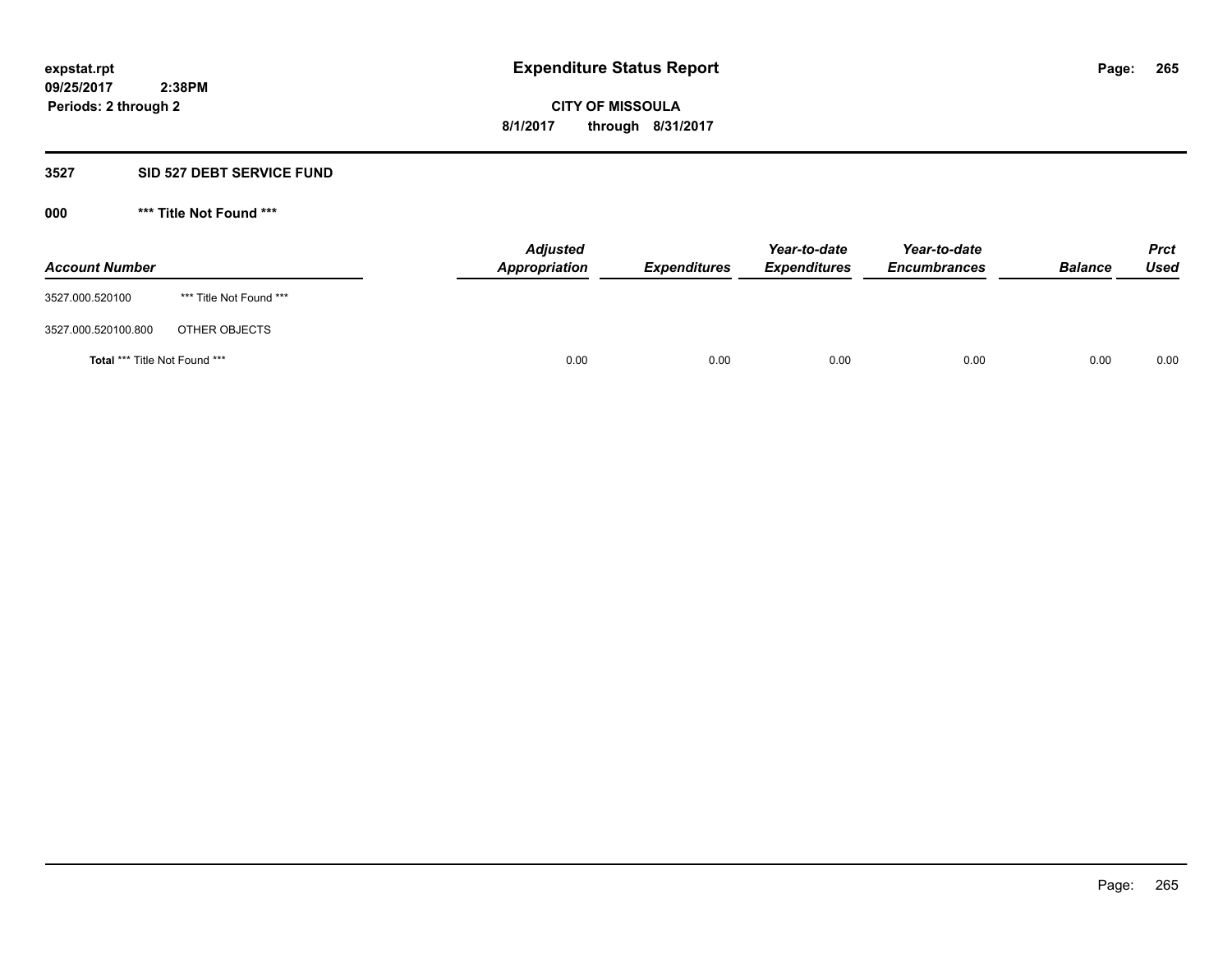#### **3527 SID 527 DEBT SERVICE FUND**

| <b>Account Number</b> |                                  | <b>Adjusted</b><br>Appropriation | <b>Expenditures</b> | Year-to-date<br><b>Expenditures</b> | Year-to-date<br><b>Encumbrances</b> | <b>Balance</b> | <b>Prct</b><br><b>Used</b> |
|-----------------------|----------------------------------|----------------------------------|---------------------|-------------------------------------|-------------------------------------|----------------|----------------------------|
| 3527.390.510100       | SPECIAL ASSESSMENTS              |                                  |                     |                                     |                                     |                |                            |
| 3527.390.510100.600   | <b>DEBT SERVICE</b>              |                                  |                     |                                     |                                     |                |                            |
|                       | <b>Total SPECIAL ASSESSMENTS</b> | 0.00                             | 0.00                | 0.00                                | 0.00                                | 0.00           | 0.00                       |
| 3527.390.510110       | <b>MERCHANT SERVICES</b>         |                                  |                     |                                     |                                     |                |                            |
| 3527.390.510110.500   | <b>FIXED CHARGES</b>             |                                  |                     |                                     |                                     |                |                            |
|                       | <b>Total MERCHANT SERVICES</b>   | 0.00                             | 0.00                | 0.00                                | 0.00                                | 0.00           | 0.00                       |
|                       | Total SID 527 DEBT SERVICE FUND  | 0.00                             | 0.00                | 0.00                                | 0.00                                | 0.00           | 0.00                       |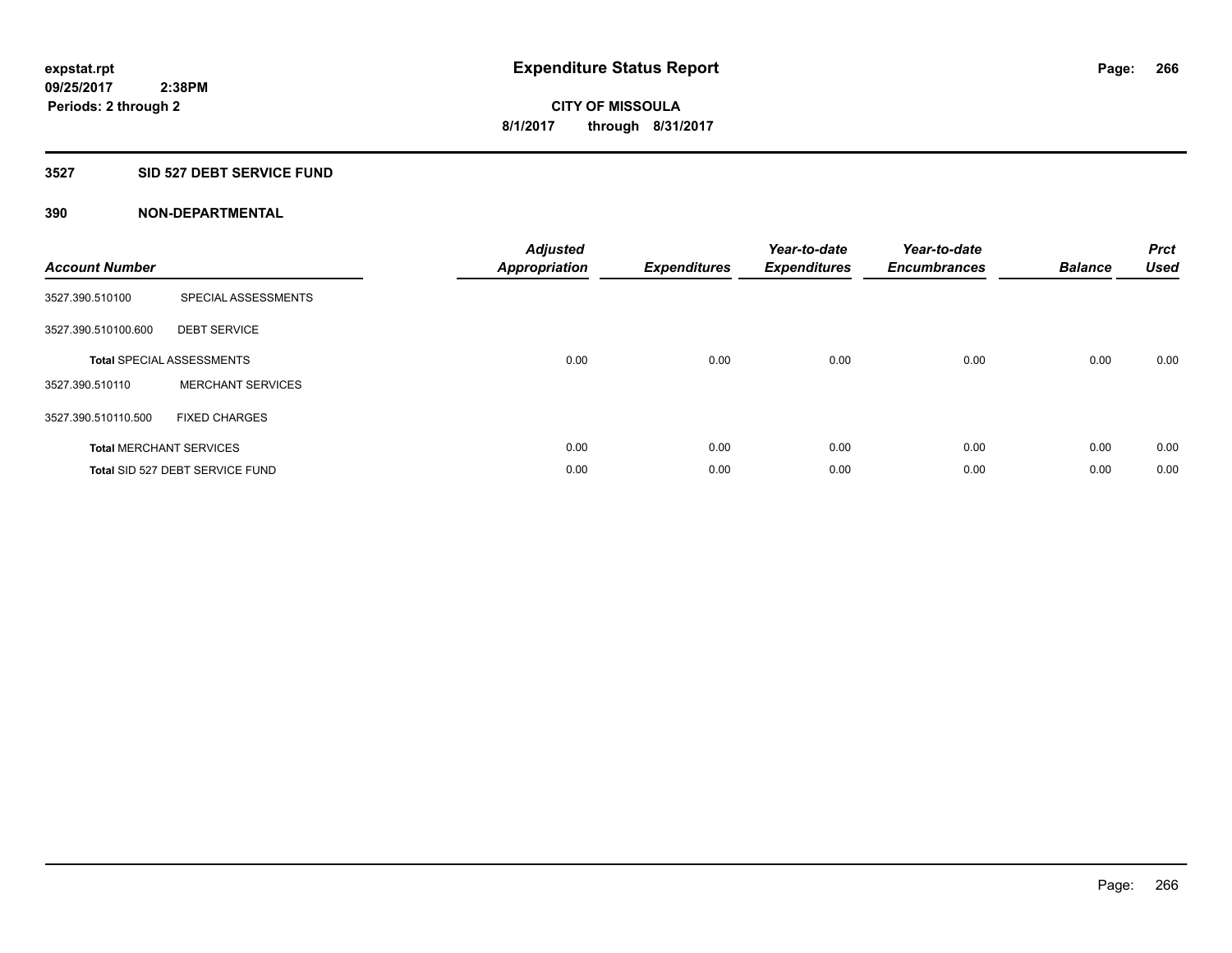#### **3530 SID 530 DEBT SERVICE FUND**

| <b>Account Number</b>          |                                            | <b>Adjusted</b><br><b>Appropriation</b> | <b>Expenditures</b> | Year-to-date<br><b>Expenditures</b> | Year-to-date<br><b>Encumbrances</b> | <b>Balance</b> | <b>Prct</b><br><b>Used</b> |
|--------------------------------|--------------------------------------------|-----------------------------------------|---------------------|-------------------------------------|-------------------------------------|----------------|----------------------------|
| 3530.390.510100                | SPECIAL ASSESSMENTS                        |                                         |                     |                                     |                                     |                |                            |
| 3530.390.510100.600            | <b>DEBT SERVICE</b>                        |                                         |                     |                                     |                                     |                |                            |
|                                | <b>Total SPECIAL ASSESSMENTS</b>           | 0.00                                    | 0.00                | 0.00                                | 0.00                                | 0.00           | 0.00                       |
| 3530.390.510110                | <b>MERCHANT SERVICES</b>                   |                                         |                     |                                     |                                     |                |                            |
| 3530.390.510110.500            | <b>FIXED CHARGES</b>                       |                                         |                     |                                     |                                     |                |                            |
| <b>Total MERCHANT SERVICES</b> |                                            | 0.00                                    | 0.00                | 0.00                                | 0.00                                | 0.00           | 0.00                       |
| 3530.390.521000                | INTERFUND OPERATING TRANSFERS              |                                         |                     |                                     |                                     |                |                            |
| 3530.390.521000.800            | OTHER OBJECTS                              |                                         |                     |                                     |                                     |                |                            |
|                                | <b>Total INTERFUND OPERATING TRANSFERS</b> | 0.00                                    | 0.00                | 0.00                                | 0.00                                | 0.00           | 0.00                       |
|                                | Total SID 530 DEBT SERVICE FUND            | 0.00                                    | 0.00                | 0.00                                | 0.00                                | 0.00           | 0.00                       |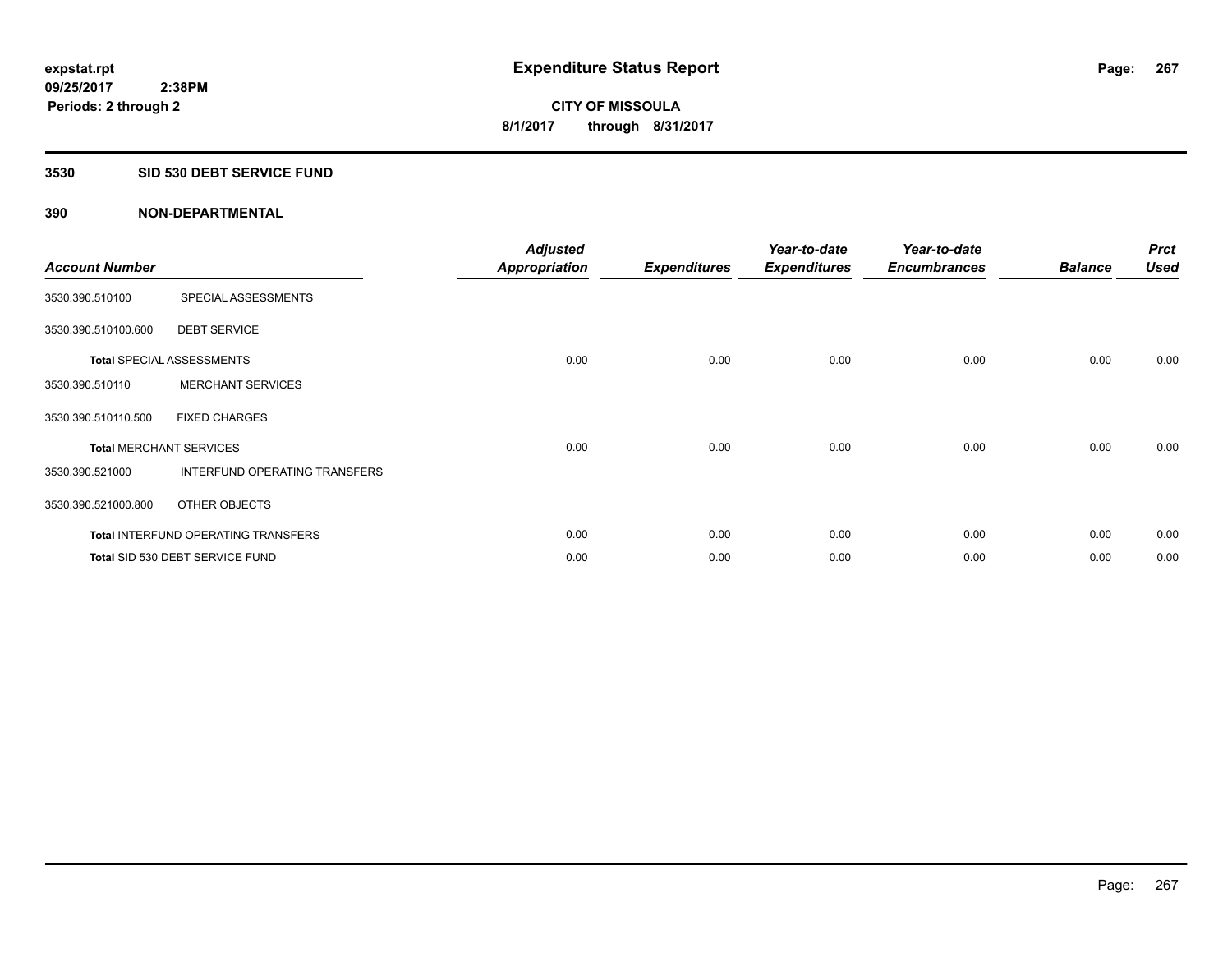#### **3531 SID 531 HICKORY ST CALMING**

| <b>Account Number</b> |                                            | <b>Adjusted</b><br>Appropriation | <b>Expenditures</b> | Year-to-date<br><b>Expenditures</b> | Year-to-date<br><b>Encumbrances</b> | <b>Balance</b> | <b>Prct</b><br><b>Used</b> |
|-----------------------|--------------------------------------------|----------------------------------|---------------------|-------------------------------------|-------------------------------------|----------------|----------------------------|
| 3531.390.510110       | <b>MERCHANT SERVICES</b>                   |                                  |                     |                                     |                                     |                |                            |
| 3531.390.510110.500   | <b>FIXED CHARGES</b>                       |                                  |                     |                                     |                                     |                |                            |
|                       | <b>Total MERCHANT SERVICES</b>             | 0.00                             | 0.00                | 0.00                                | 0.00                                | 0.00           | 0.00                       |
| 3531.390.521000       | INTERFUND OPERATING TRANSFERS              |                                  |                     |                                     |                                     |                |                            |
| 3531.390.521000.800   | OTHER OBJECTS                              |                                  |                     |                                     |                                     |                |                            |
|                       | <b>Total INTERFUND OPERATING TRANSFERS</b> | 0.00                             | 0.00                | 0.00                                | 0.00                                | 0.00           | 0.00                       |
|                       | <b>Total SID 531 HICKORY ST CALMING</b>    | 0.00                             | 0.00                | 0.00                                | 0.00                                | 0.00           | 0.00                       |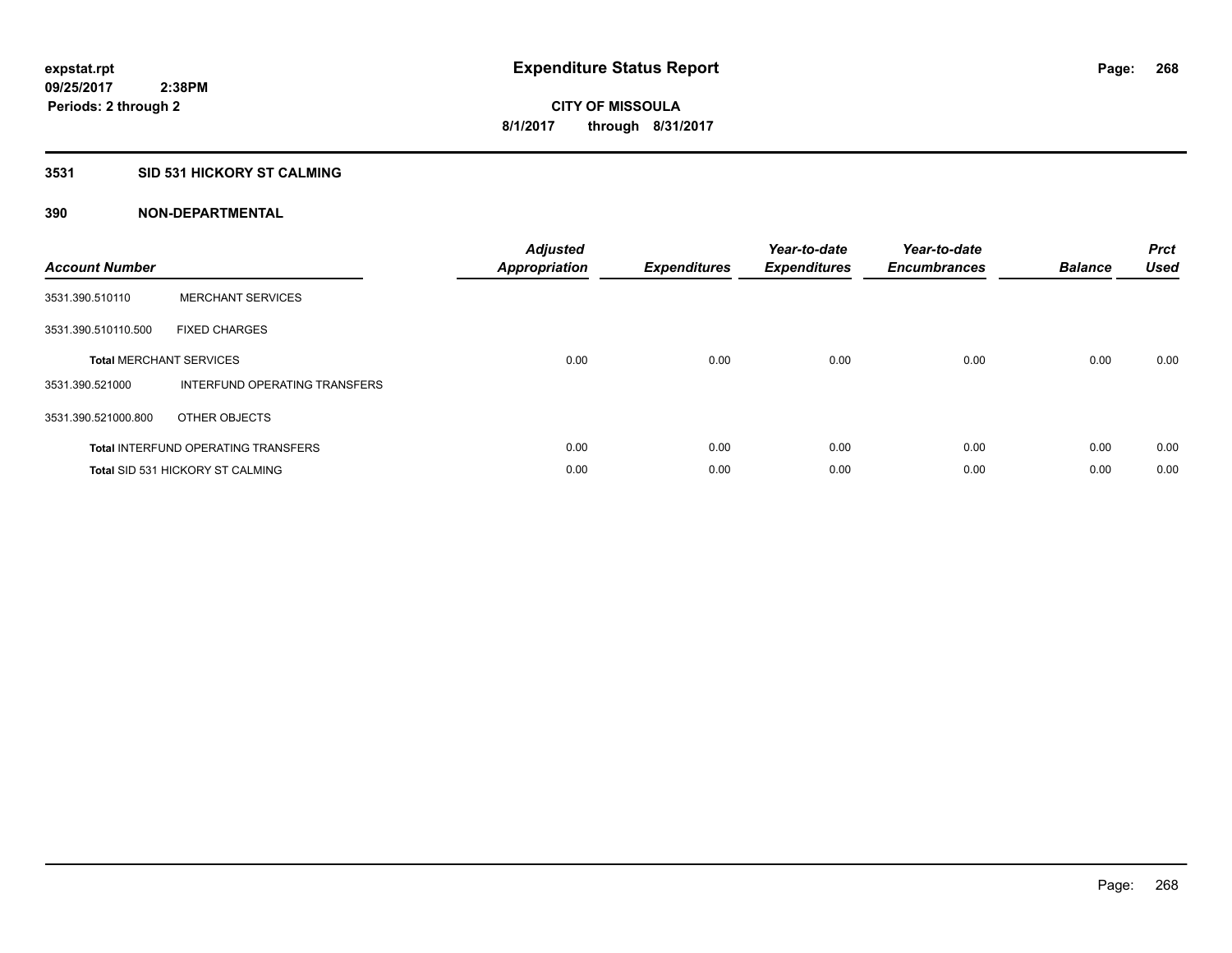#### **3532 SID 532 DEBT SERVICE FUND**

| <b>Account Number</b>      |                                  | <b>Adjusted</b><br>Appropriation | <b>Expenditures</b> | Year-to-date<br><b>Expenditures</b> | Year-to-date<br><b>Encumbrances</b> | <b>Balance</b> | <b>Prct</b><br><b>Used</b> |
|----------------------------|----------------------------------|----------------------------------|---------------------|-------------------------------------|-------------------------------------|----------------|----------------------------|
| 3532.390.510100            | SPECIAL ASSESSMENTS              |                                  |                     |                                     |                                     |                |                            |
| 3532.390.510100.600        | <b>DEBT SERVICE</b>              |                                  |                     |                                     |                                     |                |                            |
|                            | <b>Total SPECIAL ASSESSMENTS</b> | 0.00                             | 0.00                | 0.00                                | 0.00                                | 0.00           | 0.00                       |
| 3532.390.510110            | <b>MERCHANT SERVICES</b>         |                                  |                     |                                     |                                     |                |                            |
| 3532.390.510110.500        | <b>FIXED CHARGES</b>             |                                  |                     |                                     |                                     |                |                            |
| <b>Total FIXED CHARGES</b> |                                  | 0.00                             | 0.00                | 0.00                                | 0.00                                | 0.00           | 0.00                       |
|                            | Total SID 532 DEBT SERVICE FUND  | 0.00                             | 0.00                | 0.00                                | 0.00                                | 0.00           | 0.00                       |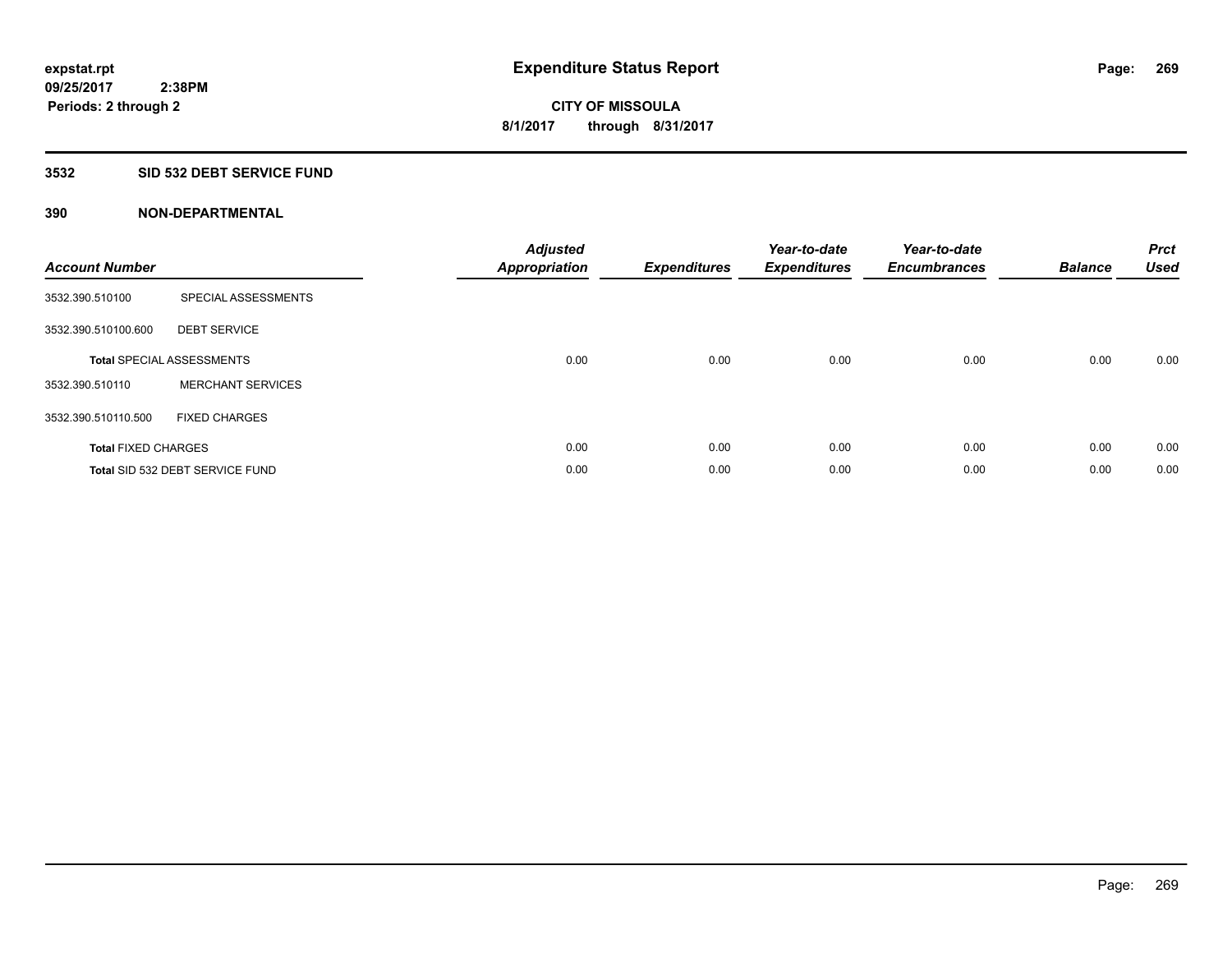## **09/25/2017 2:38PM Periods: 2 through 2**

**CITY OF MISSOULA 8/1/2017 through 8/31/2017**

## **3533 GILBERT ST SEWER SID DEBT FUND**

## **330 WASTEWATER**

| <b>Account Number</b>   |                          | <b>Adjusted</b><br>Appropriation | Expenditures | Year-to-date<br><b>Expenditures</b> | Year-to-date<br><b>Encumbrances</b> | <b>Balance</b> | <b>Prct</b><br>Used |
|-------------------------|--------------------------|----------------------------------|--------------|-------------------------------------|-------------------------------------|----------------|---------------------|
| 3533.330.510110         | <b>MERCHANT SERVICES</b> |                                  |              |                                     |                                     |                |                     |
| 3533.330.510110.500     | <b>FIXED CHARGES</b>     |                                  |              |                                     |                                     |                |                     |
| <b>Total WASTEWATER</b> |                          | 0.00                             | 0.00         | 0.00                                | 0.00                                | 0.00           | 0.00                |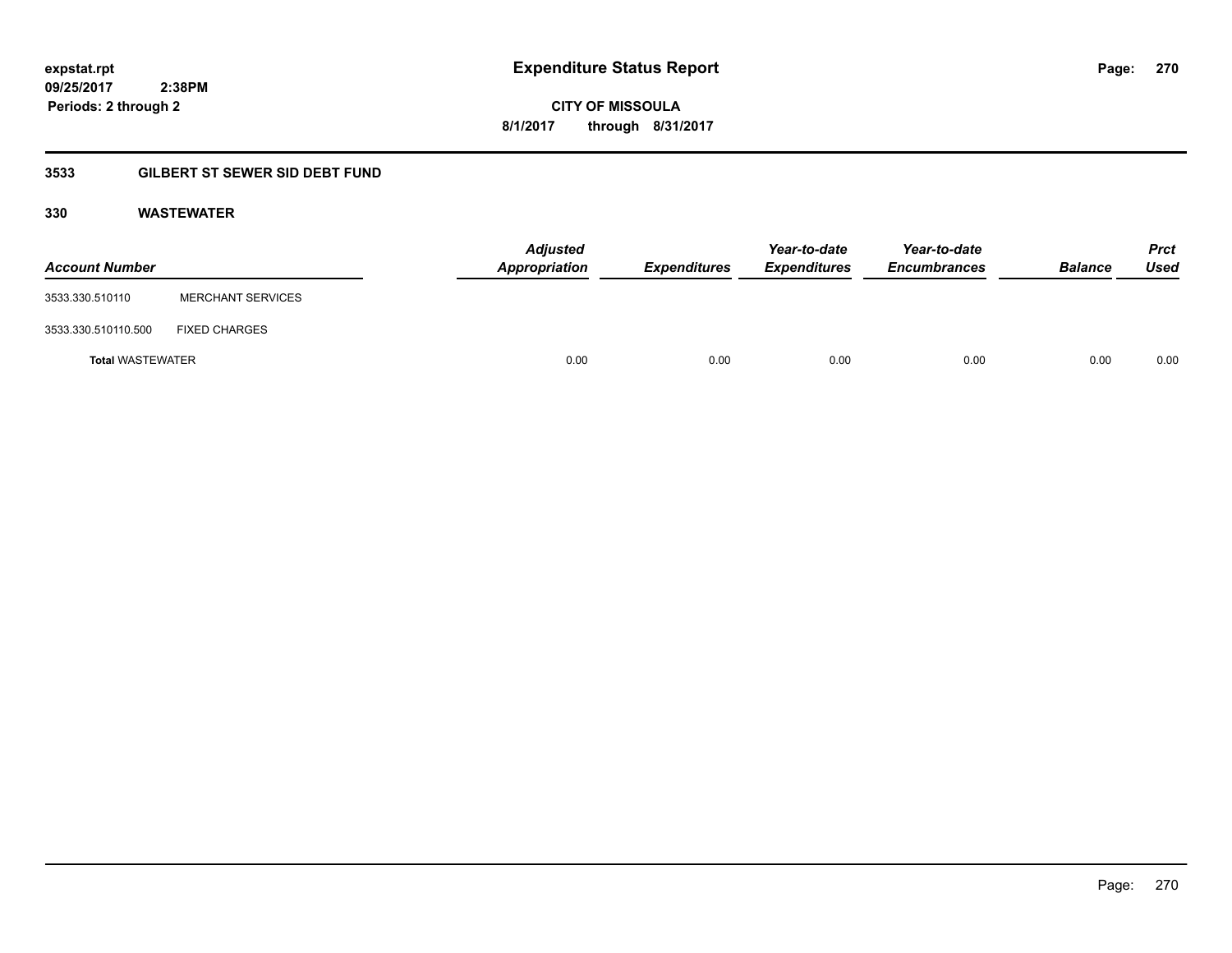## **3533 GILBERT ST SEWER SID DEBT FUND**

| <b>Account Number</b>      |                                      | <b>Adjusted</b><br><b>Appropriation</b> | <b>Expenditures</b> | Year-to-date<br><b>Expenditures</b> | Year-to-date<br><b>Encumbrances</b> | <b>Balance</b> | <b>Prct</b><br><b>Used</b> |
|----------------------------|--------------------------------------|-----------------------------------------|---------------------|-------------------------------------|-------------------------------------|----------------|----------------------------|
| 3533.390.510100            | SPECIAL ASSESSMENTS                  |                                         |                     |                                     |                                     |                |                            |
| 3533.390.510100.500        | <b>FIXED CHARGES</b>                 |                                         |                     |                                     |                                     |                |                            |
| <b>Total FIXED CHARGES</b> |                                      | 0.00                                    | 0.00                | 0.00                                | 0.00                                | 0.00           | 0.00                       |
| 3533.390.510100.600        | <b>DEBT SERVICE</b>                  |                                         |                     |                                     |                                     |                |                            |
|                            | <b>Total SPECIAL ASSESSMENTS</b>     | 0.00                                    | 0.00                | 0.00                                | 0.00                                | 0.00           | 0.00                       |
| 3533.390.510110            | <b>MERCHANT SERVICES</b>             |                                         |                     |                                     |                                     |                |                            |
| 3533.390.510110.500        | <b>FIXED CHARGES</b>                 |                                         |                     |                                     |                                     |                |                            |
|                            | <b>Total MERCHANT SERVICES</b>       | 0.00                                    | 0.00                | 0.00                                | 0.00                                | 0.00           | 0.00                       |
| 3533.390.521000            | INTERFUND OPERATING TRANSFERS        |                                         |                     |                                     |                                     |                |                            |
| 3533.390.521000.800        | OTHER OBJECTS                        |                                         |                     |                                     |                                     |                |                            |
|                            | Total INTERFUND OPERATING TRANSFERS  | 0.00                                    | 0.00                | 0.00                                | 0.00                                | 0.00           | 0.00                       |
|                            | Total GILBERT ST SEWER SID DEBT FUND | 0.00                                    | 0.00                | 0.00                                | 0.00                                | 0.00           | 0.00                       |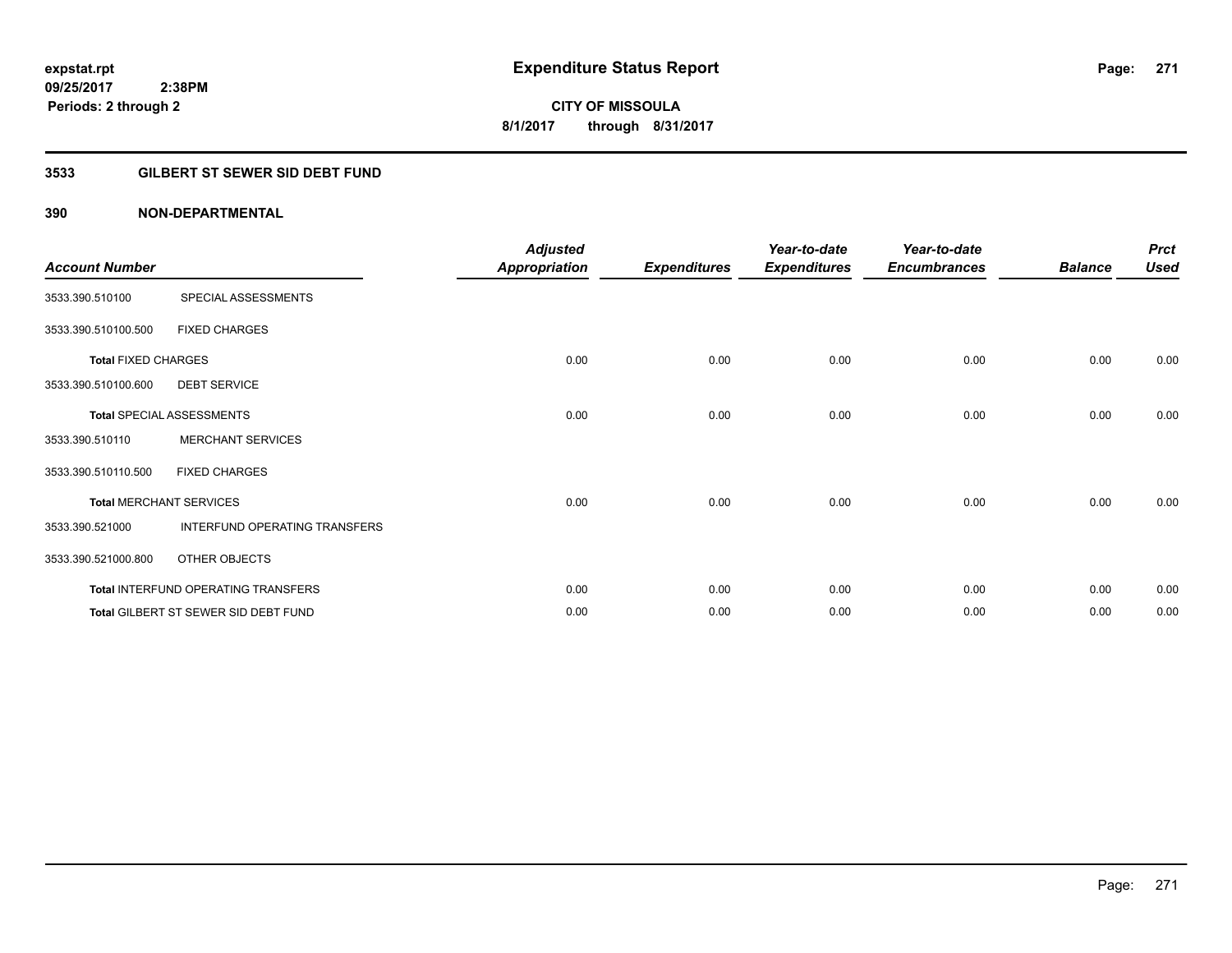## **3534 LINCOLNWOOD SEWER PHASE I**

| <b>Account Number</b>      |                                        | <b>Adjusted</b><br><b>Appropriation</b> | <b>Expenditures</b> | Year-to-date<br><b>Expenditures</b> | Year-to-date<br><b>Encumbrances</b> | <b>Balance</b> | <b>Prct</b><br><b>Used</b> |
|----------------------------|----------------------------------------|-----------------------------------------|---------------------|-------------------------------------|-------------------------------------|----------------|----------------------------|
| 3534.390.510100            | SPECIAL ASSESSMENTS                    |                                         |                     |                                     |                                     |                |                            |
| 3534.390.510100.600        | <b>DEBT SERVICE</b>                    |                                         |                     |                                     |                                     |                |                            |
|                            | <b>Total SPECIAL ASSESSMENTS</b>       | 0.00                                    | 0.00                | 0.00                                | 0.00                                | 0.00           | 0.00                       |
| 3534.390.510110            | <b>MERCHANT SERVICES</b>               |                                         |                     |                                     |                                     |                |                            |
| 3534.390.510110.500        | <b>FIXED CHARGES</b>                   |                                         |                     |                                     |                                     |                |                            |
| <b>Total FIXED CHARGES</b> |                                        | 0.00                                    | 0.00                | 0.00                                | 0.00                                | 0.00           | 0.00                       |
|                            | <b>Total MERCHANT SERVICES</b>         | 0.00                                    | 0.00                | 0.00                                | 0.00                                | 0.00           | 0.00                       |
|                            | <b>Total LINCOLNWOOD SEWER PHASE I</b> | 0.00                                    | 0.00                | 0.00                                | 0.00                                | 0.00           | 0.00                       |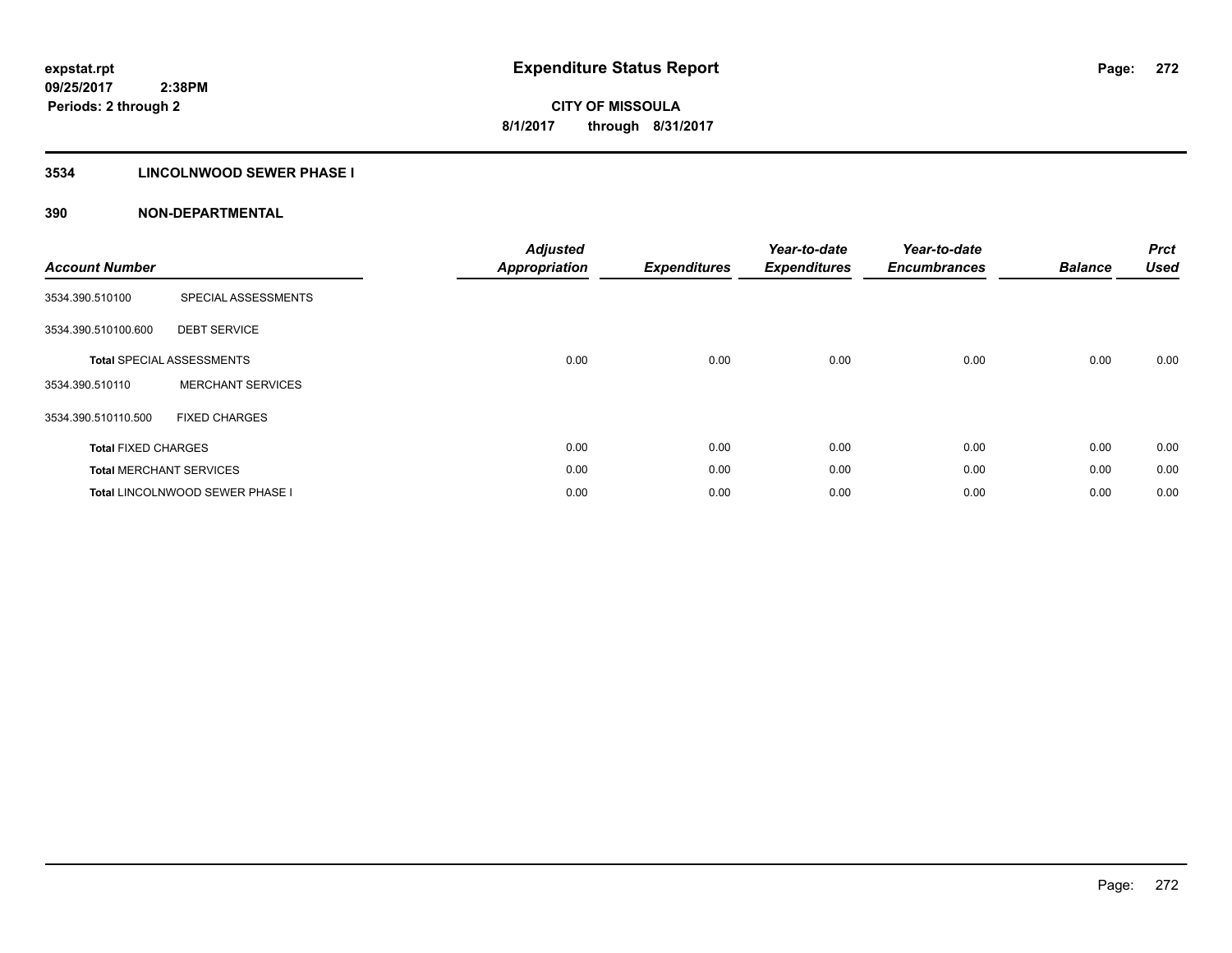## **3535 SLANT STREET TRAFFIC CALMING**

| <b>Account Number</b> |                                            | <b>Adjusted</b><br>Appropriation | <b>Expenditures</b> | Year-to-date<br><b>Expenditures</b> | Year-to-date<br><b>Encumbrances</b> | <b>Balance</b> | <b>Prct</b><br><b>Used</b> |
|-----------------------|--------------------------------------------|----------------------------------|---------------------|-------------------------------------|-------------------------------------|----------------|----------------------------|
| 3535.390.510110       | <b>MERCHANT SERVICES</b>                   |                                  |                     |                                     |                                     |                |                            |
| 3535.390.510110.500   | <b>FIXED CHARGES</b>                       |                                  |                     |                                     |                                     |                |                            |
|                       | <b>Total MERCHANT SERVICES</b>             | 0.00                             | 0.00                | 0.00                                | 0.00                                | 0.00           | 0.00                       |
| 3535.390.521000       | INTERFUND OPERATING TRANSFERS              |                                  |                     |                                     |                                     |                |                            |
| 3535.390.521000.800   | OTHER OBJECTS                              |                                  |                     |                                     |                                     |                |                            |
|                       | <b>Total INTERFUND OPERATING TRANSFERS</b> | 0.00                             | 0.00                | 0.00                                | 0.00                                | 0.00           | 0.00                       |
|                       | <b>Total SLANT STREET TRAFFIC CALMING</b>  | 0.00                             | 0.00                | 0.00                                | 0.00                                | 0.00           | 0.00                       |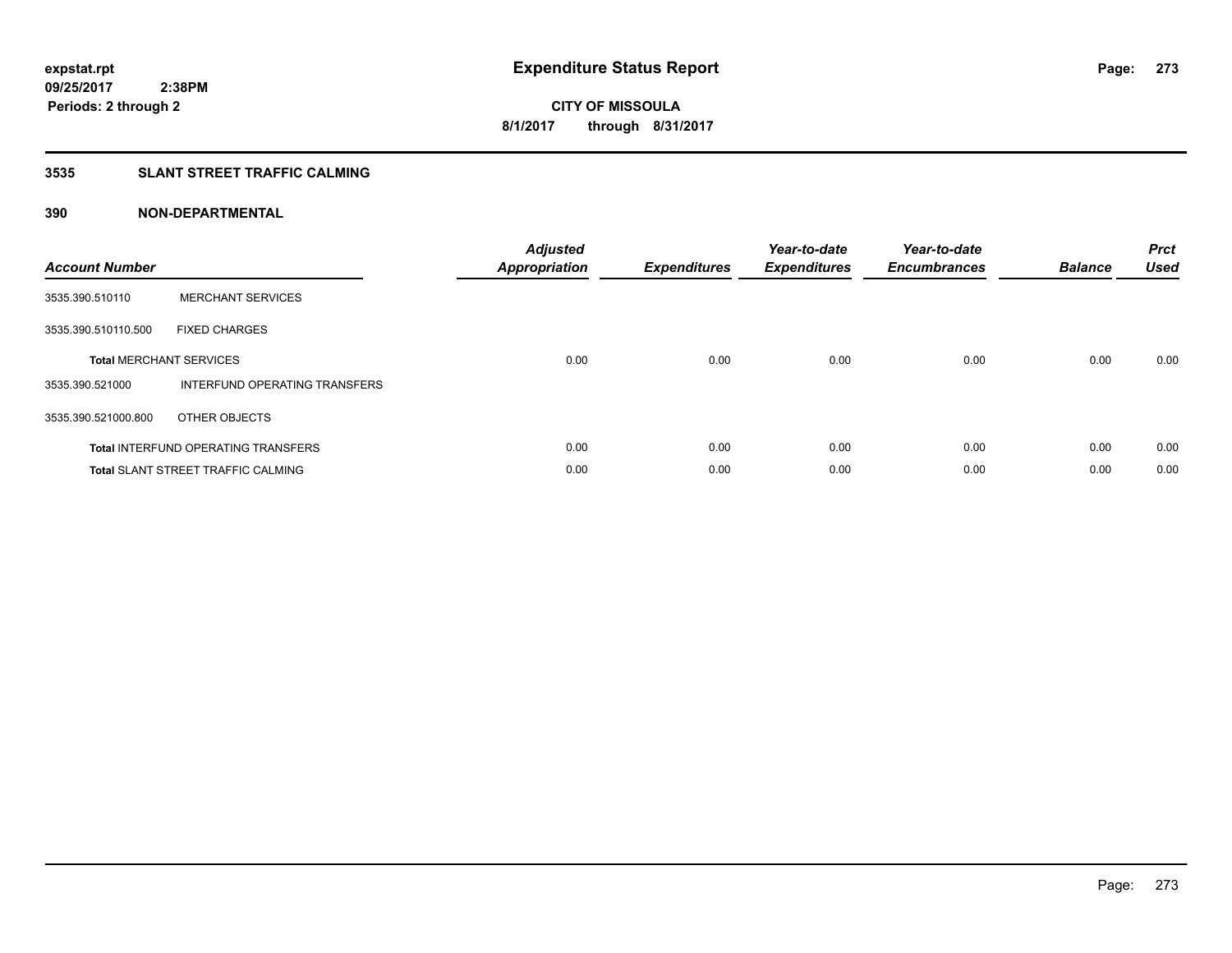## **3536 LINCOLNWOOD SEWER PHASE II**

| <b>Account Number</b>      |                                  | <b>Adjusted</b><br><b>Appropriation</b> | <b>Expenditures</b> | Year-to-date<br><b>Expenditures</b> | Year-to-date<br><b>Encumbrances</b> | <b>Balance</b> | <b>Prct</b><br><b>Used</b> |
|----------------------------|----------------------------------|-----------------------------------------|---------------------|-------------------------------------|-------------------------------------|----------------|----------------------------|
| 3536.390.510100            | SPECIAL ASSESSMENTS              |                                         |                     |                                     |                                     |                |                            |
| 3536.390.510100.600        | <b>DEBT SERVICE</b>              |                                         |                     |                                     |                                     |                |                            |
|                            | <b>Total SPECIAL ASSESSMENTS</b> | 0.00                                    | 0.00                | 0.00                                | 0.00                                | 0.00           | 0.00                       |
| 3536.390.510110            | <b>MERCHANT SERVICES</b>         |                                         |                     |                                     |                                     |                |                            |
| 3536.390.510110.500        | <b>FIXED CHARGES</b>             |                                         |                     |                                     |                                     |                |                            |
| <b>Total FIXED CHARGES</b> |                                  | 0.00                                    | 0.00                | 0.00                                | 0.00                                | 0.00           | 0.00                       |
|                            | <b>Total MERCHANT SERVICES</b>   | 0.00                                    | 0.00                | 0.00                                | 0.00                                | 0.00           | 0.00                       |
|                            | Total LINCOLNWOOD SEWER PHASE II | 0.00                                    | 0.00                | 0.00                                | 0.00                                | 0.00           | 0.00                       |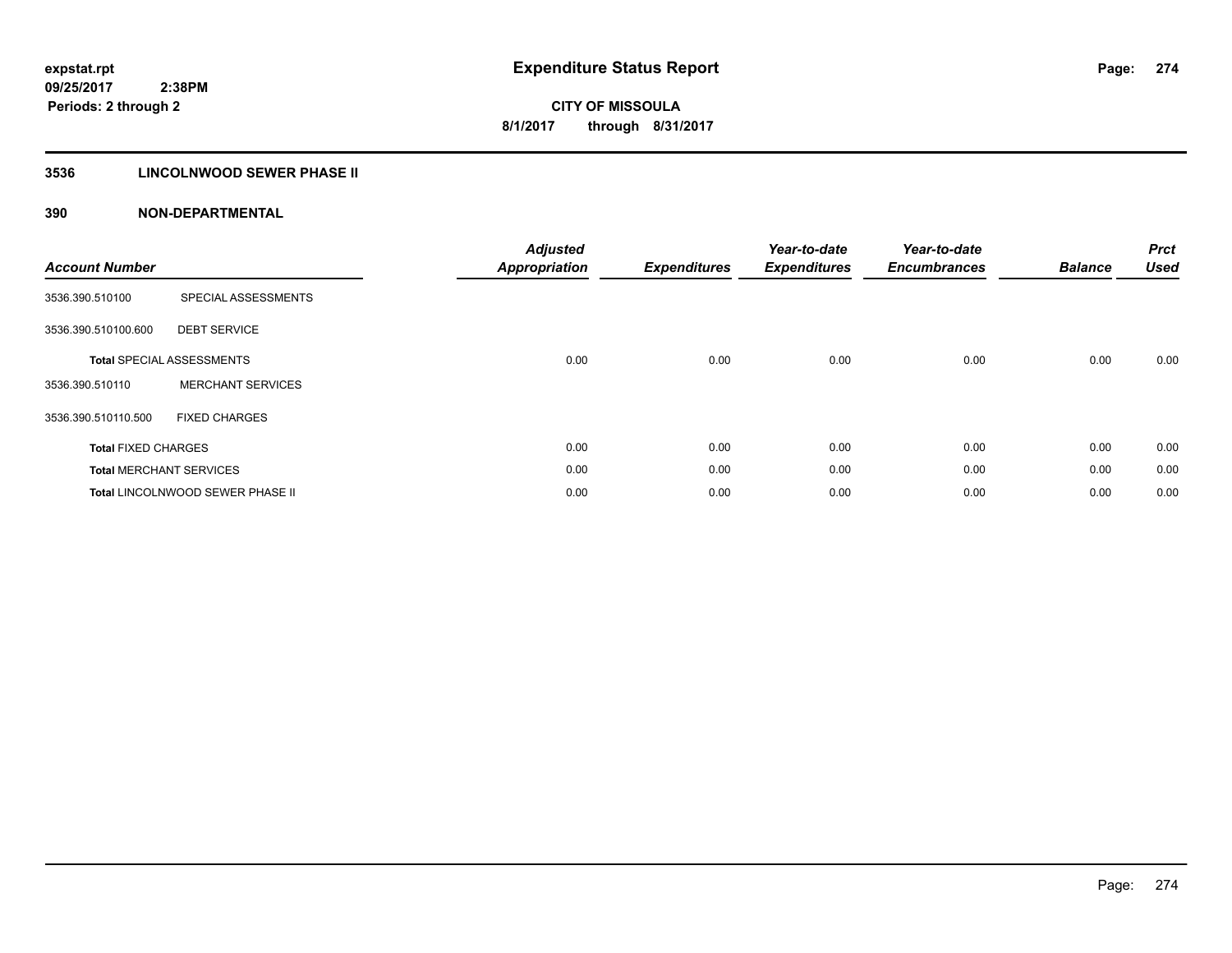## **3539 SOUTH 4TH STREET W TRAFFIC**

| <b>Account Number</b> |                                            | <b>Adjusted</b><br>Appropriation | <b>Expenditures</b> | Year-to-date<br><b>Expenditures</b> | Year-to-date<br><b>Encumbrances</b> | <b>Balance</b> | <b>Prct</b><br><b>Used</b> |
|-----------------------|--------------------------------------------|----------------------------------|---------------------|-------------------------------------|-------------------------------------|----------------|----------------------------|
| 3539.390.510110       | <b>MERCHANT SERVICES</b>                   |                                  |                     |                                     |                                     |                |                            |
| 3539.390.510110.500   | <b>FIXED CHARGES</b>                       |                                  |                     |                                     |                                     |                |                            |
|                       | <b>Total MERCHANT SERVICES</b>             | 0.00                             | 0.00                | 0.00                                | 0.00                                | 0.00           | 0.00                       |
| 3539.390.521000       | INTERFUND OPERATING TRANSFERS              |                                  |                     |                                     |                                     |                |                            |
| 3539.390.521000.800   | OTHER OBJECTS                              |                                  |                     |                                     |                                     |                |                            |
|                       | <b>Total INTERFUND OPERATING TRANSFERS</b> | 0.00                             | 0.00                | 0.00                                | 0.00                                | 0.00           | 0.00                       |
|                       | <b>Total SOUTH 4TH STREET W TRAFFIC</b>    | 0.00                             | 0.00                | 0.00                                | 0.00                                | 0.00           | 0.00                       |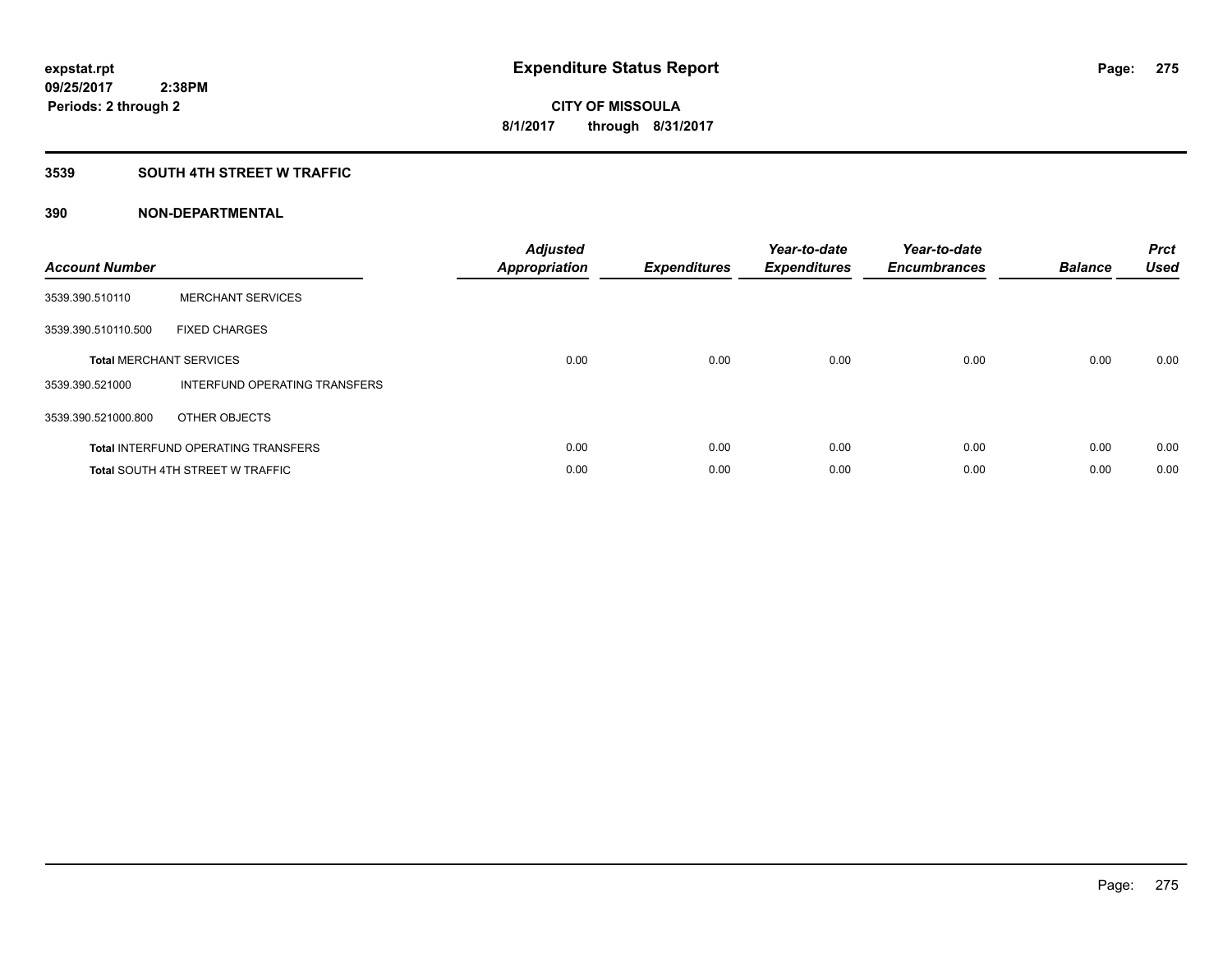#### **3540 SID 540 DEBT SERVICE FUND**

| <b>Account Number</b> |                                  | <b>Adjusted</b><br><b>Appropriation</b> | <b>Expenditures</b> | Year-to-date<br><b>Expenditures</b> | Year-to-date<br><b>Encumbrances</b> | <b>Balance</b> | <b>Prct</b><br><b>Used</b> |
|-----------------------|----------------------------------|-----------------------------------------|---------------------|-------------------------------------|-------------------------------------|----------------|----------------------------|
| 3540.390.510100       | SPECIAL ASSESSMENTS              |                                         |                     |                                     |                                     |                |                            |
| 3540.390.510100.300   | PURCHASED SERVICES               |                                         |                     |                                     |                                     |                |                            |
|                       | <b>Total PURCHASED SERVICES</b>  | 0.00                                    | 0.00                | 0.00                                | 0.00                                | 0.00           | 0.00                       |
| 3540.390.510100.600   | <b>DEBT SERVICE</b>              |                                         |                     |                                     |                                     |                |                            |
|                       | <b>Total SPECIAL ASSESSMENTS</b> | 0.00                                    | 0.00                | 0.00                                | 0.00                                | 0.00           | 0.00                       |
| 3540.390.510110       | <b>MERCHANT SERVICES</b>         |                                         |                     |                                     |                                     |                |                            |
| 3540.390.510110.500   | <b>FIXED CHARGES</b>             |                                         |                     |                                     |                                     |                |                            |
|                       | <b>Total MERCHANT SERVICES</b>   | 0.00                                    | 0.00                | 0.00                                | 0.00                                | 0.00           | 0.00                       |
|                       | Total SID 540 DEBT SERVICE FUND  | 0.00                                    | 0.00                | 0.00                                | 0.00                                | 0.00           | 0.00                       |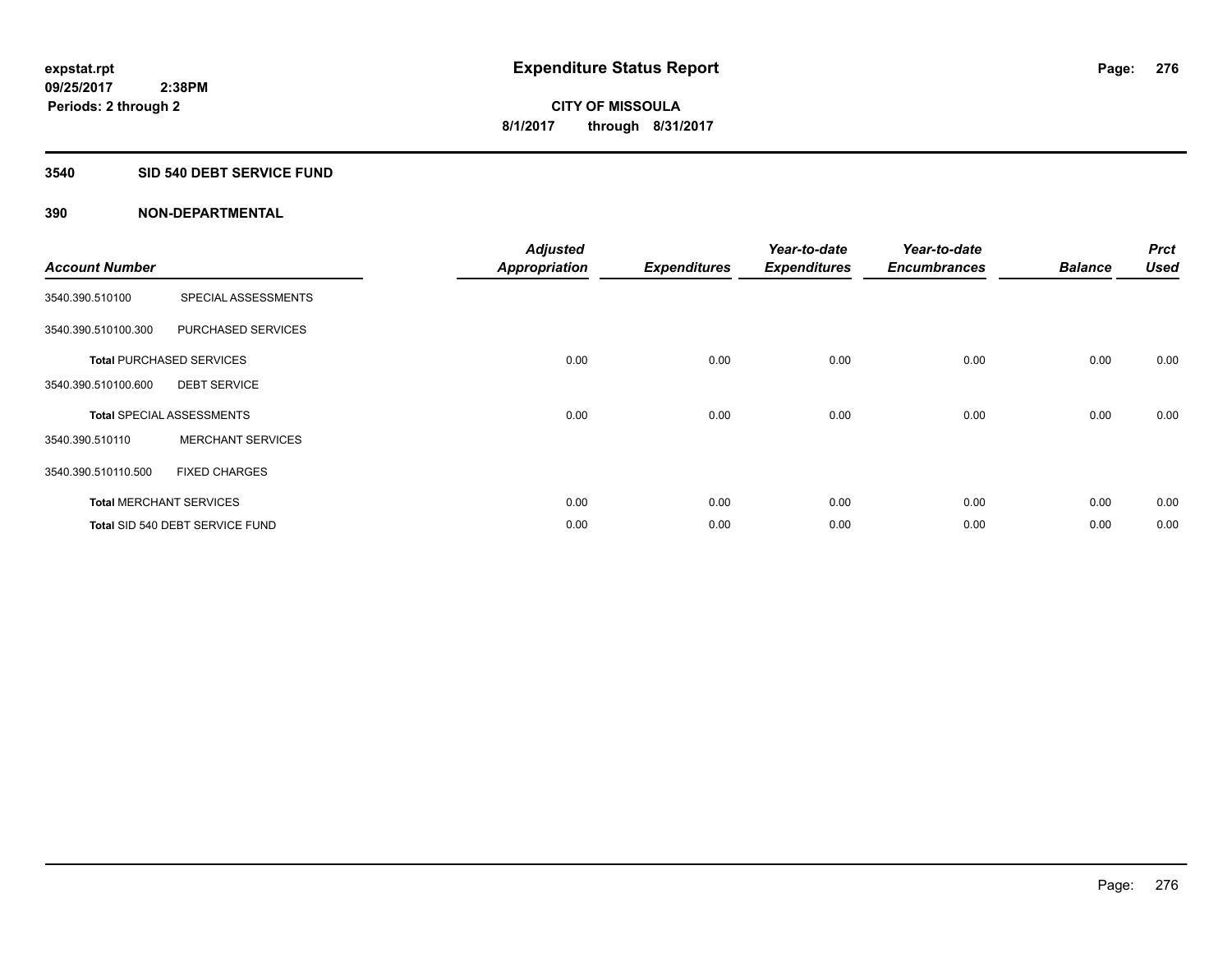## **3541 SID 541 DEBT SERVICE**

| <b>Account Number</b> |                                                                               | <b>Adjusted</b><br><b>Appropriation</b> | <b>Expenditures</b> | Year-to-date<br><b>Expenditures</b> | Year-to-date<br><b>Encumbrances</b> | <b>Balance</b>         | <b>Prct</b><br><b>Used</b> |
|-----------------------|-------------------------------------------------------------------------------|-----------------------------------------|---------------------|-------------------------------------|-------------------------------------|------------------------|----------------------------|
| 3541.390.510100       | SPECIAL ASSESSMENTS                                                           |                                         |                     |                                     |                                     |                        |                            |
| 3541.390.510100.600   | <b>DEBT SERVICE</b>                                                           |                                         |                     |                                     |                                     |                        |                            |
|                       | 3541.390.510100.620.000 PINEVIEW PARK/INT<br><b>Total SPECIAL ASSESSMENTS</b> | 0.00<br>0.00                            | 300.00<br>300.00    | 300.00<br>300.00                    | 0.00<br>0.00                        | $-300.00$<br>$-300.00$ | 0.00<br>0.00               |
| 3541.390.510110       | <b>MERCHANT SERVICES</b>                                                      |                                         |                     |                                     |                                     |                        |                            |
| 3541.390.510110.500   | <b>FIXED CHARGES</b>                                                          |                                         |                     |                                     |                                     |                        |                            |
|                       | <b>Total MERCHANT SERVICES</b>                                                | 0.00                                    | 0.00                | 0.00                                | 0.00                                | 0.00                   | 0.00                       |
|                       | Total SID 541 DEBT SERVICE                                                    | 0.00                                    | 300.00              | 300.00                              | 0.00                                | $-300.00$              | 0.00                       |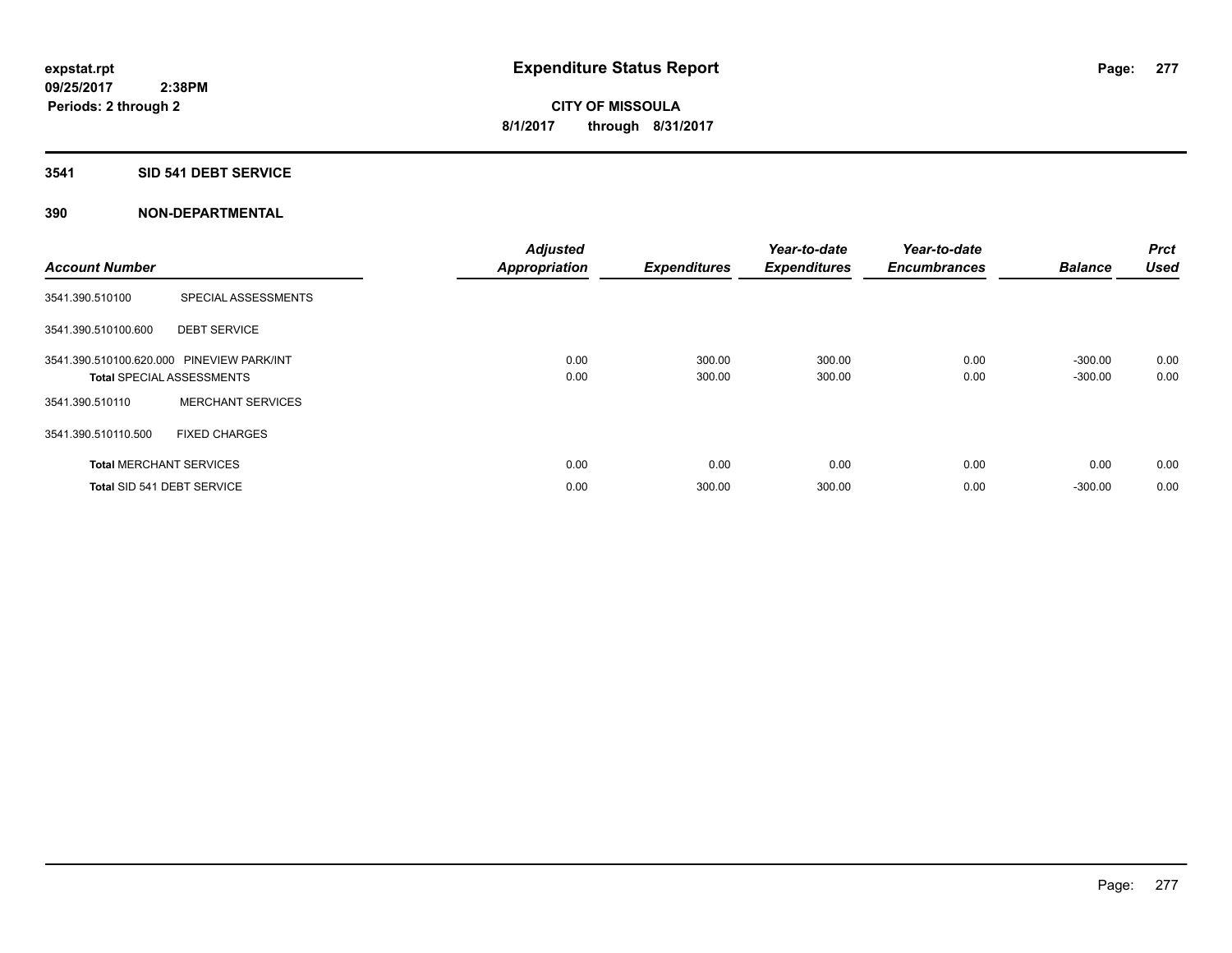#### **3543 SID 543 DEBT SERVICE**

| <b>Account Number</b>      |                                     | <b>Adjusted</b><br><b>Appropriation</b> | <b>Expenditures</b> | Year-to-date<br><b>Expenditures</b> | Year-to-date<br><b>Encumbrances</b> | <b>Balance</b> | <b>Prct</b><br><b>Used</b> |
|----------------------------|-------------------------------------|-----------------------------------------|---------------------|-------------------------------------|-------------------------------------|----------------|----------------------------|
| 3543.390.510000            | <b>MISCELLANEOUS</b>                |                                         |                     |                                     |                                     |                |                            |
| 3543.390.510000.800        | OTHER OBJECTS                       |                                         |                     |                                     |                                     |                |                            |
| <b>Total MISCELLANEOUS</b> |                                     | 0.00                                    | 0.00                | 0.00                                | 0.00                                | 0.00           | 0.00                       |
| 3543.390.510100            | SPECIAL ASSESSMENTS                 |                                         |                     |                                     |                                     |                |                            |
| 3543.390.510100.600        | <b>DEBT SERVICE</b>                 |                                         |                     |                                     |                                     |                |                            |
|                            | <b>Total SPECIAL ASSESSMENTS</b>    | 0.00                                    | 0.00                | 0.00                                | 0.00                                | 0.00           | 0.00                       |
| 3543.390.510110            | <b>MERCHANT SERVICES</b>            |                                         |                     |                                     |                                     |                |                            |
| 3543.390.510110.500        | <b>FIXED CHARGES</b>                |                                         |                     |                                     |                                     |                |                            |
|                            | <b>Total MERCHANT SERVICES</b>      | 0.00                                    | 0.00                | 0.00                                | 0.00                                | 0.00           | 0.00                       |
| 3543.390.521000            | INTERFUND OPERATING TRANSFERS       |                                         |                     |                                     |                                     |                |                            |
| 3543.390.521000.800        | OTHER OBJECTS                       |                                         |                     |                                     |                                     |                |                            |
|                            | Total INTERFUND OPERATING TRANSFERS | 0.00                                    | 0.00                | 0.00                                | 0.00                                | 0.00           | 0.00                       |
|                            | Total SID 543 DEBT SERVICE          | 0.00                                    | 0.00                | 0.00                                | 0.00                                | 0.00           | 0.00                       |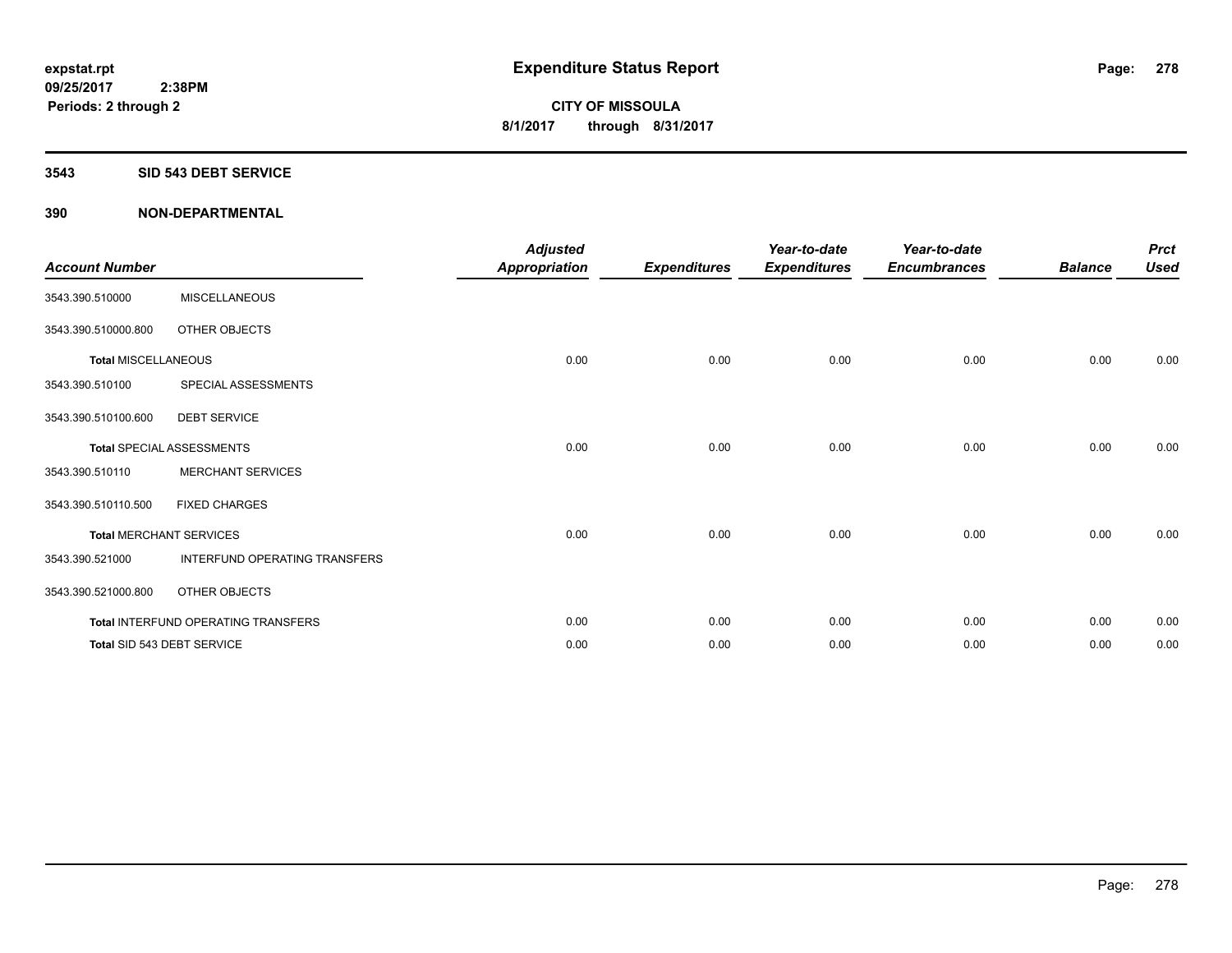**09/25/2017 2:38PM Periods: 2 through 2**

**CITY OF MISSOULA 8/1/2017 through 8/31/2017**

#### **3544 SID 544 RATTLESNAKE DEBT SERVICE**

| <b>Account Number</b>         |                     | <b>Adjusted</b><br><b>Appropriation</b> | <b>Expenditures</b> | Year-to-date<br><b>Expenditures</b> | Year-to-date<br><b>Encumbrances</b> | <b>Balance</b> | <b>Prct</b><br><b>Used</b> |
|-------------------------------|---------------------|-----------------------------------------|---------------------|-------------------------------------|-------------------------------------|----------------|----------------------------|
| 3544.390.510100               | SPECIAL ASSESSMENTS |                                         |                     |                                     |                                     |                |                            |
| 3544.390.510100.600           | <b>DEBT SERVICE</b> |                                         |                     |                                     |                                     |                |                            |
| <b>Total DEBT SERVICE</b>     |                     | 0.00                                    | 0.00                | 0.00                                | 0.00                                | 0.00           | 0.00                       |
| <b>Total NON-DEPARTMENTAL</b> |                     | 0.00                                    | 0.00                | 0.00                                | 0.00                                | 0.00           | 0.00                       |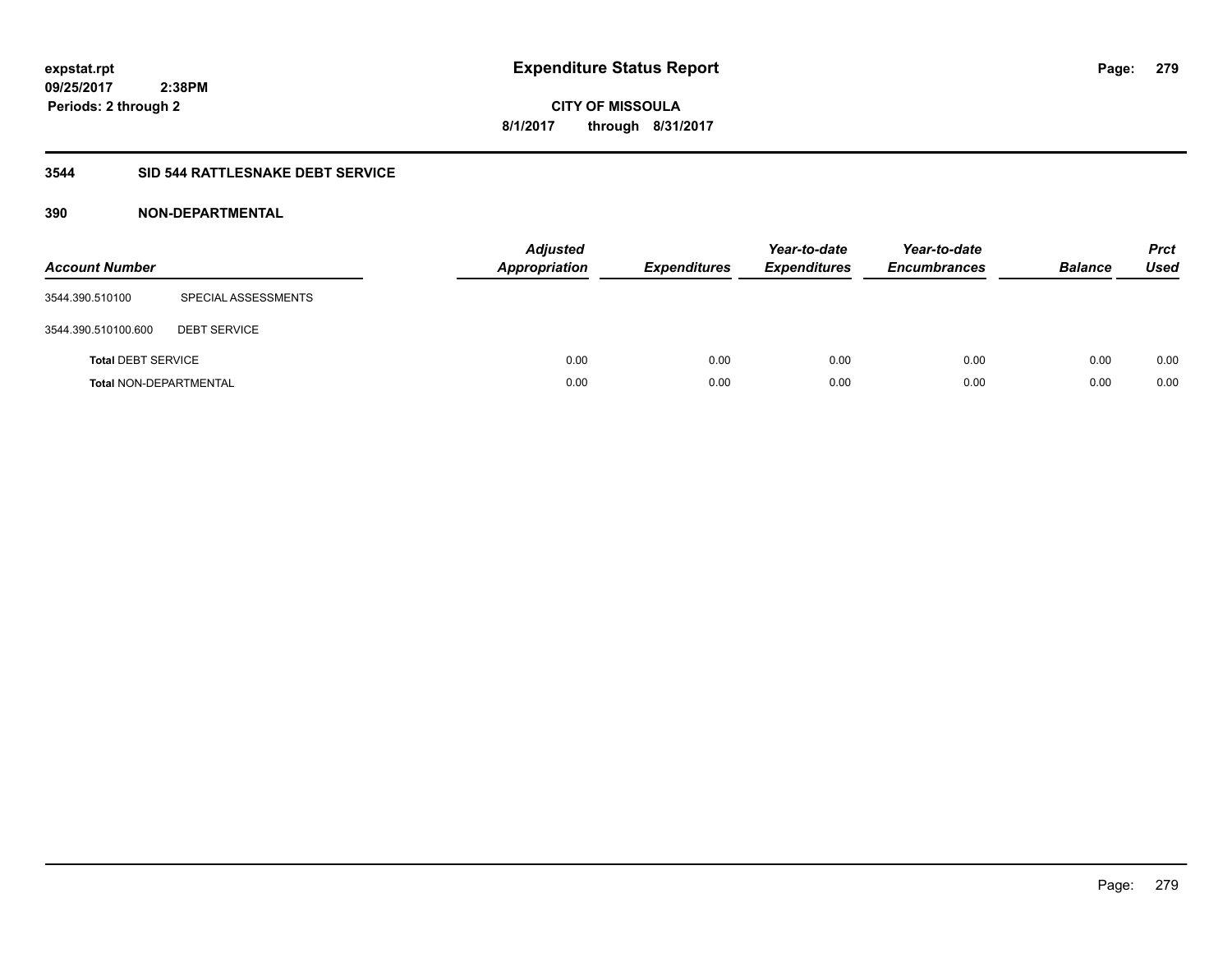**280**

**09/25/2017 2:38PM Periods: 2 through 2**

**CITY OF MISSOULA 8/1/2017 through 8/31/2017**

## **3544 SID 544 RATTLESNAKE DEBT SERVICE**

## **550 SID 544 PROJECT**

| <b>Account Number</b>     |                     | <b>Adjusted</b><br><b>Appropriation</b> | <b>Expenditures</b> | Year-to-date<br><b>Expenditures</b> | Year-to-date<br><b>Encumbrances</b> | <b>Balance</b> | <b>Prct</b><br>Used |
|---------------------------|---------------------|-----------------------------------------|---------------------|-------------------------------------|-------------------------------------|----------------|---------------------|
| 3544.550.510100           | SPECIAL ASSESSMENTS |                                         |                     |                                     |                                     |                |                     |
| 3544.550.510100.600       | <b>DEBT SERVICE</b> |                                         |                     |                                     |                                     |                |                     |
| <b>Total DEBT SERVICE</b> |                     | 0.00                                    | 0.00                | 0.00                                | 0.00                                | 0.00           | 0.00                |
| Total SID 544 PROJECT     |                     | 0.00                                    | 0.00                | 0.00                                | 0.00                                | 0.00           | 0.00                |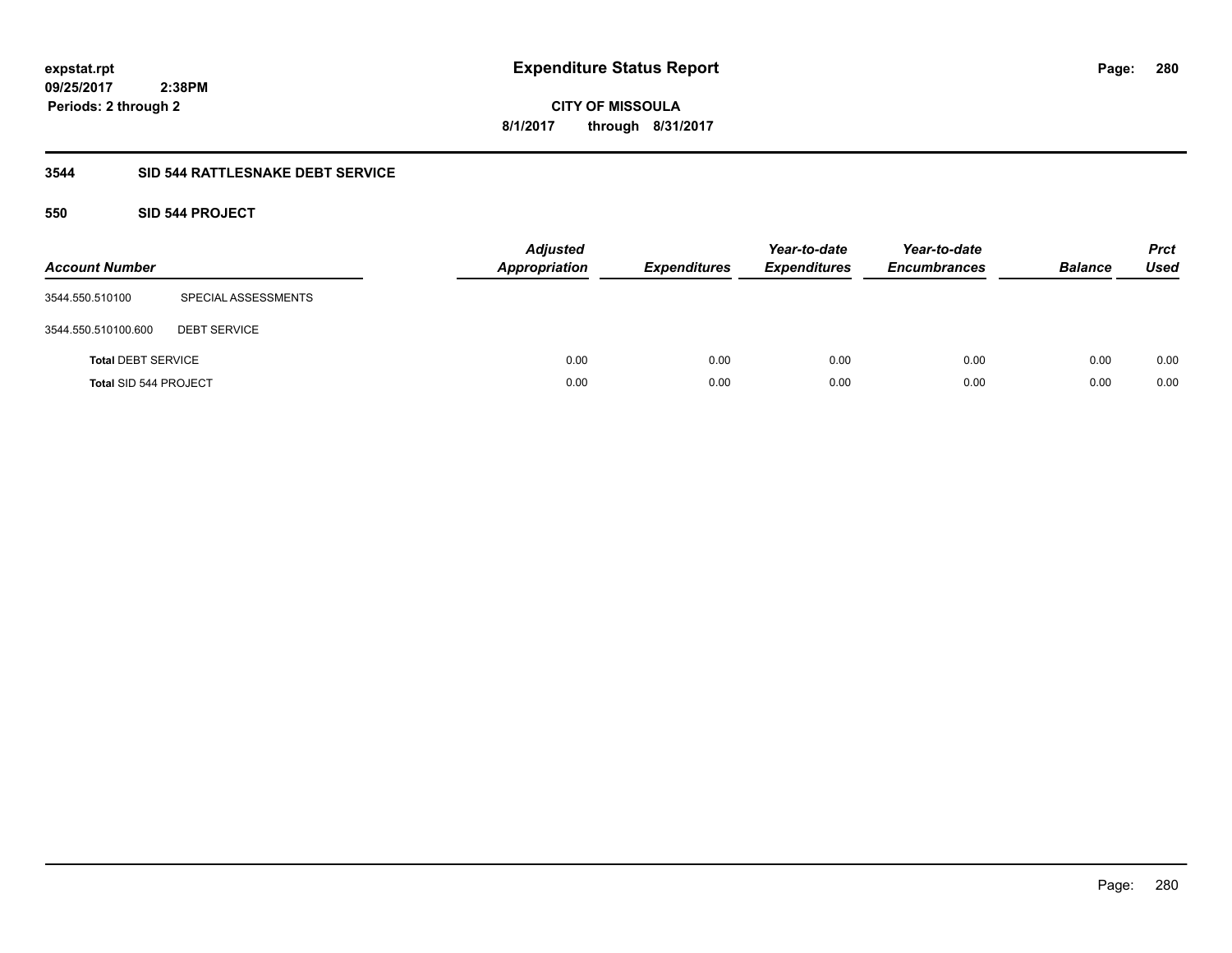**09/25/2017 2:38PM Periods: 2 through 2**

**CITY OF MISSOULA 8/1/2017 through 8/31/2017**

#### **3544 SID 544 RATTLESNAKE DEBT SERVICE**

## **555 LOLO STREET PROJECT**

| <b>Account Number</b> |                                               | <b>Adjusted</b><br><b>Appropriation</b> | <b>Expenditures</b> | Year-to-date<br><b>Expenditures</b> | Year-to-date<br><b>Encumbrances</b> | <b>Balance</b> | <b>Prct</b><br><b>Used</b> |
|-----------------------|-----------------------------------------------|-----------------------------------------|---------------------|-------------------------------------|-------------------------------------|----------------|----------------------------|
| 3544.555.510100       | SPECIAL ASSESSMENTS                           |                                         |                     |                                     |                                     |                |                            |
| 3544.555.510100.600   | <b>DEBT SERVICE</b>                           |                                         |                     |                                     |                                     |                |                            |
|                       | <b>Total SPECIAL ASSESSMENTS</b>              | 0.00                                    | 0.00                | 0.00                                | 0.00                                | 0.00           | 0.00                       |
| 3544.555.510110       | <b>MERCHANT SERVICES</b>                      |                                         |                     |                                     |                                     |                |                            |
| 3544.555.510110.500   | <b>FIXED CHARGES</b>                          |                                         |                     |                                     |                                     |                |                            |
|                       | <b>Total SID 544 RATTLESNAKE DEBT SERVICE</b> | 0.00                                    | 0.00                | 0.00                                | 0.00                                | 0.00           | 0.00                       |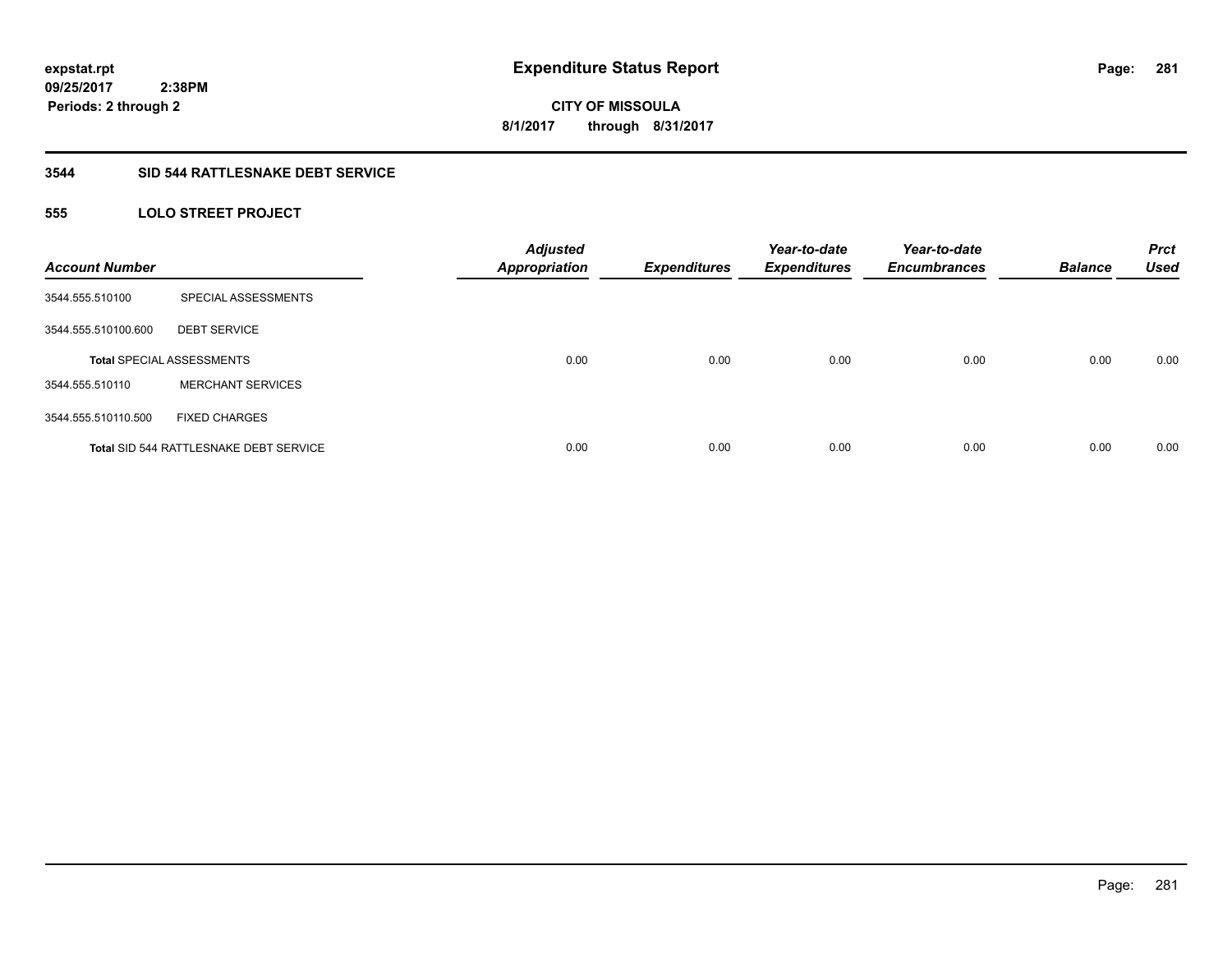#### **3545 SID 545 DEBT SERVICE**

| <b>Account Number</b> |                                            | <b>Adjusted</b><br><b>Appropriation</b> | <b>Expenditures</b> | Year-to-date<br><b>Expenditures</b> | Year-to-date<br><b>Encumbrances</b> | <b>Balance</b> | <b>Prct</b><br><b>Used</b> |
|-----------------------|--------------------------------------------|-----------------------------------------|---------------------|-------------------------------------|-------------------------------------|----------------|----------------------------|
| 3545.390.510100       | SPECIAL ASSESSMENTS                        |                                         |                     |                                     |                                     |                |                            |
| 3545.390.510100.600   | <b>DEBT SERVICE</b>                        |                                         |                     |                                     |                                     |                |                            |
|                       | <b>Total SPECIAL ASSESSMENTS</b>           | 0.00                                    | 0.00                | 0.00                                | 0.00                                | 0.00           | 0.00                       |
| 3545.390.510110       | <b>MERCHANT SERVICES</b>                   |                                         |                     |                                     |                                     |                |                            |
| 3545.390.510110.500   | <b>FIXED CHARGES</b>                       |                                         |                     |                                     |                                     |                |                            |
|                       | <b>Total MERCHANT SERVICES</b>             | 0.00                                    | 0.00                | 0.00                                | 0.00                                | 0.00           | 0.00                       |
| 3545.390.521000       | INTERFUND OPERATING TRANSFERS              |                                         |                     |                                     |                                     |                |                            |
| 3545.390.521000.800   | OTHER OBJECTS                              |                                         |                     |                                     |                                     |                |                            |
|                       | <b>Total INTERFUND OPERATING TRANSFERS</b> | 0.00                                    | 0.00                | 0.00                                | 0.00                                | 0.00           | 0.00                       |
|                       | Total SID 545 DEBT SERVICE                 | 0.00                                    | 0.00                | 0.00                                | 0.00                                | 0.00           | 0.00                       |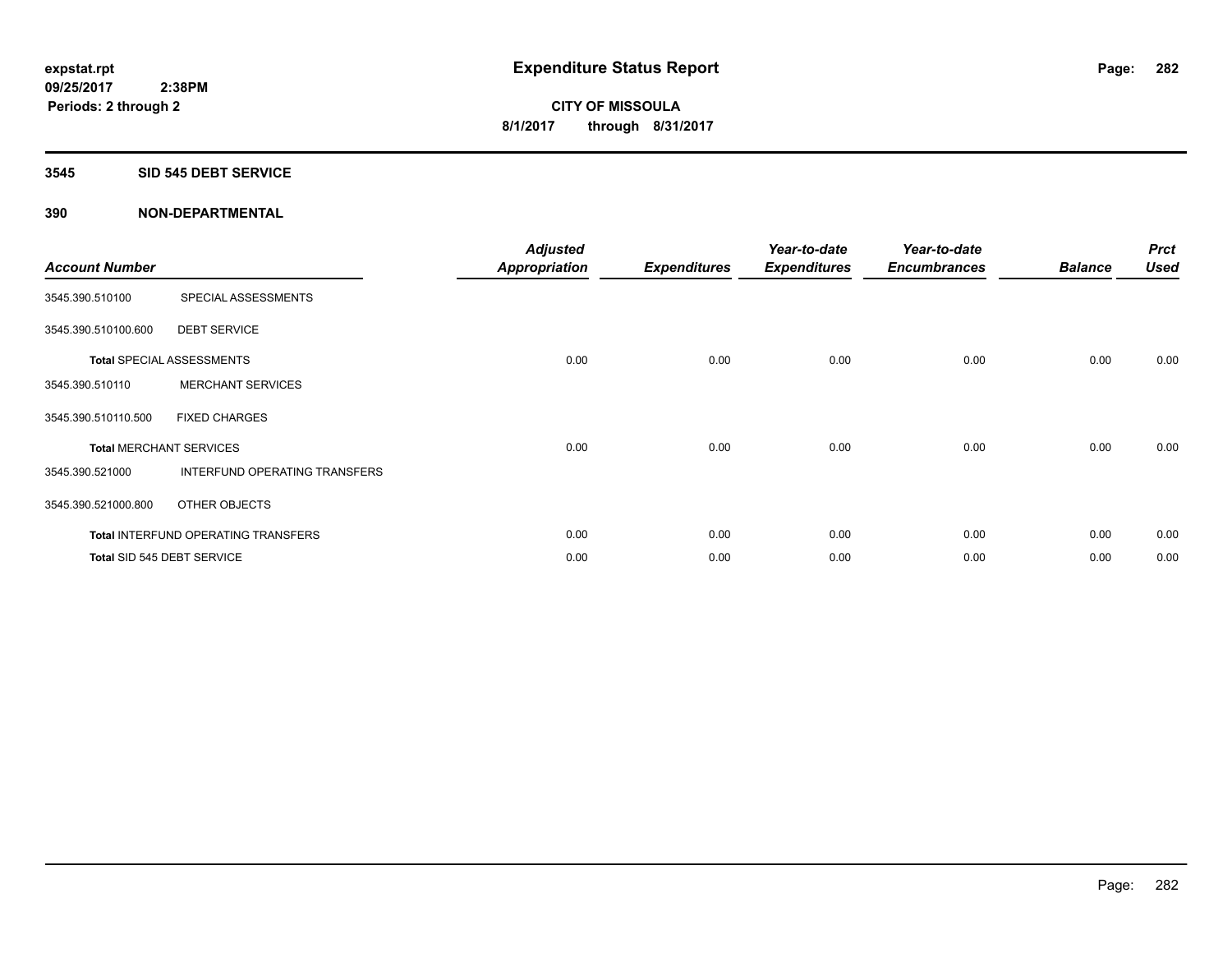#### **3546 SID 546 DEBT SERVICE**

| <b>Account Number</b> |                                     | <b>Adjusted</b><br><b>Appropriation</b> | <b>Expenditures</b> | Year-to-date<br><b>Expenditures</b> | Year-to-date<br><b>Encumbrances</b> | <b>Balance</b> | <b>Prct</b><br><b>Used</b> |
|-----------------------|-------------------------------------|-----------------------------------------|---------------------|-------------------------------------|-------------------------------------|----------------|----------------------------|
| 3546.390.510100       | SPECIAL ASSESSMENTS                 |                                         |                     |                                     |                                     |                |                            |
| 3546.390.510100.600   | <b>DEBT SERVICE</b>                 |                                         |                     |                                     |                                     |                |                            |
|                       | Total SPECIAL ASSESSMENTS           | 0.00                                    | 0.00                | 0.00                                | 0.00                                | 0.00           | 0.00                       |
| 3546.390.510110       | <b>MERCHANT SERVICES</b>            |                                         |                     |                                     |                                     |                |                            |
| 3546.390.510110.500   | <b>FIXED CHARGES</b>                |                                         |                     |                                     |                                     |                |                            |
|                       | <b>Total MERCHANT SERVICES</b>      | 0.00                                    | 0.00                | 0.00                                | 0.00                                | 0.00           | 0.00                       |
| 3546.390.521000       | INTERFUND OPERATING TRANSFERS       |                                         |                     |                                     |                                     |                |                            |
| 3546.390.521000.800   | OTHER OBJECTS                       |                                         |                     |                                     |                                     |                |                            |
|                       | Total INTERFUND OPERATING TRANSFERS | 0.00                                    | 0.00                | 0.00                                | 0.00                                | 0.00           | 0.00                       |
|                       | Total SID 546 DEBT SERVICE          | 0.00                                    | 0.00                | 0.00                                | 0.00                                | 0.00           | 0.00                       |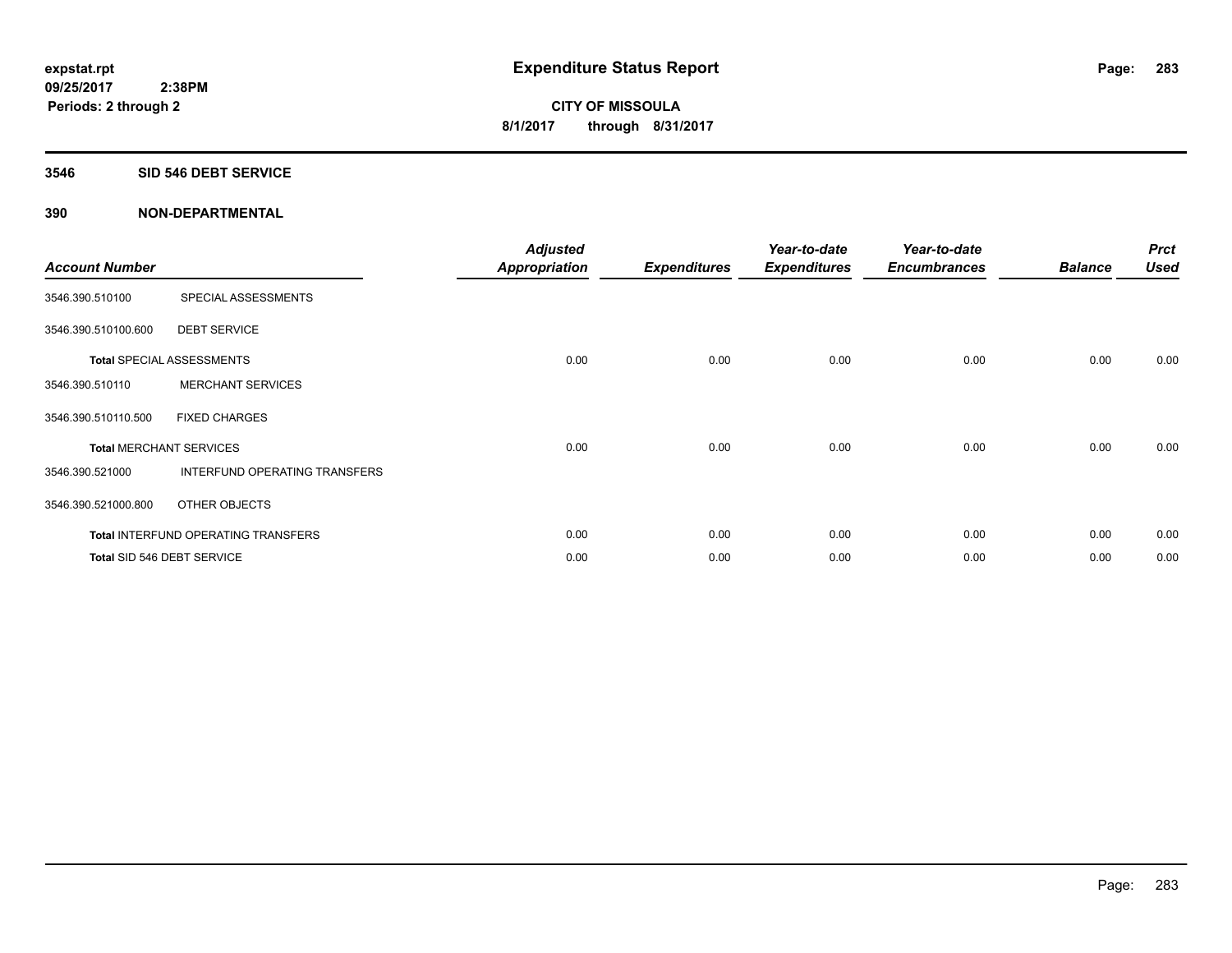## **3548 SID 548-5TH, 6TH & ARTHUR**

| <b>Account Number</b> |                                                                                     | <b>Adjusted</b><br><b>Appropriation</b> | <b>Expenditures</b> | Year-to-date<br><b>Expenditures</b> | Year-to-date<br><b>Encumbrances</b> | <b>Balance</b>         | Prct<br><b>Used</b> |
|-----------------------|-------------------------------------------------------------------------------------|-----------------------------------------|---------------------|-------------------------------------|-------------------------------------|------------------------|---------------------|
| 3548.390.510100       | SPECIAL ASSESSMENTS                                                                 |                                         |                     |                                     |                                     |                        |                     |
| 3548.390.510100.600   | <b>DEBT SERVICE</b>                                                                 |                                         |                     |                                     |                                     |                        |                     |
|                       | 3548.390.510100.620.000 INTEREST / SERVICE FEES<br><b>Total SPECIAL ASSESSMENTS</b> | 0.00<br>0.00                            | 350.00<br>350.00    | 350.00<br>350.00                    | 0.00<br>0.00                        | $-350.00$<br>$-350.00$ | 0.00<br>0.00        |
| 3548.390.510110       | <b>MERCHANT SERVICES</b>                                                            |                                         |                     |                                     |                                     |                        |                     |
| 3548.390.510110.500   | <b>FIXED CHARGES</b>                                                                |                                         |                     |                                     |                                     |                        |                     |
|                       | <b>Total MERCHANT SERVICES</b>                                                      | 0.00                                    | 0.00                | 0.00                                | 0.00                                | 0.00                   | 0.00                |
|                       | Total SID 548-5TH, 6TH & ARTHUR                                                     | 0.00                                    | 350.00              | 350.00                              | 0.00                                | $-350.00$              | 0.00                |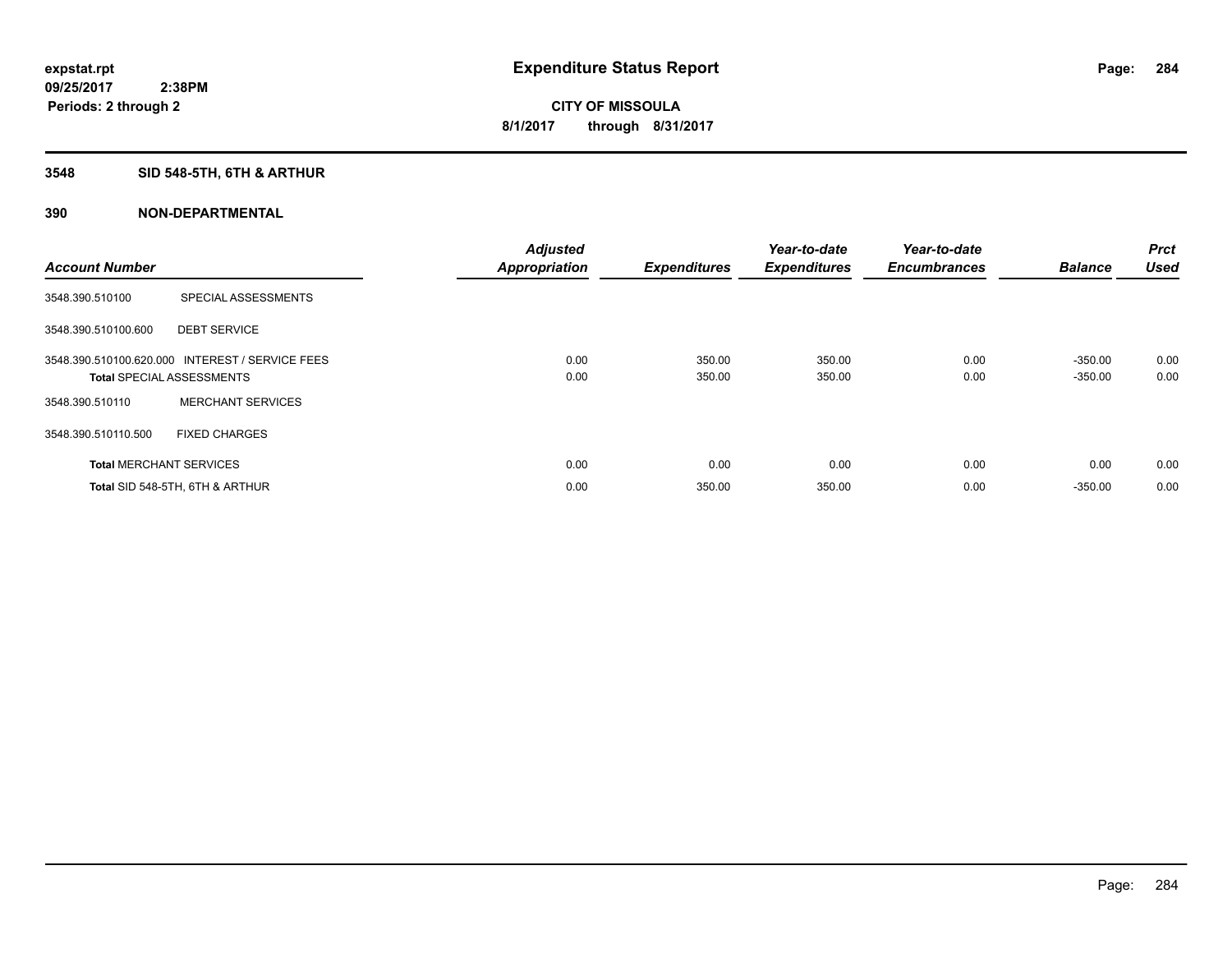#### **3549 SID 549 HILLVIEW WAY**

| <b>Account Number</b>      |                                  | <b>Adjusted</b><br><b>Appropriation</b> | <b>Expenditures</b> | Year-to-date<br><b>Expenditures</b> | Year-to-date<br><b>Encumbrances</b> | <b>Balance</b> | <b>Prct</b><br><b>Used</b> |
|----------------------------|----------------------------------|-----------------------------------------|---------------------|-------------------------------------|-------------------------------------|----------------|----------------------------|
| 3549.390.510100            | SPECIAL ASSESSMENTS              |                                         |                     |                                     |                                     |                |                            |
| 3549.390.510100.600        | <b>DEBT SERVICE</b>              |                                         |                     |                                     |                                     |                |                            |
|                            | <b>Total SPECIAL ASSESSMENTS</b> | 0.00                                    | 0.00                | 0.00                                | 0.00                                | 0.00           | 0.00                       |
| Total SID 549 HILLVIEW WAY |                                  | 0.00                                    | 0.00                | 0.00                                | 0.00                                | 0.00           | 0.00                       |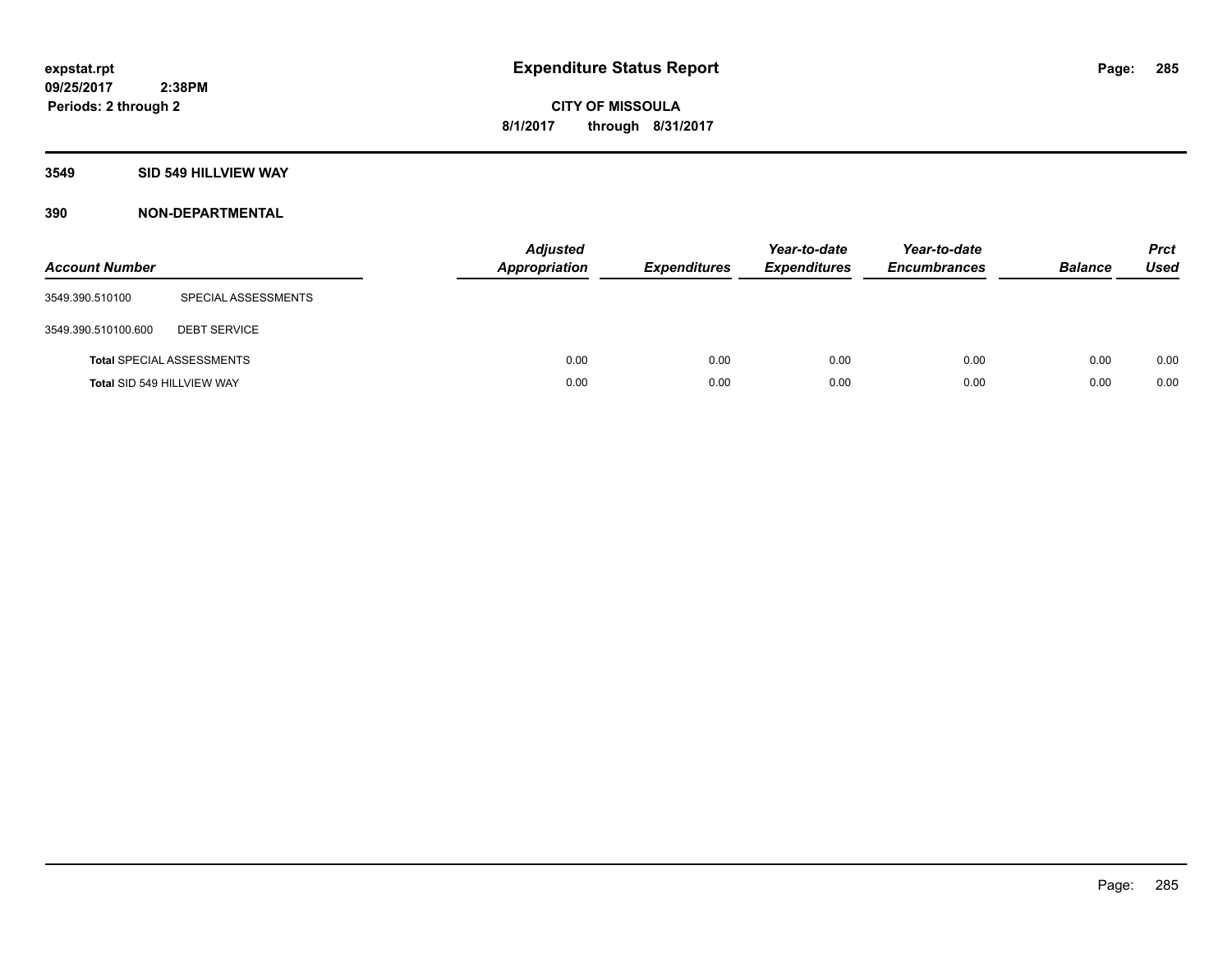**09/25/2017 2:38PM Periods: 2 through 2**

**286**

**CITY OF MISSOULA 8/1/2017 through 8/31/2017**

#### **4060 CAPITAL IMPROVEMENT PROGRAM FUND**

| <b>Account Number</b>     |                                                | <b>Adjusted</b><br><b>Appropriation</b> | <b>Expenditures</b> | Year-to-date<br><b>Expenditures</b> | Year-to-date<br><b>Encumbrances</b> | <b>Balance</b> | <b>Prct</b><br><b>Used</b> |
|---------------------------|------------------------------------------------|-----------------------------------------|---------------------|-------------------------------------|-------------------------------------|----------------|----------------------------|
| 4060.390.410000           | <b>GENERAL GOVERNMENT</b>                      |                                         |                     |                                     |                                     |                |                            |
| 4060.390.410000.600       | <b>DEBT SERVICE</b>                            |                                         |                     |                                     |                                     |                |                            |
|                           | <b>Total GENERAL GOVERNMENT</b>                | 0.00                                    | 0.00                | 0.00                                | 0.00                                | 0.00           | 0.00                       |
| 4060.390.410001           | SELF HOSTING ACCELA AUTOMATION                 |                                         |                     |                                     |                                     |                |                            |
| 4060.390.410001.900       | <b>CAPITAL OUTLAY</b>                          |                                         |                     |                                     |                                     |                |                            |
|                           | <b>Total SELF HOSTING ACCELA AUTOMATION</b>    | 0.00                                    | 0.00                | 0.00                                | 0.00                                | 0.00           | 0.00                       |
| 4060.390.410211           | MAYORS NEIGHBORHOOD OFFICE REMODEL             |                                         |                     |                                     |                                     |                |                            |
| 4060.390.410211.900       | <b>CAPITAL OUTLAY</b>                          |                                         |                     |                                     |                                     |                |                            |
|                           | Total MAYORS NEIGHBORHOOD OFFICE REMODEL       | 0.00                                    | 0.00                | 0.00                                | 0.00                                | 0.00           | 0.00                       |
| 4060.390.410360           | <b>CITY HALL EXPANSION</b>                     |                                         |                     |                                     |                                     |                |                            |
| 4060.390.410360.800       | OTHER OBJECTS                                  |                                         |                     |                                     |                                     |                |                            |
| Total CITY HALL EXPANSION |                                                | 0.00                                    | 0.00                | 0.00                                | 0.00                                | 0.00           | 0.00                       |
| 4060.390.410368           | MUNI COURT EXPANSION DEBT SERVICE              |                                         |                     |                                     |                                     |                |                            |
| 4060.390.410368.600       | <b>DEBT SERVICE</b>                            |                                         |                     |                                     |                                     |                |                            |
|                           | Total MUNI COURT EXPANSION DEBT SERVICE        | 0.00                                    | 0.00                | 0.00                                | 0.00                                | 0.00           | 0.00                       |
| 4060.390.410560           | COPIERS/COMPUTER EQUIP                         |                                         |                     |                                     |                                     |                |                            |
| 4060.390.410560.900       | <b>CAPITAL OUTLAY</b>                          |                                         |                     |                                     |                                     |                |                            |
|                           | 4060.390.410560.940.000 COPIERS/COMPUTER EQUIP | 0.00                                    | 309.95              | 309.95                              | 0.00                                | $-309.95$      | 0.00                       |
|                           | Total COPIERS/COMPUTER EQUIP                   | 0.00                                    | 309.95              | 309.95                              | 0.00                                | $-309.95$      | 0.00                       |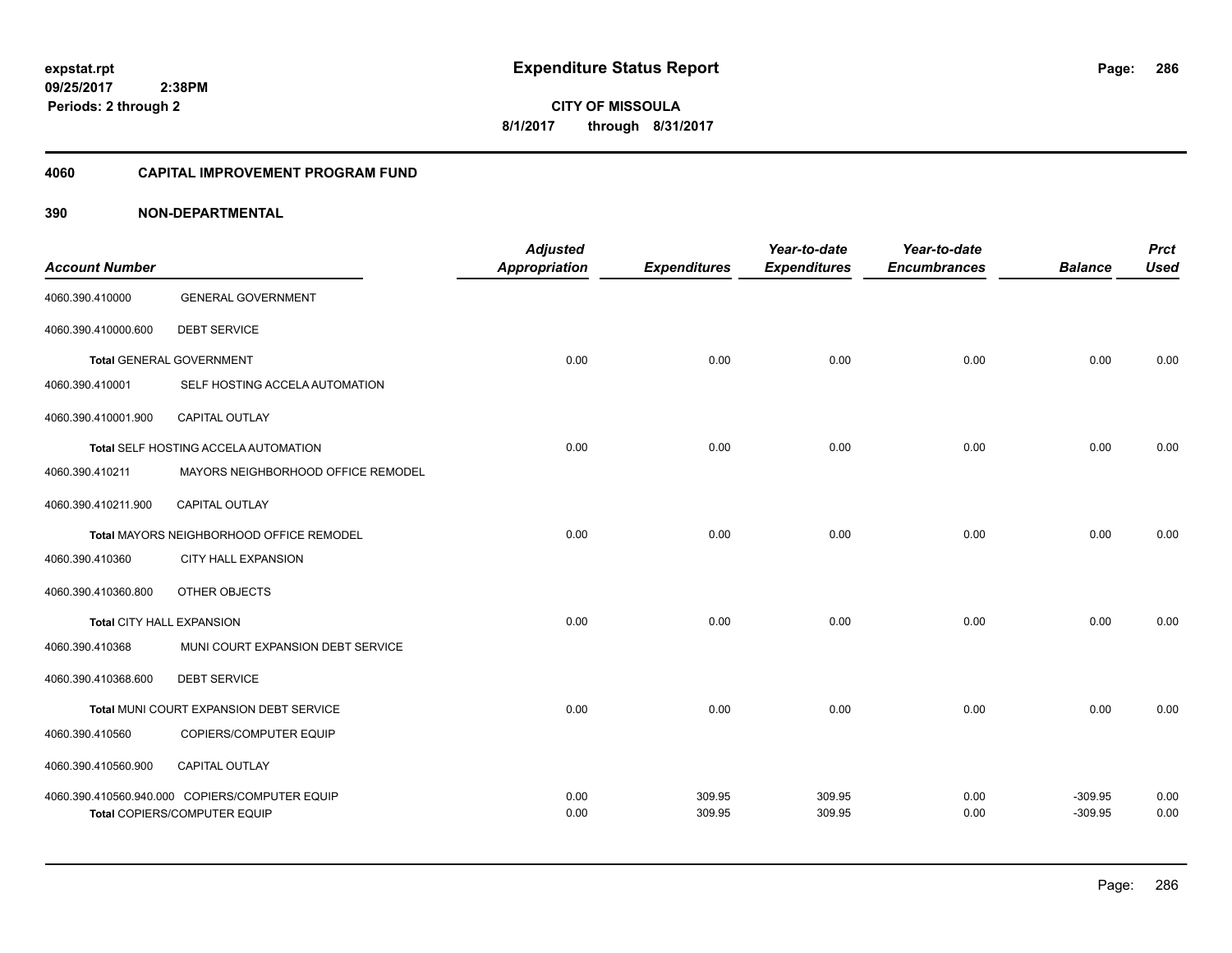# **09/25/2017**

**287**

 **2:38PM Periods: 2 through 2**

**CITY OF MISSOULA 8/1/2017 through 8/31/2017**

#### **4060 CAPITAL IMPROVEMENT PROGRAM FUND**

| <b>Account Number</b>     |                                          | <b>Adjusted</b><br><b>Appropriation</b> | <b>Expenditures</b> | Year-to-date<br><b>Expenditures</b> | Year-to-date<br><b>Encumbrances</b> | <b>Balance</b> | <b>Prct</b><br><b>Used</b> |
|---------------------------|------------------------------------------|-----------------------------------------|---------------------|-------------------------------------|-------------------------------------|----------------|----------------------------|
| 4060.390.410587           | <b>CUSTOMER SERVICE REQUEST MODULE</b>   |                                         |                     |                                     |                                     |                |                            |
| 4060.390.410587.900       | CAPITAL OUTLAY                           |                                         |                     |                                     |                                     |                |                            |
|                           | Total CUSTOMER SERVICE REQUEST MODULE    | 0.00                                    | 0.00                | 0.00                                | 0.00                                | 0.00           | 0.00                       |
| 4060.390.411011           | <b>CAFR BUILDER</b>                      |                                         |                     |                                     |                                     |                |                            |
| 4060.390.411011.900       | <b>CAPITAL OUTLAY</b>                    |                                         |                     |                                     |                                     |                |                            |
| <b>Total CAFR BUILDER</b> |                                          | 0.00                                    | 0.00                | 0.00                                | 0.00                                | 0.00           | 0.00                       |
| 4060.390.411241           | ENERGY CONSERVATION CLIMATE ACTION       |                                         |                     |                                     |                                     |                |                            |
| 4060.390.411241.900       | CAPITAL OUTLAY                           |                                         |                     |                                     |                                     |                |                            |
|                           | Total ENERGY CONSERVATION CLIMATE ACTION | 0.00                                    | 0.00                | 0.00                                | 0.00                                | 0.00           | 0.00                       |
| 4060.390.411242           | COUNCIL CHAMBERS HVAC                    |                                         |                     |                                     |                                     |                |                            |
| 4060.390.411242.900       | <b>CAPITAL OUTLAY</b>                    |                                         |                     |                                     |                                     |                |                            |
|                           | Total COUNCIL CHAMBERS HVAC              | 0.00                                    | 0.00                | 0.00                                | 0.00                                | 0.00           | 0.00                       |
| 4060.390.411300           | INTERNAL FINANCED EQUIPMENT              |                                         |                     |                                     |                                     |                |                            |
| 4060.390.411300.300       | PURCHASED SERVICES                       |                                         |                     |                                     |                                     |                |                            |
|                           | <b>Total PURCHASED SERVICES</b>          | 0.00                                    | 0.00                | 0.00                                | 0.00                                | 0.00           | 0.00                       |
| 4060.390.411300.600       | <b>DEBT SERVICE</b>                      |                                         |                     |                                     |                                     |                |                            |
| <b>Total DEBT SERVICE</b> |                                          | 0.00                                    | 0.00                | 0.00                                | 0.00                                | 0.00           | 0.00                       |
| 4060.390.411300.900       | <b>CAPITAL OUTLAY</b>                    |                                         |                     |                                     |                                     |                |                            |
|                           | <b>Total INTERNAL FINANCED EQUIPMENT</b> | 0.00                                    | 0.00                | 0.00                                | 0.00                                | 0.00           | 0.00                       |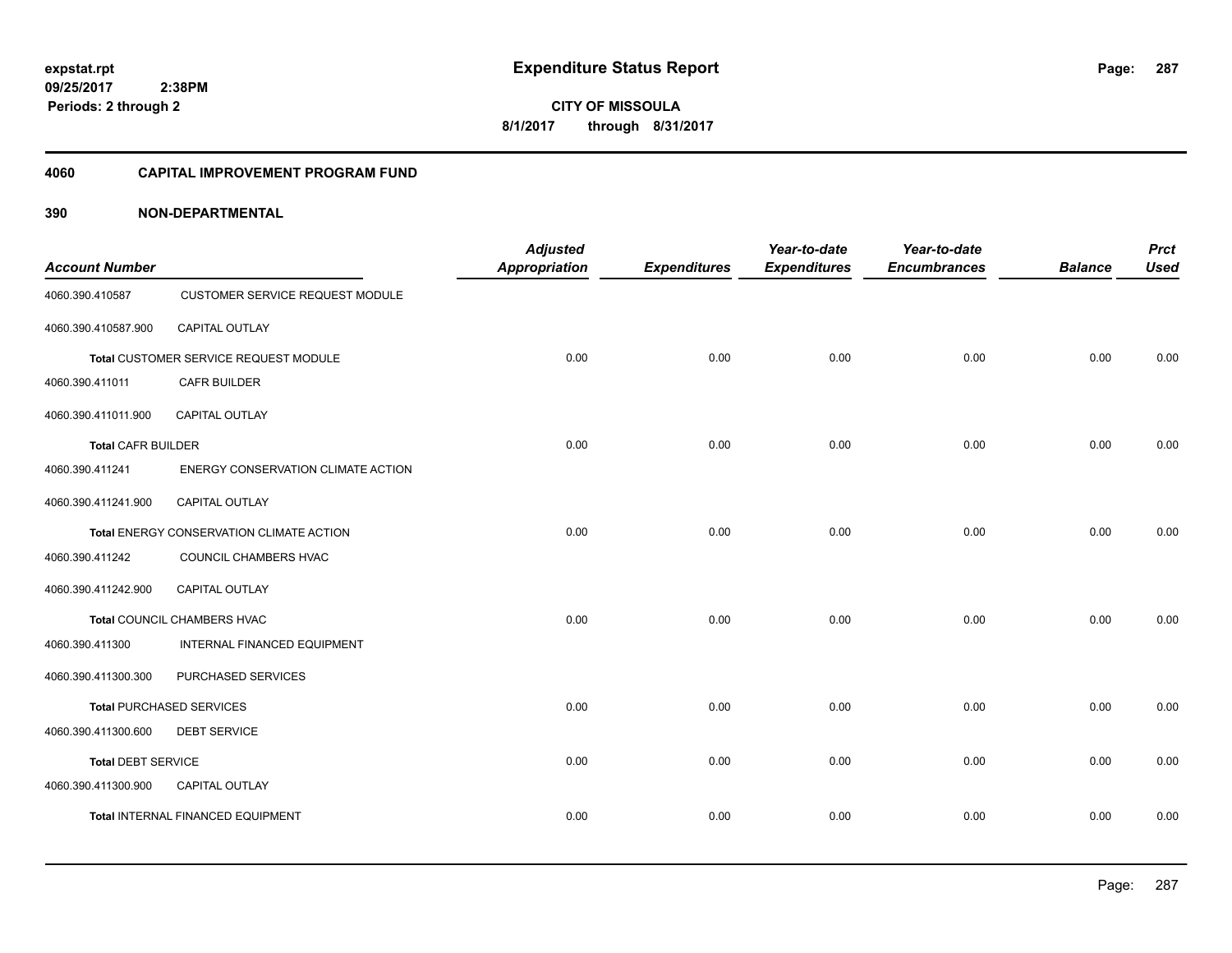# **09/25/2017**

**288**

 **2:38PM Periods: 2 through 2**

**CITY OF MISSOULA 8/1/2017 through 8/31/2017**

#### **4060 CAPITAL IMPROVEMENT PROGRAM FUND**

| <b>Account Number</b>                |                                                               | <b>Adjusted</b><br><b>Appropriation</b> | <b>Expenditures</b> | Year-to-date<br><b>Expenditures</b> | Year-to-date<br><b>Encumbrances</b> | <b>Balance</b> | <b>Prct</b><br><b>Used</b> |
|--------------------------------------|---------------------------------------------------------------|-----------------------------------------|---------------------|-------------------------------------|-------------------------------------|----------------|----------------------------|
| 4060.390.411302                      | <b>VOIP/DATA/GIS/STORAGE UPGRADE</b>                          |                                         |                     |                                     |                                     |                |                            |
|                                      |                                                               |                                         |                     |                                     |                                     |                |                            |
| 4060.390.411302.900                  | <b>CAPITAL OUTLAY</b>                                         |                                         |                     |                                     |                                     |                |                            |
|                                      | Total VOIP/DATA/GIS/STORAGE UPGRADE                           | 0.00                                    | 0.00                | 0.00                                | 0.00                                | 0.00           | 0.00                       |
| 4060.390.411400                      | <b>CIP SOFTWARE</b>                                           |                                         |                     |                                     |                                     |                |                            |
| 4060.390.411400.900                  | <b>CAPITAL OUTLAY</b>                                         |                                         |                     |                                     |                                     |                |                            |
| <b>Total CIP SOFTWARE</b>            |                                                               | 0.00                                    | 0.00                | 0.00                                | 0.00                                | 0.00           | 0.00                       |
| 4060.390.420001                      | PUBLIC SAFETY OPERATING/LIGHT VEHICLES                        |                                         |                     |                                     |                                     |                |                            |
| 4060.390.420001.900                  | CAPITAL OUTLAY                                                |                                         |                     |                                     |                                     |                |                            |
|                                      | 4060.390.420001.940.000 PS CORE OPERATING LIGHT VEHICLES      | 0.00                                    | 216.10              | 216.10                              | 0.00                                | $-216.10$      | 0.00                       |
|                                      | Total PUBLIC SAFETY OPERATING/LIGHT VEHICLES                  | 0.00                                    | 216.10              | 216.10                              | 0.00                                | $-216.10$      | 0.00                       |
| 4060.390.420002                      | PUBLIC SAFETY CORE HEAVY EQUIP                                |                                         |                     |                                     |                                     |                |                            |
| 4060.390.420002.900                  | <b>CAPITAL OUTLAY</b>                                         |                                         |                     |                                     |                                     |                |                            |
|                                      | 4060.390.420002.940.000 PS CORE HEAVY EQUIPMENT               | 0.00                                    | 16,966.65           | 16,966.65                           | 0.00                                | $-16,966.65$   | 0.00                       |
|                                      | Total PUBLIC SAFETY CORE HEAVY EQUIP                          | 0.00                                    | 16,966.65           | 16,966.65                           | 0.00                                | $-16,966.65$   | 0.00                       |
| 4060.390.420120                      | <b>FACILITIES</b>                                             |                                         |                     |                                     |                                     |                |                            |
| 4060.390.420120.300                  | PURCHASED SERVICES                                            |                                         |                     |                                     |                                     |                |                            |
|                                      | 4060.390.420120.350.000 POLICE EVIDENCE STORAGE BLDG/PROF SVS | 0.00                                    | 1,356.00            | 1,356.00                            | 0.00                                | $-1,356.00$    | 0.00                       |
|                                      | <b>Total PURCHASED SERVICES</b>                               | 0.00                                    | 1,356.00            | 1,356.00                            | 0.00                                | $-1,356.00$    | 0.00                       |
| 4060.390.420120.900                  | <b>CAPITAL OUTLAY</b>                                         |                                         |                     |                                     |                                     |                |                            |
| 4060.390.420120.930.000 IMPROVEMENTS |                                                               | 0.00                                    | 26,294.70           | 26,294.70                           | 0.00                                | $-26,294.70$   | 0.00                       |
| <b>Total CAPITAL OUTLAY</b>          |                                                               | 0.00                                    | 26,294.70           | 26,294.70                           | 0.00                                | $-26,294.70$   | 0.00                       |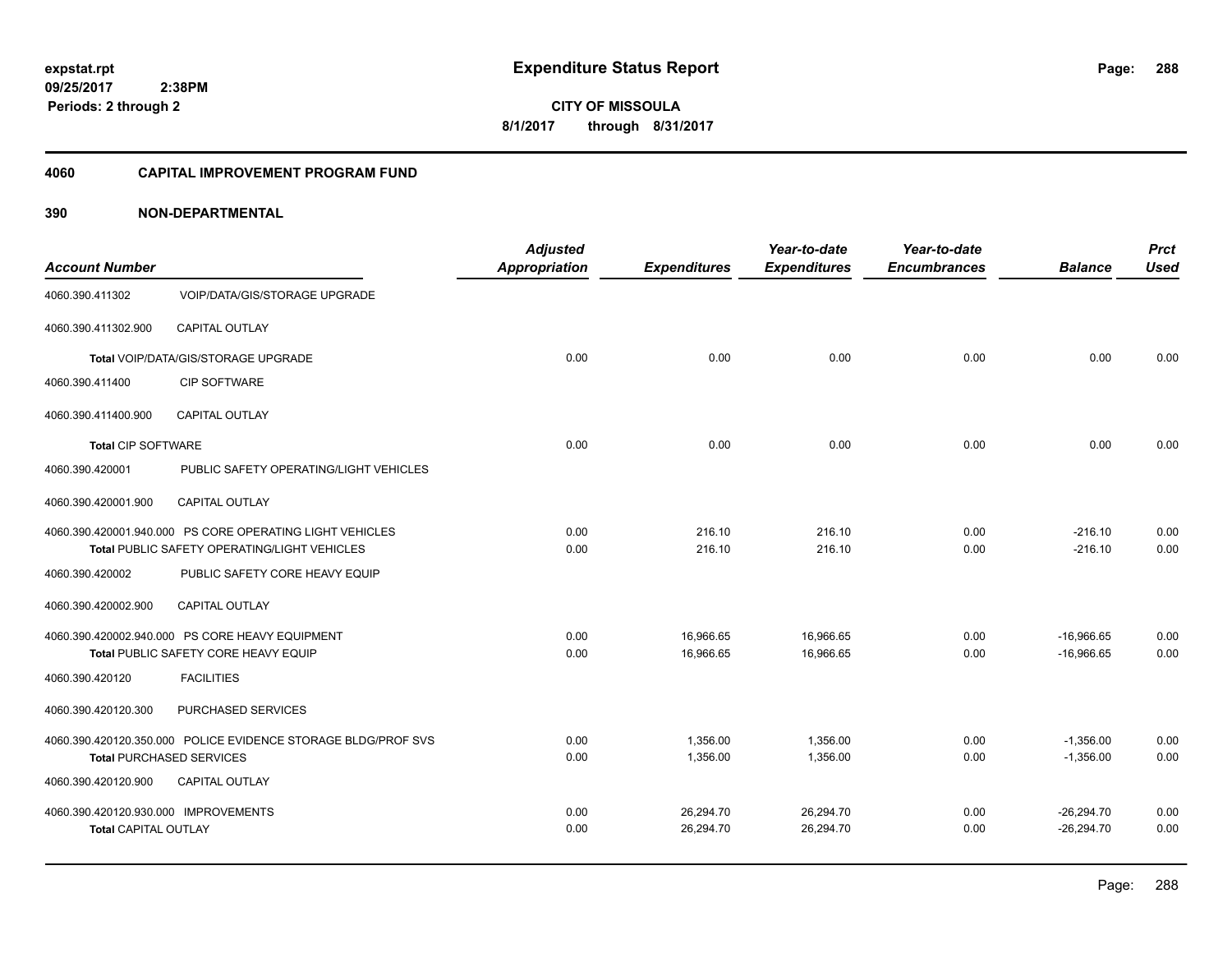**CITY OF MISSOULA 8/1/2017 through 8/31/2017**

### **4060 CAPITAL IMPROVEMENT PROGRAM FUND**

| <b>Account Number</b>      |                                        | <b>Adjusted</b><br><b>Appropriation</b> | <b>Expenditures</b> | Year-to-date<br><b>Expenditures</b> | Year-to-date<br><b>Encumbrances</b> | <b>Balance</b> | <b>Prct</b><br><b>Used</b> |
|----------------------------|----------------------------------------|-----------------------------------------|---------------------|-------------------------------------|-------------------------------------|----------------|----------------------------|
| <b>Total FACILITIES</b>    |                                        | 0.00                                    | 27,650.70           | 27,650.70                           | 0.00                                | $-27,650.70$   | 0.00                       |
| 4060.390.420421            | FIRE STATION IMPROVEMENTS              |                                         |                     |                                     |                                     |                |                            |
| 4060.390.420421.900        | CAPITAL OUTLAY                         |                                         |                     |                                     |                                     |                |                            |
|                            | <b>Total FIRE STATION IMPROVEMENTS</b> | 0.00                                    | 0.00                | 0.00                                | 0.00                                | 0.00           | 0.00                       |
| 4060.390.420470            | <b>SEARCH &amp; RESCUE</b>             |                                         |                     |                                     |                                     |                |                            |
| 4060.390.420470.900        | <b>CAPITAL OUTLAY</b>                  |                                         |                     |                                     |                                     |                |                            |
| Total SEARCH & RESCUE      |                                        | 0.00                                    | 0.00                | 0.00                                | 0.00                                | 0.00           | 0.00                       |
| 4060.390.420471            | <b>BOAT RAMP IMPROVEMENTS</b>          |                                         |                     |                                     |                                     |                |                            |
| 4060.390.420471.300        | PURCHASED SERVICES                     |                                         |                     |                                     |                                     |                |                            |
|                            | <b>Total PURCHASED SERVICES</b>        | 0.00                                    | 0.00                | 0.00                                | 0.00                                | 0.00           | 0.00                       |
| 4060.390.420471.900        | <b>CAPITAL OUTLAY</b>                  |                                         |                     |                                     |                                     |                |                            |
|                            | Total BOAT RAMP IMPROVEMENTS           | 0.00                                    | 0.00                | 0.00                                | 0.00                                | 0.00           | 0.00                       |
| 4060.390.420640            | <b>SCBA EQUPMENT</b>                   |                                         |                     |                                     |                                     |                |                            |
| 4060.390.420640.900        | CAPITAL OUTLAY                         |                                         |                     |                                     |                                     |                |                            |
| <b>Total SCBA EQUPMENT</b> |                                        | 0.00                                    | 0.00                | 0.00                                | 0.00                                | 0.00           | 0.00                       |
| 4060.390.430000            | <b>CITY HALL REMODELS</b>              |                                         |                     |                                     |                                     |                |                            |
| 4060.390.430000.900        | <b>CAPITAL OUTLAY</b>                  |                                         |                     |                                     |                                     |                |                            |
| Total CITY HALL REMODELS   |                                        | 0.00                                    | 0.00                | 0.00                                | 0.00                                | 0.00           | 0.00                       |
| 4060.390.430001            | PW CORE OPERATING LIGHT VEHICLES       |                                         |                     |                                     |                                     |                |                            |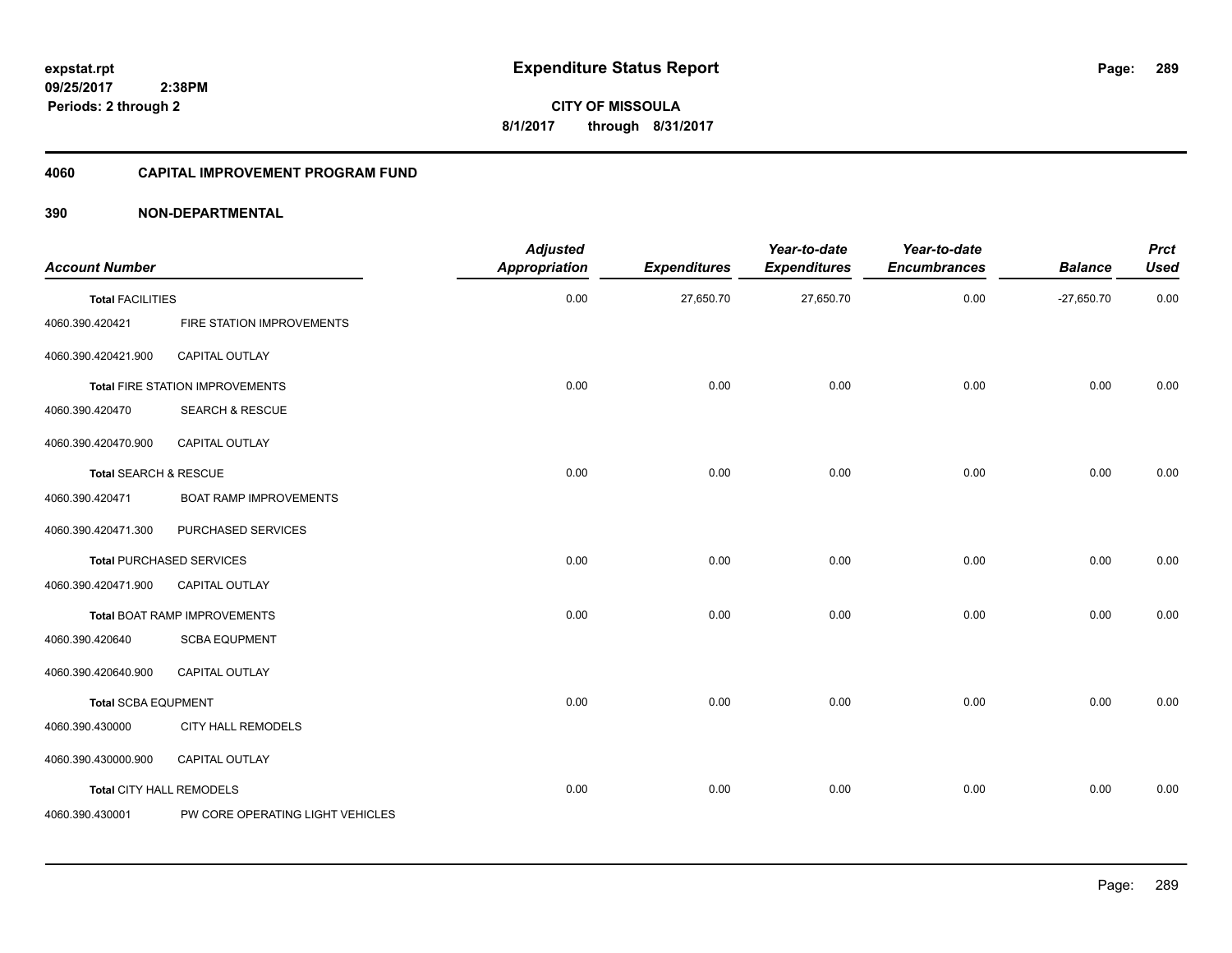#### **4060 CAPITAL IMPROVEMENT PROGRAM FUND**

| <b>Account Number</b>        |                                                                                                    | <b>Adjusted</b><br><b>Appropriation</b> | <b>Expenditures</b>  | Year-to-date<br><b>Expenditures</b> | Year-to-date<br><b>Encumbrances</b> | <b>Balance</b>             | <b>Prct</b><br><b>Used</b> |
|------------------------------|----------------------------------------------------------------------------------------------------|-----------------------------------------|----------------------|-------------------------------------|-------------------------------------|----------------------------|----------------------------|
| 4060.390.430001.900          | CAPITAL OUTLAY                                                                                     |                                         |                      |                                     |                                     |                            |                            |
|                              | 4060.390.430001.940.000 PW CORE OPERATING LIGHT VEHICLES<br>Total PW CORE OPERATING LIGHT VEHICLES | 0.00<br>0.00                            | 2,445.86<br>2,445.86 | 2,445.86<br>2,445.86                | 0.00<br>0.00                        | $-2,445.86$<br>$-2,445.86$ | 0.00<br>0.00               |
| 4060.390.430002              | PW CORE HEAVY EQUIPMENT                                                                            |                                         |                      |                                     |                                     |                            |                            |
| 4060.390.430002.900          | <b>CAPITAL OUTLAY</b>                                                                              |                                         |                      |                                     |                                     |                            |                            |
|                              | Total PW CORE HEAVY EQUIPMENT                                                                      | 0.00                                    | 0.00                 | 0.00                                | 0.00                                | 0.00                       | 0.00                       |
| 4060.390.430004              | TRAFFIC SIGNAL LED CONVERSION                                                                      |                                         |                      |                                     |                                     |                            |                            |
| 4060.390.430004.900          | CAPITAL OUTLAY                                                                                     |                                         |                      |                                     |                                     |                            |                            |
|                              | Total TRAFFIC SIGNAL LED CONVERSION                                                                | 0.00                                    | 0.00                 | 0.00                                | 0.00                                | 0.00                       | 0.00                       |
| 4060.390.430013              | MAINTENANCE MANAGEMENT SYSTEM                                                                      |                                         |                      |                                     |                                     |                            |                            |
| 4060.390.430013.900          | <b>CAPITAL OUTLAY</b>                                                                              |                                         |                      |                                     |                                     |                            |                            |
|                              | Total MAINTENANCE MANAGEMENT SYSTEM                                                                | 0.00                                    | 0.00                 | 0.00                                | 0.00                                | 0.00                       | 0.00                       |
| 4060.390.430221              | CENTRALIZED MAINT, TOOLS & FENCE                                                                   |                                         |                      |                                     |                                     |                            |                            |
| 4060.390.430221.900          | <b>CAPITAL OUTLAY</b>                                                                              |                                         |                      |                                     |                                     |                            |                            |
|                              | Total CENTRALIZED MAINT, TOOLS & FENCE                                                             | 0.00                                    | 0.00                 | 0.00                                | 0.00                                | 0.00                       | 0.00                       |
| 4060.390.430266              | <b>TRAFFIC CALMING</b>                                                                             |                                         |                      |                                     |                                     |                            |                            |
| 4060.390.430266.900          | <b>CAPITAL OUTLAY</b>                                                                              |                                         |                      |                                     |                                     |                            |                            |
| <b>Total TRAFFIC CALMING</b> |                                                                                                    | 0.00                                    | 0.00                 | 0.00                                | 0.00                                | 0.00                       | 0.00                       |
| 4060.390.431401              | GIS-AERIAL PHOTOGRAPHY                                                                             |                                         |                      |                                     |                                     |                            |                            |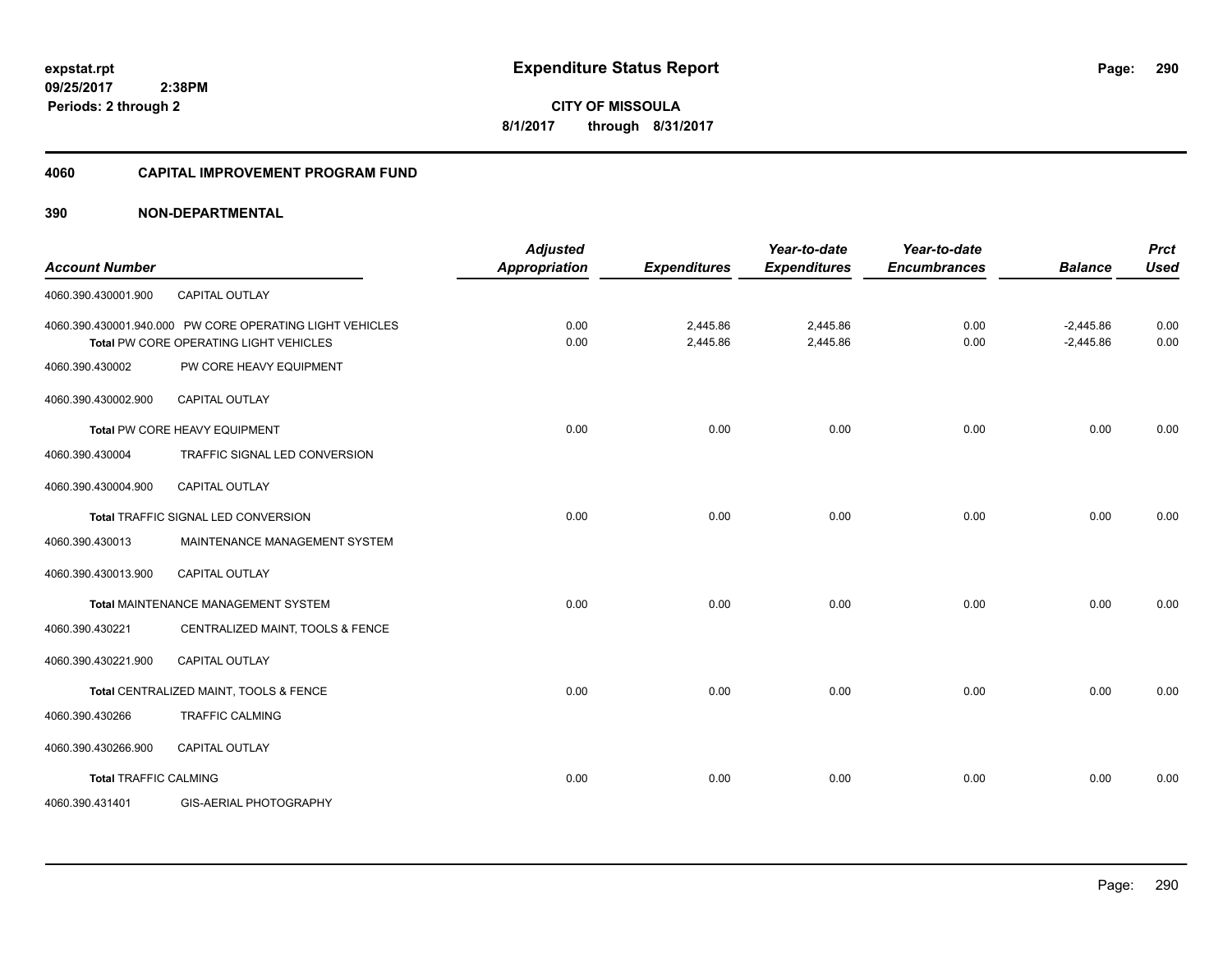#### **4060 CAPITAL IMPROVEMENT PROGRAM FUND**

|                                |                                       | <b>Adjusted</b>      |                     | Year-to-date        | Year-to-date        |                | <b>Prct</b> |
|--------------------------------|---------------------------------------|----------------------|---------------------|---------------------|---------------------|----------------|-------------|
| <b>Account Number</b>          |                                       | <b>Appropriation</b> | <b>Expenditures</b> | <b>Expenditures</b> | <b>Encumbrances</b> | <b>Balance</b> | <b>Used</b> |
| 4060.390.431401.300            | PURCHASED SERVICES                    |                      |                     |                     |                     |                |             |
|                                | Total GIS-AERIAL PHOTOGRAPHY          | 0.00                 | 0.00                | 0.00                | 0.00                | 0.00           | 0.00        |
| 4060.390.440620                | ANIMAL CONTROL FACILITIES             |                      |                     |                     |                     |                |             |
| 4060.390.440620.900            | CAPITAL OUTLAY                        |                      |                     |                     |                     |                |             |
|                                | Total ANIMAL CONTROL FACILITIES       | 0.00                 | 0.00                | 0.00                | 0.00                | 0.00           | 0.00        |
| 4060.390.460001                | PARKS CORE EQUIPMENT                  |                      |                     |                     |                     |                |             |
| 4060.390.460001.900            | CAPITAL OUTLAY                        |                      |                     |                     |                     |                |             |
|                                | <b>Total PARKS CORE EQUIPMENT</b>     | 0.00                 | 0.00                | 0.00                | 0.00                | 0.00           | 0.00        |
| 4060.390.460002                | PARKS CORE HEAVY EQUIPMENT            |                      |                     |                     |                     |                |             |
| 4060.390.460002.900            | <b>CAPITAL OUTLAY</b>                 |                      |                     |                     |                     |                |             |
|                                | Total PARKS CORE HEAVY EQUIPMENT      | 0.00                 | 0.00                | 0.00                | 0.00                | 0.00           | 0.00        |
| 4060.390.460400                | PARK MAINTENANCE & IMPROVEMENTS       |                      |                     |                     |                     |                |             |
| 4060.390.460400.100            | PERSONAL SERVICES                     |                      |                     |                     |                     |                |             |
| <b>Total PERSONAL SERVICES</b> |                                       | 0.00                 | 0.00                | 0.00                | 0.00                | 0.00           | 0.00        |
| 4060.390.460400.900            | CAPITAL OUTLAY                        |                      |                     |                     |                     |                |             |
|                                | Total PARK MAINTENANCE & IMPROVEMENTS | 0.00                 | 0.00                | 0.00                | 0.00                | 0.00           | 0.00        |
| 4060.390.460439                | <b>EXISTING PARK EXPANSION</b>        |                      |                     |                     |                     |                |             |
| 4060.390.460439.900            | CAPITAL OUTLAY                        |                      |                     |                     |                     |                |             |
|                                | <b>Total EXISTING PARK EXPANSION</b>  | 0.00                 | 0.00                | 0.00                | 0.00                | 0.00           | 0.00        |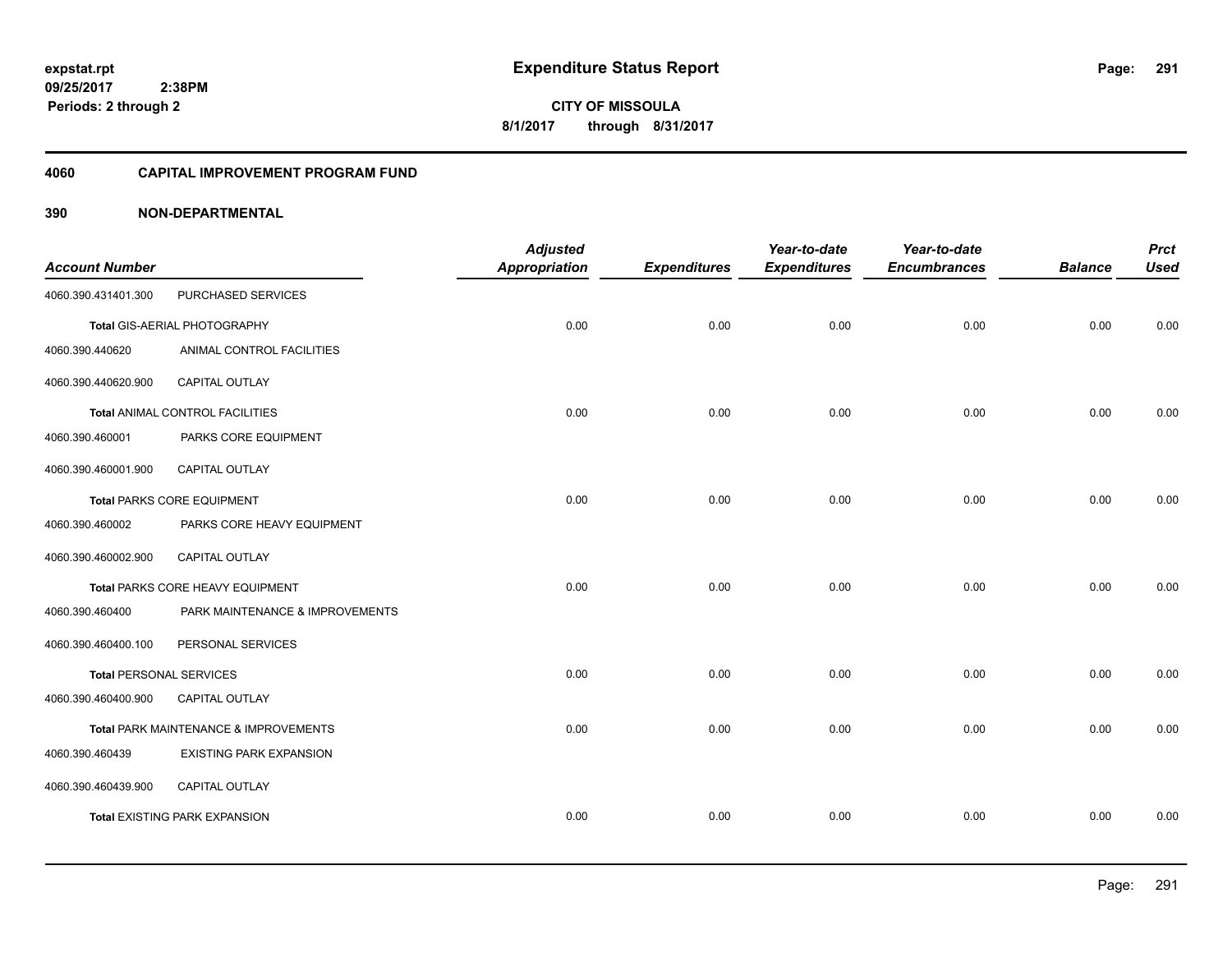**CITY OF MISSOULA 8/1/2017 through 8/31/2017**

#### **4060 CAPITAL IMPROVEMENT PROGRAM FUND**

| <b>Account Number</b>   |                                       | <b>Adjusted</b><br><b>Appropriation</b> | <b>Expenditures</b> | Year-to-date<br><b>Expenditures</b> | Year-to-date<br><b>Encumbrances</b> | <b>Balance</b> | <b>Prct</b><br><b>Used</b> |
|-------------------------|---------------------------------------|-----------------------------------------|---------------------|-------------------------------------|-------------------------------------|----------------|----------------------------|
| 4060.390.460452         | <b>ART MUSEUM</b>                     |                                         |                     |                                     |                                     |                |                            |
| 4060.390.460452.900     | CAPITAL OUTLAY                        |                                         |                     |                                     |                                     |                |                            |
| <b>Total ART MUSEUM</b> |                                       | 0.00                                    | 0.00                | 0.00                                | 0.00                                | 0.00           | 0.00                       |
| 4060.390.490100         | AQUATICS GEN FUND DEBT SERVICE        |                                         |                     |                                     |                                     |                |                            |
| 4060.390.490100.600     | <b>DEBT SERVICE</b>                   |                                         |                     |                                     |                                     |                |                            |
|                         | Total AQUATICS GEN FUND DEBT SERVICE  | 0.00                                    | 0.00                | 0.00                                | 0.00                                | 0.00           | 0.00                       |
| 4060.390.490101         | 50 METER POOL DEBT SERVICE            |                                         |                     |                                     |                                     |                |                            |
| 4060.390.490101.300     | PURCHASED SERVICES                    |                                         |                     |                                     |                                     |                |                            |
|                         | <b>Total PURCHASED SERVICES</b>       | 0.00                                    | 0.00                | 0.00                                | 0.00                                | 0.00           | 0.00                       |
| 4060.390.490101.600     | <b>DEBT SERVICE</b>                   |                                         |                     |                                     |                                     |                |                            |
|                         | Total 50 METER POOL DEBT SERVICE      | 0.00                                    | 0.00                | 0.00                                | 0.00                                | 0.00           | 0.00                       |
| 4060.390.490102         | 2010C ENERGY BONDS DEBT SERVICE       |                                         |                     |                                     |                                     |                |                            |
| 4060.390.490102.300     | PURCHASED SERVICES                    |                                         |                     |                                     |                                     |                |                            |
|                         | <b>Total PURCHASED SERVICES</b>       | 0.00                                    | 0.00                | 0.00                                | 0.00                                | 0.00           | 0.00                       |
| 4060.390.490102.600     | <b>DEBT SERVICE</b>                   |                                         |                     |                                     |                                     |                |                            |
|                         | Total 2010C ENERGY BONDS DEBT SERVICE | 0.00                                    | 0.00                | 0.00                                | 0.00                                | 0.00           | 0.00                       |
| 4060.390.490103         | 2010A REFUNDING DEBT SERVICE          |                                         |                     |                                     |                                     |                |                            |
| 4060.390.490103.300     | PURCHASED SERVICES                    |                                         |                     |                                     |                                     |                |                            |
|                         | <b>Total PURCHASED SERVICES</b>       | 0.00                                    | 0.00                | 0.00                                | 0.00                                | 0.00           | 0.00                       |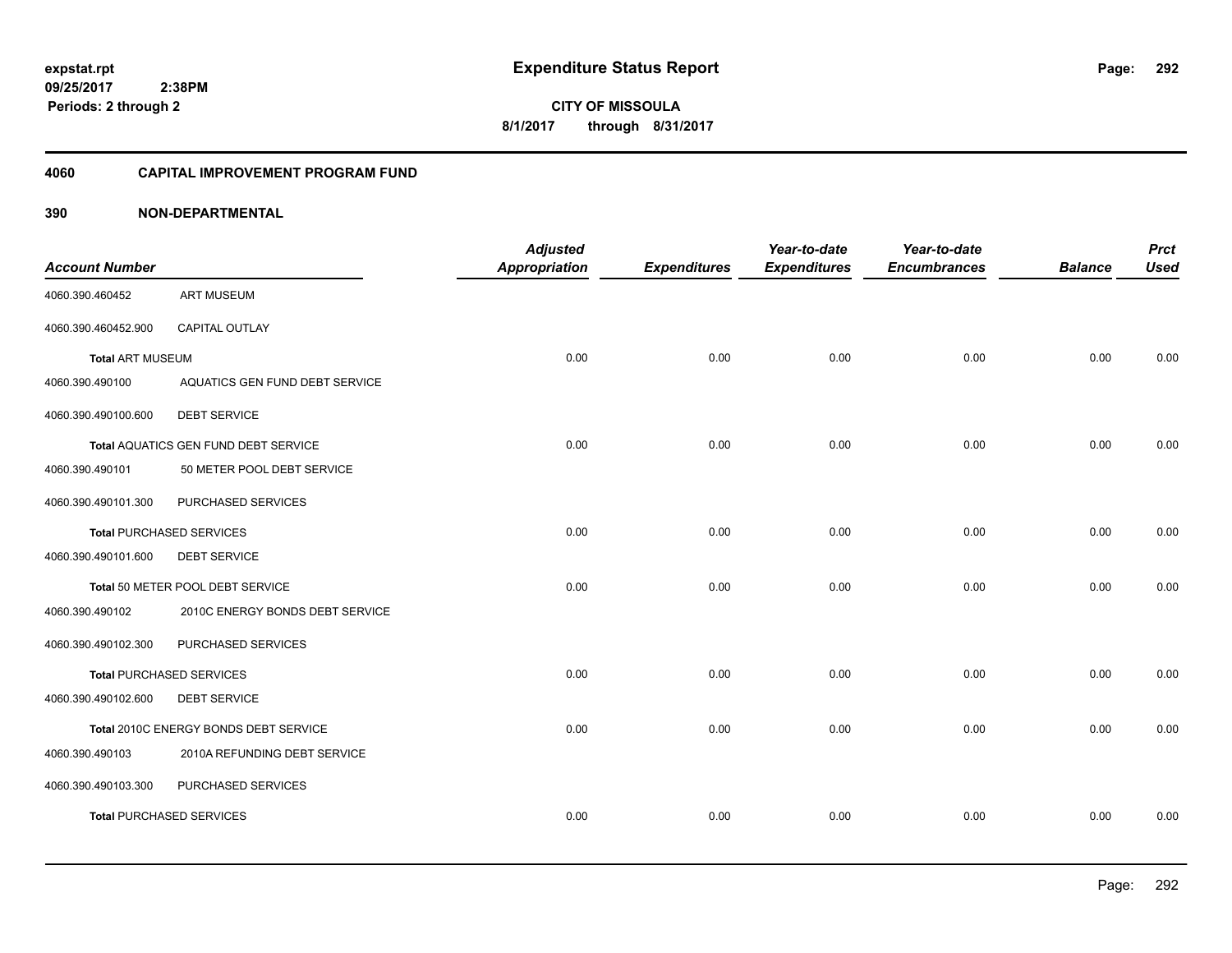#### **4060 CAPITAL IMPROVEMENT PROGRAM FUND**

| <b>Account Number</b> |                                                                                            | <b>Adjusted</b><br><b>Appropriation</b> | <b>Expenditures</b> | Year-to-date<br><b>Expenditures</b> | Year-to-date<br><b>Encumbrances</b> | <b>Balance</b>         | <b>Prct</b><br><b>Used</b> |
|-----------------------|--------------------------------------------------------------------------------------------|-----------------------------------------|---------------------|-------------------------------------|-------------------------------------|------------------------|----------------------------|
| 4060.390.490103.600   | <b>DEBT SERVICE</b>                                                                        |                                         |                     |                                     |                                     |                        |                            |
|                       | Total 2010A REFUNDING DEBT SERVICE                                                         | 0.00                                    | 0.00                | 0.00                                | 0.00                                | 0.00                   | 0.00                       |
| 4060.390.490104       | FY16A REFUNDING BOND DEBT SERVICE                                                          |                                         |                     |                                     |                                     |                        |                            |
| 4060.390.490104.300   | PURCHASED SERVICES                                                                         |                                         |                     |                                     |                                     |                        |                            |
|                       | <b>Total PURCHASED SERVICES</b>                                                            | 0.00                                    | 0.00                | 0.00                                | 0.00                                | 0.00                   | 0.00                       |
| 4060.390.490104.600   | <b>DEBT SERVICE</b>                                                                        |                                         |                     |                                     |                                     |                        |                            |
|                       | 4060.390.490104.620.000 INTEREST / SERVICE FEES<br>Total FY16A REFUNDING BOND DEBT SERVICE | 0.00<br>0.00                            | 350.00<br>350.00    | 350.00<br>350.00                    | 0.00<br>0.00                        | $-350.00$<br>$-350.00$ | 0.00<br>0.00               |
| 4060.390.490429       | 07 FIRE BOND DEBT SVS \$680,000                                                            |                                         |                     |                                     |                                     |                        |                            |
| 4060.390.490429.300   | PURCHASED SERVICES                                                                         |                                         |                     |                                     |                                     |                        |                            |
|                       | <b>Total PURCHASED SERVICES</b>                                                            | 0.00                                    | 0.00                | 0.00                                | 0.00                                | 0.00                   | 0.00                       |
| 4060.390.490429.600   | <b>DEBT SERVICE</b>                                                                        |                                         |                     |                                     |                                     |                        |                            |
|                       | Total 07 FIRE BOND DEBT SVS \$680,000                                                      | 0.00                                    | 0.00                | 0.00                                | 0.00                                | 0.00                   | 0.00                       |
| 4060.390.490504       | FY09 FINANCED CORE EQUIPMENT                                                               |                                         |                     |                                     |                                     |                        |                            |
| 4060.390.490504.600   | <b>DEBT SERVICE</b>                                                                        |                                         |                     |                                     |                                     |                        |                            |
|                       | 4060.390.490504.610.000 FY09 CORE FINANCED EQUIP-PRINCIPAL                                 | 0.00                                    | 42,022.33           | 42,022.33                           | 0.00                                | $-42,022.33$           | 0.00                       |
|                       | 4060.390.490504.620.000 FY09 FINANCED CORE EQUIP-INTEREST                                  | 0.00                                    | 8,552.02            | 8,552.02                            | 0.00                                | $-8,552.02$            | 0.00                       |
|                       | Total FY09 FINANCED CORE EQUIPMENT                                                         | 0.00                                    | 50,574.35           | 50,574.35                           | 0.00                                | $-50,574.35$           | 0.00                       |
| 4060.390.490506       | CORE FINANCED EQUIPMENT                                                                    |                                         |                     |                                     |                                     |                        |                            |
| 4060.390.490506.600   | <b>DEBT SERVICE</b>                                                                        |                                         |                     |                                     |                                     |                        |                            |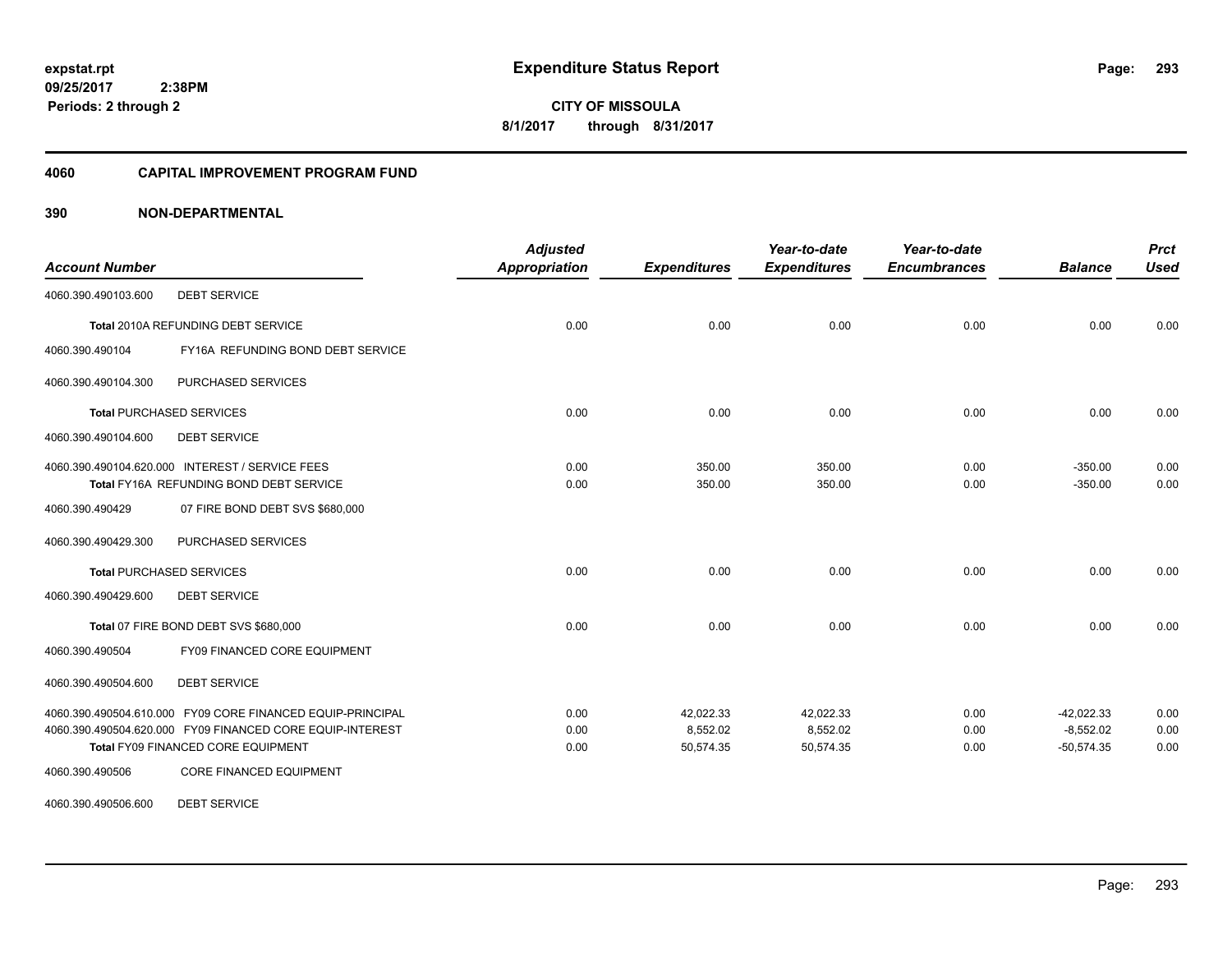### **4060 CAPITAL IMPROVEMENT PROGRAM FUND**

| <b>Account Number</b>        |                                               | <b>Adjusted</b><br><b>Appropriation</b> | <b>Expenditures</b> | Year-to-date<br><b>Expenditures</b> | Year-to-date<br><b>Encumbrances</b> | <b>Balance</b> | <b>Prct</b><br><b>Used</b> |
|------------------------------|-----------------------------------------------|-----------------------------------------|---------------------|-------------------------------------|-------------------------------------|----------------|----------------------------|
|                              | <b>Total CORE FINANCED EQUIPMENT</b>          | 0.00                                    | 0.00                | 0.00                                | 0.00                                | 0.00           | 0.00                       |
| 4060.390.510110              | <b>MERCHANT SERVICES</b>                      |                                         |                     |                                     |                                     |                |                            |
| 4060.390.510110.500          | <b>FIXED CHARGES</b>                          |                                         |                     |                                     |                                     |                |                            |
|                              | <b>Total MERCHANT SERVICES</b>                | 0.00                                    | 0.00                | 0.00                                | 0.00                                | 0.00           | 0.00                       |
| 4060.390.521001              | <b>TRANSFER TO CIP</b>                        |                                         |                     |                                     |                                     |                |                            |
| 4060.390.521001.800          | OTHER OBJECTS                                 |                                         |                     |                                     |                                     |                |                            |
| <b>Total TRANSFER TO CIP</b> |                                               | 0.00                                    | 0.00                | 0.00                                | 0.00                                | 0.00           | 0.00                       |
|                              | <b>Total CAPITAL IMPROVEMENT PROGRAM FUND</b> | 0.00                                    | 98,513.61           | 98,513.61                           | 0.00                                | $-98,513.61$   | 0.00                       |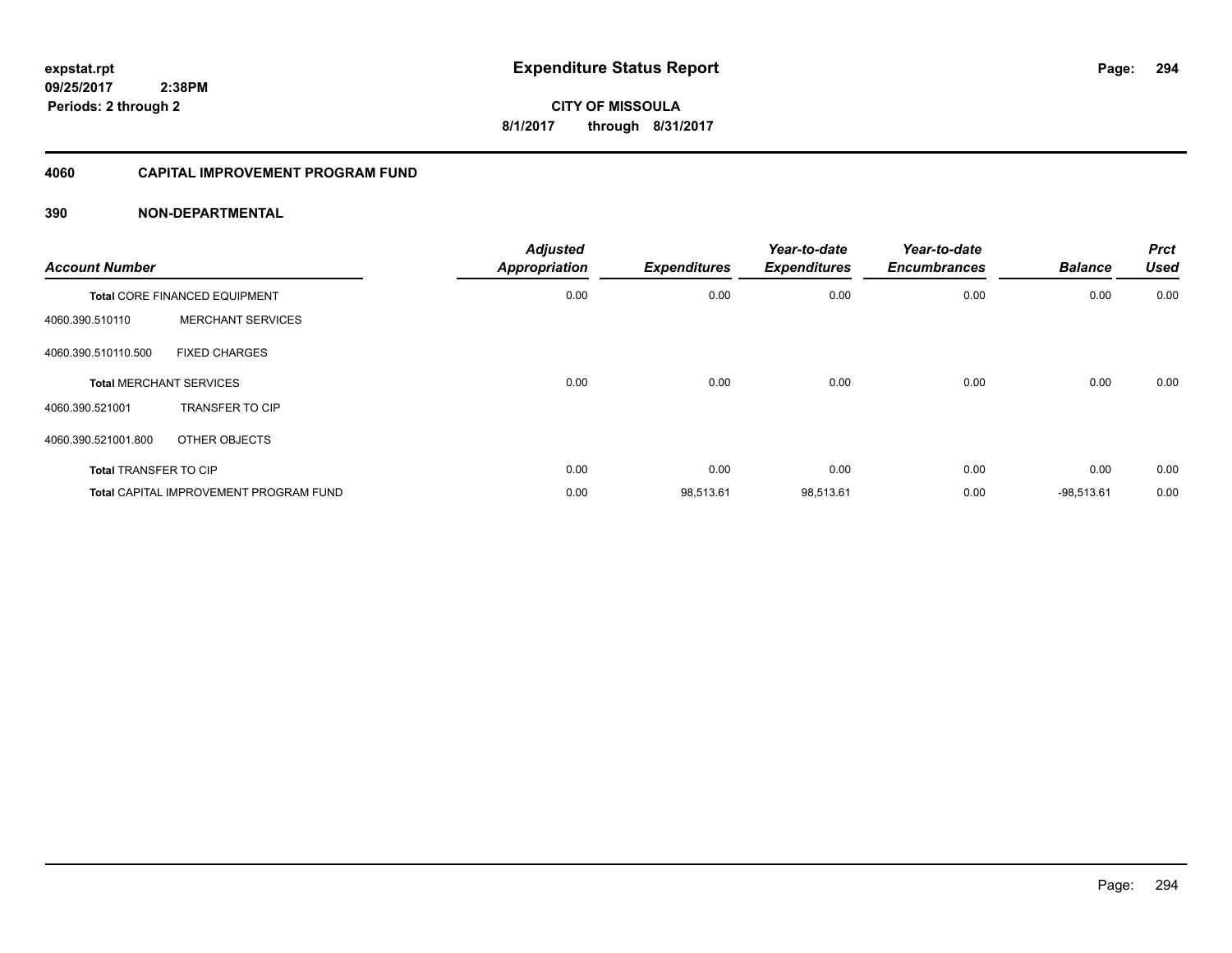**295**

**CITY OF MISSOULA 8/1/2017 through 8/31/2017**

### **4130 1997 G O BOND OPEN SPACE PURCHASE FUND**

| <b>Account Number</b>      |                                              | <b>Adjusted</b><br><b>Appropriation</b> | <b>Expenditures</b> | Year-to-date<br><b>Expenditures</b> | Year-to-date<br><b>Encumbrances</b> | <b>Balance</b> | <b>Prct</b><br><b>Used</b> |
|----------------------------|----------------------------------------------|-----------------------------------------|---------------------|-------------------------------------|-------------------------------------|----------------|----------------------------|
| 4130.390.460480            | VANDALISM                                    |                                         |                     |                                     |                                     |                |                            |
| 4130.390.460480.800        | OTHER OBJECTS                                |                                         |                     |                                     |                                     |                |                            |
| <b>Total OTHER OBJECTS</b> |                                              | 0.00                                    | 0.00                | 0.00                                | 0.00                                | 0.00           | 0.00                       |
| 4130.390.460480.900        | <b>CAPITAL OUTLAY</b>                        |                                         |                     |                                     |                                     |                |                            |
| <b>Total VANDALISM</b>     |                                              | 0.00                                    | 0.00                | 0.00                                | 0.00                                | 0.00           | 0.00                       |
| 4130.390.510110            | <b>MERCHANT SERVICES</b>                     |                                         |                     |                                     |                                     |                |                            |
| 4130.390.510110.500        | <b>FIXED CHARGES</b>                         |                                         |                     |                                     |                                     |                |                            |
|                            | Total 1997 G O BOND OPEN SPACE PURCHASE FUND | 0.00                                    | 0.00                | 0.00                                | 0.00                                | 0.00           | 0.00                       |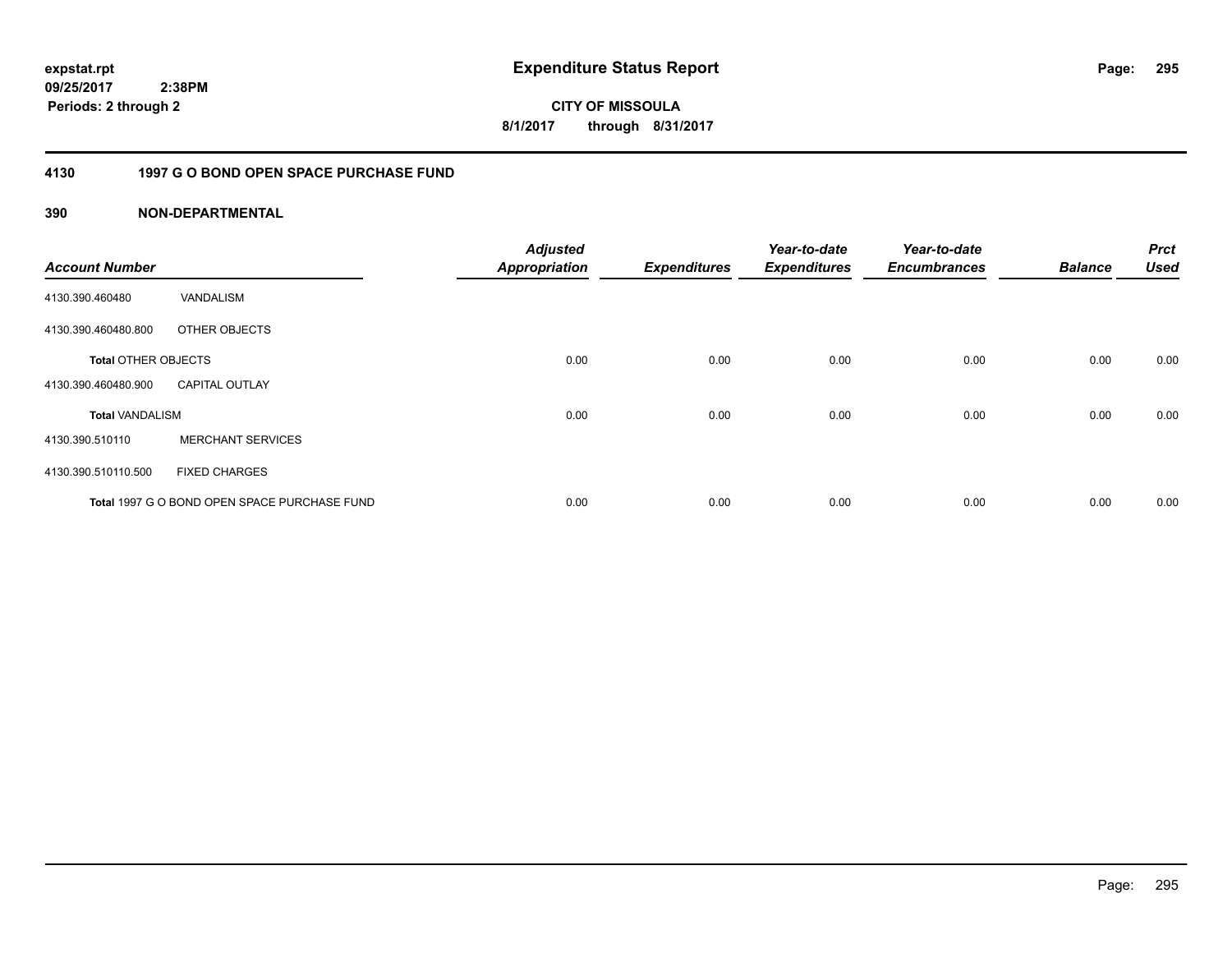### **4196 NEW FIRE STATION GO BOND**

## **300 FIRE**

| <b>Account Number</b>      |                                       | <b>Adjusted</b><br><b>Appropriation</b> | <b>Expenditures</b> | Year-to-date<br><b>Expenditures</b> | Year-to-date<br><b>Encumbrances</b> | <b>Balance</b> | <b>Prct</b><br><b>Used</b> |
|----------------------------|---------------------------------------|-----------------------------------------|---------------------|-------------------------------------|-------------------------------------|----------------|----------------------------|
| 4196.300.420420            | <b>FACILITY</b>                       |                                         |                     |                                     |                                     |                |                            |
| 4196.300.420420.800        | OTHER OBJECTS                         |                                         |                     |                                     |                                     |                |                            |
| <b>Total OTHER OBJECTS</b> |                                       | 0.00                                    | 0.00                | 0.00                                | 0.00                                | 0.00           | 0.00                       |
| 4196.300.420420.900        | <b>CAPITAL OUTLAY</b>                 |                                         |                     |                                     |                                     |                |                            |
| <b>Total FACILITY</b>      |                                       | 0.00                                    | 0.00                | 0.00                                | 0.00                                | 0.00           | 0.00                       |
| 4196.300.510110            | <b>MERCHANT SERVICES</b>              |                                         |                     |                                     |                                     |                |                            |
| 4196.300.510110.500        | <b>FIXED CHARGES</b>                  |                                         |                     |                                     |                                     |                |                            |
| <b>Total FIXED CHARGES</b> |                                       | 0.00                                    | 0.00                | 0.00                                | 0.00                                | 0.00           | 0.00                       |
|                            | <b>Total NEW FIRE STATION GO BOND</b> | 0.00                                    | 0.00                | 0.00                                | 0.00                                | 0.00           | 0.00                       |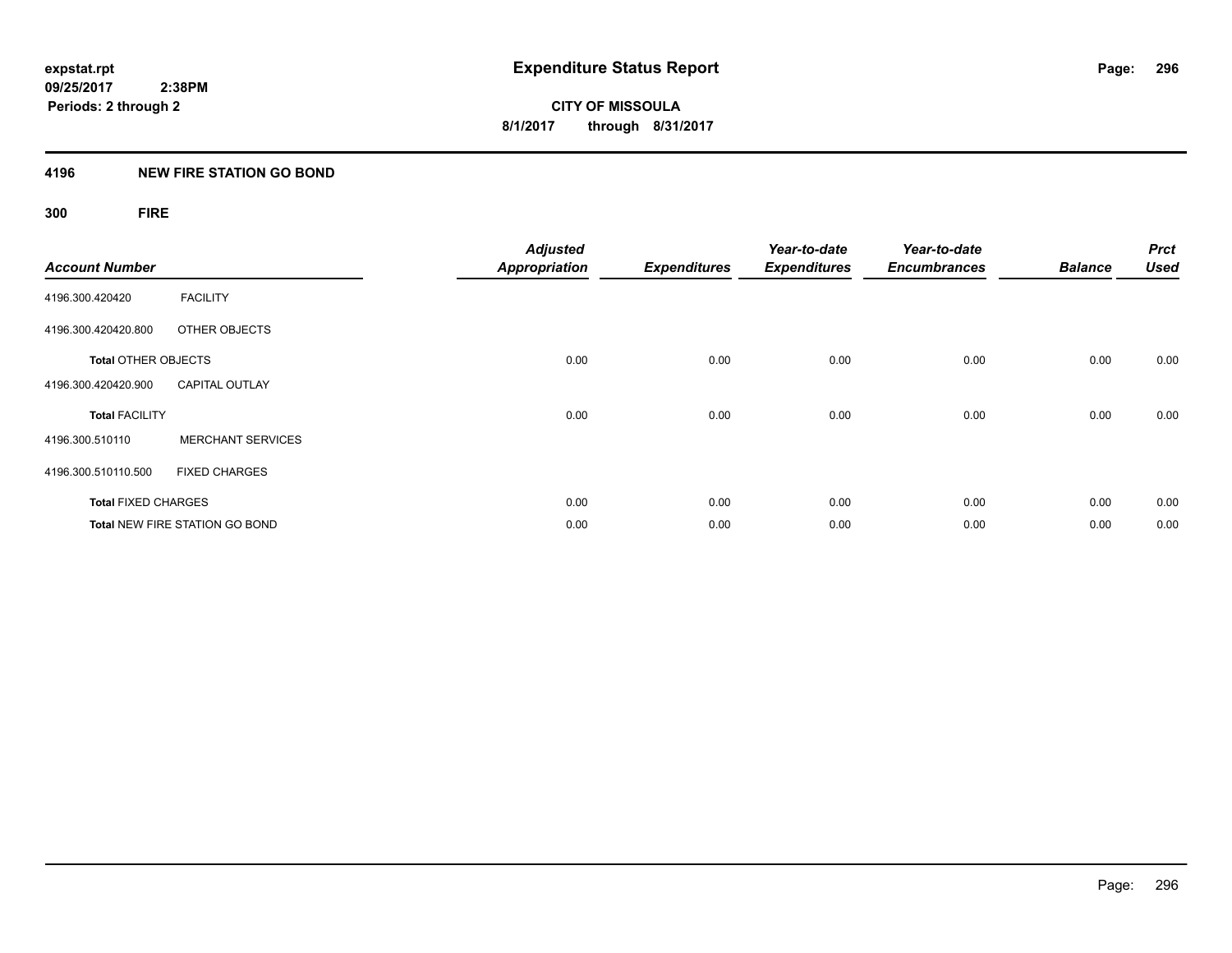**297**

**CITY OF MISSOULA 8/1/2017 through 8/31/2017**

### **4450 S/C CONSTRUCTION FUND FOR FY06**

| <b>Account Number</b> |                                             | <b>Adjusted</b><br><b>Appropriation</b> | <b>Expenditures</b> | Year-to-date<br><b>Expenditures</b> | Year-to-date<br><b>Encumbrances</b> | <b>Balance</b> | <b>Prct</b><br><b>Used</b> |
|-----------------------|---------------------------------------------|-----------------------------------------|---------------------|-------------------------------------|-------------------------------------|----------------|----------------------------|
| 4450.280.510110       | <b>MERCHANT SERVICES</b>                    |                                         |                     |                                     |                                     |                |                            |
| 4450.280.510110.500   | <b>FIXED CHARGES</b>                        |                                         |                     |                                     |                                     |                |                            |
|                       | <b>Total MERCHANT SERVICES</b>              | 0.00                                    | 0.00                | 0.00                                | 0.00                                | 0.00           | 0.00                       |
| 4450.280.521000       | INTERFUND OPERATING TRANSFERS               |                                         |                     |                                     |                                     |                |                            |
| 4450.280.521000.800   | OTHER OBJECTS                               |                                         |                     |                                     |                                     |                |                            |
|                       | <b>Total INTERFUND OPERATING TRANSFERS</b>  | 0.00                                    | 0.00                | 0.00                                | 0.00                                | 0.00           | 0.00                       |
|                       | <b>Total S/C CONSTRUCTION FUND FOR FY06</b> | 0.00                                    | 0.00                | 0.00                                | 0.00                                | 0.00           | 0.00                       |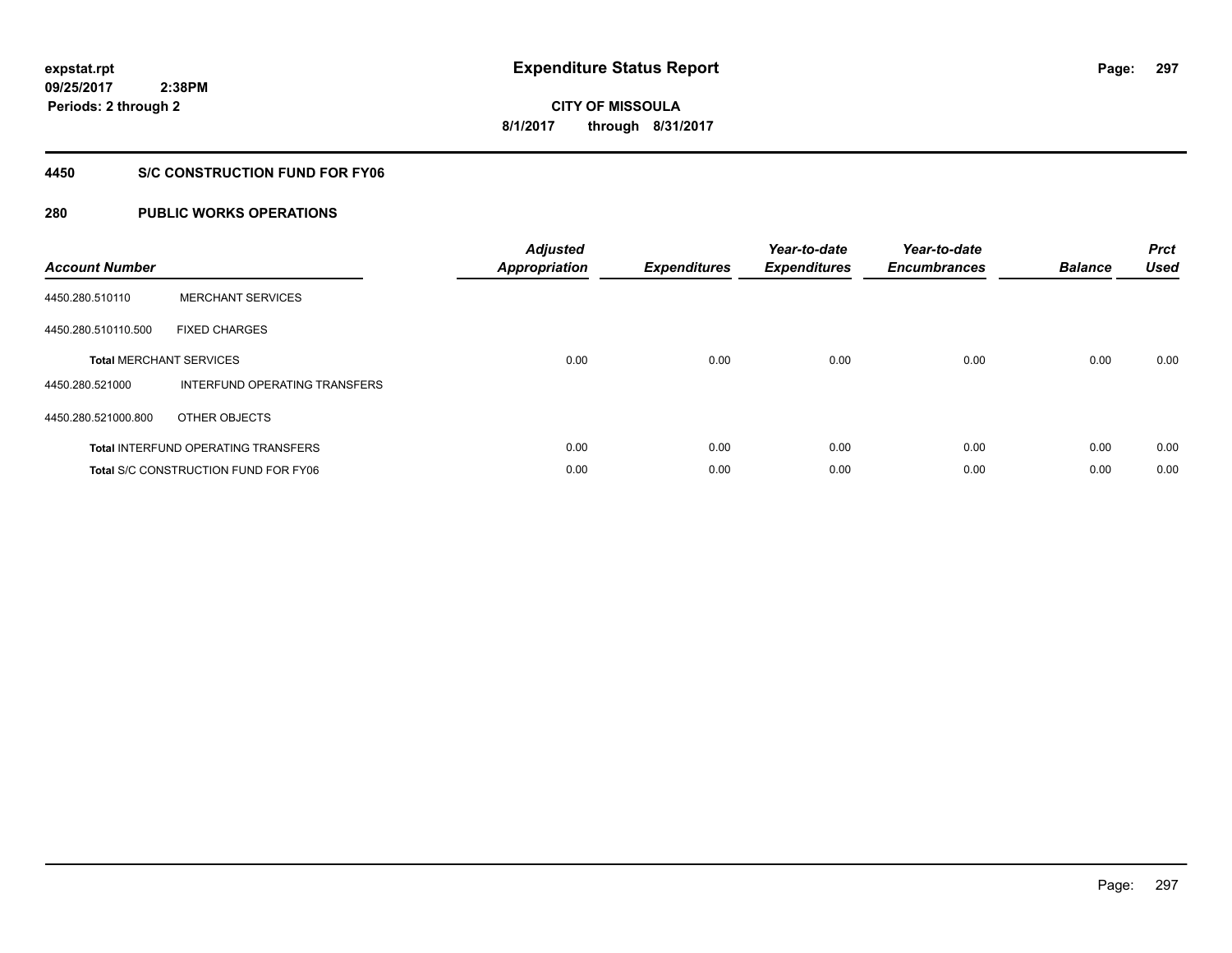### **4451 FY07 S/C BOND FUND**

| <b>Account Number</b>    |                                            | <b>Adjusted</b><br>Appropriation | <b>Expenditures</b> | Year-to-date<br><b>Expenditures</b> | Year-to-date<br><b>Encumbrances</b> | <b>Balance</b> | <b>Prct</b><br><b>Used</b> |
|--------------------------|--------------------------------------------|----------------------------------|---------------------|-------------------------------------|-------------------------------------|----------------|----------------------------|
| 4451.280.510110          | <b>MERCHANT SERVICES</b>                   |                                  |                     |                                     |                                     |                |                            |
| 4451.280.510110.500      | <b>FIXED CHARGES</b>                       |                                  |                     |                                     |                                     |                |                            |
|                          | <b>Total MERCHANT SERVICES</b>             | 0.00                             | 0.00                | 0.00                                | 0.00                                | 0.00           | 0.00                       |
| 4451.280.521000          | INTERFUND OPERATING TRANSFERS              |                                  |                     |                                     |                                     |                |                            |
| 4451.280.521000.800      | OTHER OBJECTS                              |                                  |                     |                                     |                                     |                |                            |
|                          | <b>Total INTERFUND OPERATING TRANSFERS</b> | 0.00                             | 0.00                | 0.00                                | 0.00                                | 0.00           | 0.00                       |
| Total FY07 S/C BOND FUND |                                            | 0.00                             | 0.00                | 0.00                                | 0.00                                | 0.00           | 0.00                       |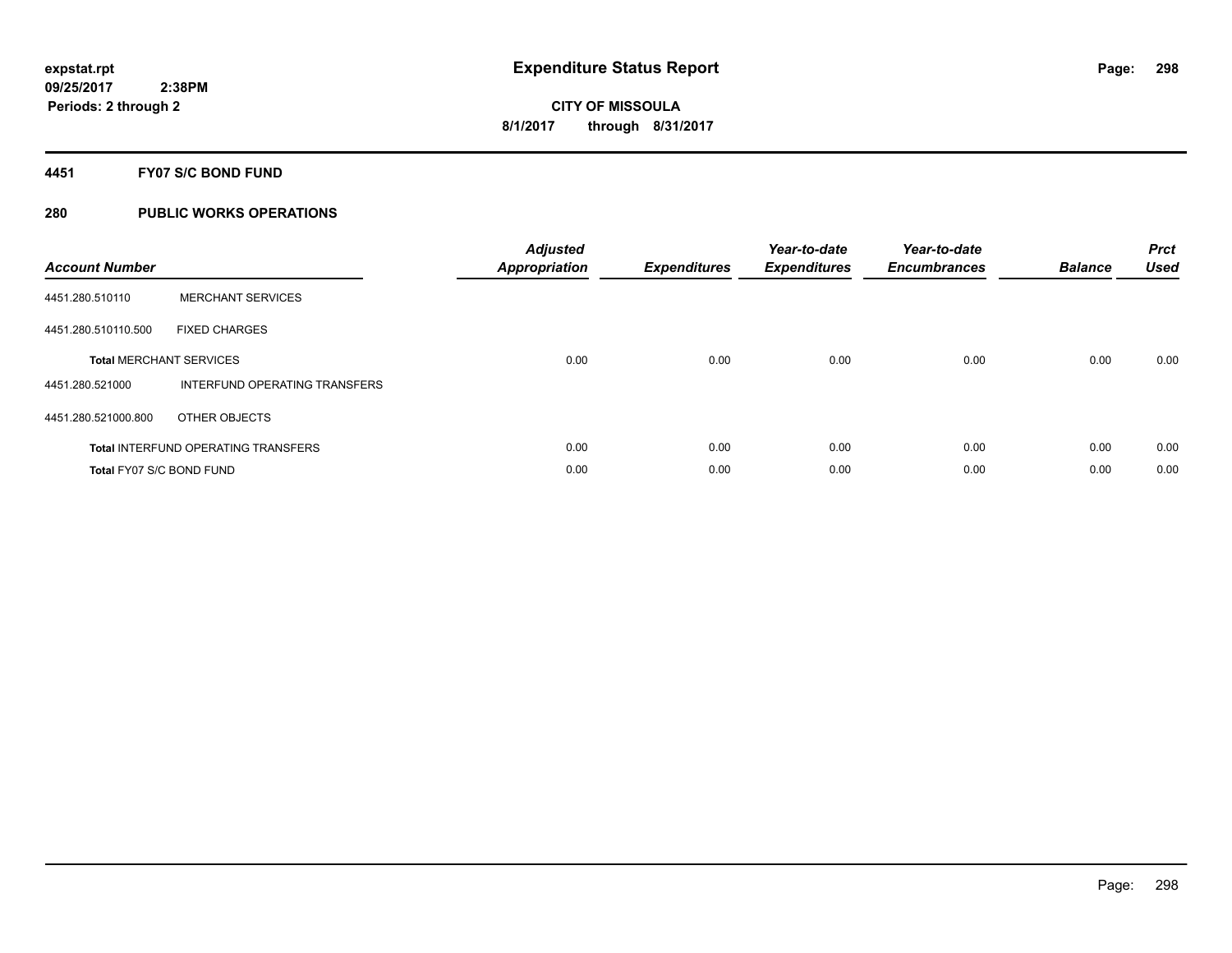**299**

**09/25/2017 2:38PM Periods: 2 through 2**

**CITY OF MISSOULA 8/1/2017 through 8/31/2017**

### **4452 S/C CONSTRUCTION FUND FOR FY 08 BOND SAL**

| <b>Account Number</b>  |                                                       | <b>Adjusted</b><br><b>Appropriation</b> | <b>Expenditures</b> | Year-to-date<br><b>Expenditures</b> | Year-to-date<br><b>Encumbrances</b> | <b>Balance</b> | <b>Prct</b><br><b>Used</b> |
|------------------------|-------------------------------------------------------|-----------------------------------------|---------------------|-------------------------------------|-------------------------------------|----------------|----------------------------|
| 4452.280.430262        | <b>SIDEWALKS</b>                                      |                                         |                     |                                     |                                     |                |                            |
| 4452.280.430262.900    | <b>CAPITAL OUTLAY</b>                                 |                                         |                     |                                     |                                     |                |                            |
| <b>Total SIDEWALKS</b> |                                                       | 0.00                                    | 0.00                | 0.00                                | 0.00                                | 0.00           | 0.00                       |
| 4452.280.510110        | <b>MERCHANT SERVICES</b>                              |                                         |                     |                                     |                                     |                |                            |
| 4452.280.510110.500    | <b>FIXED CHARGES</b>                                  |                                         |                     |                                     |                                     |                |                            |
|                        | <b>Total MERCHANT SERVICES</b>                        | 0.00                                    | 0.00                | 0.00                                | 0.00                                | 0.00           | 0.00                       |
|                        | <b>Total S/C CONSTRUCTION FUND FOR FY 08 BOND SAL</b> | 0.00                                    | 0.00                | 0.00                                | 0.00                                | 0.00           | 0.00                       |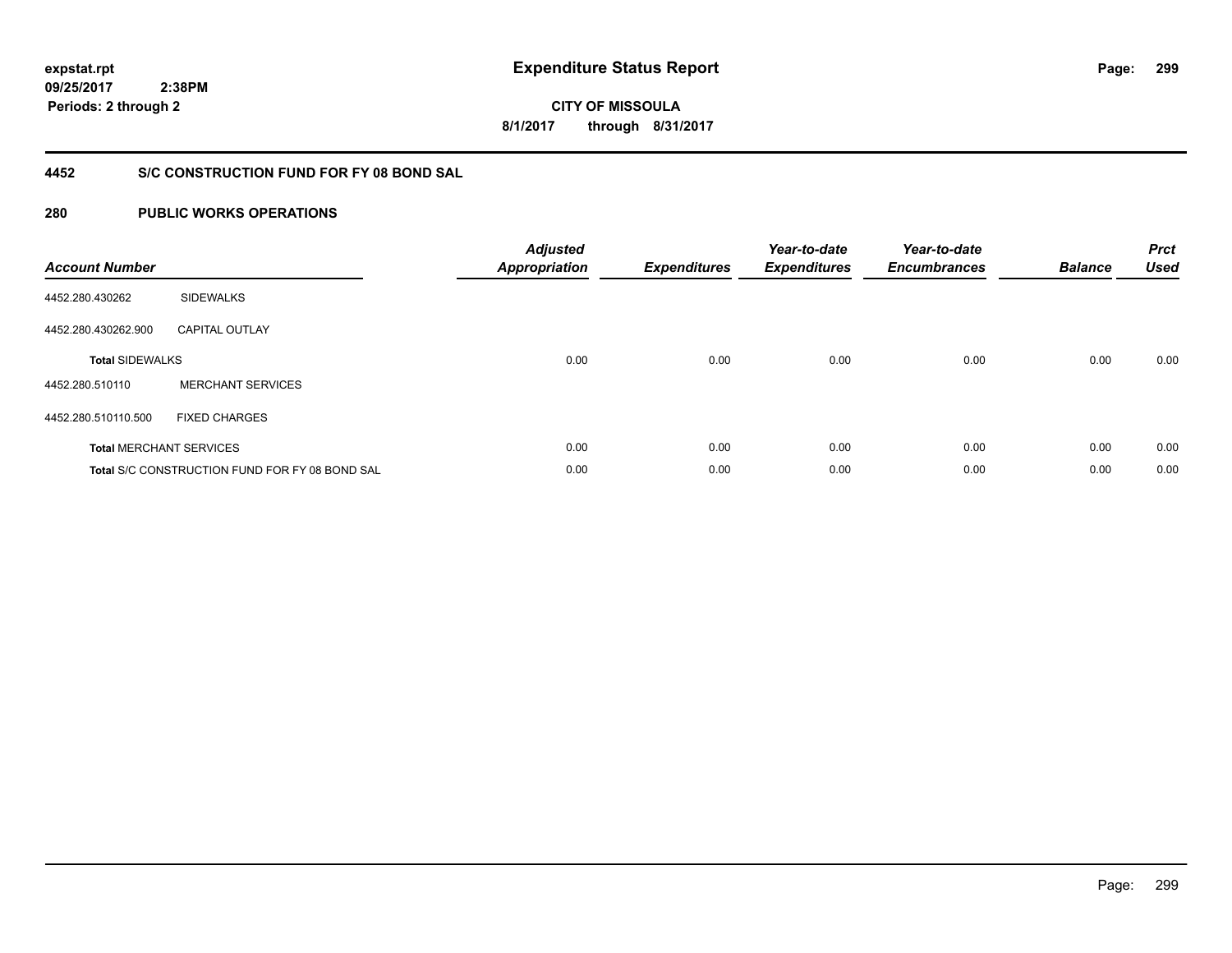### **4453 S/C CONSTRUCTION FUND FY09 BOND**

| <b>Account Number</b>  |                                      | <b>Adjusted</b><br><b>Appropriation</b> | <b>Expenditures</b> | Year-to-date<br><b>Expenditures</b> | Year-to-date<br><b>Encumbrances</b> | <b>Balance</b> | <b>Prct</b><br><b>Used</b> |
|------------------------|--------------------------------------|-----------------------------------------|---------------------|-------------------------------------|-------------------------------------|----------------|----------------------------|
| 4453.280.430262        | <b>SIDEWALKS</b>                     |                                         |                     |                                     |                                     |                |                            |
| 4453.280.430262.900    | <b>CAPITAL OUTLAY</b>                |                                         |                     |                                     |                                     |                |                            |
| <b>Total SIDEWALKS</b> |                                      | 0.00                                    | 0.00                | 0.00                                | 0.00                                | 0.00           | 0.00                       |
| 4453.280.510110        | <b>MERCHANT SERVICES</b>             |                                         |                     |                                     |                                     |                |                            |
| 4453.280.510110.500    | <b>FIXED CHARGES</b>                 |                                         |                     |                                     |                                     |                |                            |
|                        | <b>Total MERCHANT SERVICES</b>       | 0.00                                    | 0.00                | 0.00                                | 0.00                                | 0.00           | 0.00                       |
| 4453.280.521000        | INTERFUND OPERATING TRANSFERS        |                                         |                     |                                     |                                     |                |                            |
| 4453.280.521000.800    | OTHER OBJECTS                        |                                         |                     |                                     |                                     |                |                            |
|                        | <b>Total PUBLIC WORKS OPERATIONS</b> | 0.00                                    | 0.00                | 0.00                                | 0.00                                | 0.00           | 0.00                       |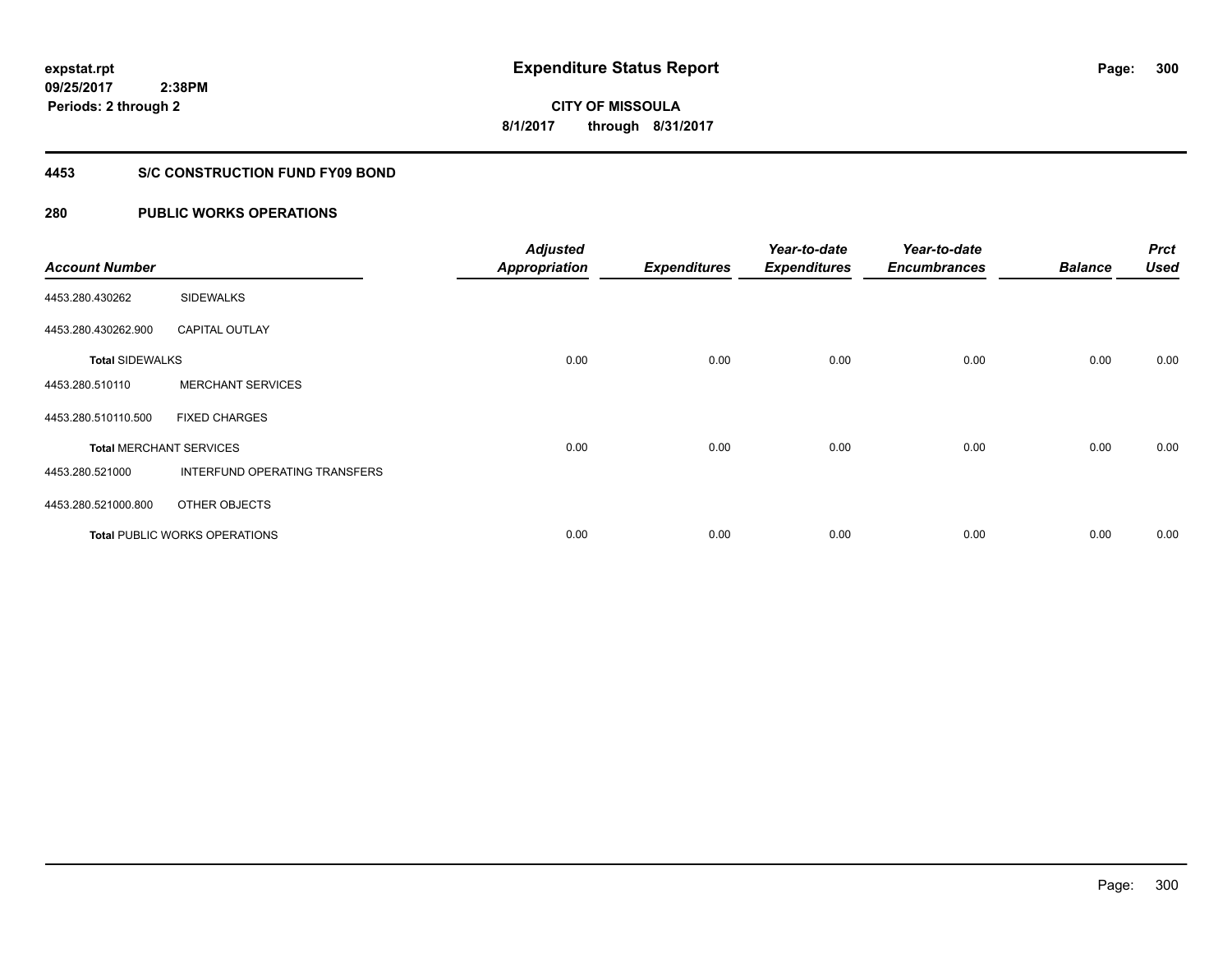**CITY OF MISSOULA 8/1/2017 through 8/31/2017**

### **4453 S/C CONSTRUCTION FUND FY09 BOND**

| <b>Account Number</b>         |                                              | <b>Adjusted</b><br><b>Appropriation</b> | <b>Expenditures</b> | Year-to-date<br><b>Expenditures</b> | Year-to-date<br><b>Encumbrances</b> | <b>Balance</b> | <b>Prct</b><br><b>Used</b> |
|-------------------------------|----------------------------------------------|-----------------------------------------|---------------------|-------------------------------------|-------------------------------------|----------------|----------------------------|
| 4453.390.410710               | *** Title Not Found ***                      |                                         |                     |                                     |                                     |                |                            |
| 4453.390.410710.500           | <b>FIXED CHARGES</b>                         |                                         |                     |                                     |                                     |                |                            |
| Total *** Title Not Found *** |                                              | 0.00                                    | 0.00                | 0.00                                | 0.00                                | 0.00           | 0.00                       |
| 4453.390.510110               | <b>MERCHANT SERVICES</b>                     |                                         |                     |                                     |                                     |                |                            |
| 4453.390.510110.500           | <b>FIXED CHARGES</b>                         |                                         |                     |                                     |                                     |                |                            |
|                               | <b>Total S/C CONSTRUCTION FUND FY09 BOND</b> | 0.00                                    | 0.00                | 0.00                                | 0.00                                | 0.00           | 0.00                       |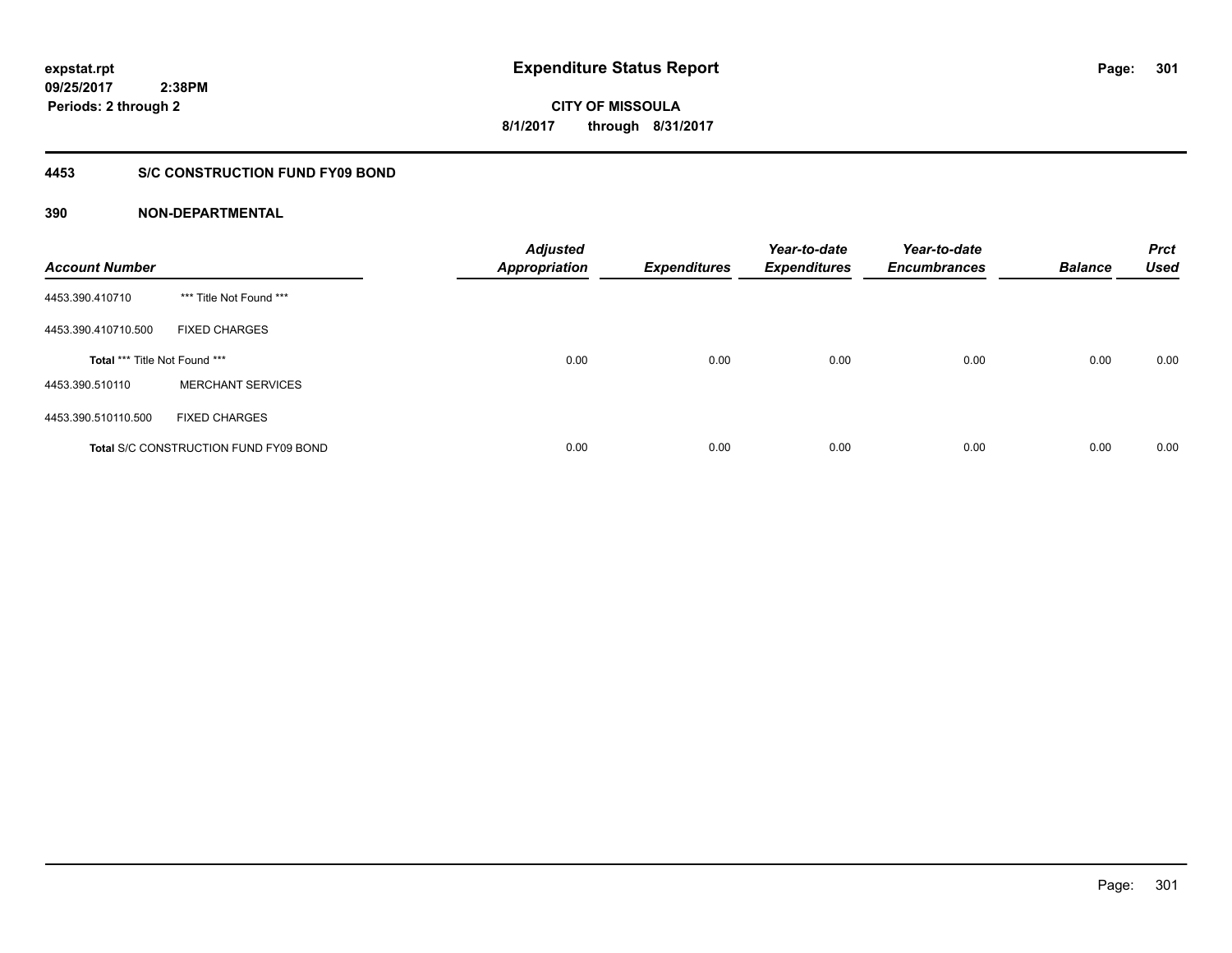### **4454 S/C CONSTRUCTION FUND FOR FY10**

| <b>Account Number</b>  |                                             | <b>Adjusted</b><br><b>Appropriation</b> | <b>Expenditures</b> | Year-to-date<br><b>Expenditures</b> | Year-to-date<br><b>Encumbrances</b> | <b>Balance</b> | <b>Prct</b><br><b>Used</b> |
|------------------------|---------------------------------------------|-----------------------------------------|---------------------|-------------------------------------|-------------------------------------|----------------|----------------------------|
| 4454.280.430262        | <b>SIDEWALKS</b>                            |                                         |                     |                                     |                                     |                |                            |
| 4454.280.430262.900    | <b>CAPITAL OUTLAY</b>                       |                                         |                     |                                     |                                     |                |                            |
| <b>Total SIDEWALKS</b> |                                             | 0.00                                    | 0.00                | 0.00                                | 0.00                                | 0.00           | 0.00                       |
| 4454.280.510110        | <b>MERCHANT SERVICES</b>                    |                                         |                     |                                     |                                     |                |                            |
| 4454.280.510110.500    | <b>FIXED CHARGES</b>                        |                                         |                     |                                     |                                     |                |                            |
|                        | <b>Total MERCHANT SERVICES</b>              | 0.00                                    | 0.00                | 0.00                                | 0.00                                | 0.00           | 0.00                       |
|                        | <b>Total S/C CONSTRUCTION FUND FOR FY10</b> | 0.00                                    | 0.00                | 0.00                                | 0.00                                | 0.00           | 0.00                       |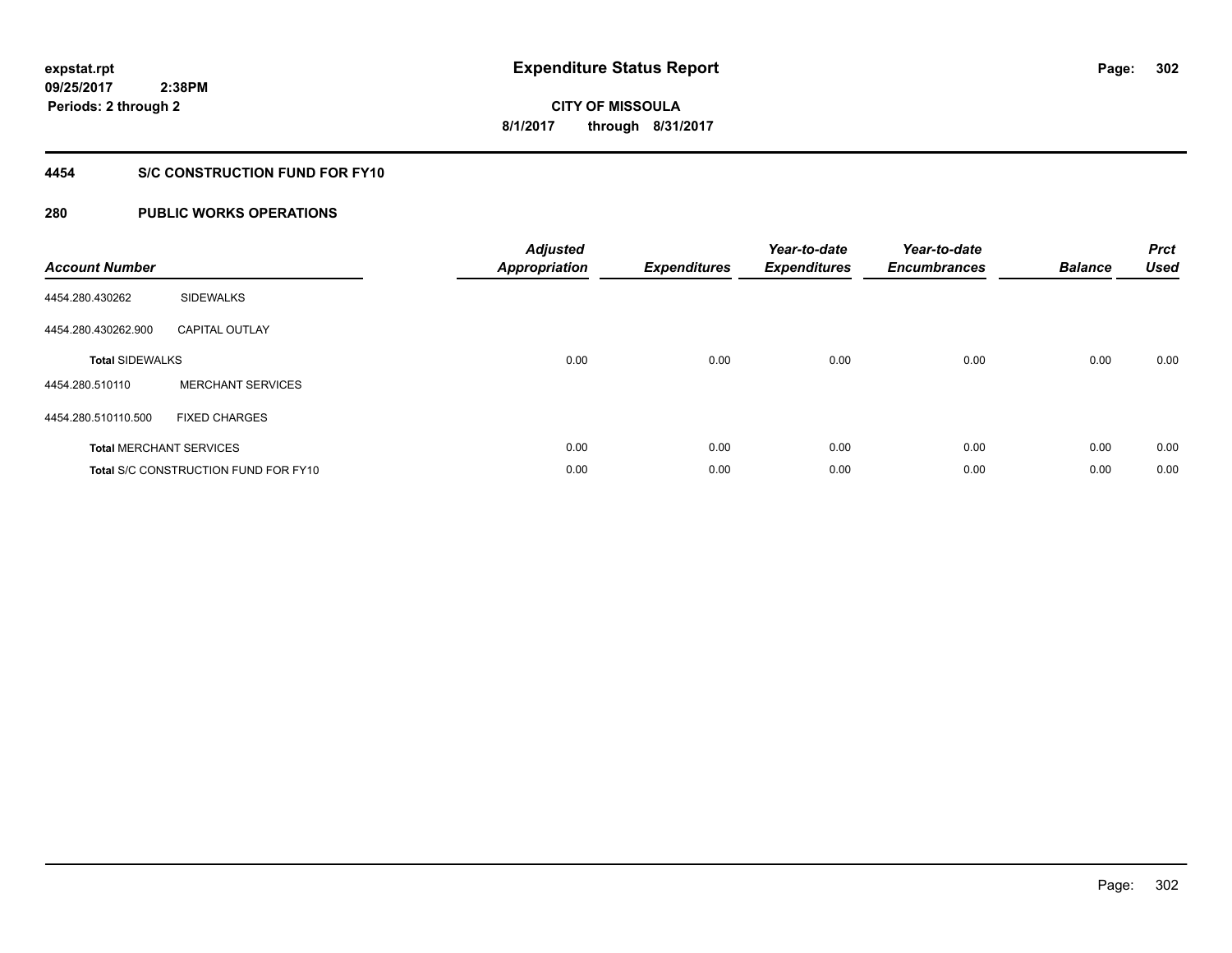### **4455 FY11 S/C CONSTRUCTION FUND**

| <b>Account Number</b>  |                                         | <b>Adjusted</b><br>Appropriation | <b>Expenditures</b> | Year-to-date<br><b>Expenditures</b> | Year-to-date<br><b>Encumbrances</b> | <b>Balance</b> | <b>Prct</b><br><b>Used</b> |
|------------------------|-----------------------------------------|----------------------------------|---------------------|-------------------------------------|-------------------------------------|----------------|----------------------------|
| 4455.280.430262        | <b>SIDEWALKS</b>                        |                                  |                     |                                     |                                     |                |                            |
| 4455.280.430262.900    | <b>CAPITAL OUTLAY</b>                   |                                  |                     |                                     |                                     |                |                            |
| <b>Total SIDEWALKS</b> |                                         | 0.00                             | 0.00                | 0.00                                | 0.00                                | 0.00           | 0.00                       |
| 4455.280.510110        | <b>MERCHANT SERVICES</b>                |                                  |                     |                                     |                                     |                |                            |
| 4455.280.510110.500    | <b>FIXED CHARGES</b>                    |                                  |                     |                                     |                                     |                |                            |
|                        | <b>Total MERCHANT SERVICES</b>          | 0.00                             | 0.00                | 0.00                                | 0.00                                | 0.00           | 0.00                       |
|                        | <b>Total FY11 S/C CONSTRUCTION FUND</b> | 0.00                             | 0.00                | 0.00                                | 0.00                                | 0.00           | 0.00                       |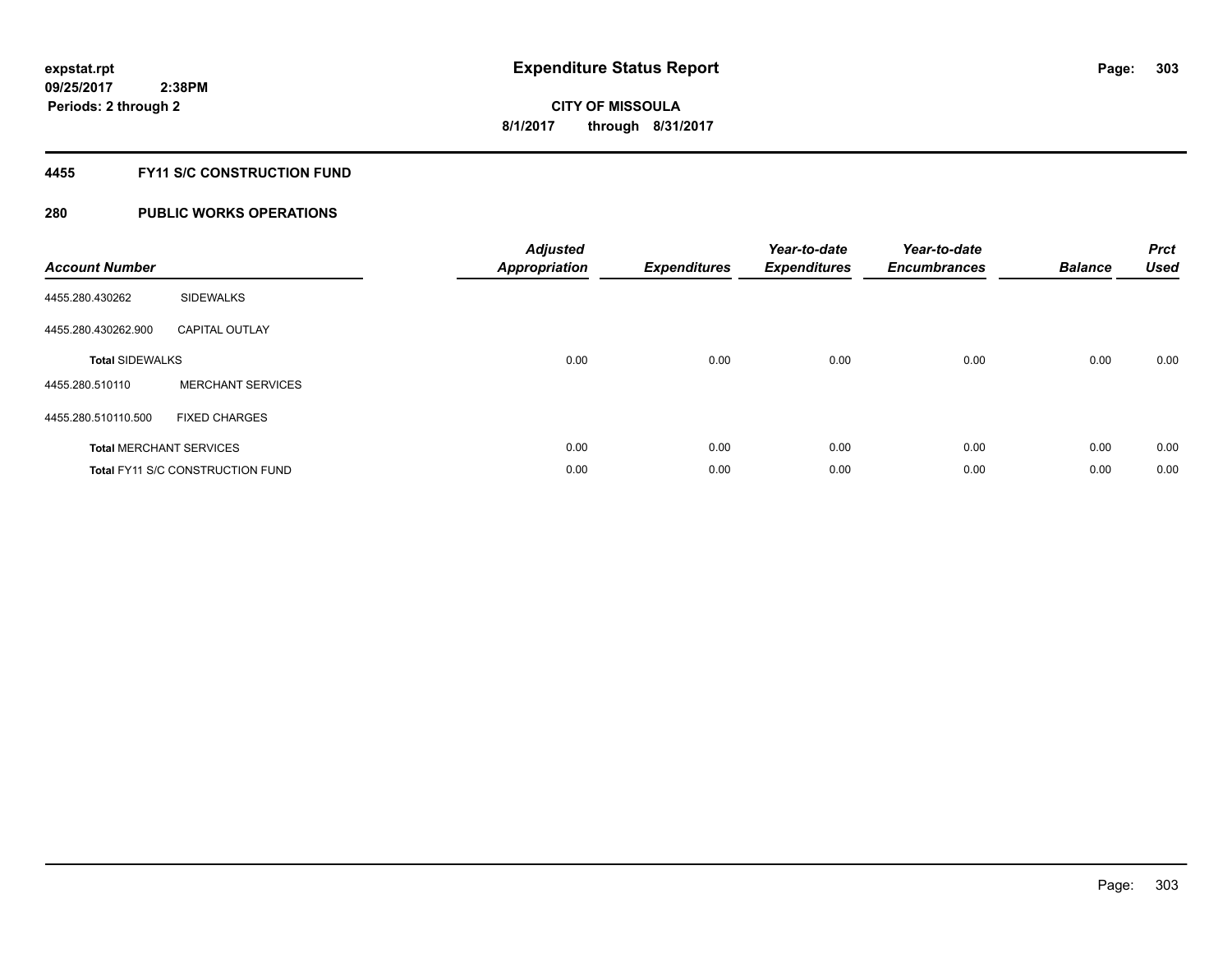### **4456 FY12 S/C CONSTRUCTION FUND**

| <b>Account Number</b>  |                                            | <b>Adjusted</b><br><b>Appropriation</b> | <b>Expenditures</b> | Year-to-date<br><b>Expenditures</b> | Year-to-date<br><b>Encumbrances</b> | <b>Balance</b> | <b>Prct</b><br><b>Used</b> |
|------------------------|--------------------------------------------|-----------------------------------------|---------------------|-------------------------------------|-------------------------------------|----------------|----------------------------|
| 4456.280.430262        | <b>SIDEWALKS</b>                           |                                         |                     |                                     |                                     |                |                            |
| 4456.280.430262.900    | <b>CAPITAL OUTLAY</b>                      |                                         |                     |                                     |                                     |                |                            |
| <b>Total SIDEWALKS</b> |                                            | 0.00                                    | 0.00                | 0.00                                | 0.00                                | 0.00           | 0.00                       |
| 4456.280.510110        | <b>MERCHANT SERVICES</b>                   |                                         |                     |                                     |                                     |                |                            |
| 4456.280.510110.500    | <b>FIXED CHARGES</b>                       |                                         |                     |                                     |                                     |                |                            |
|                        | <b>Total MERCHANT SERVICES</b>             | 0.00                                    | 0.00                | 0.00                                | 0.00                                | 0.00           | 0.00                       |
| 4456.280.521000        | INTERFUND OPERATING TRANSFERS              |                                         |                     |                                     |                                     |                |                            |
| 4456.280.521000.800    | OTHER OBJECTS                              |                                         |                     |                                     |                                     |                |                            |
|                        | <b>Total INTERFUND OPERATING TRANSFERS</b> | 0.00                                    | 0.00                | 0.00                                | 0.00                                | 0.00           | 0.00                       |
|                        | Total FY12 S/C CONSTRUCTION FUND           | 0.00                                    | 0.00                | 0.00                                | 0.00                                | 0.00           | 0.00                       |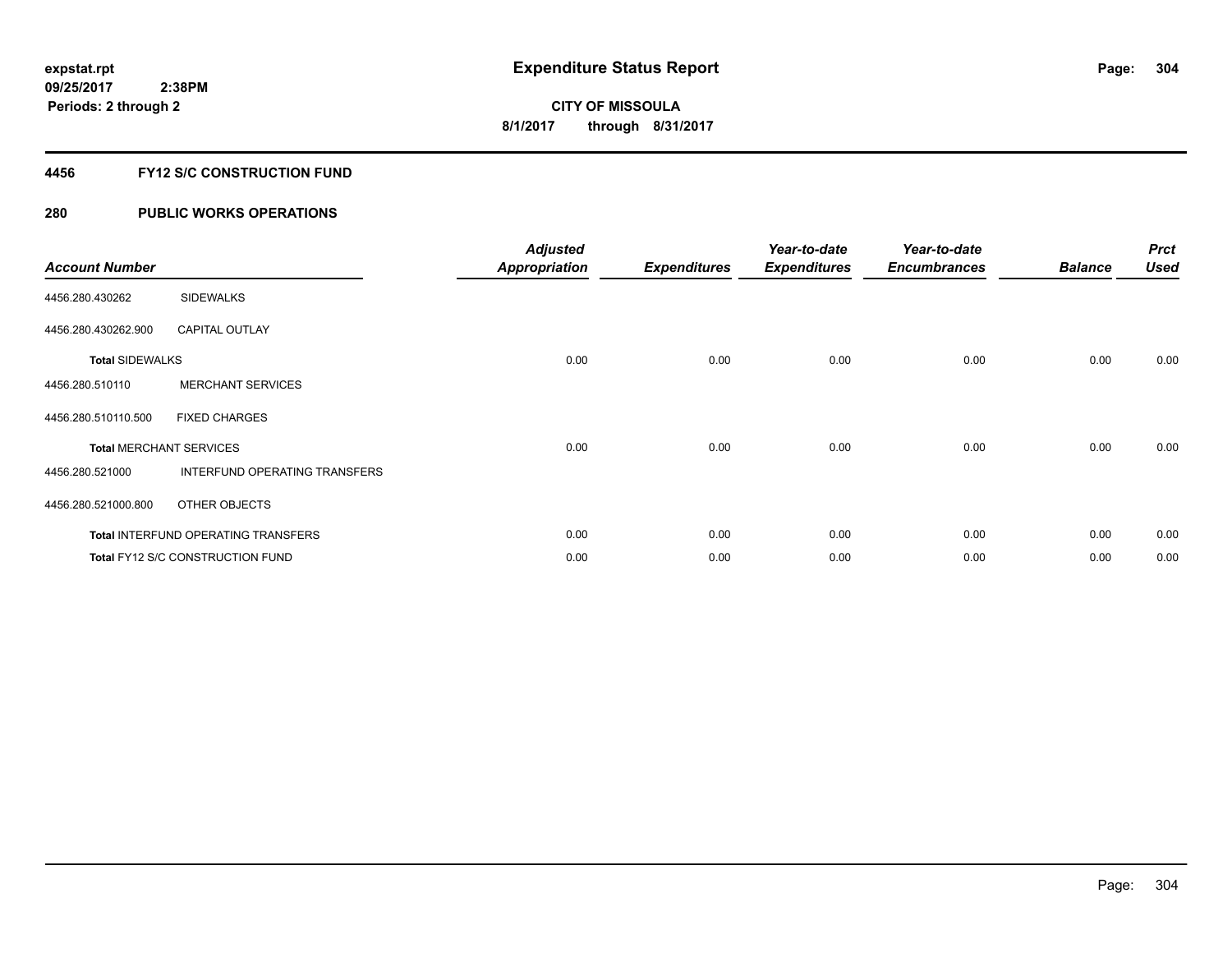### **4457 FY13 SIDEWALK/CURB CONSTRUCTION**

| <b>Account Number</b>  |                                       | <b>Adjusted</b><br><b>Appropriation</b> | <b>Expenditures</b> | Year-to-date<br><b>Expenditures</b> | Year-to-date<br><b>Encumbrances</b> | <b>Balance</b> | <b>Prct</b><br><b>Used</b> |
|------------------------|---------------------------------------|-----------------------------------------|---------------------|-------------------------------------|-------------------------------------|----------------|----------------------------|
| 4457.280.430262        | <b>SIDEWALKS</b>                      |                                         |                     |                                     |                                     |                |                            |
| 4457.280.430262.300    | PURCHASED SERVICES                    |                                         |                     |                                     |                                     |                |                            |
|                        | <b>Total PURCHASED SERVICES</b>       | 0.00                                    | 0.00                | 0.00                                | 0.00                                | 0.00           | 0.00                       |
| 4457.280.430262.900    | CAPITAL OUTLAY                        |                                         |                     |                                     |                                     |                |                            |
| <b>Total SIDEWALKS</b> |                                       | 0.00                                    | 0.00                | 0.00                                | 0.00                                | 0.00           | 0.00                       |
| 4457.280.510110        | <b>MERCHANT SERVICES</b>              |                                         |                     |                                     |                                     |                |                            |
| 4457.280.510110.500    | <b>FIXED CHARGES</b>                  |                                         |                     |                                     |                                     |                |                            |
|                        | <b>Total MERCHANT SERVICES</b>        | 0.00                                    | 0.00                | 0.00                                | 0.00                                | 0.00           | 0.00                       |
| 4457.280.521000        | INTERFUND OPERATING TRANSFERS         |                                         |                     |                                     |                                     |                |                            |
| 4457.280.521000.800    | OTHER OBJECTS                         |                                         |                     |                                     |                                     |                |                            |
|                        | Total INTERFUND OPERATING TRANSFERS   | 0.00                                    | 0.00                | 0.00                                | 0.00                                | 0.00           | 0.00                       |
|                        | Total FY13 SIDEWALK/CURB CONSTRUCTION | 0.00                                    | 0.00                | 0.00                                | 0.00                                | 0.00           | 0.00                       |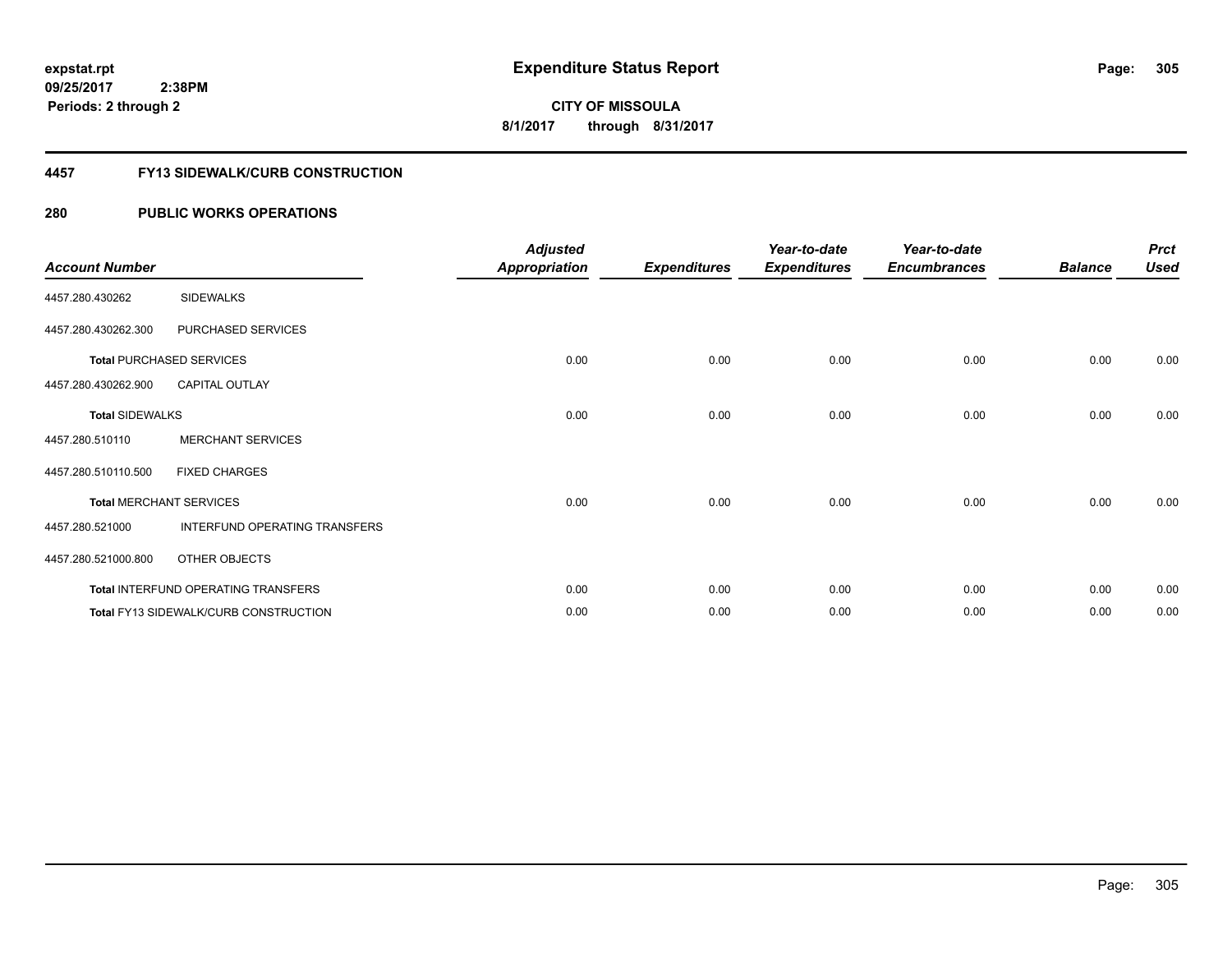### **4458 FY14 SIDEWALK & CURB CONSTRUCTION**

| <b>Account Number</b>  |                                                    | <b>Adjusted</b><br><b>Appropriation</b> | <b>Expenditures</b> | Year-to-date<br><b>Expenditures</b> | Year-to-date<br><b>Encumbrances</b> | <b>Balance</b> | <b>Prct</b><br><b>Used</b> |
|------------------------|----------------------------------------------------|-----------------------------------------|---------------------|-------------------------------------|-------------------------------------|----------------|----------------------------|
| 4458.280.430262        | <b>SIDEWALKS</b>                                   |                                         |                     |                                     |                                     |                |                            |
| 4458.280.430262.900    | <b>CAPITAL OUTLAY</b>                              |                                         |                     |                                     |                                     |                |                            |
| <b>Total SIDEWALKS</b> |                                                    | 0.00                                    | 0.00                | 0.00                                | 0.00                                | 0.00           | 0.00                       |
| 4458.280.510110        | <b>MERCHANT SERVICES</b>                           |                                         |                     |                                     |                                     |                |                            |
| 4458.280.510110.500    | <b>FIXED CHARGES</b>                               |                                         |                     |                                     |                                     |                |                            |
|                        | <b>Total MERCHANT SERVICES</b>                     | 0.00                                    | 0.00                | 0.00                                | 0.00                                | 0.00           | 0.00                       |
| 4458.280.521000        | INTERFUND OPERATING TRANSFERS                      |                                         |                     |                                     |                                     |                |                            |
| 4458.280.521000.800    | OTHER OBJECTS                                      |                                         |                     |                                     |                                     |                |                            |
|                        | Total INTERFUND OPERATING TRANSFERS                | 0.00                                    | 0.00                | 0.00                                | 0.00                                | 0.00           | 0.00                       |
|                        | <b>Total FY14 SIDEWALK &amp; CURB CONSTRUCTION</b> | 0.00                                    | 0.00                | 0.00                                | 0.00                                | 0.00           | 0.00                       |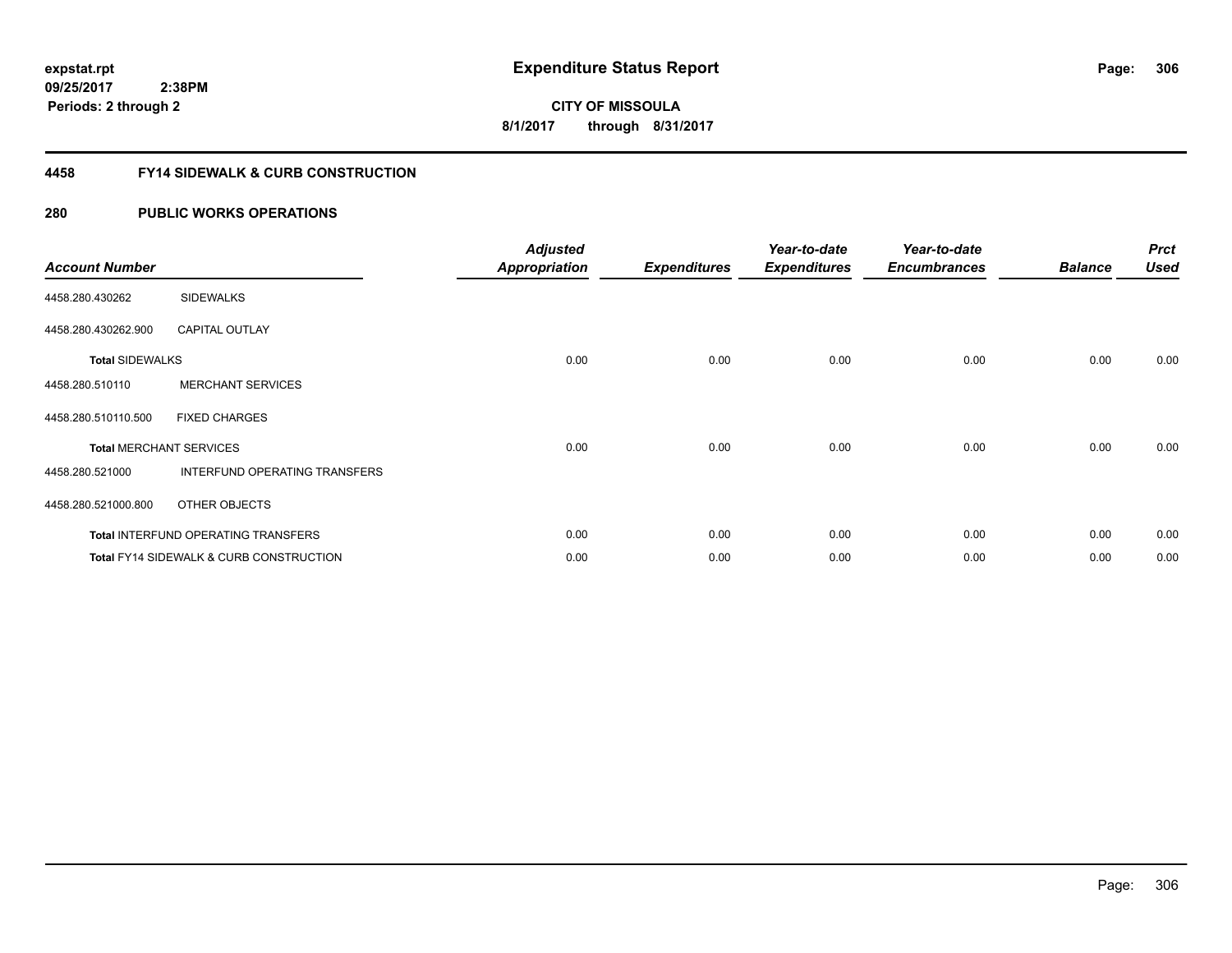**CITY OF MISSOULA 8/1/2017 through 8/31/2017**

#### **4459 FY15 SIDEWALK/CURB CONSTRUCTION**

| <b>Account Number</b>      |                                       | <b>Adjusted</b><br><b>Appropriation</b> | <b>Expenditures</b> | Year-to-date<br><b>Expenditures</b> | Year-to-date<br><b>Encumbrances</b> | <b>Balance</b> | <b>Prct</b><br><b>Used</b> |
|----------------------------|---------------------------------------|-----------------------------------------|---------------------|-------------------------------------|-------------------------------------|----------------|----------------------------|
| 4459.280.430262            | <b>SIDEWALKS</b>                      |                                         |                     |                                     |                                     |                |                            |
| 4459.280.430262.800        | OTHER OBJECTS                         |                                         |                     |                                     |                                     |                |                            |
| <b>Total OTHER OBJECTS</b> |                                       | 0.00                                    | 0.00                | 0.00                                | 0.00                                | 0.00           | 0.00                       |
| 4459.280.430262.900        | <b>CAPITAL OUTLAY</b>                 |                                         |                     |                                     |                                     |                |                            |
| <b>Total SIDEWALKS</b>     |                                       | 0.00                                    | 0.00                | 0.00                                | 0.00                                | 0.00           | 0.00                       |
| 4459.280.510110            | <b>MERCHANT SERVICES</b>              |                                         |                     |                                     |                                     |                |                            |
| 4459.280.510110.500        | <b>FIXED CHARGES</b>                  |                                         |                     |                                     |                                     |                |                            |
|                            | <b>Total MERCHANT SERVICES</b>        | 0.00                                    | 0.00                | 0.00                                | 0.00                                | 0.00           | 0.00                       |
|                            | Total FY15 SIDEWALK/CURB CONSTRUCTION | 0.00                                    | 0.00                | 0.00                                | 0.00                                | 0.00           | 0.00                       |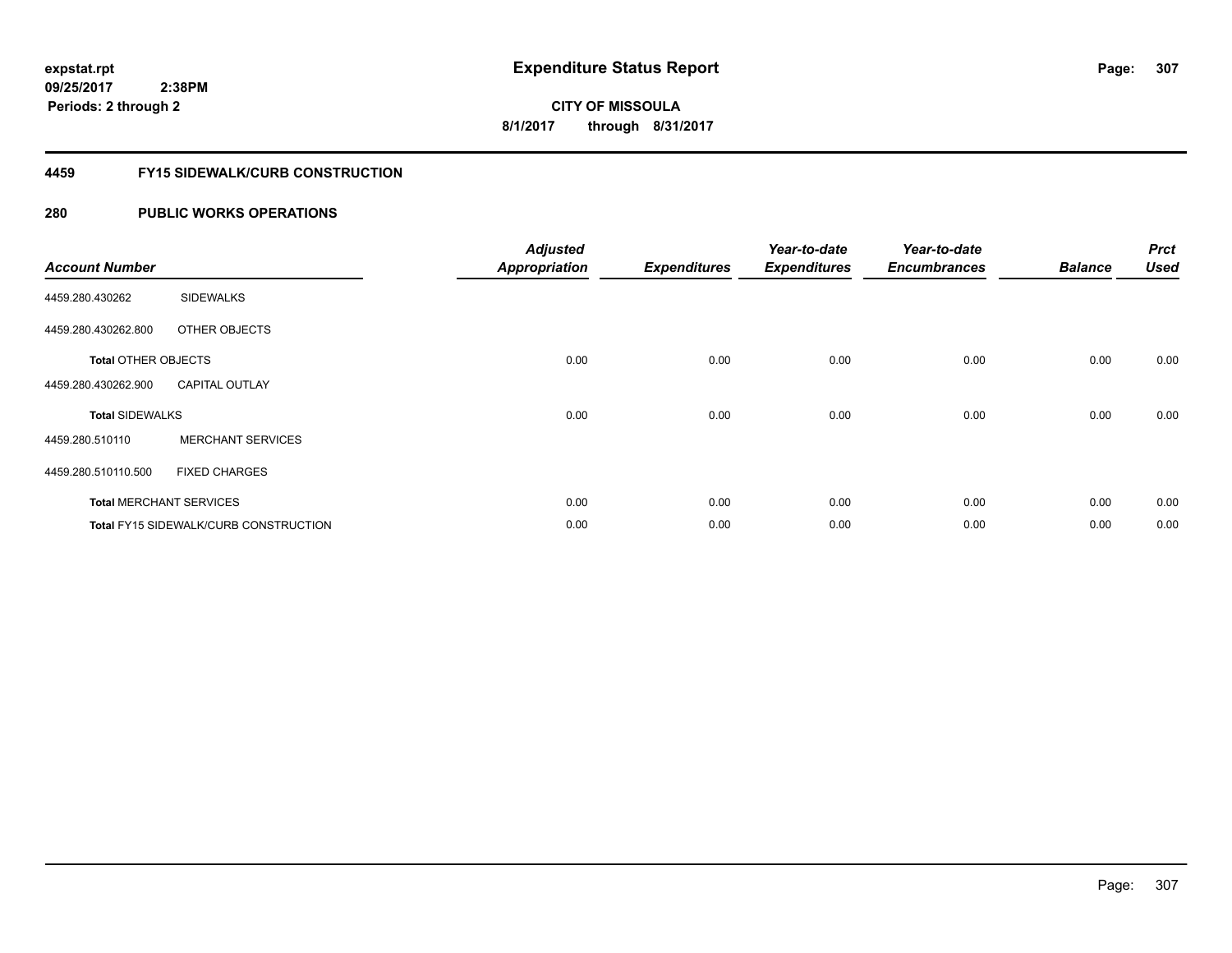**308**

**CITY OF MISSOULA 8/1/2017 through 8/31/2017**

#### **4460 FY16 SIDEWALK/CURB CONSTRUCTION**

| <b>Account Number</b>      |                                              | <b>Adjusted</b><br><b>Appropriation</b> | <b>Expenditures</b> | Year-to-date<br><b>Expenditures</b> | Year-to-date<br><b>Encumbrances</b> | <b>Balance</b> | <b>Prct</b><br><b>Used</b> |
|----------------------------|----------------------------------------------|-----------------------------------------|---------------------|-------------------------------------|-------------------------------------|----------------|----------------------------|
| 4460.280.430262            | <b>SIDEWALKS</b>                             |                                         |                     |                                     |                                     |                |                            |
| 4460.280.430262.800        | OTHER OBJECTS                                |                                         |                     |                                     |                                     |                |                            |
| <b>Total OTHER OBJECTS</b> |                                              | 0.00                                    | 0.00                | 0.00                                | 0.00                                | 0.00           | 0.00                       |
| 4460.280.430262.900        | <b>CAPITAL OUTLAY</b>                        |                                         |                     |                                     |                                     |                |                            |
| <b>Total SIDEWALKS</b>     |                                              | 0.00                                    | 0.00                | 0.00                                | 0.00                                | 0.00           | 0.00                       |
| 4460.280.510110            | <b>MERCHANT SERVICES</b>                     |                                         |                     |                                     |                                     |                |                            |
| 4460.280.510110.500        | <b>FIXED CHARGES</b>                         |                                         |                     |                                     |                                     |                |                            |
|                            | <b>Total MERCHANT SERVICES</b>               | 0.00                                    | 0.00                | 0.00                                | 0.00                                | 0.00           | 0.00                       |
|                            | <b>Total FY16 SIDEWALK/CURB CONSTRUCTION</b> | 0.00                                    | 0.00                | 0.00                                | 0.00                                | 0.00           | 0.00                       |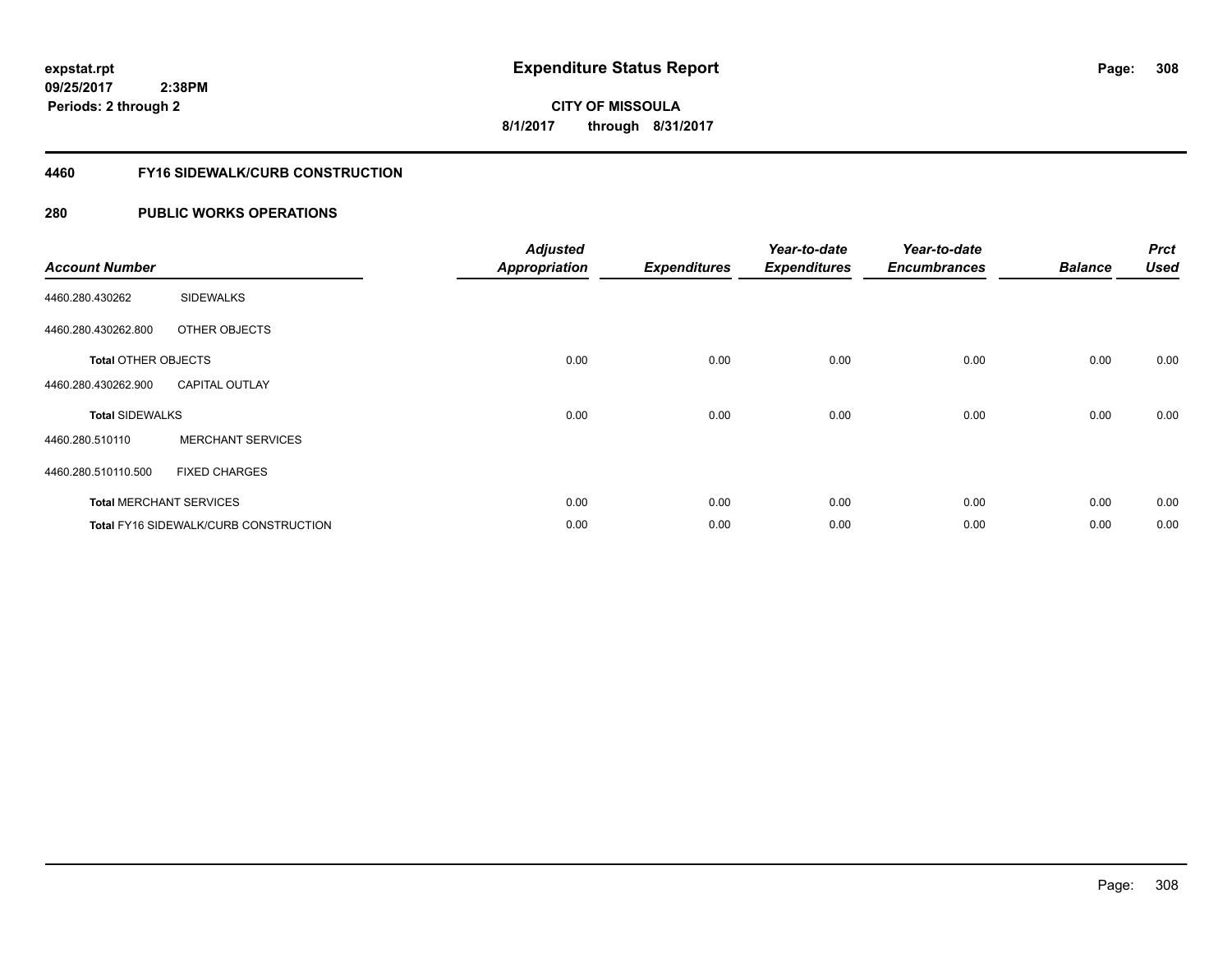# **CITY OF MISSOULA 8/1/2017 through 8/31/2017**

### **4461 FY17 SIDEWALK/CURB CONSTRUCTION**

| <b>Account Number</b>  |                                              | <b>Adjusted</b><br>Appropriation | <b>Expenditures</b> | Year-to-date<br><b>Expenditures</b> | Year-to-date<br><b>Encumbrances</b> | <b>Balance</b> | <b>Prct</b><br><b>Used</b> |
|------------------------|----------------------------------------------|----------------------------------|---------------------|-------------------------------------|-------------------------------------|----------------|----------------------------|
| 4461.280.430262        | <b>SIDEWALKS</b>                             |                                  |                     |                                     |                                     |                |                            |
| 4461.280.430262.900    | <b>CAPITAL OUTLAY</b>                        |                                  |                     |                                     |                                     |                |                            |
| <b>Total SIDEWALKS</b> |                                              | 0.00                             | 0.00                | 0.00                                | 0.00                                | 0.00           | 0.00                       |
| 4461.280.510110        | <b>MERCHANT SERVICES</b>                     |                                  |                     |                                     |                                     |                |                            |
| 4461.280.510110.500    | <b>FIXED CHARGES</b>                         |                                  |                     |                                     |                                     |                |                            |
|                        | <b>Total MERCHANT SERVICES</b>               | 0.00                             | 0.00                | 0.00                                | 0.00                                | 0.00           | 0.00                       |
|                        | <b>Total FY17 SIDEWALK/CURB CONSTRUCTION</b> | 0.00                             | 0.00                | 0.00                                | 0.00                                | 0.00           | 0.00                       |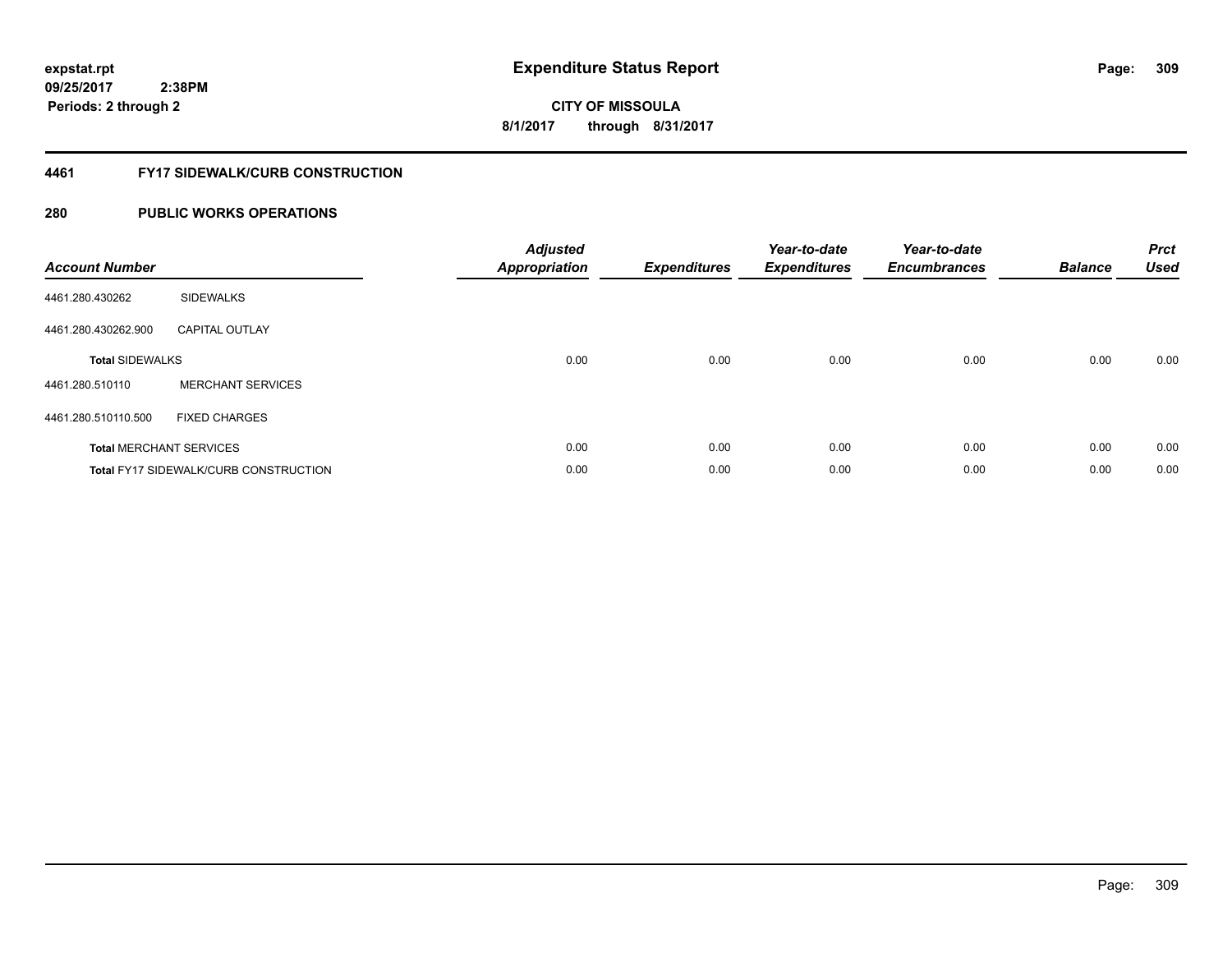# **CITY OF MISSOULA 8/1/2017 through 8/31/2017**

### **4462 FY18 SIDEWALK/CURB CONSTRUCTION**

| <b>Account Number</b>                                          |                                              | <b>Adjusted</b><br><b>Appropriation</b> | <b>Expenditures</b>      | Year-to-date<br><b>Expenditures</b> | Year-to-date<br><b>Encumbrances</b> | <b>Balance</b>                 | <b>Prct</b><br><b>Used</b> |
|----------------------------------------------------------------|----------------------------------------------|-----------------------------------------|--------------------------|-------------------------------------|-------------------------------------|--------------------------------|----------------------------|
| 4462.280.430262                                                | <b>SIDEWALKS</b>                             |                                         |                          |                                     |                                     |                                |                            |
| 4462.280.430262.900                                            | <b>CAPITAL OUTLAY</b>                        |                                         |                          |                                     |                                     |                                |                            |
| 4462.280.430262.930.000 IMPROVEMENTS<br><b>Total SIDEWALKS</b> |                                              | 0.00<br>0.00                            | 131,928.31<br>131.928.31 | 131,928.31<br>131,928.31            | 0.00<br>0.00                        | $-131.928.31$<br>$-131.928.31$ | 0.00<br>0.00               |
| 4462.280.510110                                                | <b>MERCHANT SERVICES</b>                     |                                         |                          |                                     |                                     |                                |                            |
| 4462.280.510110.500                                            | <b>FIXED CHARGES</b>                         |                                         |                          |                                     |                                     |                                |                            |
|                                                                | <b>Total MERCHANT SERVICES</b>               | 0.00                                    | 0.00                     | 0.00                                | 0.00                                | 0.00                           | 0.00                       |
|                                                                | <b>Total FY18 SIDEWALK/CURB CONSTRUCTION</b> | 0.00                                    | 131,928.31               | 131,928.31                          | 0.00                                | $-131,928.31$                  | 0.00                       |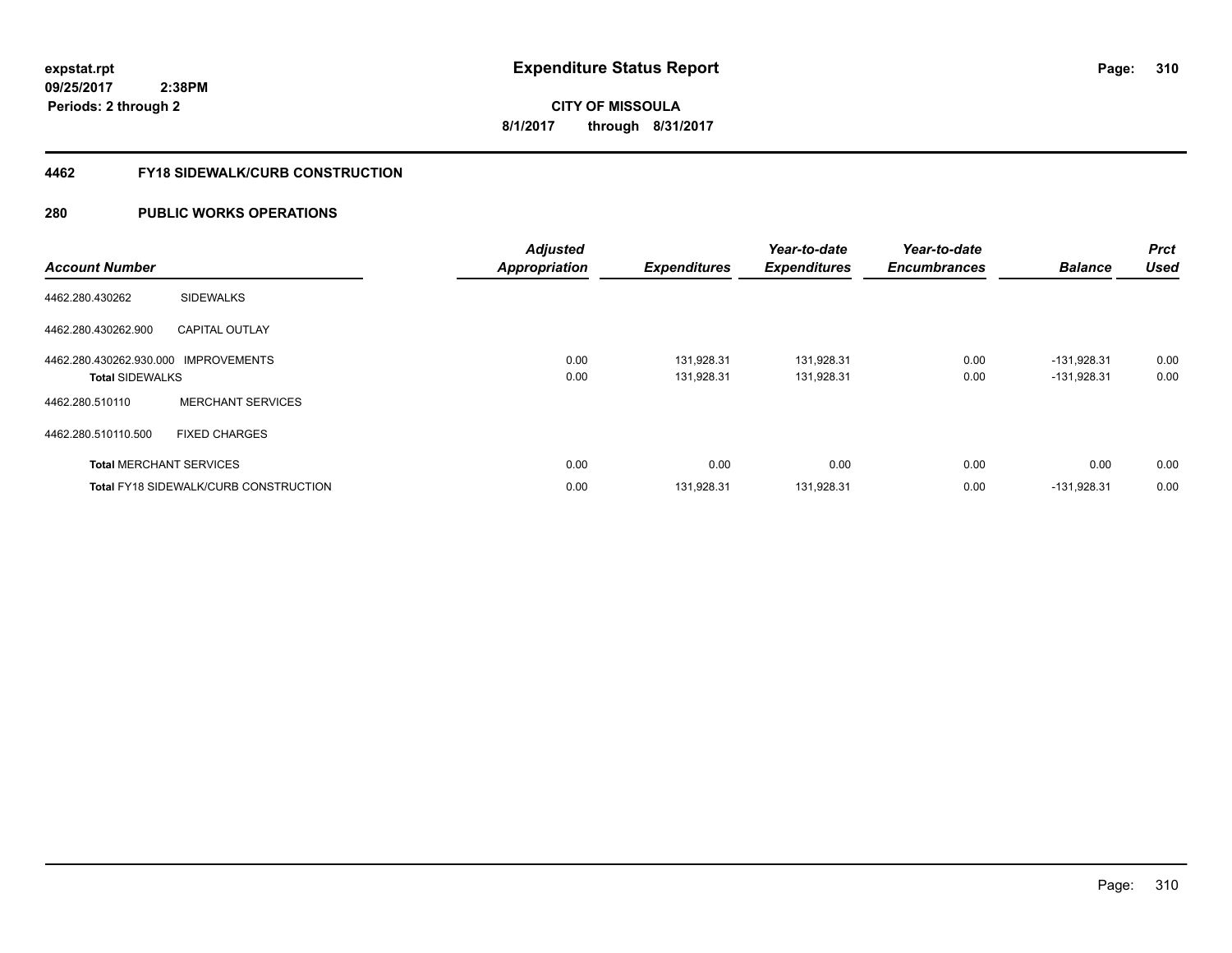### **4531 SID 531 TRAFFIC CALMING**

## **000 \*\*\* Title Not Found \*\*\***

| <b>Account Number</b>         |                                 | <b>Adjusted</b><br><b>Appropriation</b> | <b>Expenditures</b> | Year-to-date<br><b>Expenditures</b> | Year-to-date<br><b>Encumbrances</b> | <b>Balance</b> | <b>Prct</b><br><b>Used</b> |
|-------------------------------|---------------------------------|-----------------------------------------|---------------------|-------------------------------------|-------------------------------------|----------------|----------------------------|
| 4531.000.410000               | <b>GENERAL GOVERNMENT</b>       |                                         |                     |                                     |                                     |                |                            |
| 4531.000.410000.600           | <b>DEBT SERVICE</b>             |                                         |                     |                                     |                                     |                |                            |
|                               | <b>Total GENERAL GOVERNMENT</b> | 0.00                                    | 0.00                | 0.00                                | 0.00                                | 0.00           | 0.00                       |
| 4531.000.510110               | <b>MERCHANT SERVICES</b>        |                                         |                     |                                     |                                     |                |                            |
| 4531.000.510110.500           | <b>FIXED CHARGES</b>            |                                         |                     |                                     |                                     |                |                            |
| Total *** Title Not Found *** |                                 | 0.00                                    | 0.00                | 0.00                                | 0.00                                | 0.00           | 0.00                       |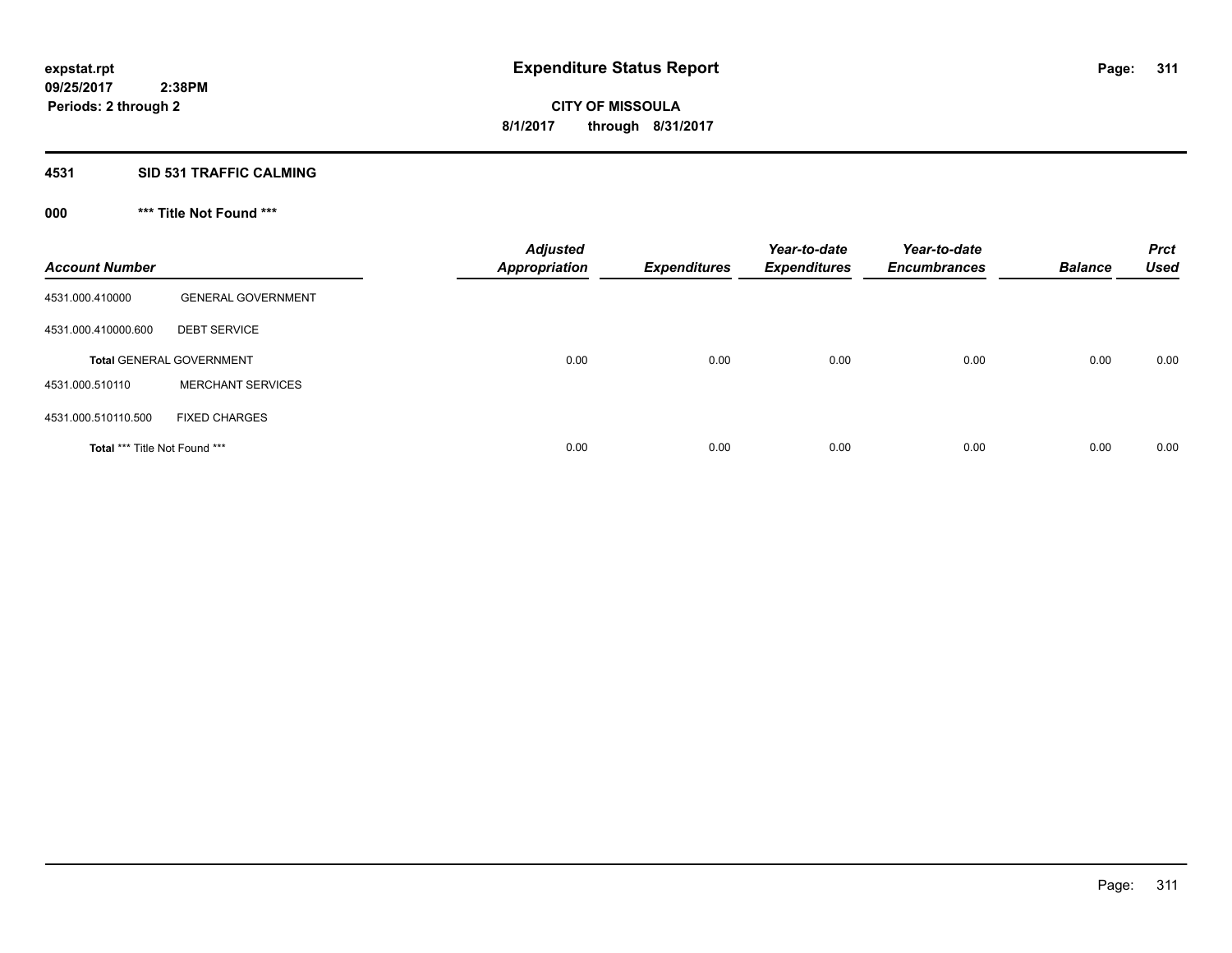### **4531 SID 531 TRAFFIC CALMING**

| <b>Account Number</b> |                                      | <b>Adjusted</b><br>Appropriation | <b>Expenditures</b> | Year-to-date<br><b>Expenditures</b> | Year-to-date<br><b>Encumbrances</b> | <b>Balance</b> | <b>Prct</b><br><b>Used</b> |
|-----------------------|--------------------------------------|----------------------------------|---------------------|-------------------------------------|-------------------------------------|----------------|----------------------------|
| 4531.390.510100       | SPECIAL ASSESSMENTS                  |                                  |                     |                                     |                                     |                |                            |
| 4531.390.510100.900   | <b>CAPITAL OUTLAY</b>                |                                  |                     |                                     |                                     |                |                            |
|                       | <b>Total SPECIAL ASSESSMENTS</b>     | 0.00                             | 0.00                | 0.00                                | 0.00                                | 0.00           | 0.00                       |
| 4531.390.510110       | <b>MERCHANT SERVICES</b>             |                                  |                     |                                     |                                     |                |                            |
| 4531.390.510110.500   | <b>FIXED CHARGES</b>                 |                                  |                     |                                     |                                     |                |                            |
|                       | <b>Total MERCHANT SERVICES</b>       | 0.00                             | 0.00                | 0.00                                | 0.00                                | 0.00           | 0.00                       |
|                       | <b>Total SID 531 TRAFFIC CALMING</b> | 0.00                             | 0.00                | 0.00                                | 0.00                                | 0.00           | 0.00                       |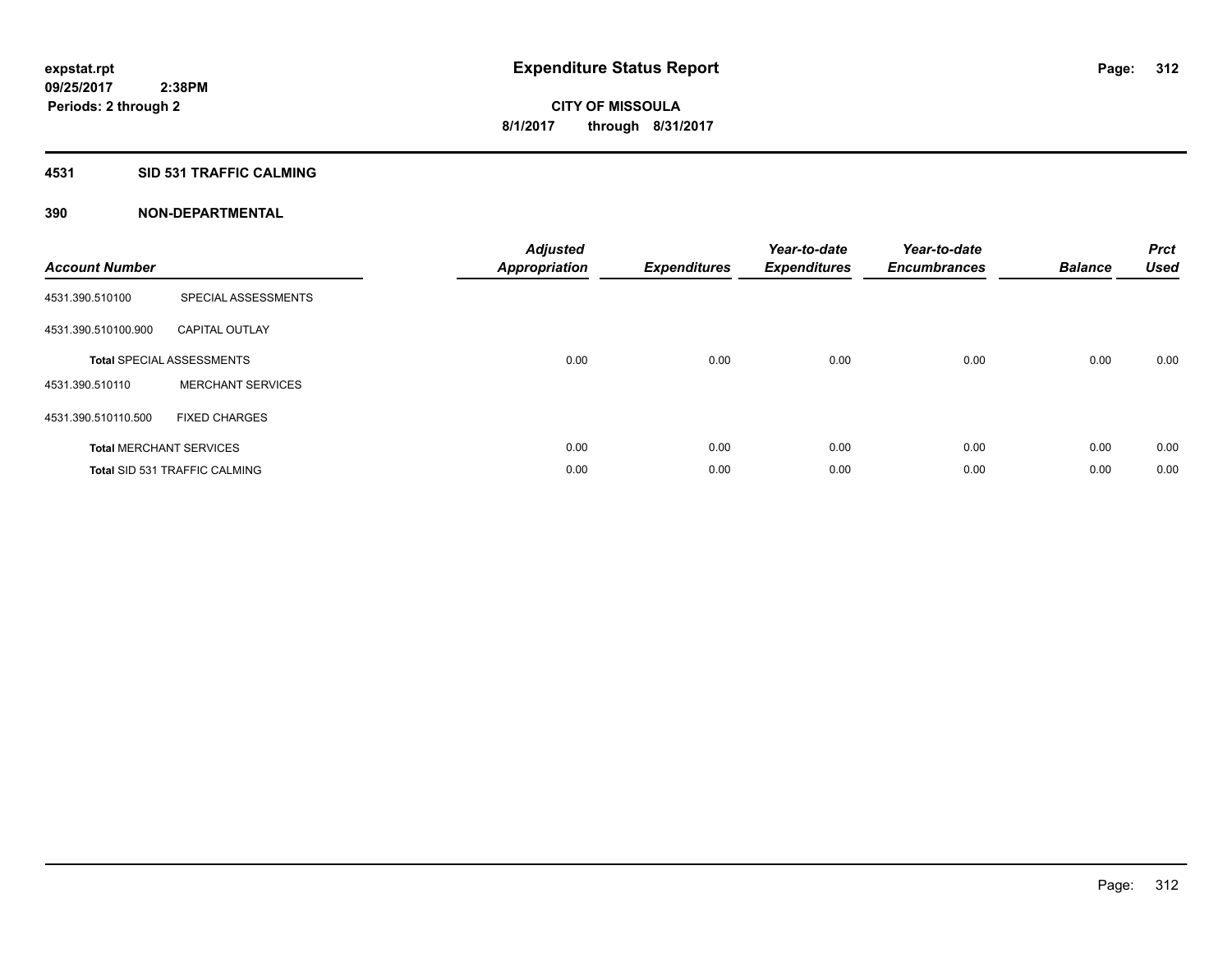### **4532 MALONEY RANCH SID**

| <b>Account Number</b>          |                                  | <b>Adjusted</b><br><b>Appropriation</b> | <b>Expenditures</b> | Year-to-date<br><b>Expenditures</b> | Year-to-date<br><b>Encumbrances</b> | <b>Balance</b> | <b>Prct</b><br><b>Used</b> |
|--------------------------------|----------------------------------|-----------------------------------------|---------------------|-------------------------------------|-------------------------------------|----------------|----------------------------|
| 4532.390.510100                | SPECIAL ASSESSMENTS              |                                         |                     |                                     |                                     |                |                            |
| 4532.390.510100.900            | <b>CAPITAL OUTLAY</b>            |                                         |                     |                                     |                                     |                |                            |
|                                | <b>Total SPECIAL ASSESSMENTS</b> | 0.00                                    | 0.00                | 0.00                                | 0.00                                | 0.00           | 0.00                       |
| 4532.390.510110                | <b>MERCHANT SERVICES</b>         |                                         |                     |                                     |                                     |                |                            |
| 4532.390.510110.500            | <b>FIXED CHARGES</b>             |                                         |                     |                                     |                                     |                |                            |
| <b>Total FIXED CHARGES</b>     |                                  | 0.00                                    | 0.00                | 0.00                                | 0.00                                | 0.00           | 0.00                       |
|                                | <b>Total MERCHANT SERVICES</b>   | 0.00                                    | 0.00                | 0.00                                | 0.00                                | 0.00           | 0.00                       |
| <b>Total MALONEY RANCH SID</b> |                                  | 0.00                                    | 0.00                | 0.00                                | 0.00                                | 0.00           | 0.00                       |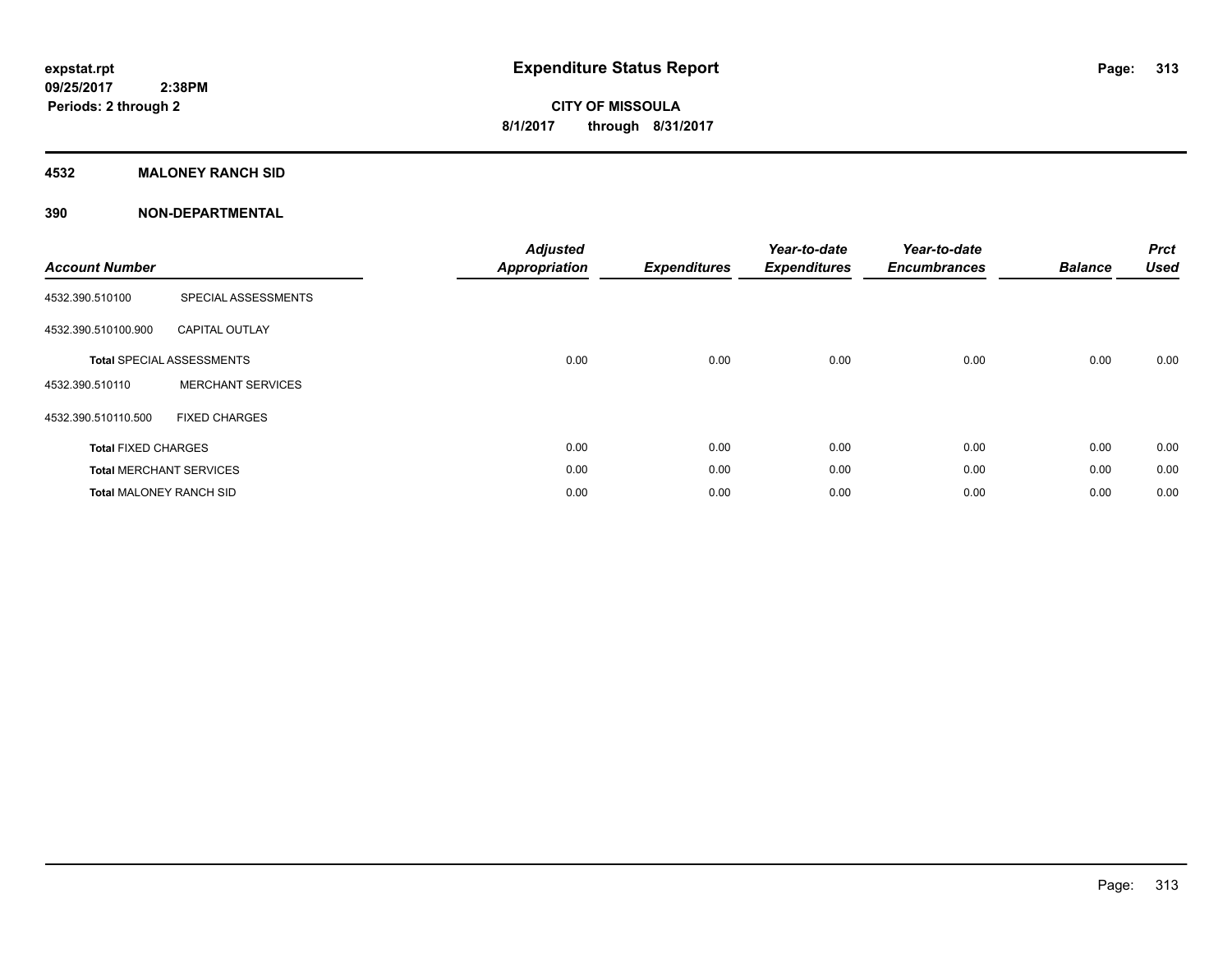### **4533 RATTLESNAKE SEWER SID**

| <b>Account Number</b>      |                                    | <b>Adjusted</b><br>Appropriation | <b>Expenditures</b> | Year-to-date<br><b>Expenditures</b> | Year-to-date<br><b>Encumbrances</b> | <b>Balance</b> | <b>Prct</b><br><b>Used</b> |
|----------------------------|------------------------------------|----------------------------------|---------------------|-------------------------------------|-------------------------------------|----------------|----------------------------|
| 4533.390.510110            | <b>MERCHANT SERVICES</b>           |                                  |                     |                                     |                                     |                |                            |
| 4533.390.510110.500        | <b>FIXED CHARGES</b>               |                                  |                     |                                     |                                     |                |                            |
| <b>Total FIXED CHARGES</b> |                                    |                                  | 0.00<br>0.00        | 0.00                                | 0.00                                | 0.00           | 0.00                       |
|                            | <b>Total MERCHANT SERVICES</b>     |                                  | 0.00<br>0.00        | 0.00                                | 0.00                                | 0.00           | 0.00                       |
|                            | <b>Total RATTLESNAKE SEWER SID</b> |                                  | 0.00<br>0.00        | 0.00                                | 0.00                                | 0.00           | 0.00                       |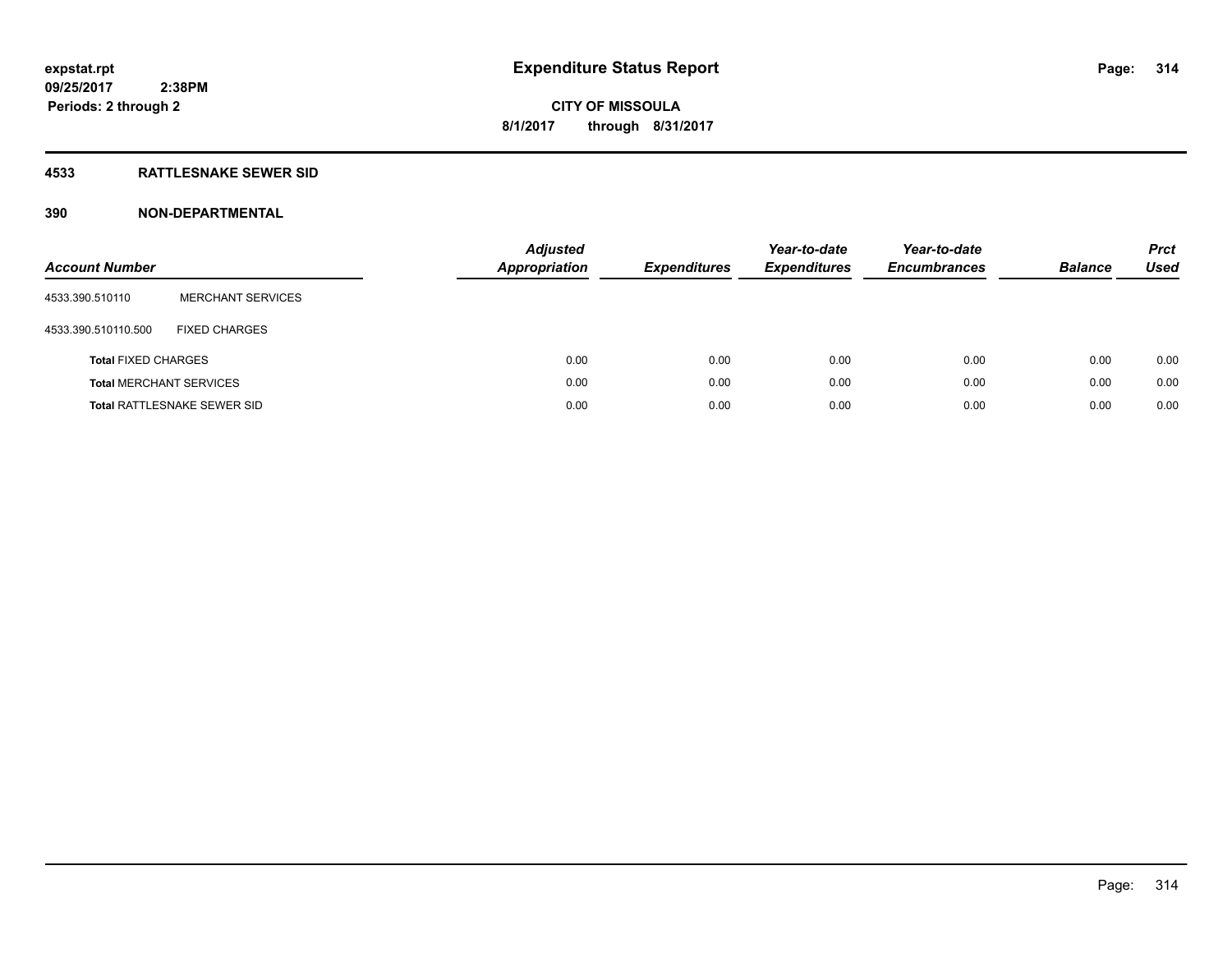### **4534 SID 534 LINCOLNWOOD**

| <b>Account Number</b>            |                               | <b>Adjusted</b><br><b>Appropriation</b> | <b>Expenditures</b> | Year-to-date<br><b>Expenditures</b> | Year-to-date<br><b>Encumbrances</b> | <b>Balance</b> | <b>Prct</b><br><b>Used</b> |
|----------------------------------|-------------------------------|-----------------------------------------|---------------------|-------------------------------------|-------------------------------------|----------------|----------------------------|
| 4534.390.510110                  | <b>MERCHANT SERVICES</b>      |                                         |                     |                                     |                                     |                |                            |
| 4534.390.510110.500              | <b>FIXED CHARGES</b>          |                                         |                     |                                     |                                     |                |                            |
| <b>Total MERCHANT SERVICES</b>   |                               | 0.00                                    | 0.00                | 0.00                                | 0.00                                | 0.00           | 0.00                       |
| 4534.390.521000                  | INTERFUND OPERATING TRANSFERS |                                         |                     |                                     |                                     |                |                            |
| 4534.390.521000.800              | OTHER OBJECTS                 |                                         |                     |                                     |                                     |                |                            |
| <b>Total SID 534 LINCOLNWOOD</b> |                               | 0.00                                    | 0.00                | 0.00                                | 0.00                                | 0.00           | 0.00                       |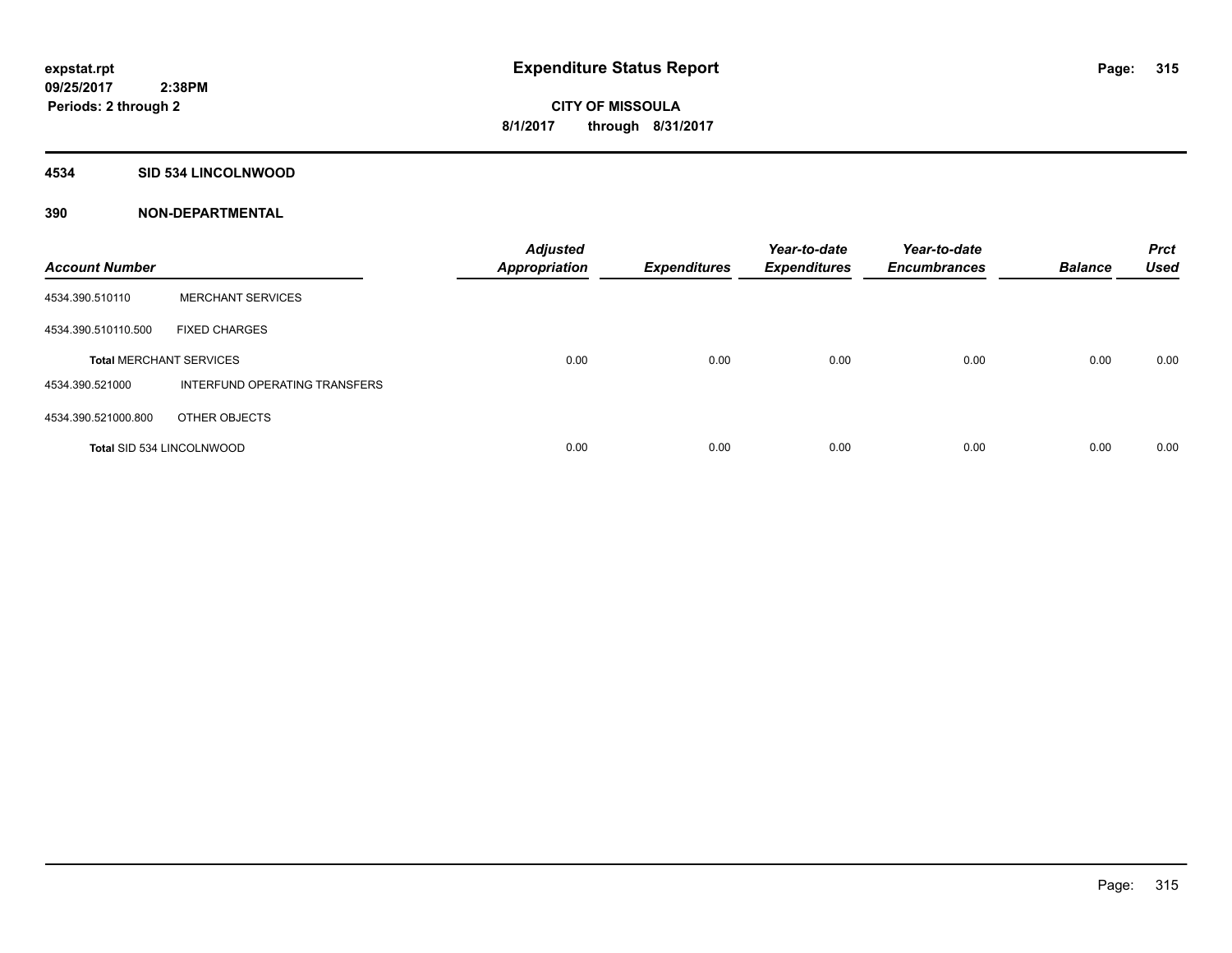**CITY OF MISSOULA 8/1/2017 through 8/31/2017**

### **4535 SLANT STREET TRAFFIC CALMING**

## **000 \*\*\* Title Not Found \*\*\***

| <b>Account Number</b>      |                                           | <b>Adjusted</b><br><b>Appropriation</b> | <b>Expenditures</b> | Year-to-date<br><b>Expenditures</b> | Year-to-date<br><b>Encumbrances</b> | <b>Balance</b> | <b>Prct</b><br><b>Used</b> |
|----------------------------|-------------------------------------------|-----------------------------------------|---------------------|-------------------------------------|-------------------------------------|----------------|----------------------------|
| 4535.000.410000            | <b>GENERAL GOVERNMENT</b>                 |                                         |                     |                                     |                                     |                |                            |
| 4535.000.410000.600        | <b>DEBT SERVICE</b>                       |                                         |                     |                                     |                                     |                |                            |
|                            | <b>Total GENERAL GOVERNMENT</b>           | 0.00                                    | 0.00                | 0.00                                | 0.00                                | 0.00           | 0.00                       |
| 4535.000.510110            | <b>MERCHANT SERVICES</b>                  |                                         |                     |                                     |                                     |                |                            |
| 4535.000.510110.500        | <b>FIXED CHARGES</b>                      |                                         |                     |                                     |                                     |                |                            |
| <b>Total FIXED CHARGES</b> |                                           | 0.00                                    | 0.00                | 0.00                                | 0.00                                | 0.00           | 0.00                       |
|                            | <b>Total SLANT STREET TRAFFIC CALMING</b> | 0.00                                    | 0.00                | 0.00                                | 0.00                                | 0.00           | 0.00                       |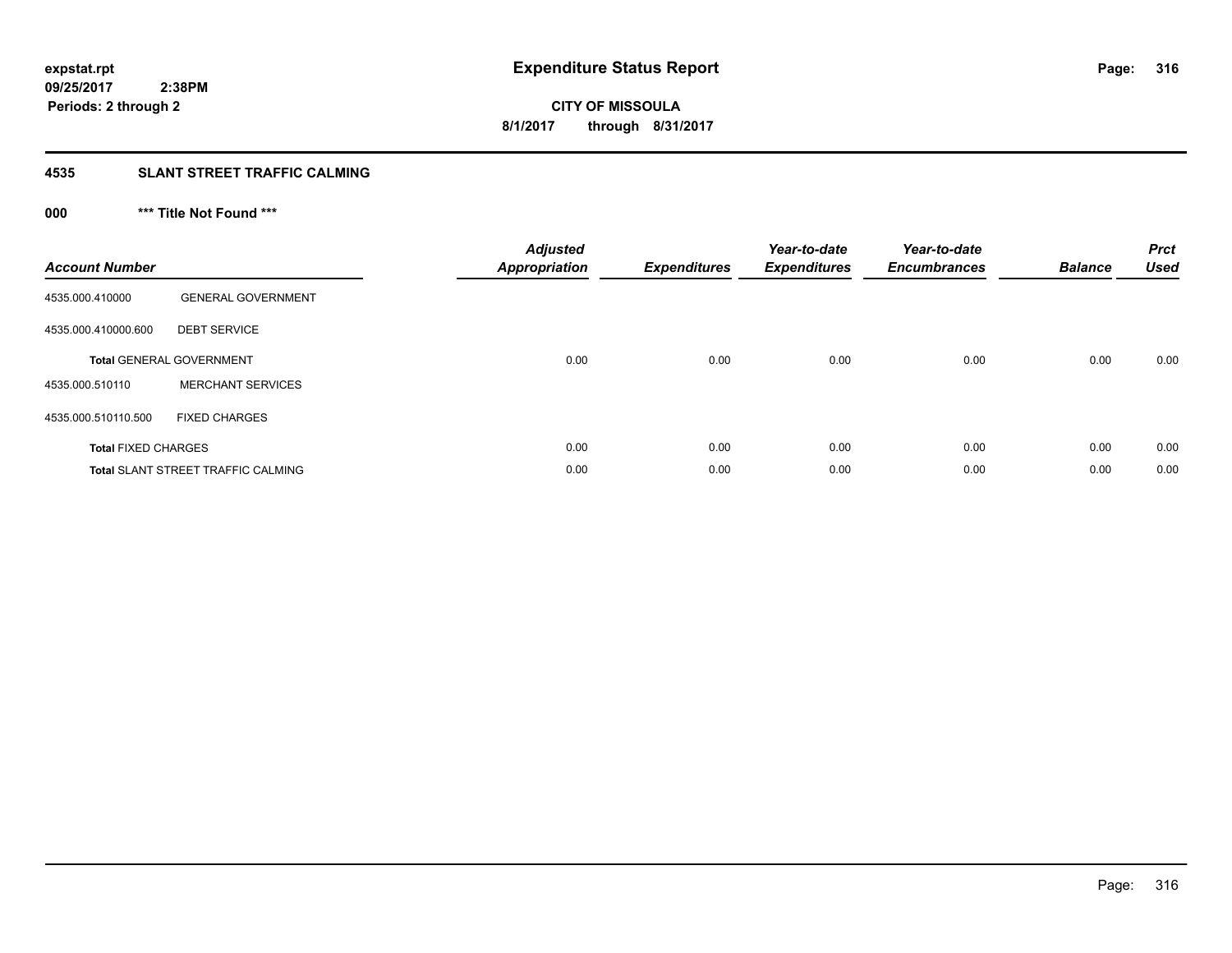### **4536 SID536 LINCOLNWOOD SWR PH2**

| <b>Account Number</b> |                                         | <b>Adjusted</b><br>Appropriation | <b>Expenditures</b> | Year-to-date<br><b>Expenditures</b> | Year-to-date<br><b>Encumbrances</b> | <b>Balance</b> | Prct<br><b>Used</b> |
|-----------------------|-----------------------------------------|----------------------------------|---------------------|-------------------------------------|-------------------------------------|----------------|---------------------|
| 4536.390.510110       | <b>MERCHANT SERVICES</b>                |                                  |                     |                                     |                                     |                |                     |
| 4536.390.510110.500   | <b>FIXED CHARGES</b>                    |                                  |                     |                                     |                                     |                |                     |
|                       | <b>Total SID536 LINCOLNWOOD SWR PH2</b> | 0.00                             | 0.00                | 0.00                                | 0.00                                | 0.00           | 0.00                |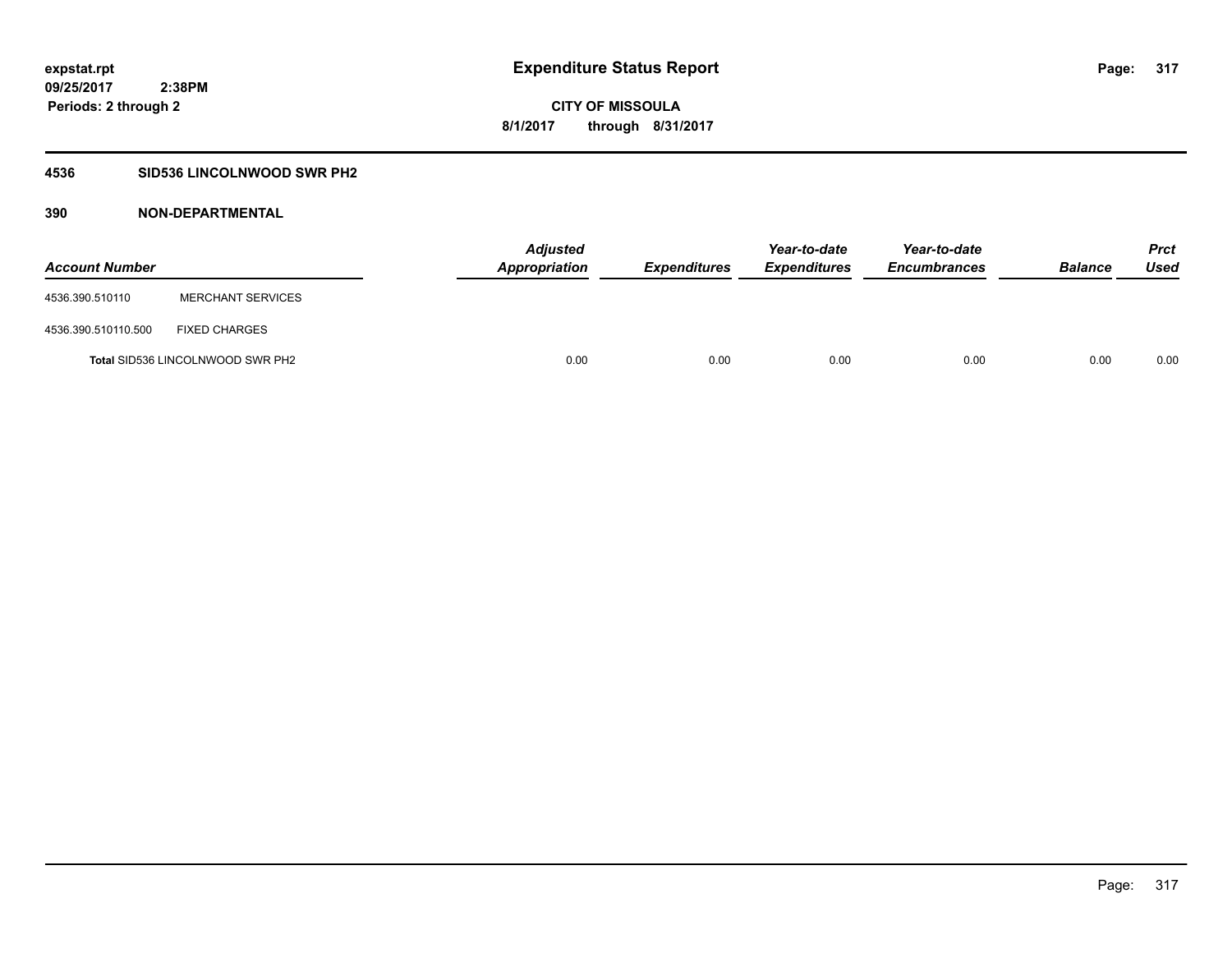**4539 SID 539 4th STREET**

**000 \*\*\* Title Not Found \*\*\***

| <b>Account Number</b>    |                                 | <b>Adjusted</b><br><b>Appropriation</b> | <b>Expenditures</b> | Year-to-date<br><b>Expenditures</b> | Year-to-date<br><b>Encumbrances</b> | <b>Balance</b> | <b>Prct</b><br><b>Used</b> |
|--------------------------|---------------------------------|-----------------------------------------|---------------------|-------------------------------------|-------------------------------------|----------------|----------------------------|
| 4539.000.410000          | <b>GENERAL GOVERNMENT</b>       |                                         |                     |                                     |                                     |                |                            |
| 4539.000.410000.600      | <b>DEBT SERVICE</b>             |                                         |                     |                                     |                                     |                |                            |
|                          | <b>Total GENERAL GOVERNMENT</b> | 0.00                                    | 0.00                | 0.00                                | 0.00                                | 0.00           | 0.00                       |
| 4539.000.510110          | <b>MERCHANT SERVICES</b>        |                                         |                     |                                     |                                     |                |                            |
| 4539.000.510110.500      | <b>FIXED CHARGES</b>            |                                         |                     |                                     |                                     |                |                            |
| Total SID 539 4th STREET |                                 | 0.00                                    | 0.00                | 0.00                                | 0.00                                | 0.00           | 0.00                       |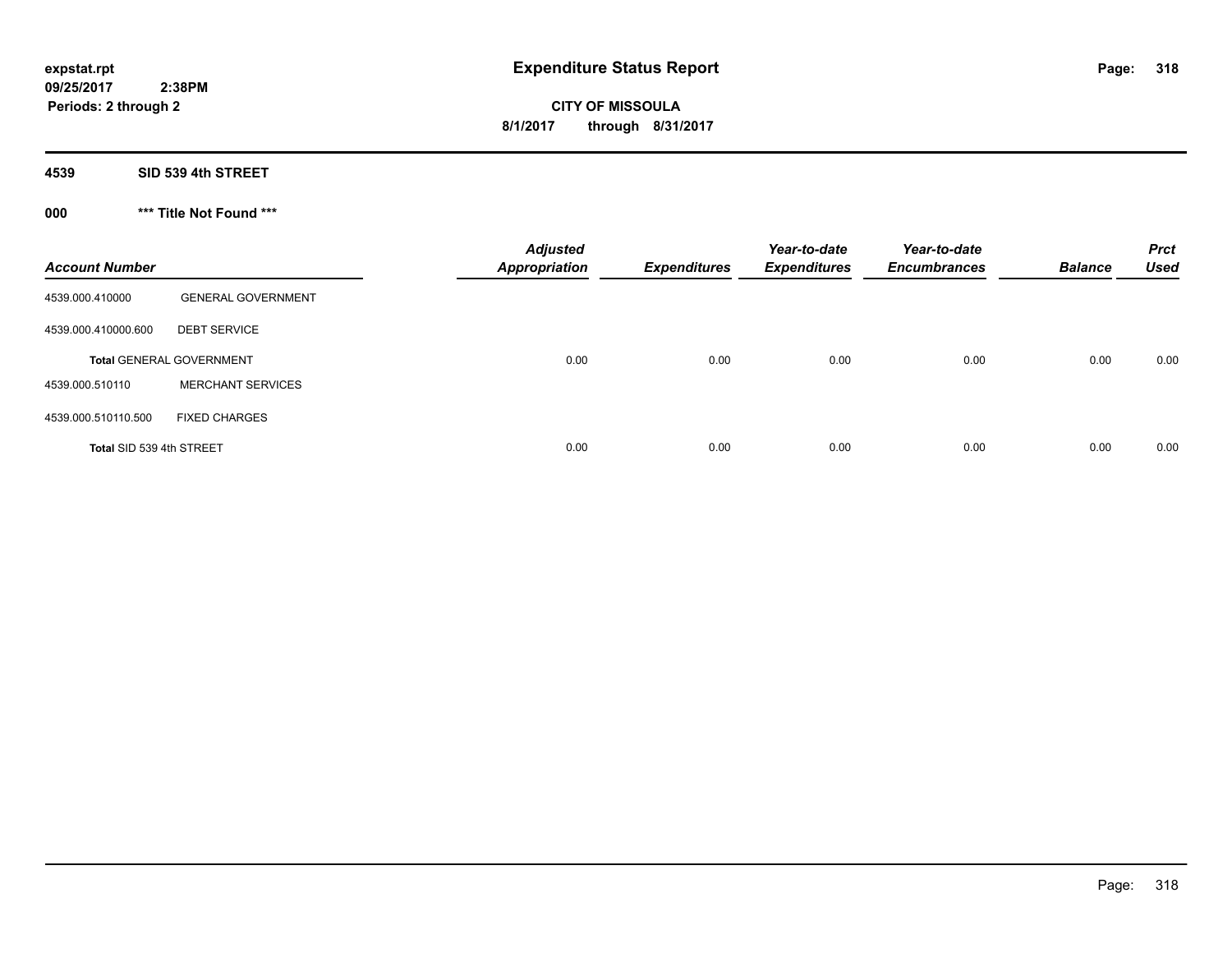#### **4540 SID 540 ENGLAND BLVD**

| <b>Account Number</b> |                                     | <b>Adjusted</b><br><b>Appropriation</b> | <b>Expenditures</b> | Year-to-date<br><b>Expenditures</b> | Year-to-date<br><b>Encumbrances</b> | <b>Balance</b> | <b>Prct</b><br><b>Used</b> |
|-----------------------|-------------------------------------|-----------------------------------------|---------------------|-------------------------------------|-------------------------------------|----------------|----------------------------|
| 4540.390.510100       | SPECIAL ASSESSMENTS                 |                                         |                     |                                     |                                     |                |                            |
| 4540.390.510100.300   | PURCHASED SERVICES                  |                                         |                     |                                     |                                     |                |                            |
|                       | <b>Total PURCHASED SERVICES</b>     | 0.00                                    | 0.00                | 0.00                                | 0.00                                | 0.00           | 0.00                       |
| 4540.390.510100.900   | <b>CAPITAL OUTLAY</b>               |                                         |                     |                                     |                                     |                |                            |
|                       | <b>Total SPECIAL ASSESSMENTS</b>    | 0.00                                    | 0.00                | 0.00                                | 0.00                                | 0.00           | 0.00                       |
| 4540.390.510110       | <b>MERCHANT SERVICES</b>            |                                         |                     |                                     |                                     |                |                            |
| 4540.390.510110.500   | <b>FIXED CHARGES</b>                |                                         |                     |                                     |                                     |                |                            |
|                       | <b>Total MERCHANT SERVICES</b>      | 0.00                                    | 0.00                | 0.00                                | 0.00                                | 0.00           | 0.00                       |
| 4540.390.521000       | INTERFUND OPERATING TRANSFERS       |                                         |                     |                                     |                                     |                |                            |
| 4540.390.521000.800   | OTHER OBJECTS                       |                                         |                     |                                     |                                     |                |                            |
|                       | Total INTERFUND OPERATING TRANSFERS | 0.00                                    | 0.00                | 0.00                                | 0.00                                | 0.00           | 0.00                       |
|                       | Total SID 540 ENGLAND BLVD          | 0.00                                    | 0.00                | 0.00                                | 0.00                                | 0.00           | 0.00                       |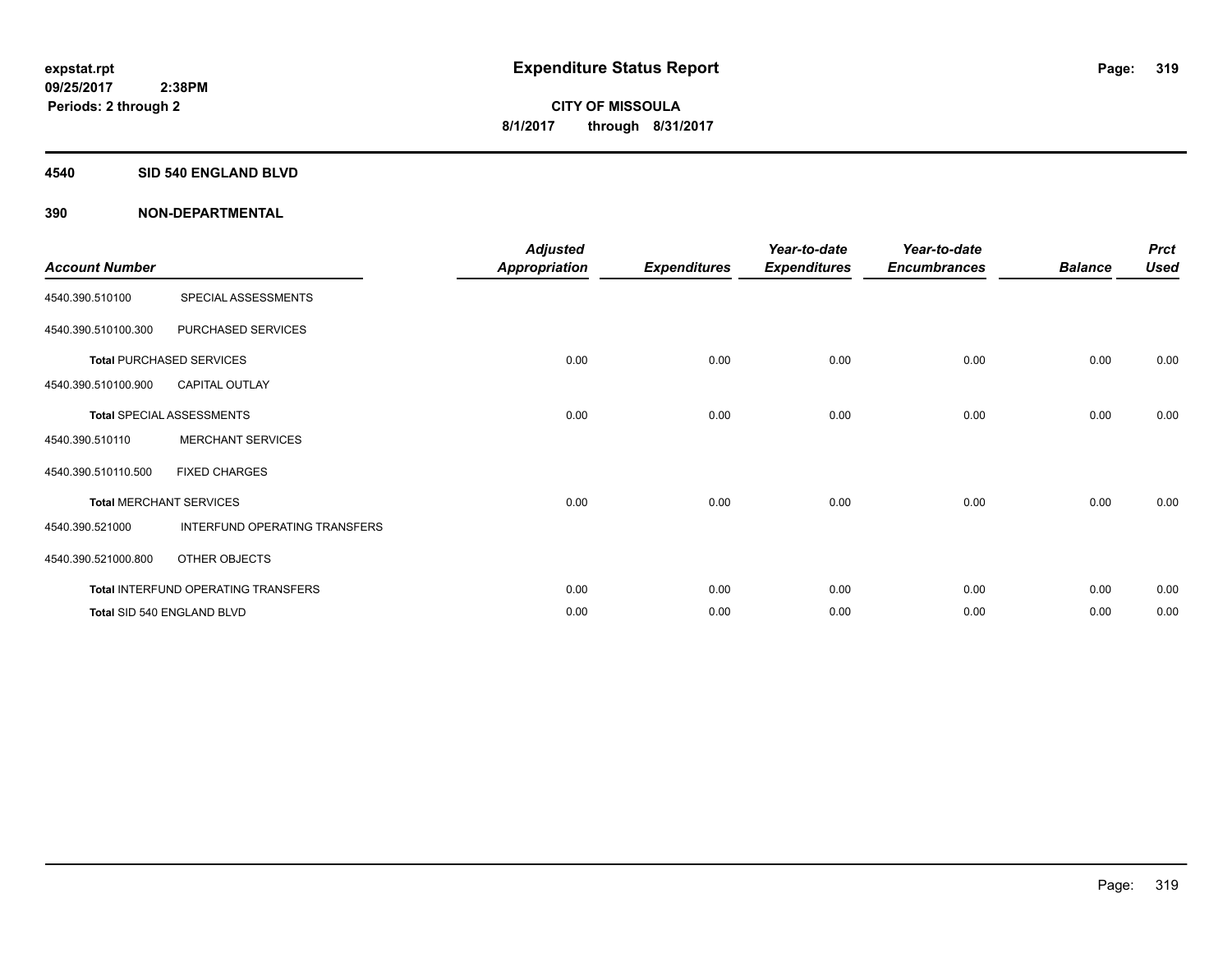### **4541 SID 541 PINEVIEW PARK**

| <b>Account Number</b>         |                                  | <b>Adjusted</b><br><b>Appropriation</b> | <b>Expenditures</b> | Year-to-date<br><b>Expenditures</b> | Year-to-date<br><b>Encumbrances</b> | <b>Balance</b> | <b>Prct</b><br><b>Used</b> |
|-------------------------------|----------------------------------|-----------------------------------------|---------------------|-------------------------------------|-------------------------------------|----------------|----------------------------|
| 4541.390.410710               | *** Title Not Found ***          |                                         |                     |                                     |                                     |                |                            |
| 4541.390.410710.500           | <b>FIXED CHARGES</b>             |                                         |                     |                                     |                                     |                |                            |
| Total *** Title Not Found *** |                                  | 0.00                                    | 0.00                | 0.00                                | 0.00                                | 0.00           | 0.00                       |
| 4541.390.510100               | SPECIAL ASSESSMENTS              |                                         |                     |                                     |                                     |                |                            |
| 4541.390.510100.900           | <b>CAPITAL OUTLAY</b>            |                                         |                     |                                     |                                     |                |                            |
|                               | <b>Total SPECIAL ASSESSMENTS</b> | 0.00                                    | 0.00                | 0.00                                | 0.00                                | 0.00           | 0.00                       |
| 4541.390.510110               | <b>MERCHANT SERVICES</b>         |                                         |                     |                                     |                                     |                |                            |
| 4541.390.510110.500           | <b>FIXED CHARGES</b>             |                                         |                     |                                     |                                     |                |                            |
|                               | <b>Total MERCHANT SERVICES</b>   | 0.00                                    | 0.00                | 0.00                                | 0.00                                | 0.00           | 0.00                       |
|                               | Total SID 541 PINEVIEW PARK      | 0.00                                    | 0.00                | 0.00                                | 0.00                                | 0.00           | 0.00                       |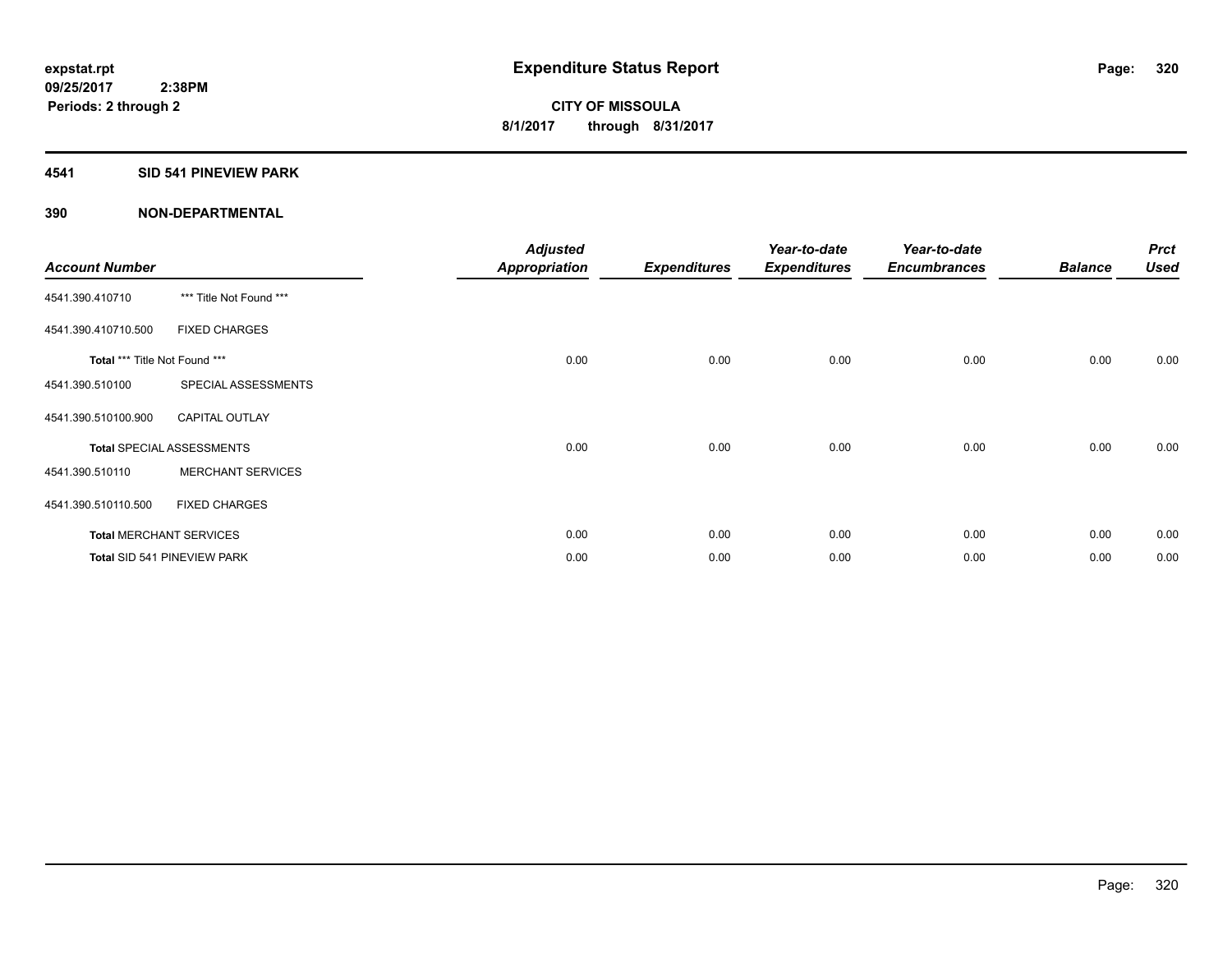#### **4542 SID 542 HILLVIEW WAY**

| <b>Account Number</b>             |                                  | <b>Adjusted</b><br><b>Appropriation</b> | <b>Expenditures</b> | Year-to-date<br><b>Expenditures</b> | Year-to-date<br><b>Encumbrances</b> | <b>Balance</b> | <b>Prct</b><br><b>Used</b> |
|-----------------------------------|----------------------------------|-----------------------------------------|---------------------|-------------------------------------|-------------------------------------|----------------|----------------------------|
| 4542.390.510100                   | SPECIAL ASSESSMENTS              |                                         |                     |                                     |                                     |                |                            |
| 4542.390.510100.300               | PURCHASED SERVICES               |                                         |                     |                                     |                                     |                |                            |
|                                   | <b>Total SPECIAL ASSESSMENTS</b> | 0.00                                    | 0.00                | 0.00                                | 0.00                                | 0.00           | 0.00                       |
| 4542.390.510110                   | <b>MERCHANT SERVICES</b>         |                                         |                     |                                     |                                     |                |                            |
| 4542.390.510110.500               | <b>FIXED CHARGES</b>             |                                         |                     |                                     |                                     |                |                            |
| <b>Total SID 542 HILLVIEW WAY</b> |                                  | 0.00                                    | 0.00                | 0.00                                | 0.00                                | 0.00           | 0.00                       |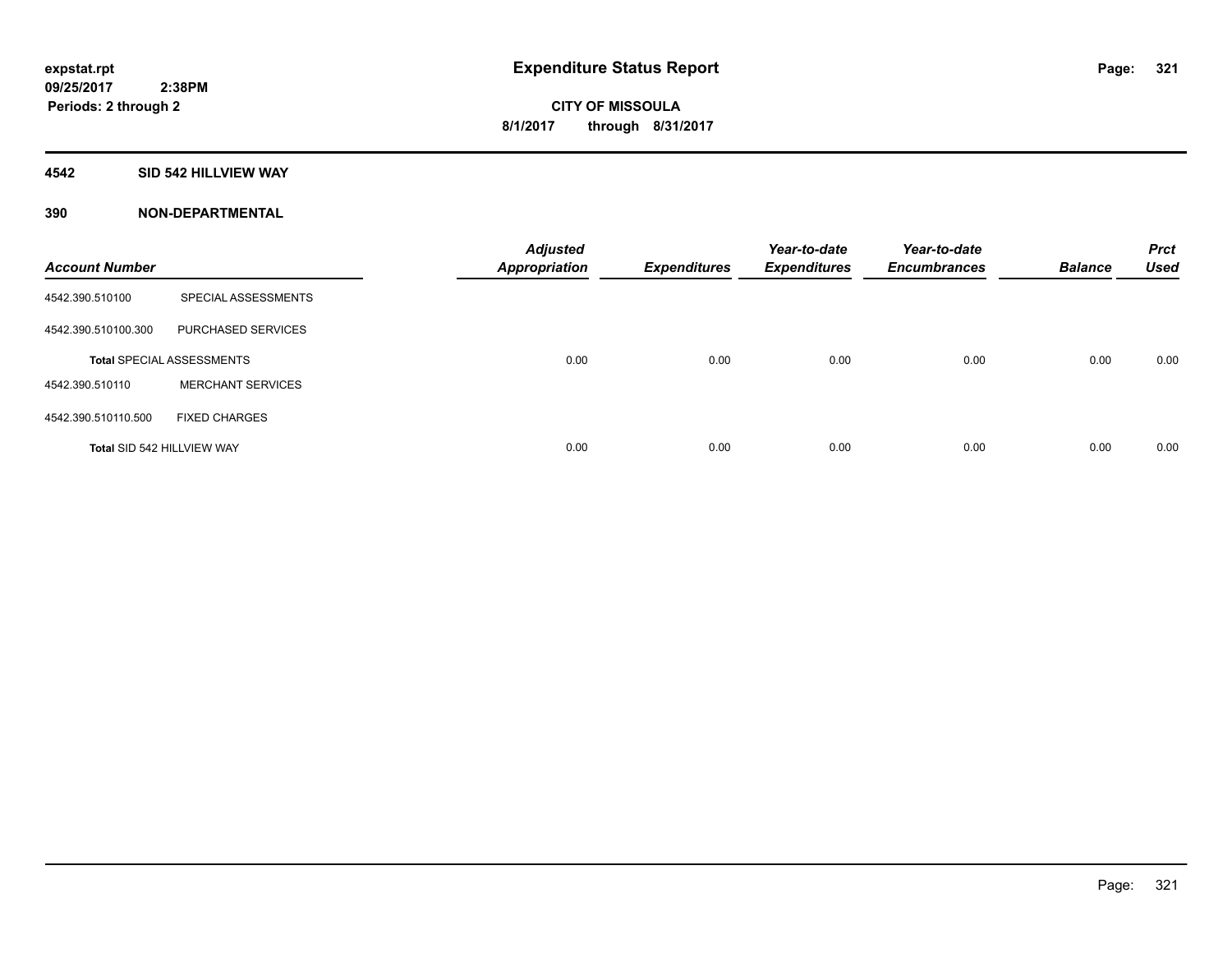#### **4543 SID 543 TRAFFIC CALMING**

## **000 \*\*\* Title Not Found \*\*\***

| <b>Account Number</b>         |                                 | <b>Adjusted</b><br><b>Appropriation</b> | <b>Expenditures</b> | Year-to-date<br><b>Expenditures</b> | Year-to-date<br><b>Encumbrances</b> | <b>Balance</b> | <b>Prct</b><br><b>Used</b> |
|-------------------------------|---------------------------------|-----------------------------------------|---------------------|-------------------------------------|-------------------------------------|----------------|----------------------------|
| 4543.000.410000               | <b>GENERAL GOVERNMENT</b>       |                                         |                     |                                     |                                     |                |                            |
| 4543.000.410000.600           | <b>DEBT SERVICE</b>             |                                         |                     |                                     |                                     |                |                            |
|                               | <b>Total GENERAL GOVERNMENT</b> | 0.00                                    | 0.00                | 0.00                                | 0.00                                | 0.00           | 0.00                       |
| 4543.000.510110               | <b>MERCHANT SERVICES</b>        |                                         |                     |                                     |                                     |                |                            |
| 4543.000.510110.500           | <b>FIXED CHARGES</b>            |                                         |                     |                                     |                                     |                |                            |
| Total *** Title Not Found *** |                                 | 0.00                                    | 0.00                | 0.00                                | 0.00                                | 0.00           | 0.00                       |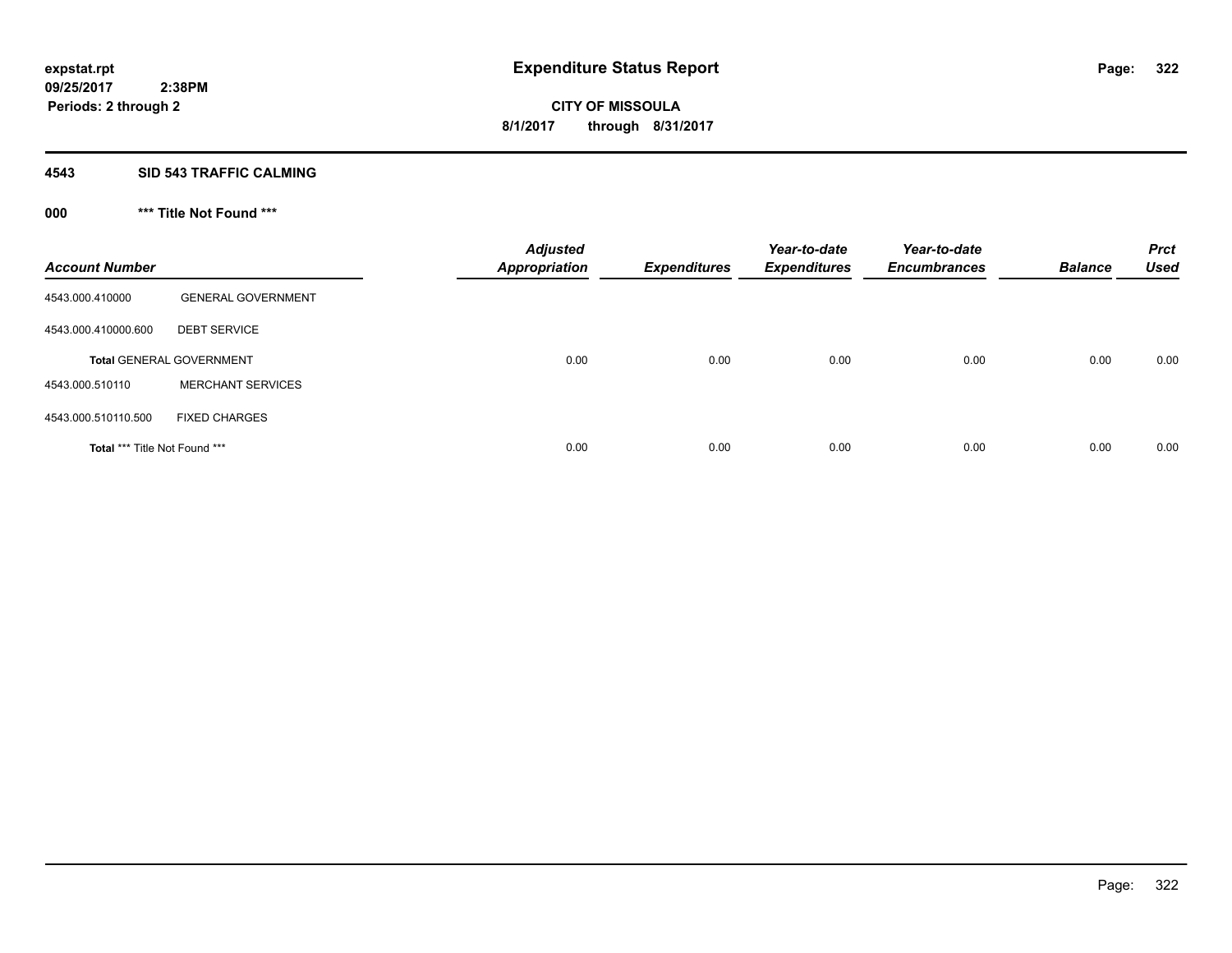### **4543 SID 543 TRAFFIC CALMING**

|                       |                                      | <b>Adjusted</b>      |                     | Year-to-date        | Year-to-date        |                | <b>Prct</b> |
|-----------------------|--------------------------------------|----------------------|---------------------|---------------------|---------------------|----------------|-------------|
| <b>Account Number</b> |                                      | <b>Appropriation</b> | <b>Expenditures</b> | <b>Expenditures</b> | <b>Encumbrances</b> | <b>Balance</b> | <b>Used</b> |
| 4543.390.510100       | SPECIAL ASSESSMENTS                  |                      |                     |                     |                     |                |             |
| 4543.390.510100.300   | PURCHASED SERVICES                   |                      |                     |                     |                     |                |             |
|                       | <b>Total PURCHASED SERVICES</b>      | 0.00                 | 0.00                | 0.00                | 0.00                | 0.00           | 0.00        |
| 4543.390.510100.900   | <b>CAPITAL OUTLAY</b>                |                      |                     |                     |                     |                |             |
|                       | <b>Total SPECIAL ASSESSMENTS</b>     | 0.00                 | 0.00                | 0.00                | 0.00                | 0.00           | 0.00        |
| 4543.390.510110       | <b>MERCHANT SERVICES</b>             |                      |                     |                     |                     |                |             |
| 4543.390.510110.500   | <b>FIXED CHARGES</b>                 |                      |                     |                     |                     |                |             |
|                       | <b>Total MERCHANT SERVICES</b>       | 0.00                 | 0.00                | 0.00                | 0.00                | 0.00           | 0.00        |
|                       | <b>Total SID 543 TRAFFIC CALMING</b> | 0.00                 | 0.00                | 0.00                | 0.00                | 0.00           | 0.00        |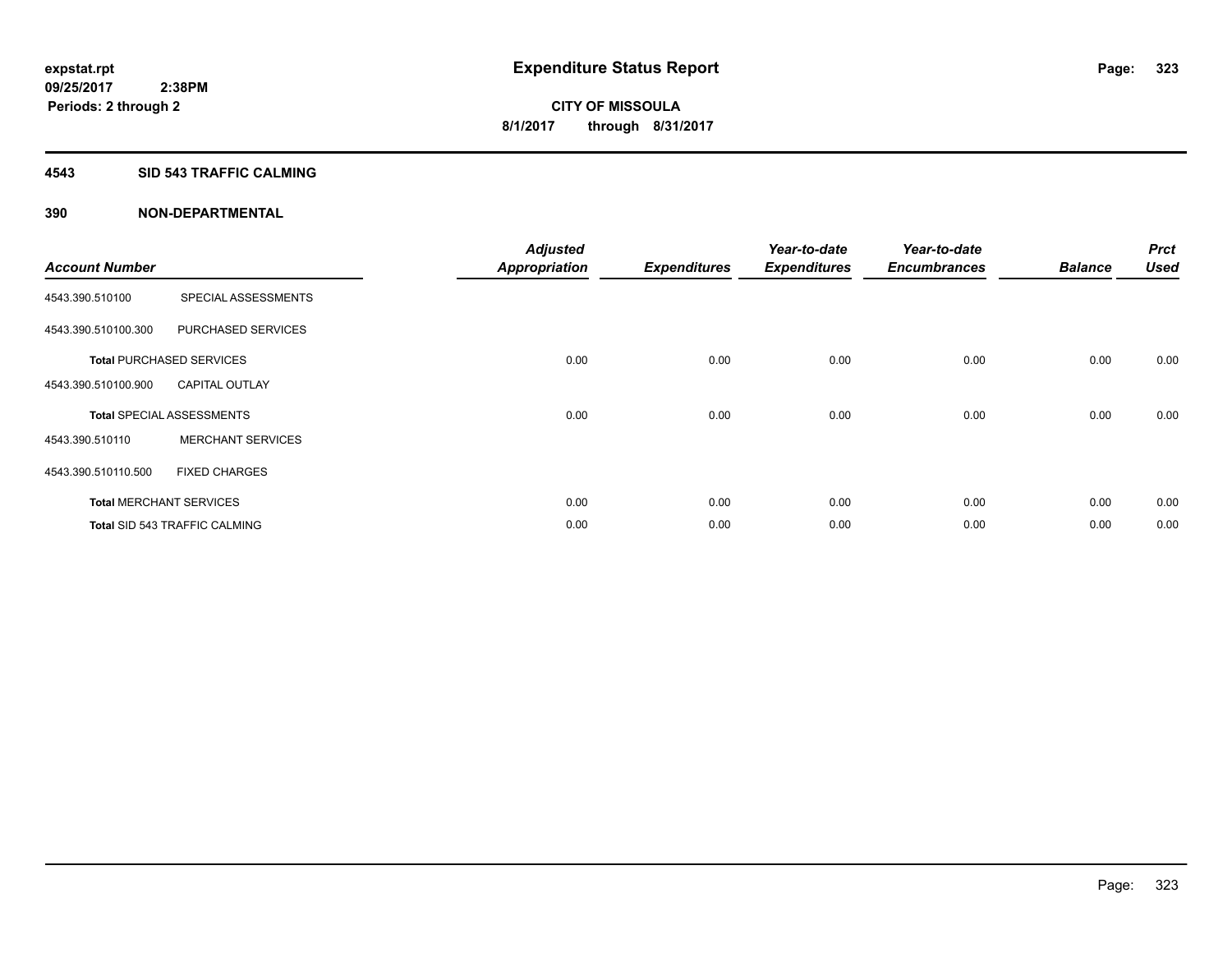### **4544 MILLER CREEK MITIGATION FUND**

| <b>Account Number</b> |                                           | <b>Adjusted</b><br><b>Appropriation</b> | <b>Expenditures</b> | Year-to-date<br><b>Expenditures</b> | Year-to-date<br><b>Encumbrances</b> | <b>Balance</b> | <b>Prct</b><br><b>Used</b> |
|-----------------------|-------------------------------------------|-----------------------------------------|---------------------|-------------------------------------|-------------------------------------|----------------|----------------------------|
| 4544.390.510100       | SPECIAL ASSESSMENTS                       |                                         |                     |                                     |                                     |                |                            |
| 4544.390.510100.900   | <b>CAPITAL OUTLAY</b>                     |                                         |                     |                                     |                                     |                |                            |
|                       | <b>Total SPECIAL ASSESSMENTS</b>          | 0.00                                    | 0.00                | 0.00                                | 0.00                                | 0.00           | 0.00                       |
| 4544.390.510110       | <b>MERCHANT SERVICES</b>                  |                                         |                     |                                     |                                     |                |                            |
| 4544.390.510110.500   | <b>FIXED CHARGES</b>                      |                                         |                     |                                     |                                     |                |                            |
|                       | <b>Total MERCHANT SERVICES</b>            | 0.00                                    | 0.00                | 0.00                                | 0.00                                | 0.00           | 0.00                       |
|                       | <b>Total MILLER CREEK MITIGATION FUND</b> | 0.00                                    | 0.00                | 0.00                                | 0.00                                | 0.00           | 0.00                       |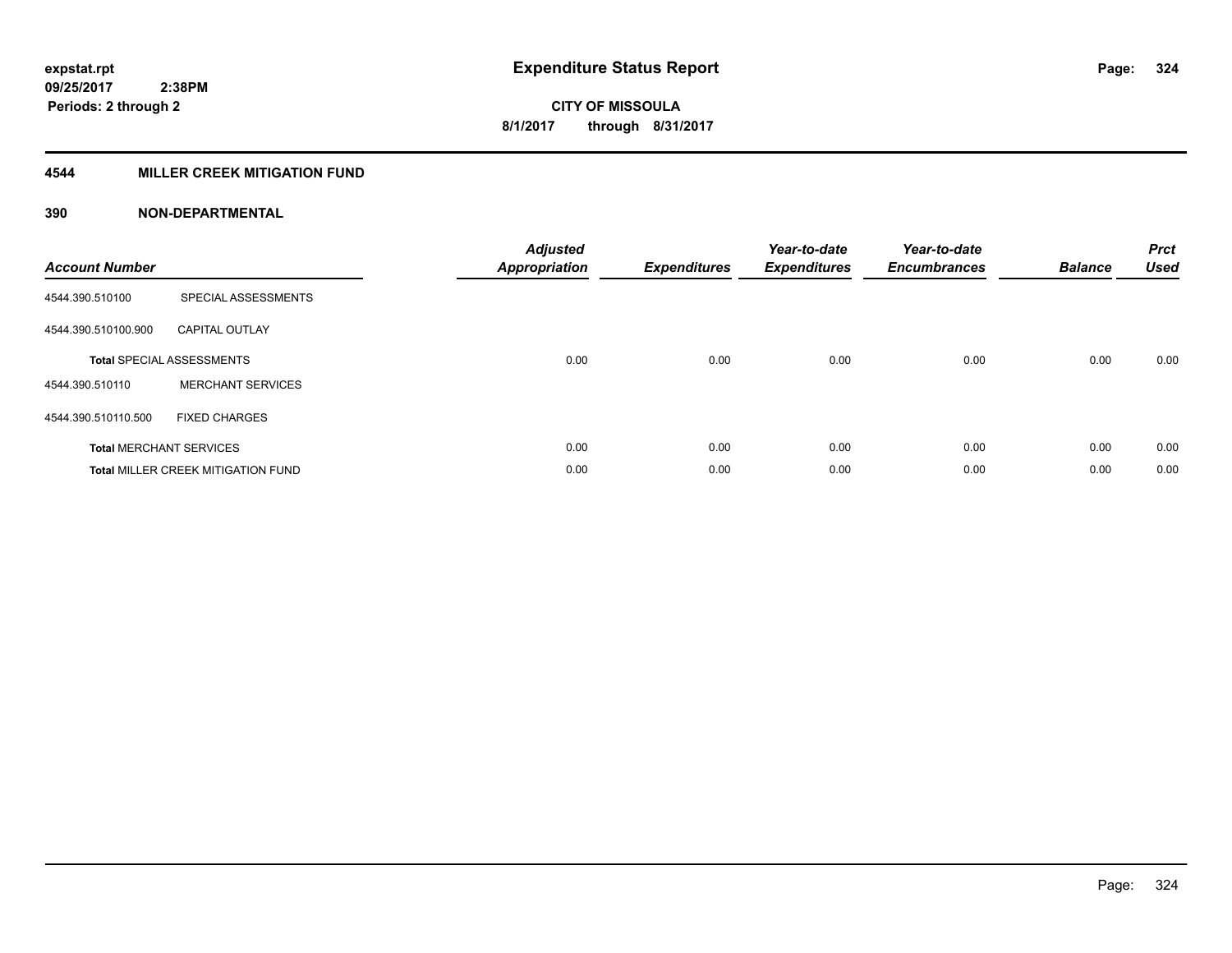### **4545 MILLER CREEK TWITE CONSTRUCTION**

| <b>Account Number</b> |                                       | <b>Adjusted</b><br><b>Appropriation</b> | <b>Expenditures</b> | Year-to-date<br><b>Expenditures</b> | Year-to-date<br><b>Encumbrances</b> | <b>Balance</b> | <b>Prct</b><br><b>Used</b> |
|-----------------------|---------------------------------------|-----------------------------------------|---------------------|-------------------------------------|-------------------------------------|----------------|----------------------------|
| 4545.390.510100       | SPECIAL ASSESSMENTS                   |                                         |                     |                                     |                                     |                |                            |
| 4545.390.510100.300   | PURCHASED SERVICES                    |                                         |                     |                                     |                                     |                |                            |
|                       | <b>Total PURCHASED SERVICES</b>       | 0.00                                    | 0.00                | 0.00                                | 0.00                                | 0.00           | 0.00                       |
| 4545.390.510100.900   | <b>CAPITAL OUTLAY</b>                 |                                         |                     |                                     |                                     |                |                            |
|                       | <b>Total SPECIAL ASSESSMENTS</b>      | 0.00                                    | 0.00                | 0.00                                | 0.00                                | 0.00           | 0.00                       |
| 4545.390.510110       | <b>MERCHANT SERVICES</b>              |                                         |                     |                                     |                                     |                |                            |
| 4545.390.510110.500   | <b>FIXED CHARGES</b>                  |                                         |                     |                                     |                                     |                |                            |
|                       | <b>Total MERCHANT SERVICES</b>        | 0.00                                    | 0.00                | 0.00                                | 0.00                                | 0.00           | 0.00                       |
|                       | Total MILLER CREEK TWITE CONSTRUCTION | 0.00                                    | 0.00                | 0.00                                | 0.00                                | 0.00           | 0.00                       |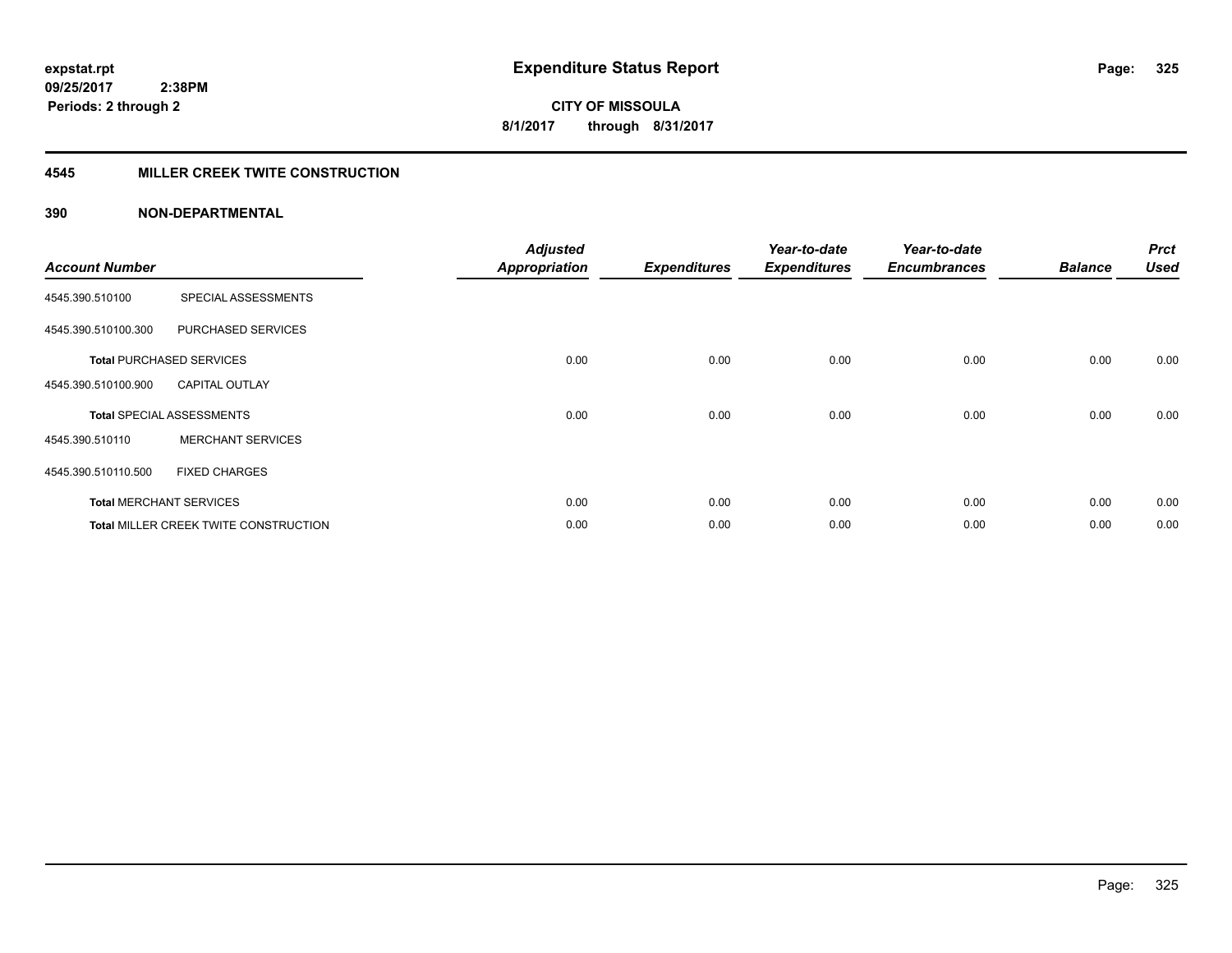**CITY OF MISSOULA 8/1/2017 through 8/31/2017**

#### **4546 MILLER CREEK MALOHNEY CONSTRUCTION**

| <b>Account Number</b> |                                          | <b>Adjusted</b><br><b>Appropriation</b> | <b>Expenditures</b> | Year-to-date<br><b>Expenditures</b> | Year-to-date<br><b>Encumbrances</b> | <b>Balance</b> | <b>Prct</b><br><b>Used</b> |
|-----------------------|------------------------------------------|-----------------------------------------|---------------------|-------------------------------------|-------------------------------------|----------------|----------------------------|
| 4546.390.510100       | SPECIAL ASSESSMENTS                      |                                         |                     |                                     |                                     |                |                            |
| 4546.390.510100.300   | PURCHASED SERVICES                       |                                         |                     |                                     |                                     |                |                            |
|                       | <b>Total PURCHASED SERVICES</b>          | 0.00                                    | 0.00                | 0.00                                | 0.00                                | 0.00           | 0.00                       |
| 4546.390.510100.900   | <b>CAPITAL OUTLAY</b>                    |                                         |                     |                                     |                                     |                |                            |
|                       | <b>Total SPECIAL ASSESSMENTS</b>         | 0.00                                    | 0.00                | 0.00                                | 0.00                                | 0.00           | 0.00                       |
| 4546.390.510110       | <b>MERCHANT SERVICES</b>                 |                                         |                     |                                     |                                     |                |                            |
| 4546.390.510110.500   | <b>FIXED CHARGES</b>                     |                                         |                     |                                     |                                     |                |                            |
|                       | <b>Total MERCHANT SERVICES</b>           | 0.00                                    | 0.00                | 0.00                                | 0.00                                | 0.00           | 0.00                       |
|                       | Total MILLER CREEK MALOHNEY CONSTRUCTION | 0.00                                    | 0.00                | 0.00                                | 0.00                                | 0.00           | 0.00                       |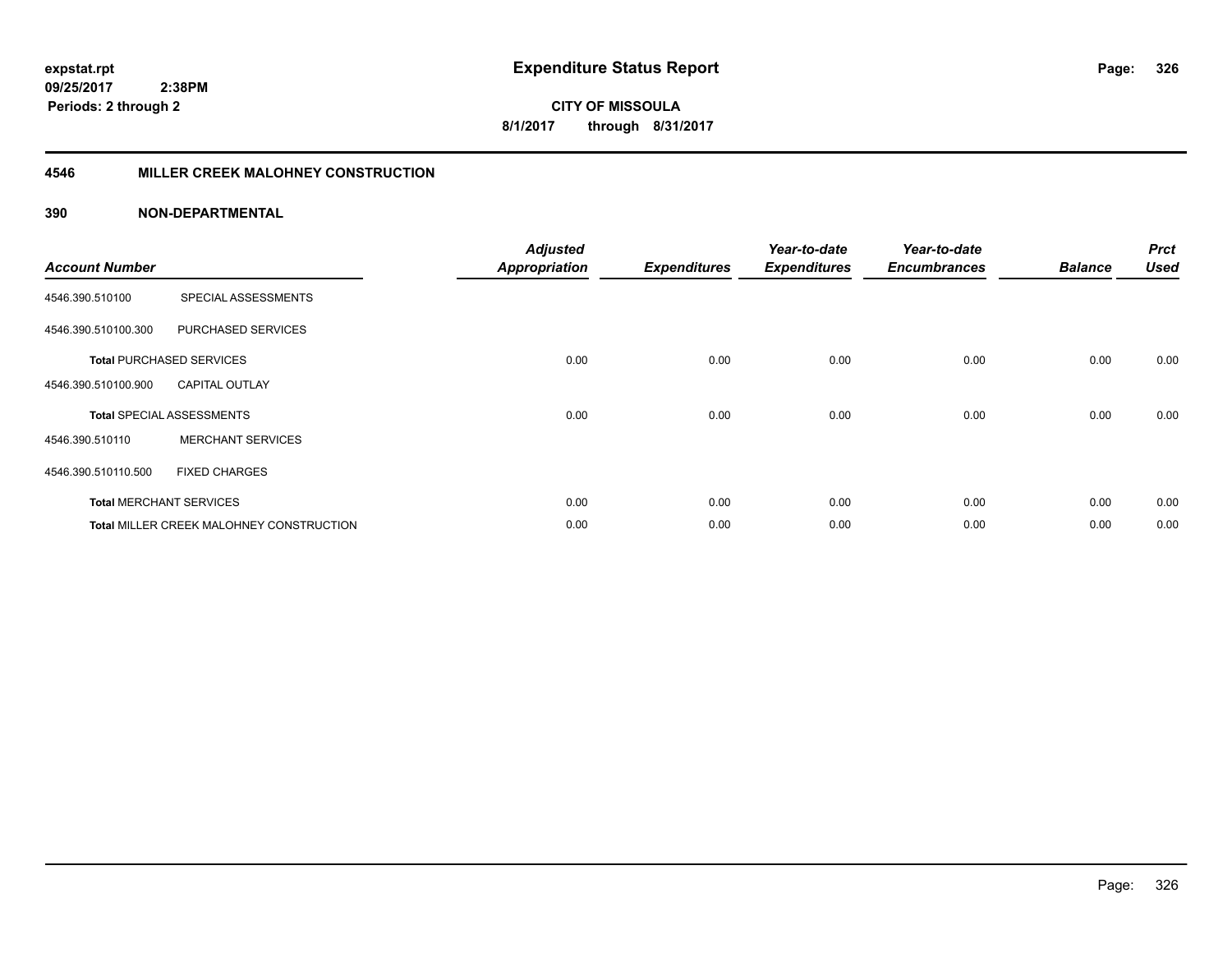**CITY OF MISSOULA 8/1/2017 through 8/31/2017**

### **4547 MILLER CREEK MCCARTHY CONSTRUCTION**

| <b>Account Number</b> |                                                 | <b>Adjusted</b><br><b>Appropriation</b> | <b>Expenditures</b> | Year-to-date<br><b>Expenditures</b> | Year-to-date<br><b>Encumbrances</b> | <b>Balance</b> | <b>Prct</b><br><b>Used</b> |
|-----------------------|-------------------------------------------------|-----------------------------------------|---------------------|-------------------------------------|-------------------------------------|----------------|----------------------------|
| 4547.390.510100       | SPECIAL ASSESSMENTS                             |                                         |                     |                                     |                                     |                |                            |
| 4547.390.510100.300   | <b>PURCHASED SERVICES</b>                       |                                         |                     |                                     |                                     |                |                            |
|                       | <b>Total PURCHASED SERVICES</b>                 | 0.00                                    | 0.00                | 0.00                                | 0.00                                | 0.00           | 0.00                       |
| 4547.390.510100.900   | <b>CAPITAL OUTLAY</b>                           |                                         |                     |                                     |                                     |                |                            |
|                       | <b>Total SPECIAL ASSESSMENTS</b>                | 0.00                                    | 0.00                | 0.00                                | 0.00                                | 0.00           | 0.00                       |
| 4547.390.510110       | <b>MERCHANT SERVICES</b>                        |                                         |                     |                                     |                                     |                |                            |
| 4547.390.510110.500   | <b>FIXED CHARGES</b>                            |                                         |                     |                                     |                                     |                |                            |
|                       | <b>Total MERCHANT SERVICES</b>                  | 0.00                                    | 0.00                | 0.00                                | 0.00                                | 0.00           | 0.00                       |
|                       | <b>Total MILLER CREEK MCCARTHY CONSTRUCTION</b> | 0.00                                    | 0.00                | 0.00                                | 0.00                                | 0.00           | 0.00                       |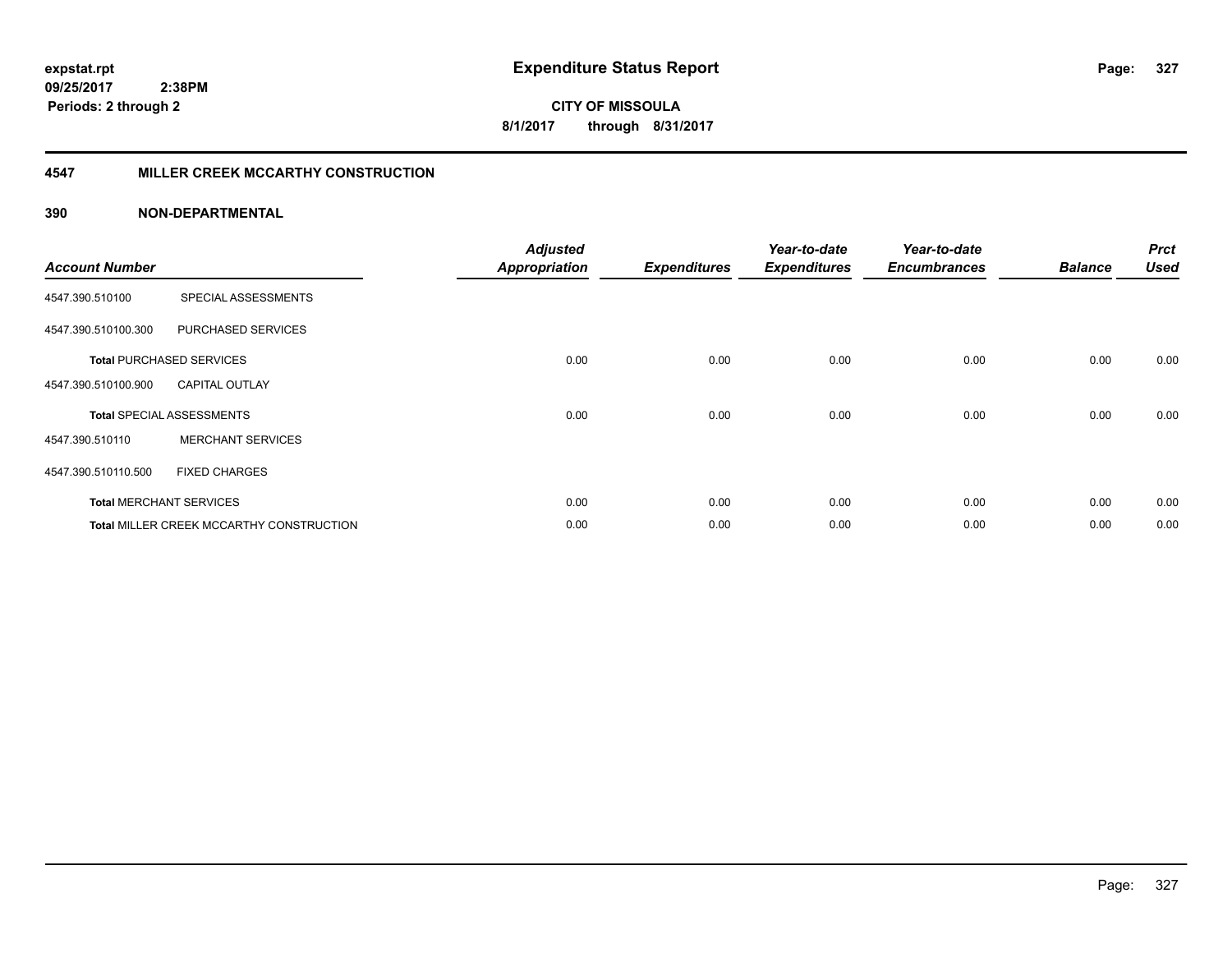**CITY OF MISSOULA 8/1/2017 through 8/31/2017**

# **4548 5TH,6TH & ARTHUR ROAD IMPROVEMENTS**

| <b>Account Number</b> |                                          | <b>Adjusted</b><br><b>Appropriation</b> | <b>Expenditures</b> | Year-to-date<br><b>Expenditures</b> | Year-to-date<br><b>Encumbrances</b> | <b>Balance</b> | <b>Prct</b><br><b>Used</b> |
|-----------------------|------------------------------------------|-----------------------------------------|---------------------|-------------------------------------|-------------------------------------|----------------|----------------------------|
| 4548.390.510100       | SPECIAL ASSESSMENTS                      |                                         |                     |                                     |                                     |                |                            |
| 4548.390.510100.300   | PURCHASED SERVICES                       |                                         |                     |                                     |                                     |                |                            |
|                       | <b>Total PURCHASED SERVICES</b>          | 0.00                                    | 0.00                | 0.00                                | 0.00                                | 0.00           | 0.00                       |
| 4548.390.510100.900   | <b>CAPITAL OUTLAY</b>                    |                                         |                     |                                     |                                     |                |                            |
|                       | <b>Total SPECIAL ASSESSMENTS</b>         | 0.00                                    | 0.00                | 0.00                                | 0.00                                | 0.00           | 0.00                       |
| 4548.390.510110       | <b>MERCHANT SERVICES</b>                 |                                         |                     |                                     |                                     |                |                            |
| 4548.390.510110.500   | <b>FIXED CHARGES</b>                     |                                         |                     |                                     |                                     |                |                            |
|                       | <b>Total MERCHANT SERVICES</b>           | 0.00                                    | 0.00                | 0.00                                | 0.00                                | 0.00           | 0.00                       |
| 4548.390.521000       | INTERFUND OPERATING TRANSFERS            |                                         |                     |                                     |                                     |                |                            |
| 4548.390.521000.800   | OTHER OBJECTS                            |                                         |                     |                                     |                                     |                |                            |
|                       | Total INTERFUND OPERATING TRANSFERS      | 0.00                                    | 0.00                | 0.00                                | 0.00                                | 0.00           | 0.00                       |
|                       | Total 5TH.6TH & ARTHUR ROAD IMPROVEMENTS | 0.00                                    | 0.00                | 0.00                                | 0.00                                | 0.00           | 0.00                       |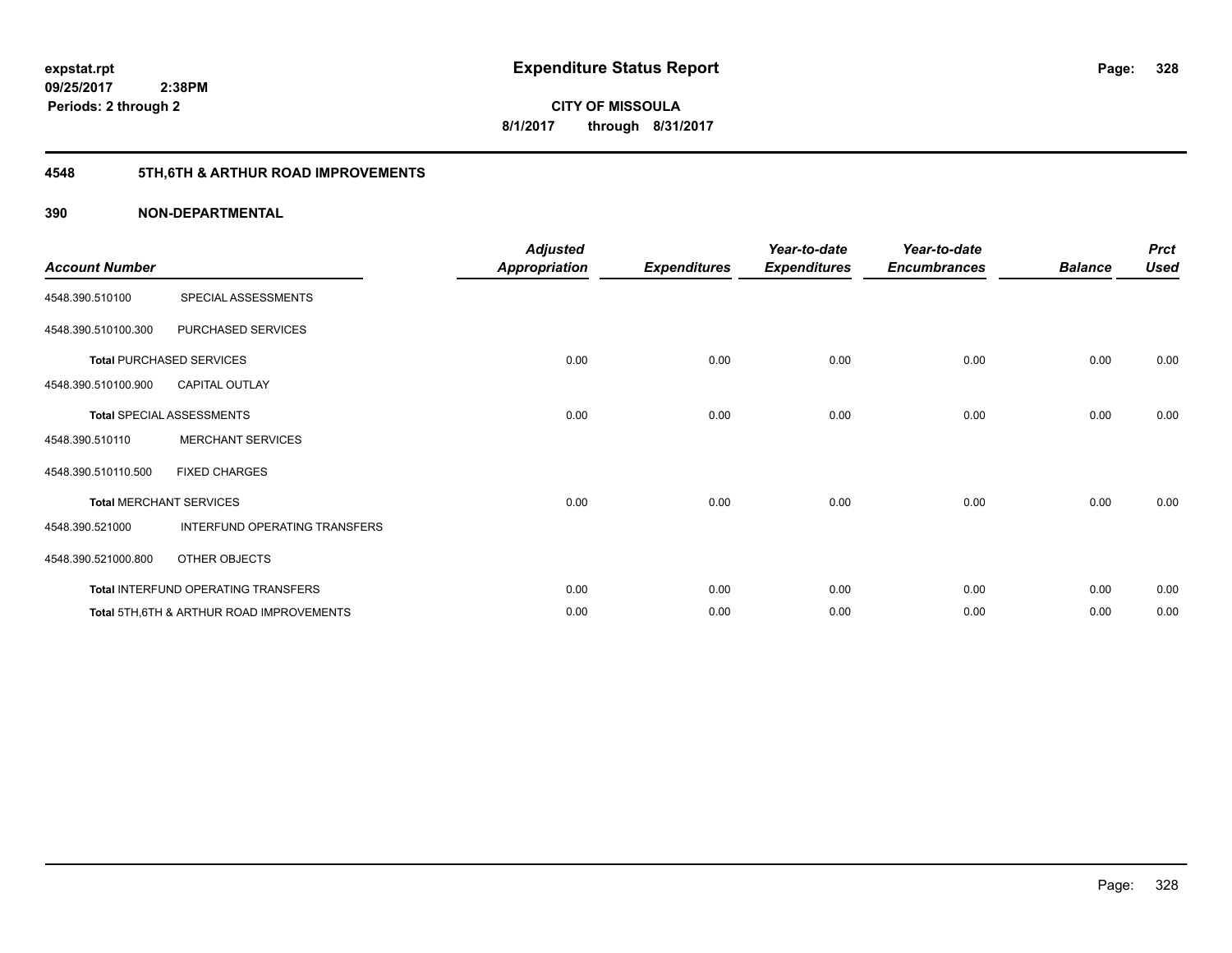#### **4549 SID 549 HILLVIEW WAY**

| <b>Account Number</b>     |                                     | <b>Adjusted</b><br><b>Appropriation</b> | <b>Expenditures</b> | Year-to-date<br><b>Expenditures</b> | Year-to-date<br><b>Encumbrances</b> | <b>Balance</b> | <b>Prct</b><br><b>Used</b> |
|---------------------------|-------------------------------------|-----------------------------------------|---------------------|-------------------------------------|-------------------------------------|----------------|----------------------------|
| 4549.390.510100           | SPECIAL ASSESSMENTS                 |                                         |                     |                                     |                                     |                |                            |
| 4549.390.510100.300       | PURCHASED SERVICES                  |                                         |                     |                                     |                                     |                |                            |
|                           | <b>Total PURCHASED SERVICES</b>     | 0.00                                    | 0.00                | 0.00                                | 0.00                                | 0.00           | 0.00                       |
| 4549.390.510100.600       | <b>DEBT SERVICE</b>                 |                                         |                     |                                     |                                     |                |                            |
| <b>Total DEBT SERVICE</b> |                                     | 0.00                                    | 0.00                | 0.00                                | 0.00                                | 0.00           | 0.00                       |
| 4549.390.510100.900       | <b>CAPITAL OUTLAY</b>               |                                         |                     |                                     |                                     |                |                            |
|                           | <b>Total SPECIAL ASSESSMENTS</b>    | 0.00                                    | 0.00                | 0.00                                | 0.00                                | 0.00           | 0.00                       |
| 4549.390.510110           | <b>MERCHANT SERVICES</b>            |                                         |                     |                                     |                                     |                |                            |
| 4549.390.510110.500       | <b>FIXED CHARGES</b>                |                                         |                     |                                     |                                     |                |                            |
|                           | <b>Total MERCHANT SERVICES</b>      | 0.00                                    | 0.00                | 0.00                                | 0.00                                | 0.00           | 0.00                       |
| 4549.390.521000           | INTERFUND OPERATING TRANSFERS       |                                         |                     |                                     |                                     |                |                            |
| 4549.390.521000.800       | OTHER OBJECTS                       |                                         |                     |                                     |                                     |                |                            |
|                           | Total INTERFUND OPERATING TRANSFERS | 0.00                                    | 0.00                | 0.00                                | 0.00                                | 0.00           | 0.00                       |
|                           | Total SID 549 HILLVIEW WAY          | 0.00                                    | 0.00                | 0.00                                | 0.00                                | 0.00           | 0.00                       |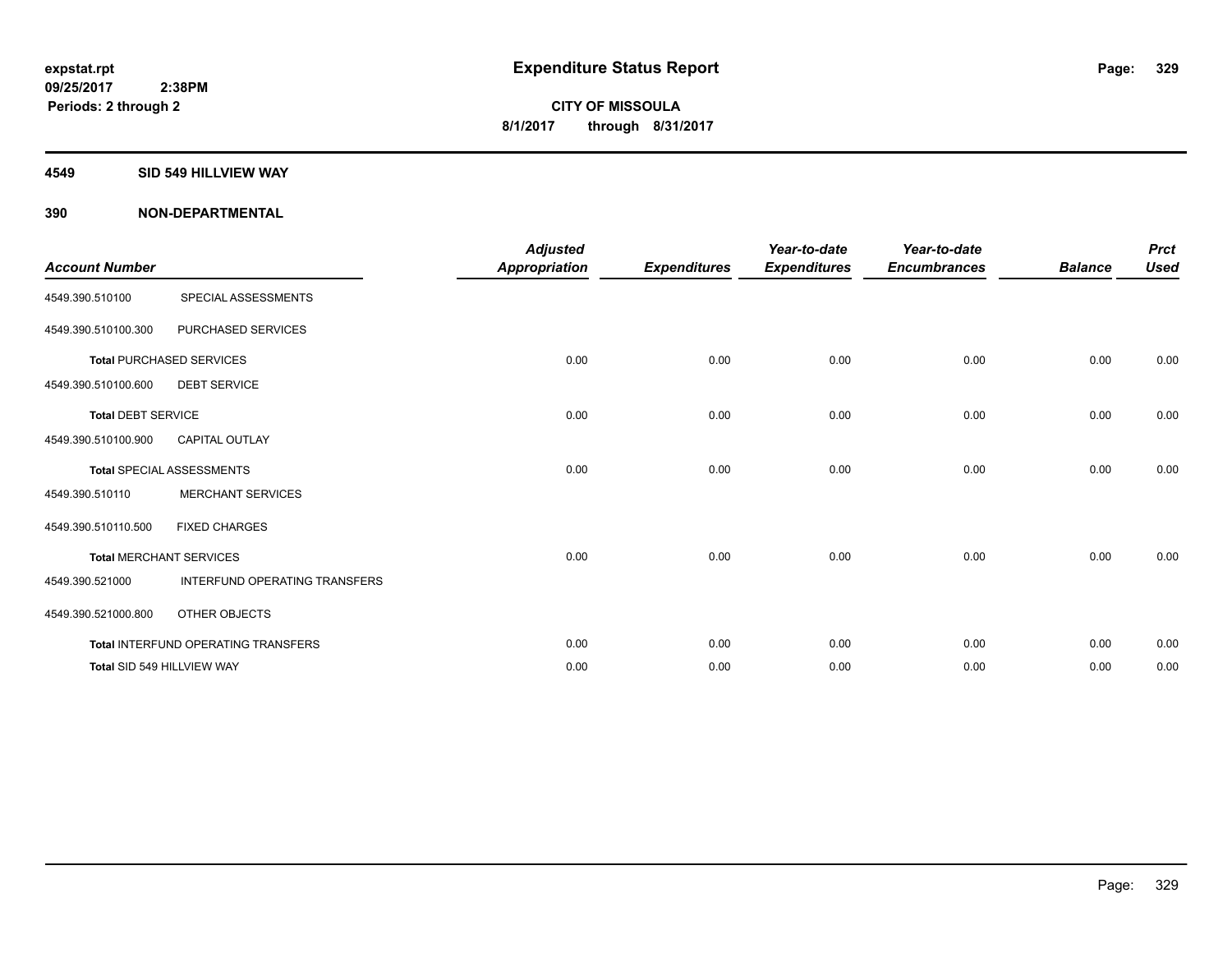**CITY OF MISSOULA 8/1/2017 through 8/31/2017**

### **4745 MALONEY/TWITE MILLER CR \$1.2M CONTRIB**

| <b>Account Number</b>      |                                              | <b>Adjusted</b><br><b>Appropriation</b> | <b>Expenditures</b> | Year-to-date<br><b>Expenditures</b> | Year-to-date<br><b>Encumbrances</b> | <b>Balance</b> | <b>Prct</b><br><b>Used</b> |
|----------------------------|----------------------------------------------|-----------------------------------------|---------------------|-------------------------------------|-------------------------------------|----------------|----------------------------|
|                            |                                              |                                         |                     |                                     |                                     |                |                            |
| 4745.390.510100            | SPECIAL ASSESSMENTS                          |                                         |                     |                                     |                                     |                |                            |
| 4745.390.510100.300        | PURCHASED SERVICES                           |                                         |                     |                                     |                                     |                |                            |
|                            | <b>Total PURCHASED SERVICES</b>              | 0.00                                    | 0.00                | 0.00                                | 0.00                                | 0.00           | 0.00                       |
| 4745.390.510100.800        | OTHER OBJECTS                                |                                         |                     |                                     |                                     |                |                            |
| <b>Total OTHER OBJECTS</b> |                                              | 0.00                                    | 0.00                | 0.00                                | 0.00                                | 0.00           | 0.00                       |
| 4745.390.510100.900        | <b>CAPITAL OUTLAY</b>                        |                                         |                     |                                     |                                     |                |                            |
|                            | <b>Total SPECIAL ASSESSMENTS</b>             | 0.00                                    | 0.00                | 0.00                                | 0.00                                | 0.00           | 0.00                       |
| 4745.390.510110            | <b>MERCHANT SERVICES</b>                     |                                         |                     |                                     |                                     |                |                            |
| 4745.390.510110.500        | <b>FIXED CHARGES</b>                         |                                         |                     |                                     |                                     |                |                            |
|                            | Total MALONEY/TWITE MILLER CR \$1.2M CONTRIB | 0.00                                    | 0.00                | 0.00                                | 0.00                                | 0.00           | 0.00                       |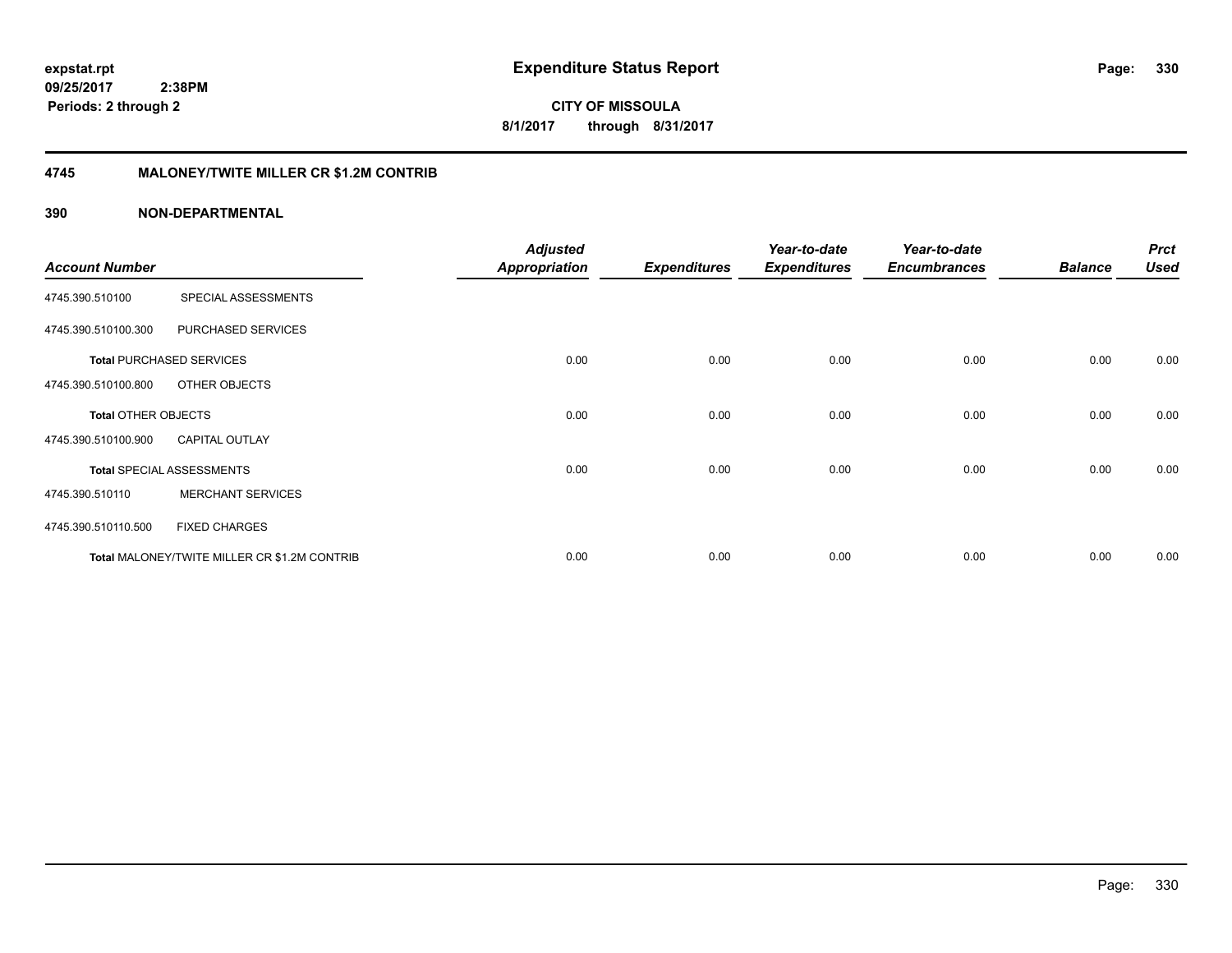### **4941 HILLVIEW WAY CONSTRUCTION**

### **280 PUBLIC WORKS OPERATIONS**

| <b>Account Number</b>      |                                        | <b>Adjusted</b><br><b>Appropriation</b> | <b>Expenditures</b> | Year-to-date<br><b>Expenditures</b> | Year-to-date<br><b>Encumbrances</b> | <b>Balance</b> | <b>Prct</b><br><b>Used</b> |
|----------------------------|----------------------------------------|-----------------------------------------|---------------------|-------------------------------------|-------------------------------------|----------------|----------------------------|
| 4941.280.430034            | CONSTRUCTION                           |                                         |                     |                                     |                                     |                |                            |
| 4941.280.430034.200        | <b>SUPPLIES</b>                        |                                         |                     |                                     |                                     |                |                            |
| <b>Total SUPPLIES</b>      |                                        | 0.00                                    | 0.00                | 0.00                                | 0.00                                | 0.00           | 0.00                       |
| 4941.280.430034.300        | PURCHASED SERVICES                     |                                         |                     |                                     |                                     |                |                            |
|                            | <b>Total PURCHASED SERVICES</b>        | 0.00                                    | 0.00                | 0.00                                | 0.00                                | 0.00           | 0.00                       |
| 4941.280.430034.900        | CAPITAL OUTLAY                         |                                         |                     |                                     |                                     |                |                            |
| <b>Total CONSTRUCTION</b>  |                                        | 0.00                                    | 0.00                | 0.00                                | 0.00                                | 0.00           | 0.00                       |
| 4941.280.430262            | <b>SIDEWALKS</b>                       |                                         |                     |                                     |                                     |                |                            |
| 4941.280.430262.800        | OTHER OBJECTS                          |                                         |                     |                                     |                                     |                |                            |
| <b>Total SIDEWALKS</b>     |                                        | 0.00                                    | 0.00                | 0.00                                | 0.00                                | 0.00           | 0.00                       |
| 4941.280.510110            | <b>MERCHANT SERVICES</b>               |                                         |                     |                                     |                                     |                |                            |
| 4941.280.510110.500        | <b>FIXED CHARGES</b>                   |                                         |                     |                                     |                                     |                |                            |
| <b>Total FIXED CHARGES</b> |                                        | 0.00                                    | 0.00                | 0.00                                | 0.00                                | 0.00           | 0.00                       |
|                            | <b>Total HILLVIEW WAY CONSTRUCTION</b> | 0.00                                    | 0.00                | 0.00                                | 0.00                                | 0.00           | 0.00                       |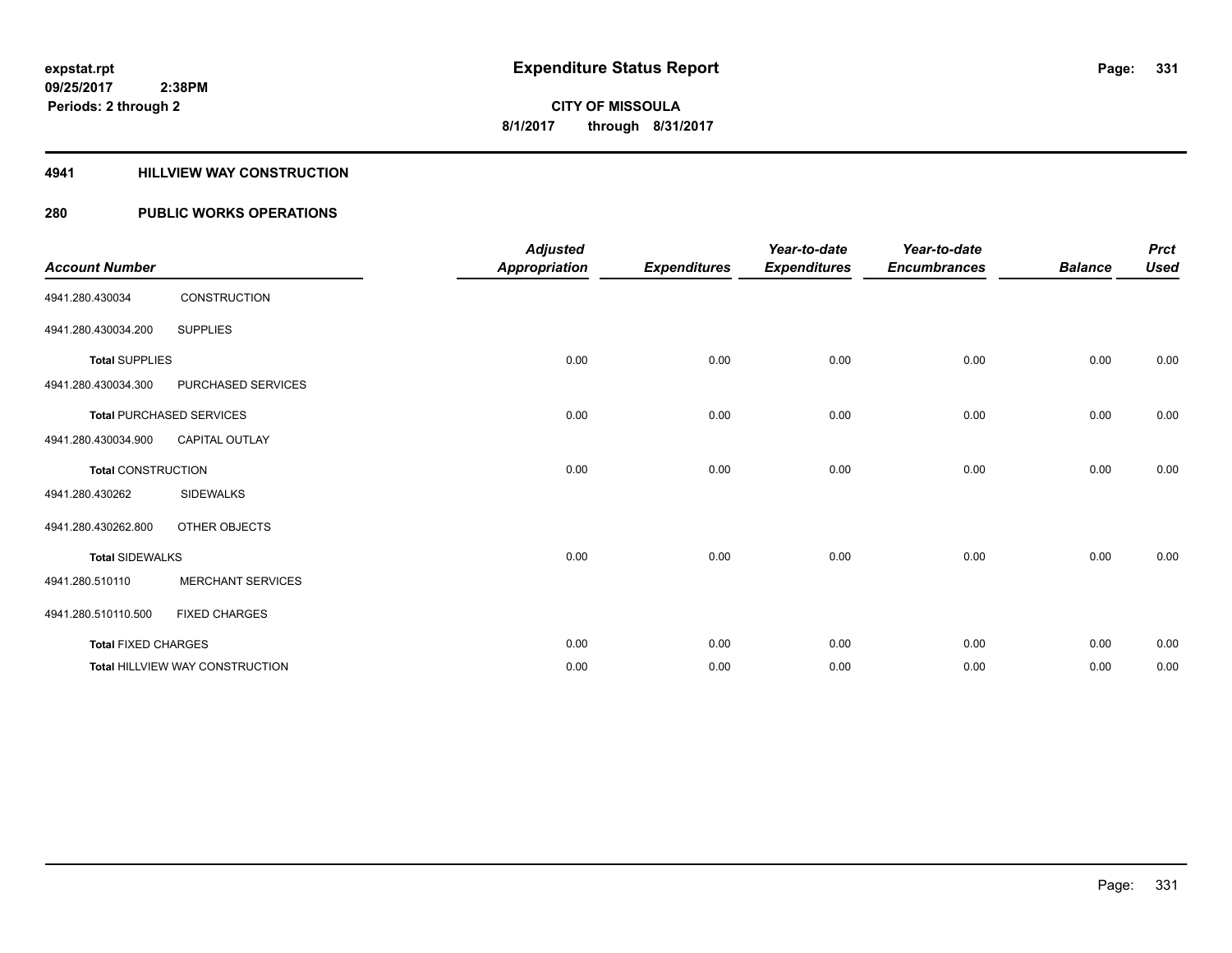**CITY OF MISSOULA 8/1/2017 through 8/31/2017**

# **4944 RATTLESNAKE SEWER COLLECTION (544)**

**000 \*\*\* Title Not Found \*\*\***

| <b>Account Number</b>                |                          | <b>Adjusted</b><br>Appropriation | <b>Expenditures</b> | Year-to-date<br><b>Expenditures</b> | Year-to-date<br><b>Encumbrances</b> | <b>Balance</b> | <b>Prct</b><br><b>Used</b> |
|--------------------------------------|--------------------------|----------------------------------|---------------------|-------------------------------------|-------------------------------------|----------------|----------------------------|
| 4944.000.510110                      | <b>MERCHANT SERVICES</b> |                                  |                     |                                     |                                     |                |                            |
| 4944.000.510110.500                  | <b>FIXED CHARGES</b>     |                                  |                     |                                     |                                     |                |                            |
| <b>Total *** Title Not Found ***</b> |                          | 0.00                             | 0.00                | 0.00                                | 0.00                                | 0.00           | 0.00                       |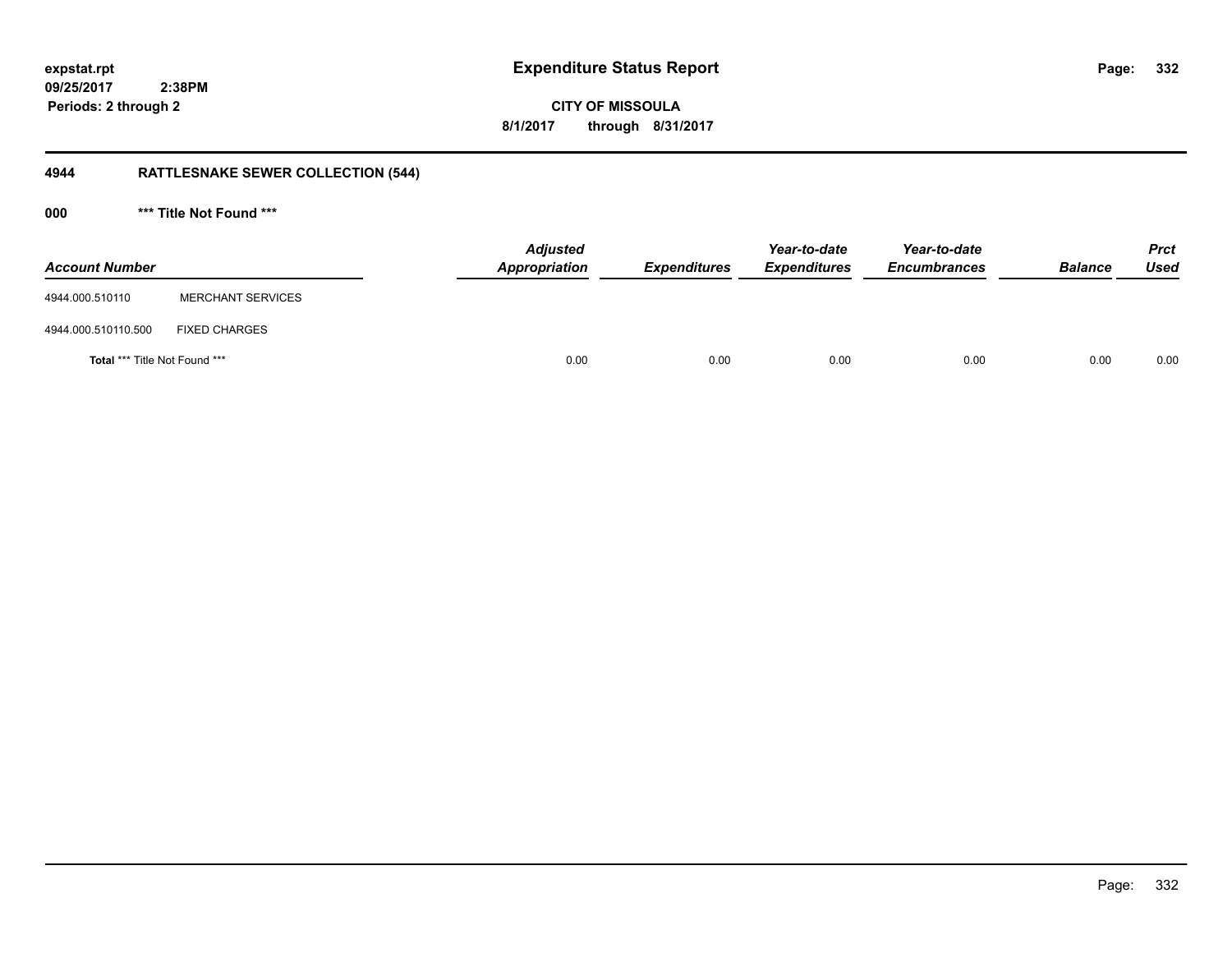# **CITY OF MISSOULA 8/1/2017 through 8/31/2017**

# **4944 RATTLESNAKE SEWER COLLECTION (544)**

|                               |                                  | <b>Adjusted</b> |                     | Year-to-date        | Year-to-date        |                | <b>Prct</b> |
|-------------------------------|----------------------------------|-----------------|---------------------|---------------------|---------------------|----------------|-------------|
| <b>Account Number</b>         |                                  | Appropriation   | <b>Expenditures</b> | <b>Expenditures</b> | <b>Encumbrances</b> | <b>Balance</b> | <b>Used</b> |
| 4944.390.510100               | SPECIAL ASSESSMENTS              |                 |                     |                     |                     |                |             |
| 4944.390.510100.300           | PURCHASED SERVICES               |                 |                     |                     |                     |                |             |
|                               | <b>Total PURCHASED SERVICES</b>  | 0.00            | 0.00                | 0.00                | 0.00                | 0.00           | 0.00        |
| 4944.390.510100.600           | <b>DEBT SERVICE</b>              |                 |                     |                     |                     |                |             |
| <b>Total DEBT SERVICE</b>     |                                  | 0.00            | 0.00                | 0.00                | 0.00                | 0.00           | 0.00        |
| 4944.390.510100.900           | <b>CAPITAL OUTLAY</b>            |                 |                     |                     |                     |                |             |
|                               | <b>Total SPECIAL ASSESSMENTS</b> | 0.00            | 0.00                | 0.00                | 0.00                | 0.00           | 0.00        |
| 4944.390.510110               | <b>MERCHANT SERVICES</b>         |                 |                     |                     |                     |                |             |
| 4944.390.510110.500           | <b>FIXED CHARGES</b>             |                 |                     |                     |                     |                |             |
| <b>Total NON-DEPARTMENTAL</b> |                                  | 0.00            | 0.00                | 0.00                | 0.00                | 0.00           | 0.00        |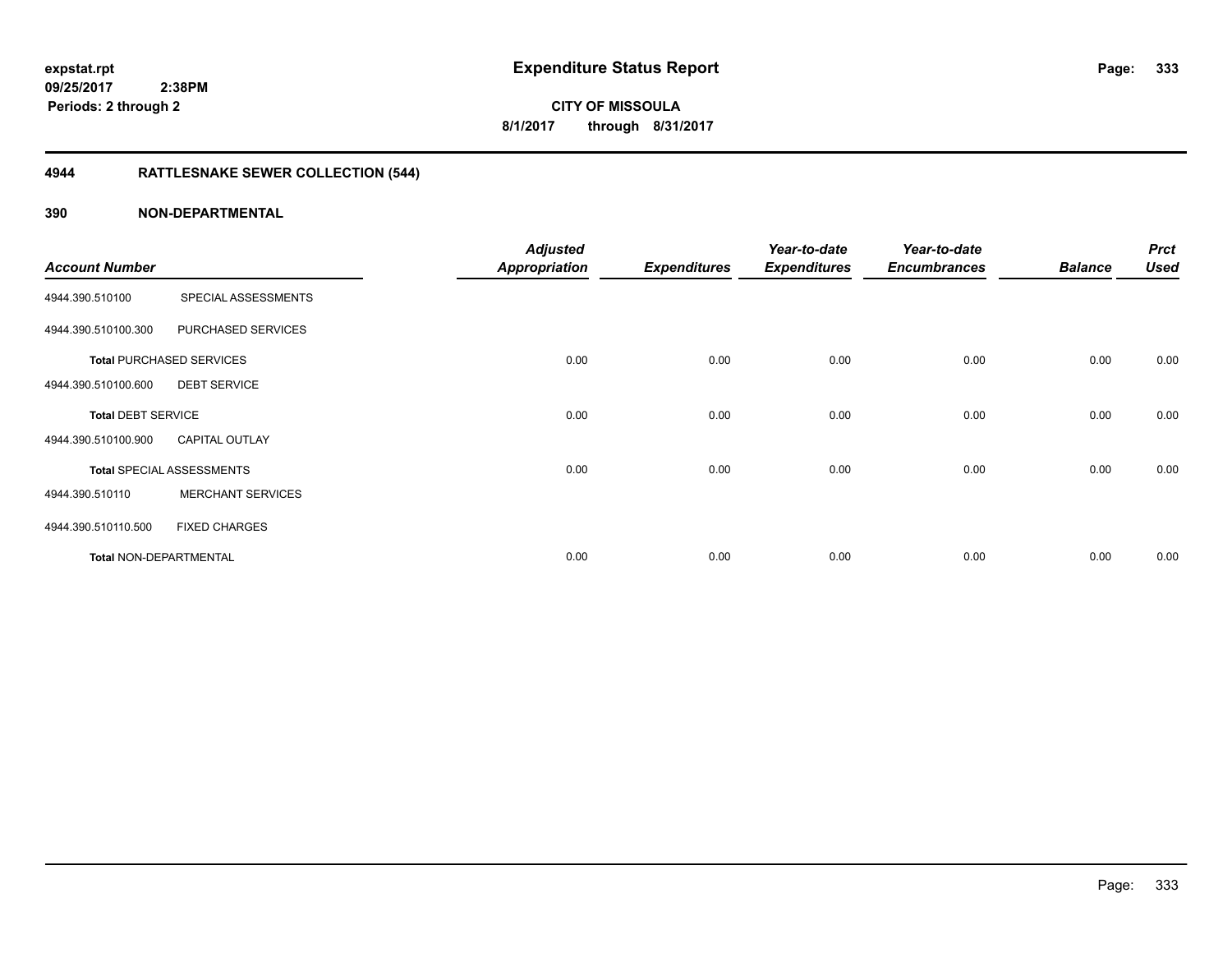**334**

**CITY OF MISSOULA 8/1/2017 through 8/31/2017**

# **4944 RATTLESNAKE SEWER COLLECTION (544)**

**550 SID 544 PROJECT**

| <b>Account Number</b>     |                                 | <b>Adjusted</b><br><b>Appropriation</b> | <b>Expenditures</b> | Year-to-date<br><b>Expenditures</b> | Year-to-date<br><b>Encumbrances</b> | <b>Balance</b> | <b>Prct</b><br><b>Used</b> |
|---------------------------|---------------------------------|-----------------------------------------|---------------------|-------------------------------------|-------------------------------------|----------------|----------------------------|
| 4944.550.430680           | ARRA GRANT                      |                                         |                     |                                     |                                     |                |                            |
| 4944.550.430680.900       | CAPITAL OUTLAY                  |                                         |                     |                                     |                                     |                |                            |
| <b>Total ARRA GRANT</b>   |                                 | 0.00                                    | 0.00                | 0.00                                | 0.00                                | 0.00           | 0.00                       |
| 4944.550.430681           | ARRA LOAN                       |                                         |                     |                                     |                                     |                |                            |
| 4944.550.430681.900       | CAPITAL OUTLAY                  |                                         |                     |                                     |                                     |                |                            |
| <b>Total ARRA LOAN</b>    |                                 | 0.00                                    | 0.00                | 0.00                                | 0.00                                | 0.00           | 0.00                       |
| 4944.550.430682           | <b>TSEP GRANT</b>               |                                         |                     |                                     |                                     |                |                            |
| 4944.550.430682.900       | CAPITAL OUTLAY                  |                                         |                     |                                     |                                     |                |                            |
| <b>Total TSEP GRANT</b>   |                                 | 0.00                                    | 0.00                | 0.00                                | 0.00                                | 0.00           | 0.00                       |
| 4944.550.430685           | SRF SID                         |                                         |                     |                                     |                                     |                |                            |
| 4944.550.430685.900       | CAPITAL OUTLAY                  |                                         |                     |                                     |                                     |                |                            |
| <b>Total SRF SID</b>      |                                 | 0.00                                    | 0.00                | 0.00                                | 0.00                                | 0.00           | 0.00                       |
| 4944.550.430686           | SRF REV BOND                    |                                         |                     |                                     |                                     |                |                            |
| 4944.550.430686.300       | PURCHASED SERVICES              |                                         |                     |                                     |                                     |                |                            |
|                           | <b>Total PURCHASED SERVICES</b> | 0.00                                    | 0.00                | 0.00                                | 0.00                                | 0.00           | 0.00                       |
| 4944.550.430686.900       | CAPITAL OUTLAY                  |                                         |                     |                                     |                                     |                |                            |
| <b>Total SRF REV BOND</b> |                                 | 0.00                                    | 0.00                | 0.00                                | 0.00                                | 0.00           | 0.00                       |
| 4944.550.430687           | ARRA LOAN SID                   |                                         |                     |                                     |                                     |                |                            |
| 4944.550.430687.900       | CAPITAL OUTLAY                  |                                         |                     |                                     |                                     |                |                            |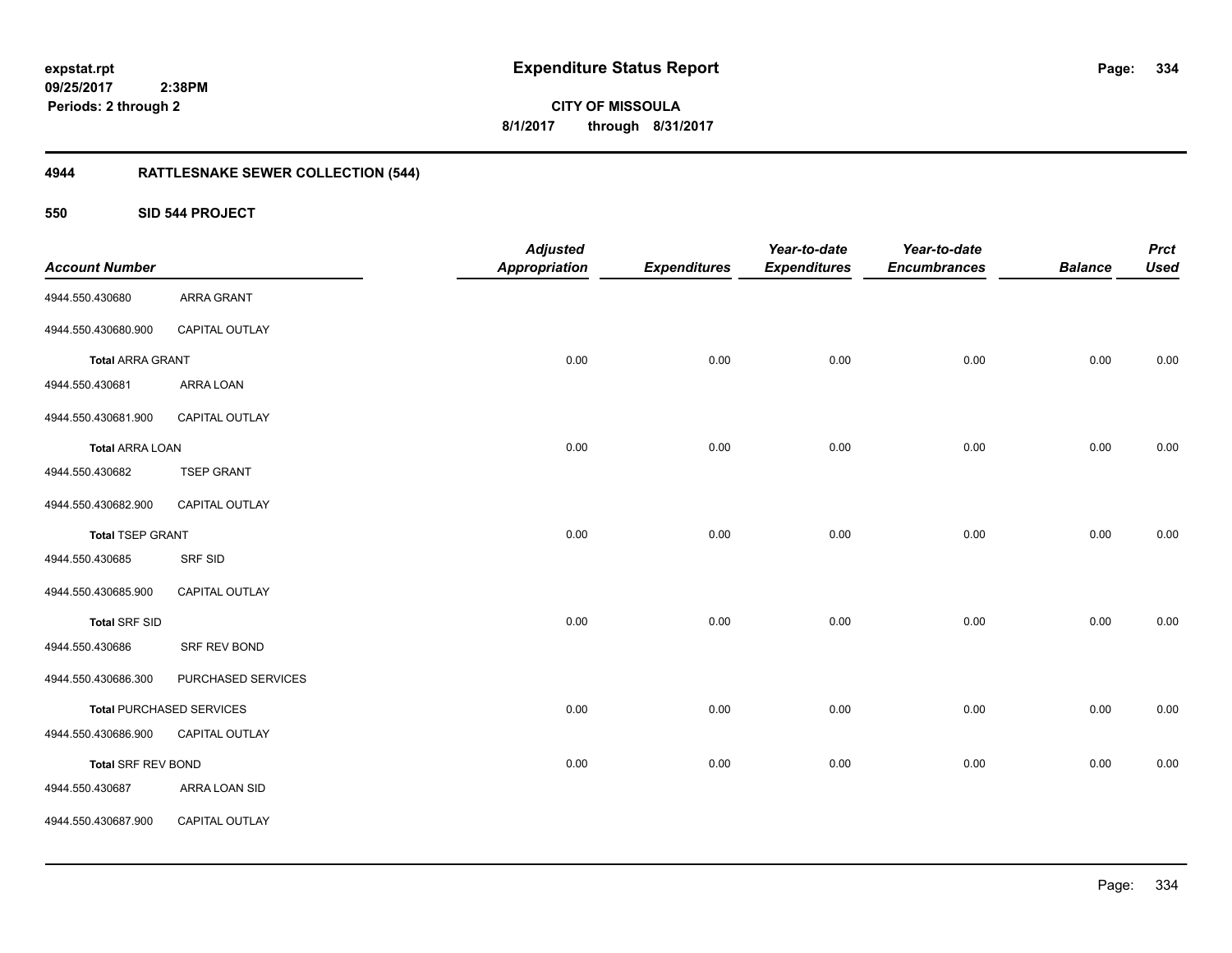**CITY OF MISSOULA 8/1/2017 through 8/31/2017**

# **4944 RATTLESNAKE SEWER COLLECTION (544)**

### **550 SID 544 PROJECT**

| <b>Account Number</b>        |                          | <b>Adjusted</b><br><b>Appropriation</b> | <b>Expenditures</b> | Year-to-date<br><b>Expenditures</b> | Year-to-date<br><b>Encumbrances</b> | <b>Balance</b> | <b>Prct</b><br><b>Used</b> |
|------------------------------|--------------------------|-----------------------------------------|---------------------|-------------------------------------|-------------------------------------|----------------|----------------------------|
| <b>Total ARRA LOAN SID</b>   |                          | 0.00                                    | 0.00                | 0.00                                | 0.00                                | 0.00           | 0.00                       |
| 4944.550.510110              | <b>MERCHANT SERVICES</b> |                                         |                     |                                     |                                     |                |                            |
| 4944.550.510110.500          | <b>FIXED CHARGES</b>     |                                         |                     |                                     |                                     |                |                            |
| <b>Total SID 544 PROJECT</b> |                          | 0.00                                    | 0.00                | 0.00                                | 0.00                                | 0.00           | 0.00                       |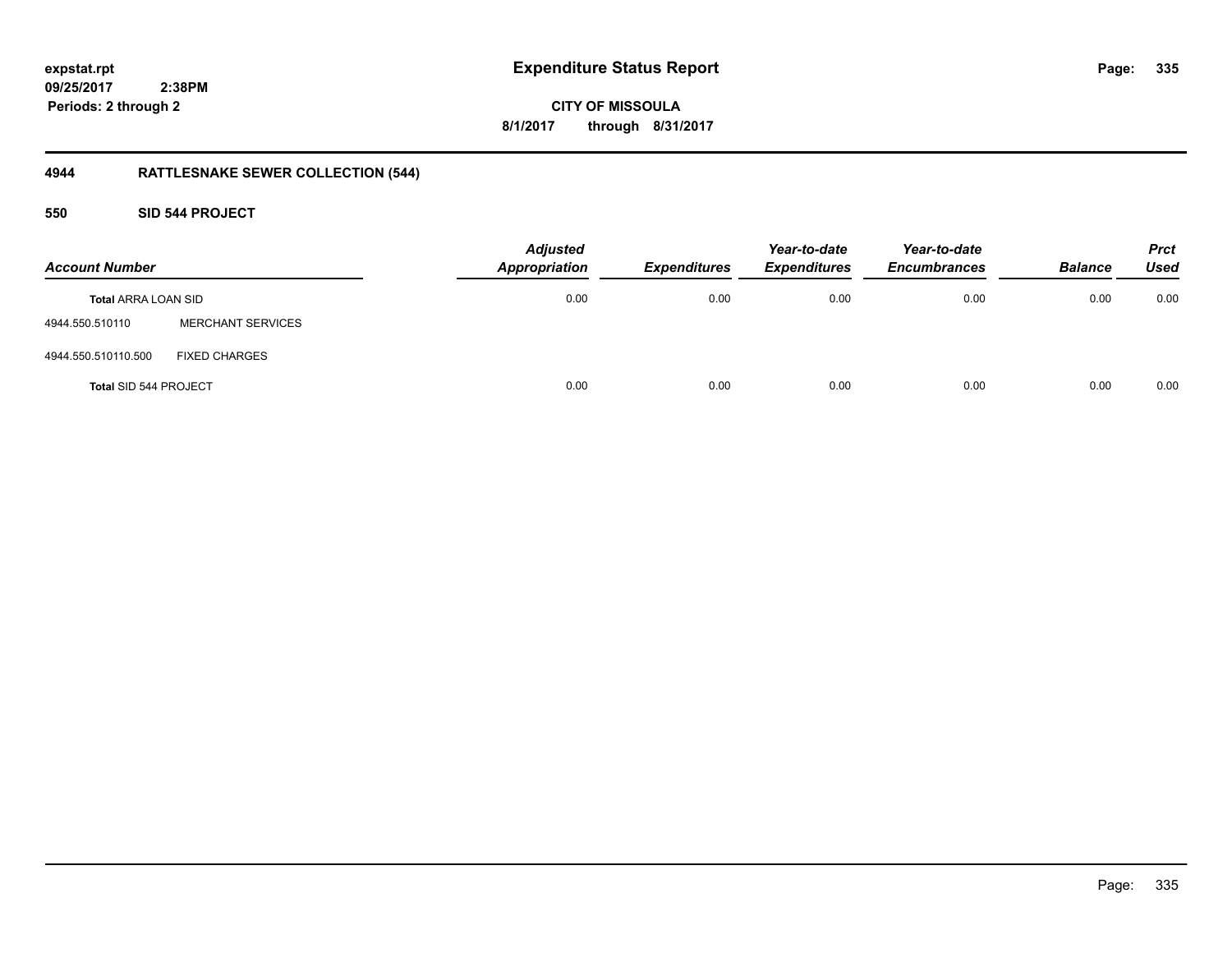**CITY OF MISSOULA 8/1/2017 through 8/31/2017**

# **4944 RATTLESNAKE SEWER COLLECTION (544)**

### **555 LOLO STREET PROJECT**

| <b>Account Number</b>     |                                          | <b>Adjusted</b><br><b>Appropriation</b> | <b>Expenditures</b> | Year-to-date<br><b>Expenditures</b> | Year-to-date<br><b>Encumbrances</b> | <b>Balance</b> | <b>Prct</b><br><b>Used</b> |
|---------------------------|------------------------------------------|-----------------------------------------|---------------------|-------------------------------------|-------------------------------------|----------------|----------------------------|
| 4944.555.430680           | ARRA GRANT                               |                                         |                     |                                     |                                     |                |                            |
| 4944.555.430680.900       | <b>CAPITAL OUTLAY</b>                    |                                         |                     |                                     |                                     |                |                            |
| <b>Total ARRA GRANT</b>   |                                          | 0.00                                    | 0.00                | 0.00                                | 0.00                                | 0.00           | 0.00                       |
| 4944.555.430685           | SRF SID                                  |                                         |                     |                                     |                                     |                |                            |
| 4944.555.430685.900       | <b>CAPITAL OUTLAY</b>                    |                                         |                     |                                     |                                     |                |                            |
| <b>Total SRF SID</b>      |                                          | 0.00                                    | 0.00                | 0.00                                | 0.00                                | 0.00           | 0.00                       |
| 4944.555.430686           | SRF REV BOND                             |                                         |                     |                                     |                                     |                |                            |
| 4944.555.430686.900       | <b>CAPITAL OUTLAY</b>                    |                                         |                     |                                     |                                     |                |                            |
| <b>Total SRF REV BOND</b> |                                          | 0.00                                    | 0.00                | 0.00                                | 0.00                                | 0.00           | 0.00                       |
| 4944.555.510110           | <b>MERCHANT SERVICES</b>                 |                                         |                     |                                     |                                     |                |                            |
| 4944.555.510110.500       | <b>FIXED CHARGES</b>                     |                                         |                     |                                     |                                     |                |                            |
|                           | Total RATTLESNAKE SEWER COLLECTION (544) | 0.00                                    | 0.00                | 0.00                                | 0.00                                | 0.00           | 0.00                       |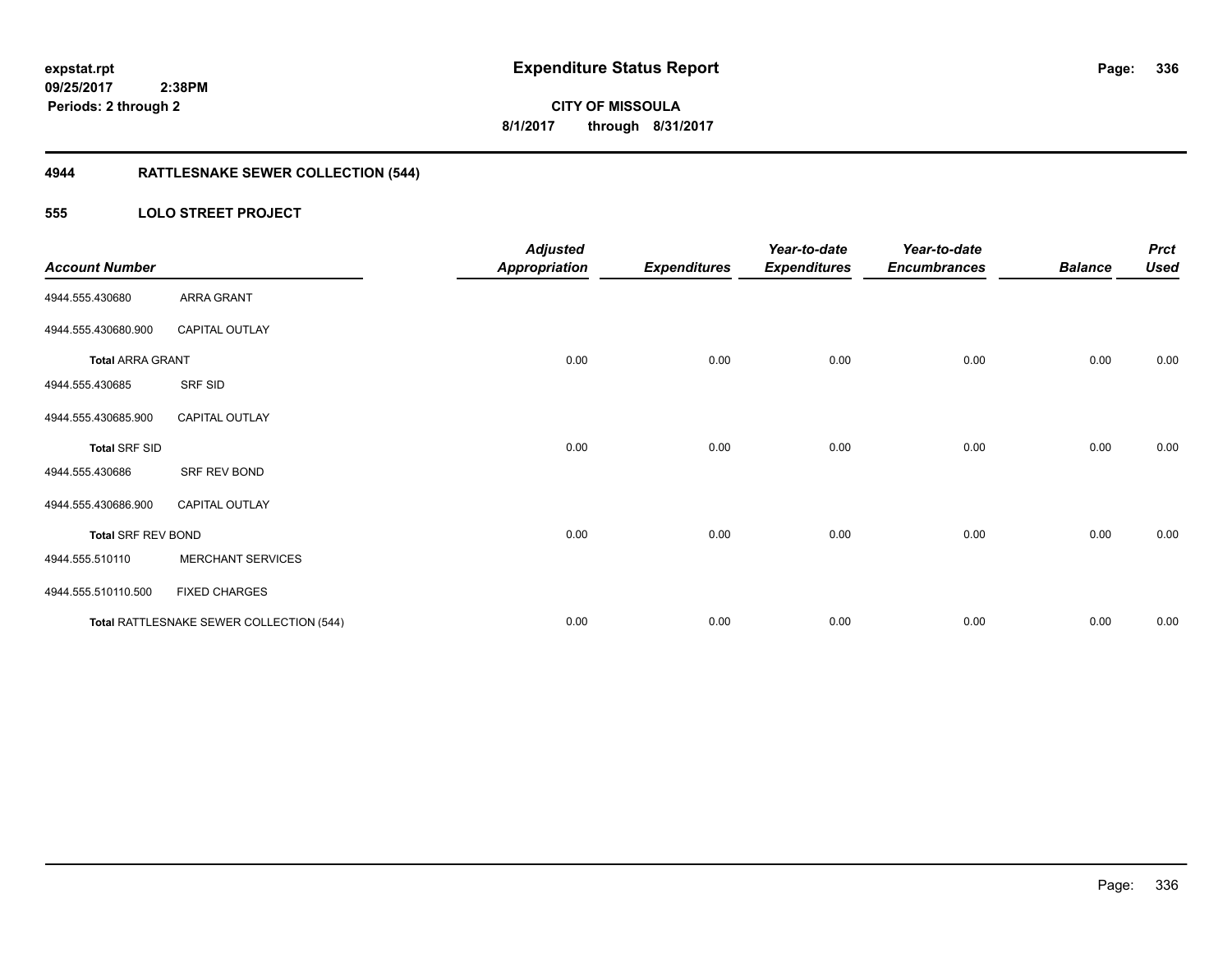### **4945 PHILLIPS ST TRAFFIC CALMING**

# **000 \*\*\* Title Not Found \*\*\***

| <b>Account Number</b>          |                                   | <b>Adjusted</b><br><b>Appropriation</b> | <b>Expenditures</b> | Year-to-date<br><b>Expenditures</b> | Year-to-date<br><b>Encumbrances</b> | <b>Balance</b> | <b>Prct</b><br><b>Used</b> |
|--------------------------------|-----------------------------------|-----------------------------------------|---------------------|-------------------------------------|-------------------------------------|----------------|----------------------------|
| 4945.000.410000                | <b>GENERAL GOVERNMENT</b>         |                                         |                     |                                     |                                     |                |                            |
| 4945.000.410000.600            | <b>DEBT SERVICE</b>               |                                         |                     |                                     |                                     |                |                            |
|                                | <b>Total GENERAL GOVERNMENT</b>   | 0.00                                    | 0.00                | 0.00                                | 0.00                                | 0.00           | 0.00                       |
| 4945.000.510110                | <b>MERCHANT SERVICES</b>          |                                         |                     |                                     |                                     |                |                            |
| 4945.000.510110.500            | <b>FIXED CHARGES</b>              |                                         |                     |                                     |                                     |                |                            |
| <b>Total MERCHANT SERVICES</b> |                                   | 0.00                                    | 0.00                | 0.00                                | 0.00                                | 0.00           | 0.00                       |
|                                | Total PHILLIPS ST TRAFFIC CALMING | 0.00                                    | 0.00                | 0.00                                | 0.00                                | 0.00           | 0.00                       |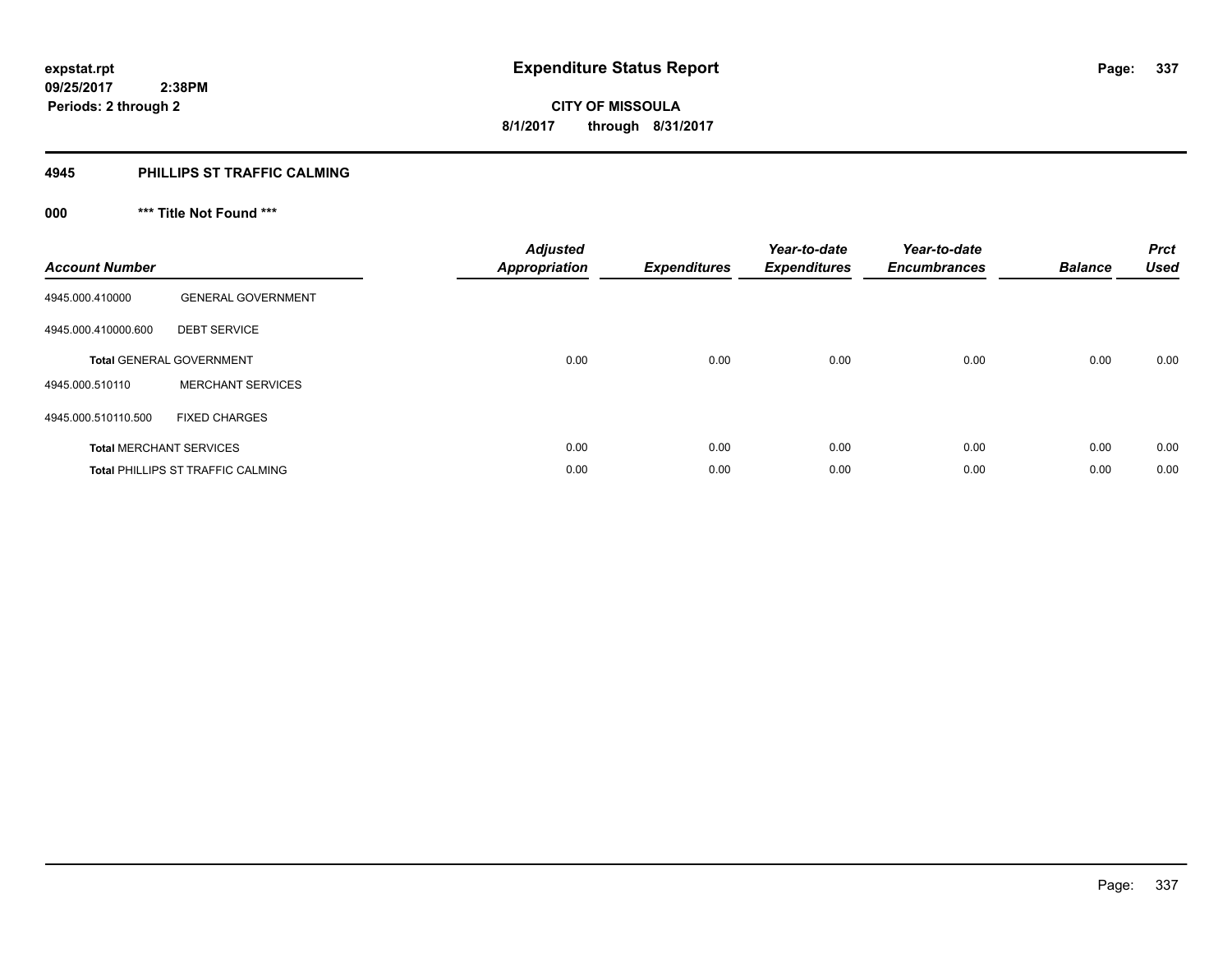**CITY OF MISSOULA 8/1/2017 through 8/31/2017**

### **4946 PATTEE CREEK DR. TRAFFIC CALMING**

**000 \*\*\* Title Not Found \*\*\***

| <b>Account Number</b>                |                                 | <b>Adjusted</b><br><b>Appropriation</b> | <b>Expenditures</b> | Year-to-date<br><b>Expenditures</b> | Year-to-date<br><b>Encumbrances</b> | <b>Balance</b> | <b>Prct</b><br>Used |
|--------------------------------------|---------------------------------|-----------------------------------------|---------------------|-------------------------------------|-------------------------------------|----------------|---------------------|
| 4946.000.410000                      | <b>GENERAL GOVERNMENT</b>       |                                         |                     |                                     |                                     |                |                     |
| 4946.000.410000.600                  | <b>DEBT SERVICE</b>             |                                         |                     |                                     |                                     |                |                     |
|                                      | <b>Total GENERAL GOVERNMENT</b> | 0.00                                    | 0.00                | 0.00                                | 0.00                                | 0.00           | 0.00                |
| 4946.000.510110                      | <b>MERCHANT SERVICES</b>        |                                         |                     |                                     |                                     |                |                     |
| 4946.000.510110.500                  | <b>FIXED CHARGES</b>            |                                         |                     |                                     |                                     |                |                     |
| <b>Total *** Title Not Found ***</b> |                                 | 0.00                                    | 0.00                | 0.00                                | 0.00                                | 0.00           | 0.00                |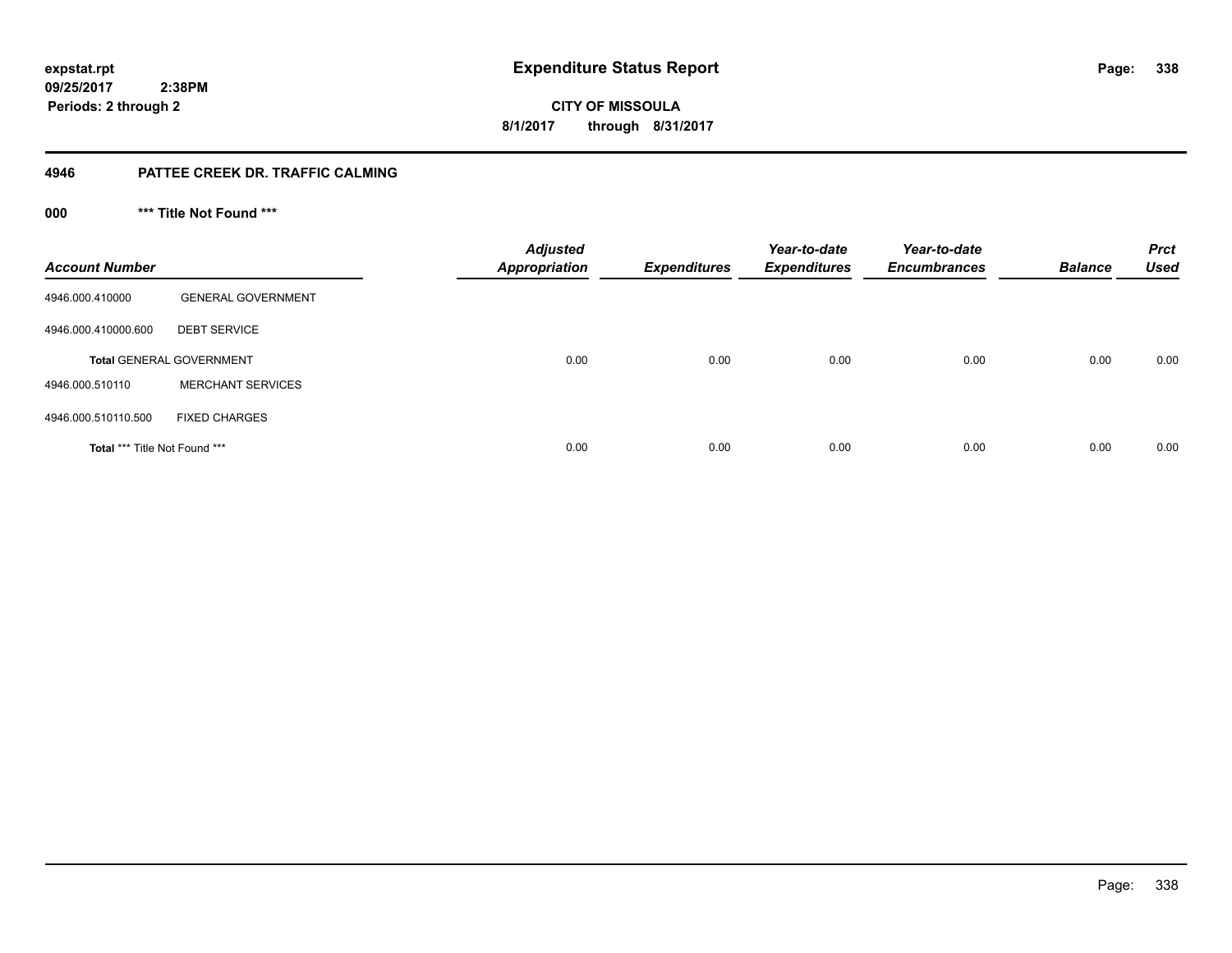### **4946 PATTEE CREEK DR. TRAFFIC CALMING**

| <b>Account Number</b> |                                        | <b>Adjusted</b><br><b>Appropriation</b> | <b>Expenditures</b> | Year-to-date<br><b>Expenditures</b> | Year-to-date<br><b>Encumbrances</b> | <b>Balance</b> | <b>Prct</b><br><b>Used</b> |
|-----------------------|----------------------------------------|-----------------------------------------|---------------------|-------------------------------------|-------------------------------------|----------------|----------------------------|
|                       |                                        |                                         |                     |                                     |                                     |                |                            |
| 4946.390.510100       | SPECIAL ASSESSMENTS                    |                                         |                     |                                     |                                     |                |                            |
| 4946.390.510100.300   | PURCHASED SERVICES                     |                                         |                     |                                     |                                     |                |                            |
|                       | <b>Total PURCHASED SERVICES</b>        | 0.00                                    | 0.00                | 0.00                                | 0.00                                | 0.00           | 0.00                       |
| 4946.390.510100.900   | <b>CAPITAL OUTLAY</b>                  |                                         |                     |                                     |                                     |                |                            |
|                       | <b>Total SPECIAL ASSESSMENTS</b>       | 0.00                                    | 0.00                | 0.00                                | 0.00                                | 0.00           | 0.00                       |
| 4946.390.510110       | <b>MERCHANT SERVICES</b>               |                                         |                     |                                     |                                     |                |                            |
| 4946.390.510110.500   | <b>FIXED CHARGES</b>                   |                                         |                     |                                     |                                     |                |                            |
|                       | <b>Total MERCHANT SERVICES</b>         | 0.00                                    | 0.00                | 0.00                                | 0.00                                | 0.00           | 0.00                       |
|                       | Total PATTEE CREEK DR. TRAFFIC CALMING | 0.00                                    | 0.00                | 0.00                                | 0.00                                | 0.00           | 0.00                       |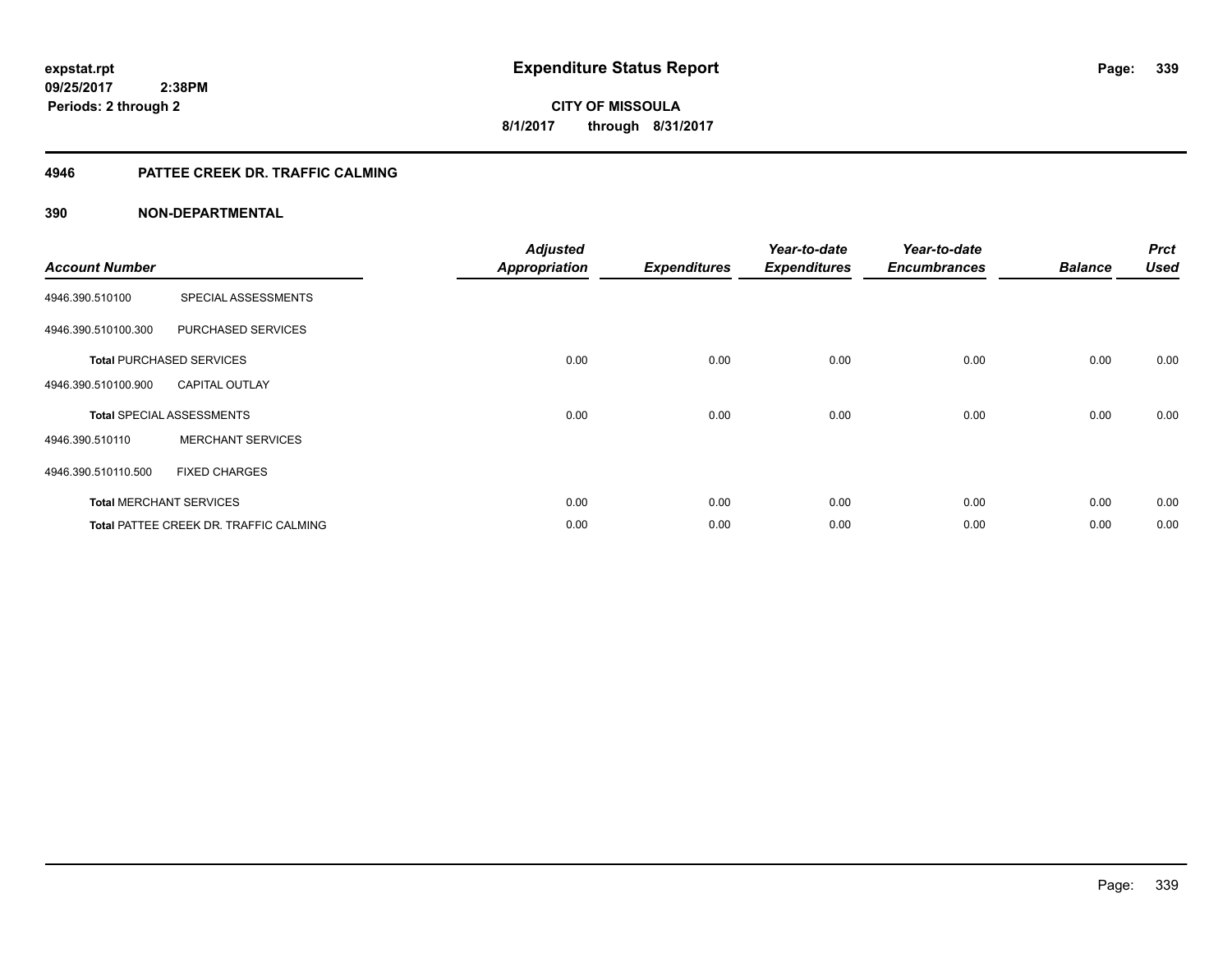### **4948 STORMWATER OUTFALL RETROFITS**

| <b>Account Number</b>       |                                                                                         | <b>Adjusted</b><br>Appropriation | <b>Expenditures</b> | Year-to-date<br><b>Expenditures</b> | Year-to-date<br><b>Encumbrances</b> | <b>Balance</b>             | <b>Prct</b><br><b>Used</b> |
|-----------------------------|-----------------------------------------------------------------------------------------|----------------------------------|---------------------|-------------------------------------|-------------------------------------|----------------------------|----------------------------|
| 4948.390.431210             | CARAS PARK STORM WATER RETROFITS                                                        |                                  |                     |                                     |                                     |                            |                            |
| 4948.390.431210.300         | PURCHASED SERVICES                                                                      |                                  |                     |                                     |                                     |                            |                            |
|                             | 4948.390.431210.350.000 CARAS PARK OUTFALL RETROFITS<br><b>Total PURCHASED SERVICES</b> | 0.00<br>0.00                     | 0.00<br>0.00        | 1,136.49<br>1,136.49                | 0.00<br>0.00                        | $-1,136.49$<br>$-1,136.49$ | 0.00<br>0.00               |
| 4948.390.431210.900         | <b>CAPITAL OUTLAY</b>                                                                   |                                  |                     |                                     |                                     |                            |                            |
| <b>Total CAPITAL OUTLAY</b> |                                                                                         | 0.00                             | 0.00                | 0.00                                | 0.00                                | 0.00                       | 0.00                       |
|                             | <b>Total CARAS PARK STORM WATER RETROFITS</b>                                           | 0.00                             | 0.00                | 1,136.49                            | 0.00                                | $-1,136.49$                | 0.00                       |
| 4948.390.431212             | <b>BUCKHOUSE BRIDGE STORM WATER RETROFIT</b>                                            |                                  |                     |                                     |                                     |                            |                            |
| 4948.390.431212.300         | PURCHASED SERVICES                                                                      |                                  |                     |                                     |                                     |                            |                            |
|                             | <b>Total BUCKHOUSE BRIDGE STORM WATER RETROFIT</b>                                      | 0.00                             | 0.00                | 0.00                                | 0.00                                | 0.00                       | 0.00                       |
| 4948.390.510110             | <b>MERCHANT SERVICES</b>                                                                |                                  |                     |                                     |                                     |                            |                            |
| 4948.390.510110.500         | <b>FIXED CHARGES</b>                                                                    |                                  |                     |                                     |                                     |                            |                            |
|                             | <b>Total MERCHANT SERVICES</b>                                                          | 0.00                             | 0.00                | 0.00                                | 0.00                                | 0.00                       | 0.00                       |
|                             | <b>Total STORMWATER OUTFALL RETROFITS</b>                                               | 0.00                             | 0.00                | 1,136.49                            | 0.00                                | $-1,136.49$                | 0.00                       |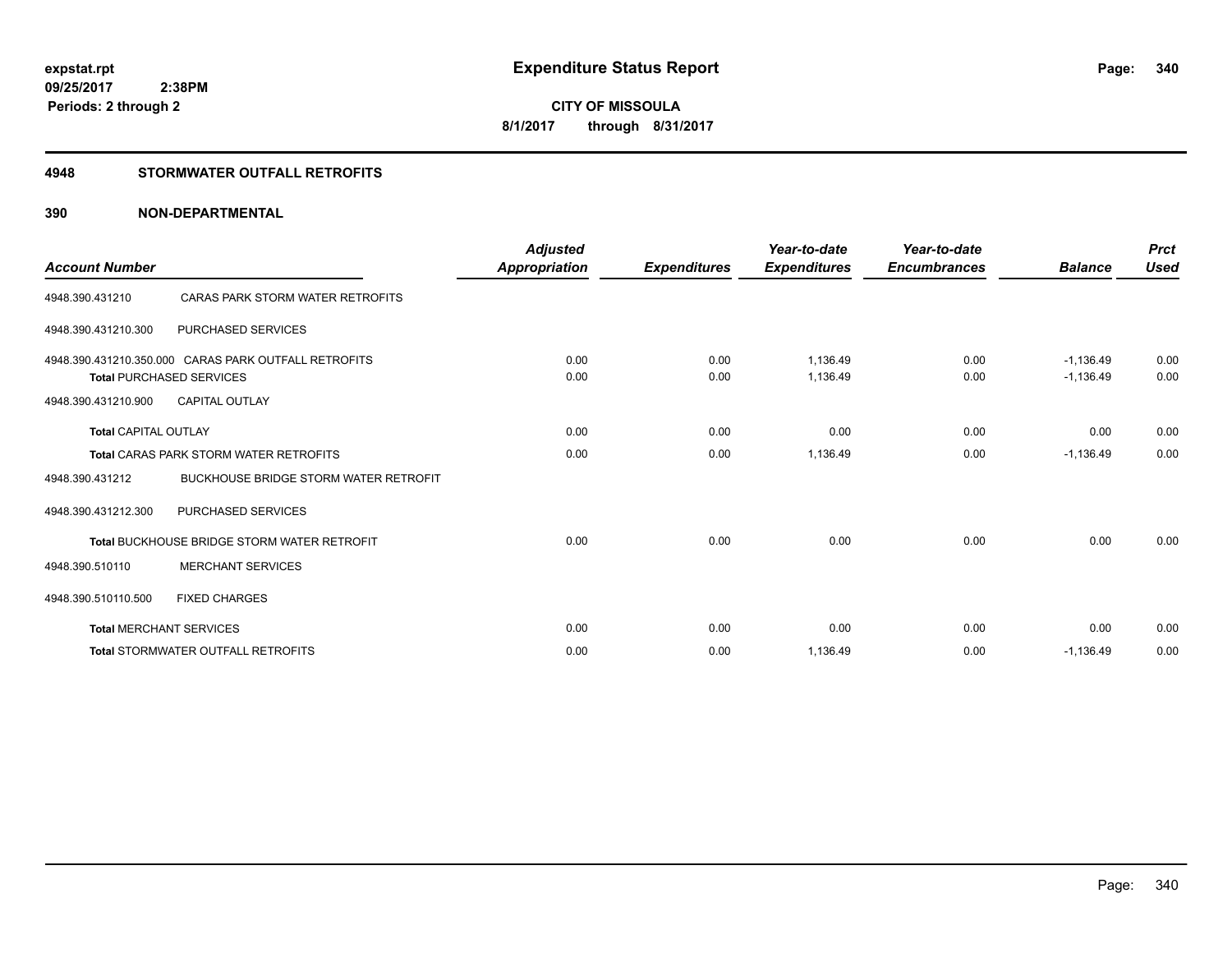#### **4949 WAYFINDING PROJECT**

|                                 |                                                  | <b>Adjusted</b>      |                     | Year-to-date        | Year-to-date        |                | <b>Prct</b> |
|---------------------------------|--------------------------------------------------|----------------------|---------------------|---------------------|---------------------|----------------|-------------|
| <b>Account Number</b>           |                                                  | <b>Appropriation</b> | <b>Expenditures</b> | <b>Expenditures</b> | <b>Encumbrances</b> | <b>Balance</b> | <b>Used</b> |
| 4949.390.430268                 | *** Title Not Found ***                          |                      |                     |                     |                     |                |             |
| 4949.390.430268.100             | PERSONAL SERVICES                                |                      |                     |                     |                     |                |             |
| <b>Total PERSONAL SERVICES</b>  |                                                  | 0.00                 | 0.00                | 0.00                | 0.00                | 0.00           | 0.00        |
| 4949.390.430268.200             | <b>SUPPLIES</b>                                  |                      |                     |                     |                     |                |             |
| <b>Total SUPPLIES</b>           |                                                  | 0.00                 | 0.00                | 0.00                | 0.00                | 0.00           | 0.00        |
| 4949.390.430268.300             | PURCHASED SERVICES                               |                      |                     |                     |                     |                |             |
|                                 | 4949.390.430268.390.000 OTHER PURCHASED SERVICES | 0.00                 | 1,315.00            | 1,315.00            | 0.00                | $-1,315.00$    | 0.00        |
|                                 | <b>Total PURCHASED SERVICES</b>                  | 0.00                 | 1,315.00            | 1,315.00            | 0.00                | $-1,315.00$    | 0.00        |
| 4949.390.430268.900             | <b>CAPITAL OUTLAY</b>                            |                      |                     |                     |                     |                |             |
| <b>Total CAPITAL OUTLAY</b>     |                                                  | 0.00                 | 0.00                | 0.00                | 0.00                | 0.00           | 0.00        |
| Total *** Title Not Found ***   |                                                  | 0.00                 | 1,315.00            | 1,315.00            | 0.00                | $-1,315.00$    | 0.00        |
| 4949.390.510110                 | <b>MERCHANT SERVICES</b>                         |                      |                     |                     |                     |                |             |
| 4949.390.510110.500             | <b>FIXED CHARGES</b>                             |                      |                     |                     |                     |                |             |
| <b>Total MERCHANT SERVICES</b>  |                                                  | 0.00                 | 0.00                | 0.00                | 0.00                | 0.00           | 0.00        |
| <b>Total WAYFINDING PROJECT</b> |                                                  | 0.00                 | 1,315.00            | 1,315.00            | 0.00                | $-1,315.00$    | 0.00        |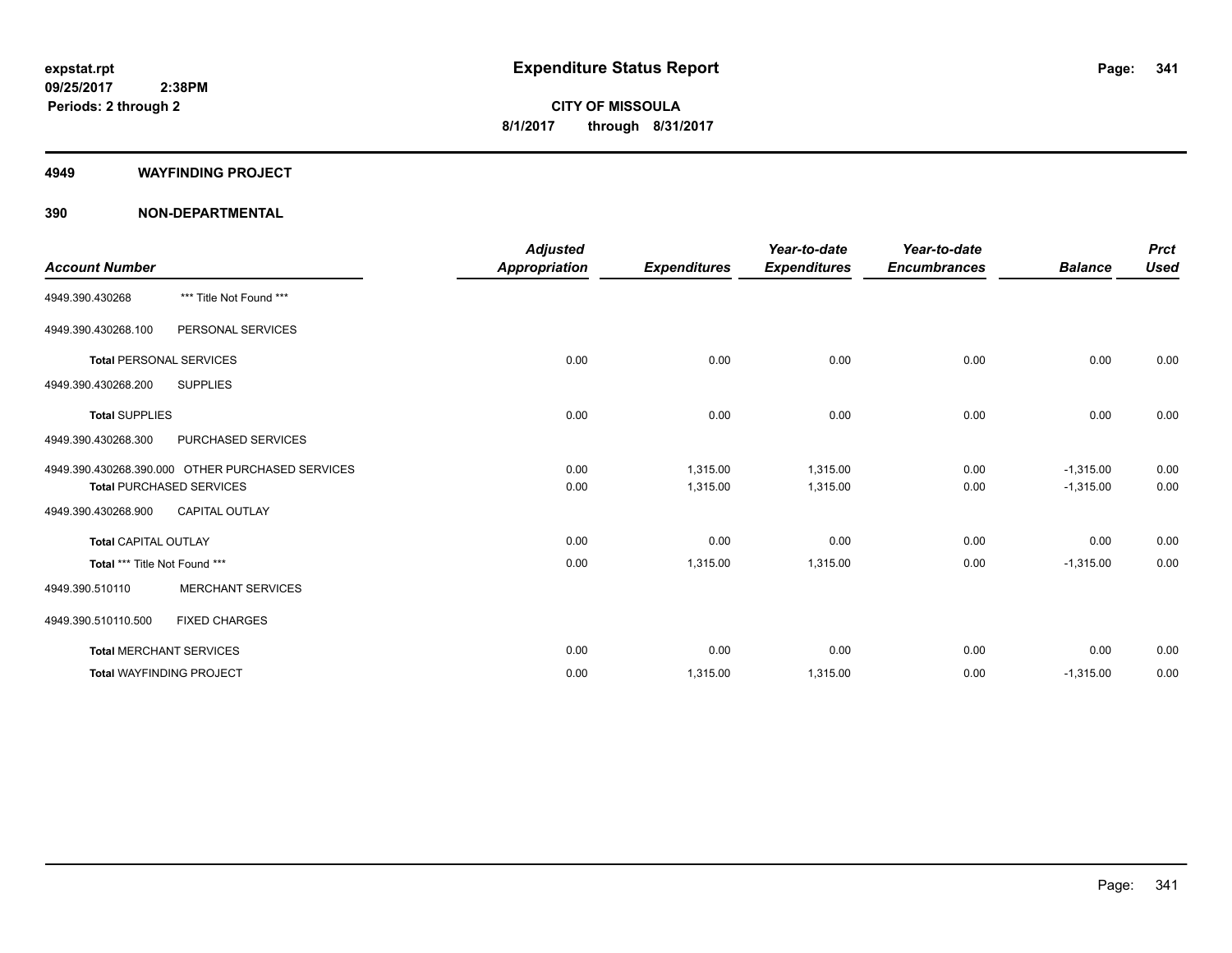#### **4990 ARRA ENHANCEMENTS**

### **500 N HIGGINS STREETSCAPE**

| <b>Account Number</b> |                                         | <b>Adjusted</b><br><b>Appropriation</b> | <b>Expenditures</b> | Year-to-date<br><b>Expenditures</b> | Year-to-date<br><b>Encumbrances</b> | <b>Balance</b> | <b>Prct</b><br><b>Used</b> |
|-----------------------|-----------------------------------------|-----------------------------------------|---------------------|-------------------------------------|-------------------------------------|----------------|----------------------------|
| 4990.500.430030       | PRELIMINARY ENGINEERING                 |                                         |                     |                                     |                                     |                |                            |
| 4990.500.430030.900   | <b>CAPITAL OUTLAY</b>                   |                                         |                     |                                     |                                     |                |                            |
|                       | <b>Total PRELIMINARY ENGINEERING</b>    | 0.00                                    | 0.00                | 0.00                                | 0.00                                | 0.00           | 0.00                       |
| 4990.500.430031       | <b>CONTRUCTION ENGINEERING</b>          |                                         |                     |                                     |                                     |                |                            |
| 4990.500.430031.900   | <b>CAPITAL OUTLAY</b>                   |                                         |                     |                                     |                                     |                |                            |
|                       | <b>Total CONTRUCTION ENGINEERING</b>    | 0.00                                    | 0.00                | 0.00                                | 0.00                                | 0.00           | 0.00                       |
| 4990.500.430032       | CONTRACTOR PAYMENTS-CONTSTRUCTION       |                                         |                     |                                     |                                     |                |                            |
| 4990.500.430032.900   | <b>CAPITAL OUTLAY</b>                   |                                         |                     |                                     |                                     |                |                            |
|                       | Total CONTRACTOR PAYMENTS-CONTSTRUCTION | 0.00                                    | 0.00                | 0.00                                | 0.00                                | 0.00           | 0.00                       |
| 4990.500.510110       | <b>MERCHANT SERVICES</b>                |                                         |                     |                                     |                                     |                |                            |
| 4990.500.510110.500   | <b>FIXED CHARGES</b>                    |                                         |                     |                                     |                                     |                |                            |
|                       | Total N HIGGINS STREETSCAPE             | 0.00                                    | 0.00                | 0.00                                | 0.00                                | 0.00           | 0.00                       |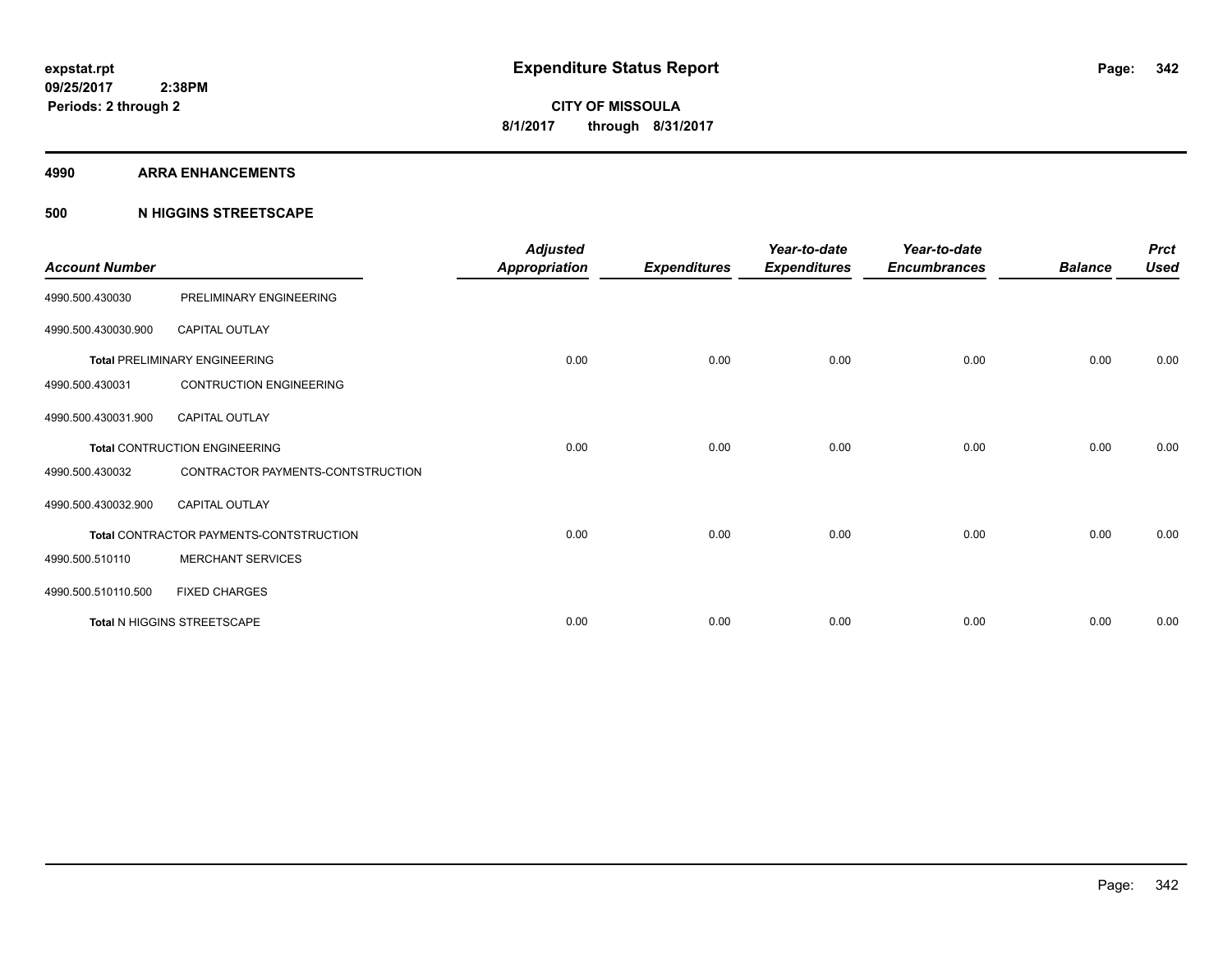**4990 ARRA ENHANCEMENTS**

**510 CURB RAMPS**

| <b>Account Number</b>   |                                                | <b>Adjusted</b><br><b>Appropriation</b> | <b>Expenditures</b> | Year-to-date<br><b>Expenditures</b> | Year-to-date<br><b>Encumbrances</b> | <b>Balance</b> | <b>Prct</b><br><b>Used</b> |
|-------------------------|------------------------------------------------|-----------------------------------------|---------------------|-------------------------------------|-------------------------------------|----------------|----------------------------|
| 4990.510.430032         | CONTRACTOR PAYMENTS-CONTSTRUCTION              |                                         |                     |                                     |                                     |                |                            |
| 4990.510.430032.900     | <b>CAPITAL OUTLAY</b>                          |                                         |                     |                                     |                                     |                |                            |
|                         | <b>Total CONTRACTOR PAYMENTS-CONTSTRUCTION</b> | 0.00                                    | 0.00                | 0.00                                | 0.00                                | 0.00           | 0.00                       |
| 4990.510.510110         | <b>MERCHANT SERVICES</b>                       |                                         |                     |                                     |                                     |                |                            |
| 4990.510.510110.500     | <b>FIXED CHARGES</b>                           |                                         |                     |                                     |                                     |                |                            |
| <b>Total CURB RAMPS</b> |                                                | 0.00                                    | 0.00                | 0.00                                | 0.00                                | 0.00           | 0.00                       |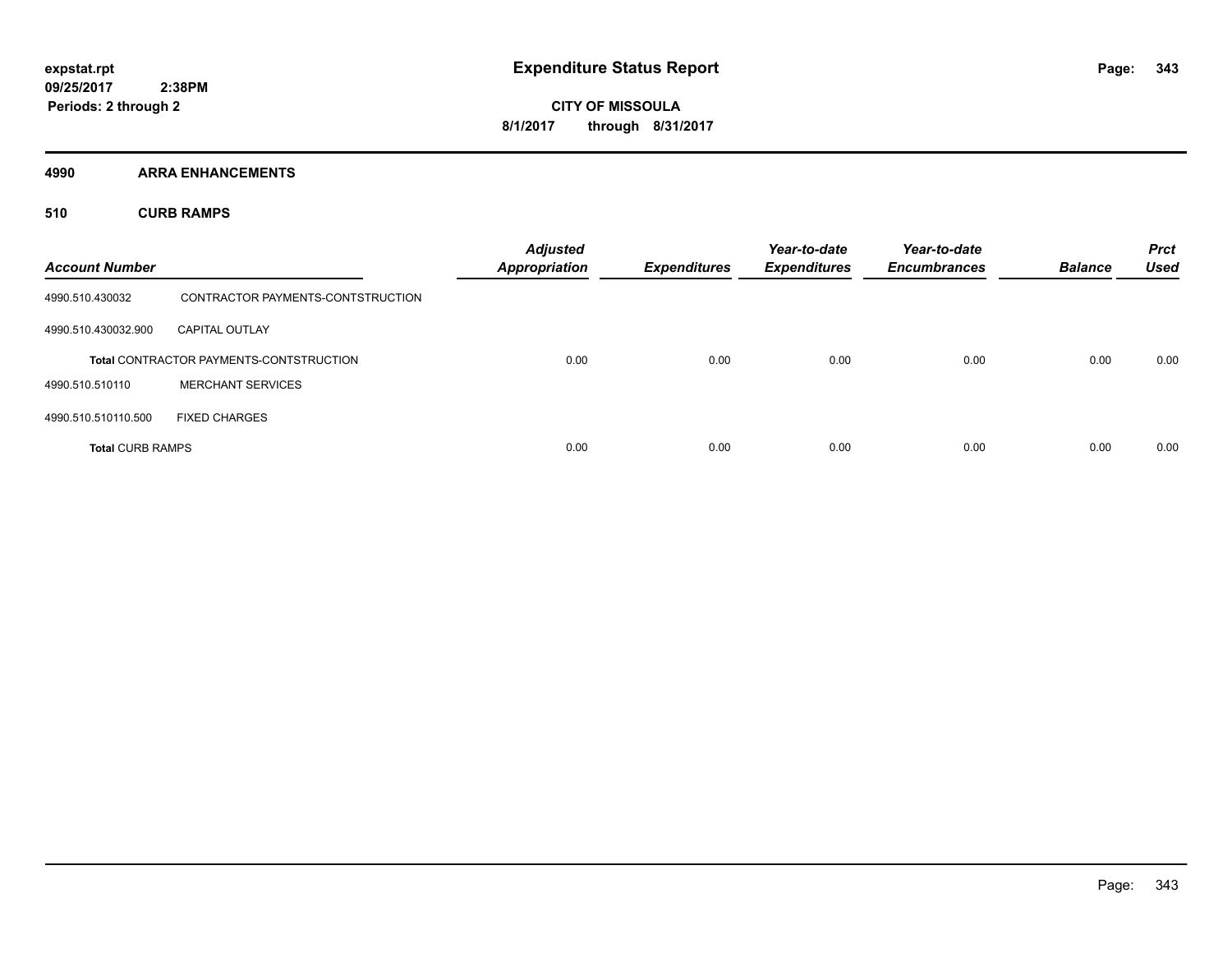#### **4990 ARRA ENHANCEMENTS**

### **515 RSNAKE GATEWAY GREENOUGH DRIVE**

| <b>Account Number</b> |                                         | <b>Adjusted</b><br><b>Appropriation</b> | <b>Expenditures</b> | Year-to-date<br><b>Expenditures</b> | Year-to-date<br><b>Encumbrances</b> | <b>Balance</b> | <b>Prct</b><br><b>Used</b> |
|-----------------------|-----------------------------------------|-----------------------------------------|---------------------|-------------------------------------|-------------------------------------|----------------|----------------------------|
| 4990.515.430030       | PRELIMINARY ENGINEERING                 |                                         |                     |                                     |                                     |                |                            |
| 4990.515.430030.900   | <b>CAPITAL OUTLAY</b>                   |                                         |                     |                                     |                                     |                |                            |
|                       | <b>Total PRELIMINARY ENGINEERING</b>    | 0.00                                    | 0.00                | 0.00                                | 0.00                                | 0.00           | 0.00                       |
| 4990.515.430031       | <b>CONTRUCTION ENGINEERING</b>          |                                         |                     |                                     |                                     |                |                            |
| 4990.515.430031.900   | <b>CAPITAL OUTLAY</b>                   |                                         |                     |                                     |                                     |                |                            |
|                       | <b>Total CONTRUCTION ENGINEERING</b>    | 0.00                                    | 0.00                | 0.00                                | 0.00                                | 0.00           | 0.00                       |
| 4990.515.430032       | CONTRACTOR PAYMENTS-CONTSTRUCTION       |                                         |                     |                                     |                                     |                |                            |
| 4990.515.430032.900   | <b>CAPITAL OUTLAY</b>                   |                                         |                     |                                     |                                     |                |                            |
|                       | Total CONTRACTOR PAYMENTS-CONTSTRUCTION | 0.00                                    | 0.00                | 0.00                                | 0.00                                | 0.00           | 0.00                       |
| 4990.515.510110       | <b>MERCHANT SERVICES</b>                |                                         |                     |                                     |                                     |                |                            |
| 4990.515.510110.500   | <b>FIXED CHARGES</b>                    |                                         |                     |                                     |                                     |                |                            |
|                       | <b>Total ARRA ENHANCEMENTS</b>          | 0.00                                    | 0.00                | 0.00                                | 0.00                                | 0.00           | 0.00                       |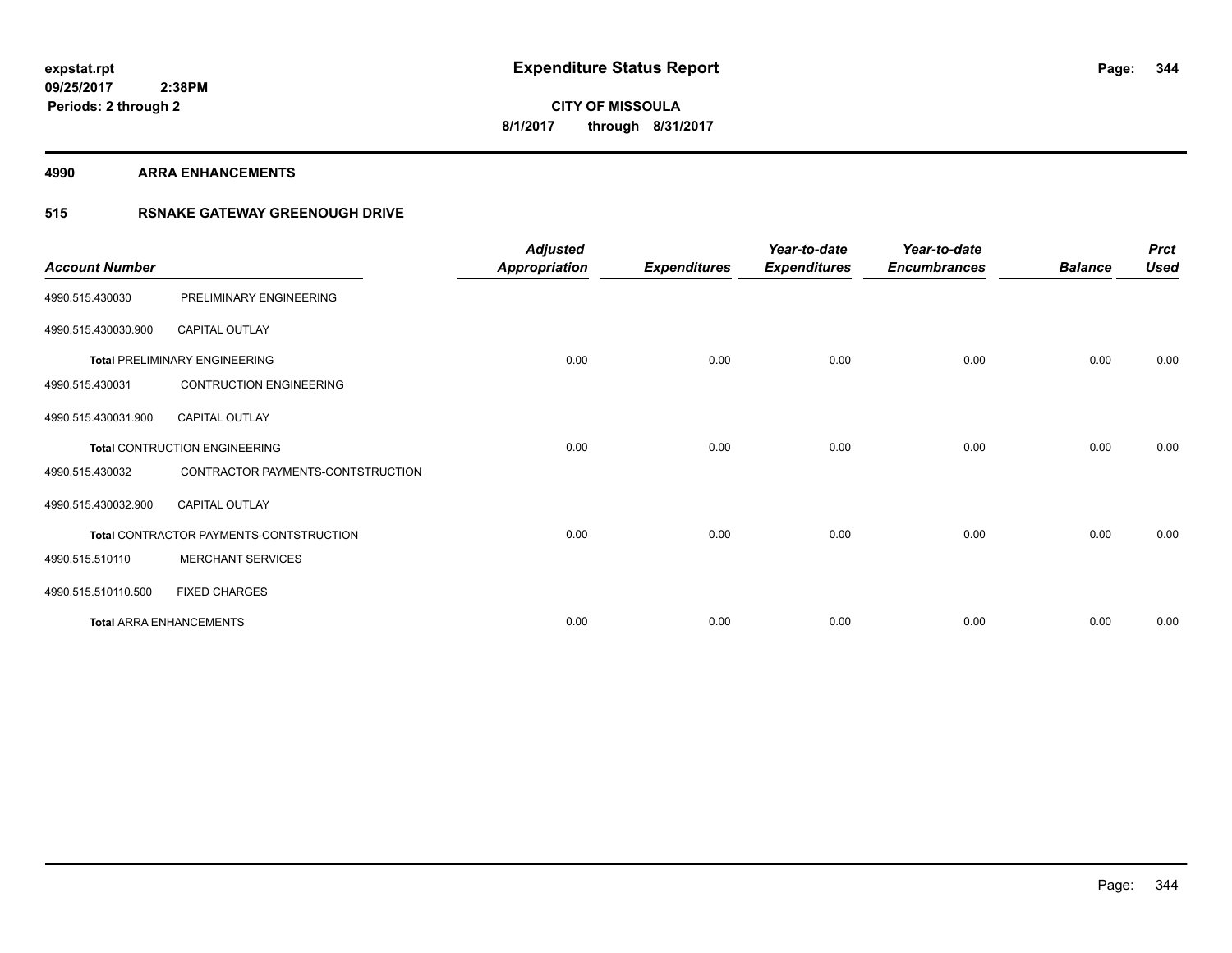**4991 ARRA HB645**

### **500 N HIGGINS STREETSCAPE**

| <b>Account Number</b> |                                    | <b>Adjusted</b><br><b>Appropriation</b> | <b>Expenditures</b> | Year-to-date<br><b>Expenditures</b> | Year-to-date<br><b>Encumbrances</b> | <b>Balance</b> | <b>Prct</b><br><b>Used</b> |
|-----------------------|------------------------------------|-----------------------------------------|---------------------|-------------------------------------|-------------------------------------|----------------|----------------------------|
| 4991.500.430033       | N.HIGGINS/MTN WATER                |                                         |                     |                                     |                                     |                |                            |
| 4991.500.430033.900   | <b>CAPITAL OUTLAY</b>              |                                         |                     |                                     |                                     |                |                            |
|                       | <b>Total N.HIGGINS/MTN WATER</b>   | 0.00                                    | 0.00                | 0.00                                | 0.00                                | 0.00           | 0.00                       |
| 4991.500.510110       | <b>MERCHANT SERVICES</b>           |                                         |                     |                                     |                                     |                |                            |
| 4991.500.510110.500   | <b>FIXED CHARGES</b>               |                                         |                     |                                     |                                     |                |                            |
|                       | <b>Total N HIGGINS STREETSCAPE</b> | 0.00                                    | 0.00                | 0.00                                | 0.00                                | 0.00           | 0.00                       |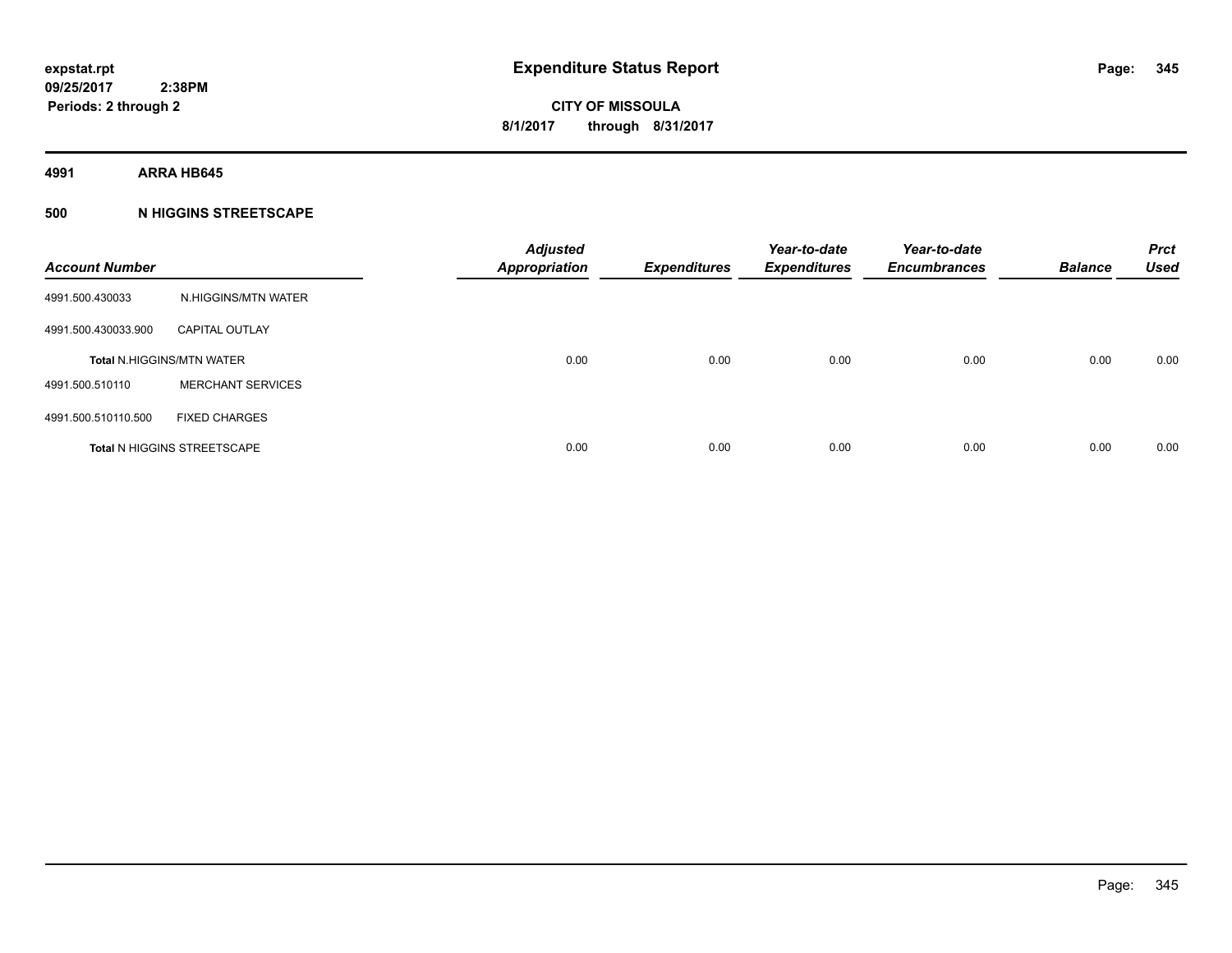**CITY OF MISSOULA 8/1/2017 through 8/31/2017**

**4991 ARRA HB645**

**520 N HIGGINS PAVING**

| <b>Account Number</b>         |                                         | <b>Adjusted</b><br><b>Appropriation</b> | <b>Expenditures</b> | Year-to-date<br><b>Expenditures</b> | Year-to-date<br><b>Encumbrances</b> | <b>Balance</b> | <b>Prct</b><br><b>Used</b> |
|-------------------------------|-----------------------------------------|-----------------------------------------|---------------------|-------------------------------------|-------------------------------------|----------------|----------------------------|
| 4991.520.430030               | PRELIMINARY ENGINEERING                 |                                         |                     |                                     |                                     |                |                            |
| 4991.520.430030.900           | <b>CAPITAL OUTLAY</b>                   |                                         |                     |                                     |                                     |                |                            |
|                               | <b>Total PRELIMINARY ENGINEERING</b>    | 0.00                                    | 0.00                | 0.00                                | 0.00                                | 0.00           | 0.00                       |
| 4991.520.430031               | <b>CONTRUCTION ENGINEERING</b>          |                                         |                     |                                     |                                     |                |                            |
| 4991.520.430031.900           | <b>CAPITAL OUTLAY</b>                   |                                         |                     |                                     |                                     |                |                            |
|                               | Total CONTRUCTION ENGINEERING           | 0.00                                    | 0.00                | 0.00                                | 0.00                                | 0.00           | 0.00                       |
| 4991.520.430032               | CONTRACTOR PAYMENTS-CONTSTRUCTION       |                                         |                     |                                     |                                     |                |                            |
| 4991.520.430032.900           | <b>CAPITAL OUTLAY</b>                   |                                         |                     |                                     |                                     |                |                            |
|                               | Total CONTRACTOR PAYMENTS-CONTSTRUCTION | 0.00                                    | 0.00                | 0.00                                | 0.00                                | 0.00           | 0.00                       |
| 4991.520.510110               | <b>MERCHANT SERVICES</b>                |                                         |                     |                                     |                                     |                |                            |
| 4991.520.510110.500           | <b>FIXED CHARGES</b>                    |                                         |                     |                                     |                                     |                |                            |
| <b>Total N HIGGINS PAVING</b> |                                         | 0.00                                    | 0.00                | 0.00                                | 0.00                                | 0.00           | 0.00                       |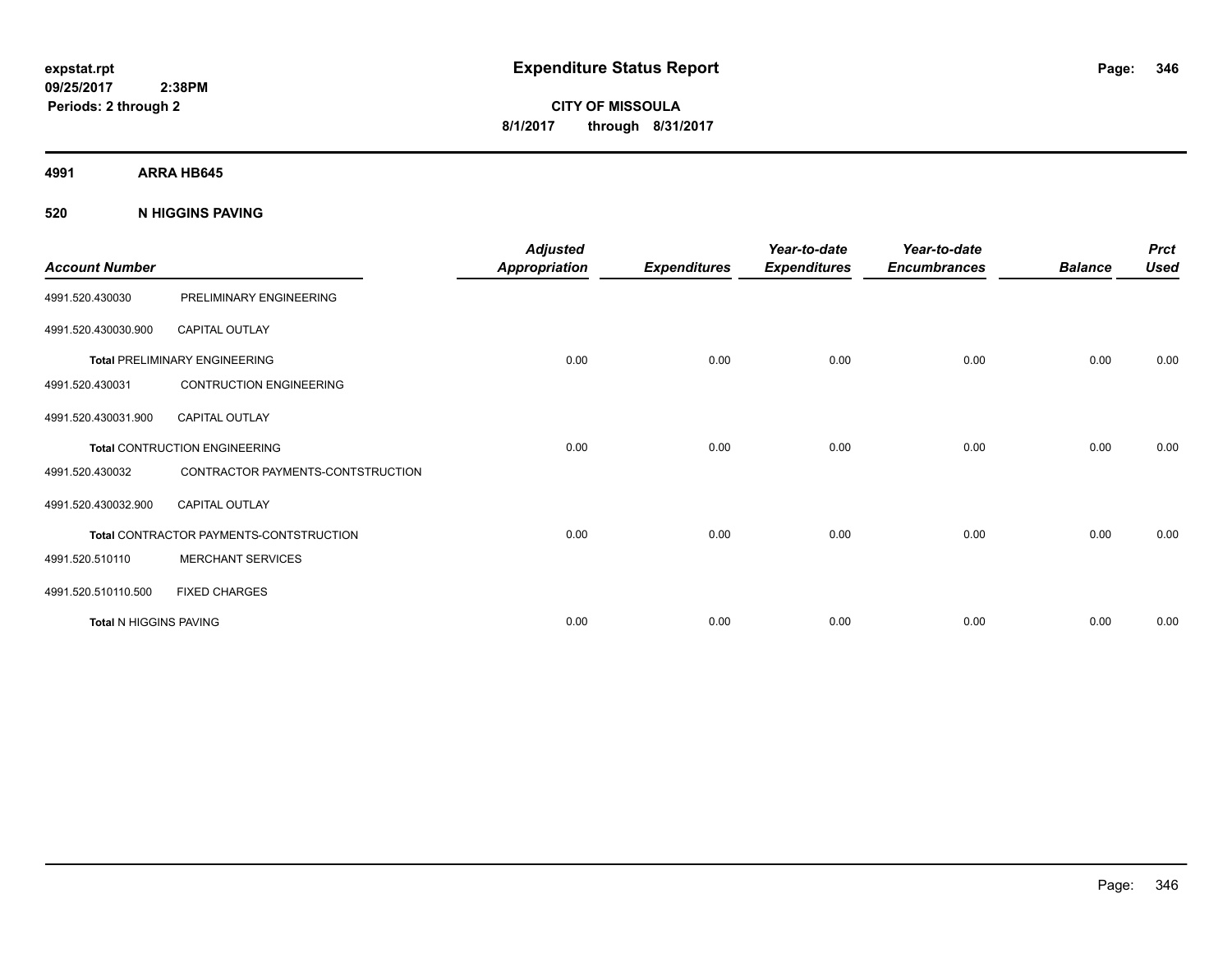**4991 ARRA HB645**

### **525 BROOKS ST CURB & SW IMPROVEMENTS**

| <b>Account Number</b> |                                         | <b>Adjusted</b><br><b>Appropriation</b> | <b>Expenditures</b> | Year-to-date<br><b>Expenditures</b> | Year-to-date<br><b>Encumbrances</b> | <b>Balance</b> | <b>Prct</b><br><b>Used</b> |
|-----------------------|-----------------------------------------|-----------------------------------------|---------------------|-------------------------------------|-------------------------------------|----------------|----------------------------|
| 4991.525.430030       | PRELIMINARY ENGINEERING                 |                                         |                     |                                     |                                     |                |                            |
| 4991.525.430030.900   | CAPITAL OUTLAY                          |                                         |                     |                                     |                                     |                |                            |
|                       | <b>Total PRELIMINARY ENGINEERING</b>    | 0.00                                    | 0.00                | 0.00                                | 0.00                                | 0.00           | 0.00                       |
| 4991.525.430031       | <b>CONTRUCTION ENGINEERING</b>          |                                         |                     |                                     |                                     |                |                            |
| 4991.525.430031.900   | <b>CAPITAL OUTLAY</b>                   |                                         |                     |                                     |                                     |                |                            |
|                       | <b>Total CONTRUCTION ENGINEERING</b>    | 0.00                                    | 0.00                | 0.00                                | 0.00                                | 0.00           | 0.00                       |
| 4991.525.430032       | CONTRACTOR PAYMENTS-CONTSTRUCTION       |                                         |                     |                                     |                                     |                |                            |
| 4991.525.430032.900   | <b>CAPITAL OUTLAY</b>                   |                                         |                     |                                     |                                     |                |                            |
|                       | Total CONTRACTOR PAYMENTS-CONTSTRUCTION | 0.00                                    | 0.00                | 0.00                                | 0.00                                | 0.00           | 0.00                       |
| 4991.525.510110       | <b>MERCHANT SERVICES</b>                |                                         |                     |                                     |                                     |                |                            |
| 4991.525.510110.500   | <b>FIXED CHARGES</b>                    |                                         |                     |                                     |                                     |                |                            |
|                       | Total BROOKS ST CURB & SW IMPROVEMENTS  | 0.00                                    | 0.00                | 0.00                                | 0.00                                | 0.00           | 0.00                       |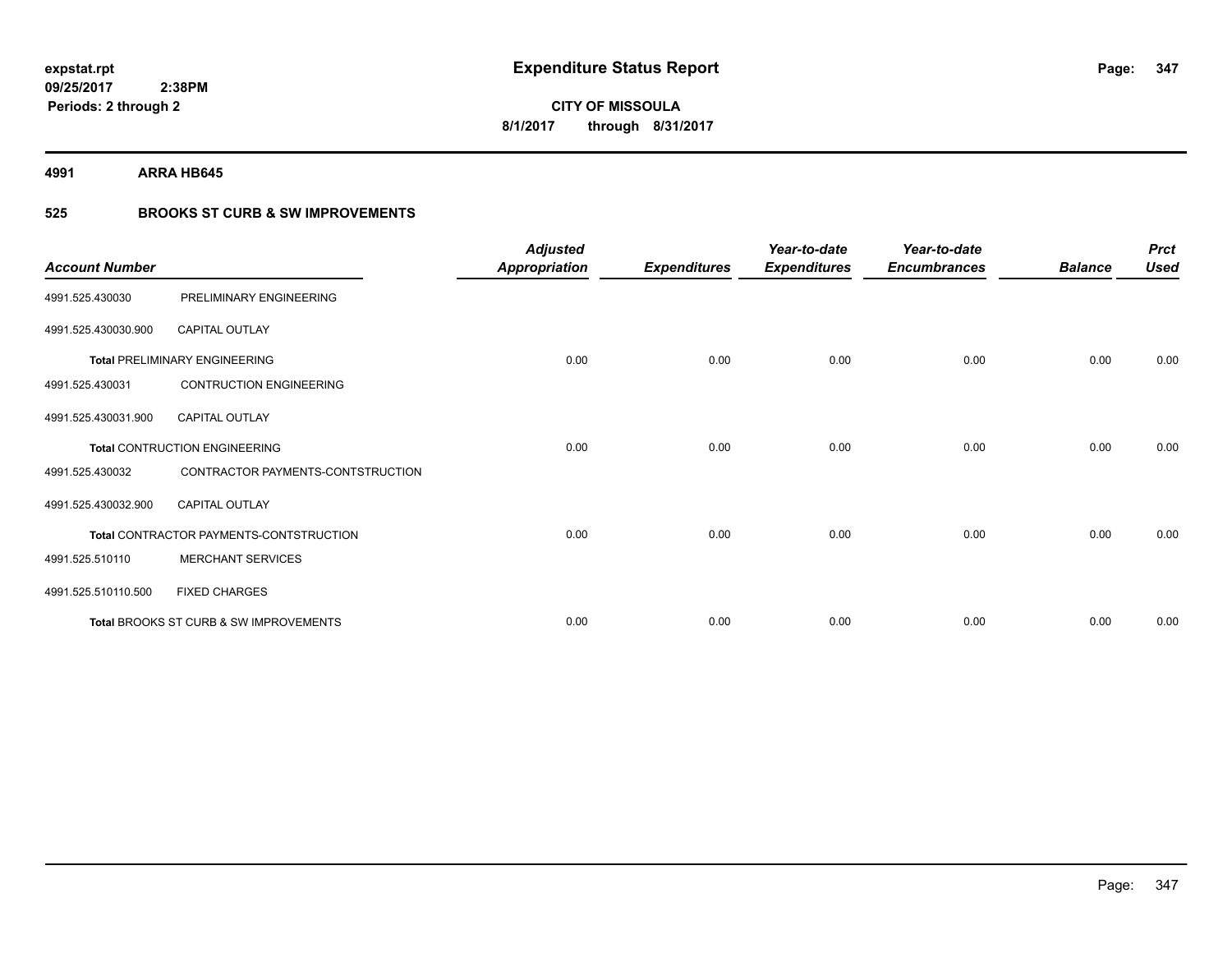**CITY OF MISSOULA 8/1/2017 through 8/31/2017**

**4991 ARRA HB645**

**530 CURB RAMPS**

| <b>Account Number</b>          |                                                | <b>Adjusted</b><br><b>Appropriation</b> | <b>Expenditures</b> | Year-to-date<br><b>Expenditures</b> | Year-to-date<br><b>Encumbrances</b> | <b>Balance</b> | <b>Prct</b><br><b>Used</b> |
|--------------------------------|------------------------------------------------|-----------------------------------------|---------------------|-------------------------------------|-------------------------------------|----------------|----------------------------|
| 4991.530.430030                | PRELIMINARY ENGINEERING                        |                                         |                     |                                     |                                     |                |                            |
| 4991.530.430030.100            | PERSONAL SERVICES                              |                                         |                     |                                     |                                     |                |                            |
| <b>Total PERSONAL SERVICES</b> |                                                | 0.00                                    | 0.00                | 0.00                                | 0.00                                | 0.00           | 0.00                       |
| 4991.530.430030.900            | <b>CAPITAL OUTLAY</b>                          |                                         |                     |                                     |                                     |                |                            |
|                                | <b>Total PRELIMINARY ENGINEERING</b>           | 0.00                                    | 0.00                | 0.00                                | 0.00                                | 0.00           | 0.00                       |
| 4991.530.430031                | <b>CONTRUCTION ENGINEERING</b>                 |                                         |                     |                                     |                                     |                |                            |
| 4991.530.430031.900            | <b>CAPITAL OUTLAY</b>                          |                                         |                     |                                     |                                     |                |                            |
|                                | <b>Total CONTRUCTION ENGINEERING</b>           | 0.00                                    | 0.00                | 0.00                                | 0.00                                | 0.00           | 0.00                       |
| 4991.530.430032                | CONTRACTOR PAYMENTS-CONTSTRUCTION              |                                         |                     |                                     |                                     |                |                            |
| 4991.530.430032.900            | <b>CAPITAL OUTLAY</b>                          |                                         |                     |                                     |                                     |                |                            |
|                                | <b>Total CONTRACTOR PAYMENTS-CONTSTRUCTION</b> | 0.00                                    | 0.00                | 0.00                                | 0.00                                | 0.00           | 0.00                       |
| 4991.530.510110                | <b>MERCHANT SERVICES</b>                       |                                         |                     |                                     |                                     |                |                            |
| 4991.530.510110.500            | <b>FIXED CHARGES</b>                           |                                         |                     |                                     |                                     |                |                            |
| <b>Total CURB RAMPS</b>        |                                                | 0.00                                    | 0.00                | 0.00                                | 0.00                                | 0.00           | 0.00                       |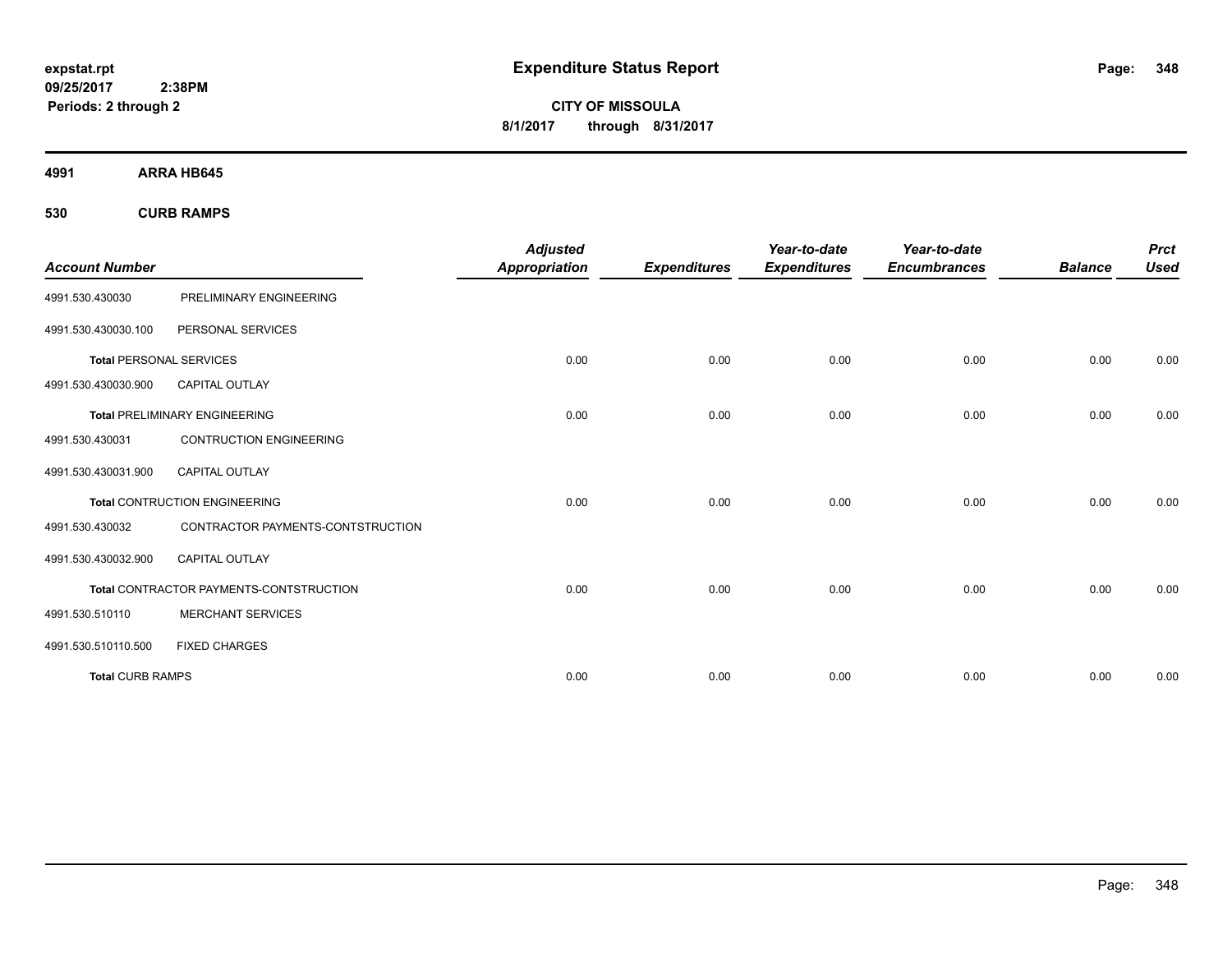**4991 ARRA HB645**

### **535 PARKS PLAYGROUND INSTALLS**

| <b>Account Number</b>          |                                         | <b>Adjusted</b><br><b>Appropriation</b> | <b>Expenditures</b> | Year-to-date<br><b>Expenditures</b> | Year-to-date<br><b>Encumbrances</b> | <b>Balance</b> | <b>Prct</b><br><b>Used</b> |
|--------------------------------|-----------------------------------------|-----------------------------------------|---------------------|-------------------------------------|-------------------------------------|----------------|----------------------------|
| 4991.535.430030                | PRELIMINARY ENGINEERING                 |                                         |                     |                                     |                                     |                |                            |
| 4991.535.430030.100            | PERSONAL SERVICES                       |                                         |                     |                                     |                                     |                |                            |
| <b>Total PERSONAL SERVICES</b> |                                         | 0.00                                    | 0.00                | 0.00                                | 0.00                                | 0.00           | 0.00                       |
| 4991.535.430030.900            | <b>CAPITAL OUTLAY</b>                   |                                         |                     |                                     |                                     |                |                            |
|                                | <b>Total PRELIMINARY ENGINEERING</b>    | 0.00                                    | 0.00                | 0.00                                | 0.00                                | 0.00           | 0.00                       |
| 4991.535.430031                | <b>CONTRUCTION ENGINEERING</b>          |                                         |                     |                                     |                                     |                |                            |
| 4991.535.430031.900            | CAPITAL OUTLAY                          |                                         |                     |                                     |                                     |                |                            |
|                                | <b>Total CONTRUCTION ENGINEERING</b>    | 0.00                                    | 0.00                | 0.00                                | 0.00                                | 0.00           | 0.00                       |
| 4991.535.430032                | CONTRACTOR PAYMENTS-CONTSTRUCTION       |                                         |                     |                                     |                                     |                |                            |
| 4991.535.430032.900            | <b>CAPITAL OUTLAY</b>                   |                                         |                     |                                     |                                     |                |                            |
|                                | Total CONTRACTOR PAYMENTS-CONTSTRUCTION | 0.00                                    | 0.00                | 0.00                                | 0.00                                | 0.00           | 0.00                       |
| 4991.535.510110                | <b>MERCHANT SERVICES</b>                |                                         |                     |                                     |                                     |                |                            |
| 4991.535.510110.500            | <b>FIXED CHARGES</b>                    |                                         |                     |                                     |                                     |                |                            |
|                                | <b>Total PARKS PLAYGROUND INSTALLS</b>  | 0.00                                    | 0.00                | 0.00                                | 0.00                                | 0.00           | 0.00                       |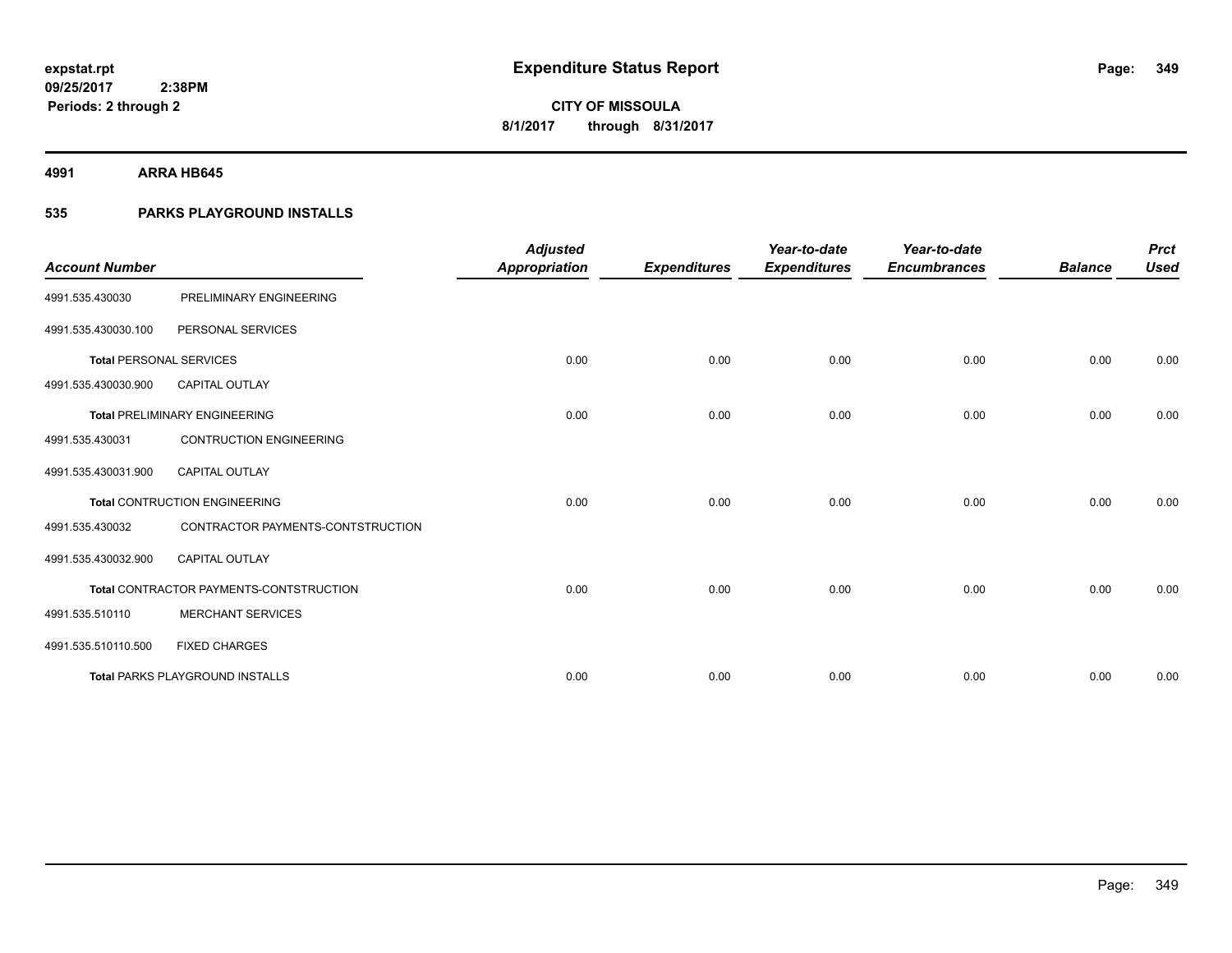**4991 ARRA HB645**

### **540 GREENOUGH PARK BRIDGE**

| <b>Account Number</b>          |                                         | <b>Adjusted</b><br><b>Appropriation</b> | <b>Expenditures</b> | Year-to-date<br><b>Expenditures</b> | Year-to-date<br><b>Encumbrances</b> | <b>Balance</b> | <b>Prct</b><br><b>Used</b> |
|--------------------------------|-----------------------------------------|-----------------------------------------|---------------------|-------------------------------------|-------------------------------------|----------------|----------------------------|
| 4991.540.430030                | PRELIMINARY ENGINEERING                 |                                         |                     |                                     |                                     |                |                            |
| 4991.540.430030.900            | <b>CAPITAL OUTLAY</b>                   |                                         |                     |                                     |                                     |                |                            |
|                                | <b>Total PRELIMINARY ENGINEERING</b>    | 0.00                                    | 0.00                | 0.00                                | 0.00                                | 0.00           | 0.00                       |
| 4991.540.430031                | <b>CONTRUCTION ENGINEERING</b>          |                                         |                     |                                     |                                     |                |                            |
| 4991.540.430031.900            | <b>CAPITAL OUTLAY</b>                   |                                         |                     |                                     |                                     |                |                            |
|                                | <b>Total CONTRUCTION ENGINEERING</b>    | 0.00                                    | 0.00                | 0.00                                | 0.00                                | 0.00           | 0.00                       |
| 4991.540.430032                | CONTRACTOR PAYMENTS-CONTSTRUCTION       |                                         |                     |                                     |                                     |                |                            |
| 4991.540.430032.100            | PERSONAL SERVICES                       |                                         |                     |                                     |                                     |                |                            |
| <b>Total PERSONAL SERVICES</b> |                                         | 0.00                                    | 0.00                | 0.00                                | 0.00                                | 0.00           | 0.00                       |
| 4991.540.430032.900            | <b>CAPITAL OUTLAY</b>                   |                                         |                     |                                     |                                     |                |                            |
|                                | Total CONTRACTOR PAYMENTS-CONTSTRUCTION | 0.00                                    | 0.00                | 0.00                                | 0.00                                | 0.00           | 0.00                       |
| 4991.540.510110                | <b>MERCHANT SERVICES</b>                |                                         |                     |                                     |                                     |                |                            |
| 4991.540.510110.500            | <b>FIXED CHARGES</b>                    |                                         |                     |                                     |                                     |                |                            |
| <b>Total ARRA HB645</b>        |                                         | 0.00                                    | 0.00                | 0.00                                | 0.00                                | 0.00           | 0.00                       |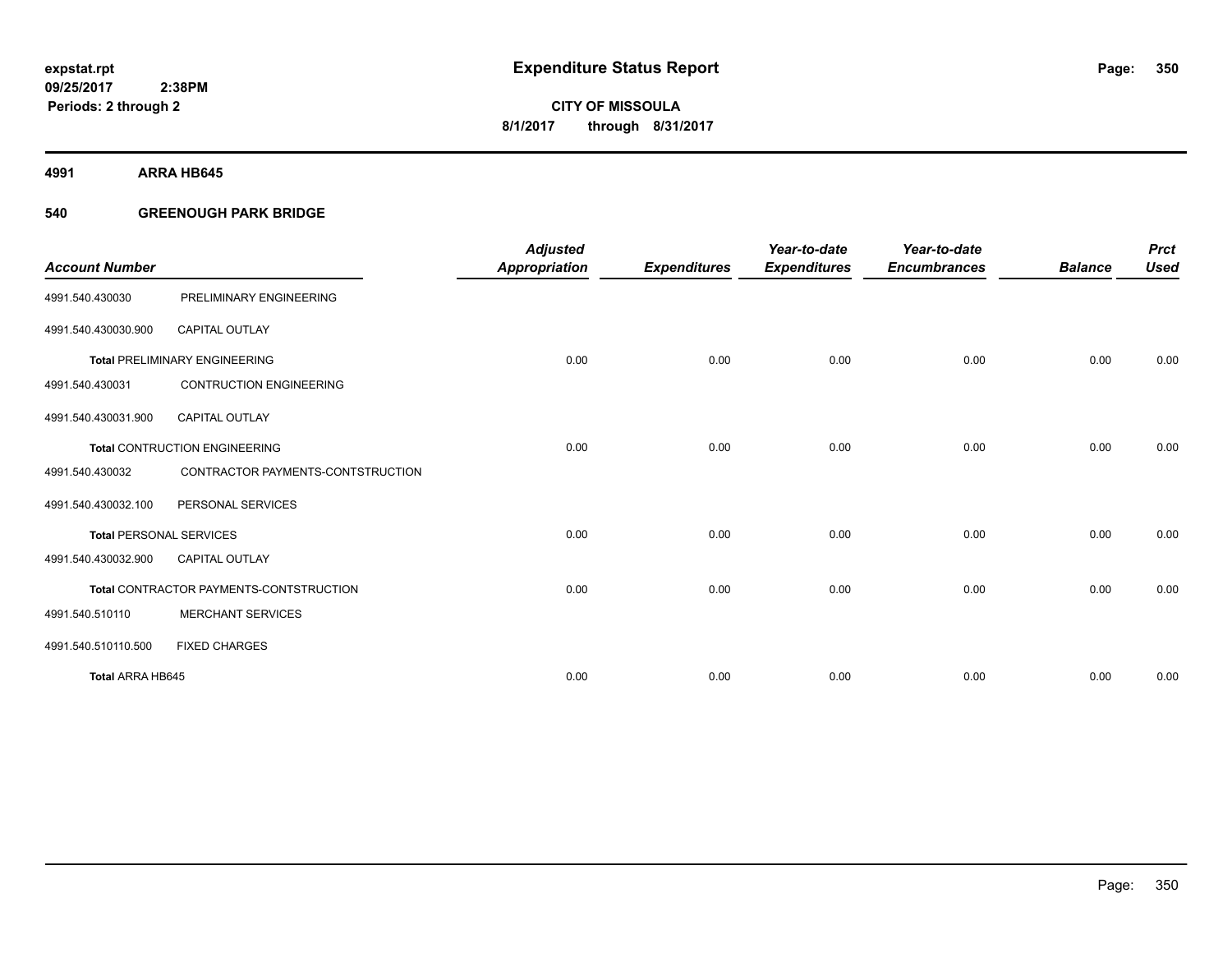#### **4992 WFL MILLER CREEK ROAD**

| <b>Account Number</b> |                                    | <b>Adjusted</b><br><b>Appropriation</b> | <b>Expenditures</b> | Year-to-date<br><b>Expenditures</b> | Year-to-date<br><b>Encumbrances</b> | <b>Balance</b> | <b>Prct</b><br><b>Used</b> |
|-----------------------|------------------------------------|-----------------------------------------|---------------------|-------------------------------------|-------------------------------------|----------------|----------------------------|
| 4992.390.430230       | <b>STREET RESTORATION</b>          |                                         |                     |                                     |                                     |                |                            |
| 4992.390.430230.900   | <b>CAPITAL OUTLAY</b>              |                                         |                     |                                     |                                     |                |                            |
|                       | <b>Total STREET RESTORATION</b>    | 0.00                                    | 0.00                | 0.00                                | 0.00                                | 0.00           | 0.00                       |
| 4992.390.510110       | <b>MERCHANT SERVICES</b>           |                                         |                     |                                     |                                     |                |                            |
| 4992.390.510110.500   | <b>FIXED CHARGES</b>               |                                         |                     |                                     |                                     |                |                            |
|                       | <b>Total WFL MILLER CREEK ROAD</b> | 0.00                                    | 0.00                | 0.00                                | 0.00                                | 0.00           | 0.00                       |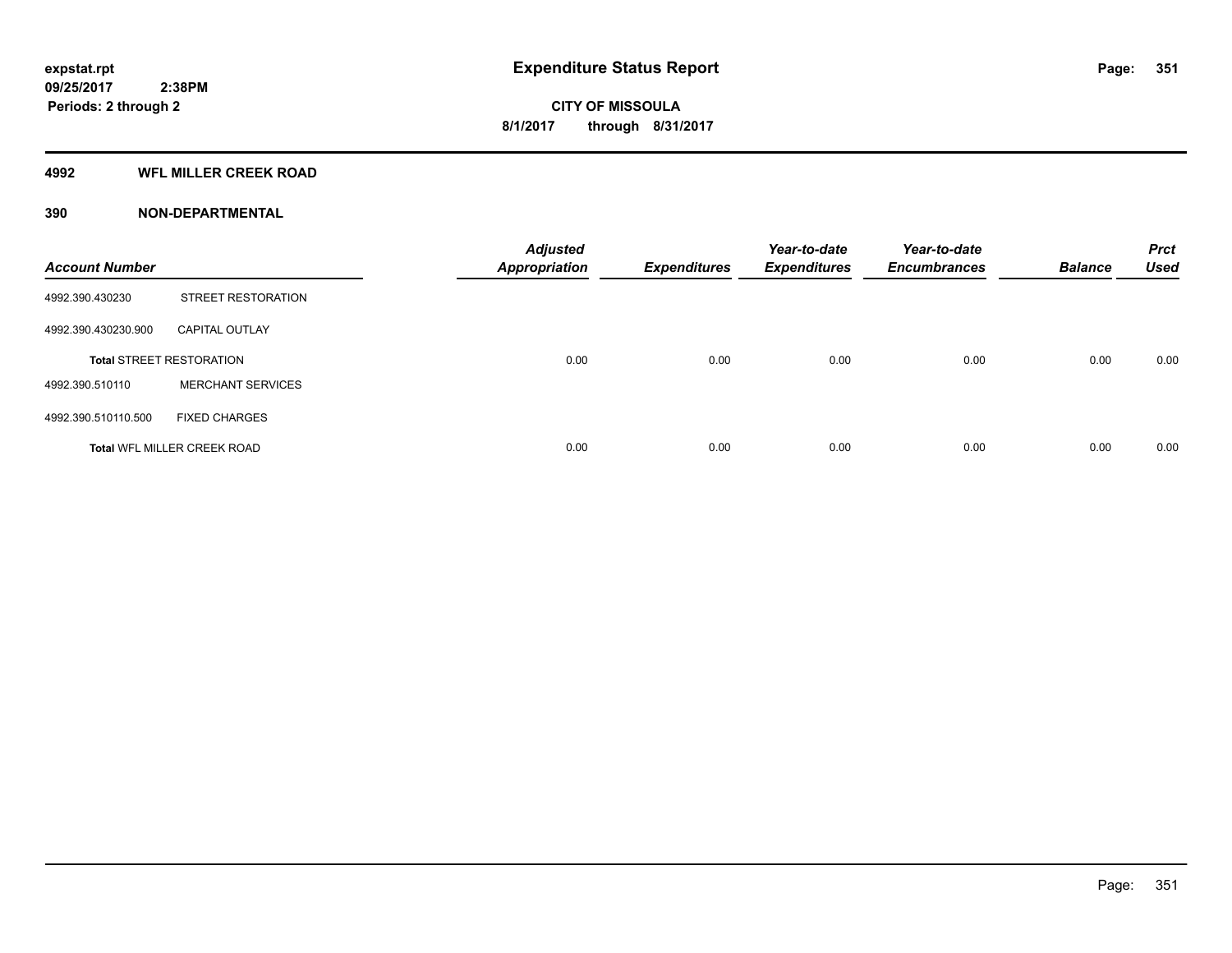#### **4993 WESTERN FEDERAL LANDS**

### **280 PUBLIC WORKS OPERATIONS**

| <b>Account Number</b>          |                                          | <b>Adjusted</b><br><b>Appropriation</b> | <b>Expenditures</b> | Year-to-date<br><b>Expenditures</b> | Year-to-date<br><b>Encumbrances</b> | <b>Balance</b> | <b>Prct</b><br><b>Used</b> |
|--------------------------------|------------------------------------------|-----------------------------------------|---------------------|-------------------------------------|-------------------------------------|----------------|----------------------------|
| 4993.280.430022                | RATTLESNAKE UNIVERSITY CROSSING          |                                         |                     |                                     |                                     |                |                            |
| 4993.280.430022.300            | PURCHASED SERVICES                       |                                         |                     |                                     |                                     |                |                            |
|                                | <b>Total PURCHASED SERVICES</b>          | 0.00                                    | 0.00                | 0.00                                | 0.00                                | 0.00           | 0.00                       |
| 4993.280.430022.900            | <b>CAPITAL OUTLAY</b>                    |                                         |                     |                                     |                                     |                |                            |
|                                | Total RATTLESNAKE UNIVERSITY CROSSING    | 0.00                                    | 0.00                | 0.00                                | 0.00                                | 0.00           | 0.00                       |
| 4993.280.430024                | RUX PH 11/PROJ 2010-022(B)               |                                         |                     |                                     |                                     |                |                            |
| 4993.280.430024.100            | PERSONAL SERVICES                        |                                         |                     |                                     |                                     |                |                            |
| <b>Total PERSONAL SERVICES</b> |                                          | 0.00                                    | 0.00                | 0.00                                | 0.00                                | 0.00           | 0.00                       |
| 4993.280.430024.900            | <b>CAPITAL OUTLAY</b>                    |                                         |                     |                                     |                                     |                |                            |
|                                | Total RUX PH 11/PROJ 2010-022(B)         | 0.00                                    | 0.00                | 0.00                                | 0.00                                | 0.00           | 0.00                       |
| 4993.280.430223                | FACILITY MAINT ENERGY CONSERVATION       |                                         |                     |                                     |                                     |                |                            |
| 4993.280.430223.900            | <b>CAPITAL OUTLAY</b>                    |                                         |                     |                                     |                                     |                |                            |
|                                | Total FACILITY MAINT ENERGY CONSERVATION | 0.00                                    | 0.00                | 0.00                                | 0.00                                | 0.00           | 0.00                       |
| 4993.280.510110                | <b>MERCHANT SERVICES</b>                 |                                         |                     |                                     |                                     |                |                            |
| 4993.280.510110.500            | <b>FIXED CHARGES</b>                     |                                         |                     |                                     |                                     |                |                            |
|                                | <b>Total WESTERN FEDERAL LANDS</b>       | 0.00                                    | 0.00                | 0.00                                | 0.00                                | 0.00           | 0.00                       |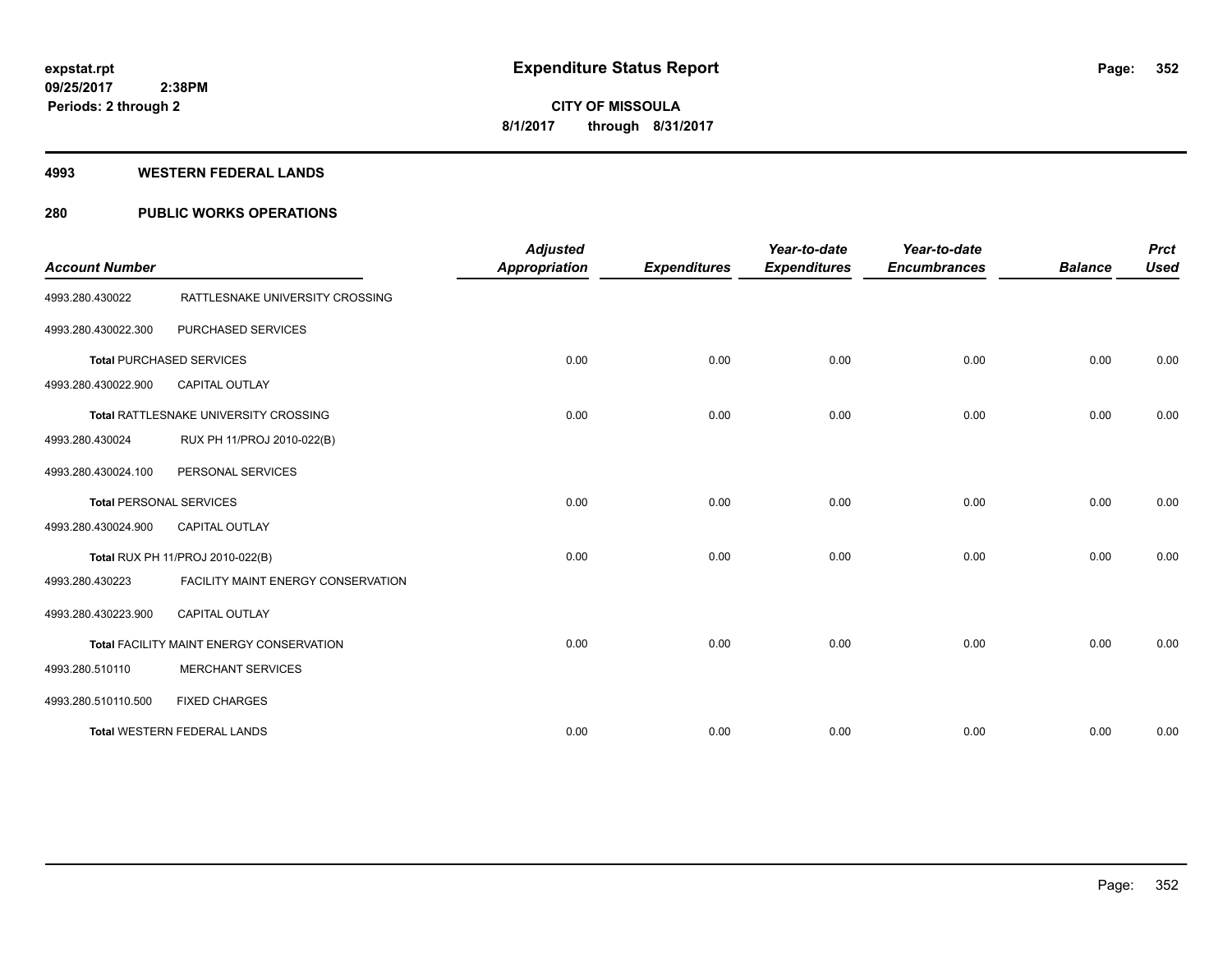**5020 CIVIC STADIUM**

### **395 PARKING COMMISSION**

| <b>Account Number</b>         |                                 | <b>Adjusted</b><br><b>Appropriation</b> | <b>Expenditures</b> | Year-to-date<br><b>Expenditures</b> | Year-to-date<br><b>Encumbrances</b> | <b>Balance</b> | <b>Prct</b><br><b>Used</b> |
|-------------------------------|---------------------------------|-----------------------------------------|---------------------|-------------------------------------|-------------------------------------|----------------|----------------------------|
| 5020.395.460000               | <b>CULTURE &amp; RECREATION</b> |                                         |                     |                                     |                                     |                |                            |
| 5020.395.460000.500           | <b>FIXED CHARGES</b>            |                                         |                     |                                     |                                     |                |                            |
|                               | Total CULTURE & RECREATION      | 0.00                                    | 0.00                | 0.00                                | 0.00                                | 0.00           | 0.00                       |
| 5020.395.460451               | *** Title Not Found ***         |                                         |                     |                                     |                                     |                |                            |
| 5020.395.460451.500           | <b>FIXED CHARGES</b>            |                                         |                     |                                     |                                     |                |                            |
| Total *** Title Not Found *** |                                 | 0.00                                    | 0.00                | 0.00                                | 0.00                                | 0.00           | 0.00                       |
| 5020.395.490200               | REVENUE BOND DEBT SERVICE       |                                         |                     |                                     |                                     |                |                            |
| 5020.395.490200.600           | <b>DEBT SERVICE</b>             |                                         |                     |                                     |                                     |                |                            |
|                               | Total REVENUE BOND DEBT SERVICE | 0.00                                    | 0.00                | 0.00                                | 0.00                                | 0.00           | 0.00                       |
| 5020.395.510000               | <b>MISCELLANEOUS</b>            |                                         |                     |                                     |                                     |                |                            |
| 5020.395.510000.800           | OTHER OBJECTS                   |                                         |                     |                                     |                                     |                |                            |
| <b>Total MISCELLANEOUS</b>    |                                 | 0.00                                    | 0.00                | 0.00                                | 0.00                                | 0.00           | 0.00                       |
| 5020.395.510110               | <b>MERCHANT SERVICES</b>        |                                         |                     |                                     |                                     |                |                            |
| 5020.395.510110.500           | <b>FIXED CHARGES</b>            |                                         |                     |                                     |                                     |                |                            |
| <b>Total CIVIC STADIUM</b>    |                                 | 0.00                                    | 0.00                | 0.00                                | 0.00                                | 0.00           | 0.00                       |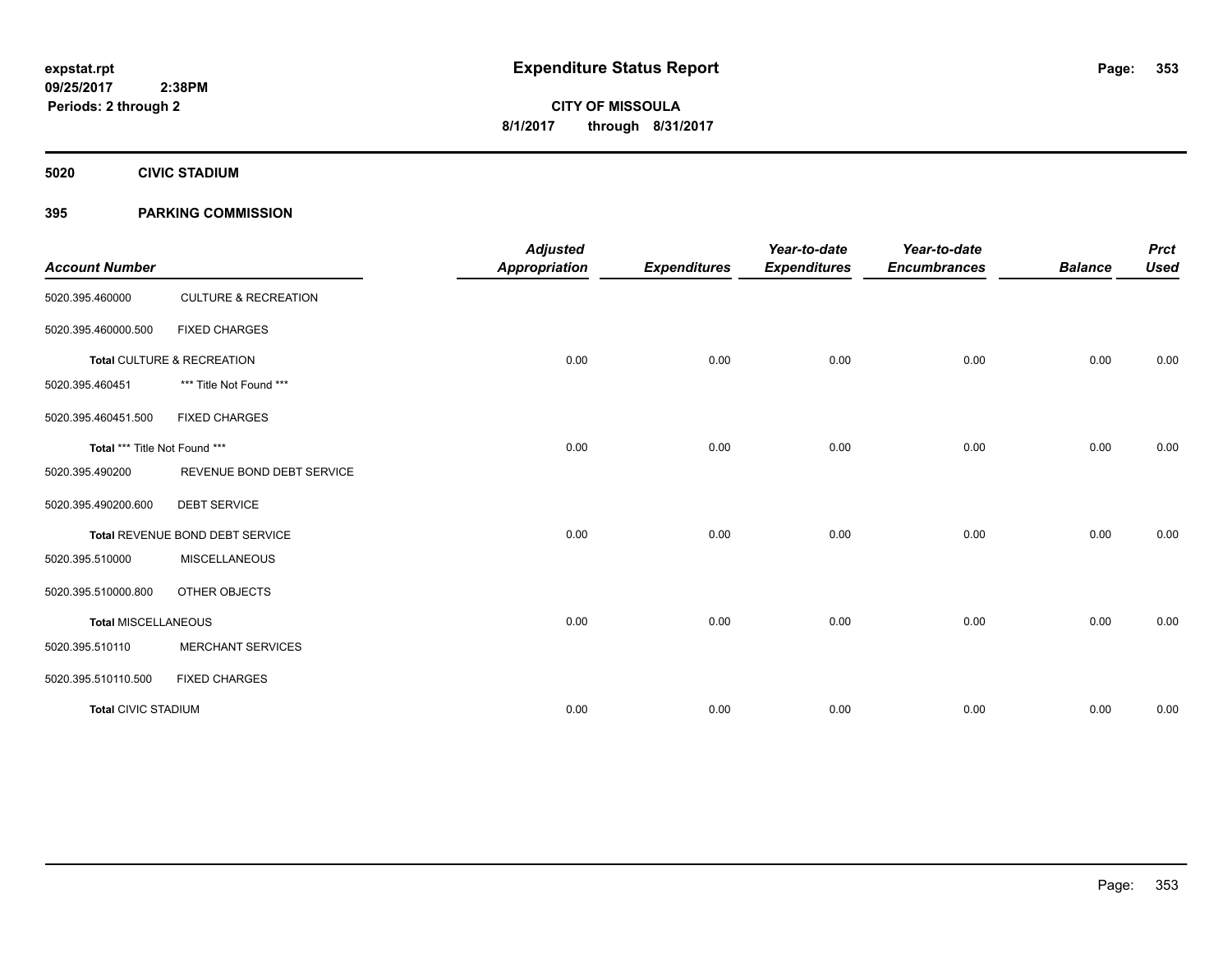**CITY OF MISSOULA 8/1/2017 through 8/31/2017**

**5210 WATER**

|                                         |                                                        | <b>Adjusted</b>      |                     | Year-to-date        | Year-to-date        |                | <b>Prct</b> |
|-----------------------------------------|--------------------------------------------------------|----------------------|---------------------|---------------------|---------------------|----------------|-------------|
| <b>Account Number</b>                   |                                                        | <b>Appropriation</b> | <b>Expenditures</b> | <b>Expenditures</b> | <b>Encumbrances</b> | <b>Balance</b> | <b>Used</b> |
| 5210.335.430210                         | <b>ADMINISTRATION</b>                                  |                      |                     |                     |                     |                |             |
| 5210.335.430210.100                     | PERSONAL SERVICES                                      |                      |                     |                     |                     |                |             |
|                                         | 5210.335.430210.140.000 EMPLOYER CONTRIBUTIONS         | 0.00                 | 0.00                | 1,580.02            | 0.00                | $-1,580.02$    | 0.00        |
|                                         | 5210.335.430210.141.000 STATE RETIREMENT CONTRIBUTIONS | 0.00                 | 175.50              | 175.50              | 0.00                | $-175.50$      | 0.00        |
| <b>Total PERSONAL SERVICES</b>          |                                                        | 0.00                 | 175.50              | 1,755.52            | 0.00                | $-1,755.52$    | 0.00        |
| 5210.335.430210.300                     | PURCHASED SERVICES                                     |                      |                     |                     |                     |                |             |
|                                         | 5210.335.430210.350.000 PROFESSIONAL SERVICES          | 0.00                 | 350.00              | 350.00              | 0.00                | $-350.00$      | 0.00        |
| <b>Total PURCHASED SERVICES</b>         |                                                        | 0.00                 | 350.00              | 350.00              | 0.00                | $-350.00$      | 0.00        |
| 5210.335.430210.500                     | <b>FIXED CHARGES</b>                                   |                      |                     |                     |                     |                |             |
| <b>Total FIXED CHARGES</b>              |                                                        | 0.00                 | 0.00                | 0.00                | 0.00                | 0.00           | 0.00        |
| 5210.335.430210.900                     | CAPITAL OUTLAY                                         |                      |                     |                     |                     |                |             |
|                                         | 5210.335.430210.940.000 MACHINERY & EQUIPMENT          | 0.00                 | 71.97               | 71.97               | 0.00                | $-71.97$       | 0.00        |
| <b>Total CAPITAL OUTLAY</b>             |                                                        | 0.00                 | 71.97               | 71.97               | 0.00                | $-71.97$       | 0.00        |
| <b>Total ADMINISTRATION</b>             |                                                        | 0.00                 | 597.47              | 2,177.49            | 0.00                | $-2.177.49$    | 0.00        |
| 5210.335.430510                         | <b>WATER ADMINISTRATION</b>                            |                      |                     |                     |                     |                |             |
| 5210.335.430510.100                     | PERSONAL SERVICES                                      |                      |                     |                     |                     |                |             |
|                                         | 5210.335.430510.110.000 SALARIES AND WAGES             | 0.00                 | 73,454.75           | 173,547.24          | 0.00                | $-173,547.24$  | 0.00        |
|                                         | 5210.335.430510.140.000 EMPLOYER CONTRIBUTIONS         | 0.00                 | 23.118.71           | 102,416.41          | 0.00                | $-102,416.41$  | 0.00        |
| <b>Total PERSONAL SERVICES</b>          |                                                        | 0.00                 | 96,573.46           | 275,963.65          | 0.00                | $-275,963.65$  | 0.00        |
| 5210.335.430510.200                     | <b>SUPPLIES</b>                                        |                      |                     |                     |                     |                |             |
| 5210.335.430510.210.000 OFFICE SUPPLIES |                                                        | 0.00                 | 4,633.35            | 6,362.20            | 0.00                | $-6,362.20$    | 0.00        |
| <b>Total SUPPLIES</b>                   |                                                        | 0.00                 | 4,633.35            | 6,362.20            | 0.00                | $-6,362.20$    | 0.00        |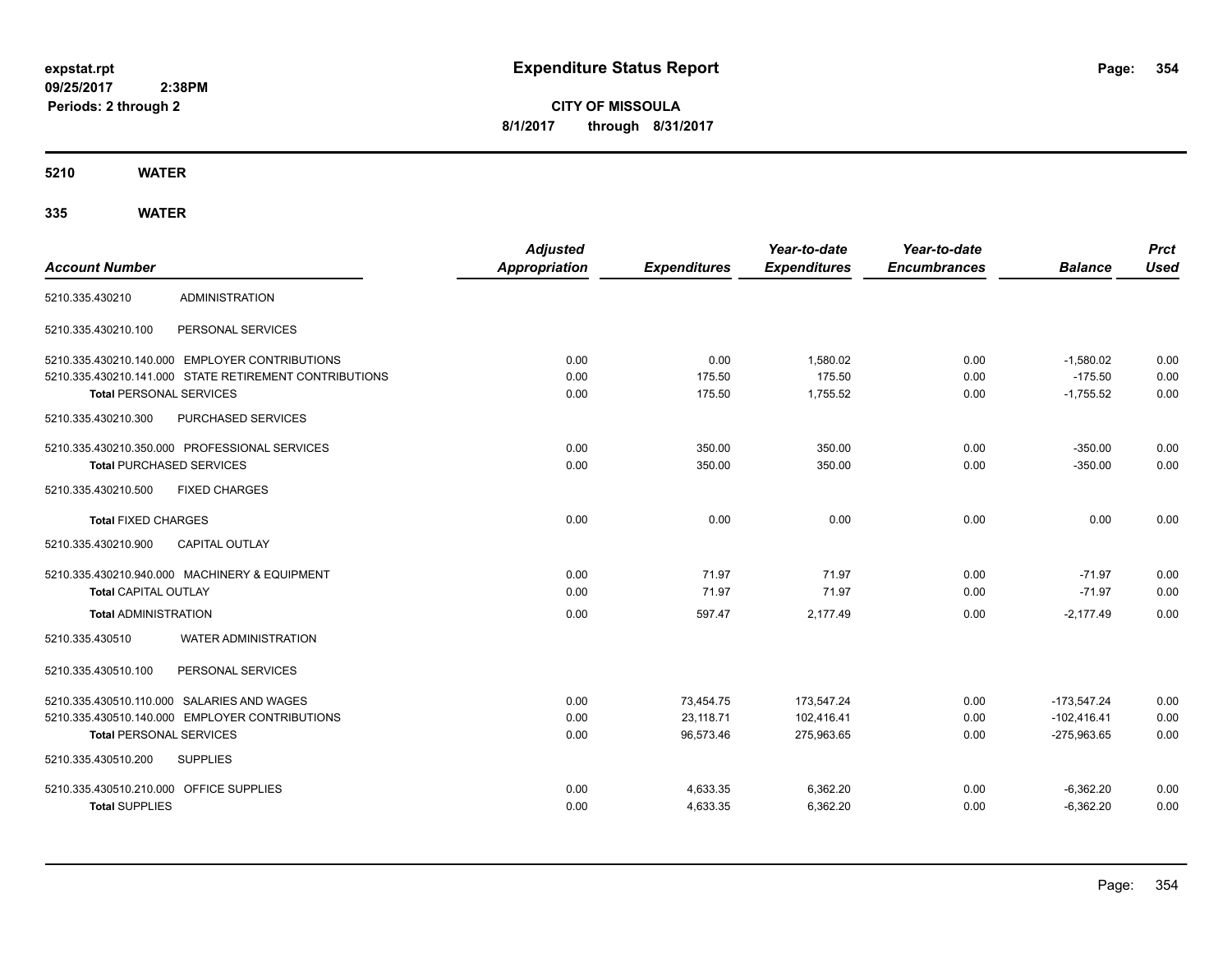**CITY OF MISSOULA 8/1/2017 through 8/31/2017**

**5210 WATER**

| <b>Account Number</b>                                   | <b>Adjusted</b><br><b>Appropriation</b> | <b>Expenditures</b> | Year-to-date<br><b>Expenditures</b> | Year-to-date<br><b>Encumbrances</b> | <b>Balance</b> | <b>Prct</b><br><b>Used</b> |
|---------------------------------------------------------|-----------------------------------------|---------------------|-------------------------------------|-------------------------------------|----------------|----------------------------|
| PURCHASED SERVICES<br>5210.335.430510.300               |                                         |                     |                                     |                                     |                |                            |
| 5210.335.430510.310.000 COMMUNICATIONS                  | 0.00                                    | 21.375.03           | 22.676.12                           | 0.00                                | $-22.676.12$   | 0.00                       |
| 5210.335.430510.330.000 PUBLICITY, SUBSCRIPTIONS & DUES | 0.00                                    | 348.92              | 348.92                              | 0.00                                | $-348.92$      | 0.00                       |
| 5210.335.430510.341.000 ELECTRICITY & NATURAL GAS       | 0.00                                    | 1,331.54            | 1,331.54                            | 0.00                                | $-1,331.54$    | 0.00                       |
| 5210.335.430510.344.000 TELEPHONE SERVICE               | 0.00                                    | 2.690.93            | 2,690.93                            | 0.00                                | $-2,690.93$    | 0.00                       |
| 5210.335.430510.345.000 GARBAGE                         | 0.00                                    | 62.80               | 62.80                               | 0.00                                | $-62.80$       | 0.00                       |
| 5210.335.430510.350.000 PROFESSIONAL SERVICES           | 0.00                                    | 6,744.84            | 9,263.84                            | 0.00                                | $-9,263.84$    | 0.00                       |
| 5210.335.430510.360.000 REPAIR & MAINTENANCE            | 0.00                                    | 265.50              | 265.50                              | 0.00                                | $-265.50$      | 0.00                       |
| <b>Total PURCHASED SERVICES</b>                         | 0.00                                    | 32,819.56           | 36,639.65                           | 0.00                                | $-36,639.65$   | 0.00                       |
| 5210.335.430510.900<br><b>CAPITAL OUTLAY</b>            |                                         |                     |                                     |                                     |                |                            |
| 5210.335.430510.940.000 MACHINERY & EQUIPMENT           | 0.00                                    | 81.892.98           | 84.352.98                           | 0.00                                | $-84.352.98$   | 0.00                       |
| <b>Total CAPITAL OUTLAY</b>                             | 0.00                                    | 81,892.98           | 84,352.98                           | 0.00                                | $-84,352.98$   | 0.00                       |
| <b>Total WATER ADMINISTRATION</b>                       | 0.00                                    | 215,919.35          | 403,318.48                          | 0.00                                | $-403,318.48$  | 0.00                       |
| 5210.335.430511<br>UTILITY RATE STUDY/CONSULTATION      |                                         |                     |                                     |                                     |                |                            |
| <b>CAPITAL OUTLAY</b><br>5210.335.430511.900            |                                         |                     |                                     |                                     |                |                            |
| Total UTILITY RATE STUDY/CONSULTATION                   | 0.00                                    | 0.00                | 0.00                                | 0.00                                | 0.00           | 0.00                       |
| <b>WATER FACILITIES</b><br>5210.335.430520              |                                         |                     |                                     |                                     |                |                            |
| 5210.335.430520.100<br>PERSONAL SERVICES                |                                         |                     |                                     |                                     |                |                            |
| 5210.335.430520.110.000 SALARIES AND WAGES              | 0.00                                    | 21,274.03           | 55,168.84                           | 0.00                                | $-55,168.84$   | 0.00                       |
| 5210.335.430520.140.000 EMPLOYER CONTRIBUTIONS          | 0.00                                    | 7,801.30            | 48,935.91                           | 0.00                                | $-48,935.91$   | 0.00                       |
| <b>Total PERSONAL SERVICES</b>                          | 0.00                                    | 29.075.33           | 104.104.75                          | 0.00                                | $-104.104.75$  | 0.00                       |
| 5210.335.430520.200<br><b>SUPPLIES</b>                  |                                         |                     |                                     |                                     |                |                            |
| 5210.335.430520.230.000 REPAIR/MAINTENANCE              | 0.00                                    | 7,600.37            | 8,964.47                            | 0.00                                | $-8,964.47$    | 0.00                       |
| <b>Total SUPPLIES</b>                                   | 0.00                                    | 7,600.37            | 8,964.47                            | 0.00                                | $-8,964.47$    | 0.00                       |
|                                                         |                                         |                     |                                     |                                     |                |                            |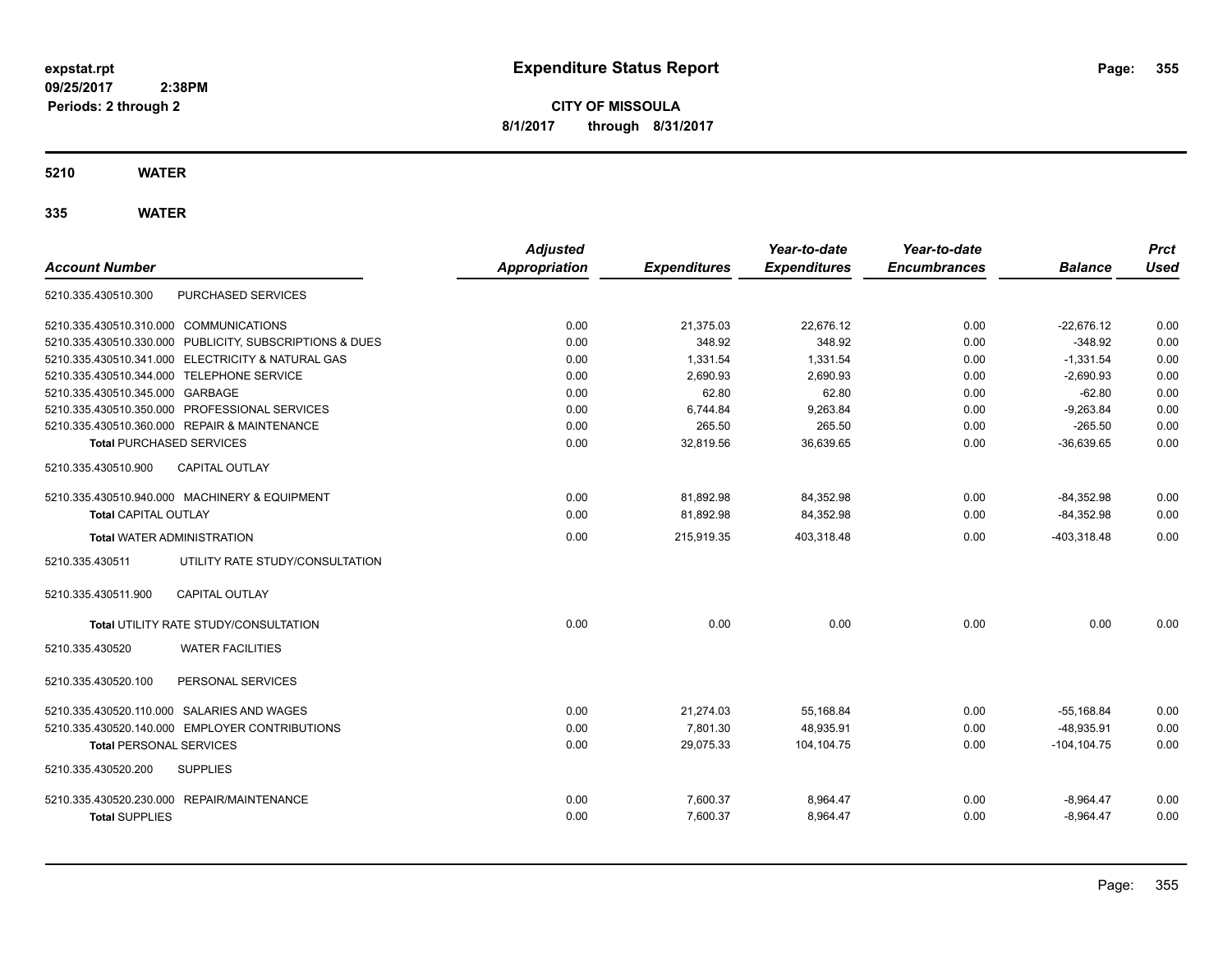**CITY OF MISSOULA 8/1/2017 through 8/31/2017**

**5210 WATER**

| <b>Account Number</b>           |                                                   | <b>Adjusted</b><br><b>Appropriation</b> | <b>Expenditures</b> | Year-to-date<br><b>Expenditures</b> | Year-to-date<br><b>Encumbrances</b> | <b>Balance</b> | <b>Prct</b><br><b>Used</b> |
|---------------------------------|---------------------------------------------------|-----------------------------------------|---------------------|-------------------------------------|-------------------------------------|----------------|----------------------------|
| 5210.335.430520.300             | PURCHASED SERVICES                                |                                         |                     |                                     |                                     |                |                            |
| 5210.335.430520.340.000 SEWER   |                                                   | 0.00                                    | 0.00                | 170.78                              | 0.00                                | $-170.78$      | 0.00                       |
|                                 | 5210.335.430520.360.000 REPAIR & MAINTENANCE      | 0.00                                    | 19.817.82           | 20,672.93                           | 0.00                                | $-20.672.93$   | 0.00                       |
| <b>Total PURCHASED SERVICES</b> |                                                   | 0.00                                    | 19,817.82           | 20,843.71                           | 0.00                                | $-20,843.71$   | 0.00                       |
| 5210.335.430520.800             | OTHER OBJECTS                                     |                                         |                     |                                     |                                     |                |                            |
| <b>Total OTHER OBJECTS</b>      |                                                   | 0.00                                    | 0.00                | 0.00                                | 0.00                                | 0.00           | 0.00                       |
| 5210.335.430520.900             | <b>CAPITAL OUTLAY</b>                             |                                         |                     |                                     |                                     |                |                            |
| Total CAPITAL OUTLAY            |                                                   | 0.00                                    | 0.00                | 0.00                                | 0.00                                | 0.00           | 0.00                       |
| <b>Total WATER FACILITIES</b>   |                                                   | 0.00                                    | 56,493.52           | 133,912.93                          | 0.00                                | $-133,912.93$  | 0.00                       |
| 5210.335.430530                 | SOURCE OF SUPPLY & PUMPING                        |                                         |                     |                                     |                                     |                |                            |
| 5210.335.430530.100             | PERSONAL SERVICES                                 |                                         |                     |                                     |                                     |                |                            |
|                                 | 5210.335.430530.110.000 SALARIES AND WAGES        | 0.00                                    | 31,767.08           | 67,720.84                           | 0.00                                | $-67,720.84$   | 0.00                       |
| 5210.335.430530.120.000         | <b>OVERTIME</b>                                   | 0.00                                    | 0.00                | 1.002.28                            | 0.00                                | $-1.002.28$    | 0.00                       |
|                                 | 5210.335.430530.140.000 EMPLOYER CONTRIBUTIONS    | 0.00                                    | 13,215.69           | 61,911.22                           | 0.00                                | $-61,911.22$   | 0.00                       |
| <b>Total PERSONAL SERVICES</b>  |                                                   | 0.00                                    | 44,982.77           | 130,634.34                          | 0.00                                | $-130,634.34$  | 0.00                       |
| 5210.335.430530.200             | <b>SUPPLIES</b>                                   |                                         |                     |                                     |                                     |                |                            |
|                                 | 5210.335.430530.220.000 OPERATING SUPPLIES        | 0.00                                    | 29,101.22           | 37,989.15                           | 0.00                                | $-37.989.15$   | 0.00                       |
| <b>Total SUPPLIES</b>           |                                                   | 0.00                                    | 29,101.22           | 37,989.15                           | 0.00                                | $-37,989.15$   | 0.00                       |
| 5210.335.430530.300             | PURCHASED SERVICES                                |                                         |                     |                                     |                                     |                |                            |
|                                 | 5210.335.430530.341.000 ELECTRICITY & NATURAL GAS | 0.00                                    | 162,106.68          | 162,106.68                          | 0.00                                | $-162, 106.68$ | 0.00                       |
| <b>Total PURCHASED SERVICES</b> |                                                   | 0.00                                    | 162,106.68          | 162,106.68                          | 0.00                                | $-162, 106.68$ | 0.00                       |
|                                 | Total SOURCE OF SUPPLY & PUMPING                  | 0.00                                    | 236,190.67          | 330,730.17                          | 0.00                                | $-330,730.17$  | 0.00                       |
| 5210.335.430550                 | <b>TRANSMISSION &amp; DISTRIBUTION</b>            |                                         |                     |                                     |                                     |                |                            |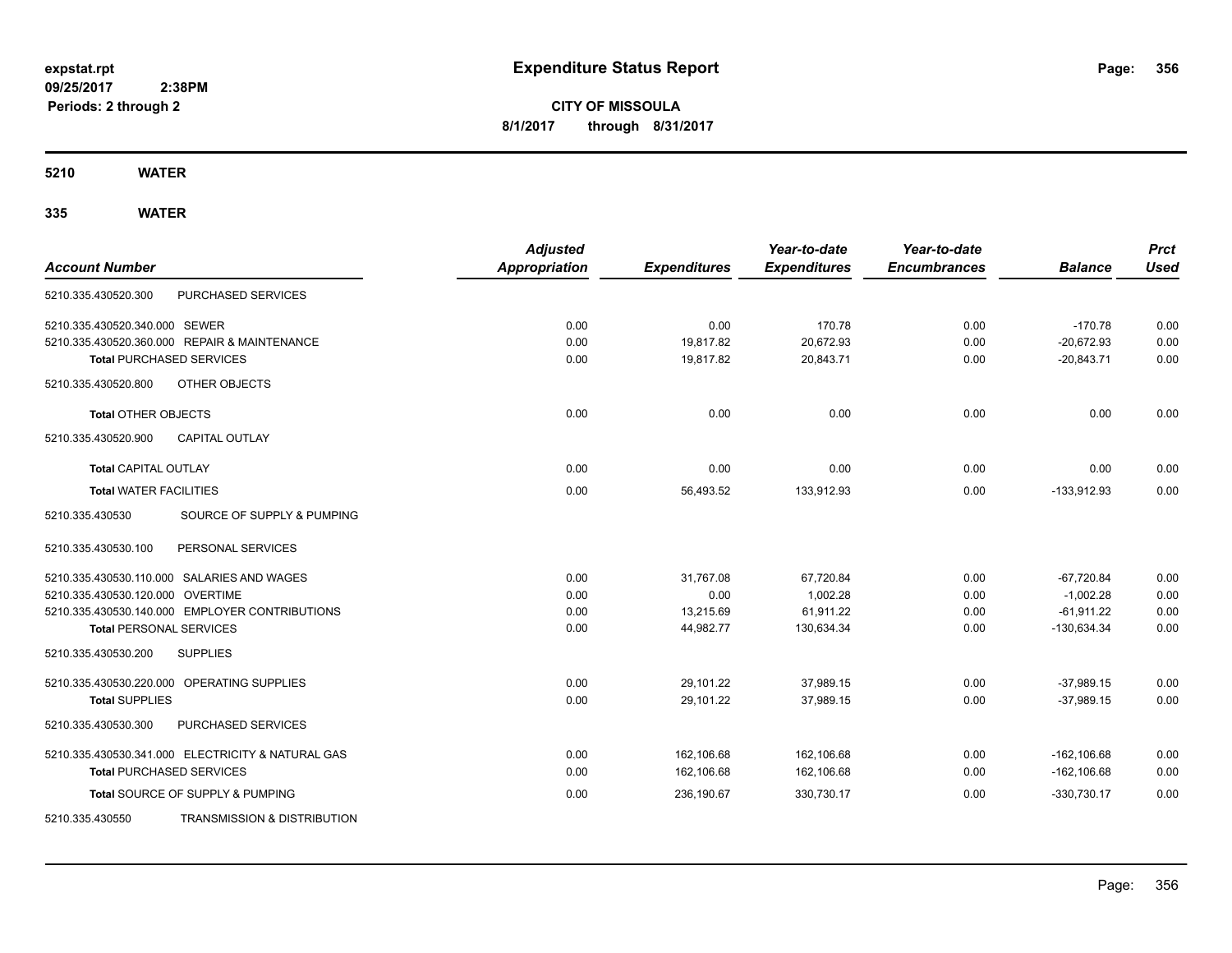**CITY OF MISSOULA 8/1/2017 through 8/31/2017**

**5210 WATER**

| <b>Account Number</b>                |                                                | <b>Adjusted</b><br><b>Appropriation</b> | <b>Expenditures</b> | Year-to-date<br><b>Expenditures</b> | Year-to-date<br><b>Encumbrances</b> | <b>Balance</b> | <b>Prct</b><br><b>Used</b> |
|--------------------------------------|------------------------------------------------|-----------------------------------------|---------------------|-------------------------------------|-------------------------------------|----------------|----------------------------|
| 5210.335.430550.100                  | PERSONAL SERVICES                              |                                         |                     |                                     |                                     |                |                            |
|                                      | 5210.335.430550.110.000 SALARIES AND WAGES     | 0.00                                    | 50,605.31           | 136,004.94                          | 0.00                                | $-136,004.94$  | 0.00                       |
| 5210.335.430550.120.000 OVERTIME     |                                                | 0.00                                    | 457.69              | 1.918.14                            | 0.00                                | $-1.918.14$    | 0.00                       |
|                                      | 5210.335.430550.140.000 EMPLOYER CONTRIBUTIONS | 0.00                                    | 22,831.87           | 98,246.21                           | 0.00                                | $-98,246.21$   | 0.00                       |
| <b>Total PERSONAL SERVICES</b>       |                                                | 0.00                                    | 73,894.87           | 236,169.29                          | 0.00                                | $-236,169.29$  | 0.00                       |
| 5210.335.430550.200                  | <b>SUPPLIES</b>                                |                                         |                     |                                     |                                     |                |                            |
|                                      | 5210.335.430550.220.000 OPERATING SUPPLIES     | 0.00                                    | 1,598.08            | 1,698.55                            | 0.00                                | $-1,698.55$    | 0.00                       |
|                                      | 5210.335.430550.230.000 REPAIR/MAINTENANCE     | 0.00                                    | 15,362.66           | 16,252.51                           | 0.00                                | $-16,252.51$   | 0.00                       |
| <b>Total SUPPLIES</b>                |                                                | 0.00                                    | 16,960.74           | 17,951.06                           | 0.00                                | $-17,951.06$   | 0.00                       |
| 5210.335.430550.300                  | PURCHASED SERVICES                             |                                         |                     |                                     |                                     |                |                            |
|                                      | 5210.335.430550.360.000 REPAIR & MAINTENANCE   | 0.00                                    | 11,812.90           | 12,212.90                           | 0.00                                | $-12,212.90$   | 0.00                       |
|                                      | <b>Total PURCHASED SERVICES</b>                | 0.00                                    | 11,812.90           | 12,212.90                           | 0.00                                | $-12,212.90$   | 0.00                       |
| 5210.335.430550.500                  | <b>FIXED CHARGES</b>                           |                                         |                     |                                     |                                     |                |                            |
| <b>Total FIXED CHARGES</b>           |                                                | 0.00                                    | 0.00                | 0.00                                | 0.00                                | 0.00           | 0.00                       |
| 5210.335.430550.900                  | <b>CAPITAL OUTLAY</b>                          |                                         |                     |                                     |                                     |                |                            |
| 5210.335.430550.930.000 IMPROVEMENTS |                                                | 0.00                                    | 77,005.85           | 82,646.28                           | 0.00                                | $-82,646.28$   | 0.00                       |
| <b>Total CAPITAL OUTLAY</b>          |                                                | 0.00                                    | 77,005.85           | 82,646.28                           | 0.00                                | $-82,646.28$   | 0.00                       |
|                                      | <b>Total TRANSMISSION &amp; DISTRIBUTION</b>   | 0.00                                    | 179,674.36          | 348,979.53                          | 0.00                                | $-348.979.53$  | 0.00                       |
| 5210.335.430551                      | <b>WATER MAIN REPLACEMENT</b>                  |                                         |                     |                                     |                                     |                |                            |
| 5210.335.430551.900                  | <b>CAPITAL OUTLAY</b>                          |                                         |                     |                                     |                                     |                |                            |
|                                      | <b>Total WATER MAIN REPLACEMENT</b>            | 0.00                                    | 0.00                | 0.00                                | 0.00                                | 0.00           | 0.00                       |
| 5210.335.430555                      | <b>WATER LINE EXTENSIONS</b>                   |                                         |                     |                                     |                                     |                |                            |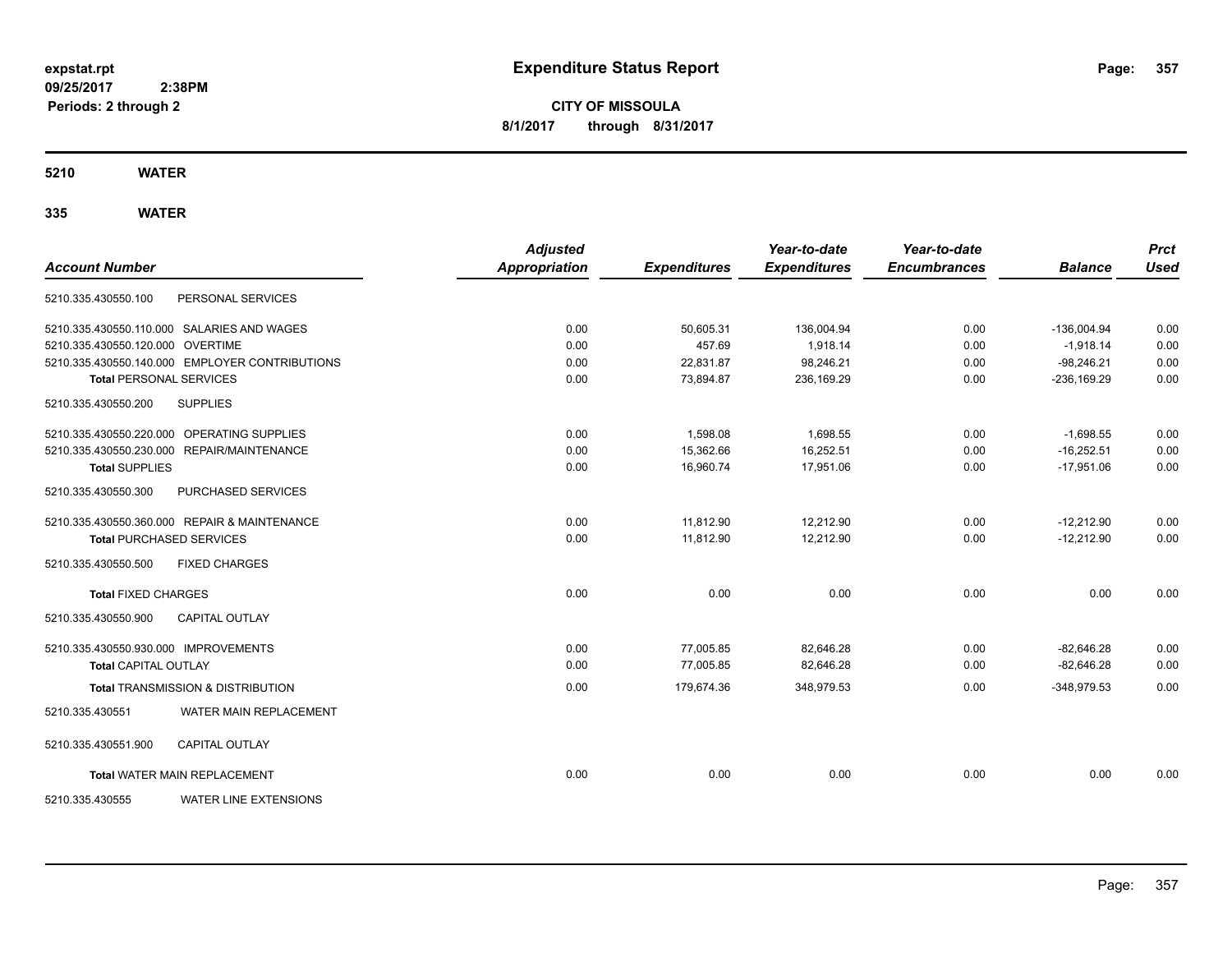# **CITY OF MISSOULA 8/1/2017 through 8/31/2017**

**5210 WATER**

|                               |                                                           | <b>Adjusted</b>      |                     | Year-to-date        | Year-to-date        |                | <b>Prct</b> |
|-------------------------------|-----------------------------------------------------------|----------------------|---------------------|---------------------|---------------------|----------------|-------------|
| <b>Account Number</b>         |                                                           | <b>Appropriation</b> | <b>Expenditures</b> | <b>Expenditures</b> | <b>Encumbrances</b> | <b>Balance</b> | <b>Used</b> |
| 5210.335.430555.900           | CAPITAL OUTLAY                                            |                      |                     |                     |                     |                |             |
|                               | 5210.335.430555.930.171 WATERLINE EXTENSION - RUSSELL ST  | 0.00                 | 1.436.00            | 2.248.35            | 0.00                | $-2.248.35$    | 0.00        |
|                               | <b>Total WATER LINE EXTENSIONS</b>                        | 0.00                 | 1.436.00            | 2,248.35            | 0.00                | $-2,248.35$    | 0.00        |
| 5210.335.430557               | MISC. WATER LINE IMPROVEMENTS                             |                      |                     |                     |                     |                |             |
| 5210.335.430557.900           | CAPITAL OUTLAY                                            |                      |                     |                     |                     |                |             |
|                               | Total MISC. WATER LINE IMPROVEMENTS                       | 0.00                 | 0.00                | 0.00                | 0.00                | 0.00           | 0.00        |
| 5210.335.430590               | <b>OTHER ACTIVITIES</b>                                   |                      |                     |                     |                     |                |             |
| 5210.335.430590.200           | <b>SUPPLIES</b>                                           |                      |                     |                     |                     |                |             |
| <b>Total SUPPLIES</b>         |                                                           | 0.00                 | 0.00                | 0.00                | 0.00                | 0.00           | 0.00        |
| 5210.335.430590.300           | PURCHASED SERVICES                                        |                      |                     |                     |                     |                |             |
|                               | 5210.335.430590.330.000 PUBLICITY, SUBSCRIPTIONS & DUES   | 0.00                 | 66.00               | 66.00               | 0.00                | $-66.00$       | 0.00        |
|                               | 5210.335.430590.344.000 TELEPHONE SERVICE                 | 0.00                 | 115.27              | 115.27              | 0.00                | $-115.27$      | 0.00        |
|                               | 5210.335.430590.350.000 ACQUISITION/PROFESSIONAL SERVICES | 0.00                 | 9,398.49            | 9,398.49            | 0.00                | $-9,398.49$    | 0.00        |
|                               | <b>Total PURCHASED SERVICES</b>                           | 0.00                 | 9,579.76            | 9,579.76            | 0.00                | $-9,579.76$    | 0.00        |
| 5210.335.430590.900           | CAPITAL OUTLAY                                            |                      |                     |                     |                     |                |             |
|                               | 5210.335.430590.930.000 ACQUISITION/IMPROVEMENTS          | 0.00                 | 5,303.75            | 14,703.50           | 0.00                | $-14,703.50$   | 0.00        |
| <b>Total CAPITAL OUTLAY</b>   |                                                           | 0.00                 | 5,303.75            | 14,703.50           | 0.00                | $-14,703.50$   | 0.00        |
| <b>Total OTHER ACTIVITIES</b> |                                                           | 0.00                 | 14,883.51           | 24,283.26           | 0.00                | $-24,283.26$   | 0.00        |
| 5210.335.490200               | REVENUE BOND DEBT SERVICE                                 |                      |                     |                     |                     |                |             |
| 5210.335.490200.600           | <b>DEBT SERVICE</b>                                       |                      |                     |                     |                     |                |             |
|                               | Total REVENUE BOND DEBT SERVICE                           | 0.00                 | 0.00                | 0.00                | 0.00                | 0.00           | 0.00        |
| 5210.335.510110               | <b>MERCHANT SERVICES</b>                                  |                      |                     |                     |                     |                |             |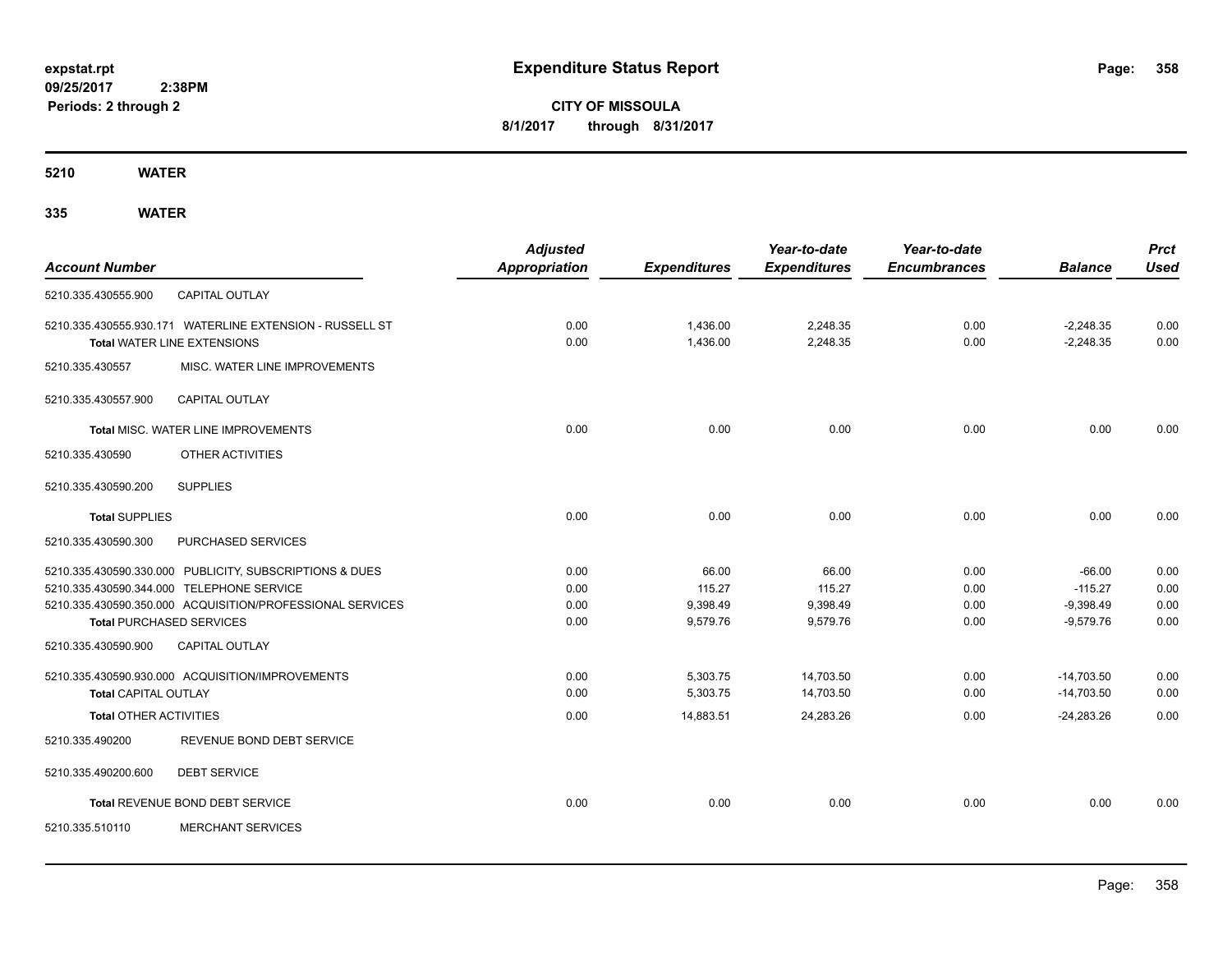# **CITY OF MISSOULA 8/1/2017 through 8/31/2017**

**5210 WATER**

| <b>Account Number</b>                                                       | <b>Adjusted</b><br><b>Appropriation</b> | <b>Expenditures</b> | Year-to-date<br><b>Expenditures</b> | Year-to-date<br><b>Encumbrances</b> | <b>Balance</b>         | <b>Prct</b><br>Used |
|-----------------------------------------------------------------------------|-----------------------------------------|---------------------|-------------------------------------|-------------------------------------|------------------------|---------------------|
| <b>FIXED CHARGES</b><br>5210.335.510110.500                                 |                                         |                     |                                     |                                     |                        |                     |
| 5210.335.510110.550.000 MERCHANT SERVICE FEES<br><b>Total FIXED CHARGES</b> | 0.00<br>0.00                            | 864.35<br>864.35    | 864.35<br>864.35                    | 0.00<br>0.00                        | $-864.35$<br>$-864.35$ | 0.00<br>0.00        |
| <b>Total MERCHANT SERVICES</b>                                              | 0.00                                    | 864.35              | 864.35                              | 0.00                                | $-864.35$              | 0.00                |
| <b>Total WATER</b>                                                          | 0.00                                    | 706.059.23          | 1.246.514.56                        | 0.00                                | $-1.246.514.56$        | 0.00                |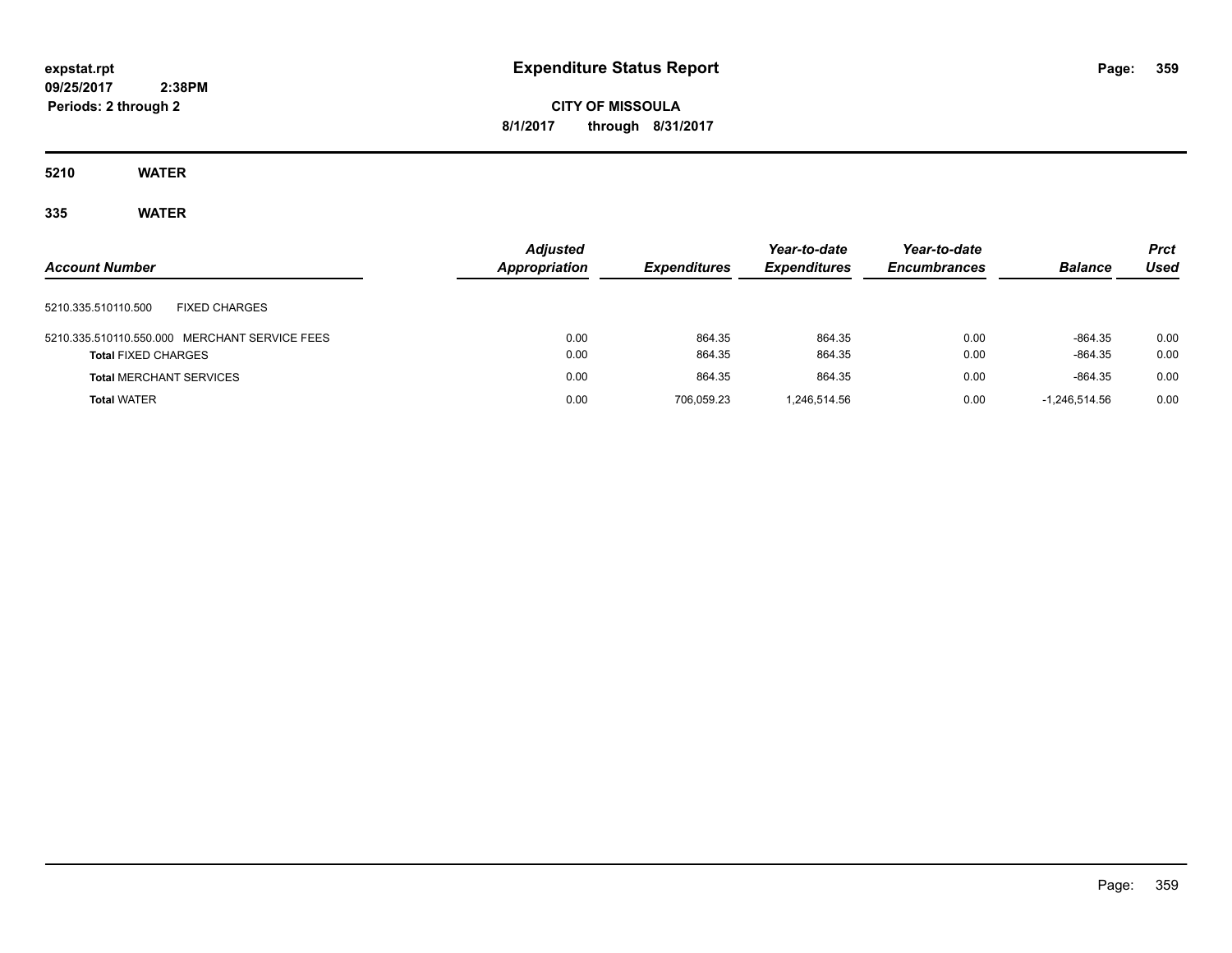**Periods: 2 through 2**

**CITY OF MISSOULA 8/1/2017 through 8/31/2017**

**5215 WATER LOAN FUND**

 **2:38PM**

| <b>Account Number</b>          |                                            | <b>Adjusted</b><br>Appropriation | <b>Expenditures</b> | Year-to-date<br><b>Expenditures</b> | Year-to-date<br><b>Encumbrances</b> | <b>Balance</b> | <b>Prct</b><br><b>Used</b> |
|--------------------------------|--------------------------------------------|----------------------------------|---------------------|-------------------------------------|-------------------------------------|----------------|----------------------------|
| 5215.335.510110                | <b>MERCHANT SERVICES</b>                   |                                  |                     |                                     |                                     |                |                            |
| 5215.335.510110.500            | <b>FIXED CHARGES</b>                       |                                  |                     |                                     |                                     |                |                            |
| <b>Total MERCHANT SERVICES</b> |                                            | 0.00                             | 0.00                | 0.00                                | 0.00                                | 0.00           | 0.00                       |
| 5215.335.521000                | INTERFUND OPERATING TRANSFERS              |                                  |                     |                                     |                                     |                |                            |
| 5215.335.521000.800            | OTHER OBJECTS                              |                                  |                     |                                     |                                     |                |                            |
|                                | <b>Total INTERFUND OPERATING TRANSFERS</b> | 0.00                             | 0.00                | 0.00                                | 0.00                                | 0.00           | 0.00                       |
| <b>Total WATER LOAN FUND</b>   |                                            | 0.00                             | 0.00                | 0.00                                | 0.00                                | 0.00           | 0.00                       |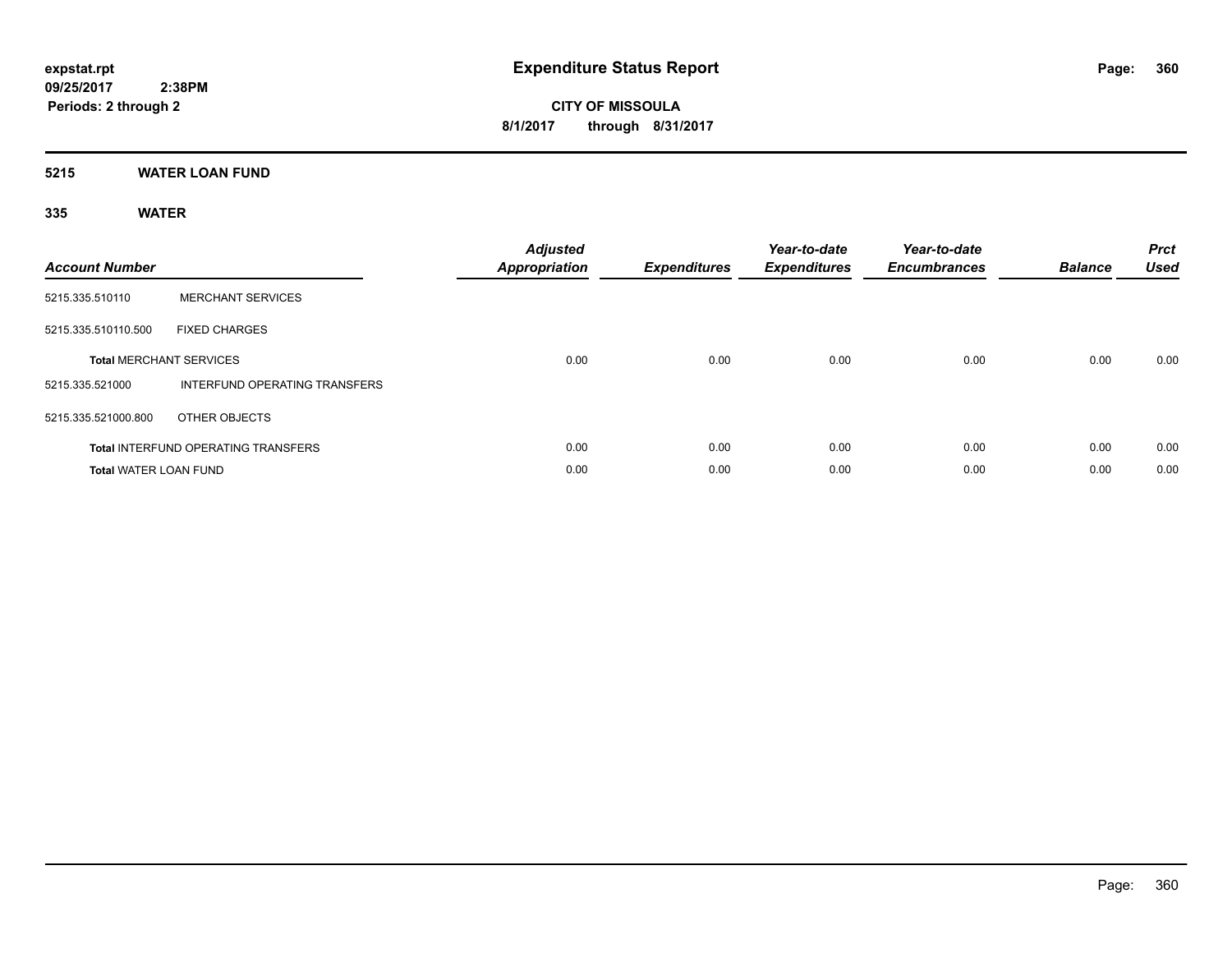**CITY OF MISSOULA 8/1/2017 through 8/31/2017**

**5220 WATER R&D FUND**

## **335 WATER**

| <b>Account Number</b>           |                                     | <b>Adjusted</b><br><b>Appropriation</b> | <b>Expenditures</b> | Year-to-date<br><b>Expenditures</b> | Year-to-date<br><b>Encumbrances</b> | <b>Balance</b> | <b>Prct</b><br><b>Used</b> |
|---------------------------------|-------------------------------------|-----------------------------------------|---------------------|-------------------------------------|-------------------------------------|----------------|----------------------------|
| 5220.335.430510                 | *** Title Not Found ***             |                                         |                     |                                     |                                     |                |                            |
| 5220.335.430510.200             | <b>SUPPLIES</b>                     |                                         |                     |                                     |                                     |                |                            |
| Total *** Title Not Found ***   |                                     | 0.00                                    | 0.00                | 0.00                                | 0.00                                | 0.00           | 0.00                       |
| 5220.335.490220                 | *** Title Not Found ***             |                                         |                     |                                     |                                     |                |                            |
| 5220.335.490220.600             | <b>DEBT SERVICE</b>                 |                                         |                     |                                     |                                     |                |                            |
| Total *** Title Not Found ***   |                                     | 0.00                                    | 0.00                | 0.00                                | 0.00                                | 0.00           | 0.00                       |
| 5220.335.490506                 | <b>CORE FINANCED EQUIPMENT</b>      |                                         |                     |                                     |                                     |                |                            |
| 5220.335.490506.600             | <b>DEBT SERVICE</b>                 |                                         |                     |                                     |                                     |                |                            |
|                                 | Total CORE FINANCED EQUIPMENT       | 0.00                                    | 0.00                | 0.00                                | 0.00                                | 0.00           | 0.00                       |
| 5220.335.510110                 | <b>MERCHANT SERVICES</b>            |                                         |                     |                                     |                                     |                |                            |
| 5220.335.510110.500             | <b>FIXED CHARGES</b>                |                                         |                     |                                     |                                     |                |                            |
|                                 | <b>Total MERCHANT SERVICES</b>      | 0.00                                    | 0.00                | 0.00                                | 0.00                                | 0.00           | 0.00                       |
| 5220.335.521000                 | INTERFUND OPERATING TRANSFERS       |                                         |                     |                                     |                                     |                |                            |
| 5220.335.521000.800             | OTHER OBJECTS                       |                                         |                     |                                     |                                     |                |                            |
|                                 | Total INTERFUND OPERATING TRANSFERS | 0.00                                    | 0.00                | 0.00                                | 0.00                                | 0.00           | 0.00                       |
| <b>Total WATER R&amp;D FUND</b> |                                     | 0.00                                    | 0.00                | 0.00                                | 0.00                                | 0.00           | 0.00                       |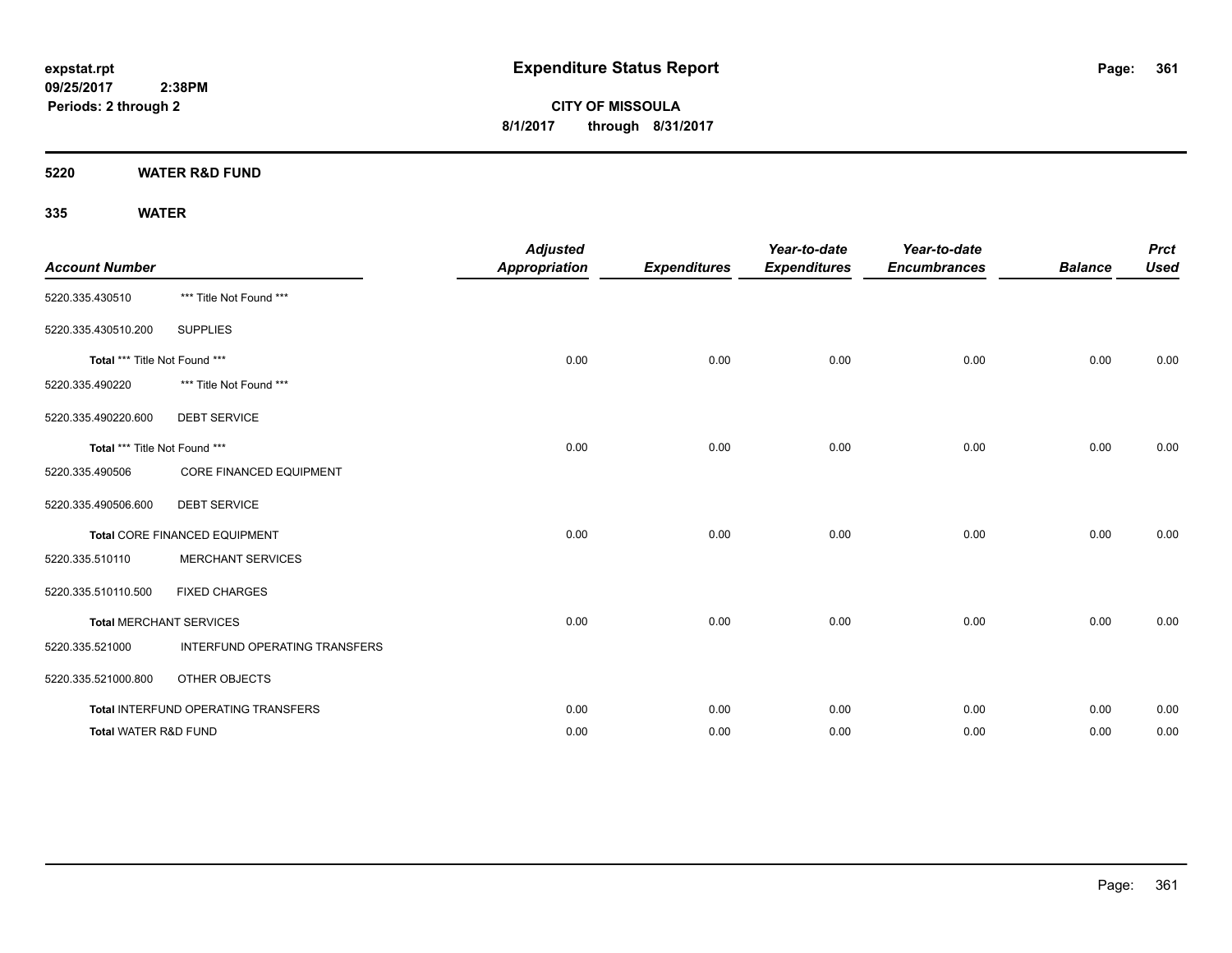### **5240 WATER CONSTRUCTION FUND**

### **335 WATER**

| <b>Account Number</b> |                                      | <b>Adjusted</b><br>Appropriation | <b>Expenditures</b> | Year-to-date<br><b>Expenditures</b> | Year-to-date<br><b>Encumbrances</b> | <b>Balance</b> | Prct<br><b>Used</b> |
|-----------------------|--------------------------------------|----------------------------------|---------------------|-------------------------------------|-------------------------------------|----------------|---------------------|
| 5240.335.510110       | <b>MERCHANT SERVICES</b>             |                                  |                     |                                     |                                     |                |                     |
| 5240.335.510110.500   | <b>FIXED CHARGES</b>                 |                                  |                     |                                     |                                     |                |                     |
|                       | <b>Total WATER CONSTRUCTION FUND</b> |                                  | 0.00<br>0.00        | 0.00                                | 0.00                                | 0.00           | 0.00                |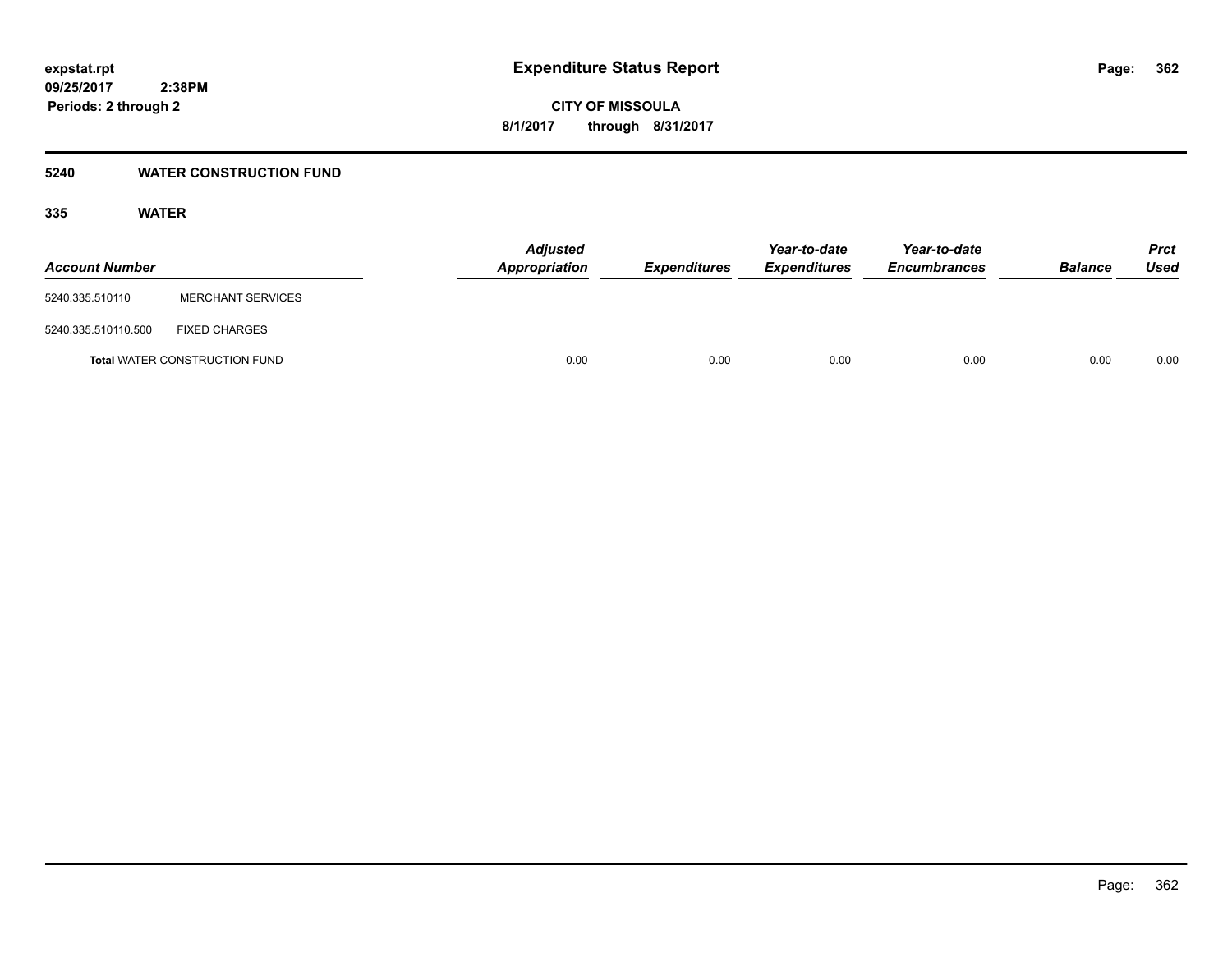### **5250 WATER PURCHASE LOAN**

| <b>Account Number</b> |                                        | <b>Adjusted</b><br><b>Appropriation</b> | <b>Expenditures</b> | Year-to-date<br><b>Expenditures</b> | Year-to-date<br><b>Encumbrances</b> | <b>Balance</b> | <b>Prct</b><br><b>Used</b> |
|-----------------------|----------------------------------------|-----------------------------------------|---------------------|-------------------------------------|-------------------------------------|----------------|----------------------------|
| 5250.330.490200       | REVENUE BOND DEBT SERVICE              |                                         |                     |                                     |                                     |                |                            |
| 5250.330.490200.600   | <b>DEBT SERVICE</b>                    |                                         |                     |                                     |                                     |                |                            |
|                       | <b>Total REVENUE BOND DEBT SERVICE</b> | 0.00                                    | 0.00                | 0.00                                | 0.00                                | 0.00           | 0.00                       |
| 5250.330.510110       | <b>MERCHANT SERVICES</b>               |                                         |                     |                                     |                                     |                |                            |
| 5250.330.510110.500   | <b>FIXED CHARGES</b>                   |                                         |                     |                                     |                                     |                |                            |
|                       | <b>Total MERCHANT SERVICES</b>         | 0.00                                    | 0.00                | 0.00                                | 0.00                                | 0.00           | 0.00                       |
|                       | <b>Total WATER PURCHASE LOAN</b>       | 0.00                                    | 0.00                | 0.00                                | 0.00                                | 0.00           | 0.00                       |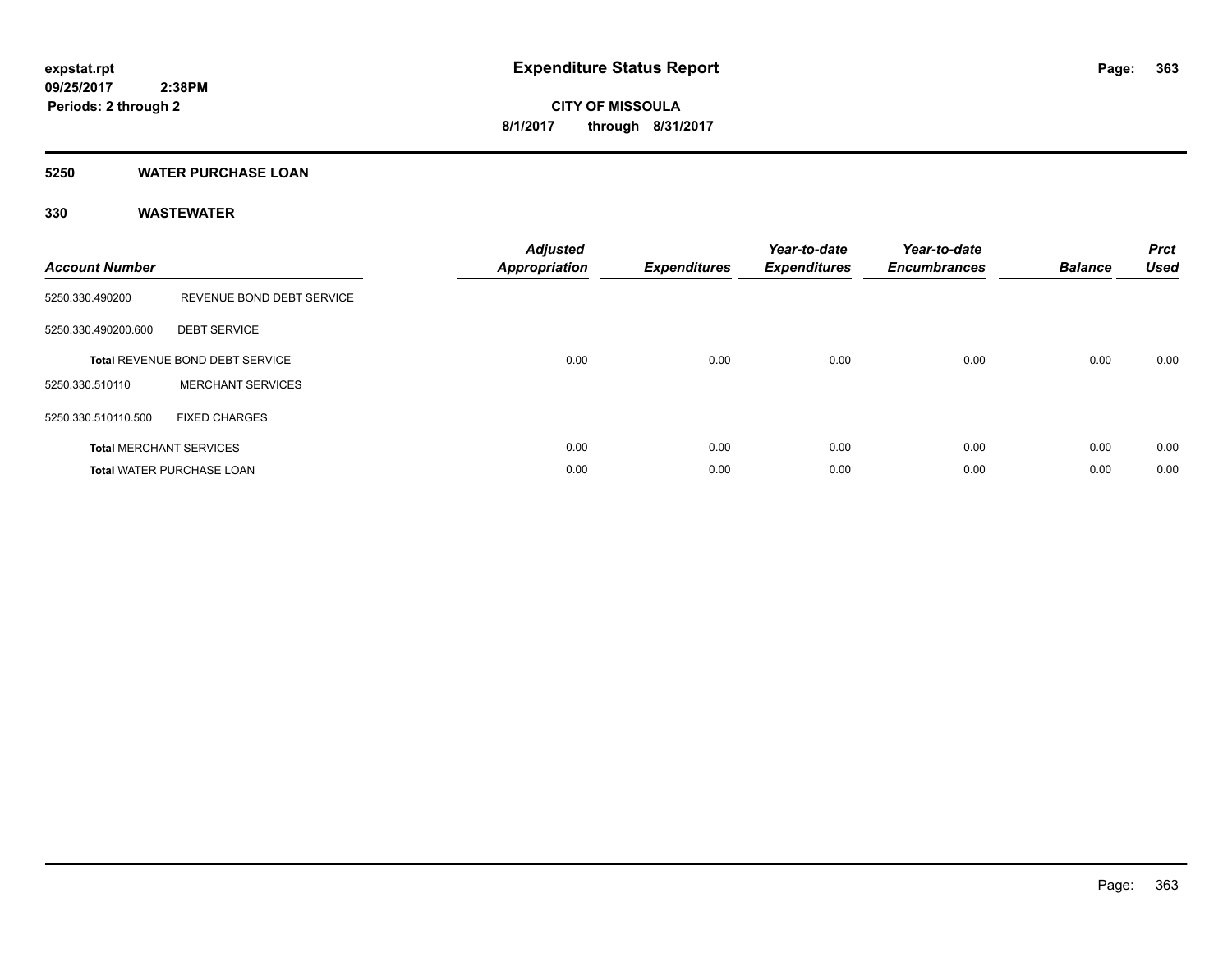### **5310 SEWER OPERATING BUDGET FUND**

|                                         |                                                         | <b>Adjusted</b>      |                     | Year-to-date        | Year-to-date        |                | <b>Prct</b> |
|-----------------------------------------|---------------------------------------------------------|----------------------|---------------------|---------------------|---------------------|----------------|-------------|
| <b>Account Number</b>                   |                                                         | <b>Appropriation</b> | <b>Expenditures</b> | <b>Expenditures</b> | <b>Encumbrances</b> | <b>Balance</b> | <b>Used</b> |
| 5310.330.410400                         | <b>DEPRECIATION</b>                                     |                      |                     |                     |                     |                |             |
| 5310.330.410400.800                     | OTHER OBJECTS                                           |                      |                     |                     |                     |                |             |
| <b>Total DEPRECIATION</b>               |                                                         | 0.00                 | 0.00                | 0.00                | 0.00                | 0.00           | 0.00        |
| 5310.330.430610                         | <b>ADMINISTRATION</b>                                   |                      |                     |                     |                     |                |             |
| 5310.330.430610.100                     | PERSONAL SERVICES                                       |                      |                     |                     |                     |                |             |
|                                         | 5310.330.430610.110.000 SALARIES AND WAGES              | 0.00                 | 661.12              | 1,624.82            | 0.00                | $-1,624.82$    | 0.00        |
|                                         | 5310.330.430610.140.000 EMPLOYER CONTRIBUTIONS          | 0.00                 | 117.85              | 5.027.17            | 0.00                | $-5.027.17$    | 0.00        |
| <b>Total PERSONAL SERVICES</b>          |                                                         | 0.00                 | 778.97              | 6,651.99            | 0.00                | $-6,651.99$    | 0.00        |
| 5310.330.430610.200                     | <b>SUPPLIES</b>                                         |                      |                     |                     |                     |                |             |
| 5310.330.430610.210.000 OFFICE SUPPLIES |                                                         | 0.00                 | 630.82              | 657.05              | 0.00                | $-657.05$      | 0.00        |
|                                         | 5310.330.430610.220.000 OPERATING SUPPLIES              | 0.00                 | 77.50               | 77.50               | 0.00                | $-77.50$       | 0.00        |
|                                         | 5310.330.430610.230.000 REPAIR/MAINTENANCE              | 0.00                 | 25.30               | 25.30               | 0.00                | $-25.30$       | 0.00        |
| <b>Total SUPPLIES</b>                   |                                                         | 0.00                 | 733.62              | 759.85              | 0.00                | $-759.85$      | 0.00        |
| 5310.330.430610.300                     | PURCHASED SERVICES                                      |                      |                     |                     |                     |                |             |
| 5310.330.430610.310.000 COMMUNICATIONS  |                                                         | 0.00                 | 40.46               | 40.46               | 0.00                | $-40.46$       | 0.00        |
|                                         | 5310.330.430610.320.000 PRINTING & DUPLICATING          | 0.00                 | 0.00                | 301.43              | 0.00                | $-301.43$      | 0.00        |
|                                         | 5310.330.430610.330.000 PUBLICITY, SUBSCRIPTIONS & DUES | 0.00                 | 8,062.00            | 8,762.00            | 0.00                | $-8,762.00$    | 0.00        |
|                                         | 5310.330.430610.344.000 TELEPHONE SERVICE               | 0.00                 | 2,787.34            | 3,029.34            | 0.00                | $-3,029.34$    | 0.00        |
|                                         | 5310.330.430610.350.000 PROFESSIONAL SERVICES           | 0.00                 | 1,523.21            | 1,523.21            | 0.00                | $-1,523.21$    | 0.00        |
|                                         | 5310.330.430610.360.000 REPAIR & MAINTENANCE            | 0.00                 | 818.05              | 1,020.97            | 0.00                | $-1,020.97$    | 0.00        |
| 5310.330.430610.380.000 TRAINING        |                                                         | 0.00                 | 805.05              | 805.05              | 0.00                | $-805.05$      | 0.00        |
| <b>Total PURCHASED SERVICES</b>         |                                                         | 0.00                 | 14,036.11           | 15,482.46           | 0.00                | $-15,482.46$   | 0.00        |
| 5310.330.430610.500                     | <b>FIXED CHARGES</b>                                    |                      |                     |                     |                     |                |             |
| 5310.330.430610.500.000 FIXED CHARGES   |                                                         | 0.00                 | 0.00                | 800.00              | 0.00                | $-800.00$      | 0.00        |
| <b>Total FIXED CHARGES</b>              |                                                         | 0.00                 | 0.00                | 800.00              | 0.00                | $-800.00$      | 0.00        |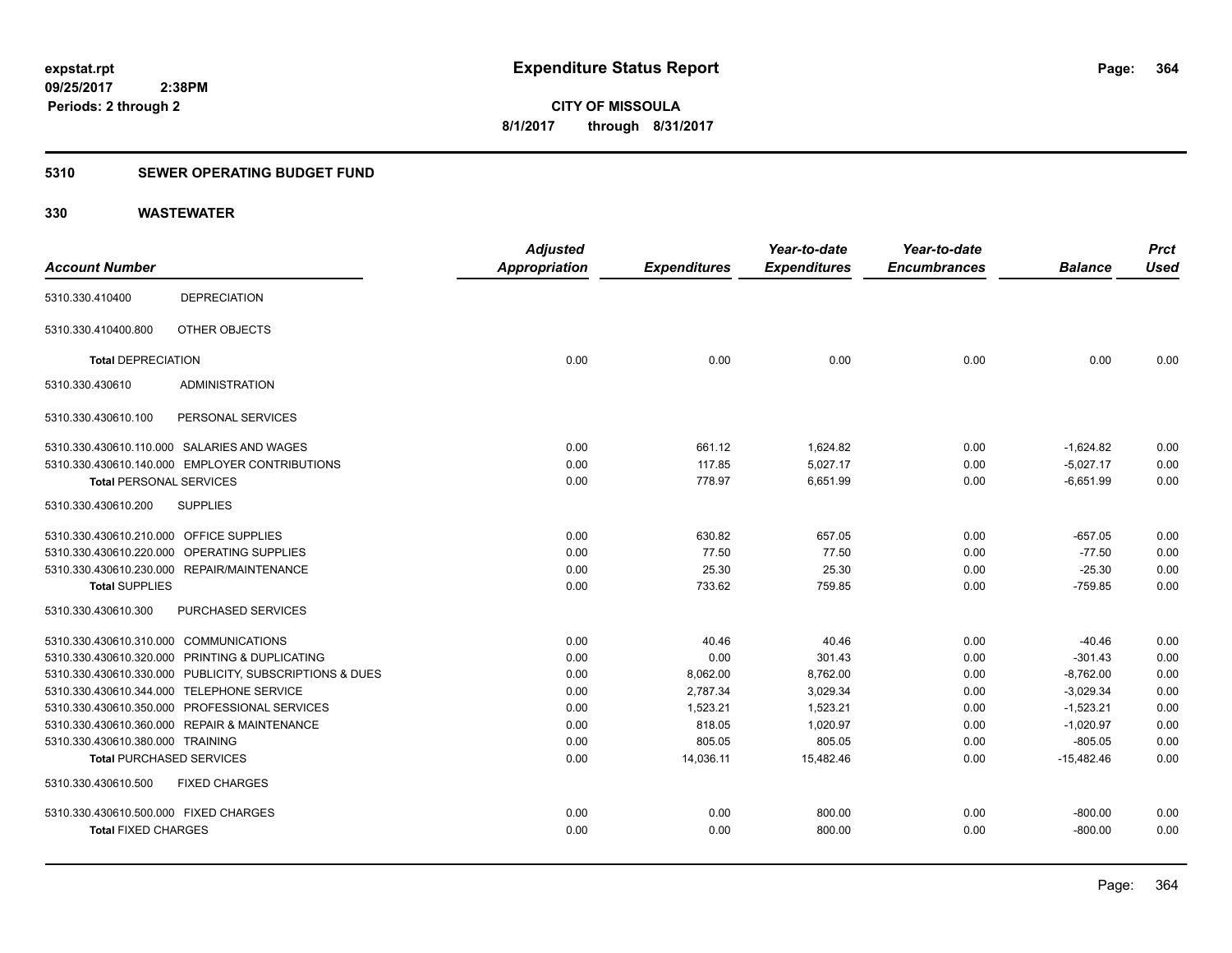### **5310 SEWER OPERATING BUDGET FUND**

|                                                           | <b>Adjusted</b>      |                     | Year-to-date        | Year-to-date        |                | <b>Prct</b> |
|-----------------------------------------------------------|----------------------|---------------------|---------------------|---------------------|----------------|-------------|
| <b>Account Number</b>                                     | <b>Appropriation</b> | <b>Expenditures</b> | <b>Expenditures</b> | <b>Encumbrances</b> | <b>Balance</b> | <b>Used</b> |
| <b>GRANTS &amp; CONTRIBUTIONS</b><br>5310.330.430610.700  |                      |                     |                     |                     |                |             |
| <b>Total GRANTS &amp; CONTRIBUTIONS</b>                   | 0.00                 | 0.00                | 0.00                | 0.00                | 0.00           | 0.00        |
| OTHER OBJECTS<br>5310.330.430610.800                      |                      |                     |                     |                     |                |             |
| <b>Total OTHER OBJECTS</b>                                | 0.00                 | 0.00                | 0.00                | 0.00                | 0.00           | 0.00        |
| 5310.330.430610.900<br><b>CAPITAL OUTLAY</b>              |                      |                     |                     |                     |                |             |
| <b>Total CAPITAL OUTLAY</b>                               | 0.00                 | 0.00                | 0.00                | 0.00                | 0.00           | 0.00        |
| <b>Total ADMINISTRATION</b>                               | 0.00                 | 15,548.70           | 23,694.30           | 0.00                | $-23,694.30$   | 0.00        |
| <b>COLLECTIONS &amp; TRANSMISSIONS</b><br>5310.330.430630 |                      |                     |                     |                     |                |             |
| 5310.330.430630.100<br>PERSONAL SERVICES                  |                      |                     |                     |                     |                |             |
| 5310.330.430630.120.000 OVERTIME                          | 0.00                 | 499.94              | 998.64              | 0.00                | $-998.64$      | 0.00        |
| 5310.330.430630.140.000 EMPLOYER CONTRIBUTIONS            | 0.00                 | 88.18               | 7,284.66            | 0.00                | $-7,284.66$    | 0.00        |
| 5310.330.430630.141.000 STATE RETIREMENT CONTRIBUTIONS    | 0.00                 | 209.56              | 209.56              | 0.00                | $-209.56$      | 0.00        |
| <b>Total PERSONAL SERVICES</b>                            | 0.00                 | 797.68              | 8,492.86            | 0.00                | $-8,492.86$    | 0.00        |
| <b>SUPPLIES</b><br>5310.330.430630.200                    |                      |                     |                     |                     |                |             |
| 5310.330.430630.220.000 OPERATING SUPPLIES                | 0.00                 | 1,236.53            | 1.865.27            | 0.00                | $-1,865.27$    | 0.00        |
| 5310.330.430630.230.000 REPAIR/MAINTENANCE                | 0.00                 | 19,063.58           | 20,006.18           | 0.00                | $-20,006.18$   | 0.00        |
| <b>Total SUPPLIES</b>                                     | 0.00                 | 20,300.11           | 21,871.45           | 0.00                | $-21,871.45$   | 0.00        |
| PURCHASED SERVICES<br>5310.330.430630.300                 |                      |                     |                     |                     |                |             |
| 5310.330.430630.341.000 ELECTRICITY & NATURAL GAS         | 0.00                 | 18,211.54           | 18,211.54           | 0.00                | $-18,211.54$   | 0.00        |
| 5310.330.430630.343.000 WATER CHARGES                     | 0.00                 | 455.00              | 455.00              | 0.00                | $-455.00$      | 0.00        |
| 5310.330.430630.350.000 PROFESSIONAL SERVICES             | 0.00                 | 180.00              | 180.00              | 0.00                | $-180.00$      | 0.00        |
| 5310.330.430630.360.000 REPAIR & MAINTENANCE              | 0.00                 | 3,663.50            | 3,960.50            | 0.00                | $-3,960.50$    | 0.00        |
| <b>Total PURCHASED SERVICES</b>                           | 0.00                 | 22,510.04           | 22,807.04           | 0.00                | $-22,807.04$   | 0.00        |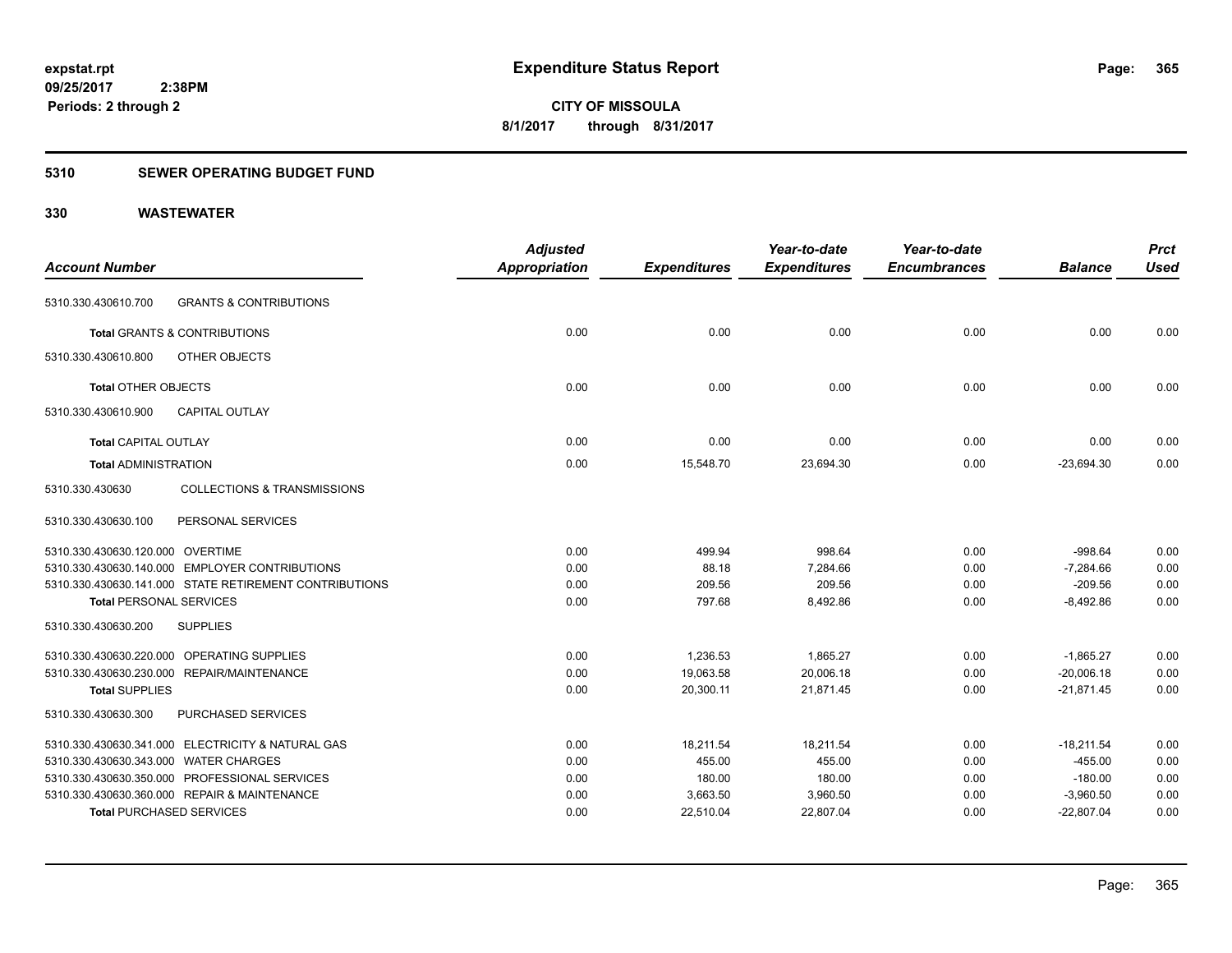### **5310 SEWER OPERATING BUDGET FUND**

|                                                   | <b>Adjusted</b>      |                     | Year-to-date        | Year-to-date        |                | <b>Prct</b> |
|---------------------------------------------------|----------------------|---------------------|---------------------|---------------------|----------------|-------------|
| <b>Account Number</b>                             | <b>Appropriation</b> | <b>Expenditures</b> | <b>Expenditures</b> | <b>Encumbrances</b> | <b>Balance</b> | <b>Used</b> |
| <b>FIXED CHARGES</b><br>5310.330.430630.500       |                      |                     |                     |                     |                |             |
| <b>Total FIXED CHARGES</b>                        | 0.00                 | 0.00                | 0.00                | 0.00                | 0.00           | 0.00        |
| <b>CAPITAL OUTLAY</b><br>5310.330.430630.900      |                      |                     |                     |                     |                |             |
| Total CAPITAL OUTLAY                              | 0.00                 | 0.00                | 0.00                | 0.00                | 0.00           | 0.00        |
| Total COLLECTIONS & TRANSMISSIONS                 | 0.00                 | 43,607.83           | 53,171.35           | 0.00                | $-53,171.35$   | 0.00        |
| 5310.330.430640<br>TREATMENT AND DISPOSAL         |                      |                     |                     |                     |                |             |
| PERSONAL SERVICES<br>5310.330.430640.100          |                      |                     |                     |                     |                |             |
| 5310.330.430640.110.000 SALARIES AND WAGES        | 0.00                 | 0.00                | $-112.63$           | 0.00                | 112.63         | 0.00        |
| 5310.330.430640.140.000 EMPLOYER CONTRIBUTIONS    | 0.00                 | 0.00                | 5,530.07            | 0.00                | $-5,530.07$    | 0.00        |
| <b>Total PERSONAL SERVICES</b>                    | 0.00                 | 0.00                | 5,417.44            | 0.00                | $-5,417.44$    | 0.00        |
| <b>SUPPLIES</b><br>5310.330.430640.200            |                      |                     |                     |                     |                |             |
| 5310.330.430640.220.000 OPERATING SUPPLIES        | 0.00                 | 11,332.08           | 11,918.48           | 0.00                | $-11,918.48$   | 0.00        |
| 5310.330.430640.230.000 REPAIR/MAINTENANCE        | 0.00                 | 6,646.40            | 6,819.30            | 0.00                | $-6,819.30$    | 0.00        |
| 5310.330.430640.240.000 OTHER SUPPLIES            | 0.00                 | 415.13              | 415.13              | 0.00                | $-415.13$      | 0.00        |
| <b>Total SUPPLIES</b>                             | 0.00                 | 18,393.61           | 19,152.91           | 0.00                | $-19,152.91$   | 0.00        |
| PURCHASED SERVICES<br>5310.330.430640.300         |                      |                     |                     |                     |                |             |
| 5310.330.430640.310.000 COMMUNICATIONS            | 0.00                 | 11.32               | 11.32               | 0.00                | $-11.32$       | 0.00        |
| 5310.330.430640.341.000 ELECTRICITY & NATURAL GAS | 0.00                 | 34,249.37           | 34,249.37           | 0.00                | $-34,249.37$   | 0.00        |
| 5310.330.430640.343.000 WATER CHARGES             | 0.00                 | 298.72              | 298.72              | 0.00                | $-298.72$      | 0.00        |
| 5310.330.430640.345.000 GARBAGE                   | 0.00                 | 4,069.85            | 4,069.85            | 0.00                | $-4,069.85$    | 0.00        |
| 5310.330.430640.350.000 PROFESSIONAL SERVICES     | 0.00                 | 0.00                | 90.00               | 0.00                | $-90.00$       | 0.00        |
| 5310.330.430640.360.000 REPAIR & MAINTENANCE      | 0.00                 | 30,082.30           | 30,082.30           | 0.00                | $-30,082.30$   | 0.00        |
| 5310.330.430640.380.000 TRAINING                  | 0.00                 | 1,360.00            | 1,360.00            | 0.00                | $-1,360.00$    | 0.00        |
| <b>Total PURCHASED SERVICES</b>                   | 0.00                 | 70,071.56           | 70,161.56           | 0.00                | $-70,161.56$   | 0.00        |
| <b>CAPITAL OUTLAY</b><br>5310.330.430640.900      |                      |                     |                     |                     |                |             |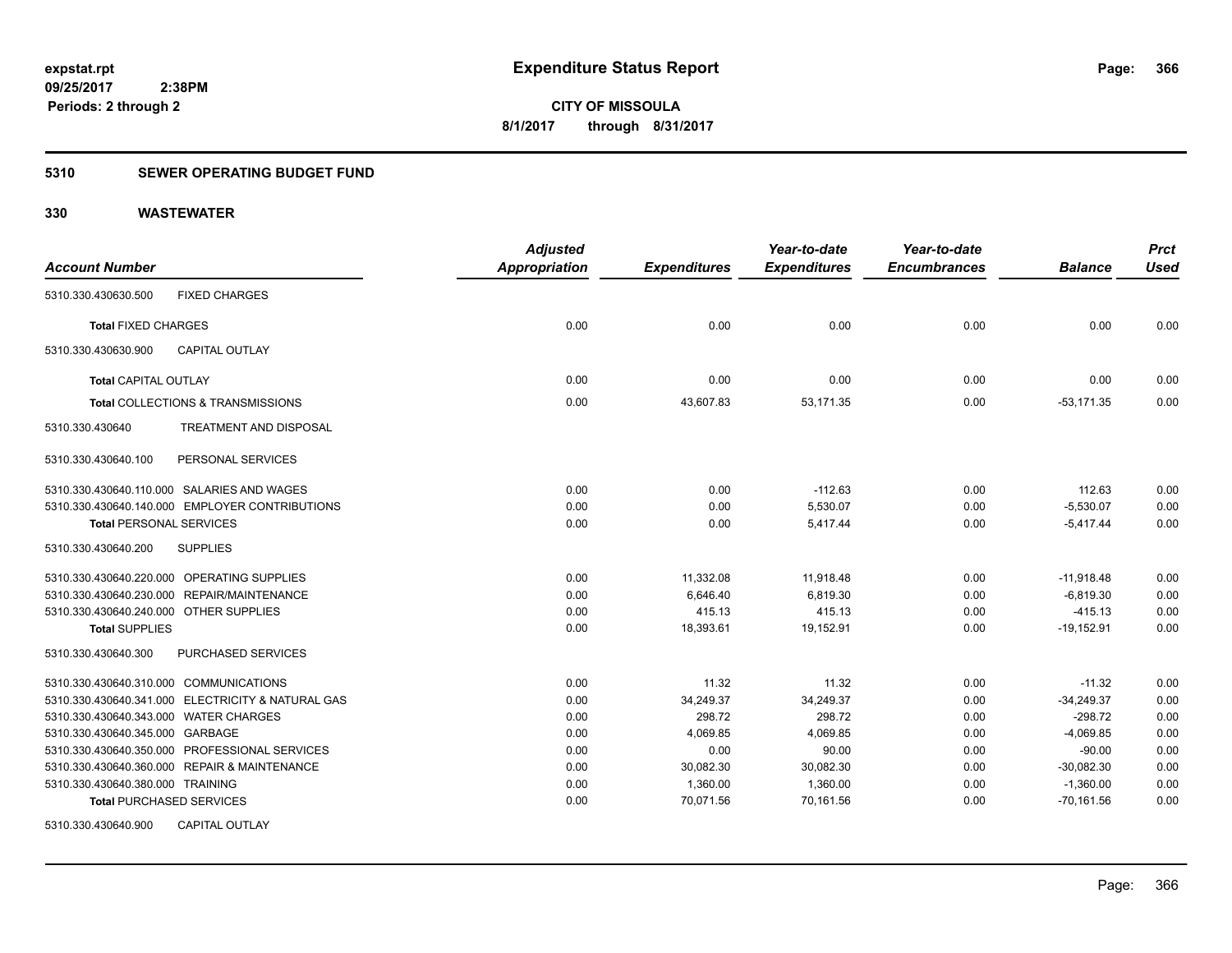### **5310 SEWER OPERATING BUDGET FUND**

| <b>Account Number</b>                                                                                                                                                      | <b>Adjusted</b><br>Appropriation | <b>Expenditures</b>            | Year-to-date<br><b>Expenditures</b> | Year-to-date<br><b>Encumbrances</b> | <b>Balance</b>                          | <b>Prct</b><br><b>Used</b> |
|----------------------------------------------------------------------------------------------------------------------------------------------------------------------------|----------------------------------|--------------------------------|-------------------------------------|-------------------------------------|-----------------------------------------|----------------------------|
| Total CAPITAL OUTLAY                                                                                                                                                       | 0.00                             | 0.00                           | 0.00                                | 0.00                                | 0.00                                    | 0.00                       |
| <b>Total TREATMENT AND DISPOSAL</b>                                                                                                                                        | 0.00                             | 88,465.17                      | 94,731.91                           | 0.00                                | $-94,731.91$                            | 0.00                       |
| 5310.330.430650<br>LAB & TESTING                                                                                                                                           |                                  |                                |                                     |                                     |                                         |                            |
| PERSONAL SERVICES<br>5310.330.430650.100                                                                                                                                   |                                  |                                |                                     |                                     |                                         |                            |
| 5310.330.430650.140.000 EMPLOYER CONTRIBUTIONS<br><b>Total PERSONAL SERVICES</b>                                                                                           | 0.00<br>0.00                     | 0.00<br>0.00                   | 2,370.03<br>2,370.03                | 0.00<br>0.00                        | $-2,370.03$<br>$-2,370.03$              | 0.00<br>0.00               |
| <b>SUPPLIES</b><br>5310.330.430650.200                                                                                                                                     |                                  |                                |                                     |                                     |                                         |                            |
| 5310.330.430650.220.000 OPERATING SUPPLIES<br>5310.330.430650.230.000 REPAIR/MAINTENANCE<br><b>Total SUPPLIES</b>                                                          | 0.00<br>0.00<br>0.00             | 3.910.39<br>948.55<br>4,858.94 | 3,910.39<br>948.55<br>4,858.94      | 0.00<br>0.00<br>0.00                | $-3,910.39$<br>$-948.55$<br>$-4,858.94$ | 0.00<br>0.00<br>0.00       |
| 5310.330.430650.300<br>PURCHASED SERVICES                                                                                                                                  |                                  |                                |                                     |                                     |                                         |                            |
| 5310.330.430650.310.000 COMMUNICATIONS<br>5310.330.430650.350.000 PROFESSIONAL SERVICES<br><b>Total PURCHASED SERVICES</b><br>5310.330.430650.900<br><b>CAPITAL OUTLAY</b> | 0.00<br>0.00<br>0.00             | 54.89<br>2,292.00<br>2,346.89  | 54.89<br>5,813.00<br>5,867.89       | 0.00<br>0.00<br>0.00                | $-54.89$<br>$-5,813.00$<br>$-5,867.89$  | 0.00<br>0.00<br>0.00       |
| <b>Total CAPITAL OUTLAY</b>                                                                                                                                                | 0.00                             | 0.00                           | 0.00                                | 0.00                                | 0.00                                    | 0.00                       |
| <b>Total LAB &amp; TESTING</b>                                                                                                                                             | 0.00                             | 7,205.83                       | 13,096.86                           | 0.00                                | $-13,096.86$                            | 0.00                       |
| <b>COMPOST</b><br>5310.330.430660                                                                                                                                          |                                  |                                |                                     |                                     |                                         |                            |
| 5310.330.430660.100<br>PERSONAL SERVICES                                                                                                                                   |                                  |                                |                                     |                                     |                                         |                            |
| 5310.330.430660.140.000 EMPLOYER CONTRIBUTIONS<br><b>Total PERSONAL SERVICES</b>                                                                                           | 0.00<br>0.00                     | 0.00<br>0.00                   | 3,160.04<br>3,160.04                | 0.00<br>0.00                        | $-3,160.04$<br>$-3,160.04$              | 0.00<br>0.00               |
| <b>SUPPLIES</b><br>5310.330.430660.200                                                                                                                                     |                                  |                                |                                     |                                     |                                         |                            |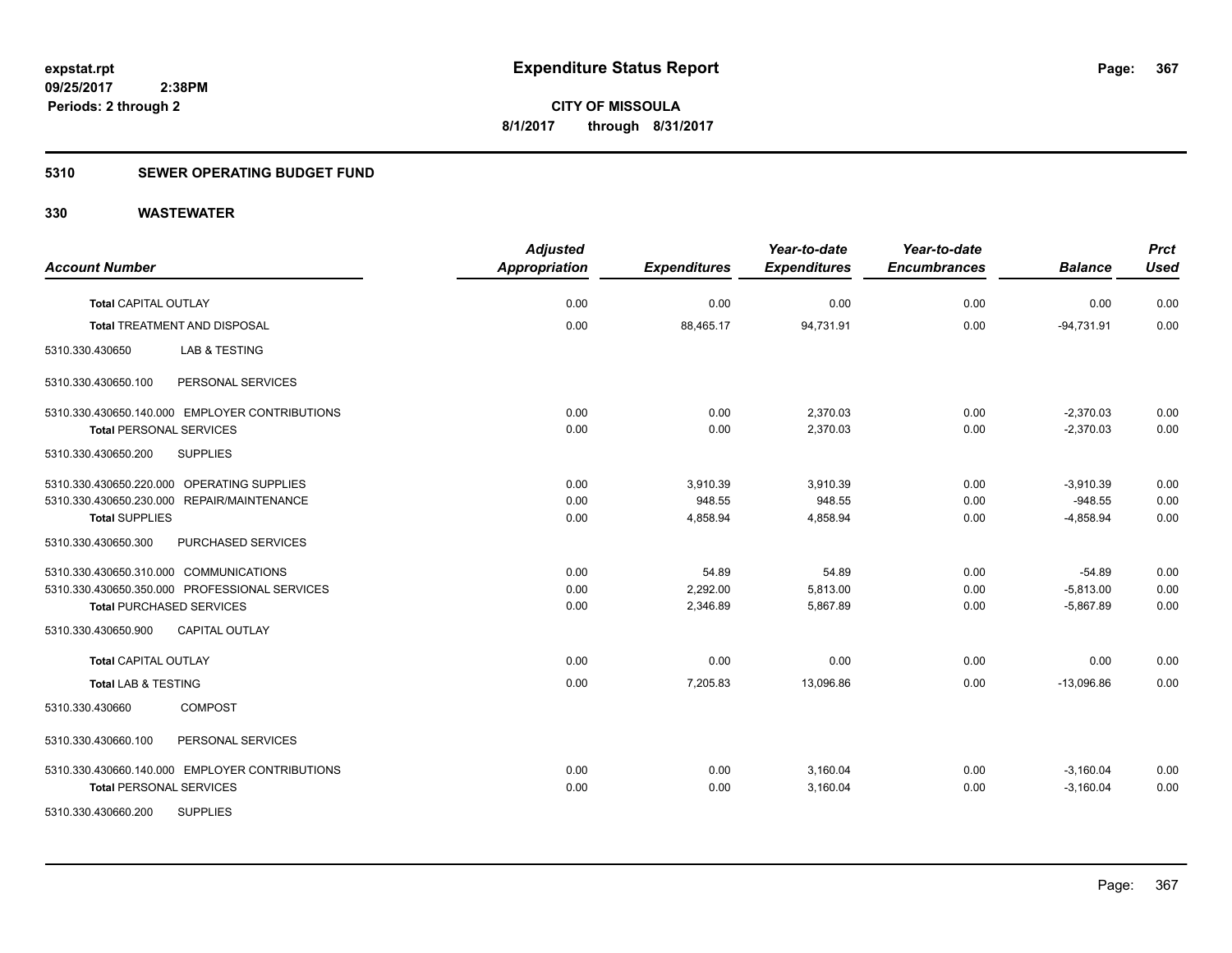### **5310 SEWER OPERATING BUDGET FUND**

| <b>Account Number</b>                                   | <b>Adjusted</b><br><b>Appropriation</b> | <b>Expenditures</b> | Year-to-date<br><b>Expenditures</b> | Year-to-date<br><b>Encumbrances</b> | <b>Balance</b> | <b>Prct</b><br><b>Used</b> |
|---------------------------------------------------------|-----------------------------------------|---------------------|-------------------------------------|-------------------------------------|----------------|----------------------------|
| 5310.330.430660.220.000 OPERATING SUPPLIES              | 0.00                                    | 19,936.89           | 21,285.25                           | 0.00                                | $-21,285.25$   | 0.00                       |
| 5310.330.430660.230.000 REPAIR/MAINTENANCE              | 0.00                                    | 20,035.24           | 21,202.14                           | 0.00                                | $-21,202.14$   | 0.00                       |
| <b>Total SUPPLIES</b>                                   | 0.00                                    | 39,972.13           | 42,487.39                           | 0.00                                | $-42,487.39$   | 0.00                       |
| 5310.330.430660.300<br>PURCHASED SERVICES               |                                         |                     |                                     |                                     |                |                            |
| 5310.330.430660.330.000 PUBLICITY, SUBSCRIPTIONS & DUES | 0.00                                    | 99.00               | 1,899.00                            | 0.00                                | $-1,899.00$    | 0.00                       |
| 5310.330.430660.341.000 ELECTRICITY & NATURAL GAS       | 0.00                                    | 349.28              | 349.28                              | 0.00                                | $-349.28$      | 0.00                       |
| 5310.330.430660.344.000 TELEPHONE SERVICE               | 0.00                                    | 56.29               | 56.29                               | 0.00                                | $-56.29$       | 0.00                       |
| 5310.330.430660.345.000 GARBAGE                         | 0.00                                    | 665.78              | 665.78                              | 0.00                                | $-665.78$      | 0.00                       |
| 5310.330.430660.350.000 PROFESSIONAL SERVICES           | 0.00                                    | 497.25              | 497.25                              | 0.00                                | $-497.25$      | 0.00                       |
| 5310.330.430660.360.000 REPAIR & MAINTENANCE            | 0.00                                    | 11,759.95           | 11,828.96                           | 0.00                                | $-11,828.96$   | 0.00                       |
| <b>Total PURCHASED SERVICES</b>                         | 0.00                                    | 13,427.55           | 15,296.56                           | 0.00                                | $-15,296.56$   | 0.00                       |
| 5310.330.430660.600<br><b>DEBT SERVICE</b>              |                                         |                     |                                     |                                     |                |                            |
| 5310.330.430660.620.000 INTEREST / SERVICE FEES         | 0.00                                    | 0.00                | $-4.27$                             | 0.00                                | 4.27           | 0.00                       |
| <b>Total DEBT SERVICE</b>                               | 0.00                                    | 0.00                | $-4.27$                             | 0.00                                | 4.27           | 0.00                       |
| 5310.330.430660.900<br><b>CAPITAL OUTLAY</b>            |                                         |                     |                                     |                                     |                |                            |
| 5310.330.430660.940.000 MACHINERY & EQUIPMENT           | 0.00                                    | 3,060.00            | 3,060.00                            | 0.00                                | $-3,060.00$    | 0.00                       |
| <b>Total CAPITAL OUTLAY</b>                             | 0.00                                    | 3,060.00            | 3,060.00                            | 0.00                                | $-3,060.00$    | 0.00                       |
| <b>Total COMPOST</b>                                    | 0.00                                    | 56,459.68           | 63.999.72                           | 0.00                                | $-63,999.72$   | 0.00                       |
| <b>DEBT SERVICE</b><br>5310.330.490504                  |                                         |                     |                                     |                                     |                |                            |
| <b>DEBT SERVICE</b><br>5310.330.490504.600              |                                         |                     |                                     |                                     |                |                            |
| <b>Total DEBT SERVICE</b>                               | 0.00                                    | 0.00                | 0.00                                | 0.00                                | 0.00           | 0.00                       |
| <b>NEW REQUESTS</b><br>5310.330.499999                  |                                         |                     |                                     |                                     |                |                            |
| 5310.330.499999.100<br>PERSONAL SERVICES                |                                         |                     |                                     |                                     |                |                            |
| <b>Total PERSONAL SERVICES</b>                          | 0.00                                    | 0.00                | 0.00                                | 0.00                                | 0.00           | 0.00                       |
|                                                         |                                         |                     |                                     |                                     |                |                            |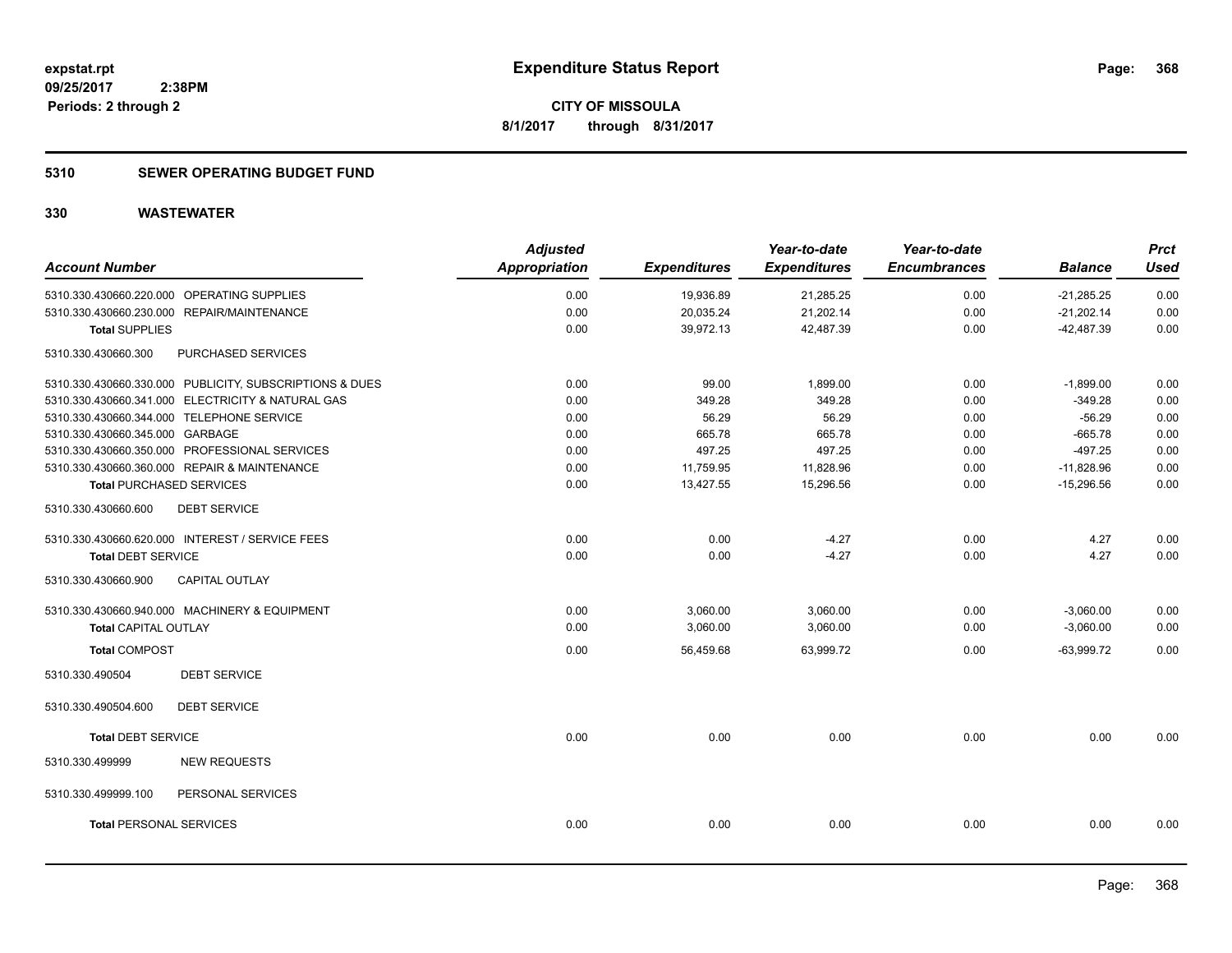### **5310 SEWER OPERATING BUDGET FUND**

| <b>Account Number</b>       |                                     | <b>Adjusted</b><br>Appropriation | <b>Expenditures</b> | Year-to-date<br><b>Expenditures</b> | Year-to-date<br><b>Encumbrances</b> | <b>Balance</b> | <b>Prct</b><br><b>Used</b> |
|-----------------------------|-------------------------------------|----------------------------------|---------------------|-------------------------------------|-------------------------------------|----------------|----------------------------|
| 5310.330.499999.900         | <b>CAPITAL OUTLAY</b>               |                                  |                     |                                     |                                     |                |                            |
| <b>Total NEW REQUESTS</b>   |                                     | 0.00                             | 0.00                | 0.00                                | 0.00                                | 0.00           | 0.00                       |
| 5310.330.510110             | <b>MERCHANT SERVICES</b>            |                                  |                     |                                     |                                     |                |                            |
| 5310.330.510110.500         | <b>FIXED CHARGES</b>                |                                  |                     |                                     |                                     |                |                            |
|                             | <b>Total MERCHANT SERVICES</b>      | 0.00                             | 0.00                | 0.00                                | 0.00                                | 0.00           | 0.00                       |
| 5310.330.510306             | SALARY RESERVE                      |                                  |                     |                                     |                                     |                |                            |
| 5310.330.510306.100         | PERSONAL SERVICES                   |                                  |                     |                                     |                                     |                |                            |
| <b>Total SALARY RESERVE</b> |                                     | 0.00                             | 0.00                | 0.00                                | 0.00                                | 0.00           | 0.00                       |
| 5310.330.521000             | INTERFUND OPERATING TRANSFERS       |                                  |                     |                                     |                                     |                |                            |
| 5310.330.521000.800         | OTHER OBJECTS                       |                                  |                     |                                     |                                     |                |                            |
|                             | Total INTERFUND OPERATING TRANSFERS | 0.00                             | 0.00                | 0.00                                | 0.00                                | 0.00           | 0.00                       |
| <b>Total WASTEWATER</b>     |                                     | 0.00                             | 211,287.21          | 248,694.14                          | 0.00                                | $-248,694.14$  | 0.00                       |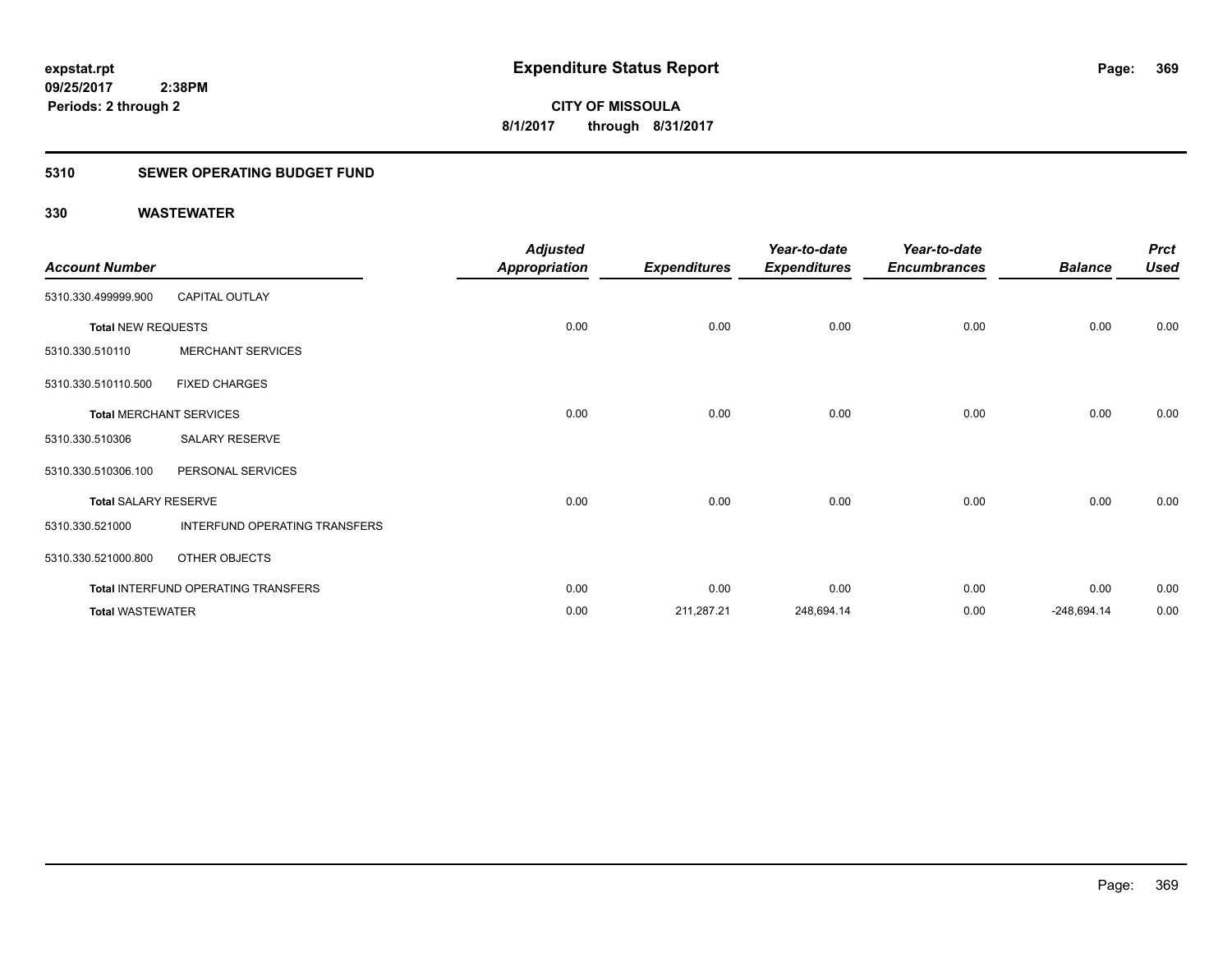# **CITY OF MISSOULA 8/1/2017 through 8/31/2017**

### **5310 SEWER OPERATING BUDGET FUND**

### **335 WATER**

| <b>Account Number</b>       |                                          | <b>Adjusted</b><br><b>Appropriation</b> | <b>Expenditures</b> | Year-to-date<br><b>Expenditures</b> | Year-to-date<br><b>Encumbrances</b> | <b>Balance</b> | <b>Prct</b><br><b>Used</b> |
|-----------------------------|------------------------------------------|-----------------------------------------|---------------------|-------------------------------------|-------------------------------------|----------------|----------------------------|
| 5310.335.430210             | <b>ADMINISTRATION</b>                    |                                         |                     |                                     |                                     |                |                            |
| 5310.335.430210.300         | PURCHASED SERVICES                       |                                         |                     |                                     |                                     |                |                            |
| <b>Total ADMINISTRATION</b> |                                          | 0.00                                    | 0.00                | 0.00                                | 0.00                                | 0.00           | 0.00                       |
| 5310.335.430590             | OTHER ACTIVITIES                         |                                         |                     |                                     |                                     |                |                            |
| 5310.335.430590.300         | PURCHASED SERVICES                       |                                         |                     |                                     |                                     |                |                            |
| <b>Total WATER</b>          |                                          | 0.00                                    | 0.00                | 0.00                                | 0.00                                | 0.00           | 0.00                       |
|                             | <b>Total SEWER OPERATING BUDGET FUND</b> | 0.00                                    | 211.287.21          | 248,694.14                          | 0.00                                | $-248.694.14$  | 0.00                       |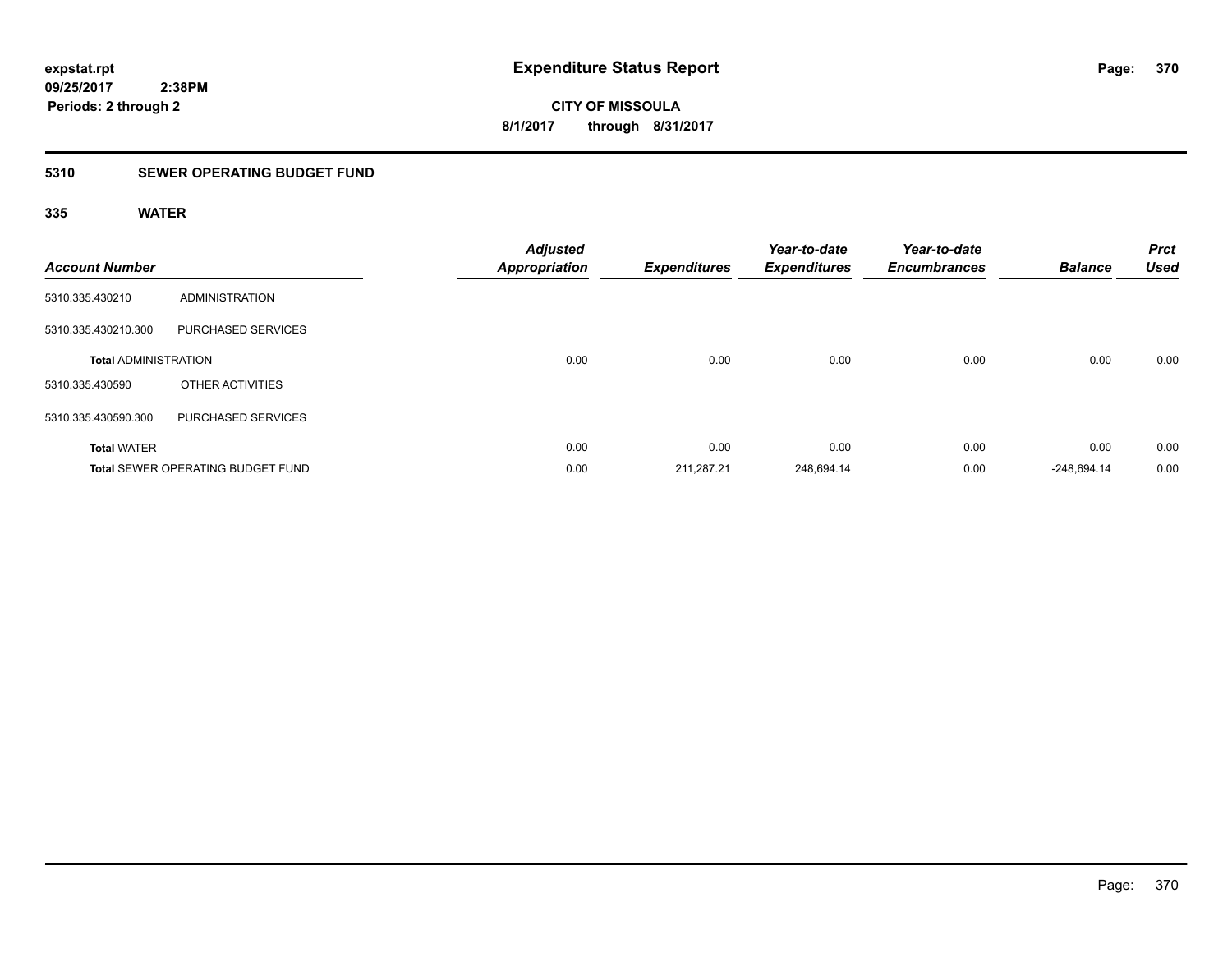**CITY OF MISSOULA 8/1/2017 through 8/31/2017**

### **5311 SEWER REVENUE COLLECTION & CLEARING FUND**

|                                  |                                                | <b>Adjusted</b>      |                     | Year-to-date        | Year-to-date        |                | <b>Prct</b> |
|----------------------------------|------------------------------------------------|----------------------|---------------------|---------------------|---------------------|----------------|-------------|
| <b>Account Number</b>            |                                                | <b>Appropriation</b> | <b>Expenditures</b> | <b>Expenditures</b> | <b>Encumbrances</b> | <b>Balance</b> | <b>Used</b> |
| 5311.330.430610                  | <b>ADMINISTRATION</b>                          |                      |                     |                     |                     |                |             |
| 5311.330.430610.100              | PERSONAL SERVICES                              |                      |                     |                     |                     |                |             |
|                                  | 5311.330.430610.110.000 SALARIES AND WAGES     | 0.00                 | 17,129.99           | 28,931.31           | 0.00                | $-28,931.31$   | 0.00        |
| 5311.330.430610.120.000 OVERTIME |                                                | 0.00                 | 16.96               | 39.32               | 0.00                | $-39.32$       | 0.00        |
|                                  | 5311.330.430610.140.000 EMPLOYER CONTRIBUTIONS | 0.00                 | 5,341.14            | 9,658.93            | 0.00                | $-9,658.93$    | 0.00        |
| <b>Total ADMINISTRATION</b>      |                                                | 0.00                 | 22,488.09           | 38,629.56           | 0.00                | $-38,629.56$   | 0.00        |
| 5311.330.430611                  | UTILITY RATE STUDY/CONSULTATION                |                      |                     |                     |                     |                |             |
| 5311.330.430611.900              | <b>CAPITAL OUTLAY</b>                          |                      |                     |                     |                     |                |             |
|                                  | Total UTILITY RATE STUDY/CONSULTATION          | 0.00                 | 0.00                | 0.00                | 0.00                | 0.00           | 0.00        |
| 5311.330.430630                  | <b>COLLECTIONS &amp; TRANSMISSIONS</b>         |                      |                     |                     |                     |                |             |
| 5311.330.430630.100              | PERSONAL SERVICES                              |                      |                     |                     |                     |                |             |
|                                  | 5311.330.430630.110.000 SALARIES AND WAGES     | 0.00                 | 36,639.69           | 63,630.39           | 0.00                | $-63,630.39$   | 0.00        |
|                                  | 5311.330.430630.140.000 EMPLOYER CONTRIBUTIONS | 0.00                 | 18,959.86           | 34,429.99           | 0.00                | $-34,429.99$   | 0.00        |
|                                  | Total COLLECTIONS & TRANSMISSIONS              | 0.00                 | 55,599.55           | 98,060.38           | 0.00                | $-98,060.38$   | 0.00        |
| 5311.330.430631                  | SEWER MAIN REPLACE/UPGRADE                     |                      |                     |                     |                     |                |             |
| 5311.330.430631.900              | CAPITAL OUTLAY                                 |                      |                     |                     |                     |                |             |
|                                  | Total SEWER MAIN REPLACE/UPGRADE               | 0.00                 | 0.00                | 0.00                | 0.00                | 0.00           | 0.00        |
| 5311.330.430637                  | SEWAGE LIFT STATION UPGRADE/REHAB              |                      |                     |                     |                     |                |             |
| 5311.330.430637.900              | <b>CAPITAL OUTLAY</b>                          |                      |                     |                     |                     |                |             |
|                                  | Total SEWAGE LIFT STATION UPGRADE/REHAB        | 0.00                 | 0.00                | 0.00                | 0.00                | 0.00           | 0.00        |
| 5311.330.430640                  | <b>TREATMENT AND DISPOSAL</b>                  |                      |                     |                     |                     |                |             |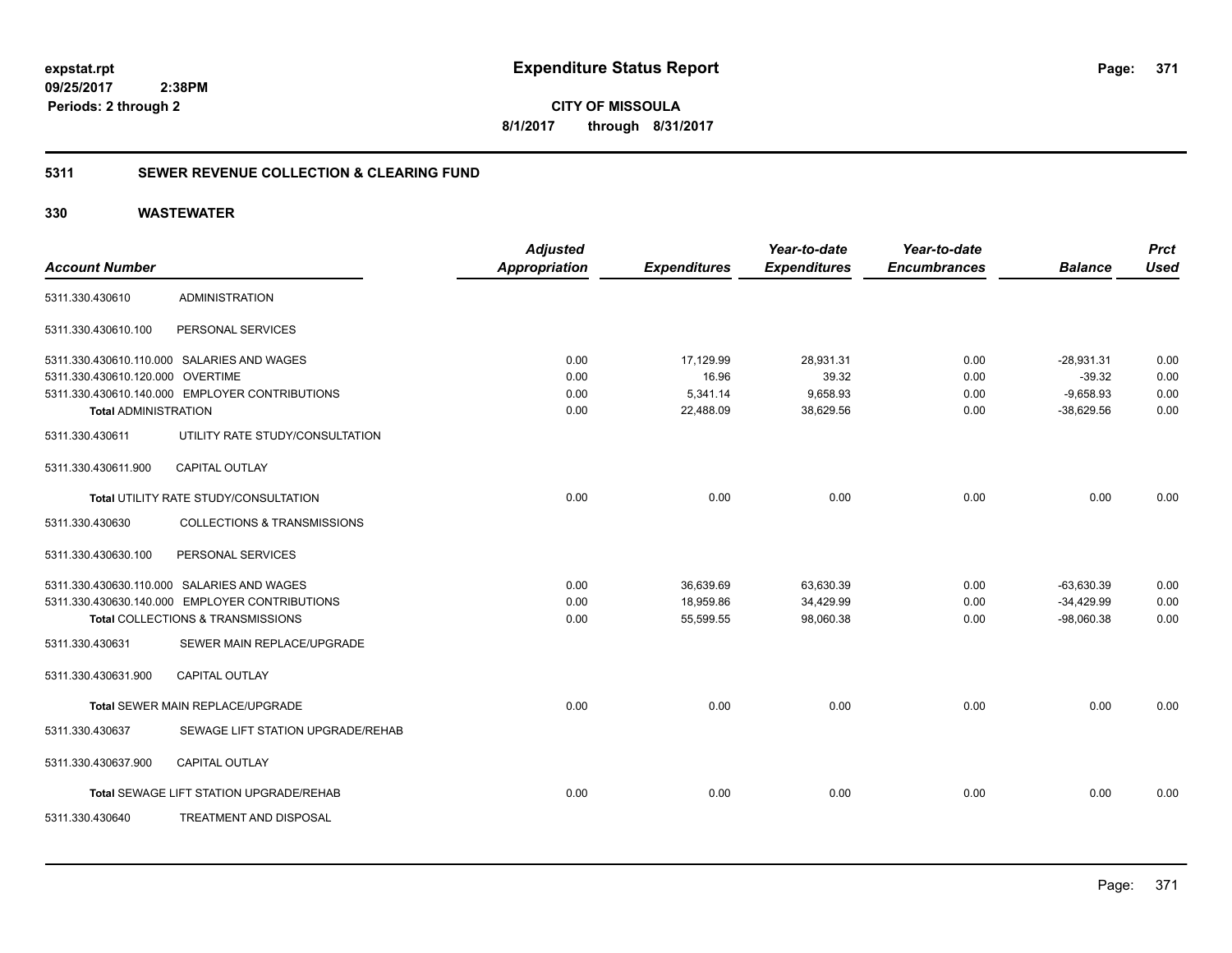**372**

**CITY OF MISSOULA 8/1/2017 through 8/31/2017**

### **5311 SEWER REVENUE COLLECTION & CLEARING FUND**

|                                                                | <b>Adjusted</b> |                     | Year-to-date        | Year-to-date        |                | <b>Prct</b> |
|----------------------------------------------------------------|-----------------|---------------------|---------------------|---------------------|----------------|-------------|
| <b>Account Number</b>                                          | Appropriation   | <b>Expenditures</b> | <b>Expenditures</b> | <b>Encumbrances</b> | <b>Balance</b> | <b>Used</b> |
| PERSONAL SERVICES<br>5311.330.430640.100                       |                 |                     |                     |                     |                |             |
| 5311.330.430640.110.000 SALARIES AND WAGES                     | 0.00            | 36,949.50           | 64,411.90           | 0.00                | $-64,411.90$   | 0.00        |
| 5311.330.430640.120.000 OVERTIME                               | 0.00            | 183.79              | 1,125.28            | 0.00                | $-1,125.28$    | 0.00        |
| 5311.330.430640.140.000 EMPLOYER CONTRIBUTIONS                 | 0.00            | 14,953.39           | 27,568.49           | 0.00                | $-27,568.49$   | 0.00        |
| <b>Total TREATMENT AND DISPOSAL</b>                            | 0.00            | 52,086.68           | 93,105.67           | 0.00                | $-93, 105.67$  | 0.00        |
| NEW TREATMENT/EXPANSION<br>5311.330.430645                     |                 |                     |                     |                     |                |             |
| <b>CAPITAL OUTLAY</b><br>5311.330.430645.900                   |                 |                     |                     |                     |                |             |
| Total NEW TREATMENT/EXPANSION                                  | 0.00            | 0.00                | 0.00                | 0.00                | 0.00           | 0.00        |
| 5311.330.430650<br>LAB & TESTING                               |                 |                     |                     |                     |                |             |
| PERSONAL SERVICES<br>5311.330.430650.100                       |                 |                     |                     |                     |                |             |
| 5311.330.430650.110.000 SALARIES AND WAGES                     | 0.00            | 14,255.16           | 24,699.66           | 0.00                | $-24,699.66$   | 0.00        |
| 5311.330.430650.140.000 EMPLOYER CONTRIBUTIONS                 | 0.00            | 5,655.97            | 10,342.67           | 0.00                | $-10,342.67$   | 0.00        |
| <b>Total LAB &amp; TESTING</b>                                 | 0.00            | 19,911.13           | 35,042.33           | 0.00                | $-35,042.33$   | 0.00        |
| 5311.330.430660<br><b>COMPOST</b>                              |                 |                     |                     |                     |                |             |
| PERSONAL SERVICES<br>5311.330.430660.100                       |                 |                     |                     |                     |                |             |
| 5311.330.430660.110.000 SALARIES AND WAGES                     | 0.00            | 21,309.75           | 36,682.29           | 0.00                | $-36,682.29$   | 0.00        |
| 5311.330.430660.120.000 OVERTIME                               | 0.00            | 820.20              | 1,743.53            | 0.00                | $-1,743.53$    | 0.00        |
| 5311.330.430660.140.000 EMPLOYER CONTRIBUTIONS                 | 0.00            | 11,539.67           | 20,707.44           | 0.00                | $-20,707.44$   | 0.00        |
| <b>Total COMPOST</b>                                           | 0.00            | 33,669.62           | 59,133.26           | 0.00                | $-59,133.26$   | 0.00        |
| <b>CUSTOMER ACCOUNTING &amp; COLLECTION</b><br>5311.330.430670 |                 |                     |                     |                     |                |             |
| 5311.330.430670.800<br>OTHER OBJECTS                           |                 |                     |                     |                     |                |             |
| Total CUSTOMER ACCOUNTING & COLLECTION                         | 0.00            | 0.00                | 0.00                | 0.00                | 0.00           | 0.00        |
|                                                                |                 |                     |                     |                     |                |             |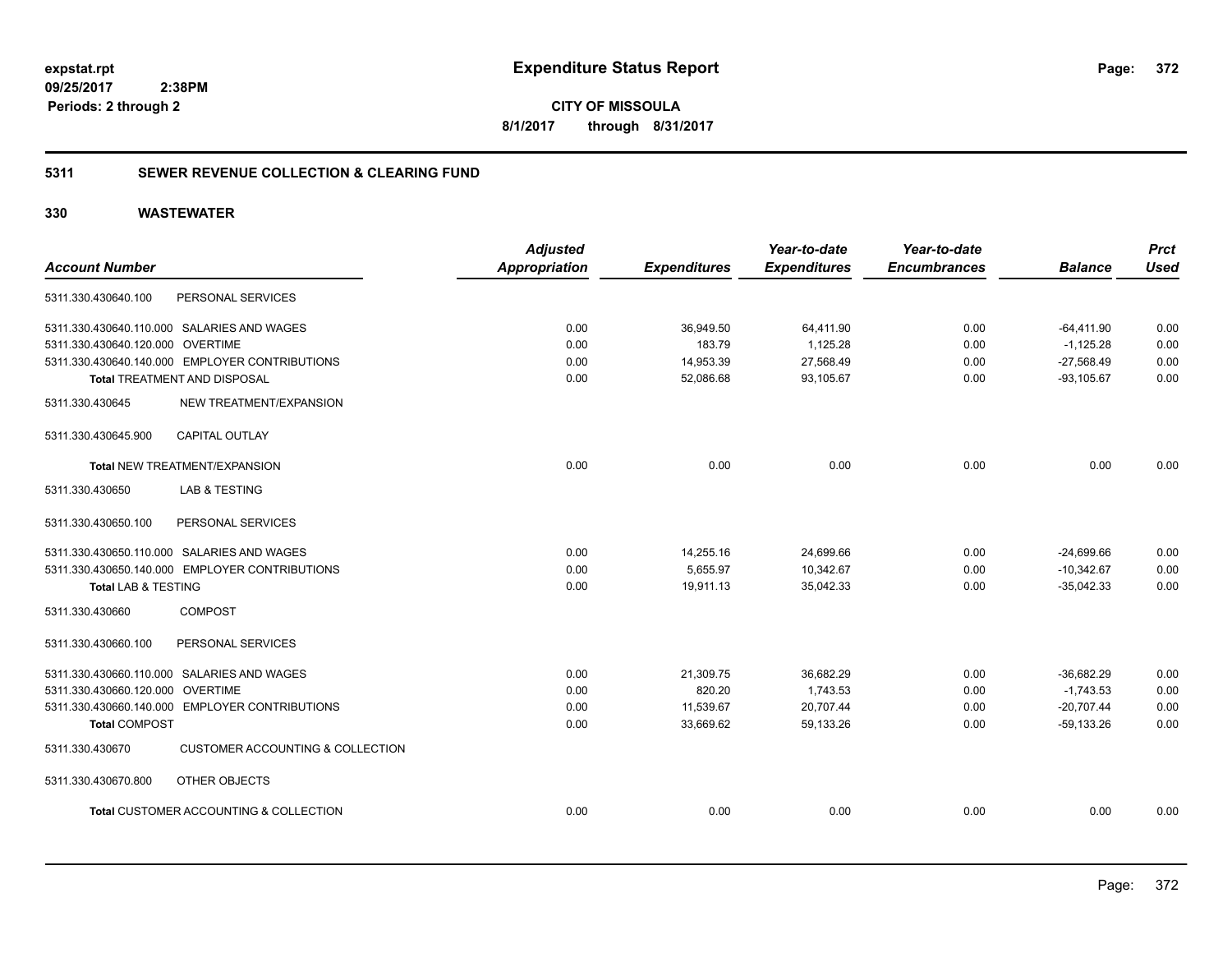**09/25/2017**

**Periods: 2 through 2**

**CITY OF MISSOULA 8/1/2017 through 8/31/2017**

### **5311 SEWER REVENUE COLLECTION & CLEARING FUND**

### **330 WASTEWATER**

 **2:38PM**

| <b>Account Number</b>      |                                                | <b>Adjusted</b><br><b>Appropriation</b> | <b>Expenditures</b> | Year-to-date<br><b>Expenditures</b> | Year-to-date<br><b>Encumbrances</b> | <b>Balance</b> | <b>Prct</b><br><b>Used</b> |
|----------------------------|------------------------------------------------|-----------------------------------------|---------------------|-------------------------------------|-------------------------------------|----------------|----------------------------|
| 5311.330.430691            | MISC. SEWER REPAIRS - R&D                      |                                         |                     |                                     |                                     |                |                            |
| 5311.330.430691.900        | CAPITAL OUTLAY                                 |                                         |                     |                                     |                                     |                |                            |
|                            | Total MISC. SEWER REPAIRS - R&D                | 0.00                                    | 0.00                | 0.00                                | 0.00                                | 0.00           | 0.00                       |
| 5311.330.490200            | REVENUE BOND DEBT SERVICE                      |                                         |                     |                                     |                                     |                |                            |
| 5311.330.490200.600        | <b>DEBT SERVICE</b>                            |                                         |                     |                                     |                                     |                |                            |
|                            | Total REVENUE BOND DEBT SERVICE                | 0.00                                    | 0.00                | 0.00                                | 0.00                                | 0.00           | 0.00                       |
| 5311.330.510000            | <b>MISCELLANEOUS</b>                           |                                         |                     |                                     |                                     |                |                            |
| 5311.330.510000.800        | OTHER OBJECTS                                  |                                         |                     |                                     |                                     |                |                            |
| <b>Total MISCELLANEOUS</b> |                                                | 0.00                                    | 0.00                | 0.00                                | 0.00                                | 0.00           | 0.00                       |
| 5311.330.510110            | <b>MERCHANT SERVICES</b>                       |                                         |                     |                                     |                                     |                |                            |
| 5311.330.510110.500        | <b>FIXED CHARGES</b>                           |                                         |                     |                                     |                                     |                |                            |
|                            | <b>Total MERCHANT SERVICES</b>                 | 0.00                                    | 0.00                | 0.00                                | 0.00                                | 0.00           | 0.00                       |
| 5311.330.521000            | SEWER REVENUE CLEARING                         |                                         |                     |                                     |                                     |                |                            |
| 5311.330.521000.500        | <b>FIXED CHARGES</b>                           |                                         |                     |                                     |                                     |                |                            |
| <b>Total FIXED CHARGES</b> |                                                | 0.00                                    | 0.00                | 0.00                                | 0.00                                | 0.00           | 0.00                       |
| 5311.330.521000.800        | OTHER OBJECTS                                  |                                         |                     |                                     |                                     |                |                            |
|                            | Total SEWER REVENUE CLEARING                   | 0.00                                    | 0.00                | 0.00                                | 0.00                                | 0.00           | 0.00                       |
|                            | Total SEWER REVENUE COLLECTION & CLEARING FUND | 0.00                                    | 183,755.07          | 323,971.20                          | 0.00                                | $-323,971.20$  | 0.00                       |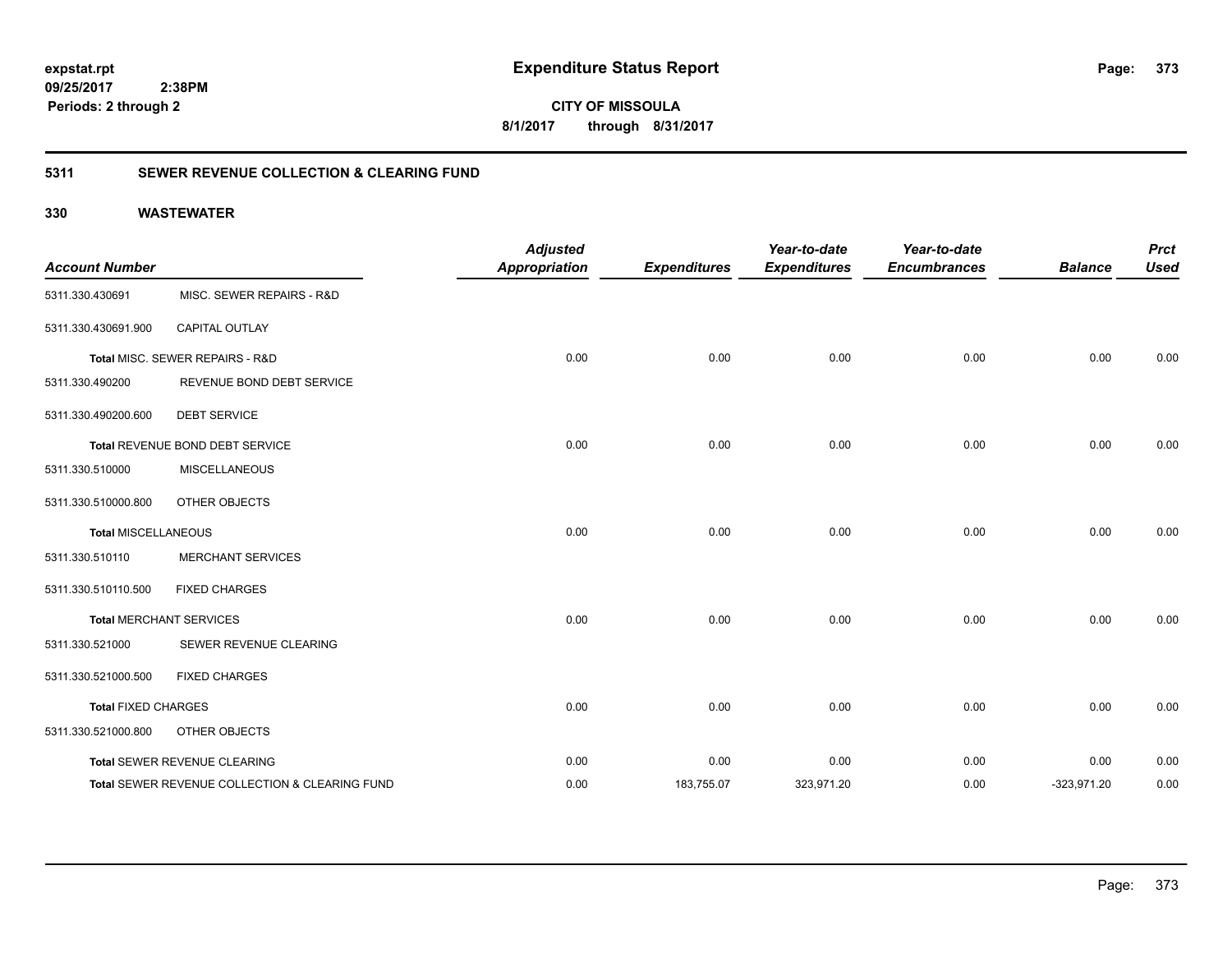# **5315 SEWER LOAN FUND**

| <b>Account Number</b>         |                                                   | <b>Adjusted</b><br><b>Appropriation</b> | <b>Expenditures</b> | Year-to-date<br><b>Expenditures</b> | Year-to-date<br><b>Encumbrances</b> | <b>Balance</b> | <b>Prct</b><br><b>Used</b> |
|-------------------------------|---------------------------------------------------|-----------------------------------------|---------------------|-------------------------------------|-------------------------------------|----------------|----------------------------|
| 5315.330.430607               | *** Title Not Found ***                           |                                         |                     |                                     |                                     |                |                            |
| 5315.330.430607.300           | PURCHASED SERVICES                                |                                         |                     |                                     |                                     |                |                            |
| Total *** Title Not Found *** |                                                   | 0.00                                    | 0.00                | 0.00                                | 0.00                                | 0.00           | 0.00                       |
| 5315.330.430670               | <b>CUSTOMER ACCOUNTING &amp; COLLECTION</b>       |                                         |                     |                                     |                                     |                |                            |
| 5315.330.430670.300           | PURCHASED SERVICES                                |                                         |                     |                                     |                                     |                |                            |
|                               | <b>Total PURCHASED SERVICES</b>                   | 0.00                                    | 0.00                | 0.00                                | 0.00                                | 0.00           | 0.00                       |
| 5315.330.430670.800           | OTHER OBJECTS                                     |                                         |                     |                                     |                                     |                |                            |
|                               | <b>Total CUSTOMER ACCOUNTING &amp; COLLECTION</b> | 0.00                                    | 0.00                | 0.00                                | 0.00                                | 0.00           | 0.00                       |
| <b>Total SEWER LOAN FUND</b>  |                                                   | 0.00                                    | 0.00                | 0.00                                | 0.00                                | 0.00           | 0.00                       |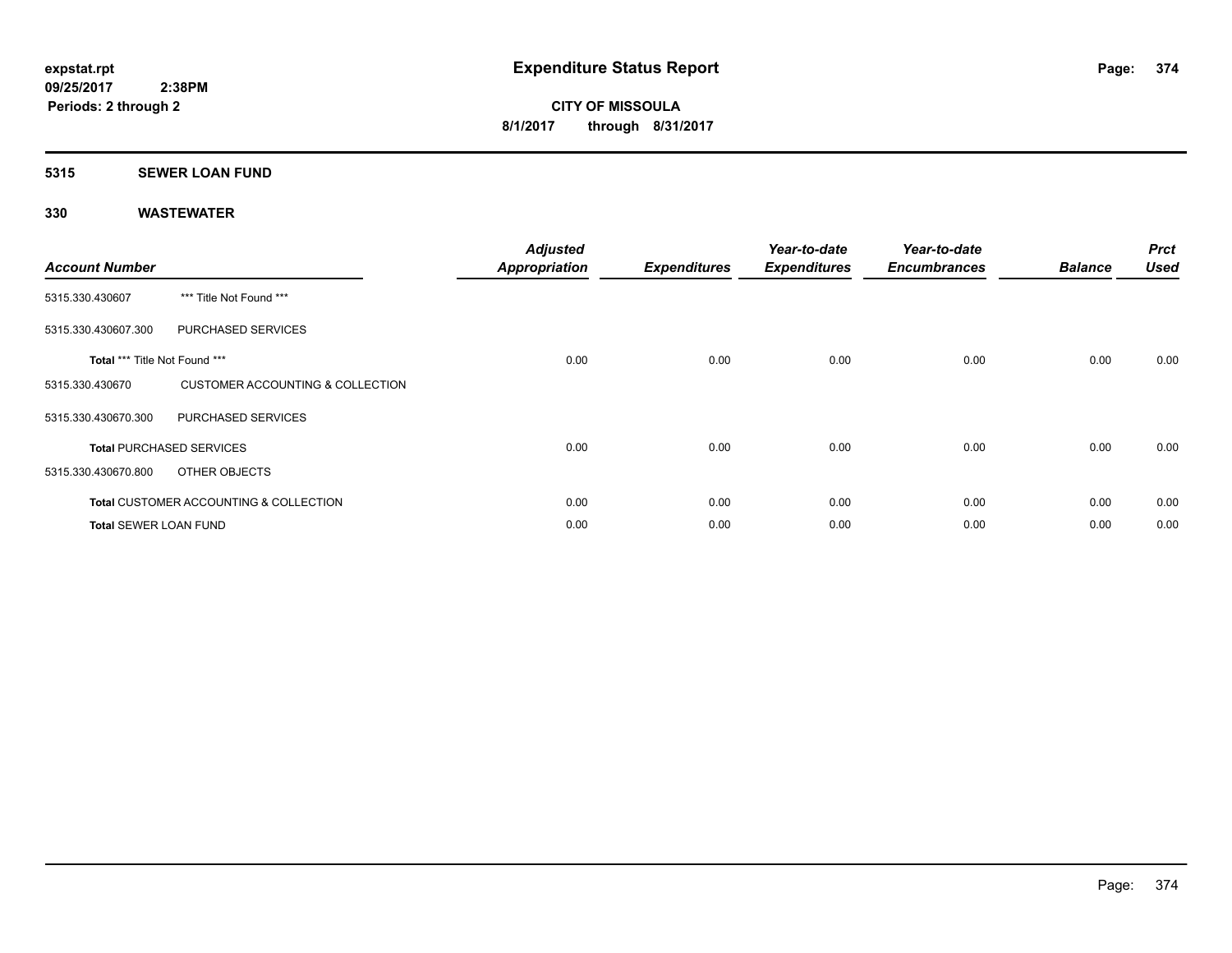**375**

**09/25/2017 2:38PM Periods: 2 through 2**

**CITY OF MISSOULA 8/1/2017 through 8/31/2017**

### **5320 SEWER REPLACEMENT & DEPRECIATION FUND**

|                                 |                                        | <b>Adjusted</b>      |                     | Year-to-date        | Year-to-date        |                | <b>Prct</b> |
|---------------------------------|----------------------------------------|----------------------|---------------------|---------------------|---------------------|----------------|-------------|
| <b>Account Number</b>           |                                        | <b>Appropriation</b> | <b>Expenditures</b> | <b>Expenditures</b> | <b>Encumbrances</b> | <b>Balance</b> | <b>Used</b> |
| 5320.330.410400                 | <b>DEPRECIATION</b>                    |                      |                     |                     |                     |                |             |
| 5320.330.410400.800             | OTHER OBJECTS                          |                      |                     |                     |                     |                |             |
| <b>Total DEPRECIATION</b>       |                                        | 0.00                 | 0.00                | 0.00                | 0.00                | 0.00           | 0.00        |
| 5320.330.410551                 | <b>FINANCIAL SOFTWARE</b>              |                      |                     |                     |                     |                |             |
| 5320.330.410551.800             | OTHER OBJECTS                          |                      |                     |                     |                     |                |             |
| <b>Total FINANCIAL SOFTWARE</b> |                                        | 0.00                 | 0.00                | 0.00                | 0.00                | 0.00           | 0.00        |
| 5320.330.430613                 | <b>EQUIPMENT-TRUCKS</b>                |                      |                     |                     |                     |                |             |
| 5320.330.430613.900             | <b>CAPITAL OUTLAY</b>                  |                      |                     |                     |                     |                |             |
| <b>Total EQUIPMENT-TRUCKS</b>   |                                        | 0.00                 | 0.00                | 0.00                | 0.00                | 0.00           | 0.00        |
| 5320.330.430614                 | WW DEVELOPMENT FEE RECALCULATION       |                      |                     |                     |                     |                |             |
| 5320.330.430614.300             | PURCHASED SERVICES                     |                      |                     |                     |                     |                |             |
|                                 | Total WW DEVELOPMENT FEE RECALCULATION | 0.00                 | 0.00                | 0.00                | 0.00                | 0.00           | 0.00        |
| 5320.330.430615                 | WWTP OPTIMIZATION STUDY                |                      |                     |                     |                     |                |             |
| 5320.330.430615.300             | PURCHASED SERVICES                     |                      |                     |                     |                     |                |             |
|                                 | Total WWTP OPTIMIZATION STUDY          | 0.00                 | 0.00                | 0.00                | 0.00                | 0.00           | 0.00        |
| 5320.330.430622                 | TREATMENT PLANT SOFTWARE UPGRADE       |                      |                     |                     |                     |                |             |
| 5320.330.430622.900             | <b>CAPITAL OUTLAY</b>                  |                      |                     |                     |                     |                |             |
|                                 | Total TREATMENT PLANT SOFTWARE UPGRADE | 0.00                 | 0.00                | 0.00                | 0.00                | 0.00           | 0.00        |
| 5320.330.430623                 | LATERAL SWR MAIN EXT                   |                      |                     |                     |                     |                |             |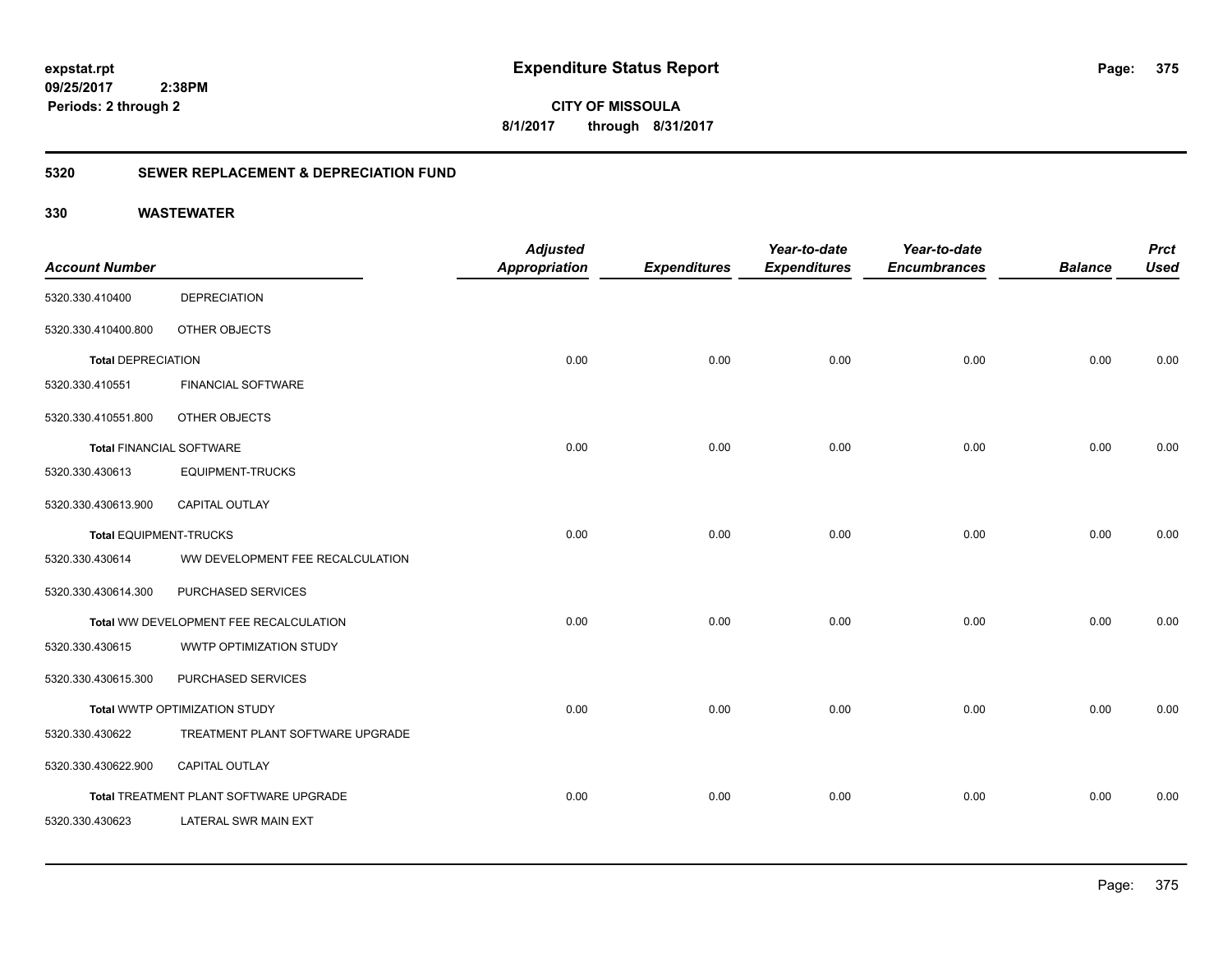**CITY OF MISSOULA 8/1/2017 through 8/31/2017**

### **5320 SEWER REPLACEMENT & DEPRECIATION FUND**

| <b>Account Number</b>         |                                                                                           | <b>Adjusted</b><br><b>Appropriation</b> | <b>Expenditures</b> | Year-to-date<br><b>Expenditures</b> | Year-to-date<br><b>Encumbrances</b> | <b>Balance</b>             | <b>Prct</b><br><b>Used</b> |
|-------------------------------|-------------------------------------------------------------------------------------------|-----------------------------------------|---------------------|-------------------------------------|-------------------------------------|----------------------------|----------------------------|
| 5320.330.430623.300           | PURCHASED SERVICES                                                                        |                                         |                     |                                     |                                     |                            |                            |
|                               | <b>Total PURCHASED SERVICES</b>                                                           | 0.00                                    | 0.00                | 0.00                                | 0.00                                | 0.00                       | 0.00                       |
| 5320.330.430623.900           | <b>CAPITAL OUTLAY</b>                                                                     |                                         |                     |                                     |                                     |                            |                            |
|                               | <b>Total LATERAL SWR MAIN EXT</b>                                                         | 0.00                                    | 0.00                | 0.00                                | 0.00                                | 0.00                       | 0.00                       |
| 5320.330.430624               | <b>SEWER LINE REHAB</b>                                                                   |                                         |                     |                                     |                                     |                            |                            |
| 5320.330.430624.300           | PURCHASED SERVICES                                                                        |                                         |                     |                                     |                                     |                            |                            |
| <b>Total SEWER LINE REHAB</b> |                                                                                           | 0.00                                    | 0.00                | 0.00                                | 0.00                                | 0.00                       | 0.00                       |
| 5320.330.430625               | SWR MAIN MASTER PLANS                                                                     |                                         |                     |                                     |                                     |                            |                            |
| 5320.330.430625.300           | PURCHASED SERVICES                                                                        |                                         |                     |                                     |                                     |                            |                            |
|                               | <b>Total SWR MAIN MASTER PLANS</b>                                                        | 0.00                                    | 0.00                | 0.00                                | 0.00                                | 0.00                       | 0.00                       |
| 5320.330.430630               | <b>COLLECTIONS &amp; TRANSMISSIONS</b>                                                    |                                         |                     |                                     |                                     |                            |                            |
| 5320.330.430630.300           | PURCHASED SERVICES                                                                        |                                         |                     |                                     |                                     |                            |                            |
|                               | <b>Total PURCHASED SERVICES</b>                                                           | 0.00                                    | 0.00                | 0.00                                | 0.00                                | 0.00                       | 0.00                       |
| 5320.330.430630.900           | <b>CAPITAL OUTLAY</b>                                                                     |                                         |                     |                                     |                                     |                            |                            |
|                               | Total COLLECTIONS & TRANSMISSIONS                                                         | 0.00                                    | 0.00                | 0.00                                | 0.00                                | 0.00                       | 0.00                       |
| 5320.330.430631               | SEWER MAIN REPLACE/UPGRADE                                                                |                                         |                     |                                     |                                     |                            |                            |
| 5320.330.430631.300           | PURCHASED SERVICES                                                                        |                                         |                     |                                     |                                     |                            |                            |
|                               | 5320.330.430631.360.000 MISC SEWER LINE REPAIR<br><b>Total SEWER MAIN REPLACE/UPGRADE</b> | 0.00<br>0.00                            | 0.00<br>0.00        | 2,274.00<br>2,274.00                | 0.00<br>0.00                        | $-2,274.00$<br>$-2,274.00$ | 0.00<br>0.00               |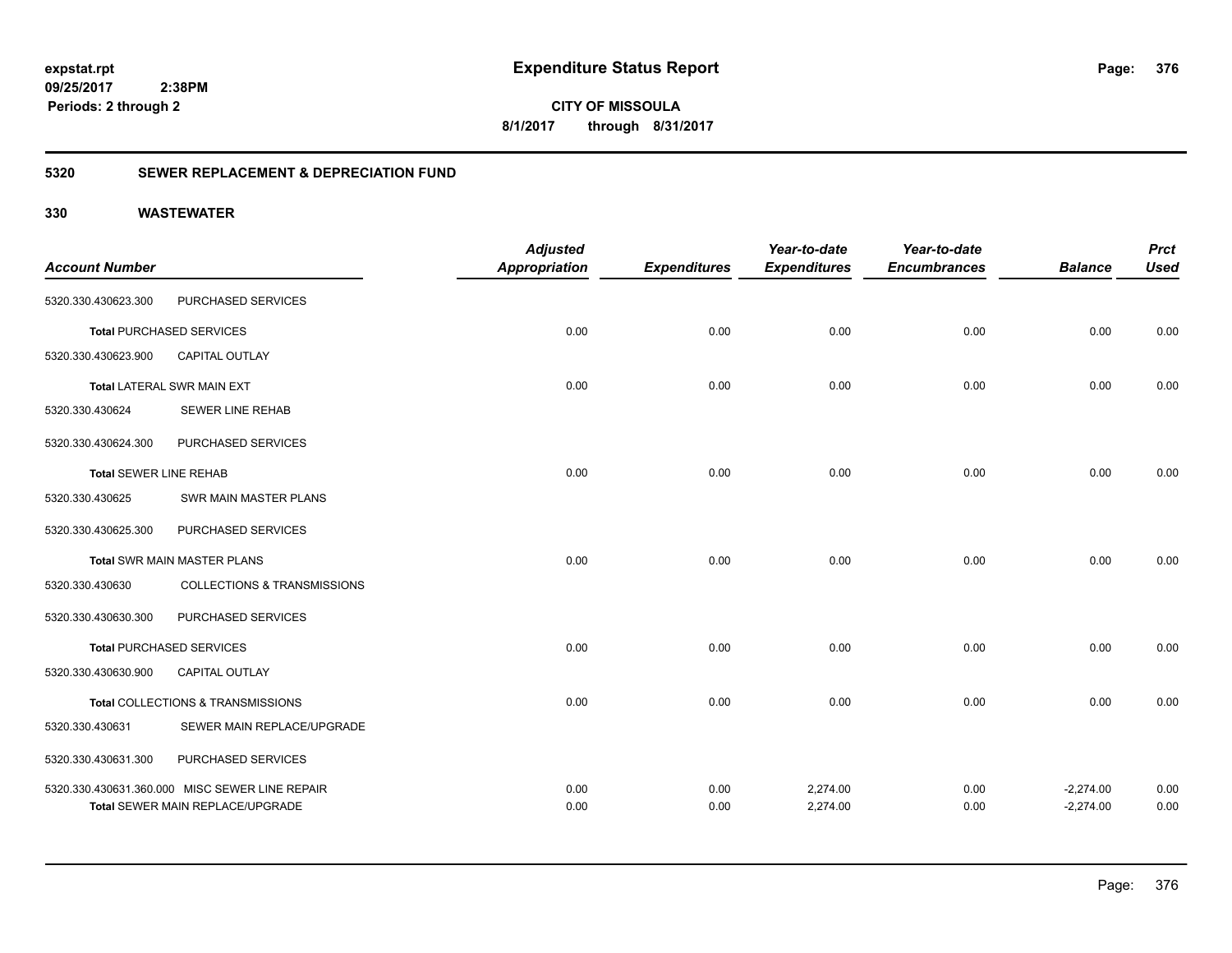**CITY OF MISSOULA 8/1/2017 through 8/31/2017**

### **5320 SEWER REPLACEMENT & DEPRECIATION FUND**

| <b>Account Number</b>         |                                         | <b>Adjusted</b><br><b>Appropriation</b> | <b>Expenditures</b> | Year-to-date<br><b>Expenditures</b> | Year-to-date<br><b>Encumbrances</b> | <b>Balance</b> | <b>Prct</b><br><b>Used</b> |
|-------------------------------|-----------------------------------------|-----------------------------------------|---------------------|-------------------------------------|-------------------------------------|----------------|----------------------------|
| 5320.330.430632               | *** Title Not Found ***                 |                                         |                     |                                     |                                     |                |                            |
| 5320.330.430632.800           | OTHER OBJECTS                           |                                         |                     |                                     |                                     |                |                            |
| <b>Total OTHER OBJECTS</b>    |                                         | 0.00                                    | 0.00                | 0.00                                | 0.00                                | 0.00           | 0.00                       |
| 5320.330.430632.900           | <b>CAPITAL OUTLAY</b>                   |                                         |                     |                                     |                                     |                |                            |
| Total *** Title Not Found *** |                                         | 0.00                                    | 0.00                | 0.00                                | 0.00                                | 0.00           | 0.00                       |
| 5320.330.430635               | SEWER INTERCEPTOR UPGRADES/REHAB        |                                         |                     |                                     |                                     |                |                            |
| 5320.330.430635.300           | PURCHASED SERVICES                      |                                         |                     |                                     |                                     |                |                            |
|                               | <b>Total PURCHASED SERVICES</b>         | 0.00                                    | 0.00                | 0.00                                | 0.00                                | 0.00           | 0.00                       |
| 5320.330.430635.900           | <b>CAPITAL OUTLAY</b>                   |                                         |                     |                                     |                                     |                |                            |
|                               | Total SEWER INTERCEPTOR UPGRADES/REHAB  | 0.00                                    | 0.00                | 0.00                                | 0.00                                | 0.00           | 0.00                       |
| 5320.330.430637               | SEWAGE LIFT STATION UPGRADE/REHAB       |                                         |                     |                                     |                                     |                |                            |
| 5320.330.430637.300           | PURCHASED SERVICES                      |                                         |                     |                                     |                                     |                |                            |
|                               | Total SEWAGE LIFT STATION UPGRADE/REHAB | 0.00                                    | 0.00                | 0.00                                | 0.00                                | 0.00           | 0.00                       |
| 5320.330.430643               | WWTP TELEMETRY UPGRADE PROJECT          |                                         |                     |                                     |                                     |                |                            |
| 5320.330.430643.300           | PURCHASED SERVICES                      |                                         |                     |                                     |                                     |                |                            |
|                               | <b>Total PURCHASED SERVICES</b>         | 0.00                                    | 0.00                | 0.00                                | 0.00                                | 0.00           | 0.00                       |
| 5320.330.430643.900           | <b>CAPITAL OUTLAY</b>                   |                                         |                     |                                     |                                     |                |                            |
|                               | Total WWTP TELEMETRY UPGRADE PROJECT    | 0.00                                    | 0.00                | 0.00                                | 0.00                                | 0.00           | 0.00                       |
| 5320.330.430650               | LAB & TESTING                           |                                         |                     |                                     |                                     |                |                            |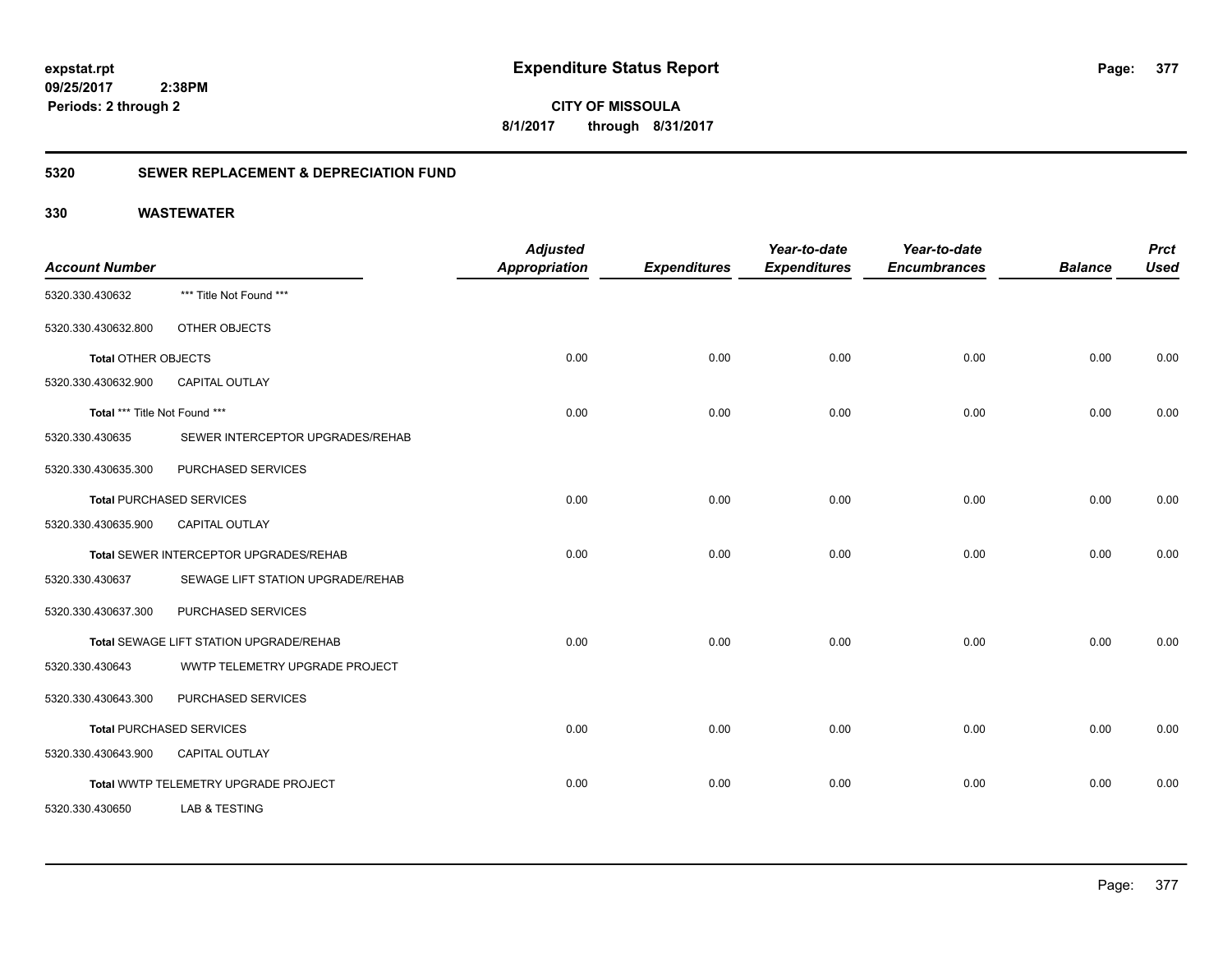**378**

**09/25/2017 2:38PM Periods: 2 through 2**

**CITY OF MISSOULA 8/1/2017 through 8/31/2017**

### **5320 SEWER REPLACEMENT & DEPRECIATION FUND**

| <b>Account Number</b>          |                                            | <b>Adjusted</b><br><b>Appropriation</b> | <b>Expenditures</b> | Year-to-date<br><b>Expenditures</b> | Year-to-date<br><b>Encumbrances</b> | <b>Balance</b> | <b>Prct</b><br><b>Used</b> |
|--------------------------------|--------------------------------------------|-----------------------------------------|---------------------|-------------------------------------|-------------------------------------|----------------|----------------------------|
| 5320.330.430650.300            | PURCHASED SERVICES                         |                                         |                     |                                     |                                     |                |                            |
|                                | <b>Total PURCHASED SERVICES</b>            | 0.00                                    | 0.00                | 0.00                                | 0.00                                | 0.00           | 0.00                       |
| 5320.330.430650.900            | <b>CAPITAL OUTLAY</b>                      |                                         |                     |                                     |                                     |                |                            |
| <b>Total LAB &amp; TESTING</b> |                                            | 0.00                                    | 0.00                | 0.00                                | 0.00                                | 0.00           | 0.00                       |
| 5320.330.430651                | TRANSFER TO SEWER LOAN                     |                                         |                     |                                     |                                     |                |                            |
| 5320.330.430651.800            | OTHER OBJECTS                              |                                         |                     |                                     |                                     |                |                            |
|                                | Total TRANSFER TO SEWER LOAN               | 0.00                                    | 0.00                | 0.00                                | 0.00                                | 0.00           | 0.00                       |
| 5320.330.430660                | <b>COMPOST</b>                             |                                         |                     |                                     |                                     |                |                            |
| 5320.330.430660.900            | CAPITAL OUTLAY                             |                                         |                     |                                     |                                     |                |                            |
| <b>Total COMPOST</b>           |                                            | 0.00                                    | 0.00                | 0.00                                | 0.00                                | 0.00           | 0.00                       |
| 5320.330.430684                | MILLER CREEK SEWER INTERCEPTOR             |                                         |                     |                                     |                                     |                |                            |
| 5320.330.430684.300            | PURCHASED SERVICES                         |                                         |                     |                                     |                                     |                |                            |
|                                | <b>Total PURCHASED SERVICES</b>            | 0.00                                    | 0.00                | 0.00                                | 0.00                                | 0.00           | 0.00                       |
| 5320.330.430684.800            | OTHER OBJECTS                              |                                         |                     |                                     |                                     |                |                            |
|                                | Total MILLER CREEK SEWER INTERCEPTOR       | 0.00                                    | 0.00                | 0.00                                | 0.00                                | 0.00           | 0.00                       |
| 5320.330.430689                | FY11 \$1.29M Sewer Bond Construction       |                                         |                     |                                     |                                     |                |                            |
| 5320.330.430689.800            | OTHER OBJECTS                              |                                         |                     |                                     |                                     |                |                            |
|                                | Total FY11 \$1.29M Sewer Bond Construction | 0.00                                    | 0.00                | 0.00                                | 0.00                                | 0.00           | 0.00                       |
| 5320.330.430691                | MISC. SEWER REPAIRS - R&D                  |                                         |                     |                                     |                                     |                |                            |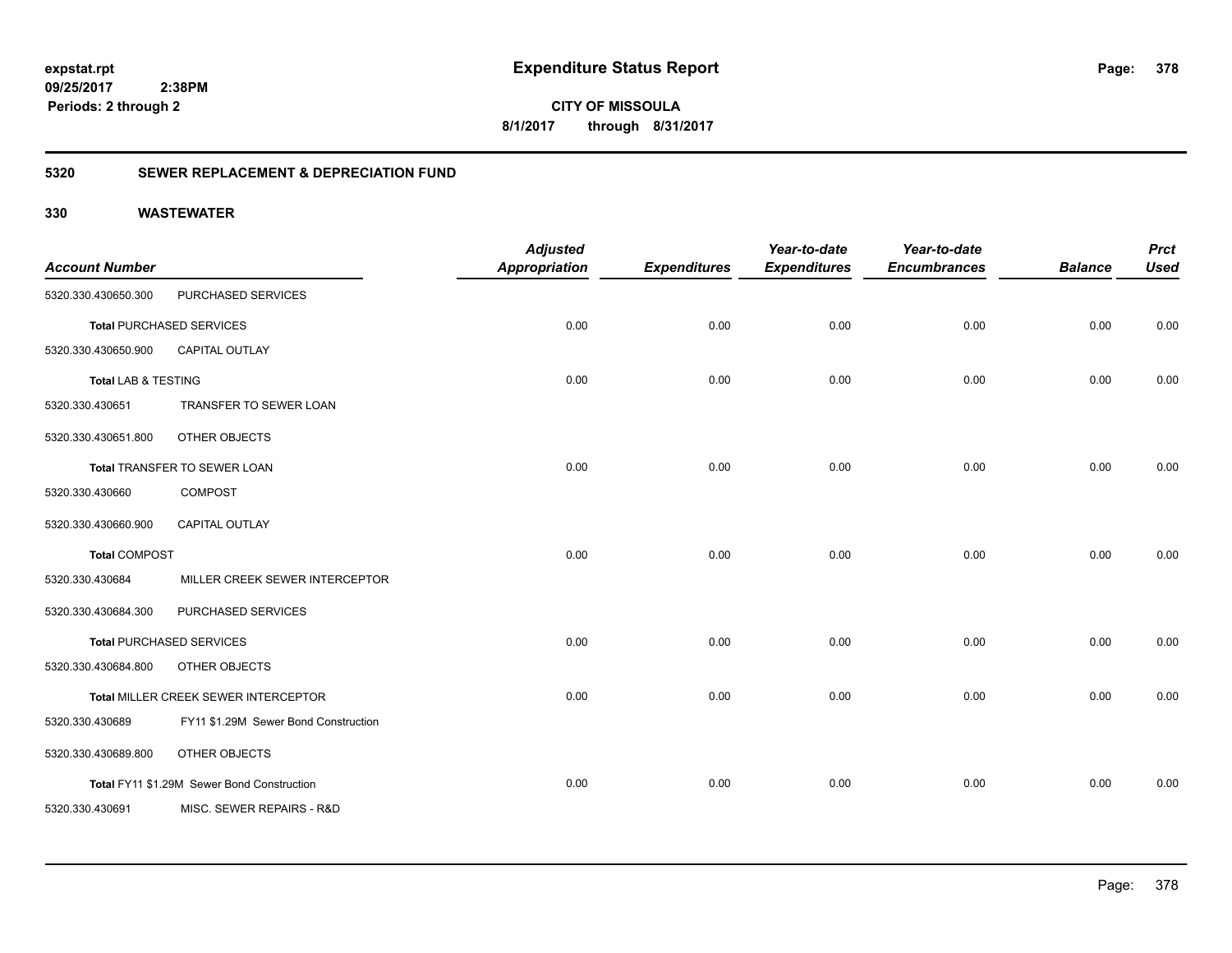**CITY OF MISSOULA 8/1/2017 through 8/31/2017**

### **5320 SEWER REPLACEMENT & DEPRECIATION FUND**

| <b>Account Number</b>            |                                     | <b>Adjusted</b><br><b>Appropriation</b> | <b>Expenditures</b> | Year-to-date<br><b>Expenditures</b> | Year-to-date<br><b>Encumbrances</b> | <b>Balance</b> | <b>Prct</b><br><b>Used</b> |
|----------------------------------|-------------------------------------|-----------------------------------------|---------------------|-------------------------------------|-------------------------------------|----------------|----------------------------|
| 5320.330.430691.900              | CAPITAL OUTLAY                      |                                         |                     |                                     |                                     |                |                            |
|                                  | Total MISC. SEWER REPAIRS - R&D     | 0.00                                    | 0.00                | 0.00                                | 0.00                                | 0.00           | 0.00                       |
| 5320.330.430702                  | COUNTY RSID WYE SEWER PROJECT       |                                         |                     |                                     |                                     |                |                            |
| 5320.330.430702.300              | PURCHASED SERVICES                  |                                         |                     |                                     |                                     |                |                            |
|                                  | Total COUNTY RSID WYE SEWER PROJECT | 0.00                                    | 0.00                | 0.00                                | 0.00                                | 0.00           | 0.00                       |
| 5320.330.430703                  | <b>Russell St Re-Route</b>          |                                         |                     |                                     |                                     |                |                            |
| 5320.330.430703.300              | PURCHASED SERVICES                  |                                         |                     |                                     |                                     |                |                            |
| <b>Total Russell St Re-Route</b> |                                     | 0.00                                    | 0.00                | 0.00                                | 0.00                                | 0.00           | 0.00                       |
| 5320.330.430706                  | RUSSELL ST INTERCEPTOR              |                                         |                     |                                     |                                     |                |                            |
| 5320.330.430706.300              | PURCHASED SERVICES                  |                                         |                     |                                     |                                     |                |                            |
|                                  | Total RUSSELL ST INTERCEPTOR        | 0.00                                    | 0.00                | 0.00                                | 0.00                                | 0.00           | 0.00                       |
| 5320.330.430707                  | RUSSELL ST RE-ROUTE                 |                                         |                     |                                     |                                     |                |                            |
| 5320.330.430707.300              | PURCHASED SERVICES                  |                                         |                     |                                     |                                     |                |                            |
|                                  | Total RUSSELL ST RE-ROUTE           | 0.00                                    | 0.00                | 0.00                                | 0.00                                | 0.00           | 0.00                       |
| 5320.330.470230                  | PW FACILITY                         |                                         |                     |                                     |                                     |                |                            |
| 5320.330.470230.300              | PURCHASED SERVICES                  |                                         |                     |                                     |                                     |                |                            |
|                                  | <b>Total PURCHASED SERVICES</b>     | 0.00                                    | 0.00                | 0.00                                | 0.00                                | 0.00           | 0.00                       |
| 5320.330.470230.900              | <b>CAPITAL OUTLAY</b>               |                                         |                     |                                     |                                     |                |                            |
| <b>Total PW FACILITY</b>         |                                     | 0.00                                    | 0.00                | 0.00                                | 0.00                                | 0.00           | 0.00                       |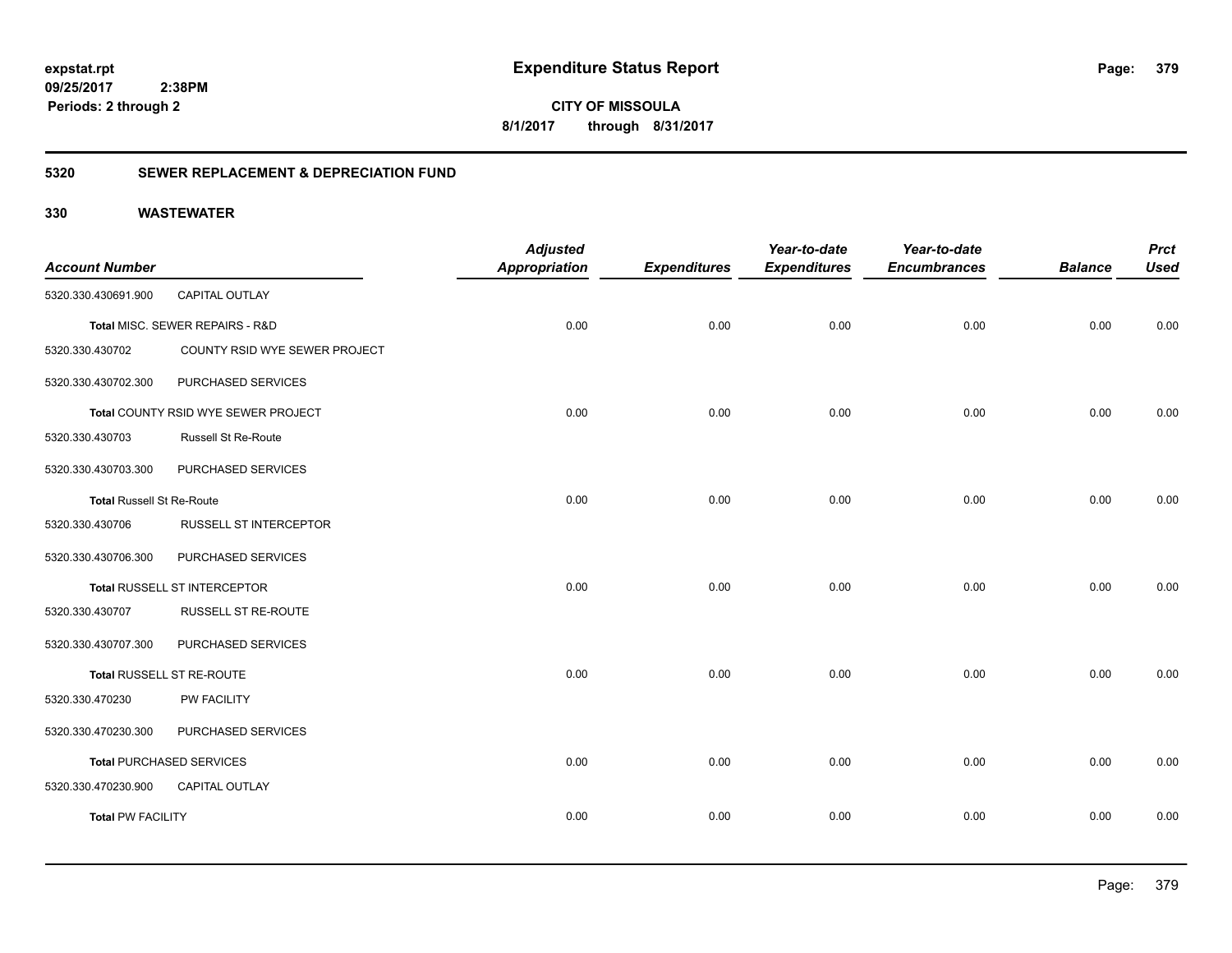**380**

**09/25/2017 2:38PM Periods: 2 through 2**

**CITY OF MISSOULA 8/1/2017 through 8/31/2017**

### **5320 SEWER REPLACEMENT & DEPRECIATION FUND**

|                       |                                                        | <b>Adjusted</b>      |                     | Year-to-date        | Year-to-date        |                | <b>Prct</b> |
|-----------------------|--------------------------------------------------------|----------------------|---------------------|---------------------|---------------------|----------------|-------------|
| <b>Account Number</b> |                                                        | <b>Appropriation</b> | <b>Expenditures</b> | <b>Expenditures</b> | <b>Encumbrances</b> | <b>Balance</b> | <b>Used</b> |
| 5320.330.490505       | ACCELA LOAN DEBT SERVICE                               |                      |                     |                     |                     |                |             |
| 5320.330.490505.800   | OTHER OBJECTS                                          |                      |                     |                     |                     |                |             |
|                       | Total ACCELA LOAN DEBT SERVICE                         | 0.00                 | 0.00                | 0.00                | 0.00                | 0.00           | 0.00        |
| 5320.330.490506       | CORE FINANCED EQUIPMENT                                |                      |                     |                     |                     |                |             |
| 5320.330.490506.600   | <b>DEBT SERVICE</b>                                    |                      |                     |                     |                     |                |             |
|                       | Total CORE FINANCED EQUIPMENT                          | 0.00                 | 0.00                | 0.00                | 0.00                | 0.00           | 0.00        |
| 5320.330.490508       | EKO COMPOST PURCHASE                                   |                      |                     |                     |                     |                |             |
| 5320.330.490508.600   | <b>DEBT SERVICE</b>                                    |                      |                     |                     |                     |                |             |
|                       | Total EKO COMPOST PURCHASE                             | 0.00                 | 0.00                | 0.00                | 0.00                | 0.00           | 0.00        |
| 5320.330.521000       | INTERFUND OPERATING TRANSFERS                          |                      |                     |                     |                     |                |             |
| 5320.330.521000.800   | OTHER OBJECTS                                          |                      |                     |                     |                     |                |             |
|                       | Total INTERFUND OPERATING TRANSFERS                    | 0.00                 | 0.00                | 0.00                | 0.00                | 0.00           | 0.00        |
|                       | <b>Total SEWER REPLACEMENT &amp; DEPRECIATION FUND</b> | 0.00                 | 0.00                | 2,274.00            | 0.00                | $-2,274.00$    | 0.00        |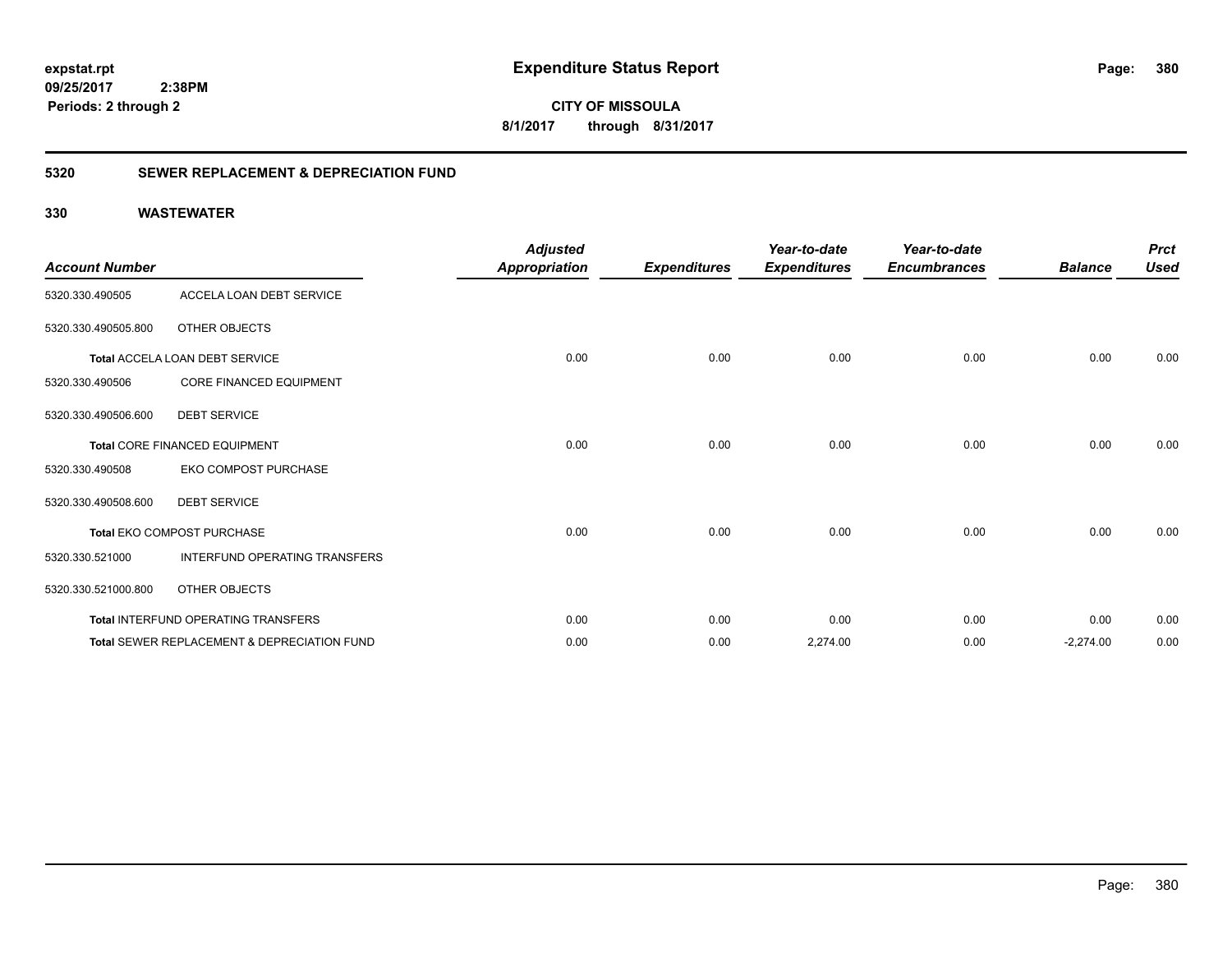### **5325 SEWER DEVELOPMENT FEE FUND**

| <b>Account Number</b>                |                                         | <b>Adjusted</b><br><b>Appropriation</b> | <b>Expenditures</b> | Year-to-date<br><b>Expenditures</b> | Year-to-date<br><b>Encumbrances</b> | <b>Balance</b> | <b>Prct</b><br><b>Used</b> |
|--------------------------------------|-----------------------------------------|-----------------------------------------|---------------------|-------------------------------------|-------------------------------------|----------------|----------------------------|
| 5325.330.430630                      | <b>COLLECTIONS &amp; TRANSMISSIONS</b>  |                                         |                     |                                     |                                     |                |                            |
| 5325.330.430630.900                  | <b>CAPITAL OUTLAY</b>                   |                                         |                     |                                     |                                     |                |                            |
|                                      | Total COLLECTIONS & TRANSMISSIONS       | 0.00                                    | 0.00                | 0.00                                | 0.00                                | 0.00           | 0.00                       |
| 5325.330.430632                      | *** Title Not Found ***                 |                                         |                     |                                     |                                     |                |                            |
| 5325.330.430632.300                  | PURCHASED SERVICES                      |                                         |                     |                                     |                                     |                |                            |
|                                      | <b>Total PURCHASED SERVICES</b>         | 0.00                                    | 0.00                | 0.00                                | 0.00                                | 0.00           | 0.00                       |
| 5325.330.430632.900                  | <b>CAPITAL OUTLAY</b>                   |                                         |                     |                                     |                                     |                |                            |
| Total *** Title Not Found ***        |                                         | 0.00                                    | 0.00                | 0.00                                | 0.00                                | 0.00           | 0.00                       |
| 5325.330.430636                      | OVERSIZING ASSISTANCE                   |                                         |                     |                                     |                                     |                |                            |
| 5325.330.430636.900                  | CAPITAL OUTLAY                          |                                         |                     |                                     |                                     |                |                            |
|                                      | Total OVERSIZING ASSISTANCE             | 0.00                                    | 0.00                | 0.00                                | 0.00                                | 0.00           | 0.00                       |
| 5325.330.430637                      | SEWAGE LIFT STATION UPGRADE/REHAB       |                                         |                     |                                     |                                     |                |                            |
| 5325.330.430637.300                  | PURCHASED SERVICES                      |                                         |                     |                                     |                                     |                |                            |
|                                      | <b>Total PURCHASED SERVICES</b>         | 0.00                                    | 0.00                | 0.00                                | 0.00                                | 0.00           | 0.00                       |
| 5325.330.430637.900                  | <b>CAPITAL OUTLAY</b>                   |                                         |                     |                                     |                                     |                |                            |
| 5325.330.430637.930.181 IMPROVEMENTS |                                         | 0.00                                    | 2,308.34            | 2,308.34                            | 0.00                                | $-2,308.34$    | 0.00                       |
|                                      | Total SEWAGE LIFT STATION UPGRADE/REHAB | 0.00                                    | 2,308.34            | 2,308.34                            | 0.00                                | $-2,308.34$    | 0.00                       |
| 5325.330.430660                      | <b>COMPOST</b>                          |                                         |                     |                                     |                                     |                |                            |
| 5325.330.430660.300                  | PURCHASED SERVICES                      |                                         |                     |                                     |                                     |                |                            |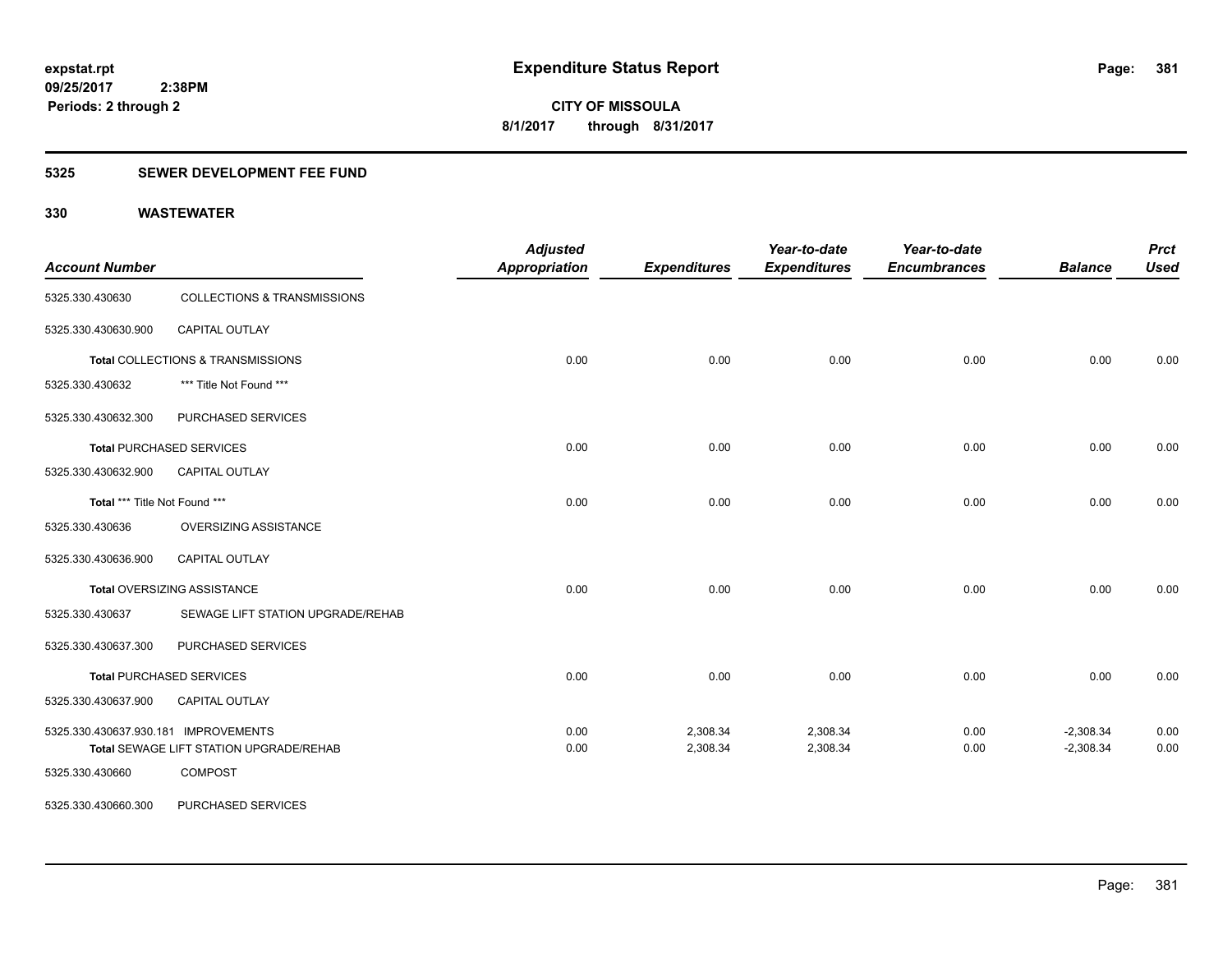### **5325 SEWER DEVELOPMENT FEE FUND**

| <b>Account Number</b>           |                                 | <b>Adjusted</b><br><b>Appropriation</b> | <b>Expenditures</b> | Year-to-date<br><b>Expenditures</b> | Year-to-date<br><b>Encumbrances</b> | <b>Balance</b> | <b>Prct</b><br><b>Used</b> |
|---------------------------------|---------------------------------|-----------------------------------------|---------------------|-------------------------------------|-------------------------------------|----------------|----------------------------|
| <b>Total COMPOST</b>            |                                 | 0.00                                    | 0.00                | 0.00                                | 0.00                                | 0.00           | 0.00                       |
| 5325.330.430663                 | AIRPORT INTECEPTOR              |                                         |                     |                                     |                                     |                |                            |
| 5325.330.430663.300             | PURCHASED SERVICES              |                                         |                     |                                     |                                     |                |                            |
|                                 | <b>Total PURCHASED SERVICES</b> | 0.00                                    | 0.00                | 0.00                                | 0.00                                | 0.00           | 0.00                       |
| 5325.330.430663.900             | CAPITAL OUTLAY                  |                                         |                     |                                     |                                     |                |                            |
|                                 | <b>Total AIRPORT INTECEPTOR</b> | 0.00                                    | 0.00                | 0.00                                | 0.00                                | 0.00           | 0.00                       |
| 5325.330.430683                 | <b>TWITE PUMP STATION</b>       |                                         |                     |                                     |                                     |                |                            |
| 5325.330.430683.300             | PURCHASED SERVICES              |                                         |                     |                                     |                                     |                |                            |
|                                 | <b>Total PURCHASED SERVICES</b> | 0.00                                    | 0.00                | 0.00                                | 0.00                                | 0.00           | 0.00                       |
| 5325.330.430683.900             | CAPITAL OUTLAY                  |                                         |                     |                                     |                                     |                |                            |
| <b>Total TWITE PUMP STATION</b> |                                 | 0.00                                    | 0.00                | 0.00                                | 0.00                                | 0.00           | 0.00                       |
| 5325.330.430684                 | MILLER CREEK INTERCEPTOR        |                                         |                     |                                     |                                     |                |                            |
| 5325.330.430684.900             | CAPITAL OUTLAY                  |                                         |                     |                                     |                                     |                |                            |
|                                 | Total MILLER CREEK INTERCEPTOR  | 0.00                                    | 0.00                | 0.00                                | 0.00                                | 0.00           | 0.00                       |
| 5325.330.430690                 | <b>EKO COMPOST</b>              |                                         |                     |                                     |                                     |                |                            |
| 5325.330.430690.300             | PURCHASED SERVICES              |                                         |                     |                                     |                                     |                |                            |
|                                 | <b>Total PURCHASED SERVICES</b> | 0.00                                    | 0.00                | 0.00                                | 0.00                                | 0.00           | 0.00                       |
| 5325.330.430690.800             | OTHER OBJECTS                   |                                         |                     |                                     |                                     |                |                            |
| <b>Total OTHER OBJECTS</b>      |                                 | 0.00                                    | 0.00                | 0.00                                | 0.00                                | 0.00           | 0.00                       |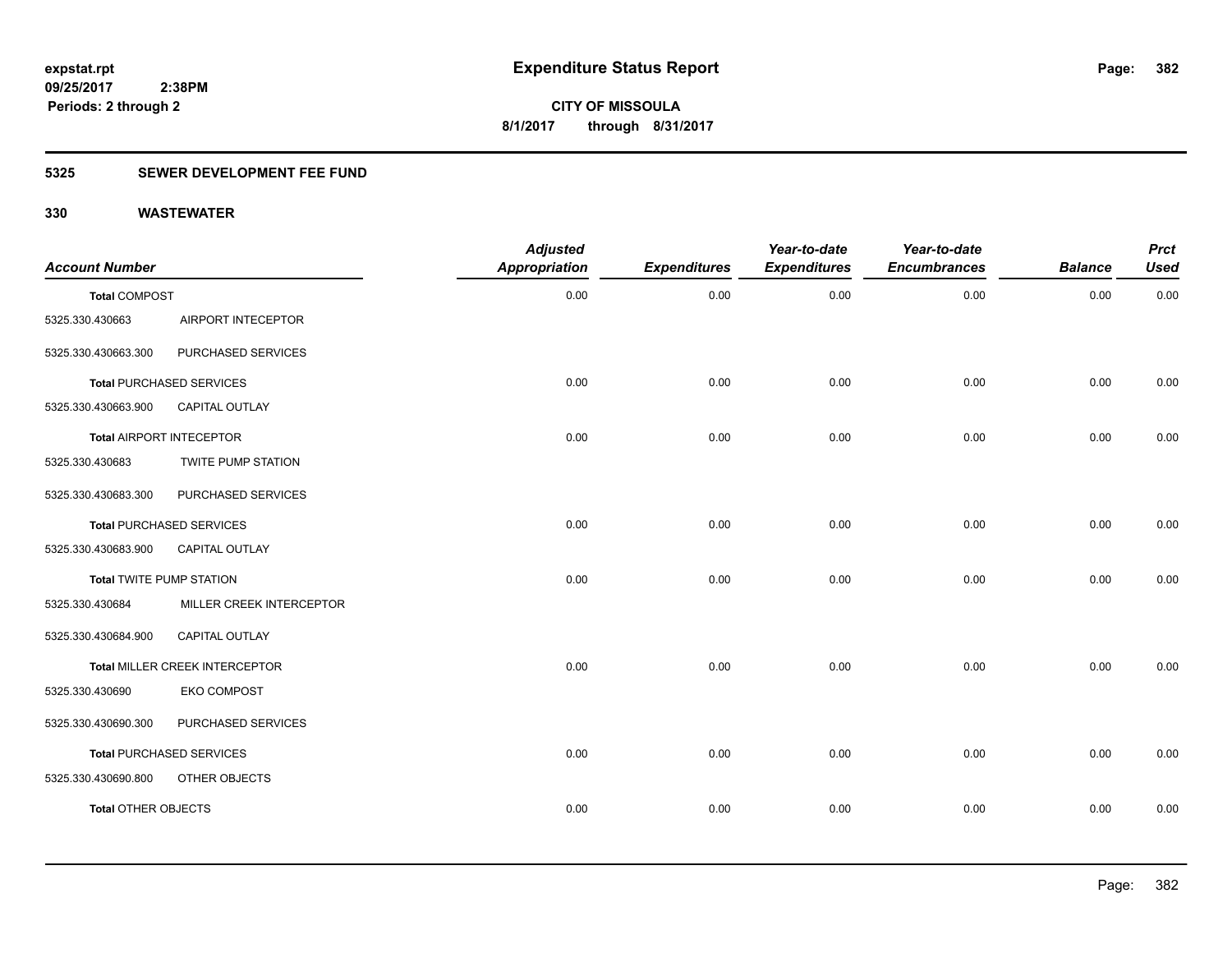### **5325 SEWER DEVELOPMENT FEE FUND**

| <b>Account Number</b>         |                                   | <b>Adjusted</b><br><b>Appropriation</b> | <b>Expenditures</b> | Year-to-date<br><b>Expenditures</b> | Year-to-date<br><b>Encumbrances</b> | <b>Balance</b> | <b>Prct</b><br><b>Used</b> |
|-------------------------------|-----------------------------------|-----------------------------------------|---------------------|-------------------------------------|-------------------------------------|----------------|----------------------------|
| 5325.330.430690.900           | CAPITAL OUTLAY                    |                                         |                     |                                     |                                     |                |                            |
| <b>Total EKO COMPOST</b>      |                                   | 0.00                                    | 0.00                | 0.00                                | 0.00                                | 0.00           | 0.00                       |
| 5325.330.430697               | <b>BROADWAY INTERCEPTOR</b>       |                                         |                     |                                     |                                     |                |                            |
| 5325.330.430697.900           | <b>CAPITAL OUTLAY</b>             |                                         |                     |                                     |                                     |                |                            |
|                               | <b>Total BROADWAY INTERCEPTOR</b> | 0.00                                    | 0.00                | 0.00                                | 0.00                                | 0.00           | 0.00                       |
| 5325.330.430706               | <b>RUSSELL ST INTERCEPTOR</b>     |                                         |                     |                                     |                                     |                |                            |
| 5325.330.430706.300           | PURCHASED SERVICES                |                                         |                     |                                     |                                     |                |                            |
|                               | Total RUSSELL ST INTERCEPTOR      | 0.00                                    | 0.00                | 0.00                                | 0.00                                | 0.00           | 0.00                       |
| 5325.330.430711               | *** Title Not Found ***           |                                         |                     |                                     |                                     |                |                            |
| 5325.330.430711.900           | <b>CAPITAL OUTLAY</b>             |                                         |                     |                                     |                                     |                |                            |
| Total *** Title Not Found *** |                                   | 0.00                                    | 0.00                | 0.00                                | 0.00                                | 0.00           | 0.00                       |
| 5325.330.490508               | EKO COMPOST PURCHASE              |                                         |                     |                                     |                                     |                |                            |
| 5325.330.490508.300           | PURCHASED SERVICES                |                                         |                     |                                     |                                     |                |                            |
|                               | <b>Total PURCHASED SERVICES</b>   | 0.00                                    | 0.00                | 0.00                                | 0.00                                | 0.00           | 0.00                       |
| 5325.330.490508.600           | <b>DEBT SERVICE</b>               |                                         |                     |                                     |                                     |                |                            |
| <b>Total DEBT SERVICE</b>     |                                   | 0.00                                    | 0.00                | 0.00                                | 0.00                                | 0.00           | 0.00                       |
| 5325.330.490508.900           | <b>CAPITAL OUTLAY</b>             |                                         |                     |                                     |                                     |                |                            |
|                               | Total EKO COMPOST PURCHASE        | 0.00                                    | 0.00                | 0.00                                | 0.00                                | 0.00           | 0.00                       |
| 5325.330.499999               | <b>NEW REQUESTS</b>               |                                         |                     |                                     |                                     |                |                            |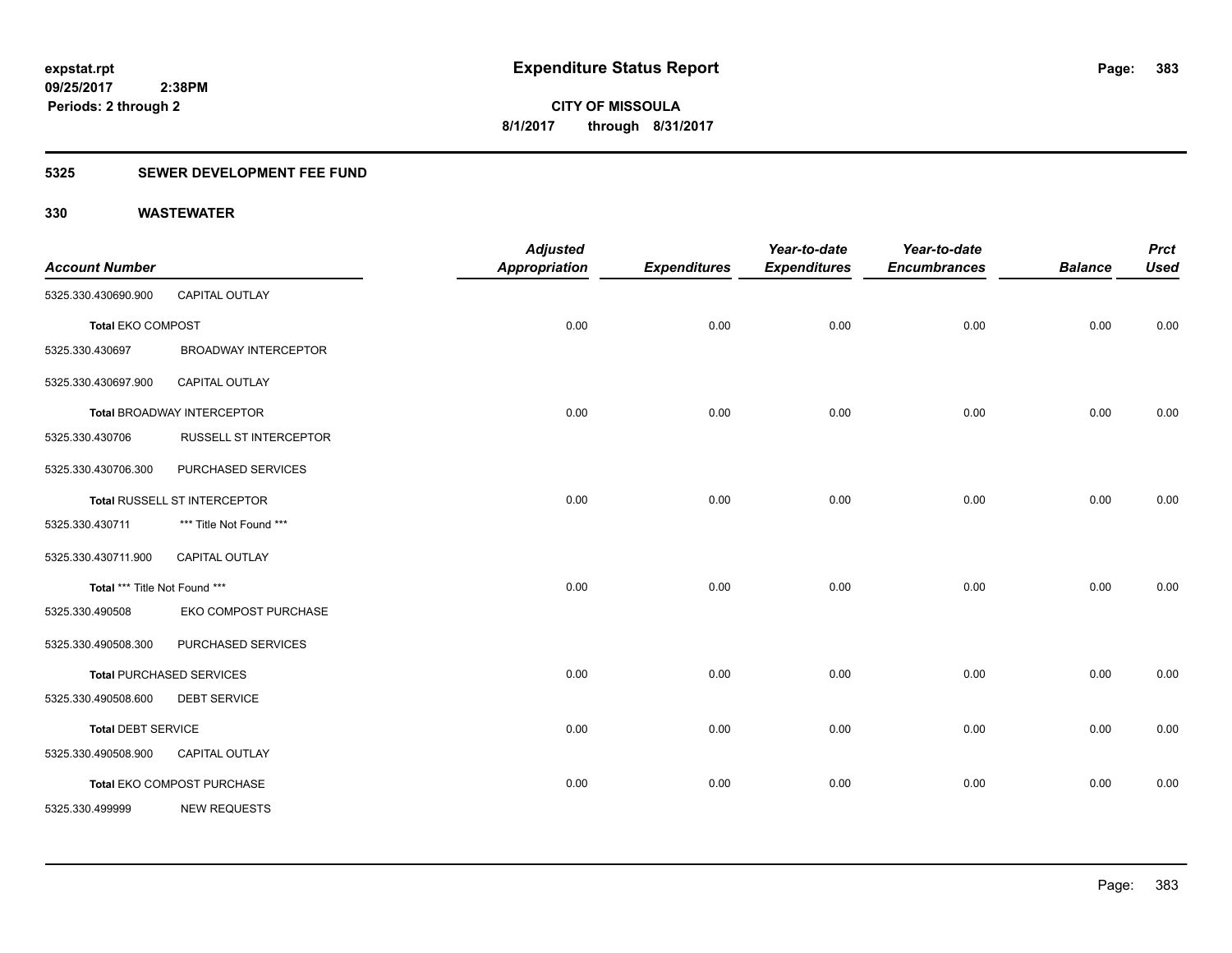### **5325 SEWER DEVELOPMENT FEE FUND**

| <b>Account Number</b>     |                                         | <b>Adjusted</b><br><b>Appropriation</b> | <b>Expenditures</b> | Year-to-date<br><b>Expenditures</b> | Year-to-date<br><b>Encumbrances</b> | <b>Balance</b> | <b>Prct</b><br><b>Used</b> |
|---------------------------|-----------------------------------------|-----------------------------------------|---------------------|-------------------------------------|-------------------------------------|----------------|----------------------------|
| 5325.330.499999.900       | <b>CAPITAL OUTLAY</b>                   |                                         |                     |                                     |                                     |                |                            |
| <b>Total NEW REQUESTS</b> |                                         | 0.00                                    | 0.00                | 0.00                                | 0.00                                | 0.00           | 0.00                       |
| 5325.330.510110           | <b>MERCHANT SERVICES</b>                |                                         |                     |                                     |                                     |                |                            |
| 5325.330.510110.500       | <b>FIXED CHARGES</b>                    |                                         |                     |                                     |                                     |                |                            |
|                           | <b>Total MERCHANT SERVICES</b>          | 0.00                                    | 0.00                | 0.00                                | 0.00                                | 0.00           | 0.00                       |
|                           | <b>Total SEWER DEVELOPMENT FEE FUND</b> | 0.00                                    | 2.308.34            | 2.308.34                            | 0.00                                | $-2,308.34$    | 0.00                       |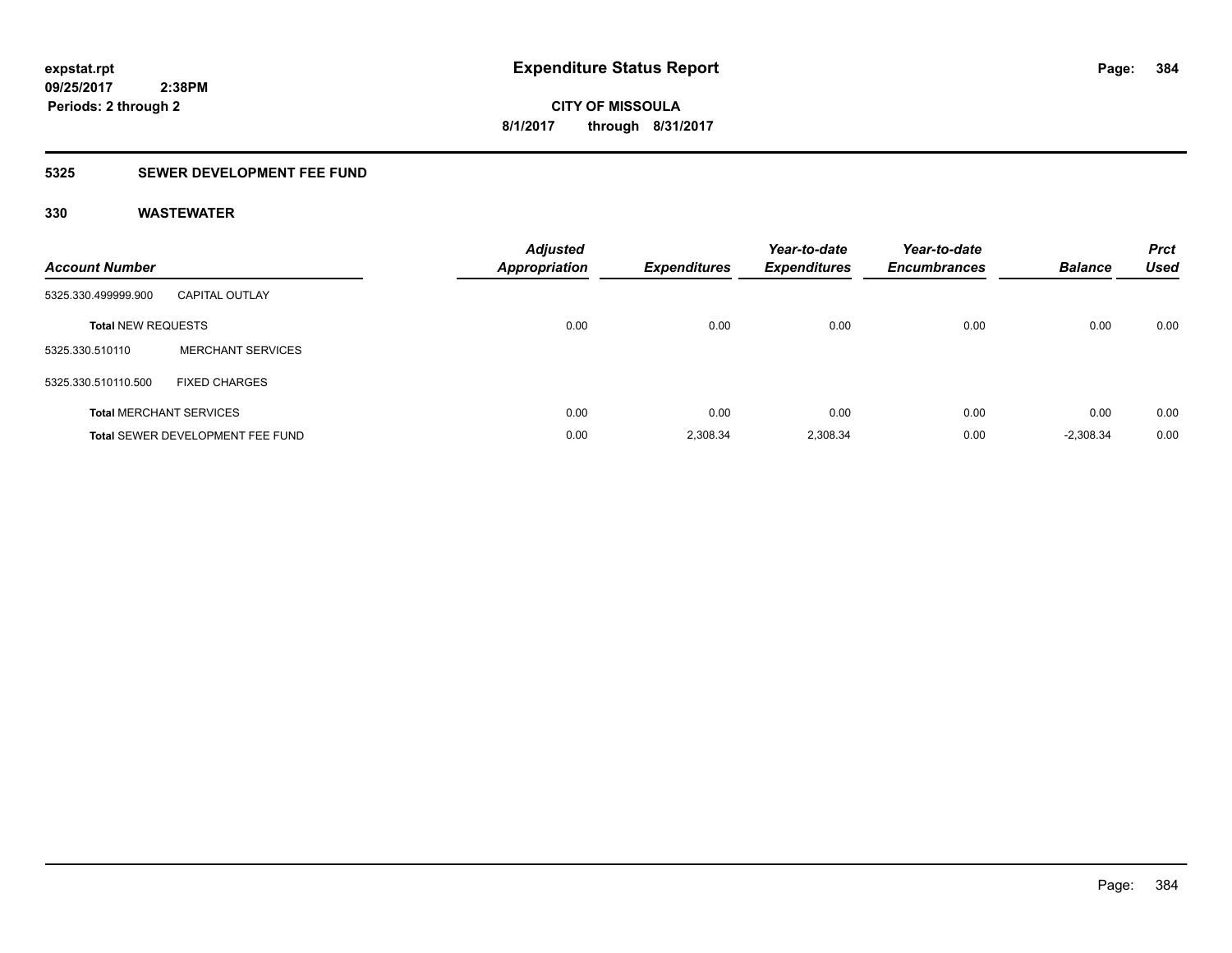#### **5340 SEWER CONSTRUCTION FUND**

|                               |                                  | <b>Adjusted</b>      |                     | Year-to-date        | Year-to-date        |                | <b>Prct</b> |
|-------------------------------|----------------------------------|----------------------|---------------------|---------------------|---------------------|----------------|-------------|
| <b>Account Number</b>         |                                  | <b>Appropriation</b> | <b>Expenditures</b> | <b>Expenditures</b> | <b>Encumbrances</b> | <b>Balance</b> | <b>Used</b> |
| 5340.330.430620               | <b>FACILITIES</b>                |                      |                     |                     |                     |                |             |
| 5340.330.430620.900           | CAPITAL OUTLAY                   |                      |                     |                     |                     |                |             |
| <b>Total FACILITIES</b>       |                                  | 0.00                 | 0.00                | 0.00                | 0.00                | 0.00           | 0.00        |
| 5340.330.430631               | SEWER MAIN REPLACE/UPGRADE       |                      |                     |                     |                     |                |             |
| 5340.330.430631.300           | PURCHASED SERVICES               |                      |                     |                     |                     |                |             |
|                               | Total SEWER MAIN REPLACE/UPGRADE | 0.00                 | 0.00                | 0.00                | 0.00                | 0.00           | 0.00        |
| 5340.330.430632               | *** Title Not Found ***          |                      |                     |                     |                     |                |             |
| 5340.330.430632.800           | OTHER OBJECTS                    |                      |                     |                     |                     |                |             |
| <b>Total OTHER OBJECTS</b>    |                                  | 0.00                 | 0.00                | 0.00                | 0.00                | 0.00           | 0.00        |
| 5340.330.430632.900           | CAPITAL OUTLAY                   |                      |                     |                     |                     |                |             |
| Total *** Title Not Found *** |                                  | 0.00                 | 0.00                | 0.00                | 0.00                | 0.00           | 0.00        |
| 5340.330.430682               | RESERVE ST LIFT STATION          |                      |                     |                     |                     |                |             |
| 5340.330.430682.900           | CAPITAL OUTLAY                   |                      |                     |                     |                     |                |             |
|                               | Total RESERVE ST LIFT STATION    | 0.00                 | 0.00                | 0.00                | 0.00                | 0.00           | 0.00        |
| 5340.330.430697               | <b>BROADWAY INTERCEPTOR</b>      |                      |                     |                     |                     |                |             |
| 5340.330.430697.300           | PURCHASED SERVICES               |                      |                     |                     |                     |                |             |
|                               | Total BROADWAY INTERCEPTOR       | 0.00                 | 0.00                | 0.00                | 0.00                | 0.00           | 0.00        |
| 5340.330.430700               | <b>LINDA VISTA BLVD</b>          |                      |                     |                     |                     |                |             |
| 5340.330.430700.900           | CAPITAL OUTLAY                   |                      |                     |                     |                     |                |             |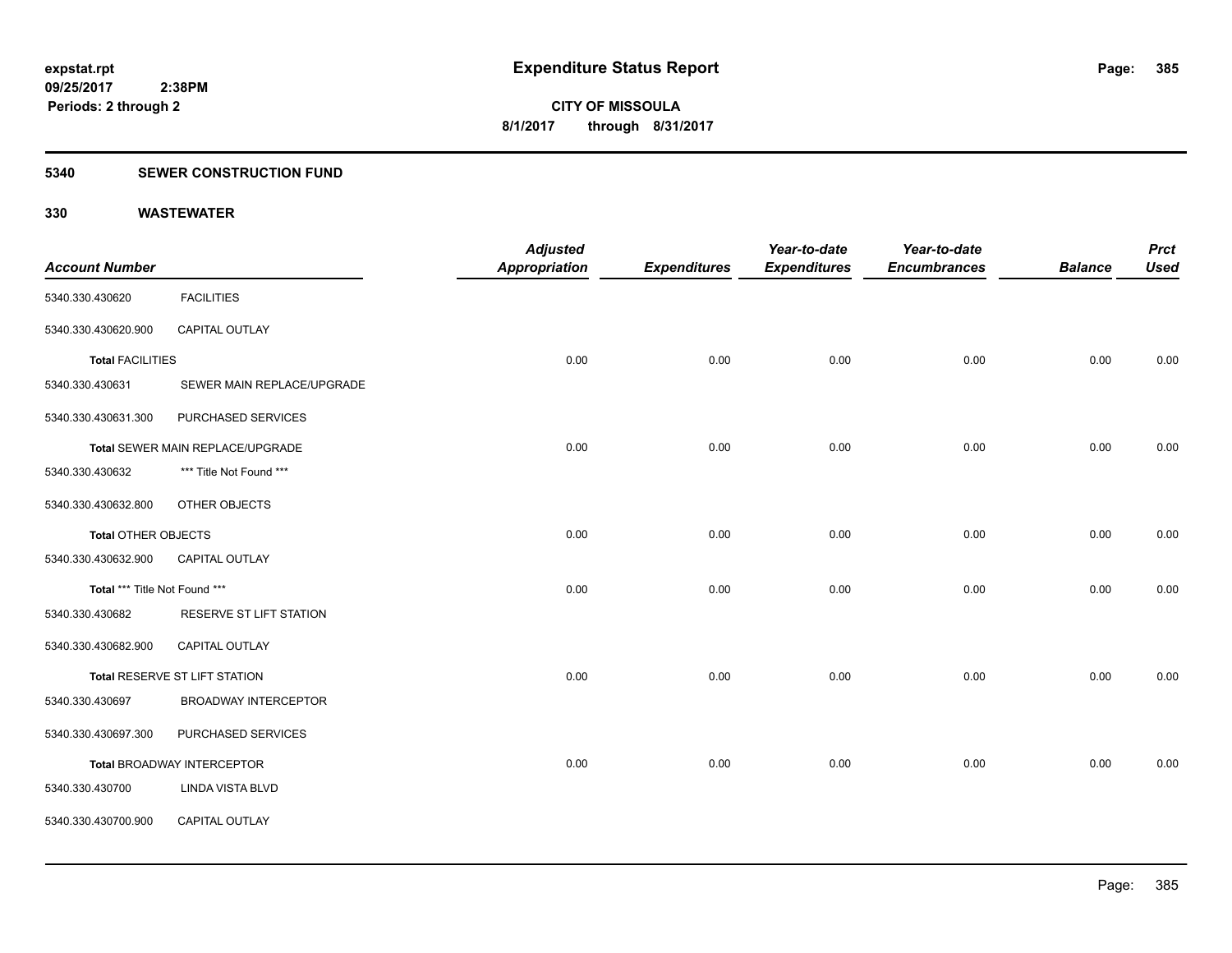#### **5340 SEWER CONSTRUCTION FUND**

| <b>Account Number</b>      |                              | <b>Adjusted</b><br><b>Appropriation</b> | <b>Expenditures</b> | Year-to-date<br><b>Expenditures</b> | Year-to-date<br><b>Encumbrances</b> | <b>Balance</b> | <b>Prct</b><br><b>Used</b> |
|----------------------------|------------------------------|-----------------------------------------|---------------------|-------------------------------------|-------------------------------------|----------------|----------------------------|
| Total LINDA VISTA BLVD     |                              | 0.00                                    | 0.00                | 0.00                                | 0.00                                | 0.00           | 0.00                       |
| 5340.330.430701            | E RESERVE ST COLLECTOR       |                                         |                     |                                     |                                     |                |                            |
| 5340.330.430701.800        | OTHER OBJECTS                |                                         |                     |                                     |                                     |                |                            |
| <b>Total OTHER OBJECTS</b> |                              | 0.00                                    | 0.00                | 0.00                                | 0.00                                | 0.00           | 0.00                       |
| 5340.330.430701.900        | <b>CAPITAL OUTLAY</b>        |                                         |                     |                                     |                                     |                |                            |
|                            | Total E RESERVE ST COLLECTOR | 0.00                                    | 0.00                | 0.00                                | 0.00                                | 0.00           | 0.00                       |
| 5340.330.510110            | <b>MERCHANT SERVICES</b>     |                                         |                     |                                     |                                     |                |                            |
| 5340.330.510110.500        | <b>FIXED CHARGES</b>         |                                         |                     |                                     |                                     |                |                            |
| <b>Total WASTEWATER</b>    |                              | 0.00                                    | 0.00                | 0.00                                | 0.00                                | 0.00           | 0.00                       |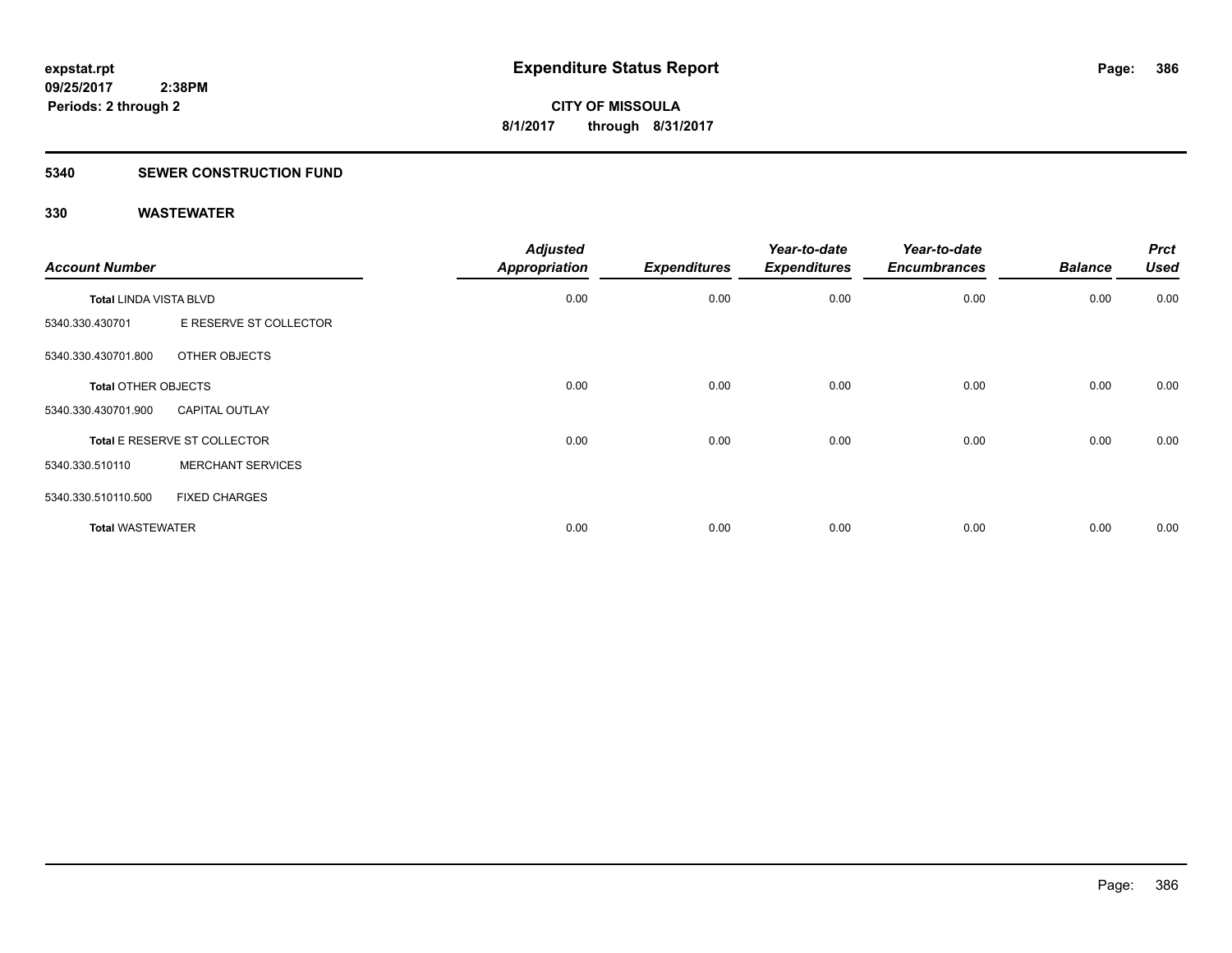#### **5340 SEWER CONSTRUCTION FUND**

### **390 NON-DEPARTMENTAL**

| <b>Account Number</b> |                                     | <b>Adjusted</b><br>Appropriation | <b>Expenditures</b> | Year-to-date<br><b>Expenditures</b> | Year-to-date<br><b>Encumbrances</b> | <b>Balance</b> | Prct<br><b>Used</b> |
|-----------------------|-------------------------------------|----------------------------------|---------------------|-------------------------------------|-------------------------------------|----------------|---------------------|
| 5340.390.430963       | <b>BIOGAS ELECTRICAL GENERATION</b> |                                  |                     |                                     |                                     |                |                     |
| 5340.390.430963.900   | <b>CAPITAL OUTLAY</b>               |                                  |                     |                                     |                                     |                |                     |
|                       | Total SEWER CONSTRUCTION FUND       | 0.00                             | 0.00                | 0.00                                | 0.00                                | 0.00           | 0.00                |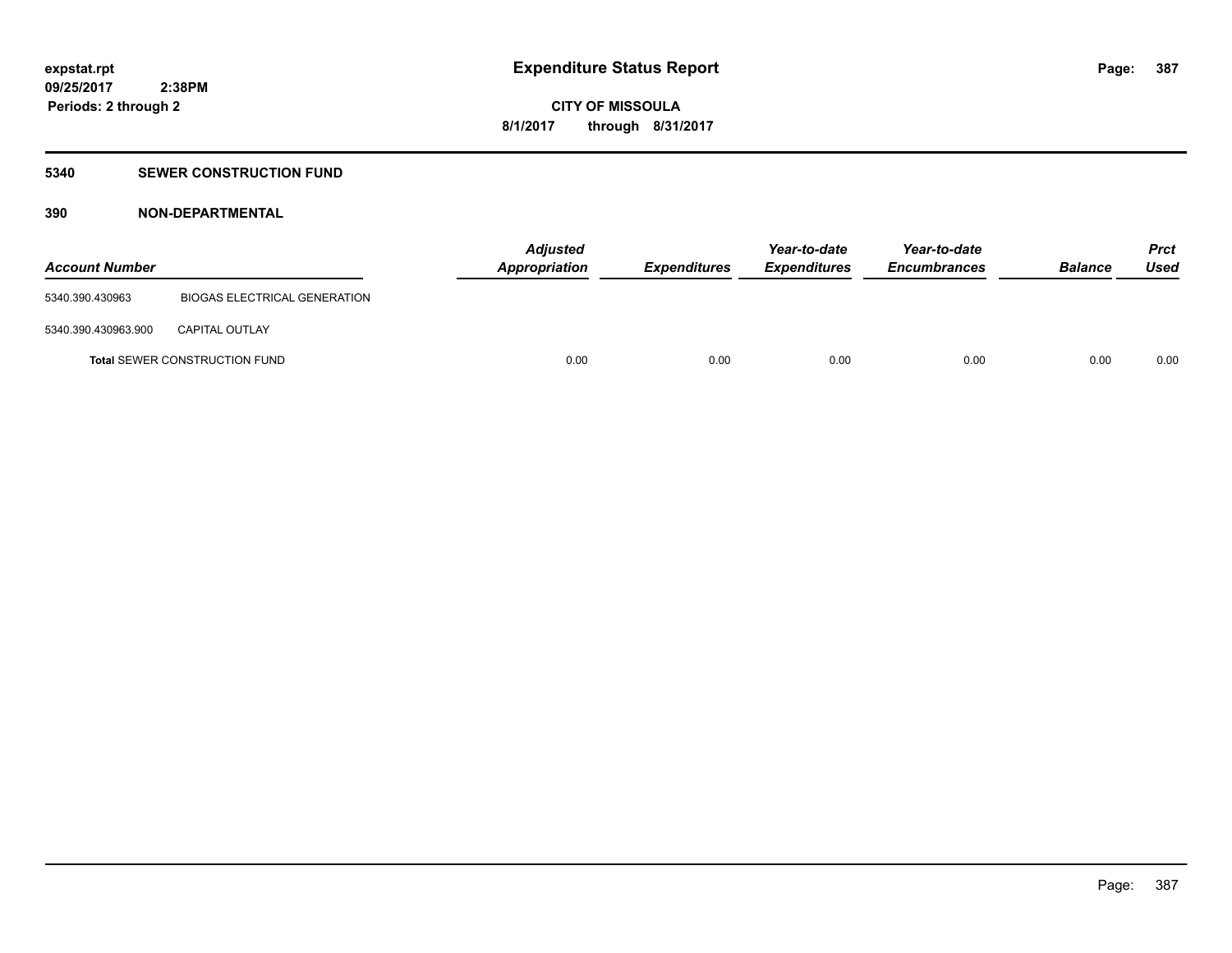**388**

**09/25/2017 2:38PM Periods: 2 through 2**

**CITY OF MISSOULA 8/1/2017 through 8/31/2017**

### **5360 UNASSIGNED WASTEWATER DEBT SERVICE**

| <b>Account Number</b>     |                                                 | <b>Adjusted</b><br><b>Appropriation</b> | <b>Expenditures</b> | Year-to-date<br><b>Expenditures</b> | Year-to-date<br><b>Encumbrances</b> | <b>Balance</b> | <b>Prct</b><br><b>Used</b> |
|---------------------------|-------------------------------------------------|-----------------------------------------|---------------------|-------------------------------------|-------------------------------------|----------------|----------------------------|
| 5360.330.490200           | REVENUE BOND DEBT SERVICE                       |                                         |                     |                                     |                                     |                |                            |
| 5360.330.490200.600       | <b>DEBT SERVICE</b>                             |                                         |                     |                                     |                                     |                |                            |
| <b>Total DEBT SERVICE</b> |                                                 | 0.00                                    | 0.00                | 0.00                                | 0.00                                | 0.00           | 0.00                       |
|                           | Total REVENUE BOND DEBT SERVICE                 | 0.00                                    | 0.00                | 0.00                                | 0.00                                | 0.00           | 0.00                       |
|                           | <b>Total UNASSIGNED WASTEWATER DEBT SERVICE</b> | 0.00                                    | 0.00                | 0.00                                | 0.00                                | 0.00           | 0.00                       |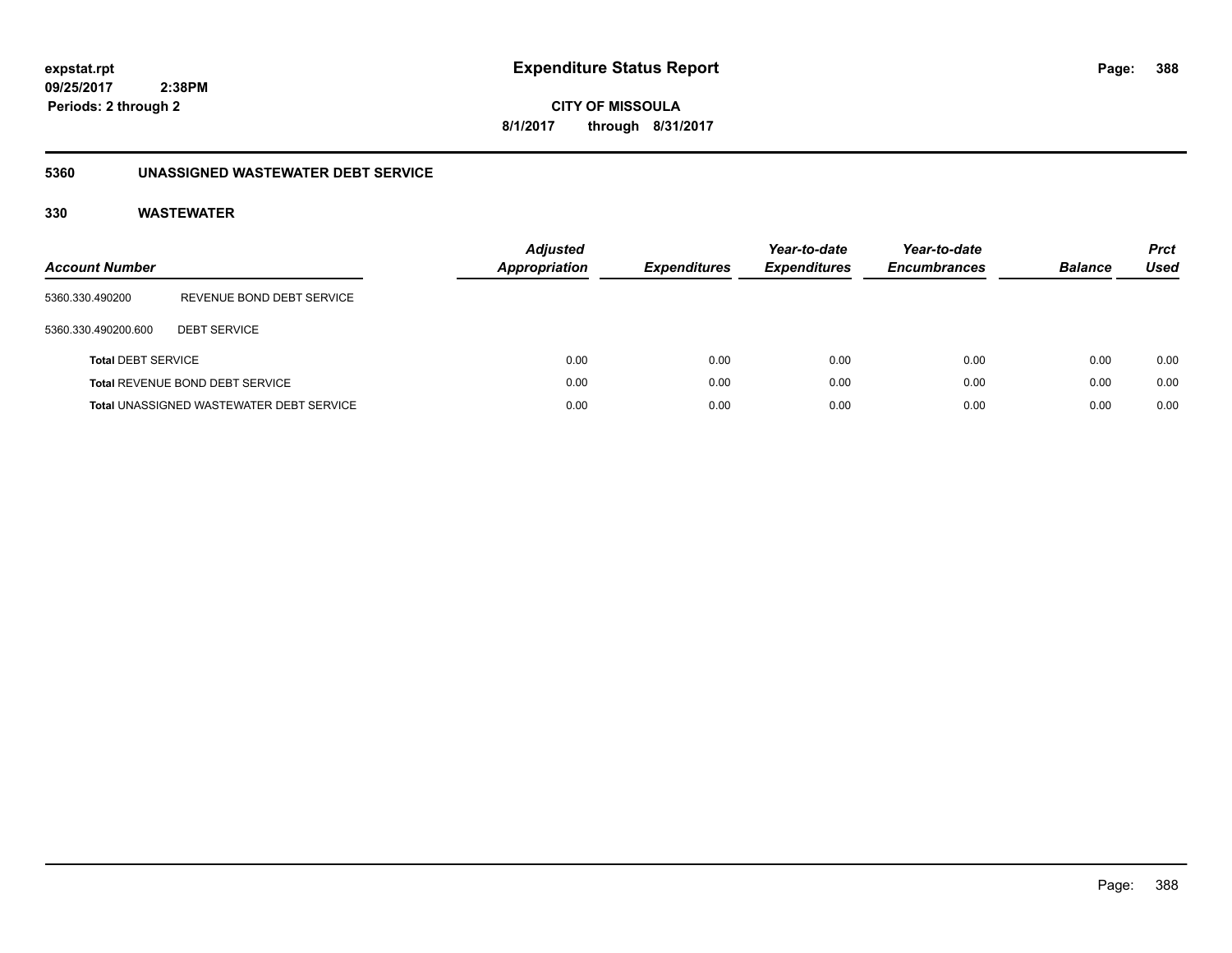**389**

**09/25/2017 2:38PM Periods: 2 through 2**

**CITY OF MISSOULA 8/1/2017 through 8/31/2017**

#### **5361 2001 SEWER REVENUE BONDS-DEBT SERVICE**

| <b>Account Number</b> |                                             | <b>Adjusted</b><br><b>Appropriation</b> | <b>Expenditures</b> | Year-to-date<br><b>Expenditures</b> | Year-to-date<br><b>Encumbrances</b> | <b>Balance</b> | <b>Prct</b><br><b>Used</b> |
|-----------------------|---------------------------------------------|-----------------------------------------|---------------------|-------------------------------------|-------------------------------------|----------------|----------------------------|
| 5361.330.490200       | REVENUE BOND DEBT SERVICE                   |                                         |                     |                                     |                                     |                |                            |
| 5361.330.490200.600   | <b>DEBT SERVICE</b>                         |                                         |                     |                                     |                                     |                |                            |
|                       | Total REVENUE BOND DEBT SERVICE             | 0.00                                    | 0.00                | 0.00                                | 0.00                                | 0.00           | 0.00                       |
| 5361.330.510110       | <b>MERCHANT SERVICES</b>                    |                                         |                     |                                     |                                     |                |                            |
| 5361.330.510110.500   | <b>FIXED CHARGES</b>                        |                                         |                     |                                     |                                     |                |                            |
|                       | <b>Total MERCHANT SERVICES</b>              | 0.00                                    | 0.00                | 0.00                                | 0.00                                | 0.00           | 0.00                       |
|                       | Total 2001 SEWER REVENUE BONDS-DEBT SERVICE | 0.00                                    | 0.00                | 0.00                                | 0.00                                | 0.00           | 0.00                       |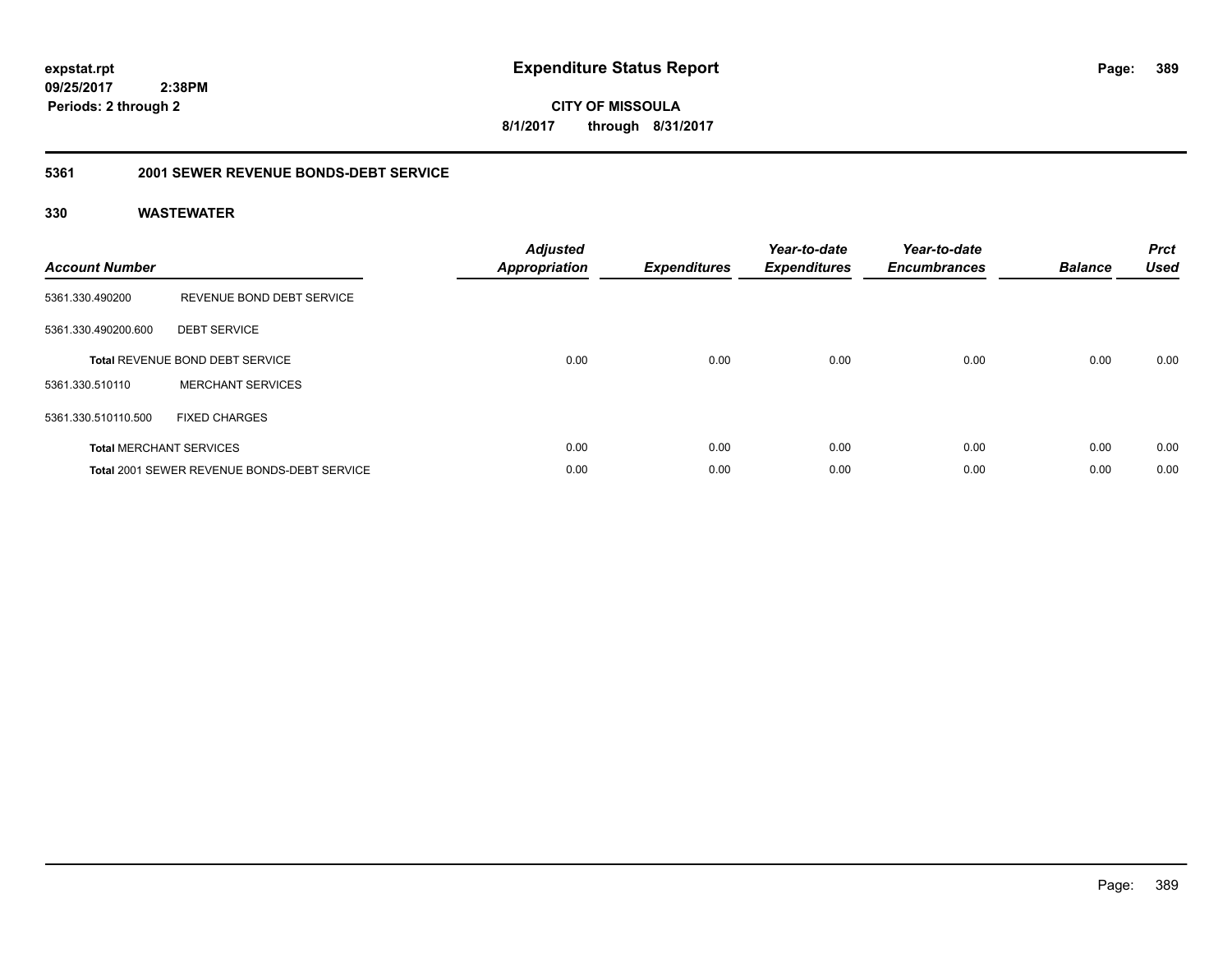**CITY OF MISSOULA 8/1/2017 through 8/31/2017**

### **5362 00 SEWER REVENUE BOND - SERIES B DEBT SE**

| <b>Account Number</b>     |                                                | <b>Adjusted</b><br><b>Appropriation</b> | <b>Expenditures</b> | Year-to-date<br><b>Expenditures</b> | Year-to-date<br><b>Encumbrances</b> | <b>Balance</b> | <b>Prct</b><br><b>Used</b> |
|---------------------------|------------------------------------------------|-----------------------------------------|---------------------|-------------------------------------|-------------------------------------|----------------|----------------------------|
| 5362.330.490200           | REVENUE BOND DEBT SERVICE                      |                                         |                     |                                     |                                     |                |                            |
| 5362.330.490200.600       | <b>DEBT SERVICE</b>                            |                                         |                     |                                     |                                     |                |                            |
| <b>Total DEBT SERVICE</b> |                                                | 0.00                                    | 0.00                | 0.00                                | 0.00                                | 0.00           | 0.00                       |
| 5362.330.490200.800       | OTHER OBJECTS                                  |                                         |                     |                                     |                                     |                |                            |
|                           | <b>Total REVENUE BOND DEBT SERVICE</b>         | 0.00                                    | 0.00                | 0.00                                | 0.00                                | 0.00           | 0.00                       |
| 5362.330.510110           | <b>MERCHANT SERVICES</b>                       |                                         |                     |                                     |                                     |                |                            |
| 5362.330.510110.500       | <b>FIXED CHARGES</b>                           |                                         |                     |                                     |                                     |                |                            |
|                           | <b>Total MERCHANT SERVICES</b>                 | 0.00                                    | 0.00                | 0.00                                | 0.00                                | 0.00           | 0.00                       |
|                           | Total 00 SEWER REVENUE BOND - SERIES B DEBT SE | 0.00                                    | 0.00                | 0.00                                | 0.00                                | 0.00           | 0.00                       |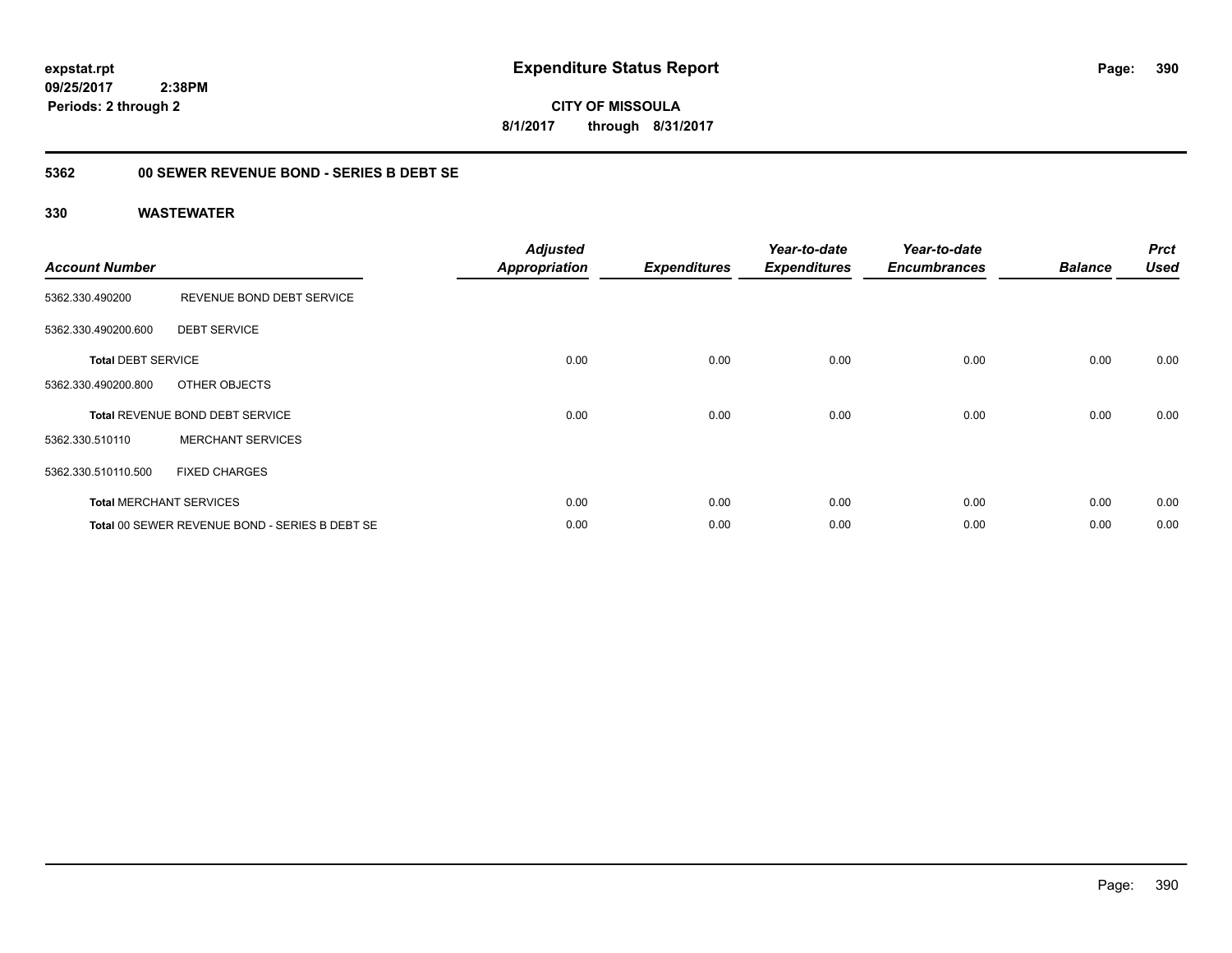**391**

**09/25/2017 2:38PM Periods: 2 through 2**

**CITY OF MISSOULA 8/1/2017 through 8/31/2017**

### **5363 92 SEWER REVENUE BOND SERIES A DEBT SERV**

| <b>Account Number</b> |                                                       | <b>Adjusted</b><br><b>Appropriation</b> | <b>Expenditures</b> | Year-to-date<br><b>Expenditures</b> | Year-to-date<br><b>Encumbrances</b> | <b>Balance</b> | <b>Prct</b><br><b>Used</b> |
|-----------------------|-------------------------------------------------------|-----------------------------------------|---------------------|-------------------------------------|-------------------------------------|----------------|----------------------------|
| 5363.330.490200       | REVENUE BOND DEBT SERVICE                             |                                         |                     |                                     |                                     |                |                            |
| 5363.330.490200.600   | <b>DEBT SERVICE</b>                                   |                                         |                     |                                     |                                     |                |                            |
|                       | <b>Total REVENUE BOND DEBT SERVICE</b>                | 0.00                                    | 0.00                | 0.00                                | 0.00                                | 0.00           | 0.00                       |
| 5363.330.510110       | <b>MERCHANT SERVICES</b>                              |                                         |                     |                                     |                                     |                |                            |
| 5363.330.510110.500   | <b>FIXED CHARGES</b>                                  |                                         |                     |                                     |                                     |                |                            |
|                       | <b>Total MERCHANT SERVICES</b>                        | 0.00                                    | 0.00                | 0.00                                | 0.00                                | 0.00           | 0.00                       |
|                       | <b>Total 92 SEWER REVENUE BOND SERIES A DEBT SERV</b> | 0.00                                    | 0.00                | 0.00                                | 0.00                                | 0.00           | 0.00                       |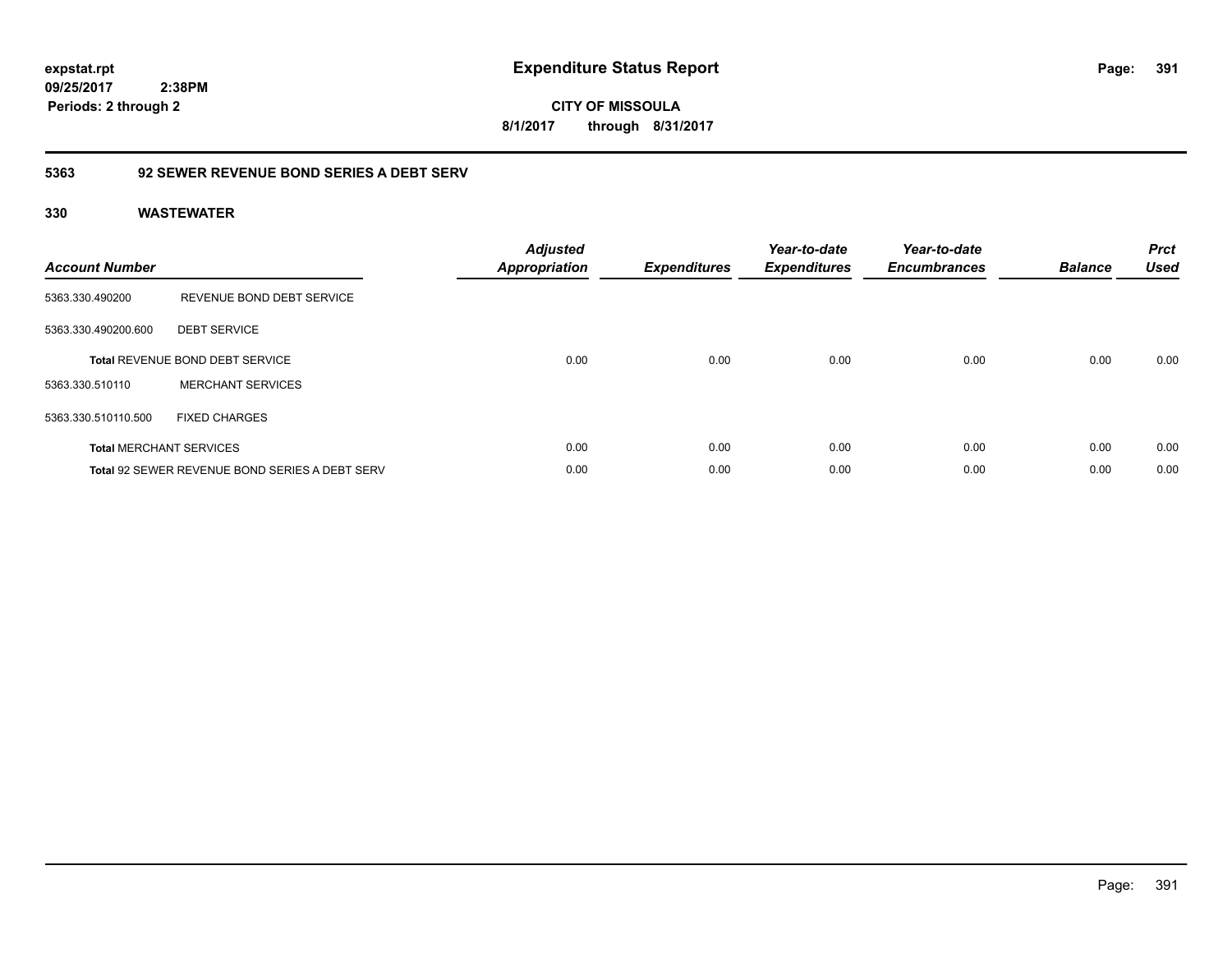**expstat.rpt Expenditure Status Report Page:**

**09/25/2017 2:38PM Periods: 2 through 2**

**CITY OF MISSOULA 8/1/2017 through 8/31/2017**

### **5364 92 SEWER REVENUE BOND - SERIES B DEBT S**

| <b>Account Number</b> |                                               | <b>Adjusted</b><br><b>Appropriation</b> | <b>Expenditures</b> | Year-to-date<br><b>Expenditures</b> | Year-to-date<br><b>Encumbrances</b> | <b>Balance</b> | <b>Prct</b><br><b>Used</b> |
|-----------------------|-----------------------------------------------|-----------------------------------------|---------------------|-------------------------------------|-------------------------------------|----------------|----------------------------|
| 5364.330.490200       | REVENUE BOND DEBT SERVICE                     |                                         |                     |                                     |                                     |                |                            |
| 5364.330.490200.600   | <b>DEBT SERVICE</b>                           |                                         |                     |                                     |                                     |                |                            |
|                       | <b>Total REVENUE BOND DEBT SERVICE</b>        | 0.00                                    | 0.00                | 0.00                                | 0.00                                | 0.00           | 0.00                       |
| 5364.330.510110       | <b>MERCHANT SERVICES</b>                      |                                         |                     |                                     |                                     |                |                            |
| 5364.330.510110.500   | <b>FIXED CHARGES</b>                          |                                         |                     |                                     |                                     |                |                            |
|                       | <b>Total MERCHANT SERVICES</b>                | 0.00                                    | 0.00                | 0.00                                | 0.00                                | 0.00           | 0.00                       |
|                       | Total 92 SEWER REVENUE BOND - SERIES B DEBT S | 0.00                                    | 0.00                | 0.00                                | 0.00                                | 0.00           | 0.00                       |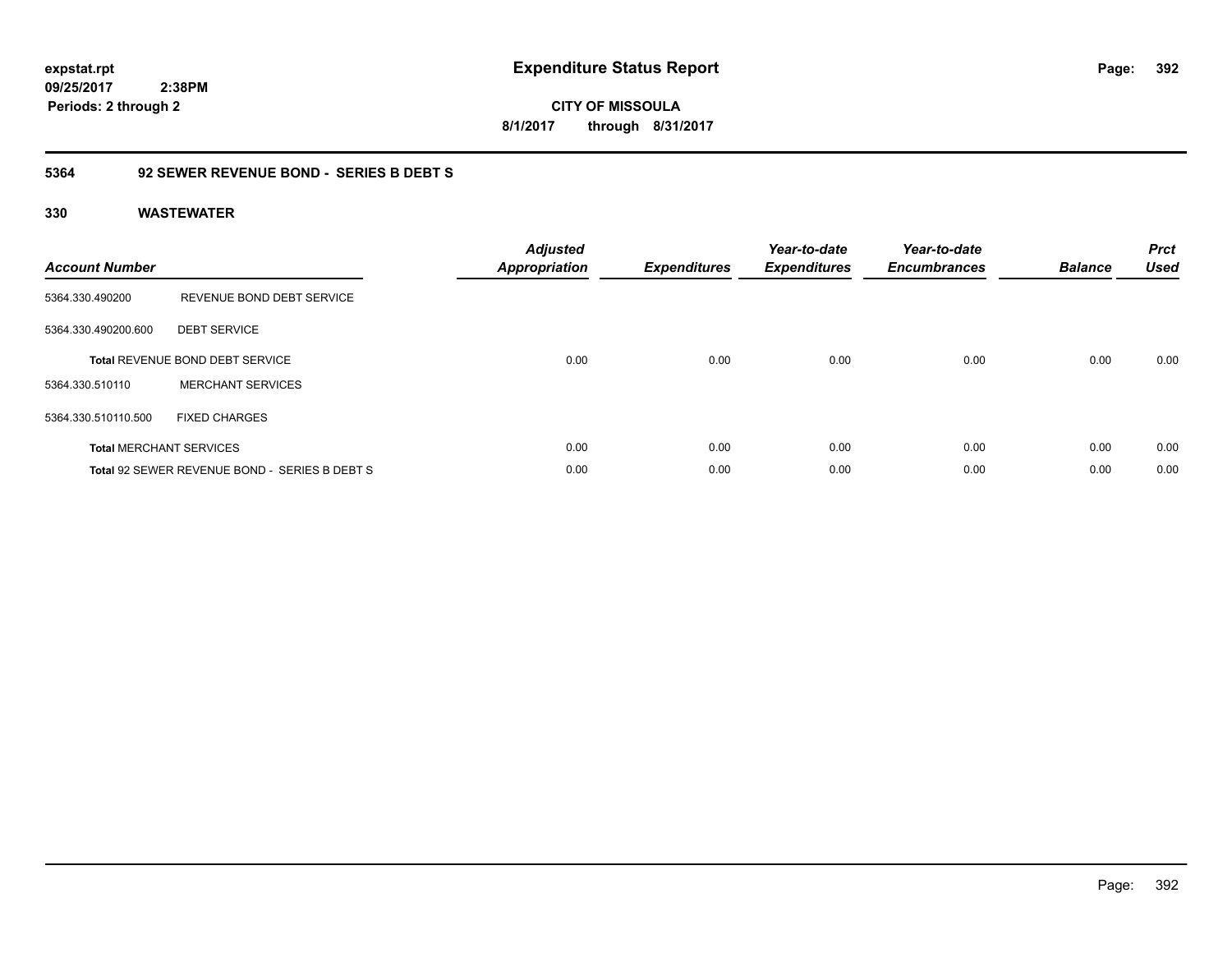**CITY OF MISSOULA 8/1/2017 through 8/31/2017**

### **5365 99 SEWER REVENUE BONDS DEBT SERVICE FUND**

| <b>Account Number</b> |                                                | <b>Adjusted</b><br>Appropriation | <b>Expenditures</b> | Year-to-date<br><b>Expenditures</b> | Year-to-date<br><b>Encumbrances</b> | <b>Balance</b> | <b>Prct</b><br><b>Used</b> |
|-----------------------|------------------------------------------------|----------------------------------|---------------------|-------------------------------------|-------------------------------------|----------------|----------------------------|
| 5365.330.490200       | REVENUE BOND DEBT SERVICE                      |                                  |                     |                                     |                                     |                |                            |
| 5365.330.490200.600   | <b>DEBT SERVICE</b>                            |                                  |                     |                                     |                                     |                |                            |
|                       | <b>Total REVENUE BOND DEBT SERVICE</b>         | 0.00                             | 0.00                | 0.00                                | 0.00                                | 0.00           | 0.00                       |
| 5365.330.510110       | <b>MERCHANT SERVICES</b>                       |                                  |                     |                                     |                                     |                |                            |
| 5365.330.510110.500   | <b>FIXED CHARGES</b>                           |                                  |                     |                                     |                                     |                |                            |
|                       | <b>Total MERCHANT SERVICES</b>                 | 0.00                             | 0.00                | 0.00                                | 0.00                                | 0.00           | 0.00                       |
|                       | Total 99 SEWER REVENUE BONDS DEBT SERVICE FUND | 0.00                             | 0.00                | 0.00                                | 0.00                                | 0.00           | 0.00                       |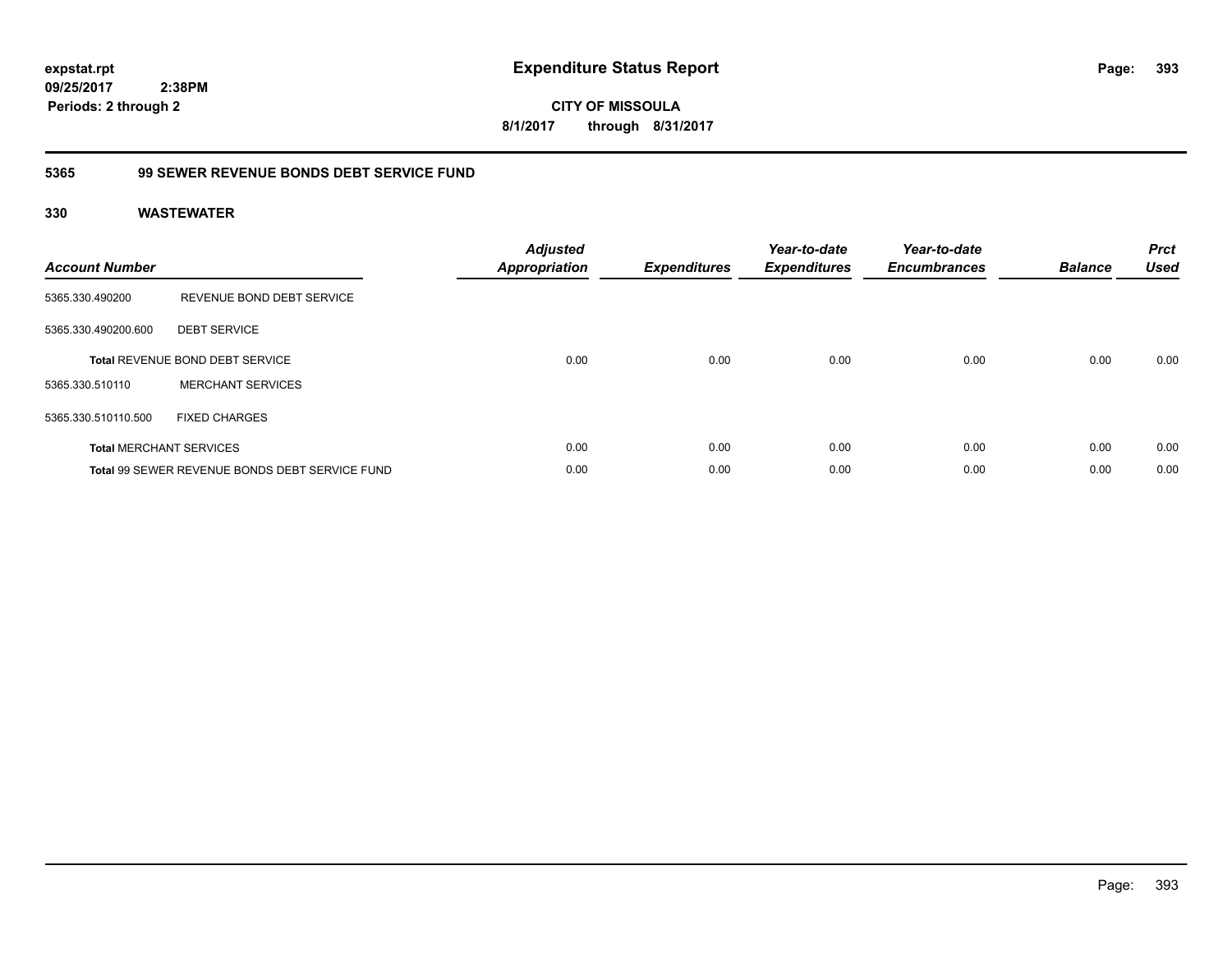**CITY OF MISSOULA 8/1/2017 through 8/31/2017**

### **5366 92 SEWER REVENUE BOND - SERIES A BOND RE**

| <b>Account Number</b>       |                                                | <b>Adjusted</b><br><b>Appropriation</b> | <b>Expenditures</b> | Year-to-date<br><b>Expenditures</b> | Year-to-date<br><b>Encumbrances</b> | <b>Balance</b> | <b>Prct</b><br><b>Used</b> |
|-----------------------------|------------------------------------------------|-----------------------------------------|---------------------|-------------------------------------|-------------------------------------|----------------|----------------------------|
| 5366.330.430610             | ADMINISTRATION                                 |                                         |                     |                                     |                                     |                |                            |
| 5366.330.430610.800         | OTHER OBJECTS                                  |                                         |                     |                                     |                                     |                |                            |
| <b>Total ADMINISTRATION</b> |                                                | 0.00                                    | 0.00                | 0.00                                | 0.00                                | 0.00           | 0.00                       |
| 5366.330.510110             | <b>MERCHANT SERVICES</b>                       |                                         |                     |                                     |                                     |                |                            |
| 5366.330.510110.500         | <b>FIXED CHARGES</b>                           |                                         |                     |                                     |                                     |                |                            |
|                             | <b>Total MERCHANT SERVICES</b>                 | 0.00                                    | 0.00                | 0.00                                | 0.00                                | 0.00           | 0.00                       |
|                             | Total 92 SEWER REVENUE BOND - SERIES A BOND RE | 0.00                                    | 0.00                | 0.00                                | 0.00                                | 0.00           | 0.00                       |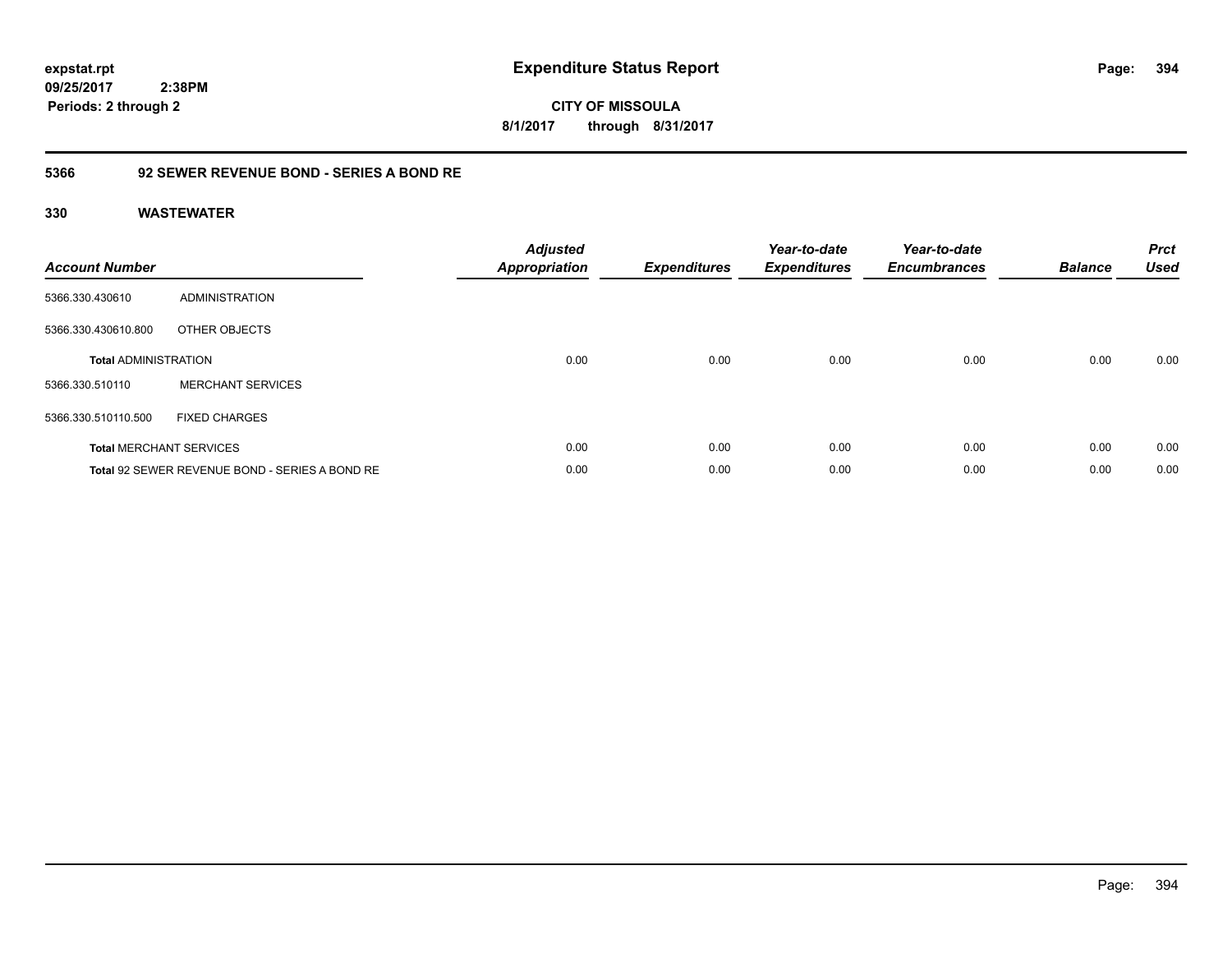**395**

**09/25/2017 2:38PM Periods: 2 through 2**

**CITY OF MISSOULA 8/1/2017 through 8/31/2017**

### **5367 92 SEWER REVENUE BOND - SERIES B BOND RE**

| <b>Account Number</b>       |                                                | <b>Adjusted</b><br><b>Appropriation</b> | <b>Expenditures</b> | Year-to-date<br><b>Expenditures</b> | Year-to-date<br><b>Encumbrances</b> | <b>Balance</b> | <b>Prct</b><br><b>Used</b> |
|-----------------------------|------------------------------------------------|-----------------------------------------|---------------------|-------------------------------------|-------------------------------------|----------------|----------------------------|
| 5367.330.430610             | ADMINISTRATION                                 |                                         |                     |                                     |                                     |                |                            |
| 5367.330.430610.800         | OTHER OBJECTS                                  |                                         |                     |                                     |                                     |                |                            |
| <b>Total ADMINISTRATION</b> |                                                | 0.00                                    | 0.00                | 0.00                                | 0.00                                | 0.00           | 0.00                       |
| 5367.330.510110             | <b>MERCHANT SERVICES</b>                       |                                         |                     |                                     |                                     |                |                            |
| 5367.330.510110.500         | <b>FIXED CHARGES</b>                           |                                         |                     |                                     |                                     |                |                            |
|                             | <b>Total MERCHANT SERVICES</b>                 | 0.00                                    | 0.00                | 0.00                                | 0.00                                | 0.00           | 0.00                       |
|                             | Total 92 SEWER REVENUE BOND - SERIES B BOND RE | 0.00                                    | 0.00                | 0.00                                | 0.00                                | 0.00           | 0.00                       |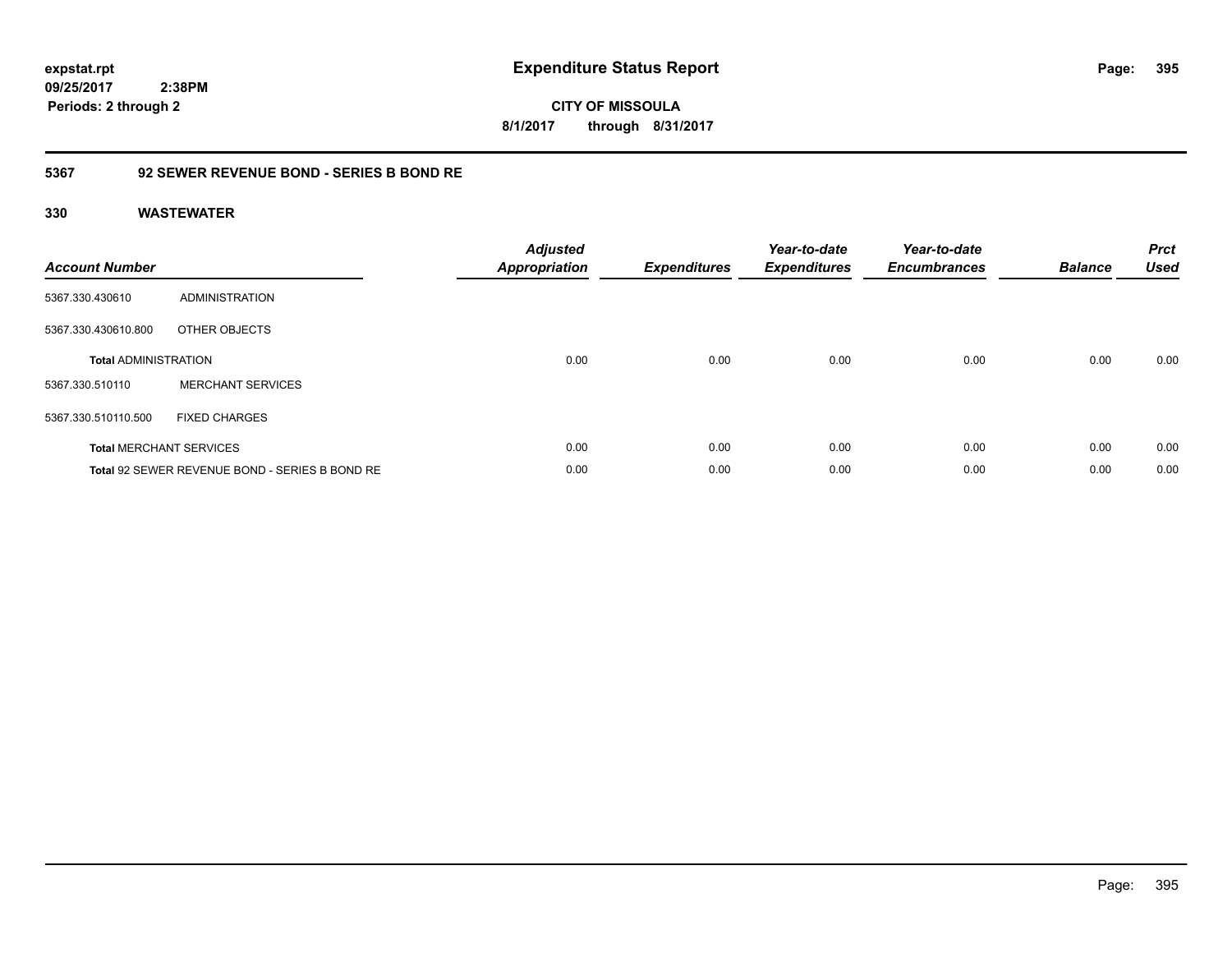**CITY OF MISSOULA 8/1/2017 through 8/31/2017**

## **5368 00 SEWER REVENUE BOND RESERVE FUND**

| <b>Account Number</b>       |                                          | <b>Adjusted</b><br>Appropriation | <b>Expenditures</b> | Year-to-date<br><b>Expenditures</b> | Year-to-date<br><b>Encumbrances</b> | <b>Balance</b> | <b>Prct</b><br><b>Used</b> |
|-----------------------------|------------------------------------------|----------------------------------|---------------------|-------------------------------------|-------------------------------------|----------------|----------------------------|
| 5368.330.430610             | ADMINISTRATION                           |                                  |                     |                                     |                                     |                |                            |
| 5368.330.430610.800         | OTHER OBJECTS                            |                                  |                     |                                     |                                     |                |                            |
| <b>Total ADMINISTRATION</b> |                                          | 0.00                             | 0.00                | 0.00                                | 0.00                                | 0.00           | 0.00                       |
| 5368.330.510110             | <b>MERCHANT SERVICES</b>                 |                                  |                     |                                     |                                     |                |                            |
| 5368.330.510110.500         | <b>FIXED CHARGES</b>                     |                                  |                     |                                     |                                     |                |                            |
|                             | <b>Total MERCHANT SERVICES</b>           | 0.00                             | 0.00                | 0.00                                | 0.00                                | 0.00           | 0.00                       |
|                             | Total 00 SEWER REVENUE BOND RESERVE FUND | 0.00                             | 0.00                | 0.00                                | 0.00                                | 0.00           | 0.00                       |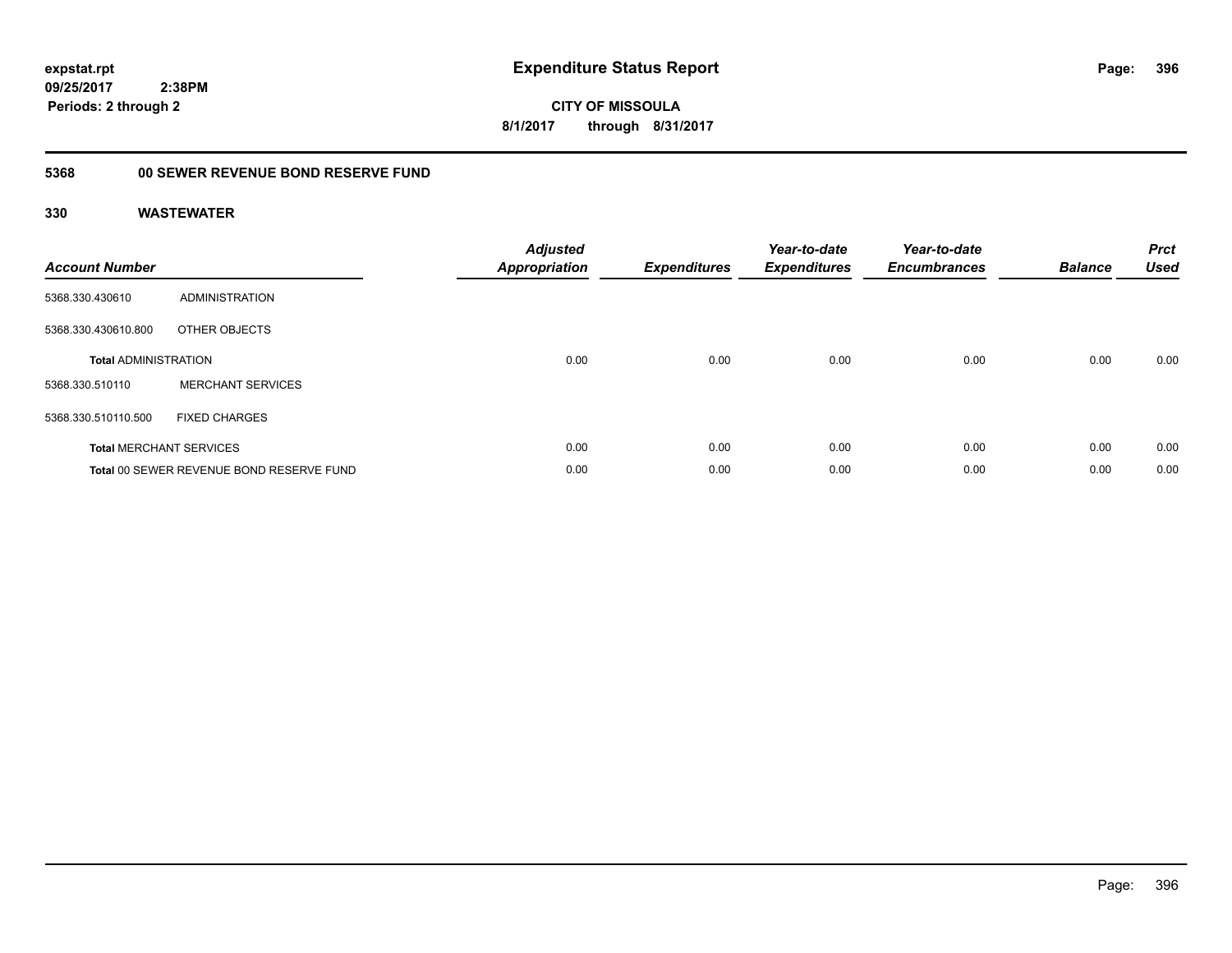#### **5369 2001 SEWER REVENUE BOND**

| <b>Account Number</b>       |                                | <b>Adjusted</b><br>Appropriation | <b>Expenditures</b> | Year-to-date<br><b>Expenditures</b> | Year-to-date<br><b>Encumbrances</b> | <b>Balance</b> | <b>Prct</b><br><b>Used</b> |
|-----------------------------|--------------------------------|----------------------------------|---------------------|-------------------------------------|-------------------------------------|----------------|----------------------------|
| 5369.330.430610             | <b>ADMINISTRATION</b>          |                                  |                     |                                     |                                     |                |                            |
| 5369.330.430610.800         | OTHER OBJECTS                  |                                  |                     |                                     |                                     |                |                            |
| <b>Total ADMINISTRATION</b> |                                | 0.00                             | 0.00                | 0.00                                | 0.00                                | 0.00           | 0.00                       |
| 5369.330.510110             | <b>MERCHANT SERVICES</b>       |                                  |                     |                                     |                                     |                |                            |
| 5369.330.510110.500         | <b>FIXED CHARGES</b>           |                                  |                     |                                     |                                     |                |                            |
|                             | <b>Total MERCHANT SERVICES</b> | 0.00                             | 0.00                | 0.00                                | 0.00                                | 0.00           | 0.00                       |
|                             | Total 2001 SEWER REVENUE BOND  | 0.00                             | 0.00                | 0.00                                | 0.00                                | 0.00           | 0.00                       |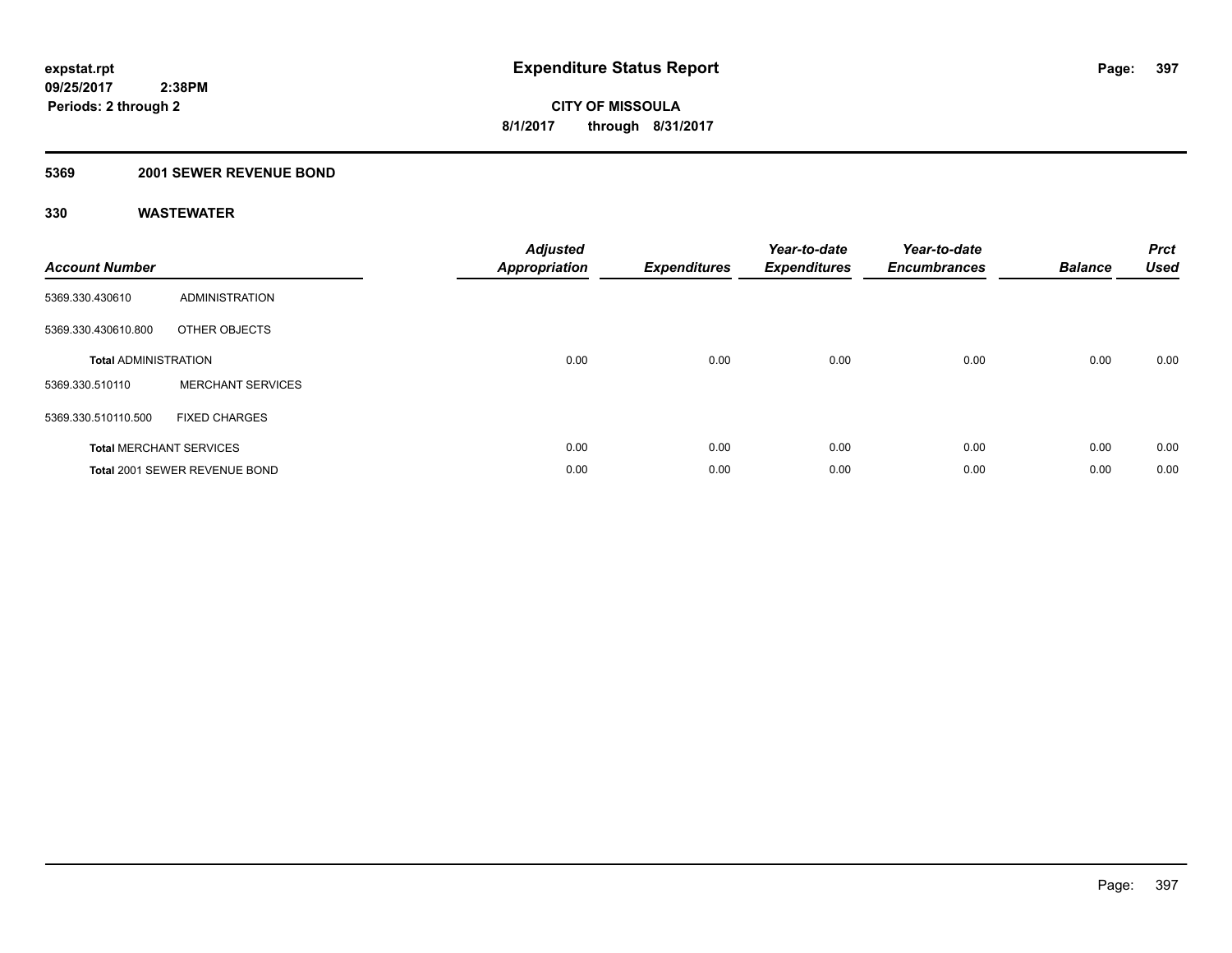**CITY OF MISSOULA 8/1/2017 through 8/31/2017**

## **5370 99 SEWER REVENUE BOND RESERVE FUND**

| <b>Account Number</b>       |                                          | <b>Adjusted</b><br><b>Appropriation</b> | <b>Expenditures</b> | Year-to-date<br><b>Expenditures</b> | Year-to-date<br><b>Encumbrances</b> | <b>Balance</b> | <b>Prct</b><br><b>Used</b> |
|-----------------------------|------------------------------------------|-----------------------------------------|---------------------|-------------------------------------|-------------------------------------|----------------|----------------------------|
| 5370.330.430610             | ADMINISTRATION                           |                                         |                     |                                     |                                     |                |                            |
| 5370.330.430610.800         | OTHER OBJECTS                            |                                         |                     |                                     |                                     |                |                            |
| <b>Total ADMINISTRATION</b> |                                          | 0.00                                    | 0.00                | 0.00                                | 0.00                                | 0.00           | 0.00                       |
| 5370.330.510110             | <b>MERCHANT SERVICES</b>                 |                                         |                     |                                     |                                     |                |                            |
| 5370.330.510110.500         | <b>FIXED CHARGES</b>                     |                                         |                     |                                     |                                     |                |                            |
|                             | <b>Total MERCHANT SERVICES</b>           | 0.00                                    | 0.00                | 0.00                                | 0.00                                | 0.00           | 0.00                       |
|                             | Total 99 SEWER REVENUE BOND RESERVE FUND | 0.00                                    | 0.00                | 0.00                                | 0.00                                | 0.00           | 0.00                       |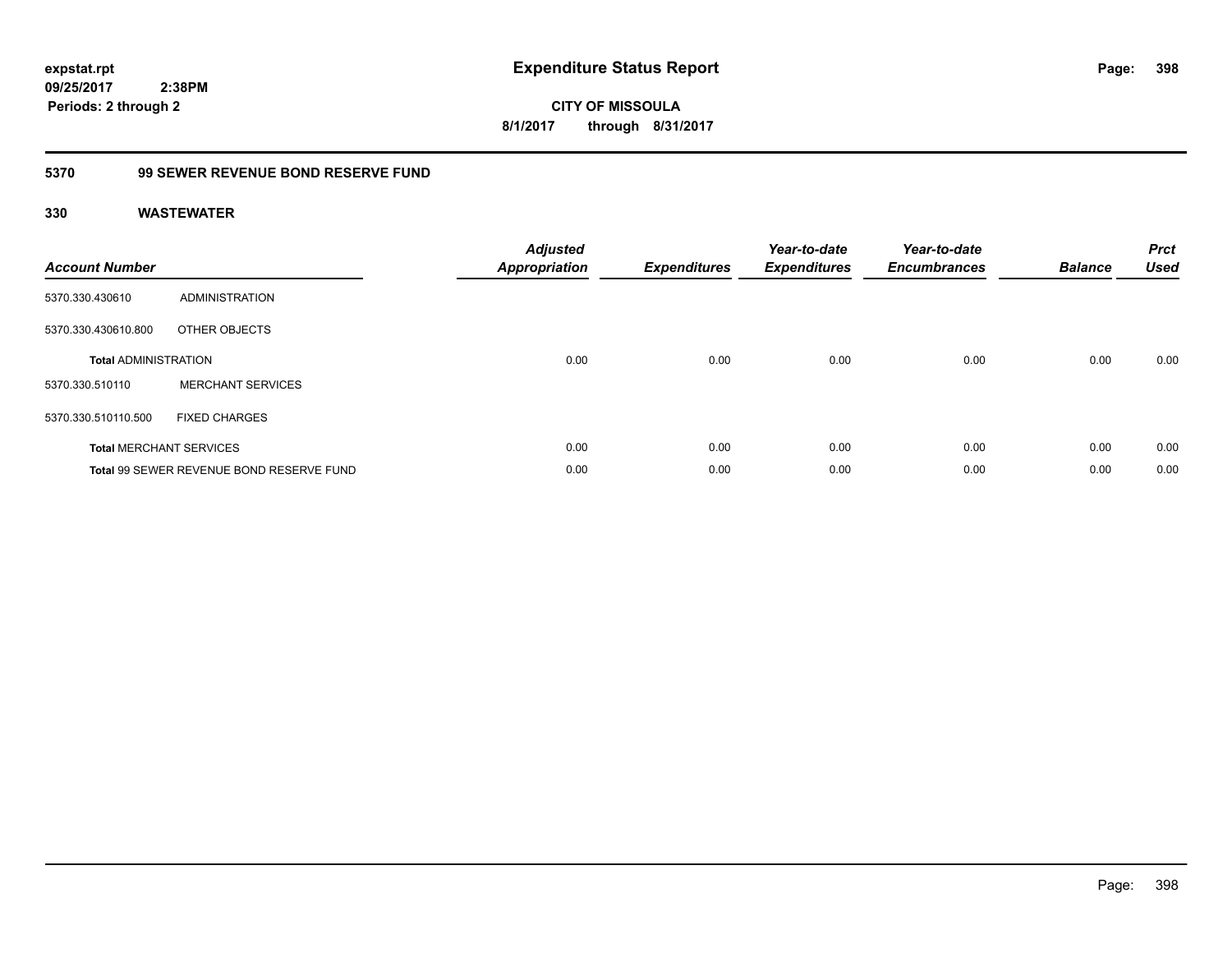#### **5371 2002 SEWER BONDS**

| <b>Account Number</b>  |                                        | <b>Adjusted</b><br><b>Appropriation</b> | <b>Expenditures</b> | Year-to-date<br><b>Expenditures</b> | Year-to-date<br><b>Encumbrances</b> | <b>Balance</b> | <b>Prct</b><br><b>Used</b> |
|------------------------|----------------------------------------|-----------------------------------------|---------------------|-------------------------------------|-------------------------------------|----------------|----------------------------|
| 5371.330.490200        | REVENUE BOND DEBT SERVICE              |                                         |                     |                                     |                                     |                |                            |
| 5371.330.490200.600    | <b>DEBT SERVICE</b>                    |                                         |                     |                                     |                                     |                |                            |
|                        | <b>Total REVENUE BOND DEBT SERVICE</b> | 0.00                                    | 0.00                | 0.00                                | 0.00                                | 0.00           | 0.00                       |
| 5371.330.510110        | <b>MERCHANT SERVICES</b>               |                                         |                     |                                     |                                     |                |                            |
| 5371.330.510110.500    | <b>FIXED CHARGES</b>                   |                                         |                     |                                     |                                     |                |                            |
|                        | <b>Total MERCHANT SERVICES</b>         | 0.00                                    | 0.00                | 0.00                                | 0.00                                | 0.00           | 0.00                       |
| Total 2002 SEWER BONDS |                                        | 0.00                                    | 0.00                | 0.00                                | 0.00                                | 0.00           | 0.00                       |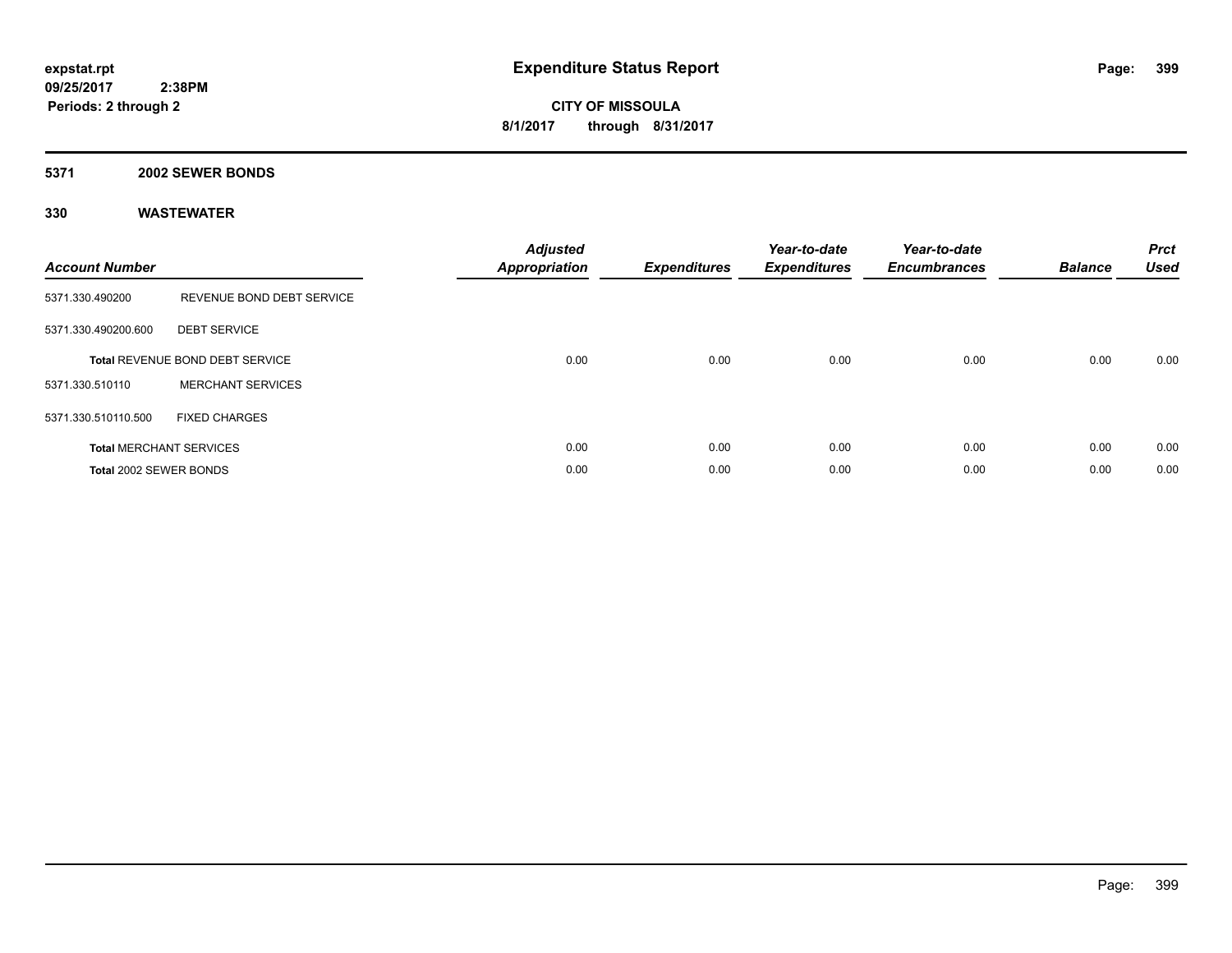#### **5372 2002 SEWER REVENUE BOND**

| <b>Account Number</b>       |                                | <b>Adjusted</b><br>Appropriation | <b>Expenditures</b> | Year-to-date<br><b>Expenditures</b> | Year-to-date<br><b>Encumbrances</b> | <b>Balance</b> | <b>Prct</b><br><b>Used</b> |
|-----------------------------|--------------------------------|----------------------------------|---------------------|-------------------------------------|-------------------------------------|----------------|----------------------------|
| 5372.330.430610             | <b>ADMINISTRATION</b>          |                                  |                     |                                     |                                     |                |                            |
| 5372.330.430610.800         | OTHER OBJECTS                  |                                  |                     |                                     |                                     |                |                            |
| <b>Total ADMINISTRATION</b> |                                | 0.00                             | 0.00                | 0.00                                | 0.00                                | 0.00           | 0.00                       |
| 5372.330.510110             | <b>MERCHANT SERVICES</b>       |                                  |                     |                                     |                                     |                |                            |
| 5372.330.510110.500         | <b>FIXED CHARGES</b>           |                                  |                     |                                     |                                     |                |                            |
|                             | <b>Total MERCHANT SERVICES</b> | 0.00                             | 0.00                | 0.00                                | 0.00                                | 0.00           | 0.00                       |
|                             | Total 2002 SEWER REVENUE BOND  | 0.00                             | 0.00                | 0.00                                | 0.00                                | 0.00           | 0.00                       |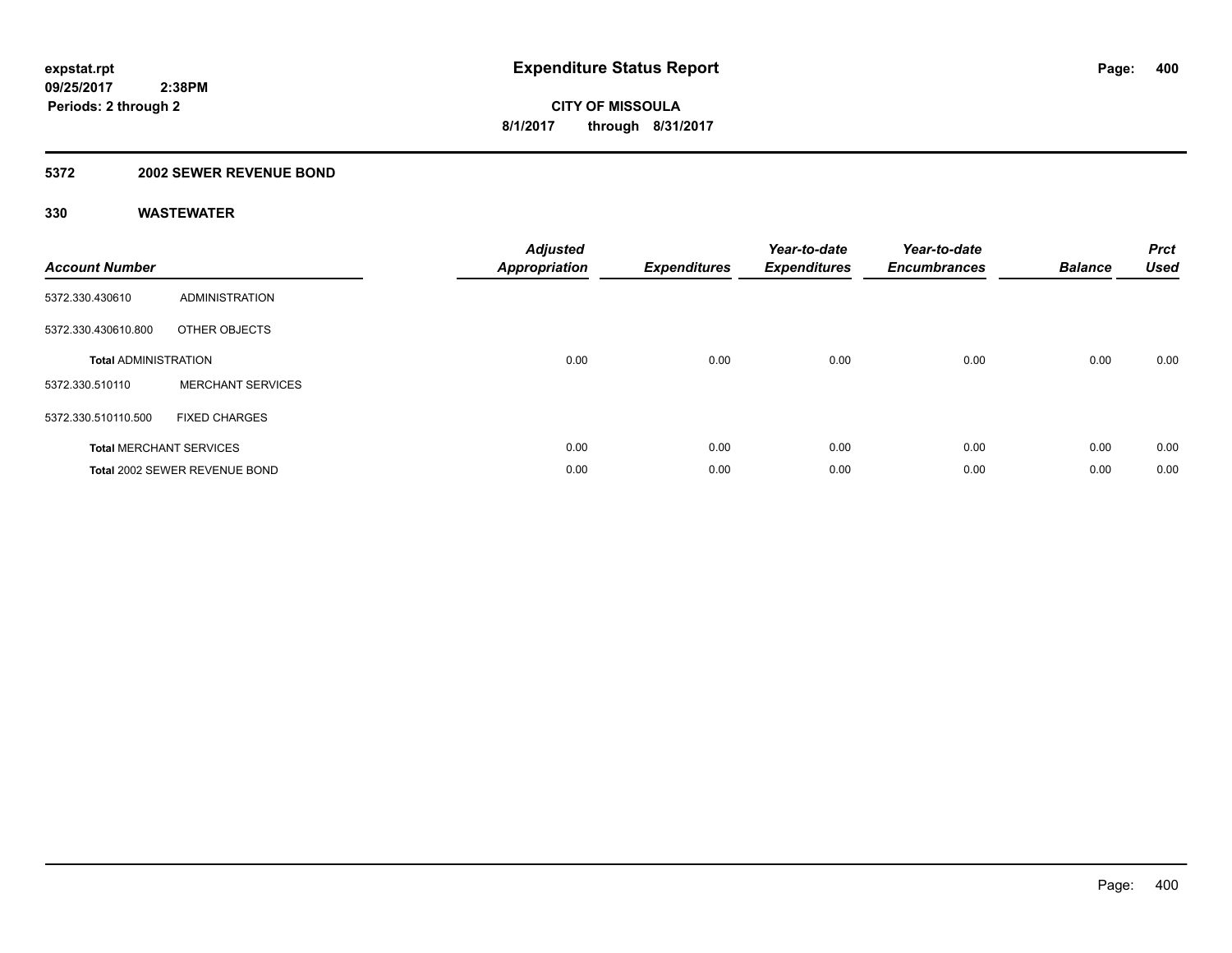**401**

**09/25/2017 2:38PM Periods: 2 through 2**

**CITY OF MISSOULA 8/1/2017 through 8/31/2017**

#### **5373 2002 WWTP UPGRADE REVENUE BOND**

| <b>Account Number</b> |                                        | <b>Adjusted</b><br>Appropriation | <b>Expenditures</b> | Year-to-date<br><b>Expenditures</b> | Year-to-date<br><b>Encumbrances</b> | <b>Balance</b> | <b>Prct</b><br><b>Used</b> |
|-----------------------|----------------------------------------|----------------------------------|---------------------|-------------------------------------|-------------------------------------|----------------|----------------------------|
| 5373.330.490200       | REVENUE BOND DEBT SERVICE              |                                  |                     |                                     |                                     |                |                            |
| 5373.330.490200.600   | <b>DEBT SERVICE</b>                    |                                  |                     |                                     |                                     |                |                            |
|                       | <b>Total REVENUE BOND DEBT SERVICE</b> | 0.00                             | 0.00                | 0.00                                | 0.00                                | 0.00           | 0.00                       |
| 5373.330.510110       | <b>MERCHANT SERVICES</b>               |                                  |                     |                                     |                                     |                |                            |
| 5373.330.510110.500   | <b>FIXED CHARGES</b>                   |                                  |                     |                                     |                                     |                |                            |
|                       | <b>Total MERCHANT SERVICES</b>         | 0.00                             | 0.00                | 0.00                                | 0.00                                | 0.00           | 0.00                       |
|                       | Total 2002 WWTP UPGRADE REVENUE BOND   | 0.00                             | 0.00                | 0.00                                | 0.00                                | 0.00           | 0.00                       |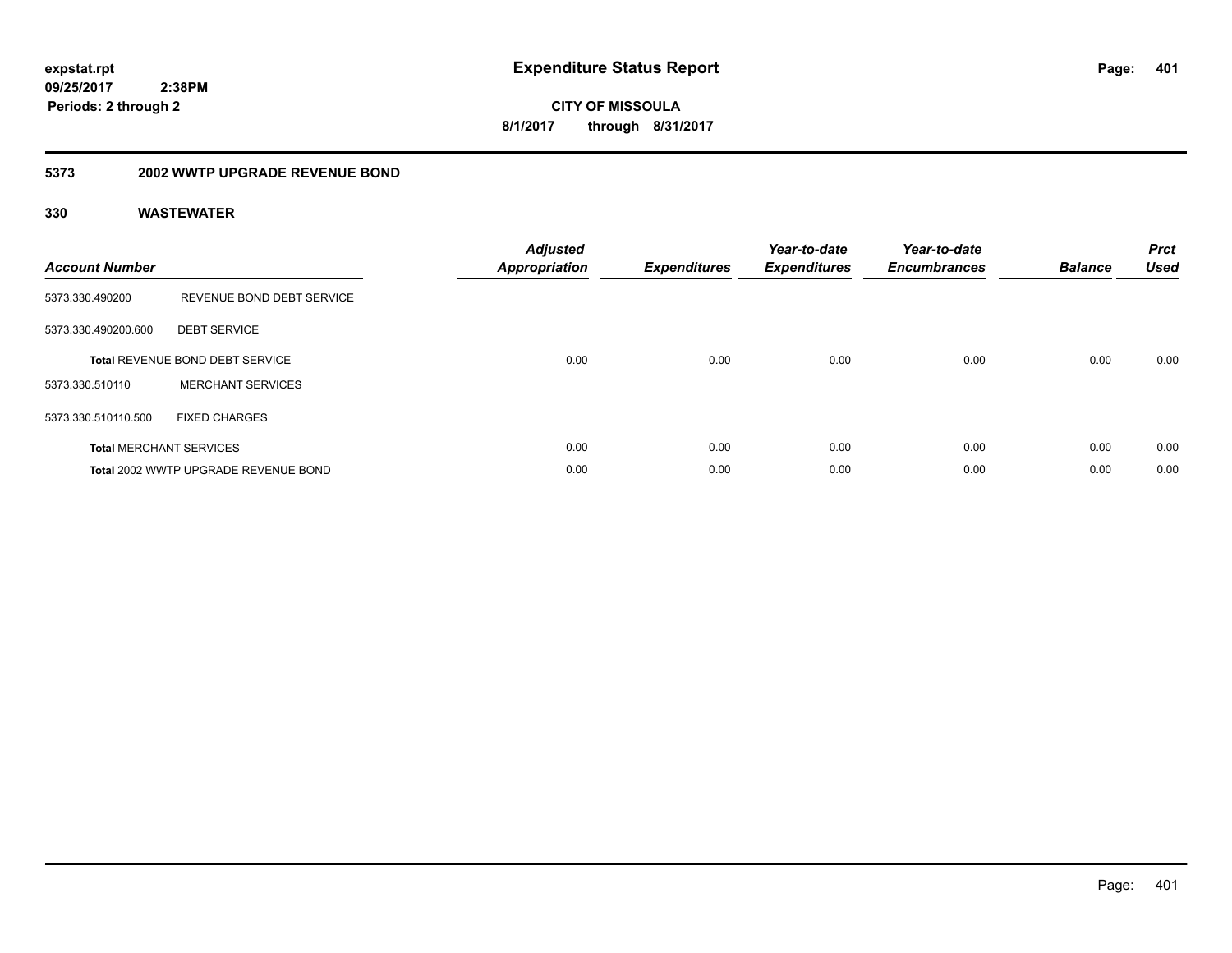#### **5374 2002 WWTP UPGRADE RESERVE**

| <b>Account Number</b>       |                                 | <b>Adjusted</b><br><b>Appropriation</b> | <b>Expenditures</b> | Year-to-date<br><b>Expenditures</b> | Year-to-date<br><b>Encumbrances</b> | <b>Balance</b> | <b>Prct</b><br><b>Used</b> |
|-----------------------------|---------------------------------|-----------------------------------------|---------------------|-------------------------------------|-------------------------------------|----------------|----------------------------|
| 5374.330.430610             | <b>ADMINISTRATION</b>           |                                         |                     |                                     |                                     |                |                            |
| 5374.330.430610.800         | OTHER OBJECTS                   |                                         |                     |                                     |                                     |                |                            |
| <b>Total ADMINISTRATION</b> |                                 | 0.00                                    | 0.00                | 0.00                                | 0.00                                | 0.00           | 0.00                       |
| 5374.330.490200             | REVENUE BOND DEBT SERVICE       |                                         |                     |                                     |                                     |                |                            |
| 5374.330.490200.600         | <b>DEBT SERVICE</b>             |                                         |                     |                                     |                                     |                |                            |
|                             | Total REVENUE BOND DEBT SERVICE | 0.00                                    | 0.00                | 0.00                                | 0.00                                | 0.00           | 0.00                       |
| 5374.330.510110             | <b>MERCHANT SERVICES</b>        |                                         |                     |                                     |                                     |                |                            |
| 5374.330.510110.500         | <b>FIXED CHARGES</b>            |                                         |                     |                                     |                                     |                |                            |
|                             | <b>Total MERCHANT SERVICES</b>  | 0.00                                    | 0.00                | 0.00                                | 0.00                                | 0.00           | 0.00                       |
|                             | Total 2002 WWTP UPGRADE RESERVE | 0.00                                    | 0.00                | 0.00                                | 0.00                                | 0.00           | 0.00                       |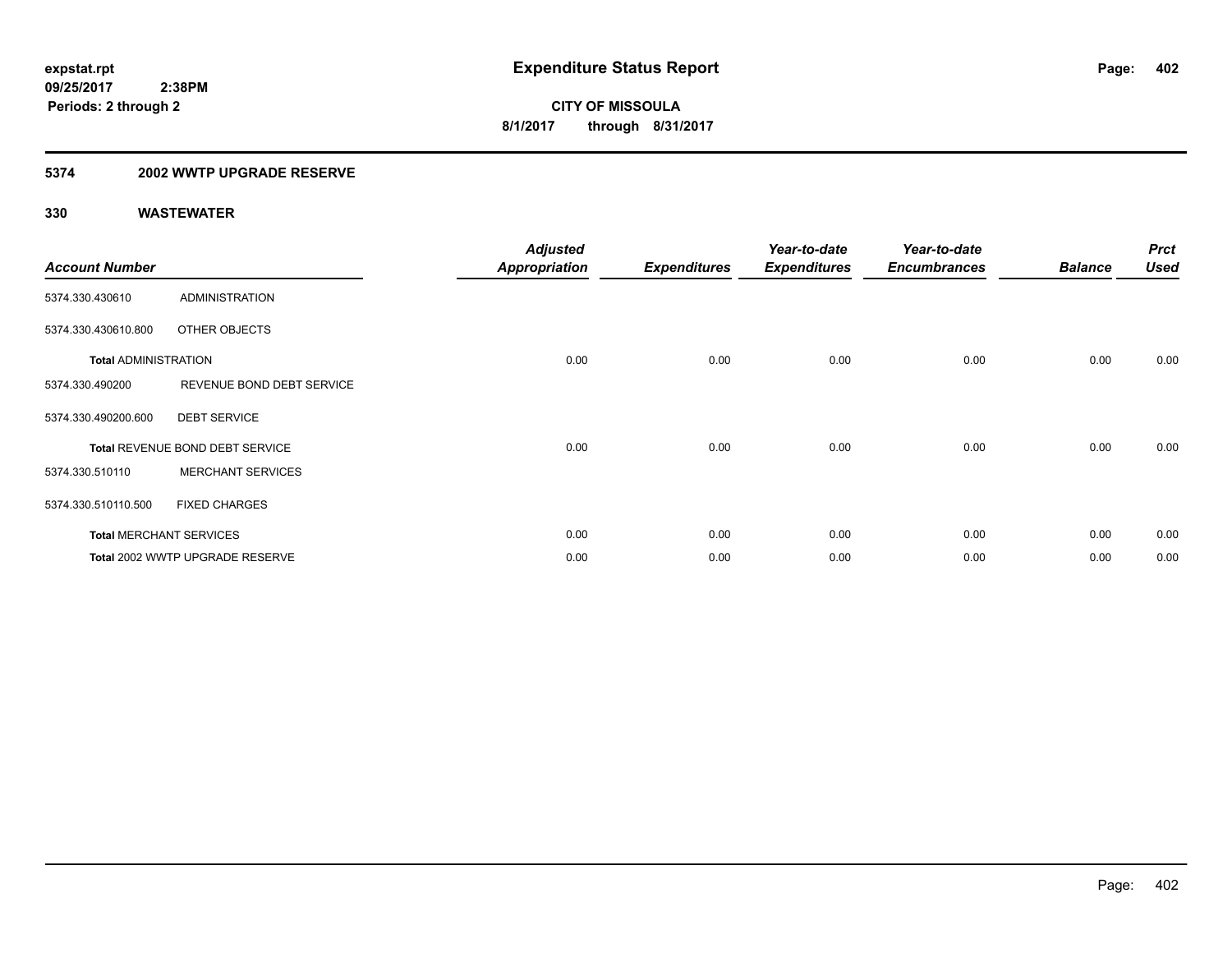#### **5375 2003 WWTP SRF \$3.8M EPA DEBT**

| <b>Account Number</b> |                                     | <b>Adjusted</b><br>Appropriation | <b>Expenditures</b> | Year-to-date<br><b>Expenditures</b> | Year-to-date<br><b>Encumbrances</b> | <b>Balance</b> | <b>Prct</b><br><b>Used</b> |
|-----------------------|-------------------------------------|----------------------------------|---------------------|-------------------------------------|-------------------------------------|----------------|----------------------------|
| 5375.330.490200       | REVENUE BOND DEBT SERVICE           |                                  |                     |                                     |                                     |                |                            |
| 5375.330.490200.600   | <b>DEBT SERVICE</b>                 |                                  |                     |                                     |                                     |                |                            |
|                       | Total REVENUE BOND DEBT SERVICE     | 0.00                             | 0.00                | 0.00                                | 0.00                                | 0.00           | 0.00                       |
| 5375.330.510110       | <b>MERCHANT SERVICES</b>            |                                  |                     |                                     |                                     |                |                            |
| 5375.330.510110.500   | <b>FIXED CHARGES</b>                |                                  |                     |                                     |                                     |                |                            |
|                       | <b>Total MERCHANT SERVICES</b>      | 0.00                             | 0.00                | 0.00                                | 0.00                                | 0.00           | 0.00                       |
|                       | Total 2003 WWTP SRF \$3.8M EPA DEBT | 0.00                             | 0.00                | 0.00                                | 0.00                                | 0.00           | 0.00                       |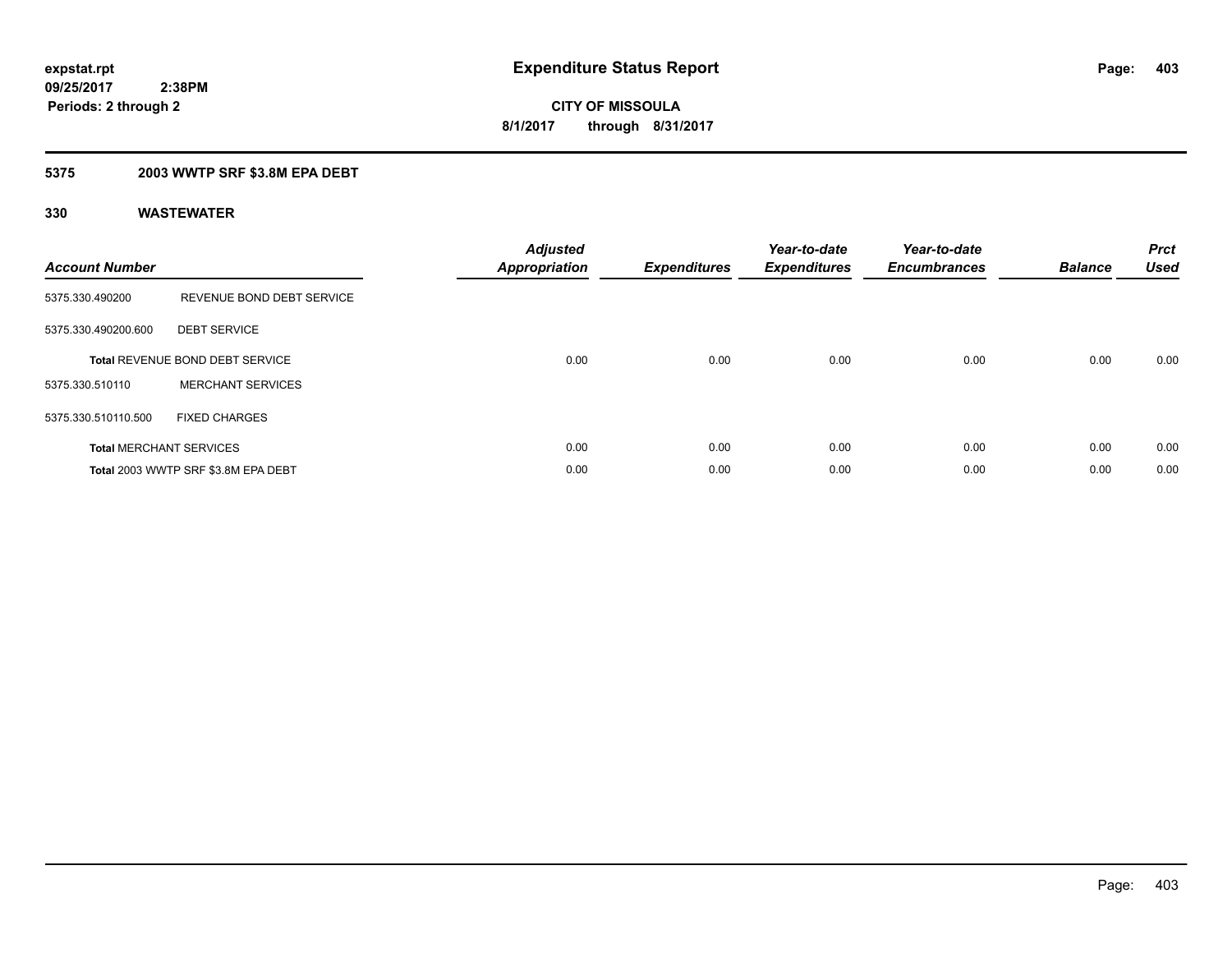### **5376 2003 WWTP SRF \$3.8M EPA RESERVE**

| <b>Account Number</b>          |                                        | <b>Adjusted</b><br><b>Appropriation</b> | <b>Expenditures</b> | Year-to-date<br><b>Expenditures</b> | Year-to-date<br><b>Encumbrances</b> | <b>Balance</b> | <b>Prct</b><br><b>Used</b> |
|--------------------------------|----------------------------------------|-----------------------------------------|---------------------|-------------------------------------|-------------------------------------|----------------|----------------------------|
| 5376.330.430610                | <b>ADMINISTRATION</b>                  |                                         |                     |                                     |                                     |                |                            |
| 5376.330.430610.800            | OTHER OBJECTS                          |                                         |                     |                                     |                                     |                |                            |
| <b>Total ADMINISTRATION</b>    |                                        | 0.00                                    | 0.00                | 0.00                                | 0.00                                | 0.00           | 0.00                       |
| 5376.330.510110                | <b>MERCHANT SERVICES</b>               |                                         |                     |                                     |                                     |                |                            |
| 5376.330.510110.500            | <b>FIXED CHARGES</b>                   |                                         |                     |                                     |                                     |                |                            |
| <b>Total MERCHANT SERVICES</b> |                                        | 0.00                                    | 0.00                | 0.00                                | 0.00                                | 0.00           | 0.00                       |
|                                | Total 2003 WWTP SRF \$3.8M EPA RESERVE | 0.00                                    | 0.00                | 0.00                                | 0.00                                | 0.00           | 0.00                       |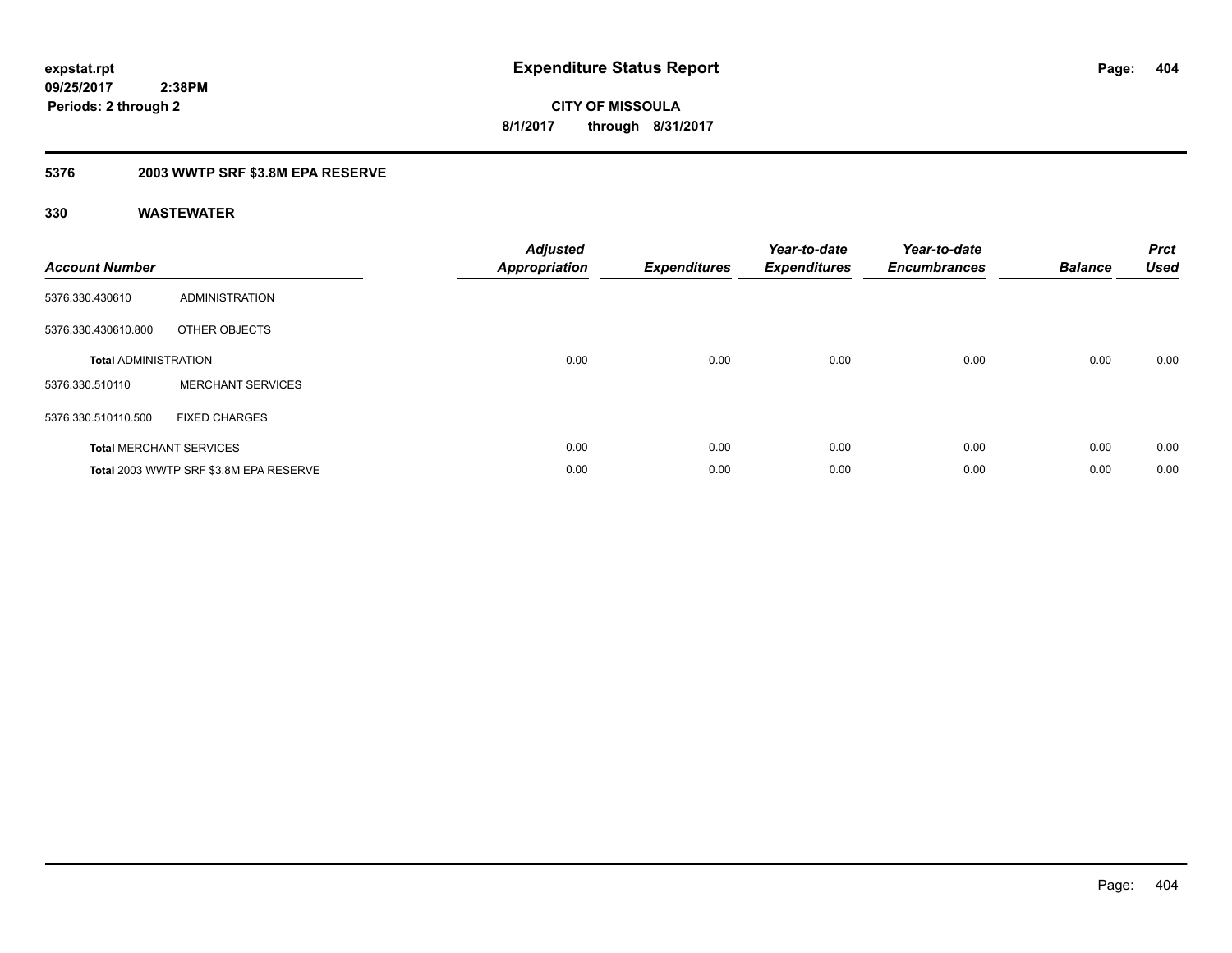**405**

**09/25/2017 2:38PM Periods: 2 through 2**

**CITY OF MISSOULA 8/1/2017 through 8/31/2017**

## **5377 2004 WWTP \$3.023 LOAN DEBT SERVICE**

| <b>Account Number</b> |                                           | <b>Adjusted</b><br>Appropriation | <b>Expenditures</b> | Year-to-date<br><b>Expenditures</b> | Year-to-date<br><b>Encumbrances</b> | <b>Balance</b> | <b>Prct</b><br><b>Used</b> |
|-----------------------|-------------------------------------------|----------------------------------|---------------------|-------------------------------------|-------------------------------------|----------------|----------------------------|
| 5377.330.490200       | REVENUE BOND DEBT SERVICE                 |                                  |                     |                                     |                                     |                |                            |
| 5377.330.490200.600   | <b>DEBT SERVICE</b>                       |                                  |                     |                                     |                                     |                |                            |
|                       | <b>Total REVENUE BOND DEBT SERVICE</b>    | 0.00                             | 0.00                | 0.00                                | 0.00                                | 0.00           | 0.00                       |
| 5377.330.510110       | <b>MERCHANT SERVICES</b>                  |                                  |                     |                                     |                                     |                |                            |
| 5377.330.510110.500   | <b>FIXED CHARGES</b>                      |                                  |                     |                                     |                                     |                |                            |
|                       | <b>Total MERCHANT SERVICES</b>            | 0.00                             | 0.00                | 0.00                                | 0.00                                | 0.00           | 0.00                       |
|                       | Total 2004 WWTP \$3.023 LOAN DEBT SERVICE | 0.00                             | 0.00                | 0.00                                | 0.00                                | 0.00           | 0.00                       |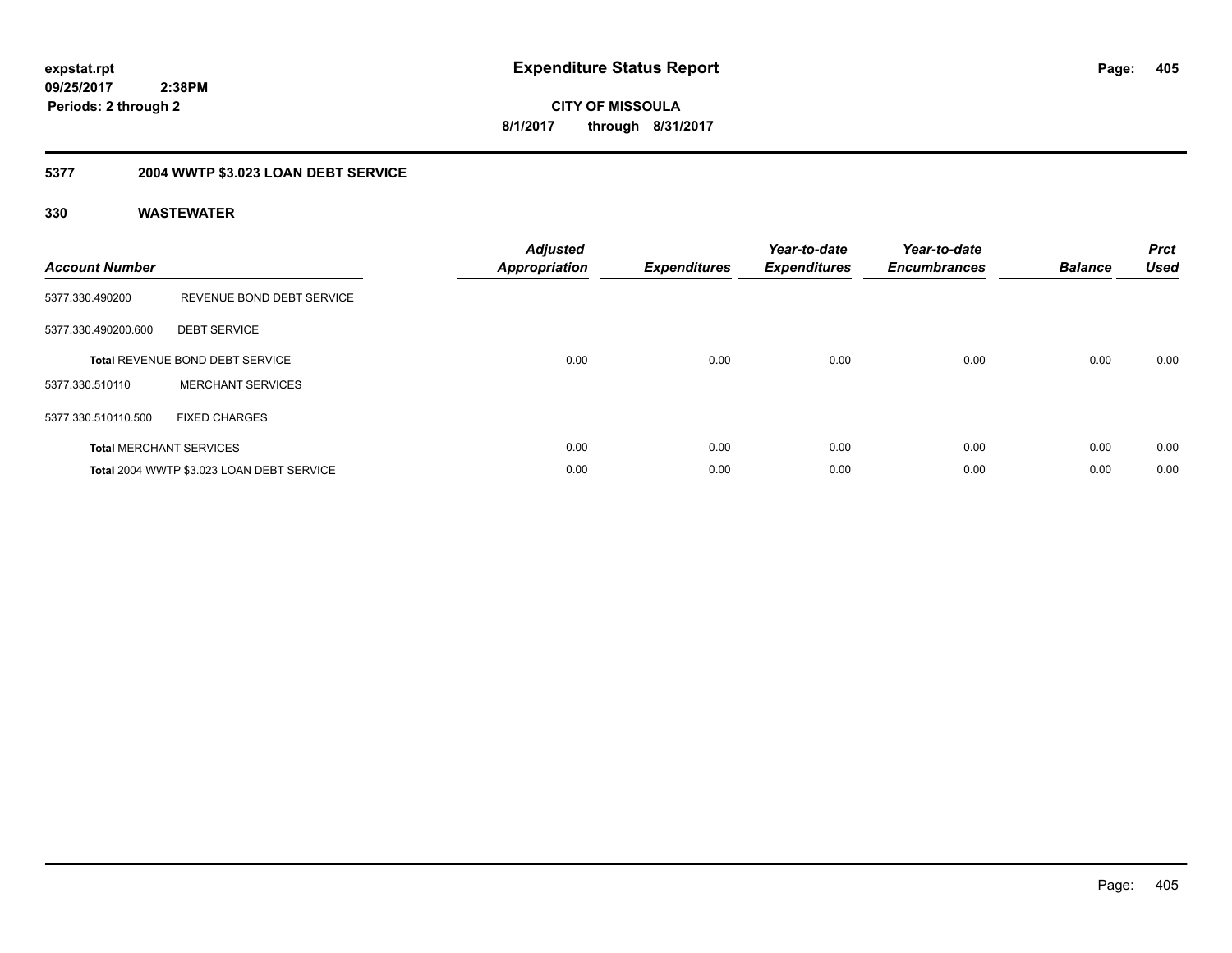## **5378 2004 WWTP \$3.023 LOAN RESERVE**

| <b>Account Number</b>       |                                      | <b>Adjusted</b><br><b>Appropriation</b> | <b>Expenditures</b> | Year-to-date<br><b>Expenditures</b> | Year-to-date<br><b>Encumbrances</b> | <b>Balance</b> | <b>Prct</b><br><b>Used</b> |
|-----------------------------|--------------------------------------|-----------------------------------------|---------------------|-------------------------------------|-------------------------------------|----------------|----------------------------|
| 5378.330.430610             | <b>ADMINISTRATION</b>                |                                         |                     |                                     |                                     |                |                            |
| 5378.330.430610.800         | OTHER OBJECTS                        |                                         |                     |                                     |                                     |                |                            |
| <b>Total ADMINISTRATION</b> |                                      | 0.00                                    | 0.00                | 0.00                                | 0.00                                | 0.00           | 0.00                       |
| 5378.330.510110             | <b>MERCHANT SERVICES</b>             |                                         |                     |                                     |                                     |                |                            |
| 5378.330.510110.500         | <b>FIXED CHARGES</b>                 |                                         |                     |                                     |                                     |                |                            |
|                             | <b>Total MERCHANT SERVICES</b>       | 0.00                                    | 0.00                | 0.00                                | 0.00                                | 0.00           | 0.00                       |
|                             | Total 2004 WWTP \$3.023 LOAN RESERVE | 0.00                                    | 0.00                | 0.00                                | 0.00                                | 0.00           | 0.00                       |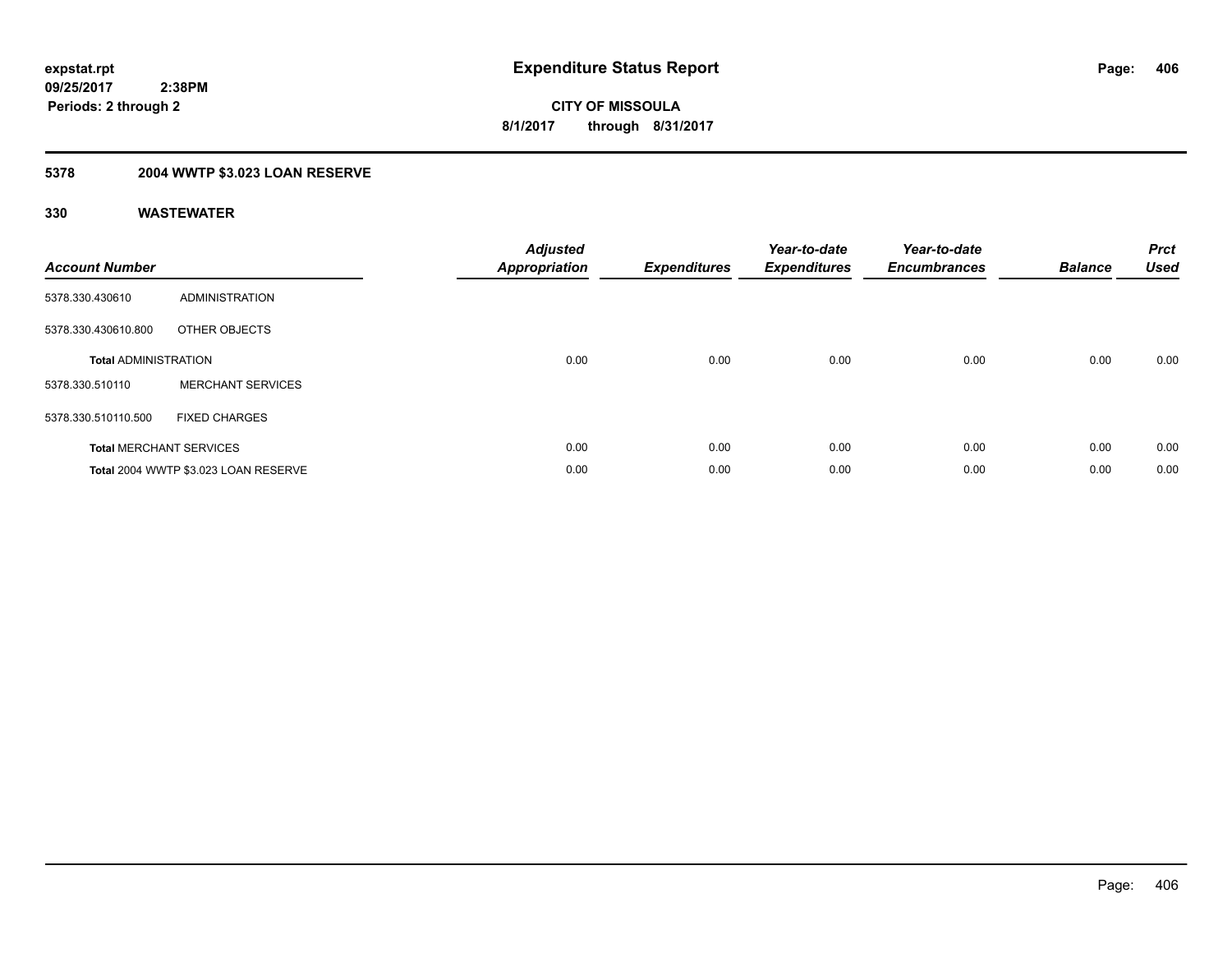**CITY OF MISSOULA 8/1/2017 through 8/31/2017**

### **5379 2005 BRICH/BRDY/LIN/GIL SRF DEBT**

| <b>Account Number</b>       |                                        | <b>Adjusted</b><br><b>Appropriation</b> | <b>Expenditures</b> | Year-to-date<br><b>Expenditures</b> | Year-to-date<br><b>Encumbrances</b> | <b>Balance</b> | <b>Prct</b><br><b>Used</b> |
|-----------------------------|----------------------------------------|-----------------------------------------|---------------------|-------------------------------------|-------------------------------------|----------------|----------------------------|
| 5379.330.430610             | <b>ADMINISTRATION</b>                  |                                         |                     |                                     |                                     |                |                            |
| 5379.330.430610.800         | <b>OTHER OBJECTS</b>                   |                                         |                     |                                     |                                     |                |                            |
| <b>Total ADMINISTRATION</b> |                                        | 0.00                                    | 0.00                | 0.00                                | 0.00                                | 0.00           | 0.00                       |
| 5379.330.490200             | REVENUE BOND DEBT SERVICE              |                                         |                     |                                     |                                     |                |                            |
| 5379.330.490200.600         | <b>DEBT SERVICE</b>                    |                                         |                     |                                     |                                     |                |                            |
|                             | Total REVENUE BOND DEBT SERVICE        | 0.00                                    | 0.00                | 0.00                                | 0.00                                | 0.00           | 0.00                       |
| 5379.330.510110             | <b>MERCHANT SERVICES</b>               |                                         |                     |                                     |                                     |                |                            |
| 5379.330.510110.500         | <b>FIXED CHARGES</b>                   |                                         |                     |                                     |                                     |                |                            |
|                             | <b>Total MERCHANT SERVICES</b>         | 0.00                                    | 0.00                | 0.00                                | 0.00                                | 0.00           | 0.00                       |
|                             | Total 2005 BRICH/BRDY/LIN/GIL SRF DEBT | 0.00                                    | 0.00                | 0.00                                | 0.00                                | 0.00           | 0.00                       |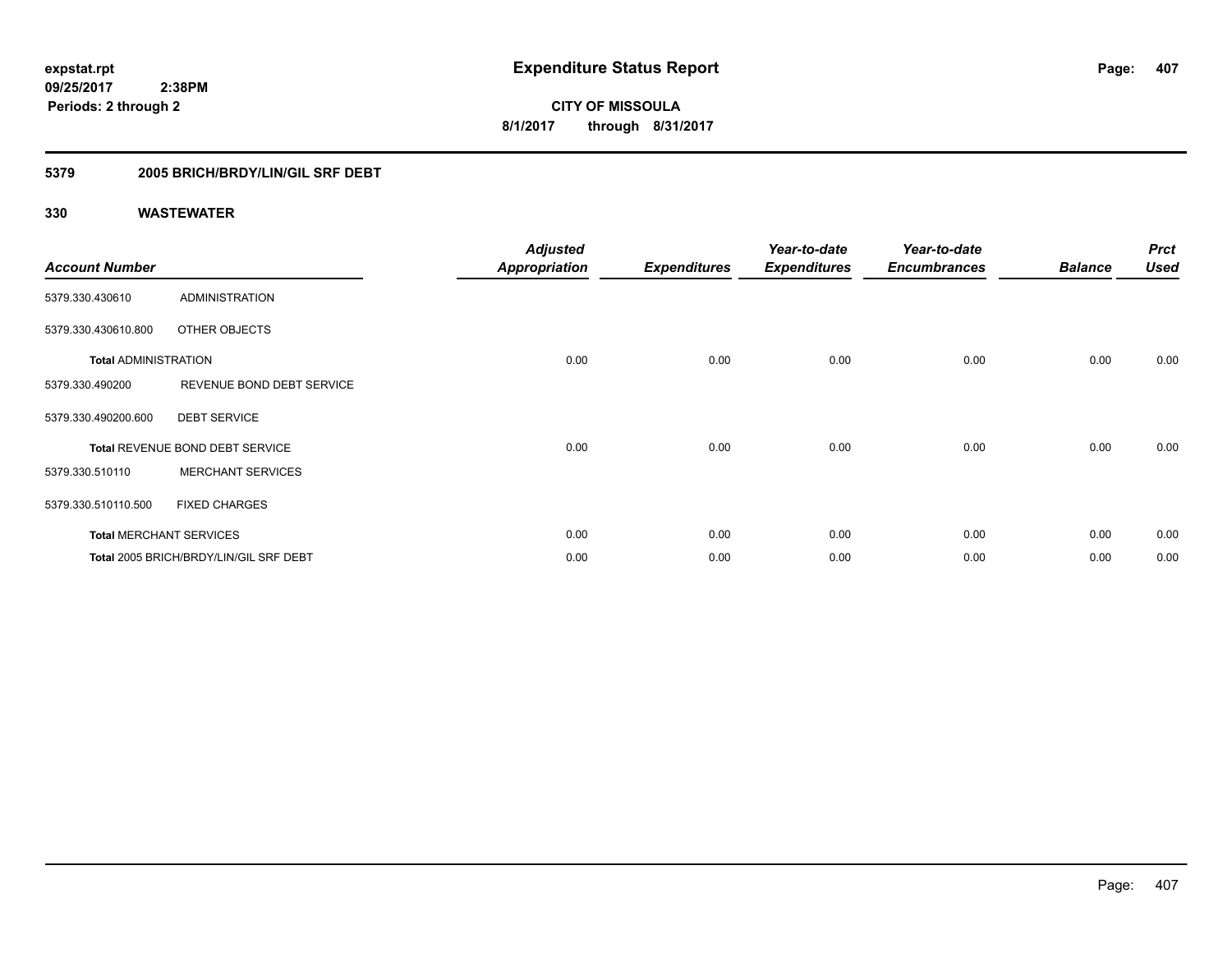**CITY OF MISSOULA 8/1/2017 through 8/31/2017**

#### **5380 BRDWY/BIRCH/GILBERT/LINCOLNWOOD**

| <b>Account Number</b>       |                                       | <b>Adjusted</b><br><b>Appropriation</b> | <b>Expenditures</b> | Year-to-date<br><b>Expenditures</b> | Year-to-date<br><b>Encumbrances</b> | <b>Balance</b> | <b>Prct</b><br><b>Used</b> |
|-----------------------------|---------------------------------------|-----------------------------------------|---------------------|-------------------------------------|-------------------------------------|----------------|----------------------------|
| 5380.330.430610             | <b>ADMINISTRATION</b>                 |                                         |                     |                                     |                                     |                |                            |
| 5380.330.430610.800         | OTHER OBJECTS                         |                                         |                     |                                     |                                     |                |                            |
| <b>Total ADMINISTRATION</b> |                                       | 0.00                                    | 0.00                | 0.00                                | 0.00                                | 0.00           | 0.00                       |
| 5380.330.490200             | REVENUE BOND DEBT SERVICE             |                                         |                     |                                     |                                     |                |                            |
| 5380.330.490200.600         | <b>DEBT SERVICE</b>                   |                                         |                     |                                     |                                     |                |                            |
|                             | Total REVENUE BOND DEBT SERVICE       | 0.00                                    | 0.00                | 0.00                                | 0.00                                | 0.00           | 0.00                       |
| 5380.330.510110             | <b>MERCHANT SERVICES</b>              |                                         |                     |                                     |                                     |                |                            |
| 5380.330.510110.500         | <b>FIXED CHARGES</b>                  |                                         |                     |                                     |                                     |                |                            |
|                             | <b>Total MERCHANT SERVICES</b>        | 0.00                                    | 0.00                | 0.00                                | 0.00                                | 0.00           | 0.00                       |
|                             | Total BRDWY/BIRCH/GILBERT/LINCOLNWOOD | 0.00                                    | 0.00                | 0.00                                | 0.00                                | 0.00           | 0.00                       |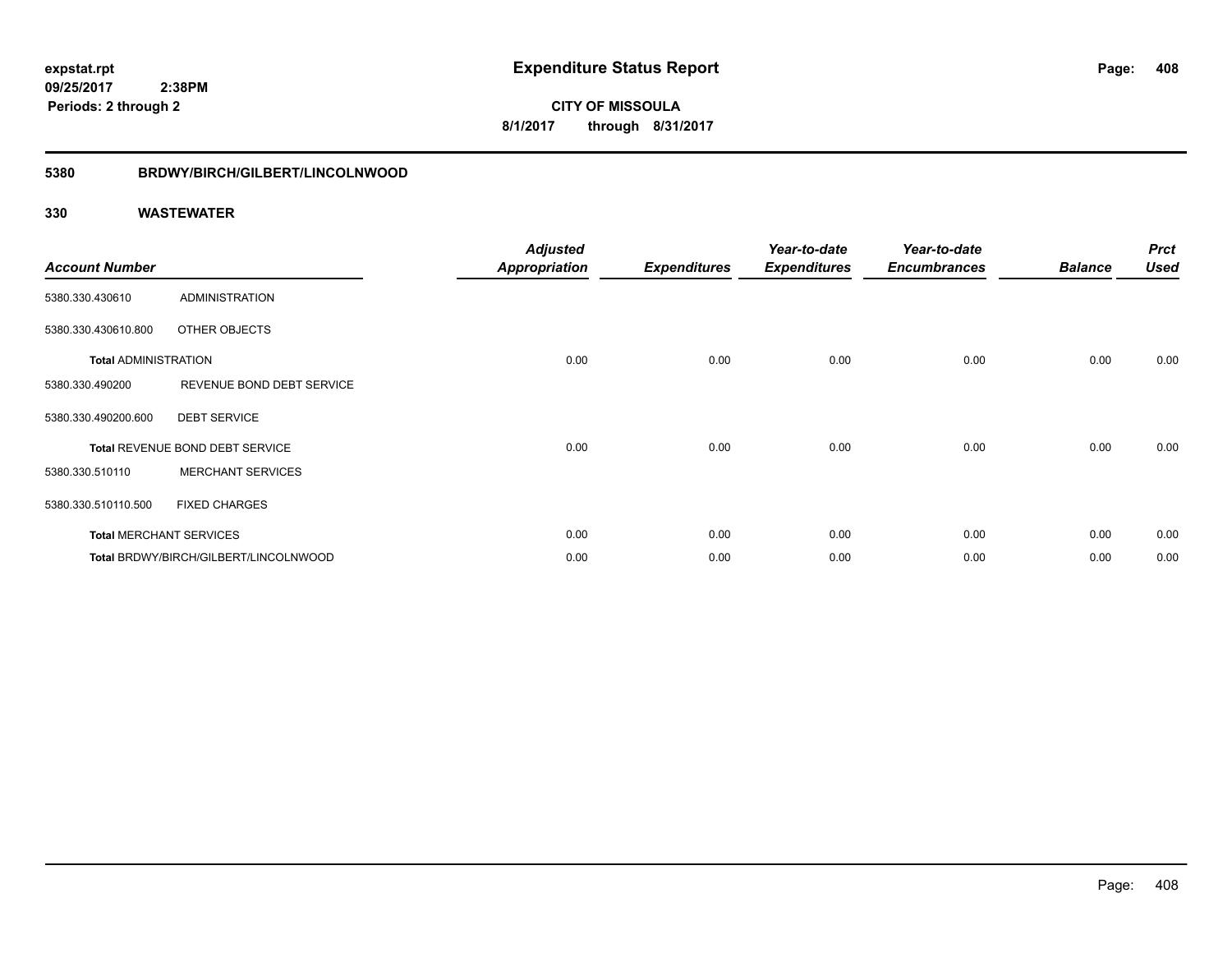### **5381 LINCOLNWOOD PH2 DEBT SERVICE**

| <b>Account Number</b>       |                                    | <b>Adjusted</b><br><b>Appropriation</b> | <b>Expenditures</b> | Year-to-date<br><b>Expenditures</b> | Year-to-date<br><b>Encumbrances</b> | <b>Balance</b> | <b>Prct</b><br><b>Used</b> |
|-----------------------------|------------------------------------|-----------------------------------------|---------------------|-------------------------------------|-------------------------------------|----------------|----------------------------|
| 5381.330.430610             | <b>ADMINISTRATION</b>              |                                         |                     |                                     |                                     |                |                            |
|                             |                                    |                                         |                     |                                     |                                     |                |                            |
| 5381.330.430610.800         | <b>OTHER OBJECTS</b>               |                                         |                     |                                     |                                     |                |                            |
| <b>Total ADMINISTRATION</b> |                                    | 0.00                                    | 0.00                | 0.00                                | 0.00                                | 0.00           | 0.00                       |
| 5381.330.490200             | REVENUE BOND DEBT SERVICE          |                                         |                     |                                     |                                     |                |                            |
| 5381.330.490200.600         | <b>DEBT SERVICE</b>                |                                         |                     |                                     |                                     |                |                            |
|                             | Total REVENUE BOND DEBT SERVICE    | 0.00                                    | 0.00                | 0.00                                | 0.00                                | 0.00           | 0.00                       |
| 5381.330.510110             | <b>MERCHANT SERVICES</b>           |                                         |                     |                                     |                                     |                |                            |
| 5381.330.510110.500         | <b>FIXED CHARGES</b>               |                                         |                     |                                     |                                     |                |                            |
|                             | <b>Total MERCHANT SERVICES</b>     | 0.00                                    | 0.00                | 0.00                                | 0.00                                | 0.00           | 0.00                       |
|                             | Total LINCOLNWOOD PH2 DEBT SERVICE | 0.00                                    | 0.00                | 0.00                                | 0.00                                | 0.00           | 0.00                       |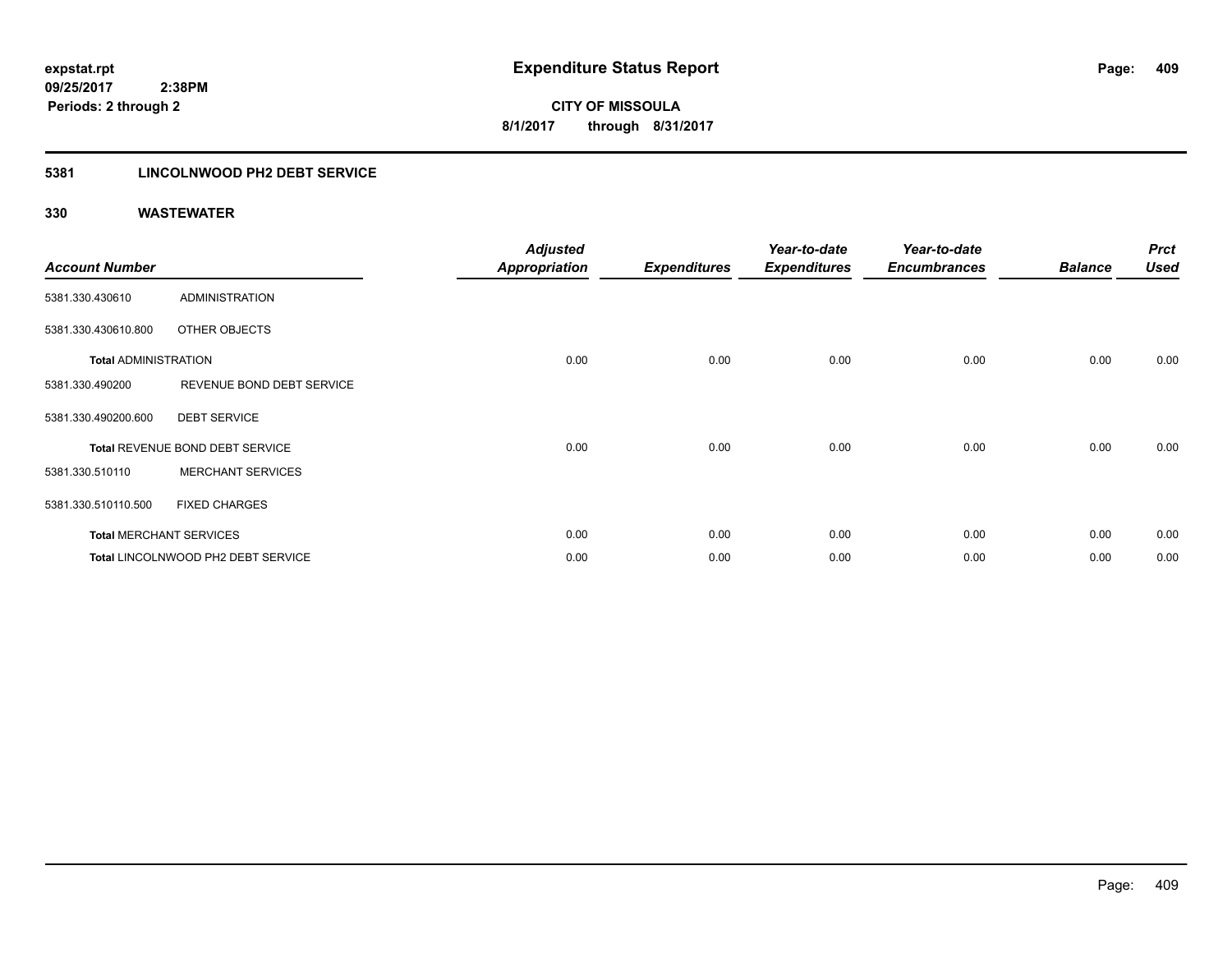**CITY OF MISSOULA 8/1/2017 through 8/31/2017**

#### **5382 LINCOLNWOOD PH2 RESERVE FUND**

| <b>Account Number</b>       |                                    | <b>Adjusted</b><br>Appropriation | <b>Expenditures</b> | Year-to-date<br><b>Expenditures</b> | Year-to-date<br><b>Encumbrances</b> | <b>Balance</b> | <b>Prct</b><br>Used |
|-----------------------------|------------------------------------|----------------------------------|---------------------|-------------------------------------|-------------------------------------|----------------|---------------------|
| 5382.330.430610             | ADMINISTRATION                     |                                  |                     |                                     |                                     |                |                     |
| 5382.330.430610.800         | OTHER OBJECTS                      |                                  |                     |                                     |                                     |                |                     |
| <b>Total ADMINISTRATION</b> |                                    | 0.00                             | 0.00                | 0.00                                | 0.00                                | 0.00           | 0.00                |
| 5382.330.490200             | REVENUE BOND DEBT SERVICE          |                                  |                     |                                     |                                     |                |                     |
| 5382.330.490200.600         | <b>DEBT SERVICE</b>                |                                  |                     |                                     |                                     |                |                     |
|                             | Total REVENUE BOND DEBT SERVICE    | 0.00                             | 0.00                | 0.00                                | 0.00                                | 0.00           | 0.00                |
| 5382.330.510110             | <b>MERCHANT SERVICES</b>           |                                  |                     |                                     |                                     |                |                     |
| 5382.330.510110.500         | <b>FIXED CHARGES</b>               |                                  |                     |                                     |                                     |                |                     |
|                             | Total LINCOLNWOOD PH2 RESERVE FUND | 0.00                             | 0.00                | 0.00                                | 0.00                                | 0.00           | 0.00                |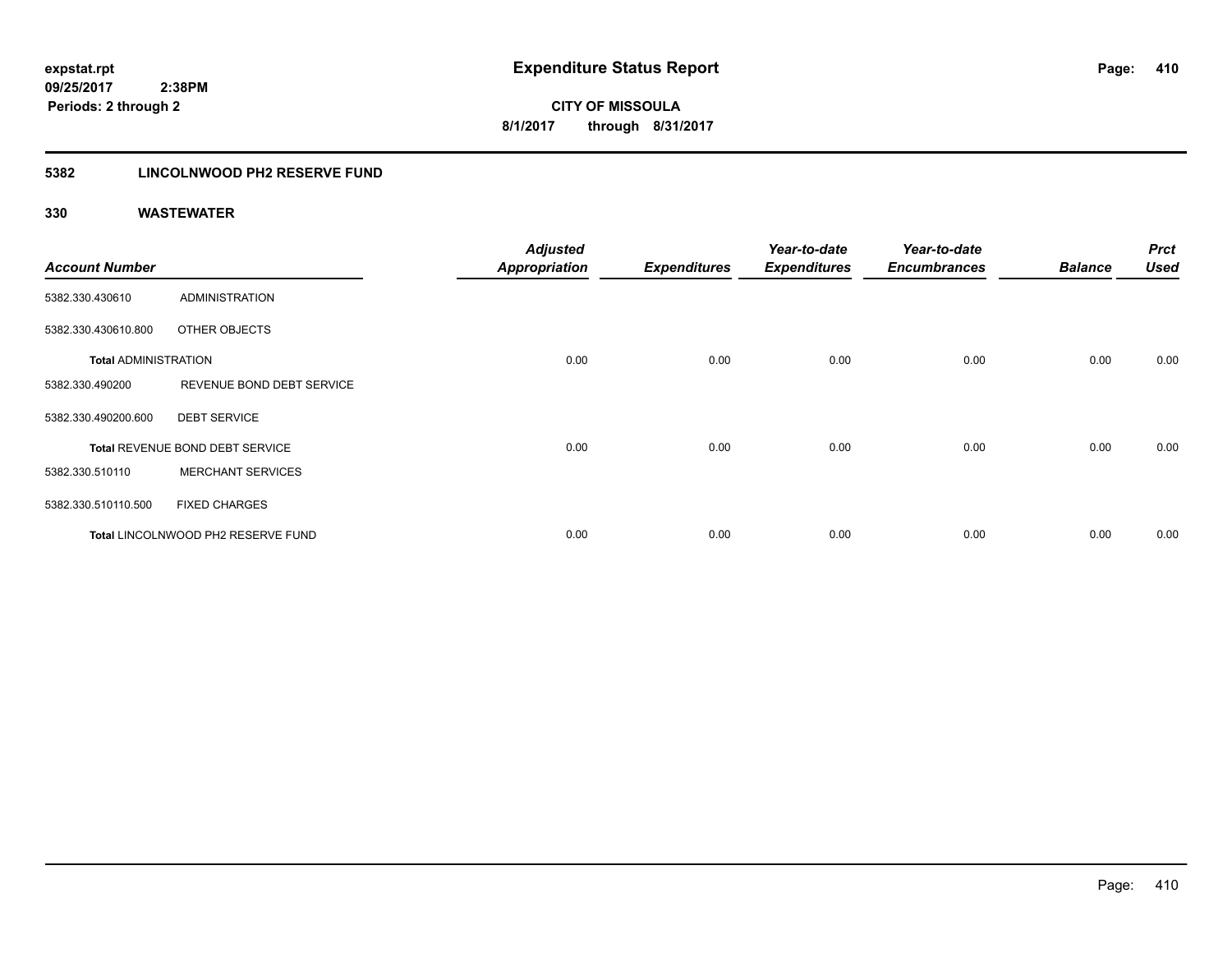### **5383 FY09 RATTLESNAKE SEWER DEBT SVS**

#### **550 SID 544 PROJECT**

| <b>Account Number</b> |                                              | <b>Adjusted</b><br><b>Appropriation</b> | <b>Expenditures</b> | Year-to-date<br><b>Expenditures</b> | Year-to-date<br><b>Encumbrances</b> | <b>Balance</b> | <b>Prct</b><br><b>Used</b> |
|-----------------------|----------------------------------------------|-----------------------------------------|---------------------|-------------------------------------|-------------------------------------|----------------|----------------------------|
| 5383.550.490200       | REVENUE BOND DEBT SERVICE                    |                                         |                     |                                     |                                     |                |                            |
| 5383.550.490200.600   | <b>DEBT SERVICE</b>                          |                                         |                     |                                     |                                     |                |                            |
|                       | <b>Total REVENUE BOND DEBT SERVICE</b>       | 0.00                                    | 0.00                | 0.00                                | 0.00                                | 0.00           | 0.00                       |
| 5383.550.510110       | <b>MERCHANT SERVICES</b>                     |                                         |                     |                                     |                                     |                |                            |
| 5383.550.510110.500   | <b>FIXED CHARGES</b>                         |                                         |                     |                                     |                                     |                |                            |
|                       | <b>Total FY09 RATTLESNAKE SEWER DEBT SVS</b> | 0.00                                    | 0.00                | 0.00                                | 0.00                                | 0.00           | 0.00                       |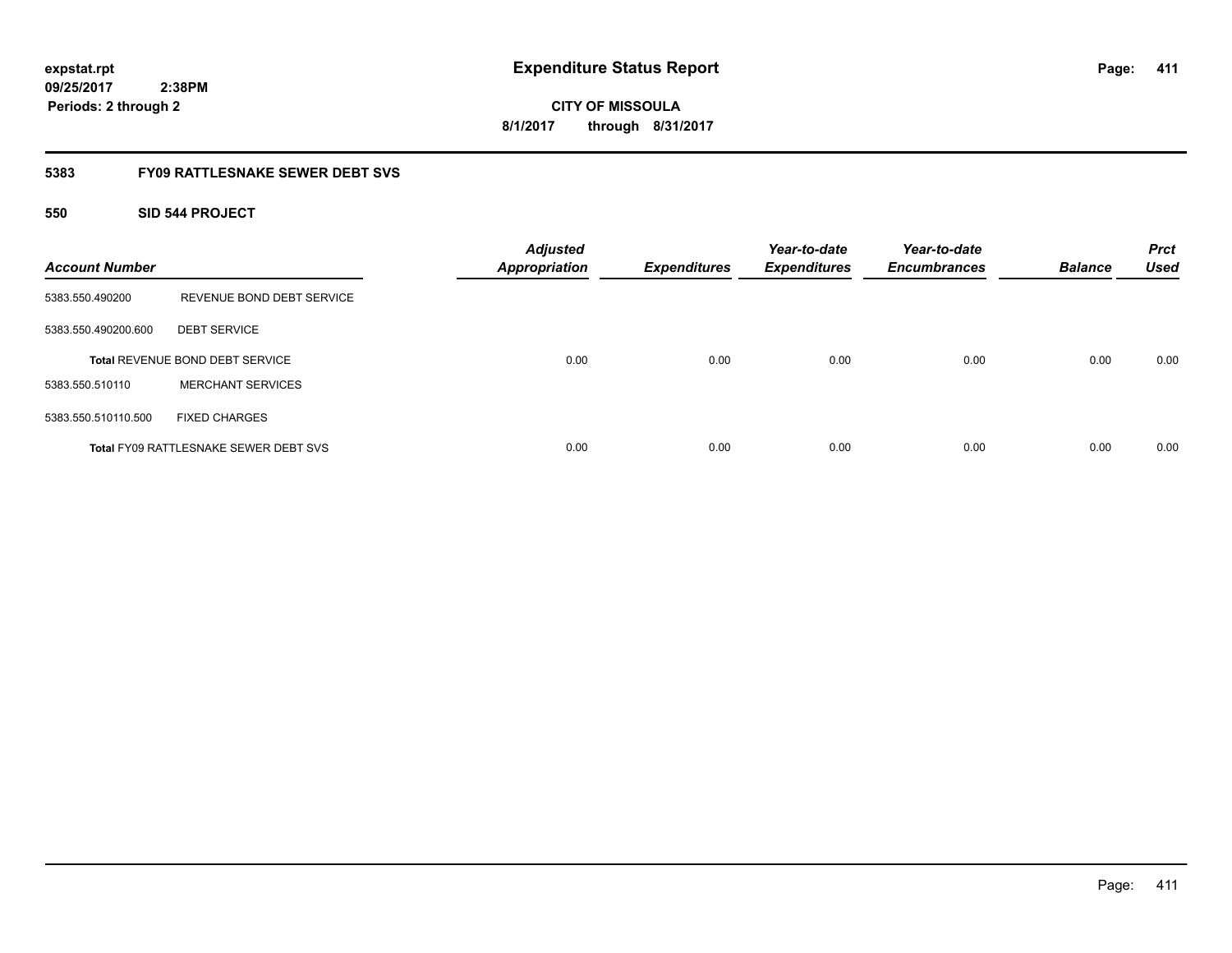#### **5384 09 LOLO BOND RESERVE**

| <b>Account Number</b> |                                 | <b>Adjusted</b><br>Appropriation | <b>Expenditures</b> | Year-to-date<br><b>Expenditures</b> | Year-to-date<br><b>Encumbrances</b> | <b>Balance</b> | <b>Prct</b><br><b>Used</b> |
|-----------------------|---------------------------------|----------------------------------|---------------------|-------------------------------------|-------------------------------------|----------------|----------------------------|
| 5384.330.490200       | REVENUE BOND DEBT SERVICE       |                                  |                     |                                     |                                     |                |                            |
| 5384.330.490200.800   | OTHER OBJECTS                   |                                  |                     |                                     |                                     |                |                            |
|                       | Total REVENUE BOND DEBT SERVICE | 0.00                             | 0.00                | 0.00                                | 0.00                                | 0.00           | 0.00                       |
| 5384.330.510110       | <b>MERCHANT SERVICES</b>        |                                  |                     |                                     |                                     |                |                            |
| 5384.330.510110.500   | <b>FIXED CHARGES</b>            |                                  |                     |                                     |                                     |                |                            |
|                       | <b>Total MERCHANT SERVICES</b>  | 0.00                             | 0.00                | 0.00                                | 0.00                                | 0.00           | 0.00                       |
|                       | Total 09 LOLO BOND RESERVE      | 0.00                             | 0.00                | 0.00                                | 0.00                                | 0.00           | 0.00                       |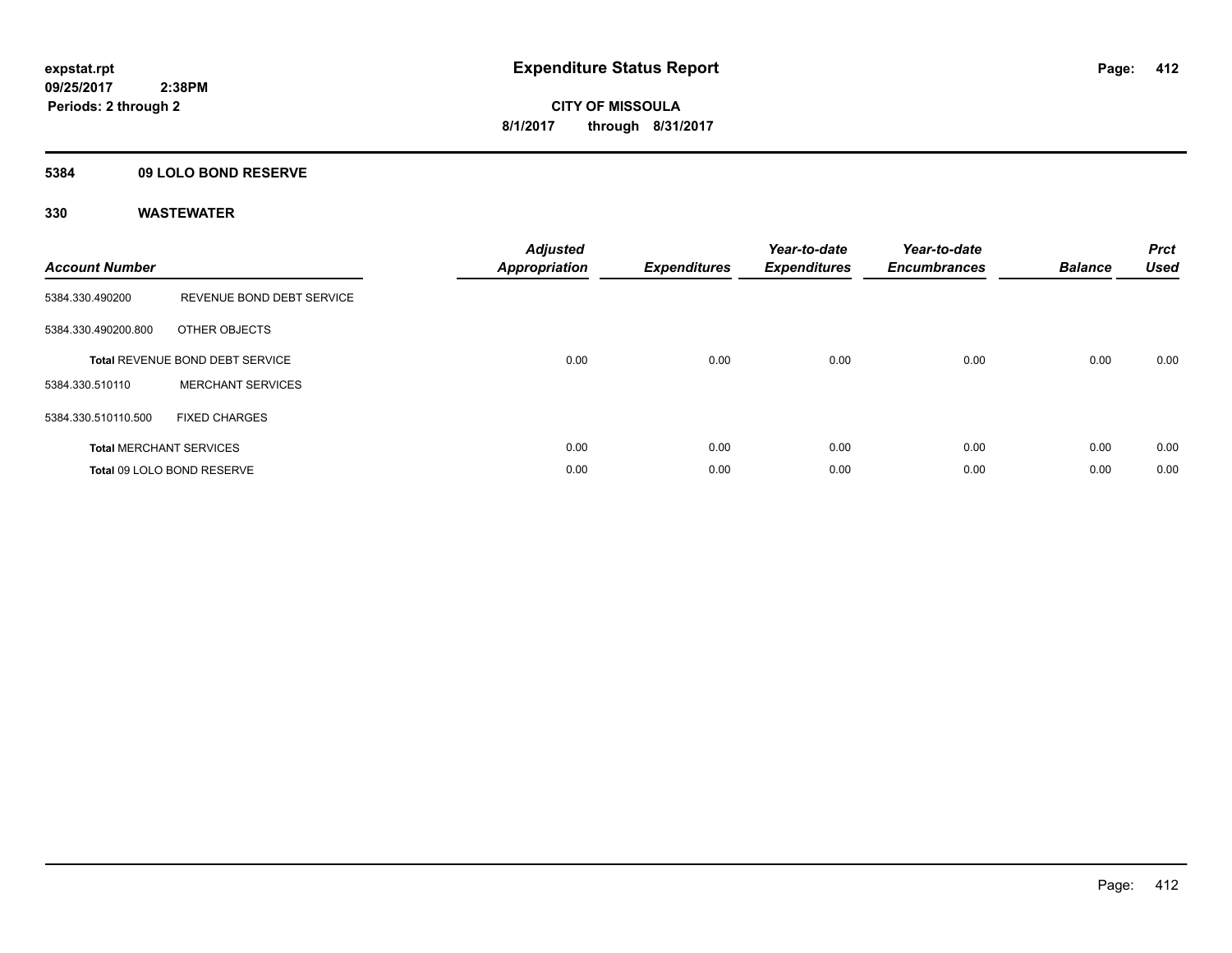**CITY OF MISSOULA 8/1/2017 through 8/31/2017**

### **5385 HEADWORKS 2010 BOND RESERVE**

| <b>Account Number</b>       |                                   | <b>Adjusted</b><br><b>Appropriation</b> | <b>Expenditures</b> | Year-to-date<br><b>Expenditures</b> | Year-to-date<br><b>Encumbrances</b> | <b>Balance</b> | <b>Prct</b><br>Used |
|-----------------------------|-----------------------------------|-----------------------------------------|---------------------|-------------------------------------|-------------------------------------|----------------|---------------------|
| 5385.330.430610             | ADMINISTRATION                    |                                         |                     |                                     |                                     |                |                     |
| 5385.330.430610.800         | OTHER OBJECTS                     |                                         |                     |                                     |                                     |                |                     |
| <b>Total ADMINISTRATION</b> |                                   | 0.00                                    | 0.00                | 0.00                                | 0.00                                | 0.00           | 0.00                |
|                             | Total HEADWORKS 2010 BOND RESERVE | 0.00                                    | 0.00                | 0.00                                | 0.00                                | 0.00           | 0.00                |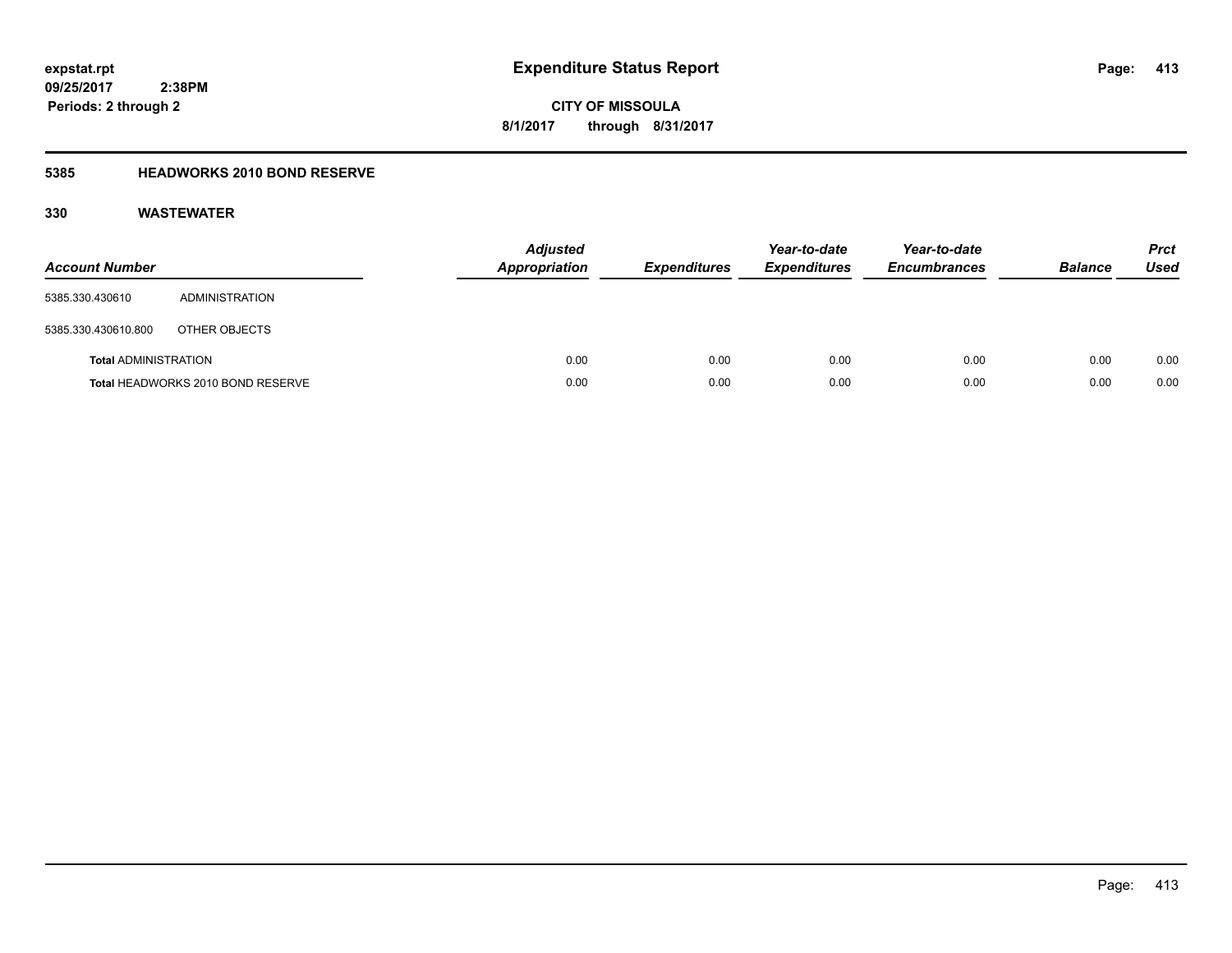**CITY OF MISSOULA 8/1/2017 through 8/31/2017**

#### **5386 FY10 HEADWORKS DEBT SERVICE**

| <b>Account Number</b> |                                          | <b>Adjusted</b><br><b>Appropriation</b> | <b>Expenditures</b> | Year-to-date<br><b>Expenditures</b> | Year-to-date<br><b>Encumbrances</b> | <b>Balance</b> | <b>Prct</b><br><b>Used</b> |
|-----------------------|------------------------------------------|-----------------------------------------|---------------------|-------------------------------------|-------------------------------------|----------------|----------------------------|
| 5386.330.490200       | REVENUE BOND DEBT SERVICE                |                                         |                     |                                     |                                     |                |                            |
| 5386.330.490200.600   | <b>DEBT SERVICE</b>                      |                                         |                     |                                     |                                     |                |                            |
|                       | Total REVENUE BOND DEBT SERVICE          | 0.00                                    | 0.00                | 0.00                                | 0.00                                | 0.00           | 0.00                       |
| 5386.330.510110       | <b>MERCHANT SERVICES</b>                 |                                         |                     |                                     |                                     |                |                            |
| 5386.330.510110.500   | <b>FIXED CHARGES</b>                     |                                         |                     |                                     |                                     |                |                            |
|                       | <b>Total MERCHANT SERVICES</b>           | 0.00                                    | 0.00                | 0.00                                | 0.00                                | 0.00           | 0.00                       |
|                       | <b>Total FY10 HEADWORKS DEBT SERVICE</b> | 0.00                                    | 0.00                | 0.00                                | 0.00                                | 0.00           | 0.00                       |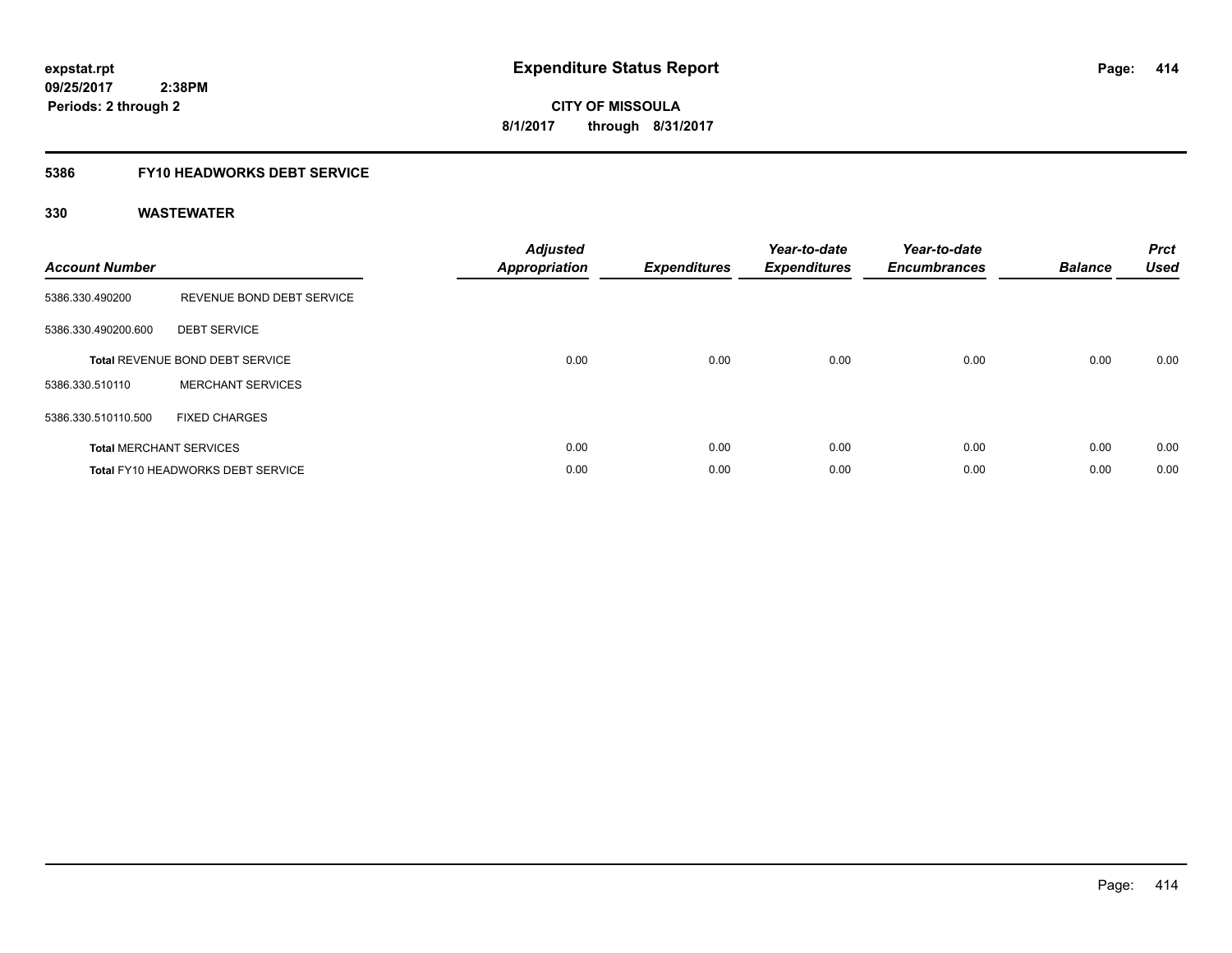**415**

**09/25/2017 2:38PM Periods: 2 through 2**

**CITY OF MISSOULA 8/1/2017 through 8/31/2017**

#### **5387 FY11 SEWER \$1.29M BOND DEBT SERVICE**

| <b>Account Number</b> |                                            | <b>Adjusted</b><br>Appropriation | <b>Expenditures</b> | Year-to-date<br><b>Expenditures</b> | Year-to-date<br><b>Encumbrances</b> | <b>Balance</b> | <b>Prct</b><br><b>Used</b> |
|-----------------------|--------------------------------------------|----------------------------------|---------------------|-------------------------------------|-------------------------------------|----------------|----------------------------|
| 5387.330.490200       | REVENUE BOND DEBT SERVICE                  |                                  |                     |                                     |                                     |                |                            |
| 5387.330.490200.600   | <b>DEBT SERVICE</b>                        |                                  |                     |                                     |                                     |                |                            |
|                       | <b>Total REVENUE BOND DEBT SERVICE</b>     | 0.00                             | 0.00                | 0.00                                | 0.00                                | 0.00           | 0.00                       |
| 5387.330.510110       | <b>MERCHANT SERVICES</b>                   |                                  |                     |                                     |                                     |                |                            |
| 5387.330.510110.500   | <b>FIXED CHARGES</b>                       |                                  |                     |                                     |                                     |                |                            |
|                       | <b>Total MERCHANT SERVICES</b>             | 0.00                             | 0.00                | 0.00                                | 0.00                                | 0.00           | 0.00                       |
|                       | Total FY11 SEWER \$1.29M BOND DEBT SERVICE | 0.00                             | 0.00                | 0.00                                | 0.00                                | 0.00           | 0.00                       |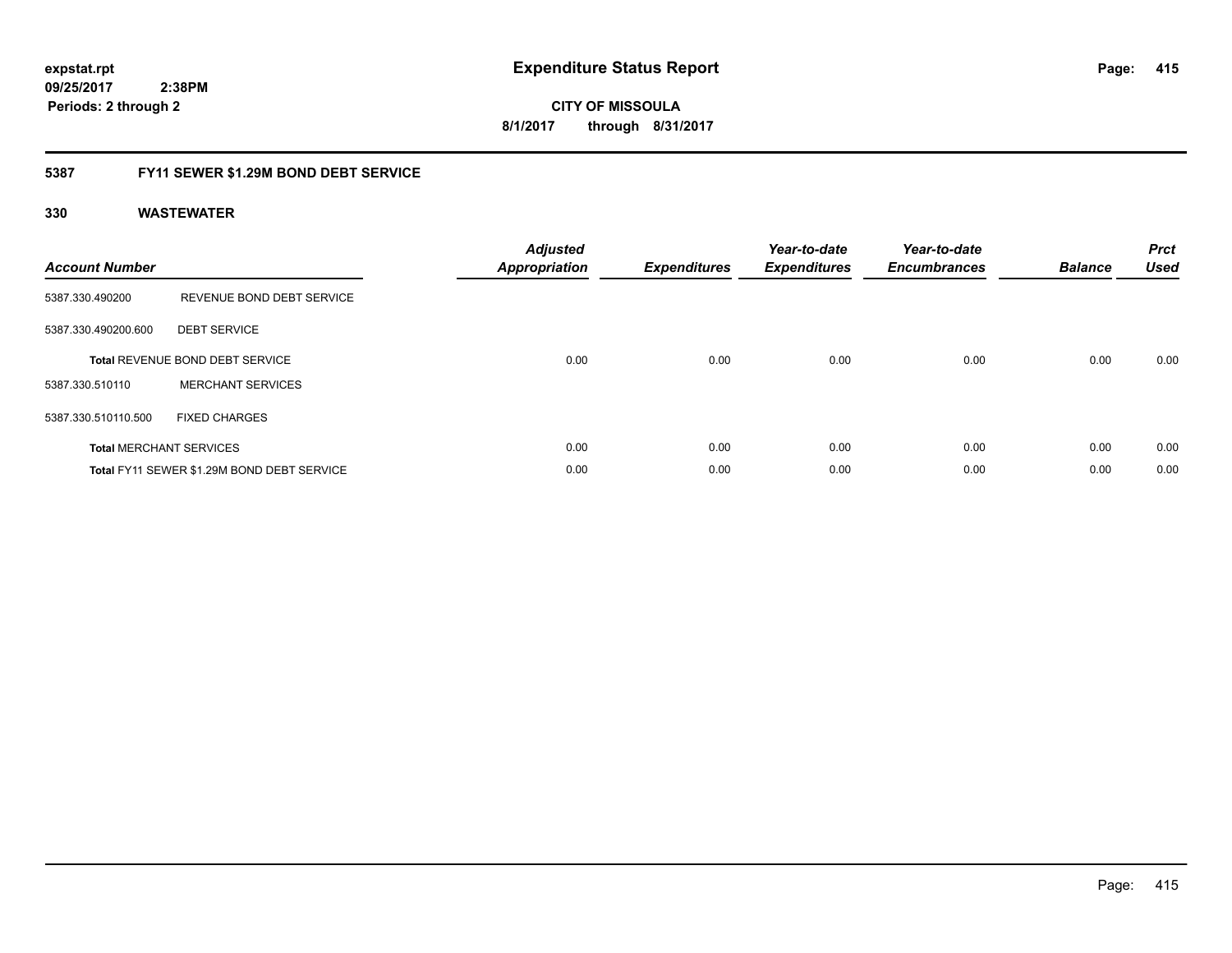#### **5388 FY11 \$1.29M SEWER BOND RESERVE**

| <b>Account Number</b>       |                                       | <b>Adjusted</b><br>Appropriation | <b>Expenditures</b> | Year-to-date<br><b>Expenditures</b> | Year-to-date<br><b>Encumbrances</b> | <b>Balance</b> | <b>Prct</b><br><b>Used</b> |
|-----------------------------|---------------------------------------|----------------------------------|---------------------|-------------------------------------|-------------------------------------|----------------|----------------------------|
| 5388.330.430610             | ADMINISTRATION                        |                                  |                     |                                     |                                     |                |                            |
| 5388.330.430610.800         | OTHER OBJECTS                         |                                  |                     |                                     |                                     |                |                            |
| <b>Total ADMINISTRATION</b> |                                       | 0.00                             | 0.00                | 0.00                                | 0.00                                | 0.00           | 0.00                       |
| 5388.330.510110             | <b>MERCHANT SERVICES</b>              |                                  |                     |                                     |                                     |                |                            |
| 5388.330.510110.500         | <b>FIXED CHARGES</b>                  |                                  |                     |                                     |                                     |                |                            |
|                             | <b>Total MERCHANT SERVICES</b>        | 0.00                             | 0.00                | 0.00                                | 0.00                                | 0.00           | 0.00                       |
|                             | Total FY11 \$1.29M SEWER BOND RESERVE | 0.00                             | 0.00                | 0.00                                | 0.00                                | 0.00           | 0.00                       |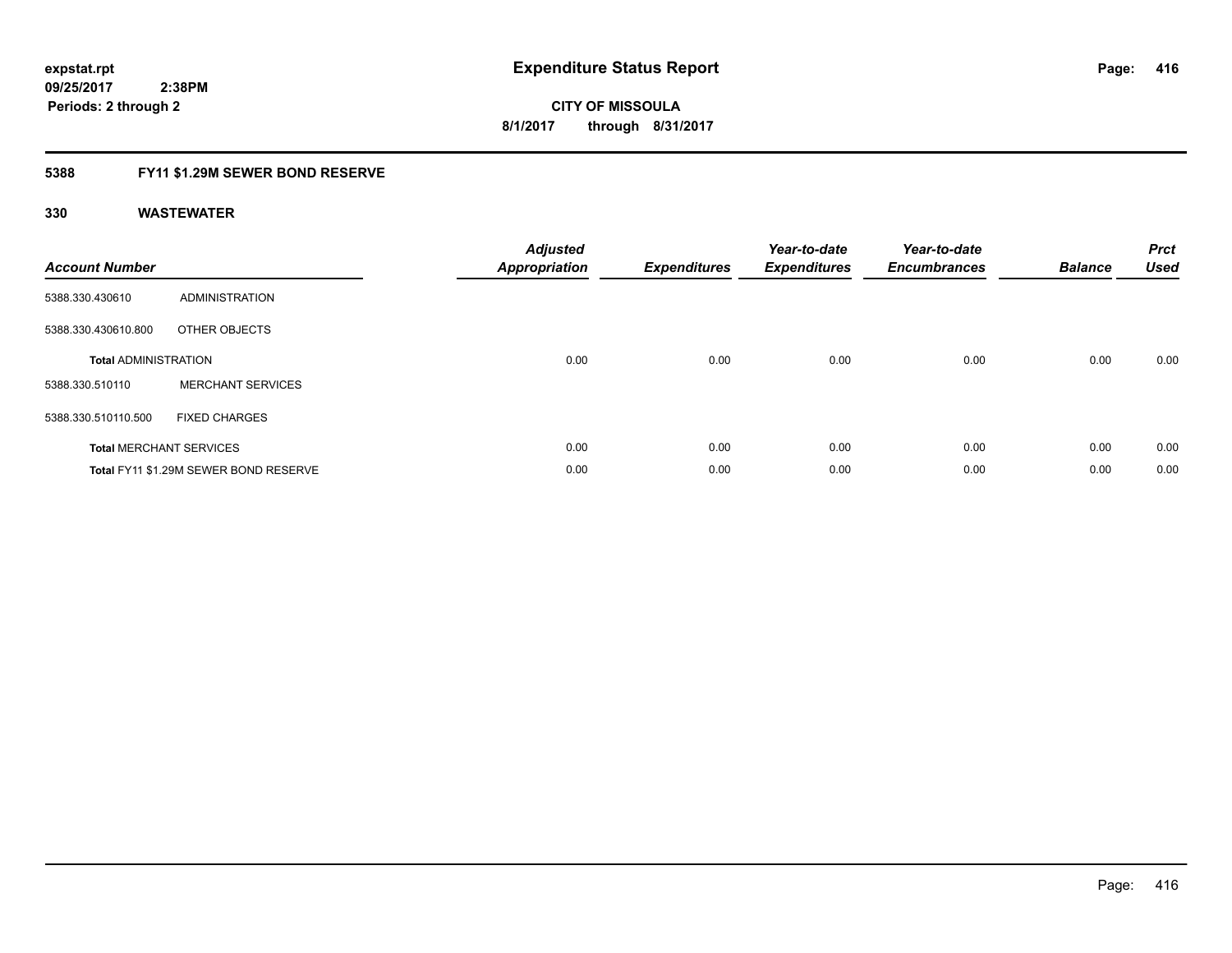**CITY OF MISSOULA 8/1/2017 through 8/31/2017**

#### **5389 FY15 SEWER REVENUE BOND DEBT SERVICE**

| <b>Account Number</b> |                                            | <b>Adjusted</b><br>Appropriation | <b>Expenditures</b> | Year-to-date<br><b>Expenditures</b> | Year-to-date<br><b>Encumbrances</b> | <b>Balance</b> | <b>Prct</b><br><b>Used</b> |
|-----------------------|--------------------------------------------|----------------------------------|---------------------|-------------------------------------|-------------------------------------|----------------|----------------------------|
| 5389.330.490200       | REVENUE BOND DEBT SERVICE                  |                                  |                     |                                     |                                     |                |                            |
| 5389.330.490200.600   | <b>DEBT SERVICE</b>                        |                                  |                     |                                     |                                     |                |                            |
|                       | <b>Total REVENUE BOND DEBT SERVICE</b>     | 0.00                             | 0.00                | 0.00                                | 0.00                                | 0.00           | 0.00                       |
| 5389.330.510110       | <b>MERCHANT SERVICES</b>                   |                                  |                     |                                     |                                     |                |                            |
| 5389.330.510110.500   | <b>FIXED CHARGES</b>                       |                                  |                     |                                     |                                     |                |                            |
|                       | <b>Total MERCHANT SERVICES</b>             | 0.00                             | 0.00                | 0.00                                | 0.00                                | 0.00           | 0.00                       |
|                       | Total FY15 SEWER REVENUE BOND DEBT SERVICE | 0.00                             | 0.00                | 0.00                                | 0.00                                | 0.00           | 0.00                       |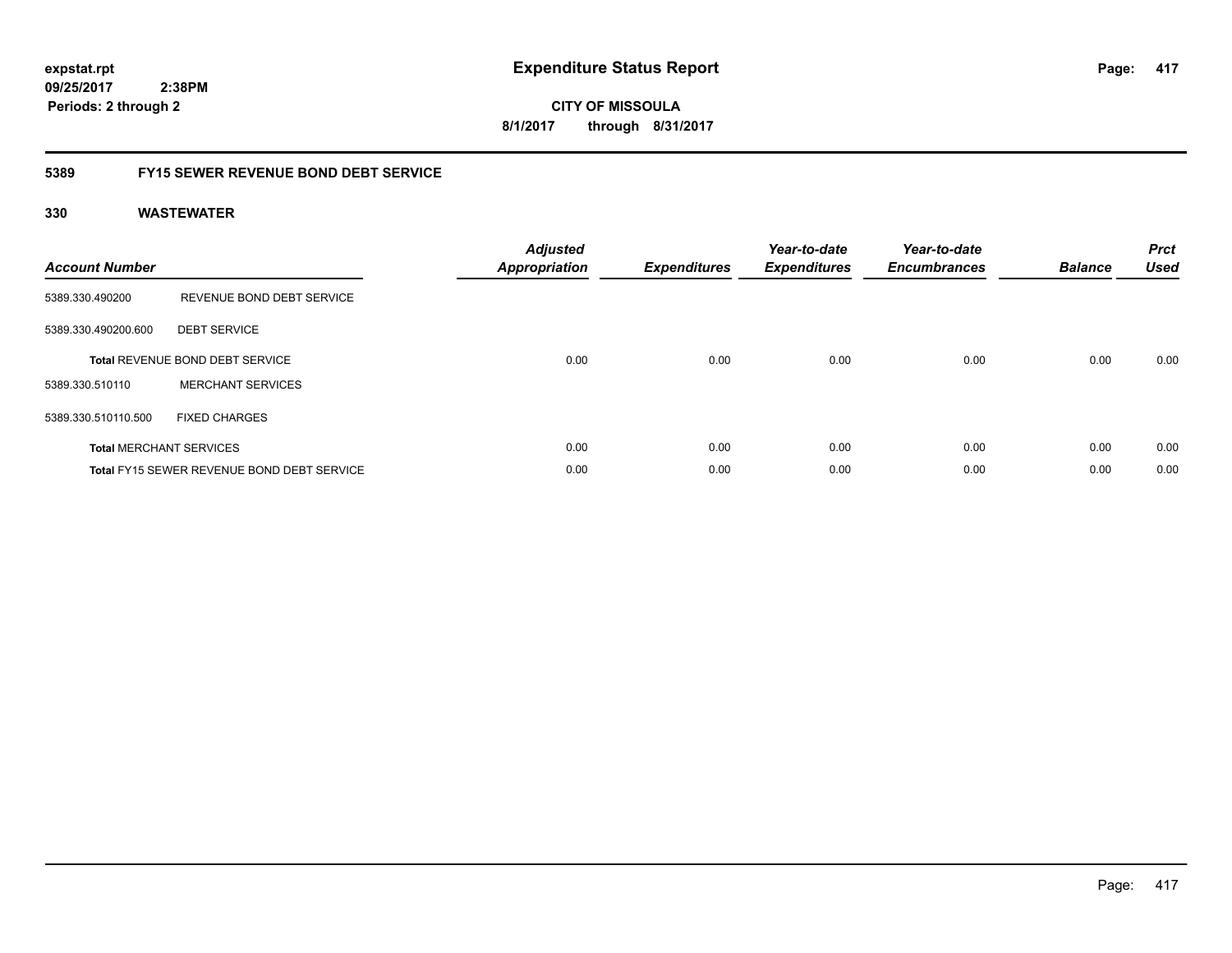#### **5390 FY15 SEWER BOND DEBT RESERVE**

| <b>Account Number</b>       |                                           | <b>Adjusted</b><br>Appropriation | <b>Expenditures</b> | Year-to-date<br><b>Expenditures</b> | Year-to-date<br><b>Encumbrances</b> | <b>Balance</b> | <b>Prct</b><br><b>Used</b> |
|-----------------------------|-------------------------------------------|----------------------------------|---------------------|-------------------------------------|-------------------------------------|----------------|----------------------------|
| 5390.330.430610             | ADMINISTRATION                            |                                  |                     |                                     |                                     |                |                            |
| 5390.330.430610.800         | OTHER OBJECTS                             |                                  |                     |                                     |                                     |                |                            |
| <b>Total ADMINISTRATION</b> |                                           | 0.00                             | 0.00                | 0.00                                | 0.00                                | 0.00           | 0.00                       |
| 5390.330.510110             | <b>MERCHANT SERVICES</b>                  |                                  |                     |                                     |                                     |                |                            |
| 5390.330.510110.500         | <b>FIXED CHARGES</b>                      |                                  |                     |                                     |                                     |                |                            |
|                             | <b>Total FY15 SEWER BOND DEBT RESERVE</b> | 0.00                             | 0.00                | 0.00                                | 0.00                                | 0.00           | 0.00                       |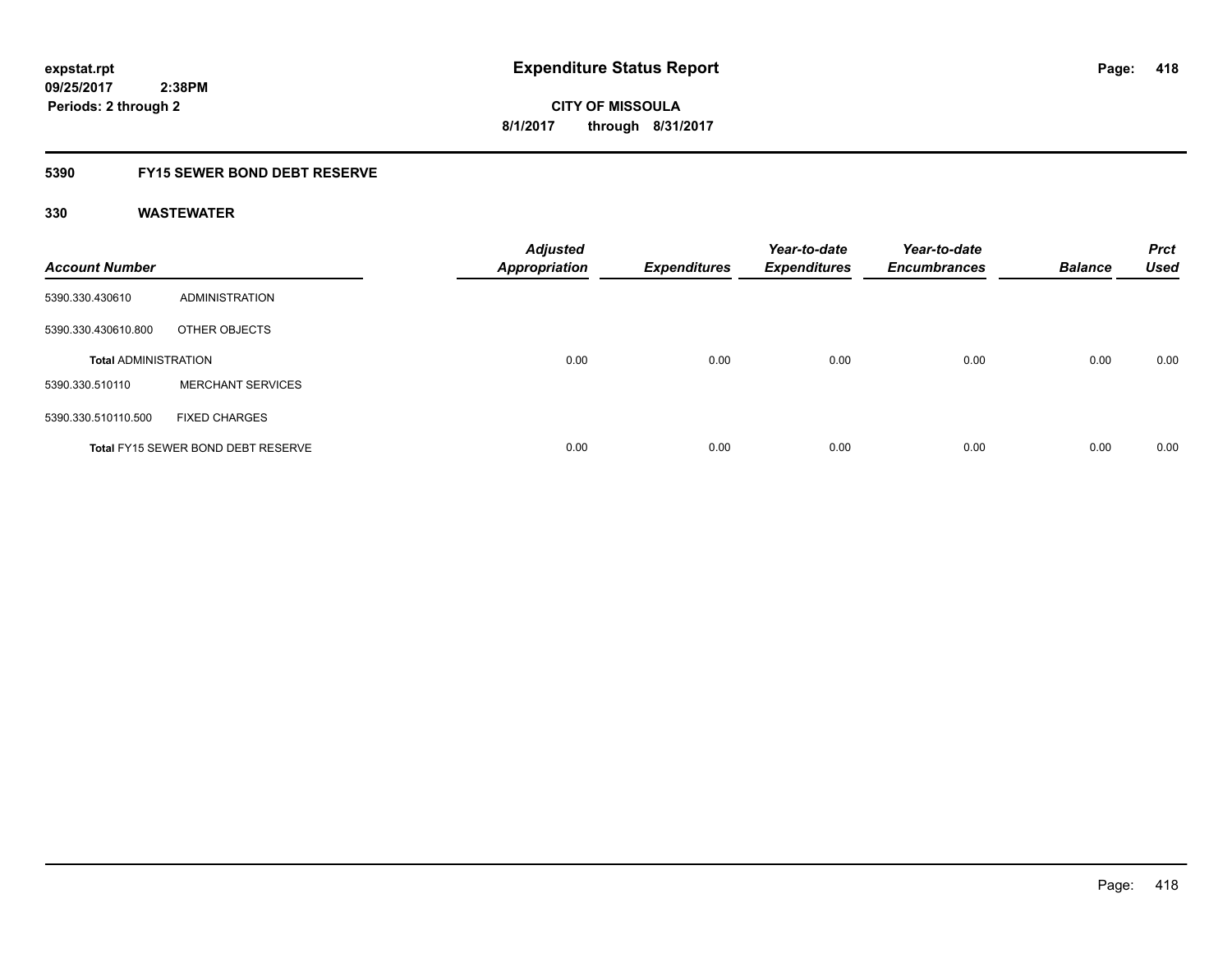#### **5450 STORMWATER UTILITIY**

#### **334 STORM WATER**

| <b>Account Number</b>                                  | <b>Adjusted</b><br>Appropriation | <b>Expenditures</b> | Year-to-date<br><b>Expenditures</b> | Year-to-date<br><b>Encumbrances</b> | <b>Balance</b> | <b>Prct</b><br><b>Used</b> |
|--------------------------------------------------------|----------------------------------|---------------------|-------------------------------------|-------------------------------------|----------------|----------------------------|
|                                                        |                                  |                     |                                     |                                     |                |                            |
| <b>ADMINISTRATION</b><br>5450.334.430210               |                                  |                     |                                     |                                     |                |                            |
| PERSONAL SERVICES<br>5450.334.430210.100               |                                  |                     |                                     |                                     |                |                            |
| 5450.334.430210.110.000 SALARIES AND WAGES             | 0.00                             | 7,619.91            | 13,060.94                           | 0.00                                | $-13,060.94$   | 0.00                       |
| 5450.334.430210.140.000 EMPLOYER CONTRIBUTIONS         | 0.00                             | 2,960.03            | 7,046.59                            | 0.00                                | $-7,046.59$    | 0.00                       |
| 5450.334.430210.141.000 STATE RETIREMENT CONTRIBUTIONS | 0.00                             | 12.70               | 12.70                               | 0.00                                | $-12.70$       | 0.00                       |
| <b>Total PERSONAL SERVICES</b>                         | 0.00                             | 10,592.64           | 20,120.23                           | 0.00                                | $-20,120.23$   | 0.00                       |
| <b>SUPPLIES</b><br>5450.334.430210.200                 |                                  |                     |                                     |                                     |                |                            |
| 5450.334.430210.210.000 OFFICE SUPPLIES                | 0.00                             | 959.95              | 959.95                              | 0.00                                | $-959.95$      | 0.00                       |
| 5450.334.430210.220.000 OPERATING SUPPLIES             | 0.00                             | 477.31              | 477.31                              | 0.00                                | $-477.31$      | 0.00                       |
| 5450.334.430210.230.000 REPAIR/MAINTENANCE             | 0.00                             | 345.56              | 345.56                              | 0.00                                | $-345.56$      | 0.00                       |
| <b>Total SUPPLIES</b>                                  | 0.00                             | 1,782.82            | 1,782.82                            | 0.00                                | $-1,782.82$    | 0.00                       |
| 5450.334.430210.300<br>PURCHASED SERVICES              |                                  |                     |                                     |                                     |                |                            |
| 5450.334.430210.320.000 PRINTING & DUPLICATING         | 0.00                             | 30.34               | 30.34                               | 0.00                                | $-30.34$       | 0.00                       |
| 5450.334.430210.344.000 TELEPHONE SERVICE              | 0.00                             | 46.91               | 46.91                               | 0.00                                | $-46.91$       | 0.00                       |
| <b>Total PURCHASED SERVICES</b>                        | 0.00                             | 77.25               | 77.25                               | 0.00                                | $-77.25$       | 0.00                       |
| 5450.334.430210.500<br><b>FIXED CHARGES</b>            |                                  |                     |                                     |                                     |                |                            |
| <b>Total FIXED CHARGES</b>                             | 0.00                             | 0.00                | 0.00                                | 0.00                                | 0.00           | 0.00                       |
| 5450.334.430210.600<br><b>DEBT SERVICE</b>             |                                  |                     |                                     |                                     |                |                            |
| <b>Total DEBT SERVICE</b>                              | 0.00                             | 0.00                | 0.00                                | 0.00                                | 0.00           | 0.00                       |
| OTHER OBJECTS<br>5450.334.430210.800                   |                                  |                     |                                     |                                     |                |                            |
| <b>Total OTHER OBJECTS</b>                             | 0.00                             | 0.00                | 0.00                                | 0.00                                | 0.00           | 0.00                       |
| 5450.334.430210.900<br>CAPITAL OUTLAY                  |                                  |                     |                                     |                                     |                |                            |
| <b>Total CAPITAL OUTLAY</b>                            | 0.00                             | 0.00                | 0.00                                | 0.00                                | 0.00           | 0.00                       |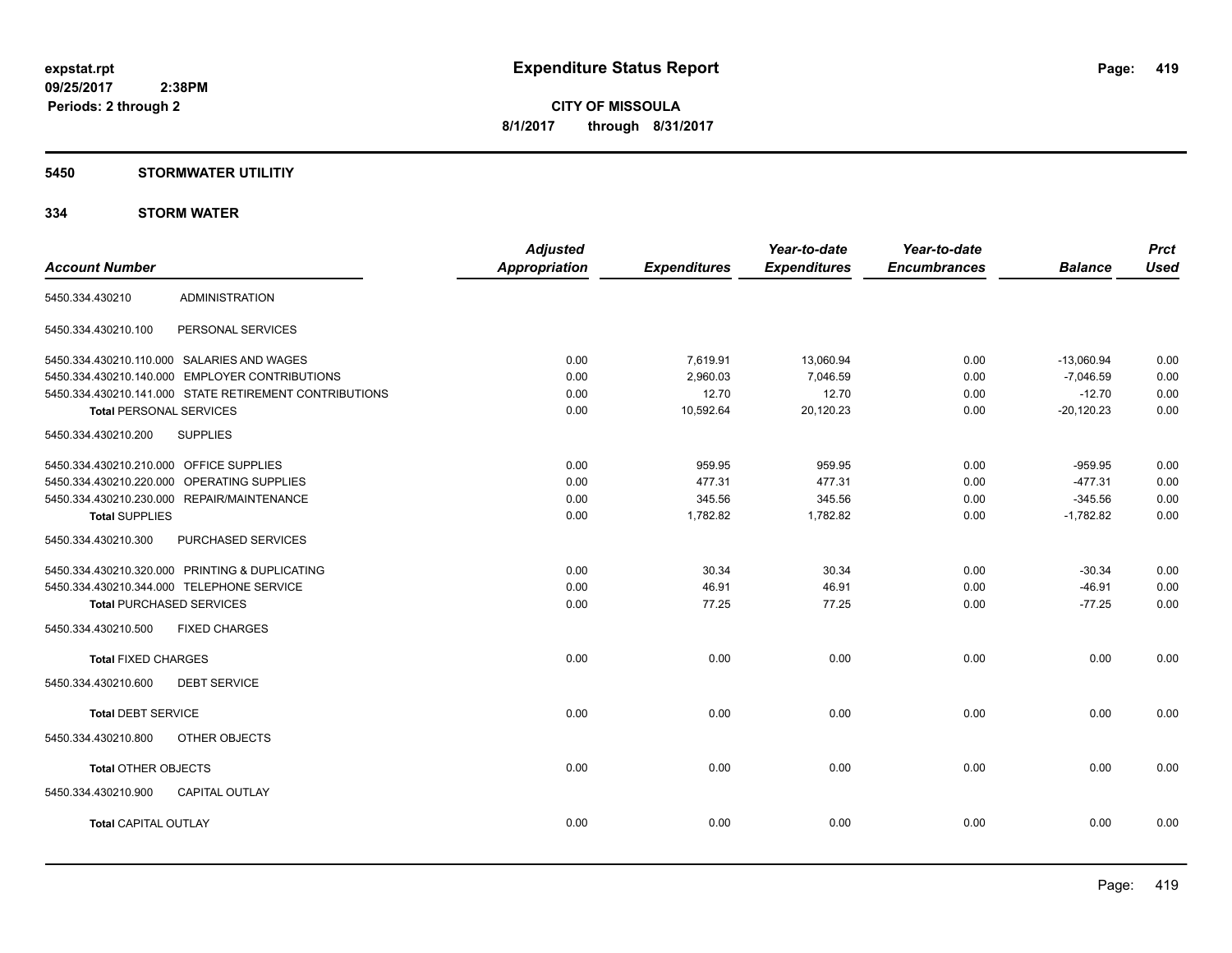#### **5450 STORMWATER UTILITIY**

#### **334 STORM WATER**

| <b>Account Number</b>       |                                               | <b>Adjusted</b><br>Appropriation | <b>Expenditures</b> | Year-to-date<br><b>Expenditures</b> | Year-to-date<br><b>Encumbrances</b> | <b>Balance</b> | <b>Prct</b><br><b>Used</b> |
|-----------------------------|-----------------------------------------------|----------------------------------|---------------------|-------------------------------------|-------------------------------------|----------------|----------------------------|
| <b>Total ADMINISTRATION</b> |                                               | 0.00                             | 12,452.71           | 21,980.30                           | 0.00                                | $-21,980.30$   | 0.00                       |
| 5450.334.430235             | <b>STORM DRAINAGE</b>                         |                                  |                     |                                     |                                     |                |                            |
| 5450.334.430235.900         | <b>CAPITAL OUTLAY</b>                         |                                  |                     |                                     |                                     |                |                            |
| <b>Total STORM DRAINAGE</b> |                                               | 0.00                             | 0.00                | 0.00                                | 0.00                                | 0.00           | 0.00                       |
| 5450.334.430610             | <b>ADMINISTRATION</b>                         |                                  |                     |                                     |                                     |                |                            |
| 5450.334.430610.300         | PURCHASED SERVICES                            |                                  |                     |                                     |                                     |                |                            |
| <b>Total ADMINISTRATION</b> |                                               | 0.00                             | 0.00                | 0.00                                | 0.00                                | 0.00           | 0.00                       |
| 5450.334.431210             | CARAS PARK STORM WATER RETROFITS              |                                  |                     |                                     |                                     |                |                            |
| 5450.334.431210.300         | PURCHASED SERVICES                            |                                  |                     |                                     |                                     |                |                            |
|                             | <b>Total PURCHASED SERVICES</b>               | 0.00                             | 0.00                | 0.00                                | 0.00                                | 0.00           | 0.00                       |
| 5450.334.431210.800         | OTHER OBJECTS                                 |                                  |                     |                                     |                                     |                |                            |
| <b>Total OTHER OBJECTS</b>  |                                               | 0.00                             | 0.00                | 0.00                                | 0.00                                | 0.00           | 0.00                       |
| 5450.334.431210.900         | <b>CAPITAL OUTLAY</b>                         |                                  |                     |                                     |                                     |                |                            |
|                             | <b>Total CARAS PARK STORM WATER RETROFITS</b> | 0.00                             | 0.00                | 0.00                                | 0.00                                | 0.00           | 0.00                       |
|                             | <b>Total STORMWATER UTILITIY</b>              | 0.00                             | 12,452.71           | 21,980.30                           | 0.00                                | $-21,980.30$   | 0.00                       |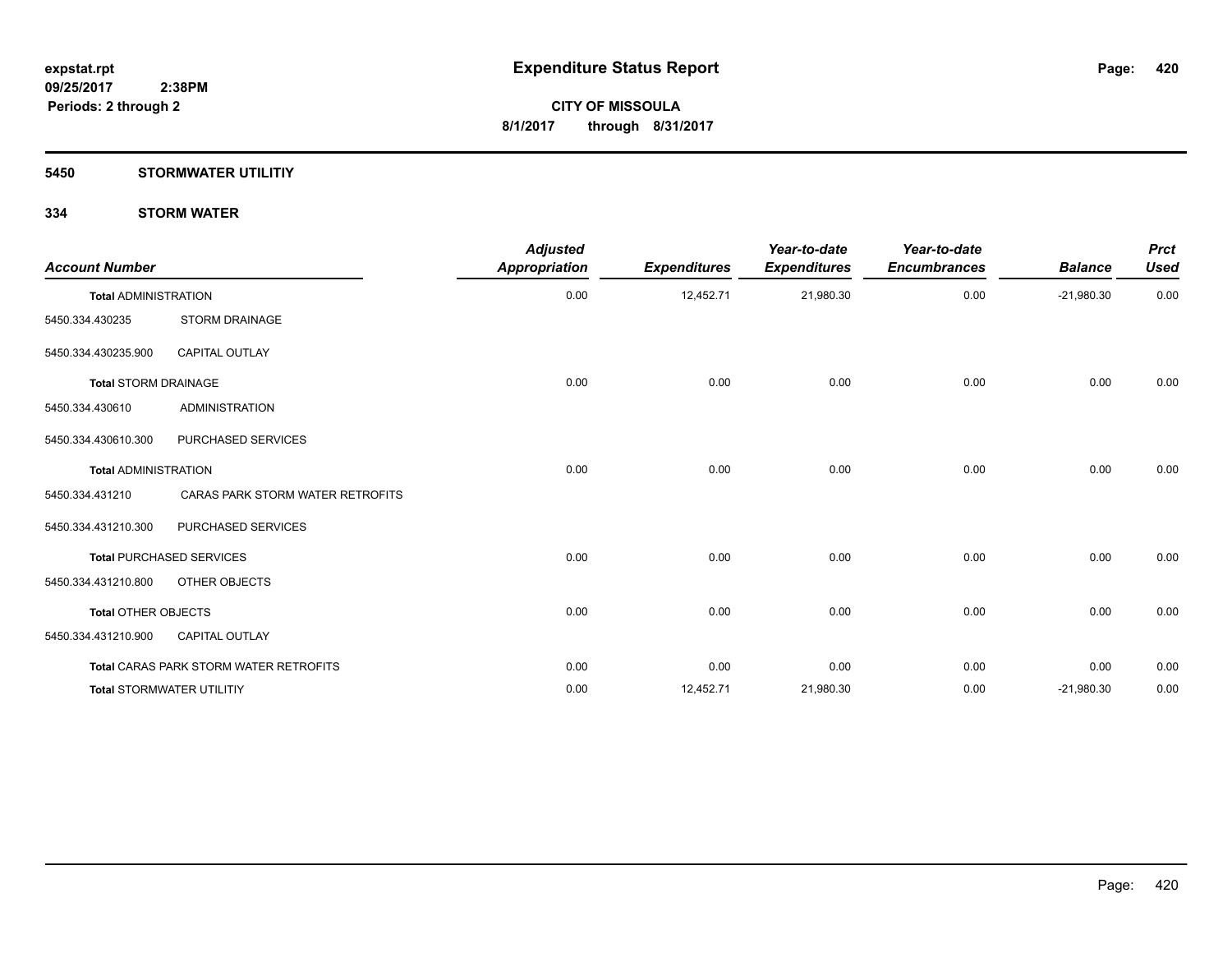**Periods: 2 through 2**

# **CITY OF MISSOULA 8/1/2017 through 8/31/2017**

**5711 AQUATICS**

|                                        |                                                      | <b>Adjusted</b> |                     | Year-to-date        | Year-to-date        |                | <b>Prct</b> |
|----------------------------------------|------------------------------------------------------|-----------------|---------------------|---------------------|---------------------|----------------|-------------|
| <b>Account Number</b>                  |                                                      | Appropriation   | <b>Expenditures</b> | <b>Expenditures</b> | <b>Encumbrances</b> | <b>Balance</b> | <b>Used</b> |
| 5711.370.460000                        | <b>CULTURE &amp; RECREATION</b>                      |                 |                     |                     |                     |                |             |
| 5711.370.460000.100                    | PERSONAL SERVICES                                    |                 |                     |                     |                     |                |             |
|                                        | Total CULTURE & RECREATION                           | 0.00            | 0.00                | 0.00                | 0.00                | 0.00           | 0.00        |
| 5711.370.460449                        | <b>GRILL VAN</b>                                     |                 |                     |                     |                     |                |             |
| 5711.370.460449.100                    | PERSONAL SERVICES                                    |                 |                     |                     |                     |                |             |
| <b>Total PERSONAL SERVICES</b>         |                                                      | 0.00            | 0.00                | 0.00                | 0.00                | 0.00           | 0.00        |
| 5711.370.460449.200                    | <b>SUPPLIES</b>                                      |                 |                     |                     |                     |                |             |
| <b>Total SUPPLIES</b>                  |                                                      | 0.00            | 0.00                | 0.00                | 0.00                | 0.00           | 0.00        |
| 5711.370.460449.300                    | PURCHASED SERVICES                                   |                 |                     |                     |                     |                |             |
| <b>Total GRILL VAN</b>                 |                                                      | 0.00            | 0.00                | 0.00                | 0.00                | 0.00           | 0.00        |
| 5711.370.460477                        | <b>GRILL VAN</b>                                     |                 |                     |                     |                     |                |             |
| 5711.370.460477.100                    | PERSONAL SERVICES                                    |                 |                     |                     |                     |                |             |
|                                        | 5711.370.460477.110.000 GRILL VAN/SALARIES AND WAGES | 0.00            | 1,115.73            | 2,062.89            | 0.00                | $-2,062.89$    | 0.00        |
|                                        | 5711.370.460477.140.000 EMPLOYER CONTRIBUTIONS       | 0.00            | 158.11              | 292.14              | 0.00                | $-292.14$      | 0.00        |
| <b>Total PERSONAL SERVICES</b>         |                                                      | 0.00            | 1,273.84            | 2,355.03            | 0.00                | $-2,355.03$    | 0.00        |
| 5711.370.460477.200                    | <b>SUPPLIES</b>                                      |                 |                     |                     |                     |                |             |
|                                        | 5711.370.460477.240.000 GRILL VAN/OTHER SUPPLIES     | 0.00            | 7,152.01            | 10,198.24           | 0.00                | $-10,198.24$   | 0.00        |
| 5711.370.460477.240.174 OTHER SUPPLIES |                                                      | 0.00            | 7.45                | 7.45                | 0.00                | $-7.45$        | 0.00        |
| <b>Total SUPPLIES</b>                  |                                                      | 0.00            | 7,159.46            | 10,205.69           | 0.00                | $-10,205.69$   | 0.00        |
| 5711.370.460477.300                    | PURCHASED SERVICES                                   |                 |                     |                     |                     |                |             |
| <b>Total PURCHASED SERVICES</b>        |                                                      | 0.00            | 0.00                | 0.00                | 0.00                | 0.00           | 0.00        |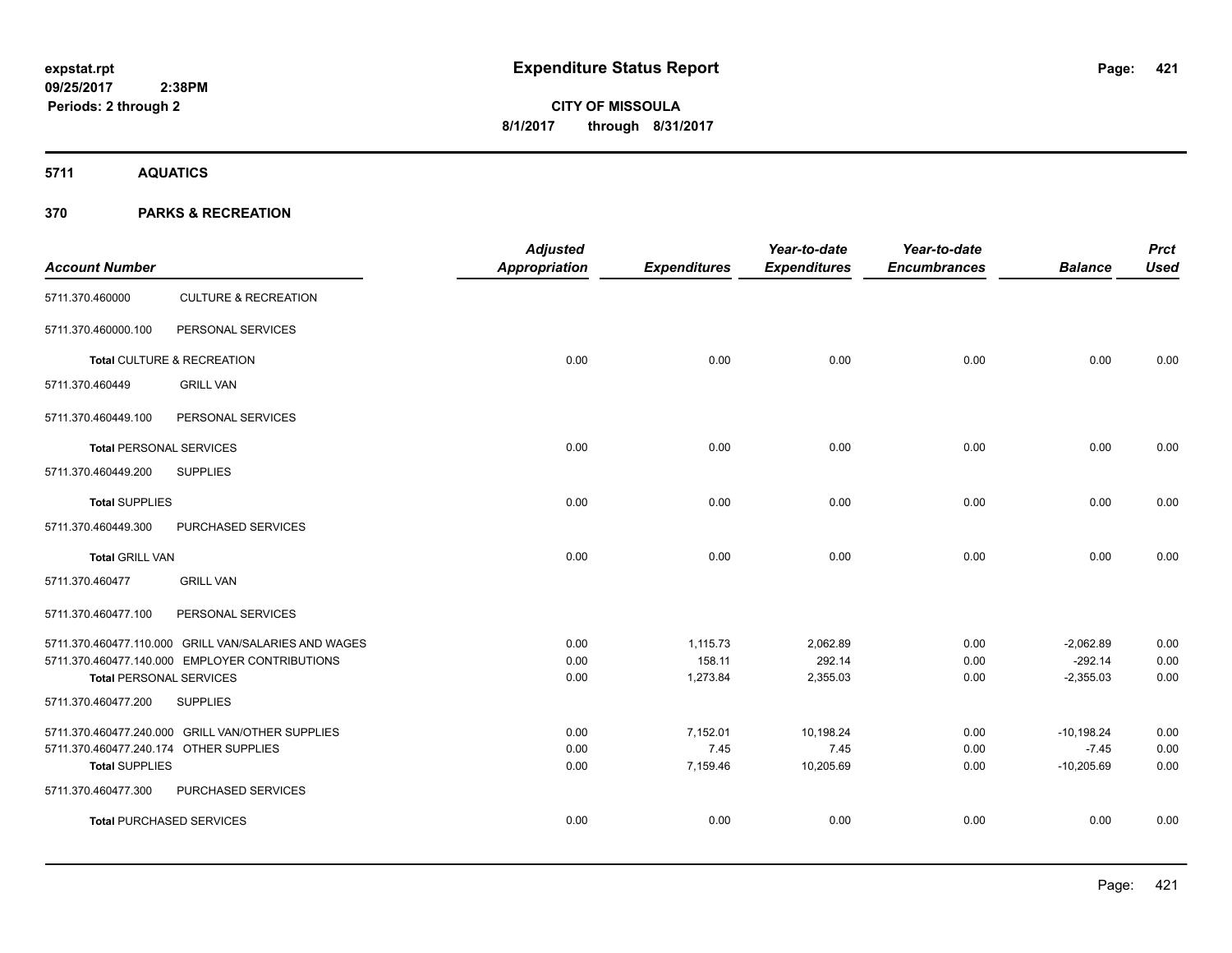**CITY OF MISSOULA 8/1/2017 through 8/31/2017**

**5711 AQUATICS**

| <b>Account Number</b>                                  | <b>Adjusted</b><br><b>Appropriation</b> | <b>Expenditures</b> | Year-to-date<br><b>Expenditures</b> | Year-to-date<br><b>Encumbrances</b> | <b>Balance</b> | <b>Prct</b><br><b>Used</b> |
|--------------------------------------------------------|-----------------------------------------|---------------------|-------------------------------------|-------------------------------------|----------------|----------------------------|
| <b>CAPITAL OUTLAY</b><br>5711.370.460477.900           |                                         |                     |                                     |                                     |                |                            |
| <b>Total CAPITAL OUTLAY</b>                            | 0.00                                    | 0.00                | 0.00                                | 0.00                                | 0.00           | 0.00                       |
| <b>Total GRILL VAN</b>                                 | 0.00                                    | 8,433.30            | 12,560.72                           | 0.00                                | $-12,560.72$   | 0.00                       |
| <b>CURRENTS POOL EXPENSES</b><br>5711.370.460490       |                                         |                     |                                     |                                     |                |                            |
| 5711.370.460490.100<br>PERSONAL SERVICES               |                                         |                     |                                     |                                     |                |                            |
| 5711.370.460490.110.000 SALARIES AND WAGES             | 0.00                                    | 58,247.83           | 102,304.04                          | 0.00                                | $-102,304.04$  | 0.00                       |
| 5711.370.460490.120.000 OVERTIME                       | 0.00                                    | 276.59              | 503.44                              | 0.00                                | $-503.44$      | 0.00                       |
| 5711.370.460490.140.000 EMPLOYER CONTRIBUTIONS         | 0.00                                    | 12,484.25           | 23,466.84                           | 0.00                                | $-23,466.84$   | 0.00                       |
| 5711.370.460490.141.000 STATE RETIREMENT CONTRIBUTIONS | 0.00                                    | 130.68              | 130.68                              | 0.00                                | $-130.68$      | 0.00                       |
| <b>Total PERSONAL SERVICES</b>                         | 0.00                                    | 71,139.35           | 126,405.00                          | 0.00                                | $-126,405.00$  | 0.00                       |
| 5711.370.460490.200<br><b>SUPPLIES</b>                 |                                         |                     |                                     |                                     |                |                            |
| 5711.370.460490.210.000 OFFICE SUPPLIES                | 0.00                                    | 0.00                | 59.07                               | 0.00                                | $-59.07$       | 0.00                       |
| 5711.370.460490.220.000 OPERATING SUPPLIES             | 0.00                                    | 361.88              | 361.88                              | 0.00                                | $-361.88$      | 0.00                       |
| 5711.370.460490.220.179 OPERATING SUPPLIES             | 0.00                                    | 459.00              | 459.00                              | 0.00                                | $-459.00$      | 0.00                       |
| 5711.370.460490.230.000 REPAIR/MAINTENANCE             | 0.00                                    | 179.00              | 179.00                              | 0.00                                | $-179.00$      | 0.00                       |
| 5711.370.460490.230.171 REPAIR/MAINTENANCE             | 0.00                                    | 2,783.59            | 5,206.34                            | 0.00                                | $-5,206.34$    | 0.00                       |
| 5711.370.460490.230.178 REPAIR/MAINTENANCE             | 0.00                                    | 1.100.21            | 1.721.21                            | 0.00                                | $-1,721.21$    | 0.00                       |
| 5711.370.460490.240.000 OTHER SUPPLIES                 | 0.00                                    | 1,309.19            | 1.325.18                            | 0.00                                | $-1,325.18$    | 0.00                       |
| 5711.370.460490.240.175 OTHER SUPPLIES                 | 0.00                                    | 105.25              | 105.25                              | 0.00                                | $-105.25$      | 0.00                       |
| <b>Total SUPPLIES</b>                                  | 0.00                                    | 6,298.12            | 9,416.93                            | 0.00                                | $-9,416.93$    | 0.00                       |
| <b>PURCHASED SERVICES</b><br>5711.370.460490.300       |                                         |                     |                                     |                                     |                |                            |
| 5711.370.460490.340.000 SEWER                          | 0.00                                    | 0.00                | 2.324.04                            | 0.00                                | $-2,324.04$    | 0.00                       |
| 5711.370.460490.341.000 ELECTRICITY & NATURAL GAS      | 0.00                                    | 14,353.79           | 14,353.79                           | 0.00                                | $-14,353.79$   | 0.00                       |
| 5711.370.460490.343.000 WATER CHARGES                  | 0.00                                    | 650.67              | 650.67                              | 0.00                                | $-650.67$      | 0.00                       |
| 5711.370.460490.344.000 TELEPHONE SERVICE              | 0.00                                    | 450.73              | 639.93                              | 0.00                                | $-639.93$      | 0.00                       |
| 5711.370.460490.345.000 GARBAGE                        | 0.00                                    | 356.00              | 667.26                              | 0.00                                | $-667.26$      | 0.00                       |
| 5711.370.460490.350.000 PROFESSIONAL SERVICES          | 0.00                                    | 4,386.00            | 4,386.00                            | 0.00                                | $-4,386.00$    | 0.00                       |
|                                                        |                                         |                     |                                     |                                     |                |                            |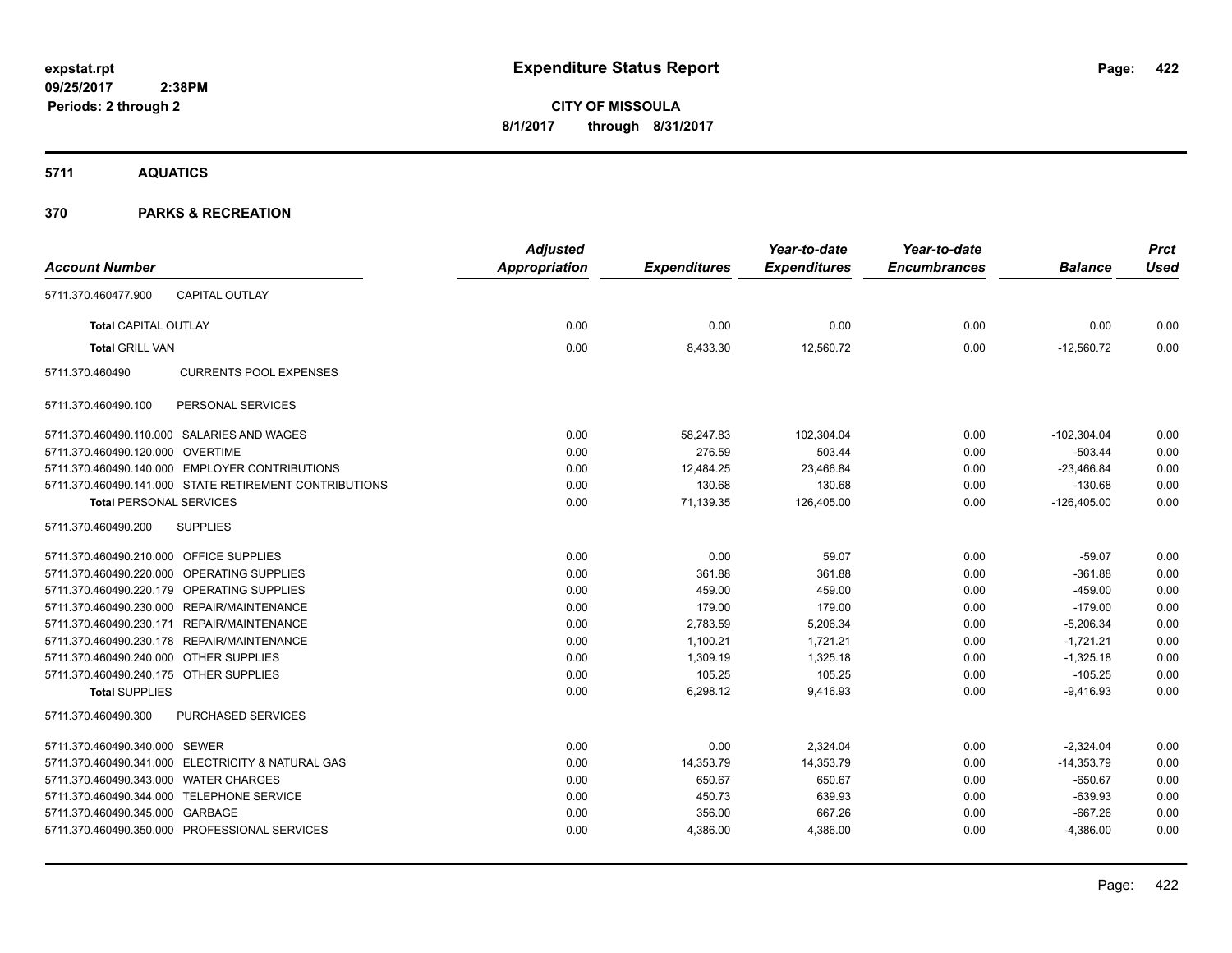### **5711 AQUATICS**

| <b>Account Number</b>                           | <b>Adjusted</b><br>Appropriation | <b>Expenditures</b> | Year-to-date<br><b>Expenditures</b> | Year-to-date<br><b>Encumbrances</b> | <b>Balance</b> | <b>Prct</b><br><b>Used</b> |
|-------------------------------------------------|----------------------------------|---------------------|-------------------------------------|-------------------------------------|----------------|----------------------------|
| 5711.370.460490.360.000 REPAIR & MAINTENANCE    | 0.00                             | 72.00               | 7,073.00                            | 0.00                                | $-7,073.00$    | 0.00                       |
| 5711.370.460490.360.194 REPAIR & MAINTENANCE    | 0.00                             | 410.00              | 410.00                              | 0.00                                | $-410.00$      | 0.00                       |
| <b>Total PURCHASED SERVICES</b>                 | 0.00                             | 20,679.19           | 30,504.69                           | 0.00                                | $-30,504.69$   | 0.00                       |
| <b>FIXED CHARGES</b><br>5711.370.460490.500     |                                  |                     |                                     |                                     |                |                            |
| <b>Total FIXED CHARGES</b>                      | 0.00                             | 0.00                | 0.00                                | 0.00                                | 0.00           | 0.00                       |
| OTHER OBJECTS<br>5711.370.460490.800            |                                  |                     |                                     |                                     |                |                            |
| <b>Total OTHER OBJECTS</b>                      | 0.00                             | 0.00                | 0.00                                | 0.00                                | 0.00           | 0.00                       |
| 5711.370.460490.900<br><b>CAPITAL OUTLAY</b>    |                                  |                     |                                     |                                     |                |                            |
| <b>Total CAPITAL OUTLAY</b>                     | 0.00                             | 0.00                | 0.00                                | 0.00                                | 0.00           | 0.00                       |
| <b>Total CURRENTS POOL EXPENSES</b>             | 0.00                             | 98,116.66           | 166,326.62                          | 0.00                                | $-166,326.62$  | 0.00                       |
| <b>SPLASH POOLS EXPENSES</b><br>5711.370.460491 |                                  |                     |                                     |                                     |                |                            |
| 5711.370.460491.100<br>PERSONAL SERVICES        |                                  |                     |                                     |                                     |                |                            |
| 5711.370.460491.110.000 SALARIES AND WAGES      | 0.00                             | 51,442.01           | 92,584.64                           | 0.00                                | $-92,584.64$   | 0.00                       |
| 5711.370.460491.120.000 OVERTIME                | 0.00                             | 221.87              | 375.27                              | 0.00                                | $-375.27$      | 0.00                       |
| 5711.370.460491.140.000 EMPLOYER CONTRIBUTIONS  | 0.00                             | 8,939.61            | 16,873.58                           | 0.00                                | $-16,873.58$   | 0.00                       |
| <b>Total PERSONAL SERVICES</b>                  | 0.00                             | 60,603.49           | 109,833.49                          | 0.00                                | $-109,833.49$  | 0.00                       |
| <b>SUPPLIES</b><br>5711.370.460491.200          |                                  |                     |                                     |                                     |                |                            |
| 5711.370.460491.210.000 OFFICE SUPPLIES         | 0.00                             | 110.00              | 168.79                              | 0.00                                | $-168.79$      | 0.00                       |
| 5711.370.460491.220.000 OPERATING SUPPLIES      | 0.00                             | 333.57              | 523.52                              | 0.00                                | $-523.52$      | 0.00                       |
| 5711.370.460491.220.179 OPERATING SUPPLIES      | 0.00                             | 619.00              | 619.00                              | 0.00                                | $-619.00$      | 0.00                       |
| 5711.370.460491.230.000 REPAIR/MAINTENANCE      | 0.00                             | 419.89              | 419.89                              | 0.00                                | $-419.89$      | 0.00                       |
| 5711.370.460491.230.171 REPAIR/MAINTENANCE      | 0.00                             | 20,123.97           | 22,372.72                           | 0.00                                | $-22,372.72$   | 0.00                       |
| 5711.370.460491.230.178 REPAIR/MAINTENANCE      | 0.00                             | 1,853.86            | 3,053.08                            | 0.00                                | $-3,053.08$    | 0.00                       |
| 5711.370.460491.230.194 REPAIR/MAINTENANCE      | 0.00                             | 136.30              | 136.30                              | 0.00                                | $-136.30$      | 0.00                       |
| 5711.370.460491.240.000 OTHER SUPPLIES          | 0.00                             | 128.29              | 177.50                              | 0.00                                | $-177.50$      | 0.00                       |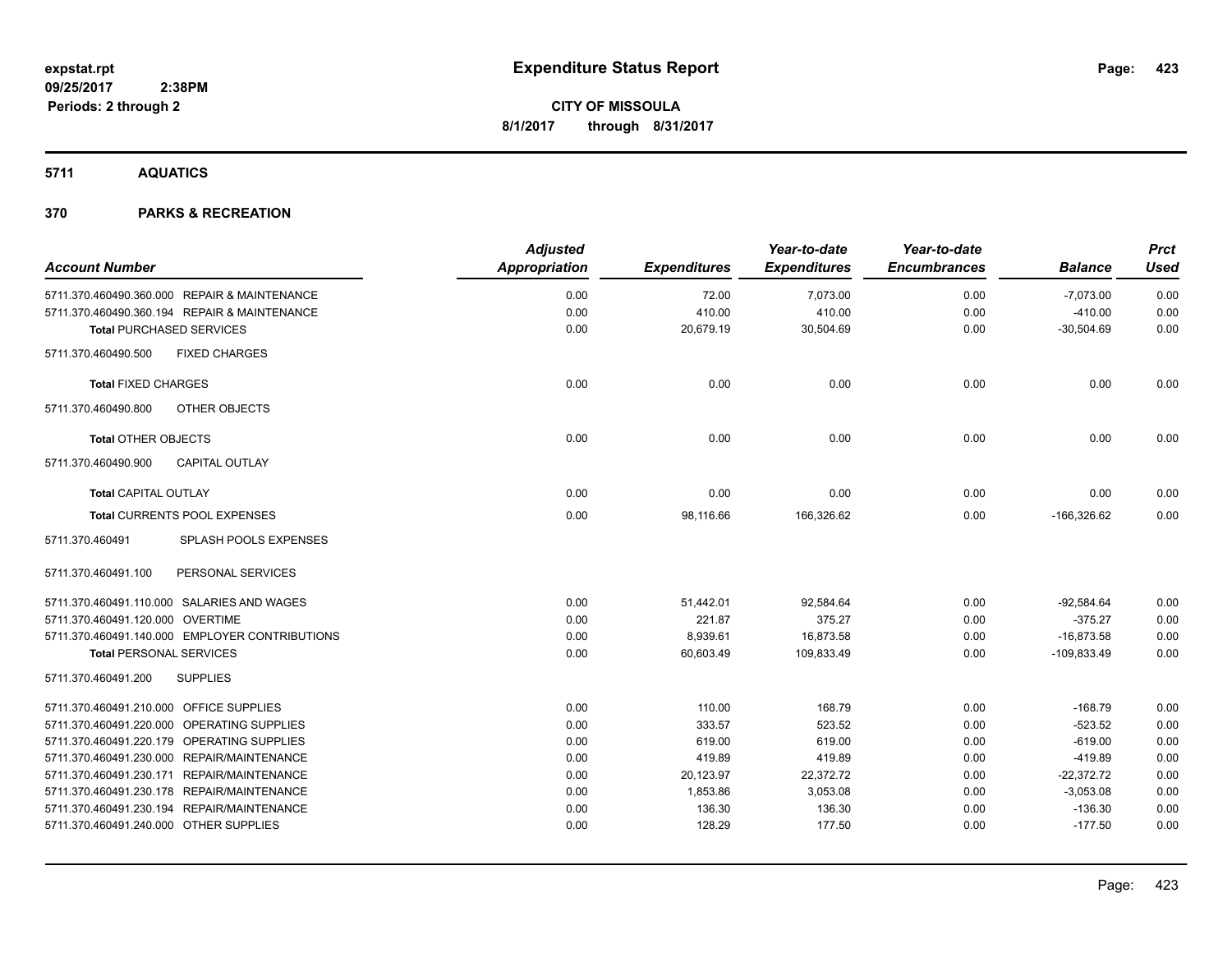**5711 AQUATICS**

|                                           |                                                                  | <b>Adjusted</b> |                     | Year-to-date        | Year-to-date        |                | <b>Prct</b> |
|-------------------------------------------|------------------------------------------------------------------|-----------------|---------------------|---------------------|---------------------|----------------|-------------|
| <b>Account Number</b>                     |                                                                  | Appropriation   | <b>Expenditures</b> | <b>Expenditures</b> | <b>Encumbrances</b> | <b>Balance</b> | <b>Used</b> |
| 5711.370.460491.240.174 OTHER SUPPLIES    |                                                                  | 0.00            | 27,284.35           | 36,976.27           | 0.00                | $-36,976.27$   | 0.00        |
| 5711.370.460491.240.175 OTHER SUPPLIES    |                                                                  | 0.00            | 560.92              | 1,496.17            | 0.00                | $-1,496.17$    | 0.00        |
|                                           | 5711.370.460491.240.180 OTHER SUPPLIES-MERCHANDISE SALES FRNTDSK | 0.00            | 976.30              | 1,200.88            | 0.00                | $-1,200.88$    | 0.00        |
| <b>Total SUPPLIES</b>                     |                                                                  | 0.00            | 52,546.45           | 67,144.12           | 0.00                | $-67, 144.12$  | 0.00        |
| 5711.370.460491.300                       | <b>PURCHASED SERVICES</b>                                        |                 |                     |                     |                     |                |             |
|                                           | 5711.370.460491.330.000 PUBLICITY, SUBSCRIPTIONS & DUES          | 0.00            | 0.00                | 62.00               | 0.00                | $-62.00$       | 0.00        |
| 5711.370.460491.340.000 SEWER             |                                                                  | 0.00            | 0.00                | 142.84              | 0.00                | $-142.84$      | 0.00        |
| 5711.370.460491.343.000 WATER CHARGES     |                                                                  | 0.00            | 3,227.49            | 3,227.49            | 0.00                | $-3,227.49$    | 0.00        |
| 5711.370.460491.344.000 TELEPHONE SERVICE |                                                                  | 0.00            | 451.40              | 638.62              | 0.00                | $-638.62$      | 0.00        |
| 5711.370.460491.345.000 GARBAGE           |                                                                  | 0.00            | 197.65              | 197.65              | 0.00                | $-197.65$      | 0.00        |
|                                           | 5711.370.460491.350.000 PROFESSIONAL SERVICES                    | 0.00            | 375.00              | 375.00              | 0.00                | $-375.00$      | 0.00        |
|                                           | 5711.370.460491.360.000 REPAIR & MAINTENANCE                     | 0.00            | 0.00                | 2,574.25            | 0.00                | $-2,574.25$    | 0.00        |
|                                           | 5711.370.460491.360.194 REPAIR & MAINTENANCE                     | 0.00            | 1,957.51            | 2,145.01            | 0.00                | $-2,145.01$    | 0.00        |
|                                           | 5711.370.460491.390.000 OTHER PURCHASED SERVICES                 | 0.00            | 0.00                | 144.96              | 0.00                | $-144.96$      | 0.00        |
| <b>Total PURCHASED SERVICES</b>           |                                                                  | 0.00            | 6,209.05            | 9,507.82            | 0.00                | $-9,507.82$    | 0.00        |
| 5711.370.460491.800                       | OTHER OBJECTS                                                    |                 |                     |                     |                     |                |             |
| <b>Total OTHER OBJECTS</b>                |                                                                  | 0.00            | 0.00                | 0.00                | 0.00                | 0.00           | 0.00        |
| 5711.370.460491.900                       | <b>CAPITAL OUTLAY</b>                                            |                 |                     |                     |                     |                |             |
| <b>Total CAPITAL OUTLAY</b>               |                                                                  | 0.00            | 0.00                | 0.00                | 0.00                | 0.00           | 0.00        |
|                                           | Total SPLASH POOLS EXPENSES                                      | 0.00            | 119,358.99          | 186,485.43          | 0.00                | $-186,485.43$  | 0.00        |
| 5711.370.460493                           | <b>AQUATICS MAINTENANCE</b>                                      |                 |                     |                     |                     |                |             |
| 5711.370.460493.300                       | PURCHASED SERVICES                                               |                 |                     |                     |                     |                |             |
| <b>Total PURCHASED SERVICES</b>           |                                                                  | 0.00            | 0.00                | 0.00                | 0.00                | 0.00           | 0.00        |
| 5711.370.460493.500                       | <b>FIXED CHARGES</b>                                             |                 |                     |                     |                     |                |             |
| <b>Total FIXED CHARGES</b>                |                                                                  | 0.00            | 0.00                | 0.00                | 0.00                | 0.00           | 0.00        |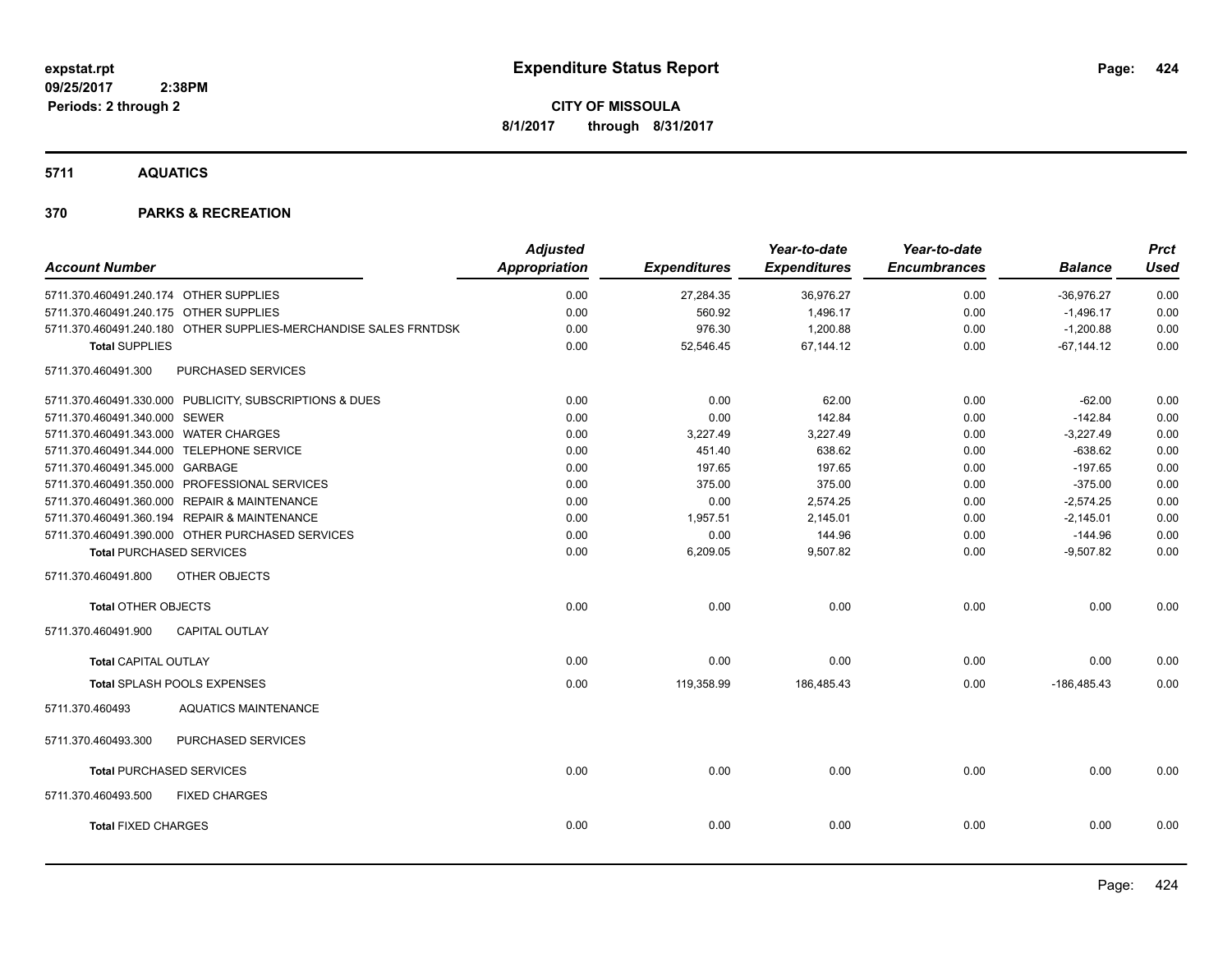**5711 AQUATICS**

|                               |                                   | <b>Adjusted</b>      |                     | Year-to-date        | Year-to-date        |                | <b>Prct</b> |
|-------------------------------|-----------------------------------|----------------------|---------------------|---------------------|---------------------|----------------|-------------|
| <b>Account Number</b>         |                                   | <b>Appropriation</b> | <b>Expenditures</b> | <b>Expenditures</b> | <b>Encumbrances</b> | <b>Balance</b> | <b>Used</b> |
| 5711.370.460493.900           | <b>CAPITAL OUTLAY</b>             |                      |                     |                     |                     |                |             |
|                               | <b>Total AQUATICS MAINTENANCE</b> | 0.00                 | 0.00                | 0.00                | 0.00                | 0.00           | 0.00        |
| 5711.370.460512               | PARK MEMORIALS                    |                      |                     |                     |                     |                |             |
| 5711.370.460512.200           | <b>SUPPLIES</b>                   |                      |                     |                     |                     |                |             |
| <b>Total SUPPLIES</b>         |                                   | 0.00                 | 0.00                | 0.00                | 0.00                | 0.00           | 0.00        |
| 5711.370.460512.300           | PURCHASED SERVICES                |                      |                     |                     |                     |                |             |
|                               | <b>Total PURCHASED SERVICES</b>   | 0.00                 | 0.00                | 0.00                | 0.00                | 0.00           | 0.00        |
| 5711.370.460512.900           | CAPITAL OUTLAY                    |                      |                     |                     |                     |                |             |
| <b>Total PARK MEMORIALS</b>   |                                   | 0.00                 | 0.00                | 0.00                | 0.00                | 0.00           | 0.00        |
| 5711.370.460519               | <b>AQUATICS CAPITAL</b>           |                      |                     |                     |                     |                |             |
| 5711.370.460519.900           | CAPITAL OUTLAY                    |                      |                     |                     |                     |                |             |
| <b>Total AQUATICS CAPITAL</b> |                                   | 0.00                 | 0.00                | 0.00                | 0.00                | 0.00           | 0.00        |
| 5711.370.490506               | CORE FINANCED EQUIPMENT           |                      |                     |                     |                     |                |             |
| 5711.370.490506.600           | <b>DEBT SERVICE</b>               |                      |                     |                     |                     |                |             |
|                               | Total CORE FINANCED EQUIPMENT     | 0.00                 | 0.00                | 0.00                | 0.00                | 0.00           | 0.00        |
| 5711.370.510110               | <b>MERCHANT SERVICES</b>          |                      |                     |                     |                     |                |             |
| 5711.370.510110.500           | <b>FIXED CHARGES</b>              |                      |                     |                     |                     |                |             |
|                               | <b>Total MERCHANT SERVICES</b>    | 0.00                 | 0.00                | 0.00                | 0.00                | 0.00           | 0.00        |
| 5711.370.510306               | SALARY RESERVE                    |                      |                     |                     |                     |                |             |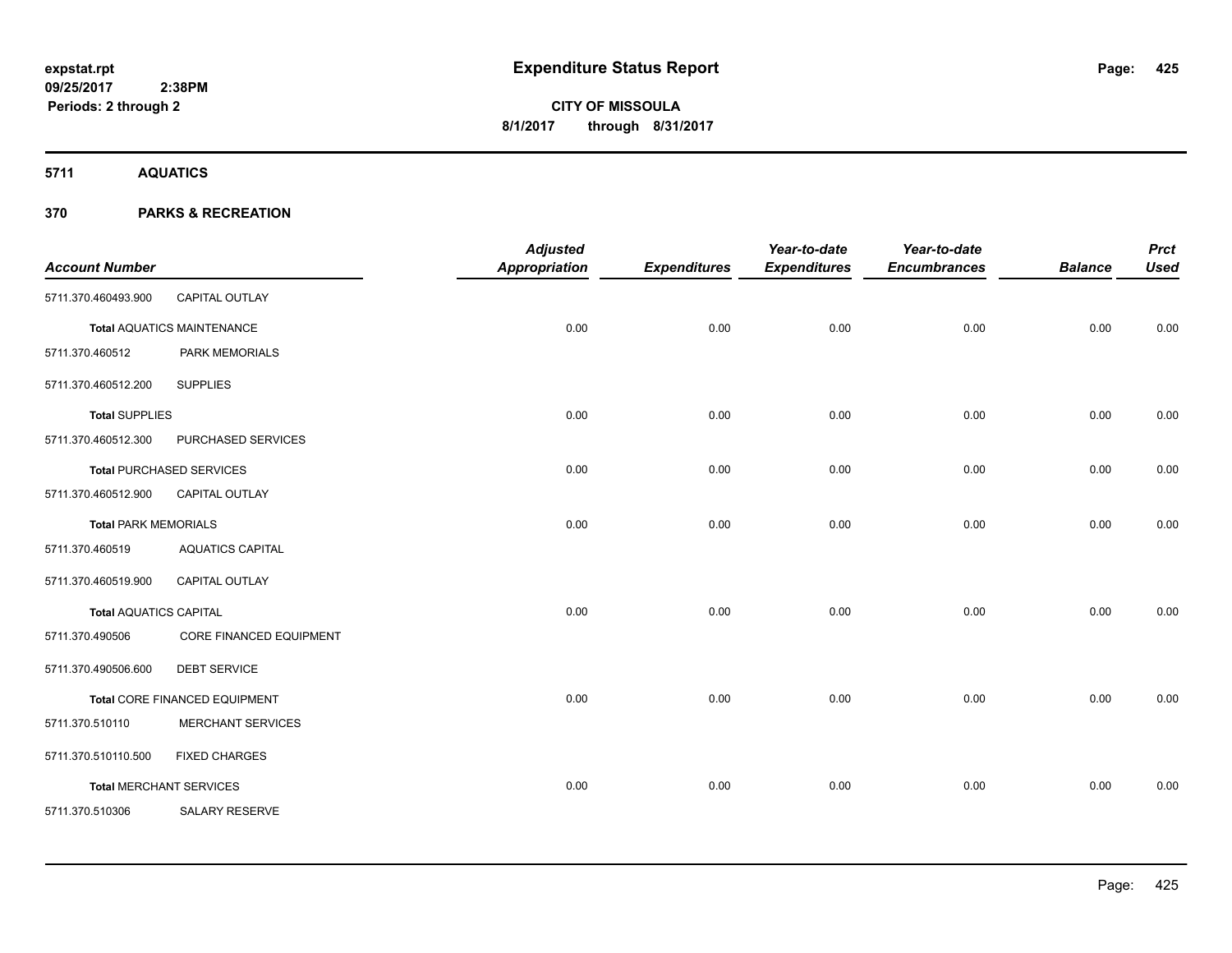**5711 AQUATICS**

| <b>Account Number</b>                    | <b>Adjusted</b><br>Appropriation | <b>Expenditures</b> | Year-to-date<br><b>Expenditures</b> | Year-to-date<br><b>Encumbrances</b> | <b>Balance</b> | <b>Prct</b><br>Used |
|------------------------------------------|----------------------------------|---------------------|-------------------------------------|-------------------------------------|----------------|---------------------|
| 5711.370.510306.100<br>PERSONAL SERVICES |                                  |                     |                                     |                                     |                |                     |
| <b>Total SALARY RESERVE</b>              | 0.00                             | 0.00                | 0.00                                | 0.00                                | 0.00           | 0.00                |
| <b>Total PARKS &amp; RECREATION</b>      | 0.00                             | 225,908.95          | 365,372.77                          | 0.00                                | $-365,372.77$  | 0.00                |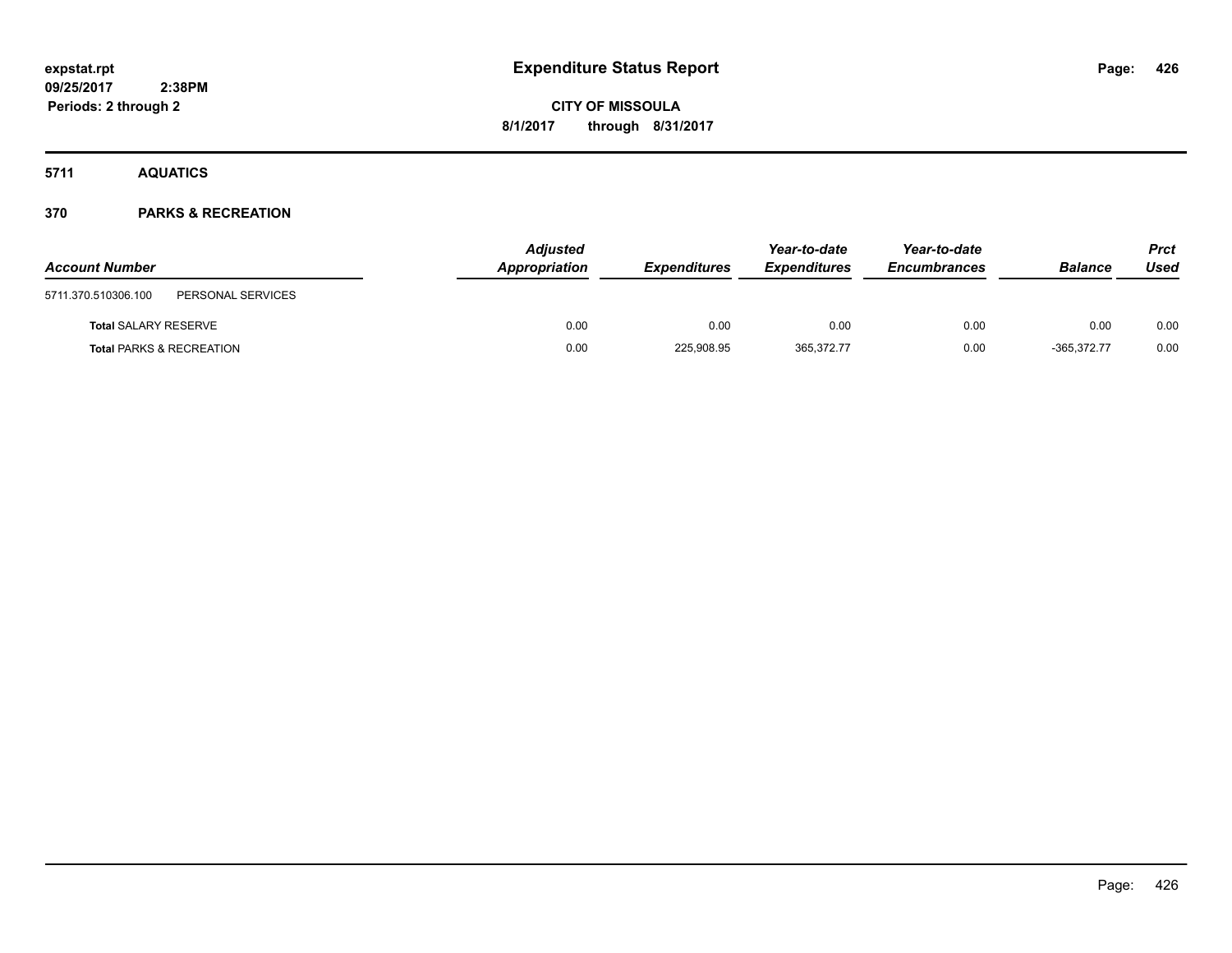**5711 AQUATICS**

### **390 NON-DEPARTMENTAL**

| <b>Account Number</b>         |                       | <b>Adjusted</b><br><b>Appropriation</b> | <b>Expenditures</b> | Year-to-date<br><b>Expenditures</b> | Year-to-date<br><b>Encumbrances</b> | <b>Balance</b> | <b>Prct</b><br><b>Used</b> |
|-------------------------------|-----------------------|-----------------------------------------|---------------------|-------------------------------------|-------------------------------------|----------------|----------------------------|
| 5711.390.510000               | MISCELLANEOUS         |                                         |                     |                                     |                                     |                |                            |
| 5711.390.510000.800           | <b>OTHER OBJECTS</b>  |                                         |                     |                                     |                                     |                |                            |
| <b>Total OTHER OBJECTS</b>    |                       | 0.00                                    | 0.00                | 0.00                                | 0.00                                | 0.00           | 0.00                       |
| 5711.390.510000.900           | <b>CAPITAL OUTLAY</b> |                                         |                     |                                     |                                     |                |                            |
| <b>Total MISCELLANEOUS</b>    |                       | 0.00                                    | 0.00                | 0.00                                | 0.00                                | 0.00           | 0.00                       |
| <b>Total NON-DEPARTMENTAL</b> |                       | 0.00                                    | 0.00                | 0.00                                | 0.00                                | 0.00           | 0.00                       |
| <b>Total AQUATICS</b>         |                       | 0.00                                    | 225,908.95          | 365,372.77                          | 0.00                                | $-365,372.77$  | 0.00                       |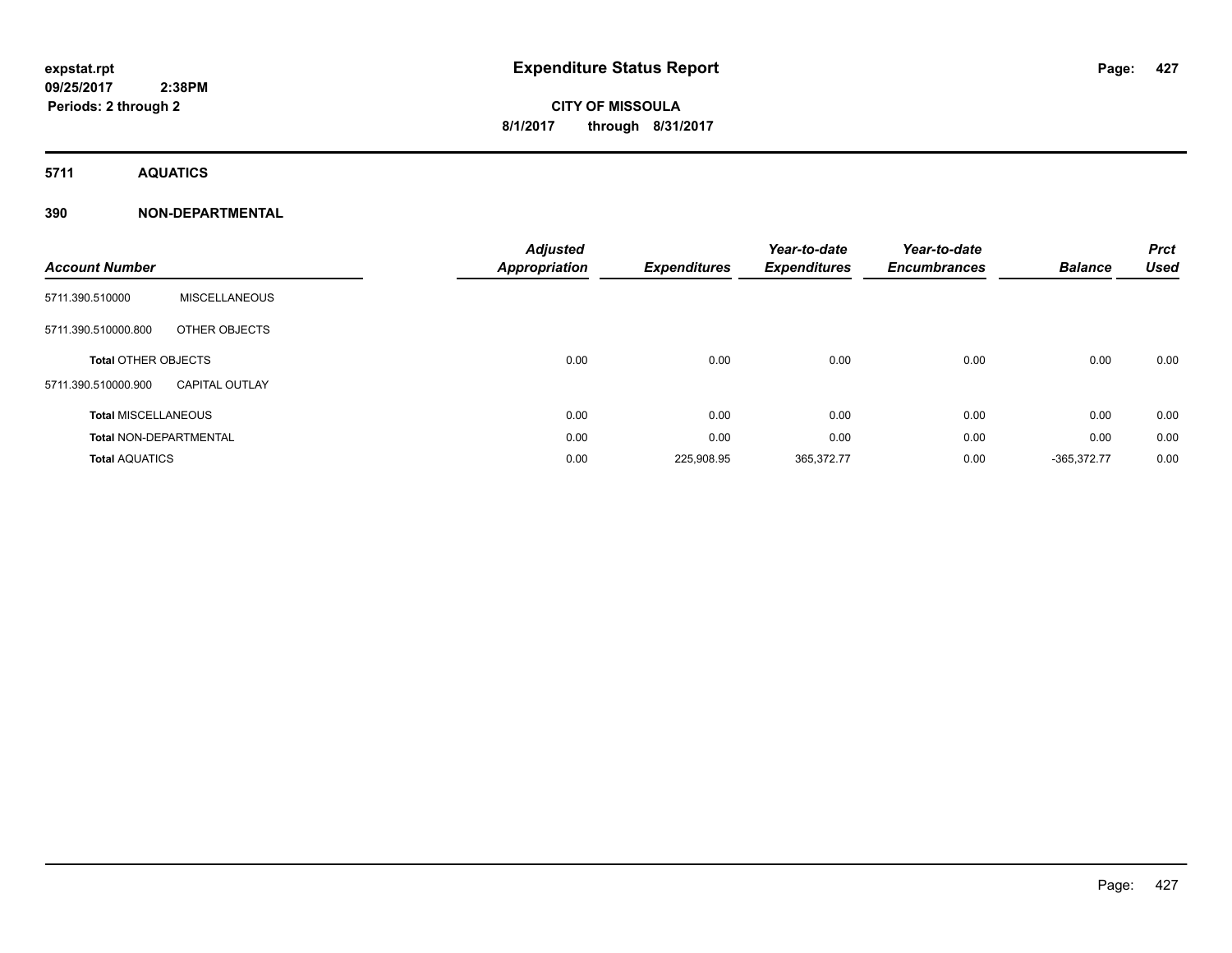#### **6050 EMPLOYEE BENEFIT PLAN FUND**

#### **390 NON-DEPARTMENTAL**

| <b>Account Number</b>      |                                                     | <b>Adjusted</b><br>Appropriation | <b>Expenditures</b> | Year-to-date<br><b>Expenditures</b> | Year-to-date<br><b>Encumbrances</b> | <b>Balance</b> | <b>Prct</b><br><b>Used</b> |
|----------------------------|-----------------------------------------------------|----------------------------------|---------------------|-------------------------------------|-------------------------------------|----------------|----------------------------|
| 6050.390.510110            | <b>MERCHANT SERVICES</b>                            |                                  |                     |                                     |                                     |                |                            |
| 6050.390.510110.500        | <b>FIXED CHARGES</b>                                |                                  |                     |                                     |                                     |                |                            |
|                            | <b>Total MERCHANT SERVICES</b>                      | 0.00                             | 0.00                | 0.00                                | 0.00                                | 0.00           | 0.00                       |
| 6050.390.520800            | <b>EMPLOYEE BENEFITS</b>                            |                                  |                     |                                     |                                     |                |                            |
| 6050.390.520800.300        | PURCHASED SERVICES                                  |                                  |                     |                                     |                                     |                |                            |
|                            | 6050.390.520800.351.000 INSURANCE CLAIMS            | 0.00                             | 82,568.54           | 497,054.27                          | 0.00                                | -497,054.27    | 0.00                       |
|                            | 6050.390.520800.352.000 HEALTH PROGRAMS             | 0.00                             | 3,578.23            | 4,903.23                            | 0.00                                | $-4,903.23$    | 0.00                       |
|                            | 6050.390.520800.353.000 ADMINISTRATION EXPENDITURES | 0.00                             | 133,497.09          | 197,552.24                          | 0.00                                | -197,552.24    | 0.00                       |
|                            | <b>Total PURCHASED SERVICES</b>                     | 0.00                             | 219.643.86          | 699.509.74                          | 0.00                                | $-699.509.74$  | 0.00                       |
| 6050.390.520800.700        | <b>GRANTS &amp; CONTRIBUTIONS</b>                   |                                  |                     |                                     |                                     |                |                            |
|                            | <b>Total GRANTS &amp; CONTRIBUTIONS</b>             | 0.00                             | 0.00                | 0.00                                | 0.00                                | 0.00           | 0.00                       |
| 6050.390.520800.800        | OTHER OBJECTS                                       |                                  |                     |                                     |                                     |                |                            |
| <b>Total OTHER OBJECTS</b> |                                                     | 0.00                             | 0.00                | 0.00                                | 0.00                                | 0.00           | 0.00                       |
|                            | <b>Total EMPLOYEE BENEFIT PLAN FUND</b>             | 0.00                             | 219,643.86          | 699,509.74                          | 0.00                                | $-699,509.74$  | 0.00                       |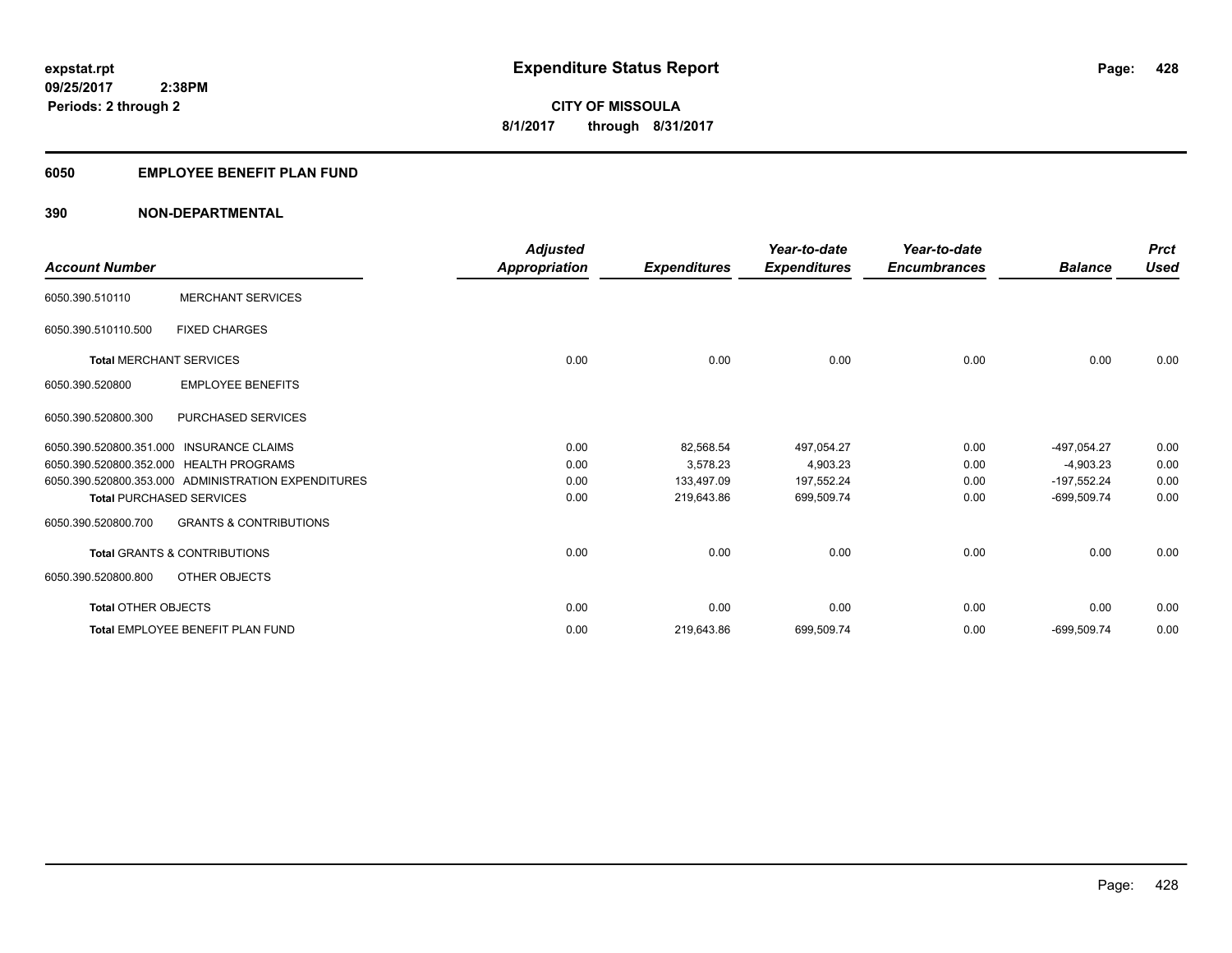#### **7370 PARKING COMMISSION FUND**

#### **395 PARKING COMMISSION**

|                                           |                                                        | <b>Adjusted</b>      |                     | Year-to-date        | Year-to-date        |                | <b>Prct</b> |
|-------------------------------------------|--------------------------------------------------------|----------------------|---------------------|---------------------|---------------------|----------------|-------------|
| <b>Account Number</b>                     |                                                        | <b>Appropriation</b> | <b>Expenditures</b> | <b>Expenditures</b> | <b>Encumbrances</b> | <b>Balance</b> | <b>Used</b> |
| 7370.395.430266                           | PARKING DIVISION                                       |                      |                     |                     |                     |                |             |
| 7370.395.430266.100                       | PERSONAL SERVICES                                      |                      |                     |                     |                     |                |             |
|                                           | 7370.395.430266.110.000 SALARIES AND WAGES             | 0.00                 | 36,968.38           | 63,778.61           | 0.00                | $-63,778.61$   | 0.00        |
| 7370.395.430266.120.000 OVERTIME          |                                                        | 0.00                 | 13.90               | 48.63               | 0.00                | $-48.63$       | 0.00        |
|                                           | 7370.395.430266.140.000 EMPLOYER CONTRIBUTIONS         | 0.00                 | 17,618.19           | 42,134.44           | 0.00                | $-42, 134.44$  | 0.00        |
|                                           | 7370.395.430266.141.000 STATE RETIREMENT CONTRIBUTIONS | 0.00                 | 60.95               | 60.95               | 0.00                | $-60.95$       | 0.00        |
| <b>Total PERSONAL SERVICES</b>            |                                                        | 0.00                 | 54,661.42           | 106,022.63          | 0.00                | $-106,022.63$  | 0.00        |
| 7370.395.430266.200                       | <b>SUPPLIES</b>                                        |                      |                     |                     |                     |                |             |
| 7370.395.430266.210.000 OFFICE SUPPLIES   |                                                        | 0.00                 | 235.55              | 418.17              | 0.00                | $-418.17$      | 0.00        |
|                                           | 7370.395.430266.220.000 OPERATING SUPPLIES             | 0.00                 | 1.581.33            | 1.581.33            | 0.00                | $-1,581.33$    | 0.00        |
| 7370.395.430266.220.311 CLOTHING SUPPLIES |                                                        | 0.00                 | 31.79               | 31.79               | 0.00                | $-31.79$       | 0.00        |
|                                           | 7370.395.430266.230.000 REPAIR/MAINTENANCE             | 0.00                 | 95.45               | 260.21              | 0.00                | $-260.21$      | 0.00        |
| <b>Total SUPPLIES</b>                     |                                                        | 0.00                 | 1,944.12            | 2,291.50            | 0.00                | $-2,291.50$    | 0.00        |
| 7370.395.430266.300                       | <b>PURCHASED SERVICES</b>                              |                      |                     |                     |                     |                |             |
| 7370.395.430266.310.000 COMMUNICATIONS    |                                                        | 0.00                 | 584.20              | 584.20              | 0.00                | $-584.20$      | 0.00        |
|                                           | 7370.395.430266.320.000 PRINTING & DUPLICATING         | 0.00                 | 3,579.45            | 3,579.45            | 0.00                | $-3,579.45$    | 0.00        |
| 7370.395.430266.340.000 SEWER             |                                                        | 0.00                 | 0.00                | 85.31               | 0.00                | $-85.31$       | 0.00        |
|                                           | 7370.395.430266.341.000 ELECTRICITY & NATURAL GAS      | 0.00                 | 2,320.91            | 2,320.91            | 0.00                | $-2,320.91$    | 0.00        |
| 7370.395.430266.343.000 WATER CHARGES     |                                                        | 0.00                 | 523.58              | 523.58              | 0.00                | $-523.58$      | 0.00        |
|                                           | 7370.395.430266.343.717 MARKET ON FRONT WATER CHARGES  | 0.00                 | 217.46              | 217.46              | 0.00                | $-217.46$      | 0.00        |
|                                           | 7370.395.430266.344.000 TELEPHONE SERVICE              | 0.00                 | 621.39              | 591.40              | 0.00                | $-591.40$      | 0.00        |
| 7370.395.430266.345.000 GARBAGE           |                                                        | 0.00                 | 359.08              | 665.99              | 0.00                | $-665.99$      | 0.00        |
| 7370.395.430266.345.717 GARBAGE           |                                                        | 0.00                 | 302.03              | 532.06              | 0.00                | $-532.06$      | 0.00        |
|                                           | 7370.395.430266.350.303 PROFESSIONAL SERVICES          | 0.00                 | 7,860.00            | 11,766.00           | 0.00                | $-11,766.00$   | 0.00        |
| 7370.395.430266.350.700 ACCOUNTING        |                                                        | 0.00                 | 477.00              | 477.00              | 0.00                | $-477.00$      | 0.00        |
|                                           | 7370.395.430266.350.702 SECURITY FOR GARAGES           | 0.00                 | 1,962.00            | 1,962.00            | 0.00                | $-1,962.00$    | 0.00        |
|                                           | 7370.395.430266.360.711 REPAIR & MAINTENANCE           | 0.00                 | 256.00              | 256.00              | 0.00                | $-256.00$      | 0.00        |
|                                           | 7370.395.430266.360.712 REPAIR & MAINTENANCE           | 0.00                 | 995.00              | 1,638.00            | 0.00                | $-1,638.00$    | 0.00        |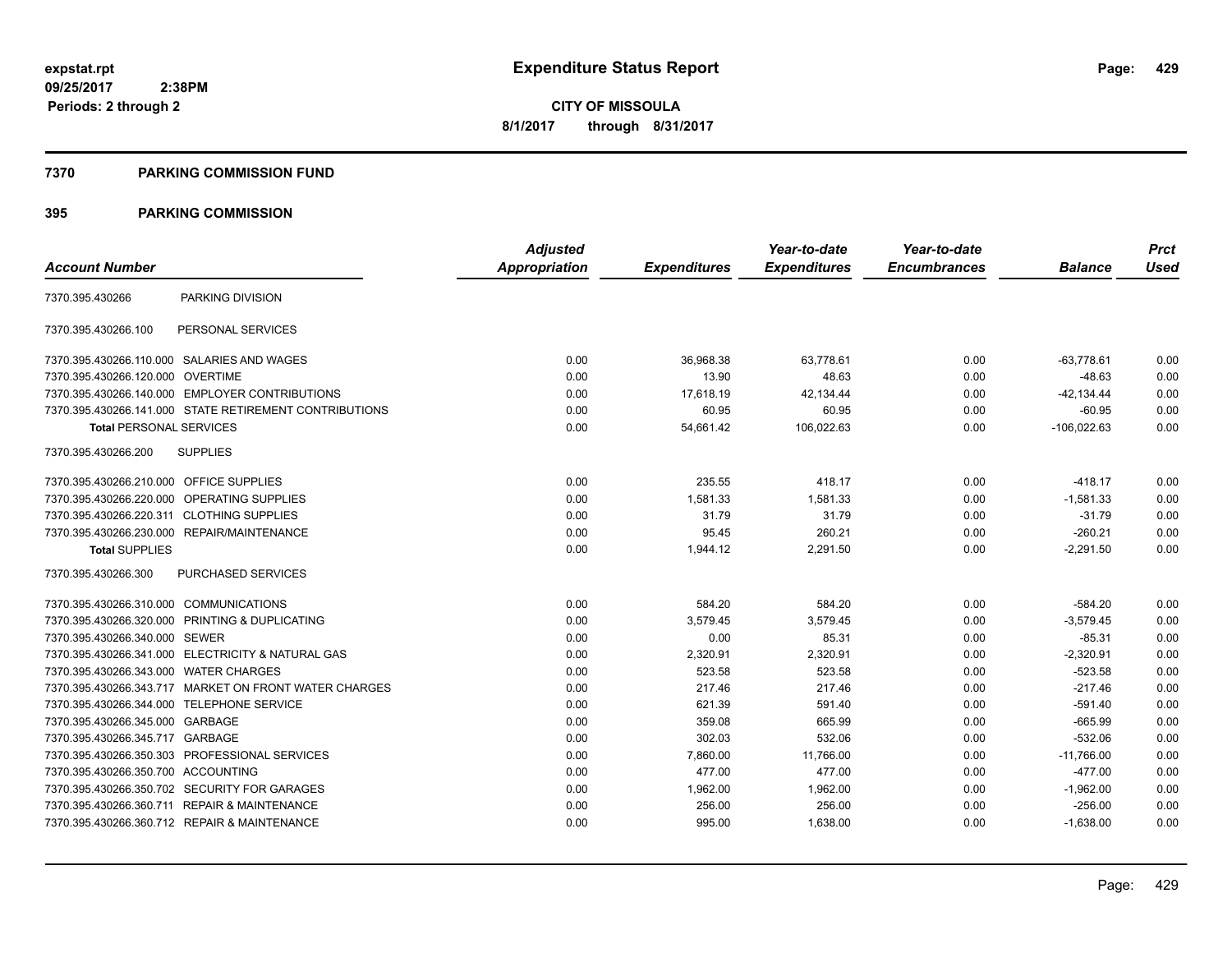#### **7370 PARKING COMMISSION FUND**

#### **395 PARKING COMMISSION**

|                                                          | <b>Adjusted</b> |                     | Year-to-date        | Year-to-date        |                | <b>Prct</b> |
|----------------------------------------------------------|-----------------|---------------------|---------------------|---------------------|----------------|-------------|
| <b>Account Number</b>                                    | Appropriation   | <b>Expenditures</b> | <b>Expenditures</b> | <b>Encumbrances</b> | <b>Balance</b> | <b>Used</b> |
| 7370.395.430266.360.713 REPAIR & MAINTENANCE             | 0.00            | 1,383.70            | 1,916.20            | 0.00                | $-1,916.20$    | 0.00        |
| 7370.395.430266.360.714 BANK ST/REPAIR & MAINTENANCE     | 0.00            | 491.62              | 948.37              | 0.00                | $-948.37$      | 0.00        |
| 7370.395.430266.360.716 REPAIR & MAINTENANCE             | 0.00            | 0.00                | 75.06               | 0.00                | $-75.06$       | 0.00        |
| 7370.395.430266.370.000 TRAVEL                           | 0.00            | $-11.20$            | $-11.20$            | 0.00                | 11.20          | 0.00        |
| 7370.395.430266.390.044 JANITORIAL                       | 0.00            | 844.89              | 1,449.91            | 0.00                | $-1,449.91$    | 0.00        |
| <b>Total PURCHASED SERVICES</b>                          | 0.00            | 22,767.11           | 29,577.70           | 0.00                | $-29,577.70$   | 0.00        |
| <b>BUILDING MATERIALS</b><br>7370.395.430266.400         |                 |                     |                     |                     |                |             |
| <b>Total BUILDING MATERIALS</b>                          | 0.00            | 0.00                | 0.00                | 0.00                | 0.00           | 0.00        |
| 7370.395.430266.500<br><b>FIXED CHARGES</b>              |                 |                     |                     |                     |                |             |
| 7370.395.430266.500.000 FIXED CHARGES                    | 0.00            | 1,269.00            | 1.269.00            | 0.00                | $-1,269.00$    | 0.00        |
| 7370.395.430266.500.733 FIXED CHARGES                    | 0.00            | 1,650.00            | 1,650.00            | 0.00                | $-1,650.00$    | 0.00        |
| <b>Total FIXED CHARGES</b>                               | 0.00            | 2,919.00            | 2,919.00            | 0.00                | $-2,919.00$    | 0.00        |
| 7370.395.430266.600<br><b>DEBT SERVICE</b>               |                 |                     |                     |                     |                |             |
| 7370.395.430266.610.000 LEASE/PRINCIPAL                  | 0.00            | 0.00                | 92,300.00           | 0.00                | $-92,300.00$   | 0.00        |
| 7370.395.430266.620.000 LEASE INTEREST                   | 0.00            | 0.00                | 13.258.13           | 0.00                | $-13.258.13$   | 0.00        |
| <b>Total DEBT SERVICE</b>                                | 0.00            | 0.00                | 105,558.13          | 0.00                | $-105,558.13$  | 0.00        |
| <b>GRANTS &amp; CONTRIBUTIONS</b><br>7370.395.430266.700 |                 |                     |                     |                     |                |             |
| 7370.395.430266.700.000 GRANTS & CONTRIBUTIONS           | 0.00            | 2,500.00            | 2,500.00            | 0.00                | $-2,500.00$    | 0.00        |
| <b>Total GRANTS &amp; CONTRIBUTIONS</b>                  | 0.00            | 2,500.00            | 2,500.00            | 0.00                | $-2,500.00$    | 0.00        |
| 7370.395.430266.800<br>OTHER OBJECTS                     |                 |                     |                     |                     |                |             |
| 7370.395.430266.820.000 TRANSFERS TO OTHER FUNDS         | 0.00            | 25,798.75           | 51,597.50           | 0.00                | $-51,597.50$   | 0.00        |
| <b>Total OTHER OBJECTS</b>                               | 0.00            | 25,798.75           | 51,597.50           | 0.00                | $-51,597.50$   | 0.00        |
| <b>CAPITAL OUTLAY</b><br>7370.395.430266.900             |                 |                     |                     |                     |                |             |
| <b>Total CAPITAL OUTLAY</b>                              | 0.00            | 0.00                | 0.00                | 0.00                | 0.00           | 0.00        |
| <b>Total PARKING DIVISION</b>                            | 0.00            | 110.590.40          | 300.466.46          | 0.00                | -300.466.46    | 0.00        |
|                                                          |                 |                     |                     |                     |                |             |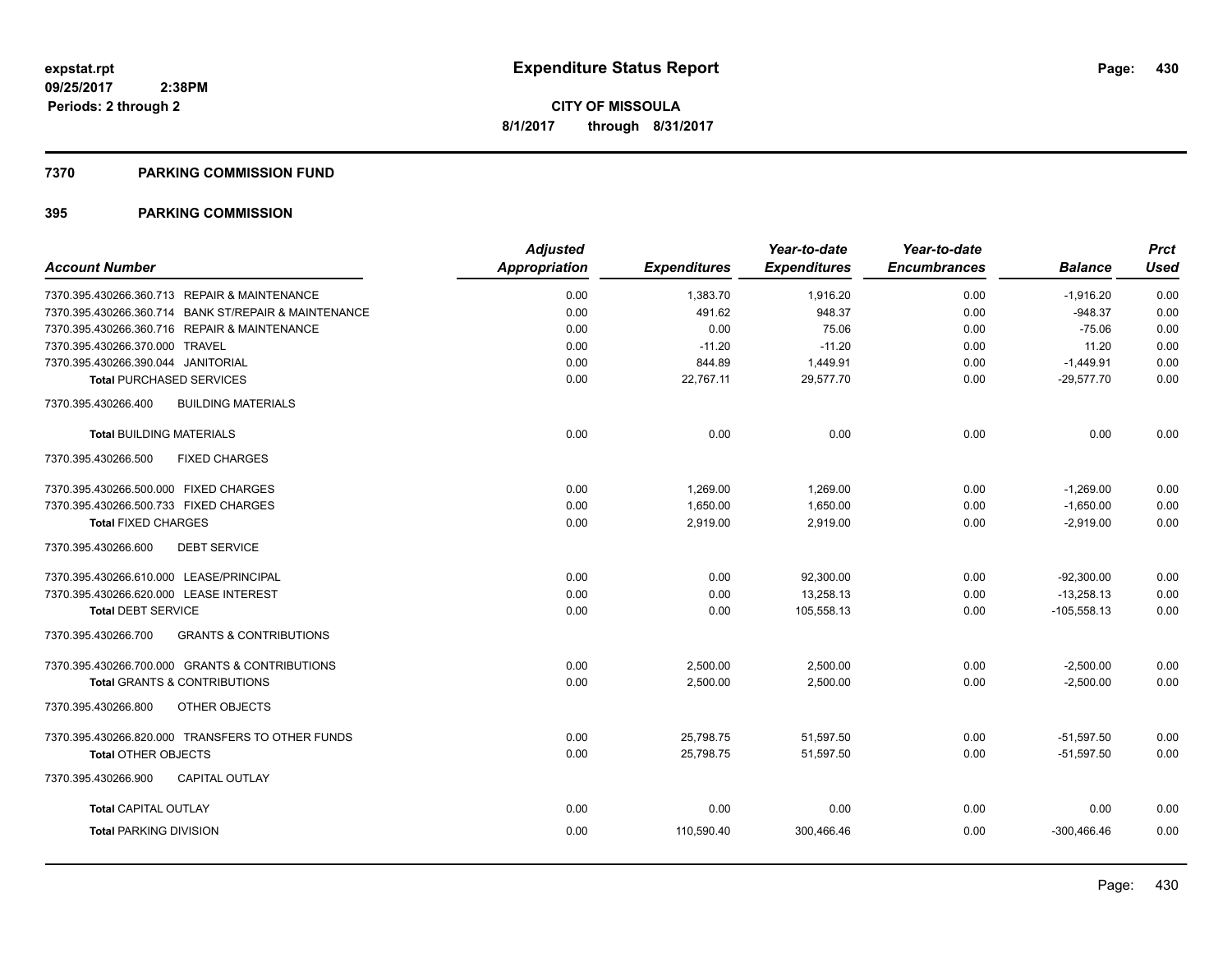#### **7370 PARKING COMMISSION FUND**

#### **395 PARKING COMMISSION**

| <b>Account Number</b>        |                                  | <b>Adjusted</b><br><b>Appropriation</b> | <b>Expenditures</b> | Year-to-date<br><b>Expenditures</b> | Year-to-date<br><b>Encumbrances</b> | <b>Balance</b> | Prct<br><b>Used</b> |
|------------------------------|----------------------------------|-----------------------------------------|---------------------|-------------------------------------|-------------------------------------|----------------|---------------------|
| 7370.395.430267              | FY16 METER INSTALL PROJECT       |                                         |                     |                                     |                                     |                |                     |
| 7370.395.430267.900          | <b>CAPITAL OUTLAY</b>            |                                         |                     |                                     |                                     |                |                     |
|                              | Total FY16 METER INSTALL PROJECT | 0.00                                    | 0.00                | 0.00                                | 0.00                                | 0.00           | 0.00                |
| 7370.395.430271              | <b>TICKET DIVISION</b>           |                                         |                     |                                     |                                     |                |                     |
| 7370.395.430271.100          | PERSONAL SERVICES                |                                         |                     |                                     |                                     |                |                     |
| <b>Total TICKET DIVISION</b> |                                  | 0.00                                    | 0.00                | 0.00                                | 0.00                                | 0.00           | 0.00                |
| 7370.395.430622              | REVISED STEP SEWER DESIGN        |                                         |                     |                                     |                                     |                |                     |
| 7370.395.430622.200          | <b>SUPPLIES</b>                  |                                         |                     |                                     |                                     |                |                     |
|                              | Total REVISED STEP SEWER DESIGN  | 0.00                                    | 0.00                | 0.00                                | 0.00                                | 0.00           | 0.00                |
| 7370.395.499999              | <b>NEW REQUESTS</b>              |                                         |                     |                                     |                                     |                |                     |
| 7370.395.499999.100          | PERSONAL SERVICES                |                                         |                     |                                     |                                     |                |                     |
| <b>Total NEW REQUESTS</b>    |                                  | 0.00                                    | 0.00                | 0.00                                | 0.00                                | 0.00           | 0.00                |
| 7370.395.510110              | <b>MERCHANT SERVICES</b>         |                                         |                     |                                     |                                     |                |                     |
| 7370.395.510110.500          | <b>FIXED CHARGES</b>             |                                         |                     |                                     |                                     |                |                     |
|                              | <b>Total MERCHANT SERVICES</b>   | 0.00                                    | 0.00                | 0.00                                | 0.00                                | 0.00           | 0.00                |
|                              | <b>Total PARKING COMMISSION</b>  | 0.00                                    | 110,590.40          | 300,466.46                          | 0.00                                | $-300,466.46$  | 0.00                |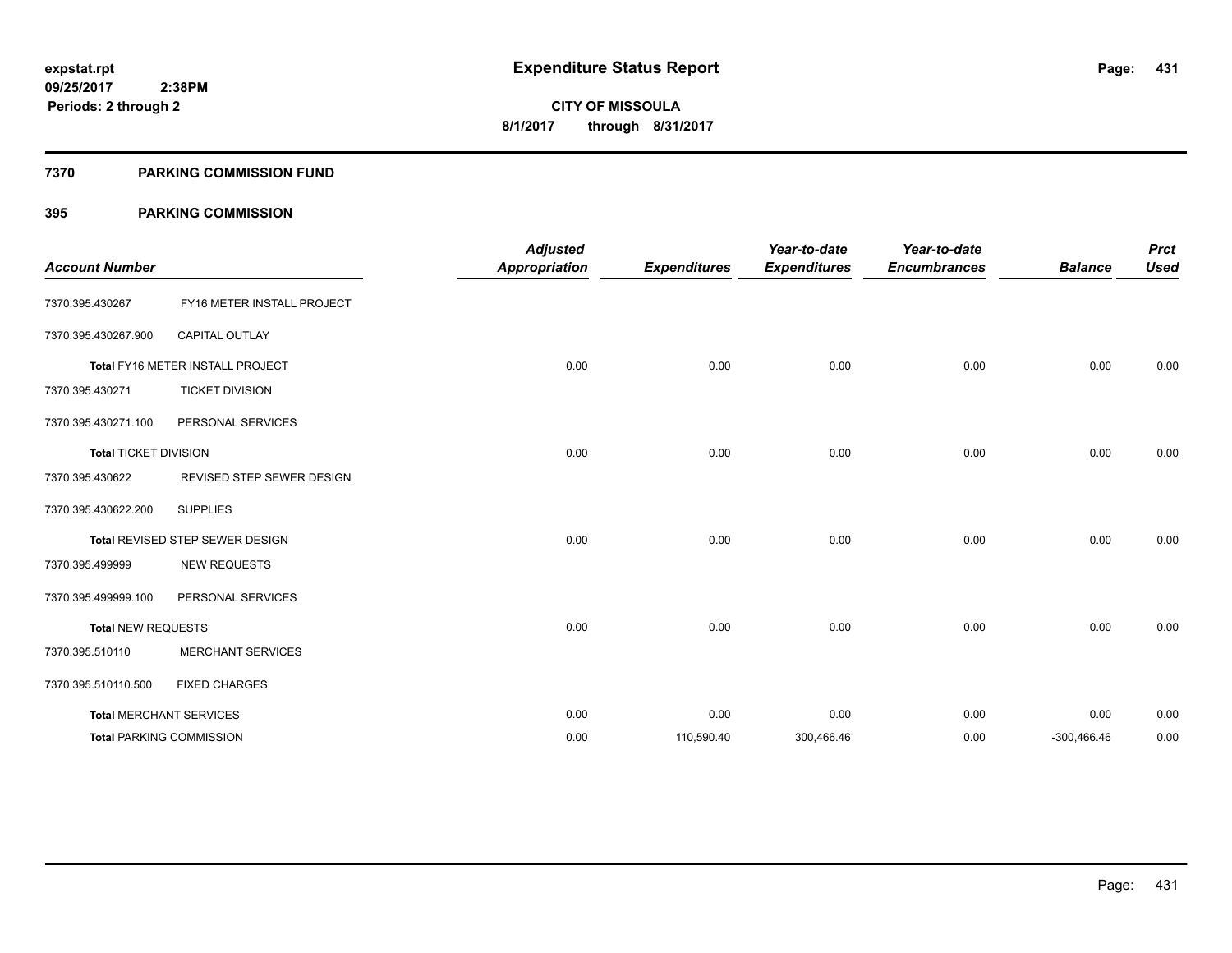#### **7370 PARKING COMMISSION FUND**

#### **900 DEPRECIATION**

| <b>Account Number</b>      |                                      | <b>Adjusted</b><br><b>Appropriation</b> | Expenditures | Year-to-date<br><b>Expenditures</b> | Year-to-date<br><b>Encumbrances</b> | <b>Balance</b> | <b>Prct</b><br><b>Used</b> |
|----------------------------|--------------------------------------|-----------------------------------------|--------------|-------------------------------------|-------------------------------------|----------------|----------------------------|
| 7370.900.510000            | <b>MISCELLANEOUS</b>                 |                                         |              |                                     |                                     |                |                            |
| 7370.900.510000.800        | OTHER OBJECTS                        |                                         |              |                                     |                                     |                |                            |
| <b>Total OTHER OBJECTS</b> |                                      | 0.00                                    | 0.00         | 0.00                                | 0.00                                | 0.00           | 0.00                       |
| 7370.900.510000.900        | <b>CAPITAL OUTLAY</b>                |                                         |              |                                     |                                     |                |                            |
| <b>Total DEPRECIATION</b>  |                                      | 0.00                                    | 0.00         | 0.00                                | 0.00                                | 0.00           | 0.00                       |
|                            | <b>Total PARKING COMMISSION FUND</b> | 0.00                                    | 110.590.40   | 300,466.46                          | 0.00                                | -300.466.46    | 0.00                       |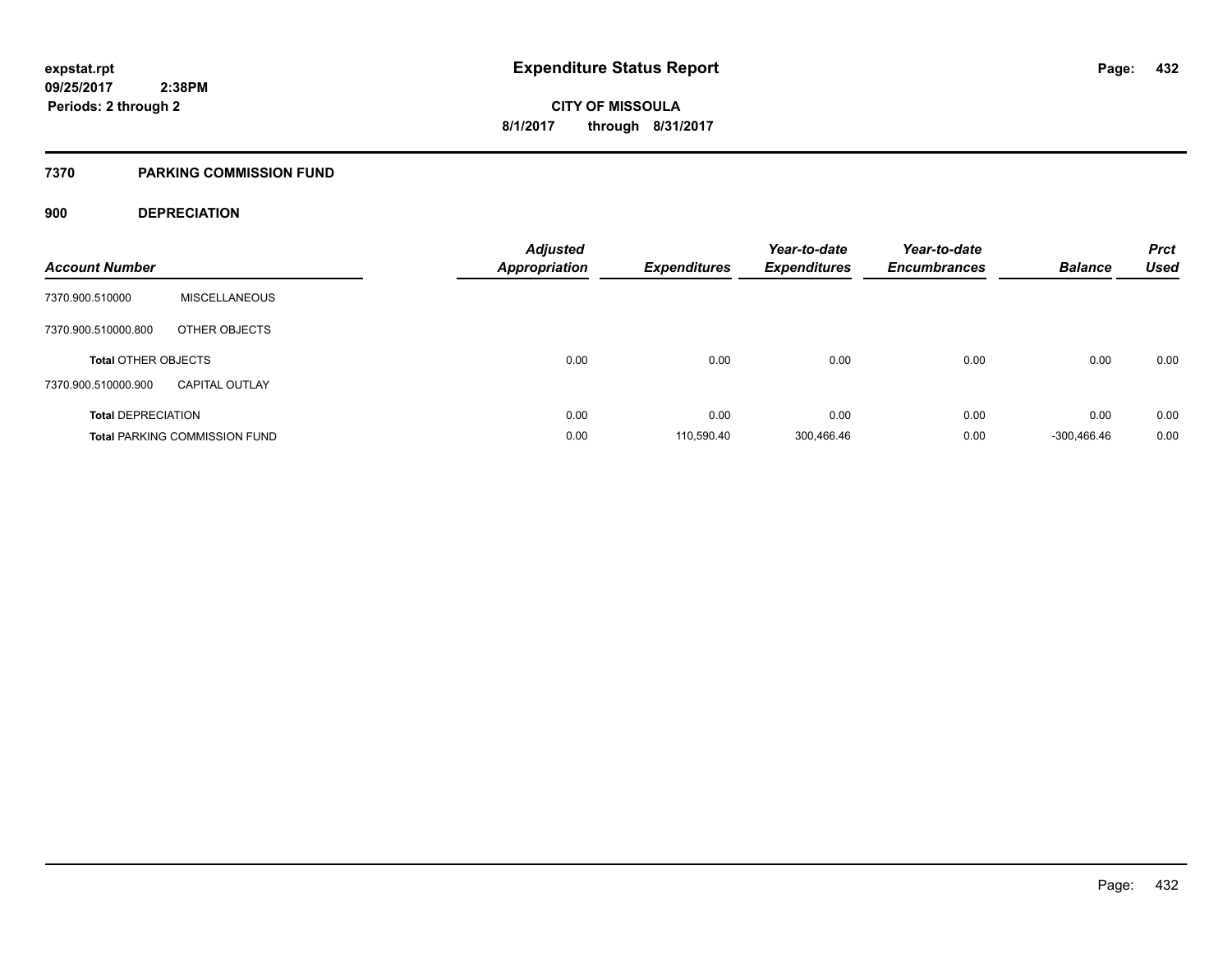# **7371 FRONT STREET PARKING BONDS**

| <b>Account Number</b>         |                                         | <b>Adjusted</b><br><b>Appropriation</b> | <b>Expenditures</b> | Year-to-date<br><b>Expenditures</b> | Year-to-date<br><b>Encumbrances</b> | <b>Balance</b> | <b>Prct</b><br><b>Used</b> |
|-------------------------------|-----------------------------------------|-----------------------------------------|---------------------|-------------------------------------|-------------------------------------|----------------|----------------------------|
| 7371.395.430266               | PARKING DIVISION                        |                                         |                     |                                     |                                     |                |                            |
| 7371.395.430266.800           | OTHER OBJECTS                           |                                         |                     |                                     |                                     |                |                            |
| <b>Total PARKING DIVISION</b> |                                         | 0.00                                    | 0.00                | 0.00                                | 0.00                                | 0.00           | 0.00                       |
| 7371.395.490200               | REVENUE BOND DEBT SERVICE               |                                         |                     |                                     |                                     |                |                            |
| 7371.395.490200.600           | <b>DEBT SERVICE</b>                     |                                         |                     |                                     |                                     |                |                            |
|                               | Total REVENUE BOND DEBT SERVICE         | 0.00                                    | 0.00                | 0.00                                | 0.00                                | 0.00           | 0.00                       |
| 7371.395.490201               | SERIES 2014 MPC DEBT                    |                                         |                     |                                     |                                     |                |                            |
| 7371.395.490201.600           | <b>DEBT SERVICE</b>                     |                                         |                     |                                     |                                     |                |                            |
|                               | Total SERIES 2014 MPC DEBT              | 0.00                                    | 0.00                | 0.00                                | 0.00                                | 0.00           | 0.00                       |
| 7371.395.510110               | <b>MERCHANT SERVICES</b>                |                                         |                     |                                     |                                     |                |                            |
| 7371.395.510110.500           | <b>FIXED CHARGES</b>                    |                                         |                     |                                     |                                     |                |                            |
|                               | <b>Total MERCHANT SERVICES</b>          | 0.00                                    | 0.00                | 0.00                                | 0.00                                | 0.00           | 0.00                       |
|                               | <b>Total FRONT STREET PARKING BONDS</b> | 0.00                                    | 0.00                | 0.00                                | 0.00                                | 0.00           | 0.00                       |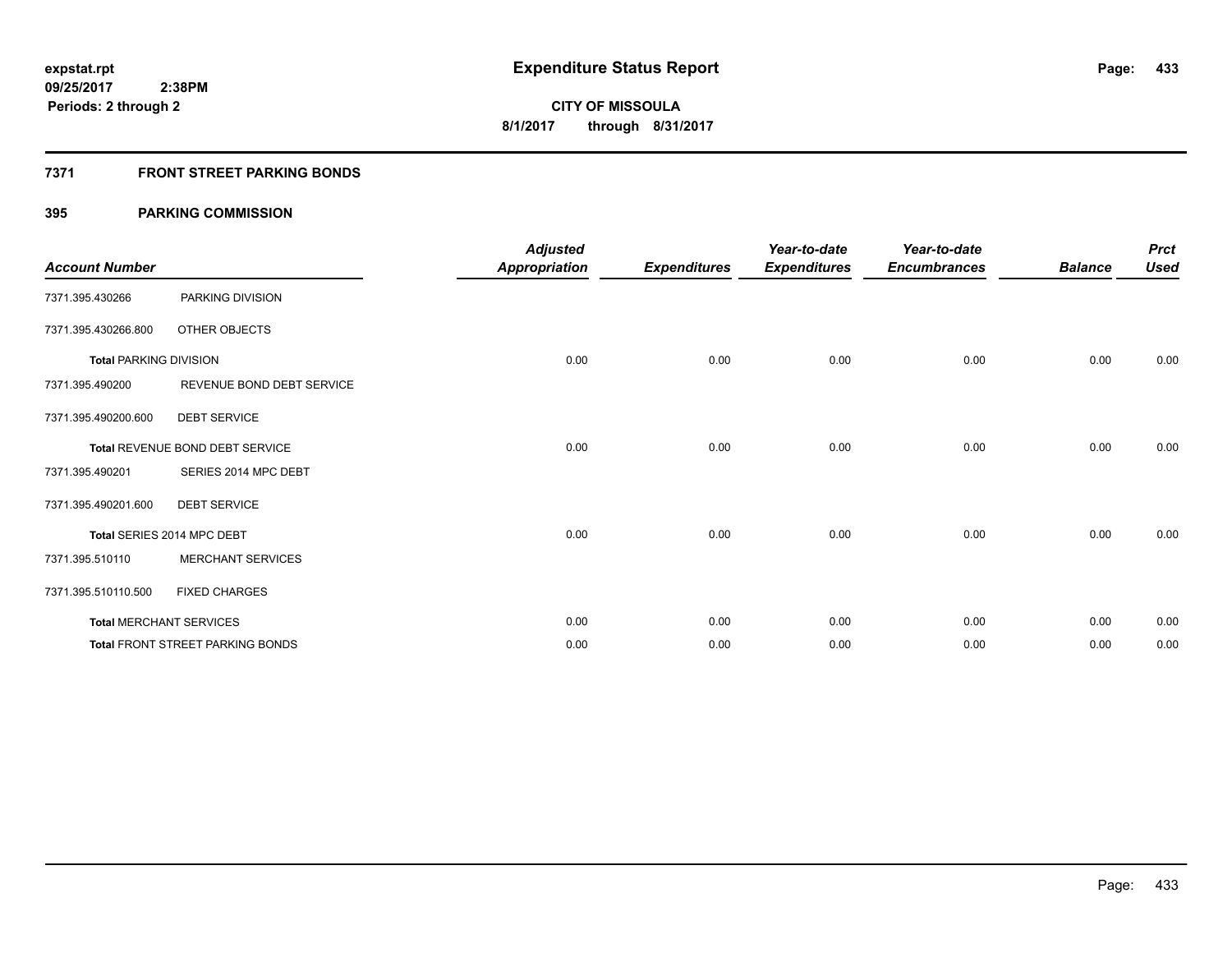**434**

**CITY OF MISSOULA 8/1/2017 through 8/31/2017**

### **7372 SINKING FUND/FRONT ST PARKING BONDS**

| <b>Account Number</b>         |                                                  | <b>Adjusted</b><br><b>Appropriation</b> | <b>Expenditures</b> | Year-to-date<br><b>Expenditures</b> | Year-to-date<br><b>Encumbrances</b> | <b>Balance</b> | <b>Prct</b><br><b>Used</b> |
|-------------------------------|--------------------------------------------------|-----------------------------------------|---------------------|-------------------------------------|-------------------------------------|----------------|----------------------------|
| 7372.395.430266               | PARKING DIVISION                                 |                                         |                     |                                     |                                     |                |                            |
| 7372.395.430266.800           | OTHER OBJECTS                                    |                                         |                     |                                     |                                     |                |                            |
| <b>Total PARKING DIVISION</b> |                                                  | 0.00                                    | 0.00                | 0.00                                | 0.00                                | 0.00           | 0.00                       |
| 7372.395.490200               | REVENUE BOND DEBT SERVICE                        |                                         |                     |                                     |                                     |                |                            |
| 7372.395.490200.600           | <b>DEBT SERVICE</b>                              |                                         |                     |                                     |                                     |                |                            |
|                               | Total REVENUE BOND DEBT SERVICE                  | 0.00                                    | 0.00                | 0.00                                | 0.00                                | 0.00           | 0.00                       |
| 7372.395.490201               | SERIES 2014 MPC DEBT                             |                                         |                     |                                     |                                     |                |                            |
| 7372.395.490201.600           | <b>DEBT SERVICE</b>                              |                                         |                     |                                     |                                     |                |                            |
|                               | Total SERIES 2014 MPC DEBT                       | 0.00                                    | 0.00                | 0.00                                | 0.00                                | 0.00           | 0.00                       |
| 7372.395.510110               | <b>MERCHANT SERVICES</b>                         |                                         |                     |                                     |                                     |                |                            |
| 7372.395.510110.500           | <b>FIXED CHARGES</b>                             |                                         |                     |                                     |                                     |                |                            |
|                               | <b>Total MERCHANT SERVICES</b>                   | 0.00                                    | 0.00                | 0.00                                | 0.00                                | 0.00           | 0.00                       |
|                               | <b>Total SINKING FUND/FRONT ST PARKING BONDS</b> | 0.00                                    | 0.00                | 0.00                                | 0.00                                | 0.00           | 0.00                       |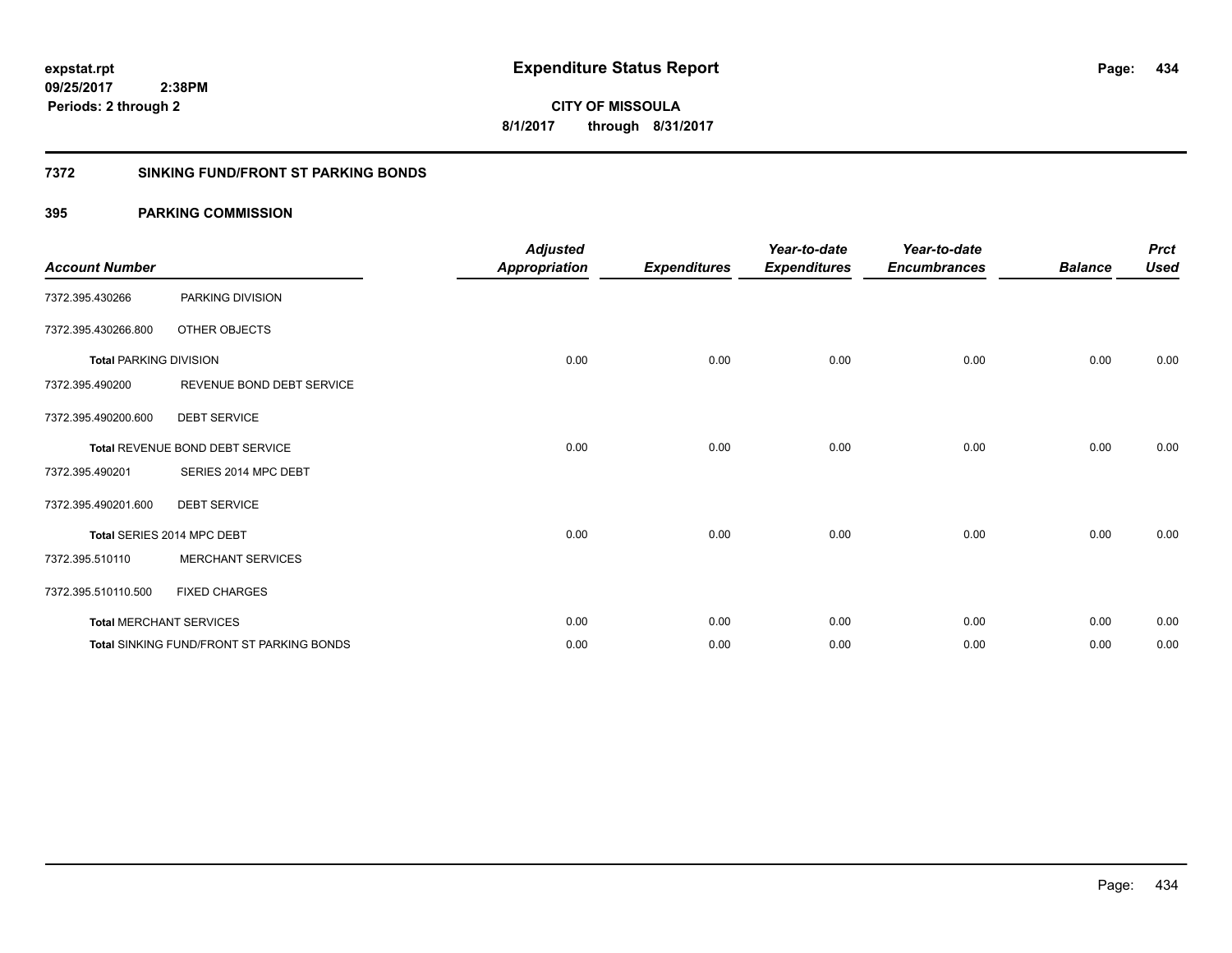# **7373 MPC SERIES 2010B CONSTRUCTION**

|                               |                                 | <b>Adjusted</b>      |                     | Year-to-date        | Year-to-date        |                | <b>Prct</b> |
|-------------------------------|---------------------------------|----------------------|---------------------|---------------------|---------------------|----------------|-------------|
| <b>Account Number</b>         |                                 | <b>Appropriation</b> | <b>Expenditures</b> | <b>Expenditures</b> | <b>Encumbrances</b> | <b>Balance</b> | <b>Used</b> |
| 7373.395.430266               | PARKING DIVISION                |                      |                     |                     |                     |                |             |
| 7373.395.430266.600           | <b>DEBT SERVICE</b>             |                      |                     |                     |                     |                |             |
| <b>Total DEBT SERVICE</b>     |                                 | 0.00                 | 0.00                | 0.00                | 0.00                | 0.00           | 0.00        |
| 7373.395.430266.800           | OTHER OBJECTS                   |                      |                     |                     |                     |                |             |
| <b>Total PARKING DIVISION</b> |                                 | 0.00                 | 0.00                | 0.00                | 0.00                | 0.00           | 0.00        |
| 7373.395.430273               | PARKING STRUCTURES              |                      |                     |                     |                     |                |             |
| 7373.395.430273.300           | PURCHASED SERVICES              |                      |                     |                     |                     |                |             |
|                               | <b>Total PURCHASED SERVICES</b> | 0.00                 | 0.00                | 0.00                | 0.00                | 0.00           | 0.00        |
| 7373.395.430273.900           | <b>CAPITAL OUTLAY</b>           |                      |                     |                     |                     |                |             |
|                               | <b>Total PARKING STRUCTURES</b> | 0.00                 | 0.00                | 0.00                | 0.00                | 0.00           | 0.00        |
| 7373.395.490200               | REVENUE BOND DEBT SERVICE       |                      |                     |                     |                     |                |             |
| 7373.395.490200.300           | PURCHASED SERVICES              |                      |                     |                     |                     |                |             |
|                               | <b>Total PURCHASED SERVICES</b> | 0.00                 | 0.00                | 0.00                | 0.00                | 0.00           | 0.00        |
| 7373.395.490200.600           | <b>DEBT SERVICE</b>             |                      |                     |                     |                     |                |             |
|                               | Total REVENUE BOND DEBT SERVICE | 0.00                 | 0.00                | 0.00                | 0.00                | 0.00           | 0.00        |
| 7373.395.499999               | <b>NEW REQUESTS</b>             |                      |                     |                     |                     |                |             |
| 7373.395.499999.900           | CAPITAL OUTLAY                  |                      |                     |                     |                     |                |             |
| <b>Total NEW REQUESTS</b>     |                                 | 0.00                 | 0.00                | 0.00                | 0.00                | 0.00           | 0.00        |
| 7373.395.510110               | <b>MERCHANT SERVICES</b>        |                      |                     |                     |                     |                |             |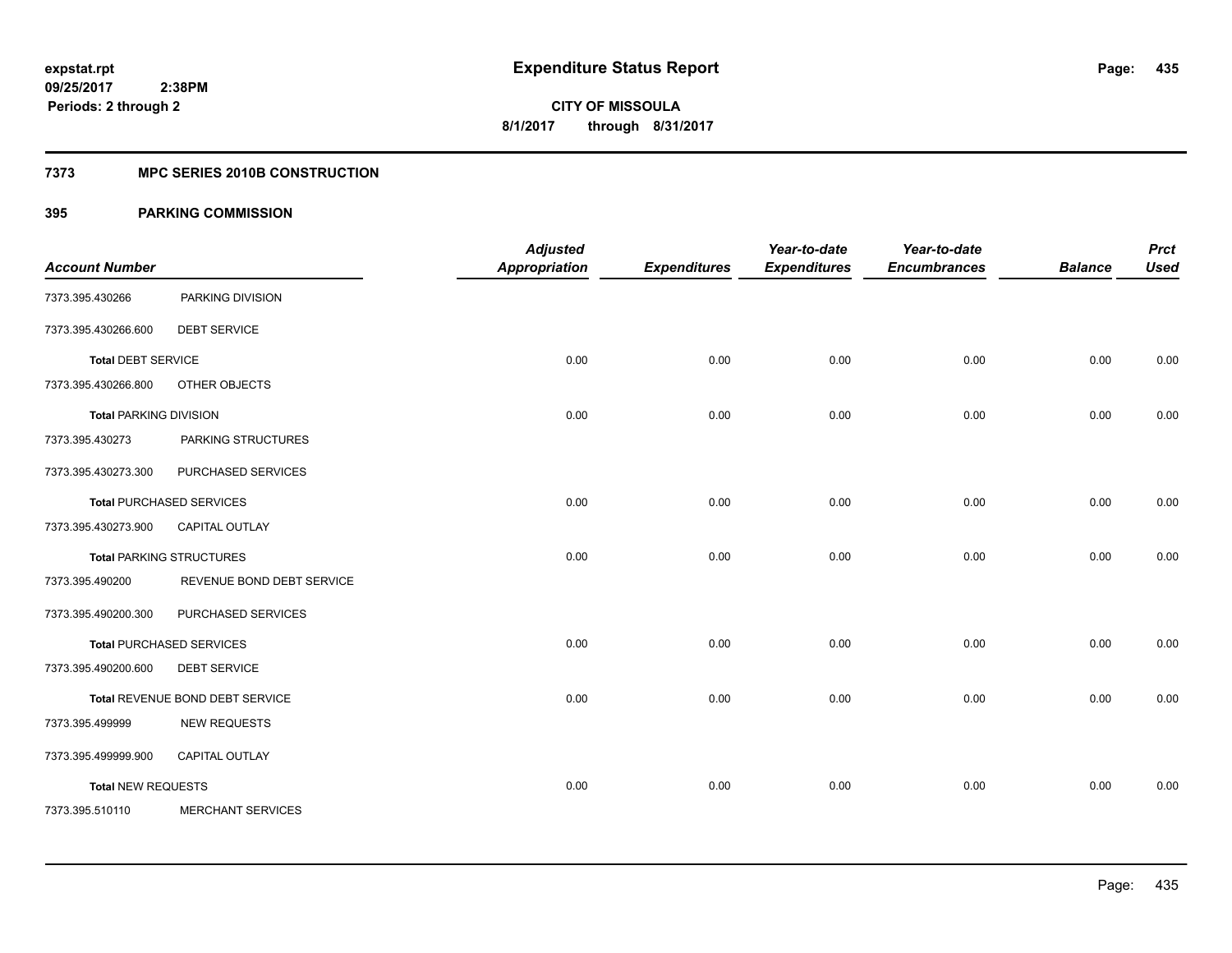# **7373 MPC SERIES 2010B CONSTRUCTION**

| <b>Account Number</b>          |                                 | <b>Adjusted</b><br><b>Appropriation</b> | <b>Expenditures</b> | Year-to-date<br><b>Expenditures</b> | Year-to-date<br><b>Encumbrances</b> | <b>Balance</b> | <b>Prct</b><br><b>Used</b> |
|--------------------------------|---------------------------------|-----------------------------------------|---------------------|-------------------------------------|-------------------------------------|----------------|----------------------------|
| 7373.395.510110.500            | <b>FIXED CHARGES</b>            |                                         |                     |                                     |                                     |                |                            |
| <b>Total MERCHANT SERVICES</b> |                                 | 0.00                                    | 0.00                | 0.00                                | 0.00                                | 0.00           | 0.00                       |
| 7373.395.520000                | OTHER FINANCING USES            |                                         |                     |                                     |                                     |                |                            |
| 7373.395.520000.600            | <b>DEBT SERVICE</b>             |                                         |                     |                                     |                                     |                |                            |
|                                | <b>Total PARKING COMMISSION</b> | 0.00                                    | 0.00                | 0.00                                | 0.00                                | 0.00           | 0.00                       |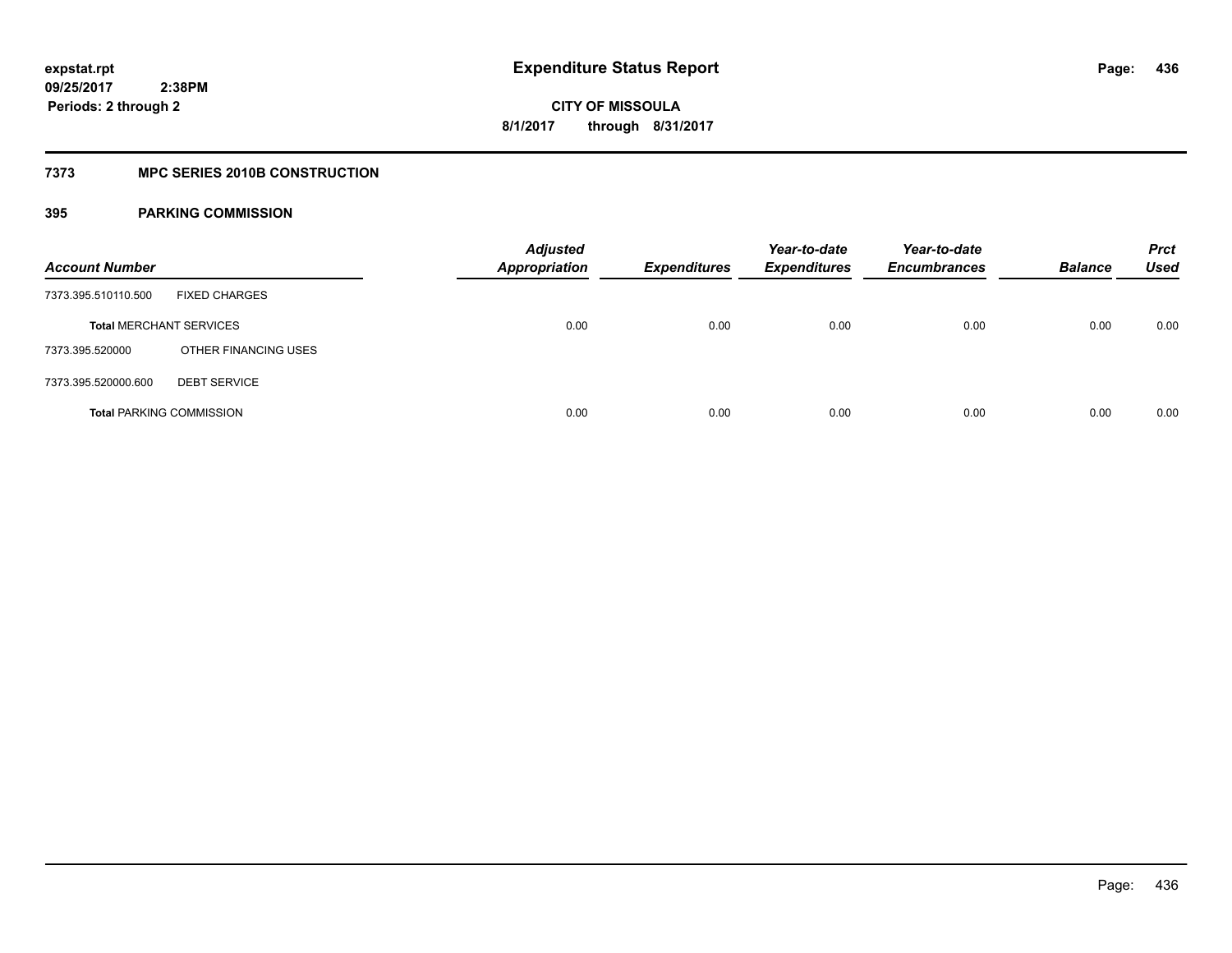**CITY OF MISSOULA 8/1/2017 through 8/31/2017**

# **7373 MPC SERIES 2010B CONSTRUCTION**

# **900 DEPRECIATION**

| <b>Account Number</b>      |                                     | <b>Adjusted</b><br><b>Appropriation</b> | <b>Expenditures</b> | Year-to-date<br><b>Expenditures</b> | Year-to-date<br><b>Encumbrances</b> | <b>Balance</b> | <b>Prct</b><br><b>Used</b> |
|----------------------------|-------------------------------------|-----------------------------------------|---------------------|-------------------------------------|-------------------------------------|----------------|----------------------------|
| 7373.900.510000            | <b>MISCELLANEOUS</b>                |                                         |                     |                                     |                                     |                |                            |
| 7373.900.510000.800        | OTHER OBJECTS                       |                                         |                     |                                     |                                     |                |                            |
| <b>Total MISCELLANEOUS</b> |                                     | 0.00                                    | 0.00                | 0.00                                | 0.00                                | 0.00           | 0.00                       |
| 7373.900.510110            | <b>MERCHANT SERVICES</b>            |                                         |                     |                                     |                                     |                |                            |
| 7373.900.510110.500        | <b>FIXED CHARGES</b>                |                                         |                     |                                     |                                     |                |                            |
|                            | Total MPC SERIES 2010B CONSTRUCTION | 0.00                                    | 0.00                | 0.00                                | 0.00                                | 0.00           | 0.00                       |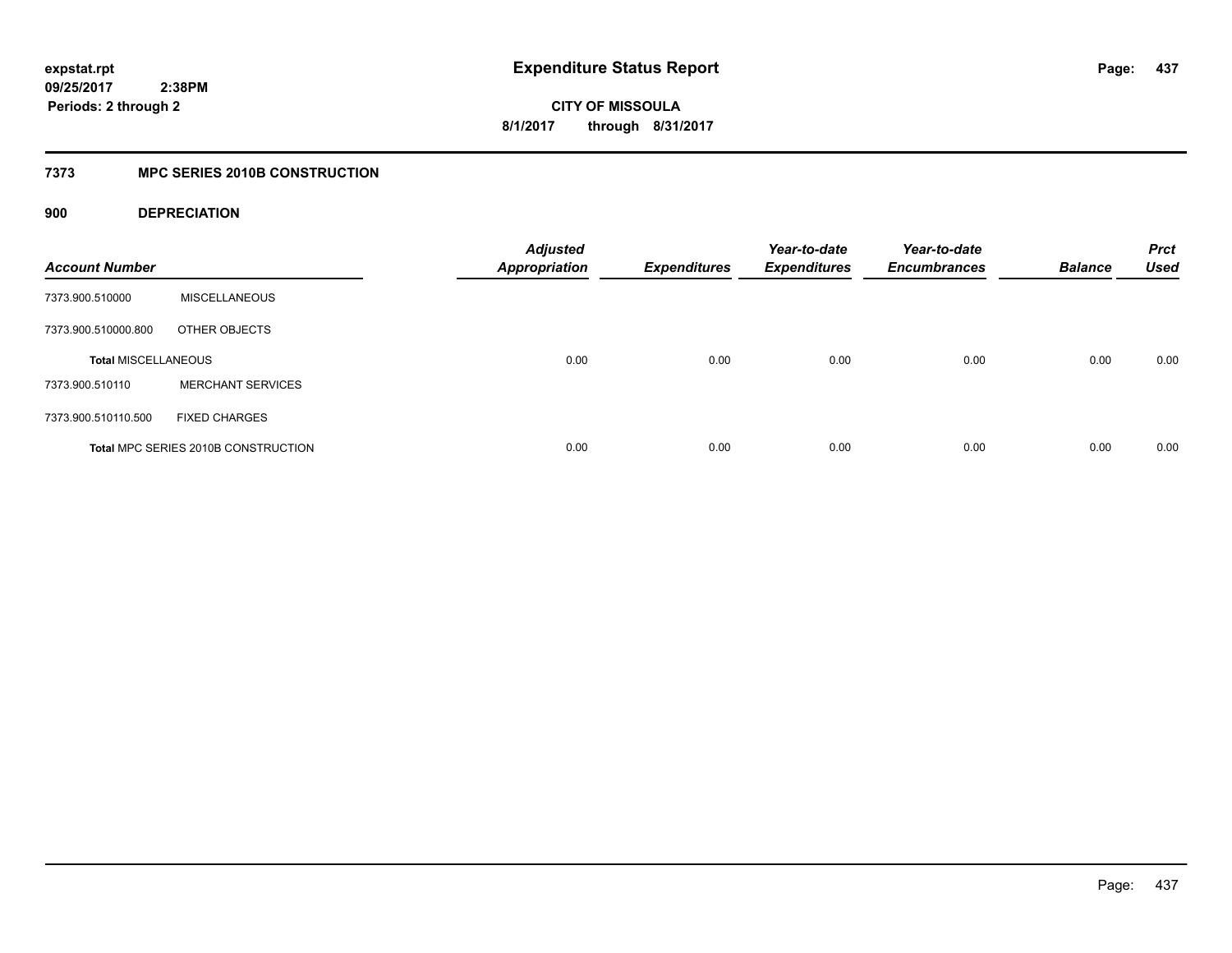# **7374 RESERVE FUND-PARKING BONDS**

| <b>Account Number</b> |                                         | <b>Adjusted</b><br>Appropriation | <b>Expenditures</b> | Year-to-date<br><b>Expenditures</b> | Year-to-date<br><b>Encumbrances</b> | <b>Balance</b> | <b>Prct</b><br><b>Used</b> |
|-----------------------|-----------------------------------------|----------------------------------|---------------------|-------------------------------------|-------------------------------------|----------------|----------------------------|
| 7374.395.430273       | <b>PARKING STRUCTURES</b>               |                                  |                     |                                     |                                     |                |                            |
| 7374.395.430273.900   | <b>CAPITAL OUTLAY</b>                   |                                  |                     |                                     |                                     |                |                            |
|                       | <b>Total PARKING STRUCTURES</b>         | 0.00                             | 0.00                | 0.00                                | 0.00                                | 0.00           | 0.00                       |
| 7374.395.510110       | <b>MERCHANT SERVICES</b>                |                                  |                     |                                     |                                     |                |                            |
| 7374.395.510110.500   | <b>FIXED CHARGES</b>                    |                                  |                     |                                     |                                     |                |                            |
|                       | <b>Total MERCHANT SERVICES</b>          | 0.00                             | 0.00                | 0.00                                | 0.00                                | 0.00           | 0.00                       |
|                       | <b>Total RESERVE FUND-PARKING BONDS</b> | 0.00                             | 0.00                | 0.00                                | 0.00                                | 0.00           | 0.00                       |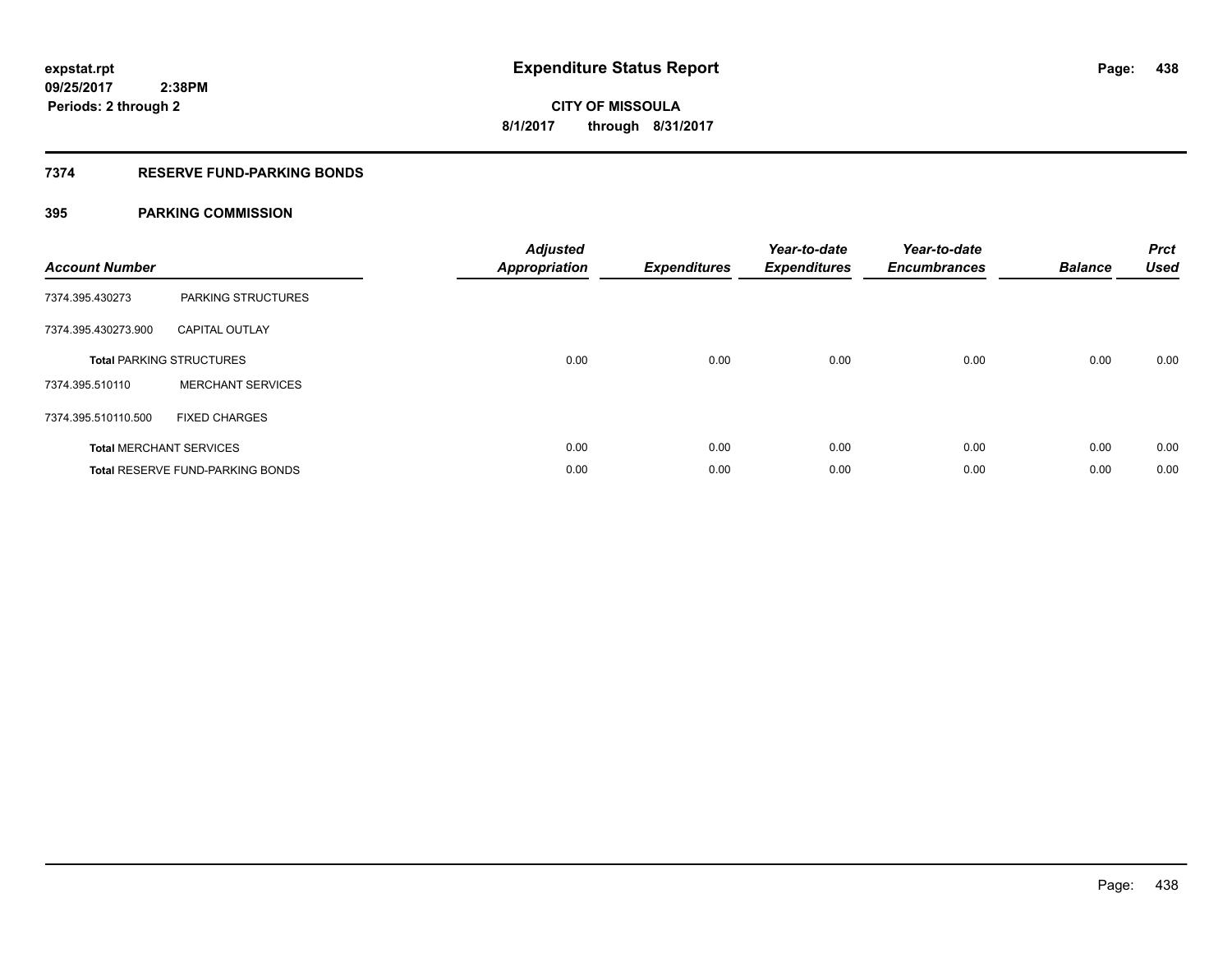**CITY OF MISSOULA 8/1/2017 through 8/31/2017**

### **7375 PLEDGED TAX INCREMENT-2010B BOND**

| <b>Account Number</b>         |                                        | <b>Adjusted</b><br><b>Appropriation</b> | <b>Expenditures</b> | Year-to-date<br><b>Expenditures</b> | Year-to-date<br><b>Encumbrances</b> | <b>Balance</b> | <b>Prct</b><br><b>Used</b> |
|-------------------------------|----------------------------------------|-----------------------------------------|---------------------|-------------------------------------|-------------------------------------|----------------|----------------------------|
| 7375.395.430266               | PARKING DIVISION                       |                                         |                     |                                     |                                     |                |                            |
| 7375.395.430266.800           | OTHER OBJECTS                          |                                         |                     |                                     |                                     |                |                            |
| <b>Total PARKING DIVISION</b> |                                        | 0.00                                    | 0.00                | 0.00                                | 0.00                                | 0.00           | 0.00                       |
| 7375.395.490200               | REVENUE BOND DEBT SERVICE              |                                         |                     |                                     |                                     |                |                            |
| 7375.395.490200.300           | PURCHASED SERVICES                     |                                         |                     |                                     |                                     |                |                            |
|                               | Total REVENUE BOND DEBT SERVICE        | 0.00                                    | 0.00                | 0.00                                | 0.00                                | 0.00           | 0.00                       |
| 7375.395.510110               | <b>MERCHANT SERVICES</b>               |                                         |                     |                                     |                                     |                |                            |
| 7375.395.510110.500           | <b>FIXED CHARGES</b>                   |                                         |                     |                                     |                                     |                |                            |
|                               | <b>Total MERCHANT SERVICES</b>         | 0.00                                    | 0.00                | 0.00                                | 0.00                                | 0.00           | 0.00                       |
|                               | Total PLEDGED TAX INCREMENT-2010B BOND | 0.00                                    | 0.00                | 0.00                                | 0.00                                | 0.00           | 0.00                       |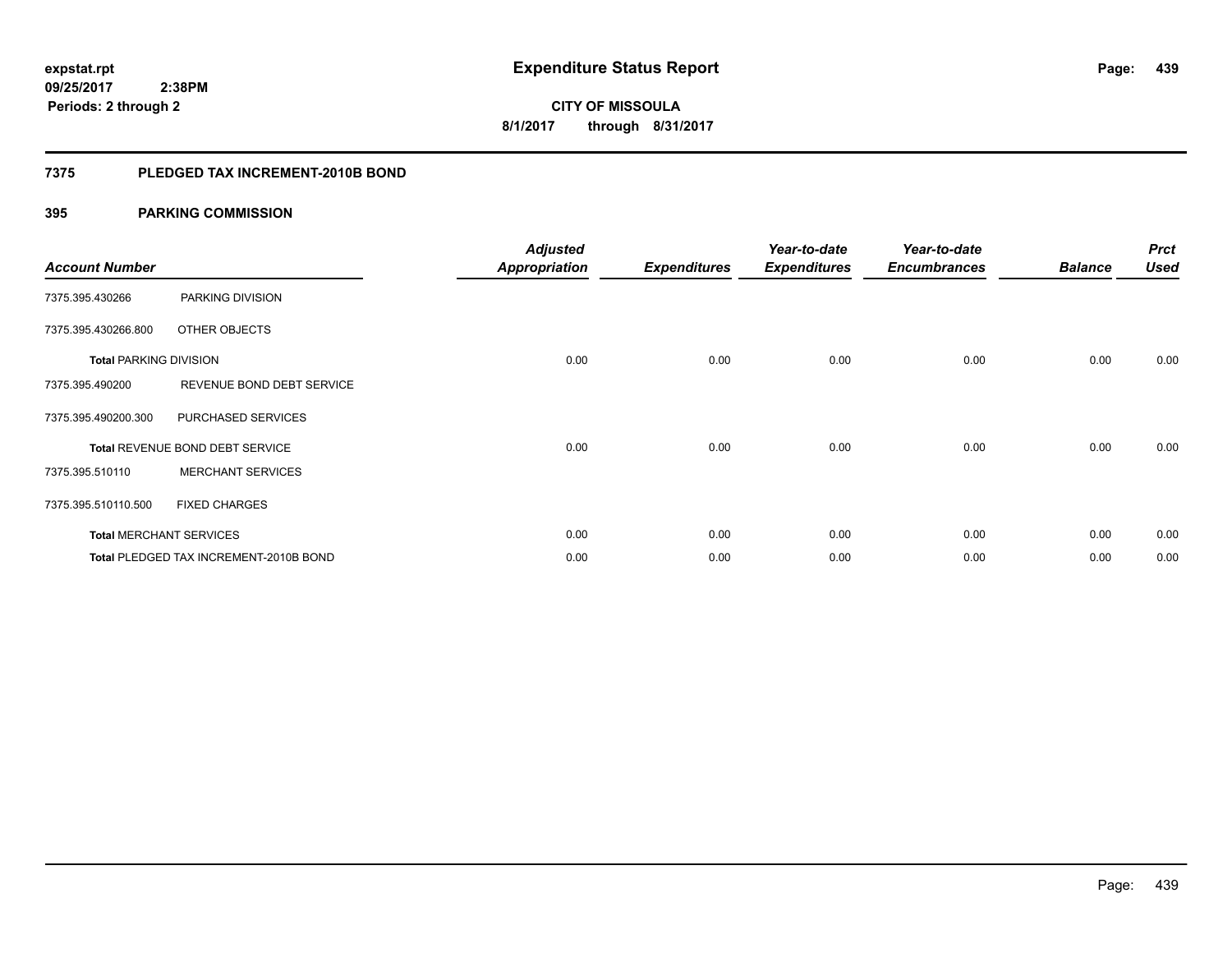# **7376 MPC 2010A BONDS DEBT INTEREST**

| <b>Account Number</b>         |                                     | <b>Adjusted</b><br><b>Appropriation</b> | <b>Expenditures</b> | Year-to-date<br><b>Expenditures</b> | Year-to-date<br><b>Encumbrances</b> | <b>Balance</b> | <b>Prct</b><br><b>Used</b> |
|-------------------------------|-------------------------------------|-----------------------------------------|---------------------|-------------------------------------|-------------------------------------|----------------|----------------------------|
| 7376.395.430266               | PARKING DIVISION                    |                                         |                     |                                     |                                     |                |                            |
| 7376.395.430266.800           | <b>OTHER OBJECTS</b>                |                                         |                     |                                     |                                     |                |                            |
| <b>Total PARKING DIVISION</b> |                                     | 0.00                                    | 0.00                | 0.00                                | 0.00                                | 0.00           | 0.00                       |
| 7376.395.490200               | REVENUE BOND DEBT SERVICE           |                                         |                     |                                     |                                     |                |                            |
| 7376.395.490200.600           | <b>DEBT SERVICE</b>                 |                                         |                     |                                     |                                     |                |                            |
|                               | Total REVENUE BOND DEBT SERVICE     | 0.00                                    | 0.00                | 0.00                                | 0.00                                | 0.00           | 0.00                       |
| 7376.395.510110               | <b>MERCHANT SERVICES</b>            |                                         |                     |                                     |                                     |                |                            |
| 7376.395.510110.500           | <b>FIXED CHARGES</b>                |                                         |                     |                                     |                                     |                |                            |
|                               | <b>Total MERCHANT SERVICES</b>      | 0.00                                    | 0.00                | 0.00                                | 0.00                                | 0.00           | 0.00                       |
|                               | Total MPC 2010A BONDS DEBT INTEREST | 0.00                                    | 0.00                | 0.00                                | 0.00                                | 0.00           | 0.00                       |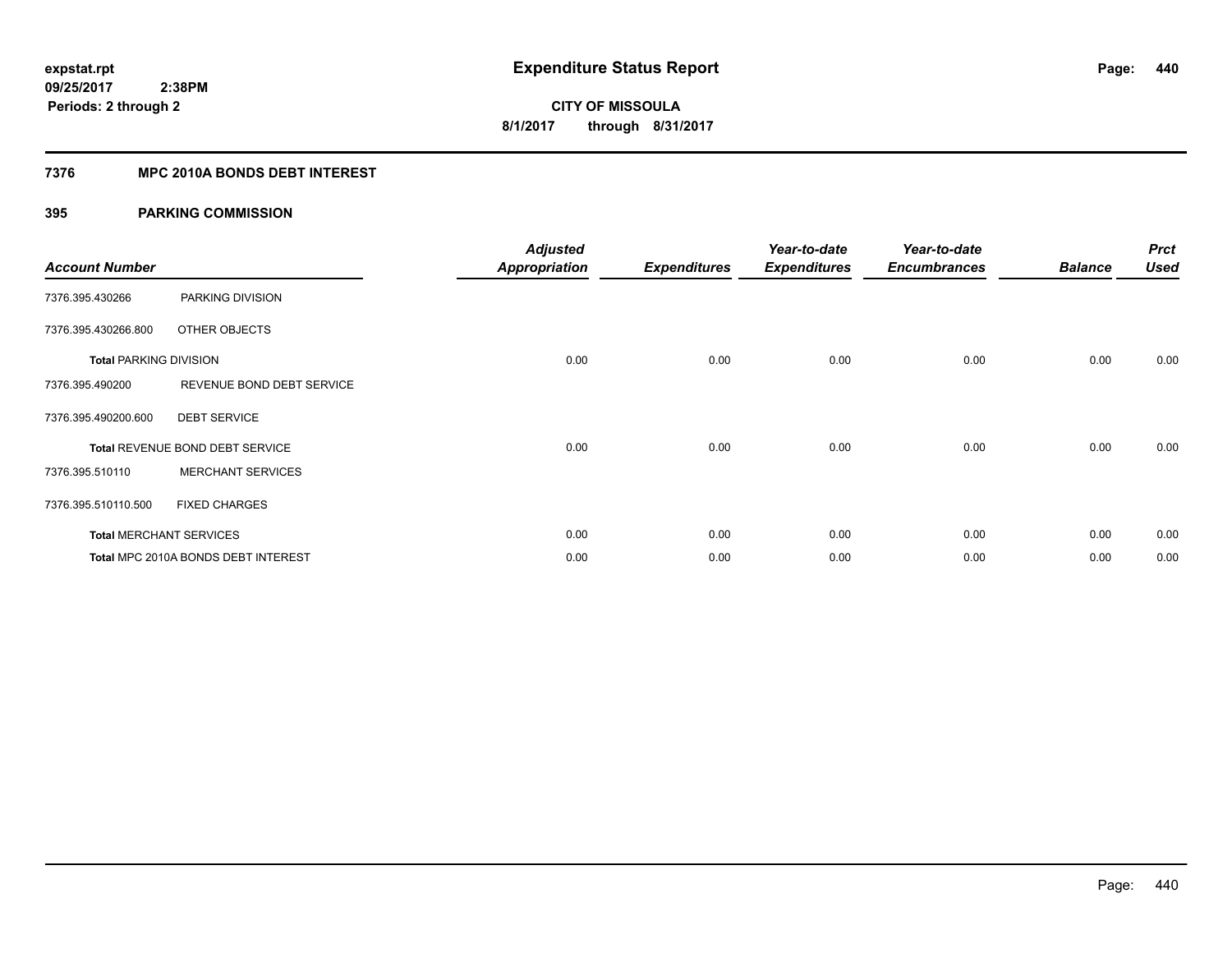# **7377 MPC 2010A BONDS SINKING FUND**

| <b>Account Number</b>         |                                    | <b>Adjusted</b><br><b>Appropriation</b> | <b>Expenditures</b> | Year-to-date<br><b>Expenditures</b> | Year-to-date<br><b>Encumbrances</b> | <b>Balance</b> | <b>Prct</b><br><b>Used</b> |
|-------------------------------|------------------------------------|-----------------------------------------|---------------------|-------------------------------------|-------------------------------------|----------------|----------------------------|
| 7377.395.430266               | PARKING DIVISION                   |                                         |                     |                                     |                                     |                |                            |
| 7377.395.430266.800           | OTHER OBJECTS                      |                                         |                     |                                     |                                     |                |                            |
| <b>Total PARKING DIVISION</b> |                                    | 0.00                                    | 0.00                | 0.00                                | 0.00                                | 0.00           | 0.00                       |
| 7377.395.490200               | REVENUE BOND DEBT SERVICE          |                                         |                     |                                     |                                     |                |                            |
| 7377.395.490200.600           | <b>DEBT SERVICE</b>                |                                         |                     |                                     |                                     |                |                            |
|                               | Total REVENUE BOND DEBT SERVICE    | 0.00                                    | 0.00                | 0.00                                | 0.00                                | 0.00           | 0.00                       |
| 7377.395.510110               | <b>MERCHANT SERVICES</b>           |                                         |                     |                                     |                                     |                |                            |
| 7377.395.510110.500           | <b>FIXED CHARGES</b>               |                                         |                     |                                     |                                     |                |                            |
|                               | <b>Total MERCHANT SERVICES</b>     | 0.00                                    | 0.00                | 0.00                                | 0.00                                | 0.00           | 0.00                       |
|                               | Total MPC 2010A BONDS SINKING FUND | 0.00                                    | 0.00                | 0.00                                | 0.00                                | 0.00           | 0.00                       |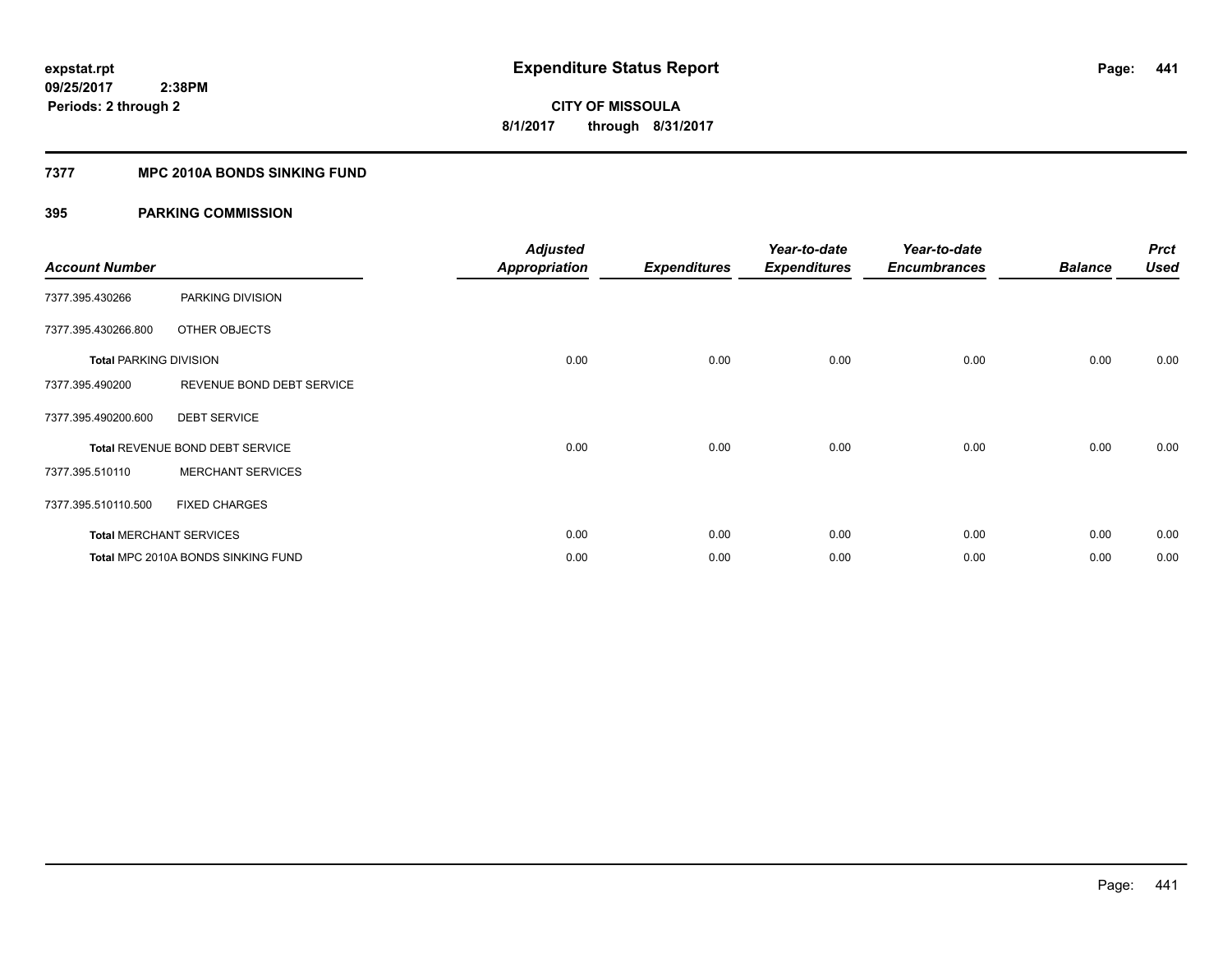# **7378 MPC 2010A BOND RESERVE**

| <b>Account Number</b>         |                                 | <b>Adjusted</b><br><b>Appropriation</b> | <b>Expenditures</b> | Year-to-date<br><b>Expenditures</b> | Year-to-date<br><b>Encumbrances</b> | <b>Balance</b> | <b>Prct</b><br><b>Used</b> |
|-------------------------------|---------------------------------|-----------------------------------------|---------------------|-------------------------------------|-------------------------------------|----------------|----------------------------|
| 7378.395.430266               | PARKING DIVISION                |                                         |                     |                                     |                                     |                |                            |
| 7378.395.430266.800           | OTHER OBJECTS                   |                                         |                     |                                     |                                     |                |                            |
| <b>Total PARKING DIVISION</b> |                                 | 0.00                                    | 0.00                | 0.00                                | 0.00                                | 0.00           | 0.00                       |
| 7378.395.430273               | PARKING STRUCTURES              |                                         |                     |                                     |                                     |                |                            |
| 7378.395.430273.900           | <b>CAPITAL OUTLAY</b>           |                                         |                     |                                     |                                     |                |                            |
|                               | <b>Total PARKING STRUCTURES</b> | 0.00                                    | 0.00                | 0.00                                | 0.00                                | 0.00           | 0.00                       |
| 7378.395.510110               | <b>MERCHANT SERVICES</b>        |                                         |                     |                                     |                                     |                |                            |
| 7378.395.510110.500           | <b>FIXED CHARGES</b>            |                                         |                     |                                     |                                     |                |                            |
|                               | Total MPC 2010A BOND RESERVE    | 0.00                                    | 0.00                | 0.00                                | 0.00                                | 0.00           | 0.00                       |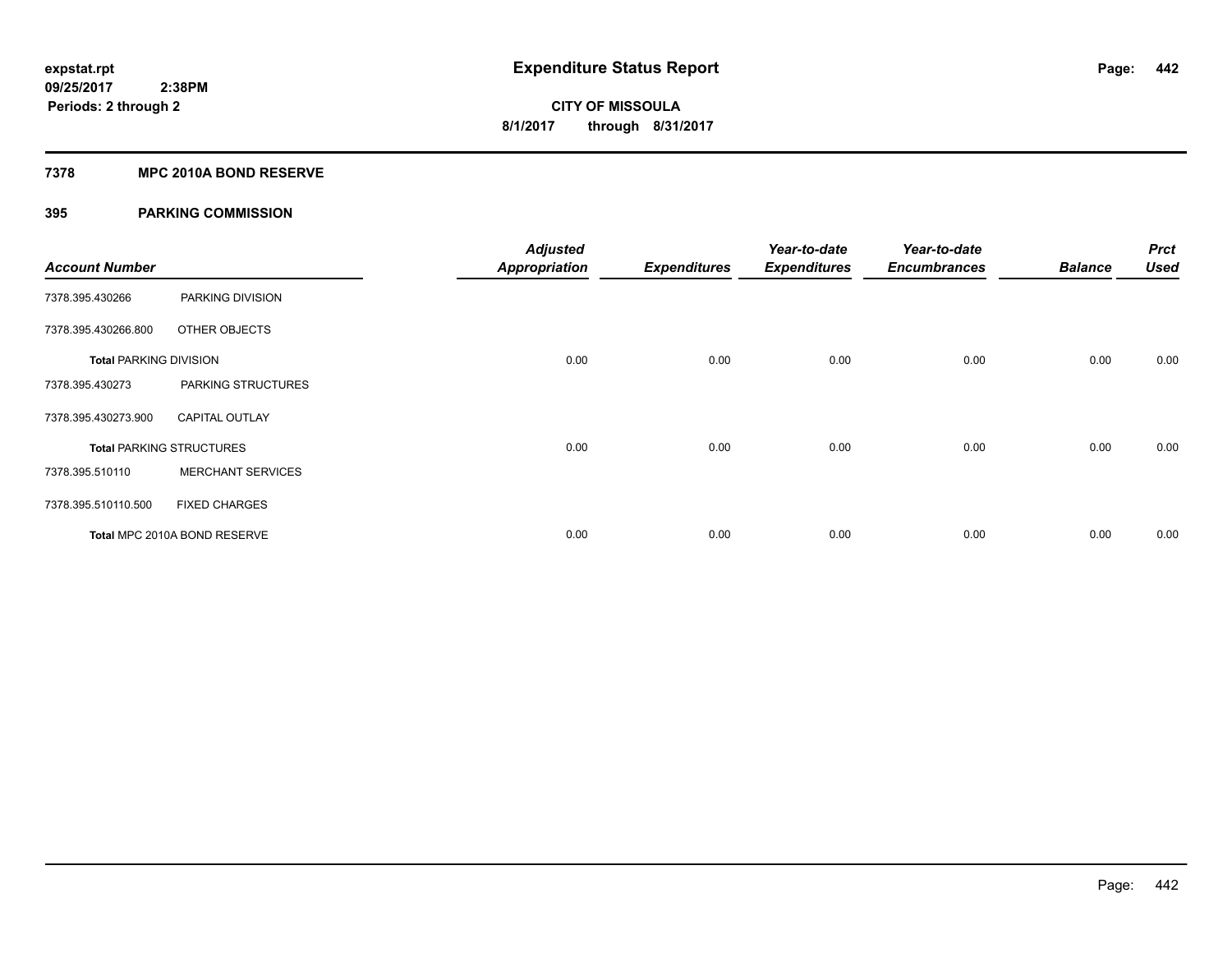**Periods: 2 through 2**

**CITY OF MISSOULA 8/1/2017 through 8/31/2017**

### **7380 BUSINESS IMPROVEMENT DISTRICT**

 **2:38PM**

# **375 BUSINESS IMPROVEMENT DISTRICT**

| <b>Account Number</b>          |                                                            | <b>Adjusted</b><br><b>Appropriation</b> | <b>Expenditures</b>    | Year-to-date<br><b>Expenditures</b> | Year-to-date<br><b>Encumbrances</b> | <b>Balance</b>               | <b>Prct</b><br><b>Used</b> |
|--------------------------------|------------------------------------------------------------|-----------------------------------------|------------------------|-------------------------------------|-------------------------------------|------------------------------|----------------------------|
| 7380.375.471210                | <b>BUSINESS IMPROVEMENT DISTRICT</b>                       |                                         |                        |                                     |                                     |                              |                            |
| 7380.375.471210.300            | PURCHASED SERVICES                                         |                                         |                        |                                     |                                     |                              |                            |
|                                | <b>Total PURCHASED SERVICES</b>                            | 0.00                                    | 0.00                   | 0.00                                | 0.00                                | 0.00                         | 0.00                       |
| 7380.375.471210.800            | OTHER OBJECTS                                              |                                         |                        |                                     |                                     |                              |                            |
|                                | Total BUSINESS IMPROVEMENT DISTRICT                        | 0.00                                    | 0.00                   | 0.00                                | 0.00                                | 0.00                         | 0.00                       |
| 7380.375.471220                | <b>BID MARKETING</b>                                       |                                         |                        |                                     |                                     |                              |                            |
| 7380.375.471220.300            | PURCHASED SERVICES                                         |                                         |                        |                                     |                                     |                              |                            |
| <b>Total BID MARKETING</b>     |                                                            | 0.00                                    | 0.00                   | 0.00                                | 0.00                                | 0.00                         | 0.00                       |
| 7380.375.471230                | STREETSCAPE MAINTENANCE-BID                                |                                         |                        |                                     |                                     |                              |                            |
| 7380.375.471230.300            | PURCHASED SERVICES                                         |                                         |                        |                                     |                                     |                              |                            |
|                                | Total STREETSCAPE MAINTENANCE-BID                          | 0.00                                    | 0.00                   | 0.00                                | 0.00                                | 0.00                         | 0.00                       |
| 7380.375.471240                | SAFETY-BID                                                 |                                         |                        |                                     |                                     |                              |                            |
| 7380.375.471240.300            | PURCHASED SERVICES                                         |                                         |                        |                                     |                                     |                              |                            |
| <b>Total SAFETY-BID</b>        | 7380.375.471240.350.000 PROFESSIONAL SERVICES - BID SAFETY | 0.00<br>0.00                            | 40,000.00<br>40,000.00 | 40,000.00<br>40,000.00              | 0.00<br>0.00                        | $-40,000.00$<br>$-40,000.00$ | 0.00<br>0.00               |
| 7380.375.510110                | <b>MERCHANT SERVICES</b>                                   |                                         |                        |                                     |                                     |                              |                            |
| 7380.375.510110.500            | <b>FIXED CHARGES</b>                                       |                                         |                        |                                     |                                     |                              |                            |
| <b>Total MERCHANT SERVICES</b> |                                                            | 0.00                                    | 0.00                   | 0.00                                | 0.00                                | 0.00                         | 0.00                       |
|                                | Total BUSINESS IMPROVEMENT DISTRICT                        | 0.00                                    | 40,000.00              | 40,000.00                           | 0.00                                | $-40,000.00$                 | 0.00                       |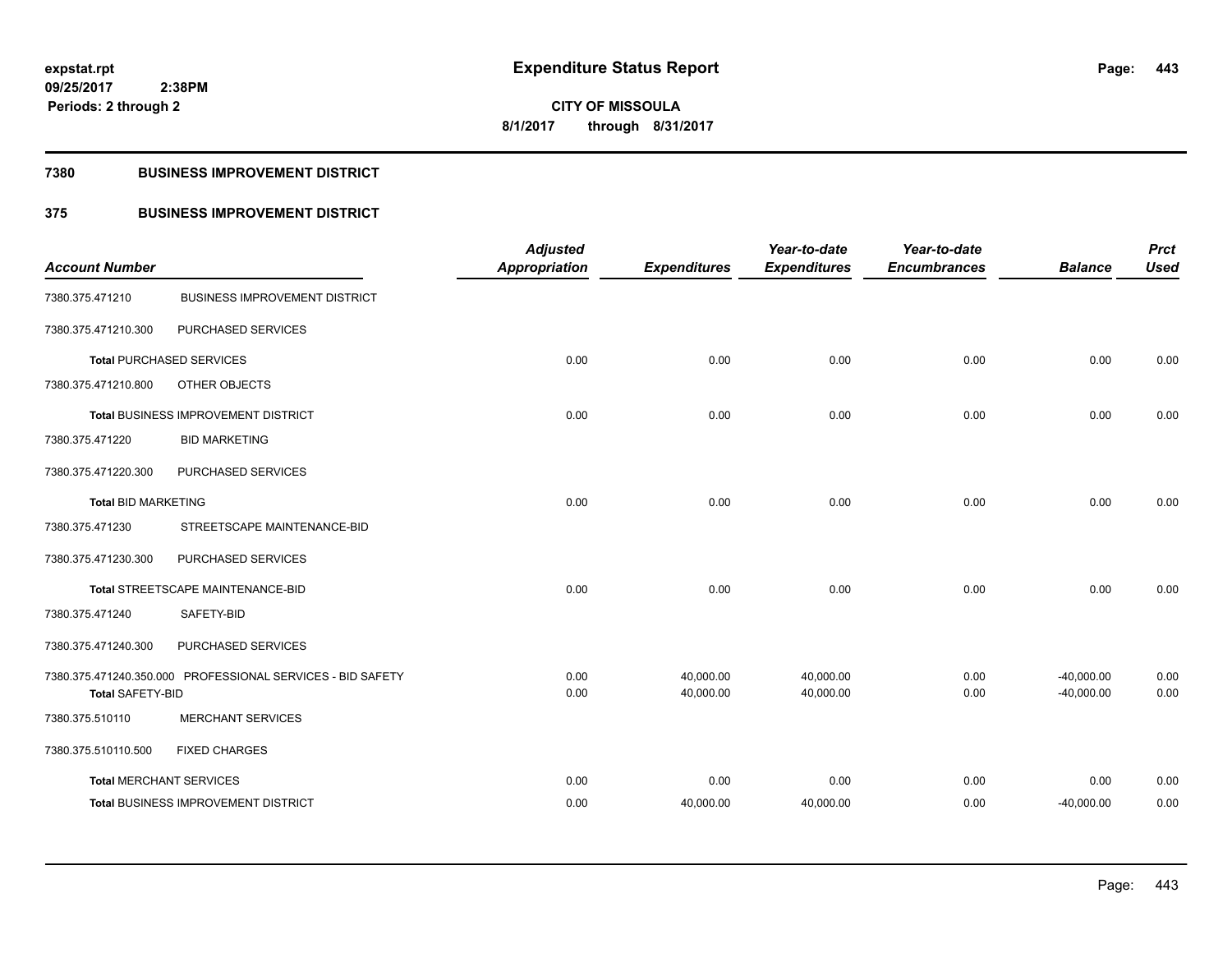**444**

**09/25/2017 2:38PM Periods: 2 through 2**

**CITY OF MISSOULA 8/1/2017 through 8/31/2017**

### **7381 TOURISM BUSINESS IMPROVEMENT DISTRICT**

# **375 BUSINESS IMPROVEMENT DISTRICT**

| <b>Account Number</b> |                                                    | <b>Adjusted</b><br><b>Appropriation</b> | <b>Expenditures</b> | Year-to-date<br><b>Expenditures</b> | Year-to-date<br><b>Encumbrances</b> | <b>Balance</b> | <b>Prct</b><br><b>Used</b> |
|-----------------------|----------------------------------------------------|-----------------------------------------|---------------------|-------------------------------------|-------------------------------------|----------------|----------------------------|
| 7381.375.471210       | <b>BUSINESS IMPROVEMENT DISTRICT</b>               |                                         |                     |                                     |                                     |                |                            |
| 7381.375.471210.300   | PURCHASED SERVICES                                 |                                         |                     |                                     |                                     |                |                            |
|                       | <b>Total BUSINESS IMPROVEMENT DISTRICT</b>         | 0.00                                    | 0.00                | 0.00                                | 0.00                                | 0.00           | 0.00                       |
| 7381.375.510110       | <b>MERCHANT SERVICES</b>                           |                                         |                     |                                     |                                     |                |                            |
| 7381.375.510110.500   | <b>FIXED CHARGES</b>                               |                                         |                     |                                     |                                     |                |                            |
|                       | <b>Total TOURISM BUSINESS IMPROVEMENT DISTRICT</b> | 0.00                                    | 0.00                | 0.00                                | 0.00                                | 0.00           | 0.00                       |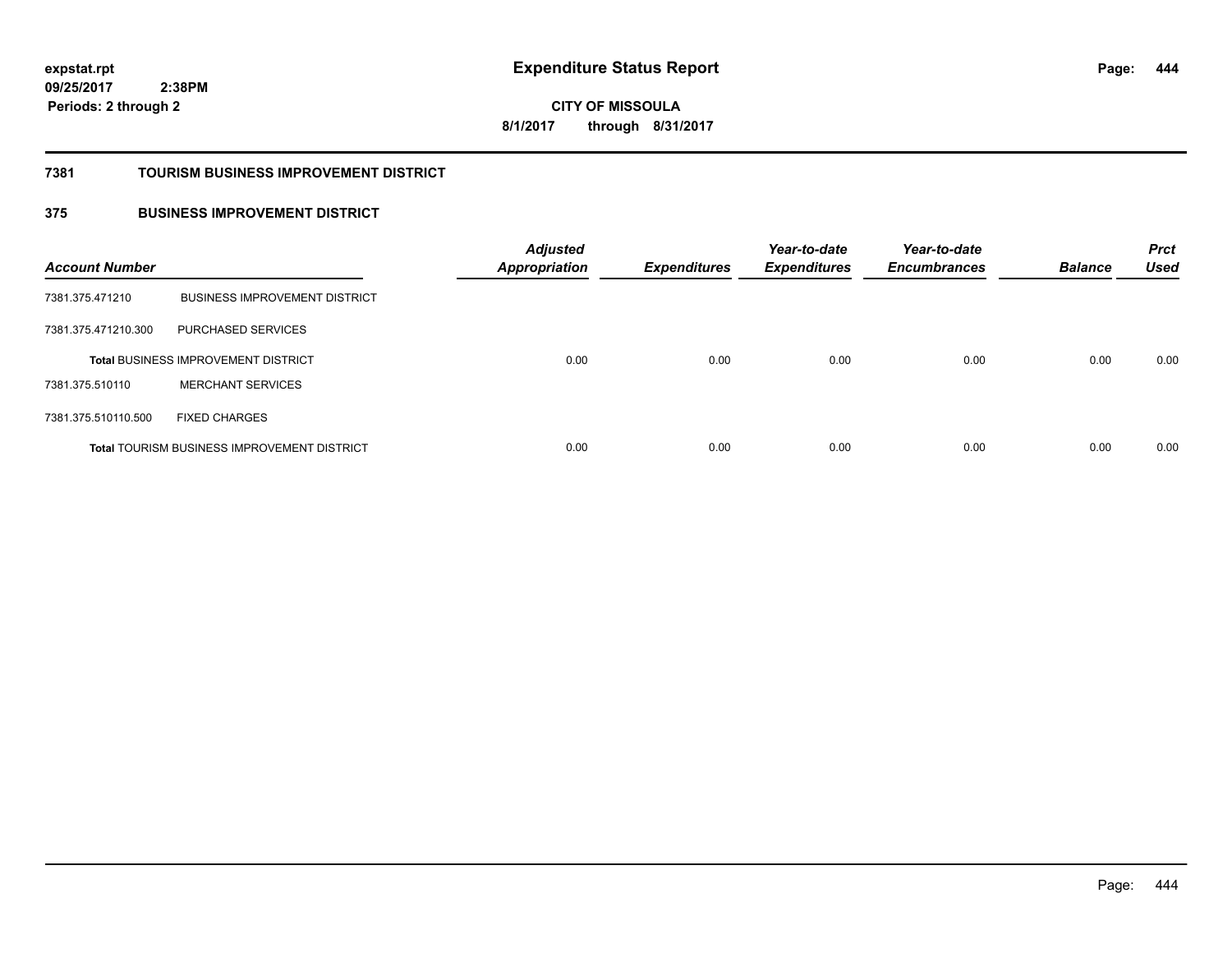### **7382 5.75M TIF RESERVE**

| <b>Account Number</b>   |                                | <b>Adjusted</b><br>Appropriation | <b>Expenditures</b> | Year-to-date<br><b>Expenditures</b> | Year-to-date<br><b>Encumbrances</b> | <b>Balance</b> | <b>Prct</b><br><b>Used</b> |
|-------------------------|--------------------------------|----------------------------------|---------------------|-------------------------------------|-------------------------------------|----------------|----------------------------|
| 7382.390.490607         | <b>TRANSFERS TO BROWNFIELD</b> |                                  |                     |                                     |                                     |                |                            |
| 7382.390.490607.800     | OTHER OBJECTS                  |                                  |                     |                                     |                                     |                |                            |
| Total 5.75M TIF RESERVE |                                | 0.00                             | 0.00                | 0.00                                | 0.00                                | 0.00           | 0.00                       |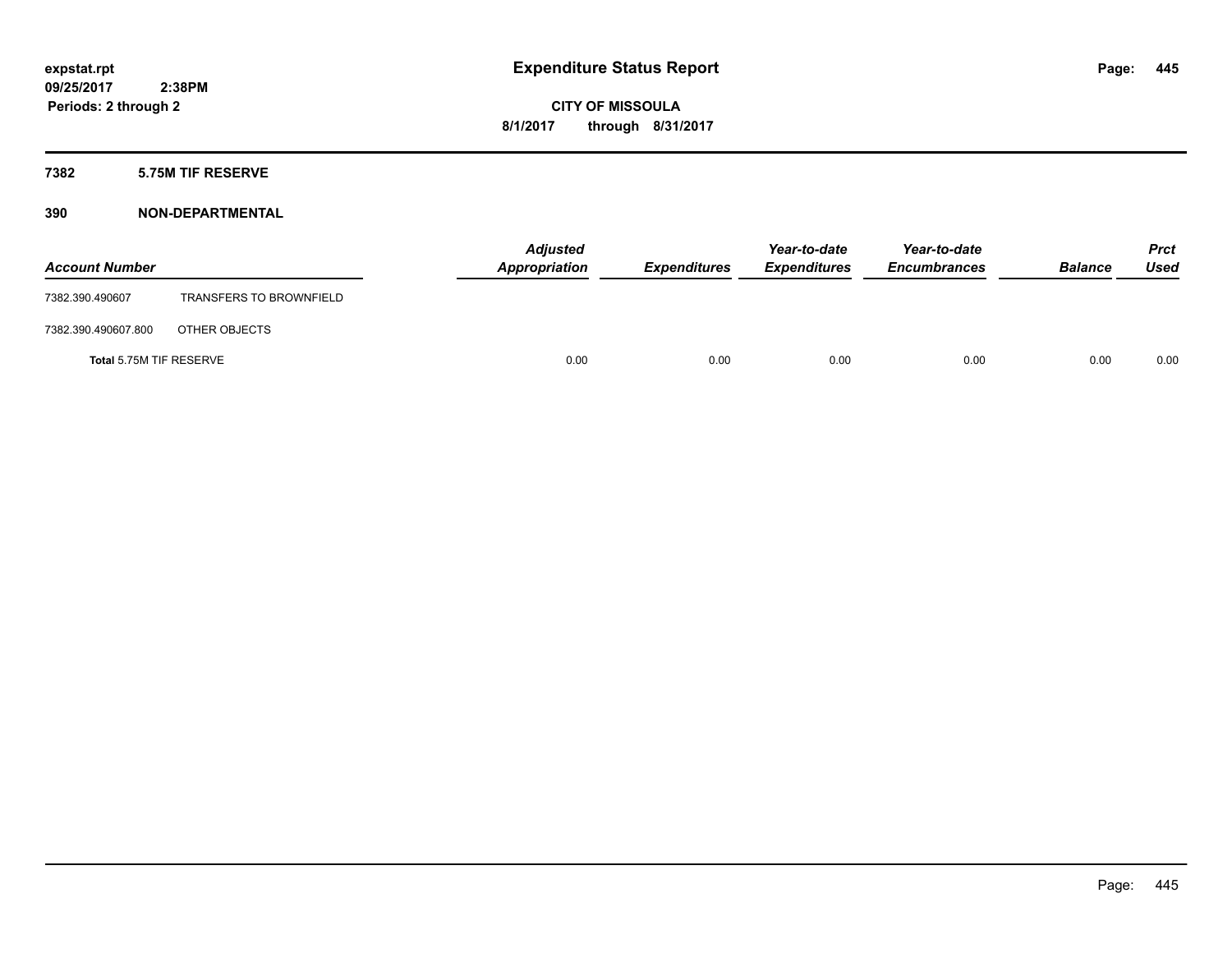# **7383 RIVERFRONT TRIANGLE URD**

|                                |                                               | <b>Adjusted</b>      |                     | Year-to-date        | Year-to-date        |                | <b>Prct</b> |
|--------------------------------|-----------------------------------------------|----------------------|---------------------|---------------------|---------------------|----------------|-------------|
| <b>Account Number</b>          |                                               | <b>Appropriation</b> | <b>Expenditures</b> | <b>Expenditures</b> | <b>Encumbrances</b> | <b>Balance</b> | <b>Used</b> |
| 7383.385.470210                | <b>ADMINISTRATION</b>                         |                      |                     |                     |                     |                |             |
| 7383.385.470210.800            | OTHER OBJECTS                                 |                      |                     |                     |                     |                |             |
| <b>Total ADMINISTRATION</b>    |                                               | 0.00                 | 0.00                | 0.00                | 0.00                | 0.00           | 0.00        |
| 7383.385.470230                | PW FACILITY                                   |                      |                     |                     |                     |                |             |
| 7383.385.470230.700            | <b>GRANTS &amp; CONTRIBUTIONS</b>             |                      |                     |                     |                     |                |             |
|                                | <b>Total GRANTS &amp; CONTRIBUTIONS</b>       | 0.00                 | 0.00                | 0.00                | 0.00                | 0.00           | 0.00        |
| 7383.385.470230.800            | OTHER OBJECTS                                 |                      |                     |                     |                     |                |             |
| <b>Total PW FACILITY</b>       |                                               | 0.00                 | 0.00                | 0.00                | 0.00                | 0.00           | 0.00        |
| 7383.385.470260                | PLANNING & MGMT                               |                      |                     |                     |                     |                |             |
| 7383.385.470260.300            | PURCHASED SERVICES                            |                      |                     |                     |                     |                |             |
|                                | 7383.385.470260.350.000 PROFESSIONAL SERVICES | 0.00                 | 0.00                | 500.00              | 0.00                | $-500.00$      | 0.00        |
|                                | <b>Total PURCHASED SERVICES</b>               | 0.00                 | 0.00                | 500.00              | 0.00                | $-500.00$      | 0.00        |
| 7383.385.470260.700            | <b>GRANTS &amp; CONTRIBUTIONS</b>             |                      |                     |                     |                     |                |             |
|                                | Total GRANTS & CONTRIBUTIONS                  | 0.00                 | 0.00                | 0.00                | 0.00                | 0.00           | 0.00        |
| 7383.385.470260.800            | OTHER OBJECTS                                 |                      |                     |                     |                     |                |             |
| Total OTHER OBJECTS            |                                               | 0.00                 | 0.00                | 0.00                | 0.00                | 0.00           | 0.00        |
| Total PLANNING & MGMT          |                                               | 0.00                 | 0.00                | 500.00              | 0.00                | $-500.00$      | 0.00        |
| 7383.385.510110                | MERCHANT SERVICES                             |                      |                     |                     |                     |                |             |
| 7383.385.510110.500            | <b>FIXED CHARGES</b>                          |                      |                     |                     |                     |                |             |
| <b>Total MERCHANT SERVICES</b> |                                               | 0.00                 | 0.00                | 0.00                | 0.00                | 0.00           | 0.00        |
|                                |                                               |                      |                     |                     |                     |                |             |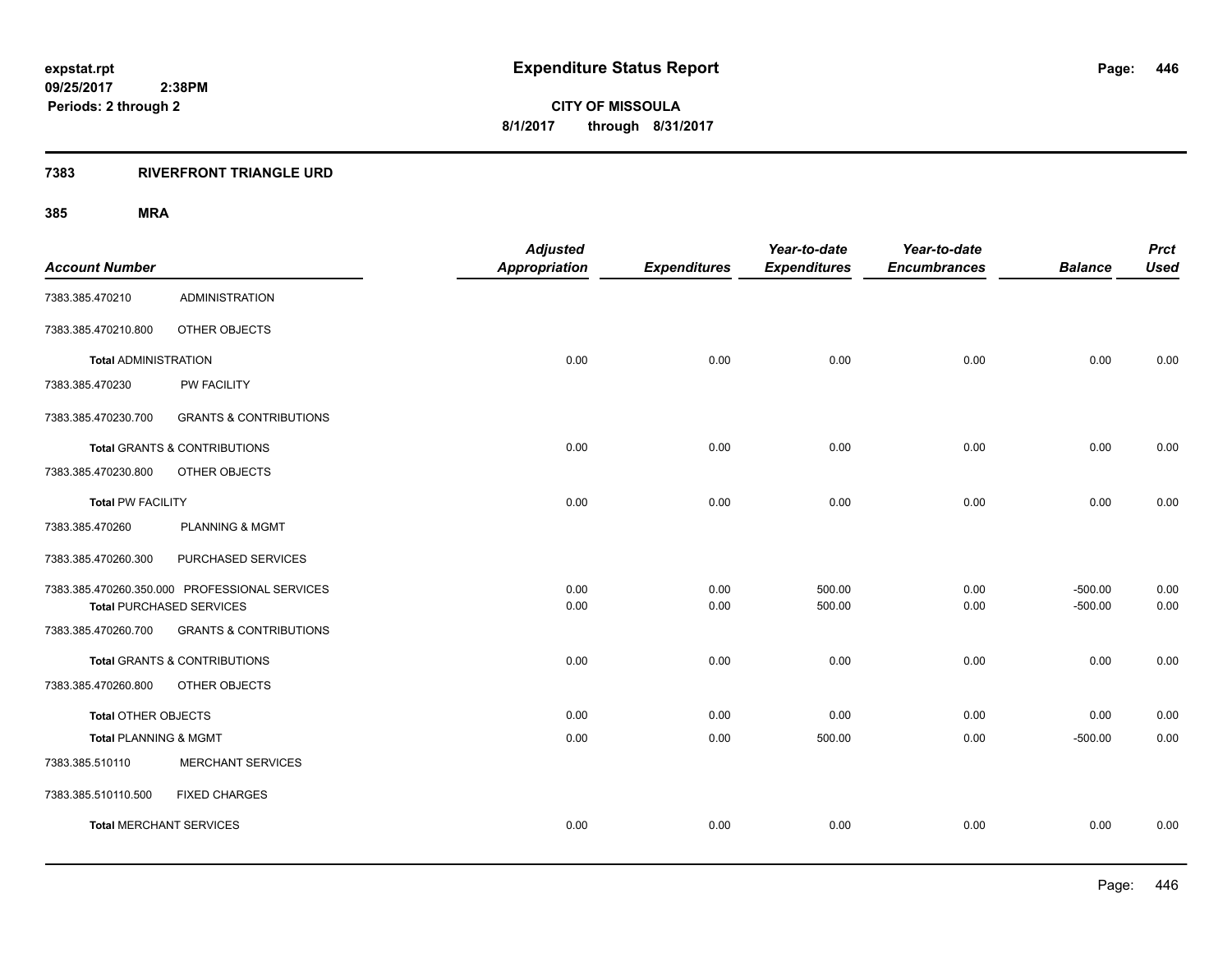| expstat.rpt                        |                                     | <b>Expenditure Status Report</b>        |                     |                                     |                                     | Page:          | 447                        |
|------------------------------------|-------------------------------------|-----------------------------------------|---------------------|-------------------------------------|-------------------------------------|----------------|----------------------------|
| 09/25/2017<br>Periods: 2 through 2 | 2:38PM                              | <b>CITY OF MISSOULA</b><br>8/1/2017     | through 8/31/2017   |                                     |                                     |                |                            |
|                                    | Total RIVERFRONT TRIANGLE URD       | 0.00                                    | 0.00                | 500.00                              | 0.00                                | $-500.00$      | 0.00                       |
| 7384                               | NRSS DEBT SERVICE CLEARING          |                                         |                     |                                     |                                     |                |                            |
| 385<br><b>MRA</b>                  |                                     |                                         |                     |                                     |                                     |                |                            |
| <b>Account Number</b>              |                                     | <b>Adjusted</b><br><b>Appropriation</b> | <b>Expenditures</b> | Year-to-date<br><b>Expenditures</b> | Year-to-date<br><b>Encumbrances</b> | <b>Balance</b> | <b>Prct</b><br><b>Used</b> |
| 7384.385.521000                    | INTERFUND OPERATING TRANSFERS       |                                         |                     |                                     |                                     |                |                            |
| 7384.385.521000.800                | OTHER OBJECTS                       |                                         |                     |                                     |                                     |                |                            |
|                                    | Total INTERFUND OPERATING TRANSFERS | 0.00                                    | 0.00                | 0.00                                | 0.00                                | 0.00           | 0.00                       |
| 7384.385.521009                    | TRANFERS TO DEBT SERVICE            |                                         |                     |                                     |                                     |                |                            |

**Total** TRANFERS TO DEBT SERVICE 0.00 0.00 0.00 0.00 0.00 0.00

**Total** TRANSFERS TO MRA 0.00 0.00 0.00 0.00 0.00 0.00 **Total** NRSS DEBT SERVICE CLEARING 0.00 0.00 0.00 0.00 0.00 0.00

7384.385.521009.800 OTHER OBJECTS

7384.385.521010.800 OTHER OBJECTS

7384.385.521010 TRANSFERS TO MRA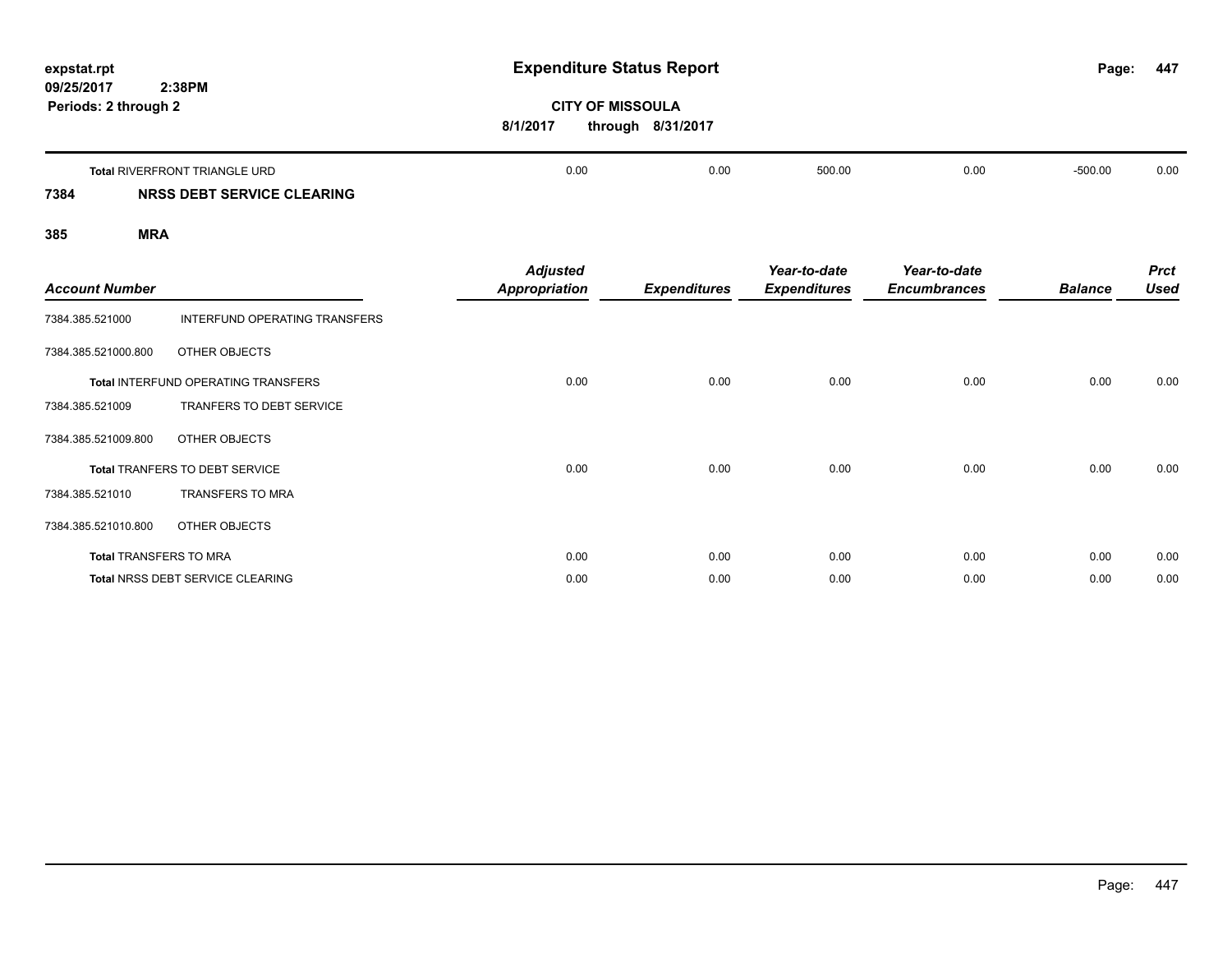**CITY OF MISSOULA 8/1/2017 through 8/31/2017**

**7385 FRONT STREET URD**

| <b>Account Number</b>      |                                              | <b>Adjusted</b><br><b>Appropriation</b> | <b>Expenditures</b> | Year-to-date<br><b>Expenditures</b> | Year-to-date<br><b>Encumbrances</b> | <b>Balance</b> | <b>Prct</b><br><b>Used</b> |
|----------------------------|----------------------------------------------|-----------------------------------------|---------------------|-------------------------------------|-------------------------------------|----------------|----------------------------|
| 7385.385.460436            | TENNIS COURT REBUILD                         |                                         |                     |                                     |                                     |                |                            |
| 7385.385.460436.300        | PURCHASED SERVICES                           |                                         |                     |                                     |                                     |                |                            |
|                            | <b>Total TENNIS COURT REBUILD</b>            | 0.00                                    | 0.00                | 0.00                                | 0.00                                | 0.00           | 0.00                       |
| 7385.385.470212            | FRONT ST HOUSING - 2017 B REFUNDING          |                                         |                     |                                     |                                     |                |                            |
| 7385.385.470212.300        | PURCHASED SERVICES                           |                                         |                     |                                     |                                     |                |                            |
|                            | Total FRONT ST HOUSING - 2017 B REFUNDING    | 0.00                                    | 0.00                | 0.00                                | 0.00                                | 0.00           | 0.00                       |
| 7385.385.470213            | FRONT ST HOUSING - 2017C STUDENT HOUSE       |                                         |                     |                                     |                                     |                |                            |
| 7385.385.470213.300        | PURCHASED SERVICES                           |                                         |                     |                                     |                                     |                |                            |
|                            | Total FRONT ST HOUSING - 2017C STUDENT HOUSE | 0.00                                    | 0.00                | 0.00                                | 0.00                                | 0.00           | 0.00                       |
| 7385.385.470230            | PW FACILITY                                  |                                         |                     |                                     |                                     |                |                            |
| 7385.385.470230.300        | PURCHASED SERVICES                           |                                         |                     |                                     |                                     |                |                            |
|                            | <b>Total PURCHASED SERVICES</b>              | 0.00                                    | 0.00                | 0.00                                | 0.00                                | 0.00           | 0.00                       |
| 7385.385.470230.700        | <b>GRANTS &amp; CONTRIBUTIONS</b>            |                                         |                     |                                     |                                     |                |                            |
|                            | <b>Total GRANTS &amp; CONTRIBUTIONS</b>      | 0.00                                    | 0.00                | 0.00                                | 0.00                                | 0.00           | 0.00                       |
| 7385.385.470230.800        | OTHER OBJECTS                                |                                         |                     |                                     |                                     |                |                            |
| <b>Total OTHER OBJECTS</b> |                                              | 0.00                                    | 0.00                | 0.00                                | 0.00                                | 0.00           | 0.00                       |
| 7385.385.470230.900        | CAPITAL OUTLAY                               |                                         |                     |                                     |                                     |                |                            |
| <b>Total PW FACILITY</b>   |                                              | 0.00                                    | 0.00                | 0.00                                | 0.00                                | 0.00           | 0.00                       |
| 7385.385.470260            | <b>PLANNING &amp; MGMT</b>                   |                                         |                     |                                     |                                     |                |                            |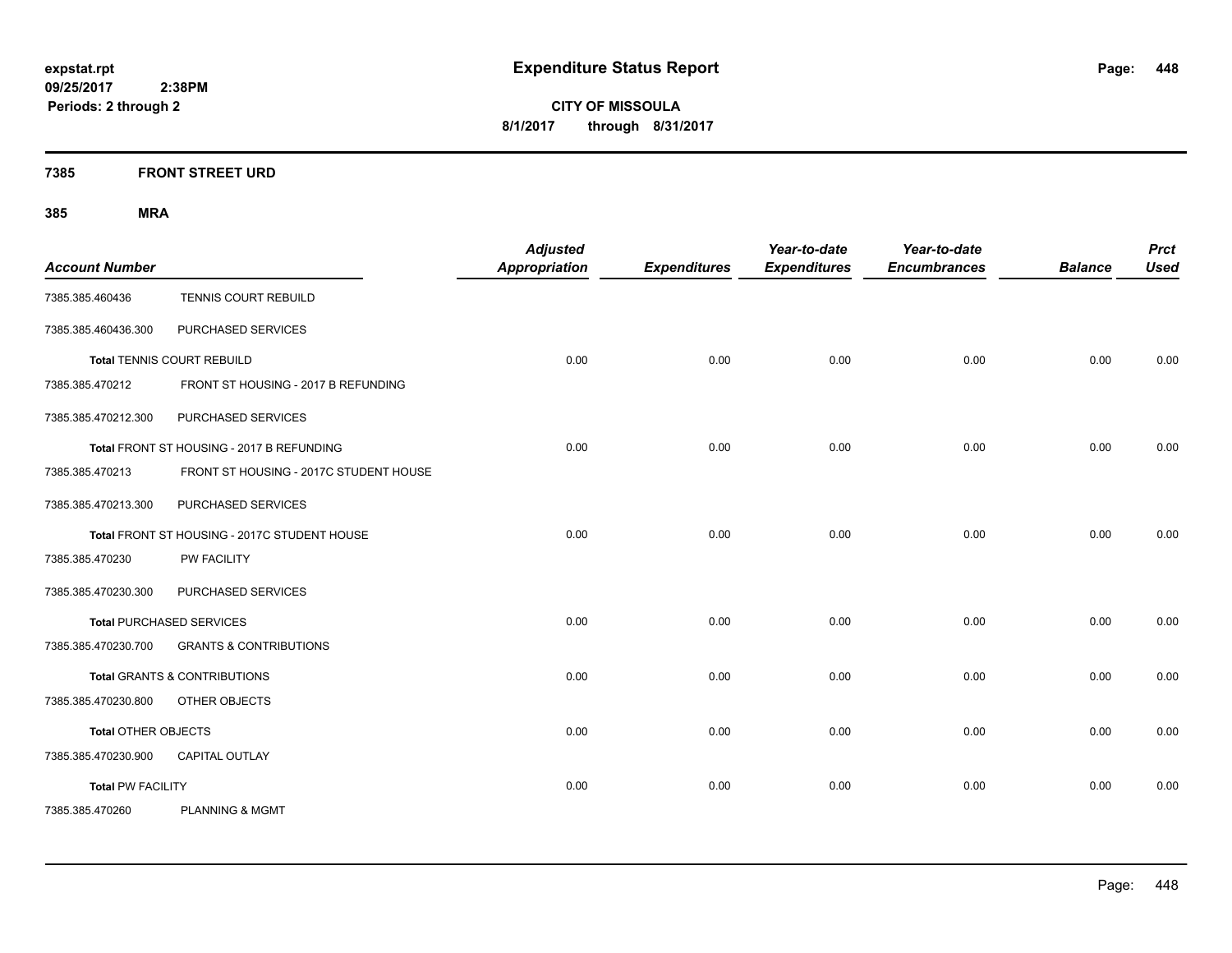**CITY OF MISSOULA 8/1/2017 through 8/31/2017**

**7385 FRONT STREET URD**

| <b>Account Number</b>            |                                             | <b>Adjusted</b><br><b>Appropriation</b> | <b>Expenditures</b> | Year-to-date<br><b>Expenditures</b> | Year-to-date<br><b>Encumbrances</b> | <b>Balance</b> | <b>Prct</b><br><b>Used</b> |
|----------------------------------|---------------------------------------------|-----------------------------------------|---------------------|-------------------------------------|-------------------------------------|----------------|----------------------------|
| 7385.385.470260.300              | PURCHASED SERVICES                          |                                         |                     |                                     |                                     |                |                            |
|                                  | <b>Total PURCHASED SERVICES</b>             | 0.00                                    | 0.00                | 0.00                                | 0.00                                | 0.00           | 0.00                       |
| 7385.385.470260.700              | <b>GRANTS &amp; CONTRIBUTIONS</b>           |                                         |                     |                                     |                                     |                |                            |
|                                  | <b>Total GRANTS &amp; CONTRIBUTIONS</b>     | 0.00                                    | 0.00                | 0.00                                | 0.00                                | 0.00           | 0.00                       |
| 7385.385.470260.800              | OTHER OBJECTS                               |                                         |                     |                                     |                                     |                |                            |
| <b>Total PLANNING &amp; MGMT</b> |                                             | 0.00                                    | 0.00                | 0.00                                | 0.00                                | 0.00           | 0.00                       |
| 7385.385.470270                  | <b>CLEARING &amp; DEMO</b>                  |                                         |                     |                                     |                                     |                |                            |
| 7385.385.470270.700              | <b>GRANTS &amp; CONTRIBUTIONS</b>           |                                         |                     |                                     |                                     |                |                            |
|                                  | <b>Total GRANTS &amp; CONTRIBUTIONS</b>     | 0.00                                    | 0.00                | 0.00                                | 0.00                                | 0.00           | 0.00                       |
| 7385.385.470270.800              | OTHER OBJECTS                               |                                         |                     |                                     |                                     |                |                            |
| Total CLEARING & DEMO            |                                             | 0.00                                    | 0.00                | 0.00                                | 0.00                                | 0.00           | 0.00                       |
| 7385.385.470281                  | FRONT STREET PARKING STRUCTURE              |                                         |                     |                                     |                                     |                |                            |
| 7385.385.470281.900              | <b>CAPITAL OUTLAY</b>                       |                                         |                     |                                     |                                     |                |                            |
|                                  | <b>Total FRONT STREET PARKING STRUCTURE</b> | 0.00                                    | 0.00                | 0.00                                | 0.00                                | 0.00           | 0.00                       |
| 7385.385.510110                  | <b>MERCHANT SERVICES</b>                    |                                         |                     |                                     |                                     |                |                            |
| 7385.385.510110.500              | <b>FIXED CHARGES</b>                        |                                         |                     |                                     |                                     |                |                            |
|                                  | <b>Total MERCHANT SERVICES</b>              | 0.00                                    | 0.00                | 0.00                                | 0.00                                | 0.00           | 0.00                       |
| <b>Total FRONT STREET URD</b>    |                                             | 0.00                                    | 0.00                | 0.00                                | 0.00                                | 0.00           | 0.00                       |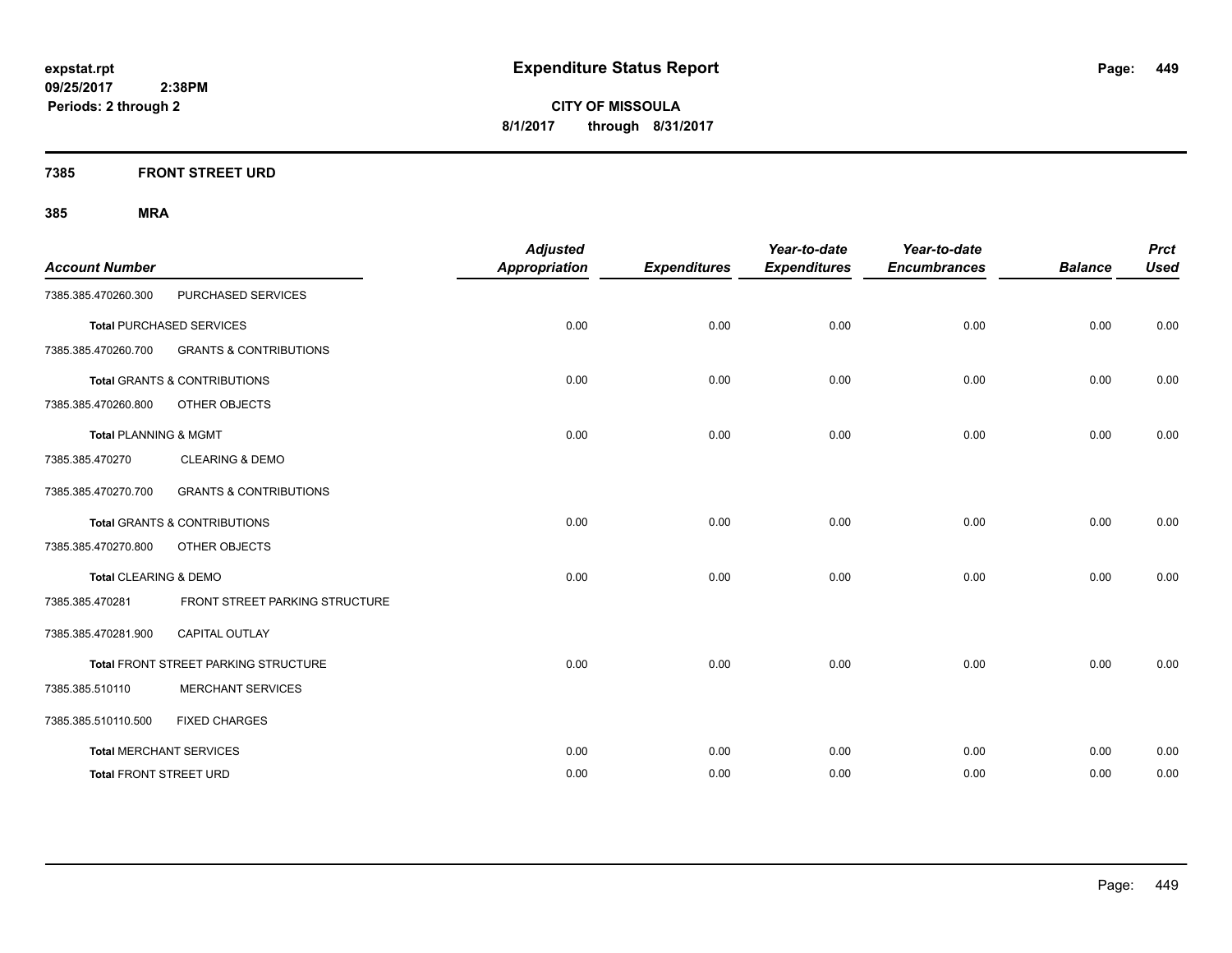**450**

**09/25/2017 2:38PM Periods: 2 through 2**

**CITY OF MISSOULA 8/1/2017 through 8/31/2017**

### **7386 DEBT SERVICE-SAFEWAY/ST PAT 1.5M**

| <b>Account Number</b> |                                   | <b>Adjusted</b><br><b>Appropriation</b> | <b>Expenditures</b> | Year-to-date<br><b>Expenditures</b> | Year-to-date<br><b>Encumbrances</b> | <b>Balance</b> | <b>Prct</b><br><b>Used</b> |
|-----------------------|-----------------------------------|-----------------------------------------|---------------------|-------------------------------------|-------------------------------------|----------------|----------------------------|
| 7386.385.470220       | PROPERTY ACQUISITION              |                                         |                     |                                     |                                     |                |                            |
| 7386.385.470220.900   | <b>CAPITAL OUTLAY</b>             |                                         |                     |                                     |                                     |                |                            |
|                       | <b>Total PROPERTY ACQUISITION</b> | 0.00                                    | 0.00                | 0.00                                | 0.00                                | 0.00           | 0.00                       |
| 7386.385.510110       | <b>MERCHANT SERVICES</b>          |                                         |                     |                                     |                                     |                |                            |
| 7386.385.510110.500   | <b>FIXED CHARGES</b>              |                                         |                     |                                     |                                     |                |                            |
| <b>Total MRA</b>      |                                   | 0.00                                    | 0.00                | 0.00                                | 0.00                                | 0.00           | 0.00                       |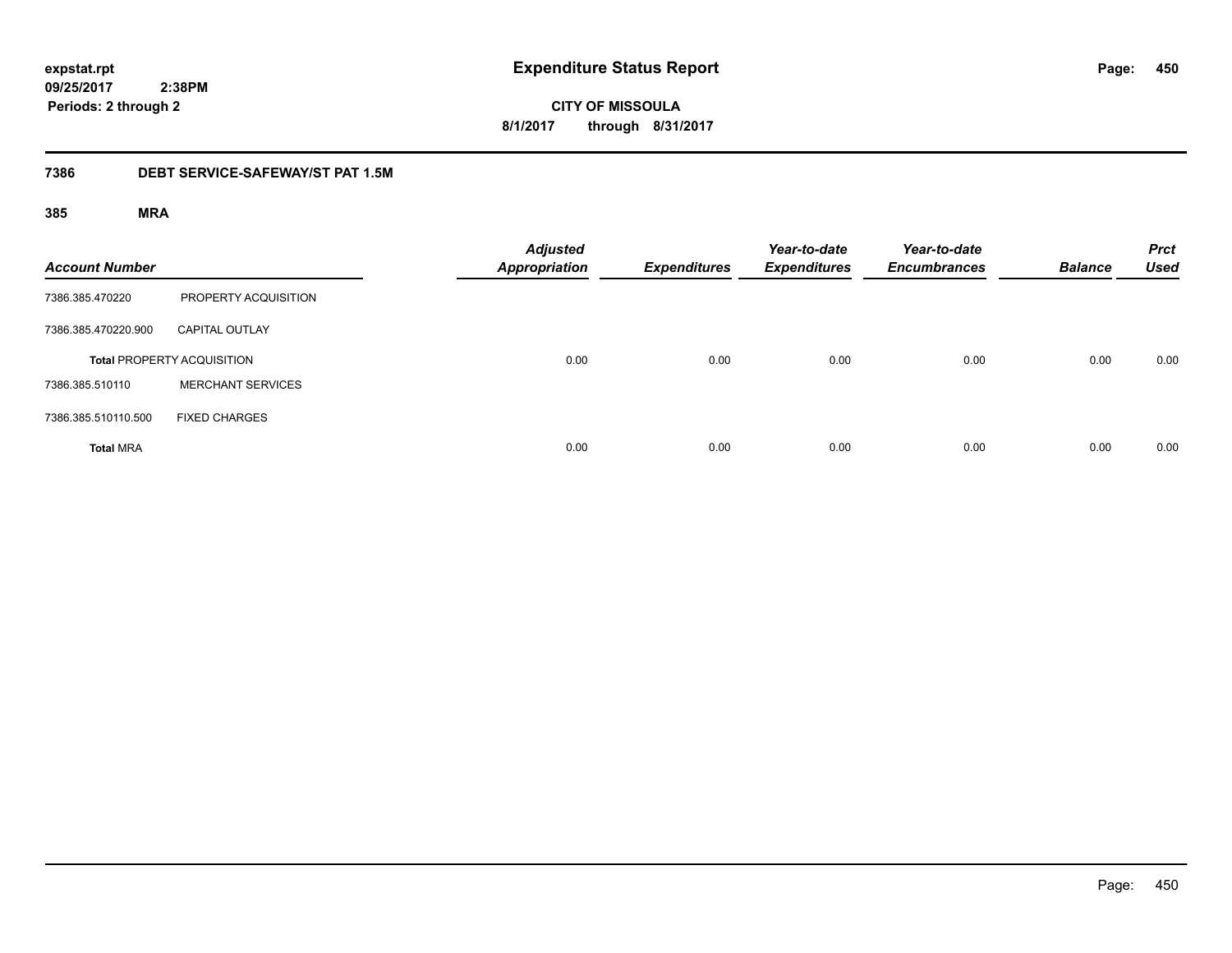**CITY OF MISSOULA 8/1/2017 through 8/31/2017**

# **7386 DEBT SERVICE-SAFEWAY/ST PAT 1.5M**

|                                |                                                 | <b>Adjusted</b>      |                     | Year-to-date        | Year-to-date        |                | <b>Prct</b> |
|--------------------------------|-------------------------------------------------|----------------------|---------------------|---------------------|---------------------|----------------|-------------|
| <b>Account Number</b>          |                                                 | <b>Appropriation</b> | <b>Expenditures</b> | <b>Expenditures</b> | <b>Encumbrances</b> | <b>Balance</b> | <b>Used</b> |
| 7386.390.490200                | DEBT SERVICE-SAFEWAY/ST PAT 1.5M                |                      |                     |                     |                     |                |             |
| 7386.390.490200.600            | <b>DEBT SERVICE</b>                             |                      |                     |                     |                     |                |             |
| 7386.390.490200.610.000        | PRINCIPAL                                       | 0.00                 | 0.00                | 14,080.75           | 0.00                | $-14,080.75$   | 0.00        |
|                                | 7386.390.490200.620.000 INTEREST / SERVICE FEES | 0.00                 | 0.00                | 43,471.25           | 0.00                | $-43,471.25$   | 0.00        |
|                                | Total DEBT SERVICE-SAFEWAY/ST PAT 1.5M          | 0.00                 | 0.00                | 57,552.00           | 0.00                | $-57,552.00$   | 0.00        |
| 7386.390.490510                | DS PAYMENTS TO GUARANTOR                        |                      |                     |                     |                     |                |             |
| 7386.390.490510.600            | <b>DEBT SERVICE</b>                             |                      |                     |                     |                     |                |             |
|                                | Total DS PAYMENTS TO GUARANTOR                  | 0.00                 | 0.00                | 0.00                | 0.00                | 0.00           | 0.00        |
| 7386.390.510110                | <b>MERCHANT SERVICES</b>                        |                      |                     |                     |                     |                |             |
| 7386.390.510110.500            | <b>FIXED CHARGES</b>                            |                      |                     |                     |                     |                |             |
| <b>Total MERCHANT SERVICES</b> |                                                 | 0.00                 | 0.00                | 0.00                | 0.00                | 0.00           | 0.00        |
|                                | Total DEBT SERVICE-SAFEWAY/ST PAT 1.5M          | 0.00                 | 0.00                | 57,552.00           | 0.00                | $-57,552.00$   | 0.00        |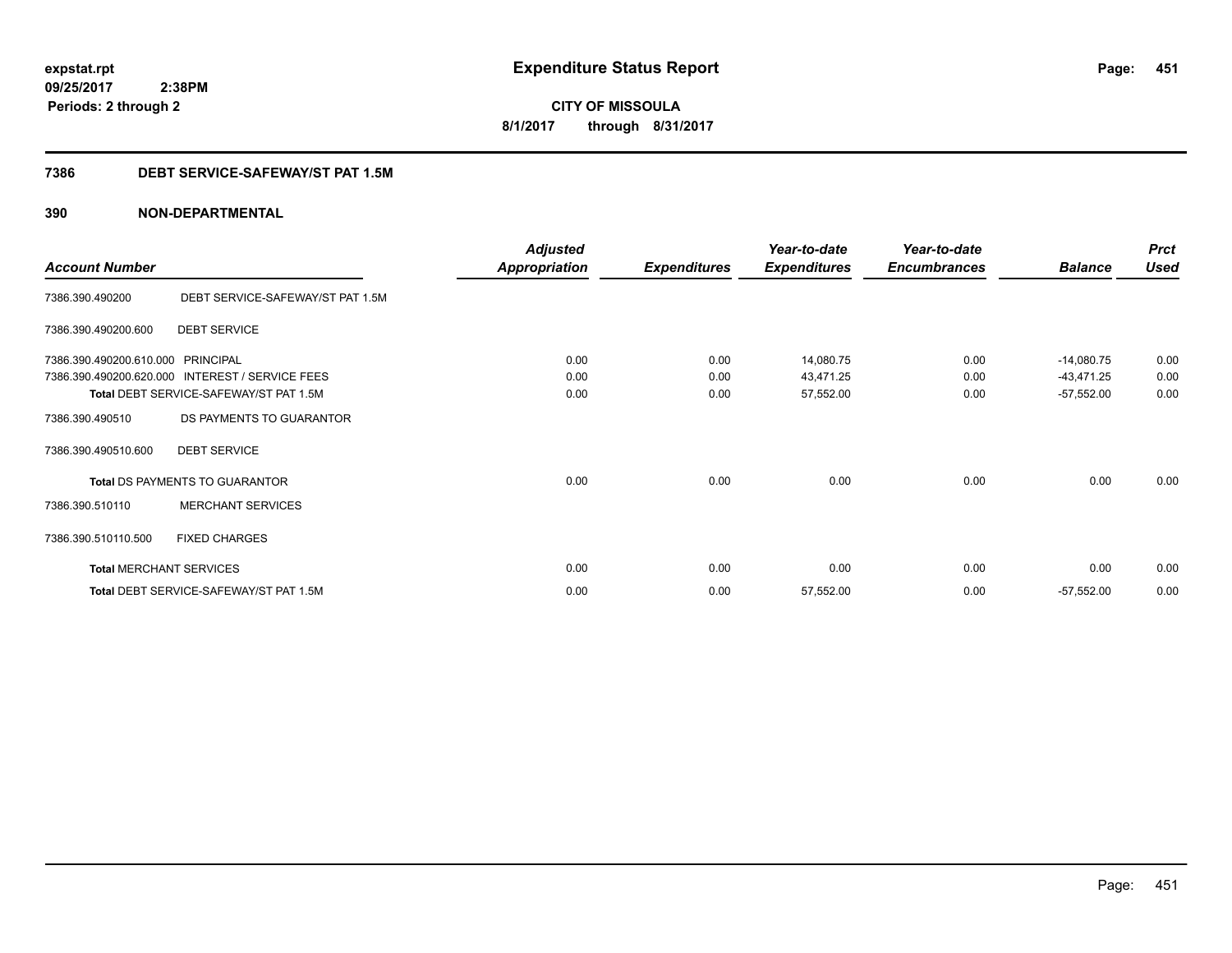# **09/25/2017**

**452**

 **2:38PM Periods: 2 through 2**

# **CITY OF MISSOULA 8/1/2017 through 8/31/2017**

# **7387 DEBT SERVICE-BROWNFIELD RLF 1.125M**

| <b>Account Number</b> |                                                 | <b>Adjusted</b><br>Appropriation | <b>Expenditures</b> | Year-to-date<br><b>Expenditures</b> | Year-to-date<br><b>Encumbrances</b> | <b>Balance</b> | <b>Prct</b><br>Used |
|-----------------------|-------------------------------------------------|----------------------------------|---------------------|-------------------------------------|-------------------------------------|----------------|---------------------|
| 7387.390.490200       | DEBT SERVICE-BROWNFIELD RLF 1.125M              |                                  |                     |                                     |                                     |                |                     |
| 7387.390.490200.600   | <b>DEBT SERVICE</b>                             |                                  |                     |                                     |                                     |                |                     |
|                       | <b>Total DEBT SERVICE-BROWNFIELD RLF 1.125M</b> | 0.00                             | 0.00                | 0.00                                | 0.00                                | 0.00           | 0.00                |
| 7387.390.510110       | <b>MERCHANT SERVICES</b>                        |                                  |                     |                                     |                                     |                |                     |
| 7387.390.510110.500   | <b>FIXED CHARGES</b>                            |                                  |                     |                                     |                                     |                |                     |
|                       | <b>Total MERCHANT SERVICES</b>                  | 0.00                             | 0.00                | 0.00                                | 0.00                                | 0.00           | 0.00                |
|                       | Total DEBT SERVICE-BROWNFIELD RLF 1.125M        | 0.00                             | 0.00                | 0.00                                | 0.00                                | 0.00           | 0.00                |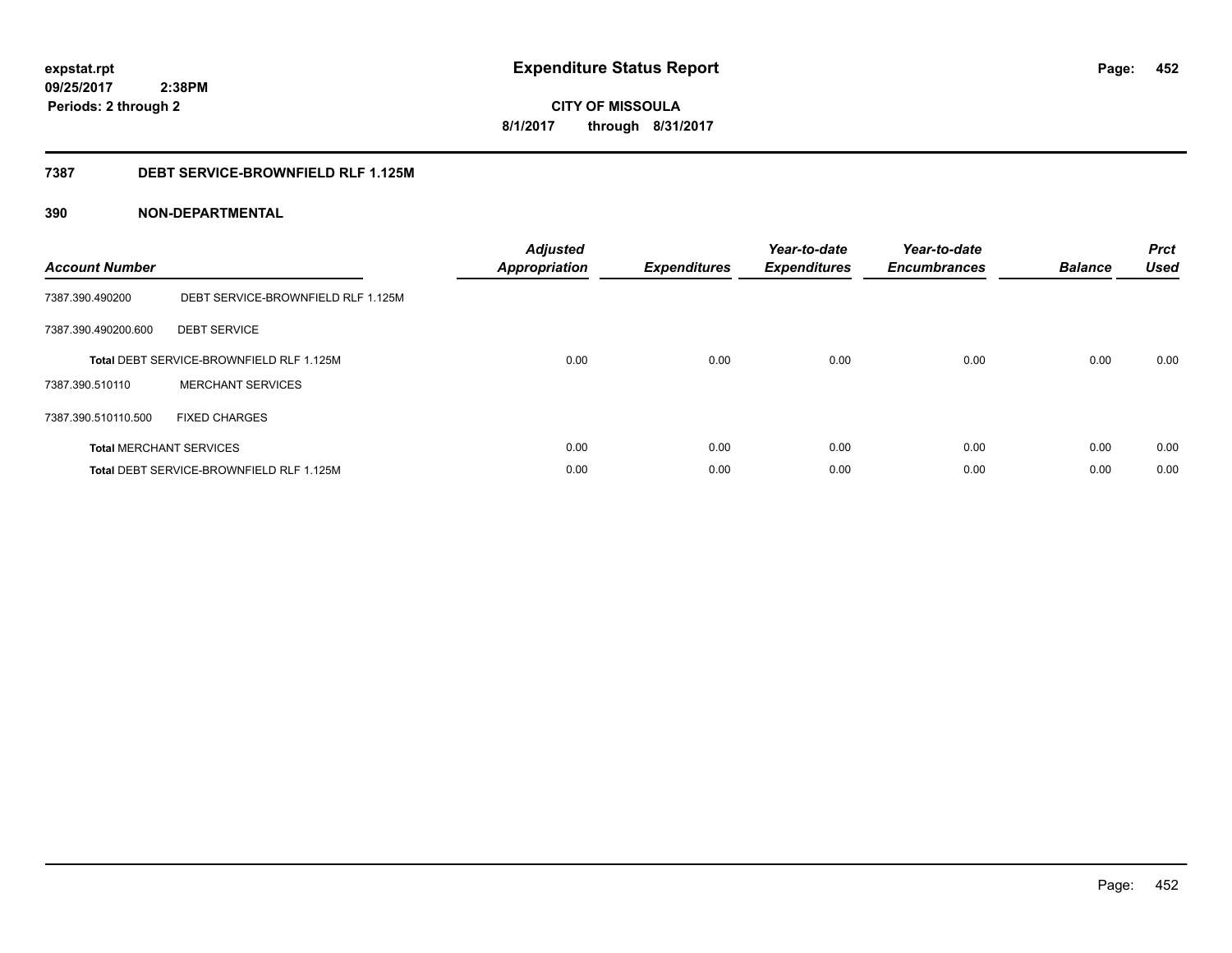**7388 RESERVE-3.6m TIF**

| <b>Account Number</b>  |                                      | <b>Adjusted</b><br><b>Appropriation</b> | <b>Expenditures</b> | Year-to-date<br><b>Expenditures</b> | Year-to-date<br><b>Encumbrances</b> | <b>Balance</b> | <b>Prct</b><br><b>Used</b> |
|------------------------|--------------------------------------|-----------------------------------------|---------------------|-------------------------------------|-------------------------------------|----------------|----------------------------|
| 7388.390.490607        | <b>TRANSFERS TO BROWNFIELD</b>       |                                         |                     |                                     |                                     |                |                            |
| 7388.390.490607.800    | OTHER OBJECTS                        |                                         |                     |                                     |                                     |                |                            |
|                        | <b>Total TRANSFERS TO BROWNFIELD</b> | 0.00                                    | 0.00                | 0.00                                | 0.00                                | 0.00           | 0.00                       |
| 7388.390.510110        | <b>MERCHANT SERVICES</b>             |                                         |                     |                                     |                                     |                |                            |
| 7388.390.510110.500    | <b>FIXED CHARGES</b>                 |                                         |                     |                                     |                                     |                |                            |
| Total RESERVE-3.6m TIF |                                      | 0.00                                    | 0.00                | 0.00                                | 0.00                                | 0.00           | 0.00                       |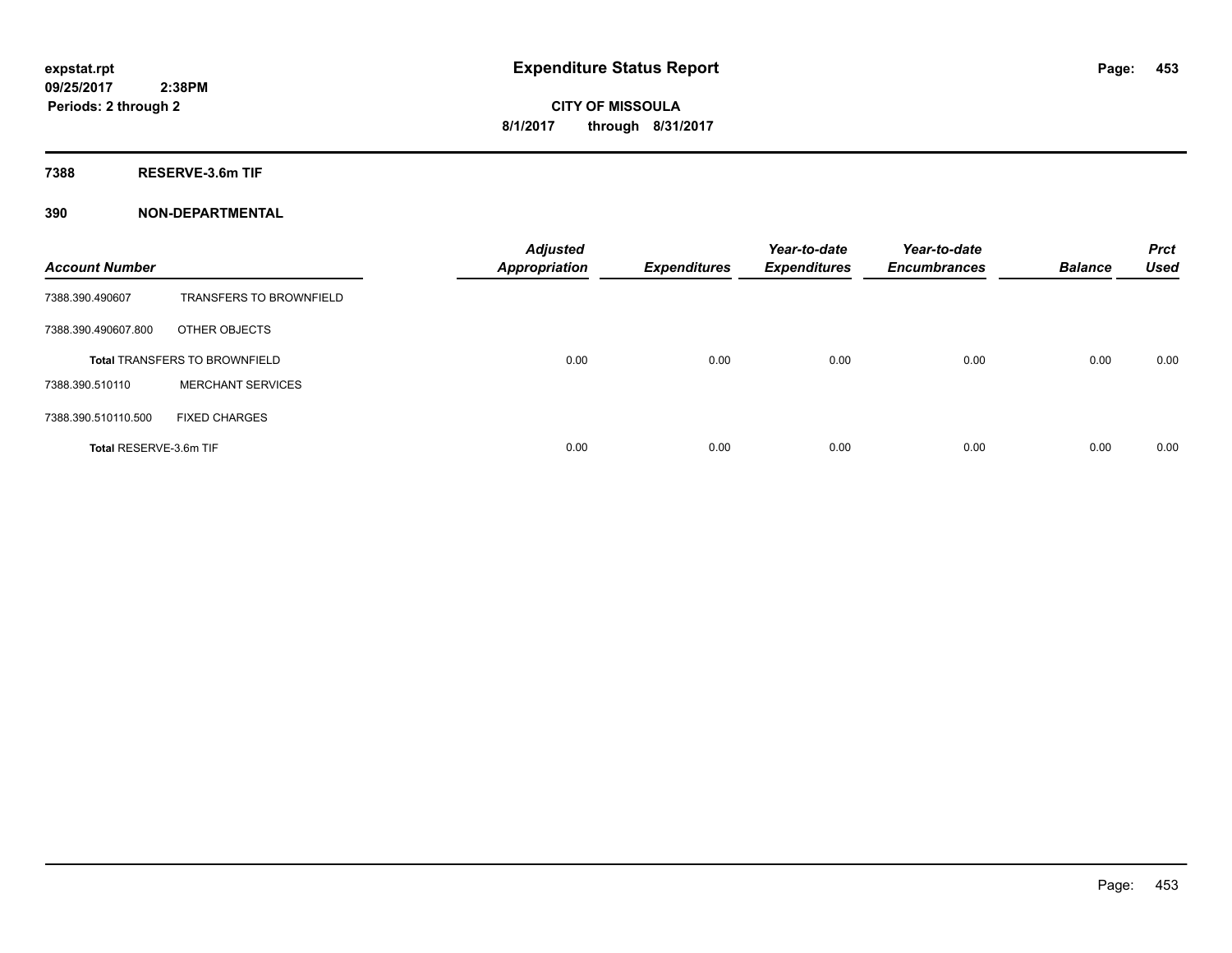# **7389 DEBT SERVICE - 3.6M/5.75M**

| <b>Account Number</b> |                                   | <b>Adjusted</b><br><b>Appropriation</b> | <b>Expenditures</b> | Year-to-date<br><b>Expenditures</b> | Year-to-date<br><b>Encumbrances</b> | <b>Balance</b> | <b>Prct</b><br>Used |
|-----------------------|-----------------------------------|-----------------------------------------|---------------------|-------------------------------------|-------------------------------------|----------------|---------------------|
| 7389.385.470220       | PROPERTY ACQUISITION              |                                         |                     |                                     |                                     |                |                     |
| 7389.385.470220.600   | <b>DEBT SERVICE</b>               |                                         |                     |                                     |                                     |                |                     |
|                       | <b>Total PROPERTY ACQUISITION</b> | 0.00                                    | 0.00                | 0.00                                | 0.00                                | 0.00           | 0.00                |
| 7389.385.470250       | <b>RELOCATION PAYMENTS</b>        |                                         |                     |                                     |                                     |                |                     |
| 7389.385.470250.700   | <b>GRANTS &amp; CONTRIBUTIONS</b> |                                         |                     |                                     |                                     |                |                     |
|                       | <b>Total RELOCATION PAYMENTS</b>  | 0.00                                    | 0.00                | 0.00                                | 0.00                                | 0.00           | 0.00                |
| 7389.385.510110       | <b>MERCHANT SERVICES</b>          |                                         |                     |                                     |                                     |                |                     |
| 7389.385.510110.500   | <b>FIXED CHARGES</b>              |                                         |                     |                                     |                                     |                |                     |
| <b>Total MRA</b>      |                                   | 0.00                                    | 0.00                | 0.00                                | 0.00                                | 0.00           | 0.00                |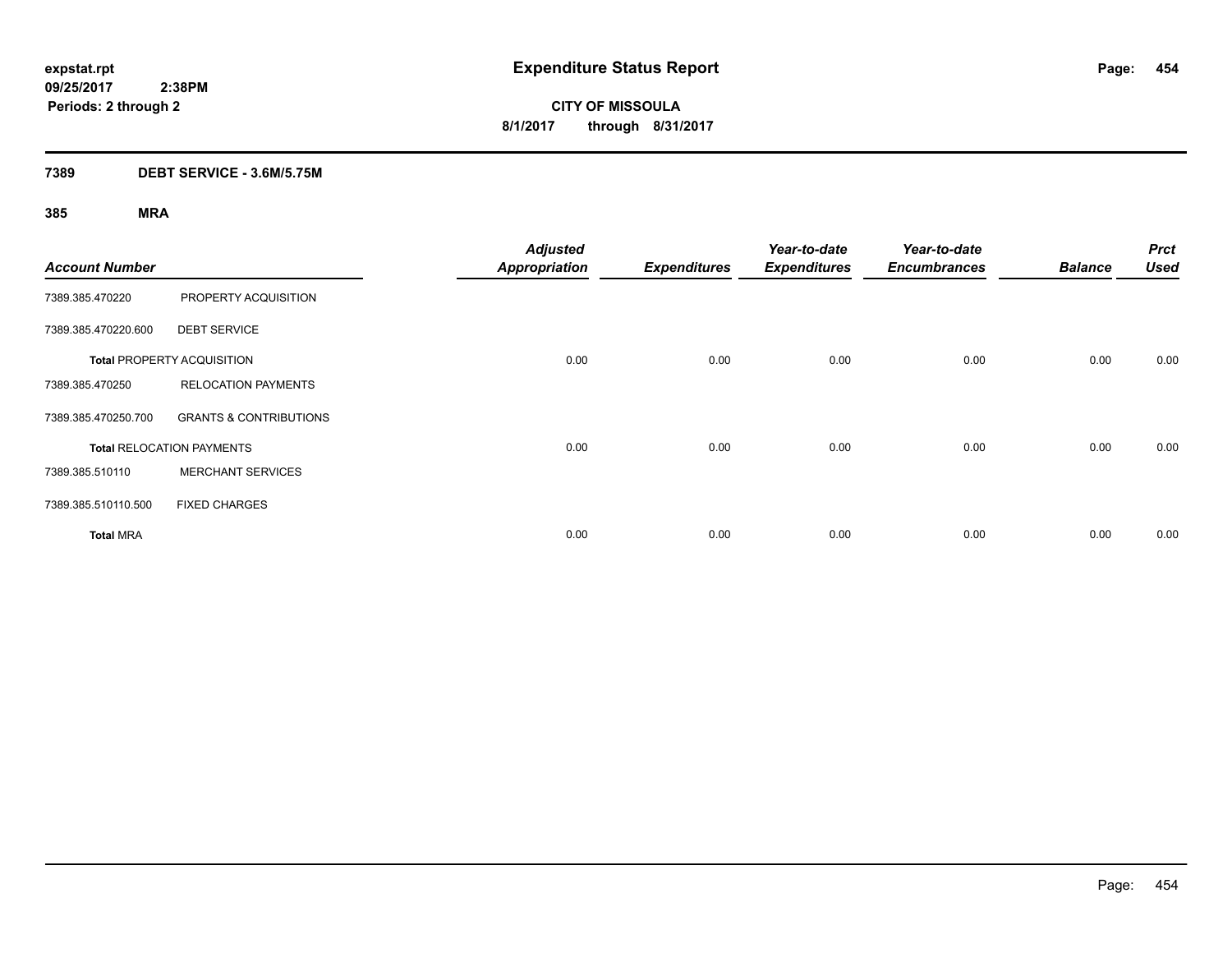### **7389 DEBT SERVICE - 3.6M/5.75M**

| <b>Account Number</b> |                                 | <b>Adjusted</b><br><b>Appropriation</b> | <b>Expenditures</b> | Year-to-date<br><b>Expenditures</b> | Year-to-date<br><b>Encumbrances</b> | <b>Balance</b> | <b>Prct</b><br><b>Used</b> |
|-----------------------|---------------------------------|-----------------------------------------|---------------------|-------------------------------------|-------------------------------------|----------------|----------------------------|
| 7389.390.490200       | REVENUE BOND DEBT SERVICE       |                                         |                     |                                     |                                     |                |                            |
| 7389.390.490200.600   | <b>DEBT SERVICE</b>             |                                         |                     |                                     |                                     |                |                            |
|                       | Total REVENUE BOND DEBT SERVICE | 0.00                                    | 0.00                | 0.00                                | 0.00                                | 0.00           | 0.00                       |
| 7389.390.490210       | FY13 \$5.75M DEBT SERVICE       |                                         |                     |                                     |                                     |                |                            |
| 7389.390.490210.600   | <b>DEBT SERVICE</b>             |                                         |                     |                                     |                                     |                |                            |
|                       | Total FY13 \$5.75M DEBT SERVICE | 0.00                                    | 0.00                | 0.00                                | 0.00                                | 0.00           | 0.00                       |
| 7389.390.510110       | <b>MERCHANT SERVICES</b>        |                                         |                     |                                     |                                     |                |                            |
| 7389.390.510110.500   | <b>FIXED CHARGES</b>            |                                         |                     |                                     |                                     |                |                            |
|                       | Total DEBT SERVICE - 3.6M/5.75M | 0.00                                    | 0.00                | 0.00                                | 0.00                                | 0.00           | 0.00                       |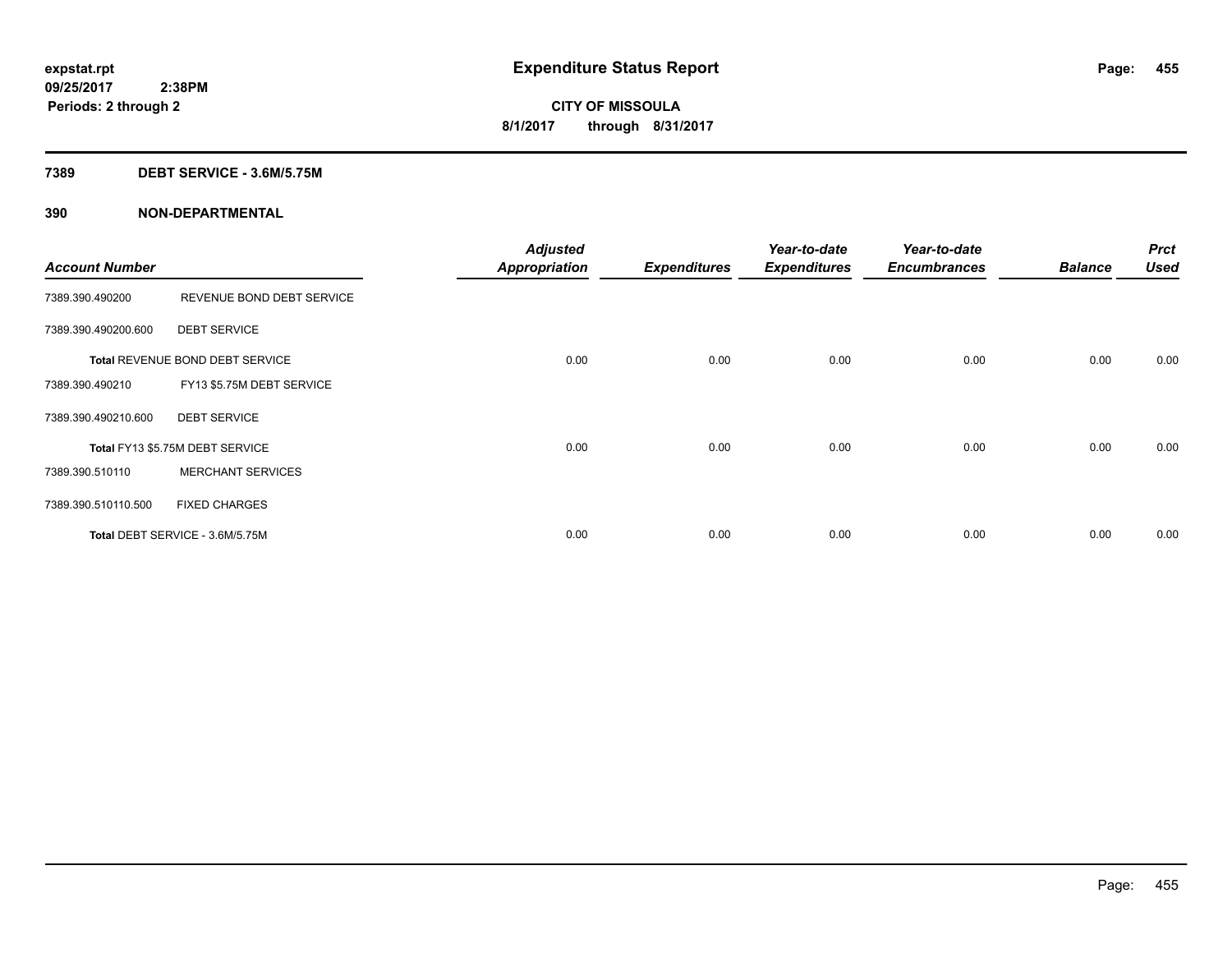# **7390 URDII CLEARING - 3.6M TIF**

| <b>Account Number</b> |                                      | <b>Adjusted</b><br><b>Appropriation</b> | <b>Expenditures</b> | Year-to-date<br><b>Expenditures</b> | Year-to-date<br><b>Encumbrances</b> | <b>Balance</b> | <b>Prct</b><br><b>Used</b> |
|-----------------------|--------------------------------------|-----------------------------------------|---------------------|-------------------------------------|-------------------------------------|----------------|----------------------------|
| 7390.385.490607       | <b>TRANSFERS TO BROWNFIELD</b>       |                                         |                     |                                     |                                     |                |                            |
| 7390.385.490607.800   | OTHER OBJECTS                        |                                         |                     |                                     |                                     |                |                            |
|                       | <b>Total TRANSFERS TO BROWNFIELD</b> | 0.00                                    | 0.00                | 0.00                                | 0.00                                | 0.00           | 0.00                       |
| 7390.385.510110       | <b>MERCHANT SERVICES</b>             |                                         |                     |                                     |                                     |                |                            |
| 7390.385.510110.500   | <b>FIXED CHARGES</b>                 |                                         |                     |                                     |                                     |                |                            |
| <b>Total MRA</b>      |                                      | 0.00                                    | 0.00                | 0.00                                | 0.00                                | 0.00           | 0.00                       |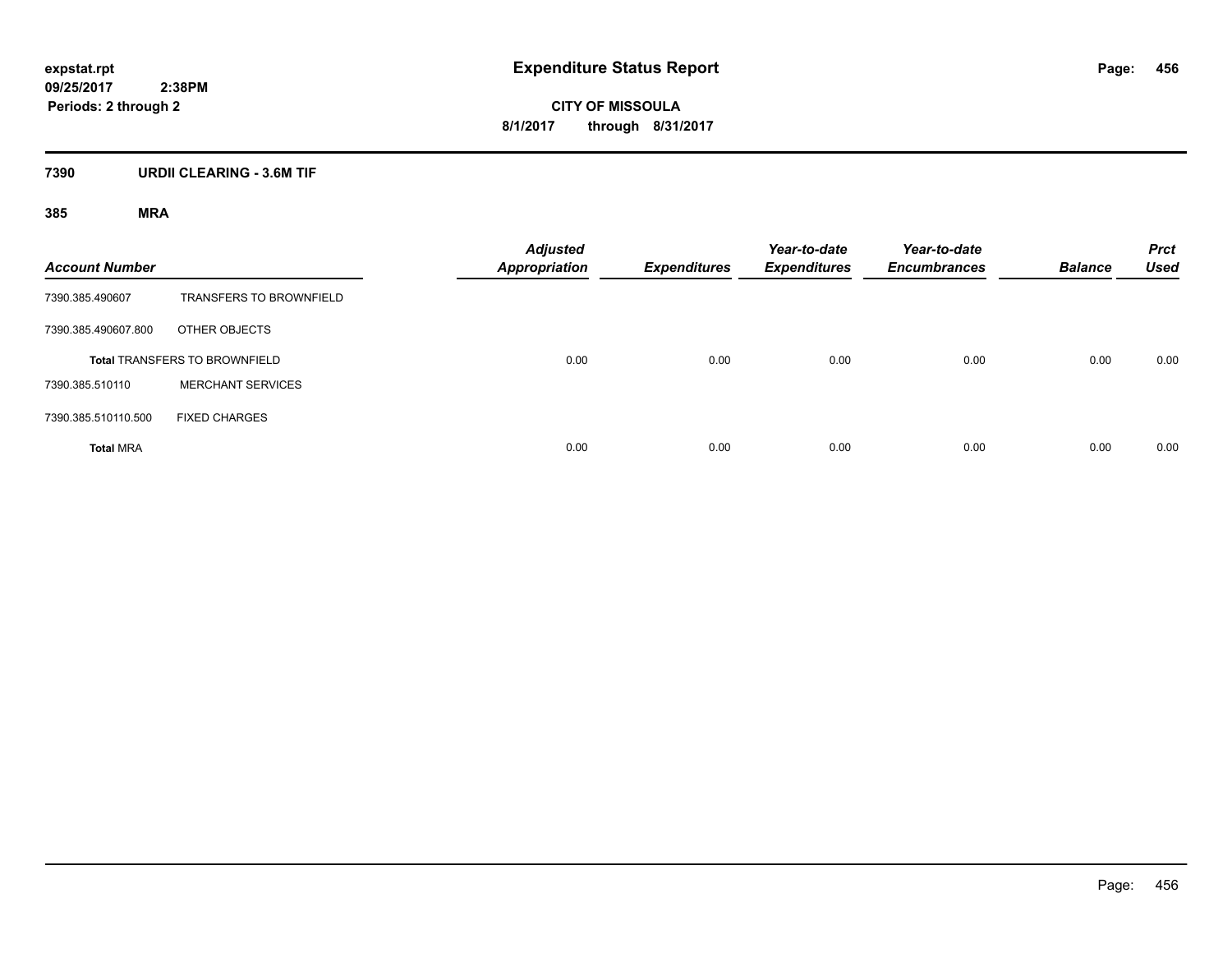### **7390 URDII CLEARING - 3.6M TIF**

|                              |                                     | <b>Adjusted</b>      |                     | Year-to-date        | Year-to-date        |                | <b>Prct</b> |
|------------------------------|-------------------------------------|----------------------|---------------------|---------------------|---------------------|----------------|-------------|
| <b>Account Number</b>        |                                     | <b>Appropriation</b> | <b>Expenditures</b> | <b>Expenditures</b> | <b>Encumbrances</b> | <b>Balance</b> | <b>Used</b> |
| 7390.390.490601              | TI BOND CLEARING                    |                      |                     |                     |                     |                |             |
| 7390.390.490601.800          | OTHER OBJECTS                       |                      |                     |                     |                     |                |             |
| Total TI BOND CLEARING       |                                     | 0.00                 | 0.00                | 0.00                | 0.00                | 0.00           | 0.00        |
| 7390.390.490604              | TI BOND RESERVE                     |                      |                     |                     |                     |                |             |
| 7390.390.490604.800          | OTHER OBJECTS                       |                      |                     |                     |                     |                |             |
| <b>Total TI BOND RESERVE</b> |                                     | 0.00                 | 0.00                | 0.00                | 0.00                | 0.00           | 0.00        |
| 7390.390.490605              | TRANSFER TO DEBT SERVICE 7389       |                      |                     |                     |                     |                |             |
| 7390.390.490605.800          | OTHER OBJECTS                       |                      |                     |                     |                     |                |             |
|                              | Total TRANSFER TO DEBT SERVICE 7389 | 0.00                 | 0.00                | 0.00                | 0.00                | 0.00           | 0.00        |
| 7390.390.490606              | DEVELOPMENT TRANSFERS               |                      |                     |                     |                     |                |             |
| 7390.390.490606.800          | OTHER OBJECTS                       |                      |                     |                     |                     |                |             |
|                              | Total DEVELOPMENT TRANSFERS         | 0.00                 | 0.00                | 0.00                | 0.00                | 0.00           | 0.00        |
| 7390.390.490607              | <b>TRANSFERS TO BROWNFIELD</b>      |                      |                     |                     |                     |                |             |
| 7390.390.490607.800          | OTHER OBJECTS                       |                      |                     |                     |                     |                |             |
|                              | Total TRANSFERS TO BROWNFIELD       | 0.00                 | 0.00                | 0.00                | 0.00                | 0.00           | 0.00        |
| 7390.390.490608              | TRANSFERS TO SAFEWA/ST PAT          |                      |                     |                     |                     |                |             |
| 7390.390.490608.800          | OTHER OBJECTS                       |                      |                     |                     |                     |                |             |
|                              | Total TRANSFERS TO SAFEWA/ST PAT    | 0.00                 | 0.00                | 0.00                | 0.00                | 0.00           | 0.00        |
| 7390.390.510110              | <b>MERCHANT SERVICES</b>            |                      |                     |                     |                     |                |             |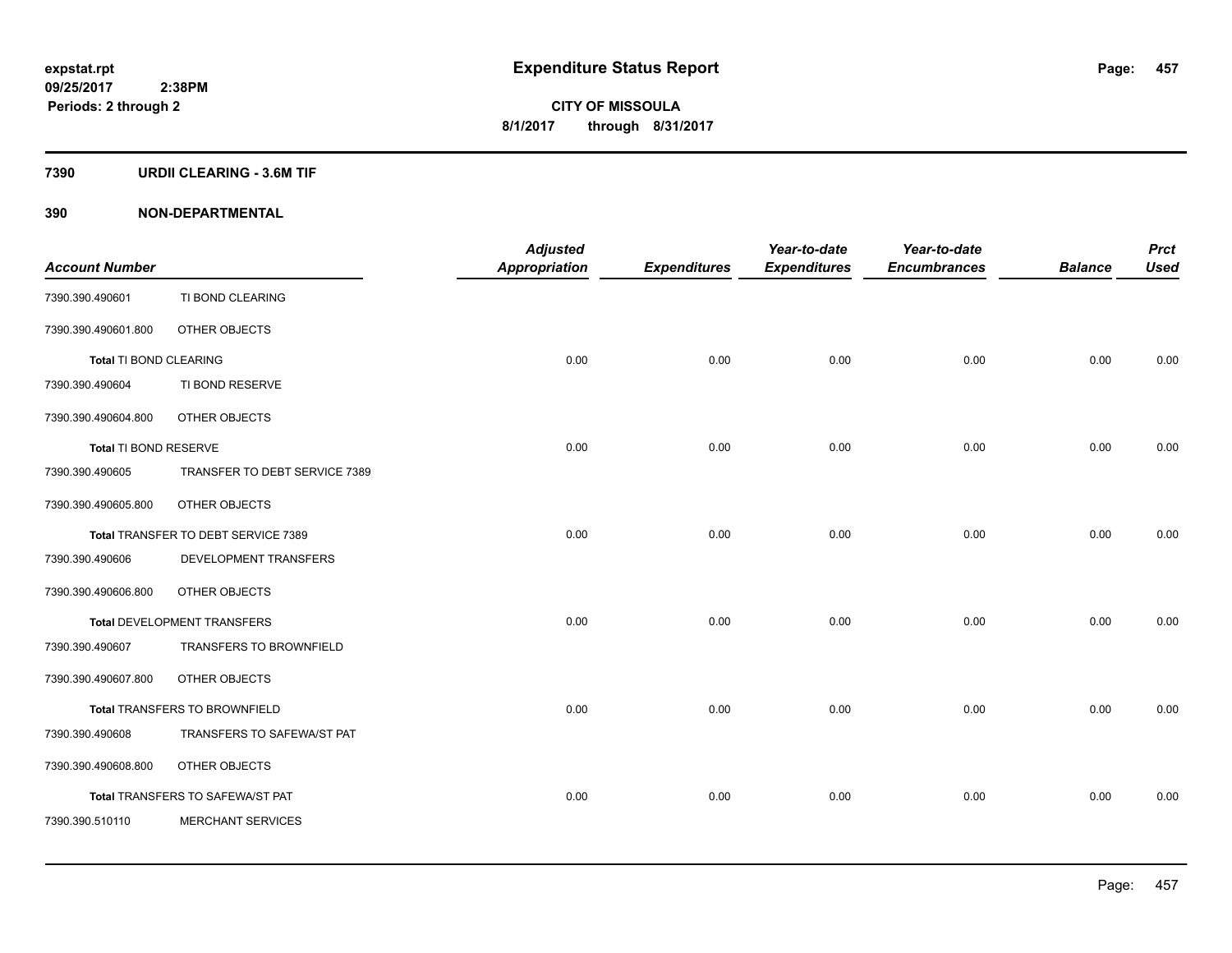# **7390 URDII CLEARING - 3.6M TIF**

| <b>Account Number</b>                       | <b>Adjusted</b><br>Appropriation | <i><b>Expenditures</b></i> | Year-to-date<br><b>Expenditures</b> | Year-to-date<br><b>Encumbrances</b> | <b>Balance</b> | <b>Prct</b><br>Used |
|---------------------------------------------|----------------------------------|----------------------------|-------------------------------------|-------------------------------------|----------------|---------------------|
| <b>FIXED CHARGES</b><br>7390.390.510110.500 |                                  |                            |                                     |                                     |                |                     |
| <b>Total FIXED CHARGES</b>                  | 0.00                             | 0.00                       | 0.00                                | 0.00                                | 0.00           | 0.00                |
| Total URDII CLEARING - 3.6M TIF             | 0.00                             | 0.00                       | 0.00                                | 0.00                                | 0.00           | 0.00                |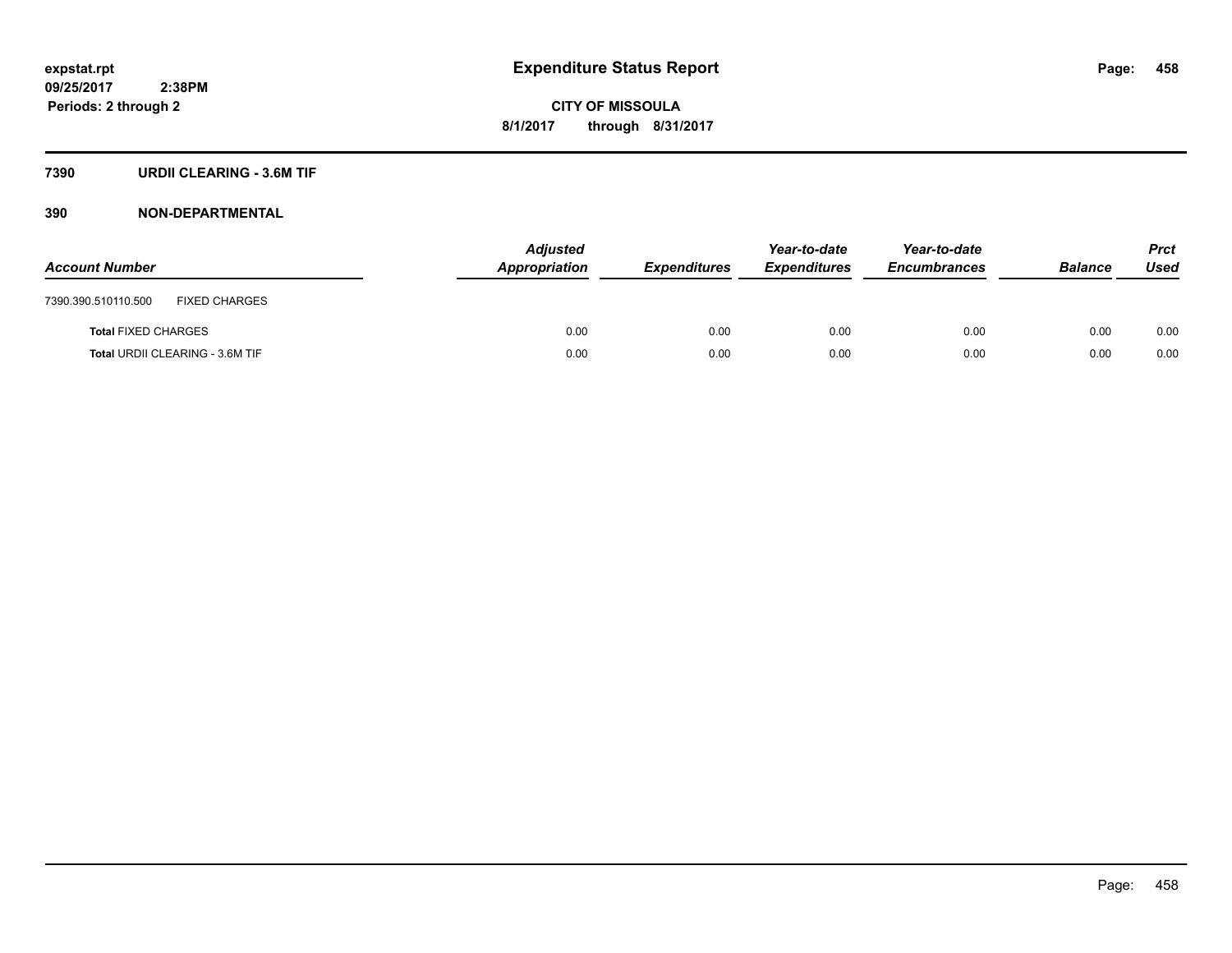**CITY OF MISSOULA 8/1/2017 through 8/31/2017**

**7391 MRA - URD I FUND**

| <b>Account Number</b>      |                          | <b>Adjusted</b><br>Appropriation | <b>Expenditures</b> | Year-to-date<br><b>Expenditures</b> | Year-to-date<br><b>Encumbrances</b> | <b>Balance</b> | <b>Prct</b><br>Used |
|----------------------------|--------------------------|----------------------------------|---------------------|-------------------------------------|-------------------------------------|----------------|---------------------|
| 7391.385.510110            | <b>MERCHANT SERVICES</b> |                                  |                     |                                     |                                     |                |                     |
| 7391.385.510110.500        | <b>FIXED CHARGES</b>     |                                  |                     |                                     |                                     |                |                     |
| <b>Total FIXED CHARGES</b> |                          | 0.00                             | 0.00                | 0.00                                | 0.00                                | 0.00           | 0.00                |
| <b>Total MRA</b>           |                          | 0.00                             | 0.00                | 0.00                                | 0.00                                | 0.00           | 0.00                |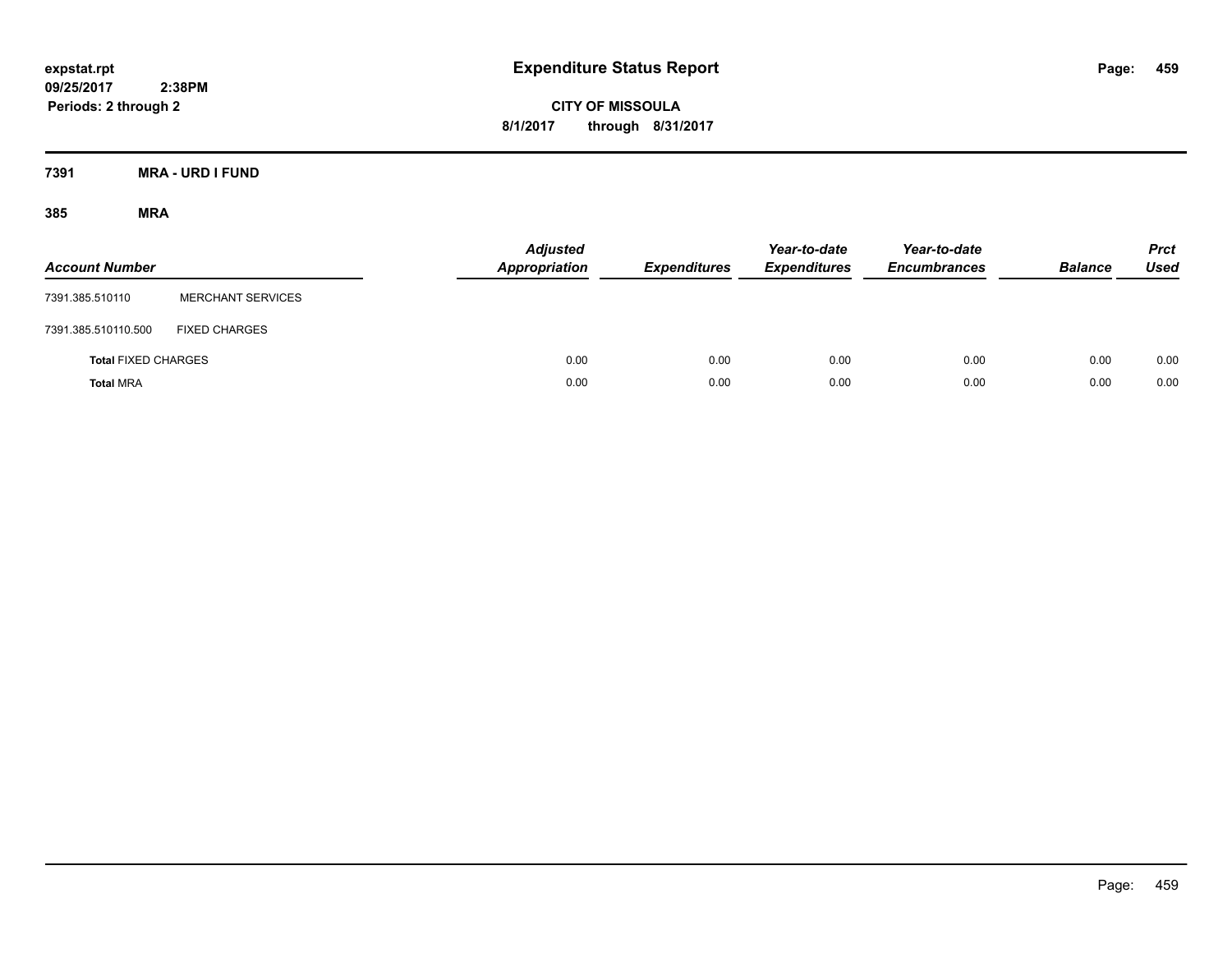**CITY OF MISSOULA 8/1/2017 through 8/31/2017**

**7391 MRA - URD I FUND**

**900 DEPRECIATION**

| <b>Account Number</b>  |                          | Adjusted<br>Appropriation | <b>Expenditures</b> | Year-to-date<br><b>Expenditures</b> | Year-to-date<br><b>Encumbrances</b> | <b>Balance</b> | Prct<br><b>Used</b> |
|------------------------|--------------------------|---------------------------|---------------------|-------------------------------------|-------------------------------------|----------------|---------------------|
| 7391.900.510110        | <b>MERCHANT SERVICES</b> |                           |                     |                                     |                                     |                |                     |
| 7391.900.510110.500    | <b>FIXED CHARGES</b>     |                           |                     |                                     |                                     |                |                     |
| Total MRA - URD I FUND |                          | 0.00                      | 0.00                | 0.00                                | 0.00                                | 0.00           | 0.00                |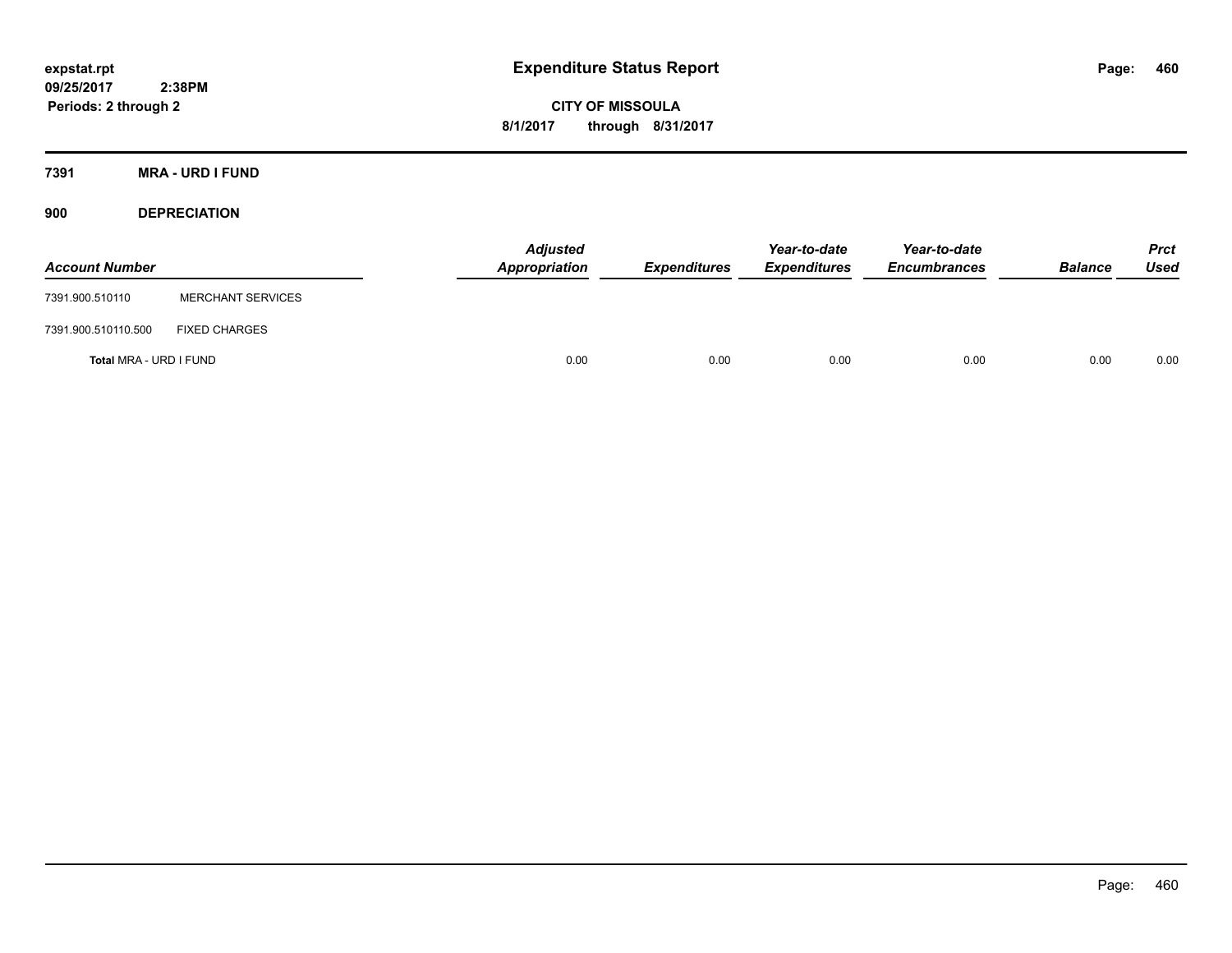**CITY OF MISSOULA 8/1/2017 through 8/31/2017**

**7392 MRA - URD II FUND**

| <b>Account Number</b>       |                                                                                  | <b>Adjusted</b><br>Appropriation | <b>Expenditures</b> | Year-to-date<br><b>Expenditures</b> | Year-to-date<br><b>Encumbrances</b> | <b>Balance</b>         | <b>Prct</b><br><b>Used</b> |
|-----------------------------|----------------------------------------------------------------------------------|----------------------------------|---------------------|-------------------------------------|-------------------------------------|------------------------|----------------------------|
| 7392.385.460436             | MRA CTEP/CMAQ                                                                    |                                  |                     |                                     |                                     |                        |                            |
| 7392.385.460436.300         | PURCHASED SERVICES                                                               |                                  |                     |                                     |                                     |                        |                            |
|                             | <b>Total PURCHASED SERVICES</b>                                                  | 0.00                             | 0.00                | 0.00                                | 0.00                                | 0.00                   | 0.00                       |
| 7392.385.460436.900         | CAPITAL OUTLAY                                                                   |                                  |                     |                                     |                                     |                        |                            |
| <b>Total MRA CTEP/CMAQ</b>  |                                                                                  | 0.00                             | 0.00                | 0.00                                | 0.00                                | 0.00                   | 0.00                       |
| 7392.385.470210             | <b>ADMINISTRATION</b>                                                            |                                  |                     |                                     |                                     |                        |                            |
| 7392.385.470210.300         | PURCHASED SERVICES                                                               |                                  |                     |                                     |                                     |                        |                            |
|                             | <b>Total PURCHASED SERVICES</b>                                                  | 0.00                             | 0.00                | 0.00                                | 0.00                                | 0.00                   | 0.00                       |
| 7392.385.470210.800         | OTHER OBJECTS                                                                    |                                  |                     |                                     |                                     |                        |                            |
| <b>Total ADMINISTRATION</b> |                                                                                  | 0.00                             | 0.00                | 0.00                                | 0.00                                | 0.00                   | 0.00                       |
| 7392.385.470220             | PROPERTY ACQUISITION                                                             |                                  |                     |                                     |                                     |                        |                            |
| 7392.385.470220.800         | OTHER OBJECTS                                                                    |                                  |                     |                                     |                                     |                        |                            |
| Total OTHER OBJECTS         |                                                                                  | 0.00                             | 0.00                | 0.00                                | 0.00                                | 0.00                   | 0.00                       |
| 7392.385.470220.900         | CAPITAL OUTLAY                                                                   |                                  |                     |                                     |                                     |                        |                            |
|                             | <b>Total PROPERTY ACQUISITION</b>                                                | 0.00                             | 0.00                | 0.00                                | 0.00                                | 0.00                   | 0.00                       |
| 7392.385.470230             | PW FACILITY                                                                      |                                  |                     |                                     |                                     |                        |                            |
| 7392.385.470230.300         | PURCHASED SERVICES                                                               |                                  |                     |                                     |                                     |                        |                            |
|                             | 7392.385.470230.350.000 PROFESSIONAL SERVICES<br><b>Total PURCHASED SERVICES</b> | 0.00<br>0.00                     | 490.50<br>490.50    | 490.50<br>490.50                    | 0.00<br>0.00                        | $-490.50$<br>$-490.50$ | 0.00<br>0.00               |
| 7392.385.470230.700         | <b>GRANTS &amp; CONTRIBUTIONS</b>                                                |                                  |                     |                                     |                                     |                        |                            |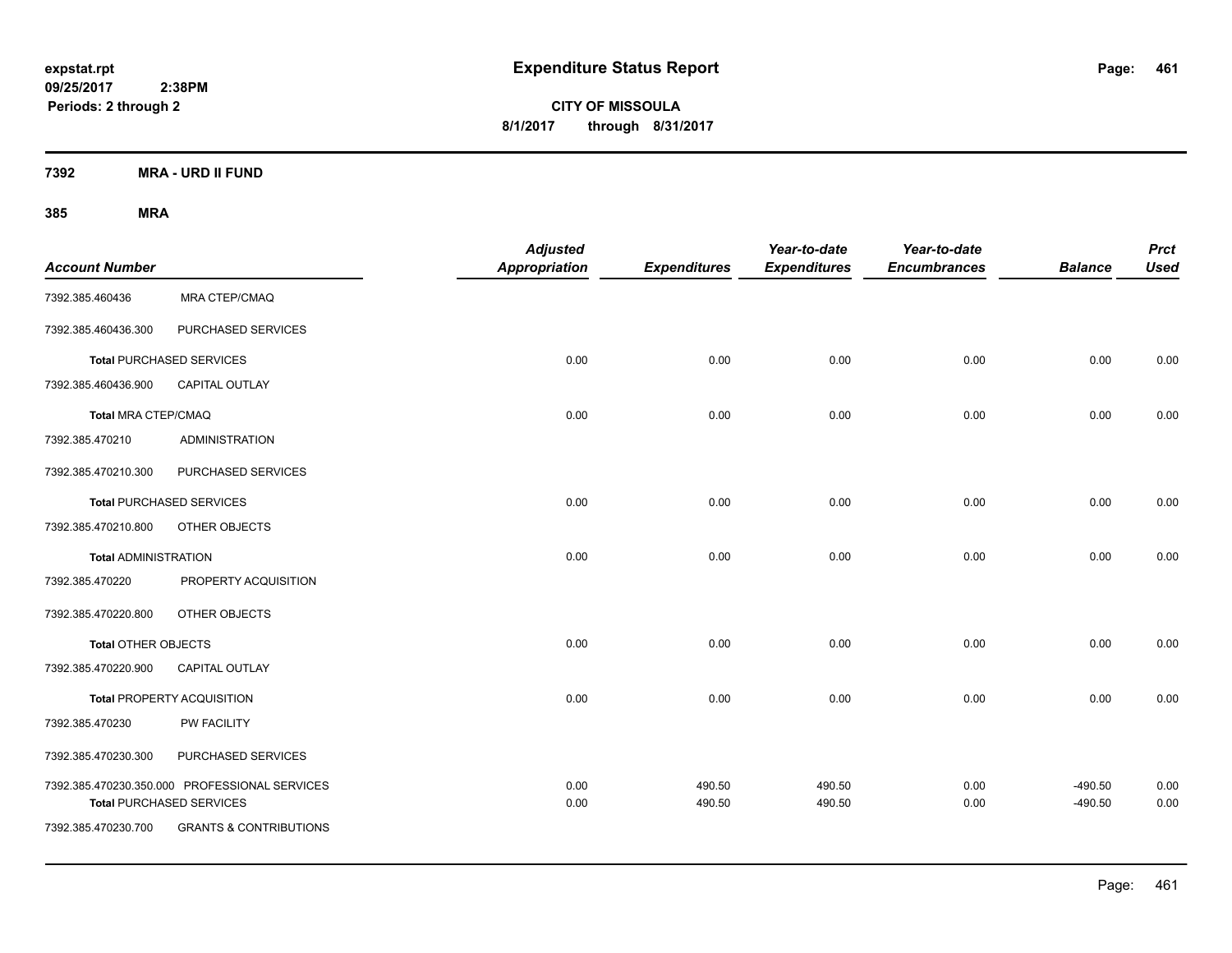**CITY OF MISSOULA 8/1/2017 through 8/31/2017**

**7392 MRA - URD II FUND**

| <b>Account Number</b>         |                                         | <b>Adjusted</b><br>Appropriation | <b>Expenditures</b> | Year-to-date<br><b>Expenditures</b> | Year-to-date<br><b>Encumbrances</b> | <b>Balance</b> | <b>Prct</b><br><b>Used</b> |
|-------------------------------|-----------------------------------------|----------------------------------|---------------------|-------------------------------------|-------------------------------------|----------------|----------------------------|
|                               | <b>Total GRANTS &amp; CONTRIBUTIONS</b> | 0.00                             | 0.00                | 0.00                                | 0.00                                | 0.00           | 0.00                       |
| 7392.385.470230.800           | OTHER OBJECTS                           |                                  |                     |                                     |                                     |                |                            |
| <b>Total OTHER OBJECTS</b>    |                                         | 0.00                             | 0.00                | 0.00                                | 0.00                                | 0.00           | 0.00                       |
| 7392.385.470230.900           | <b>CAPITAL OUTLAY</b>                   |                                  |                     |                                     |                                     |                |                            |
| <b>Total CAPITAL OUTLAY</b>   |                                         | 0.00                             | 0.00                | 0.00                                | 0.00                                | 0.00           | 0.00                       |
| <b>Total PW FACILITY</b>      |                                         | 0.00                             | 490.50              | 490.50                              | 0.00                                | $-490.50$      | 0.00                       |
| 7392.385.470240               | <b>REHAB LOANS</b>                      |                                  |                     |                                     |                                     |                |                            |
| 7392.385.470240.700           | <b>GRANTS &amp; CONTRIBUTIONS</b>       |                                  |                     |                                     |                                     |                |                            |
| <b>Total REHAB LOANS</b>      |                                         | 0.00                             | 0.00                | 0.00                                | 0.00                                | 0.00           | 0.00                       |
| 7392.385.470241               | *** Title Not Found ***                 |                                  |                     |                                     |                                     |                |                            |
| 7392.385.470241.300           | PURCHASED SERVICES                      |                                  |                     |                                     |                                     |                |                            |
|                               | Total PURCHASED SERVICES                | 0.00                             | 0.00                | 0.00                                | 0.00                                | 0.00           | 0.00                       |
| 7392.385.470241.700           | <b>GRANTS &amp; CONTRIBUTIONS</b>       |                                  |                     |                                     |                                     |                |                            |
|                               | Total GRANTS & CONTRIBUTIONS            | 0.00                             | 0.00                | 0.00                                | 0.00                                | 0.00           | 0.00                       |
| 7392.385.470241.800           | OTHER OBJECTS                           |                                  |                     |                                     |                                     |                |                            |
| <b>Total OTHER OBJECTS</b>    |                                         | 0.00                             | 0.00                | 0.00                                | 0.00                                | 0.00           | 0.00                       |
| 7392.385.470241.900           | <b>CAPITAL OUTLAY</b>                   |                                  |                     |                                     |                                     |                |                            |
| Total *** Title Not Found *** |                                         | 0.00                             | 0.00                | 0.00                                | 0.00                                | 0.00           | 0.00                       |
| 7392.385.470250               | <b>RELOCATION PAYMENTS</b>              |                                  |                     |                                     |                                     |                |                            |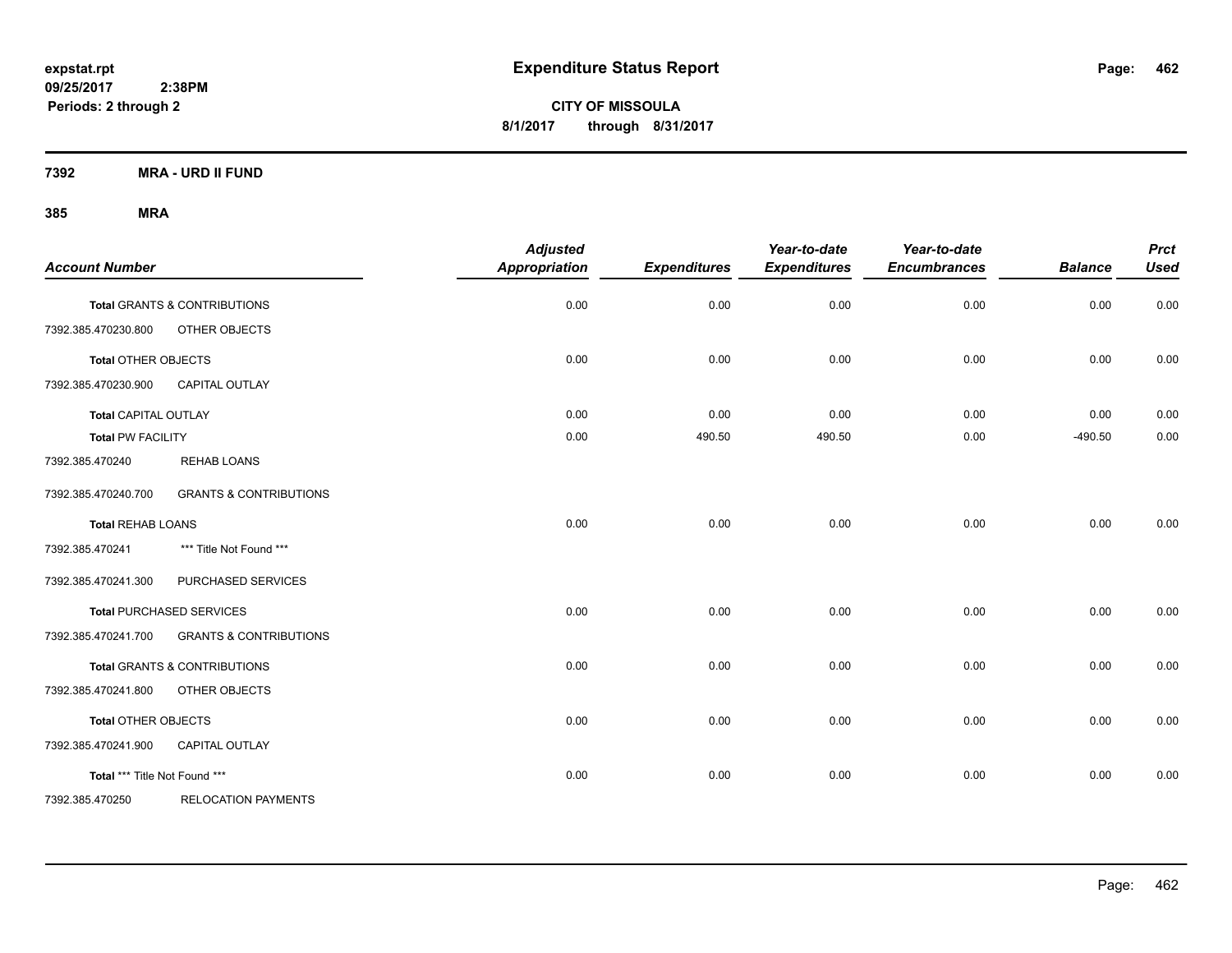**CITY OF MISSOULA 8/1/2017 through 8/31/2017**

**7392 MRA - URD II FUND**

| <b>Account Number</b>      |                                         | <b>Adjusted</b><br><b>Appropriation</b> | <b>Expenditures</b> | Year-to-date<br><b>Expenditures</b> | Year-to-date<br><b>Encumbrances</b> | <b>Balance</b> | <b>Prct</b><br><b>Used</b> |
|----------------------------|-----------------------------------------|-----------------------------------------|---------------------|-------------------------------------|-------------------------------------|----------------|----------------------------|
| 7392.385.470250.700        | <b>GRANTS &amp; CONTRIBUTIONS</b>       |                                         |                     |                                     |                                     |                |                            |
|                            | <b>Total GRANTS &amp; CONTRIBUTIONS</b> | 0.00                                    | 0.00                | 0.00                                | 0.00                                | 0.00           | 0.00                       |
| 7392.385.470250.800        | OTHER OBJECTS                           |                                         |                     |                                     |                                     |                |                            |
|                            | <b>Total RELOCATION PAYMENTS</b>        | 0.00                                    | 0.00                | 0.00                                | 0.00                                | 0.00           | 0.00                       |
| 7392.385.470260            | <b>PLANNING &amp; MGMT</b>              |                                         |                     |                                     |                                     |                |                            |
| 7392.385.470260.300        | PURCHASED SERVICES                      |                                         |                     |                                     |                                     |                |                            |
|                            | <b>Total PURCHASED SERVICES</b>         | 0.00                                    | 0.00                | 0.00                                | 0.00                                | 0.00           | 0.00                       |
| 7392.385.470260.700        | <b>GRANTS &amp; CONTRIBUTIONS</b>       |                                         |                     |                                     |                                     |                |                            |
|                            | <b>Total GRANTS &amp; CONTRIBUTIONS</b> | 0.00                                    | 0.00                | 0.00                                | 0.00                                | 0.00           | 0.00                       |
| 7392.385.470260.800        | OTHER OBJECTS                           |                                         |                     |                                     |                                     |                |                            |
| Total PLANNING & MGMT      |                                         | 0.00                                    | 0.00                | 0.00                                | 0.00                                | 0.00           | 0.00                       |
| 7392.385.470270            | <b>CLEARING &amp; DEMO</b>              |                                         |                     |                                     |                                     |                |                            |
| 7392.385.470270.700        | <b>GRANTS &amp; CONTRIBUTIONS</b>       |                                         |                     |                                     |                                     |                |                            |
|                            | <b>Total GRANTS &amp; CONTRIBUTIONS</b> | 0.00                                    | 0.00                | 0.00                                | 0.00                                | 0.00           | 0.00                       |
| 7392.385.470270.800        | OTHER OBJECTS                           |                                         |                     |                                     |                                     |                |                            |
| <b>Total OTHER OBJECTS</b> |                                         | 0.00                                    | 0.00                | 0.00                                | 0.00                                | 0.00           | 0.00                       |
| 7392.385.470270.900        | CAPITAL OUTLAY                          |                                         |                     |                                     |                                     |                |                            |
| Total CLEARING & DEMO      |                                         | 0.00                                    | 0.00                | 0.00                                | 0.00                                | 0.00           | 0.00                       |
| 7392.385.470280            | 5M SOUTH RESERVE CROSSING               |                                         |                     |                                     |                                     |                |                            |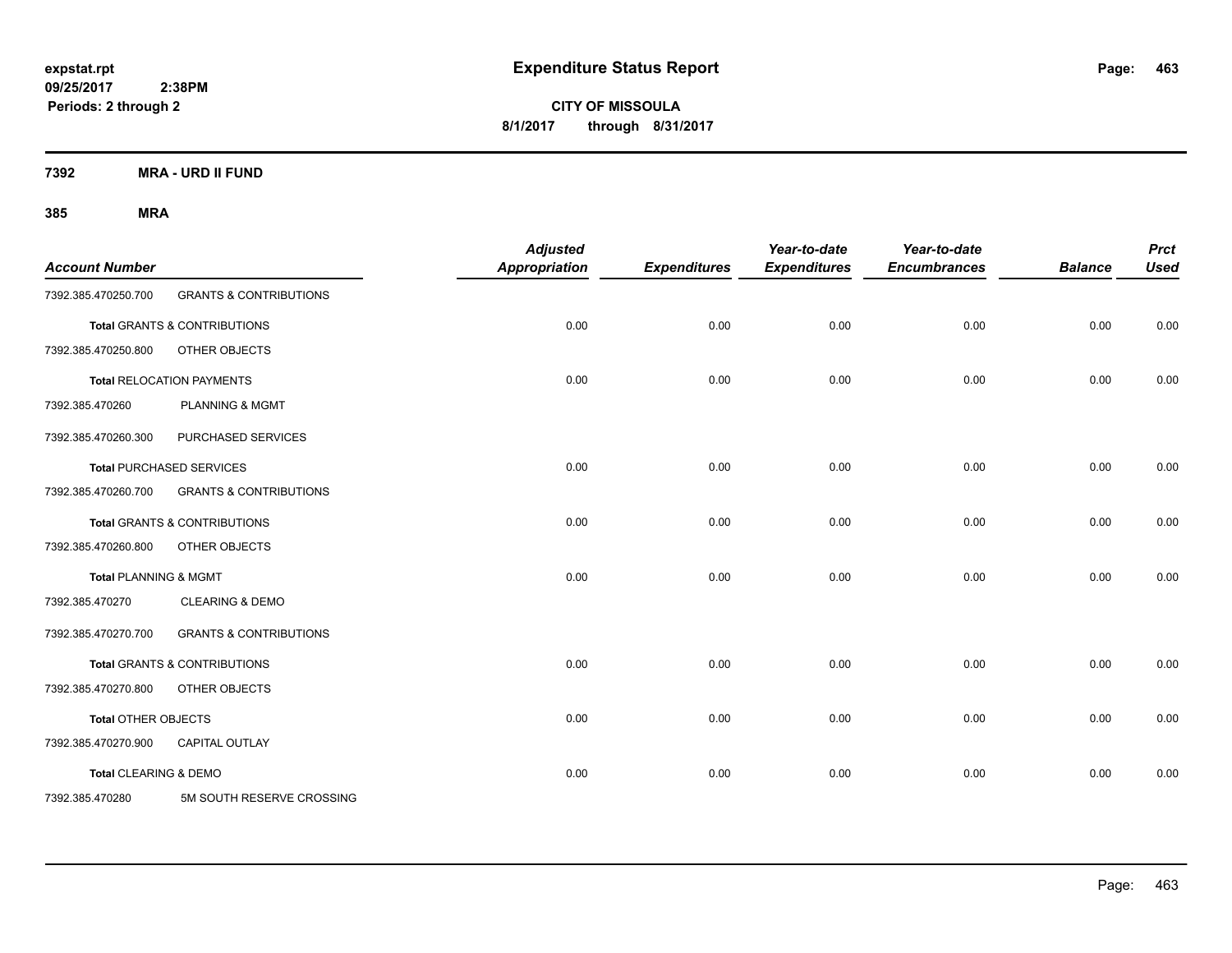**CITY OF MISSOULA 8/1/2017 through 8/31/2017**

**7392 MRA - URD II FUND**

| <b>Account Number</b>     |                                         | <b>Adjusted</b><br>Appropriation | <b>Expenditures</b> | Year-to-date<br><b>Expenditures</b> | Year-to-date<br><b>Encumbrances</b> | <b>Balance</b> | <b>Prct</b><br><b>Used</b> |
|---------------------------|-----------------------------------------|----------------------------------|---------------------|-------------------------------------|-------------------------------------|----------------|----------------------------|
| 7392.385.470280.900       | CAPITAL OUTLAY                          |                                  |                     |                                     |                                     |                |                            |
|                           | Total 5M SOUTH RESERVE CROSSING         | 0.00                             | 0.00                | 0.00                                | 0.00                                | 0.00           | 0.00                       |
| 7392.385.470290           | BROWNFIELD RLF 1.125M                   |                                  |                     |                                     |                                     |                |                            |
| 7392.385.470290.700       | <b>GRANTS &amp; CONTRIBUTIONS</b>       |                                  |                     |                                     |                                     |                |                            |
|                           | <b>Total GRANTS &amp; CONTRIBUTIONS</b> | 0.00                             | 0.00                | 0.00                                | 0.00                                | 0.00           | 0.00                       |
| 7392.385.470290.900       | CAPITAL OUTLAY                          |                                  |                     |                                     |                                     |                |                            |
|                           | Total BROWNFIELD RLF 1.125M             | 0.00                             | 0.00                | 0.00                                | 0.00                                | 0.00           | 0.00                       |
| 7392.385.470300           | SAFEWAY/ST PAT 1.5M                     |                                  |                     |                                     |                                     |                |                            |
| 7392.385.470300.900       | CAPITAL OUTLAY                          |                                  |                     |                                     |                                     |                |                            |
| Total SAFEWAY/ST PAT 1.5M |                                         | 0.00                             | 0.00                | 0.00                                | 0.00                                | 0.00           | 0.00                       |
| 7392.385.470301           | 5.75M SILVER PARK/WYOMIN/MRL            |                                  |                     |                                     |                                     |                |                            |
| 7392.385.470301.300       | PURCHASED SERVICES                      |                                  |                     |                                     |                                     |                |                            |
|                           | <b>Total PURCHASED SERVICES</b>         | 0.00                             | 0.00                | 0.00                                | 0.00                                | 0.00           | 0.00                       |
| 7392.385.470301.700       | <b>GRANTS &amp; CONTRIBUTIONS</b>       |                                  |                     |                                     |                                     |                |                            |
|                           | <b>Total GRANTS &amp; CONTRIBUTIONS</b> | 0.00                             | 0.00                | 0.00                                | 0.00                                | 0.00           | 0.00                       |
| 7392.385.470301.800       | OTHER OBJECTS                           |                                  |                     |                                     |                                     |                |                            |
| Total OTHER OBJECTS       |                                         | 0.00                             | 0.00                | 0.00                                | 0.00                                | 0.00           | 0.00                       |
| 7392.385.470301.900       | CAPITAL OUTLAY                          |                                  |                     |                                     |                                     |                |                            |
|                           | Total 5.75M SILVER PARK/WYOMIN/MRL      | 0.00                             | 0.00                | 0.00                                | 0.00                                | 0.00           | 0.00                       |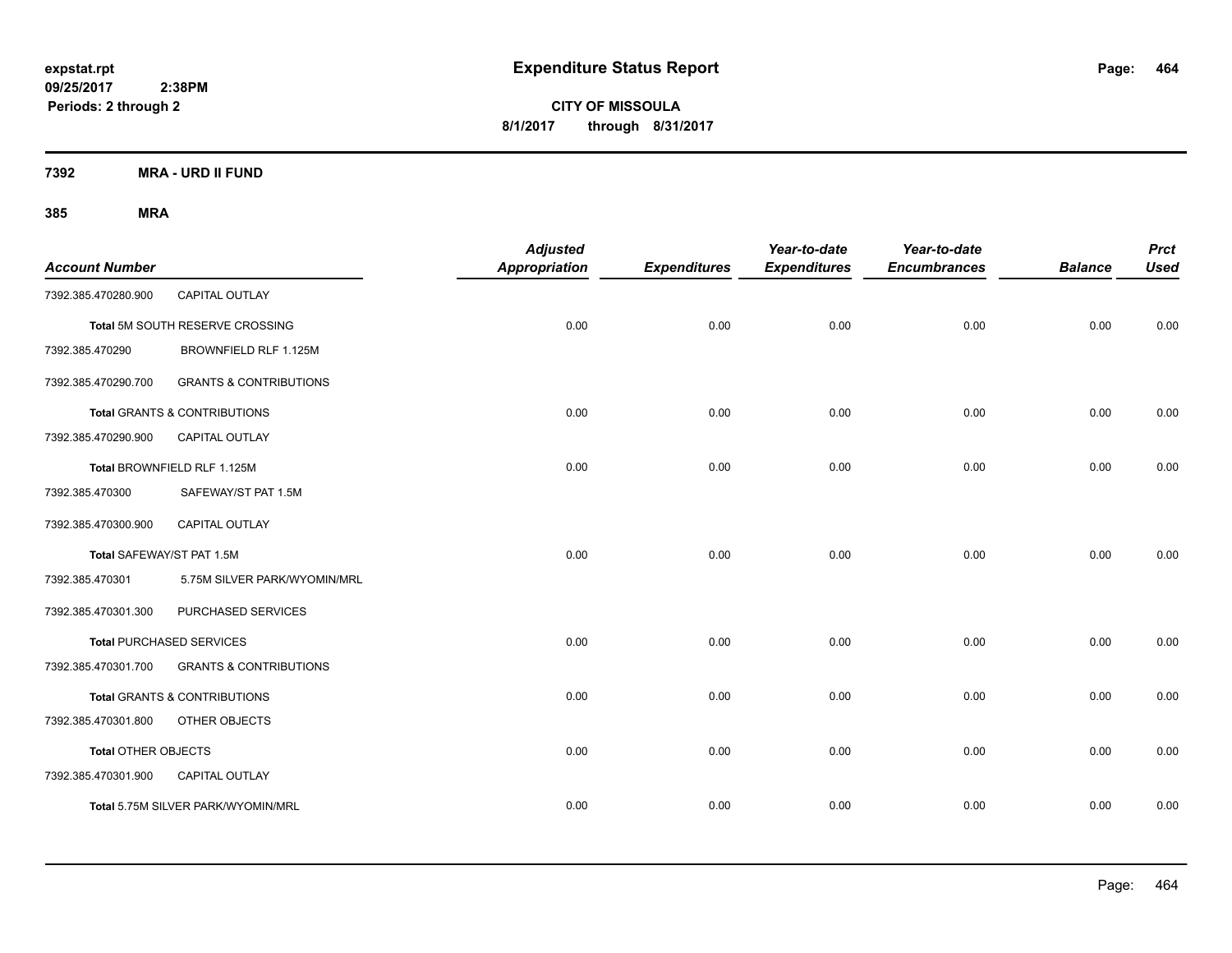**CITY OF MISSOULA 8/1/2017 through 8/31/2017**

**7392 MRA - URD II FUND**

| <b>Account Number</b>   |                                | <b>Adjusted</b><br><b>Appropriation</b> | <b>Expenditures</b> | Year-to-date<br><b>Expenditures</b> | Year-to-date<br><b>Encumbrances</b> | <b>Balance</b> | <b>Prct</b><br><b>Used</b> |
|-------------------------|--------------------------------|-----------------------------------------|---------------------|-------------------------------------|-------------------------------------|----------------|----------------------------|
| 7392.385.510110         | <b>MERCHANT SERVICES</b>       |                                         |                     |                                     |                                     |                |                            |
| 7392.385.510110.500     | <b>FIXED CHARGES</b>           |                                         |                     |                                     |                                     |                |                            |
|                         | <b>Total MERCHANT SERVICES</b> | 0.00                                    | 0.00                | 0.00                                | 0.00                                | 0.00           | 0.00                       |
| Total MRA - URD II FUND |                                | 0.00                                    | 490.50              | 490.50                              | 0.00                                | $-490.50$      | 0.00                       |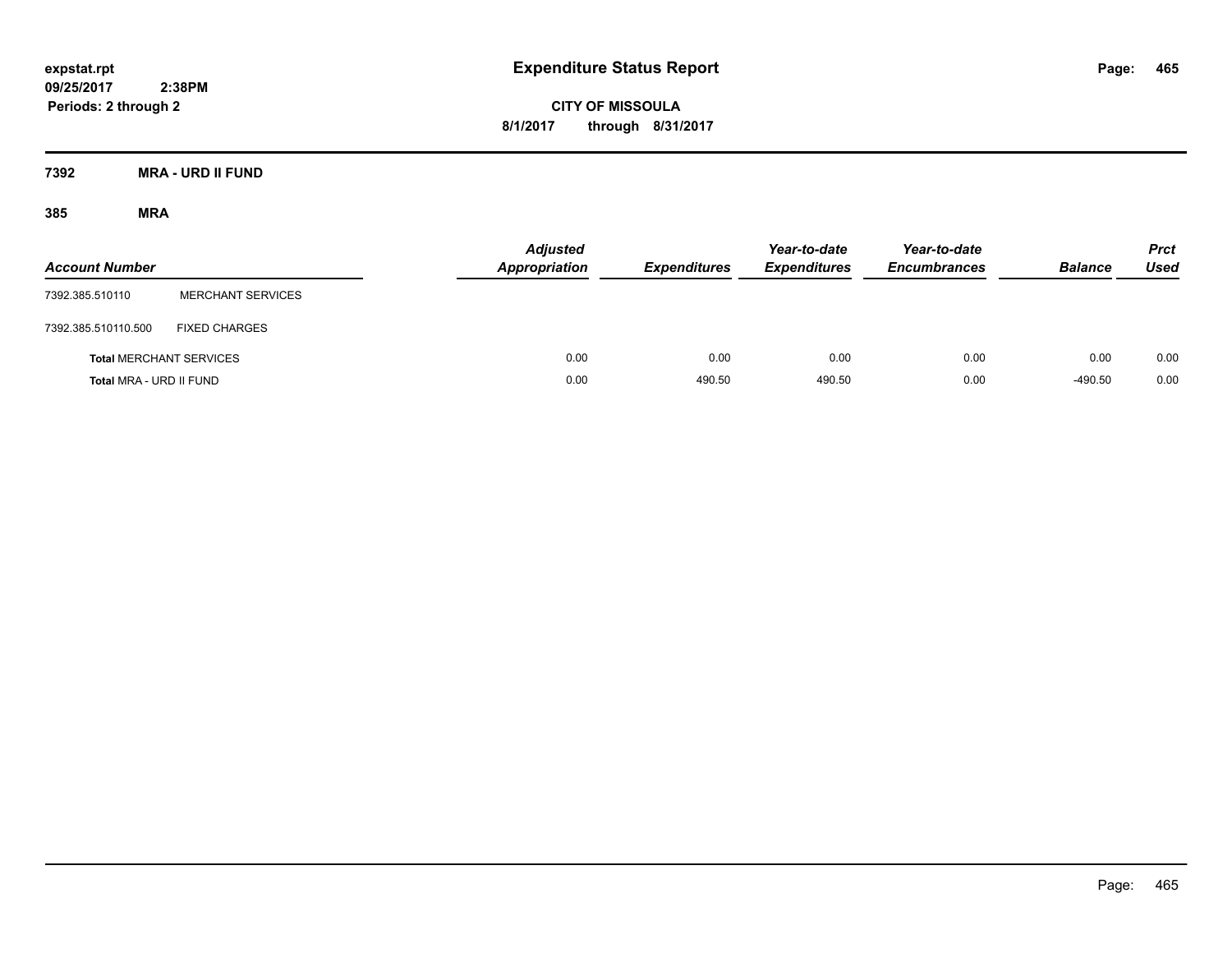**CITY OF MISSOULA 8/1/2017 through 8/31/2017**

**7393 MRA - URD III FUND**

**380 \*\*\* Title Not Found \*\*\***

| <b>Account Number</b>                |                           | <b>Adjusted</b><br>Appropriation | <b>Expenditures</b> | Year-to-date<br><b>Expenditures</b> | Year-to-date<br><b>Encumbrances</b> | <b>Balance</b> | <b>Prct</b><br>Used |
|--------------------------------------|---------------------------|----------------------------------|---------------------|-------------------------------------|-------------------------------------|----------------|---------------------|
| 7393.380.430255                      | BIKE-PED PROGRAM & TRAILS |                                  |                     |                                     |                                     |                |                     |
| 7393.380.430255.300                  | PURCHASED SERVICES        |                                  |                     |                                     |                                     |                |                     |
| <b>Total *** Title Not Found ***</b> |                           | 0.00                             | 0.00                | 0.00                                | 0.00                                | 0.00           | 0.00                |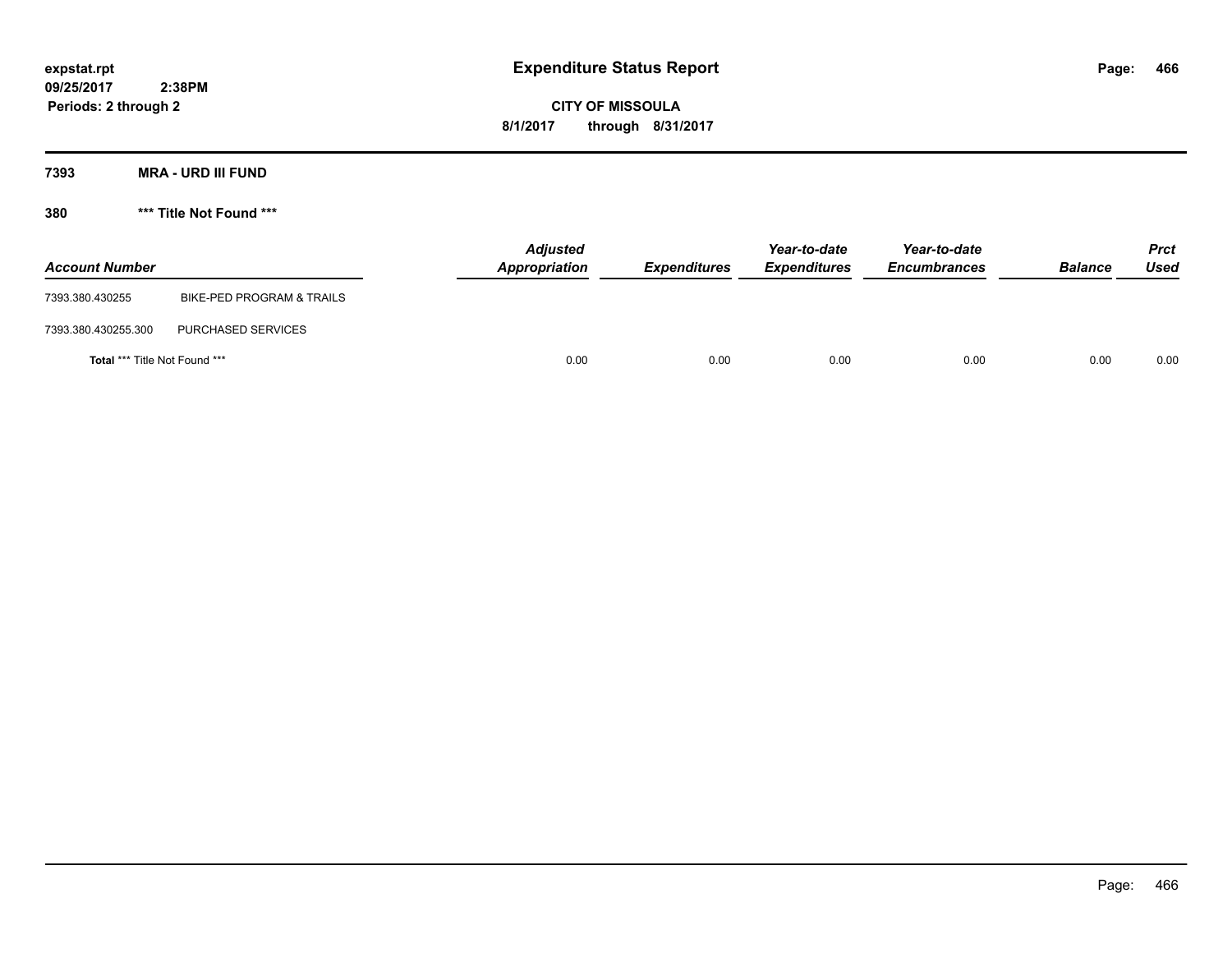**CITY OF MISSOULA 8/1/2017 through 8/31/2017**

**7393 MRA - URD III FUND**

**385 MRA**

| <b>Account Number</b>                                                      | <b>Adjusted</b><br><b>Appropriation</b> | <b>Expenditures</b>    | Year-to-date<br><b>Expenditures</b> | Year-to-date<br><b>Encumbrances</b> | <b>Balance</b>               | <b>Prct</b><br><b>Used</b> |
|----------------------------------------------------------------------------|-----------------------------------------|------------------------|-------------------------------------|-------------------------------------|------------------------------|----------------------------|
| <b>ROADWAY</b><br>7393.385.430233                                          |                                         |                        |                                     |                                     |                              |                            |
| PURCHASED SERVICES<br>7393.385.430233.300                                  |                                         |                        |                                     |                                     |                              |                            |
| 7393.385.430233.350.000 1.6M MARY AVE W<br><b>Total PURCHASED SERVICES</b> | 0.00<br>0.00                            | 42,398.58<br>42,398.58 | 42,398.58<br>42,398.58              | 0.00<br>0.00                        | $-42,398.58$<br>$-42,398.58$ | 0.00<br>0.00               |
| 7393.385.430233.800<br>OTHER OBJECTS                                       |                                         |                        |                                     |                                     |                              |                            |
| <b>Total OTHER OBJECTS</b>                                                 | 0.00                                    | 0.00                   | 0.00                                | 0.00                                | 0.00                         | 0.00                       |
| 7393.385.430233.900<br><b>CAPITAL OUTLAY</b>                               |                                         |                        |                                     |                                     |                              |                            |
| 7393.385.430233.930.000 1.6M MARY AVE W<br><b>Total CAPITAL OUTLAY</b>     | 0.00<br>0.00                            | 743.00<br>743.00       | 743.00<br>743.00                    | 0.00<br>0.00                        | $-743.00$<br>$-743.00$       | 0.00<br>0.00               |
| <b>Total ROADWAY</b>                                                       | 0.00                                    | 43,141.58              | 43,141.58                           | 0.00                                | $-43, 141.58$                | 0.00                       |
| 7393.385.430255<br><b>JOHNSON PARK TRAIL</b>                               |                                         |                        |                                     |                                     |                              |                            |
| PURCHASED SERVICES<br>7393.385.430255.300                                  |                                         |                        |                                     |                                     |                              |                            |
| 7393.385.430255.350.000 PROFESSIONAL SERVICES                              | 0.00                                    | 9,113.00               | 9,113.00                            | 0.00                                | $-9,113.00$                  | 0.00                       |
| <b>Total PURCHASED SERVICES</b>                                            | 0.00                                    | 9,113.00               | 9,113.00                            | 0.00                                | $-9,113.00$                  | 0.00                       |
| 7393.385.430255.800<br>OTHER OBJECTS                                       |                                         |                        |                                     |                                     |                              |                            |
| <b>Total OTHER OBJECTS</b>                                                 | 0.00                                    | 0.00                   | 0.00                                | 0.00                                | 0.00                         | 0.00                       |
| 7393.385.430255.900<br><b>CAPITAL OUTLAY</b>                               |                                         |                        |                                     |                                     |                              |                            |
| <b>Total CAPITAL OUTLAY</b>                                                | 0.00                                    | 0.00                   | 0.00                                | 0.00                                | 0.00                         | 0.00                       |
| <b>Total JOHNSON PARK TRAIL</b>                                            | 0.00                                    | 9,113.00               | 9,113.00                            | 0.00                                | $-9,113.00$                  | 0.00                       |
| *** Title Not Found ***<br>7393.385.470207                                 |                                         |                        |                                     |                                     |                              |                            |

7393.385.470207.600 DEBT SERVICE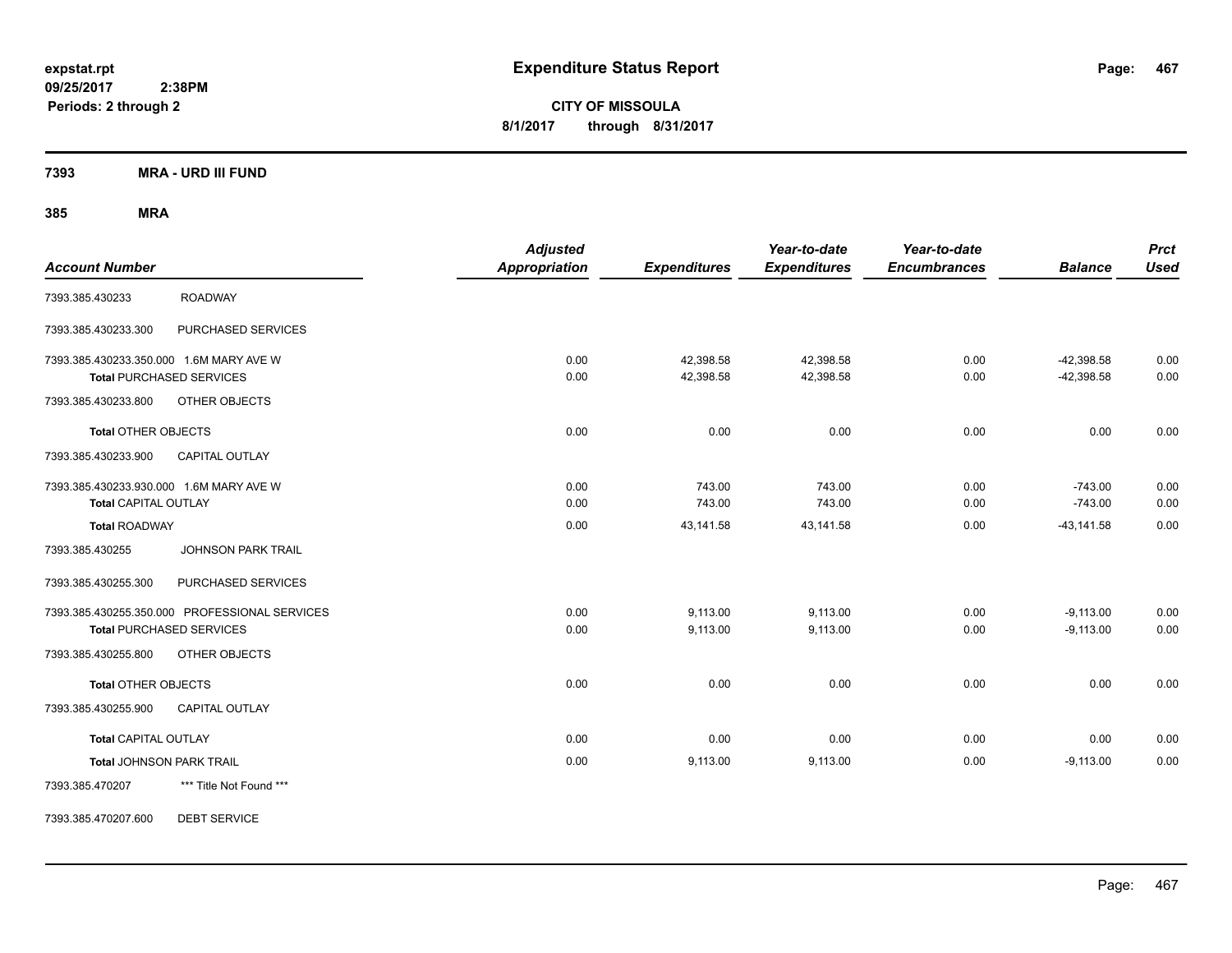**CITY OF MISSOULA 8/1/2017 through 8/31/2017**

**7393 MRA - URD III FUND**

| <b>Account Number</b>                                    | <b>Adjusted</b><br><b>Appropriation</b> | <b>Expenditures</b> | Year-to-date<br><b>Expenditures</b> | Year-to-date<br><b>Encumbrances</b> | <b>Balance</b> | <b>Prct</b><br><b>Used</b> |
|----------------------------------------------------------|-----------------------------------------|---------------------|-------------------------------------|-------------------------------------|----------------|----------------------------|
| Total *** Title Not Found ***                            | 0.00                                    | 0.00                | 0.00                                | 0.00                                | 0.00           | 0.00                       |
| 7393.385.470210<br><b>ADMINISTRATION</b>                 |                                         |                     |                                     |                                     |                |                            |
| 7393.385.470210.100<br>PERSONAL SERVICES                 |                                         |                     |                                     |                                     |                |                            |
| 7393.385.470210.110.000 SALARIES AND WAGES               | 0.00                                    | 33,870.33           | 58,115.92                           | 0.00                                | $-58,115.92$   | 0.00                       |
| 7393.385.470210.140.000 EMPLOYER CONTRIBUTIONS           | 0.00                                    | 11,005.34           | 24,782.93                           | 0.00                                | $-24,782.93$   | 0.00                       |
| 7393.385.470210.141.000 STATE RETIREMENT CONTRIBUTIONS   | 0.00                                    | 56.58               | 55.93                               | 0.00                                | $-55.93$       | 0.00                       |
| <b>Total PERSONAL SERVICES</b>                           | 0.00                                    | 44,932.25           | 82,954.78                           | 0.00                                | $-82,954.78$   | 0.00                       |
| 7393.385.470210.200<br><b>SUPPLIES</b>                   |                                         |                     |                                     |                                     |                |                            |
| 7393.385.470210.210.000 OFFICE SUPPLIES                  | 0.00                                    | 40.97               | 40.97                               | 0.00                                | $-40.97$       | 0.00                       |
| <b>Total SUPPLIES</b>                                    | 0.00                                    | 40.97               | 40.97                               | 0.00                                | $-40.97$       | 0.00                       |
| 7393.385.470210.300<br>PURCHASED SERVICES                |                                         |                     |                                     |                                     |                |                            |
| 7393.385.470210.310.000 COMMUNICATIONS                   | 0.00                                    | 8.62                | 8.62                                | 0.00                                | $-8.62$        | 0.00                       |
| 7393.385.470210.330.000 PUBLICITY, SUBSCRIPTIONS & DUES  | 0.00                                    | 980.82              | 1.127.82                            | 0.00                                | $-1.127.82$    | 0.00                       |
| 7393.385.470210.344.000 TELEPHONE SERVICE                | 0.00                                    | 5.48                | 5.48                                | 0.00                                | $-5.48$        | 0.00                       |
| 7393.385.470210.360.000 REPAIR & MAINTENANCE             | 0.00                                    | 347.30              | 347.30                              | 0.00                                | $-347.30$      | 0.00                       |
| 7393.385.470210.380.000 TRAINING                         | 0.00                                    | 1.267.30            | 1,267.30                            | 0.00                                | $-1,267.30$    | 0.00                       |
| <b>Total PURCHASED SERVICES</b>                          | 0.00                                    | 2,609.52            | 2,756.52                            | 0.00                                | $-2.756.52$    | 0.00                       |
| <b>GRANTS &amp; CONTRIBUTIONS</b><br>7393.385.470210.700 |                                         |                     |                                     |                                     |                |                            |
| <b>Total GRANTS &amp; CONTRIBUTIONS</b>                  | 0.00                                    | 0.00                | 0.00                                | 0.00                                | 0.00           | 0.00                       |
| 7393.385.470210.800<br>OTHER OBJECTS                     |                                         |                     |                                     |                                     |                |                            |
| <b>Total OTHER OBJECTS</b>                               | 0.00                                    | 0.00                | 0.00                                | 0.00                                | 0.00           | 0.00                       |
| 7393.385.470210.900<br><b>CAPITAL OUTLAY</b>             |                                         |                     |                                     |                                     |                |                            |
| <b>Total CAPITAL OUTLAY</b>                              | 0.00                                    | 0.00                | 0.00                                | 0.00                                | 0.00           | 0.00                       |
| <b>Total ADMINISTRATION</b>                              | 0.00                                    | 47,582.74           | 85,752.27                           | 0.00                                | $-85.752.27$   | 0.00                       |
|                                                          |                                         |                     |                                     |                                     |                |                            |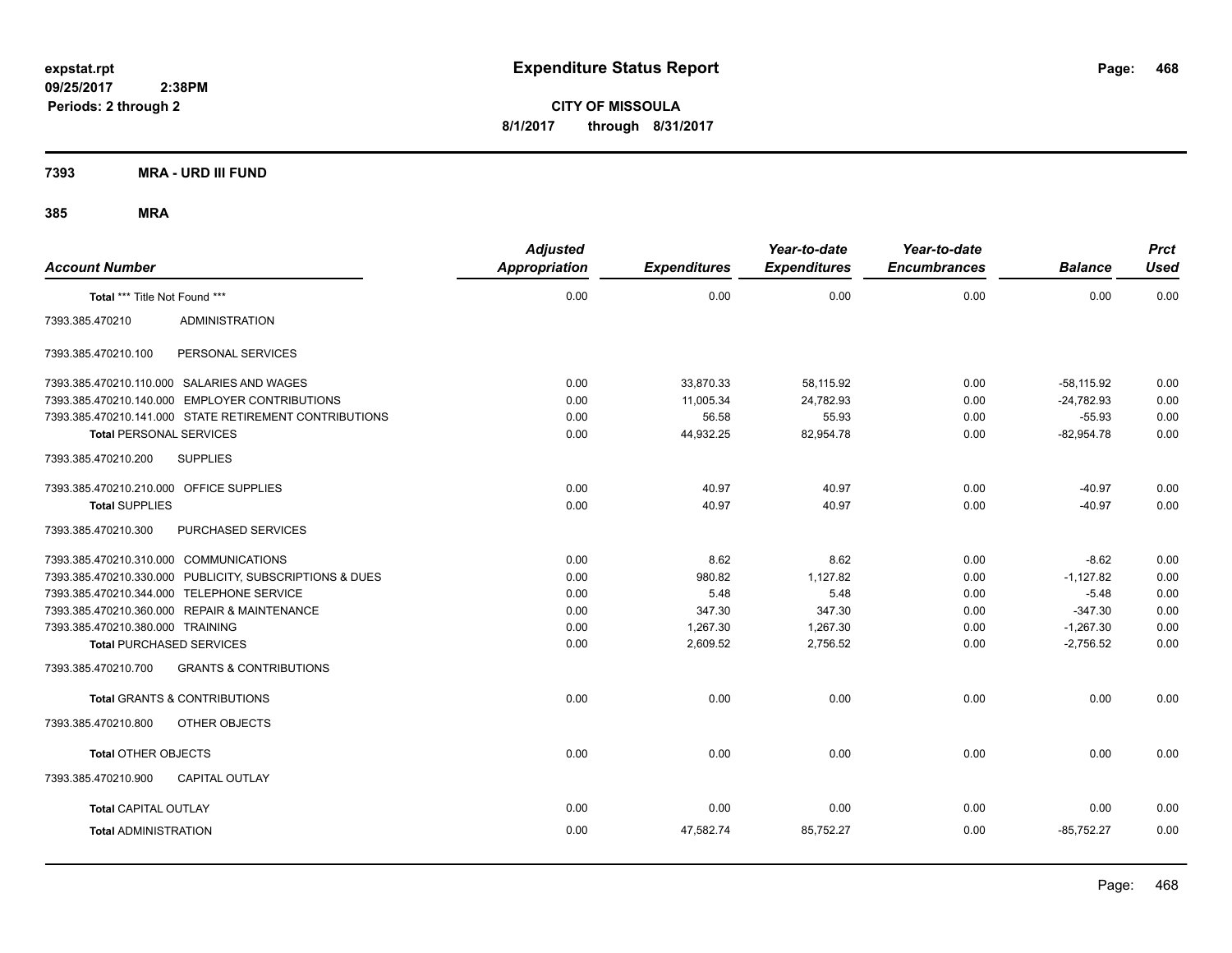**CITY OF MISSOULA 8/1/2017 through 8/31/2017**

**7393 MRA - URD III FUND**

| <b>Account Number</b>                |                                               | <b>Adjusted</b><br><b>Appropriation</b> | <b>Expenditures</b> | Year-to-date<br><b>Expenditures</b> | Year-to-date<br><b>Encumbrances</b> | <b>Balance</b> | <b>Prct</b><br><b>Used</b> |
|--------------------------------------|-----------------------------------------------|-----------------------------------------|---------------------|-------------------------------------|-------------------------------------|----------------|----------------------------|
| 7393.385.470220                      | PROPERTY ACQUISITION                          |                                         |                     |                                     |                                     |                |                            |
| 7393.385.470220.300                  | PURCHASED SERVICES                            |                                         |                     |                                     |                                     |                |                            |
|                                      | <b>Total PURCHASED SERVICES</b>               | 0.00                                    | 0.00                | 0.00                                | 0.00                                | 0.00           | 0.00                       |
| 7393.385.470220.800                  | OTHER OBJECTS                                 |                                         |                     |                                     |                                     |                |                            |
| <b>Total OTHER OBJECTS</b>           |                                               | 0.00                                    | 0.00                | 0.00                                | 0.00                                | 0.00           | 0.00                       |
| 7393.385.470220.900                  | CAPITAL OUTLAY                                |                                         |                     |                                     |                                     |                |                            |
|                                      | <b>Total PROPERTY ACQUISITION</b>             | 0.00                                    | 0.00                | 0.00                                | 0.00                                | 0.00           | 0.00                       |
| 7393.385.470230                      | <b>PW FACILITY</b>                            |                                         |                     |                                     |                                     |                |                            |
| 7393.385.470230.300                  | PURCHASED SERVICES                            |                                         |                     |                                     |                                     |                |                            |
|                                      | 7393.385.470230.350.000 PROFESSIONAL SERVICES | 0.00                                    | 5,898.52            | 5,898.52                            | 0.00                                | $-5,898.52$    | 0.00                       |
|                                      | <b>Total PURCHASED SERVICES</b>               | 0.00                                    | 5,898.52            | 5,898.52                            | 0.00                                | $-5,898.52$    | 0.00                       |
| 7393.385.470230.700                  | <b>GRANTS &amp; CONTRIBUTIONS</b>             |                                         |                     |                                     |                                     |                |                            |
|                                      | <b>Total GRANTS &amp; CONTRIBUTIONS</b>       | 0.00                                    | 0.00                | 0.00                                | 0.00                                | 0.00           | 0.00                       |
| 7393.385.470230.800                  | OTHER OBJECTS                                 |                                         |                     |                                     |                                     |                |                            |
| <b>Total OTHER OBJECTS</b>           |                                               | 0.00                                    | 0.00                | 0.00                                | 0.00                                | 0.00           | 0.00                       |
| 7393.385.470230.900                  | <b>CAPITAL OUTLAY</b>                         |                                         |                     |                                     |                                     |                |                            |
| 7393.385.470230.930.000 IMPROVEMENTS |                                               | 0.00                                    | 33,996.99           | 33,996.99                           | 0.00                                | $-33,996.99$   | 0.00                       |
| <b>Total CAPITAL OUTLAY</b>          |                                               | 0.00                                    | 33,996.99           | 33,996.99                           | 0.00                                | $-33,996.99$   | 0.00                       |
| <b>Total PW FACILITY</b>             |                                               | 0.00                                    | 39,895.51           | 39,895.51                           | 0.00                                | $-39,895.51$   | 0.00                       |
| 7393.385.470240                      | <b>REHAB LOANS</b>                            |                                         |                     |                                     |                                     |                |                            |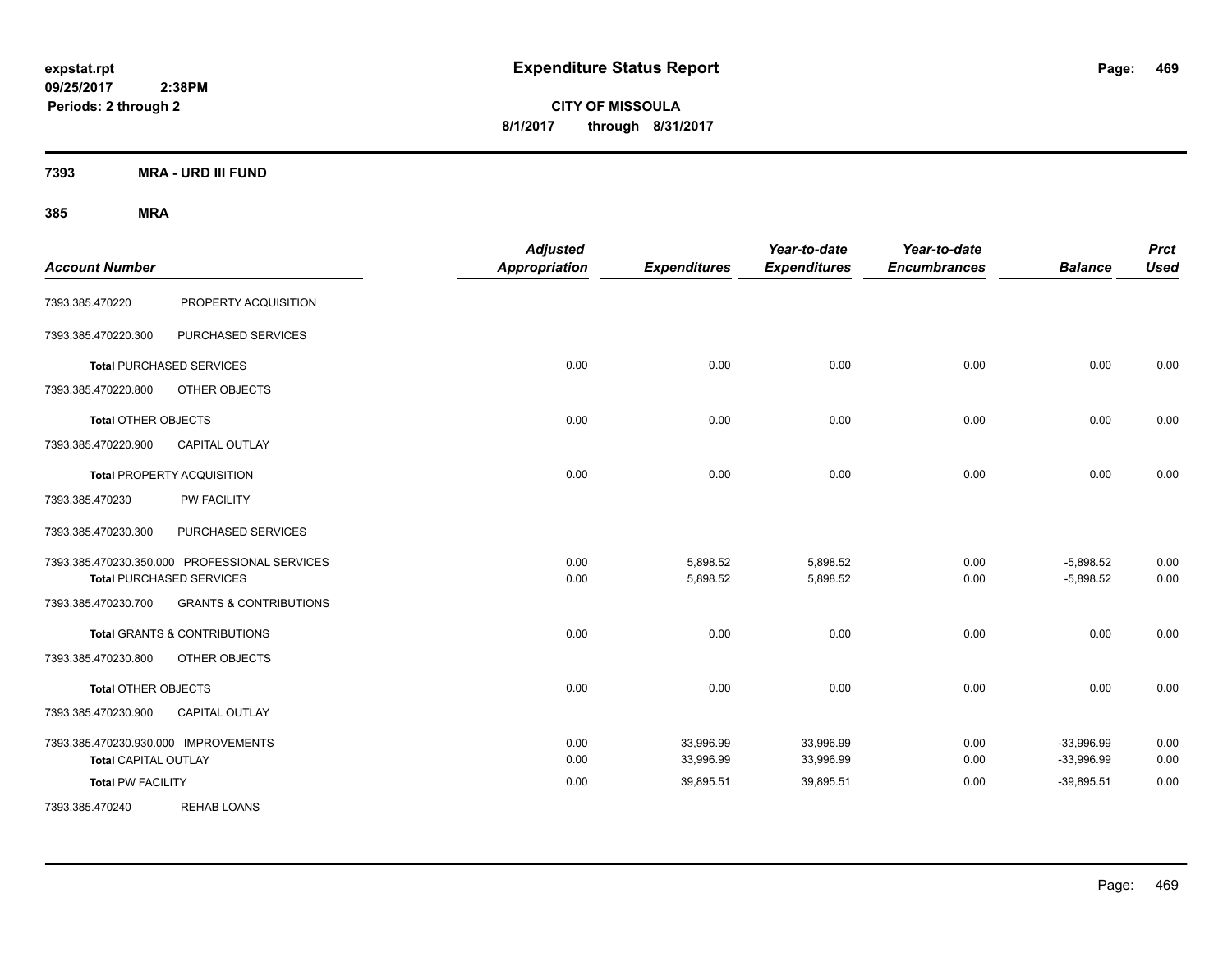**CITY OF MISSOULA 8/1/2017 through 8/31/2017**

**7393 MRA - URD III FUND**

| <b>Account Number</b>            |                                                                                  | <b>Adjusted</b><br><b>Appropriation</b> | <b>Expenditures</b> | Year-to-date<br><b>Expenditures</b> | Year-to-date<br><b>Encumbrances</b> | <b>Balance</b>         | <b>Prct</b><br><b>Used</b> |
|----------------------------------|----------------------------------------------------------------------------------|-----------------------------------------|---------------------|-------------------------------------|-------------------------------------|------------------------|----------------------------|
| 7393.385.470240.700              | <b>GRANTS &amp; CONTRIBUTIONS</b>                                                |                                         |                     |                                     |                                     |                        |                            |
| <b>Total REHAB LOANS</b>         |                                                                                  | 0.00                                    | 0.00                | 0.00                                | 0.00                                | 0.00                   | 0.00                       |
| 7393.385.470250                  | <b>RELOCATION PAYMENTS</b>                                                       |                                         |                     |                                     |                                     |                        |                            |
| 7393.385.470250.800              | OTHER OBJECTS                                                                    |                                         |                     |                                     |                                     |                        |                            |
|                                  | Total RELOCATION PAYMENTS                                                        | 0.00                                    | 0.00                | 0.00                                | 0.00                                | 0.00                   | 0.00                       |
| 7393.385.470260                  | PLANNING & MGMT                                                                  |                                         |                     |                                     |                                     |                        |                            |
| 7393.385.470260.300              | PURCHASED SERVICES                                                               |                                         |                     |                                     |                                     |                        |                            |
|                                  | 7393.385.470260.350.000 PROFESSIONAL SERVICES<br><b>Total PURCHASED SERVICES</b> | 0.00<br>0.00                            | 447.50<br>447.50    | 447.50<br>447.50                    | 0.00<br>0.00                        | $-447.50$<br>$-447.50$ | 0.00<br>0.00               |
| 7393.385.470260.700              | <b>GRANTS &amp; CONTRIBUTIONS</b>                                                |                                         |                     |                                     |                                     |                        |                            |
|                                  | <b>Total GRANTS &amp; CONTRIBUTIONS</b>                                          | 0.00                                    | 0.00                | 0.00                                | 0.00                                | 0.00                   | 0.00                       |
| 7393.385.470260.800              | OTHER OBJECTS                                                                    |                                         |                     |                                     |                                     |                        |                            |
| <b>Total OTHER OBJECTS</b>       |                                                                                  | 0.00                                    | 0.00                | 0.00                                | 0.00                                | 0.00                   | 0.00                       |
| <b>Total PLANNING &amp; MGMT</b> |                                                                                  | 0.00                                    | 447.50              | 447.50                              | 0.00                                | $-447.50$              | 0.00                       |
| 7393.385.470270                  | <b>CLEARING &amp; DEMO</b>                                                       |                                         |                     |                                     |                                     |                        |                            |
| 7393.385.470270.300              | PURCHASED SERVICES                                                               |                                         |                     |                                     |                                     |                        |                            |
|                                  | <b>Total PURCHASED SERVICES</b>                                                  | 0.00                                    | 0.00                | 0.00                                | 0.00                                | 0.00                   | 0.00                       |
| 7393.385.470270.700              | <b>GRANTS &amp; CONTRIBUTIONS</b>                                                |                                         |                     |                                     |                                     |                        |                            |
|                                  | <b>Total GRANTS &amp; CONTRIBUTIONS</b>                                          | 0.00                                    | 0.00                | 0.00                                | 0.00                                | 0.00                   | 0.00                       |
| 7393.385.470270.800              | OTHER OBJECTS                                                                    |                                         |                     |                                     |                                     |                        |                            |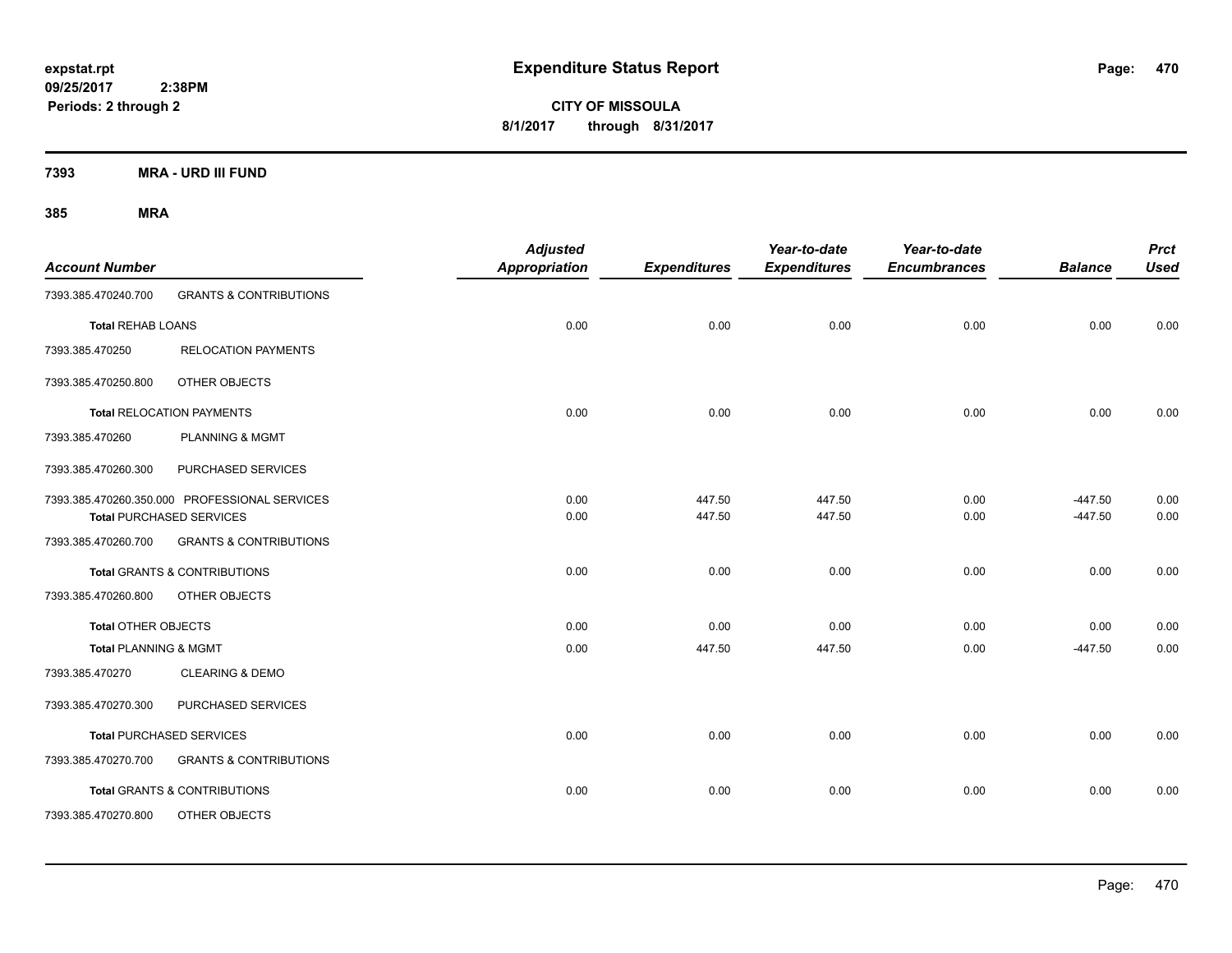**CITY OF MISSOULA 8/1/2017 through 8/31/2017**

**7393 MRA - URD III FUND**

| <b>Account Number</b>      |                                   | <b>Adjusted</b><br><b>Appropriation</b> | <b>Expenditures</b> | Year-to-date<br><b>Expenditures</b> | Year-to-date<br><b>Encumbrances</b> | <b>Balance</b> | <b>Prct</b><br><b>Used</b> |
|----------------------------|-----------------------------------|-----------------------------------------|---------------------|-------------------------------------|-------------------------------------|----------------|----------------------------|
| Total CLEARING & DEMO      |                                   | 0.00                                    | 0.00                | 0.00                                | 0.00                                | 0.00           | 0.00                       |
| 7393.385.470275            | MARY AVE PROJECT                  |                                         |                     |                                     |                                     |                |                            |
| 7393.385.470275.300        | PURCHASED SERVICES                |                                         |                     |                                     |                                     |                |                            |
|                            | <b>Total PURCHASED SERVICES</b>   | 0.00                                    | 0.00                | 0.00                                | 0.00                                | 0.00           | 0.00                       |
| 7393.385.470275.700        | <b>GRANTS &amp; CONTRIBUTIONS</b> |                                         |                     |                                     |                                     |                |                            |
|                            | Total GRANTS & CONTRIBUTIONS      | 0.00                                    | 0.00                | 0.00                                | 0.00                                | 0.00           | 0.00                       |
| 7393.385.470275.800        | OTHER OBJECTS                     |                                         |                     |                                     |                                     |                |                            |
| <b>Total OTHER OBJECTS</b> |                                   | 0.00                                    | 0.00                | 0.00                                | 0.00                                | 0.00           | 0.00                       |
| 7393.385.470275.900        | CAPITAL OUTLAY                    |                                         |                     |                                     |                                     |                |                            |
| Total MARY AVE PROJECT     |                                   | 0.00                                    | 0.00                | 0.00                                | 0.00                                | 0.00           | 0.00                       |
| 7393.385.470280            | 5M SOUTH RESERVE CROSSING         |                                         |                     |                                     |                                     |                |                            |
| 7393.385.470280.300        | PURCHASED SERVICES                |                                         |                     |                                     |                                     |                |                            |
|                            | <b>Total PURCHASED SERVICES</b>   | 0.00                                    | 0.00                | 0.00                                | 0.00                                | 0.00           | 0.00                       |
| 7393.385.470280.800        | OTHER OBJECTS                     |                                         |                     |                                     |                                     |                |                            |
| Total OTHER OBJECTS        |                                   | 0.00                                    | 0.00                | 0.00                                | 0.00                                | 0.00           | 0.00                       |
| 7393.385.470280.900        | CAPITAL OUTLAY                    |                                         |                     |                                     |                                     |                |                            |
|                            | Total 5M SOUTH RESERVE CROSSING   | 0.00                                    | 0.00                | 0.00                                | 0.00                                | 0.00           | 0.00                       |
| 7393.385.470330            | MRL PROPERTY ACQUSITION           |                                         |                     |                                     |                                     |                |                            |
| 7393.385.470330.300        | PURCHASED SERVICES                |                                         |                     |                                     |                                     |                |                            |
|                            | <b>Total PURCHASED SERVICES</b>   | 0.00                                    | 0.00                | 0.00                                | 0.00                                | 0.00           | 0.00                       |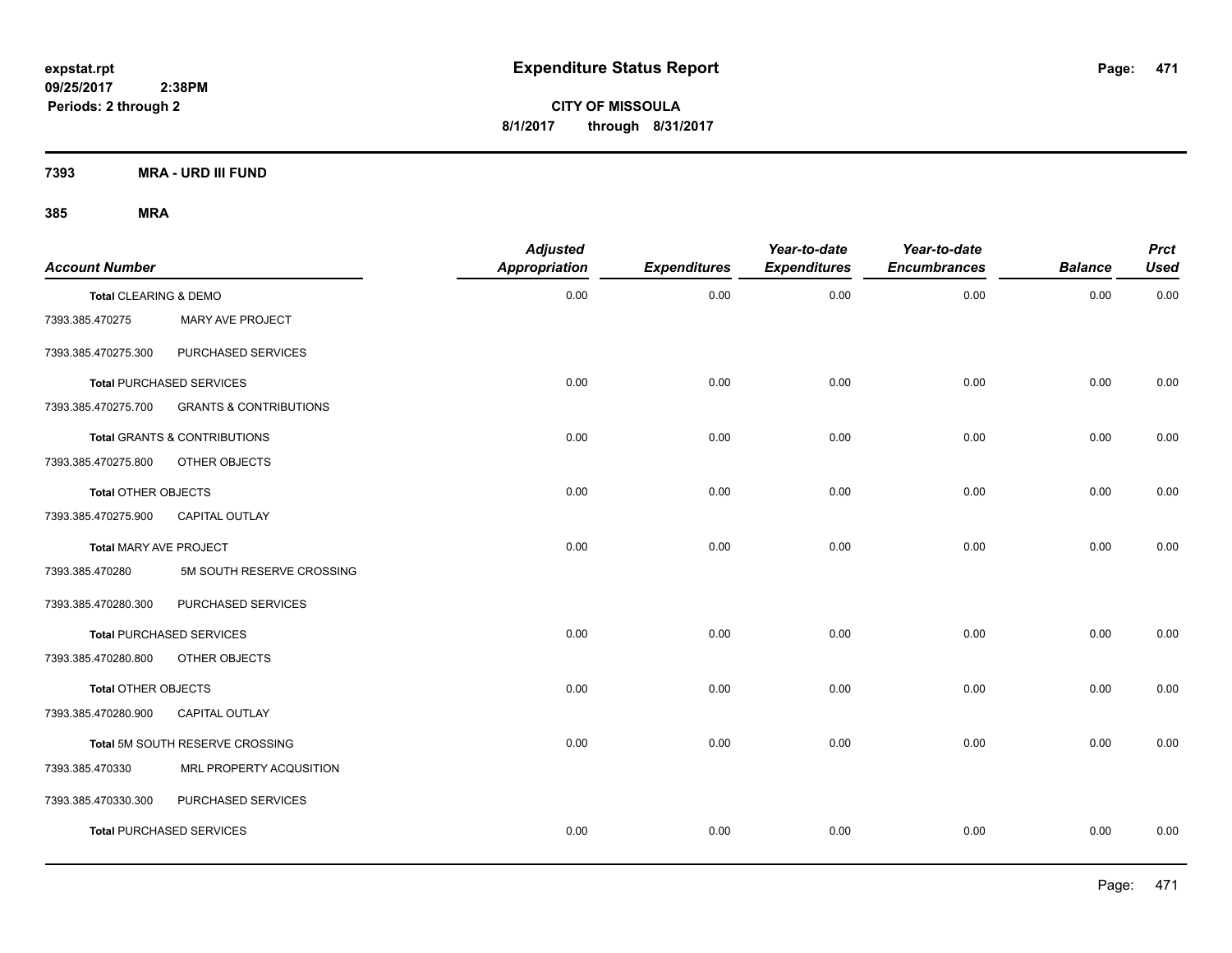**CITY OF MISSOULA 8/1/2017 through 8/31/2017**

**7393 MRA - URD III FUND**

| <b>Account Number</b>          |                                      | <b>Adjusted</b><br><b>Appropriation</b> | <b>Expenditures</b> | Year-to-date<br><b>Expenditures</b> | Year-to-date<br><b>Encumbrances</b> | <b>Balance</b> | <b>Prct</b><br><b>Used</b> |
|--------------------------------|--------------------------------------|-----------------------------------------|---------------------|-------------------------------------|-------------------------------------|----------------|----------------------------|
| 7393.385.470330.800            | OTHER OBJECTS                        |                                         |                     |                                     |                                     |                |                            |
| <b>Total OTHER OBJECTS</b>     |                                      | 0.00                                    | 0.00                | 0.00                                | 0.00                                | 0.00           | 0.00                       |
| 7393.385.470330.900            | <b>CAPITAL OUTLAY</b>                |                                         |                     |                                     |                                     |                |                            |
|                                | <b>Total MRL PROPERTY ACQUSITION</b> | 0.00                                    | 0.00                | 0.00                                | 0.00                                | 0.00           | 0.00                       |
| 7393.385.510110                | <b>MERCHANT SERVICES</b>             |                                         |                     |                                     |                                     |                |                            |
| 7393.385.510110.500            | <b>FIXED CHARGES</b>                 |                                         |                     |                                     |                                     |                |                            |
| <b>Total MERCHANT SERVICES</b> |                                      | 0.00                                    | 0.00                | 0.00                                | 0.00                                | 0.00           | 0.00                       |
| <b>Total MRA</b>               |                                      | 0.00                                    | 140,180.33          | 178,349.86                          | 0.00                                | -178.349.86    | 0.00                       |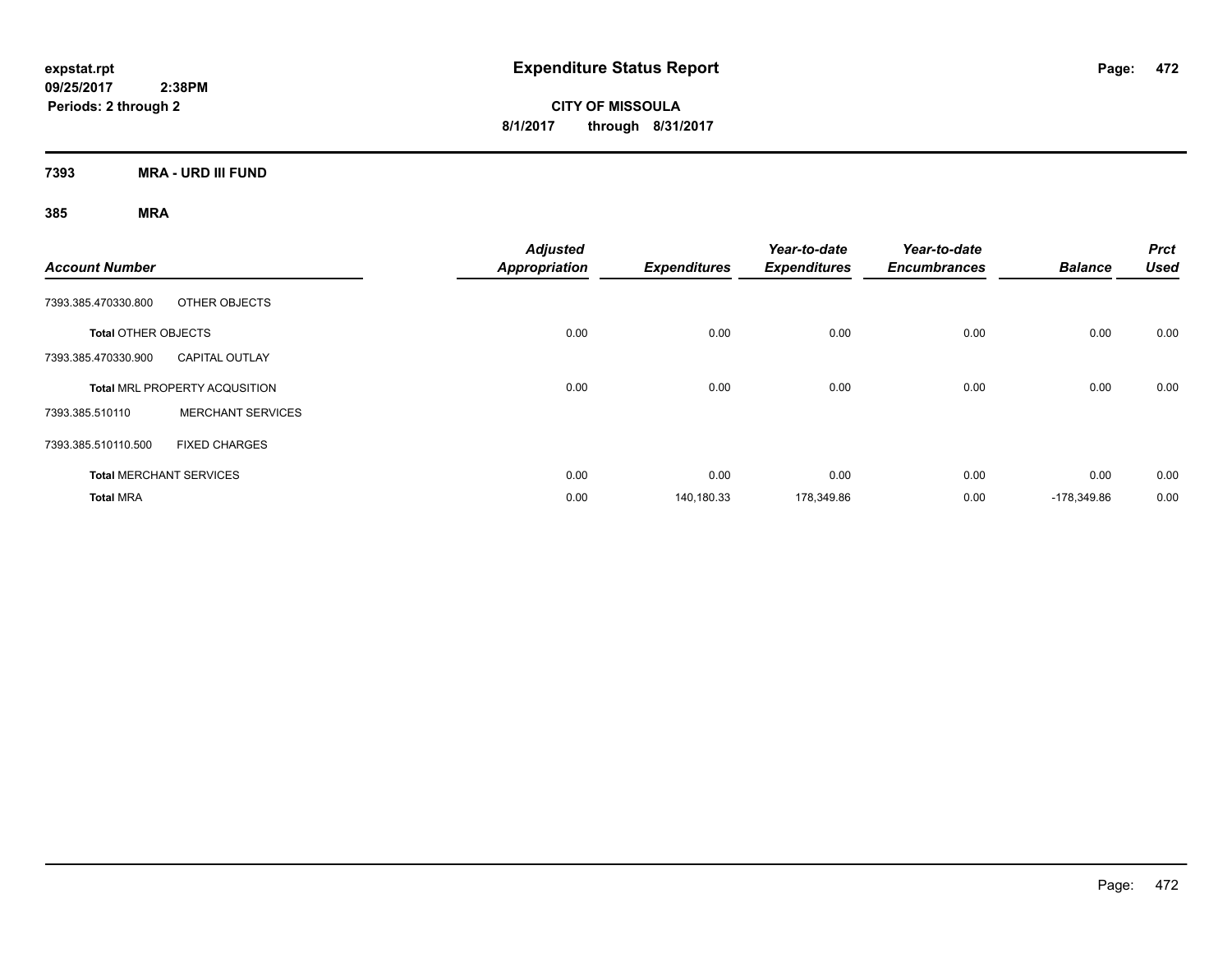**CITY OF MISSOULA 8/1/2017 through 8/31/2017**

**7393 MRA - URD III FUND**

**900 DEPRECIATION**

| <b>Account Number</b>      |                          | <b>Adjusted</b><br><b>Appropriation</b> | <b>Expenditures</b> | Year-to-date<br><b>Expenditures</b> | Year-to-date<br><b>Encumbrances</b> | <b>Balance</b> | <b>Prct</b><br><b>Used</b> |
|----------------------------|--------------------------|-----------------------------------------|---------------------|-------------------------------------|-------------------------------------|----------------|----------------------------|
| 7393.900.510000            | <b>MISCELLANEOUS</b>     |                                         |                     |                                     |                                     |                |                            |
| 7393.900.510000.800        | OTHER OBJECTS            |                                         |                     |                                     |                                     |                |                            |
| <b>Total MISCELLANEOUS</b> |                          | 0.00                                    | 0.00                | 0.00                                | 0.00                                | 0.00           | 0.00                       |
| 7393.900.510110            | <b>MERCHANT SERVICES</b> |                                         |                     |                                     |                                     |                |                            |
| 7393.900.510110.500        | <b>FIXED CHARGES</b>     |                                         |                     |                                     |                                     |                |                            |
| <b>Total DEPRECIATION</b>  |                          | 0.00                                    | 0.00                | 0.00                                | 0.00                                | 0.00           | 0.00                       |
| Total MRA - URD III FUND   |                          | 0.00                                    | 140,180.33          | 178,349.86                          | 0.00                                | -178.349.86    | 0.00                       |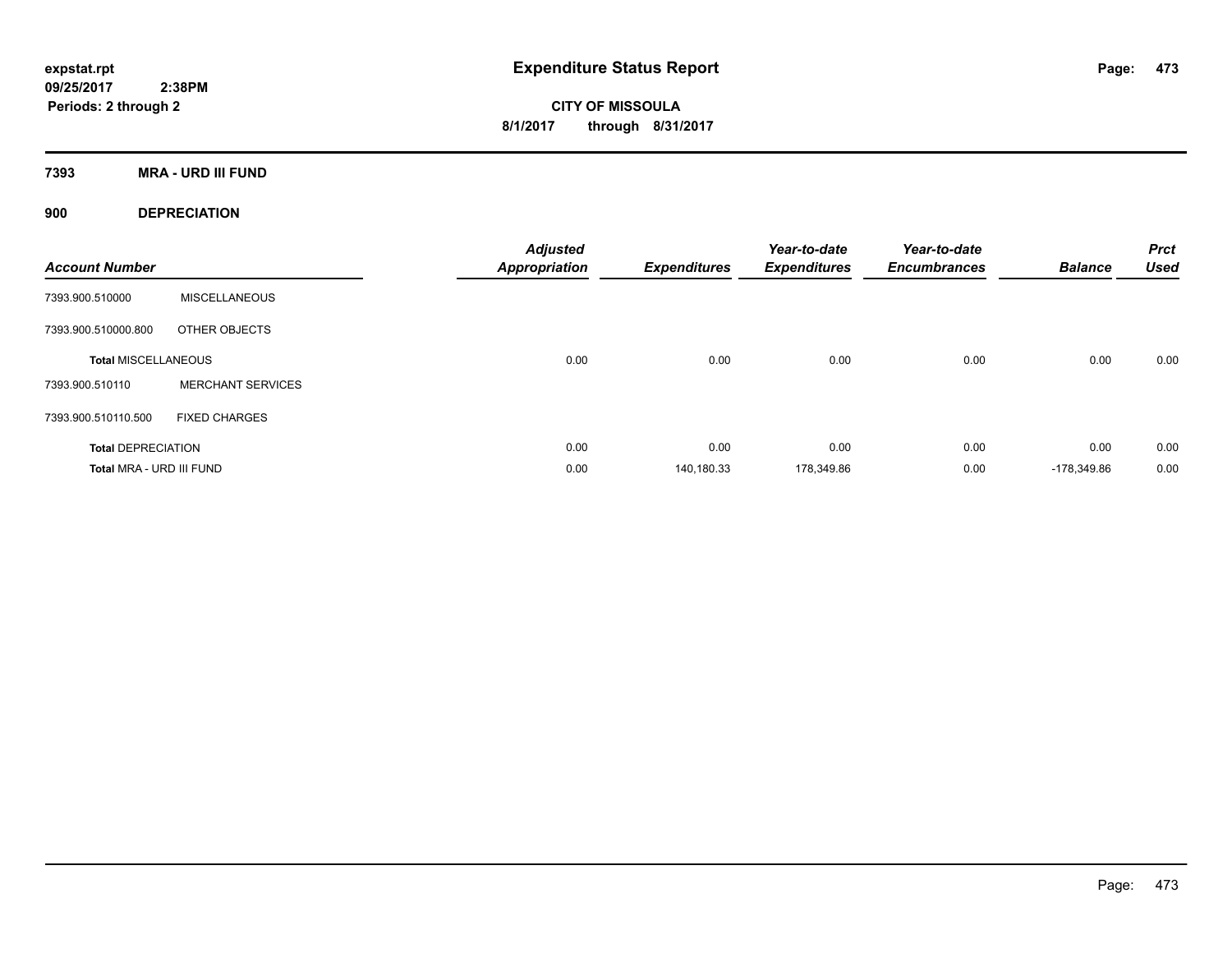## **7394 MRA URD III TI DEBT CLEARING FUND**

| <b>Account Number</b>  |                                            | <b>Adjusted</b><br><b>Appropriation</b> | <b>Expenditures</b> | Year-to-date<br><b>Expenditures</b> | Year-to-date<br><b>Encumbrances</b> | <b>Balance</b> | <b>Prct</b><br><b>Used</b> |
|------------------------|--------------------------------------------|-----------------------------------------|---------------------|-------------------------------------|-------------------------------------|----------------|----------------------------|
| 7394.385.470280        | 5M SOUTH RESERVE CROSSING                  |                                         |                     |                                     |                                     |                |                            |
| 7394.385.470280.800    | OTHER OBJECTS                              |                                         |                     |                                     |                                     |                |                            |
|                        | Total 5M SOUTH RESERVE CROSSING            | 0.00                                    | 0.00                | 0.00                                | 0.00                                | 0.00           | 0.00                       |
| 7394.385.521000        | <b>INTERFUND OPERATING TRANSFERS</b>       |                                         |                     |                                     |                                     |                |                            |
| 7394.385.521000.800    | OTHER OBJECTS                              |                                         |                     |                                     |                                     |                |                            |
|                        | <b>Total INTERFUND OPERATING TRANSFERS</b> | 0.00                                    | 0.00                | 0.00                                | 0.00                                | 0.00           | 0.00                       |
| 7394.385.521009        | <b>TRANFERS TO DEBT SERVICE</b>            |                                         |                     |                                     |                                     |                |                            |
| 7394.385.521009.800    | OTHER OBJECTS                              |                                         |                     |                                     |                                     |                |                            |
|                        | <b>Total TRANFERS TO DEBT SERVICE</b>      | 0.00                                    | 0.00                | 0.00                                | 0.00                                | 0.00           | 0.00                       |
| 7394.385.521010        | <b>TRANSFERS TO MRA</b>                    |                                         |                     |                                     |                                     |                |                            |
| 7394.385.521010.800    | OTHER OBJECTS                              |                                         |                     |                                     |                                     |                |                            |
| Total TRANSFERS TO MRA |                                            | 0.00                                    | 0.00                | 0.00                                | 0.00                                | 0.00           | 0.00                       |
|                        | Total MRA URD III TI DEBT CLEARING FUND    | 0.00                                    | 0.00                | 0.00                                | 0.00                                | 0.00           | 0.00                       |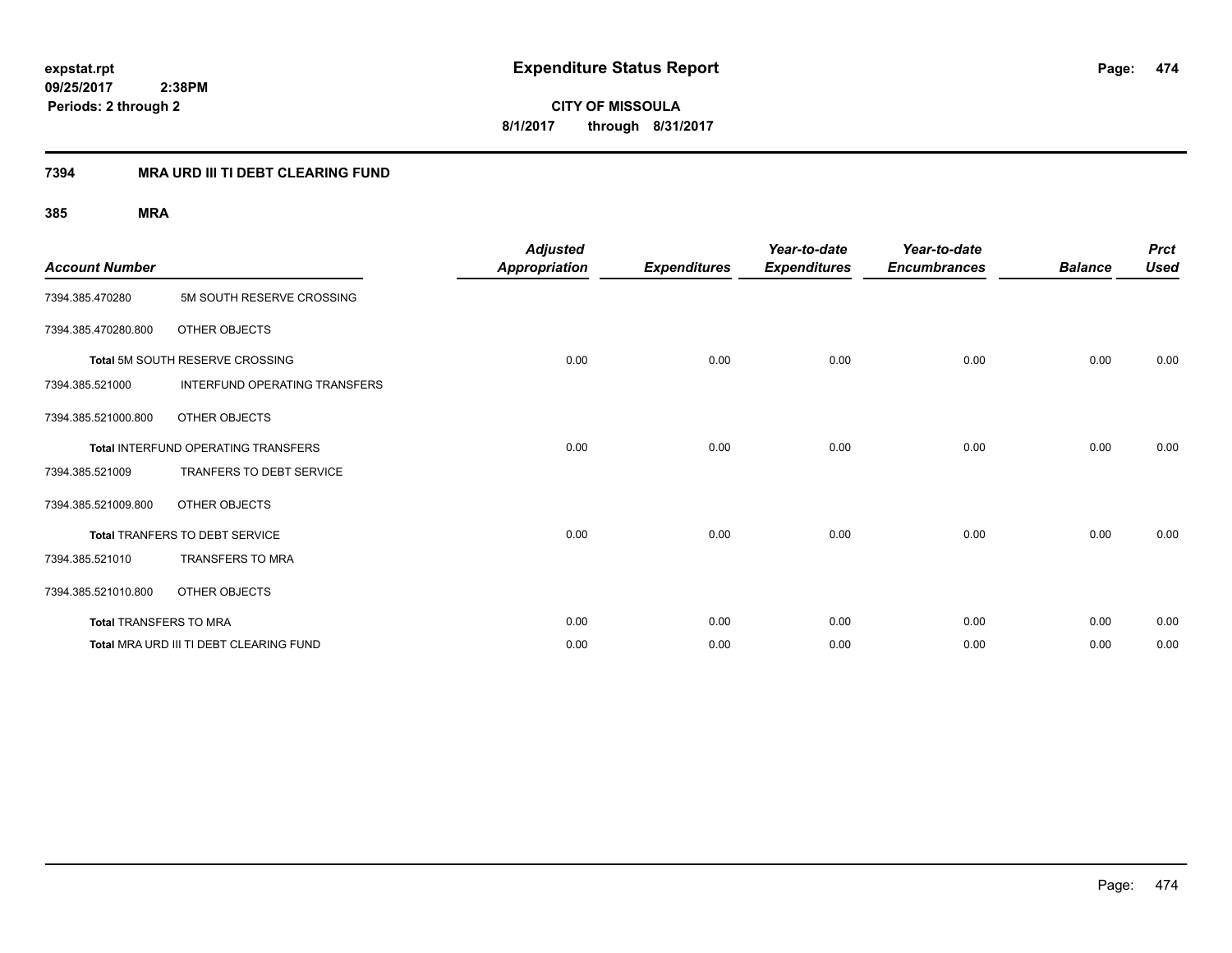**475**

**09/25/2017 2:38PM Periods: 2 through 2**

**CITY OF MISSOULA 8/1/2017 through 8/31/2017**

## **7395 MRA TAX INCREMENT DEBT SERVICE**

| <b>Account Number</b>         |                                           | <b>Adjusted</b><br><b>Appropriation</b> | <b>Expenditures</b> | Year-to-date<br><b>Expenditures</b> | Year-to-date<br><b>Encumbrances</b> | <b>Balance</b> | <b>Prct</b><br><b>Used</b> |
|-------------------------------|-------------------------------------------|-----------------------------------------|---------------------|-------------------------------------|-------------------------------------|----------------|----------------------------|
| 7395.385.490200               | REVENUE BOND DEBT SERVICE                 |                                         |                     |                                     |                                     |                |                            |
| 7395.385.490200.600           | <b>DEBT SERVICE</b>                       |                                         |                     |                                     |                                     |                |                            |
|                               | Total REVENUE BOND DEBT SERVICE           | 0.00                                    | 0.00                | 0.00                                | 0.00                                | 0.00           | 0.00                       |
| 7395.385.490202               | MARY AVENUE DEBT SERVICE                  |                                         |                     |                                     |                                     |                |                            |
| 7395.385.490202.600           | <b>DEBT SERVICE</b>                       |                                         |                     |                                     |                                     |                |                            |
|                               | Total MARY AVENUE DEBT SERVICE            | 0.00                                    | 0.00                | 0.00                                | 0.00                                | 0.00           | 0.00                       |
| 7395.385.490204               | MRA URD III TAX INCREMENT DEBT SRVS       |                                         |                     |                                     |                                     |                |                            |
| 7395.385.490204.600           | <b>DEBT SERVICE</b>                       |                                         |                     |                                     |                                     |                |                            |
|                               | Total MRA URD III TAX INCREMENT DEBT SRVS | 0.00                                    | 0.00                | 0.00                                | 0.00                                | 0.00           | 0.00                       |
| 7395.385.490207               | *** Title Not Found ***                   |                                         |                     |                                     |                                     |                |                            |
| 7395.385.490207.600           | <b>DEBT SERVICE</b>                       |                                         |                     |                                     |                                     |                |                            |
| Total *** Title Not Found *** |                                           | 0.00                                    | 0.00                | 0.00                                | 0.00                                | 0.00           | 0.00                       |
| 7395.385.490208               | *** Title Not Found ***                   |                                         |                     |                                     |                                     |                |                            |
| 7395.385.490208.600           | <b>DEBT SERVICE</b>                       |                                         |                     |                                     |                                     |                |                            |
| Total *** Title Not Found *** |                                           | 0.00                                    | 0.00                | 0.00                                | 0.00                                | 0.00           | 0.00                       |
|                               | Total MRA TAX INCREMENT DEBT SERVICE      | 0.00                                    | 0.00                | 0.00                                | 0.00                                | 0.00           | 0.00                       |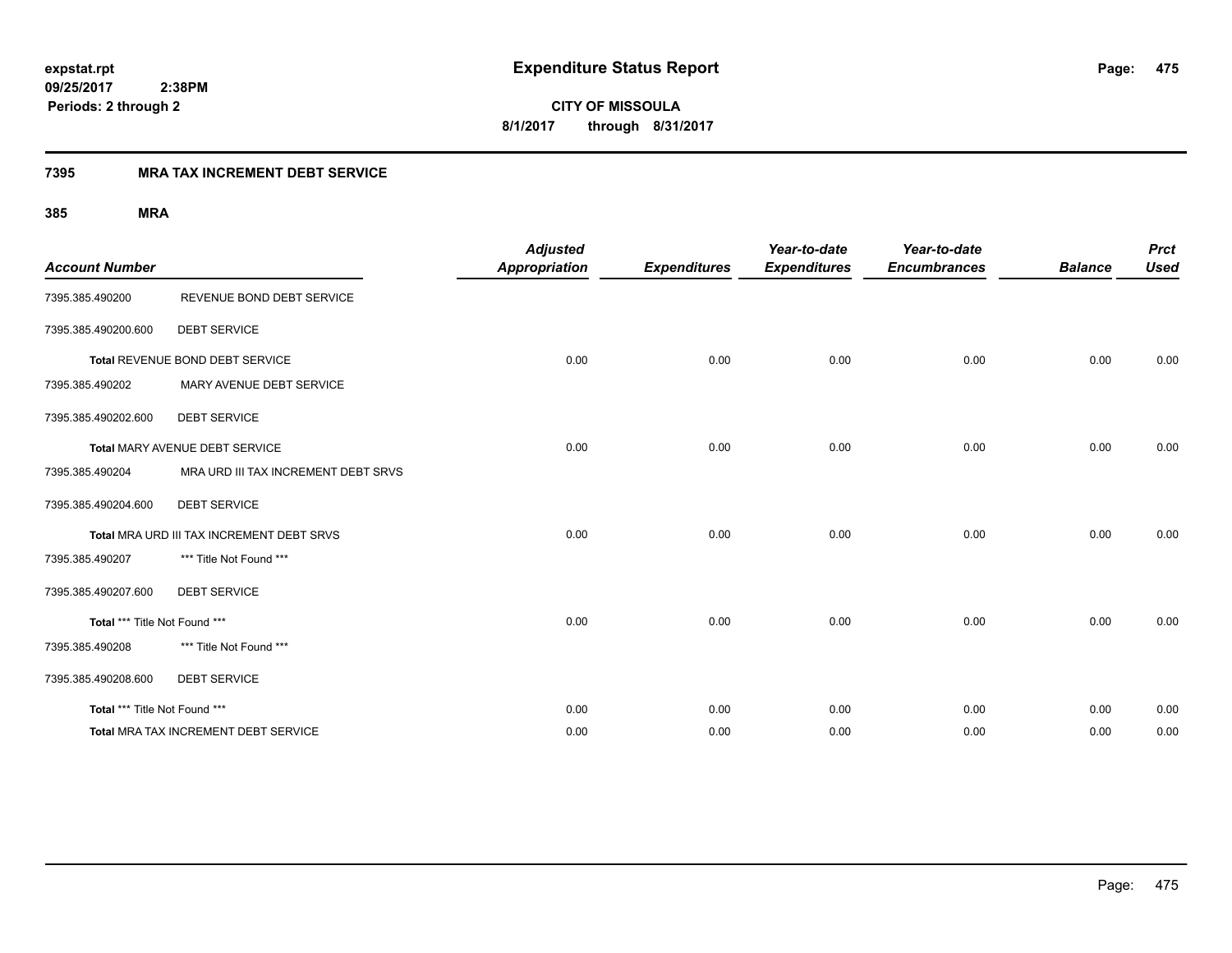**476**

**CITY OF MISSOULA 8/1/2017 through 8/31/2017**

## **7396 NRSS DEBT SERVICE SINKING FUND**

| <b>Account Number</b>     |                     | <b>Adjusted</b><br>Appropriation | <b>Expenditures</b> | Year-to-date<br><b>Expenditures</b> | Year-to-date<br><b>Encumbrances</b> | <b>Balance</b> | <b>Prct</b><br><b>Used</b> |
|---------------------------|---------------------|----------------------------------|---------------------|-------------------------------------|-------------------------------------|----------------|----------------------------|
| 7396.385.490603           | TI BOND SINKING     |                                  |                     |                                     |                                     |                |                            |
| 7396.385.490603.600       | <b>DEBT SERVICE</b> |                                  |                     |                                     |                                     |                |                            |
| <b>Total DEBT SERVICE</b> |                     | 0.00                             | 0.00                | 0.00                                | 0.00                                | 0.00           | 0.00                       |
| 7396.385.490603.800       | OTHER OBJECTS       |                                  |                     |                                     |                                     |                |                            |
| <b>Total MRA</b>          |                     | 0.00                             | 0.00                | 0.00                                | 0.00                                | 0.00           | 0.00                       |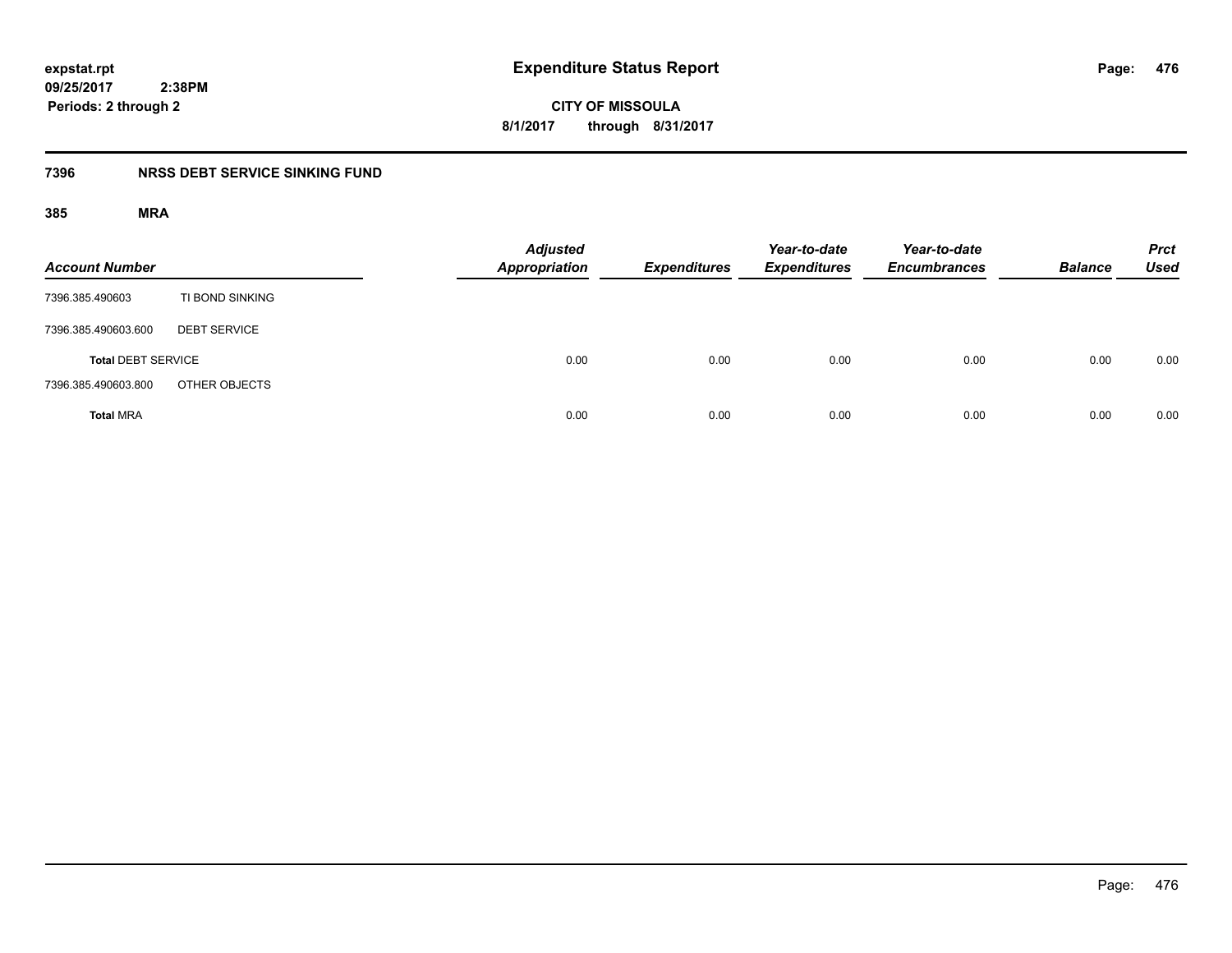**CITY OF MISSOULA 8/1/2017 through 8/31/2017**

## **7396 NRSS DEBT SERVICE SINKING FUND**

## **390 NON-DEPARTMENTAL**

| <b>Account Number</b> |                                             | Appropriation | <b>Adjusted</b> | <b>Expenditures</b> | Year-to-date<br><b>Expenditures</b> | Year-to-date<br><b>Encumbrances</b> | <b>Balance</b> | <b>Prct</b><br>Used |
|-----------------------|---------------------------------------------|---------------|-----------------|---------------------|-------------------------------------|-------------------------------------|----------------|---------------------|
| 7396.390.490200       | REVENUE BOND DEBT SERVICE                   |               |                 |                     |                                     |                                     |                |                     |
| 7396.390.490200.600   | <b>DEBT SERVICE</b>                         |               |                 |                     |                                     |                                     |                |                     |
|                       | <b>Total NRSS DEBT SERVICE SINKING FUND</b> |               | 0.00            | 0.00                | 0.00                                | 0.00                                | 0.00           | 0.00                |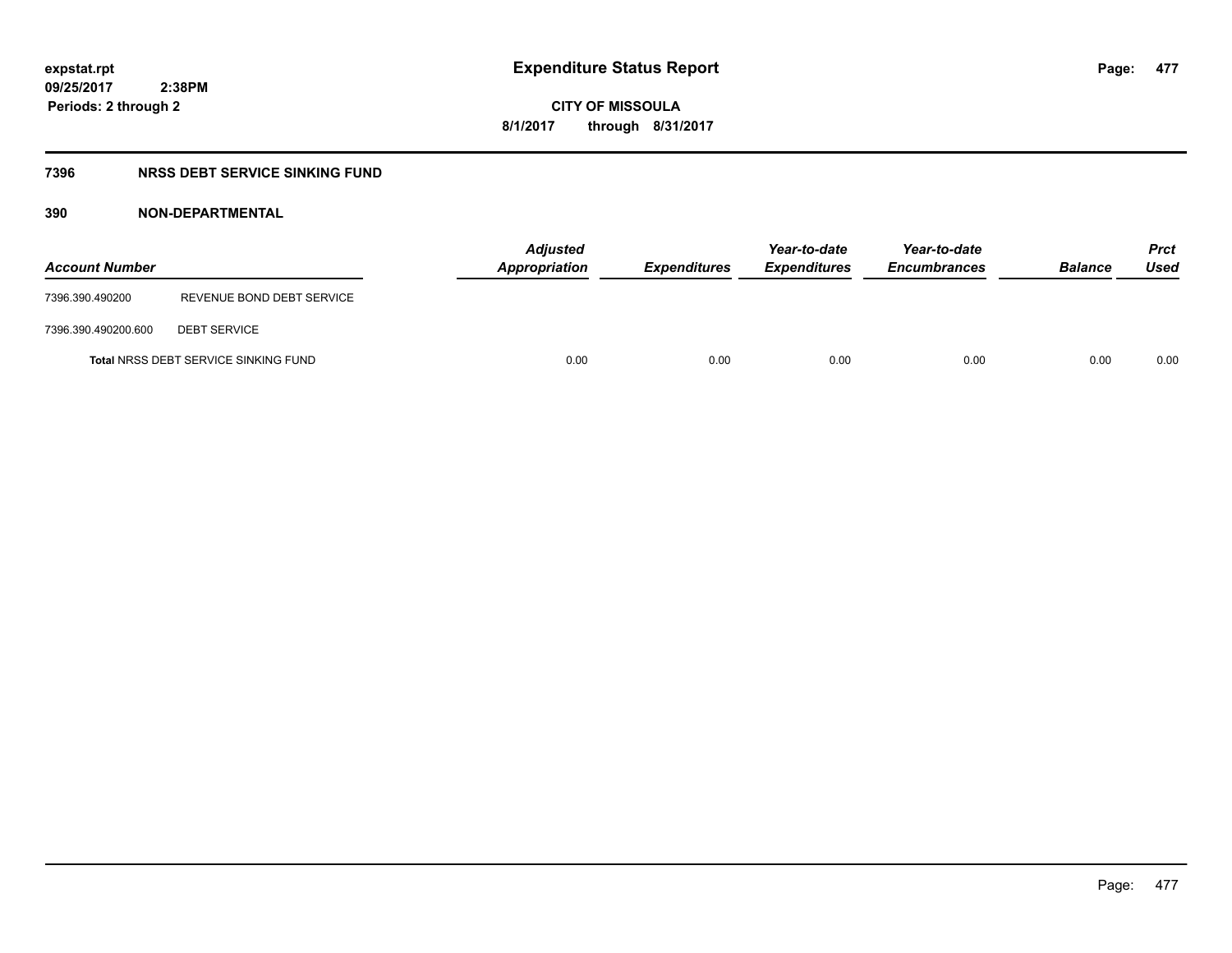## **7397 NORTH RESERVE/SCOTT ST URD**

| <b>Account Number</b>          |                                   | <b>Adjusted</b><br><b>Appropriation</b> | <b>Expenditures</b> | Year-to-date<br><b>Expenditures</b> | Year-to-date<br><b>Encumbrances</b> | <b>Balance</b> | <b>Prct</b><br><b>Used</b> |
|--------------------------------|-----------------------------------|-----------------------------------------|---------------------|-------------------------------------|-------------------------------------|----------------|----------------------------|
| 7397.385.470210                | <b>ADMINISTRATION</b>             |                                         |                     |                                     |                                     |                |                            |
| 7397.385.470210.100            | PERSONAL SERVICES                 |                                         |                     |                                     |                                     |                |                            |
| <b>Total PERSONAL SERVICES</b> |                                   | 0.00                                    | 0.00                | 0.00                                | 0.00                                | 0.00           | 0.00                       |
| 7397.385.470210.200            | <b>SUPPLIES</b>                   |                                         |                     |                                     |                                     |                |                            |
| <b>Total SUPPLIES</b>          |                                   | 0.00                                    | 0.00                | 0.00                                | 0.00                                | 0.00           | 0.00                       |
| 7397.385.470210.300            | PURCHASED SERVICES                |                                         |                     |                                     |                                     |                |                            |
|                                | Total PURCHASED SERVICES          | 0.00                                    | 0.00                | 0.00                                | 0.00                                | 0.00           | 0.00                       |
| 7397.385.470210.700            | <b>GRANTS &amp; CONTRIBUTIONS</b> |                                         |                     |                                     |                                     |                |                            |
| <b>Total ADMINISTRATION</b>    |                                   | 0.00                                    | 0.00                | 0.00                                | 0.00                                | 0.00           | 0.00                       |
| 7397.385.470230                | PW FACILITY                       |                                         |                     |                                     |                                     |                |                            |
| 7397.385.470230.300            | PURCHASED SERVICES                |                                         |                     |                                     |                                     |                |                            |
|                                | <b>Total PURCHASED SERVICES</b>   | 0.00                                    | 0.00                | 0.00                                | 0.00                                | 0.00           | 0.00                       |
| 7397.385.470230.700            | <b>GRANTS &amp; CONTRIBUTIONS</b> |                                         |                     |                                     |                                     |                |                            |
|                                | Total GRANTS & CONTRIBUTIONS      | 0.00                                    | 0.00                | 0.00                                | 0.00                                | 0.00           | 0.00                       |
| 7397.385.470230.800            | OTHER OBJECTS                     |                                         |                     |                                     |                                     |                |                            |
| <b>Total PW FACILITY</b>       |                                   | 0.00                                    | 0.00                | 0.00                                | 0.00                                | 0.00           | 0.00                       |
| 7397.385.470231                | BRETZ RV & MARINE IMPROVEMENTS    |                                         |                     |                                     |                                     |                |                            |
| 7397.385.470231.300            | PURCHASED SERVICES                |                                         |                     |                                     |                                     |                |                            |
|                                | <b>Total PURCHASED SERVICES</b>   | 0.00                                    | 0.00                | 0.00                                | 0.00                                | 0.00           | 0.00                       |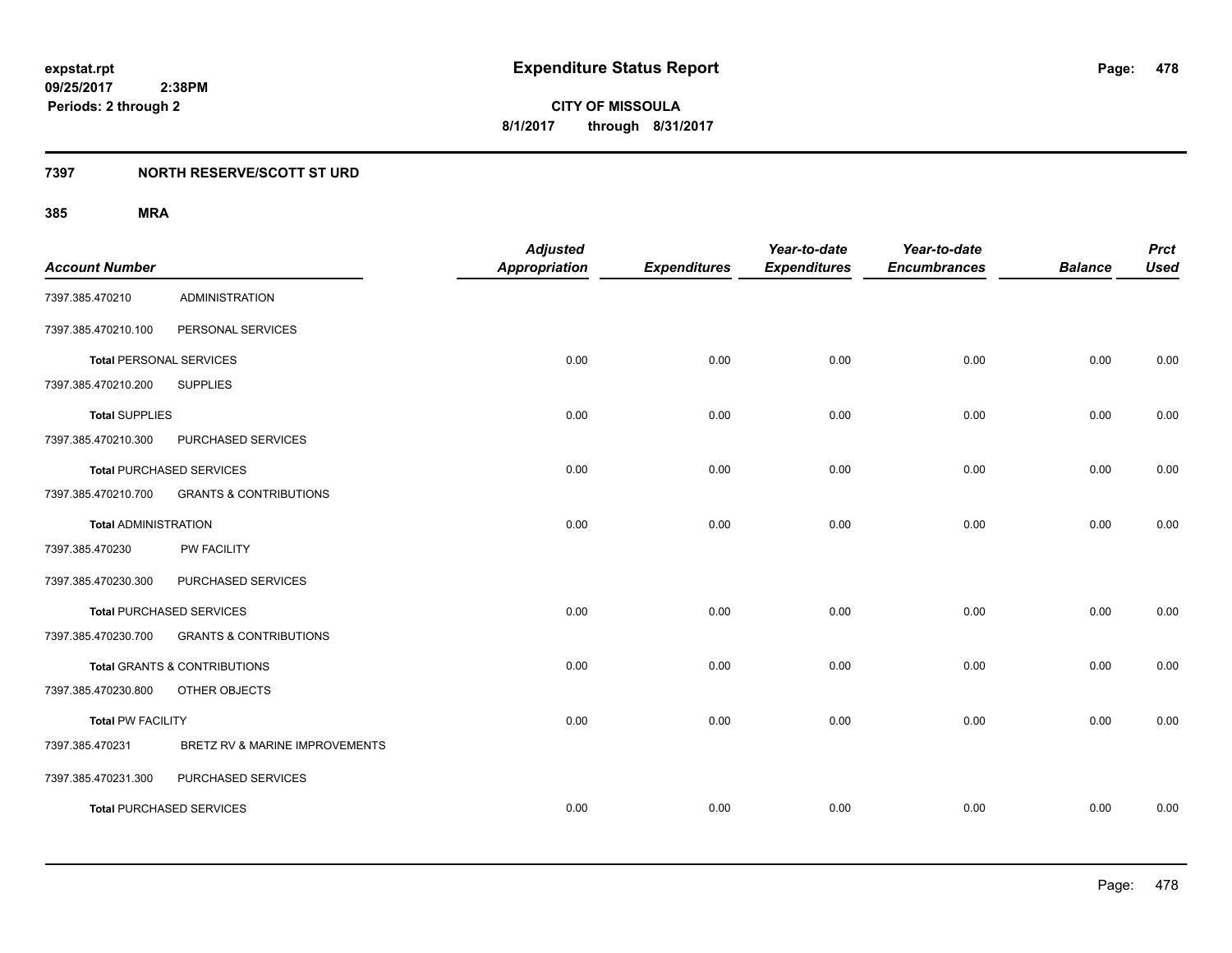## **7397 NORTH RESERVE/SCOTT ST URD**

| <b>Account Number</b>    |                                         | <b>Adjusted</b><br><b>Appropriation</b> | <b>Expenditures</b> | Year-to-date<br><b>Expenditures</b> | Year-to-date<br><b>Encumbrances</b> | <b>Balance</b> | <b>Prct</b><br><b>Used</b> |
|--------------------------|-----------------------------------------|-----------------------------------------|---------------------|-------------------------------------|-------------------------------------|----------------|----------------------------|
| 7397.385.470231.700      | <b>GRANTS &amp; CONTRIBUTIONS</b>       |                                         |                     |                                     |                                     |                |                            |
|                          | <b>Total GRANTS &amp; CONTRIBUTIONS</b> | 0.00                                    | 0.00                | 0.00                                | 0.00                                | 0.00           | 0.00                       |
| 7397.385.470231.800      | OTHER OBJECTS                           |                                         |                     |                                     |                                     |                |                            |
|                          | Total BRETZ RV & MARINE IMPROVEMENTS    | 0.00                                    | 0.00                | 0.00                                | 0.00                                | 0.00           | 0.00                       |
| 7397.385.470232          | CONSUMER DIRECT IMPROVEMENTS            |                                         |                     |                                     |                                     |                |                            |
| 7397.385.470232.300      | PURCHASED SERVICES                      |                                         |                     |                                     |                                     |                |                            |
|                          | <b>Total PURCHASED SERVICES</b>         | 0.00                                    | 0.00                | 0.00                                | 0.00                                | 0.00           | 0.00                       |
| 7397.385.470232.700      | <b>GRANTS &amp; CONTRIBUTIONS</b>       |                                         |                     |                                     |                                     |                |                            |
|                          | <b>Total GRANTS &amp; CONTRIBUTIONS</b> | 0.00                                    | 0.00                | 0.00                                | 0.00                                | 0.00           | 0.00                       |
| 7397.385.470232.800      | OTHER OBJECTS                           |                                         |                     |                                     |                                     |                |                            |
|                          | Total CONSUMER DIRECT IMPROVEMENTS      | 0.00                                    | 0.00                | 0.00                                | 0.00                                | 0.00           | 0.00                       |
| 7397.385.470233          | SCOTT ST VILLAGE IMPROVEMENTS           |                                         |                     |                                     |                                     |                |                            |
| 7397.385.470233.300      | PURCHASED SERVICES                      |                                         |                     |                                     |                                     |                |                            |
|                          | <b>Total PURCHASED SERVICES</b>         | 0.00                                    | 0.00                | 0.00                                | 0.00                                | 0.00           | 0.00                       |
| 7397.385.470233.800      | OTHER OBJECTS                           |                                         |                     |                                     |                                     |                |                            |
|                          | Total SCOTT ST VILLAGE IMPROVEMENTS     | 0.00                                    | 0.00                | 0.00                                | 0.00                                | 0.00           | 0.00                       |
| 7397.385.470240          | <b>REHAB LOANS</b>                      |                                         |                     |                                     |                                     |                |                            |
| 7397.385.470240.700      | <b>GRANTS &amp; CONTRIBUTIONS</b>       |                                         |                     |                                     |                                     |                |                            |
| <b>Total REHAB LOANS</b> |                                         | 0.00                                    | 0.00                | 0.00                                | 0.00                                | 0.00           | 0.00                       |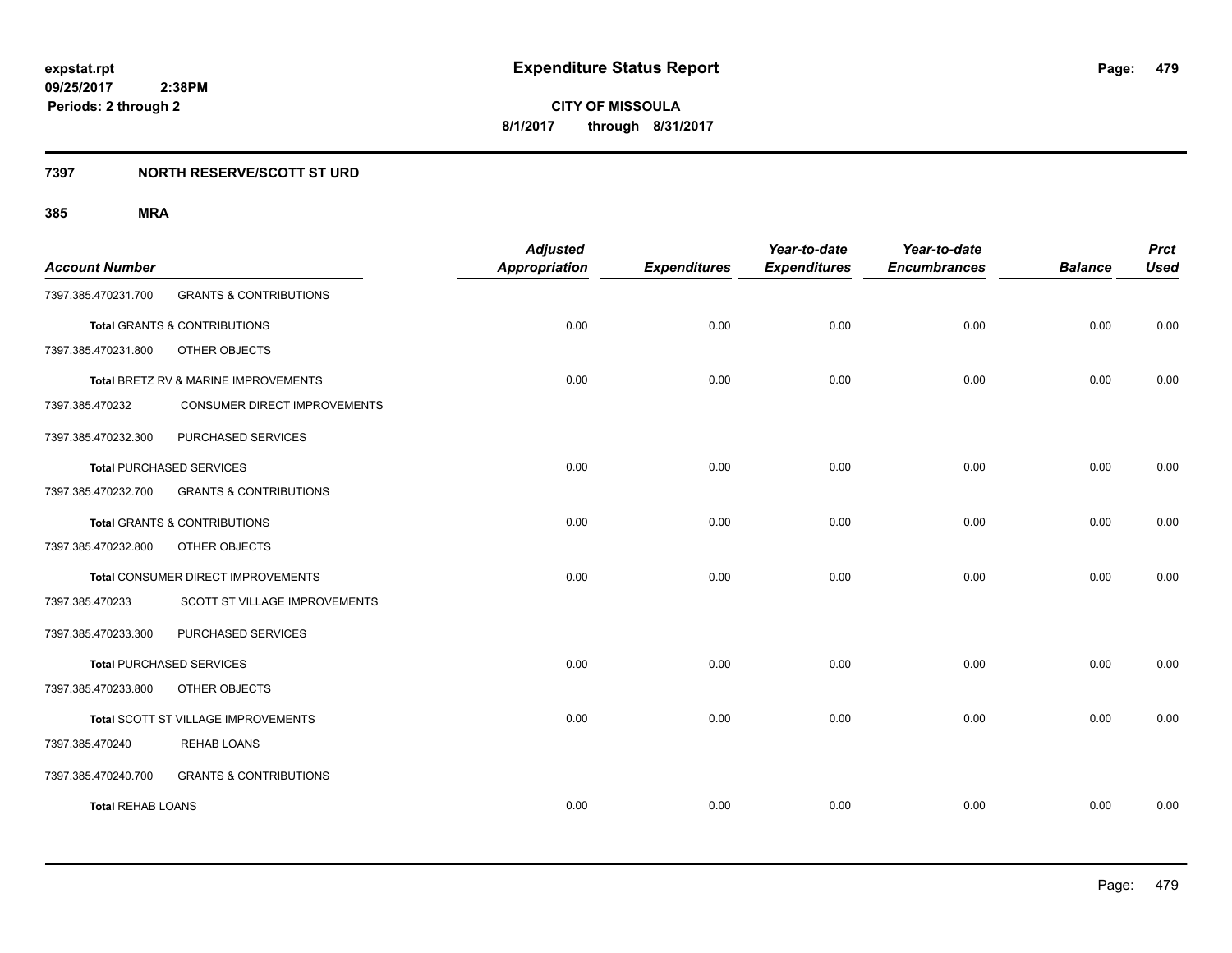## **7397 NORTH RESERVE/SCOTT ST URD**

| <b>Account Number</b>            |                                         | <b>Adjusted</b><br><b>Appropriation</b> | <b>Expenditures</b> | Year-to-date<br><b>Expenditures</b> | Year-to-date<br><b>Encumbrances</b> | <b>Balance</b> | <b>Prct</b><br><b>Used</b> |
|----------------------------------|-----------------------------------------|-----------------------------------------|---------------------|-------------------------------------|-------------------------------------|----------------|----------------------------|
| 7397.385.470250                  | <b>RELOCATION PAYMENTS</b>              |                                         |                     |                                     |                                     |                |                            |
| 7397.385.470250.800              | OTHER OBJECTS                           |                                         |                     |                                     |                                     |                |                            |
|                                  | <b>Total RELOCATION PAYMENTS</b>        | 0.00                                    | 0.00                | 0.00                                | 0.00                                | 0.00           | 0.00                       |
| 7397.385.470260                  | <b>PLANNING &amp; MGMT</b>              |                                         |                     |                                     |                                     |                |                            |
| 7397.385.470260.300              | PURCHASED SERVICES                      |                                         |                     |                                     |                                     |                |                            |
|                                  | <b>Total PURCHASED SERVICES</b>         | 0.00                                    | 0.00                | 0.00                                | 0.00                                | 0.00           | 0.00                       |
| 7397.385.470260.800              | OTHER OBJECTS                           |                                         |                     |                                     |                                     |                |                            |
| <b>Total PLANNING &amp; MGMT</b> |                                         | 0.00                                    | 0.00                | 0.00                                | 0.00                                | 0.00           | 0.00                       |
| 7397.385.470270                  | <b>CLEARING &amp; DEMO</b>              |                                         |                     |                                     |                                     |                |                            |
| 7397.385.470270.700              | <b>GRANTS &amp; CONTRIBUTIONS</b>       |                                         |                     |                                     |                                     |                |                            |
|                                  | <b>Total GRANTS &amp; CONTRIBUTIONS</b> | 0.00                                    | 0.00                | 0.00                                | 0.00                                | 0.00           | 0.00                       |
| 7397.385.470270.800              | OTHER OBJECTS                           |                                         |                     |                                     |                                     |                |                            |
| Total CLEARING & DEMO            |                                         | 0.00                                    | 0.00                | 0.00                                | 0.00                                | 0.00           | 0.00                       |
| 7397.385.510110                  | <b>MERCHANT SERVICES</b>                |                                         |                     |                                     |                                     |                |                            |
| 7397.385.510110.500              | <b>FIXED CHARGES</b>                    |                                         |                     |                                     |                                     |                |                            |
|                                  | <b>Total MERCHANT SERVICES</b>          | 0.00                                    | 0.00                | 0.00                                | 0.00                                | 0.00           | 0.00                       |
|                                  | Total NORTH RESERVE/SCOTT ST URD        | 0.00                                    | 0.00                | 0.00                                | 0.00                                | 0.00           | 0.00                       |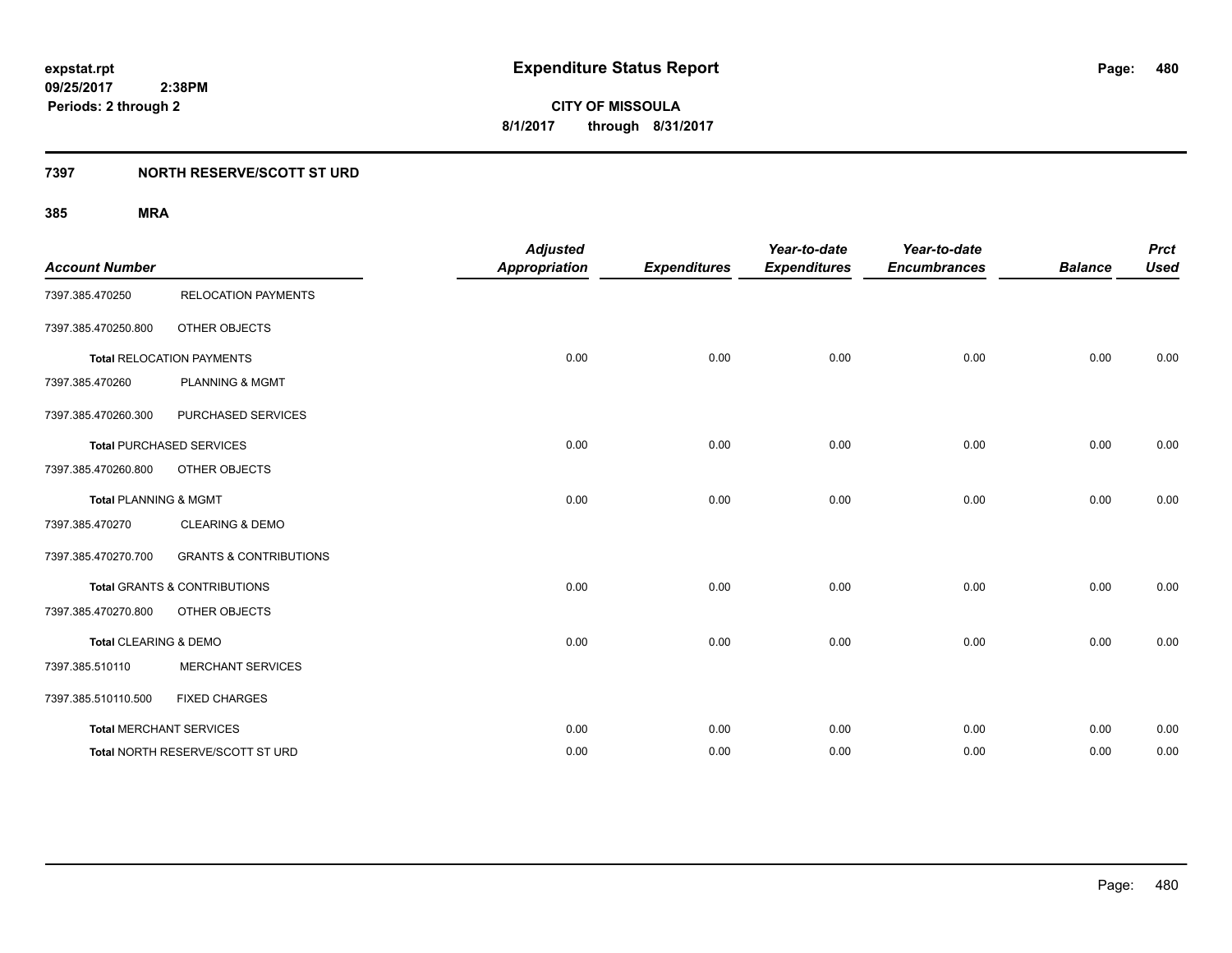**CITY OF MISSOULA 8/1/2017 through 8/31/2017**

**7398 HELLGATE URD**

| <b>Account Number</b>      |                                         | <b>Adjusted</b><br><b>Appropriation</b> | <b>Expenditures</b> | Year-to-date<br><b>Expenditures</b> | Year-to-date<br><b>Encumbrances</b> | <b>Balance</b> | <b>Prct</b><br><b>Used</b> |
|----------------------------|-----------------------------------------|-----------------------------------------|---------------------|-------------------------------------|-------------------------------------|----------------|----------------------------|
| 7398.385.470220            | PROPERTY ACQUISITION                    |                                         |                     |                                     |                                     |                |                            |
| 7398.385.470220.900        | CAPITAL OUTLAY                          |                                         |                     |                                     |                                     |                |                            |
|                            | Total PROPERTY ACQUISITION              | 0.00                                    | 0.00                | 0.00                                | 0.00                                | 0.00           | 0.00                       |
| 7398.385.470230            | PW FACILITY                             |                                         |                     |                                     |                                     |                |                            |
| 7398.385.470230.300        | PURCHASED SERVICES                      |                                         |                     |                                     |                                     |                |                            |
|                            | <b>Total PURCHASED SERVICES</b>         | 0.00                                    | 0.00                | 0.00                                | 0.00                                | 0.00           | 0.00                       |
| 7398.385.470230.700        | <b>GRANTS &amp; CONTRIBUTIONS</b>       |                                         |                     |                                     |                                     |                |                            |
|                            | <b>Total GRANTS &amp; CONTRIBUTIONS</b> | 0.00                                    | 0.00                | 0.00                                | 0.00                                | 0.00           | 0.00                       |
| 7398.385.470230.800        | OTHER OBJECTS                           |                                         |                     |                                     |                                     |                |                            |
| <b>Total OTHER OBJECTS</b> |                                         | 0.00                                    | 0.00                | 0.00                                | 0.00                                | 0.00           | 0.00                       |
| 7398.385.470230.900        | CAPITAL OUTLAY                          |                                         |                     |                                     |                                     |                |                            |
| <b>Total PW FACILITY</b>   |                                         | 0.00                                    | 0.00                | 0.00                                | 0.00                                | 0.00           | 0.00                       |
| 7398.385.470240            | <b>REHAB LOANS</b>                      |                                         |                     |                                     |                                     |                |                            |
| 7398.385.470240.700        | <b>GRANTS &amp; CONTRIBUTIONS</b>       |                                         |                     |                                     |                                     |                |                            |
|                            | <b>Total GRANTS &amp; CONTRIBUTIONS</b> | 0.00                                    | 0.00                | 0.00                                | 0.00                                | 0.00           | 0.00                       |
| 7398.385.470240.800        | OTHER OBJECTS                           |                                         |                     |                                     |                                     |                |                            |
| <b>Total REHAB LOANS</b>   |                                         | 0.00                                    | 0.00                | 0.00                                | 0.00                                | 0.00           | 0.00                       |
| 7398.385.470250            | <b>RELOCATION PAYMENTS</b>              |                                         |                     |                                     |                                     |                |                            |
| 7398.385.470250.700        | <b>GRANTS &amp; CONTRIBUTIONS</b>       |                                         |                     |                                     |                                     |                |                            |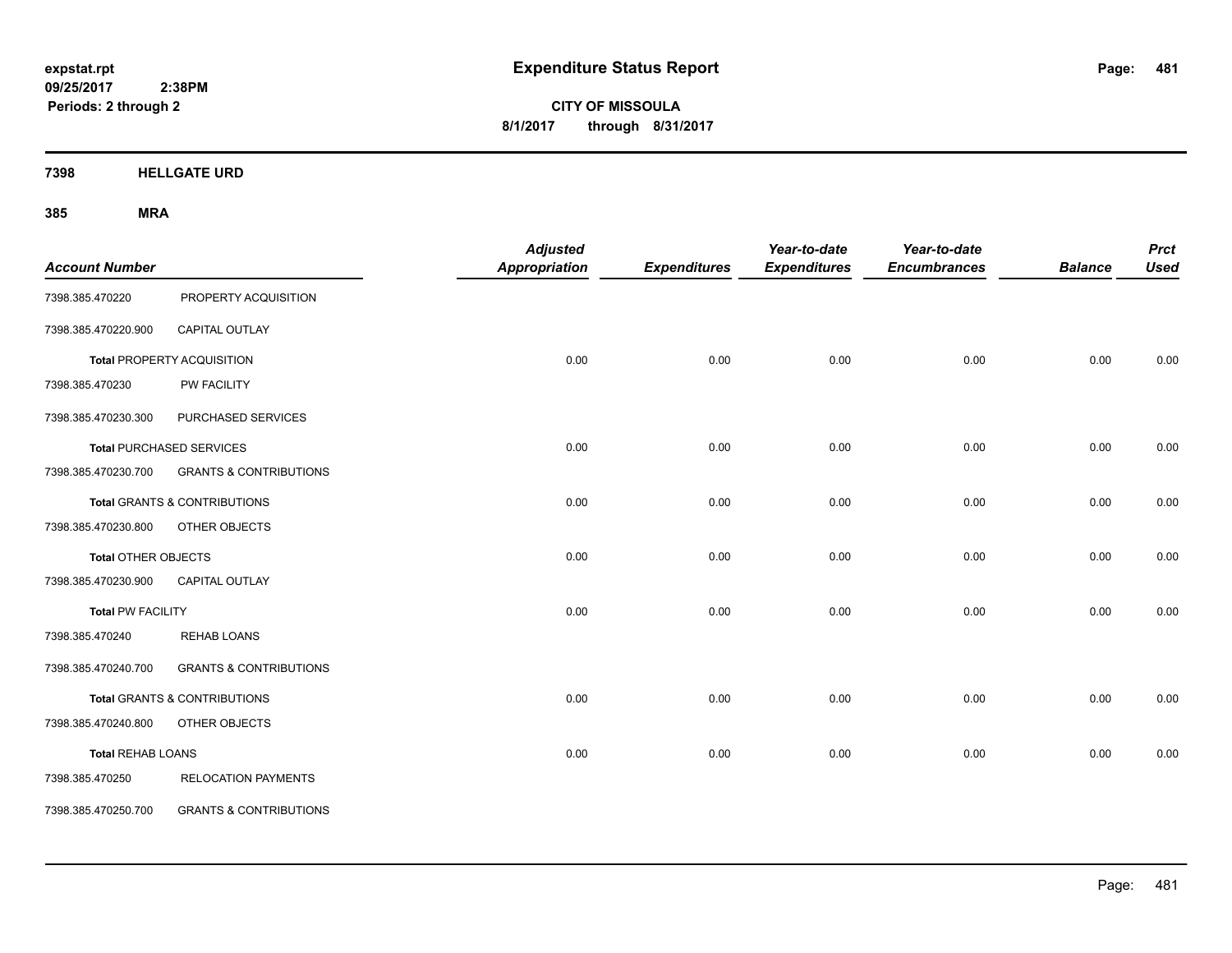**CITY OF MISSOULA 8/1/2017 through 8/31/2017**

**7398 HELLGATE URD**

| <b>Account Number</b>     |                                   | <b>Adjusted</b><br><b>Appropriation</b> | <b>Expenditures</b> | Year-to-date<br><b>Expenditures</b> | Year-to-date<br><b>Encumbrances</b> | <b>Balance</b> | <b>Prct</b><br><b>Used</b> |
|---------------------------|-----------------------------------|-----------------------------------------|---------------------|-------------------------------------|-------------------------------------|----------------|----------------------------|
|                           | Total GRANTS & CONTRIBUTIONS      | 0.00                                    | 0.00                | 0.00                                | 0.00                                | 0.00           | 0.00                       |
| 7398.385.470250.800       | OTHER OBJECTS                     |                                         |                     |                                     |                                     |                |                            |
|                           | <b>Total RELOCATION PAYMENTS</b>  | 0.00                                    | 0.00                | 0.00                                | 0.00                                | 0.00           | 0.00                       |
| 7398.385.470260           | <b>PLANNING &amp; MGMT</b>        |                                         |                     |                                     |                                     |                |                            |
| 7398.385.470260.300       | PURCHASED SERVICES                |                                         |                     |                                     |                                     |                |                            |
|                           | <b>Total PURCHASED SERVICES</b>   | 0.00                                    | 0.00                | 0.00                                | 0.00                                | 0.00           | 0.00                       |
| 7398.385.470260.700       | <b>GRANTS &amp; CONTRIBUTIONS</b> |                                         |                     |                                     |                                     |                |                            |
|                           | Total GRANTS & CONTRIBUTIONS      | 0.00                                    | 0.00                | 0.00                                | 0.00                                | 0.00           | 0.00                       |
| 7398.385.470260.800       | OTHER OBJECTS                     |                                         |                     |                                     |                                     |                |                            |
| Total PLANNING & MGMT     |                                   | 0.00                                    | 0.00                | 0.00                                | 0.00                                | 0.00           | 0.00                       |
| 7398.385.470270           | <b>CLEARING &amp; DEMO</b>        |                                         |                     |                                     |                                     |                |                            |
| 7398.385.470270.300       | PURCHASED SERVICES                |                                         |                     |                                     |                                     |                |                            |
|                           | <b>Total PURCHASED SERVICES</b>   | 0.00                                    | 0.00                | 0.00                                | 0.00                                | 0.00           | 0.00                       |
| 7398.385.470270.700       | <b>GRANTS &amp; CONTRIBUTIONS</b> |                                         |                     |                                     |                                     |                |                            |
|                           | Total GRANTS & CONTRIBUTIONS      | 0.00                                    | 0.00                | 0.00                                | 0.00                                | 0.00           | 0.00                       |
| 7398.385.470270.800       | OTHER OBJECTS                     |                                         |                     |                                     |                                     |                |                            |
| Total OTHER OBJECTS       |                                   | 0.00                                    | 0.00                | 0.00                                | 0.00                                | 0.00           | 0.00                       |
| 7398.385.470270.900       | <b>CAPITAL OUTLAY</b>             |                                         |                     |                                     |                                     |                |                            |
| Total CLEARING & DEMO     |                                   | 0.00                                    | 0.00                | 0.00                                | 0.00                                | 0.00           | 0.00                       |
| <b>Total HELLGATE URD</b> |                                   | 0.00                                    | 0.00                | 0.00                                | 0.00                                | 0.00           | 0.00                       |
|                           |                                   |                                         |                     |                                     |                                     |                |                            |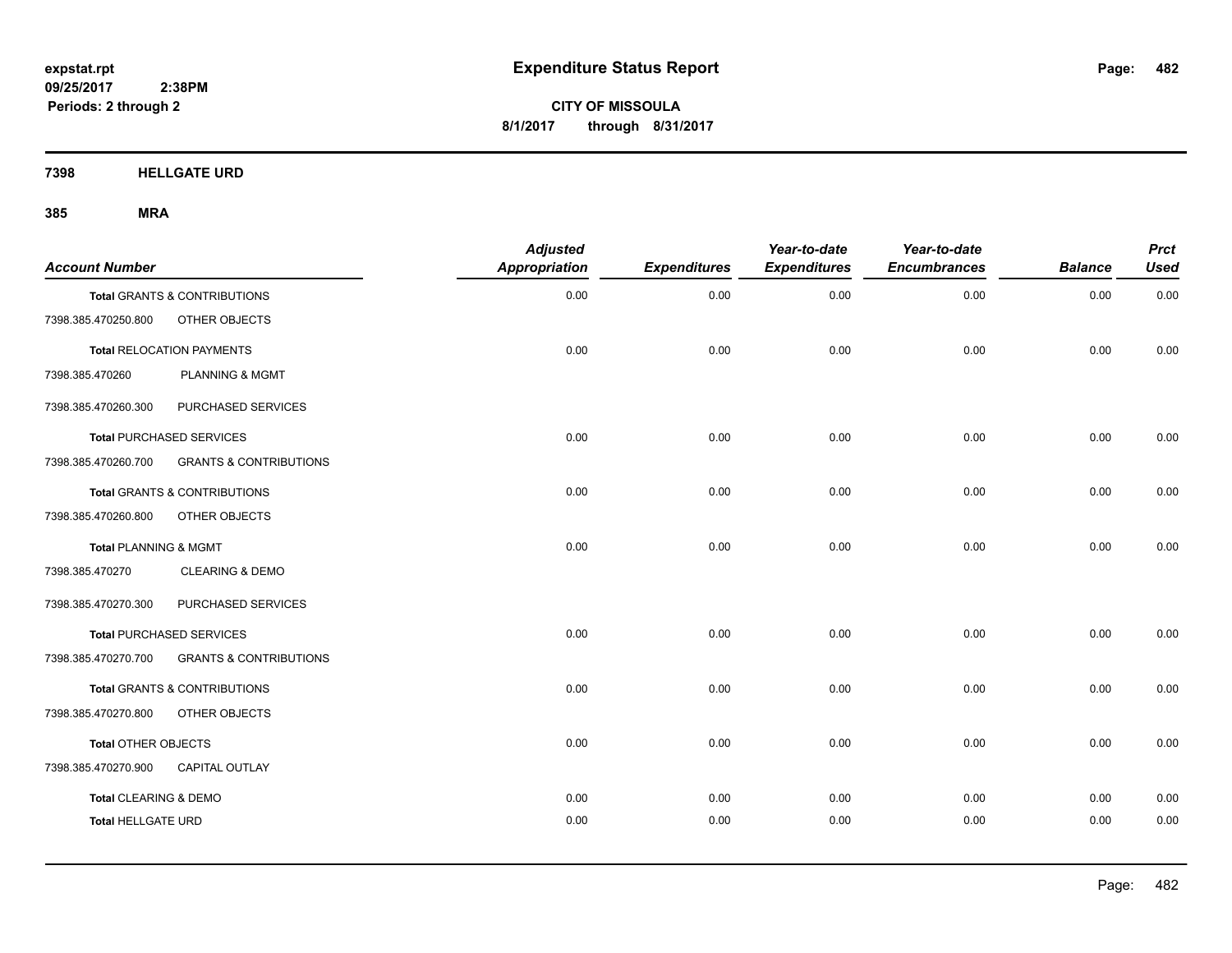**483**

**09/25/2017 2:38PM Periods: 2 through 2**

**CITY OF MISSOULA 8/1/2017 through 8/31/2017**

### **7399 INTERMOUNTAIN BOND DEBT SERVICE**

| <b>Account Number</b> |                                 | <b>Adjusted</b><br><b>Appropriation</b> | <b>Expenditures</b> | Year-to-date<br><b>Expenditures</b> | Year-to-date<br><b>Encumbrances</b> | <b>Balance</b> | <b>Prct</b><br><b>Used</b> |
|-----------------------|---------------------------------|-----------------------------------------|---------------------|-------------------------------------|-------------------------------------|----------------|----------------------------|
| 7399.385.490200       | REVENUE BOND DEBT SERVICE       |                                         |                     |                                     |                                     |                |                            |
| 7399.385.490200.600   | <b>DEBT SERVICE</b>             |                                         |                     |                                     |                                     |                |                            |
|                       | Total REVENUE BOND DEBT SERVICE | 0.00                                    | 0.00                | 0.00                                | 0.00                                | 0.00           | 0.00                       |
| 7399.385.510110       | <b>MERCHANT SERVICES</b>        |                                         |                     |                                     |                                     |                |                            |
| 7399.385.510110.500   | <b>FIXED CHARGES</b>            |                                         |                     |                                     |                                     |                |                            |
| <b>Total MRA</b>      |                                 | 0.00                                    | 0.00                | 0.00                                | 0.00                                | 0.00           | 0.00                       |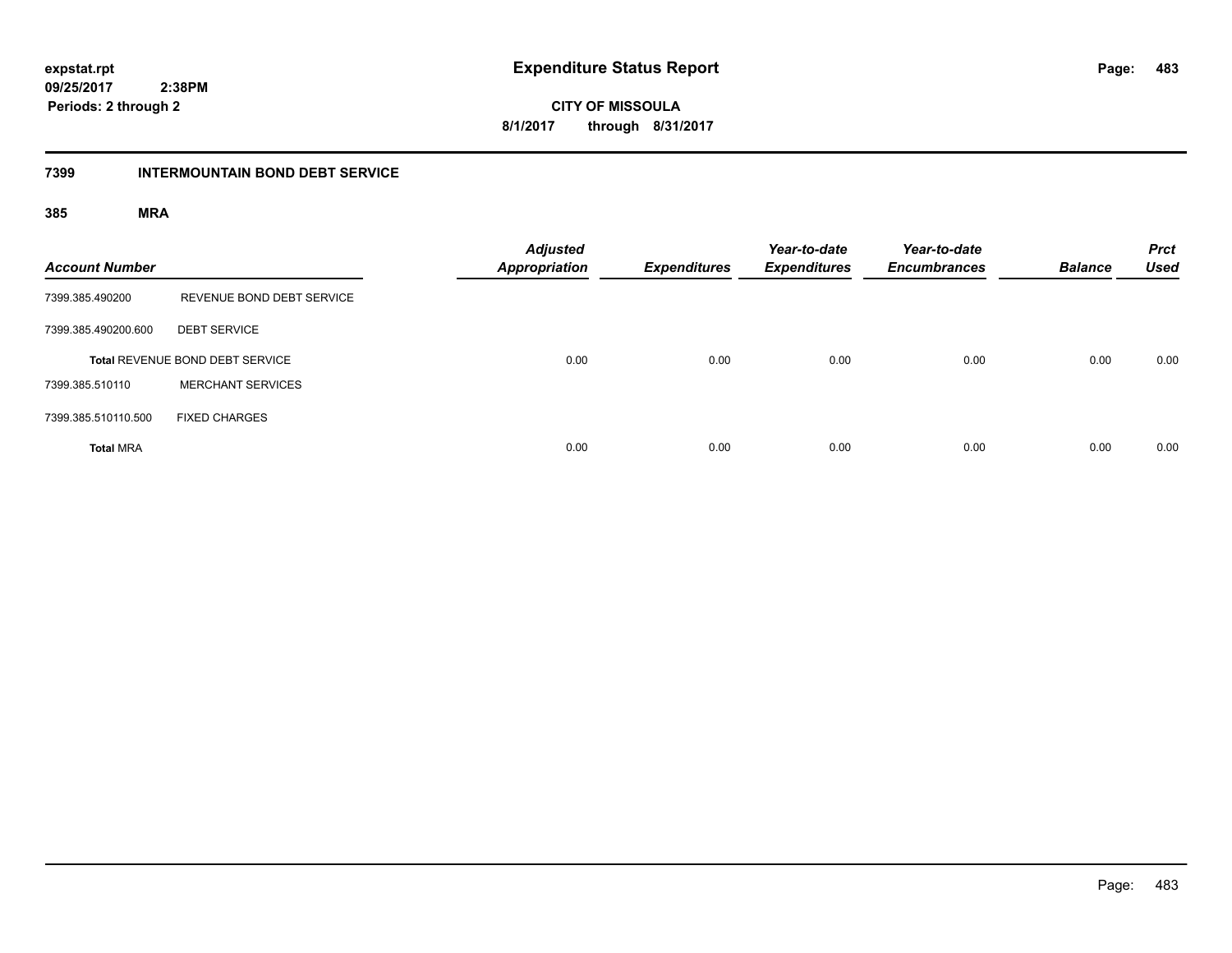**CITY OF MISSOULA 8/1/2017 through 8/31/2017**

## **7399 INTERMOUNTAIN BOND DEBT SERVICE**

## **390 NON-DEPARTMENTAL**

| <b>Account Number</b> |                                              | <b>Adjusted</b><br>Appropriation | <b>Expenditures</b> | Year-to-date<br><i><b>Expenditures</b></i> | Year-to-date<br><b>Encumbrances</b> | <b>Balance</b> | <b>Prct</b><br>Used |
|-----------------------|----------------------------------------------|----------------------------------|---------------------|--------------------------------------------|-------------------------------------|----------------|---------------------|
| 7399.390.490604       | TI BOND RESERVE                              |                                  |                     |                                            |                                     |                |                     |
| 7399.390.490604.800   | OTHER OBJECTS                                |                                  |                     |                                            |                                     |                |                     |
|                       | <b>Total INTERMOUNTAIN BOND DEBT SERVICE</b> | 0.00                             | 0.00                | 0.00                                       | 0.00                                | 0.00           | 0.00                |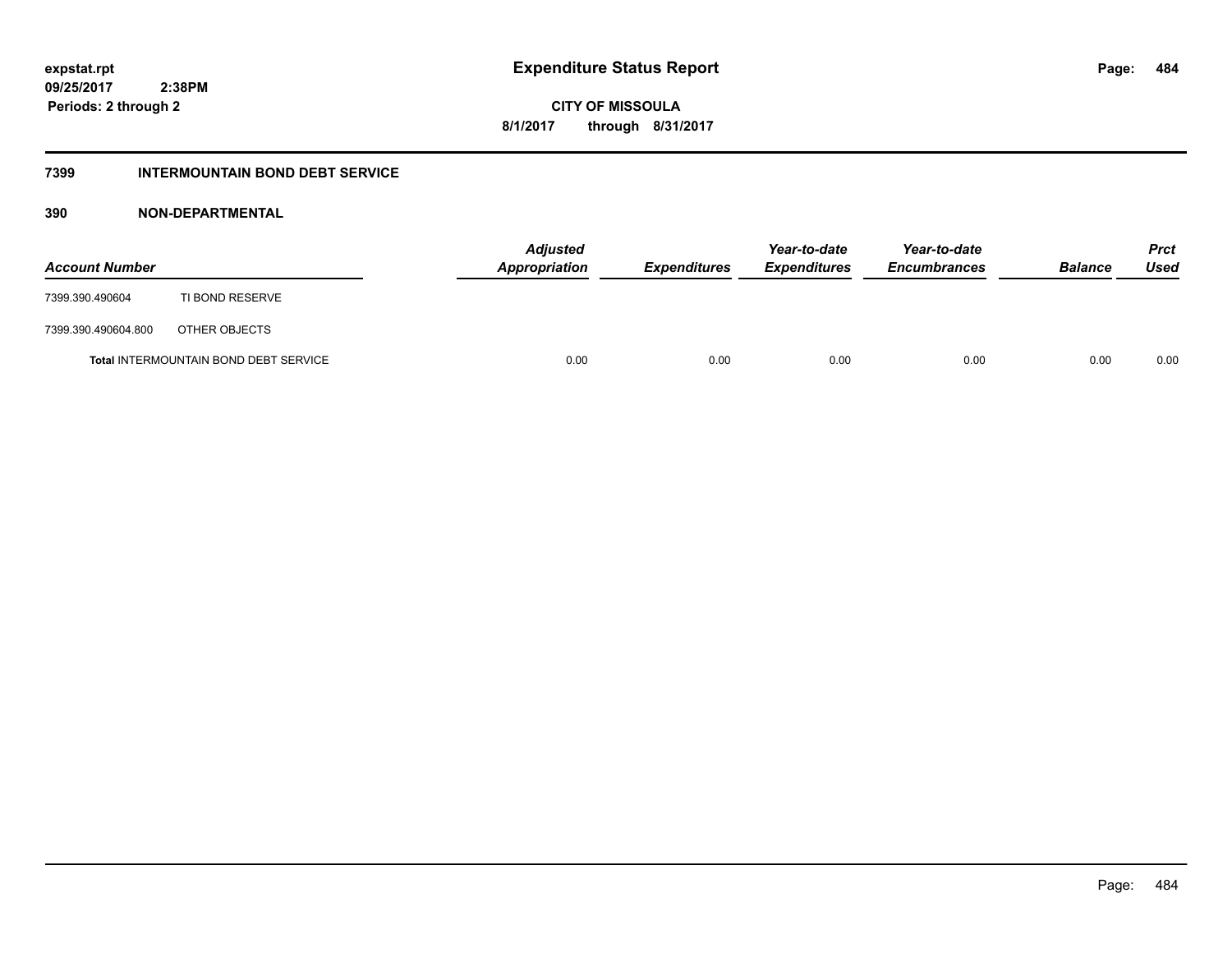## **7400 FRONT ST BOND CLEARING**

| <b>Account Number</b>            |                                     | <b>Adjusted</b><br><b>Appropriation</b> | <b>Expenditures</b> | Year-to-date<br><b>Expenditures</b> | Year-to-date<br><b>Encumbrances</b> | <b>Balance</b> | <b>Prct</b><br><b>Used</b> |
|----------------------------------|-------------------------------------|-----------------------------------------|---------------------|-------------------------------------|-------------------------------------|----------------|----------------------------|
| 7400.385.470210                  | <b>ADMINISTRATION</b>               |                                         |                     |                                     |                                     |                |                            |
| 7400.385.470210.800              | OTHER OBJECTS                       |                                         |                     |                                     |                                     |                |                            |
| <b>Total ADMINISTRATION</b>      |                                     | 0.00                                    | 0.00                | 0.00                                | 0.00                                | 0.00           | 0.00                       |
| 7400.385.470260                  | <b>PLANNING &amp; MGMT</b>          |                                         |                     |                                     |                                     |                |                            |
| 7400.385.470260.700              | <b>GRANTS &amp; CONTRIBUTIONS</b>   |                                         |                     |                                     |                                     |                |                            |
| <b>Total PLANNING &amp; MGMT</b> |                                     | 0.00                                    | 0.00                | 0.00                                | 0.00                                | 0.00           | 0.00                       |
| 7400.385.510110                  | <b>MERCHANT SERVICES</b>            |                                         |                     |                                     |                                     |                |                            |
| 7400.385.510110.500              | <b>FIXED CHARGES</b>                |                                         |                     |                                     |                                     |                |                            |
|                                  | <b>Total MERCHANT SERVICES</b>      | 0.00                                    | 0.00                | 0.00                                | 0.00                                | 0.00           | 0.00                       |
|                                  | <b>Total FRONT ST BOND CLEARING</b> | 0.00                                    | 0.00                | 0.00                                | 0.00                                | 0.00           | 0.00                       |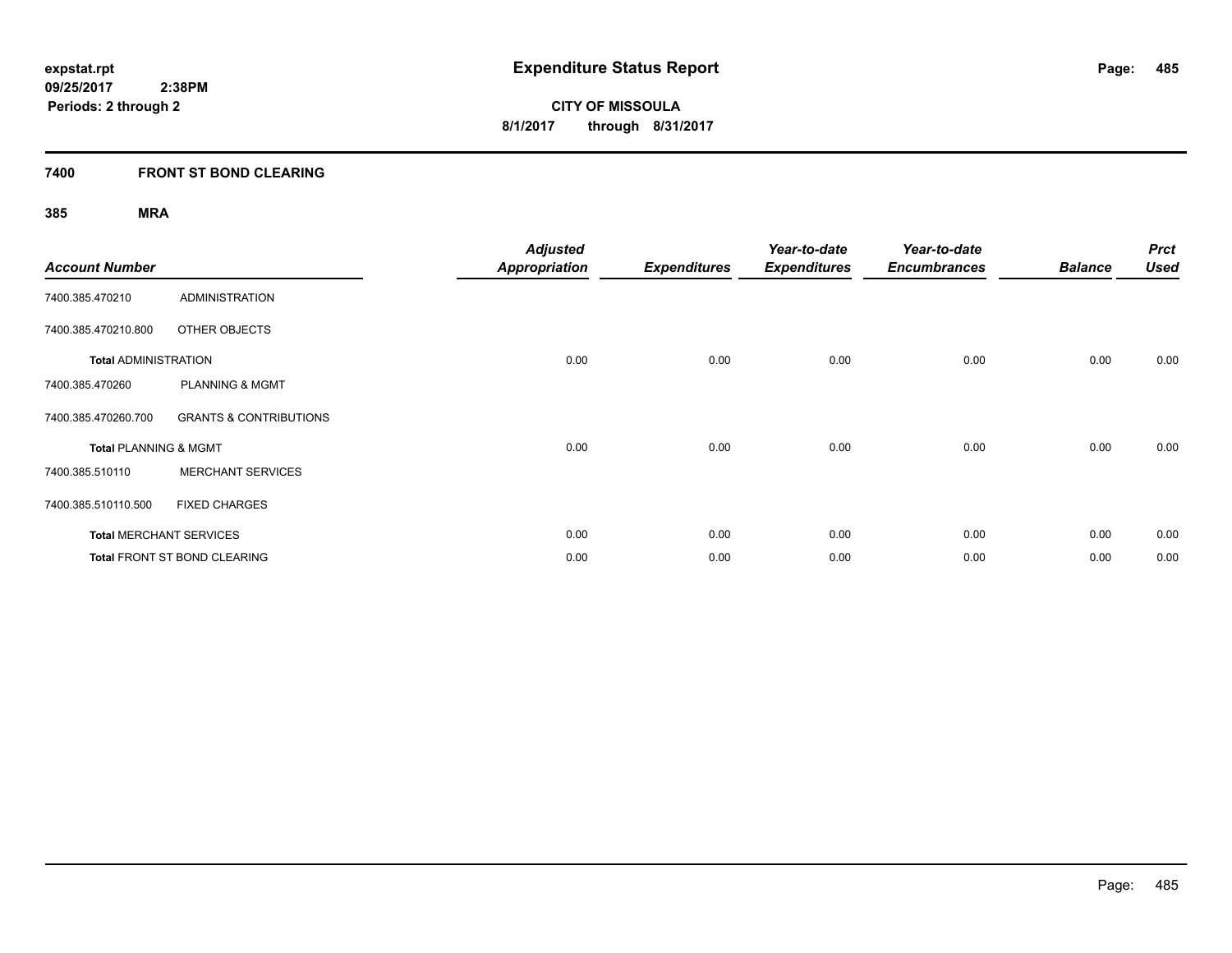## **7401 FRONT ST PARKING STRUCTURE**

| <b>Account Number</b>       |                                  | <b>Adjusted</b><br><b>Appropriation</b> | <b>Expenditures</b> | Year-to-date<br><b>Expenditures</b> | Year-to-date<br><b>Encumbrances</b> | <b>Balance</b> | <b>Prct</b><br><b>Used</b> |
|-----------------------------|----------------------------------|-----------------------------------------|---------------------|-------------------------------------|-------------------------------------|----------------|----------------------------|
| 7401.385.470210             | <b>ADMINISTRATION</b>            |                                         |                     |                                     |                                     |                |                            |
| 7401.385.470210.800         | OTHER OBJECTS                    |                                         |                     |                                     |                                     |                |                            |
| <b>Total ADMINISTRATION</b> |                                  | 0.00                                    | 0.00                | 0.00                                | 0.00                                | 0.00           | 0.00                       |
| 7401.385.490000             | <b>DEBT SERVICE</b>              |                                         |                     |                                     |                                     |                |                            |
| 7401.385.490000.600         | <b>DEBT SERVICE</b>              |                                         |                     |                                     |                                     |                |                            |
| <b>Total DEBT SERVICE</b>   |                                  | 0.00                                    | 0.00                | 0.00                                | 0.00                                | 0.00           | 0.00                       |
| 7401.385.510110             | <b>MERCHANT SERVICES</b>         |                                         |                     |                                     |                                     |                |                            |
| 7401.385.510110.500         | <b>FIXED CHARGES</b>             |                                         |                     |                                     |                                     |                |                            |
|                             | <b>Total MERCHANT SERVICES</b>   | 0.00                                    | 0.00                | 0.00                                | 0.00                                | 0.00           | 0.00                       |
| 7401.385.522000             | PTI PAYMENT TO MPC               |                                         |                     |                                     |                                     |                |                            |
| 7401.385.522000.300         | PURCHASED SERVICES               |                                         |                     |                                     |                                     |                |                            |
| Total PTI PAYMENT TO MPC    |                                  | 0.00                                    | 0.00                | 0.00                                | 0.00                                | 0.00           | 0.00                       |
|                             | Total FRONT ST PARKING STRUCTURE | 0.00                                    | 0.00                | 0.00                                | 0.00                                | 0.00           | 0.00                       |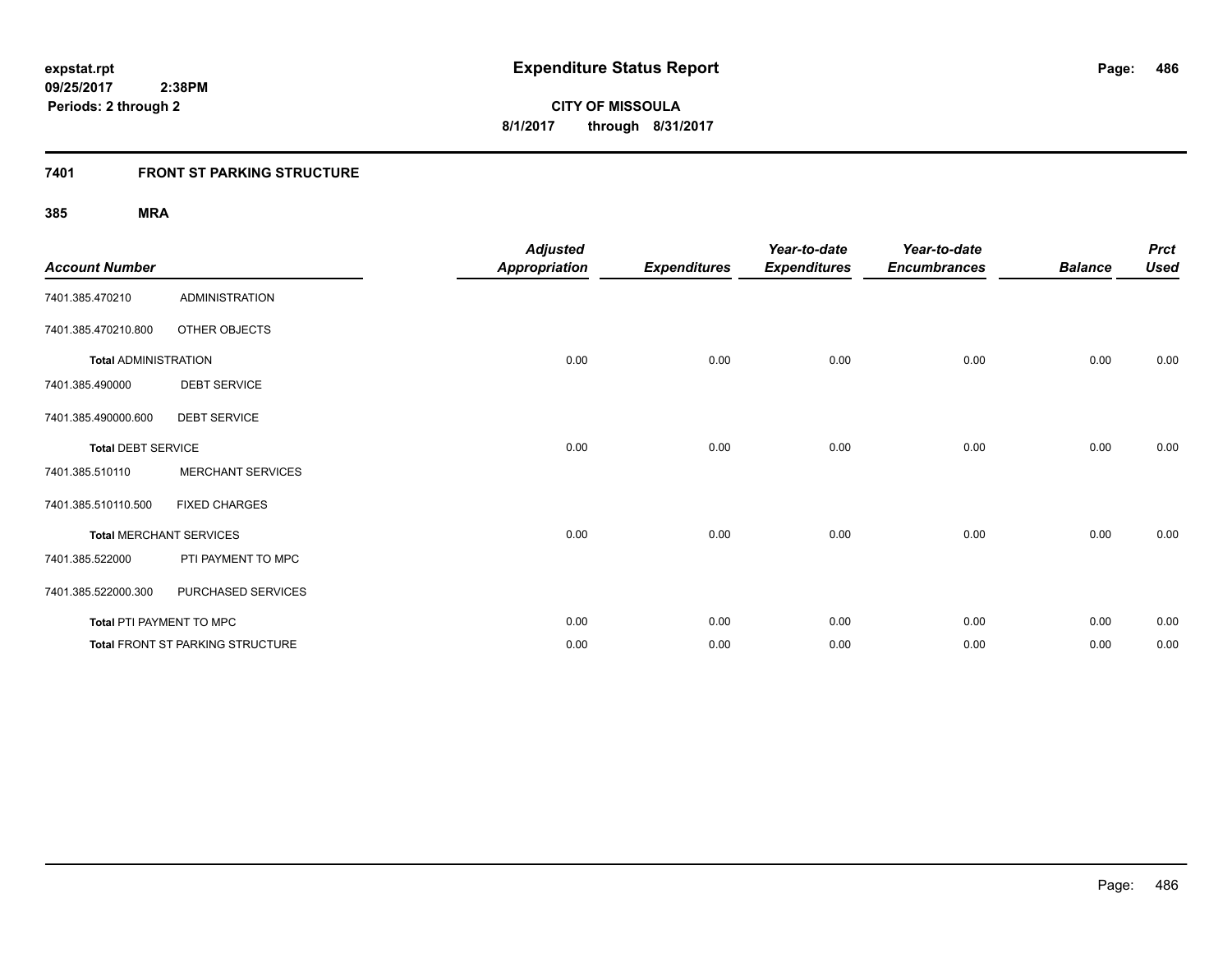**487**

**CITY OF MISSOULA 8/1/2017 through 8/31/2017**

# **7402 FRONT ST SUBORDINATE LIEN NOTE**

| <b>Account Number</b>       |                                       | <b>Adjusted</b><br><b>Appropriation</b> | <b>Expenditures</b> | Year-to-date<br><b>Expenditures</b> | Year-to-date<br><b>Encumbrances</b> | <b>Balance</b> | <b>Prct</b><br><b>Used</b> |
|-----------------------------|---------------------------------------|-----------------------------------------|---------------------|-------------------------------------|-------------------------------------|----------------|----------------------------|
| 7402.385.470210             | <b>ADMINISTRATION</b>                 |                                         |                     |                                     |                                     |                |                            |
| 7402.385.470210.800         | OTHER OBJECTS                         |                                         |                     |                                     |                                     |                |                            |
| <b>Total ADMINISTRATION</b> |                                       | 0.00                                    | 0.00                | 0.00                                | 0.00                                | 0.00           | 0.00                       |
| 7402.385.470333             | THE WILMA NOTE                        |                                         |                     |                                     |                                     |                |                            |
| 7402.385.470333.600         | <b>DEBT SERVICE</b>                   |                                         |                     |                                     |                                     |                |                            |
| <b>Total DEBT SERVICE</b>   |                                       | 0.00                                    | 0.00                | 0.00                                | 0.00                                | 0.00           | 0.00                       |
| 7402.385.470333.700         | <b>GRANTS &amp; CONTRIBUTIONS</b>     |                                         |                     |                                     |                                     |                |                            |
| <b>Total THE WILMA NOTE</b> |                                       | 0.00                                    | 0.00                | 0.00                                | 0.00                                | 0.00           | 0.00                       |
| 7402.385.470334             | <b>CARAS PARK OBLIGATION</b>          |                                         |                     |                                     |                                     |                |                            |
| 7402.385.470334.700         | <b>GRANTS &amp; CONTRIBUTIONS</b>     |                                         |                     |                                     |                                     |                |                            |
|                             | <b>Total CARAS PARK OBLIGATION</b>    | 0.00                                    | 0.00                | 0.00                                | 0.00                                | 0.00           | 0.00                       |
| 7402.385.490505             | FRONT ST URD \$1.6m REFUNDING A       |                                         |                     |                                     |                                     |                |                            |
| 7402.385.490505.500         | <b>FIXED CHARGES</b>                  |                                         |                     |                                     |                                     |                |                            |
| <b>Total FIXED CHARGES</b>  |                                       | 0.00                                    | 0.00                | 0.00                                | 0.00                                | 0.00           | 0.00                       |
| 7402.385.490505.600         | <b>DEBT SERVICE</b>                   |                                         |                     |                                     |                                     |                |                            |
|                             | Total FRONT ST URD \$1.6m REFUNDING A | 0.00                                    | 0.00                | 0.00                                | 0.00                                | 0.00           | 0.00                       |
| 7402.385.490506             | FRONT ST URD \$1.6m REFUNDING B       |                                         |                     |                                     |                                     |                |                            |
| 7402.385.490506.500         | <b>FIXED CHARGES</b>                  |                                         |                     |                                     |                                     |                |                            |
| <b>Total FIXED CHARGES</b>  |                                       | 0.00                                    | 0.00                | 0.00                                | 0.00                                | 0.00           | 0.00                       |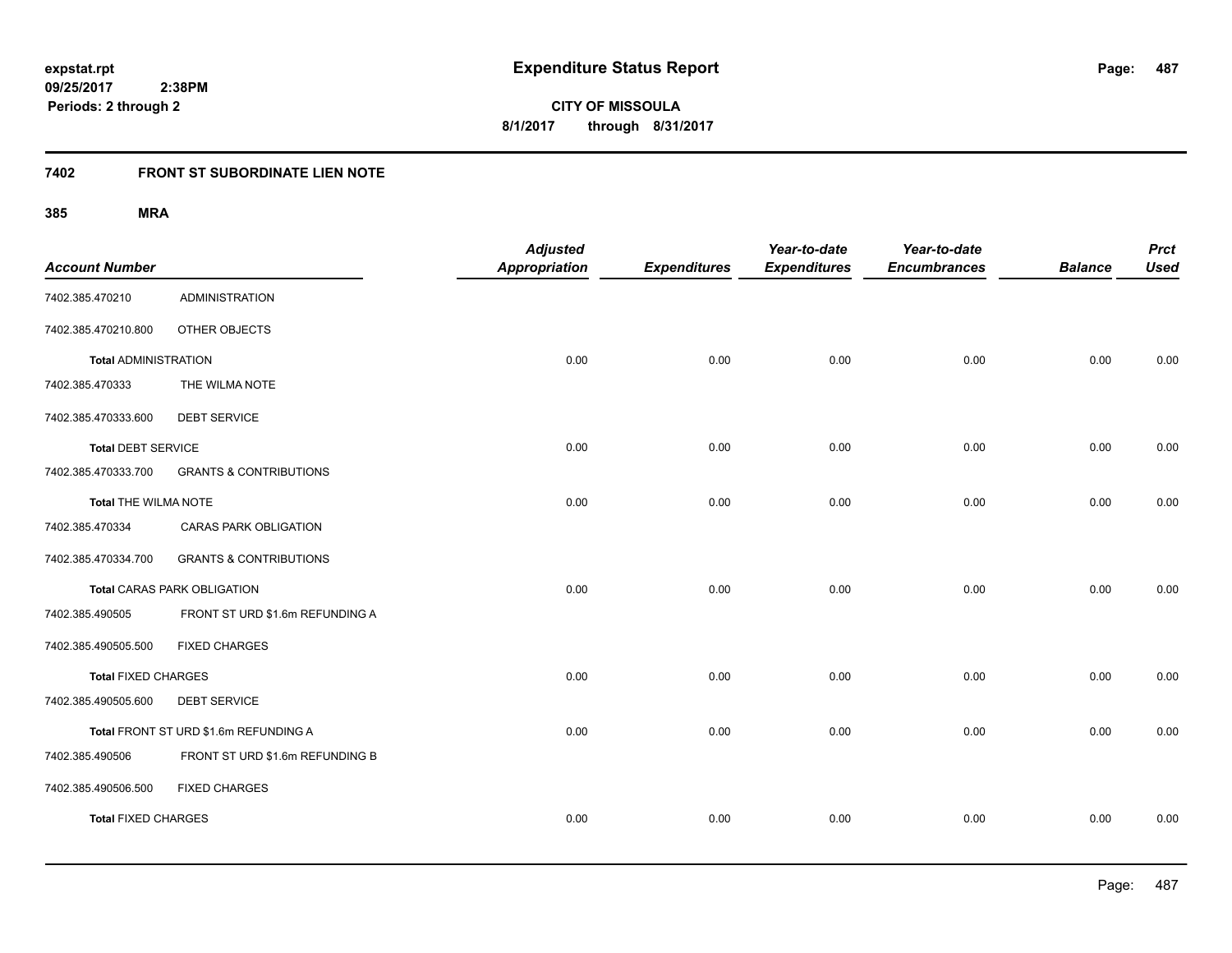**488**

**CITY OF MISSOULA 8/1/2017 through 8/31/2017**

# **7402 FRONT ST SUBORDINATE LIEN NOTE**

| <b>Account Number</b>          |                                                | <b>Adjusted</b><br><b>Appropriation</b> | <b>Expenditures</b> | Year-to-date<br><b>Expenditures</b> | Year-to-date<br><b>Encumbrances</b> | <b>Balance</b> | <b>Prct</b><br><b>Used</b> |
|--------------------------------|------------------------------------------------|-----------------------------------------|---------------------|-------------------------------------|-------------------------------------|----------------|----------------------------|
| 7402.385.490506.600            | <b>DEBT SERVICE</b>                            |                                         |                     |                                     |                                     |                |                            |
|                                | Total FRONT ST URD \$1.6m REFUNDING B          | 0.00                                    | 0.00                | 0.00                                | 0.00                                | 0.00           | 0.00                       |
| 7402.385.490507                | FIB SUBORDINATE LIEN NOTE PARKING STRUCT       |                                         |                     |                                     |                                     |                |                            |
| 7402.385.490507.600            | <b>DEBT SERVICE</b>                            |                                         |                     |                                     |                                     |                |                            |
|                                | Total FIB SUBORDINATE LIEN NOTE PARKING STRUCT | 0.00                                    | 0.00                | 0.00                                | 0.00                                | 0.00           | 0.00                       |
| 7402.385.490508                | FRONT ST URD DEBT                              |                                         |                     |                                     |                                     |                |                            |
| 7402.385.490508.600            | <b>DEBT SERVICE</b>                            |                                         |                     |                                     |                                     |                |                            |
| <b>Total FRONT ST URD DEBT</b> |                                                | 0.00                                    | 0.00                | 0.00                                | 0.00                                | 0.00           | 0.00                       |
| 7402.385.490509                | WILMA NOTE DEBT SERVICE                        |                                         |                     |                                     |                                     |                |                            |
| 7402.385.490509.600            | <b>DEBT SERVICE</b>                            |                                         |                     |                                     |                                     |                |                            |
|                                | Total WILMA NOTE DEBT SERVICE                  | 0.00                                    | 0.00                | 0.00                                | 0.00                                | 0.00           | 0.00                       |
| 7402.385.510110                | <b>MERCHANT SERVICES</b>                       |                                         |                     |                                     |                                     |                |                            |
| 7402.385.510110.500            | <b>FIXED CHARGES</b>                           |                                         |                     |                                     |                                     |                |                            |
|                                | Total FRONT ST SUBORDINATE LIEN NOTE           | 0.00                                    | 0.00                | 0.00                                | 0.00                                | 0.00           | 0.00                       |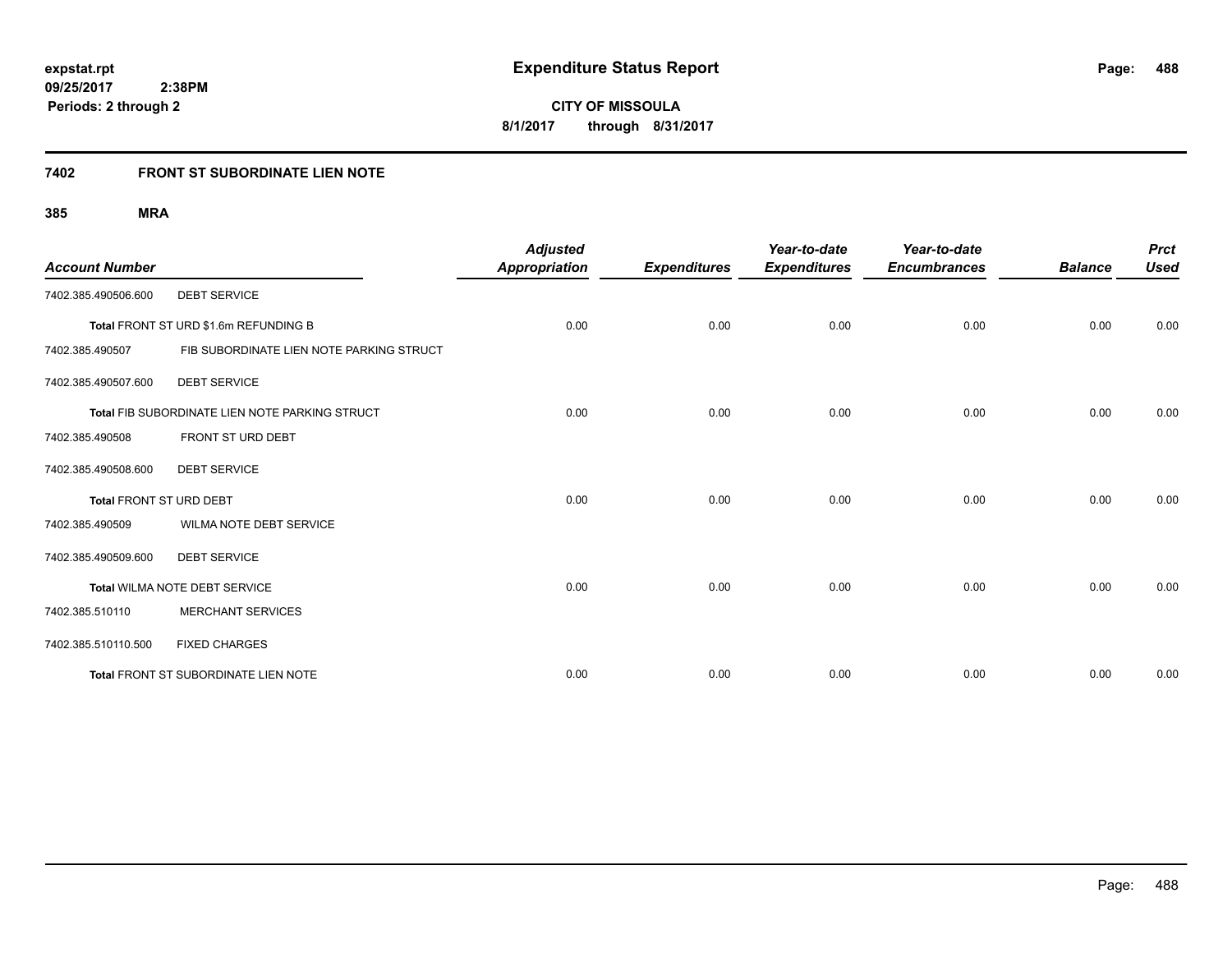**CITY OF MISSOULA 8/1/2017 through 8/31/2017**

## **7447 COURT COLLECTED PARKING FINES**

## **230 MUNICIPAL COURT**

| <b>Account Number</b> |                                            | <b>Adjusted</b><br>Appropriation | <b>Expenditures</b> | Year-to-date<br><b>Expenditures</b> | Year-to-date<br><b>Encumbrances</b> | <b>Balance</b> | <b>Prct</b><br><b>Used</b> |
|-----------------------|--------------------------------------------|----------------------------------|---------------------|-------------------------------------|-------------------------------------|----------------|----------------------------|
| 7447.230.410360       | CITY/MUNICIPAL COURT                       |                                  |                     |                                     |                                     |                |                            |
| 7447.230.410360.500   | <b>FIXED CHARGES</b>                       |                                  |                     |                                     |                                     |                |                            |
|                       | <b>Total CITY/MUNICIPAL COURT</b>          | 0.00                             | 0.00                | 0.00                                | 0.00                                | 0.00           | 0.00                       |
| 7447.230.510110       | <b>MERCHANT SERVICES</b>                   |                                  |                     |                                     |                                     |                |                            |
| 7447.230.510110.500   | <b>FIXED CHARGES</b>                       |                                  |                     |                                     |                                     |                |                            |
|                       | <b>Total MERCHANT SERVICES</b>             | 0.00                             | 0.00                | 0.00                                | 0.00                                | 0.00           | 0.00                       |
|                       | <b>Total COURT COLLECTED PARKING FINES</b> | 0.00                             | 0.00                | 0.00                                | 0.00                                | 0.00           | 0.00                       |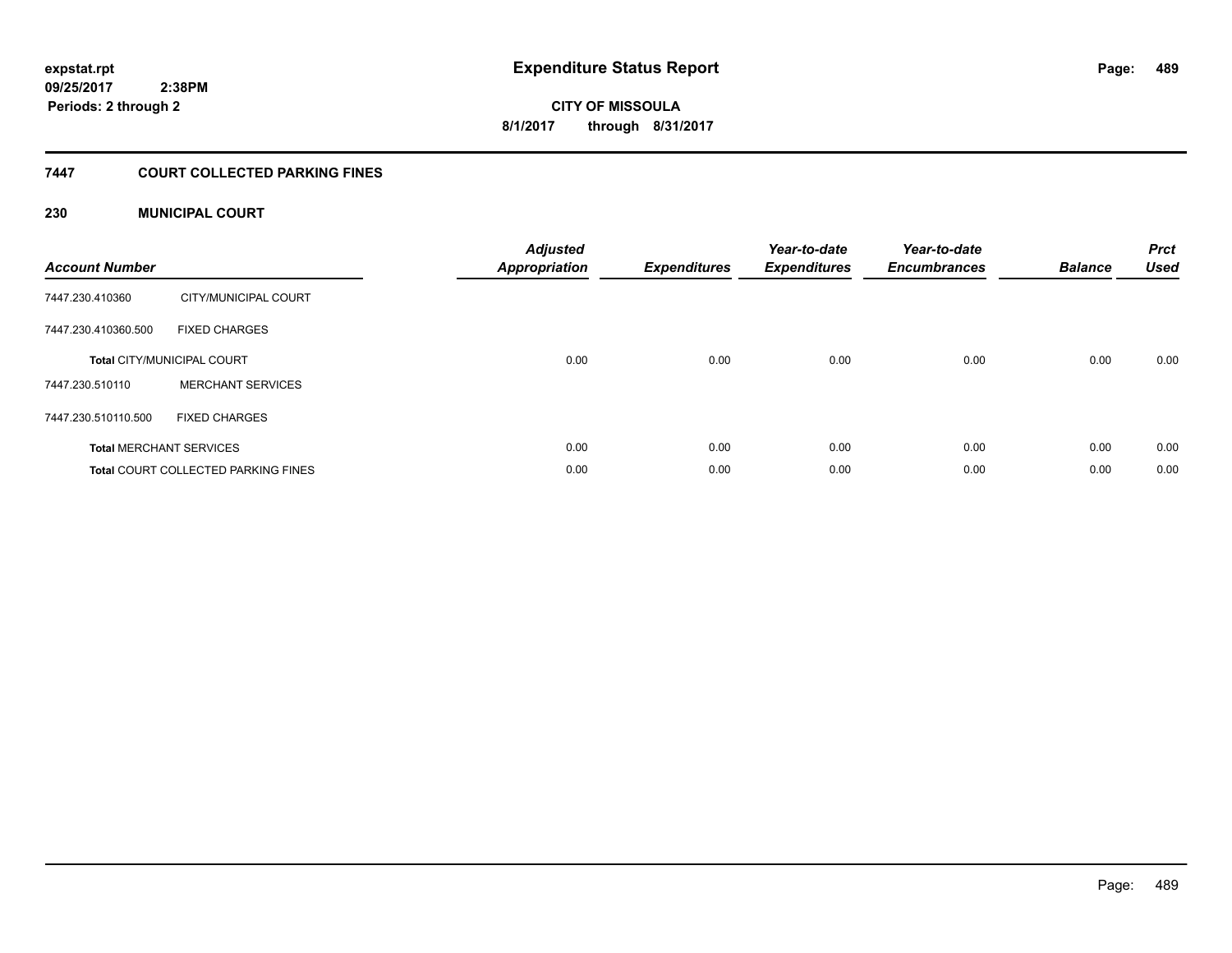**Periods: 2 through 2**

# **CITY OF MISSOULA 8/1/2017 through 8/31/2017**

## **7458 COURT SURCHARGE**

## **230 MUNICIPAL COURT**

| <b>Account Number</b>        |                                   | <b>Adjusted</b><br><b>Appropriation</b> | <b>Expenditures</b> | Year-to-date<br><b>Expenditures</b> | Year-to-date<br><b>Encumbrances</b> | <b>Balance</b> | <b>Prct</b><br><b>Used</b> |
|------------------------------|-----------------------------------|-----------------------------------------|---------------------|-------------------------------------|-------------------------------------|----------------|----------------------------|
| 7458.230.410360              | CITY/MUNICIPAL COURT              |                                         |                     |                                     |                                     |                |                            |
| 7458.230.410360.500          | <b>FIXED CHARGES</b>              |                                         |                     |                                     |                                     |                |                            |
|                              | <b>Total CITY/MUNICIPAL COURT</b> | 0.00                                    | 0.00                | 0.00                                | 0.00                                | 0.00           | 0.00                       |
| 7458.230.510110              | <b>MERCHANT SERVICES</b>          |                                         |                     |                                     |                                     |                |                            |
| 7458.230.510110.500          | <b>FIXED CHARGES</b>              |                                         |                     |                                     |                                     |                |                            |
|                              | <b>Total MERCHANT SERVICES</b>    | 0.00                                    | 0.00                | 0.00                                | 0.00                                | 0.00           | 0.00                       |
| <b>Total COURT SURCHARGE</b> |                                   | 0.00                                    | 0.00                | 0.00                                | 0.00                                | 0.00           | 0.00                       |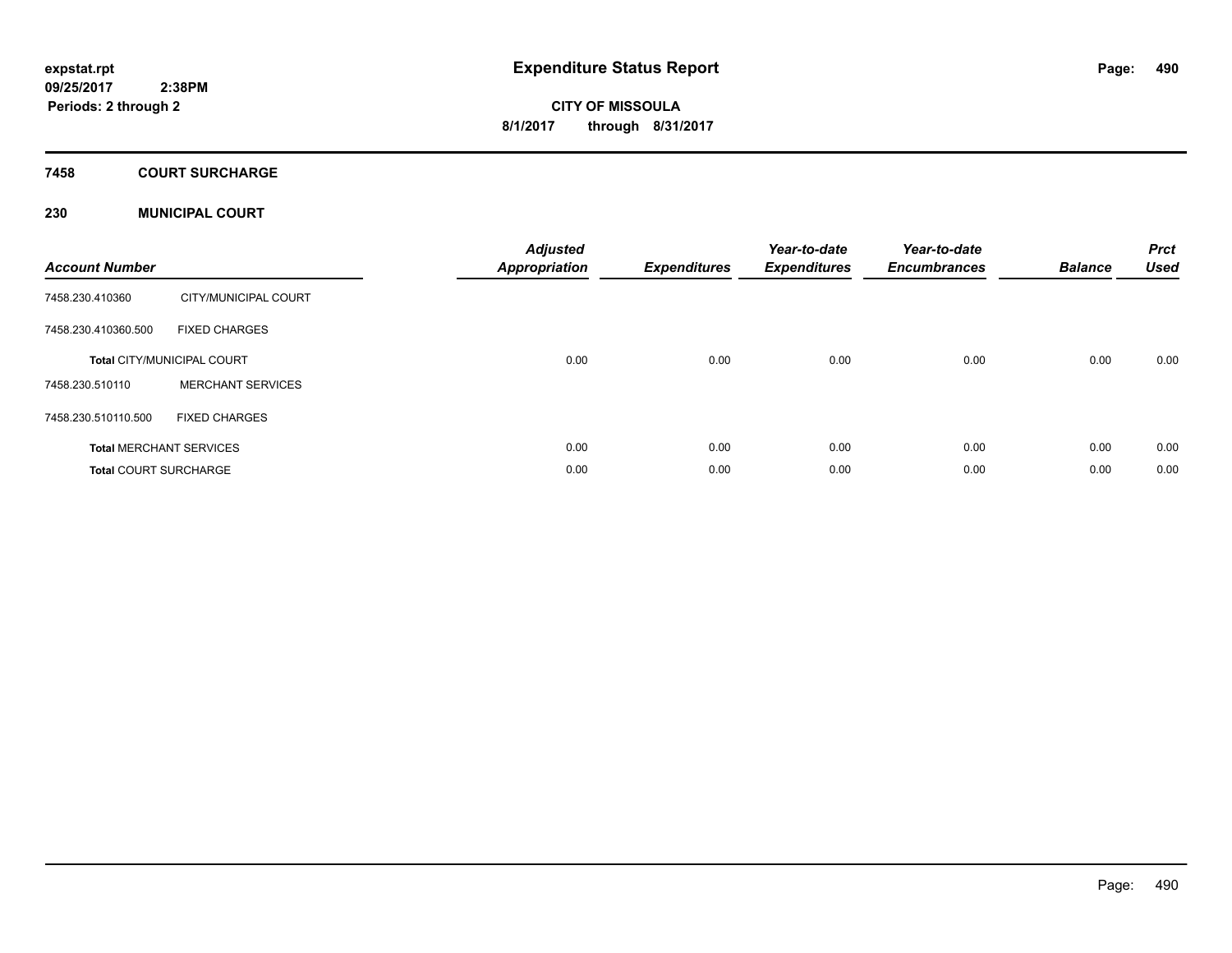### **7469 PUBLIC DEFENDER FEES**

## **230 MUNICIPAL COURT**

| <b>Account Number</b> |                                   | <b>Adjusted</b><br><b>Appropriation</b> | <b>Expenditures</b> | Year-to-date<br><b>Expenditures</b> | Year-to-date<br><b>Encumbrances</b> | <b>Balance</b> | <b>Prct</b><br><b>Used</b> |
|-----------------------|-----------------------------------|-----------------------------------------|---------------------|-------------------------------------|-------------------------------------|----------------|----------------------------|
| 7469.230.410360       | CITY/MUNICIPAL COURT              |                                         |                     |                                     |                                     |                |                            |
| 7469.230.410360.500   | <b>FIXED CHARGES</b>              |                                         |                     |                                     |                                     |                |                            |
|                       | <b>Total CITY/MUNICIPAL COURT</b> | 0.00                                    | 0.00                | 0.00                                | 0.00                                | 0.00           | 0.00                       |
| 7469.230.510110       | <b>MERCHANT SERVICES</b>          |                                         |                     |                                     |                                     |                |                            |
| 7469.230.510110.500   | <b>FIXED CHARGES</b>              |                                         |                     |                                     |                                     |                |                            |
|                       | <b>Total PUBLIC DEFENDER FEES</b> | 0.00                                    | 0.00                | 0.00                                | 0.00                                | 0.00           | 0.00                       |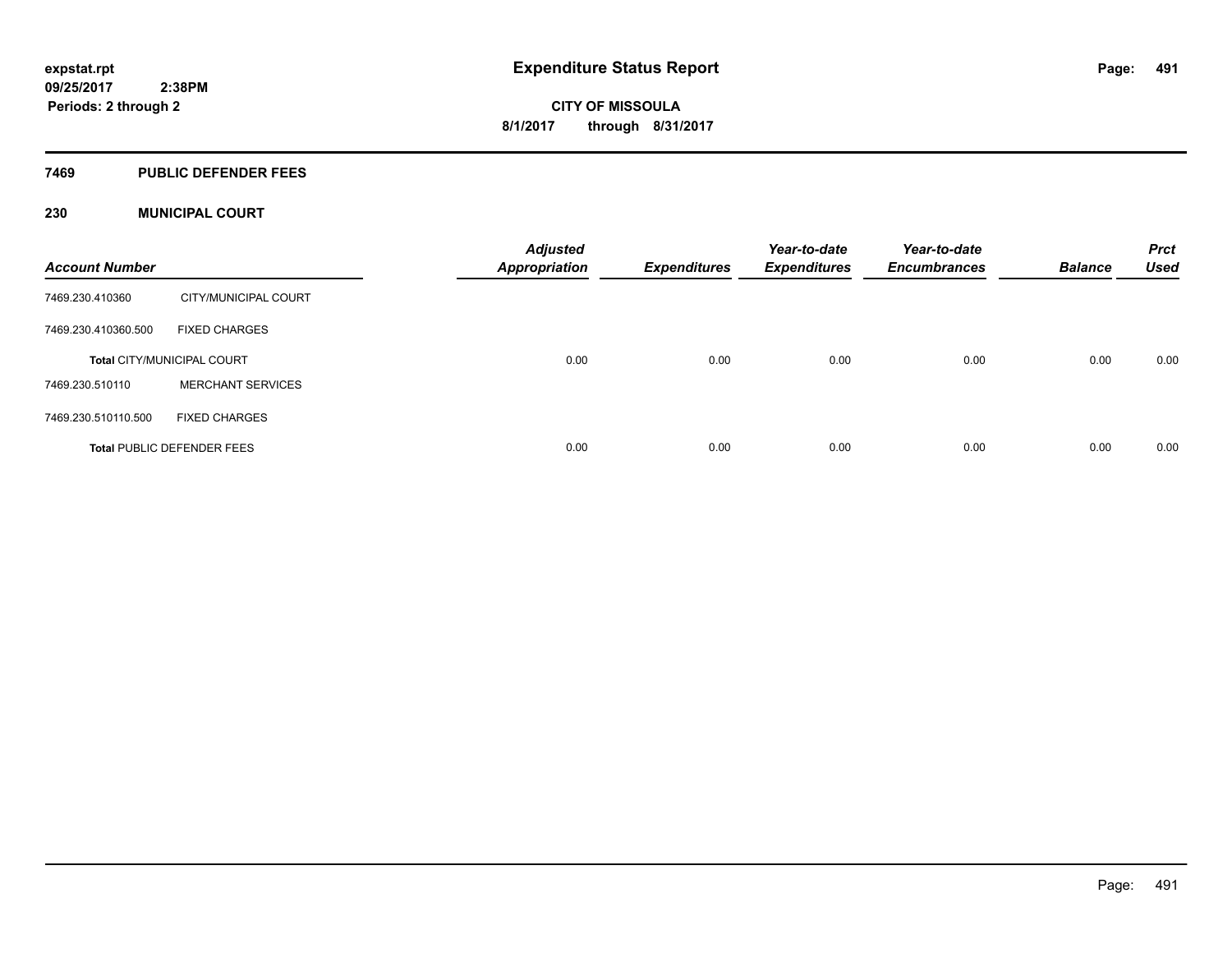## **7903 COUNTY CLEARING**

## **390 NON-DEPARTMENTAL**

| <b>Account Number</b>        |                                      | <b>Adjusted</b><br><b>Appropriation</b> | <b>Expenditures</b> | Year-to-date<br><b>Expenditures</b> | Year-to-date<br><b>Encumbrances</b> | <b>Balance</b> | <b>Prct</b><br><b>Used</b> |
|------------------------------|--------------------------------------|-----------------------------------------|---------------------|-------------------------------------|-------------------------------------|----------------|----------------------------|
| 7903.390.440600              | ANIMAL CONTROL SERVICES              |                                         |                     |                                     |                                     |                |                            |
| 7903.390.440600.800          | OTHER OBJECTS                        |                                         |                     |                                     |                                     |                |                            |
|                              | <b>Total ANIMAL CONTROL SERVICES</b> | 0.00                                    | 0.00                | 0.00                                | 0.00                                | 0.00           | 0.00                       |
| 7903.390.510110              | <b>MERCHANT SERVICES</b>             |                                         |                     |                                     |                                     |                |                            |
| 7903.390.510110.500          | <b>FIXED CHARGES</b>                 |                                         |                     |                                     |                                     |                |                            |
| <b>Total COUNTY CLEARING</b> |                                      | 0.00                                    | 0.00                | 0.00                                | 0.00                                | 0.00           | 0.00                       |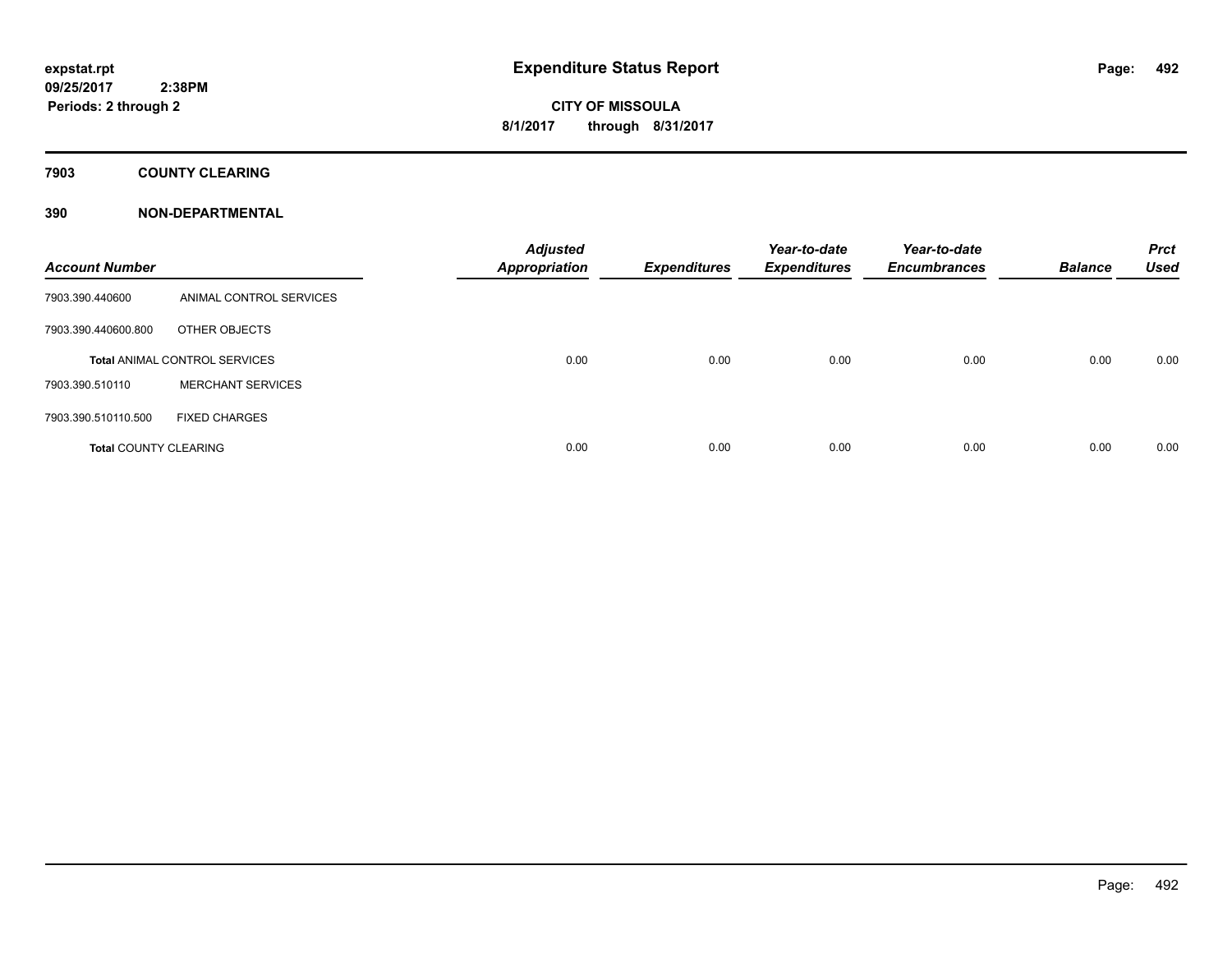## **7904 SEWER REBATE**

## **280 PUBLIC WORKS OPERATIONS**

| <b>Account Number</b>          |                          | <b>Adjusted</b><br><b>Appropriation</b> | <b>Expenditures</b> | Year-to-date<br><b>Expenditures</b> | Year-to-date<br><b>Encumbrances</b> | <b>Balance</b> | <b>Prct</b><br><b>Used</b> |
|--------------------------------|--------------------------|-----------------------------------------|---------------------|-------------------------------------|-------------------------------------|----------------|----------------------------|
| 7904.280.430600                | <b>SEWER UTILITIES</b>   |                                         |                     |                                     |                                     |                |                            |
| 7904.280.430600.500            | <b>FIXED CHARGES</b>     |                                         |                     |                                     |                                     |                |                            |
| <b>Total FIXED CHARGES</b>     |                          | 0.00                                    | 0.00                | 0.00                                | 0.00                                | 0.00           | 0.00                       |
| 7904.280.430600.800            | OTHER OBJECTS            |                                         |                     |                                     |                                     |                |                            |
| <b>Total SEWER UTILITIES</b>   |                          | 0.00                                    | 0.00                | 0.00                                | 0.00                                | 0.00           | 0.00                       |
| 7904.280.510110                | <b>MERCHANT SERVICES</b> |                                         |                     |                                     |                                     |                |                            |
| 7904.280.510110.500            | <b>FIXED CHARGES</b>     |                                         |                     |                                     |                                     |                |                            |
| <b>Total MERCHANT SERVICES</b> |                          | 0.00                                    | 0.00                | 0.00                                | 0.00                                | 0.00           | 0.00                       |
| <b>Total SEWER REBATE</b>      |                          | 0.00                                    | 0.00                | 0.00                                | 0.00                                | 0.00           | 0.00                       |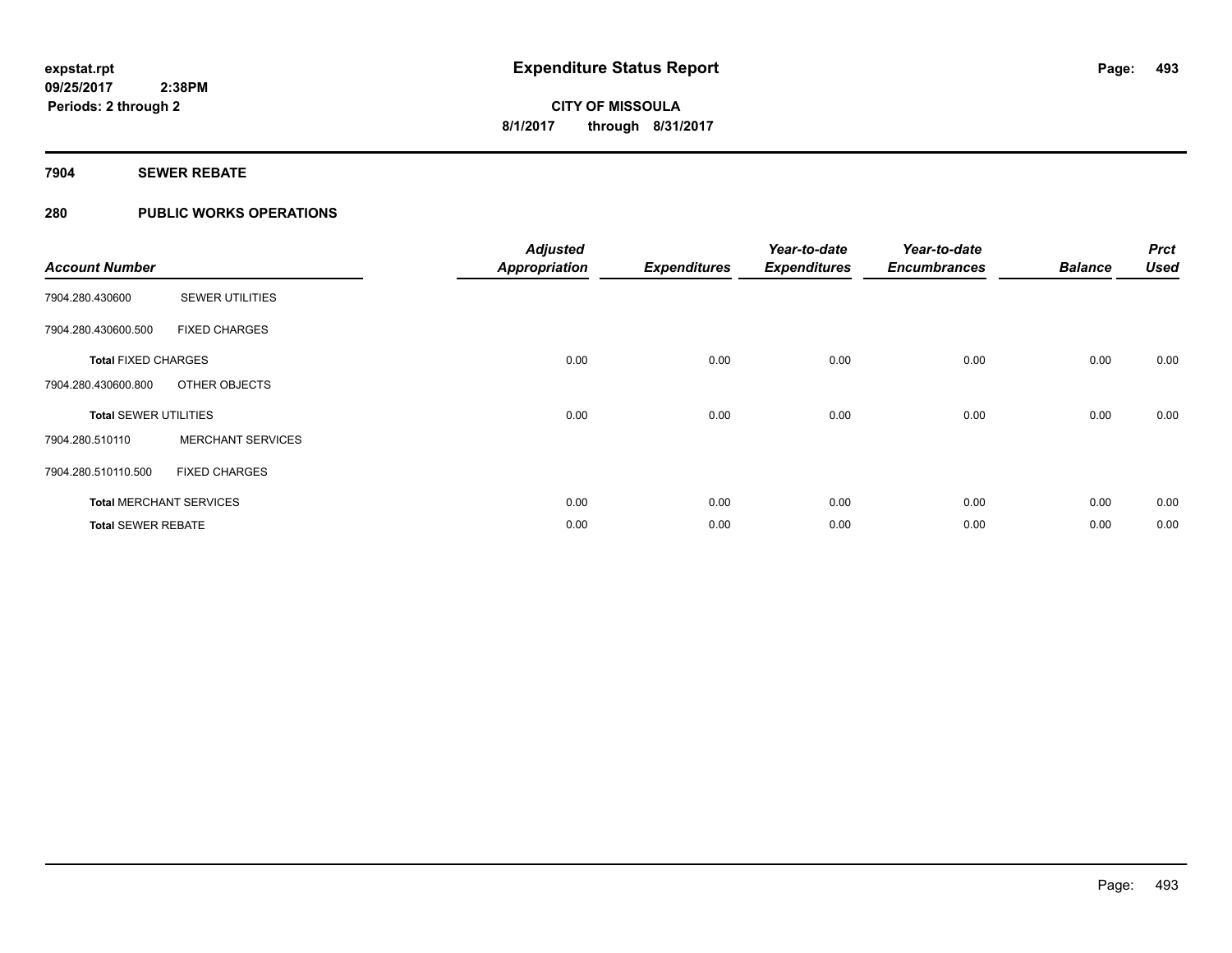#### **7905 WYE SEWER RSID 8489**

## **280 PUBLIC WORKS OPERATIONS**

| <b>Account Number</b>            |                          | <b>Adjusted</b><br><b>Appropriation</b> | <b>Expenditures</b> | Year-to-date<br><b>Expenditures</b> | Year-to-date<br><b>Encumbrances</b> | <b>Balance</b> | <b>Prct</b><br><b>Used</b> |
|----------------------------------|--------------------------|-----------------------------------------|---------------------|-------------------------------------|-------------------------------------|----------------|----------------------------|
| 7905.280.430600                  | <b>SEWER UTILITIES</b>   |                                         |                     |                                     |                                     |                |                            |
| 7905.280.430600.500              | <b>FIXED CHARGES</b>     |                                         |                     |                                     |                                     |                |                            |
| <b>Total SEWER UTILITIES</b>     |                          | 0.00                                    | 0.00                | 0.00                                | 0.00                                | 0.00           | 0.00                       |
| 7905.280.510110                  | <b>MERCHANT SERVICES</b> |                                         |                     |                                     |                                     |                |                            |
| 7905.280.510110.500              | <b>FIXED CHARGES</b>     |                                         |                     |                                     |                                     |                |                            |
| <b>Total WYE SEWER RSID 8489</b> |                          | 0.00                                    | 0.00                | 0.00                                | 0.00                                | 0.00           | 0.00                       |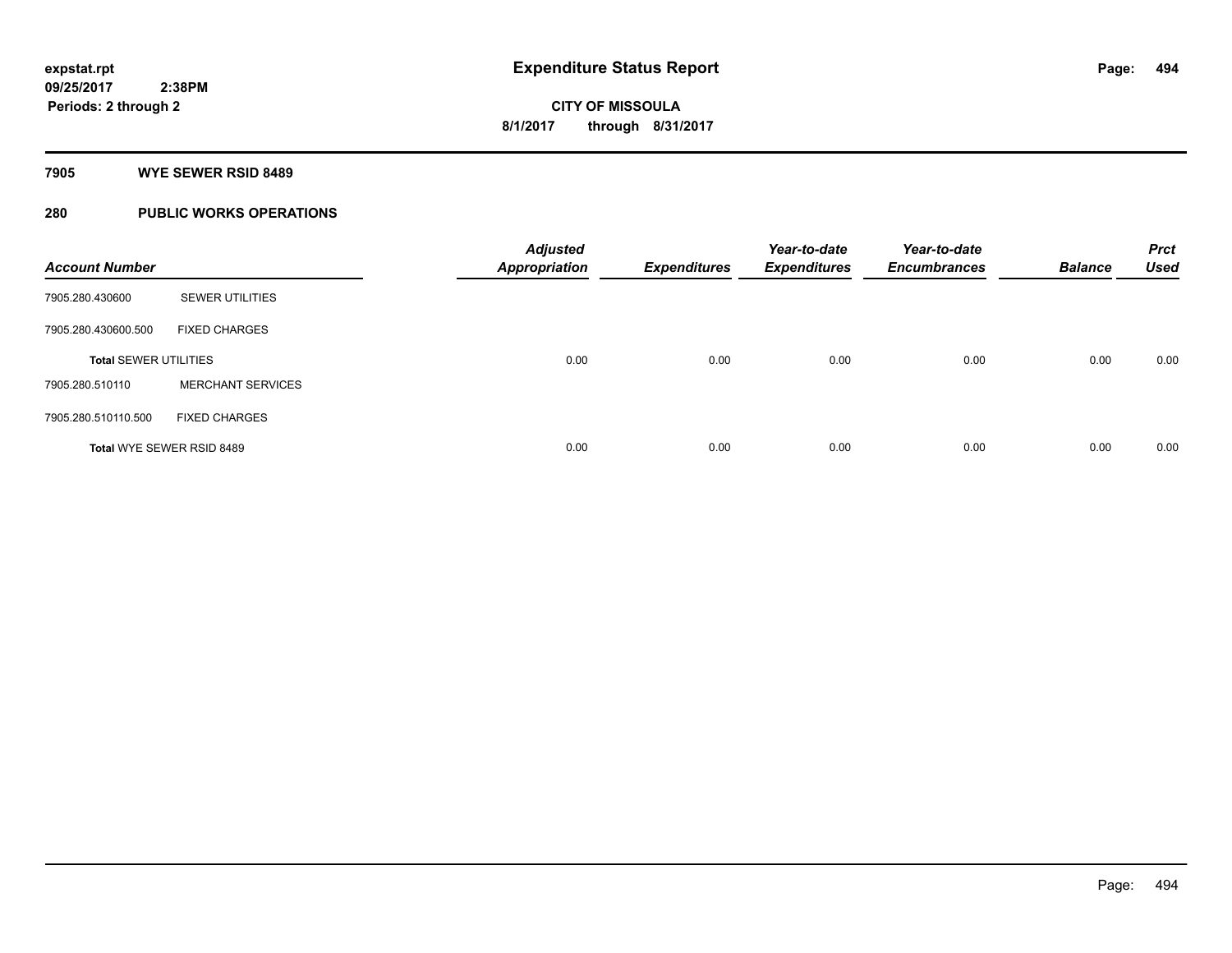### **7911 RESIDENTIAL INSPECTION FUND**

## **310 BUILDING INSPECTION**

| <b>Account Number</b>                        |                                        | <b>Adjusted</b><br><b>Appropriation</b> | <b>Expenditures</b> | Year-to-date<br><b>Expenditures</b> | Year-to-date<br><b>Encumbrances</b> | <b>Balance</b> | <b>Prct</b><br><b>Used</b> |
|----------------------------------------------|----------------------------------------|-----------------------------------------|---------------------|-------------------------------------|-------------------------------------|----------------|----------------------------|
| 7911.310.420501                              | CONTRACTUAL SERVICE AGRMNTS - BUILDING |                                         |                     |                                     |                                     |                |                            |
| 7911.310.420501.200                          | <b>SUPPLIES</b>                        |                                         |                     |                                     |                                     |                |                            |
| <b>Total SUPPLIES</b>                        |                                        | 0.00                                    | 0.00                | 0.00                                | 0.00                                | 0.00           | 0.00                       |
| 7911.310.420501.300                          | PURCHASED SERVICES                     |                                         |                     |                                     |                                     |                |                            |
| Total CONTRACTUAL SERVICE AGRMNTS - BUILDING |                                        | 0.00                                    | 0.00                | 0.00                                | 0.00                                | 0.00           | 0.00                       |
| 7911.310.420502                              | *** Title Not Found ***                |                                         |                     |                                     |                                     |                |                            |
| 7911.310.420502.200                          | <b>SUPPLIES</b>                        |                                         |                     |                                     |                                     |                |                            |
| Total *** Title Not Found ***                |                                        | 0.00                                    | 0.00                | 0.00                                | 0.00                                | 0.00           | 0.00                       |
| 7911.310.510110                              | <b>MERCHANT SERVICES</b>               |                                         |                     |                                     |                                     |                |                            |
| 7911.310.510110.500                          | <b>FIXED CHARGES</b>                   |                                         |                     |                                     |                                     |                |                            |
| Total RESIDENTIAL INSPECTION FUND            |                                        | 0.00                                    | 0.00                | 0.00                                | 0.00                                | 0.00           | 0.00                       |